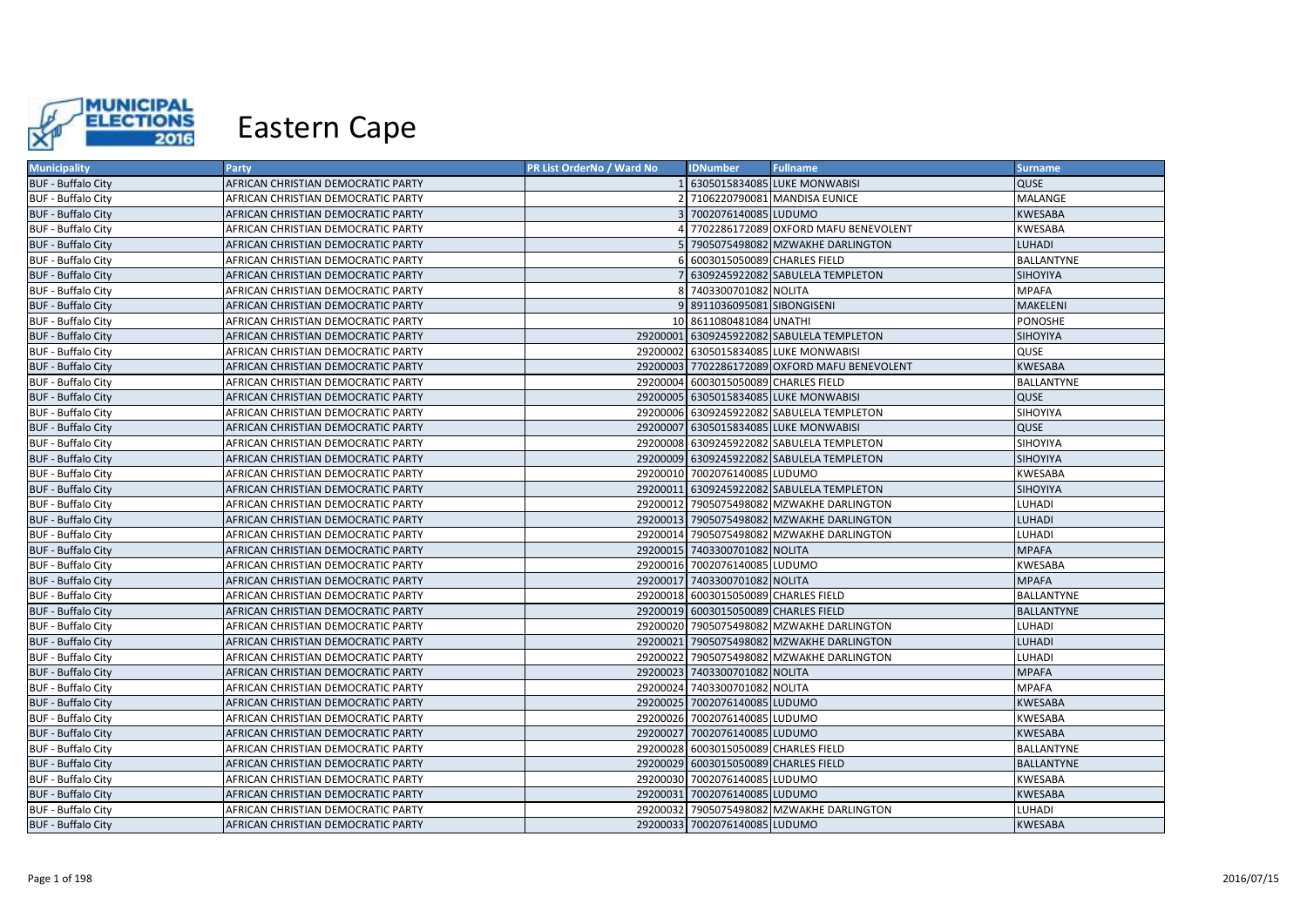

| <b>Municipality</b>       | Party                              | PR List OrderNo / Ward No | <b>IDNumber</b>                      | <b>Fullname</b>                               | <b>Surname</b>    |
|---------------------------|------------------------------------|---------------------------|--------------------------------------|-----------------------------------------------|-------------------|
| <b>BUF - Buffalo City</b> | AFRICAN CHRISTIAN DEMOCRATIC PARTY |                           | 29200034 7002076140085 LUDUMO        |                                               | KWESABA           |
| <b>BUF - Buffalo City</b> | AFRICAN CHRISTIAN DEMOCRATIC PARTY |                           |                                      | 29200035 6305015834085 LUKE MONWABISI         | QUSE              |
| <b>BUF - Buffalo City</b> | AFRICAN CHRISTIAN DEMOCRATIC PARTY |                           |                                      | 29200036 7106220790081 MANDISA EUNICE         | MALANGE           |
| <b>BUF - Buffalo City</b> | AFRICAN CHRISTIAN DEMOCRATIC PARTY |                           |                                      | 29200037 7106220790081 MANDISA EUNICE         | MALANGE           |
| <b>BUF - Buffalo City</b> | AFRICAN CHRISTIAN DEMOCRATIC PARTY |                           |                                      | 29200038 7106220790081 MANDISA EUNICE         | MALANGE           |
| <b>BUF - Buffalo City</b> | AFRICAN CHRISTIAN DEMOCRATIC PARTY |                           |                                      | 29200039 7106220790081 MANDISA EUNICE         | MALANGE           |
| <b>BUF - Buffalo City</b> | AFRICAN CHRISTIAN DEMOCRATIC PARTY |                           | 29200040 7002076140085 LUDUMO        |                                               | <b>KWESABA</b>    |
| <b>BUF - Buffalo City</b> | AFRICAN CHRISTIAN DEMOCRATIC PARTY |                           | 29200041 7002076140085 LUDUMO        |                                               | <b>KWESABA</b>    |
| <b>BUF - Buffalo City</b> | AFRICAN CHRISTIAN DEMOCRATIC PARTY |                           |                                      | 29200042 7702286172089 OXFORD MAFU BENEVOLENT | <b>KWESABA</b>    |
| <b>BUF - Buffalo City</b> | AFRICAN CHRISTIAN DEMOCRATIC PARTY |                           |                                      | 29200043 6305015834085 LUKE MONWABISI         | QUSE              |
| <b>BUF - Buffalo City</b> | AFRICAN CHRISTIAN DEMOCRATIC PARTY |                           | 29200044 7002076140085 LUDUMO        |                                               | <b>KWESABA</b>    |
| <b>BUF - Buffalo City</b> | AFRICAN CHRISTIAN DEMOCRATIC PARTY |                           |                                      | 29200045 7905075498082 MZWAKHE DARLINGTON     | <b>LUHADI</b>     |
| <b>BUF - Buffalo City</b> | AFRICAN CHRISTIAN DEMOCRATIC PARTY |                           | 29200046 6003015050089 CHARLES FIELD |                                               | BALLANTYNE        |
| <b>BUF - Buffalo City</b> | AFRICAN CHRISTIAN DEMOCRATIC PARTY |                           |                                      | 29200047 7702286172089 OXFORD MAFU BENEVOLENT | <b>KWESABA</b>    |
| <b>BUF - Buffalo City</b> | AFRICAN CHRISTIAN DEMOCRATIC PARTY |                           |                                      | 29200048 6305015834085 LUKE MONWABISI         | QUSE              |
| <b>BUF - Buffalo City</b> | AFRICAN CHRISTIAN DEMOCRATIC PARTY |                           |                                      | 29200049 6305015834085 LUKE MONWABISI         | QUSE              |
| <b>BUF - Buffalo City</b> | AFRICAN CHRISTIAN DEMOCRATIC PARTY |                           | 29200050 6003015050089 CHARLES FIELD |                                               | <b>BALLANTYNE</b> |
| <b>BUF - Buffalo City</b> | AFRICAN INDEPENDENT CONGRESS       |                           |                                      | 5911245845089 VUYISILE ALFRED                 | <b>DIKO</b>       |
| <b>BUF - Buffalo City</b> | AFRICAN INDEPENDENT CONGRESS       |                           |                                      | 5211290759081 SIKIWE PATRICIA                 | <b>DLOVA</b>      |
| <b>BUF - Buffalo City</b> | AFRICAN INDEPENDENT CONGRESS       |                           | 7304285298088 VUSUMZI                |                                               | <b>TUTU</b>       |
| <b>BUF - Buffalo City</b> | AFRICAN INDEPENDENT CONGRESS       |                           |                                      | 6608120442086 YALEKA CYNTHIA                  | MAKAPELA          |
| <b>BUF - Buffalo City</b> | AFRICAN INDEPENDENT CONGRESS       |                           | 6405041001087 THELMONIA              |                                               | NGQAYIMBANA       |
| <b>BUF - Buffalo City</b> | AFRICAN INDEPENDENT CONGRESS       |                           | 6806066947080 POLILE                 |                                               | CAPA              |
| <b>BUF - Buffalo City</b> | AFRICAN INDEPENDENT CONGRESS       |                           | 7 9302035769083 XOLA                 |                                               | <b>MANANGA</b>    |
| <b>BUF - Buffalo City</b> | AFRICAN INDEPENDENT CONGRESS       |                           | 8907036016085 SIYASANGA              |                                               | <b>MPEPO</b>      |
| <b>BUF - Buffalo City</b> | AFRICAN INDEPENDENT CONGRESS       |                           |                                      | 6504260708081 NOMATEMBA LETITIA               | <b>NJIMBANA</b>   |
| <b>BUF - Buffalo City</b> | AFRICAN INDEPENDENT CONGRESS       |                           | 10 6503140814085 GERTRUDE            |                                               | <b>FALTEIN</b>    |
| <b>BUF - Buffalo City</b> | AFRICAN INDEPENDENT CONGRESS       |                           |                                      | 11 6703150962085 TANDISWA PRISCILLA           | <b>KULA</b>       |
| <b>BUF - Buffalo City</b> | AFRICAN INDEPENDENT CONGRESS       |                           |                                      | 12 7507015512087 ZAMIKHAYA ANTHONY            | MLAKALAKA         |
| <b>BUF - Buffalo City</b> | AFRICAN INDEPENDENT CONGRESS       |                           | 13 7502160904080 THOBEKA             |                                               | QOMISA            |
| <b>BUF - Buffalo City</b> | AFRICAN INDEPENDENT CONGRESS       |                           |                                      | 14 5707085826084 MNCEDISI CHELMSFORD          | <b>BOKI</b>       |
| <b>BUF - Buffalo City</b> | AFRICAN INDEPENDENT CONGRESS       |                           |                                      | 15 7905100541088 BONGIWE SWEETNESS            | MANYENYEZA        |
| <b>BUF - Buffalo City</b> | AFRICAN INDEPENDENT CONGRESS       |                           |                                      | 16 6102070805088 BUZELWA LYNETTE              | MNYANDA           |
| <b>BUF - Buffalo City</b> | AFRICAN INDEPENDENT CONGRESS       |                           |                                      | 17 6509080766086 TOZAMA CLEOPATRA LELLY       | <b>QOPOYI</b>     |
| <b>BUF - Buffalo City</b> | AFRICAN INDEPENDENT CONGRESS       |                           |                                      | 18 6001310386083 NOKUZOLA GLADYS              | MOYAKE            |
| <b>BUF - Buffalo City</b> | AFRICAN INDEPENDENT CONGRESS       |                           | 19 7509045542084 RICHARD AMOSI       |                                               | FANI              |
| <b>BUF - Buffalo City</b> | AFRICAN INDEPENDENT CONGRESS       |                           | 20 8608110404086 ASANDA              |                                               | ZENANI            |
| <b>BUF - Buffalo City</b> | AFRICAN INDEPENDENT CONGRESS       |                           |                                      | 21 6007315426089 KHOLEKILE KENNETH            | <b>DIKO</b>       |
| <b>BUF - Buffalo City</b> | AFRICAN INDEPENDENT CONGRESS       |                           |                                      | 22 7004235885089 AYANDA HERBERT               | <b>MAFIKA</b>     |
| <b>BUF - Buffalo City</b> | AFRICAN INDEPENDENT CONGRESS       |                           | 23 7803011058088 NTOMBOXOLO          |                                               | MLENZANA          |
| <b>BUF - Buffalo City</b> | AFRICAN INDEPENDENT CONGRESS       |                           |                                      | 24 8412050520088 THANDISWA VERONICA           | THUMANI           |
| <b>BUF - Buffalo City</b> | AFRICAN INDEPENDENT CONGRESS       |                           |                                      | 25 6002035951086 STEMBELE ENOCH               | <b>BANGANI</b>    |
| <b>BUF - Buffalo City</b> | AFRICAN INDEPENDENT CONGRESS       |                           |                                      | 26 7611120676082 SIPHOKAZI ABEGAIL            | <b>GEORGE</b>     |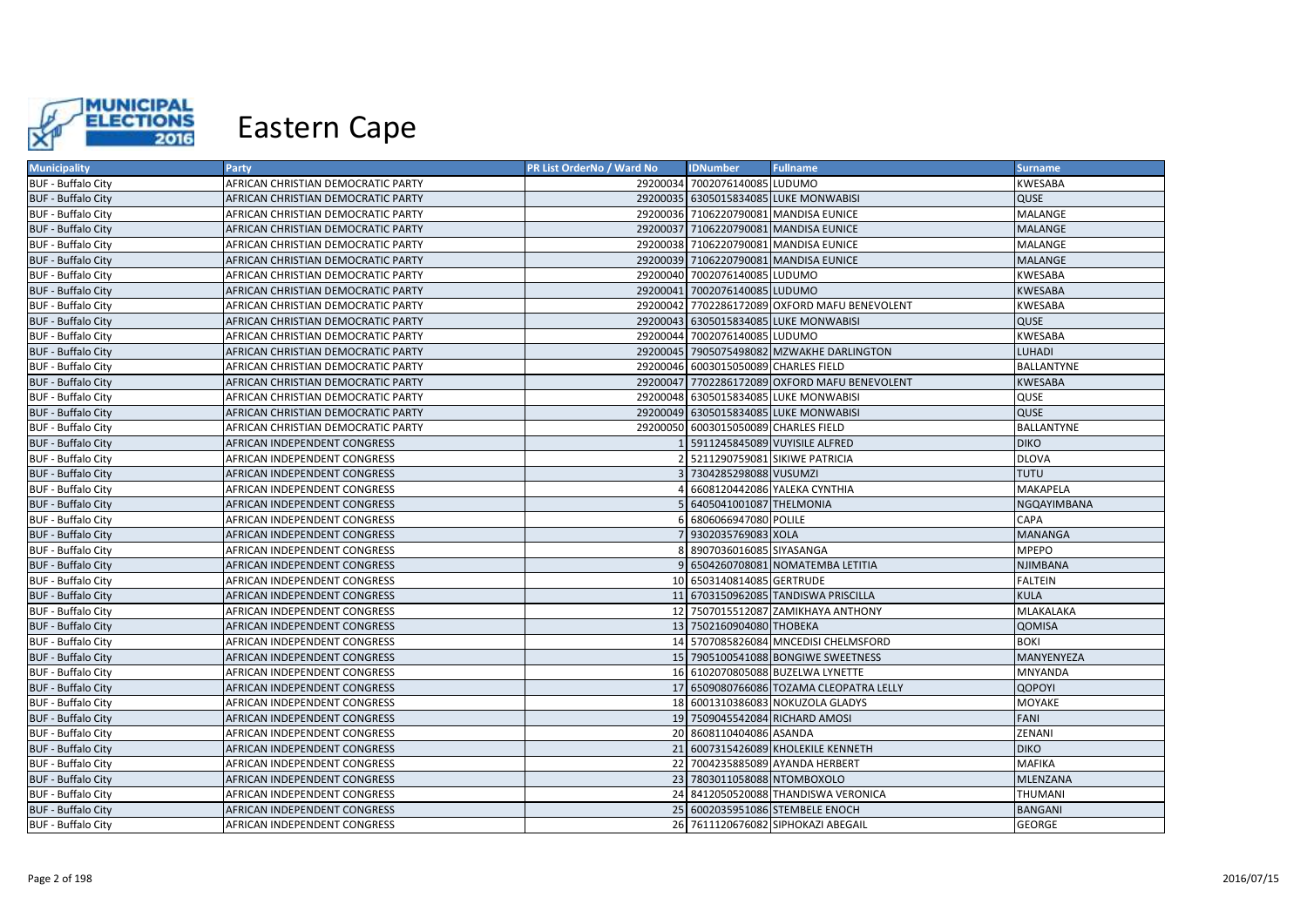

| <b>Municipality</b>       | <b>Party</b>                 | PR List OrderNo / Ward No | <b>IDNumber</b>                      | <b>Fullname</b>                               | <b>Surname</b>   |
|---------------------------|------------------------------|---------------------------|--------------------------------------|-----------------------------------------------|------------------|
| <b>BUF - Buffalo City</b> | AFRICAN INDEPENDENT CONGRESS |                           | 27 7905015434080 CHUMANI             |                                               | ZENZILE          |
| <b>BUF - Buffalo City</b> | AFRICAN INDEPENDENT CONGRESS |                           | 28 9002090790087 THANDEKA            |                                               | <b>JACOBS</b>    |
| <b>BUF - Buffalo City</b> | AFRICAN INDEPENDENT CONGRESS |                           | 29 6812140375082 FEZEKA              |                                               | NDULUMBANA       |
| <b>BUF - Buffalo City</b> | AFRICAN INDEPENDENT CONGRESS |                           | 30 7905085700089 ELETU               |                                               | ZINYUSILE        |
| <b>BUF - Buffalo City</b> | AFRICAN INDEPENDENT CONGRESS |                           |                                      | 31 6809180873083 VUYELWA VICTORIA             | <b>RASIMOSI</b>  |
| <b>BUF - Buffalo City</b> | AFRICAN INDEPENDENT CONGRESS |                           | 32 7809265719085 LIFA                |                                               | KETI             |
| <b>BUF - Buffalo City</b> | AFRICAN INDEPENDENT CONGRESS |                           | 33 8011200804085 NOLUSINDISO         |                                               | <b>MAKULUMA</b>  |
| <b>BUF - Buffalo City</b> | AFRICAN INDEPENDENT CONGRESS |                           | 34 7702210296087 SHIRLY              |                                               | PHUTHI           |
| <b>BUF - Buffalo City</b> | AFRICAN INDEPENDENT CONGRESS |                           | 29200001 7803011058088 NTOMBOXOLO    |                                               | MLENZANA         |
| <b>BUF - Buffalo City</b> | AFRICAN INDEPENDENT CONGRESS |                           |                                      | 29200002 5911245845089 VUYISILE ALFRED        | <b>DIKO</b>      |
| <b>BUF - Buffalo City</b> | AFRICAN INDEPENDENT CONGRESS |                           | 29200003 8608110404086 ASANDA        |                                               | ZENANI           |
| <b>BUF - Buffalo City</b> | AFRICAN INDEPENDENT CONGRESS |                           |                                      | 29200004 6712030307080 ZOLEKA CYNTHIA         | BANGANI          |
| <b>BUF - Buffalo City</b> | AFRICAN INDEPENDENT CONGRESS |                           |                                      | 29200005 6509080766086 TOZAMA CLEOPATRA LELLY | <b>QOPOYI</b>    |
| <b>BUF - Buffalo City</b> | AFRICAN INDEPENDENT CONGRESS |                           | 29200006 9003271336088 PHILABADANE   |                                               | QOMISA           |
| <b>BUF - Buffalo City</b> | AFRICAN INDEPENDENT CONGRESS |                           | 29200007 8207220735081 SHUMIKAZI     |                                               | FANI             |
| <b>BUF - Buffalo City</b> | AFRICAN INDEPENDENT CONGRESS |                           | 29200008 7809265719085 LIFA          |                                               | KETI             |
| <b>BUF - Buffalo City</b> | AFRICAN INDEPENDENT CONGRESS |                           |                                      | 29200009 7507015512087 ZAMIKHAYA ANTHONY      | <b>MLAKALAKA</b> |
| <b>BUF - Buffalo City</b> | AFRICAN INDEPENDENT CONGRESS |                           |                                      | 29200010 5707085826084 MNCEDISI CHELMSFORD    | <b>BOKI</b>      |
| <b>BUF - Buffalo City</b> | AFRICAN INDEPENDENT CONGRESS |                           |                                      | 29200011 5709305881089 MPUMELELO LIONEL       | <b>KUPISO</b>    |
| <b>BUF - Buffalo City</b> | AFRICAN INDEPENDENT CONGRESS |                           |                                      | 29200012 7004235885089 AYANDA HERBERT         | <b>MAFIKA</b>    |
| <b>BUF - Buffalo City</b> | AFRICAN INDEPENDENT CONGRESS |                           | 29200013 8509015558085 LUSINDISO     |                                               | <b>JANGAZA</b>   |
| <b>BUF - Buffalo City</b> | AFRICAN INDEPENDENT CONGRESS |                           |                                      | 29200014 7202041183083 NOMAMPONDO GLORIA      | <b>BOTILO</b>    |
| <b>BUF - Buffalo City</b> | AFRICAN INDEPENDENT CONGRESS |                           |                                      | 29200015 6809180873083 VUYELWA VICTORIA       | <b>RASIMOSI</b>  |
| <b>BUF - Buffalo City</b> | AFRICAN INDEPENDENT CONGRESS |                           | 29200016 6806066947080 POLILE        |                                               | CAPA             |
| <b>BUF - Buffalo City</b> | AFRICAN INDEPENDENT CONGRESS |                           |                                      | 29200017 6002035951086 STEMBELE ENOCH         | <b>BANGANI</b>   |
| <b>BUF - Buffalo City</b> | AFRICAN INDEPENDENT CONGRESS |                           | 29200018 9302035769083 XOLA          |                                               | MANANGA          |
| <b>BUF - Buffalo City</b> | AFRICAN INDEPENDENT CONGRESS |                           | 29200019 9002090790087 THANDEKA      |                                               | <b>JACOBS</b>    |
| <b>BUF - Buffalo City</b> | AFRICAN INDEPENDENT CONGRESS |                           | 29200020 7905085700089 ELETU         |                                               | ZINYUSILE        |
| <b>BUF - Buffalo City</b> | AFRICAN INDEPENDENT CONGRESS |                           | 29200021 9002090790087 THANDEKA      |                                               | <b>JACOBS</b>    |
| <b>BUF - Buffalo City</b> | AFRICAN INDEPENDENT CONGRESS |                           | 29200022 6404260585086 CINGIWE       |                                               | KULA             |
| <b>BUF - Buffalo City</b> | AFRICAN INDEPENDENT CONGRESS |                           |                                      | 29200023 4811305508083 CLIFFTON MLINDELI      | <b>XABADIYA</b>  |
| <b>BUF - Buffalo City</b> | AFRICAN INDEPENDENT CONGRESS |                           | 29200024 9102190737085 TABISA        |                                               | <b>FALTEIN</b>   |
| <b>BUF - Buffalo City</b> | AFRICAN INDEPENDENT CONGRESS |                           | 29200025 8011200804085 NOLUSINDISO   |                                               | MAKULUMA         |
| <b>BUF - Buffalo City</b> | AFRICAN INDEPENDENT CONGRESS |                           |                                      | 29200026 6007315426089 KHOLEKILE KENNETH      | <b>DIKO</b>      |
| <b>BUF - Buffalo City</b> | AFRICAN INDEPENDENT CONGRESS |                           |                                      | 29200027 7611120676082 SIPHOKAZI ABEGAIL      | <b>GEORGE</b>    |
| <b>BUF - Buffalo City</b> | AFRICAN INDEPENDENT CONGRESS |                           |                                      | 29200028 5707085826084 MNCEDISI CHELMSFORD    | <b>BOKI</b>      |
| <b>BUF - Buffalo City</b> | AFRICAN INDEPENDENT CONGRESS |                           | 29200029 9102190737085 TABISA        |                                               | <b>FALTEIN</b>   |
| <b>BUF - Buffalo City</b> | AFRICAN INDEPENDENT CONGRESS |                           |                                      | 29200030 6002035951086 STEMBELE ENOCH         | BANGANI          |
| <b>BUF - Buffalo City</b> | AFRICAN INDEPENDENT CONGRESS |                           | 29200031 6404260585086 CINGIWE       |                                               | <b>KULA</b>      |
| <b>BUF - Buffalo City</b> | AFRICAN INDEPENDENT CONGRESS |                           | 29200032 7509045542084 RICHARD AMOSI |                                               | FANI             |
| <b>BUF - Buffalo City</b> | AFRICAN INDEPENDENT CONGRESS |                           |                                      | 29200033 8412050520088 THANDISWA VERONICA     | <b>THUMANI</b>   |
| <b>BUF - Buffalo City</b> | AFRICAN INDEPENDENT CONGRESS |                           |                                      | 29200034 7106250945084 THEMBELA VIVIAN        | <b>BIXA</b>      |
| <b>BUF - Buffalo City</b> | AFRICAN INDEPENDENT CONGRESS |                           |                                      | 29200035 6809180873083 VUYELWA VICTORIA       | <b>RASIMOSI</b>  |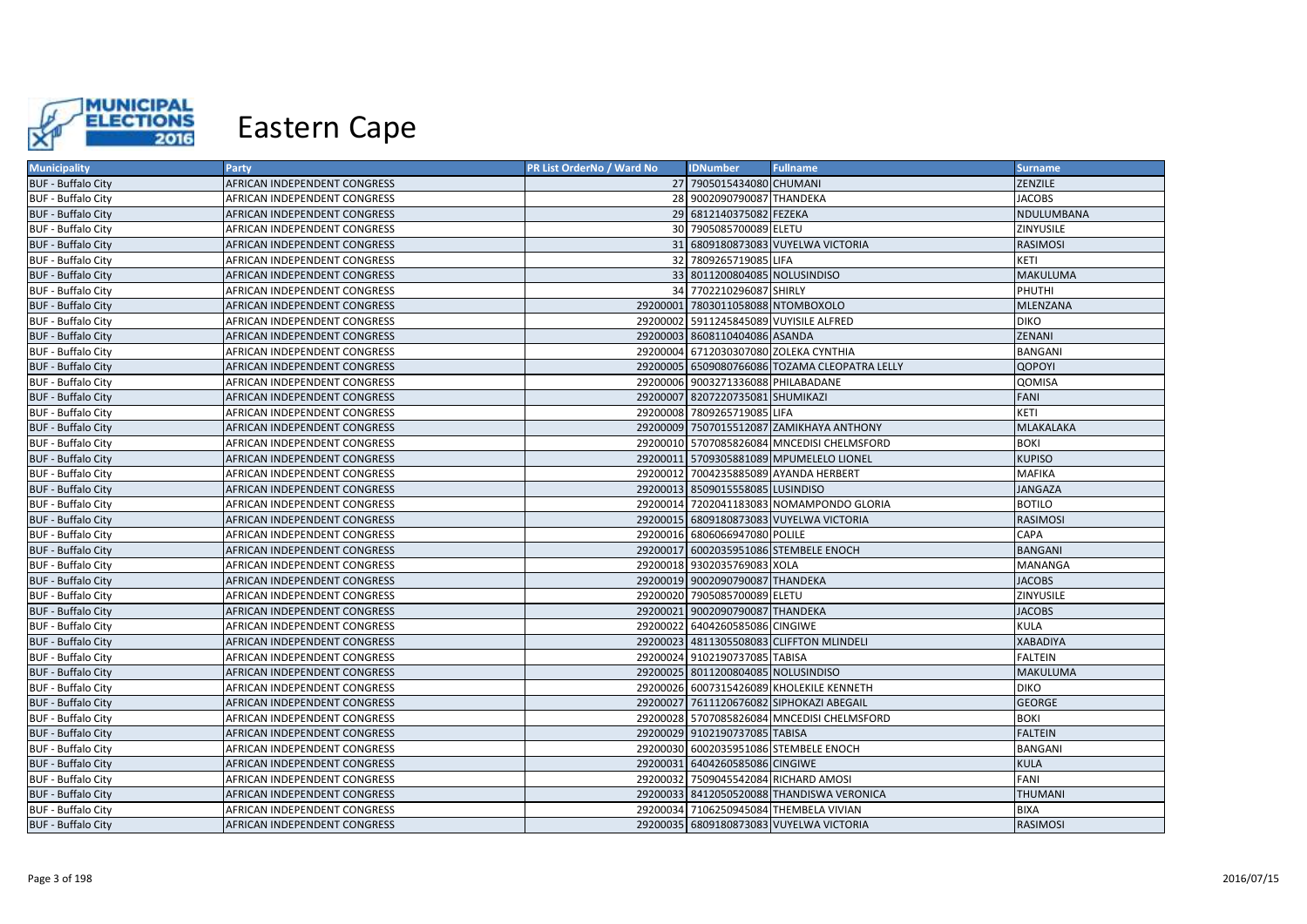

| <b>Municipality</b>       | <b>Party</b>                 | PR List OrderNo / Ward No | <b>IDNumber</b>                  | <b>Fullname</b>                               | <b>Surname</b>   |
|---------------------------|------------------------------|---------------------------|----------------------------------|-----------------------------------------------|------------------|
| <b>BUF - Buffalo City</b> | AFRICAN INDEPENDENT CONGRESS |                           | 29200036 8509111089084 NOMACEBO  |                                               | ZAULA            |
| <b>BUF - Buffalo City</b> | AFRICAN INDEPENDENT CONGRESS |                           |                                  | 29200037 9002111315088 KWAKHANYA VINOLIA      | MENZIWA          |
| <b>BUF - Buffalo City</b> | AFRICAN INDEPENDENT CONGRESS |                           | 29200038 8612035445083 LAVELA    |                                               | ЛIГ              |
| <b>BUF - Buffalo City</b> | AFRICAN INDEPENDENT CONGRESS |                           |                                  | 29200039 8209111070081 ASANDA NONTOMBI FAITH  | <b>NONDYOLA</b>  |
| <b>BUF - Buffalo City</b> | AFRICAN INDEPENDENT CONGRESS |                           | 29200040 7905015434080 CHUMANI   |                                               | ZENZILE          |
| <b>BUF - Buffalo City</b> | AFRICAN INDEPENDENT CONGRESS |                           | 29200041 7001170844089 NOLUVO    |                                               | <b>CIKOLO</b>    |
| <b>BUF - Buffalo City</b> | AFRICAN INDEPENDENT CONGRESS |                           |                                  | 29200042 6509080766086 TOZAMA CLEOPATRA LELLY | QOPOYI           |
| <b>BUF - Buffalo City</b> | AFRICAN INDEPENDENT CONGRESS |                           | 29200043 6405041001087 THELMONIA |                                               | NGQAYIMBANA      |
| <b>BUF - Buffalo City</b> | AFRICAN INDEPENDENT CONGRESS |                           | 29200044 7212010845083 THEMBISA  |                                               | <b>NTANTISO</b>  |
| <b>BUF - Buffalo City</b> | AFRICAN INDEPENDENT CONGRESS |                           | 29200045 7502160904080 THOBEKA   |                                               | QOMISA           |
| <b>BUF - Buffalo City</b> | AFRICAN INDEPENDENT CONGRESS |                           | 29200046 7702210296087 SHIRLY    |                                               | PHUTHI           |
| <b>BUF - Buffalo City</b> | AFRICAN INDEPENDENT CONGRESS |                           |                                  | 29200047 8704220951080 YANDISWA PATRICIA      | SIGAJI           |
| <b>BUF - Buffalo City</b> | AFRICAN INDEPENDENT CONGRESS |                           | 29200048 6602270301085 KHUTHALA  |                                               | <b>MGWALI</b>    |
| <b>BUF - Buffalo City</b> | AFRICAN INDEPENDENT CONGRESS |                           | 29200049 7212010845083 THEMBISA  |                                               | <b>NTANTISO</b>  |
| <b>BUF - Buffalo City</b> | AFRICAN INDEPENDENT CONGRESS |                           | 29200050 8104061084085 FUNDISWA  |                                               | <b>TSHOBA</b>    |
| <b>BUF - Buffalo City</b> | AFRICAN NATIONAL CONGRESS    |                           |                                  | 6203105835080 XOLA ANDERSON                   | <b>PAKATI</b>    |
| <b>BUF - Buffalo City</b> | AFRICAN NATIONAL CONGRESS    |                           | 6509260808088 LULEKA ETHEL       |                                               | SIMON-NDZELE     |
| <b>BUF - Buffalo City</b> | AFRICAN NATIONAL CONGRESS    |                           |                                  | 7205175437084 MAWETHU NICOLAS                 | <b>MARATA</b>    |
| <b>BUF - Buffalo City</b> | AFRICAN NATIONAL CONGRESS    |                           |                                  | 6011290785089 ZOLSWA PATIENCE                 | <b>MATANA</b>    |
| <b>BUF - Buffalo City</b> | AFRICAN NATIONAL CONGRESS    |                           | 6305205894089 MKUSELI BRIAN      |                                               | <b>NOMBEWU</b>   |
| <b>BUF - Buffalo City</b> | AFRICAN NATIONAL CONGRESS    |                           |                                  | 6912310367081 NONTSIKELELO PRISCILLA          | PETER            |
| <b>BUF - Buffalo City</b> | AFRICAN NATIONAL CONGRESS    |                           |                                  | 5805210207087 SINDISWA GRISELDA               | <b>GOMBA</b>     |
| <b>BUF - Buffalo City</b> | AFRICAN NATIONAL CONGRESS    |                           | 6304100575083 PUMLA              |                                               | NAZO-MAKATALA    |
| <b>BUF - Buffalo City</b> | AFRICAN NATIONAL CONGRESS    |                           |                                  | 9 5710260120083 HELEN ELIZABETH               | <b>NEALE-MAY</b> |
| <b>BUF - Buffalo City</b> | AFRICAN NATIONAL CONGRESS    |                           | 10 8306106957080 XOLANI          |                                               | <b>WITBOOI</b>   |
| <b>BUF - Buffalo City</b> | AFRICAN NATIONAL CONGRESS    |                           |                                  | 11 8902270653081 AMANDA OLWETHU               | <b>MNYUTE</b>    |
| <b>BUF - Buffalo City</b> | AFRICAN NATIONAL CONGRESS    |                           | 12 7307085784082 MZWANDILE       |                                               | VAAIBOOM         |
| <b>BUF - Buffalo City</b> | AFRICAN NATIONAL CONGRESS    |                           |                                  | 13 8108105421088 NCEDO LITHALOMZI NYAMEKO     | <b>KUMBACA</b>   |
| <b>BUF - Buffalo City</b> | AFRICAN NATIONAL CONGRESS    |                           | 14 6105225586081 SKUTA ALFRED    |                                               | <b>MTSI</b>      |
| <b>BUF - Buffalo City</b> | AFRICAN NATIONAL CONGRESS    |                           | 15 8602120744086 VUYOLWETHU      |                                               | <b>GQODI</b>     |
| <b>BUF - Buffalo City</b> | AFRICAN NATIONAL CONGRESS    |                           |                                  | 16 5503290786084 GLADYS NOKUKU                | <b>MARWANQA</b>  |
| <b>BUF - Buffalo City</b> | AFRICAN NATIONAL CONGRESS    |                           |                                  | 17 6301100749080 THENJIWE DOREEN              | <b>MATIWANE</b>  |
| <b>BUF - Buffalo City</b> | AFRICAN NATIONAL CONGRESS    |                           |                                  | 18 6901165831085 SAKHUMZI WELCOME             | CAGA             |
| <b>BUF - Buffalo City</b> | AFRICAN NATIONAL CONGRESS    |                           |                                  | 19 6808270736085 NOZIZWE DOROTHY              | <b>OTOLA</b>     |
| <b>BUF - Buffalo City</b> | AFRICAN NATIONAL CONGRESS    |                           |                                  | 20 6701016821081 MTETELELI EMANUEL            | SAM              |
| <b>BUF - Buffalo City</b> | AFRICAN NATIONAL CONGRESS    |                           |                                  | 21 6410180533080 NOMFEZEKO SYLVIA             | <b>NGESI</b>     |
| <b>BUF - Buffalo City</b> | AFRICAN NATIONAL CONGRESS    |                           |                                  | 22 4601025325086 DUMISANI BIZZETTE            | MANINJWA         |
| <b>BUF - Buffalo City</b> | AFRICAN NATIONAL CONGRESS    |                           | 23 6710020410088 TOBEKA          |                                               | <b>MATI</b>      |
| <b>BUF - Buffalo City</b> | AFRICAN NATIONAL CONGRESS    |                           | 24 7609165356081 SIYABONGA       |                                               | <b>UVABAV</b>    |
| <b>BUF - Buffalo City</b> | AFRICAN NATIONAL CONGRESS    |                           | 25 6710040216085 SANDRA          |                                               | <b>PIJOOS</b>    |
| <b>BUF - Buffalo City</b> | AFRICAN NATIONAL CONGRESS    |                           |                                  | 26 7606016080084 MLANDELI JULIUS              | MATEKE           |
| <b>BUF - Buffalo City</b> | AFRICAN NATIONAL CONGRESS    |                           |                                  | 27 6812166226086 XOLANI LIVINGSTONE           | SAMANA           |
| <b>BUF - Buffalo City</b> | AFRICAN NATIONAL CONGRESS    |                           | 28 7910170713088 AMARIA          |                                               | <b>ZENA</b>      |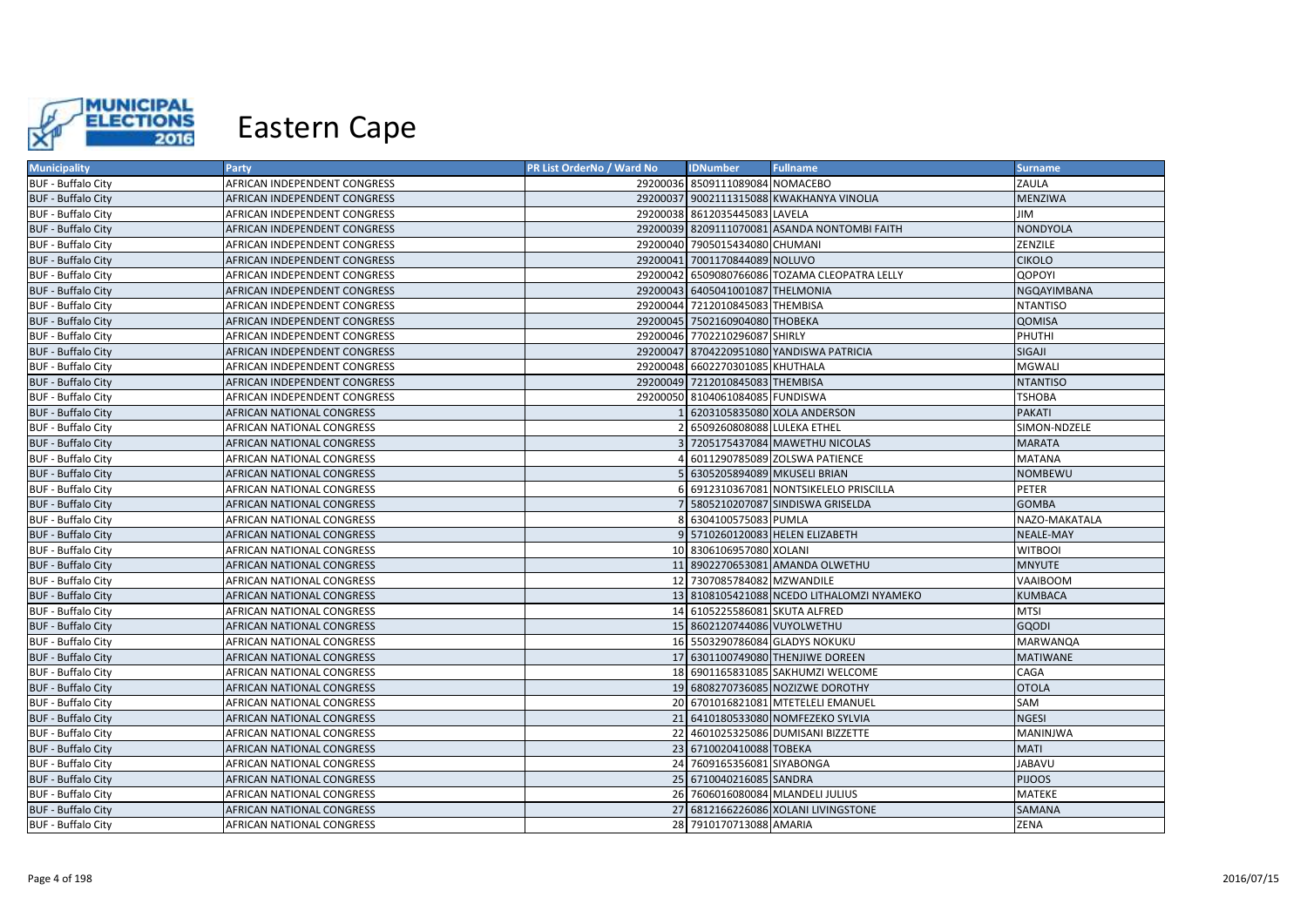

| <b>Municipality</b>       | Party                            | PR List OrderNo / Ward No | <b>IDNumber</b>                       | <b>Fullname</b>                                  | <b>Surname</b>       |
|---------------------------|----------------------------------|---------------------------|---------------------------------------|--------------------------------------------------|----------------------|
| <b>BUF - Buffalo City</b> | AFRICAN NATIONAL CONGRESS        |                           | 29 8105070653083 BUSISIWE             |                                                  | <b>TSHWETE</b>       |
| <b>BUF - Buffalo City</b> | AFRICAN NATIONAL CONGRESS        |                           | 30 8505235217080 ANTONIO              |                                                  | CARELS               |
| <b>BUF - Buffalo City</b> | AFRICAN NATIONAL CONGRESS        |                           |                                       | 31 6306220822089 SALUKO HARRIETH                 | <b>GETYE</b>         |
| <b>BUF - Buffalo City</b> | AFRICAN NATIONAL CONGRESS        |                           | 32 8006175410082 THEMBELA             |                                                  | <b>BAMLA</b>         |
| <b>BUF - Buffalo City</b> | AFRICAN NATIONAL CONGRESS        |                           |                                       | 33 5706060755086 LINDELWA PROMOTIA               | SITYWANTSI-MAXEGWANA |
| <b>BUF - Buffalo City</b> | AFRICAN NATIONAL CONGRESS        |                           |                                       | 34 4404295451082 THEOPHILUS MBULELO              | <b>NKONZO</b>        |
| <b>BUF - Buffalo City</b> | AFRICAN NATIONAL CONGRESS        |                           | 35 8412210442082 PHUMZA               |                                                  | <b>DANI</b>          |
| <b>BUF - Buffalo City</b> | AFRICAN NATIONAL CONGRESS        |                           | 36 5112085137089 EGNEW BAHLELI        |                                                  | MADIKANE             |
| <b>BUF - Buffalo City</b> | AFRICAN NATIONAL CONGRESS        |                           |                                       | 37 6408240984087 NTOMBENANI MONICA               | <b>GCINIKAMBI</b>    |
| <b>BUF - Buffalo City</b> | AFRICAN NATIONAL CONGRESS        |                           |                                       | 38 5008045173083 RUFUS DONONO                    | <b>RWEXU</b>         |
| <b>BUF - Buffalo City</b> | AFRICAN NATIONAL CONGRESS        |                           |                                       | 39 5909040607084 THENJIWE SYLVIA                 | MANKAHLANA           |
| <b>BUF - Buffalo City</b> | AFRICAN NATIONAL CONGRESS        |                           |                                       | 40 5601085752087 MONGEZI TENNYSON                | NGCABA               |
| <b>BUF - Buffalo City</b> | AFRICAN NATIONAL CONGRESS        |                           |                                       | 41 4910220690081 CONSTANCE MATSEPO               | <b>NKOPO</b>         |
| <b>BUF - Buffalo City</b> | AFRICAN NATIONAL CONGRESS        |                           | 42 7306195706084 SINETHEMBA           |                                                  | <b>MASHALABA</b>     |
| <b>BUF - Buffalo City</b> | AFRICAN NATIONAL CONGRESS        |                           |                                       | 43 5805260616088 NOMOTO LILLIAN                  | <b>TOM</b>           |
| <b>BUF - Buffalo City</b> | AFRICAN NATIONAL CONGRESS        |                           | 44 7303170600085 NOMFUNDO             |                                                  | ZINTO                |
| <b>BUF - Buffalo City</b> | AFRICAN NATIONAL CONGRESS        |                           | 45 6702245164087 DAN                  |                                                  | <b>BOLMAN</b>        |
| <b>BUF - Buffalo City</b> | AFRICAN NATIONAL CONGRESS        |                           | 46 7804065817080 MELISIZWE            |                                                  | <b>TUTU</b>          |
| <b>BUF - Buffalo City</b> | AFRICAN NATIONAL CONGRESS        |                           |                                       | 47 5502265716084 MHLELI DICKSON                  | <b>MATIKA</b>        |
| <b>BUF - Buffalo City</b> | AFRICAN NATIONAL CONGRESS        |                           | 48 7310110286081 ZINZISWA             |                                                  | <b>NGEMNTU</b>       |
| <b>BUF - Buffalo City</b> | AFRICAN NATIONAL CONGRESS        |                           | 49 7709135880085 VUYISILE             |                                                  | <b>GXWALA</b>        |
| <b>BUF - Buffalo City</b> | AFRICAN NATIONAL CONGRESS        |                           | 50 8312175907089 ANELE ERNEST         |                                                  | <b>LIZO</b>          |
| <b>BUF - Buffalo City</b> | AFRICAN NATIONAL CONGRESS        |                           | 29200001 7503270862085 KUHLE          |                                                  | <b>CILIZA</b>        |
| <b>BUF - Buffalo City</b> | AFRICAN NATIONAL CONGRESS        |                           |                                       | 29200002 6403040811085 NTOMBIZANDILE MAUREEN     | MHLOLA               |
| <b>BUF - Buffalo City</b> | AFRICAN NATIONAL CONGRESS        |                           | 29200003 7603165931084 PINDILE K      |                                                  | <b>MIZA</b>          |
| <b>BUF - Buffalo City</b> | AFRICAN NATIONAL CONGRESS        |                           | 29200004 7410130614088 BUSISIWE       |                                                  | <b>HASHE</b>         |
| <b>BUF - Buffalo City</b> | AFRICAN NATIONAL CONGRESS        |                           |                                       | 29200005 6004046257081 ZANDISILE PHANTOM WELCOME | <b>TOKWE</b>         |
| <b>BUF - Buffalo City</b> | AFRICAN NATIONAL CONGRESS        |                           | 29200006 7202106487080 PETER LIXOLILE |                                                  | KIKI                 |
| <b>BUF - Buffalo City</b> | AFRICAN NATIONAL CONGRESS        |                           |                                       | 29200007 5306200721088 MKAKUTTA CLARA            | YEKISO-MOROLONG      |
| <b>BUF - Buffalo City</b> | AFRICAN NATIONAL CONGRESS        |                           | 29200008 6711230462083 AYANDA         |                                                  | <b>MAPISA</b>        |
| <b>BUF - Buffalo City</b> | AFRICAN NATIONAL CONGRESS        |                           | 29200009 8506100407087 MENDI          |                                                  | <b>WETSETSE</b>      |
| <b>BUF - Buffalo City</b> | AFRICAN NATIONAL CONGRESS        |                           | 29200010 7512210561087 ROSELINE       |                                                  | <b>VITBOOI</b>       |
| <b>BUF - Buffalo City</b> | AFRICAN NATIONAL CONGRESS        |                           | 29200011 7410285368084 MASHWABADA     |                                                  | <b>GCILISHE</b>      |
| <b>BUF - Buffalo City</b> | AFRICAN NATIONAL CONGRESS        |                           |                                       | 29200012 6205235854089 GWEBILE LENNOX            | GOSANI               |
| <b>BUF - Buffalo City</b> | AFRICAN NATIONAL CONGRESS        |                           |                                       | 29200013 6203150862088 NOKULUNGA PORTIA          | <b>MATIWANE</b>      |
| <b>BUF - Buffalo City</b> | AFRICAN NATIONAL CONGRESS        |                           | 29200014 6711040887081 ZININZI        |                                                  | MTYINGIZANE          |
| <b>BUF - Buffalo City</b> | AFRICAN NATIONAL CONGRESS        |                           | 29200015 7006066953084 MAKHAYA        |                                                  | <b>BOPI</b>          |
| <b>BUF - Buffalo City</b> | AFRICAN NATIONAL CONGRESS        |                           |                                       | 29200016 5501295711081 MZUKISI RODGERS           | <b>RELU</b>          |
| <b>BUF - Buffalo City</b> | AFRICAN NATIONAL CONGRESS        |                           |                                       | 29200017 7412300649084 PUMLA PATRICIA            | YENANA-NONJIWU       |
| <b>BUF - Buffalo City</b> | AFRICAN NATIONAL CONGRESS        |                           | 29200018 8012180725084 ZANDILE        |                                                  | QAGA                 |
| <b>BUF - Buffalo City</b> | AFRICAN NATIONAL CONGRESS        |                           |                                       | 29200019 7005245188083 GRAHAM MELVIN             | <b>LOTTERING</b>     |
| <b>BUF - Buffalo City</b> | AFRICAN NATIONAL CONGRESS        |                           | 29200020 7008220779082 NTOMBIZODWA    |                                                  | <b>GAMNCA</b>        |
| <b>BUF - Buffalo City</b> | <b>AFRICAN NATIONAL CONGRESS</b> |                           |                                       | 29200021 6606195787088 MLANDELI LEONARD          | <b>NGABAYENA</b>     |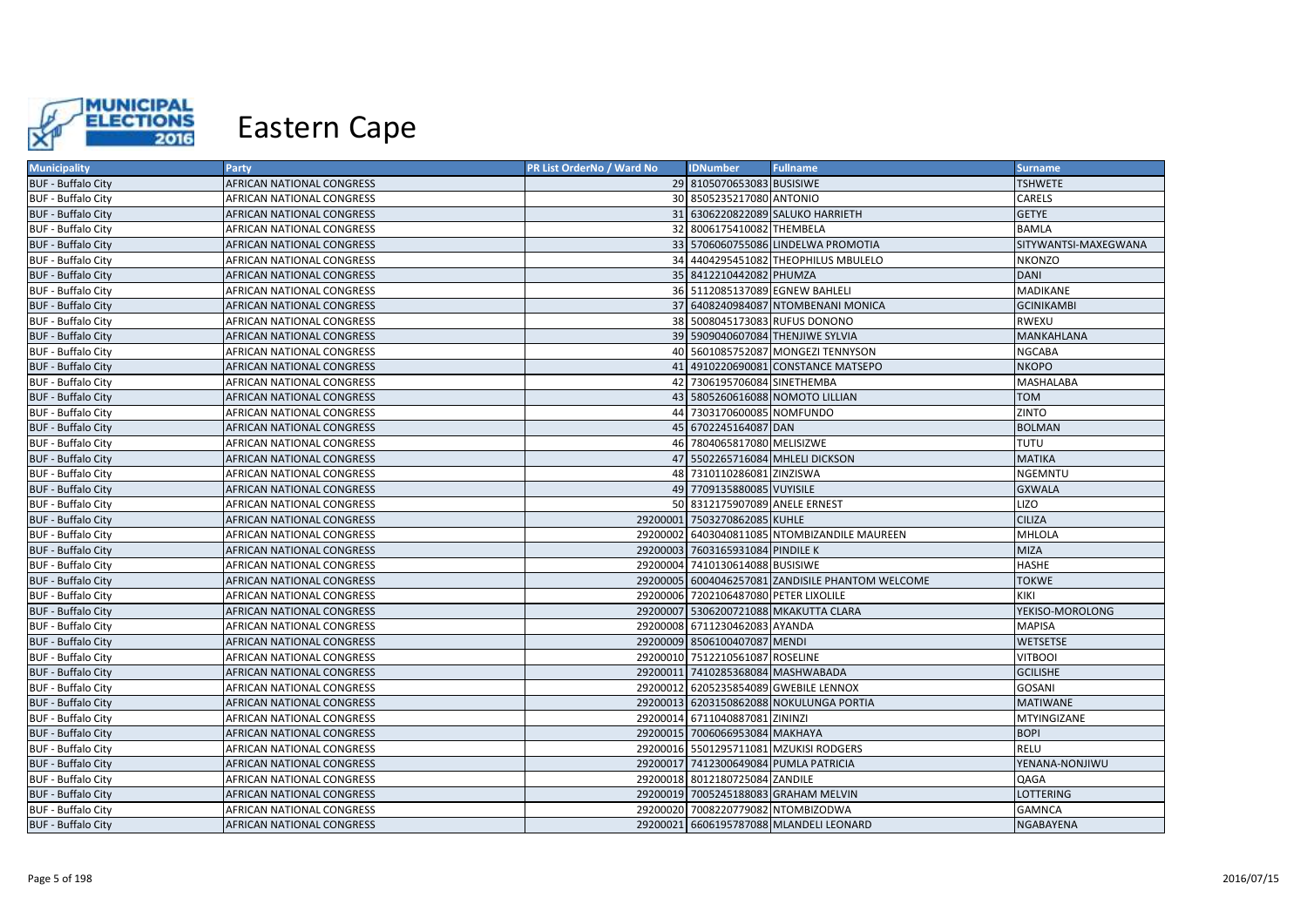

| <b>Municipality</b>       | <b>Party</b>              | PR List OrderNo / Ward No | <b>IDNumber</b>                      | <b>Fullname</b>                            | <b>Surname</b>   |
|---------------------------|---------------------------|---------------------------|--------------------------------------|--------------------------------------------|------------------|
| <b>BUF - Buffalo City</b> | AFRICAN NATIONAL CONGRESS |                           |                                      | 29200022 5511160825080 VELIWE VIVIENNE     | SAKUBE           |
| <b>BUF - Buffalo City</b> | AFRICAN NATIONAL CONGRESS |                           | 29200023 6706166115085 XOLANI        |                                            | <b>SIMANDLA</b>  |
| <b>BUF - Buffalo City</b> | AFRICAN NATIONAL CONGRESS |                           | 29200024 7612310756080 ZAMEKA        |                                            | KODWA-GAJULA     |
| <b>BUF - Buffalo City</b> | AFRICAN NATIONAL CONGRESS |                           |                                      | 29200025 6303255650089 MTHETHELELI CROSBY  | <b>KOLELA</b>    |
| <b>BUF - Buffalo City</b> | AFRICAN NATIONAL CONGRESS |                           |                                      | 29200026 5610025253080 NTUNKULANA ELLIOT   | NCOTELA          |
| <b>BUF - Buffalo City</b> | AFRICAN NATIONAL CONGRESS |                           |                                      | 29200027 8009160769082 BHELEKAZI SIPHOKAZI | <b>MABANDLA</b>  |
| <b>BUF - Buffalo City</b> | AFRICAN NATIONAL CONGRESS |                           | 29200028 8206105512086 BOY-BOY       |                                            | <b>KALANI</b>    |
| <b>BUF - Buffalo City</b> | AFRICAN NATIONAL CONGRESS |                           |                                      | 29200029 5011050680083 DOROTHY SINDISWA    | <b>MATEBENI</b>  |
| <b>BUF - Buffalo City</b> | AFRICAN NATIONAL CONGRESS |                           | 29200030 6309300759080 NOMONDE       |                                            | <b>MOYIKWA</b>   |
| <b>BUF - Buffalo City</b> | AFRICAN NATIONAL CONGRESS |                           |                                      | 29200031 7701145708083 SINDILE NIMROD      | <b>TONI</b>      |
| <b>BUF - Buffalo City</b> | AFRICAN NATIONAL CONGRESS |                           | 29200032 7907135789088 VUYANI        |                                            | PETER            |
| <b>BUF - Buffalo City</b> | AFRICAN NATIONAL CONGRESS |                           |                                      | 29200033 6202026113080 PUTUMILE ENOCH      | <b>NELANI</b>    |
| <b>BUF - Buffalo City</b> | AFRICAN NATIONAL CONGRESS |                           | 29200034 7210045958087 VUYO          |                                            | <b>TOKWE</b>     |
| <b>BUF - Buffalo City</b> | AFRICAN NATIONAL CONGRESS |                           | 29200035 8309295391087 SIYABONGA     |                                            | <b>SKOLO</b>     |
| <b>BUF - Buffalo City</b> | AFRICAN NATIONAL CONGRESS |                           | 29200036 8101180459081 BONGIWE       |                                            | SAULI            |
| <b>BUF - Buffalo City</b> | AFRICAN NATIONAL CONGRESS |                           |                                      | 29200037 7306140280086 NTOMBEKHAYA MURIEL  | <b>NTSHEBE</b>   |
| <b>BUF - Buffalo City</b> | AFRICAN NATIONAL CONGRESS |                           |                                      | 29200038 7609260629085 NTOMBOMZI LETTICIA  | <b>NDOTYI</b>    |
| <b>BUF - Buffalo City</b> | AFRICAN NATIONAL CONGRESS |                           | 29200039 7406195876083 BONGANI       |                                            | <b>DYONASE</b>   |
| <b>BUF - Buffalo City</b> | AFRICAN NATIONAL CONGRESS |                           |                                      | 29200040 6306201011082 KHOLIWE THELMA      | <b>FAKU</b>      |
| <b>BUF - Buffalo City</b> | AFRICAN NATIONAL CONGRESS |                           |                                      | 29200041 7101290576080 SINDISWA GLORIA     | <b>SKEPE</b>     |
| <b>BUF - Buffalo City</b> | AFRICAN NATIONAL CONGRESS |                           | 29200042 4708095299081 SENDUKU       |                                            | <b>MAPHUKA</b>   |
| <b>BUF - Buffalo City</b> | AFRICAN NATIONAL CONGRESS |                           |                                      | 29200043 5610130186084 ZUKISWA YVONNE      | <b>MANKAYI</b>   |
| <b>BUF - Buffalo City</b> | AFRICAN NATIONAL CONGRESS |                           | 29200044 8701310797084 SIXOLISIWE    |                                            | <b>NTSASELA</b>  |
| <b>BUF - Buffalo City</b> | AFRICAN NATIONAL CONGRESS |                           |                                      | 29200045 5201017803080 GEDION THOZAMILE    | <b>NOREXE</b>    |
| <b>BUF - Buffalo City</b> | AFRICAN NATIONAL CONGRESS |                           |                                      | 29200046 7710185452080 NCEBA WISEMAN       | KILIMANI         |
| <b>BUF - Buffalo City</b> | AFRICAN NATIONAL CONGRESS |                           | 29200047 7707276077081 VUSUMZI       |                                            | <b>NJECE</b>     |
| <b>BUF - Buffalo City</b> | AFRICAN NATIONAL CONGRESS |                           | 29200048 5404160616081 VUYISWA ETHEL |                                            | <b>MPANZA</b>    |
| <b>BUF - Buffalo City</b> | AFRICAN NATIONAL CONGRESS |                           | 29200049 7404285991086 MFUNDO        |                                            | <b>BOTA</b>      |
| <b>BUF - Buffalo City</b> | AFRICAN NATIONAL CONGRESS |                           |                                      | 29200050 6303085926089 THOBILE LIBERMAN    | <b>MTYA</b>      |
| <b>BUF - Buffalo City</b> | CONGRESS OF THE PEOPLE    |                           |                                      | 1 5201030689086 MERCY NONCEBA              | MADIKANE         |
| <b>BUF - Buffalo City</b> | CONGRESS OF THE PEOPLE    |                           | 29200001 7001011996080 NOMBONISO     |                                            | <b>TYESI</b>     |
| <b>BUF - Buffalo City</b> | CONGRESS OF THE PEOPLE    |                           | 29200002 8803135276086 SIPHOSETHU    |                                            | <b>NDAMANI</b>   |
| <b>BUF - Buffalo City</b> | CONGRESS OF THE PEOPLE    |                           | 29200003 8107105822089 LINDELA VIKA  |                                            | <b>DYAN</b>      |
| <b>BUF - Buffalo City</b> | CONGRESS OF THE PEOPLE    |                           | 29200004 7001135973080 VUYISA        |                                            | MFULATELWA       |
| <b>BUF - Buffalo City</b> | CONGRESS OF THE PEOPLE    |                           | 29200005 6304025973082 MBUTO CECIL   |                                            | STIMELA          |
| <b>BUF - Buffalo City</b> | CONGRESS OF THE PEOPLE    |                           | 29200006 6012265140086 PIETER        |                                            | <b>VAN SENS</b>  |
| <b>BUF - Buffalo City</b> | CONGRESS OF THE PEOPLE    |                           | 29200007 8204015935083 LIVENI QUISTO |                                            | SANI             |
| <b>BUF - Buffalo City</b> | CONGRESS OF THE PEOPLE    |                           | 29200008 8204015935083 LIVENI QUISTO |                                            | SANI             |
| <b>BUF - Buffalo City</b> | CONGRESS OF THE PEOPLE    |                           |                                      | 29200010 6302021445089 NOMAKHAYA AGNES     | FANI             |
| <b>BUF - Buffalo City</b> | CONGRESS OF THE PEOPLE    |                           |                                      | 29200011 6010101887084 THEMBISA GLORIA     | MAPUZA-NJAMELA   |
| <b>BUF - Buffalo City</b> | CONGRESS OF THE PEOPLE    |                           | 29200012 8408126065082 ANDERSON      |                                            | SWELINDAWO       |
| <b>BUF - Buffalo City</b> | CONGRESS OF THE PEOPLE    |                           | 29200013 5606055193089 MXHASI        |                                            | <b>MLAKALAKA</b> |
| <b>BUF - Buffalo City</b> | CONGRESS OF THE PEOPLE    |                           |                                      | 29200014 6010101887084 THEMBISA GLORIA     | MAPUZA-NJAMELA   |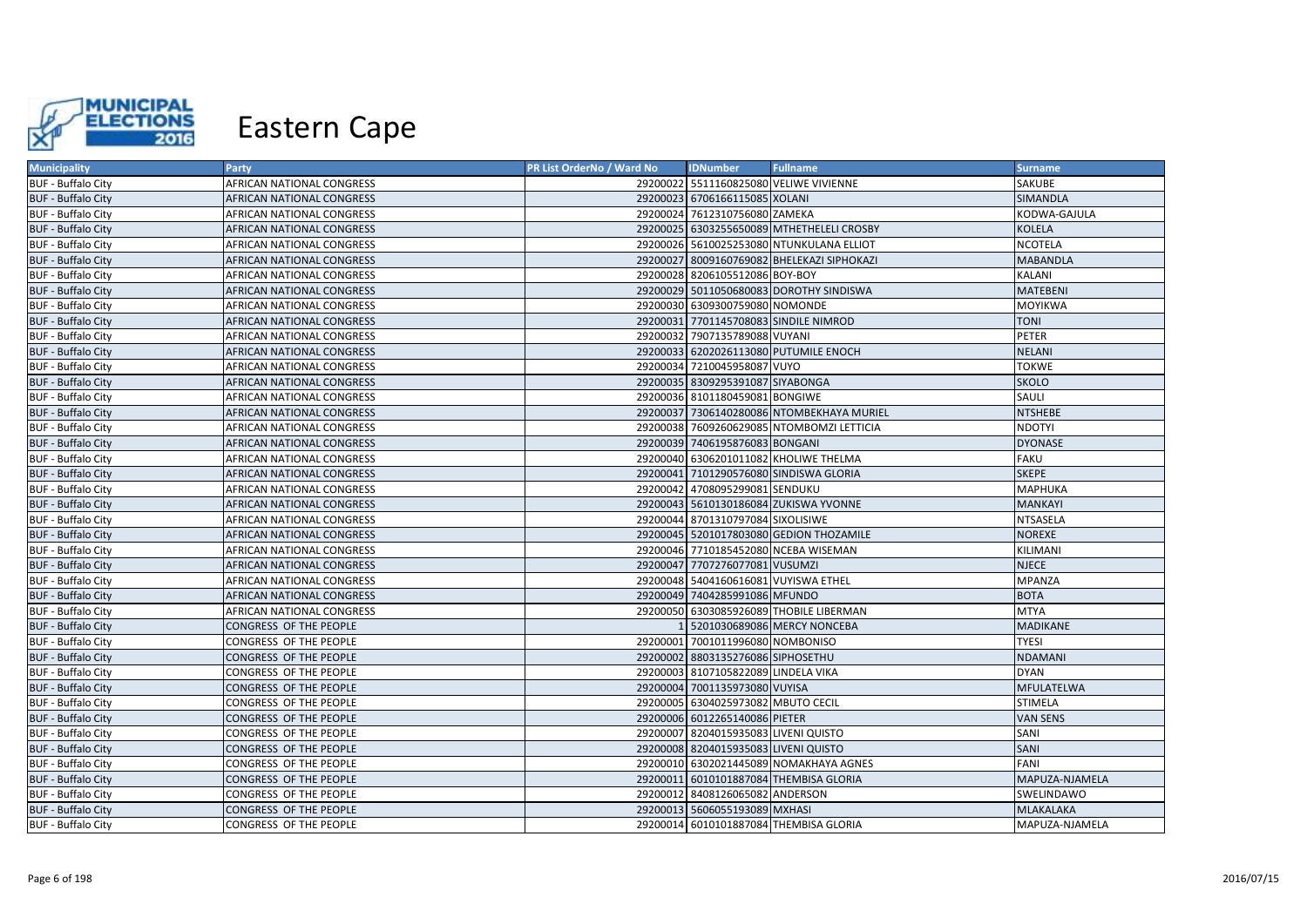

| <b>Municipality</b>       | Party                         | PR List OrderNo / Ward No | <b>IDNumber</b>                      | <b>Fullname</b>                            | <b>Surname</b>   |
|---------------------------|-------------------------------|---------------------------|--------------------------------------|--------------------------------------------|------------------|
| <b>BUF - Buffalo City</b> | <b>CONGRESS OF THE PEOPLE</b> |                           |                                      | 29200015 6110045620086 PINDILE RICHARD     | <b>MBELU</b>     |
| <b>BUF - Buffalo City</b> | CONGRESS OF THE PEOPLE        |                           |                                      | 29200016 5701060383088 KOLEKA CONSTANCE    | <b>MADAKA</b>    |
| <b>BUF - Buffalo City</b> | CONGRESS OF THE PEOPLE        |                           |                                      | 29200017 8103156093084 SIYABULELA ERIC     | <b>SIMANE</b>    |
| <b>BUF - Buffalo City</b> | CONGRESS OF THE PEOPLE        |                           | 29200018 8408126065082 ANDERSON      |                                            | SWELINDAWO       |
| <b>BUF - Buffalo City</b> | CONGRESS OF THE PEOPLE        |                           | 29200019 6412150240084 DOREEN        |                                            | <b>RUITERS</b>   |
| <b>BUF - Buffalo City</b> | <b>CONGRESS OF THE PEOPLE</b> |                           | 29200020 6310170820085 AYANDA        |                                            | KASHE            |
| <b>BUF - Buffalo City</b> | <b>CONGRESS OF THE PEOPLE</b> |                           |                                      | 29200022 6204070271087 THEMBEKA PHOEBE     | <b>MNYAMANA</b>  |
| <b>BUF - Buffalo City</b> | CONGRESS OF THE PEOPLE        |                           | 29200023 7301110391088 THOZAMA       |                                            | <b>BODLO</b>     |
| <b>BUF - Buffalo City</b> | CONGRESS OF THE PEOPLE        |                           |                                      | 29200024 8103156093084 SIYABULELA ERIC     | <b>SIMANE</b>    |
| <b>BUF - Buffalo City</b> | <b>CONGRESS OF THE PEOPLE</b> |                           | 29200025 7212016174082 JOHN NKOSIKHO |                                            | <b>MEMANI</b>    |
| <b>BUF - Buffalo City</b> | CONGRESS OF THE PEOPLE        |                           |                                      | 29200026 7006231043084 SIPHOKAZI MILLICENT | <b>MGINYANA</b>  |
| <b>BUF - Buffalo City</b> | CONGRESS OF THE PEOPLE        |                           |                                      | 29200027 6204070271087 THEMBEKA PHOEBE     | MNYAMANA         |
| <b>BUF - Buffalo City</b> | <b>CONGRESS OF THE PEOPLE</b> |                           | 29200030 8712245658085 LINDOKUHLE    |                                            | <b>NTONI</b>     |
| <b>BUF - Buffalo City</b> | <b>CONGRESS OF THE PEOPLE</b> |                           |                                      | 29200032 5710255251083 TUTUYA HERBERT      | PEYI             |
| <b>BUF - Buffalo City</b> | <b>CONGRESS OF THE PEOPLE</b> |                           | 29200034 6310030398082 NTOMBI ANNIE  |                                            | <b>NTONI</b>     |
| <b>BUF - Buffalo City</b> | <b>CONGRESS OF THE PEOPLE</b> |                           | 29200035 6103090866084 LINDELWA      |                                            | <b>NTAMO</b>     |
| <b>BUF - Buffalo City</b> | <b>CONGRESS OF THE PEOPLE</b> |                           | 29200036 6310030398082 NTOMBI ANNIE  |                                            | <b>NTONI</b>     |
| <b>BUF - Buffalo City</b> | CONGRESS OF THE PEOPLE        |                           | 29200037 9601095512089 LUNGA         |                                            | <b>MVOKO</b>     |
| <b>BUF - Buffalo City</b> | CONGRESS OF THE PEOPLE        |                           | 29200039 9601095512089 LUNGA         |                                            | <b>MVOKO</b>     |
| <b>BUF - Buffalo City</b> | <b>CONGRESS OF THE PEOPLE</b> |                           | 29200040 8012090575082 NOZUKO        |                                            | <b>MAKHUNGA</b>  |
| <b>BUF - Buffalo City</b> | <b>CONGRESS OF THE PEOPLE</b> |                           |                                      | 29200041 5201030689086 MERCY NONCEBA       | <b>MADIKANE</b>  |
| <b>BUF - Buffalo City</b> | <b>CONGRESS OF THE PEOPLE</b> |                           | 29200042 8308035638088 LUTHANDO      |                                            | <b>GUNGULUZA</b> |
| <b>BUF - Buffalo City</b> | CONGRESS OF THE PEOPLE        |                           |                                      | 29200043 8011095571088 BONAKELE PATRICK    | <b>DAYIMANI</b>  |
| <b>BUF - Buffalo City</b> | CONGRESS OF THE PEOPLE        |                           |                                      | 29200045 5201030689086 MERCY NONCEBA       | <b>MADIKANE</b>  |
| <b>BUF - Buffalo City</b> | <b>CONGRESS OF THE PEOPLE</b> |                           |                                      | 29200046 5510095659085 MTEMBISIS ALFRED    | <b>JIMANA</b>    |
| <b>BUF - Buffalo City</b> | CONGRESS OF THE PEOPLE        |                           |                                      | 29200048 6204070271087 THEMBEKA PHOEBE     | MNYAMANA         |
| <b>BUF - Buffalo City</b> | <b>CONGRESS OF THE PEOPLE</b> |                           | 29200049 8012090575082 NOZUKO        |                                            | <b>MAKHUNGA</b>  |
| <b>BUF - Buffalo City</b> | <b>DEMOCRATIC ALLIANCE</b>    |                           |                                      | 7612020125089 CHANTEL VALENCIA             | <b>KING</b>      |
| <b>BUF - Buffalo City</b> | <b>DEMOCRATIC ALLIANCE</b>    |                           |                                      | 9108065014088 DILLON MATTHEW               | <b>WEBB</b>      |
| <b>BUF - Buffalo City</b> | <b>DEMOCRATIC ALLIANCE</b>    |                           |                                      | 6612270129089 SUSAN ELIZABETH              | <b>BENTLEY</b>   |
| <b>BUF - Buffalo City</b> | <b>DEMOCRATIC ALLIANCE</b>    |                           | 4 5202160002082 ISABEL               |                                            | <b>THOMPSON</b>  |
| <b>BUF - Buffalo City</b> | <b>DEMOCRATIC ALLIANCE</b>    |                           |                                      | 5 7709205178089 DHARMESH MANILAL           | <b>DHAYA</b>     |
| <b>BUF - Buffalo City</b> | <b>DEMOCRATIC ALLIANCE</b>    |                           | 6 9112056200086 ANATHI               |                                            | <b>JAYIYA</b>    |
| <b>BUF - Buffalo City</b> | <b>DEMOCRATIC ALLIANCE</b>    |                           | 6108295663087 DINESH                 |                                            | <b>VALLABH</b>   |
| <b>BUF - Buffalo City</b> | <b>DEMOCRATIC ALLIANCE</b>    |                           | 8 8409080485084 OLWETHU              |                                            | <b>NTAME</b>     |
| <b>BUF - Buffalo City</b> | <b>DEMOCRATIC ALLIANCE</b>    |                           |                                      | 9 4908195075080 GEOFFREY KEITH             | <b>WALTON</b>    |
| <b>BUF - Buffalo City</b> | <b>DEMOCRATIC ALLIANCE</b>    |                           | 10 9104045783082 MAWETHU             |                                            | <b>KOSANI</b>    |
| <b>BUF - Buffalo City</b> | <b>DEMOCRATIC ALLIANCE</b>    |                           |                                      | 11 6006185049088 TERENCE FLAVIAN           | <b>FRITZ</b>     |
| <b>BUF - Buffalo City</b> | DEMOCRATIC ALLIANCE           |                           | 12 6605190003087 ANNETTE             |                                            | RADEMEYER        |
| <b>BUF - Buffalo City</b> | <b>DEMOCRATIC ALLIANCE</b>    |                           | 13 6304050517085 THANDISWA IVY       |                                            | LUZIPO           |
| <b>BUF - Buffalo City</b> | <b>DEMOCRATIC ALLIANCE</b>    |                           | 14 7311195723089 SIMPHIWE ELVIS      |                                            | <b>TSALA</b>     |
| <b>BUF - Buffalo City</b> | <b>DEMOCRATIC ALLIANCE</b>    |                           |                                      | 15 6312105031085 VAUGHAN ANDREW            | <b>HOLMES</b>    |
| <b>BUF - Buffalo City</b> | <b>DEMOCRATIC ALLIANCE</b>    |                           | 16 5603015097088 JAN FREDERIK        |                                            | <b>SMIT</b>      |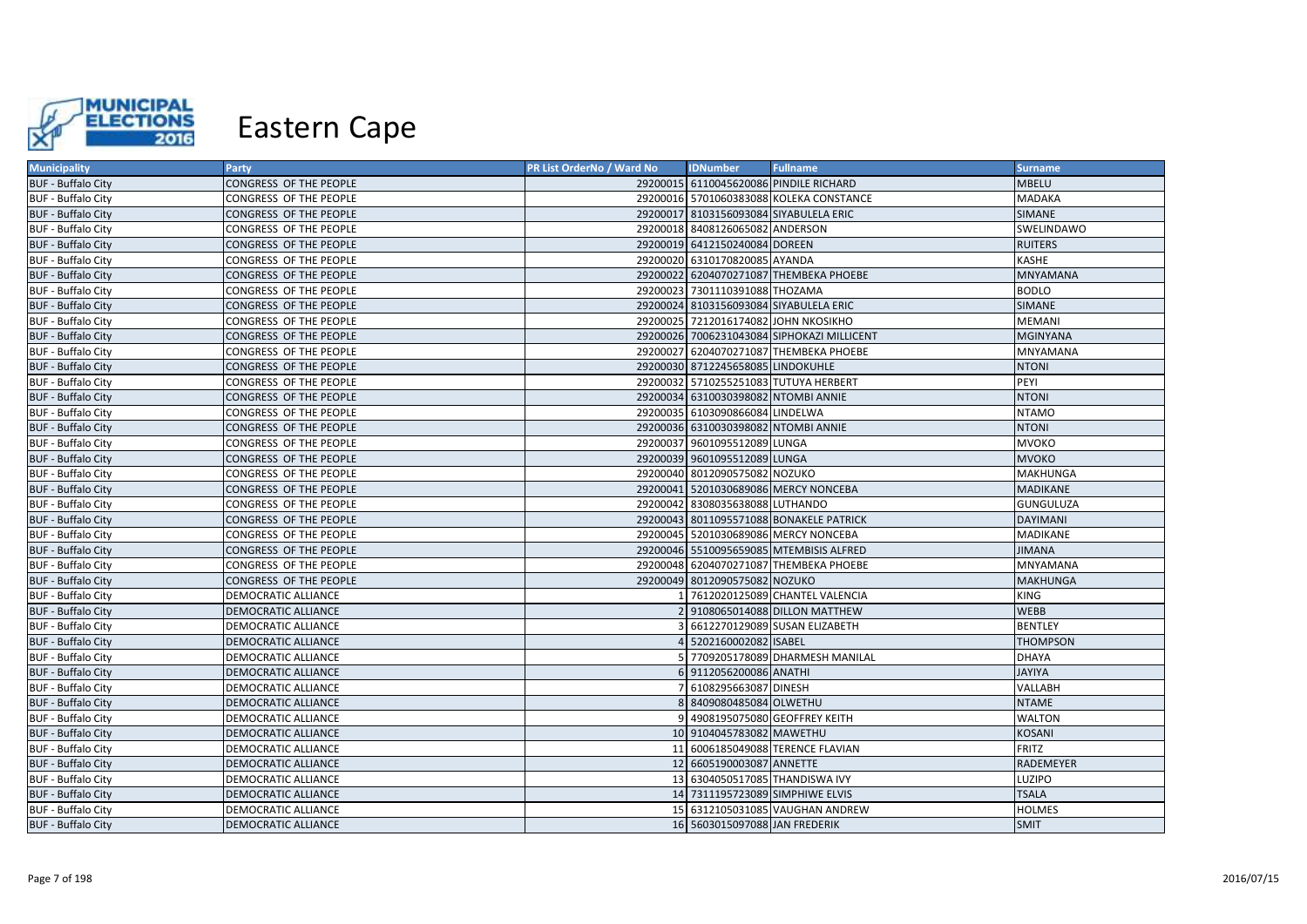

| <b>Municipality</b>       | Party                      | PR List OrderNo / Ward No | <b>IDNumber</b>                      | <b>Fullname</b>                                    | <b>Surname</b>   |
|---------------------------|----------------------------|---------------------------|--------------------------------------|----------------------------------------------------|------------------|
| <b>BUF - Buffalo City</b> | <b>DEMOCRATIC ALLIANCE</b> |                           | 17 5705310076087 LINDSEY             |                                                    | <b>POLLOCK</b>   |
| <b>BUF - Buffalo City</b> | <b>DEMOCRATIC ALLIANCE</b> |                           |                                      | 18 4612315191088 WILLIAM DONNE                     | <b>GOULD</b>     |
| <b>BUF - Buffalo City</b> | <b>DEMOCRATIC ALLIANCE</b> |                           |                                      | 19 7007225856085 FRANCIS ZWELANDILE                | <b>MDINWA</b>    |
| <b>BUF - Buffalo City</b> | DEMOCRATIC ALLIANCE        |                           |                                      | 20 5803185788082 TEMBELANI VICTOR                  | PHATHO           |
| <b>BUF - Buffalo City</b> | DEMOCRATIC ALLIANCE        |                           | 21 4512235080082 ROBERT KENDAL       |                                                    | MUZZELL          |
| <b>BUF - Buffalo City</b> | <b>DEMOCRATIC ALLIANCE</b> |                           | 22 7210015059080 NATHAN              |                                                    | <b>MILES</b>     |
| <b>BUF - Buffalo City</b> | <b>DEMOCRATIC ALLIANCE</b> |                           | 23 8904075678081 SINOVUYO            |                                                    | <b>DLEPU</b>     |
| <b>BUF - Buffalo City</b> | <b>DEMOCRATIC ALLIANCE</b> |                           |                                      | 24 6304150157089 PRISCILLA PATRICIA                | <b>MURRAY</b>    |
| <b>BUF - Buffalo City</b> | DEMOCRATIC ALLIANCE        |                           |                                      | 25 6611160372080 NTOMBENHLE GLORIA                 | RULUMENI         |
| <b>BUF - Buffalo City</b> | <b>DEMOCRATIC ALLIANCE</b> |                           |                                      | 26 8111195395089 THEMBELA RICHARD                  | <b>DYONGWANA</b> |
| <b>BUF - Buffalo City</b> | DEMOCRATIC ALLIANCE        |                           |                                      | 27 4510260084086 WIETS MARTHINUS                   | <b>BARNARD</b>   |
| <b>BUF - Buffalo City</b> | DEMOCRATIC ALLIANCE        |                           |                                      | 28 8609085017085 ANDREW GEOFFREY                   | <b>LIDDLE</b>    |
| <b>BUF - Buffalo City</b> | <b>DEMOCRATIC ALLIANCE</b> |                           | 29 7806060337089 NYAMEKA             |                                                    | <b>DASTILE</b>   |
| <b>BUF - Buffalo City</b> | <b>DEMOCRATIC ALLIANCE</b> |                           | 30 6403190076083 PATRICIA            |                                                    | <b>WILLIAMS</b>  |
| <b>BUF - Buffalo City</b> | <b>DEMOCRATIC ALLIANCE</b> |                           | 31 8209070829089 LORNA               |                                                    | <b>HALI</b>      |
| <b>BUF - Buffalo City</b> | <b>DEMOCRATIC ALLIANCE</b> |                           | 32 6609230096085 RAMONA              |                                                    | <b>CHALMERS</b>  |
| <b>BUF - Buffalo City</b> | <b>DEMOCRATIC ALLIANCE</b> |                           | 33 7705285803083 XOLANI              |                                                    | NDINGAYE         |
| <b>BUF - Buffalo City</b> | <b>DEMOCRATIC ALLIANCE</b> |                           | 34 6608115197083 ROY EDMUND          |                                                    | ANGELBECK        |
| <b>BUF - Buffalo City</b> | DEMOCRATIC ALLIANCE        |                           |                                      | 35 7504155094083 BURTON PASCO RICARDO              | <b>BROWN</b>     |
| <b>BUF - Buffalo City</b> | <b>DEMOCRATIC ALLIANCE</b> |                           | 36 5801175181086 JOHANNES DICK       |                                                    | <b>GREEN</b>     |
| <b>BUF - Buffalo City</b> | <b>DEMOCRATIC ALLIANCE</b> |                           | 37 8906260340088 SIPHOKAZI           |                                                    | <b>NTUSANA</b>   |
| <b>BUF - Buffalo City</b> | DEMOCRATIC ALLIANCE        |                           | 38 5509015828085 WELILE ISAAC        |                                                    | <b>NTOZINI</b>   |
| <b>BUF - Buffalo City</b> | <b>DEMOCRATIC ALLIANCE</b> |                           |                                      | 39 6908020950083 ZUKISWA THERESIA                  | <b>MAHEBE</b>    |
| <b>BUF - Buffalo City</b> | <b>DEMOCRATIC ALLIANCE</b> |                           | 40 7003135320080 JULIUS              |                                                    | <b>RUITERS</b>   |
| <b>BUF - Buffalo City</b> | <b>DEMOCRATIC ALLIANCE</b> | 41                        | 8703065696081 SANDLA                 |                                                    | <b>MANCIYA</b>   |
| <b>BUF - Buffalo City</b> | <b>DEMOCRATIC ALLIANCE</b> |                           |                                      | 42 6411215698088 SIMPHIWE DAVID                    | <b>GQAMLANA</b>  |
| <b>BUF - Buffalo City</b> | <b>DEMOCRATIC ALLIANCE</b> |                           | 29200001 7210015059080 NATHAN        |                                                    | <b>MILES</b>     |
| <b>BUF - Buffalo City</b> | <b>DEMOCRATIC ALLIANCE</b> |                           |                                      | 29200002 7801245241082 CLIFFORD ANDREW             | <b>DICKSON</b>   |
| <b>BUF - Buffalo City</b> | <b>DEMOCRATIC ALLIANCE</b> |                           | 29200003 6403190076083 PATRICIA      |                                                    | <b>WILLIAMS</b>  |
| <b>BUF - Buffalo City</b> | <b>DEMOCRATIC ALLIANCE</b> |                           |                                      | 29200004 6807130279088 ANASTASIA MELISSA CONZALVIS | <b>BOTHA</b>     |
| <b>BUF - Buffalo City</b> | <b>DEMOCRATIC ALLIANCE</b> |                           | 29200005 7003165302081 MANELI        |                                                    | <b>JANA</b>      |
| <b>BUF - Buffalo City</b> | <b>DEMOCRATIC ALLIANCE</b> |                           |                                      | 29200006 7612020125089 CHANTEL VALENCIA            | <b>KING</b>      |
| <b>BUF - Buffalo City</b> | <b>DEMOCRATIC ALLIANCE</b> |                           |                                      | 29200007 7007225856085 FRANCIS ZWELANDILE          | <b>MDINWA</b>    |
| <b>BUF - Buffalo City</b> | <b>DEMOCRATIC ALLIANCE</b> |                           | 29200008 5801175181086 JOHANNES DICK |                                                    | <b>GREEN</b>     |
| <b>BUF - Buffalo City</b> | DEMOCRATIC ALLIANCE        |                           |                                      | 29200009 7107075238085 ROYSTON WILFRED             | <b>GROEP</b>     |
| <b>BUF - Buffalo City</b> | DEMOCRATIC ALLIANCE        |                           |                                      | 29200010 7504155094083 BURTON PASCO RICARDO        | <b>BROWN</b>     |
| <b>BUF - Buffalo City</b> | <b>DEMOCRATIC ALLIANCE</b> |                           |                                      | 29200011 6403205395080 NKOSINATI BINGO             | <b>DASA</b>      |
| <b>BUF - Buffalo City</b> | DEMOCRATIC ALLIANCE        |                           |                                      | 29200012 5706165863082 LULAMA LENNOX               | PELE             |
| <b>BUF - Buffalo City</b> | DEMOCRATIC ALLIANCE        |                           | 29200013 8209070829089 LORNA         |                                                    | <b>HALI</b>      |
| <b>BUF - Buffalo City</b> | <b>DEMOCRATIC ALLIANCE</b> |                           | 29200014 8409080485084 OLWETHU       |                                                    | <b>NTAME</b>     |
| <b>BUF - Buffalo City</b> | DEMOCRATIC ALLIANCE        |                           | 29200015 7611125686086 LUNGANI       |                                                    | SANQELA          |
| <b>BUF - Buffalo City</b> | <b>DEMOCRATIC ALLIANCE</b> |                           | 29200016 8808250535083 KHUTHALA      |                                                    | <b>MNTUMNI</b>   |
| <b>BUF - Buffalo City</b> | <b>DEMOCRATIC ALLIANCE</b> |                           | 29200017 7705285803083 XOLANI        |                                                    | NDINGAYE         |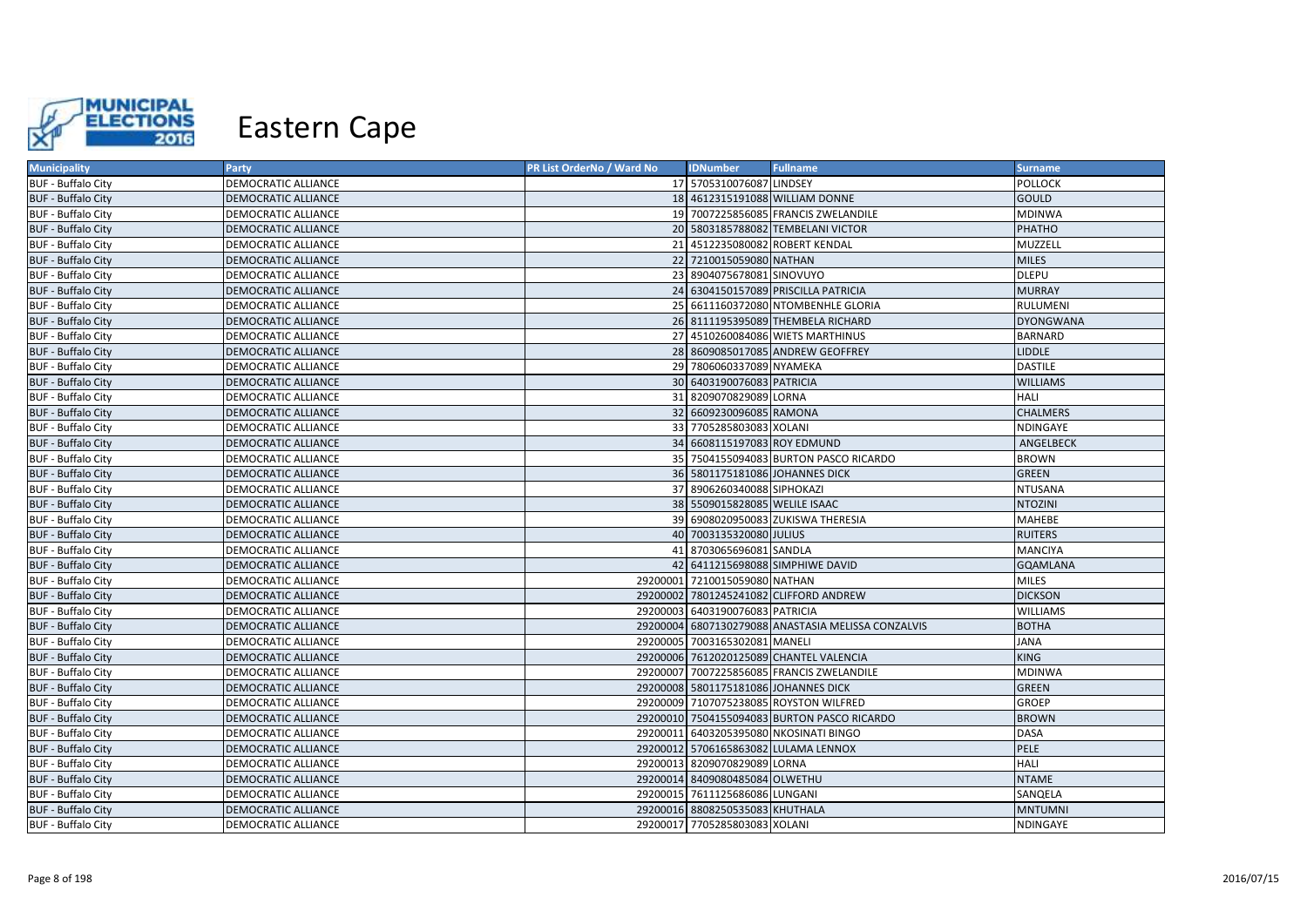

| <b>Municipality</b>       | Party                            | PR List OrderNo / Ward No | <b>IDNumber</b>                       | <b>Fullname</b>                                | <b>Surname</b>   |
|---------------------------|----------------------------------|---------------------------|---------------------------------------|------------------------------------------------|------------------|
| <b>BUF - Buffalo City</b> | <b>DEMOCRATIC ALLIANCE</b>       |                           | 29200018 7903065253088 DAVID PETER    |                                                | <b>VIAENE</b>    |
| <b>BUF - Buffalo City</b> | DEMOCRATIC ALLIANCE              |                           |                                       | 29200019 6210215771089 RICHARD LOVEMORE KELVIN | <b>ROOY</b>      |
| <b>BUF - Buffalo City</b> | <b>DEMOCRATIC ALLIANCE</b>       |                           | 29200020 9010305843088 LUVUYO THABO   |                                                | <b>GONIWE</b>    |
| <b>BUF - Buffalo City</b> | DEMOCRATIC ALLIANCE              |                           | 29200021 8904075678081 SINOVUYO       |                                                | <b>DLEPU</b>     |
| <b>BUF - Buffalo City</b> | <b>DEMOCRATIC ALLIANCE</b>       |                           | 29200022 9010305843088 LUVUYO THABO   |                                                | <b>GONIWE</b>    |
| <b>BUF - Buffalo City</b> | DEMOCRATIC ALLIANCE              |                           | 29200023 6311075856083 ZANDISILE      |                                                | SAM              |
| <b>BUF - Buffalo City</b> | <b>DEMOCRATIC ALLIANCE</b>       |                           |                                       | 29200024 6411215698088 SIMPHIWE DAVID          | <b>GQAMLANA</b>  |
| <b>BUF - Buffalo City</b> | DEMOCRATIC ALLIANCE              |                           | 29200025 6304050517085 THANDISWA IVY  |                                                | LUZIPO           |
| <b>BUF - Buffalo City</b> | <b>DEMOCRATIC ALLIANCE</b>       |                           |                                       | 29200026 7211056005081 MZWANDILE ALFRED        | <b>JACK</b>      |
| <b>BUF - Buffalo City</b> | DEMOCRATIC ALLIANCE              |                           |                                       | 29200027 8510106342082 VUSUMZI BRANDON         | <b>JAKO</b>      |
| <b>BUF - Buffalo City</b> | DEMOCRATIC ALLIANCE              |                           | 29200028 5204210019082 MARION         |                                                | <b>MACKLEY</b>   |
| <b>BUF - Buffalo City</b> | DEMOCRATIC ALLIANCE              |                           |                                       | 29200029 4708235017088 CHRISTIAAN ANDRIES      | <b>SWART</b>     |
| <b>BUF - Buffalo City</b> | DEMOCRATIC ALLIANCE              |                           |                                       | 29200030 7007225856085 FRANCIS ZWELANDILE      | <b>MDINWA</b>    |
| <b>BUF - Buffalo City</b> | DEMOCRATIC ALLIANCE              |                           |                                       | 29200031 7201140724086 YANDISWA VINCANCE       | <b>NADOPHI</b>   |
| <b>BUF - Buffalo City</b> | DEMOCRATIC ALLIANCE              |                           |                                       | 29200032 6205120907083 NOMAKHOSAZANA ROSE      | <b>QINA</b>      |
| <b>BUF - Buffalo City</b> | DEMOCRATIC ALLIANCE              |                           |                                       | 29200033 5803185788082 TEMBELANI VICTOR        | PHATHO           |
| <b>BUF - Buffalo City</b> | <b>DEMOCRATIC ALLIANCE</b>       |                           |                                       | 29200034 6908020950083 ZUKISWA THERESIA        | <b>MAHEBE</b>    |
| <b>BUF - Buffalo City</b> | DEMOCRATIC ALLIANCE              |                           |                                       | 29200035 6602060749089 VERONICA TUMEKA         | <b>BALONI</b>    |
| <b>BUF - Buffalo City</b> | <b>DEMOCRATIC ALLIANCE</b>       |                           |                                       | 29200036 8111195395089 THEMBELA RICHARD        | <b>DYONGWANA</b> |
| <b>BUF - Buffalo City</b> | DEMOCRATIC ALLIANCE              |                           |                                       | 29200037 7709205178089 DHARMESH MANILAL        | <b>DHAYA</b>     |
| <b>BUF - Buffalo City</b> | <b>DEMOCRATIC ALLIANCE</b>       |                           | 29200038 7311195723089 SIMPHIWE ELVIS |                                                | <b>TSALA</b>     |
| <b>BUF - Buffalo City</b> | DEMOCRATIC ALLIANCE              |                           | 29200039 5305010269080 NOLIZO ETHEL   |                                                | MFUNZANA         |
| <b>BUF - Buffalo City</b> | DEMOCRATIC ALLIANCE              |                           |                                       | 29200040 6611160372080 NTOMBENHLE GLORIA       | <b>RULUMENI</b>  |
| <b>BUF - Buffalo City</b> | DEMOCRATIC ALLIANCE              |                           | 29200041 5509015828085 WELILE ISAAC   |                                                | <b>NTOZINI</b>   |
| <b>BUF - Buffalo City</b> | <b>DEMOCRATIC ALLIANCE</b>       |                           | 29200042 8009205666087 BOITUMELO      |                                                | <b>SUPING</b>    |
| <b>BUF - Buffalo City</b> | DEMOCRATIC ALLIANCE              |                           | 29200043 6605190003087 ANNETTE        |                                                | RADEMEYER        |
| <b>BUF - Buffalo City</b> | DEMOCRATIC ALLIANCE              |                           | 29200044 7806060337089 NYAMEKA        |                                                | <b>DASTILE</b>   |
| <b>BUF - Buffalo City</b> | DEMOCRATIC ALLIANCE              |                           | 29200045 9104045783082 MAWETHU        |                                                | KOSANI           |
| <b>BUF - Buffalo City</b> | DEMOCRATIC ALLIANCE              |                           |                                       | 29200046 7804050584083 VUYOKAZI HAPPINESS      | NTUSHWANA        |
| <b>BUF - Buffalo City</b> | DEMOCRATIC ALLIANCE              |                           |                                       | 29200047 4510260084086 WIETS MARTHINUS         | <b>BARNARD</b>   |
| <b>BUF - Buffalo City</b> | DEMOCRATIC ALLIANCE              |                           | 29200048 9112056200086 ANATHI         |                                                | <b>JAYIYA</b>    |
| <b>BUF - Buffalo City</b> | DEMOCRATIC ALLIANCE              |                           | 29200049 8301240486088 THANDO         |                                                | <b>XOTHONGO</b>  |
| <b>BUF - Buffalo City</b> | <b>DEMOCRATIC ALLIANCE</b>       |                           | 29200050 6703285920081 KEVIN ROY      |                                                | <b>NEL</b>       |
| <b>BUF - Buffalo City</b> | <b>ECONOMIC FREEDOM FIGHTERS</b> |                           | 1 8709265660082 CHUMANI               |                                                | <b>MATIWANE</b>  |
| <b>BUF - Buffalo City</b> | <b>ECONOMIC FREEDOM FIGHTERS</b> |                           | 7903110371083 PHINDIWE                |                                                | <b>KABA</b>      |
| <b>BUF - Buffalo City</b> | <b>ECONOMIC FREEDOM FIGHTERS</b> |                           |                                       | 3 7409156126084 THEMBINKOSI TEVIN              | APLENI           |
| <b>BUF - Buffalo City</b> | <b>ECONOMIC FREEDOM FIGHTERS</b> |                           | 4 7106120874084 BUYELWA OLGA          |                                                | THWALINGCA       |
| <b>BUF - Buffalo City</b> | <b>ECONOMIC FREEDOM FIGHTERS</b> |                           | 5 8104276180082 SABELO KABELO         |                                                | <b>HOYO</b>      |
| <b>BUF - Buffalo City</b> | <b>ECONOMIC FREEDOM FIGHTERS</b> |                           | 6 9006141145084 NOLUDWE               |                                                | <b>BATALA</b>    |
| <b>BUF - Buffalo City</b> | <b>ECONOMIC FREEDOM FIGHTERS</b> |                           | 7 8508315452080 LUHLE                 |                                                | ROYI             |
| <b>BUF - Buffalo City</b> | <b>ECONOMIC FREEDOM FIGHTERS</b> |                           | 8 5711060835086 NOZIBELE EMILY        |                                                | <b>TSHABE</b>    |
| <b>BUF - Buffalo City</b> | <b>ECONOMIC FREEDOM FIGHTERS</b> |                           |                                       | 9 7006245888086 PETRUS SIBONGILE               | <b>ALONI</b>     |
| <b>BUF - Buffalo City</b> | <b>ECONOMIC FREEDOM FIGHTERS</b> |                           | 10 8009011235085 NOBELUNGU            |                                                | <b>MATILE</b>    |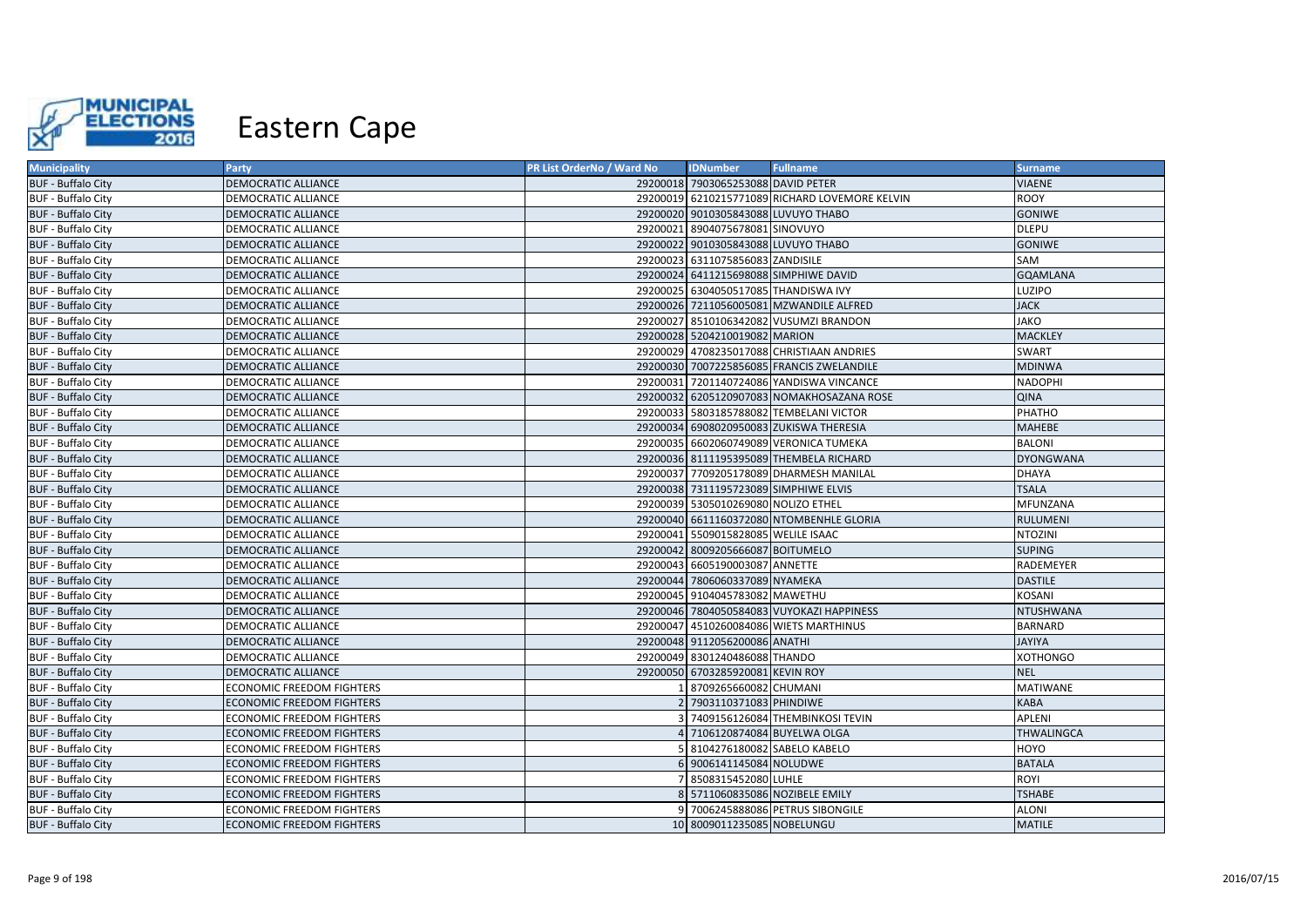

| <b>Municipality</b>       | <b>Party</b>                     | PR List OrderNo / Ward No | <b>IDNumber</b>                 | <b>Fullname</b>                        | <b>Surname</b>    |
|---------------------------|----------------------------------|---------------------------|---------------------------------|----------------------------------------|-------------------|
| <b>BUF - Buffalo City</b> | ECONOMIC FREEDOM FIGHTERS        |                           | 11 8210205893081 MZIYANDA       |                                        | <b>HLEKISO</b>    |
| <b>BUF - Buffalo City</b> | ECONOMIC FREEDOM FIGHTERS        |                           | 12 8707300554088 BUSISIWE       |                                        | <b>MAKINANA</b>   |
| <b>BUF - Buffalo City</b> | <b>ECONOMIC FREEDOM FIGHTERS</b> |                           | 13 8709016039081 SIYABULELA     |                                        | <b>BOOI</b>       |
| <b>BUF - Buffalo City</b> | ECONOMIC FREEDOM FIGHTERS        |                           |                                 | 14 6606051381083 YOLISWA EVELINA       | SOMI              |
| <b>BUF - Buffalo City</b> | ECONOMIC FREEDOM FIGHTERS        |                           | 15 8411116381089 VIWE           |                                        | <b>MAPASSA</b>    |
| <b>BUF - Buffalo City</b> | <b>ECONOMIC FREEDOM FIGHTERS</b> |                           | 16 8708010431088 ZUKISWA        |                                        | NOYAKHE           |
| <b>BUF - Buffalo City</b> | ECONOMIC FREEDOM FIGHTERS        |                           |                                 | 17 8806085287086 ELRICO RANDALL        | <b>MIGGELS</b>    |
| <b>BUF - Buffalo City</b> | <b>ECONOMIC FREEDOM FIGHTERS</b> |                           |                                 | 18 7612251860081 NONTOBEKO EUNICE      | <b>LUHADI</b>     |
| <b>BUF - Buffalo City</b> | ECONOMIC FREEDOM FIGHTERS        |                           | 19 4406225446082 TOTO ELLS      |                                        | DEKI              |
| <b>BUF - Buffalo City</b> | <b>ECONOMIC FREEDOM FIGHTERS</b> |                           | 20 9501251123087 ZINTLE         |                                        | <b>RULA</b>       |
| <b>BUF - Buffalo City</b> | ECONOMIC FREEDOM FIGHTERS        |                           |                                 | 21 8208055540083 AYANDA NIMROD         | LENTO             |
| <b>BUF - Buffalo City</b> | ECONOMIC FREEDOM FIGHTERS        |                           | 22 8106061448087 BONGIWE        |                                        | <b>BOLEKILE</b>   |
| <b>BUF - Buffalo City</b> | ECONOMIC FREEDOM FIGHTERS        |                           | 23 8702226143082 MZUKISI        |                                        | MANTSHIYANE       |
| <b>BUF - Buffalo City</b> | <b>ECONOMIC FREEDOM FIGHTERS</b> |                           | 24 9103180131081 SIKHO          |                                        | <b>STOFILE</b>    |
| <b>BUF - Buffalo City</b> | ECONOMIC FREEDOM FIGHTERS        |                           | 25 8501165978080 LUZUKO PAUL    |                                        | <b>DALA</b>       |
| <b>BUF - Buffalo City</b> | ECONOMIC FREEDOM FIGHTERS        |                           | 26 8402150891083 SOMIKAZI       |                                        | <b>KETSIWE</b>    |
| <b>BUF - Buffalo City</b> | ECONOMIC FREEDOM FIGHTERS        |                           | 27 8510270635089 ZIMKHITHA      |                                        | <b>CEBETSHA</b>   |
| <b>BUF - Buffalo City</b> | <b>ECONOMIC FREEDOM FIGHTERS</b> |                           |                                 | 28 5909095896087 VUKILE ATTWELL        | <b>MATEBE</b>     |
| <b>BUF - Buffalo City</b> | ECONOMIC FREEDOM FIGHTERS        |                           | 29 7102260765083 NOMAKHAYA      |                                        | <b>GONYA</b>      |
| <b>BUF - Buffalo City</b> | ECONOMIC FREEDOM FIGHTERS        |                           | 30 8307255504087 XOLILE RICHARD |                                        | <b>MBONI</b>      |
| <b>BUF - Buffalo City</b> | ECONOMIC FREEDOM FIGHTERS        |                           | 31 9009111540086 LUSANDA        |                                        | SIFUMBA           |
| <b>BUF - Buffalo City</b> | ECONOMIC FREEDOM FIGHTERS        |                           | 32 9004051345083 NOLUBABALO     |                                        | <b>MAKELENI</b>   |
| <b>BUF - Buffalo City</b> | ECONOMIC FREEDOM FIGHTERS        |                           | 33 6712285723080 THOBILE        |                                        | PLANGA            |
| <b>BUF - Buffalo City</b> | <b>ECONOMIC FREEDOM FIGHTERS</b> |                           | 34 9004230670088 ZIMASA         |                                        | <b>GCOBO</b>      |
| <b>BUF - Buffalo City</b> | ECONOMIC FREEDOM FIGHTERS        |                           | 35 8705150840086 ASANDA         |                                        | <b>MALI</b>       |
| <b>BUF - Buffalo City</b> | ECONOMIC FREEDOM FIGHTERS        |                           | 36 7908161000085 PUMZA          |                                        | <b>NANGU</b>      |
| <b>BUF - Buffalo City</b> | ECONOMIC FREEDOM FIGHTERS        |                           | 37 7712260897080 THEMBISA       |                                        | <b>NJANA</b>      |
| <b>BUF - Buffalo City</b> | <b>ECONOMIC FREEDOM FIGHTERS</b> |                           | 38 9612121270089 SINAWO         |                                        | <b>PETENI</b>     |
| <b>BUF - Buffalo City</b> | ECONOMIC FREEDOM FIGHTERS        |                           | 39 8208181151086 KHANYISWA      |                                        | NDAMASE           |
| <b>BUF - Buffalo City</b> | <b>ECONOMIC FREEDOM FIGHTERS</b> |                           | 40 7804160035083 TEMBISA        |                                        | <b>JEVU</b>       |
| <b>BUF - Buffalo City</b> | ECONOMIC FREEDOM FIGHTERS        |                           | 41 8910250830082 ANDISWA        |                                        | <b>TSOTSO</b>     |
| <b>BUF - Buffalo City</b> | <b>ECONOMIC FREEDOM FIGHTERS</b> |                           | 42 9510140987081 ASIPHE         |                                        | <b>MABHUMBULU</b> |
| <b>BUF - Buffalo City</b> | ECONOMIC FREEDOM FIGHTERS        |                           |                                 | 43 8502200591086 SIKELELWA SINOXOLO    | MAGADU            |
| <b>BUF - Buffalo City</b> | <b>ECONOMIC FREEDOM FIGHTERS</b> |                           | 44 9111251094088 ABONGILE       |                                        | <b>KULA</b>       |
| <b>BUF - Buffalo City</b> | ECONOMIC FREEDOM FIGHTERS        |                           |                                 | 45 8506130699083 PHIWOKUHLE THANDOKAZI | <b>MAWISA</b>     |
| <b>BUF - Buffalo City</b> | ECONOMIC FREEDOM FIGHTERS        |                           | 46 6702240678081 NOLOTI         |                                        | <b>MNTWANA</b>    |
| <b>BUF - Buffalo City</b> | ECONOMIC FREEDOM FIGHTERS        |                           |                                 | 47 7202021542084 VUYELWA VALENCIA      | TOTO              |
| <b>BUF - Buffalo City</b> | ECONOMIC FREEDOM FIGHTERS        |                           | 29200001 8604065591084 THANDO   |                                        | <b>MPETSHENI</b>  |
| <b>BUF - Buffalo City</b> | ECONOMIC FREEDOM FIGHTERS        |                           |                                 | 29200002 7503126185087 MZUKISI DOUGLAS | <b>HADA</b>       |
| <b>BUF - Buffalo City</b> | <b>ECONOMIC FREEDOM FIGHTERS</b> |                           | 29200003 8902165935080 LOYISO   |                                        | <b>MANGISA</b>    |
| <b>BUF - Buffalo City</b> | ECONOMIC FREEDOM FIGHTERS        |                           | 29200004 8110065769084 BONANI   |                                        | MNGQANA           |
| <b>BUF - Buffalo City</b> | <b>ECONOMIC FREEDOM FIGHTERS</b> |                           | 29200005 7404030056086 XOLISWA  |                                        | <b>MIYA</b>       |
| <b>BUF - Buffalo City</b> | ECONOMIC FREEDOM FIGHTERS        |                           |                                 | 29200006 8408115745082 LWANDO LAWRENCE | <b>GOLI</b>       |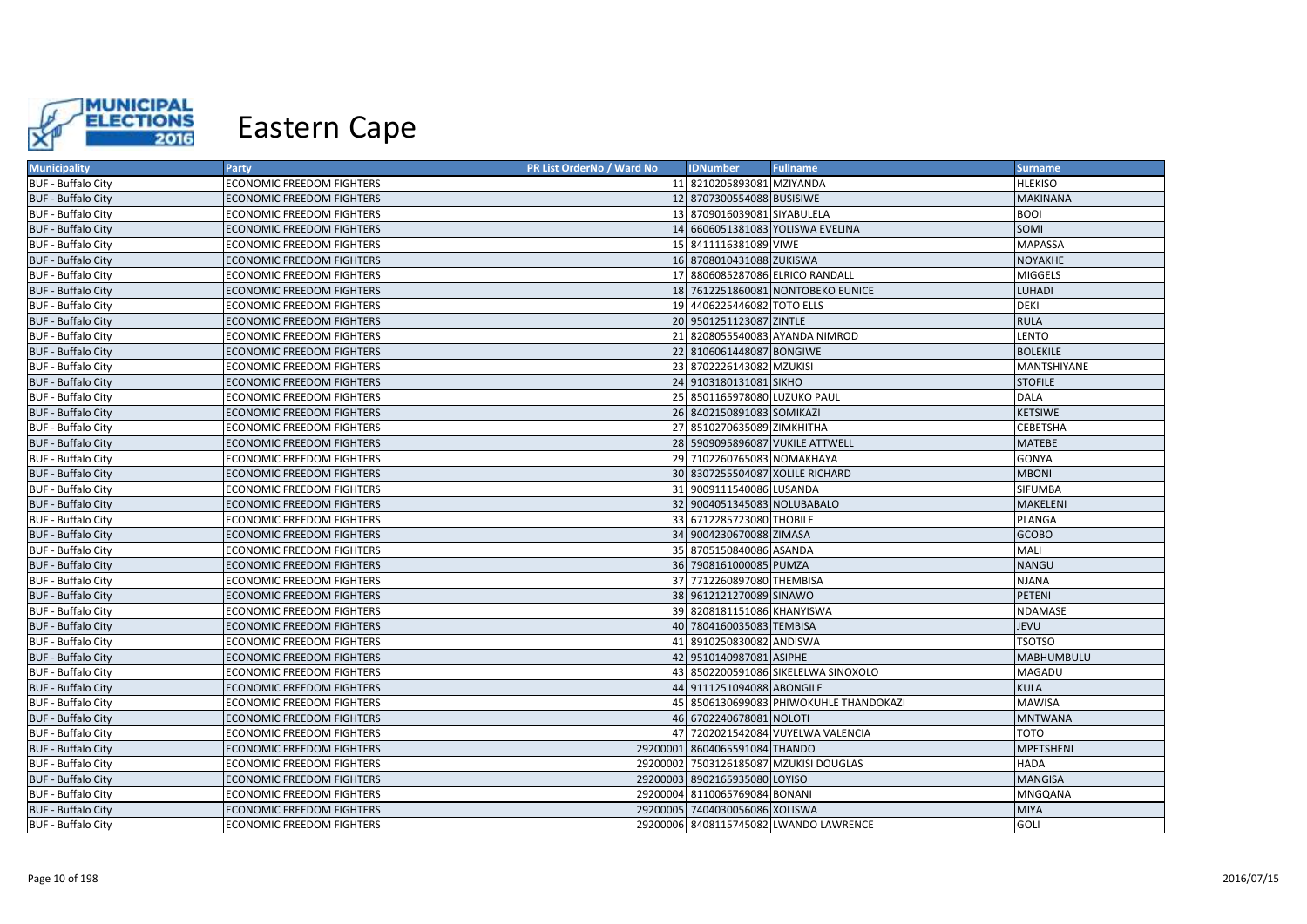

| <b>Municipality</b>       | Party                            | PR List OrderNo / Ward No | <b>IDNumber</b>                      | <b>Fullname</b>                             | <b>Surname</b>   |
|---------------------------|----------------------------------|---------------------------|--------------------------------------|---------------------------------------------|------------------|
| <b>BUF - Buffalo City</b> | <b>ECONOMIC FREEDOM FIGHTERS</b> |                           | 29200007 7608275613084 XOLISA        |                                             | <b>NDLANGA</b>   |
| <b>BUF - Buffalo City</b> | <b>ECONOMIC FREEDOM FIGHTERS</b> |                           | 29200008 8405055352085 KHAWULEZILE   |                                             | VEYISHIWE        |
| <b>BUF - Buffalo City</b> | <b>ECONOMIC FREEDOM FIGHTERS</b> |                           |                                      | 29200009 7202031354082 NOZUKO PUMZA         | <b>NOGANTA</b>   |
| <b>BUF - Buffalo City</b> | <b>ECONOMIC FREEDOM FIGHTERS</b> |                           | 29200010 8710090771086 NAMHLA        |                                             | <b>HERMANUS</b>  |
| <b>BUF - Buffalo City</b> | <b>ECONOMIC FREEDOM FIGHTERS</b> |                           |                                      | 29200011 7511260909089 CARE NOSIPHIWO       | <b>LUPHONDO</b>  |
| <b>BUF - Buffalo City</b> | <b>ECONOMIC FREEDOM FIGHTERS</b> |                           | 29200012 7102050075081 NOMFANELO     |                                             | NIKANI           |
| <b>BUF - Buffalo City</b> | <b>ECONOMIC FREEDOM FIGHTERS</b> |                           | 29200013 9205250509086 CIKIZWA       |                                             | <b>TUSWA</b>     |
| <b>BUF - Buffalo City</b> | <b>ECONOMIC FREEDOM FIGHTERS</b> |                           | 29200014 8510185488087 ATHENKOSI     |                                             | MGIJIMA          |
| <b>BUF - Buffalo City</b> | <b>ECONOMIC FREEDOM FIGHTERS</b> |                           | 29200015 8103095705087 SONGEZO       |                                             | <b>NKUNGWINI</b> |
| <b>BUF - Buffalo City</b> | <b>ECONOMIC FREEDOM FIGHTERS</b> |                           | 29200016 8704165342089 MANDILAKHE    |                                             | LELEKI           |
| <b>BUF - Buffalo City</b> | <b>ECONOMIC FREEDOM FIGHTERS</b> |                           |                                      | 29200017 7411055833083 ELVIS MTHUTHUZELI    | MANELI           |
| <b>BUF - Buffalo City</b> | <b>ECONOMIC FREEDOM FIGHTERS</b> |                           | 29200018 8204075889089 DUMANI        |                                             | MBEBE            |
| <b>BUF - Buffalo City</b> | <b>ECONOMIC FREEDOM FIGHTERS</b> |                           | 29200019 4806215124088 MOSES SAMUEL  |                                             | <b>ADRIAANSE</b> |
| <b>BUF - Buffalo City</b> | <b>ECONOMIC FREEDOM FIGHTERS</b> |                           | 29200020 8104160507085 VIWE          |                                             | MANDE            |
| <b>BUF - Buffalo City</b> | <b>ECONOMIC FREEDOM FIGHTERS</b> |                           |                                      | 29200021 7603156297081 XOLILE MATTHEWS      | <b>SITSILI</b>   |
| <b>BUF - Buffalo City</b> | <b>ECONOMIC FREEDOM FIGHTERS</b> |                           | 29200022 8412155569089 LUTHO         |                                             | <b>DLAMINI</b>   |
| <b>BUF - Buffalo City</b> | <b>ECONOMIC FREEDOM FIGHTERS</b> |                           | 29200023 8804160621089 PHIWE PORTIA  |                                             | SOTEWU           |
| <b>BUF - Buffalo City</b> | <b>ECONOMIC FREEDOM FIGHTERS</b> |                           | 29200024 8502026064086 KHANYA        |                                             | SIWISA           |
| <b>BUF - Buffalo City</b> | <b>ECONOMIC FREEDOM FIGHTERS</b> |                           |                                      | 29200025 8505280529082 THELMA ZANDILE       | <b>NDABENI</b>   |
| <b>BUF - Buffalo City</b> | <b>ECONOMIC FREEDOM FIGHTERS</b> |                           | 29200026 6906270660089 LUNGISWA      |                                             | <b>TSOTSI</b>    |
| <b>BUF - Buffalo City</b> | <b>ECONOMIC FREEDOM FIGHTERS</b> |                           | 29200027 7507140910081 NOMALUNGISA   |                                             | THEMBANI         |
| <b>BUF - Buffalo City</b> | <b>ECONOMIC FREEDOM FIGHTERS</b> |                           | 29200028 8501165978080 LUZUKO PAUL   |                                             | <b>DALA</b>      |
| <b>BUF - Buffalo City</b> | <b>ECONOMIC FREEDOM FIGHTERS</b> |                           | 29200029 8406290794081 ZINTLE        |                                             | PETER-SINANDILE  |
| <b>BUF - Buffalo City</b> | <b>ECONOMIC FREEDOM FIGHTERS</b> |                           | 29200030 8610245458086 ANDILE        |                                             | NDZENA           |
| <b>BUF - Buffalo City</b> | <b>ECONOMIC FREEDOM FIGHTERS</b> |                           | 29200031 8311050253080 BUZIWE        |                                             | <b>TAPOLISI</b>  |
| <b>BUF - Buffalo City</b> | <b>ECONOMIC FREEDOM FIGHTERS</b> |                           | 29200032 8803030471089 SIYASANGA     |                                             | MFAZWENI         |
| <b>BUF - Buffalo City</b> | <b>ECONOMIC FREEDOM FIGHTERS</b> |                           |                                      | 29200033 8512281360087 ASANDA CHANTELLE     | TSHAMBULUKA      |
| <b>BUF - Buffalo City</b> | <b>ECONOMIC FREEDOM FIGHTERS</b> |                           | 29200034 6807145718088 WELILE AUBREY |                                             | <b>NTUSI</b>     |
| <b>BUF - Buffalo City</b> | <b>ECONOMIC FREEDOM FIGHTERS</b> |                           | 29200035 8402145500088 XOLA DAVID    |                                             | <b>DYUKU</b>     |
| <b>BUF - Buffalo City</b> | <b>ECONOMIC FREEDOM FIGHTERS</b> |                           | 29200036 8507275369086 PHUMLILE      |                                             | <b>TSHEKE</b>    |
| <b>BUF - Buffalo City</b> | <b>ECONOMIC FREEDOM FIGHTERS</b> |                           |                                      | 29200037 6209290051086 ANDRONICA NOBATHEMBU | <b>MAKEKE</b>    |
| <b>BUF - Buffalo City</b> | <b>ECONOMIC FREEDOM FIGHTERS</b> |                           |                                      | 29200038 5707275238082 MQONDISI JOSEPH      | KULATI           |
| <b>BUF - Buffalo City</b> | <b>ECONOMIC FREEDOM FIGHTERS</b> |                           | 29200039 8210205893081 MZIYANDA      |                                             | <b>HLEKISO</b>   |
| <b>BUF - Buffalo City</b> | <b>ECONOMIC FREEDOM FIGHTERS</b> |                           | 29200040 9203205500086 UKHO          |                                             | <b>DINGELA</b>   |
| <b>BUF - Buffalo City</b> | <b>ECONOMIC FREEDOM FIGHTERS</b> |                           | 29200041 8509075143083 THULANI       |                                             | <b>TILE</b>      |
| <b>BUF - Buffalo City</b> | <b>ECONOMIC FREEDOM FIGHTERS</b> |                           | 29200042 8201245522087 BUYILE        |                                             | SHELENI          |
| <b>BUF - Buffalo City</b> | <b>ECONOMIC FREEDOM FIGHTERS</b> |                           | 29200043 7808145356084 ANELE         |                                             | <b>MTSOLO</b>    |
| <b>BUF - Buffalo City</b> | <b>ECONOMIC FREEDOM FIGHTERS</b> |                           | 29200044 6911055865085 XOLA ELLIOT   |                                             | APLENI           |
| <b>BUF - Buffalo City</b> | <b>ECONOMIC FREEDOM FIGHTERS</b> |                           | 29200045 5401145475088 LUMKHELE JACK |                                             | <b>MTWAPHE</b>   |
| <b>BUF - Buffalo City</b> | <b>ECONOMIC FREEDOM FIGHTERS</b> |                           | 29200046 8008165647087 FUMANEKILE    |                                             | <b>TOM</b>       |
| <b>BUF - Buffalo City</b> | <b>ECONOMIC FREEDOM FIGHTERS</b> |                           | 29200047 8402150891083 SOMIKAZI      |                                             | <b>KETSIWE</b>   |
| <b>BUF - Buffalo City</b> | <b>ECONOMIC FREEDOM FIGHTERS</b> |                           |                                      | 29200048 6304110321080 NOTININA BENEDICTA   | MATYOLO          |
| <b>BUF - Buffalo City</b> | <b>ECONOMIC FREEDOM FIGHTERS</b> |                           |                                      | 29200049 6203151039082 BANDEZWA CYNTHIA     | <b>BELANI</b>    |
|                           |                                  |                           |                                      |                                             |                  |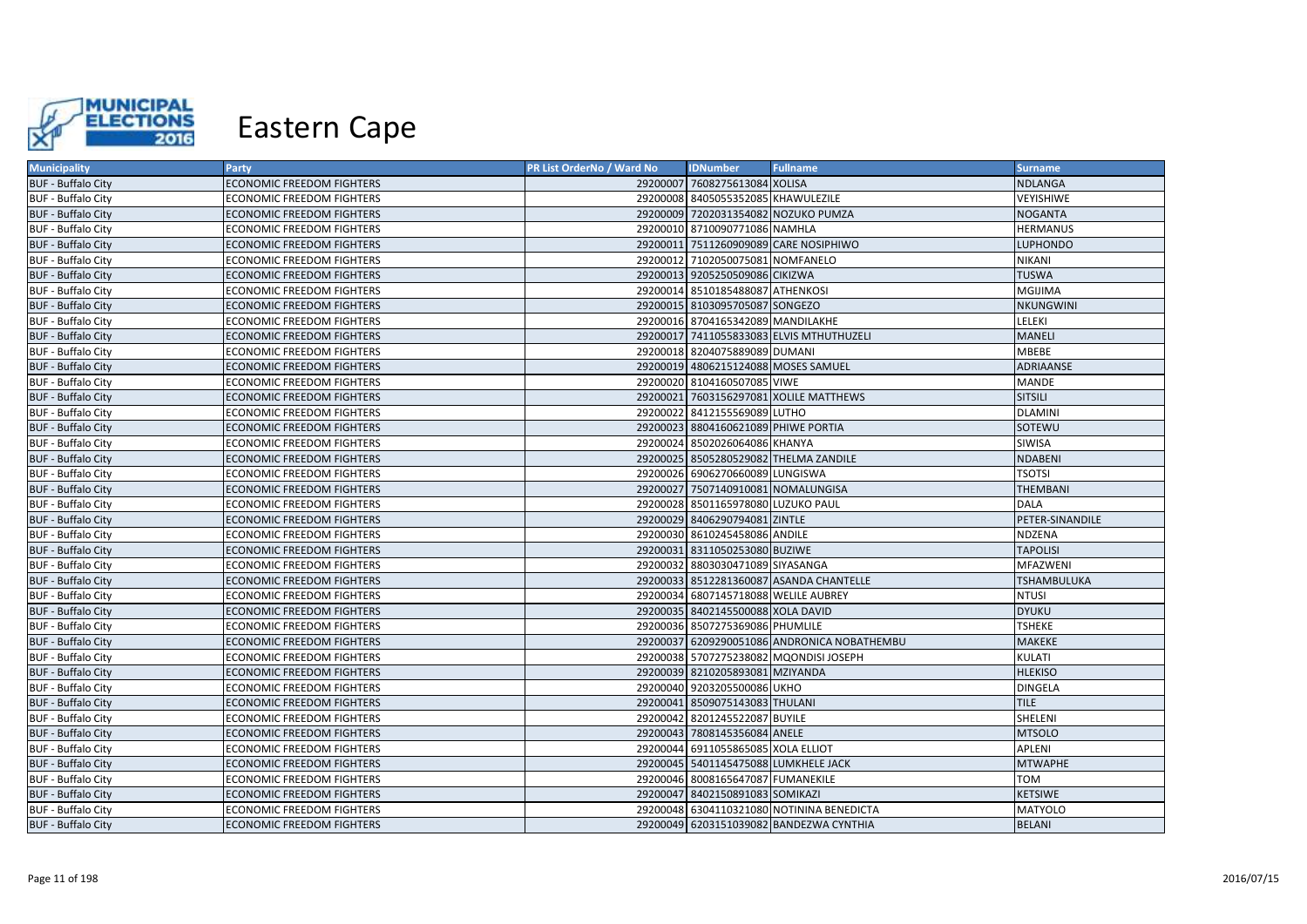

| <b>Municipality</b>       | Party                             | PR List OrderNo / Ward No | <b>IDNumber</b>                     | <b>Fullname</b>                               | Surname            |
|---------------------------|-----------------------------------|---------------------------|-------------------------------------|-----------------------------------------------|--------------------|
| <b>BUF - Buffalo City</b> | <b>ECONOMIC FREEDOM FIGHTERS</b>  |                           | 29200050 8902020742085 KHOLEKA      |                                               | MBALI              |
| <b>BUF - Buffalo City</b> | INDEPENDENT CANDIDATE             |                           | 29200004 5307195717081 MXOLISI ERIC |                                               | <b>MAZINGI</b>     |
| <b>BUF - Buffalo City</b> | INDEPENDENT CANDIDATE             |                           | 29200007 8101105533085 AYANDA       |                                               | <b>TSOLEKILE</b>   |
| <b>BUF - Buffalo City</b> | INDEPENDENT CANDIDATE             |                           | 29200008 8105245525083 SABELO       |                                               | <b>FENI</b>        |
| <b>BUF - Buffalo City</b> | INDEPENDENT CANDIDATE             |                           |                                     | 29200010 5801010305080 MOODY SHIRLEY          | <b>NELL</b>        |
| <b>BUF - Buffalo City</b> | <b>INDEPENDENT CANDIDATE</b>      |                           |                                     | 29200010 8107010958085 NOSIPHO AUBREY         | <b>KATIYA</b>      |
| <b>BUF - Buffalo City</b> | INDEPENDENT CANDIDATE             |                           | 29200011 7309031323080 MONALISA     |                                               | <b>NGQISHA</b>     |
| <b>BUF - Buffalo City</b> | <b>INDEPENDENT CANDIDATE</b>      |                           |                                     | 29200013 6312106054086 SIPHO NICHOLAS HEADMAN | VUMAZONKE          |
| <b>BUF - Buffalo City</b> | INDEPENDENT CANDIDATE             |                           | 29200013 7908170761081 SIZIWE IRIS  |                                               | <b>DANISO</b>      |
| <b>BUF - Buffalo City</b> | <b>INDEPENDENT CANDIDATE</b>      |                           |                                     | 29200014 7209295776082 MTHUTHUZELI DAVID      | <b>GCWABE</b>      |
| <b>BUF - Buffalo City</b> | INDEPENDENT CANDIDATE             |                           |                                     | 29200015 6610075821082 SIPIWO CLIFORD         | <b>MXENGE</b>      |
| <b>BUF - Buffalo City</b> | <b>INDEPENDENT CANDIDATE</b>      |                           | 29200017 6909215758083 XHANTI       |                                               | <b>BOLO</b>        |
| <b>BUF - Buffalo City</b> | INDEPENDENT CANDIDATE             |                           |                                     | 29200020 5710220858087 NOPINKIE EUGINIA       | <b>CHILIWE</b>     |
| <b>BUF - Buffalo City</b> | <b>INDEPENDENT CANDIDATE</b>      |                           |                                     | 29200024 6310155497081 MPUTHUMI RONALD        | <b>NTLANGANISO</b> |
| <b>BUF - Buffalo City</b> | INDEPENDENT CANDIDATE             |                           |                                     | 29200026 7611165362085 MANYANO WISEMAN        | ZANDI              |
| <b>BUF - Buffalo City</b> | <b>INDEPENDENT CANDIDATE</b>      |                           | 29200026 8608286302080 ANELE        |                                               | <b>JAWUKA</b>      |
| <b>BUF - Buffalo City</b> | INDEPENDENT CANDIDATE             |                           |                                     | 29200032 7610185316089 ENERST MNCEDISI        | PONO               |
| <b>BUF - Buffalo City</b> | <b>INDEPENDENT CANDIDATE</b>      |                           | 29200033 8411015500086 ANELE        |                                               | <b>FUZILE</b>      |
| <b>BUF - Buffalo City</b> | INDEPENDENT CANDIDATE             |                           |                                     | 29200035 7611185387088 WELCOME MPUMELELO      | <b>FENI</b>        |
| <b>BUF - Buffalo City</b> | <b>INDEPENDENT CANDIDATE</b>      |                           |                                     | 29200038 6905305080081 MZIWABANTU SHAUN       | <b>GOMOMO</b>      |
| <b>BUF - Buffalo City</b> | INDEPENDENT CANDIDATE             |                           |                                     | 29200039 5910240351085 MANDISA COLLEEN        | <b>NASE</b>        |
| <b>BUF - Buffalo City</b> | <b>INDEPENDENT CANDIDATE</b>      |                           |                                     | 29200040 6402050652082 NOMATJAMANI FLORENCE   | COTO               |
| <b>BUF - Buffalo City</b> | INDEPENDENT CANDIDATE             |                           | 29200041 7112156019081 KAYA         |                                               | <b>NAKANI</b>      |
| <b>BUF - Buffalo City</b> | <b>INDEPENDENT CANDIDATE</b>      |                           | 29200042 7102215740082 PHAKAMILE    |                                               | <b>BAMLA</b>       |
| <b>BUF - Buffalo City</b> | INDEPENDENT CANDIDATE             |                           |                                     | 29200044 7906065687080 ASANDA COLLEN          | QOSHA              |
| <b>BUF - Buffalo City</b> | INDEPENDENT CANDIDATE             |                           | 29200045 8009235696088 THULANI      |                                               | <b>TEMPI</b>       |
| <b>BUF - Buffalo City</b> | PAN AFRICANIST CONGRESS OF AZANIA |                           | 7605035868081 KHWEZI SIVIWE         |                                               | <b>DALASILE</b>    |
| <b>BUF - Buffalo City</b> | PAN AFRICANIST CONGRESS OF AZANIA |                           | 6503305746080 AYANDA                |                                               | <b>GCOBO</b>       |
| <b>BUF - Buffalo City</b> | PAN AFRICANIST CONGRESS OF AZANIA |                           | 7903065307082 LUZUKO LUCKY          |                                               | JABAVU             |
| <b>BUF - Buffalo City</b> | PAN AFRICANIST CONGRESS OF AZANIA |                           | 7910165372080 NCEBA                 |                                               | <b>BONTSI</b>      |
| <b>BUF - Buffalo City</b> | PAN AFRICANIST CONGRESS OF AZANIA |                           |                                     | 6309155881088 VUYANI MANROSE                  | <b>MBINDA</b>      |
| <b>BUF - Buffalo City</b> | PAN AFRICANIST CONGRESS OF AZANIA |                           | 6810056159086 GCOBANI               |                                               | <b>KATIYA</b>      |
| <b>BUF - Buffalo City</b> | PAN AFRICANIST CONGRESS OF AZANIA |                           |                                     | 8101011984083 NOKUZOLA PACINO                 | JEKWA              |
| <b>BUF - Buffalo City</b> | PAN AFRICANIST CONGRESS OF AZANIA |                           |                                     | 6711170694083 THOBEKA THELMA                  | <b>DAYIZANA</b>    |
| <b>BUF - Buffalo City</b> | PAN AFRICANIST CONGRESS OF AZANIA |                           | 5904225402088 ZENZILE ALBERT        |                                               | <b>NOKULILA</b>    |
| <b>BUF - Buffalo City</b> | PAN AFRICANIST CONGRESS OF AZANIA |                           | 10 8112175869085 SIYABULELA         |                                               | <b>NONGOGO</b>     |
| <b>BUF - Buffalo City</b> | PAN AFRICANIST CONGRESS OF AZANIA |                           |                                     | 11 7405215547088 MXOLISI DOUGLAS              | RAMNCWANA          |
| <b>BUF - Buffalo City</b> | PAN AFRICANIST CONGRESS OF AZANIA |                           |                                     | 12 6805016065084 ZANDISILE MORRETTI           | <b>NKILA</b>       |
| <b>BUF - Buffalo City</b> | PAN AFRICANIST CONGRESS OF AZANIA | 13 <sup>1</sup>           | 8905065981088 MELISIZWE             |                                               | <b>BAVUMA</b>      |
| <b>BUF - Buffalo City</b> | PAN AFRICANIST CONGRESS OF AZANIA |                           | 14 9205240423083 AMANDA             |                                               | <b>FULANI</b>      |
| <b>BUF - Buffalo City</b> | PAN AFRICANIST CONGRESS OF AZANIA |                           | 15 6803086039089 FIKILE             |                                               | <b>MAKOPO</b>      |
| <b>BUF - Buffalo City</b> | PAN AFRICANIST CONGRESS OF AZANIA |                           |                                     | 16 6908145067086 SIYABULELA CHRISTOPHER       | <b>MAZINYO</b>     |
| <b>BUF - Buffalo City</b> | PAN AFRICANIST CONGRESS OF AZANIA |                           |                                     | 17 5201225580082 WESTERFIELD SAMKELO          | MNGAZA             |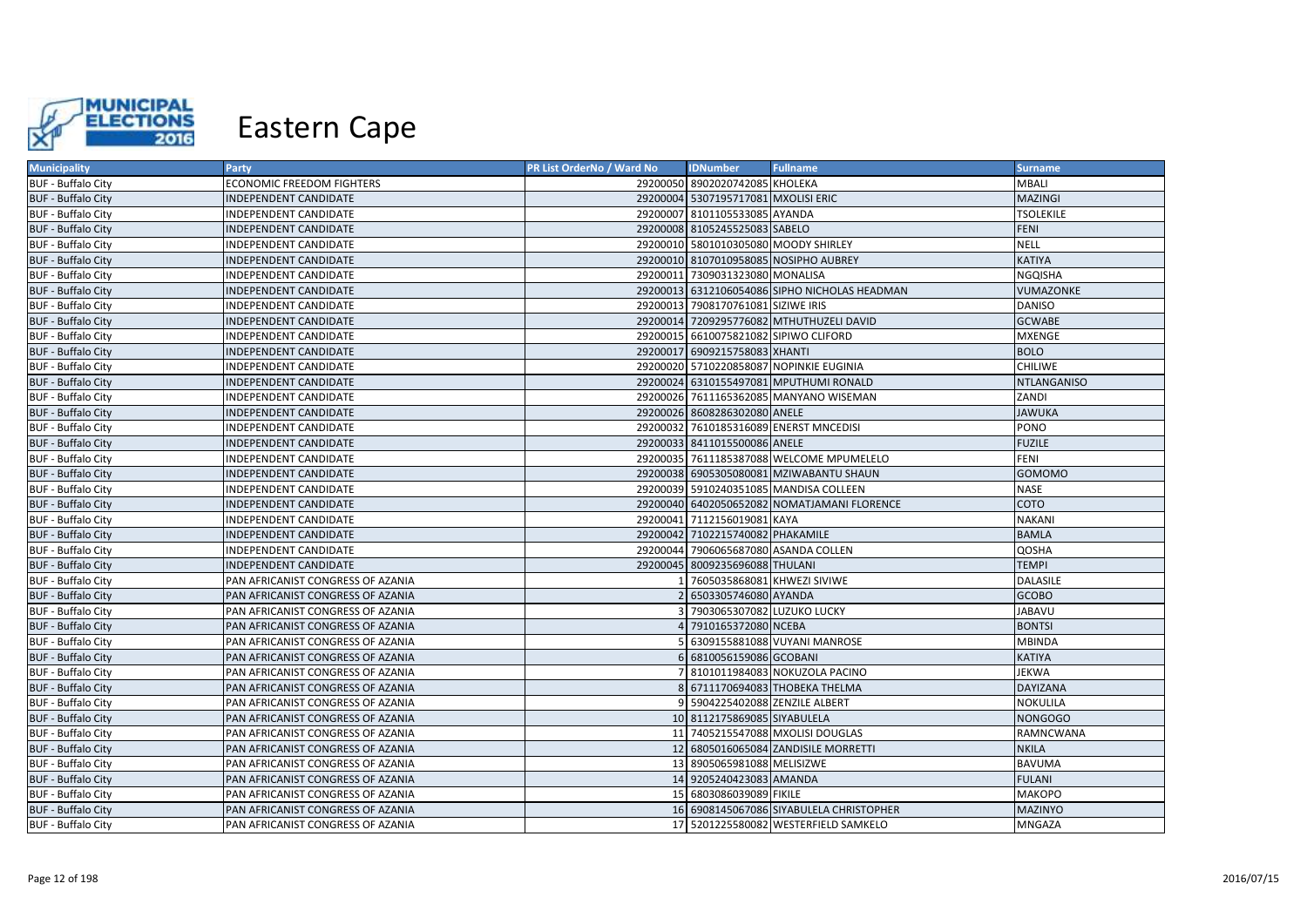

| <b>Municipality</b>       | <b>Party</b>                      | PR List OrderNo / Ward No | <b>IDNumber</b>                       | <b>Fullname</b>                            | <b>Surname</b>  |
|---------------------------|-----------------------------------|---------------------------|---------------------------------------|--------------------------------------------|-----------------|
| <b>BUF - Buffalo City</b> | PAN AFRICANIST CONGRESS OF AZANIA |                           | 18 9203210326089 VUYOLWETHU           |                                            | <b>NOKULILA</b> |
| <b>BUF - Buffalo City</b> | PAN AFRICANIST CONGRESS OF AZANIA |                           |                                       | 19 6012120404081 NOMTHANDAZO PRINCE        | MBEKI           |
| <b>BUF - Buffalo City</b> | PAN AFRICANIST CONGRESS OF AZANIA |                           | 20 7607265582085 KHOLEKILE            |                                            | <b>MDINGI</b>   |
| <b>BUF - Buffalo City</b> | PAN AFRICANIST CONGRESS OF AZANIA |                           | 21 9005066030081 SINETHEMBA           |                                            | SALMANI         |
| <b>BUF - Buffalo City</b> | PAN AFRICANIST CONGRESS OF AZANIA |                           | 22 6511145825089 SIPHELO              |                                            | SOMDAKA         |
| <b>BUF - Buffalo City</b> | PAN AFRICANIST CONGRESS OF AZANIA |                           | 23 6905015371085 LULAMA               |                                            | MZOTHANA        |
| <b>BUF - Buffalo City</b> | PAN AFRICANIST CONGRESS OF AZANIA |                           |                                       | 24 6501125938085 SINDILE MICHAEL           | <b>DLISO</b>    |
| <b>BUF - Buffalo City</b> | PAN AFRICANIST CONGRESS OF AZANIA |                           |                                       | 25 8309240383080 ASANDA FELICITY           | SAM             |
| <b>BUF - Buffalo City</b> | PAN AFRICANIST CONGRESS OF AZANIA |                           | 26 7704145903084 MZUKISI              |                                            | <b>PEPANI</b>   |
| <b>BUF - Buffalo City</b> | PAN AFRICANIST CONGRESS OF AZANIA |                           | 27 7108035920085 XOLANI               |                                            | <b>BOLO</b>     |
| <b>BUF - Buffalo City</b> | PAN AFRICANIST CONGRESS OF AZANIA |                           | 28 9203045766087 ZUKISANI             |                                            | <b>NYEWE</b>    |
| <b>BUF - Buffalo City</b> | PAN AFRICANIST CONGRESS OF AZANIA |                           |                                       | 29 6902286048088 LUYANDA LAWRENCE          | <b>BOTTOMAN</b> |
| <b>BUF - Buffalo City</b> | PAN AFRICANIST CONGRESS OF AZANIA |                           | 30 8807115573081 AYANDA               |                                            | <b>DLODLO</b>   |
| <b>BUF - Buffalo City</b> | PAN AFRICANIST CONGRESS OF AZANIA |                           |                                       | 31 7103036137086 LUYANDA BRIAN             | MAJEKE          |
| <b>BUF - Buffalo City</b> | PAN AFRICANIST CONGRESS OF AZANIA |                           |                                       | 32 7201017729085 NDENZILE MICHAEL          | QAVE            |
| <b>BUF - Buffalo City</b> | PAN AFRICANIST CONGRESS OF AZANIA |                           | 33 8202036283087 AVUMILE              |                                            | <b>TWANI</b>    |
| <b>BUF - Buffalo City</b> | PAN AFRICANIST CONGRESS OF AZANIA |                           | 34 7010106896089 MAKHAYA              |                                            | <b>FUBA</b>     |
| <b>BUF - Buffalo City</b> | PAN AFRICANIST CONGRESS OF AZANIA |                           | 35 7906265388083 LUDUMO               |                                            | <b>TOLA</b>     |
| <b>BUF - Buffalo City</b> | PAN AFRICANIST CONGRESS OF AZANIA |                           | 36 7704170563084 VELISWA              |                                            | ZENZILE         |
| <b>BUF - Buffalo City</b> | PAN AFRICANIST CONGRESS OF AZANIA |                           |                                       | 37 7406010817080 MANDISA MONICA            | <b>FUBA</b>     |
| <b>BUF - Buffalo City</b> | PAN AFRICANIST CONGRESS OF AZANIA |                           | 38 7603245958081 MTHETHO              |                                            | <b>PETSHE</b>   |
| <b>BUF - Buffalo City</b> | PAN AFRICANIST CONGRESS OF AZANIA |                           | 29200001 7605035868081 KHWEZI SIVIWE  |                                            | <b>DALASILE</b> |
| <b>BUF - Buffalo City</b> | PAN AFRICANIST CONGRESS OF AZANIA |                           | 29200005 6905015371085 LULAMA         |                                            | <b>MZOTHANA</b> |
| <b>BUF - Buffalo City</b> | PAN AFRICANIST CONGRESS OF AZANIA |                           |                                       | 29200007 7201017729085 NDENZILE MICHAEL    | <b>QAVE</b>     |
| <b>BUF - Buffalo City</b> | PAN AFRICANIST CONGRESS OF AZANIA |                           | 29200008 7903065307082 LUZUKO LUCKY   |                                            | <b>JABAVU</b>   |
| <b>BUF - Buffalo City</b> | PAN AFRICANIST CONGRESS OF AZANIA |                           | 29200010 9205240423083 AMANDA         |                                            | <b>FULANI</b>   |
| <b>BUF - Buffalo City</b> | PAN AFRICANIST CONGRESS OF AZANIA |                           |                                       | 29200011 7406010817080 MANDISA MONICA      | <b>FUBA</b>     |
| <b>BUF - Buffalo City</b> | PAN AFRICANIST CONGRESS OF AZANIA |                           | 29200013 7906265388083 LUDUMO         |                                            | <b>TOLA</b>     |
| <b>BUF - Buffalo City</b> | PAN AFRICANIST CONGRESS OF AZANIA |                           |                                       | 29200014 6309155881088 VUYANI MANROSE      | <b>MBINDA</b>   |
| <b>BUF - Buffalo City</b> | PAN AFRICANIST CONGRESS OF AZANIA |                           | 29200016 7605035868081 KHWEZI SIVIWE  |                                            | <b>DALASILE</b> |
| <b>BUF - Buffalo City</b> | PAN AFRICANIST CONGRESS OF AZANIA |                           | 29200017 6511145825089 SIPHELO        |                                            | SOMDAKA         |
| <b>BUF - Buffalo City</b> | PAN AFRICANIST CONGRESS OF AZANIA |                           | 29200018 7607265582085 KHOLEKILE      |                                            | <b>MDINGI</b>   |
| <b>BUF - Buffalo City</b> | PAN AFRICANIST CONGRESS OF AZANIA |                           | 29200020 7910165372080 NCEBA          |                                            | <b>BONTSI</b>   |
| <b>BUF - Buffalo City</b> | PAN AFRICANIST CONGRESS OF AZANIA |                           |                                       | 29200021 8101011984083 NOKUZOLA PACINO     | JEKWA           |
| <b>BUF - Buffalo City</b> | PAN AFRICANIST CONGRESS OF AZANIA |                           |                                       | 29200022 5201225580082 WESTERFIELD SAMKELO | MNGAZA          |
| <b>BUF - Buffalo City</b> | PAN AFRICANIST CONGRESS OF AZANIA |                           |                                       | 29200023 6012120404081 NOMTHANDAZO PRINCE  | <b>MBEKI</b>    |
| <b>BUF - Buffalo City</b> | PAN AFRICANIST CONGRESS OF AZANIA |                           | 29200024 8112175869085 SIYABULELA     |                                            | <b>NONGOGO</b>  |
| <b>BUF - Buffalo City</b> | PAN AFRICANIST CONGRESS OF AZANIA |                           | 29200025 7906265388083 LUDUMO         |                                            | <b>TOLA</b>     |
| <b>BUF - Buffalo City</b> | PAN AFRICANIST CONGRESS OF AZANIA |                           | 29200026 5904225402088 ZENZILE ALBERT |                                            | NOKULILA        |
| <b>BUF - Buffalo City</b> | PAN AFRICANIST CONGRESS OF AZANIA |                           | 29200027 7509056059085 ANELE          |                                            | <b>TAPILE</b>   |
| <b>BUF - Buffalo City</b> | PAN AFRICANIST CONGRESS OF AZANIA |                           | 29200029 7603245958081 MTHETHO        |                                            | <b>PETSHE</b>   |
| <b>BUF - Buffalo City</b> | PAN AFRICANIST CONGRESS OF AZANIA |                           |                                       | 29200030 6902286048088 LUYANDA LAWRENCE    | <b>BOTTOMAN</b> |
| <b>BUF - Buffalo City</b> | PAN AFRICANIST CONGRESS OF AZANIA |                           |                                       | 29200031 6711170694083 THOBEKA THELMA      | <b>DAYIZANA</b> |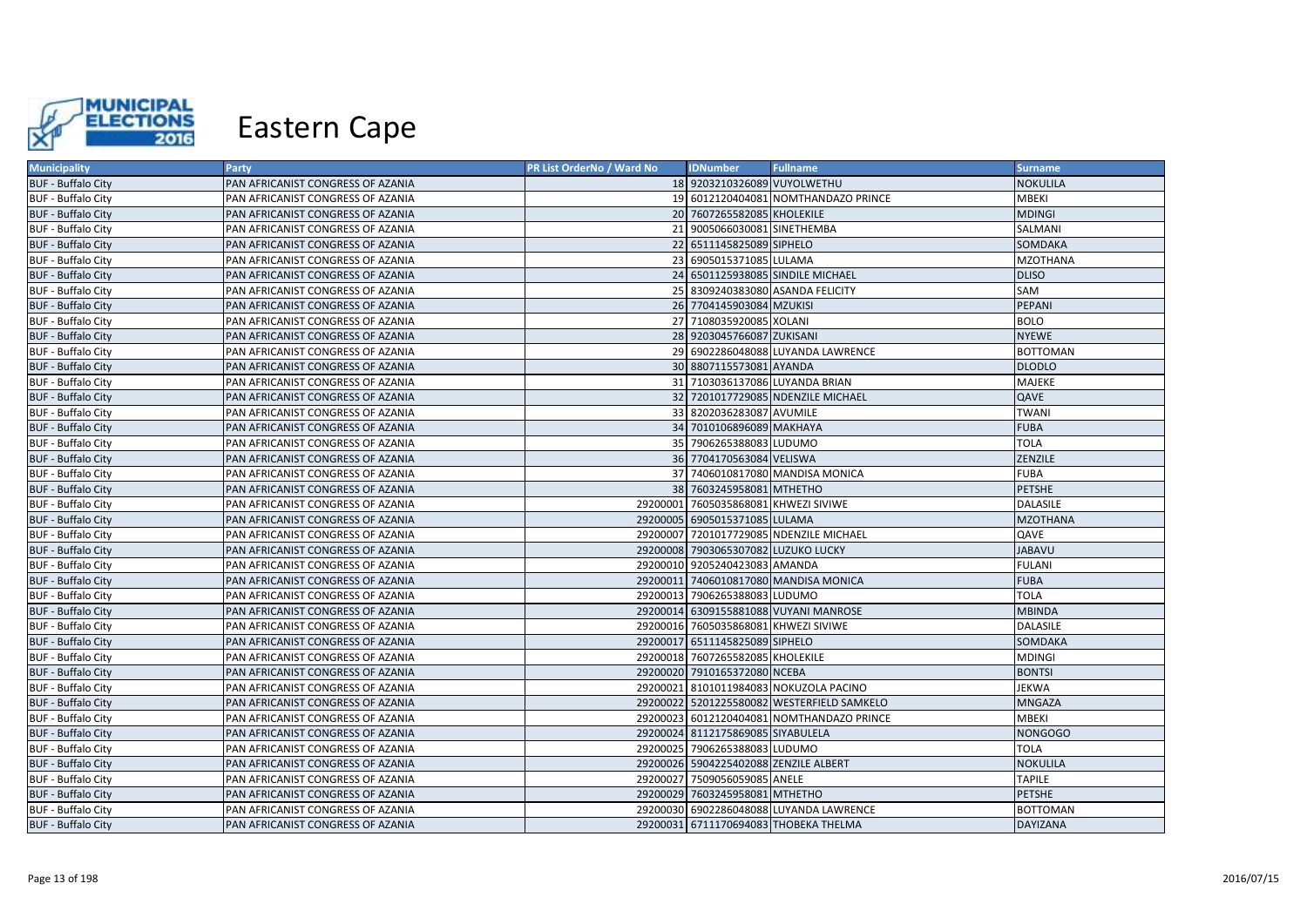

| <b>Municipality</b>       | Party                             | PR List OrderNo / Ward No | <b>IDNumber</b>                     | <b>Fullname</b>                               | <b>Surname</b>   |
|---------------------------|-----------------------------------|---------------------------|-------------------------------------|-----------------------------------------------|------------------|
| <b>BUF - Buffalo City</b> | PAN AFRICANIST CONGRESS OF AZANIA |                           | 29200034 9005066030081 SINETHEMBA   |                                               | SALMANI          |
| <b>BUF - Buffalo City</b> | PAN AFRICANIST CONGRESS OF AZANIA |                           |                                     | 29200037 6908145067086 SIYABULELA CHRISTOPHER | <b>MAZINYO</b>   |
| <b>BUF - Buffalo City</b> | PAN AFRICANIST CONGRESS OF AZANIA |                           |                                     | 29200038 6012120404081 NOMTHANDAZO PRINCE     | <b>MBEKI</b>     |
| <b>BUF - Buffalo City</b> | PAN AFRICANIST CONGRESS OF AZANIA |                           |                                     | 29200040 6805016065084 ZANDISILE MORRETTI     | <b>NKILA</b>     |
| <b>BUF - Buffalo City</b> | PAN AFRICANIST CONGRESS OF AZANIA | 29200041                  | 6803086039089 FIKILE                |                                               | <b>MAKOPO</b>    |
| <b>BUF - Buffalo City</b> | PAN AFRICANIST CONGRESS OF AZANIA |                           |                                     | 29200042 6501125938085 SINDILE MICHAEL        | <b>DLISO</b>     |
| <b>BUF - Buffalo City</b> | PAN AFRICANIST CONGRESS OF AZANIA |                           | 29200043 6503305746080 AYANDA       |                                               | <b>GCOBO</b>     |
| <b>BUF - Buffalo City</b> | PAN AFRICANIST CONGRESS OF AZANIA |                           | 29200044 8905065981088 MELISIZWE    |                                               | <b>BAVUMA</b>    |
| <b>BUF - Buffalo City</b> | PAN AFRICANIST CONGRESS OF AZANIA |                           | 29200045 7108035920085 XOLANI       |                                               | <b>BOLO</b>      |
| <b>BUF - Buffalo City</b> | PAN AFRICANIST CONGRESS OF AZANIA |                           | 29200047 9203045766087 ZUKISANI     |                                               | <b>NYEWE</b>     |
| <b>BUF - Buffalo City</b> | PAN AFRICANIST CONGRESS OF AZANIA |                           | 29200048 8807115573081 AYANDA       |                                               | <b>DLODLO</b>    |
| <b>BUF - Buffalo City</b> | PAN AFRICANIST CONGRESS OF AZANIA |                           | 29200049 8905065981088 MELISIZWE    |                                               | <b>BAVUMA</b>    |
| <b>BUF - Buffalo City</b> | PAN AFRICANIST CONGRESS OF AZANIA |                           | 29200050 8202036283087 AVUMILE      |                                               | <b>TWANI</b>     |
| <b>BUF - Buffalo City</b> | PAN AFRICANIST MOVEMENT           |                           |                                     | 5612020179088 NOLWANDLE NANCY                 | <b>MKALIPI</b>   |
| <b>BUF - Buffalo City</b> | PAN AFRICANIST MOVEMENT           |                           |                                     | 6001216003089 THOZAMILE NIMROD                | <b>MADIKANE</b>  |
| <b>BUF - Buffalo City</b> | PAN AFRICANIST MOVEMENT           |                           | 7608305369087 MZUVUKILE             |                                               | <b>MATYUNJWA</b> |
| <b>BUF - Buffalo City</b> | PAN AFRICANIST MOVEMENT           |                           |                                     | 6509245338086 BATHINI ANTHON                  | <b>DYANTYI</b>   |
| <b>BUF - Buffalo City</b> | PAN AFRICANIST MOVEMENT           |                           | 5409115205088 XOLILE ELGIN          |                                               | SANGOTSHA        |
| <b>BUF - Buffalo City</b> | PAN AFRICANIST MOVEMENT           |                           | 8602055492081 GODUKILE              |                                               | <b>TSHALI</b>    |
| <b>BUF - Buffalo City</b> | PAN AFRICANIST MOVEMENT           |                           | 8403236252084 PHILISO               |                                               | <b>BODLANI</b>   |
| <b>BUF - Buffalo City</b> | PAN AFRICANIST MOVEMENT           |                           | 29200013 8602055492081 GODUKILE     |                                               | <b>TSHALI</b>    |
| <b>BUF - Buffalo City</b> | PAN AFRICANIST MOVEMENT           |                           | 29200023 8403236252084 PHILISO      |                                               | <b>BODLANI</b>   |
| <b>BUF - Buffalo City</b> | PAN AFRICANIST MOVEMENT           |                           |                                     | 29200024 6509245338086 BATHINI ANTHON         | <b>DYANTYI</b>   |
| <b>BUF - Buffalo City</b> | PAN AFRICANIST MOVEMENT           |                           |                                     | 29200025 5612020179088 NOLWANDLE NANCY        | <b>MKALIPI</b>   |
| <b>BUF - Buffalo City</b> | PAN AFRICANIST MOVEMENT           |                           | 29200030 6302026811087 NDIPHIWE     |                                               | <b>SKEPILE</b>   |
| <b>BUF - Buffalo City</b> | PAN AFRICANIST MOVEMENT           |                           |                                     | 29200037 5612020179088 NOLWANDLE NANCY        | <b>MKALIPI</b>   |
| <b>BUF - Buffalo City</b> | PAN AFRICANIST MOVEMENT           |                           |                                     | 29200039 5612020179088 NOLWANDLE NANCY        | <b>MKALIPI</b>   |
| <b>BUF - Buffalo City</b> | PAN AFRICANIST MOVEMENT           |                           | 29200040 5409115205088 XOLILE ELGIN |                                               | SANGOTSHA        |
| <b>BUF - Buffalo City</b> | PAN AFRICANIST MOVEMENT           |                           |                                     | 29200044 6001216003089 THOZAMILE NIMROD       | MADIKANE         |
| <b>BUF - Buffalo City</b> | PAN AFRICANIST MOVEMENT           |                           | 29200048 7608305369087 MZUVUKILE    |                                               | <b>MATYUNJWA</b> |
| <b>BUF - Buffalo City</b> | PEOPLES ALLIANCE                  |                           | 7509220384088 YOLISA LINDA          |                                               | <b>HLONGWANE</b> |
| <b>BUF - Buffalo City</b> | PEOPLES ALLIANCE                  |                           | 8604020541083 SIBAHLE               |                                               | QHOMFO           |
| <b>BUF - Buffalo City</b> | PEOPLES ALLIANCE                  |                           | 7111215750082 MZWANDILE             |                                               | CAZEKWANA        |
| <b>BUF - Buffalo City</b> | PEOPLES ALLIANCE                  |                           |                                     | 7508105921089 MZINGISI THOMAS                 | MABANDLELA       |
| <b>BUF - Buffalo City</b> | PEOPLES ALLIANCE                  |                           |                                     | 9009230597082 KHOLOSANI BLONDIE               | <b>KUBASHE</b>   |
| <b>BUF - Buffalo City</b> | PEOPLES ALLIANCE                  |                           | 6 8105205925083 SIPHOSEDINGA        |                                               | <b>NDAMA</b>     |
| <b>BUF - Buffalo City</b> | <b>PEOPLES ALLIANCE</b>           |                           |                                     | 29200035 7508105921089 MZINGISI THOMAS        | MABANDLELA       |
| <b>BUF - Buffalo City</b> | PEOPLES ALLIANCE                  |                           | 29200037 7509220384088 YOLISA LINDA |                                               | <b>HLONGWANE</b> |
| <b>BUF - Buffalo City</b> | PEOPLES ALLIANCE                  |                           | 29200039 8604020541083 SIBAHLE      |                                               | QHOMFO           |
| <b>BUF - Buffalo City</b> | PEOPLES ALLIANCE                  |                           |                                     | 29200044 9009230597082 KHOLOSANI BLONDIE      | <b>KUBASHE</b>   |
| <b>BUF - Buffalo City</b> | UNITED CONGRESS                   |                           |                                     | 7212285751081 MELIKHAYA WELLINGTON            | <b>MQINI</b>     |
| <b>BUF - Buffalo City</b> | UNITED CONGRESS                   |                           |                                     | 7402180561087 NOSISA POLELA                   | <b>KLAAS</b>     |
| <b>BUF - Buffalo City</b> | UNITED CONGRESS                   |                           |                                     | 6805185589088 EDWIN BONGANI                   | <b>MPOFU</b>     |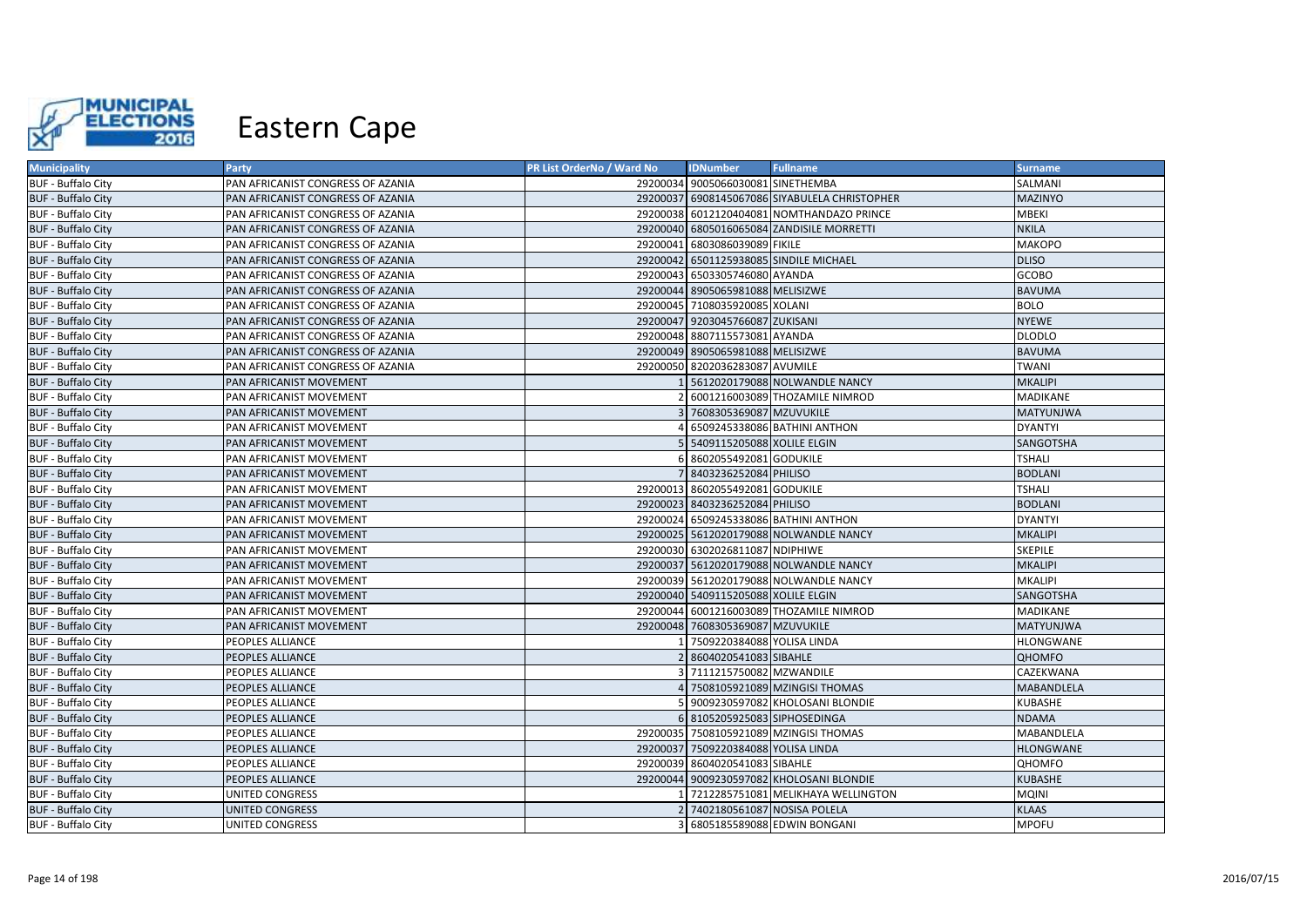

| <b>Municipality</b>       | Party                      | PR List OrderNo / Ward No | <b>IDNumber</b>                      | <b>Fullname</b>                             | <b>Surname</b>    |
|---------------------------|----------------------------|---------------------------|--------------------------------------|---------------------------------------------|-------------------|
| <b>BUF - Buffalo City</b> | UNITED CONGRESS            |                           | 8106225375085 LINGE                  |                                             | <b>DEMBESE</b>    |
| <b>BUF - Buffalo City</b> | UNITED CONGRESS            |                           |                                      | 6712010947087 NOZIBELE SHIRLEY              | SOMDAKA-MBEWU     |
| <b>BUF - Buffalo City</b> | <b>UNITED CONGRESS</b>     |                           | 6 8603145375088 LWAZI                |                                             | <b>NTAKANI</b>    |
| <b>BUF - Buffalo City</b> | <b>UNITED CONGRESS</b>     |                           | 7 8512120663089 THABISO              |                                             | <b>MLANJANA</b>   |
| <b>BUF - Buffalo City</b> | <b>UNITED CONGRESS</b>     |                           | 8 7601110417084 VUYOKAZI             |                                             | <b>TOBI</b>       |
| <b>BUF - Buffalo City</b> | UNITED CONGRESS            |                           |                                      | 9 7311180791083 NONKOLISEKO VERONICA        | <b>GUWA</b>       |
| <b>BUF - Buffalo City</b> | <b>UNITED CONGRESS</b>     |                           | 29200013 7601110417084 VUYOKAZI      |                                             | <b>TOBI</b>       |
| <b>BUF - Buffalo City</b> | UNITED CONGRESS            |                           | 29200014 8603145375088 LWAZI         |                                             | <b>NTAKANI</b>    |
| <b>BUF - Buffalo City</b> | UNITED CONGRESS            |                           | 29200015 8512120663089 THABISO       |                                             | <b>MLANJANA</b>   |
| <b>BUF - Buffalo City</b> | UNITED CONGRESS            |                           | 29200016 8106225375085 LINGE         |                                             | <b>DEMBESE</b>    |
| <b>BUF - Buffalo City</b> | <b>UNITED CONGRESS</b>     |                           |                                      | 29200017 6712010947087 NOZIBELE SHIRLEY     | SOMDAKA-MBEWU     |
| <b>BUF - Buffalo City</b> | UNITED CONGRESS            |                           |                                      | 29200018 6805185589088 EDWIN BONGANI        | <b>MPOFU</b>      |
| <b>BUF - Buffalo City</b> | UNITED CONGRESS            |                           |                                      | 29200019 7212285751081 MELIKHAYA WELLINGTON | <b>MQINI</b>      |
| <b>BUF - Buffalo City</b> | UNITED CONGRESS            |                           | 29200020 7402180561087 NOSISA POLELA |                                             | <b>KLAAS</b>      |
| <b>BUF - Buffalo City</b> | <b>UNITED CONGRESS</b>     |                           |                                      | 29200021 7311180791083 NONKOLISEKO VERONICA | <b>GUWA</b>       |
| <b>BUF - Buffalo City</b> | UNITED CONGRESS            |                           |                                      | 29200024 7212285751081 MELIKHAYA WELLINGTON | <b>MQINI</b>      |
| <b>BUF - Buffalo City</b> | <b>UNITED CONGRESS</b>     |                           | 29200025 8512120663089 THABISO       |                                             | <b>MLANJANA</b>   |
| <b>BUF - Buffalo City</b> | UNITED CONGRESS            |                           | 29200026 8106225375085 LINGE         |                                             | <b>DEMBESE</b>    |
| <b>BUF - Buffalo City</b> | UNITED CONGRESS            |                           | 29200029 7601110417084 VUYOKAZI      |                                             | <b>TOBI</b>       |
| <b>BUF - Buffalo City</b> | UNITED CONGRESS            |                           |                                      | 29200034 7311180791083 NONKOLISEKO VERONICA | <b>GUWA</b>       |
| <b>BUF - Buffalo City</b> | <b>UNITED CONGRESS</b>     |                           |                                      | 29200035 6712010947087 NOZIBELE SHIRLEY     | SOMDAKA-MBEWU     |
| <b>BUF - Buffalo City</b> | UNITED CONGRESS            |                           |                                      | 29200036 7311180791083 NONKOLISEKO VERONICA | <b>GUWA</b>       |
| <b>BUF - Buffalo City</b> | <b>UNITED CONGRESS</b>     |                           | 29200037 8106225375085 LINGE         |                                             | <b>DEMBESE</b>    |
| <b>BUF - Buffalo City</b> | UNITED CONGRESS            |                           |                                      | 29200038 7212285751081 MELIKHAYA WELLINGTON | <b>MQINI</b>      |
| <b>BUF - Buffalo City</b> | <b>UNITED CONGRESS</b>     |                           |                                      | 29200039 6805185589088 EDWIN BONGANI        | <b>MPOFU</b>      |
| <b>BUF - Buffalo City</b> | UNITED CONGRESS            |                           | 29200040 6805185589088 EDWIN BONGANI |                                             | <b>MPOFU</b>      |
| <b>BUF - Buffalo City</b> | <b>UNITED CONGRESS</b>     |                           | 29200041 8512120663089 THABISO       |                                             | <b>MLANJANA</b>   |
| <b>BUF - Buffalo City</b> | <b>UNITED CONGRESS</b>     |                           | 29200043 7402180561087 NOSISA POLELA |                                             | <b>KLAAS</b>      |
| <b>BUF - Buffalo City</b> | <b>UNITED CONGRESS</b>     |                           |                                      | 29200044 6712010947087 NOZIBELE SHIRLEY     | SOMDAKA-MBEWU     |
| <b>BUF - Buffalo City</b> | UNITED CONGRESS            |                           | 29200045 7402180561087 NOSISA POLELA |                                             | <b>KLAAS</b>      |
| <b>BUF - Buffalo City</b> | <b>UNITED CONGRESS</b>     |                           | 29200048 8603145375088 LWAZI         |                                             | <b>NTAKANI</b>    |
| <b>BUF - Buffalo City</b> | UNITED DEMOCRATIC MOVEMENT |                           | 7602120775081THEMBISA                |                                             | JULY              |
| <b>BUF - Buffalo City</b> | UNITED DEMOCRATIC MOVEMENT |                           |                                      | 2 6112095562085 MAHLUBANDILE BASIL          | <b>STEBE</b>      |
| <b>BUF - Buffalo City</b> | UNITED DEMOCRATIC MOVEMENT |                           |                                      | 3 7901080492087 NOLITHA VERONICA            | <b>NJAMELA</b>    |
| <b>BUF - Buffalo City</b> | UNITED DEMOCRATIC MOVEMENT |                           | 7911285987088 NTOBEKO                |                                             | <b>MKHWAMBI</b>   |
| <b>BUF - Buffalo City</b> | UNITED DEMOCRATIC MOVEMENT |                           | 7907015578080 XOLISA                 |                                             | <b>KOKA</b>       |
| <b>BUF - Buffalo City</b> | UNITED DEMOCRATIC MOVEMENT |                           |                                      | 6611125895084 DONALD MNCEDISI               | <b>MDINGI</b>     |
| <b>BUF - Buffalo City</b> | UNITED DEMOCRATIC MOVEMENT |                           |                                      | 7 6604105839081 SPHETHO GEORGE              | <b>PHILLIP</b>    |
| <b>BUF - Buffalo City</b> | UNITED DEMOCRATIC MOVEMENT |                           |                                      | 8 7206200532089 MANDISA CLEOPATRA           | <b>VUMENDUNI</b>  |
| <b>BUF - Buffalo City</b> | UNITED DEMOCRATIC MOVEMENT |                           | 9 5804135042083 RODWELL CECIL        |                                             | <b>FREDERICKS</b> |
| <b>BUF - Buffalo City</b> | UNITED DEMOCRATIC MOVEMENT |                           |                                      | 10 7707071703089 NTOMBIKAYISE SIBONGILE     | <b>TANGA</b>      |
| <b>BUF - Buffalo City</b> | UNITED DEMOCRATIC MOVEMENT |                           | 11 8112105384080 LUVUSO              |                                             | <b>JACK</b>       |
| <b>BUF - Buffalo City</b> | UNITED DEMOCRATIC MOVEMENT |                           |                                      | 12 7804150614087 NOMSITELO CHRISTINA        | <b>VINCANA</b>    |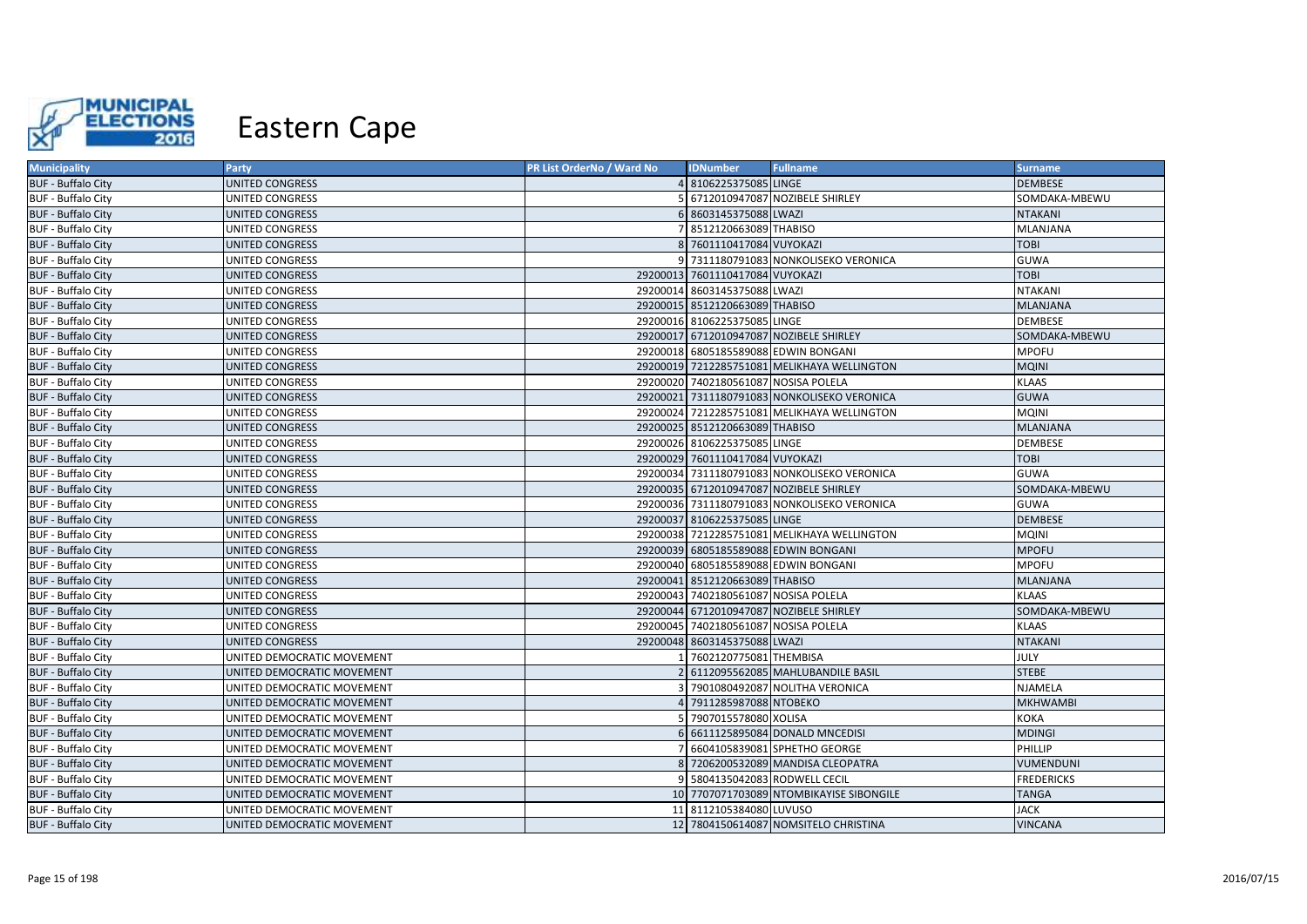

| <b>Municipality</b>       | <b>Party</b>                     | PR List OrderNo / Ward No | <b>IDNumber</b>                      | <b>Fullname</b>                               | <b>Surname</b>    |
|---------------------------|----------------------------------|---------------------------|--------------------------------------|-----------------------------------------------|-------------------|
| <b>BUF - Buffalo City</b> | UNITED DEMOCRATIC MOVEMENT       |                           |                                      | 13 5906290864084 NOMALUNGISA PAMPHIWA         | <b>MJIKELISO</b>  |
| <b>BUF - Buffalo City</b> | UNITED DEMOCRATIC MOVEMENT       |                           |                                      | 14 6102060471081 NOMONDE CYNTHIA              | <b>SIPUKA</b>     |
| <b>BUF - Buffalo City</b> | UNITED DEMOCRATIC MOVEMENT       |                           | 15 8907281037083 SPHOKAZI            |                                               | <b>MAHOLA</b>     |
| <b>BUF - Buffalo City</b> | UNITED DEMOCRATIC MOVEMENT       |                           | 16 6012265140086 PIETER              |                                               | <b>VAN SENS</b>   |
| <b>BUF - Buffalo City</b> | UNITED DEMOCRATIC MOVEMENT       |                           | 17 8404150810089 BONGIWE             |                                               | <b>NTONI</b>      |
| <b>BUF - Buffalo City</b> | UNITED DEMOCRATIC MOVEMENT       |                           |                                      | 18 6911305667083 VICTOR VUYISILE              | <b>MARTINS</b>    |
| <b>BUF - Buffalo City</b> | UNITED DEMOCRATIC MOVEMENT       |                           | 19 4506060796085 BRYCINAH            |                                               | <b>MELANE</b>     |
| <b>BUF - Buffalo City</b> | UNITED DEMOCRATIC MOVEMENT       |                           | 20 7212245989086 MKULULI             |                                               | <b>GUNTU</b>      |
| <b>BUF - Buffalo City</b> | UNITED DEMOCRATIC MOVEMENT       |                           |                                      | 21 6106055323082 GCINIKAYA LAWRENCE           | <b>NXITYWA</b>    |
| <b>BUF - Buffalo City</b> | UNITED DEMOCRATIC MOVEMENT       |                           |                                      | 22 7012166232080 MKHUSELI MICHAEL             | NDLELENI          |
| <b>BUF - Buffalo City</b> | UNITED DEMOCRATIC MOVEMENT       |                           |                                      | 23 5612075208089 GCOBANI LINDILE              | YAKO              |
| <b>BUF - Buffalo City</b> | UNITED DEMOCRATIC MOVEMENT       |                           |                                      | 24 6311035640080 VUYANI MICHAEL               | <b>MADONCI</b>    |
| <b>BUF - Buffalo City</b> | UNITED DEMOCRATIC MOVEMENT       |                           | 29200009 8404150810089 BONGIWE       |                                               | <b>NTONI</b>      |
| <b>BUF - Buffalo City</b> | UNITED DEMOCRATIC MOVEMENT       |                           |                                      | 29200016 7707071703089 NTOMBIKAYISE SIBONGILE | <b>TANGA</b>      |
| <b>BUF - Buffalo City</b> | UNITED DEMOCRATIC MOVEMENT       |                           | 29200019 5804135042083 RODWELL CECIL |                                               | <b>FREDERICKS</b> |
| <b>BUF - Buffalo City</b> | UNITED DEMOCRATIC MOVEMENT       |                           |                                      | 29200024 6611125895084 DONALD MNCEDISI        | <b>MDINGI</b>     |
| <b>BUF - Buffalo City</b> | UNITED DEMOCRATIC MOVEMENT       |                           | 29200025 4506060796085 BRYCINAH      |                                               | MELANE            |
| <b>BUF - Buffalo City</b> | UNITED DEMOCRATIC MOVEMENT       |                           |                                      | 29200034 6106055323082 GCINIKAYA LAWRENCE     | <b>NXITYWA</b>    |
| <b>BUF - Buffalo City</b> | UNITED DEMOCRATIC MOVEMENT       |                           |                                      | 29200036 6911305667083 VICTOR VUYISILE        | <b>MARTINS</b>    |
| <b>BUF - Buffalo City</b> | UNITED DEMOCRATIC MOVEMENT       |                           |                                      | 29200041 6112095562085 MAHLUBANDILE BASIL     | <b>STEBE</b>      |
| <b>BUF - Buffalo City</b> | UNITED DEMOCRATIC MOVEMENT       |                           | 29200048 7212245989086 MKULULI       |                                               | <b>GUNTU</b>      |
| <b>BUF - Buffalo City</b> | UNITED DEMOCRATIC MOVEMENT       |                           | 29200049 7602120775081 THEMBISA      |                                               | <b>JULY</b>       |
| <b>BUF - Buffalo City</b> | UNITED FRONT OF THE EASTERN CAPE |                           | 7107295592089 JOEL SIPHO             |                                               | RASI              |
| <b>BUF - Buffalo City</b> | UNITED FRONT OF THE EASTERN CAPE |                           |                                      | 2 7204095805082 ANELE JONATHAN                | <b>SKOTI</b>      |
| <b>BUF - Buffalo City</b> | UNITED FRONT OF THE EASTERN CAPE |                           |                                      | 5012150156081 NOSIPHO ETHEL                   | MAQIDLANA         |
| <b>BUF - Buffalo City</b> | UNITED FRONT OF THE EASTERN CAPE |                           | 4 5403015570089 XOLELA GIFT          |                                               | <b>MABONA</b>     |
| <b>BUF - Buffalo City</b> | UNITED FRONT OF THE EASTERN CAPE |                           | 8208086362085 THEMBINKOSI            |                                               | <b>TOSE</b>       |
| <b>BUF - Buffalo City</b> | UNITED FRONT OF THE EASTERN CAPE |                           |                                      | 6 7102280968089 VATISWA THELMA                | ZWENI             |
| <b>BUF - Buffalo City</b> | UNITED FRONT OF THE EASTERN CAPE |                           |                                      | 7308030273080 MARANDA TERESA                  | <b>ROELF</b>      |
| <b>BUF - Buffalo City</b> | UNITED FRONT OF THE EASTERN CAPE |                           | 8 7907276070082 PHUMLANI             |                                               | <b>NDAMANE</b>    |
| <b>BUF - Buffalo City</b> | UNITED FRONT OF THE EASTERN CAPE |                           | 9 5402175326084 ANDILE               |                                               | <b>LUHABE</b>     |
| <b>BUF - Buffalo City</b> | UNITED FRONT OF THE EASTERN CAPE |                           |                                      | 10 6311060733081 NTOMBIZANELE GLORIA          | <b>BILILI</b>     |
| <b>BUF - Buffalo City</b> | UNITED FRONT OF THE EASTERN CAPE |                           | 11 7102220798083 LINDA BELINDA       |                                               | <b>DOOKENS</b>    |
| <b>BUF - Buffalo City</b> | UNITED FRONT OF THE EASTERN CAPE |                           |                                      | 12 6510205591086 PUMELELO BOBBY               | GANGXA            |
| <b>BUF - Buffalo City</b> | UNITED FRONT OF THE EASTERN CAPE |                           | 29200001 5402175326084 ANDILE        |                                               | LUHABE            |
| <b>BUF - Buffalo City</b> | UNITED FRONT OF THE EASTERN CAPE |                           | 29200002 6003231086081 BUKIWE VIVIAN |                                               | QUSHWANA          |
| <b>BUF - Buffalo City</b> | UNITED FRONT OF THE EASTERN CAPE |                           | 29200003 7801165416086 XOLA          |                                               | <b>DOM</b>        |
| <b>BUF - Buffalo City</b> | UNITED FRONT OF THE EASTERN CAPE |                           | 29200004 7107295592089 JOEL SIPHO    |                                               | RASI              |
| <b>BUF - Buffalo City</b> | UNITED FRONT OF THE EASTERN CAPE |                           | 29200005 7907276070082 PHUMLANI      |                                               | NDAMANE           |
| <b>BUF - Buffalo City</b> | UNITED FRONT OF THE EASTERN CAPE |                           |                                      | 29200006 7308030273080 MARANDA TERESA         | <b>ROELF</b>      |
| <b>BUF - Buffalo City</b> | UNITED FRONT OF THE EASTERN CAPE |                           |                                      | 29200007 6907040206088 CHRISSIE PAULINE       | <b>DU PLESSIS</b> |
| <b>BUF - Buffalo City</b> | UNITED FRONT OF THE EASTERN CAPE |                           | 29200008 6910080244084 TERESA        |                                               | <b>FRITZ</b>      |
| <b>BUF - Buffalo City</b> | UNITED FRONT OF THE EASTERN CAPE |                           |                                      | 29200012 7204095805082 ANELE JONATHAN         | <b>SKOTI</b>      |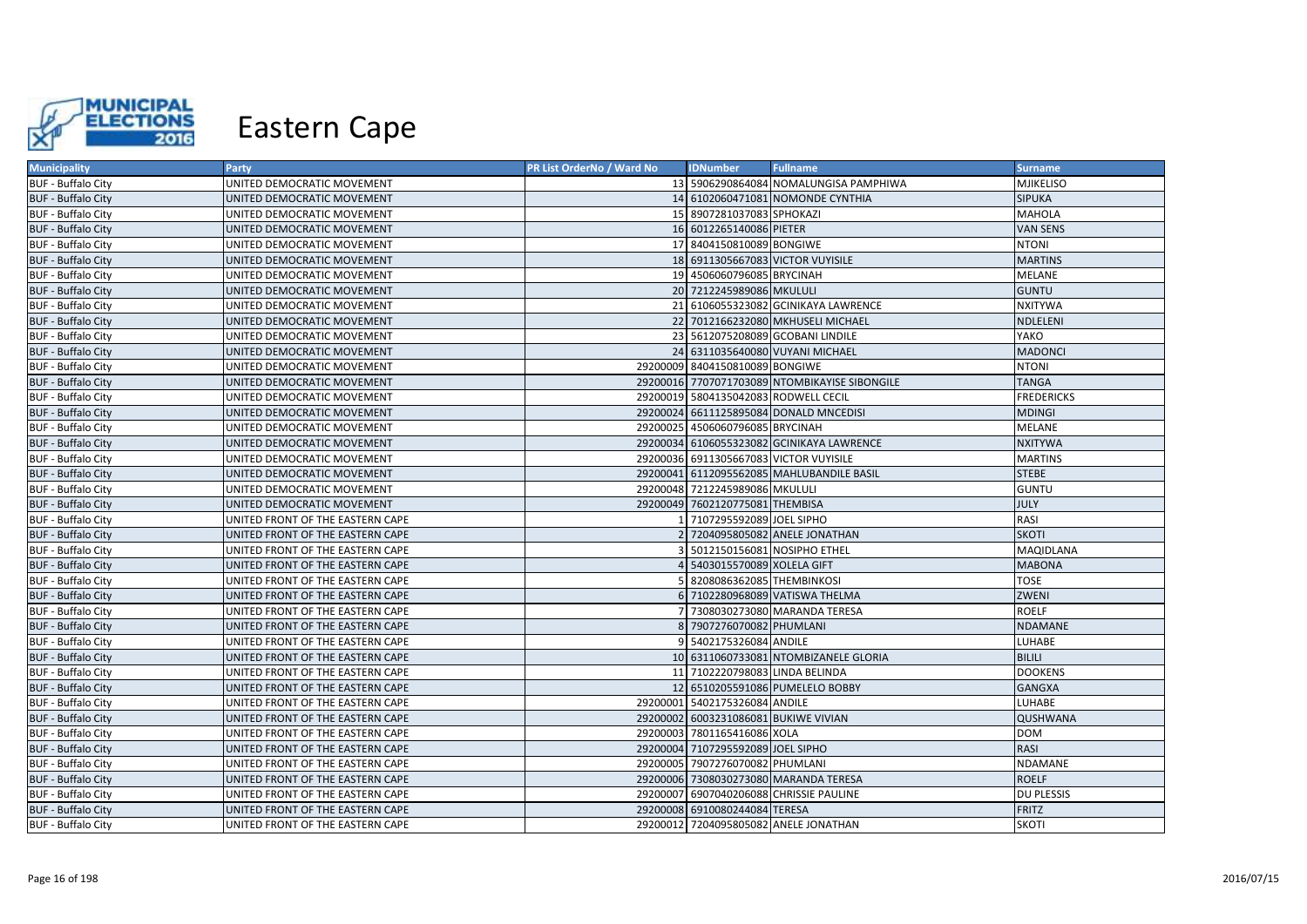

| <b>Municipality</b>       | Party                              | PR List OrderNo / Ward No | <b>IDNumber</b>                      | <b>Fullname</b>                             | <b>Surname</b>      |
|---------------------------|------------------------------------|---------------------------|--------------------------------------|---------------------------------------------|---------------------|
| <b>BUF - Buffalo City</b> | UNITED FRONT OF THE EASTERN CAPE   |                           |                                      | 29200014 6309260929087 THANDIWE SANDRA      | <b>MBALULA</b>      |
| <b>BUF - Buffalo City</b> | UNITED FRONT OF THE EASTERN CAPE   |                           |                                      | 29200015 5610101604081 NONCEBA ELESTINA     | <b>GODUKA</b>       |
| <b>BUF - Buffalo City</b> | UNITED FRONT OF THE EASTERN CAPE   |                           | 29200016 6607220726083 THOKOZILE     |                                             | <b>DOTWANA</b>      |
| <b>BUF - Buffalo City</b> | UNITED FRONT OF THE EASTERN CAPE   |                           | 29200020 9303066068080 ATHENKOSI     |                                             | MAZINGELA           |
| <b>BUF - Buffalo City</b> | UNITED FRONT OF THE EASTERN CAPE   |                           |                                      | 29200022 6607180618080 NOLUTHANDO GRACE     | <b>MAKINANA</b>     |
| <b>BUF - Buffalo City</b> | UNITED FRONT OF THE EASTERN CAPE   |                           | 29200023 5012150156081 NOSIPHO ETHEL |                                             | MAQIDLANA           |
| <b>BUF - Buffalo City</b> | UNITED FRONT OF THE EASTERN CAPE   |                           | 29200024 8208086362085 THEMBINKOSI   |                                             | <b>TOSE</b>         |
| <b>BUF - Buffalo City</b> | UNITED FRONT OF THE EASTERN CAPE   |                           | 29200027 6506175423086 SIPHUMO       |                                             | SOKOYI              |
| <b>BUF - Buffalo City</b> | UNITED FRONT OF THE EASTERN CAPE   |                           | 29200029 6303225188087 MARTIN LUCAS  |                                             | <b>NEL</b>          |
| <b>BUF - Buffalo City</b> | UNITED FRONT OF THE EASTERN CAPE   |                           | 29200031 6003295635088 FIKILE ELLIOT |                                             | <b>NTEBE</b>        |
| <b>BUF - Buffalo City</b> | UNITED FRONT OF THE EASTERN CAPE   |                           |                                      | 29200032 6303175657081 MLINDELI PHERINGTON  | <b>BEKELEPI</b>     |
| <b>BUF - Buffalo City</b> | UNITED FRONT OF THE EASTERN CAPE   |                           | 29200033 6401135929085 MONDE STEVEN  |                                             | <b>BANJWA</b>       |
| <b>BUF - Buffalo City</b> | UNITED FRONT OF THE EASTERN CAPE   |                           | 29200035 8502131148089 FEZEKA        |                                             | <b>MZAYIFANI</b>    |
| <b>BUF - Buffalo City</b> | UNITED FRONT OF THE EASTERN CAPE   |                           |                                      | 29200038 6001013890084 NOMPUMELELO GLORIA   | <b>TENA</b>         |
| <b>BUF - Buffalo City</b> | UNITED FRONT OF THE EASTERN CAPE   |                           |                                      | 29200039 6708210681088 PHUMZA CORDELIA      | <b>MZEKELO</b>      |
| <b>BUF - Buffalo City</b> | UNITED FRONT OF THE EASTERN CAPE   |                           |                                      | 29200043 5105085548081 MBUYISELI ROBERT     | <b>GAZA</b>         |
| <b>BUF - Buffalo City</b> | UNITED FRONT OF THE EASTERN CAPE   |                           |                                      | 29200045 6510205591086 PUMELELO BOBBY       | <b>GANGXA</b>       |
| <b>BUF - Buffalo City</b> | UNITED FRONT OF THE EASTERN CAPE   |                           | 29200046 7809075941085 ZAMUXOLO      |                                             | <b>SODLAKA</b>      |
| DC10 - Sarah Baartman     | AFRICAN CHRISTIAN DEMOCRATIC PARTY |                           |                                      | 1 7504055653087 BONGINKOSI PAUL             | ZULU                |
| DC10 - Sarah Baartman     | AFRICAN CHRISTIAN DEMOCRATIC PARTY |                           |                                      | 2 7903075110088 GERHARDUS PAULUS            | JANSEN VAN RENSBURG |
| DC10 - Sarah Baartman     | AFRICAN CHRISTIAN DEMOCRATIC PARTY |                           | 3 7303100288084 LORRAINE             |                                             | SAMUEL              |
| DC10 - Sarah Baartman     | AFRICAN NATIONAL CONGRESS          |                           |                                      | 5506050806083 KHUNJUZWA EUNICE              | <b>KEKANA</b>       |
| DC10 - Sarah Baartman     | AFRICAN NATIONAL CONGRESS          |                           | 2 8203275329086 SOLETHU              |                                             | <b>LUCAS</b>        |
| DC10 - Sarah Baartman     | AFRICAN NATIONAL CONGRESS          |                           |                                      | 6504120315085 NONKQUBELA NTOMBOXOLO         | <b>PIETERS</b>      |
| DC10 - Sarah Baartman     | AFRICAN NATIONAL CONGRESS          |                           | 6711035689088 NOEL JAKOBUS           |                                             | <b>O'CONNEL</b>     |
| DC10 - Sarah Baartman     | AFRICAN NATIONAL CONGRESS          |                           |                                      | 6911085249086 VERNON SAMUEL                 | STUURMAN            |
| DC10 - Sarah Baartman     | AFRICAN NATIONAL CONGRESS          |                           |                                      | 6 6501250579084 KHULULWA CELIA              | <b>NCAMISO</b>      |
| DC10 - Sarah Baartman     | AFRICAN NATIONAL CONGRESS          |                           |                                      | 6501105654082 ZAMUXOLO JOSEPH               | PETER               |
| DC10 - Sarah Baartman     | AFRICAN NATIONAL CONGRESS          |                           | 8 8601220574088 ZOLISWA              |                                             | <b>FUNISELO</b>     |
| DC10 - Sarah Baartman     | AFRICAN NATIONAL CONGRESS          |                           | 9 6404125698082 SIZWE ALFRED         |                                             | <b>MNGWEVU</b>      |
| DC10 - Sarah Baartman     | <b>AFRICAN NATIONAL CONGRESS</b>   |                           |                                      | 10 8209231426080 BULELWA CYNTHIA            | <b>KOLITI</b>       |
| DC10 - Sarah Baartman     | AFRICAN NATIONAL CONGRESS          |                           | 11 6209075701087 ZOLILE ANDREW       |                                             | LOSE                |
| DC10 - Sarah Baartman     | <b>AFRICAN NATIONAL CONGRESS</b>   |                           |                                      | 12 8612110301086 BABALWA ALEXIS             | <b>RALO</b>         |
| DC10 - Sarah Baartman     | <b>DEMOCRATIC ALLIANCE</b>         |                           |                                      | 6010265091085 RORY MICHAEL JOHN             | <b>GAILEY</b>       |
| DC10 - Sarah Baartman     | <b>DEMOCRATIC ALLIANCE</b>         |                           | 2 7111185289087 HORATIO MARIO        |                                             | <b>HENDRICKS</b>    |
| DC10 - Sarah Baartman     | <b>DEMOCRATIC ALLIANCE</b>         |                           | 7807220036082 KAREN                  |                                             | <b>SMITH</b>        |
| DC10 - Sarah Baartman     | <b>DEMOCRATIC ALLIANCE</b>         |                           | 7002235541082 BRYAN                  |                                             | <b>DHLUDHLU</b>     |
| DC10 - Sarah Baartman     | <b>DEMOCRATIC ALLIANCE</b>         |                           | 4802045079089 LESLIE MICHAEL         |                                             | <b>REYNOLDS</b>     |
| DC10 - Sarah Baartman     | <b>DEMOCRATIC ALLIANCE</b>         |                           |                                      | 6612305106086 JOSEPH HENDRIK PIETER         | <b>BRITZ</b>        |
| DC10 - Sarah Baartman     | <b>DEMOCRATIC ALLIANCE</b>         |                           |                                      | 8211130309086 THANDAZWA WENDY               | <b>KATOO</b>        |
| DC10 - Sarah Baartman     | <b>DEMOCRATIC ALLIANCE</b>         |                           |                                      | 8 6406250007088 MARTHINA LYNETTE            | <b>VAN NIEKERK</b>  |
| DC10 - Sarah Baartman     | <b>DEMOCRATIC ALLIANCE</b>         |                           |                                      | 6103035062088 ALBERTUS JOHANNES             | VAN DER WESTHUYZEN  |
| DC10 - Sarah Baartman     | <b>DEMOCRATIC ALLIANCE</b>         |                           |                                      | 10 7003020456080 SANDRA MAGDALENE ELIZABETH | <b>WILSCHUT</b>     |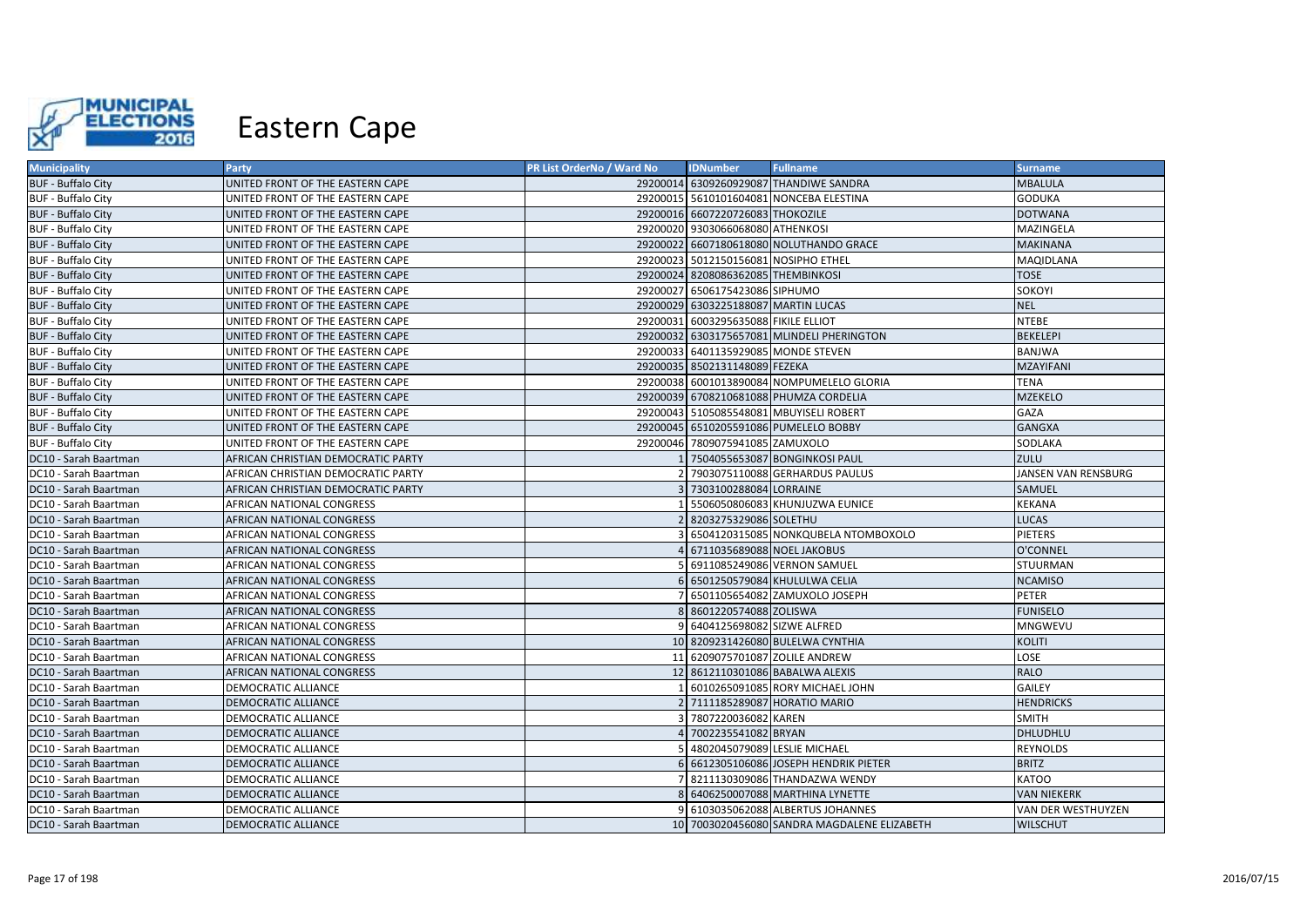

| <b>Municipality</b>           | Party                            | PR List OrderNo / Ward No | <b>IDNumber</b>               | <b>Fullname</b>                        | <b>Surname</b>      |
|-------------------------------|----------------------------------|---------------------------|-------------------------------|----------------------------------------|---------------------|
| DC10 - Sarah Baartman         | ECONOMIC FREEDOM FIGHTERS        |                           |                               | 7007215451087 MZWANDILE JACKSON        | <b>QOTOYI</b>       |
| DC10 - Sarah Baartman         | <b>ECONOMIC FREEDOM FIGHTERS</b> |                           |                               | 7508130449080 NOMAKHWEZI STELLA        | <b>MTWA</b>         |
| DC10 - Sarah Baartman         | <b>ECONOMIC FREEDOM FIGHTERS</b> |                           | 7605255941089 ZOLA            |                                        | <b>MJADU</b>        |
| DC10 - Sarah Baartman         | <b>ECONOMIC FREEDOM FIGHTERS</b> |                           |                               | 6405145508086 THEMBILE VINCENT         | <b>VAMBA</b>        |
| DC10 - Sarah Baartman         | ECONOMIC FREEDOM FIGHTERS        |                           |                               | 8907090909084 BUSISIWE PATRICIA        | <b>BOMALI</b>       |
| DC10 - Sarah Baartman         | <b>ECONOMIC FREEDOM FIGHTERS</b> | 61                        | 8305295685080 SIYABONGA       |                                        | <b>BASHE</b>        |
| DC10 - Sarah Baartman         | ECONOMIC FREEDOM FIGHTERS        | 71                        |                               | 6712260553080 THANDIWE ANNA            | <b>VUSO</b>         |
| DC10 - Sarah Baartman         | <b>ECONOMIC FREEDOM FIGHTERS</b> |                           | 8401190291080 BRANDOLENE      |                                        | <b>SEEKOEI</b>      |
| DC10 - Sarah Baartman         | <b>ECONOMIC FREEDOM FIGHTERS</b> |                           |                               | 6602125379088 BUTISI WILLIAM           | <b>JANUARY</b>      |
| DC10 - Sarah Baartman         | <b>ECONOMIC FREEDOM FIGHTERS</b> |                           |                               | 10 8611180982080 NTOMBOSINDISO         | <b>GILA-JANUARY</b> |
| DC10 - Sarah Baartman         | <b>ECONOMIC FREEDOM FIGHTERS</b> |                           | 11 8507225350087 SIZWE        |                                        | <b>GROOTBOOM</b>    |
| DC10 - Sarah Baartman         | ECONOMIC FREEDOM FIGHTERS        |                           |                               | 12 6505175441080 MZUKISI MISHECK       | <b>VUSO</b>         |
| DC10 - Sarah Baartman         | <b>ECONOMIC FREEDOM FIGHTERS</b> |                           | 13 8005300706083 STEPHANE     |                                        | <b>MLOLOMBA</b>     |
| DC10 - Sarah Baartman         | <b>ECONOMIC FREEDOM FIGHTERS</b> |                           |                               | 14 7503200310080 NOPINKI GLORIA        | <b>JACA</b>         |
| <b>IDC10 - Sarah Baartman</b> | <b>ECONOMIC FREEDOM FIGHTERS</b> |                           | 15 9107260324086 ZIKHONA      |                                        | <b>TOKWE</b>        |
| DC10 - Sarah Baartman         | <b>ECONOMIC FREEDOM FIGHTERS</b> |                           | 16 8512265330080 SINETHEMBA   |                                        | <b>MBANE</b>        |
| DC10 - Sarah Baartman         | <b>ECONOMIC FREEDOM FIGHTERS</b> |                           |                               | 17 9301110998088 NTOMBOTHANDO VERONICA | <b>MBENGO</b>       |
| DC10 - Sarah Baartman         | ECONOMIC FREEDOM FIGHTERS        |                           |                               | 18 7301100391080 NONTUTHUZELO JOICE    | <b>FAXI</b>         |
| DC10 - Sarah Baartman         | <b>ECONOMIC FREEDOM FIGHTERS</b> |                           |                               | 19 8112175317085 FUNDILE ALFRED        | <b>DIKO</b>         |
| DC10 - Sarah Baartman         | <b>ECONOMIC FREEDOM FIGHTERS</b> |                           | 20 8303195389085 ANDILE HUMAN |                                        | <b>MGOGODLO</b>     |
| DC10 - Sarah Baartman         | <b>ECONOMIC FREEDOM FIGHTERS</b> |                           | 21 7204305699085 TOMMY        |                                        | <b>BAARTMAN</b>     |
| DC10 - Sarah Baartman         | UNITED DEMOCRATIC MOVEMENT       |                           |                               | 6609225299082 MZIWANELE MATTHEWS       | <b>WOPA</b>         |
| DC10 - Sarah Baartman         | UNITED DEMOCRATIC MOVEMENT       |                           | 8002115964080 SIVUYILE XANTI  |                                        | <b>NTLABATI</b>     |
| DC10 - Sarah Baartman         | UNITED DEMOCRATIC MOVEMENT       |                           |                               | 7404135794086 BONGANI COLBERT          | SHIYANI             |
| DC10 - Sarah Baartman         | UNITED DEMOCRATIC MOVEMENT       |                           |                               | 8102060281082 THANDOKAZI JOYCE         | <b>RALO</b>         |
| DC10 - Sarah Baartman         | UNITED DEMOCRATIC MOVEMENT       |                           | 7902195600085 SONWABO         |                                        | <b>RICHARDS</b>     |
| DC10 - Sarah Baartman         | UNITED DEMOCRATIC MOVEMENT       | 6                         | 7307125640088 MXOLISI         |                                        | PAYI                |
| DC10 - Sarah Baartman         | UNITED DEMOCRATIC MOVEMENT       |                           |                               | 8211140488086 PORTIA NWABISA           | <b>MFANYANA</b>     |
| DC10 - Sarah Baartman         | UNITED DEMOCRATIC MOVEMENT       |                           | 9208190388082 NOSIPHIWO       |                                        | QUBENGE             |
| DC10 - Sarah Baartman         | <b>VRYHEIDSFRONT PLUS</b>        |                           | 6809255036087 JAMES           |                                        | <b>LIDDERD</b>      |
| DC10 - Sarah Baartman         | <b>VRYHEIDSFRONT PLUS</b>        | $\mathcal{L}$             | 8911060244084 ANELIZE         |                                        | VAN DER LINDE       |
| DC12 - Amathole               | AFRICAN INDEPENDENT CONGRESS     |                           |                               | 6409050745089 PHILLIS BULELWA          | <b>GONIWE</b>       |
| DC12 - Amathole               | AFRICAN INDEPENDENT CONGRESS     |                           |                               | 6010135756081 NDODOMZI ROBERT          | <b>NGQULU</b>       |
| DC12 - Amathole               | AFRICAN INDEPENDENT CONGRESS     |                           | 8010165790081 SOBANTU         |                                        | <b>NOFOTYELA</b>    |
| DC12 - Amathole               | AFRICAN INDEPENDENT CONGRESS     |                           |                               | 7202022586080 NTOMBEBANDLA             | <b>MBA</b>          |
| DC12 - Amathole               | AFRICAN INDEPENDENT CONGRESS     |                           | 9112035580087 MLISELA         |                                        | <b>MANI</b>         |
| DC12 - Amathole               | AFRICAN INDEPENDENT CONGRESS     |                           |                               | 7508011120081 NTOMBEKHAYA              | MSINGIZANE          |
| DC12 - Amathole               | AFRICAN NATIONAL CONGRESS        |                           |                               | 6210110376083 NOMASIKIZI HENDRIETTA    | KONZA               |
| DC12 - Amathole               | AFRICAN NATIONAL CONGRESS        |                           | 6803037596088 NCEBA           |                                        | NDIKINDA            |
| DC12 - Amathole               | AFRICAN NATIONAL CONGRESS        |                           | 8005160558087 NANZIWE         |                                        | <b>RULASHE</b>      |
| DC12 - Amathole               | AFRICAN NATIONAL CONGRESS        |                           |                               | 5312255812087 MXOLISI MILTON           | <b>NAMBA</b>        |
| DC12 - Amathole               | AFRICAN NATIONAL CONGRESS        |                           |                               | 7002030707086 NONDUMISO VIRGINIA       | <b>MGIDLANA</b>     |
| DC12 - Amathole               | AFRICAN NATIONAL CONGRESS        |                           |                               | 5905155952083 NGENISILE WELLINGTON     | <b>TEKILE</b>       |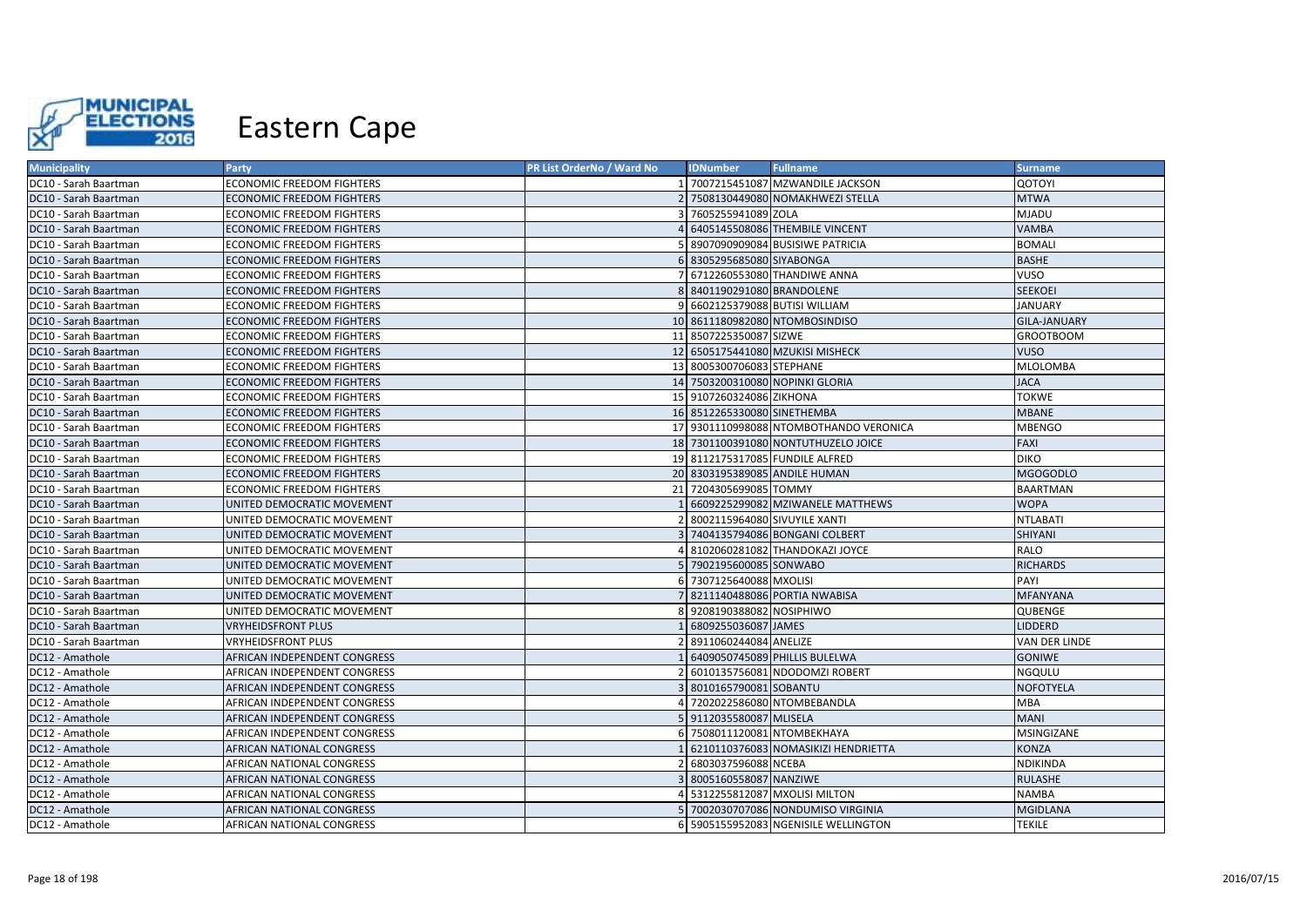

| <b>Municipality</b> | <b>Party</b>                      | PR List OrderNo / Ward No | <b>IDNumber</b>               | <b>Fullname</b>                         | <b>Surname</b>    |
|---------------------|-----------------------------------|---------------------------|-------------------------------|-----------------------------------------|-------------------|
| DC12 - Amathole     | AFRICAN NATIONAL CONGRESS         |                           |                               | 7 5011220336087 NOMFUSI WINNIE          | <b>NXAWE</b>      |
| DC12 - Amathole     | AFRICAN NATIONAL CONGRESS         |                           | 8009046246081 ZOLANI          |                                         | <b>KABANE</b>     |
| DC12 - Amathole     | AFRICAN NATIONAL CONGRESS         |                           | 9 5810141018082 NONCEBA OLGA  |                                         | <b>MFECANE</b>    |
| DC12 - Amathole     | AFRICAN NATIONAL CONGRESS         |                           |                               | 10 7511190267087 LAVERNE ELINOR VANESSA | <b>JACOBS</b>     |
| DC12 - Amathole     | AFRICAN NATIONAL CONGRESS         |                           |                               | 11 7910195944080 SITHEMBELE MICHAEL     | <b>ZUKA</b>       |
| DC12 - Amathole     | AFRICAN NATIONAL CONGRESS         |                           |                               | 12 5212175701081 SOLOMZI ESWELL         | NDWAYANA          |
| DC12 - Amathole     | AFRICAN NATIONAL CONGRESS         |                           |                               | 13 6012160573084 NOMVUYISEKO ANGELINA   | <b>BONGA</b>      |
| DC12 - Amathole     | AFRICAN NATIONAL CONGRESS         |                           |                               | 14 6211116005080 BABA MNTUWOXOLO        | GANJANA           |
| DC12 - Amathole     | AFRICAN NATIONAL CONGRESS         |                           |                               | 15 5412040932081 NONTSIKELELO TAMARA    | <b>NGXOLA</b>     |
| DC12 - Amathole     | AFRICAN NATIONAL CONGRESS         |                           |                               | 16 6708305631089 SILULAMI LAWRENCE      | YELANI            |
| DC12 - Amathole     | AFRICAN NATIONAL CONGRESS         |                           | 17 6709135846087 MNCEDISI LEE |                                         | <b>TSHEME</b>     |
| DC12 - Amathole     | AFRICAN NATIONAL CONGRESS         |                           | 18 7403200946084 MONICA       |                                         | QABA              |
| DC12 - Amathole     | AFRICAN NATIONAL CONGRESS         |                           | 19 6601018945088 DAVID BUNGA  |                                         | <b>DYAN</b>       |
| DC12 - Amathole     | CONGRESS OF THE PEOPLE            |                           | 6012281073089 NOSICELO        |                                         | <b>LWANA</b>      |
| DC12 - Amathole     | CONGRESS OF THE PEOPLE            |                           |                               | 6406210863083 CIKIZWA BEATRICE          | <b>TYALI</b>      |
| DC12 - Amathole     | CONGRESS OF THE PEOPLE            |                           |                               | 5304145670080 EDISON EDWIN KHANYISILE   | <b>MALGHAS</b>    |
| DC12 - Amathole     | CONGRESS OF THE PEOPLE            |                           | 4 7305165903085 TUMELO        |                                         | <b>MOTSILILI</b>  |
| DC12 - Amathole     | CONGRESS OF THE PEOPLE            |                           | 5902285641082 ELLIOT          |                                         | RALA              |
| DC12 - Amathole     | DEMOCRATIC ALLIANCE               |                           | 5001310126084 JEAN            |                                         | LOMBARD           |
| DC12 - Amathole     | DEMOCRATIC ALLIANCE               |                           |                               | 6812055253084 WILLIAM DAVID             | <b>WARD</b>       |
| DC12 - Amathole     | <b>DEMOCRATIC ALLIANCE</b>        |                           |                               | 7302026851082 LUVUYO JERALD             | <b>BOLO</b>       |
| DC12 - Amathole     | DEMOCRATIC ALLIANCE               |                           | 8709185852082 TEDDY PIWE      |                                         | NKONDLWANA        |
| DC12 - Amathole     | DEMOCRATIC ALLIANCE               |                           |                               | 5 7203090227086 LIZZY JOSEPHINE         | <b>KANIE</b>      |
| DC12 - Amathole     | ECONOMIC FREEDOM FIGHTERS         |                           | 8811185598085 SIYABONGA       |                                         | MDIKINDA          |
| DC12 - Amathole     | <b>ECONOMIC FREEDOM FIGHTERS</b>  |                           | 7612251161084 ASANDA          |                                         | <b>MATSHOBENI</b> |
| DC12 - Amathole     | ECONOMIC FREEDOM FIGHTERS         |                           | 7311145250084 ZOLANI          |                                         | <b>DINWA</b>      |
| DC12 - Amathole     | ECONOMIC FREEDOM FIGHTERS         |                           |                               | 8603230443080 GCOBISA PATRICIA          | <b>MANELI</b>     |
| DC12 - Amathole     | ECONOMIC FREEDOM FIGHTERS         |                           | 8801065961081 BANDILE         |                                         | KAVE              |
| DC12 - Amathole     | ECONOMIC FREEDOM FIGHTERS         |                           | 6 8111050847083 NOLUVUYO      |                                         | <b>TAFENI</b>     |
| DC12 - Amathole     | ECONOMIC FREEDOM FIGHTERS         |                           |                               | 8408315685088 GCOBANI DUMALISILE        | <b>MXOSA</b>      |
| DC12 - Amathole     | <b>ECONOMIC FREEDOM FIGHTERS</b>  |                           | 6605040630089 THEMBISA        |                                         | <b>DYAKOPU</b>    |
| DC12 - Amathole     | ECONOMIC FREEDOM FIGHTERS         |                           | 7411055921086 SIPHIWO         |                                         | <b>MAVUSO</b>     |
| DC12 - Amathole     | <b>ECONOMIC FREEDOM FIGHTERS</b>  |                           |                               | 10 8802135550086 AVIWE KENNETH          | <b>PAKATWANA</b>  |
| DC12 - Amathole     | ECONOMIC FREEDOM FIGHTERS         |                           | 11 8307231102089 THABISA      |                                         | <b>BUNELI</b>     |
| DC12 - Amathole     | <b>ECONOMIC FREEDOM FIGHTERS</b>  |                           |                               | 12 9112236152082 SIPHOSENKOSI STEPHAN   | <b>GWAVU</b>      |
| DC12 - Amathole     | ECONOMIC FREEDOM FIGHTERS         |                           | 13 8812250983087 ANDISWA      |                                         | MBAZA             |
| DC12 - Amathole     | <b>ECONOMIC FREEDOM FIGHTERS</b>  |                           | 14 6506185592086 ERIC MOYAKHE |                                         | LABI              |
| DC12 - Amathole     | PAN AFRICANIST CONGRESS OF AZANIA |                           | 7307106024088 MALIBONGWE      |                                         | MASEKWANA         |
| DC12 - Amathole     | PAN AFRICANIST CONGRESS OF AZANIA |                           |                               | 7205026321081 SITHEMBISO MANIFESTO      | <b>MALUSI</b>     |
| DC12 - Amathole     | PAN AFRICANIST CONGRESS OF AZANIA |                           |                               | 6505115746085 MAKUTSU JERRY             | <b>NDIKHO</b>     |
| DC12 - Amathole     | PAN AFRICANIST CONGRESS OF AZANIA |                           | 9010255699084 LUNGISA         |                                         | <b>NCUKANA</b>    |
| DC12 - Amathole     | PAN AFRICANIST CONGRESS OF AZANIA |                           | 7905105327087 ZANETEMBA       |                                         | <b>MGANGATI</b>   |
| DC12 - Amathole     | UNITED CONGRESS                   |                           |                               | 5602265807089 CLIFFORD ROBSON CHULE     | SWELINDAWO        |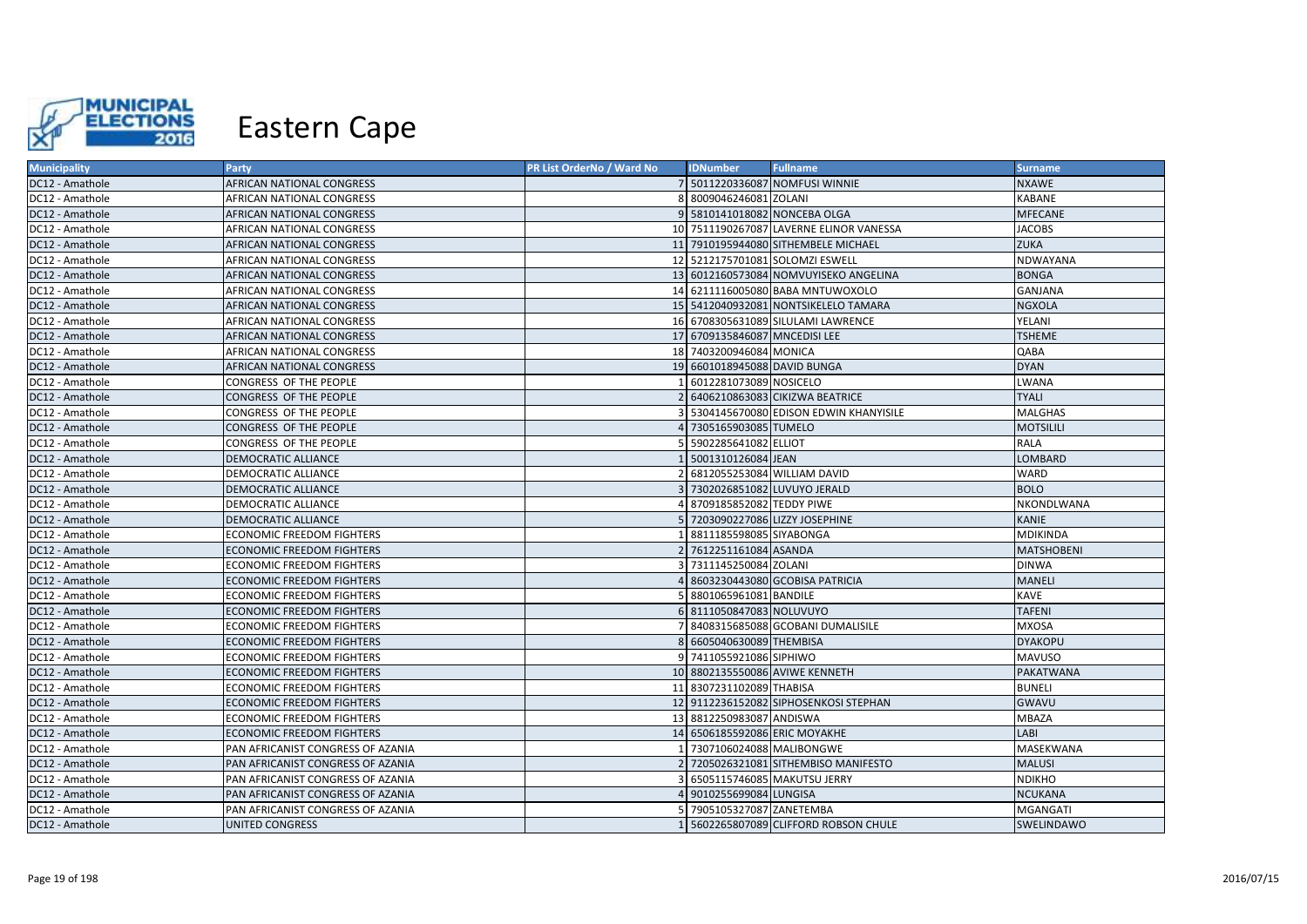

| <b>Municipality</b> | Party                        | PR List OrderNo / Ward No | <b>IDNumber</b>              | <b>Fullname</b>                     | <b>Surname</b>      |
|---------------------|------------------------------|---------------------------|------------------------------|-------------------------------------|---------------------|
| DC12 - Amathole     | UNITED CONGRESS              |                           |                              | 2 7309230856088 NOLITHA ROBINGAIL   | ZOKI                |
| DC12 - Amathole     | UNITED CONGRESS              |                           |                              | 7910120657088 THANDEKA ALICIA       | <b>MATSHAYA</b>     |
| DC12 - Amathole     | UNITED CONGRESS              |                           | 6301045990088 MZIMKHULU      |                                     | <b>MASETI</b>       |
| DC12 - Amathole     | <b>UNITED CONGRESS</b>       |                           | 9104201324085 OLGA           |                                     | <b>MDYOLO</b>       |
| DC12 - Amathole     | UNITED CONGRESS              |                           |                              | 7010160825081 NODOLI CYNTHIA        | WHITTINGTON         |
| DC12 - Amathole     | <b>UNITED CONGRESS</b>       |                           | 8510070787080 NOMXOLISI      |                                     | <b>NKATAZO</b>      |
| DC12 - Amathole     | UNITED CONGRESS              |                           |                              | 7807040485089 GLORIA LULAMA         | <b>KOBE</b>         |
| DC12 - Amathole     | <b>UNITED CONGRESS</b>       |                           | 6601240309087 NOLUTHANDO     |                                     | <b>MNTUWAPANTSI</b> |
| DC12 - Amathole     | UNITED DEMOCRATIC MOVEMENT   |                           | 7610106419087 PATRICK SIMILO |                                     | <b>SITOLE</b>       |
| DC12 - Amathole     | UNITED DEMOCRATIC MOVEMENT   |                           |                              | 4303035854086 MNONELELI DAVIDSON    | <b>TOLOBISA</b>     |
| DC12 - Amathole     | UNITED DEMOCRATIC MOVEMENT   |                           | 4707105689083 VICTOR VELILE  |                                     | <b>MKOSANA</b>      |
| DC12 - Amathole     | UNITED DEMOCRATIC MOVEMENT   |                           |                              | 6008140948081 THELMA ZOLISWA        | LUBAXA              |
| DC12 - Amathole     | UNITED DEMOCRATIC MOVEMENT   |                           | 5707065220084 YONGAMA        |                                     | MAHLANGENI          |
| DC12 - Amathole     | UNITED DEMOCRATIC MOVEMENT   |                           |                              | 6 6803080966089 NOSIKHUMBUZO        | <b>DAYIMANI</b>     |
| DC12 - Amathole     | UNITED DEMOCRATIC MOVEMENT   |                           |                              | 5712250207086 YOLISWA GRISSEL       | MHLATHI             |
| DC12 - Amathole     | UNITED DEMOCRATIC MOVEMENT   |                           |                              | 8 6901195498087 GOODMAN DERRICK     | NIGHTINGALE         |
| DC12 - Amathole     | UNITED DEMOCRATIC MOVEMENT   |                           |                              | 9 5602055679086 MPHUTHUMI GLADSTONE | MGUSHELO            |
| DC12 - Amathole     | UNITED DEMOCRATIC MOVEMENT   |                           |                              | 10 4112155264087 ARCHIBOLD TAKANE   | <b>MAGODA</b>       |
| DC12 - Amathole     | UNITED DEMOCRATIC MOVEMENT   |                           |                              | 11 5206125808087 NICHOLAS NKCUNKCU  | NGXEKE              |
| DC12 - Amathole     | UNITED DEMOCRATIC MOVEMENT   |                           | 12 7602016084085 THEMBISILE  |                                     | <b>DYANI</b>        |
| DC12 - Amathole     | UNITED DEMOCRATIC MOVEMENT   |                           |                              | 13 6812220548087 NOMSA ALBERTINA    | <b>CELE</b>         |
| DC12 - Amathole     | UNITED DEMOCRATIC MOVEMENT   |                           | 14 8003025784089 AYANDA      |                                     | <b>GEBE</b>         |
| DC12 - Amathole     | UNITED DEMOCRATIC MOVEMENT   |                           |                              | 15 5110105701082 MZOLI LIVINGSTONE  | MAGOBIYANE          |
| DC12 - Amathole     | UNITED DEMOCRATIC MOVEMENT   |                           | 16 8504140450084 SIPHOKAZI   |                                     | SIJEMLANA           |
| DC12 - Amathole     | UNITED DEMOCRATIC MOVEMENT   |                           |                              | 17 5305010906087 CLEOPATRA XOLISWA  | <b>DOKO</b>         |
| DC12 - Amathole     | UNITED DEMOCRATIC MOVEMENT   |                           |                              | 18 7705280603082 NOMAWETHU SUPPERIA | <b>MOLOTHE</b>      |
| DC12 - Amathole     | UNITED DEMOCRATIC MOVEMENT   |                           | 19 8905151076082 YOLISA      |                                     | LUDONGA             |
| DC12 - Amathole     | UNITED DEMOCRATIC MOVEMENT   |                           | 20 5201055135080 SIBONGILE   |                                     | <b>MAQANDA</b>      |
| DC12 - Amathole     | UNITED DEMOCRATIC MOVEMENT   |                           | 21 6807146001088 XOLILE      |                                     | <b>NDIMA</b>        |
| DC12 - Amathole     | UNITED DEMOCRATIC MOVEMENT   |                           | 22 6708025847080 XOLILE      |                                     | <b>NDLWANA</b>      |
| DC12 - Amathole     | UNITED DEMOCRATIC MOVEMENT   |                           | 23 8404246061085 SIVUYILE    |                                     | <b>TYALI</b>        |
| DC12 - Amathole     | UNITED RESIDENTS FRONT       |                           | 4703095627084 SHADRACK       |                                     | <b>TSHAKA</b>       |
| DC12 - Amathole     | UNITED RESIDENTS FRONT       |                           |                              | 4905255288082 DANILE KENNETH        | <b>SIGIDI</b>       |
| DC12 - Amathole     | UNITED RESIDENTS FRONT       |                           | 6310030711086 ESTHER         |                                     | <b>JAVU</b>         |
| DC12 - Amathole     | UNITED RESIDENTS FRONT       |                           |                              | 5204280090088 MARGARET ANN          | <b>MARR</b>         |
| DC12 - Amathole     | UNITED RESIDENTS FRONT       |                           | 6712235292087 BUYISILE       |                                     | <b>BOYI</b>         |
| DC12 - Amathole     | UNITED RESIDENTS FRONT       |                           | 6 8008095571084 TANDEKILE    |                                     | NDUNGU              |
| DC13 - Chris Hani   | AFRICAN INDEPENDENT CONGRESS |                           |                              | 5810206036086 SABELO BENJAMIN       | <b>NXAWE</b>        |
| DC13 - Chris Hani   | AFRICAN INDEPENDENT CONGRESS |                           |                              | 5810105345083 MAHLUBANDILE          | SOBANTU             |
| DC13 - Chris Hani   | AFRICAN INDEPENDENT CONGRESS |                           | 6309050995082 NOPHELO        |                                     | <b>MASISA</b>       |
| DC13 - Chris Hani   | AFRICAN NATIONAL CONGRESS    |                           | 7106261012080 KOLISWA        |                                     | <b>VIMBAYO</b>      |
| DC13 - Chris Hani   | AFRICAN NATIONAL CONGRESS    |                           |                              | 6305125159084 MXOLISI CLIFFORD      | KOYO                |
| DC13 - Chris Hani   | AFRICAN NATIONAL CONGRESS    |                           |                              | 3 7007290581089 BONGIWE GLADNESS    | <b>VAN HEERDEN</b>  |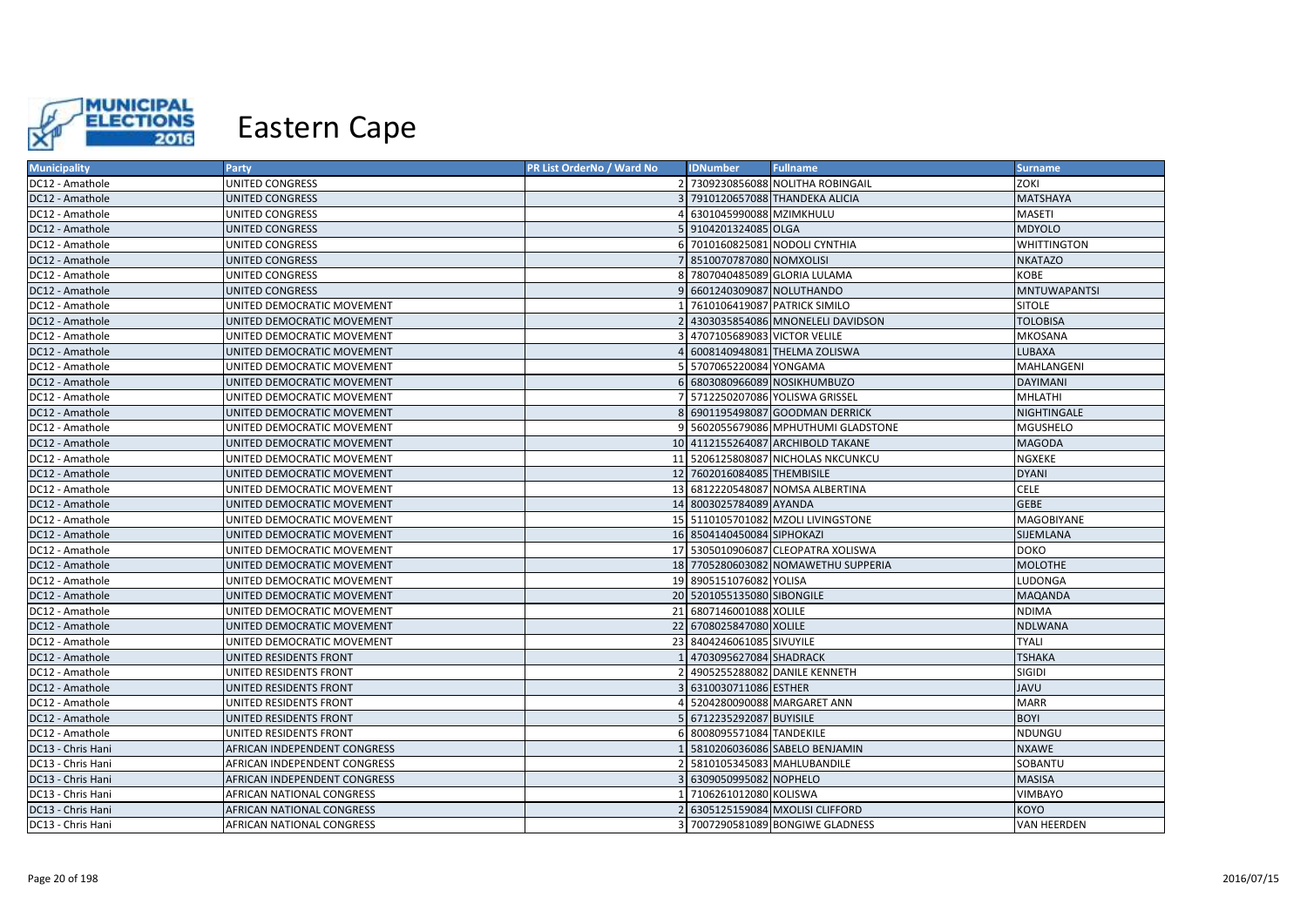

| <b>Municipality</b> | Party                                    | PR List OrderNo / Ward No | <b>IDNumber</b>             | <b>Fullname</b>                     | <b>Surname</b>    |
|---------------------|------------------------------------------|---------------------------|-----------------------------|-------------------------------------|-------------------|
| DC13 - Chris Hani   | AFRICAN NATIONAL CONGRESS                |                           | 4 7508295835081 SIYABULELA  |                                     | ZANGQA            |
| DC13 - Chris Hani   | AFRICAN NATIONAL CONGRESS                |                           |                             | 5106030659080 NYAMEKA CAROLINE      | <b>GONIWE</b>     |
| DC13 - Chris Hani   | AFRICAN NATIONAL CONGRESS                |                           | 6 8306305497086 SIBONGILE   |                                     | <b>MBOTSHANE</b>  |
| DC13 - Chris Hani   | AFRICAN NATIONAL CONGRESS                |                           |                             | 6306010798085 THUMEKA WINNIFRED     | <b>BIKWANA</b>    |
| DC13 - Chris Hani   | AFRICAN NATIONAL CONGRESS                |                           |                             | 8111115577089 MADODA LAWRENCE       | PAPIYANA          |
| DC13 - Chris Hani   | AFRICAN NATIONAL CONGRESS                |                           |                             | 5903160206082 NONCEDO NIZMAH        | SEPTEMBER-CABA    |
| DC13 - Chris Hani   | AFRICAN NATIONAL CONGRESS                |                           | 10 6009195926089 MTETUNZIMA |                                     | <b>JACK</b>       |
| DC13 - Chris Hani   | AFRICAN NATIONAL CONGRESS                |                           | 11 6605041025081 NONZUKISO  |                                     | <b>MATIWANE</b>   |
| DC13 - Chris Hani   | AFRICAN NATIONAL CONGRESS                |                           | 12 7904215270089 WONGAMA    |                                     | <b>GELA</b>       |
| DC13 - Chris Hani   | AFRICAN NATIONAL CONGRESS                |                           | 13 6509220917086 SYLVIA     |                                     | <b>TWANI</b>      |
| DC13 - Chris Hani   | AFRICAN NATIONAL CONGRESS                |                           |                             | 14 8911080179088 ELAINE NATASHA     | <b>ARRIES</b>     |
| DC13 - Chris Hani   | AFRICAN NATIONAL CONGRESS                |                           | 15 7105160260089 NOMAKHWEZI |                                     | PONOSHE-RADZILANI |
| DC13 - Chris Hani   | AFRICAN NATIONAL CONGRESS                |                           | 16 6406056308086 LAMLA      |                                     | <b>JIYOSE</b>     |
| DC13 - Chris Hani   | AFRICAN NATIONAL CONGRESS                |                           |                             | 17 5505100219081 GLADYS NONGAZI     | MAGWASHU          |
| DC13 - Chris Hani   | AFRICAN NATIONAL CONGRESS                |                           |                             | 18 6501275349083 MALIBONGWE ALFRED  | <b>FATYELA</b>    |
| DC13 - Chris Hani   | AFRICAN NATIONAL CONGRESS                |                           |                             | 19 6711200938088 VUYELWA EMILY      | MDEKAZI           |
| DC13 - Chris Hani   | CONGRESS OF THE PEOPLE                   |                           |                             | 5412300610088 NOKWAYIYO AMELIA      | <b>KOPOLO</b>     |
| DC13 - Chris Hani   | CONGRESS OF THE PEOPLE                   |                           |                             | 5505065779087 MZWANDILE NELSON      | <b>BULA</b>       |
| DC13 - Chris Hani   | DEMOCRATIC ALLIANCE                      |                           | 6811015086089 MAZWI         |                                     | <b>ADONISI</b>    |
| DC13 - Chris Hani   | DEMOCRATIC ALLIANCE                      |                           |                             | 5405155131085 ROBERT WILHELM        | <b>VENSKE</b>     |
| DC13 - Chris Hani   | <b>DEMOCRATIC ALLIANCE</b>               |                           | 7011120564083 PATISWA       |                                     | <b>BANS</b>       |
| DC13 - Chris Hani   | ECONOMIC FREEDOM FIGHTERS                |                           |                             | 8005070338083 GCOBISA EUDORA        | <b>BOMELA</b>     |
| DC13 - Chris Hani   | ECONOMIC FREEDOM FIGHTERS                |                           | 2 9112175466089 WONGA       |                                     | <b>DUNJWA</b>     |
| DC13 - Chris Hani   | ECONOMIC FREEDOM FIGHTERS                |                           | 6402125870081 SIYAMBONGA    |                                     | <b>BOOI</b>       |
| DC13 - Chris Hani   | <b>ECONOMIC FREEDOM FIGHTERS</b>         |                           |                             | 8612100896087 ANDISA DORCAS         | <b>BOPHANI</b>    |
| DC13 - Chris Hani   | ECONOMIC FREEDOM FIGHTERS                |                           | 7609086056083 XHANTI        |                                     | KANI              |
| DC13 - Chris Hani   | ECONOMIC FREEDOM FIGHTERS                |                           |                             | 6 8005020586088 SIMANGELE HAPPINESS | <b>JOKA</b>       |
| DC13 - Chris Hani   | ECONOMIC FREEDOM FIGHTERS                |                           |                             | 5710055190085 KENNETH MEKO          | POSWAYO           |
| DC13 - Chris Hani   | ECONOMIC FREEDOM FIGHTERS                |                           |                             | 8601050332086 BRENDA MARIETA        | <b>PHILLIPS</b>   |
| DC13 - Chris Hani   | ECONOMIC FREEDOM FIGHTERS                |                           |                             | 9 8003295366088 ZOLISANI NELSON     | SOLANI            |
| DC13 - Chris Hani   | <b>ECONOMIC FREEDOM FIGHTERS</b>         |                           |                             | 10 7904250249089 XOLISWA PATRICIA   | <b>OYIYA</b>      |
| DC13 - Chris Hani   | ECONOMIC FREEDOM FIGHTERS                |                           | 11 8909056021086 ODWA       |                                     | <b>MTIRARA</b>    |
| DC13 - Chris Hani   | <b>ECONOMIC FREEDOM FIGHTERS</b>         |                           |                             | 12 8807125649087 SIYABONGA ANDERSON | <b>MAGIBILE</b>   |
| DC13 - Chris Hani   | INDEPENDENT RATEPAYERS ASSOCIATION OF SA |                           |                             | 4704265143084 HERMANUS ALBERTUS     | DEYSEL            |
| DC13 - Chris Hani   | INDEPENDENT RATEPAYERS ASSOCIATION OF SA |                           | 5708075162084 EDMON TITUS   |                                     | <b>HARTNICK</b>   |
| DC13 - Chris Hani   | UNITED DEMOCRATIC MOVEMENT               |                           |                             | 5708165945083 CHRISTOPHER ZANEMVULA | <b>DELIWE</b>     |
| DC13 - Chris Hani   | UNITED DEMOCRATIC MOVEMENT               |                           |                             | 5604160963082 NOMZAMO ANGELINA      | <b>NTIBANE</b>    |
| DC13 - Chris Hani   | UNITED DEMOCRATIC MOVEMENT               |                           | 9001185538088 SAKISIZWE     |                                     | <b>KUPISO</b>     |
| DC13 - Chris Hani   | UNITED DEMOCRATIC MOVEMENT               |                           | 5806065830080 NHLANGABEZI   |                                     | <b>NGEBULANA</b>  |
| DC13 - Chris Hani   | UNITED DEMOCRATIC MOVEMENT               |                           | 6808086221082 THEMBILE      |                                     | DANIEL            |
| DC13 - Chris Hani   | UNITED DEMOCRATIC MOVEMENT               |                           |                             | 6 4106110182087 DOLLY NOMATAMSANQA  | <b>MGUDLWA</b>    |
| DC13 - Chris Hani   | UNITED DEMOCRATIC MOVEMENT               |                           |                             | 7506111058086 NOMAWETHU CAROLINE    | <b>TSHABE</b>     |
| DC13 - Chris Hani   | UNITED DEMOCRATIC MOVEMENT               |                           |                             | 8 5408145151080 MHLAKUNZIMA ELLIOT  | <b>KOLOFANE</b>   |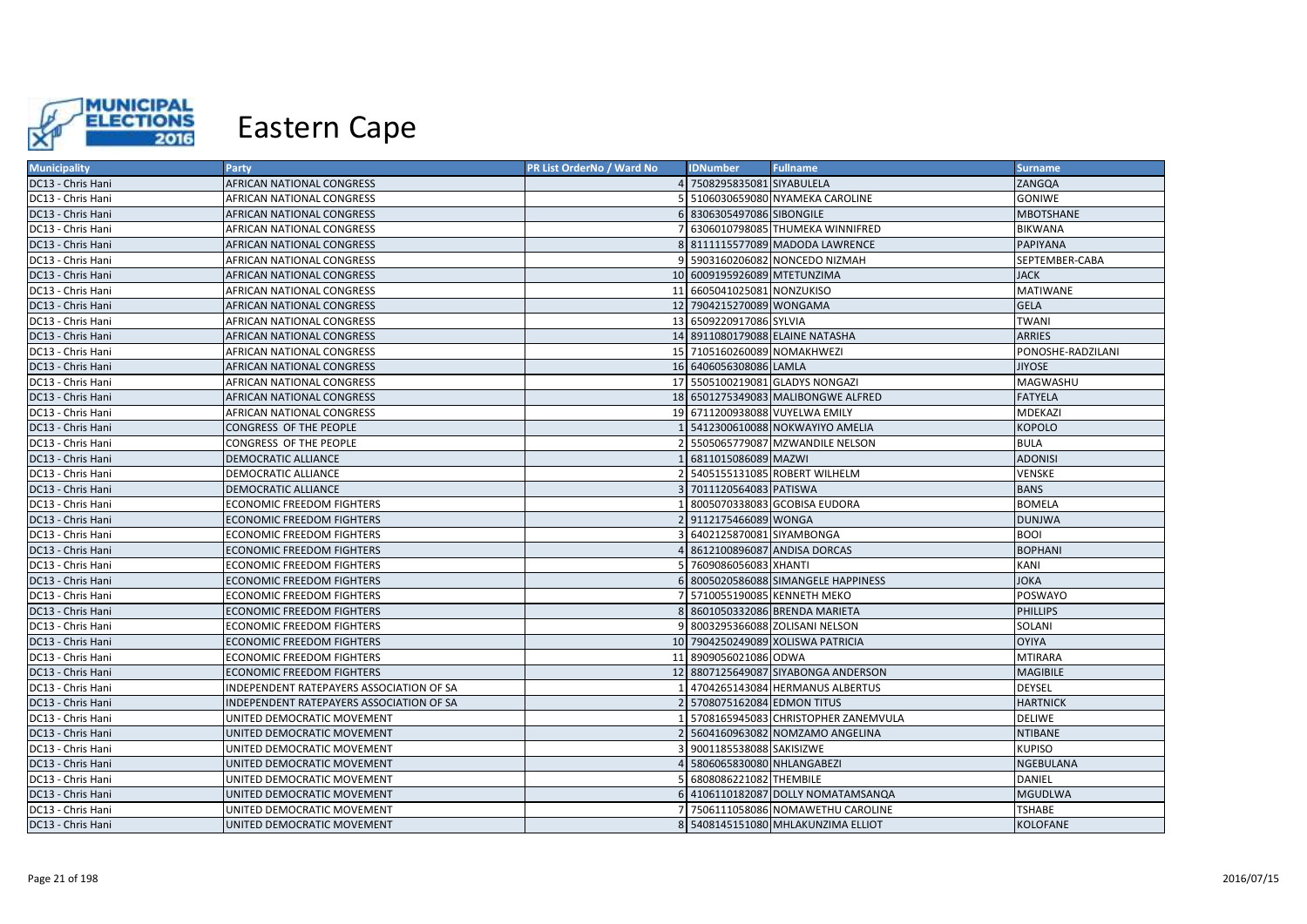

| <b>Municipality</b> | <b>Party</b>                     | <b>PR List OrderNo / Ward No</b> | <b>IDNumber</b>                | <b>Fullname</b>                        | <b>Surname</b>     |
|---------------------|----------------------------------|----------------------------------|--------------------------------|----------------------------------------|--------------------|
| DC13 - Chris Hani   | UNITED DEMOCRATIC MOVEMENT       |                                  |                                | 9 7010102090083 ZONDELELWA PRINCESS    | MADYOLO            |
| DC13 - Chris Hani   | UNITED DEMOCRATIC MOVEMENT       |                                  |                                | 10 5205135788081 HUMPHREY SANGOLIBANZI | <b>NOBONGOZA</b>   |
| DC13 - Chris Hani   | UNITED DEMOCRATIC MOVEMENT       |                                  | 11 6603245745083 FEZILE        |                                        | <b>MNTABEKO</b>    |
| DC13 - Chris Hani   | UNITED DEMOCRATIC MOVEMENT       |                                  |                                | 12 2912195202084 ARMSTRONG WALAZA      | NKUNGWANA          |
| DC13 - Chris Hani   | UNITED DEMOCRATIC MOVEMENT       |                                  | 13 7111120927080 NOLUFEFE      |                                        | DANIEL             |
| DC13 - Chris Hani   | UNITED DEMOCRATIC MOVEMENT       |                                  |                                | 14 5806240261086 MANDISA THELMA        | <b>MASA</b>        |
| DC13 - Chris Hani   | UNITED FRONT OF THE EASTERN CAPE |                                  |                                | 1 5709155745087 PUMELELE WELLINGTON    | RAMNCWANA          |
| DC13 - Chris Hani   | UNITED FRONT OF THE EASTERN CAPE |                                  | 2 7704121050082 KUNJULWA       |                                        | <b>MAGWALA</b>     |
| DC13 - Chris Hani   | UNITED FRONT OF THE EASTERN CAPE |                                  |                                | 6311155548089 THEMBISO LAWRENCE        | <b>KHESA</b>       |
| DC13 - Chris Hani   | UNITED FRONT OF THE EASTERN CAPE |                                  |                                | 8206215576088 SOLWETHU ISRAEL          | <b>MOLO</b>        |
| DC13 - Chris Hani   | UNITED FRONT OF THE EASTERN CAPE |                                  | 5 6803046152089 NKONTWANA      |                                        | GOBO               |
| DC13 - Chris Hani   | <b>VRYHEIDSFRONT PLUS</b>        |                                  | 6905185052085 WILLIAM BASIL    |                                        | <b>HARINGTON</b>   |
| DC14 - Joe Ggabi    | AFRICAN INDEPENDENT CONGRESS     |                                  | 1 7209266016088 MANONYANA      |                                        | TSOANANYANA        |
| DC14 - Joe Gqabi    | AFRICAN INDEPENDENT CONGRESS     |                                  | 2 6306170881085 PATUOE FAITH   |                                        | LEPHAFA            |
| DC14 - Joe Gqabi    | AFRICAN NATIONAL CONGRESS        |                                  | 7004145721085 ZIBONELE ISAAC   |                                        | <b>DUMZELA</b>     |
| DC14 - Joe Gqabi    | AFRICAN NATIONAL CONGRESS        |                                  | 2 5810201022081 LINDA MATILDA  |                                        | NTLOMBE-TOKWE      |
| DC14 - Joe Gqabi    | AFRICAN NATIONAL CONGRESS        |                                  | 3 8506046219083 SIYABULELA     |                                        | MEI                |
| DC14 - Joe Gqabi    | AFRICAN NATIONAL CONGRESS        |                                  |                                | 4 9009210837086 NANDIPHA UNATHI        | <b>HOKWANA</b>     |
| DC14 - Joe Gqabi    | AFRICAN NATIONAL CONGRESS        |                                  |                                | 5 5811155874089 THEMBA ZWELITHINI      | NOTYEKE            |
| DC14 - Joe Gqabi    | AFRICAN NATIONAL CONGRESS        |                                  |                                | 6 6308140751083 ESBITHA MATSELISO      | LAKABANE           |
| DC14 - Joe Gqabi    | AFRICAN NATIONAL CONGRESS        |                                  |                                | 7 6307015958088 DUMISANI DAVID         | MVUMVU             |
| DC14 - Joe Gqabi    | AFRICAN NATIONAL CONGRESS        |                                  |                                | 8 5209170656088 LINDELWA NORA          | GOVA               |
| DC14 - Joe Gqabi    | AFRICAN NATIONAL CONGRESS        |                                  | 9 7001019264085 BONGANI        |                                        | SALMAN             |
| DC14 - Joe Gqabi    | AFRICAN NATIONAL CONGRESS        |                                  | 10 9004121281086 BONGEKA       |                                        | <b>MBONJWA</b>     |
| DC14 - Joe Gqabi    | AFRICAN NATIONAL CONGRESS        |                                  | 11 7507025445088 LUNGA CEDRIC  |                                        | <b>GQETYWA</b>     |
| DC14 - Joe Gqabi    | AFRICAN NATIONAL CONGRESS        |                                  | 12 6207255733086 ELLIOT LINDA  |                                        | <b>MASIZA</b>      |
| DC14 - Joe Gqabi    | AFRICAN NATIONAL CONGRESS        |                                  | 13 5605055990080 VUYANI VICTOR |                                        | <b>MBULAWA</b>     |
| DC14 - Joe Gqabi    | <b>DEMOCRATIC ALLIANCE</b>       |                                  | 8211260197087 ANNA MARIA       |                                        | <b>DU PLESSIS</b>  |
| DC14 - Joe Gqabi    | DEMOCRATIC ALLIANCE              |                                  |                                | 2 9603081223085 KEKELETSO PRIMROSE     | MAHLELEBE          |
| DC14 - Joe Gqabi    | <b>DEMOCRATIC ALLIANCE</b>       |                                  | 3 7307140002082 KAREN          |                                        | <b>CLOETE</b>      |
| DC14 - Joe Gqabi    | DEMOCRATIC ALLIANCE              |                                  |                                | 4 6506265474080 MBULELO OWEN           | <b>TABA</b>        |
| DC14 - Joe Ggabi    | <b>DEMOCRATIC ALLIANCE</b>       |                                  |                                | 5 4212220070087 GESINA DOROTHEA        | <b>FOURIE</b>      |
| DC14 - Joe Gqabi    | DEMOCRATIC ALLIANCE              |                                  |                                | 6 7901011674084 LINDIWE PATRICIA       | <b>STHEKELA</b>    |
| DC14 - Joe Gqabi    | <b>DEMOCRATIC ALLIANCE</b>       |                                  | 7 6702185074080 GEORGE JOHN    |                                        | SHAW               |
| DC14 - Joe Gqabi    | DEMOCRATIC ALLIANCE              |                                  | 6811305592085 THOBELA          |                                        | <b>KAMA</b>        |
| DC14 - Joe Gqabi    | <b>DEMOCRATIC ALLIANCE</b>       |                                  |                                | 9 8006175731081 TAWANA NICHOLAS        | <b>TSOANANYANA</b> |
| DC14 - Joe Gqabi    | DEMOCRATIC ALLIANCE              |                                  |                                | 10 6305035247086 THAMSANQA THOMAS      | <b>MAKAMBA</b>     |
| DC14 - Joe Gqabi    | <b>ECONOMIC FREEDOM FIGHTERS</b> |                                  | 1 8212290957086 NOLONWABO      |                                        | NGENDANE           |
| DC14 - Joe Gqabi    | ECONOMIC FREEDOM FIGHTERS        |                                  |                                | 2 7411035520081 VUYISILE ARNOLD        | SCHOEMAN           |
| DC14 - Joe Gqabi    | ECONOMIC FREEDOM FIGHTERS        |                                  | 6909091368080 PATRICIA         |                                        | <b>TYEKELA</b>     |
| DC14 - Joe Gqabi    | <b>ECONOMIC FREEDOM FIGHTERS</b> |                                  |                                | 4 7602100791082 NOKUTHULA VIOLET       | <b>FILIKISI</b>    |
| DC14 - Joe Gqabi    | ECONOMIC FREEDOM FIGHTERS        |                                  |                                | 5 8009115599089 NICOLAS MOJALEFA       | <b>MASOPHA</b>     |
| DC14 - Joe Gqabi    | <b>ECONOMIC FREEDOM FIGHTERS</b> |                                  | 6 9011245539083 THANDO         |                                        | <b>MJIKA</b>       |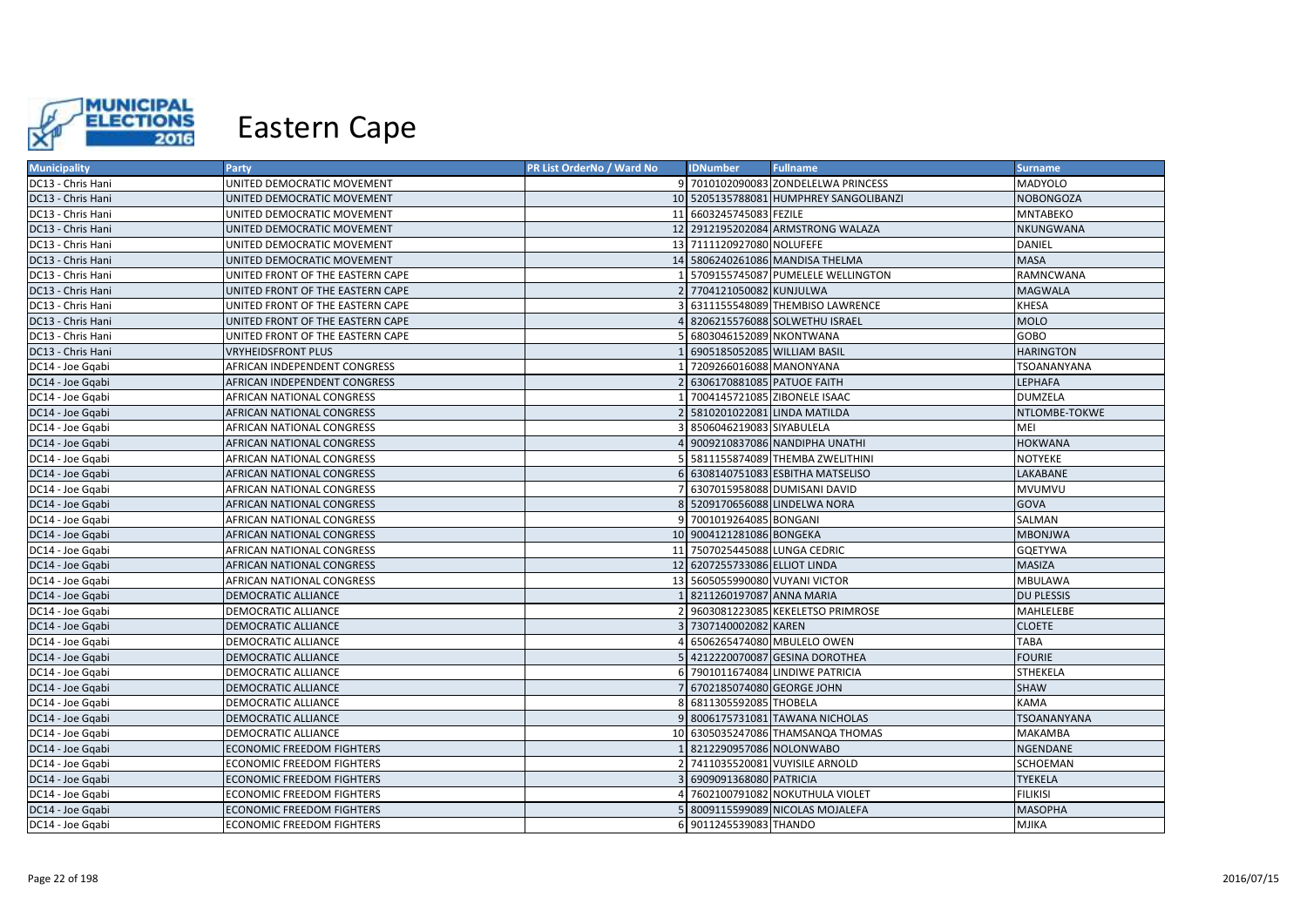

| <b>Municipality</b> | <b>Party</b>                     | PR List OrderNo / Ward No | <b>IDNumber</b>              | <b>Fullname</b>                         | <b>Surname</b>  |
|---------------------|----------------------------------|---------------------------|------------------------------|-----------------------------------------|-----------------|
| DC14 - Joe Gqabi    | ECONOMIC FREEDOM FIGHTERS        |                           | 8906200742088 NONKOSI JOYCE  |                                         | <b>DUMEDUZE</b> |
| DC14 - Joe Gqabi    | ECONOMIC FREEDOM FIGHTERS        |                           | 8404055664086 MXOLISI        |                                         | TSHAMBU         |
| DC14 - Joe Gqabi    | <b>ECONOMIC FREEDOM FIGHTERS</b> |                           |                              | 9 8104150624080 MPOLOKENG PASCALINA     | <b>GQETYWA</b>  |
| DC14 - Joe Gqabi    | ECONOMIC FREEDOM FIGHTERS        |                           |                              | 10 7811145657089 SETLABOTSHA GRATITUDE  | MOROAHAE        |
| DC14 - Joe Gqabi    | ECONOMIC FREEDOM FIGHTERS        |                           |                              | 11 8207160554088 MPHO CHRISTINA         | <b>POONE</b>    |
| DC14 - Joe Gqabi    | MALETSWAI CIVIC ASSOCIATION      |                           | 7609125815085 SIMPHIWE       |                                         | ZOTHANI         |
| DC14 - Joe Gqabi    | MALETSWAI CIVIC ASSOCIATION      |                           |                              | 6106290583086 NOCAWE CYNTHIA            | ZINGANI         |
| DC14 - Joe Ggabi    | MALETSWAI CIVIC ASSOCIATION      |                           |                              | 6406165700082 GODFREY LIMIKI ZOLILE     | <b>MZENENE</b>  |
| DC14 - Joe Gqabi    | MALETSWAI CIVIC ASSOCIATION      |                           | 8912225262086 SANDILE ELVIS  |                                         | <b>SILO</b>     |
| DC14 - Joe Gqabi    | MALETSWAI CIVIC ASSOCIATION      |                           |                              | 8105150824083 NOMANDITHINI VICTORIA     | NKOMIPHELA      |
| DC14 - Joe Gqabi    | MALETSWAI CIVIC ASSOCIATION      |                           | 6 7908290956082 NOKUTHULA    |                                         | <b>NKUNZI</b>   |
| DC14 - Joe Ggabi    | MALETSWAI CIVIC ASSOCIATION      |                           | 8702165979082 BONGA          |                                         | <b>JOTINA</b>   |
| DC14 - Joe Ggabi    | MALETSWAI CIVIC ASSOCIATION      |                           |                              | 8 9412230415083 PATRICIA THEMBAKAZI     | <b>FOYO</b>     |
| DC14 - Joe Gqabi    | MALETSWAI CIVIC ASSOCIATION      |                           | 8701110758088 XOLELWA        |                                         | <b>FUNANI</b>   |
| DC14 - Joe Ggabi    | MALETSWAI CIVIC ASSOCIATION      |                           | 10 8502246106089 SIYABULELA  |                                         | <b>MPANDE</b>   |
| DC14 - Joe Gqabi    | STERKSPRUIT CIVIC ASSOCIATION    |                           |                              | 7212145304089 MCEBISI NTSIKELELO        | <b>MGOJO</b>    |
| DC14 - Joe Ggabi    | STERKSPRUIT CIVIC ASSOCIATION    |                           | 2 7205145653083 MTHETHUNJANI |                                         | <b>YILIWE</b>   |
| DC14 - Joe Gqabi    | STERKSPRUIT CIVIC ASSOCIATION    |                           |                              | 4810045143086 SICELO SAMUEL             | SKOMOLO         |
| DC14 - Joe Gqabi    | STERKSPRUIT CIVIC ASSOCIATION    |                           |                              | 6210075834084 PATRICK MTHETHELELI       | <b>MNISI</b>    |
| DC14 - Joe Gqabi    | STERKSPRUIT CIVIC ASSOCIATION    |                           | 4404145455085 BEKAPI         |                                         | SONO            |
| DC14 - Joe Gqabi    | STERKSPRUIT CIVIC ASSOCIATION    |                           |                              | 5611025762088 THOMAS MTHETHOMHLE        | <b>MADUNA</b>   |
| DC14 - Joe Ggabi    | STERKSPRUIT CIVIC ASSOCIATION    |                           | 6404095803084 MZWANELE       |                                         | <b>MGIDLANA</b> |
| DC14 - Joe Gqabi    | STERKSPRUIT CIVIC ASSOCIATION    |                           | 8 5902055751087 PSYCOLOGU    |                                         | NONGOGO         |
| DC14 - Joe Gqabi    | STERKSPRUIT CIVIC ASSOCIATION    |                           |                              | 6201185743083 HEADMAN THEMBISILE        | MKHASAKHASA     |
| DC14 - Joe Gqabi    | STERKSPRUIT CIVIC ASSOCIATION    |                           |                              | 10 5504075682084 SAMUEL MTHULISI        | <b>MADLANGA</b> |
| DC14 - Joe Gqabi    | STERKSPRUIT CIVIC ASSOCIATION    |                           |                              | 11 7312246116083 PHAKAMILE ROMEO        | <b>MLONYENI</b> |
| DC14 - Joe Gqabi    | STERKSPRUIT CIVIC ASSOCIATION    |                           |                              | 12 6902135637081 MOEKETSI TWOBOY NIMROD | <b>SEHLOHO</b>  |
| DC14 - Joe Gqabi    | STERKSPRUIT DEVELOPMENT FORUM    |                           | 6412135114081 MFANELO        |                                         | SKWATSHA        |
| DC14 - Joe Gqabi    | STERKSPRUIT DEVELOPMENT FORUM    |                           |                              | 7202220991082 NOMAZIZI NONDYEBO         | <b>SICWEBU</b>  |
| DC14 - Joe Gqabi    | STERKSPRUIT DEVELOPMENT FORUM    |                           |                              | 7912160728084 ZANELE EUGINIA            | <b>MBULI</b>    |
| DC14 - Joe Gqabi    | STERKSPRUIT DEVELOPMENT FORUM    |                           | 8004185853086 MZWANDILE      |                                         | SONTI           |
| DC14 - Joe Gqabi    | STERKSPRUIT DEVELOPMENT FORUM    |                           | 8702026660087 LWANDO         |                                         | <b>MPETA</b>    |
| DC14 - Joe Gqabi    | UNITED DEMOCRATIC MOVEMENT       |                           | 8102205633080 LUZUKO LUNGA   |                                         | <b>NONGOGO</b>  |
| DC15 - O R Tambo    | AFRICAN INDEPENDENT CONGRESS     |                           |                              | 7706260992081 ONESIMO HONEST            | <b>MVANGO</b>   |
| DC15 - O R Tambo    | AFRICAN INDEPENDENT CONGRESS     |                           | 7311140848080 FIKISWA        |                                         | <b>SIBI</b>     |
| DC15 - O R Tambo    | AFRICAN NATIONAL CONGRESS        |                           | 6304190877084 THOKOZILE      |                                         | SOKANYILE       |
| DC15 - O R Tambo    | AFRICAN NATIONAL CONGRESS        |                           |                              | 6607010251086 NOMAKHOSAZANA             | <b>METH</b>     |
| DC15 - O R Tambo    | AFRICAN NATIONAL CONGRESS        |                           | 7104235784082 XOLILE         |                                         | NKOMPELA        |
| DC15 - O R Tambo    | AFRICAN NATIONAL CONGRESS        |                           |                              | 7510051049089 NTOMBIZANDILE ZEBIA       | SIGCAU          |
| DC15 - O R Tambo    | AFRICAN NATIONAL CONGRESS        |                           |                              | 5608015673085 ROBERT ZAMXOLO            | <b>NOGUMLA</b>  |
| DC15 - O R Tambo    | AFRICAN NATIONAL CONGRESS        |                           | 6 5511040172083 RUTH MANDISA |                                         | <b>GIYOSE</b>   |
| DC15 - O R Tambo    | AFRICAN NATIONAL CONGRESS        |                           | 6707015226081 WILLIAM        |                                         | <b>NGOZI</b>    |
| DC15 - O R Tambo    | AFRICAN NATIONAL CONGRESS        |                           |                              | 8 7107200835086 PRUDENCE NTOMBENKOSI    | <b>PEPPING</b>  |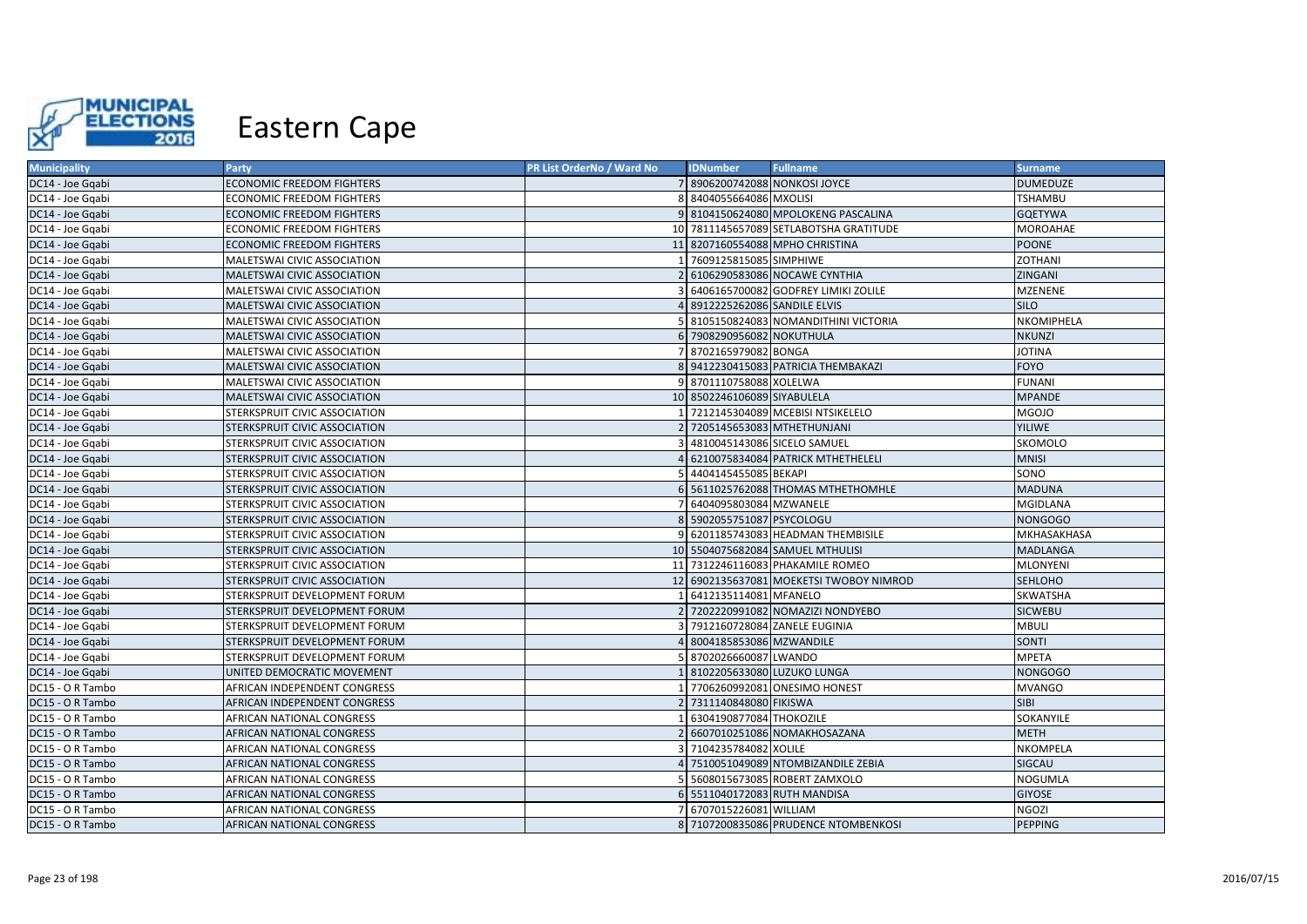

| <b>Municipality</b> | <b>Party</b>                     | PR List OrderNo / Ward No | <b>IDNumber</b>                | <b>Fullname</b>                        | <b>Surname</b>      |
|---------------------|----------------------------------|---------------------------|--------------------------------|----------------------------------------|---------------------|
| DC15 - O R Tambo    | AFRICAN NATIONAL CONGRESS        |                           | 9 5101255006083 NKOSINATHI     |                                        | <b>KULUTA</b>       |
| DC15 - O R Tambo    | AFRICAN NATIONAL CONGRESS        |                           |                                | 10 5801150198089 NOMTANDAZO URSULA     | <b>MDLEDLE</b>      |
| DC15 - O R Tambo    | AFRICAN NATIONAL CONGRESS        |                           |                                | 11 8710266076088 ANDREW AYANDA         | <b>GANTSHO</b>      |
| DC15 - O R Tambo    | AFRICAN NATIONAL CONGRESS        |                           |                                | 12 7102021721086 NOMZINGISI PASLINA    | <b>MKONTWANA</b>    |
| DC15 - O R Tambo    | AFRICAN NATIONAL CONGRESS        |                           |                                | 13 6609175043084 NKOSIPHENDULE JACKSON | SABONA              |
| DC15 - O R Tambo    | AFRICAN NATIONAL CONGRESS        |                           |                                | 14 8411280950081 LUNGELWA SHAUN        | <b>MABONGO</b>      |
| DC15 - O R Tambo    | AFRICAN NATIONAL CONGRESS        |                           |                                | 15 6012095889084 KHUMSHILE DERRICK     | <b>MANDITA</b>      |
| DC15 - O R Tambo    | AFRICAN NATIONAL CONGRESS        |                           | 16 8111020844087 NOSIPIWO      |                                        | <b>BEQEZI</b>       |
| DC15 - O R Tambo    | AFRICAN NATIONAL CONGRESS        |                           | 17 8206285766080 SINETHEMBA    |                                        | GODONGWANA          |
| DC15 - O R Tambo    | AFRICAN NATIONAL CONGRESS        |                           |                                | 18 6805065262087 TANDEKILE NELSON      | <b>SABISA</b>       |
| DC15 - O R Tambo    | AFRICAN NATIONAL CONGRESS        |                           | 19 7201096023087 LAWRENCE N    |                                        | <b>MAMBILA</b>      |
| DC15 - O R Tambo    | CIVIC ALLIANCE OF SOUTH AFRICA   |                           |                                | 1 3812205136083 MANKENKE JIMY          | <b>NZUZO</b>        |
| DC15 - O R Tambo    | CIVIC ALLIANCE OF SOUTH AFRICA   |                           | 2 6902041147084 BULELWA        |                                        | <b>FILANE</b>       |
| DC15 - O R Tambo    | <b>CIVIC INDEPENDENT</b>         |                           |                                | 7212046028084 TEMPLETON ZAMEKILE       | <b>PATO</b>         |
| DC15 - O R Tambo    | <b>CIVIC INDEPENDENT</b>         |                           | 2 8602201005084 NOKWANELA      |                                        | <b>MVAMBO</b>       |
| DC15 - O R Tambo    | <b>CIVIC INDEPENDENT</b>         |                           | 3 9511235966089 SIPHE          |                                        | <b>NDABENI</b>      |
| DC15 - O R Tambo    | CONGRESS OF THE PEOPLE           |                           |                                | 1 7007245080088 MARCUS BONGANI         | <b>BARA</b>         |
| DC15 - O R Tambo    | DEMOCRATIC ALLIANCE              |                           |                                | 6804166178086 CHRIS TEMBALIHLE         | <b>XANGAYI</b>      |
| DC15 - O R Tambo    | DEMOCRATIC ALLIANCE              |                           | 2 7011245918081 SALATISO       |                                        | MDAKANE             |
| DC15 - O R Tambo    | <b>DEMOCRATIC ALLIANCE</b>       |                           | 5610265869082 VELILE ALFRED    |                                        | <b>MDZE</b>         |
| DC15 - O R Tambo    | DEMOCRATIC ALLIANCE              |                           |                                | 4 6602275787080 SIBONGISENI HAMILTON   | <b>NQWENISO</b>     |
| DC15 - O R Tambo    | DEMOCRATIC ALLIANCE              |                           |                                | 5 8304125581080 MNCEDISI JOHANNES      | <b>MDOKWE</b>       |
| DC15 - O R Tambo    | DEMOCRATIC ALLIANCE              |                           | 6 9510265621085 ATHI           |                                        | MASANGWANA          |
| DC15 - O R Tambo    | <b>DEMOCRATIC ALLIANCE</b>       |                           |                                | 7 8402027054089 MALWANDE NILCOSON      | MHLAKAZA            |
| DC15 - O R Tambo    | DEMOCRATIC ALLIANCE              |                           |                                | 8 7402245865085 ZWELINZIMA ERNEST      | <b>NTSODO</b>       |
| DC15 - O R Tambo    | <b>DEMOCRATIC ALLIANCE</b>       |                           |                                | 9 5612275822085 LOCKINGTON NYUSILE     | <b>MAJOKWENI</b>    |
| DC15 - O R Tambo    | DEMOCRATIC ALLIANCE              |                           | 10 7406206078083 JONGILIZWE    |                                        | <b>MABUNGELA</b>    |
| DC15 - O R Tambo    | <b>DEMOCRATIC ALLIANCE</b>       |                           | 11 7408255860080 SITHEMBISO    |                                        | <b>TSHAKATSHELA</b> |
| DC15 - O R Tambo    | DEMOCRATIC ALLIANCE              |                           | 12 5907115902083 XOLILE        |                                        | <b>MARASHA</b>      |
| DC15 - O R Tambo    | <b>DEMOCRATIC ALLIANCE</b>       |                           | 13 8901285802089 AVIWE SISANDA |                                        | <b>MKONDE</b>       |
| DC15 - O R Tambo    | DEMOCRATIC ALLIANCE              |                           | 14 8701206156080 ANDISIWE      |                                        | ZIMEME              |
| DC15 - O R Tambo    | <b>DEMOCRATIC ALLIANCE</b>       |                           |                                | 15 6506260983085 NONTEMBEKO ELSIE      | <b>MAQOKOLO</b>     |
| DC15 - O R Tambo    | DEMOCRATIC ALLIANCE              |                           | 16 5806026166087 ZWELANDILE    |                                        | LIWANI              |
| DC15 - O R Tambo    | <b>DEMOCRATIC ALLIANCE</b>       |                           | 17 6110105110085 MPOTOTO       |                                        | <b>SIRUNU</b>       |
| DC15 - O R Tambo    | <b>DEMOCRATIC ALLIANCE</b>       |                           |                                | 18 7608050133084 THOBELA PEACEFULLY    | <b>MBO</b>          |
| DC15 - O R Tambo    | <b>ECONOMIC FREEDOM FIGHTERS</b> |                           | 1 7502265829083 UNATI          |                                        | <b>KETWA</b>        |
| DC15 - O R Tambo    | ECONOMIC FREEDOM FIGHTERS        |                           | 2 9101050612081 LONA           |                                        | <b>TSHOTSHO</b>     |
| DC15 - O R Tambo    | ECONOMIC FREEDOM FIGHTERS        |                           |                                | 8301025676085 MZIWAMADODA              | SITSHWALA           |
| DC15 - O R Tambo    | ECONOMIC FREEDOM FIGHTERS        |                           | 7604200885087 PUMZA            |                                        | NTOBONGWANA         |
| DC15 - O R Tambo    | <b>ECONOMIC FREEDOM FIGHTERS</b> |                           | 5 8609075645085 DUMISANI       |                                        | <b>NTLABATI</b>     |
| DC15 - O R Tambo    | ECONOMIC FREEDOM FIGHTERS        |                           |                                | 6 7805010612088 PURITY GCOBISA         | KETSHANE            |
| DC15 - O R Tambo    | ECONOMIC FREEDOM FIGHTERS        |                           |                                | 7 8006026401082 MKOKELI SEUNTJIE       | <b>BINZA</b>        |
| DC15 - O R Tambo    | <b>ECONOMIC FREEDOM FIGHTERS</b> |                           | 8 7911150468081 AYANDA         |                                        | <b>MGQUBA</b>       |
|                     |                                  |                           |                                |                                        |                     |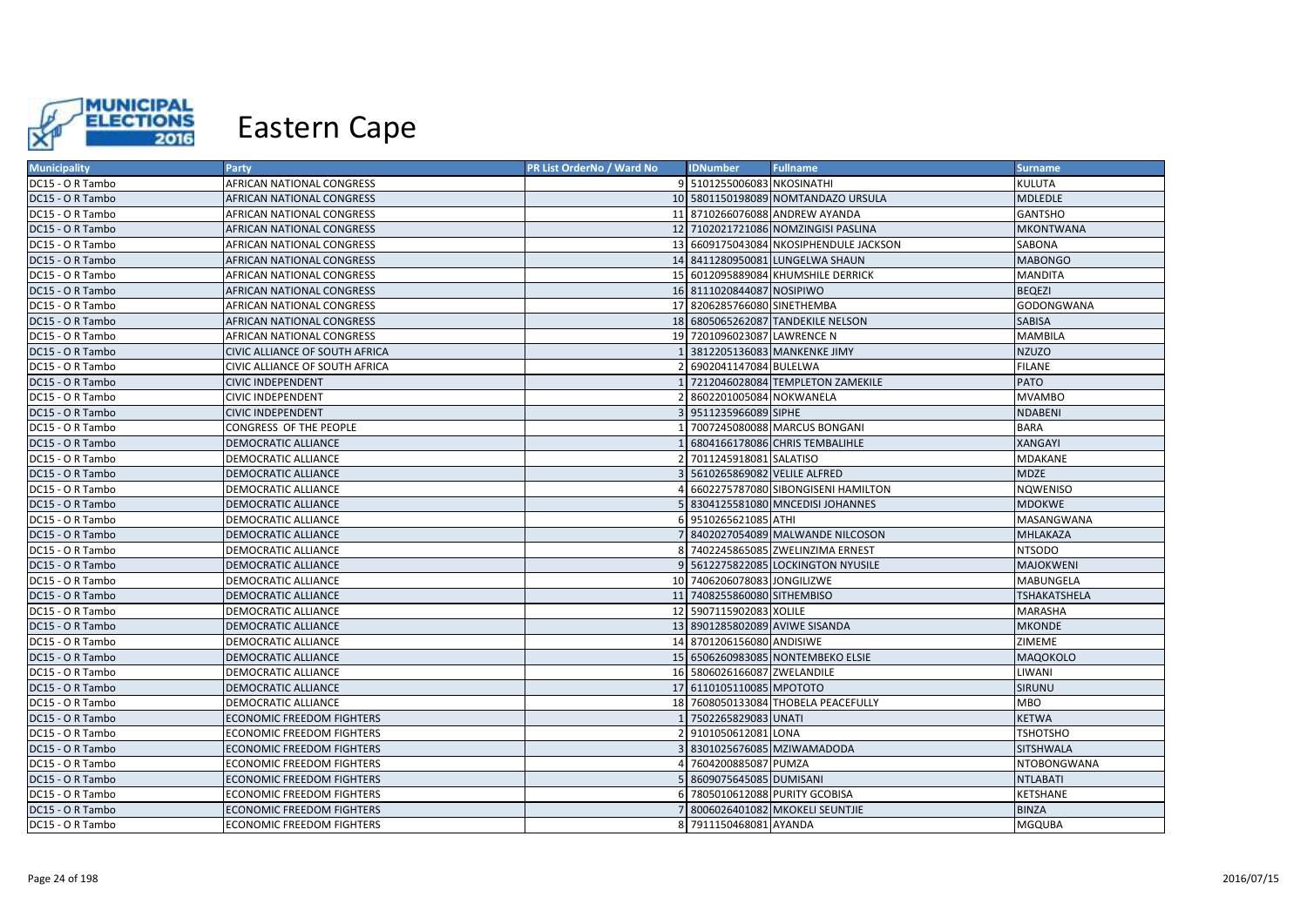

| <b>Municipality</b> | <b>Party</b>                        | PR List OrderNo / Ward No | <b>IDNumber</b>                | <b>Fullname</b>                      | <b>Surname</b>  |
|---------------------|-------------------------------------|---------------------------|--------------------------------|--------------------------------------|-----------------|
| DC15 - O R Tambo    | <b>ECONOMIC FREEDOM FIGHTERS</b>    |                           |                                | 9 8205160586084 CWAYITA NCUMISA      | <b>DLANJWA</b>  |
| DC15 - O R Tambo    | ECONOMIC FREEDOM FIGHTERS           |                           | 10 8004175698087 PUMZILE       |                                      | <b>KETWA</b>    |
| DC15 - O R Tambo    | <b>ECONOMIC FREEDOM FIGHTERS</b>    |                           | 11 7806060844084 KHOLEKA       |                                      | MAJEKE          |
| DC15 - O R Tambo    | ECONOMIC FREEDOM FIGHTERS           |                           | 12 7201215929081 GUGULETHU     |                                      | <b>MBIKO</b>    |
| DC15 - O R Tambo    | ECONOMIC FREEDOM FIGHTERS           |                           | 13 9408220450080 NOKUTHULA     |                                      | <b>MLOKOTI</b>  |
| DC15 - O R Tambo    | ECONOMIC FREEDOM FIGHTERS           |                           | 14 7703065601082 DUMISANI      |                                      | <b>NOXAKA</b>   |
| DC15 - O R Tambo    | ECONOMIC FREEDOM FIGHTERS           |                           | 15 8712126078080 MLAMLI ALFRED |                                      | MAKHETHA        |
| DC15 - O R Tambo    | ECONOMIC FREEDOM FIGHTERS           |                           |                                | 16 7503031174085 NTOMBEBHONGO        | <b>GANDELA</b>  |
| DC15 - O R Tambo    | ECONOMIC FREEDOM FIGHTERS           |                           | 17 8207190916083 ANDISWA       |                                      | MTHATHELWA      |
| DC15 - O R Tambo    | ECONOMIC FREEDOM FIGHTERS           |                           |                                | 18 6109065874086 LUNGELO LINCOLN     | VECO            |
| DC15 - O R Tambo    | <b>ECONOMIC FREEDOM FIGHTERS</b>    |                           | 19 9708010810082 NOMLINDELO    |                                      | <b>MKONKOTI</b> |
| DC15 - O R Tambo    | ECONOMIC FREEDOM FIGHTERS           |                           | 20 7404276048086 LINDILE LARRY |                                      | MAVUNDLA        |
| DC15 - O R Tambo    | <b>ECONOMIC FREEDOM FIGHTERS</b>    |                           | 21 8712300911080 XOLISWA       |                                      | <b>NTLOKO</b>   |
| DC15 - O R Tambo    | PAN AFRICANIST CONGRESS OF AZANIA   |                           | 7303126129080 NTOBEKO          |                                      | <b>BAMBENI</b>  |
| DC15 - O R Tambo    | PAN AFRICANIST CONGRESS OF AZANIA   |                           |                                | 8106166162088 NKULULEKO KHAYALETHU   | <b>DONTSA</b>   |
| DC15 - O R Tambo    | PAN AFRICANIST CONGRESS OF AZANIA   |                           | 7011295804082 MCEBISI          |                                      | <b>SINEKE</b>   |
| DC15 - O R Tambo    | PAN AFRICANIST CONGRESS OF AZANIA   |                           |                                | 8004215744081 SIMBONGILE SIMTHEMBILE | <b>BANA</b>     |
| DC15 - O R Tambo    | PAN AFRICANIST CONGRESS OF AZANIA   |                           | 7107085855084 ANDILE STEVEN    |                                      | ZETU            |
| DC15 - O R Tambo    | PAN AFRICANIST CONGRESS OF AZANIA   |                           | 7609200899087 PUMEZA           |                                      | <b>PAKKIES</b>  |
| DC15 - O R Tambo    | SOUTH AFRICAN SECURITY ORGANISATION |                           | 7109136001080 SIYABULELA       |                                      | <b>MATEZA</b>   |
| DC15 - O R Tambo    | SOUTH AFRICAN SECURITY ORGANISATION |                           | 2 8610240881084 NOLUBABALO     |                                      | PHATHEKILE      |
| DC15 - O R Tambo    | SOUTH AFRICAN SECURITY ORGANISATION |                           | 9109036179083 FIKILE           |                                      | MPETSHENI       |
| DC15 - O R Tambo    | SOUTH AFRICAN SECURITY ORGANISATION |                           | 9206245712082 SILINDOKUHLE     |                                      | <b>BALENI</b>   |
| DC15 - O R Tambo    | UNITED DEMOCRATIC MOVEMENT          |                           |                                | 6006075219080 BONGANI RICHARD        | <b>DUDUMAYO</b> |
| DC15 - O R Tambo    | UNITED DEMOCRATIC MOVEMENT          |                           |                                | 5210106637085 LENNOX MPUMELELO       | <b>NDUDE</b>    |
| DC15 - O R Tambo    | UNITED DEMOCRATIC MOVEMENT          |                           | 5202225277083 AVIS ZOLA        |                                      | LUYENGE         |
| DC15 - O R Tambo    | UNITED DEMOCRATIC MOVEMENT          |                           | 4 7105101049088 BULELWA        |                                      | <b>NONKWELO</b> |
| DC15 - O R Tambo    | UNITED DEMOCRATIC MOVEMENT          |                           | 8503156538089 MZUYANDA         |                                      | <b>PLAM</b>     |
| DC15 - O R Tambo    | UNITED DEMOCRATIC MOVEMENT          |                           |                                | 7012155861089 BANDILE BESUTHU        | <b>GQWETHA</b>  |
| DC15 - O R Tambo    | UNITED DEMOCRATIC MOVEMENT          |                           | 6809261004087 NOMFUSI          |                                      | <b>MZIMANE</b>  |
| DC15 - O R Tambo    | UNITED DEMOCRATIC MOVEMENT          |                           |                                | 8 7810031103083 PHUMEZA VERONICA     | <b>NGONYAMA</b> |
| DC15 - O R Tambo    | UNITED DEMOCRATIC MOVEMENT          |                           |                                | 5912310175089 NOZOLILE NOMANDLA      | MAQUNGWANA      |
| DC15 - O R Tambo    | UNITED DEMOCRATIC MOVEMENT          |                           |                                | 10 5801012986085 PATRICIA NOPHUMZILE | <b>MAQUME</b>   |
| DC15 - O R Tambo    | UNITED DEMOCRATIC MOVEMENT          |                           |                                | 11 7009075098081 LUZUKO MALIBONGWE   | LUWACA          |
| DC15 - O R Tambo    | UNITED DEMOCRATIC MOVEMENT          |                           | 12 5912260161089 ZODWA EUNICE  |                                      | <b>MAROLOMA</b> |
| DC15 - O R Tambo    | UNITED DEMOCRATIC MOVEMENT          |                           | 13 7108175101082 LAMLA         |                                      | <b>BANYA</b>    |
| DC15 - O R Tambo    | UNITED DEMOCRATIC MOVEMENT          |                           | 14 7409256171089 KHAYALETHU    |                                      | VAMELA          |
| DC15 - O R Tambo    | UNITED DEMOCRATIC MOVEMENT          |                           | 15 7705100616082 FUNEKA        |                                      | NONKWENQU       |
| DC15 - O R Tambo    | UNITED DEMOCRATIC MOVEMENT          |                           | 16 6704130094080 NOLUTHANDO    |                                      | <b>MTYAMDE</b>  |
| DC15 - O R Tambo    | UNITED DEMOCRATIC MOVEMENT          |                           |                                | 17 7007066129089 MZUVUMILE PRIZEMAN  | <b>BONTSA</b>   |
| DC15 - O R Tambo    | UNITED DEMOCRATIC MOVEMENT          |                           |                                | 18 8701011441081 AMANDA THANDOKAZI   | <b>SIKELE</b>   |
| DC15 - O R Tambo    | UNITED DEMOCRATIC MOVEMENT          |                           |                                | 19 5807285991082 NDODOMZI JULIUS     | NODAYINGE       |
| DC15 - O R Tambo    | UNITED DEMOCRATIC MOVEMENT          |                           |                                | 20 5304270822084 LATISWA CYNTHIA     | <b>MJALI</b>    |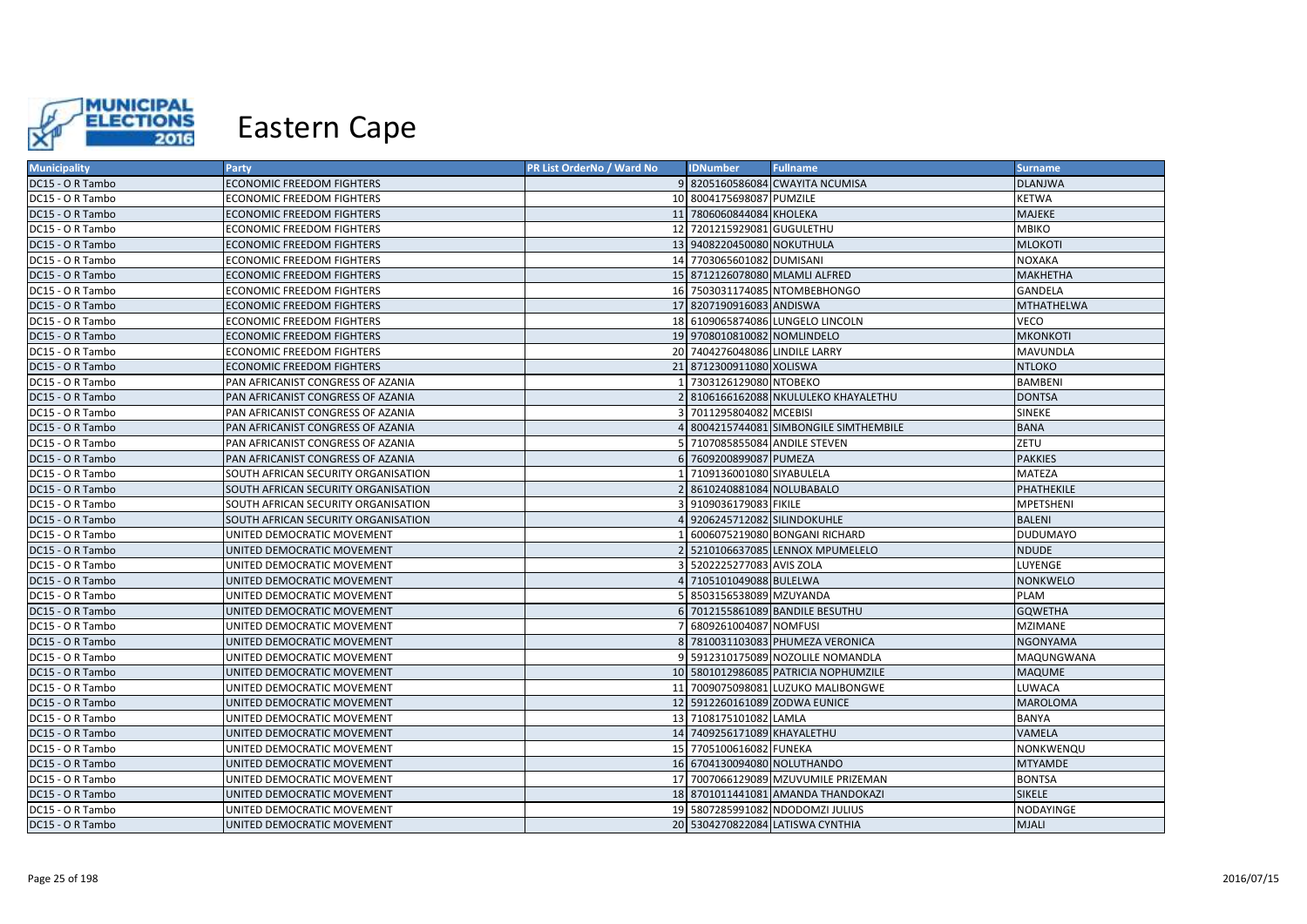

| <b>Municipality</b> | <b>Party</b>                 | PR List OrderNo / Ward No | <b>IDNumber</b>                  | <b>Fullname</b>                          | <b>Surname</b>      |
|---------------------|------------------------------|---------------------------|----------------------------------|------------------------------------------|---------------------|
| DC15 - O R Tambo    | UNITED DEMOCRATIC MOVEMENT   |                           |                                  | 21 7011140065087 KOLEKA CONSTANCE        | NOMXHANYA           |
| DC15 - O R Tambo    | UNITED DEMOCRATIC MOVEMENT   |                           | 22 7406225788084 LUVUYO          |                                          | <b>JONAS</b>        |
| DC15 - O R Tambo    | UNITED DEMOCRATIC MOVEMENT   |                           |                                  | 23 6802240874084 NOMPUMELELO RACHEL      | <b>DENGA</b>        |
| DC15 - O R Tambo    | UNITED DEMOCRATIC MOVEMENT   |                           | 24 7910261189081 NOSISA          |                                          | <b>ZONO</b>         |
| DC15 - O R Tambo    | UNITED DEMOCRATIC MOVEMENT   |                           | 25 9104206102080 NCEBA           |                                          | <b>NGATI</b>        |
| DC15 - O R Tambo    | UNITED DEMOCRATIC MOVEMENT   |                           |                                  | 26 5708105250081 HOMEBOY NGAVELI         | <b>MAROLOMA</b>     |
| DC15 - O R Tambo    | UNITED DEMOCRATIC MOVEMENT   |                           | 27 5807315165087 MZWANDILE       |                                          | DINIZULU            |
| DC15 - O R Tambo    | UNITED DEMOCRATIC MOVEMENT   |                           | 28 5305165888080 STATU LYNAS     |                                          | <b>NTLATYWA</b>     |
| DC15 - O R Tambo    | UNITED DEMOCRATIC MOVEMENT   |                           | 29 6504056110088 HENRY ZOLANI    |                                          | <b>CUBE</b>         |
| DC44 - Alfred Nzo   | AFRICAN INDEPENDENT CONGRESS |                           | 5602115204081 BRITANIA LIZWI     |                                          | MZIMKULU            |
| DC44 - Alfred Nzo   | AFRICAN INDEPENDENT CONGRESS |                           |                                  | 6401315738082 NKOSIVELILE REMEGIUS       | <b>DUMA</b>         |
| DC44 - Alfred Nzo   | AFRICAN INDEPENDENT CONGRESS |                           |                                  | 6301310780081 NOMALADY MOLVIN            | NGEJANE             |
| DC44 - Alfred Nzo   | AFRICAN INDEPENDENT CONGRESS |                           |                                  | 8707230527089 THEMBEKILE NALEDI          | NDAMASE             |
| DC44 - Alfred Nzo   | AFRICAN INDEPENDENT CONGRESS |                           | 8310285925082 BOYBOY DENZIL      |                                          | <b>NQWILI</b>       |
| DC44 - Alfred Nzo   | AFRICAN INDEPENDENT CONGRESS |                           |                                  | 5508255724087 HARRISON MPUMELELO         | <b>HLONGWANA</b>    |
| DC44 - Alfred Nzo   | AFRICAN INDEPENDENT CONGRESS |                           |                                  | 7 5604170807089 YOLISA AGRICOLINA        | <b>MAQHASHALALA</b> |
| DC44 - Alfred Nzo   | AFRICAN INDEPENDENT CONGRESS |                           |                                  | 8 6711281015087 HILLARY YVONNE SIBONGILE | <b>TENI</b>         |
| DC44 - Alfred Nzo   | AFRICAN INDEPENDENT CONGRESS |                           |                                  | 9 8701215586087 SIYAKUDUMISA MTIMKULU    | <b>NONGOGO</b>      |
| DC44 - Alfred Nzo   | AFRICAN INDEPENDENT CONGRESS |                           |                                  | 10 8408300630081 MARIA MANDISA           | <b>MBOBO</b>        |
| DC44 - Alfred Nzo   | AFRICAN INDEPENDENT CONGRESS |                           |                                  | 11 8811015889084 FELISIZWE IAN JUNIOR    | <b>MGIJIMA</b>      |
| DC44 - Alfred Nzo   | AFRICAN INDEPENDENT CONGRESS |                           |                                  | 12 7007115626085 KAIZER GUGULOMZI        | MZIMKULU            |
| DC44 - Alfred Nzo   | AFRICAN INDEPENDENT CONGRESS |                           | 13 5407076127085 MBEKENI BEN     |                                          | <b>NCAPAI</b>       |
| DC44 - Alfred Nzo   | AFRICAN NATIONAL CONGRESS    |                           | 7206065047082 SIXOLILE           |                                          | MEHLOMAKULU         |
| DC44 - Alfred Nzo   | AFRICAN NATIONAL CONGRESS    |                           |                                  | 8609071287080 PRICILLA TSILENG           | <b>SOBUTHONGO</b>   |
| DC44 - Alfred Nzo   | AFRICAN NATIONAL CONGRESS    |                           | 8508215969084 NATHI NOHA         |                                          | <b>NQOKO</b>        |
| DC44 - Alfred Nzo   | AFRICAN NATIONAL CONGRESS    |                           |                                  | 4912210168086 BEATRICE NOZIPIWO          | <b>TOBO</b>         |
| DC44 - Alfred Nzo   | AFRICAN NATIONAL CONGRESS    |                           |                                  | 5 7812255697089 MOMELEZI MTHETHELELI     | <b>MBEDLA</b>       |
| DC44 - Alfred Nzo   | AFRICAN NATIONAL CONGRESS    |                           |                                  | 4909190750081 KULUKAZA SENAH             | <b>PHANGWA</b>      |
| DC44 - Alfred Nzo   | AFRICAN NATIONAL CONGRESS    |                           |                                  | 6104025015086 MAKHAYA MERRIMAN           | <b>TWABU</b>        |
| DC44 - Alfred Nzo   | AFRICAN NATIONAL CONGRESS    |                           |                                  | 8 7210201026083 NOMVISISWANO             | <b>NKULA</b>        |
| DC44 - Alfred Nzo   | AFRICAN NATIONAL CONGRESS    |                           | 6507215775089 SIMTHEMBILE        |                                          | <b>KULU</b>         |
| DC44 - Alfred Nzo   | AFRICAN NATIONAL CONGRESS    |                           |                                  | 10 6211120192080 KOLIWE JACQUELINE       | MAGANGANA           |
| DC44 - Alfred Nzo   | AFRICAN NATIONAL CONGRESS    |                           | 11 6612110844087 NOMVUYO         |                                          | <b>MSOKANA</b>      |
| DC44 - Alfred Nzo   | AFRICAN NATIONAL CONGRESS    |                           | 12 6107195782088 TSILISO PATRICK |                                          | <b>MOTJOPE</b>      |
| DC44 - Alfred Nzo   | AFRICAN NATIONAL CONGRESS    |                           |                                  | 13 5907060203081 PATRICIA NONTENDELEZO   | MANKAHLA            |
| DC44 - Alfred Nzo   | AFRICAN NATIONAL CONGRESS    |                           |                                  | 14 5404245155089 GORDON GCINIKHAYA       | <b>MPUMZA</b>       |
| DC44 - Alfred Nzo   | AFRICAN NATIONAL CONGRESS    |                           | 15 6710102117080 NOPHATHEKA      |                                          | <b>NDABENI</b>      |
| DC44 - Alfred Nzo   | AFRICAN NATIONAL CONGRESS    |                           |                                  | 16 8203015500087 PATRICK MOTLALEPULA     | <b>STUURMAN</b>     |
| DC44 - Alfred Nzo   | DEMOCRATIC ALLIANCE          |                           | 7010045972082 VICTOR             |                                          | NGESI               |
| DC44 - Alfred Nzo   | DEMOCRATIC ALLIANCE          |                           | 8409046238080 SISEKO             |                                          | MASIZA              |
| DC44 - Alfred Nzo   | DEMOCRATIC ALLIANCE          |                           | 6112225743084 FUZILE PRIM        |                                          | SONTSI              |
| DC44 - Alfred Nzo   | DEMOCRATIC ALLIANCE          |                           | 7911255871080 DEN                |                                          | THEMBA              |
| DC44 - Alfred Nzo   | DEMOCRATIC ALLIANCE          |                           |                                  | 5 7502080862087 NOMKHUMEZELO NOMVULA     | <b>GXAWENI</b>      |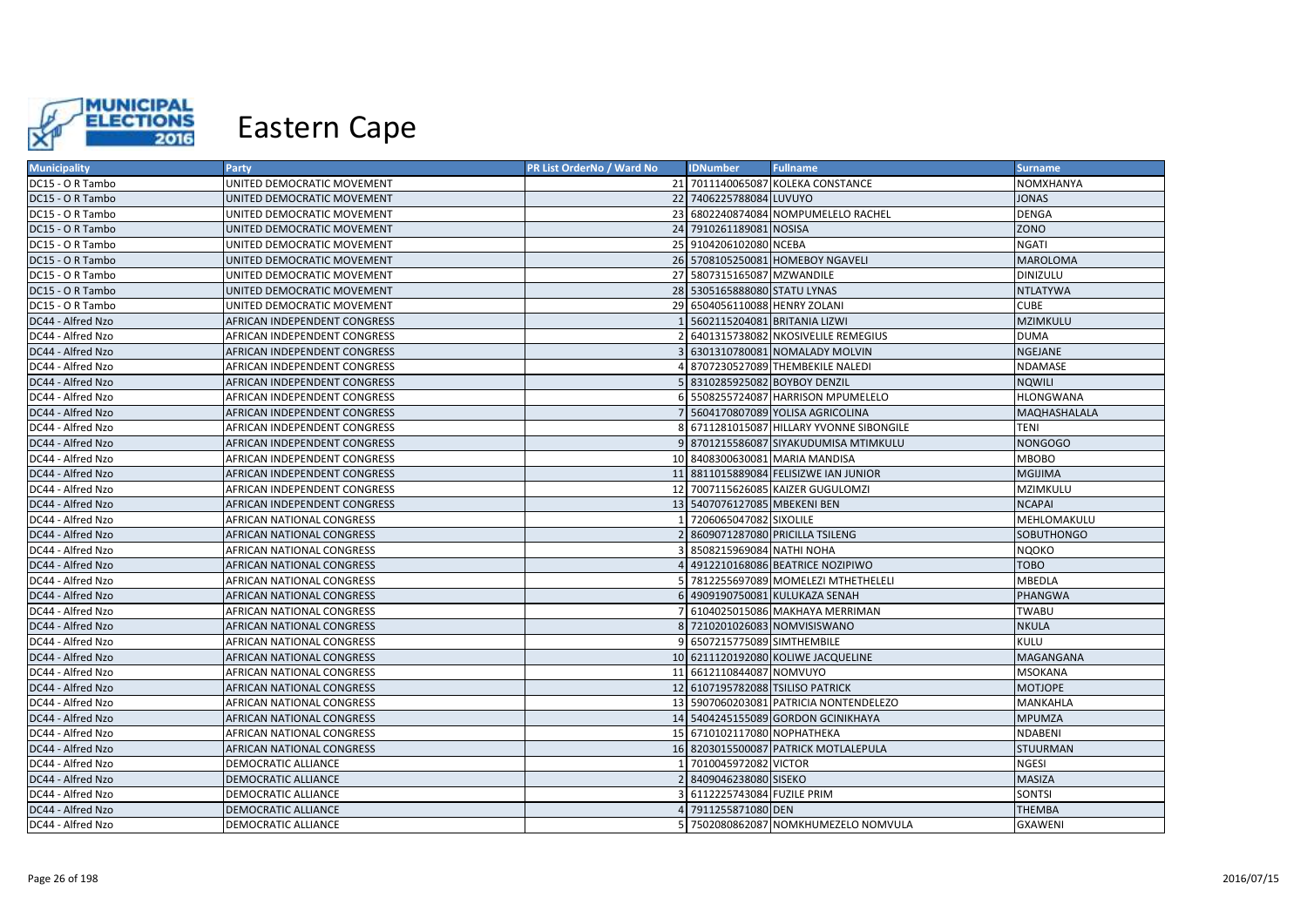

| <b>Municipality</b> | <b>Party</b>                        | PR List OrderNo / Ward No | <b>IDNumber</b>              | <b>Fullname</b>                     | <b>Surname</b>   |
|---------------------|-------------------------------------|---------------------------|------------------------------|-------------------------------------|------------------|
| DC44 - Alfred Nzo   | DEMOCRATIC ALLIANCE                 |                           | 6 8505057154080 SIKHUTHELE   |                                     | <b>NCAMANI</b>   |
| DC44 - Alfred Nzo   | DEMOCRATIC ALLIANCE                 |                           | 8503295057082 RANALDO PAUL   |                                     | MEYER            |
| DC44 - Alfred Nzo   | DEMOCRATIC ALLIANCE                 |                           |                              | 5912315196080 ZWELEBHUNGA RODRICK   | SONQISHE         |
| DC44 - Alfred Nzo   | DEMOCRATIC ALLIANCE                 | 9                         |                              | 9001256206086 RECARDO ANDILE        | NYATELIGADE      |
| DC44 - Alfred Nzo   | DEMOCRATIC ALLIANCE                 |                           | 10 7911185465086 MONWABISI   |                                     | SIYOYO           |
| DC44 - Alfred Nzo   | DEMOCRATIC ALLIANCE                 |                           | 11 7206225795083 MZIWOXOLO   |                                     | MAMPOZA          |
| DC44 - Alfred Nzo   | DEMOCRATIC ALLIANCE                 |                           |                              | 12 5410125900080 SONWABISO MAXWELL  | <b>NDIMENI</b>   |
| DC44 - Alfred Nzo   | DEMOCRATIC ALLIANCE                 |                           |                              | 13 8503120788083 MILDRED DUDUZILE   | NOBENGELA        |
| DC44 - Alfred Nzo   | ECONOMIC FREEDOM FIGHTERS           |                           |                              | 7103250727083 NOKULINDA THELMA      | LANGA            |
| DC44 - Alfred Nzo   | <b>ECONOMIC FREEDOM FIGHTERS</b>    |                           |                              | 6405056666089 MZWAMADODA STANFORD   | <b>BOOI</b>      |
| DC44 - Alfred Nzo   | ECONOMIC FREEDOM FIGHTERS           |                           |                              | 3 7310121003087 LAURA NOMNCINCI     | SPELMAN          |
| DC44 - Alfred Nzo   | ECONOMIC FREEDOM FIGHTERS           |                           | 6403010356087 NONTSIKELELO   |                                     | SITHUNZI         |
| DC44 - Alfred Nzo   | ECONOMIC FREEDOM FIGHTERS           |                           | 5 5503155578089 BENNET       |                                     | <b>RIPA</b>      |
| DC44 - Alfred Nzo   | ECONOMIC FREEDOM FIGHTERS           |                           |                              | 9104241184085 AM-ONKE CHWAYITA      | <b>MAKALIMA</b>  |
| DC44 - Alfred Nzo   | <b>ECONOMIC FREEDOM FIGHTERS</b>    |                           |                              | 7310265842084 JUSTICE NTSIKELELO    | MADIKEZELA       |
| DC44 - Alfred Nzo   | ECONOMIC FREEDOM FIGHTERS           |                           | 8 8403151216080 THEMBEKA     |                                     | NTSALAZE         |
| DC44 - Alfred Nzo   | ECONOMIC FREEDOM FIGHTERS           |                           | 9 9107256213087 NKOSIFIKILE  |                                     | <b>MAFILIKE</b>  |
| DC44 - Alfred Nzo   | ECONOMIC FREEDOM FIGHTERS           |                           | 10 6908070667082 NOVUYELELA  |                                     | PEZISA           |
| DC44 - Alfred Nzo   | ECONOMIC FREEDOM FIGHTERS           |                           | 11 7607275628084 ZWELENKOSI  |                                     | <b>NGIDI</b>     |
| DC44 - Alfred Nzo   | ECONOMIC FREEDOM FIGHTERS           |                           | 12 7408081748087 NOMAKHEPHU  |                                     | MOSEBETSANE      |
| DC44 - Alfred Nzo   | <b>ECONOMIC FREEDOM FIGHTERS</b>    |                           | 13 5611105850084 PHUMZILE    |                                     | <b>NTINTILI</b>  |
| DC44 - Alfred Nzo   | ECONOMIC FREEDOM FIGHTERS           |                           |                              | 14 5808175983080 ZACHARIA MONGAMELI | <b>BESIE</b>     |
| DC44 - Alfred Nzo   | ECONOMIC FREEDOM FIGHTERS           |                           |                              | 15 5102105726086 WELCOME ZAMELAKE   | SIXANTI          |
| DC44 - Alfred Nzo   | ECONOMIC FREEDOM FIGHTERS           |                           |                              | 16 8506131164087 NOLIZO OCTAVIA     | NYAMAKAZI        |
| DC44 - Alfred Nzo   | ECONOMIC FREEDOM FIGHTERS           |                           | 17 8003037586084 ZOLILE      |                                     | <b>LUTOLO</b>    |
| DC44 - Alfred Nzo   | HIS LORDSHIP TO SAVE AND LEAD PARTY |                           |                              | 8602286156083 BENEDICT MMALEI       | STUURMAN         |
| DC44 - Alfred Nzo   | HIS LORDSHIP TO SAVE AND LEAD PARTY |                           |                              | 5807015277083 DUMISANI CHRISTOPHER  | <b>MBANGENI</b>  |
| DC44 - Alfred Nzo   | HIS LORDSHIP TO SAVE AND LEAD PARTY |                           | 7709185915088 MALIBONGWE     |                                     | <b>MANTSHULE</b> |
| DC44 - Alfred Nzo   | HIS LORDSHIP TO SAVE AND LEAD PARTY |                           |                              | 9012201084080 CECILIA KHANYISWA     | <b>BADELA</b>    |
| DC44 - Alfred Nzo   | UNITED DEMOCRATIC MOVEMENT          |                           | 7301150996085 NOMA-INDIA     |                                     | <b>MPANDA</b>    |
| DC44 - Alfred Nzo   | UNITED DEMOCRATIC MOVEMENT          |                           | 8407056001083 XOLANI         |                                     | <b>GANYILE</b>   |
| DC44 - Alfred Nzo   | UNITED DEMOCRATIC MOVEMENT          |                           | 7606062117087 XOLISWA        |                                     | NTONGANA         |
| DC44 - Alfred Nzo   | UNITED DEMOCRATIC MOVEMENT          |                           |                              | 7607275565088 THEMBELANI CROMWELL   | <b>MBOTHO</b>    |
| DC44 - Alfred Nzo   | UNITED DEMOCRATIC MOVEMENT          |                           |                              | 5802025848080 MASHWABADA GOODLUCK   | CENTANE          |
| DC44 - Alfred Nzo   | UNITED DEMOCRATIC MOVEMENT          |                           |                              | 5012195718085 LUNGILE GOOD-ENOUGH   | MANTSHONGANE     |
| EC101 - Camdeboo    | AFRICAN NATIONAL CONGRESS           |                           |                              | 6603125168083 PIETER WILLIAM        | KOEBERG          |
| EC101 - Camdeboo    | AFRICAN NATIONAL CONGRESS           |                           |                              | 6901225436081 DEON WESLEY SAM       | DE VOS           |
| EC101 - Camdeboo    | AFRICAN NATIONAL CONGRESS           |                           | 4708260527084 NOTIZI PHYLLIS |                                     | VANDA            |
| EC101 - Camdeboo    | AFRICAN NATIONAL CONGRESS           |                           |                              | 7710210371081 THEMBISA LETTAR       | <b>NONNIES</b>   |
| EC101 - Camdeboo    | AFRICAN NATIONAL CONGRESS           |                           | 7206240128088 ANGELINE       |                                     | <b>BOOYSEN</b>   |
| EC101 - Camdeboo    | AFRICAN NATIONAL CONGRESS           |                           | 6 8409226187081 ASANDA       |                                     | <b>MBONENI</b>   |
| EC101 - Camdeboo    | AFRICAN NATIONAL CONGRESS           |                           | 6108210086083 HANNA          |                                     | МАКОВА           |
| EC101 - Camdeboo    | AFRICAN NATIONAL CONGRESS           |                           | 8 5812030206083 KATIE        |                                     | <b>HENDRICKS</b> |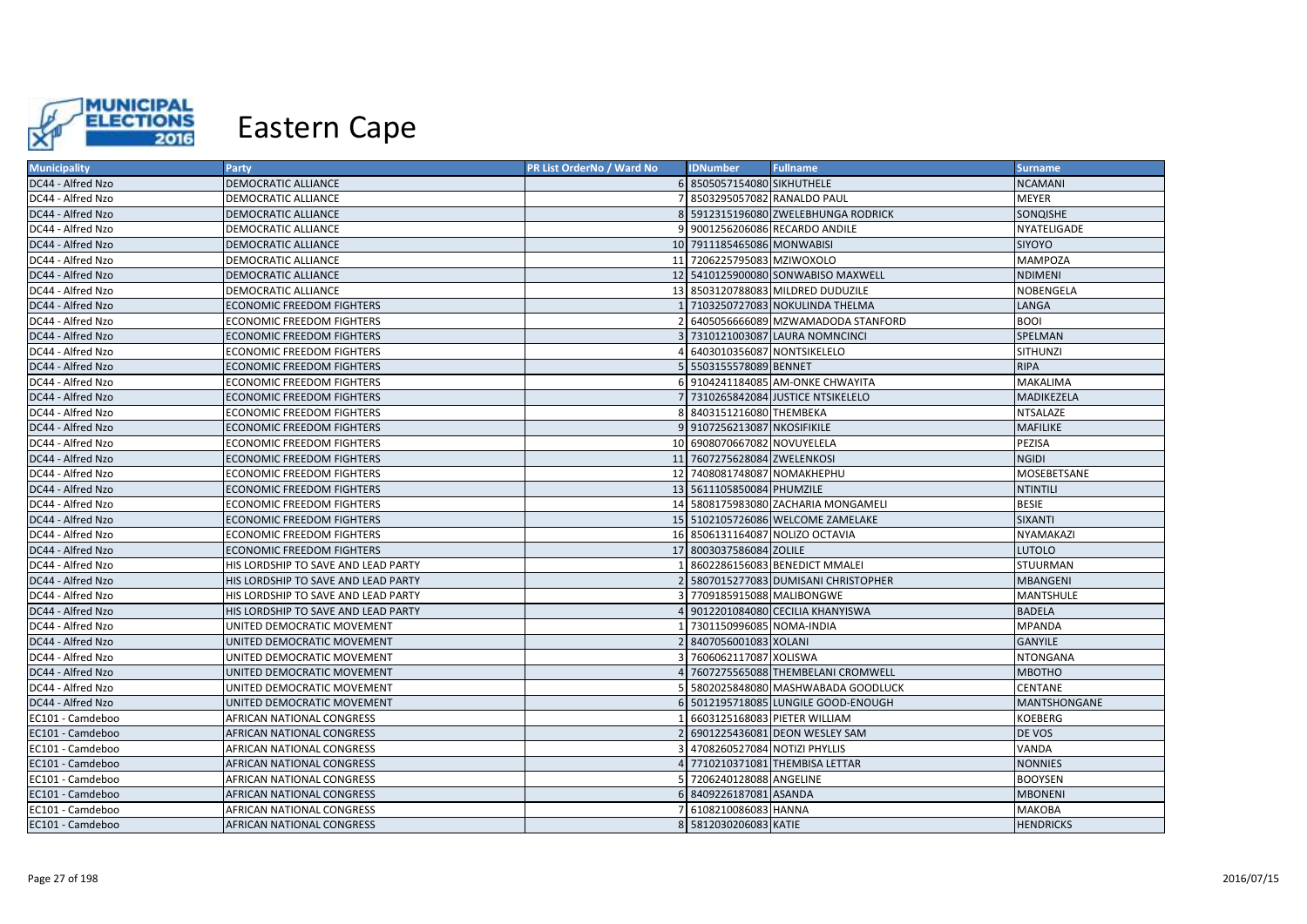

| <b>Municipality</b> | <b>Party</b>               | PR List OrderNo / Ward No | <b>IDNumber</b>                      | <b>Fullname</b>                           | <b>Surname</b>   |
|---------------------|----------------------------|---------------------------|--------------------------------------|-------------------------------------------|------------------|
| EC101 - Camdeboo    | AFRICAN NATIONAL CONGRESS  |                           |                                      | 9 6211290245080 MARIA BLANCHÉ             | <b>MEISHIK</b>   |
| EC101 - Camdeboo    | AFRICAN NATIONAL CONGRESS  |                           |                                      | 10 5603180158087 MARGERET REGINA          | <b>BONAPARTE</b> |
| EC101 - Camdeboo    | AFRICAN NATIONAL CONGRESS  |                           | 11 8201055429084 LUNDI JULIAN        |                                           | <b>NTAME</b>     |
| EC101 - Camdeboo    | AFRICAN NATIONAL CONGRESS  |                           |                                      | 12 5804110077088 MARGARET ELIZABETH       | <b>FIVAZ</b>     |
| EC101 - Camdeboo    | AFRICAN NATIONAL CONGRESS  |                           |                                      | 13 8303010254084 SHIRLENE ROLENE          | <b>HAARHOFF</b>  |
| EC101 - Camdeboo    | AFRICAN NATIONAL CONGRESS  |                           |                                      | 14 8503225136089 NATHAN ANGUS VAVIAN      | <b>JACOBS</b>    |
| EC101 - Camdeboo    | AFRICAN NATIONAL CONGRESS  |                           |                                      | 15 8401280141088 JOHANNA ELAINE           | REED             |
| EC101 - Camdeboo    | AFRICAN NATIONAL CONGRESS  |                           |                                      | 16 8206045145088 ERROL VERNON RUBEN       | ROSSOUW          |
| EC101 - Camdeboo    | AFRICAN NATIONAL CONGRESS  |                           |                                      | 21001001 5403175090084 WILLEM JACOBUS     | <b>SÄFERS</b>    |
| EC101 - Camdeboo    | AFRICAN NATIONAL CONGRESS  |                           |                                      | 21001002 8303010254084 SHIRLENE ROLENE    | <b>HAARHOFF</b>  |
| EC101 - Camdeboo    | AFRICAN NATIONAL CONGRESS  |                           | 21001003 6605170161087 KATIE         |                                           | <b>HOFFMAN</b>   |
| EC101 - Camdeboo    | AFRICAN NATIONAL CONGRESS  |                           |                                      | 21001004 8610215395086 XOLILE NZIMKULU    | <b>GALADA</b>    |
| EC101 - Camdeboo    | AFRICAN NATIONAL CONGRESS  |                           | 21001005 6605115175085 BENJAMIN      |                                           | <b>ROMAN</b>     |
| EC101 - Camdeboo    | AFRICAN NATIONAL CONGRESS  |                           |                                      | 21001006 8004145414086 THEMBILE MICHAEL   | <b>TSHONA</b>    |
| EC101 - Camdeboo    | AFRICAN NATIONAL CONGRESS  |                           |                                      | 21001007 8209226021086 SABELO CARRIEORS   | <b>MBI</b>       |
| EC101 - Camdeboo    | AFRICAN NATIONAL CONGRESS  |                           | 21001008 5809230079088 TRYN          |                                           | <b>MAARMAN</b>   |
| EC101 - Camdeboo    | AFRICAN NATIONAL CONGRESS  |                           | 21001009 6307135204082 PIET          |                                           | <b>BEES</b>      |
| EC101 - Camdeboo    | AFRICAN NATIONAL CONGRESS  |                           | 21001010 5310245043086 LOUIS LEONARD |                                           | LANGEVELDT       |
| EC101 - Camdeboo    | AFRICAN NATIONAL CONGRESS  |                           | 21001011 7204075204082 ABRAHAM       |                                           | <b>ARRIES</b>    |
| EC101 - Camdeboo    | AFRICAN NATIONAL CONGRESS  |                           | 21001012 5504200023089 GAY ANN       |                                           | <b>HOBSON</b>    |
| EC101 - Camdeboo    | AFRICAN NATIONAL CONGRESS  |                           |                                      | 21001013 8206045145088 ERROL VERNON RUBEN | ROSSOUW          |
| EC101 - Camdeboo    | AFRICAN NATIONAL CONGRESS  |                           | 21001014 6907295187082 NEIL JAMIEL   |                                           | <b>KOEBERG</b>   |
| EC101 - Camdeboo    | DEMOCRATIC ALLIANCE        |                           |                                      | 6905270102084 SAMANTHA JANE               | JANKOVICH-BESAN  |
| EC101 - Camdeboo    | DEMOCRATIC ALLIANCE        |                           | 2 6408135745080 DANIEL               |                                           | <b>WILLIAMS</b>  |
| EC101 - Camdeboo    | DEMOCRATIC ALLIANCE        |                           | 8601045227086 WILTON ZAYNE           |                                           | <b>LE GRANGE</b> |
| EC101 - Camdeboo    | DEMOCRATIC ALLIANCE        |                           | 4 6311095171083 ELDAN ADLEY          |                                           | <b>CAROLUS</b>   |
| EC101 - Camdeboo    | DEMOCRATIC ALLIANCE        |                           |                                      | 5 8512235225089 ELDRIGE ASHVON            | <b>RUITERS</b>   |
| EC101 - Camdeboo    | DEMOCRATIC ALLIANCE        |                           | 6 6109075113087 HENDRIK              |                                           | <b>BOOYSEN</b>   |
| EC101 - Camdeboo    | DEMOCRATIC ALLIANCE        |                           |                                      | 7 7309125246080 BRADLEY WAYNE             | <b>SEEKOEI</b>   |
| EC101 - Camdeboo    | DEMOCRATIC ALLIANCE        |                           |                                      | 8 5101265015082 EWALD LAURENS             | <b>LOOCK</b>     |
| EC101 - Camdeboo    | DEMOCRATIC ALLIANCE        |                           | 9 8810275212086 RUDY BOYCE           |                                           | <b>JACOBS</b>    |
| EC101 - Camdeboo    | DEMOCRATIC ALLIANCE        |                           | 10 7512280016087 MANDY               |                                           | <b>DEYZEL</b>    |
| EC101 - Camdeboo    | DEMOCRATIC ALLIANCE        |                           | 11 5111020010088 JANE                |                                           | SAAYMAN          |
| EC101 - Camdeboo    | DEMOCRATIC ALLIANCE        |                           |                                      | 12 8406050189084 STEPHANIE ANDRIESA       | <b>ALBERTS</b>   |
| EC101 - Camdeboo    | DEMOCRATIC ALLIANCE        |                           |                                      | 13 7205275046082 MARIO SHAWN TREVOR JAMES | <b>CORNELIUS</b> |
| EC101 - Camdeboo    | DEMOCRATIC ALLIANCE        |                           | 14 6003105199085 JOHNNY DICK         |                                           | <b>SWARTZ</b>    |
| EC101 - Camdeboo    | DEMOCRATIC ALLIANCE        |                           | 15 7104100215089 JOY JUANITA         |                                           | <b>WILLIAMS</b>  |
| EC101 - Camdeboo    | DEMOCRATIC ALLIANCE        |                           | 16 6508150241087 CLARA               |                                           | PRINCE           |
| EC101 - Camdeboo    | DEMOCRATIC ALLIANCE        |                           |                                      | 17 4810225002086 FREDERICK JOHANNES       | <b>KUKKÜK</b>    |
| EC101 - Camdeboo    | <b>DEMOCRATIC ALLIANCE</b> |                           | 18 8306185240085 RODNEY NAVAN        |                                           | <b>CAROLUS</b>   |
| EC101 - Camdeboo    | DEMOCRATIC ALLIANCE        |                           |                                      | 21001001 8512235225089 ELDRIGE ASHVON     | <b>RUITERS</b>   |
| EC101 - Camdeboo    | DEMOCRATIC ALLIANCE        |                           | 21001002 5211100074085 LINDA MICHELE |                                           | <b>BOTHA</b>     |
| EC101 - Camdeboo    | DEMOCRATIC ALLIANCE        |                           | 21001003 6311095171083 ELDAN ADLEY   |                                           | <b>CAROLUS</b>   |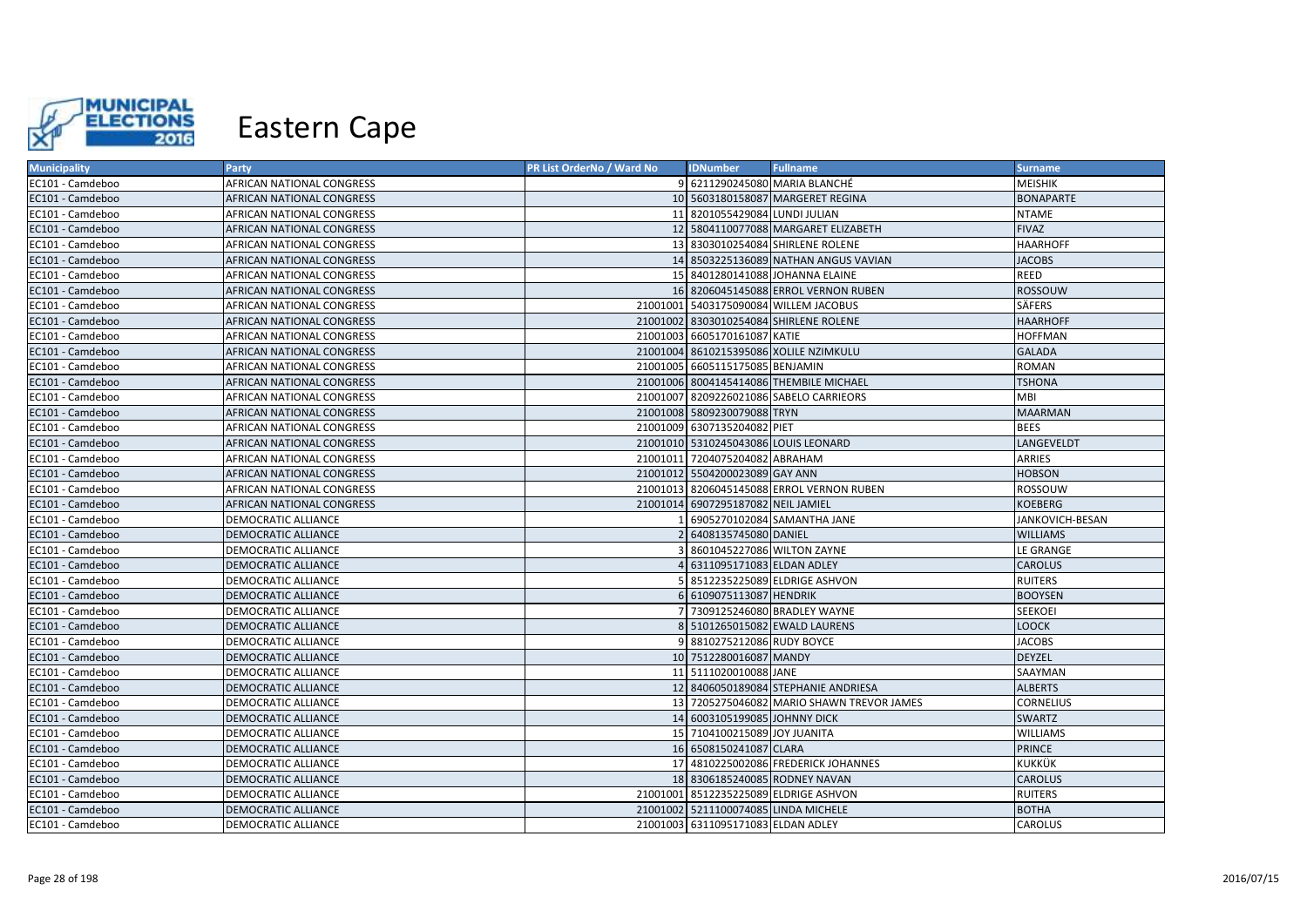

| <b>Municipality</b>      | <b>Party</b>                     | PR List OrderNo / Ward No | <b>IDNumber</b>                      | <b>Fullname</b>                                 | <b>Surname</b>      |
|--------------------------|----------------------------------|---------------------------|--------------------------------------|-------------------------------------------------|---------------------|
| EC101 - Camdeboo         | <b>DEMOCRATIC ALLIANCE</b>       |                           | 21001004 6408135745080 DANIEL        |                                                 | <b>WILLIAMS</b>     |
| EC101 - Camdeboo         | DEMOCRATIC ALLIANCE              |                           |                                      | 21001005 6507110622089 GLENDA CHRISTINA         | MACKELINA           |
| EC101 - Camdeboo         | DEMOCRATIC ALLIANCE              |                           | 21001006 6911300567080 LINDA JANNETA |                                                 | ANSAH               |
| EC101 - Camdeboo         | DEMOCRATIC ALLIANCE              |                           | 21001007 8810275212086 RUDY BOYCE    |                                                 | <b>JACOBS</b>       |
| EC101 - Camdeboo         | DEMOCRATIC ALLIANCE              |                           |                                      | 21001008 5101265015082 EWALD LAURENS            | <b>LOOCK</b>        |
| EC101 - Camdeboo         | DEMOCRATIC ALLIANCE              |                           | 21001009 6109075113087 HENDRIK       |                                                 | <b>BOOYSEN</b>      |
| EC101 - Camdeboo         | <b>DEMOCRATIC ALLIANCE</b>       |                           | 21001010 8601045227086 WILTON ZAYNE  |                                                 | LE GRANGE           |
| EC101 - Camdeboo         | DEMOCRATIC ALLIANCE              |                           |                                      | 21001011 8406050189084 STEPHANIE ANDRIESA       | <b>ALBERTS</b>      |
| EC101 - Camdeboo         | DEMOCRATIC ALLIANCE              |                           |                                      | 21001012 4806075028080 DANIEL JOHANNES          | <b>BEZUIDENHOUT</b> |
| EC101 - Camdeboo         | <b>DEMOCRATIC ALLIANCE</b>       |                           |                                      | 21001013 7205275046082 MARIO SHAWN TREVOR JAMES | <b>CORNELIUS</b>    |
| EC101 - Camdeboo         | <b>DEMOCRATIC ALLIANCE</b>       |                           | 21001014 7104100215089 JOY JUANITA   |                                                 | <b>WILLIAMS</b>     |
| EC101 - Camdeboo         | ECONOMIC FREEDOM FIGHTERS        |                           | 8005300706083 STEPHANE               |                                                 | <b>MLOLOMBA</b>     |
| EC101 - Camdeboo         | <b>ECONOMIC FREEDOM FIGHTERS</b> |                           |                                      | 2 5502135753085 LIBERMAN MZIWABANTU             | LIZWANE             |
| EC101 - Camdeboo         | <b>ECONOMIC FREEDOM FIGHTERS</b> |                           |                                      | 3 8609261551089 KHUTHAZA NOMTHINJANA            | <b>LISA</b>         |
| EC101 - Camdeboo         | <b>ECONOMIC FREEDOM FIGHTERS</b> |                           |                                      | 8610120194087 THOBEKA THEODORA                  | <b>BOOYSEN</b>      |
| EC101 - Camdeboo         | ECONOMIC FREEDOM FIGHTERS        |                           | 5 9204120488084 ANNE                 |                                                 | <b>BAATJIES</b>     |
| EC101 - Camdeboo         | <b>ECONOMIC FREEDOM FIGHTERS</b> |                           | 6 9609021090088 CHESTELINE           |                                                 | <b>JOUBERT</b>      |
| EC101 - Camdeboo         | ECONOMIC FREEDOM FIGHTERS        |                           | 7 8111170102088 ANISTINE CLARA       |                                                 | <b>VAN STADEN</b>   |
| EC101 - Camdeboo         | ECONOMIC FREEDOM FIGHTERS        |                           |                                      | 8 8305190489083 LINDELWA THELMA                 | <b>APRIL</b>        |
| EC101 - Camdeboo         | ECONOMIC FREEDOM FIGHTERS        |                           |                                      | 9 8612065063087 NADIER STANLEY                  | <b>JAFTHA</b>       |
| EC101 - Camdeboo         | <b>ECONOMIC FREEDOM FIGHTERS</b> |                           | 10 8806175157082 BERNETT             |                                                 | <b>KAPEL</b>        |
| EC101 - Camdeboo         | ECONOMIC FREEDOM FIGHTERS        |                           |                                      | 11 8409161377085 XOLISWA FELICIA                | <b>GOOLOZA</b>      |
| EC101 - Camdeboo         | <b>ECONOMIC FREEDOM FIGHTERS</b> |                           |                                      | 12 7302145819085 ZAMUXOLO WILLIE                | <b>YALOLO</b>       |
| EC101 - Camdeboo         | ECONOMIC FREEDOM FIGHTERS        |                           | 21001002 9001190353085 NATASHA EMILY |                                                 | LOUW                |
| EC101 - Camdeboo         | <b>ECONOMIC FREEDOM FIGHTERS</b> |                           |                                      | 21001003 8208275211085 DONOVAN JOHANNES         | <b>DAMPIES</b>      |
| EC101 - Camdeboo         | ECONOMIC FREEDOM FIGHTERS        |                           | 21001004 8507225350087 SIZWE         |                                                 | <b>GROOTBOOM</b>    |
| EC101 - Camdeboo         | <b>ECONOMIC FREEDOM FIGHTERS</b> |                           | 21001006 7809125669082 AFRIKA BANTU  |                                                 | <b>MAQUNGO</b>      |
| EC101 - Camdeboo         | ECONOMIC FREEDOM FIGHTERS        |                           | 21001010 8401190291080 BRANDOLENE    |                                                 | <b>SEEKOEI</b>      |
| EC101 - Camdeboo         | <b>ECONOMIC FREEDOM FIGHTERS</b> |                           | 21001011 8610230192088 XOLELWA       |                                                 | <b>SITOLE</b>       |
| EC101 - Camdeboo         | ECONOMIC FREEDOM FIGHTERS        |                           | 21001012 7811080186086 CHRISTELENE   |                                                 | <b>DOLF</b>         |
| EC101 - Camdeboo         | ECONOMIC FREEDOM FIGHTERS        |                           | 21001013 7712145215086 JAMES TREVOR  |                                                 | <b>WOOD</b>         |
| EC101 - Camdeboo         | ECONOMIC FREEDOM FIGHTERS        |                           | 21001014 8501185812087 BRENDEN       |                                                 | <b>JAFTHA</b>       |
| EC101 - Camdeboo         | INDEPENDENT CANDIDATE            |                           | 21001002 6102065042085 IZAK JACOBUS  |                                                 | <b>VAN ZYL</b>      |
| EC101 - Camdeboo         | SERVICE DELIVERY ORGANISATION    |                           | 6010235097089 JOHNNY                 |                                                 | LEWIS               |
| EC101 - Camdeboo         | SERVICE DELIVERY ORGANISATION    |                           | 2 8303290229087 YOLANDI JORIKA       |                                                 | <b>AFRIKA</b>       |
| EC101 - Camdeboo         | SERVICE DELIVERY ORGANISATION    |                           | 3 7408195409089 XOLILE FANIE         |                                                 | SPEELMAN            |
| EC101 - Camdeboo         | SERVICE DELIVERY ORGANISATION    |                           | 4 6502120839088 LOUISE LILIAM        |                                                 | <b>MASIMELA</b>     |
| EC101 - Camdeboo         | SERVICE DELIVERY ORGANISATION    |                           | 21001003 6502120839088 LOUISE LILIAM |                                                 | MASIMELA            |
| EC101 - Camdeboo         | SERVICE DELIVERY ORGANISATION    |                           | 21001006 7408195409089 XOLILE FANIE  |                                                 | SPEELMAN            |
| EC101 - Camdeboo         | SERVICE DELIVERY ORGANISATION    |                           | 21001011 6010235097089 JOHNNY        |                                                 | LEWIS               |
| EC102 - Blue Crane Route | AFRICAN NATIONAL CONGRESS        |                           | 1 7106185649082 BONISILE AMOS        |                                                 | <b>MANXOWENI</b>    |
| EC102 - Blue Crane Route | AFRICAN NATIONAL CONGRESS        |                           |                                      | 7707130311080 NELISWA PRINCESS                  | NKONYENI            |
| EC102 - Blue Crane Route | <b>AFRICAN NATIONAL CONGRESS</b> |                           |                                      | 3 6507060699087 NTOMBOMZI CYNTHIA               | <b>STOFILE</b>      |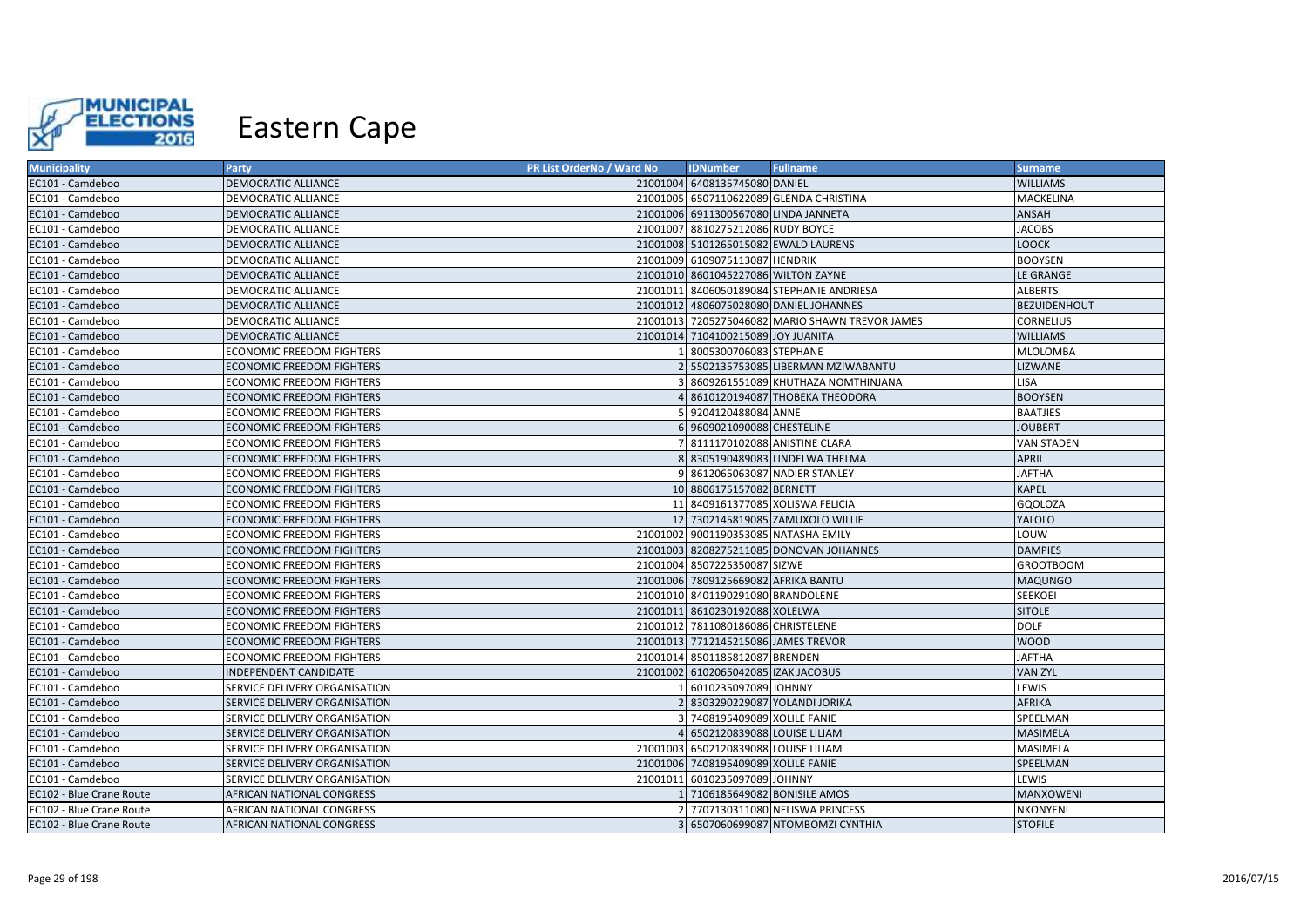

| <b>Municipality</b>      | <b>Party</b>                     | PR List OrderNo / Ward No | <b>IDNumber</b>                      | <b>Fullname</b>                            | <b>Surname</b>     |
|--------------------------|----------------------------------|---------------------------|--------------------------------------|--------------------------------------------|--------------------|
| EC102 - Blue Crane Route | AFRICAN NATIONAL CONGRESS        |                           |                                      | 4 8406020152089 VANESSA SENOVIA            | LOUW               |
| EC102 - Blue Crane Route | AFRICAN NATIONAL CONGRESS        |                           | 8208221144083 NOSIPHIWO              |                                            | <b>SEGWAI</b>      |
| EC102 - Blue Crane Route | AFRICAN NATIONAL CONGRESS        |                           |                                      | 6 6104130670080 EVELYN LUNGISWA            | ZOKUFA             |
| EC102 - Blue Crane Route | AFRICAN NATIONAL CONGRESS        |                           | 7 9112020179085 NOXOLO               |                                            | <b>BLOUW</b>       |
| EC102 - Blue Crane Route | AFRICAN NATIONAL CONGRESS        |                           |                                      | 21002001 8103035845084 MPUMELELO STEVE     | <b>KWATSHA</b>     |
| EC102 - Blue Crane Route | AFRICAN NATIONAL CONGRESS        |                           |                                      | 21002002 6309155747081 MPUMELELO WILLIAM   | <b>MGABAZA</b>     |
| EC102 - Blue Crane Route | AFRICAN NATIONAL CONGRESS        |                           |                                      | 21002003 7210165621085 THOBILE CHRISTOPHER | XAKAXA             |
| EC102 - Blue Crane Route | AFRICAN NATIONAL CONGRESS        |                           |                                      | 21002004 7008175578083 THABO AUGUSTINE     | <b>GROOTBOOM</b>   |
| EC102 - Blue Crane Route | AFRICAN NATIONAL CONGRESS        |                           | 21002005 6606285284087 ANTHONY       |                                            | <b>HUFKIE</b>      |
| EC102 - Blue Crane Route | AFRICAN NATIONAL CONGRESS        |                           | 21002006 7704205582083 PHANDULWAZI   |                                            | SONKWALA           |
| EC102 - Blue Crane Route | DEMOCRATIC ALLIANCE              |                           |                                      | 8404215160082 JONATHAN MALVIN              | <b>MARTIN</b>      |
| EC102 - Blue Crane Route | DEMOCRATIC ALLIANCE              |                           |                                      | 7803170025084 FIONA PATRICIA               | <b>BROWN</b>       |
| EC102 - Blue Crane Route | DEMOCRATIC ALLIANCE              |                           |                                      | 5111145084083 KENNETH CRANSTOUN            | <b>BROWN</b>       |
| EC102 - Blue Crane Route | <b>DEMOCRATIC ALLIANCE</b>       |                           | 6302075148084 DAWID                  |                                            | <b>HARRIS</b>      |
| EC102 - Blue Crane Route | DEMOCRATIC ALLIANCE              |                           |                                      | 8111290310082 NTOMBOXOLO AITHEA            | YAWA               |
| EC102 - Blue Crane Route | DEMOCRATIC ALLIANCE              |                           |                                      | 4508125027084 WILLEM HENDRIK               | GREEFF             |
| EC102 - Blue Crane Route | DEMOCRATIC ALLIANCE              |                           | 5411170044089 CELESTE                |                                            | DU PLESSIS         |
| EC102 - Blue Crane Route | DEMOCRATIC ALLIANCE              |                           |                                      | 8 5605195031084 CAREL FREDERIK BENJAMIN    | <b>DU PREEZ</b>    |
| EC102 - Blue Crane Route | DEMOCRATIC ALLIANCE              |                           |                                      | 6805275774087 GODFREY ROLAND               | <b>MINTOOR</b>     |
| EC102 - Blue Crane Route | <b>DEMOCRATIC ALLIANCE</b>       |                           | 21002001 8208030999081 MORN VALERIE  |                                            | <b>LEEUSKIETER</b> |
| EC102 - Blue Crane Route | DEMOCRATIC ALLIANCE              |                           | 21002002 5411170044089 CELESTE       |                                            | DU PLESSIS         |
| EC102 - Blue Crane Route | <b>DEMOCRATIC ALLIANCE</b>       |                           |                                      | 21002003 8111290310082 NTOMBOXOLO AITHEA   | YAWA               |
| EC102 - Blue Crane Route | DEMOCRATIC ALLIANCE              |                           |                                      | 21002004 6805275774087 GODFREY ROLAND      | <b>MINTOOR</b>     |
| EC102 - Blue Crane Route | DEMOCRATIC ALLIANCE              |                           | 21002005 6302075148084 DAWID         |                                            | <b>HARRIS</b>      |
| EC102 - Blue Crane Route | DEMOCRATIC ALLIANCE              |                           |                                      | 21002006 7803170025084 FIONA PATRICIA      | <b>BROWN</b>       |
| EC102 - Blue Crane Route | ECONOMIC FREEDOM FIGHTERS        |                           | 7605255941089 ZOLA                   |                                            | <b>MJADU</b>       |
| EC102 - Blue Crane Route | <b>ECONOMIC FREEDOM FIGHTERS</b> |                           |                                      | 2 7904195818089 THANDOXOLO NELSON          | NTSUKUMBINI        |
| EC102 - Blue Crane Route | <b>ECONOMIC FREEDOM FIGHTERS</b> |                           | 3 7412205292089 WILLIAM              |                                            | <b>BENNETT</b>     |
| EC102 - Blue Crane Route | ECONOMIC FREEDOM FIGHTERS        |                           |                                      | 21002001 8907090909084 BUSISIWE PATRICIA   | <b>BOMALI</b>      |
| EC102 - Blue Crane Route | ECONOMIC FREEDOM FIGHTERS        |                           |                                      | 21002002 8209235297081 AYANDA GLADWIN      | <b>NGIDI</b>       |
| EC102 - Blue Crane Route | ECONOMIC FREEDOM FIGHTERS        |                           |                                      | 21002003 7702180702080 PHILISWA SWEETNESS  | MAKELENI           |
| EC102 - Blue Crane Route | ECONOMIC FREEDOM FIGHTERS        |                           | 21002004 7503280058088 ALONA         |                                            | <b>GOLIATH</b>     |
| EC102 - Blue Crane Route | ECONOMIC FREEDOM FIGHTERS        |                           | 21002005 9404260415083 MELVENE       |                                            | CARNEY             |
| EC102 - Blue Crane Route | <b>ECONOMIC FREEDOM FIGHTERS</b> |                           | 21002006 9304151254080 BUSISIWE CLEO |                                            | <b>NIKELO</b>      |
| EC104 - Makana           | AFRICAN NATIONAL CONGRESS        |                           |                                      | 5211200617080 NOMBULELO CHRISTINA          | <b>MASOMA</b>      |
| EC104 - Makana           | AFRICAN NATIONAL CONGRESS        |                           |                                      | 8304150379087 YANOISWA PORTIA              | <b>VARA</b>        |
| EC104 - Makana           | AFRICAN NATIONAL CONGRESS        |                           | 8102075239083 MTUTUZELI              |                                            | MATYUMZA           |
| EC104 - Makana           | AFRICAN NATIONAL CONGRESS        |                           | 6408210555081 PHULA GRACE            |                                            | <b>MATYUMZA</b>    |
| EC104 - Makana           | AFRICAN NATIONAL CONGRESS        |                           |                                      | 6002040815086 NOMHLE SONIA                 | GAGA               |
| EC104 - Makana           | AFRICAN NATIONAL CONGRESS        |                           | 8404046367088 SIYABULELA             |                                            | SODLADLA           |
| EC104 - Makana           | AFRICAN NATIONAL CONGRESS        |                           |                                      | 6704200599083 THULEKA CAROL                | NGELEZA            |
| EC104 - Makana           | AFRICAN NATIONAL CONGRESS        |                           | 7602135634083 LIKHAYA                |                                            | NGQEZANA           |
| EC104 - Makana           | AFRICAN NATIONAL CONGRESS        |                           |                                      | 9 6312110569087 NOSIPHO CYNTHIA            | <b>FALTEIN</b>     |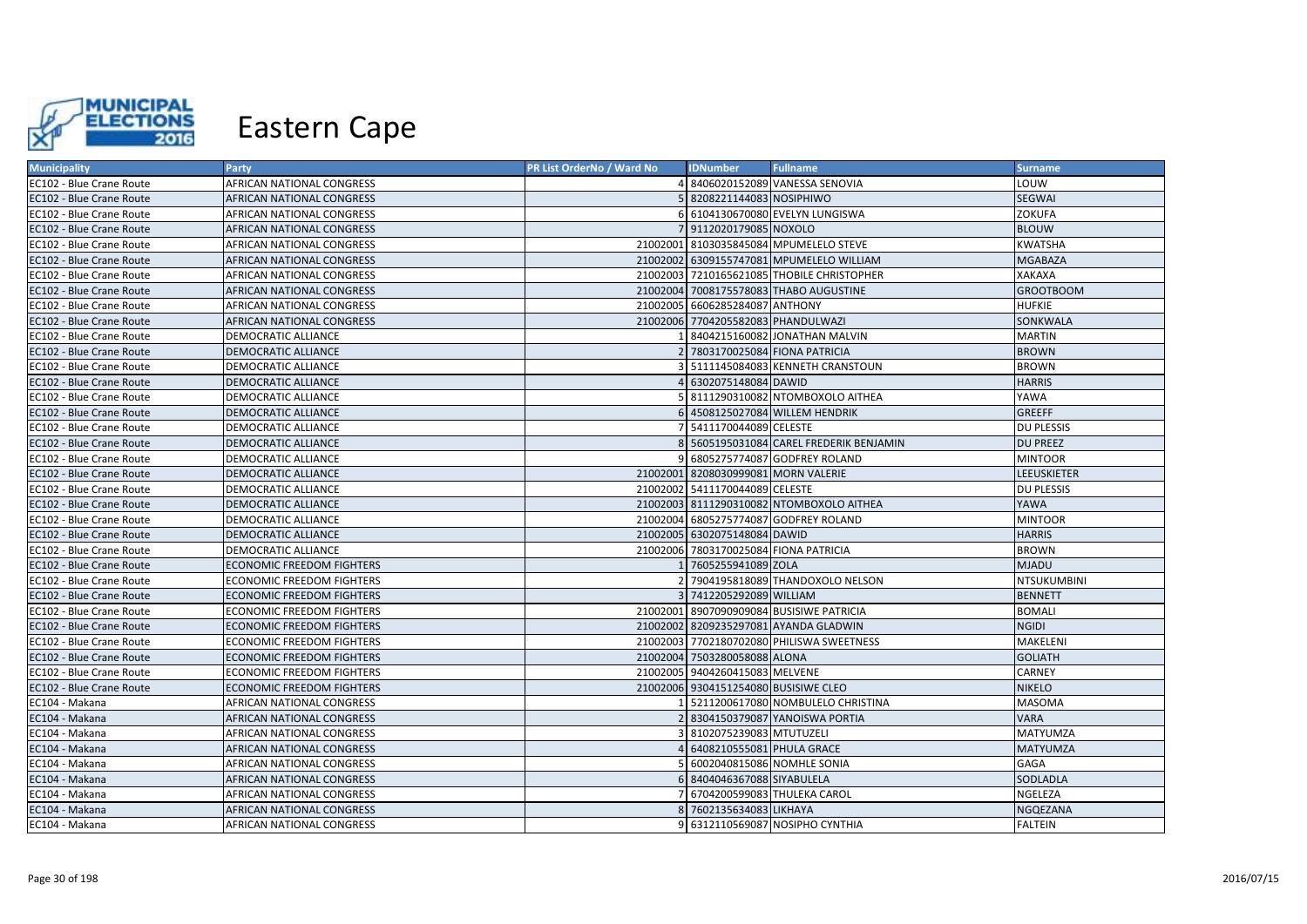

| <b>Municipality</b> | <b>Party</b>                         | PR List OrderNo / Ward No | <b>IDNumber</b>                      | <b>Fullname</b>                            | <b>Surname</b>    |
|---------------------|--------------------------------------|---------------------------|--------------------------------------|--------------------------------------------|-------------------|
| EC104 - Makana      | AFRICAN NATIONAL CONGRESS            |                           | 10 7002020426085 LINDISWA            |                                            | <b>SKEYI</b>      |
| EC104 - Makana      | AFRICAN NATIONAL CONGRESS            |                           |                                      | 11 6305065222082 ASHWELL GLENN             | <b>ADRIAAN</b>    |
| EC104 - Makana      | AFRICAN NATIONAL CONGRESS            |                           |                                      | 12 6512125792083 MONWABISI SOUTHEY         | <b>TAME</b>       |
| EC104 - Makana      | AFRICAN NATIONAL CONGRESS            |                           |                                      | 13 7501100814086 KHOLISWA HAPPINESS        | SOLOMON           |
| EC104 - Makana      | AFRICAN NATIONAL CONGRESS            |                           |                                      | 14 6703121012085 NOMATAMSANQA              | <b>METI</b>       |
| EC104 - Makana      | AFRICAN NATIONAL CONGRESS            |                           |                                      | 21004001 7005290279084 NTOMBEKHAYA MAVIS   | <b>PIETERS</b>    |
| EC104 - Makana      | AFRICAN NATIONAL CONGRESS            |                           |                                      | 21004002 5604015785086 MPHUMZI RUMSELL     | <b>XONXA</b>      |
| EC104 - Makana      | AFRICAN NATIONAL CONGRESS            |                           | 21004003 8305315292081 MTHUNZI       |                                            | <b>FATYI</b>      |
| EC104 - Makana      | AFRICAN NATIONAL CONGRESS            |                           |                                      | 21004004 7607180184082 JESSICA MARLENE     | <b>WALTON</b>     |
| EC104 - Makana      | AFRICAN NATIONAL CONGRESS            |                           | 21004005 7505095367083 LUYANDA       |                                            | <b>NASE</b>       |
| EC104 - Makana      | AFRICAN NATIONAL CONGRESS            |                           | 21004006 6901110395087 THEMBISA      |                                            | <b>GAUSHE</b>     |
| EC104 - Makana      | AFRICAN NATIONAL CONGRESS            |                           |                                      | 21004007 8202055396083 MALIBONGWE MATTHEWS | <b>KHUBALO</b>    |
| EC104 - Makana      | AFRICAN NATIONAL CONGRESS            |                           | 21004008 8305010544083 AKONA         |                                            | <b>GABAVANA</b>   |
| EC104 - Makana      | AFRICAN NATIONAL CONGRESS            |                           | 21004009 8307305702087 MFUNDO        |                                            | MOYA              |
| EC104 - Makana      | AFRICAN NATIONAL CONGRESS            |                           | 21004010 8110195553085 LUYANDA       |                                            | SAKATA            |
| EC104 - Makana      | AFRICAN NATIONAL CONGRESS            |                           | 21004011 7211145738080 MNCEDISI      |                                            | GOJELA            |
| EC104 - Makana      | AFRICAN NATIONAL CONGRESS            |                           | 21004012 8801225714081 MTHOBISI      |                                            | <b>BUTHELEZI</b>  |
| EC104 - Makana      | AFRICAN NATIONAL CONGRESS            |                           | 21004013 7810250594087 THEMBAKAZI    |                                            | SEYISI            |
| EC104 - Makana      | AFRICAN NATIONAL CONGRESS            |                           | 21004014 5906185070086 ERNEST        |                                            | LOUW              |
| EC104 - Makana      | AZANIAN PEOPLE'S ORGANISATION        |                           |                                      | 6909290751086 NOMFUNEKO FLORENCE           | SOXUJWA           |
| EC104 - Makana      | <b>AZANIAN PEOPLE'S ORGANISATION</b> |                           |                                      | 2 8004285281089 MZIYANDA JOYFULL           | <b>BULANI</b>     |
| EC104 - Makana      | AZANIAN PEOPLE'S ORGANISATION        |                           |                                      | 21004002 7410185722083 BONGANI ERNEST      | <b>DIKO</b>       |
| EC104 - Makana      | AZANIAN PEOPLE'S ORGANISATION        |                           |                                      | 21004006 5406285770081 LULAMILE WILLIAM    | <b>MTHWISHA</b>   |
| EC104 - Makana      | <b>AZANIAN PEOPLE'S ORGANISATION</b> |                           |                                      | 21004007 8004285281089 MZIYANDA JOYFULL    | <b>BULANI</b>     |
| EC104 - Makana      | <b>AZANIAN PEOPLE'S ORGANISATION</b> |                           |                                      | 21004010 6510195581089 THANDUXOLO DAVID    | <b>KULA</b>       |
| EC104 - Makana      | AZANIAN PEOPLE'S ORGANISATION        |                           |                                      | 21004013 6908255848085 THEMBINKOSI MALCOM  | YANTA             |
| EC104 - Makana      | DEMOCRATIC ALLIANCE                  |                           | 6409080047084 CAROLYNN               |                                            | <b>CLARK</b>      |
| EC104 - Makana      | DEMOCRATIC ALLIANCE                  |                           |                                      | 6907036009082 MLINDI ADVENT                | <b>NHANHA</b>     |
| EC104 - Makana      | DEMOCRATIC ALLIANCE                  |                           |                                      | 7204205325088 XOLANI GLADMAN               | <b>MADYO</b>      |
| EC104 - Makana      | <b>DEMOCRATIC ALLIANCE</b>           |                           |                                      | 5603135130082 ALDWORTH JOHN                | <b>MEYER</b>      |
| EC104 - Makana      | DEMOCRATIC ALLIANCE                  |                           | 5 8308285068085 THEO FREDLIN         |                                            | <b>BRUINTJIES</b> |
| EC104 - Makana      | DEMOCRATIC ALLIANCE                  |                           |                                      | 4409170146087 ANNEMARIE CATHRINE           | <b>WOLMARANS</b>  |
| EC104 - Makana      | DEMOCRATIC ALLIANCE                  |                           |                                      | 6709130060080 MARCELLE CARMEL              | <b>BOOYSEN</b>    |
| EC104 - Makana      | DEMOCRATIC ALLIANCE                  |                           |                                      | 8 7001156466089 XOLANI THEOPHILUS          | <b>MVULA</b>      |
| EC104 - Makana      | DEMOCRATIC ALLIANCE                  |                           | 21004001 6409080047084 CAROLYNN      |                                            | <b>CLARK</b>      |
| EC104 - Makana      | DEMOCRATIC ALLIANCE                  |                           | 21004002 7110240606087 FUNGELWA      |                                            | SAAM              |
| EC104 - Makana      | DEMOCRATIC ALLIANCE                  |                           |                                      | 21004003 6709130060080 MARCELLE CARMEL     | <b>BOOYSEN</b>    |
| EC104 - Makana      | DEMOCRATIC ALLIANCE                  |                           | 21004004 4911085052086 BRIAN WILLIAM |                                            | <b>FARGHER</b>    |
| EC104 - Makana      | DEMOCRATIC ALLIANCE                  |                           |                                      | 21004005 6810015850080 XHANTI KENNETH      | <b>KOPO</b>       |
| EC104 - Makana      | DEMOCRATIC ALLIANCE                  |                           |                                      | 21004006 7001156466089 XOLANI THEOPHILUS   | <b>MVULA</b>      |
| EC104 - Makana      | DEMOCRATIC ALLIANCE                  |                           |                                      | 21004007 7204205325088 XOLANI GLADMAN      | <b>MADYO</b>      |
| EC104 - Makana      | DEMOCRATIC ALLIANCE                  |                           |                                      | 21004008 6108015009082 BRIAN PETER NEVILLE | <b>JACKSON</b>    |
| EC104 - Makana      | DEMOCRATIC ALLIANCE                  |                           | 21004009 6907036009082 MLINDI ADVENT |                                            | <b>NHANHA</b>     |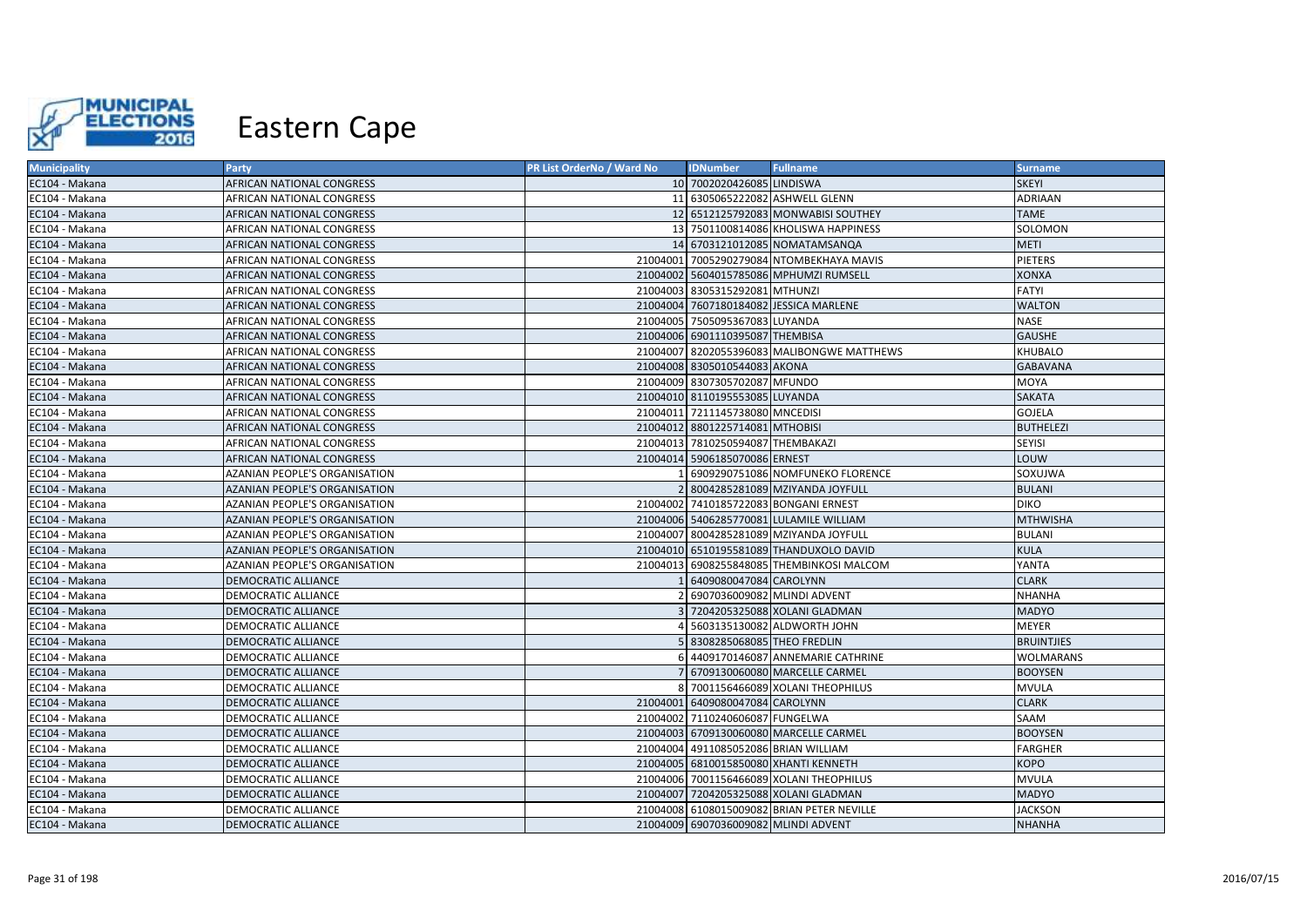

| <b>Municipality</b> | <b>Party</b>                       | PR List OrderNo / Ward No | <b>IDNumber</b>                      | <b>Fullname</b>                            | <b>Surname</b>    |
|---------------------|------------------------------------|---------------------------|--------------------------------------|--------------------------------------------|-------------------|
| EC104 - Makana      | DEMOCRATIC ALLIANCE                |                           |                                      | 21004010 4909200345088 NOMBULELO ESTHER    | PONA              |
| EC104 - Makana      | DEMOCRATIC ALLIANCE                |                           |                                      | 21004011 4409170146087 ANNEMARIE CATHRINE  | <b>WOLMARANS</b>  |
| EC104 - Makana      | DEMOCRATIC ALLIANCE                |                           | 21004012 9302155056089 DARRYN BRIAN  |                                            | <b>HOLM</b>       |
| EC104 - Makana      | DEMOCRATIC ALLIANCE                |                           |                                      | 21004013 7601170260085 NOKUZOLA NICOLAS    | CANGWENI          |
| EC104 - Makana      | DEMOCRATIC ALLIANCE                |                           | 21004014 8308285068085 THEO FREDLIN  |                                            | <b>BRUINTJIES</b> |
| EC104 - Makana      | ECONOMIC FREEDOM FIGHTERS          |                           |                                      | 7007215451087 MZWANDILE JACKSON            | <b>QOTOYI</b>     |
| EC104 - Makana      | ECONOMIC FREEDOM FIGHTERS          |                           |                                      | 7508130449080 NOMAKHWEZI STELLA            | <b>MTWA</b>       |
| EC104 - Makana      | ECONOMIC FREEDOM FIGHTERS          |                           | 8101125936086 SABELO LOYISO          |                                            | <b>BILL</b>       |
| EC104 - Makana      | ECONOMIC FREEDOM FIGHTERS          |                           | 9609080515082 SIYAMTHANDA            |                                            | <b>DYANTYIE</b>   |
| EC104 - Makana      | <b>ECONOMIC FREEDOM FIGHTERS</b>   |                           |                                      | 6402210537082 NOLUTANDO MEMORIA            | <b>GQABI</b>      |
| EC104 - Makana      | ECONOMIC FREEDOM FIGHTERS          |                           |                                      | 6 6711250683089 ZOLEKA PATIENCE            | COKO              |
| EC104 - Makana      | ECONOMIC FREEDOM FIGHTERS          |                           | 8003035366083 LUTHANOO               |                                            | SILWANA           |
| EC104 - Makana      | ECONOMIC FREEDOM FIGHTERS          |                           |                                      | 8308141039080 NOMTHANDAZO                  | MBONDA            |
| EC104 - Makana      | ECONOMIC FREEDOM FIGHTERS          |                           |                                      | 9 9311275341081 XOLELA MKHUSELI            | <b>FATYI</b>      |
| EC104 - Makana      | ECONOMIC FREEDOM FIGHTERS          |                           | 10 8707040224083 ZINZISWA            |                                            | <b>NABO</b>       |
| EC104 - Makana      | ECONOMIC FREEDOM FIGHTERS          |                           |                                      | 11 8202080584083 NOMFUNDO WENDY            | <b>NGOQO</b>      |
| EC104 - Makana      | ECONOMIC FREEDOM FIGHTERS          |                           |                                      | 21004002 7508130449080 NOMAKHWEZI STELLA   | <b>MTWA</b>       |
| EC104 - Makana      | ECONOMIC FREEDOM FIGHTERS          |                           |                                      | 21004003 6802046054089 MZWANDILE SIDWELL   | <b>NCAPAYI</b>    |
| EC104 - Makana      | ECONOMIC FREEDOM FIGHTERS          |                           | 21004004 8706105399087 BONGANI       |                                            | SETHENI           |
| EC104 - Makana      | <b>ECONOMIC FREEDOM FIGHTERS</b>   |                           |                                      | 21004005 7511055862089 LINDILE CHRISTOPHER | <b>KAYS</b>       |
| EC104 - Makana      | ECONOMIC FREEDOM FIGHTERS          |                           | 21004006 6911115687081 DANISILE      |                                            | <b>NOBEBE</b>     |
| EC104 - Makana      | <b>ECONOMIC FREEDOM FIGHTERS</b>   |                           |                                      | 21004008 4702135547088 MONGAMELI SIGIDLA   | <b>NDUMO</b>      |
| EC104 - Makana      | ECONOMIC FREEDOM FIGHTERS          |                           | 21004009 8512265330080 SINETHEMBA    |                                            | <b>MBANE</b>      |
| EC104 - Makana      | ECONOMIC FREEDOM FIGHTERS          |                           |                                      | 21004010 6305045815088 MXOLISI PATRICK     | <b>NTSHIBA</b>    |
| EC104 - Makana      | ECONOMIC FREEDOM FIGHTERS          |                           |                                      | 21004011 7606275421086 THEMBEKILE NORMAN   | <b>WAKA</b>       |
| EC104 - Makana      | ECONOMIC FREEDOM FIGHTERS          |                           | 21004012 9510070948087 ABONGILE      |                                            | <b>JAMES</b>      |
| EC104 - Makana      | ECONOMIC FREEDOM FIGHTERS          |                           | 21004013 8709120409089 LUMKA         |                                            | PELI              |
| EC104 - Makana      | ECONOMIC FREEDOM FIGHTERS          |                           | 21004014 9312155686082 SABELO        |                                            | <b>BASHE</b>      |
| EC104 - Makana      | INDEPENDENT CANDIDATE              |                           |                                      | 21004003 6605200582088 NOSIKHUMBUZO CAROL  | ZWANE             |
| EC104 - Makana      | INDEPENDENT CANDIDATE              |                           | 21004003 6903110080081 LENA CHRISTIA |                                            | <b>MAY</b>        |
| EC104 - Makana      | INDEPENDENT CANDIDATE              |                           | 21004004 6903110080081 LENA CHRISTIA |                                            | MAY               |
| EC104 - Makana      | INDEPENDENT CANDIDATE              |                           | 21004006 6109185624080 ZONWABELE     |                                            | <b>MANTLA</b>     |
| EC104 - Makana      | INDEPENDENT CANDIDATE              |                           | 21004008 5210235029089 JOHN CHARLES  |                                            | MC CONNACHIE      |
| EC104 - Makana      | UNITED DEMOCRATIC MOVEMENT         |                           |                                      | 8102060281082 THANDOKAZI JOYCE             | <b>RALO</b>       |
| EC105 - Ndlambe     | AFRICAN CHRISTIAN DEMOCRATIC PARTY |                           | 6310195022089 MARK SHAYNE            |                                            | PRICE             |
| EC105 - Ndlambe     | AFRICAN CHRISTIAN DEMOCRATIC PARTY |                           |                                      | 2 8103015930088 WELCOME BONGANI            | <b>FANI</b>       |
| EC105 - Ndlambe     | AFRICAN CHRISTIAN DEMOCRATIC PARTY |                           |                                      | 7504055653087 BONGINKOSI PAUL              | ZULU              |
| EC105 - Ndlambe     | AFRICAN CHRISTIAN DEMOCRATIC PARTY |                           | 7303100288084 LORRAINE               |                                            | SAMUEL            |
| EC105 - Ndlambe     | AFRICAN CHRISTIAN DEMOCRATIC PARTY |                           | 6803115139082 GEORGE                 |                                            | PETZER            |
| EC105 - Ndlambe     | AFRICAN CHRISTIAN DEMOCRATIC PARTY |                           | 6 4708215032081 LEON ERNEST          |                                            | COETZEE           |
| EC105 - Ndlambe     | AFRICAN CHRISTIAN DEMOCRATIC PARTY |                           | 21005001 6803115139082 GEORGE        |                                            | PETZER            |
| EC105 - Ndlambe     | AFRICAN CHRISTIAN DEMOCRATIC PARTY |                           | 21005002 6803115139082 GEORGE        |                                            | PETZER            |
| EC105 - Ndlambe     | AFRICAN CHRISTIAN DEMOCRATIC PARTY |                           | 21005003 7303100288084 LORRAINE      |                                            | SAMUEL            |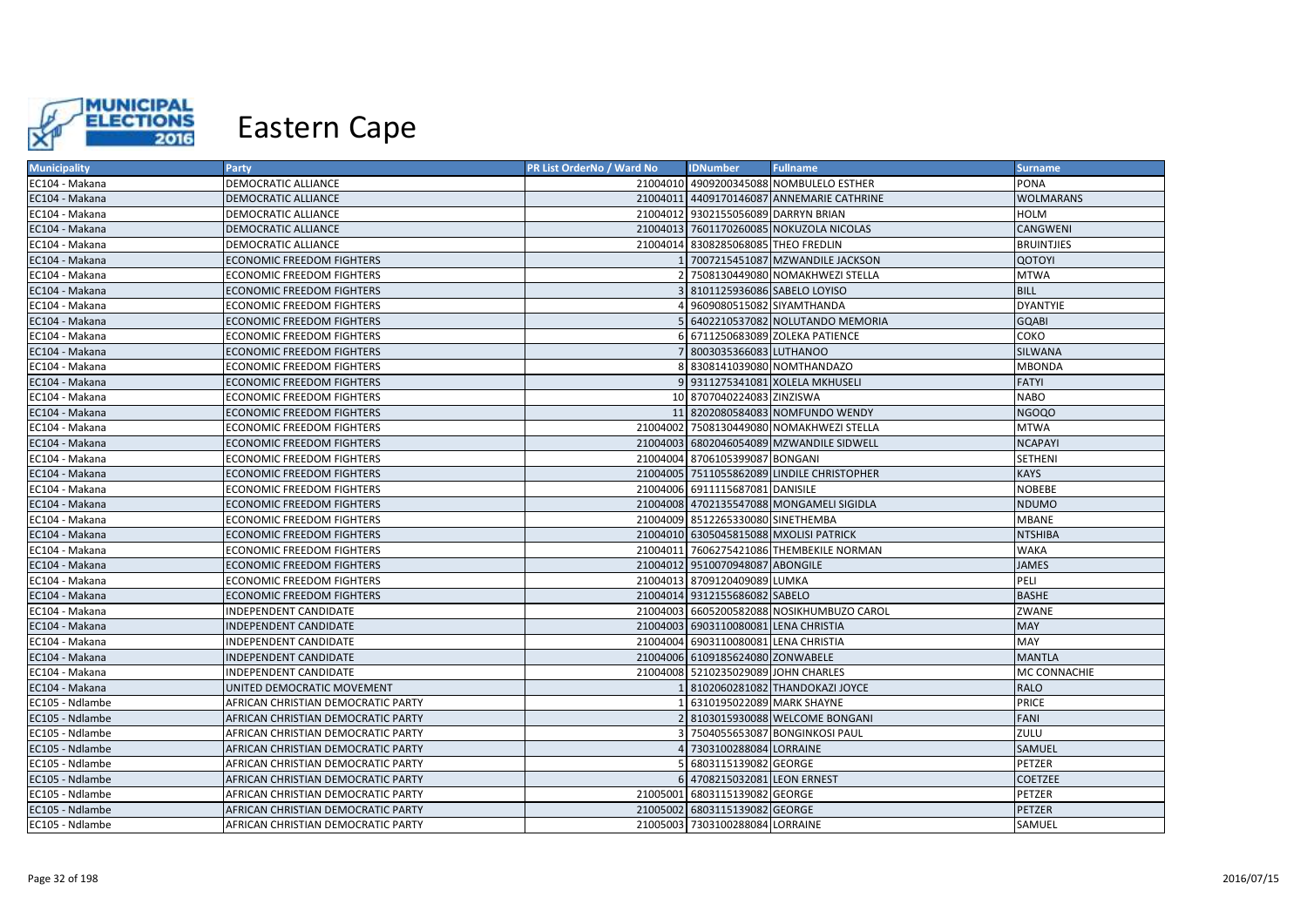

| <b>Municipality</b> | Party                              | PR List OrderNo / Ward No | <b>IDNumber</b>                     | <b>Fullname</b>                          | <b>Surname</b>   |
|---------------------|------------------------------------|---------------------------|-------------------------------------|------------------------------------------|------------------|
| EC105 - Ndlambe     | AFRICAN CHRISTIAN DEMOCRATIC PARTY |                           |                                     | 21005004 8103015930088 WELCOME BONGANI   | FANI             |
| EC105 - Ndlambe     | AFRICAN CHRISTIAN DEMOCRATIC PARTY |                           | 21005005 4708215032081 LEON ERNEST  |                                          | COETZEE          |
| EC105 - Ndlambe     | AFRICAN CHRISTIAN DEMOCRATIC PARTY |                           | 21005006 7303100288084 LORRAINE     |                                          | SAMUEL           |
| EC105 - Ndlambe     | AFRICAN CHRISTIAN DEMOCRATIC PARTY |                           |                                     | 21005007 8103015930088 WELCOME BONGANI   | <b>FANI</b>      |
| EC105 - Ndlambe     | AFRICAN CHRISTIAN DEMOCRATIC PARTY |                           |                                     | 21005008 7504055653087 BONGINKOSI PAUL   | ZULU             |
| EC105 - Ndlambe     | AFRICAN CHRISTIAN DEMOCRATIC PARTY |                           |                                     | 21005009 8103015930088 WELCOME BONGANI   | FANI             |
| EC105 - Ndlambe     | AFRICAN CHRISTIAN DEMOCRATIC PARTY |                           | 21005010 6310195022089 MARK SHAYNE  |                                          | <b>PRICE</b>     |
| EC105 - Ndlambe     | AFRICAN NATIONAL CONGRESS          |                           |                                     | 6711025395084 PHINDILE PATRICK           | FAXI             |
| EC105 - Ndlambe     | AFRICAN NATIONAL CONGRESS          |                           |                                     | 5512250659082 NONKULULEKO VIVIAN         | <b>MAPHAPHU</b>  |
| EC105 - Ndlambe     | AFRICAN NATIONAL CONGRESS          |                           | 7111200465084 MONICA                |                                          | <b>MATETI</b>    |
| EC105 - Ndlambe     | AFRICAN NATIONAL CONGRESS          |                           |                                     | 4 7101090538082 NOSICELO ENDORCIA        | <b>XHASA</b>     |
| EC105 - Ndlambe     | AFRICAN NATIONAL CONGRESS          |                           | 7207235491085 SIPHIWO BENZ          |                                          | <b>FUNDE</b>     |
| EC105 - Ndlambe     | AFRICAN NATIONAL CONGRESS          |                           | 6 6412190006081 MARILYN JANET       |                                          | <b>TARENTAAL</b> |
| EC105 - Ndlambe     | AFRICAN NATIONAL CONGRESS          |                           | 6306140503082 VIOLA                 |                                          | <b>MTONGANA</b>  |
| EC105 - Ndlambe     | AFRICAN NATIONAL CONGRESS          |                           |                                     | 6408140527085 NOMLINDO EMMERENTIA        | <b>KLAAS</b>     |
| EC105 - Ndlambe     | AFRICAN NATIONAL CONGRESS          |                           | 9 5003230730086 LULU REBECCA        |                                          | <b>JIKOLO</b>    |
| EC105 - Ndlambe     | AFRICAN NATIONAL CONGRESS          |                           |                                     | 10 8211185269086 MBUYISELI WINFRED       | YALI             |
| EC105 - Ndlambe     | AFRICAN NATIONAL CONGRESS          |                           | 11 5604110152083 PHYLLIS CECILIA    |                                          | <b>JACOBS</b>    |
| EC105 - Ndlambe     | AFRICAN NATIONAL CONGRESS          |                           | 21005001 7010145724086 NKOSINCEDILE |                                          | <b>GAMLASHE</b>  |
| EC105 - Ndlambe     | AFRICAN NATIONAL CONGRESS          |                           |                                     | 21005002 7806066589089 THEMBEKILE MILTON | <b>BUNGE</b>     |
| EC105 - Ndlambe     | AFRICAN NATIONAL CONGRESS          |                           |                                     | 21005003 5909120565087 CYNTHIA BONISWA   | <b>JAMES</b>     |
| EC105 - Ndlambe     | AFRICAN NATIONAL CONGRESS          |                           | 21005004 7906275412089 AYANDA       |                                          | <b>NQOSHA</b>    |
| EC105 - Ndlambe     | AFRICAN NATIONAL CONGRESS          |                           | 21005005 7410275549081 ANDILE LENOX |                                          | <b>MARASI</b>    |
| EC105 - Ndlambe     | AFRICAN NATIONAL CONGRESS          |                           | 21005006 8803065265083 MKHULULI     |                                          | RACO             |
| EC105 - Ndlambe     | <b>AFRICAN NATIONAL CONGRESS</b>   |                           |                                     | 21005007 8211185269086 MBUYISELI WINFRED | YALI             |
| EC105 - Ndlambe     | AFRICAN NATIONAL CONGRESS          |                           | 21005008 7706067054085 THEMBANI     |                                          | <b>MAZANA</b>    |
| EC105 - Ndlambe     | AFRICAN NATIONAL CONGRESS          |                           | 21005009 6910265455083 MBULELI ERIC |                                          | <b>NJIBANA</b>   |
| EC105 - Ndlambe     | AFRICAN NATIONAL CONGRESS          |                           |                                     | 21005010 7604120524089 THEMBEKA MIRRIAM  | <b>HENDELE</b>   |
| EC105 - Ndlambe     | DEMOCRATIC ALLIANCE                |                           | 6709200060085 JANE MARY             |                                          | <b>COWLEY</b>    |
| EC105 - Ndlambe     | DEMOCRATIC ALLIANCE                |                           | 9007280273083 KHANYISA              |                                          | <b>DAWETI</b>    |
| EC105 - Ndlambe     | DEMOCRATIC ALLIANCE                |                           | 7511156026089 YEDWA PHIL            |                                          | KANI             |
| EC105 - Ndlambe     | DEMOCRATIC ALLIANCE                |                           | 6006250100089 GENEVI GAIL           |                                          | CANNON           |
| EC105 - Ndlambe     | DEMOCRATIC ALLIANCE                |                           |                                     | 4506030031084 JOCELYN PATRICIA           | <b>GUEST</b>     |
| EC105 - Ndlambe     | DEMOCRATIC ALLIANCE                |                           |                                     | 4905135069082 ANGUS GERALD               | <b>SCHLEMMER</b> |
| EC105 - Ndlambe     | DEMOCRATIC ALLIANCE                |                           | 5907025049082 BRYCE BRUCE           |                                          | <b>ADRIAAN</b>   |
| EC105 - Ndlambe     | DEMOCRATIC ALLIANCE                |                           | 8 7906260336087 TUNYELWA            |                                          | SIYOLO           |
| EC105 - Ndlambe     | DEMOCRATIC ALLIANCE                |                           |                                     | 9 8112195961086 MSINDISI LESLEY          | MANENGANE        |
| EC105 - Ndlambe     | DEMOCRATIC ALLIANCE                |                           | 21005001 6006250100089 GENEVI GAIL  |                                          | CANNON           |
| EC105 - Ndlambe     | DEMOCRATIC ALLIANCE                |                           | 21005002 6006250100089 GENEVI GAIL  |                                          | <b>CANNON</b>    |
| EC105 - Ndlambe     | DEMOCRATIC ALLIANCE                |                           |                                     | 21005003 4506030031084 JOCELYN PATRICIA  | <b>GUEST</b>     |
| EC105 - Ndlambe     | DEMOCRATIC ALLIANCE                |                           | 21005004 7511156026089 YEDWA PHIL   |                                          | KANI             |
| EC105 - Ndlambe     | DEMOCRATIC ALLIANCE                |                           | 21005005 7906260336087 TUNYELWA     |                                          | SIYOLO           |
| EC105 - Ndlambe     | <b>DEMOCRATIC ALLIANCE</b>         |                           | 21005006 6709200060085 JANE MARY    |                                          | <b>COWLEY</b>    |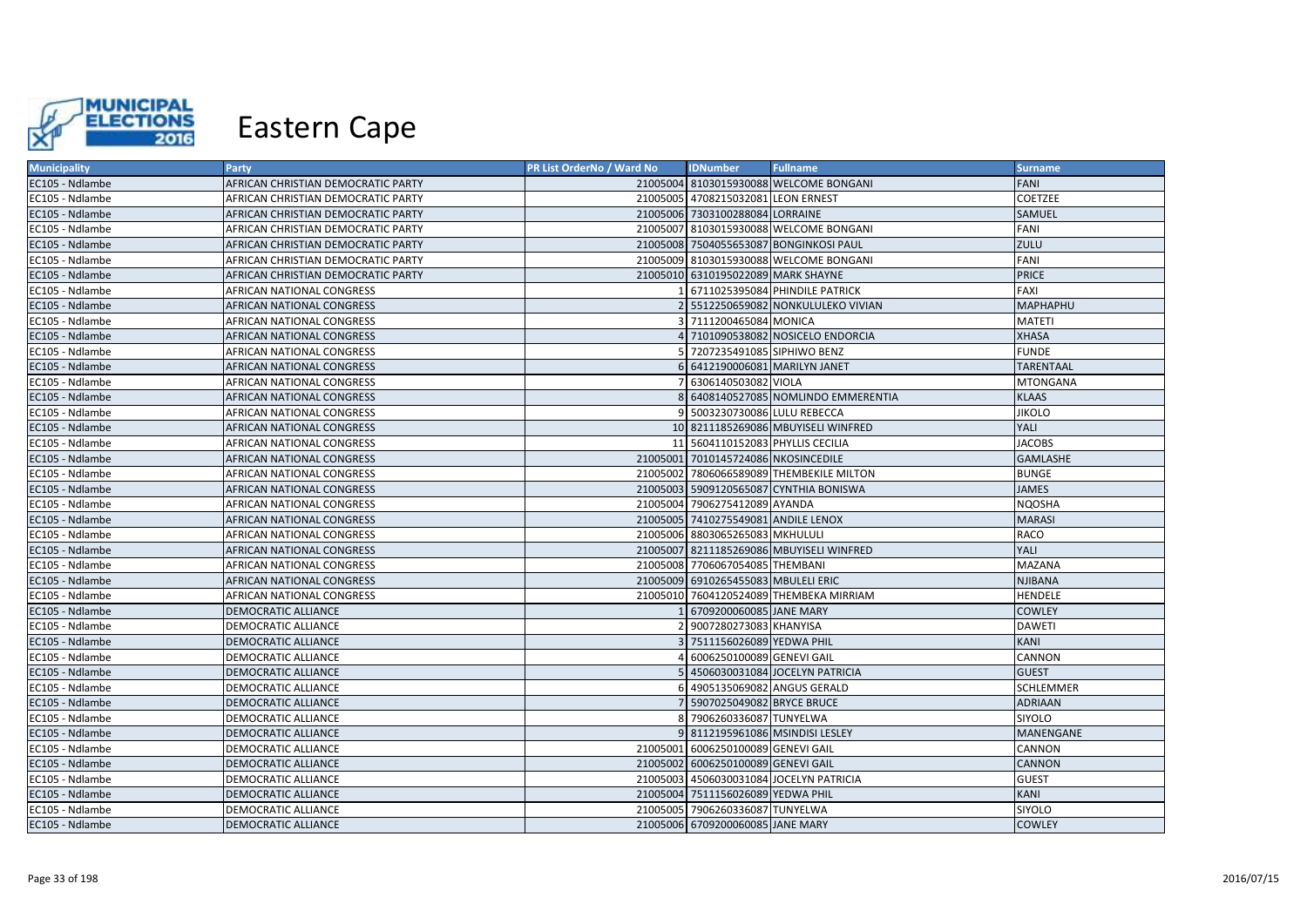

| <b>Municipality</b>          | <b>Party</b>                     | PR List OrderNo / Ward No | <b>IDNumber</b>                      | <b>Fullname</b>                            | <b>Surname</b>  |
|------------------------------|----------------------------------|---------------------------|--------------------------------------|--------------------------------------------|-----------------|
| EC105 - Ndlambe              | DEMOCRATIC ALLIANCE              |                           | 21005007 9007280273083 KHANYISA      |                                            | <b>DAWETI</b>   |
| EC105 - Ndlambe              | DEMOCRATIC ALLIANCE              |                           | 21005008 7906260336087 TUNYELWA      |                                            | <b>SIYOLO</b>   |
| EC105 - Ndlambe              | DEMOCRATIC ALLIANCE              |                           | 21005009 7101060552089 NDILEKA       |                                            | <b>NOBEBE</b>   |
| EC105 - Ndlambe              | DEMOCRATIC ALLIANCE              |                           |                                      | 21005010 4402105001089 RAYMOND LIONEL      | <b>SCHENK</b>   |
| EC105 - Ndlambe              | ECONOMIC FREEDOM FIGHTERS        |                           | 8601280565083 LINDA                  |                                            | SHAHZAD         |
| EC105 - Ndlambe              | ECONOMIC FREEDOM FIGHTERS        |                           | 8303030425086 LUNGISWA               |                                            | <b>MGOGODLO</b> |
| EC105 - Ndlambe              | ECONOMIC FREEDOM FIGHTERS        |                           | 9107260324086 ZIKHONA                |                                            | <b>TOKWE</b>    |
| EC105 - Ndlambe              | <b>ECONOMIC FREEDOM FIGHTERS</b> |                           | 9309150480081 PHIWEKA                |                                            | <b>MTUSE</b>    |
| EC105 - Ndlambe              | ECONOMIC FREEDOM FIGHTERS        |                           |                                      | 8908100387089 ZIKHOM PRISCILLA             | <b>MBANDE</b>   |
| EC105 - Ndlambe              | <b>ECONOMIC FREEDOM FIGHTERS</b> |                           | 6 8909090410089 THEMBISA             |                                            | <b>SIZANI</b>   |
| EC105 - Ndlambe              | ECONOMIC FREEDOM FIGHTERS        |                           |                                      | 7 8112175317085 FUNDILE ALFRED             | <b>DIKO</b>     |
| EC105 - Ndlambe              | ECONOMIC FREEDOM FIGHTERS        |                           | 8 8107080278083 LULAMA GRACE         |                                            | <b>KONDILE</b>  |
| EC105 - Ndlambe              | ECONOMIC FREEDOM FIGHTERS        |                           |                                      | 9 9410170480083 NOLUBABALO ALICIA          | SINGATHA        |
| EC105 - Ndlambe              | <b>ECONOMIC FREEDOM FIGHTERS</b> |                           | 21005001 9008126193089 THEMBELANI    |                                            | MHLAKUVA        |
| EC105 - Ndlambe              | <b>ECONOMIC FREEDOM FIGHTERS</b> |                           | 21005002 9802181036088 SISIPHO       |                                            | <b>MANTILE</b>  |
| EC105 - Ndlambe              | ECONOMIC FREEDOM FIGHTERS        |                           | 21005003 7508105501089 ERIC BADANILE |                                            | <b>MASINDE</b>  |
| EC105 - Ndlambe              | ECONOMIC FREEDOM FIGHTERS        |                           | 21005004 8011225230084 ZOLA          |                                            | <b>MLONYENI</b> |
| EC105 - Ndlambe              | ECONOMIC FREEDOM FIGHTERS        |                           |                                      | 21005005 7206066948080 LUYANDA LENNOX      | <b>DRAAI</b>    |
| EC105 - Ndlambe              | ECONOMIC FREEDOM FIGHTERS        |                           | 21005006 9004141237084 NONDUMISO     |                                            | LIBE            |
| EC105 - Ndlambe              | <b>ECONOMIC FREEDOM FIGHTERS</b> |                           |                                      | 21005007 7412060710084 THOZAMA GLORIA      | MGUZULWA        |
| EC105 - Ndlambe              | ECONOMIC FREEDOM FIGHTERS        |                           | 21005008 9108275428086 XOLISA        |                                            | <b>RUNELI</b>   |
| EC105 - Ndlambe              | INDEPENDENT CANDIDATE            |                           |                                      | 21005003 5712175781082 WATUSE GLADMAN      | <b>JOHANNES</b> |
| EC105 - Ndlambe              | INDEPENDENT CANDIDATE            |                           | 21005004 6608255623088 ZACHE         |                                            | <b>NGXINGO</b>  |
| EC105 - Ndlambe              | UNITED DEMOCRATIC MOVEMENT       |                           | 7307125640088 MXOLISI                |                                            | PAYI            |
| EC105 - Ndlambe              | UNITED DEMOCRATIC MOVEMENT       |                           |                                      | 8211140488086 PORTIA NWABISA               | <b>MFANYANA</b> |
| EC105 - Ndlambe              | UNITED DEMOCRATIC MOVEMENT       |                           | 7902195600085 SONWABO                |                                            | <b>RICHARDS</b> |
| EC105 - Ndlambe              | UNITED DEMOCRATIC MOVEMENT       | $\Lambda$                 | 9208190388082 NOSIPHIWO              |                                            | QUBENGE         |
| EC105 - Ndlambe              | UNITED DEMOCRATIC MOVEMENT       |                           |                                      | 5 8502075967080 SIYABULELA ELLIOT          | SOUL            |
| EC105 - Ndlambe              | UNITED DEMOCRATIC MOVEMENT       |                           | 21005005 7902195600085 SONWABO       |                                            | <b>RICHARDS</b> |
| EC105 - Ndlambe              | UNITED DEMOCRATIC MOVEMENT       |                           | 21005006 9208190388082 NOSIPHIWO     |                                            | QUBENGE         |
| EC105 - Ndlambe              | UNITED DEMOCRATIC MOVEMENT       |                           | 21005007 7307125640088 MXOLISI       |                                            | PAYI            |
| EC105 - Ndlambe              | UNITED DEMOCRATIC MOVEMENT       |                           |                                      | 21005008 8211140488086 PORTIA NWABISA      | <b>MFANYANA</b> |
| EC105 - Ndlambe              | UNITED DEMOCRATIC MOVEMENT       |                           | 21005009 7307125640088 MXOLISI       |                                            | PAYI            |
| EC106 - Sundays River Valley | AFRICAN NATIONAL CONGRESS        |                           |                                      | 6903120321087 NOMBULELO GRACE              | <b>BIXA</b>     |
| EC106 - Sundays River Valley | AFRICAN NATIONAL CONGRESS        |                           |                                      | 6507070580087 PHINDIWE REGINA              | <b>BLOU</b>     |
| EC106 - Sundays River Valley | AFRICAN NATIONAL CONGRESS        |                           | 8310071125087 NDILEKA                |                                            | <b>JACK</b>     |
| EC106 - Sundays River Valley | AFRICAN NATIONAL CONGRESS        |                           | 5711075093085 FRANS                  |                                            | <b>ADAMS</b>    |
| EC106 - Sundays River Valley | AFRICAN NATIONAL CONGRESS        |                           |                                      | 5 7210295391088 MBULELO WELCOME            | <b>KEBE</b>     |
| EC106 - Sundays River Valley | AFRICAN NATIONAL CONGRESS        |                           |                                      | 7909180388089 SIPHOKAZI JEANETT            | <b>STEFANA</b>  |
| EC106 - Sundays River Valley | AFRICAN NATIONAL CONGRESS        |                           |                                      | 7 6704041048084 VUYOKAZI CYNTHIA           | <b>TSHAKA</b>   |
| EC106 - Sundays River Valley | AFRICAN NATIONAL CONGRESS        |                           | 8 7003160078082 HESTER               |                                            | <b>JAGERS</b>   |
| EC106 - Sundays River Valley | AFRICAN NATIONAL CONGRESS        |                           |                                      | 21006001 7901315684086 MANDILE CHRISTOPHER | PAYI            |
| EC106 - Sundays River Valley | AFRICAN NATIONAL CONGRESS        |                           |                                      | 21006002 7204200560085 ZOLISWA ANGELINAH   | <b>TOM</b>      |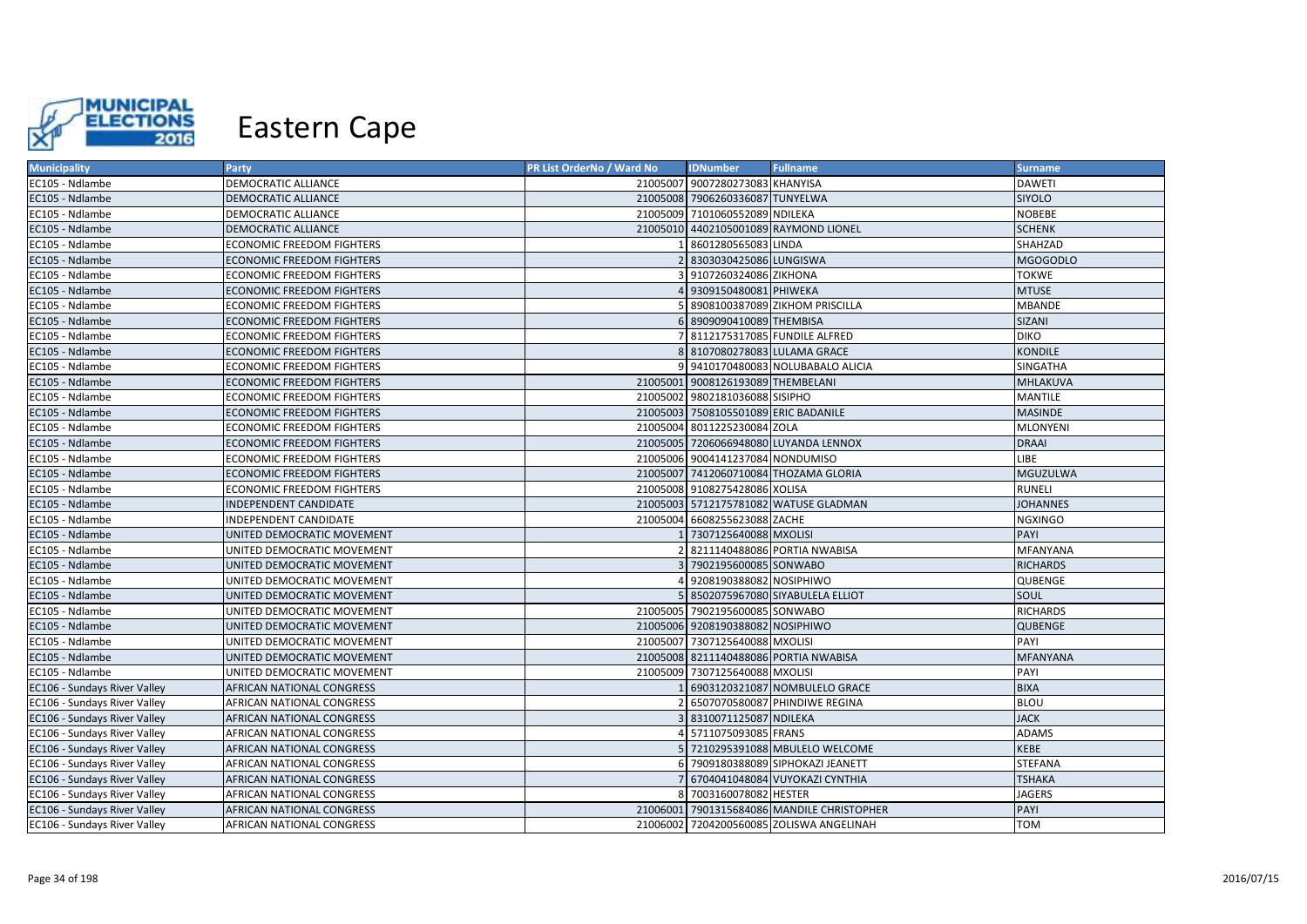

| <b>Municipality</b>                 | Party                            | PR List OrderNo / Ward No | <b>IDNumber</b>                     | <b>Fullname</b>                             | <b>Surname</b>      |
|-------------------------------------|----------------------------------|---------------------------|-------------------------------------|---------------------------------------------|---------------------|
| EC106 - Sundays River Valley        | AFRICAN NATIONAL CONGRESS        |                           | 21006003 6512025200088 ANTHONY      |                                             | <b>DANCEY</b>       |
| EC106 - Sundays River Valley        | AFRICAN NATIONAL CONGRESS        |                           | 21006004 8502155925081 LUNGA ERIC   |                                             | <b>BAKA</b>         |
| EC106 - Sundays River Valley        | AFRICAN NATIONAL CONGRESS        |                           | 21006005 8107205406080 SISEKO CECIL |                                             | <b>NODONTI</b>      |
| EC106 - Sundays River Valley        | AFRICAN NATIONAL CONGRESS        |                           |                                     | 21006006 7904245789082 SIMPHIWE HAPPYBOY    | <b>RUNE</b>         |
| EC106 - Sundays River Valley        | AFRICAN NATIONAL CONGRESS        |                           |                                     | 21006007 7204245853081 DALIWONGA NELSON     | <b>SCRITCH</b>      |
| EC106 - Sundays River Valley        | AFRICAN NATIONAL CONGRESS        |                           |                                     | 21006008 6007140824086 NOMAKHOSAZANA GLORIA | KAUSELE             |
| EC106 - Sundays River Valley        | DEMOCRATIC ALLIANCE              |                           | 7807220036082 KAREN                 |                                             | <b>SMITH</b>        |
| EC106 - Sundays River Valley        | DEMOCRATIC ALLIANCE              |                           | 8206150024086 MINETTE               |                                             | <b>BOSMAN</b>       |
| EC106 - Sundays River Valley        | DEMOCRATIC ALLIANCE              |                           |                                     | 8602145460080 ANELE MATTHEWS                | <b>NDAWO</b>        |
| EC106 - Sundays River Valley        | DEMOCRATIC ALLIANCE              |                           | 6907050170083 LAETITIA              |                                             | ERASMUS             |
| EC106 - Sundays River Valley        | DEMOCRATIC ALLIANCE              |                           |                                     | 5 8812210217089 ELOUISE VERONICA            | <b>DANCEY</b>       |
| EC106 - Sundays River Valley        | DEMOCRATIC ALLIANCE              |                           | 6 7102070523086 SANNAH              |                                             | <b>JANTJIES</b>     |
| EC106 - Sundays River Valley        | <b>DEMOCRATIC ALLIANCE</b>       |                           |                                     | 7 7808160081088 LUCILLA LOLETTA             | <b>MAZWATI</b>      |
| EC106 - Sundays River Valley        | DEMOCRATIC ALLIANCE              |                           | 8 7801295168086 IGNATIUS            |                                             | <b>JACOBS</b>       |
| EC106 - Sundays River Valley        | <b>DEMOCRATIC ALLIANCE</b>       |                           | 8001036350080 ANDILE ROMEO          |                                             | <b>TSHAKA</b>       |
| EC106 - Sundays River Valley        | DEMOCRATIC ALLIANCE              |                           | 10 7410255236089 ALDO JEROME        |                                             | <b>BOSCH</b>        |
| EC106 - Sundays River Valley        | <b>DEMOCRATIC ALLIANCE</b>       |                           |                                     | 11 8007055517087 LUVUYO THEOPHILUS          | <b>MZAMO</b>        |
| EC106 - Sundays River Valley        | DEMOCRATIC ALLIANCE              |                           | 12 7711225801088 XOLANI THEO        |                                             | INOL                |
| EC106 - Sundays River Valley        | DEMOCRATIC ALLIANCE              |                           | 13 6010095212083 ROELF              |                                             | <b>ADONIS</b>       |
| EC106 - Sundays River Valley        | DEMOCRATIC ALLIANCE              |                           |                                     | 21006001 8007055517087 LUVUYO THEOPHILUS    | <b>MZAMO</b>        |
| EC106 - Sundays River Valley        | <b>DEMOCRATIC ALLIANCE</b>       |                           | 21006002 7102070523086 SANNAH       |                                             | <b>JANTJIES</b>     |
| EC106 - Sundays River Valley        | DEMOCRATIC ALLIANCE              |                           | 21006003 7801295168086 IGNATIUS     |                                             | <b>JACOBS</b>       |
| EC106 - Sundays River Valley        | <b>DEMOCRATIC ALLIANCE</b>       |                           | 21006004 7711225801088 XOLANI THEO  |                                             | <b>JONI</b>         |
| EC106 - Sundays River Valley        | DEMOCRATIC ALLIANCE              |                           |                                     | 21006005 8812210217089 ELOUISE VERONICA     | <b>DANCEY</b>       |
| EC106 - Sundays River Valley        | <b>DEMOCRATIC ALLIANCE</b>       |                           | 21006006 8001036350080 ANDILE ROMEO |                                             | <b>TSHAKA</b>       |
| EC106 - Sundays River Valley        | DEMOCRATIC ALLIANCE              |                           |                                     | 21006007 8602145460080 ANELE MATTHEWS       | NDAWO               |
| EC106 - Sundays River Valley        | <b>DEMOCRATIC ALLIANCE</b>       |                           |                                     | 21006008 7808160081088 LUCILLA LOLETTA      | <b>MAZWATI</b>      |
| EC106 - Sundays River Valley        | ECONOMIC FREEDOM FIGHTERS        |                           | 8704076175081 KHAYALETHU            |                                             | <b>MBANGI</b>       |
| <b>EC106 - Sundays River Valley</b> | ECONOMIC FREEDOM FIGHTERS        |                           |                                     | 2 7202080354082 BUSISIWE VIRGINIA           | <b>PRINCE</b>       |
| EC106 - Sundays River Valley        | ECONOMIC FREEDOM FIGHTERS        |                           |                                     | 7801240339089 NOMALUNGISA MONICA            | <b>KOBA</b>         |
| EC106 - Sundays River Valley        | <b>ECONOMIC FREEDOM FIGHTERS</b> |                           | 4 6208195051084 KAROOLS             |                                             | <b>JORDAAN</b>      |
| EC106 - Sundays River Valley        | <b>ECONOMIC FREEDOM FIGHTERS</b> |                           |                                     | 5 7909101616089 THANDAZWA MARCIA            | ZEYO                |
| EC106 - Sundays River Valley        | <b>ECONOMIC FREEDOM FIGHTERS</b> |                           |                                     | 6 7608240514086 NCEDISWA MIRRANDA           | <b>MAKALIMA</b>     |
| EC106 - Sundays River Valley        | ECONOMIC FREEDOM FIGHTERS        |                           | 7 8309030435082 FUNEKA              |                                             | <b>TUTU</b>         |
| EC106 - Sundays River Valley        | ECONOMIC FREEDOM FIGHTERS        |                           | 8 8911240993089 NTOMBOVUYO          |                                             | VAYO                |
| EC106 - Sundays River Valley        | ECONOMIC FREEDOM FIGHTERS        |                           |                                     | 21006001 7912265922087 ASANDA OSBORN        | MANDYANDA           |
| EC106 - Sundays River Valley        | <b>ECONOMIC FREEDOM FIGHTERS</b> |                           |                                     | 21006002 8611180982080 NTOMBOSINDISO        | <b>GILA-JANUARY</b> |
| EC106 - Sundays River Valley        | ECONOMIC FREEDOM FIGHTERS        |                           |                                     | 21006003 7810225539084 THEMBISILE HAPPY-BOY | <b>BLOWU</b>        |
| EC106 - Sundays River Valley        | ECONOMIC FREEDOM FIGHTERS        |                           | 21006004 7408075356087 MZINGISI     |                                             | <b>DUMANA</b>       |
| EC106 - Sundays River Valley        | ECONOMIC FREEDOM FIGHTERS        |                           |                                     | 21006005 7604175386087 XOLANI EDWARD        | <b>TSHAKA</b>       |
| EC106 - Sundays River Valley        | <b>ECONOMIC FREEDOM FIGHTERS</b> |                           |                                     | 21006006 7005305570089 MLULAMI CHRISTOPHER  | <b>QHUTYANA</b>     |
| EC106 - Sundays River Valley        | ECONOMIC FREEDOM FIGHTERS        |                           | 21006007 6101305179087 HENDRY       |                                             | <b>JANTJIES</b>     |
| EC106 - Sundays River Valley        | <b>ECONOMIC FREEDOM FIGHTERS</b> |                           | 21006008 5211155178088 ERIC         |                                             | <b>VAN ROOYEN</b>   |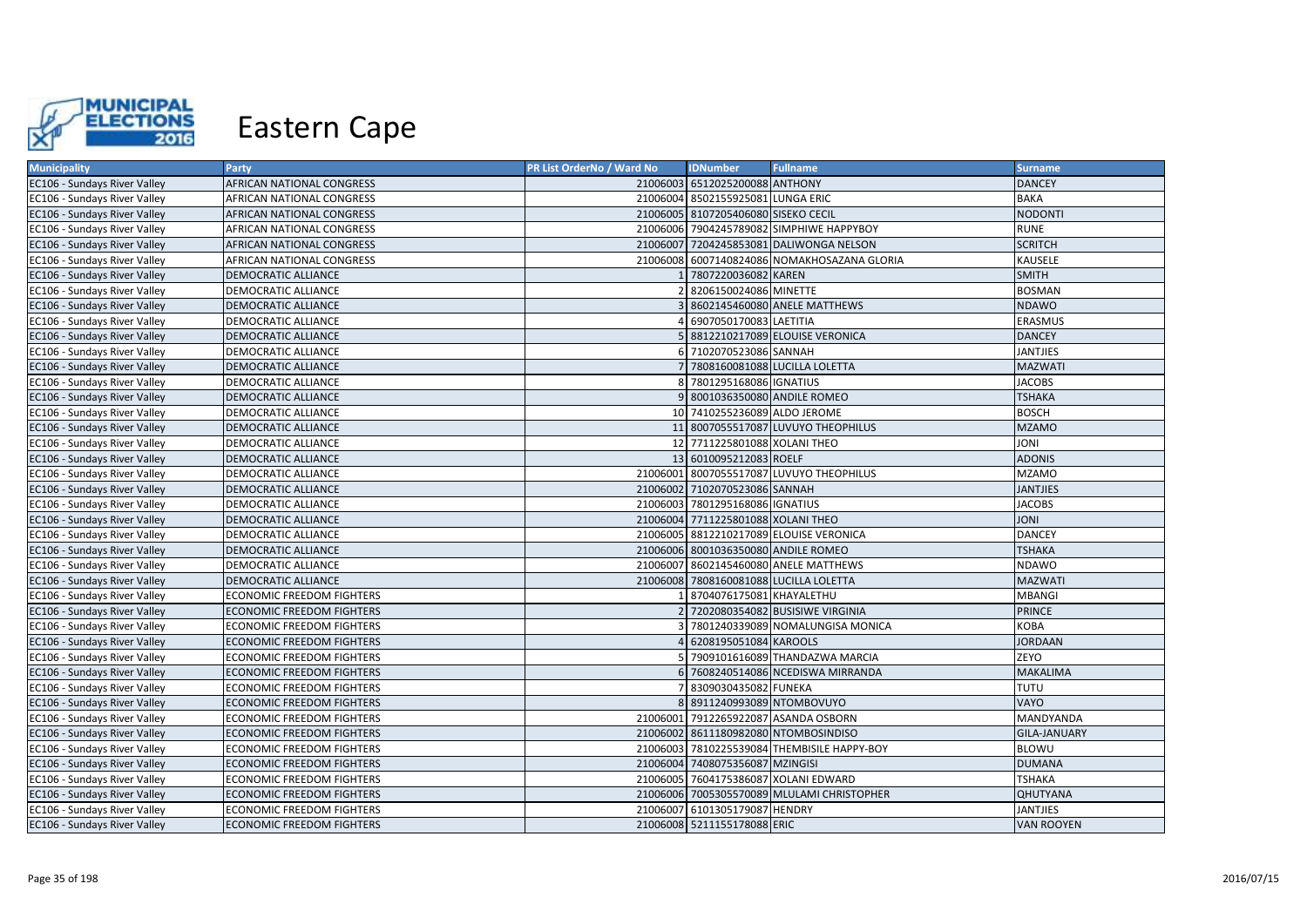

| <b>Municipality</b>                 | Party                              | PR List OrderNo / Ward No | <b>IDNumber</b>                    | <b>Fullname</b>                               | <b>Surname</b>      |
|-------------------------------------|------------------------------------|---------------------------|------------------------------------|-----------------------------------------------|---------------------|
| EC106 - Sundays River Valley        | PAN AFRICANIST CONGRESS OF AZANIA  |                           | 6906225596081 MLONDOLOZI           |                                               | KOBA                |
| EC106 - Sundays River Valley        | PAN AFRICANIST CONGRESS OF AZANIA  |                           |                                    | 2 6212165693081 NYANISILE AUBREY              | <b>MBETHA</b>       |
| EC106 - Sundays River Valley        | PAN AFRICANIST CONGRESS OF AZANIA  |                           |                                    | 5705165836080 SILUMKO BERNARD                 | <b>MAKASI</b>       |
| EC106 - Sundays River Valley        | PAN AFRICANIST CONGRESS OF AZANIA  |                           |                                    | 4 7404300589089 NOMTHANDAZO PRECIOUS          | <b>KANA</b>         |
| EC106 - Sundays River Valley        | PAN AFRICANIST CONGRESS OF AZANIA  |                           | 6209135800085 SETI SIDNEY          |                                               | <b>JIM</b>          |
| EC106 - Sundays River Valley        | PAN AFRICANIST CONGRESS OF AZANIA  |                           |                                    | 6 7603265693089 MANDLAKAYISE SIDWELL          | KILANI              |
| EC106 - Sundays River Valley        | PAN AFRICANIST CONGRESS OF AZANIA  |                           |                                    | 7 7408260602089 NOMAKHOSAZANA THEODORA        | LOLONGA             |
| EC106 - Sundays River Valley        | PAN AFRICANIST CONGRESS OF AZANIA  |                           |                                    | 6503255267087 THOZAMILE MATTHEWS              | <b>MAZWI</b>        |
| EC106 - Sundays River Valley        | PAN AFRICANIST CONGRESS OF AZANIA  |                           |                                    | 6512056111089 NKOSANA DAVID                   | <b>DHLOMO</b>       |
| <b>EC106 - Sundays River Valley</b> | PAN AFRICANIST CONGRESS OF AZANIA  |                           | 10 7008195703083 MONDE JULIUS      |                                               | <b>NINGI</b>        |
| EC106 - Sundays River Valley        | PAN AFRICANIST CONGRESS OF AZANIA  |                           |                                    | 21006001 5705165836080 SILUMKO BERNARD        | <b>MAKASI</b>       |
| EC106 - Sundays River Valley        | PAN AFRICANIST CONGRESS OF AZANIA  |                           | 21006002 6209135800085 SETI SIDNEY |                                               | <b>JIM</b>          |
| EC106 - Sundays River Valley        | PAN AFRICANIST CONGRESS OF AZANIA  |                           |                                    | 21006003 7408260602089 NOMAKHOSAZANA THEODORA | LOLONGA             |
| EC106 - Sundays River Valley        | PAN AFRICANIST CONGRESS OF AZANIA  |                           |                                    | 21006005 7404300589089 NOMTHANDAZO PRECIOUS   | <b>KANA</b>         |
| EC106 - Sundays River Valley        | PAN AFRICANIST CONGRESS OF AZANIA  |                           | 21006006 6906225596081 MLONDOLOZI  |                                               | <b>KOBA</b>         |
| EC106 - Sundays River Valley        | UNITED DEMOCRATIC MOVEMENT         |                           | 8002115964080 SIVUYILE XANTI       |                                               | <b>NTLABATI</b>     |
| EC106 - Sundays River Valley        | UNITED DEMOCRATIC MOVEMENT         |                           | 2 5711245814089 SICELO AMOS        |                                               | VAYO                |
| EC108 - Kouga                       | AFRICAN CHRISTIAN DEMOCRATIC PARTY |                           | 1 7705210012081 ILSE GRACE         |                                               | <b>MARRAN</b>       |
| EC108 - Kouga                       | AFRICAN CHRISTIAN DEMOCRATIC PARTY |                           |                                    | 7903075110088 GERHARDUS PAULUS                | JANSEN VAN RENSBURG |
| EC108 - Kouga                       | AFRICAN CHRISTIAN DEMOCRATIC PARTY |                           | 6503235668081 GAVIN WAYNE          |                                               | <b>NATAL</b>        |
| EC108 - Kouga                       | AFRICAN CHRISTIAN DEMOCRATIC PARTY | $\Lambda$                 | 6809210125082 HANLIE               |                                               | <b>VERMAAK</b>      |
| EC108 - Kouga                       | AFRICAN CHRISTIAN DEMOCRATIC PARTY |                           |                                    | 21008001 7903075110088 GERHARDUS PAULUS       | JANSEN VAN RENSBURG |
| EC108 - Kouga                       | AFRICAN CHRISTIAN DEMOCRATIC PARTY |                           | 21008002 6503235668081 GAVIN WAYNE |                                               | <b>NATAL</b>        |
| EC108 - Kouga                       | AFRICAN CHRISTIAN DEMOCRATIC PARTY |                           | 21008003 7705210012081 ILSE GRACE  |                                               | <b>MARRAN</b>       |
| EC108 - Kouga                       | AFRICAN CHRISTIAN DEMOCRATIC PARTY |                           |                                    | 21008004 7903075110088 GERHARDUS PAULUS       | JANSEN VAN RENSBURG |
| EC108 - Kouga                       | AFRICAN CHRISTIAN DEMOCRATIC PARTY |                           | 21008005 6503235668081 GAVIN WAYNE |                                               | <b>NATAL</b>        |
| EC108 - Kouga                       | AFRICAN CHRISTIAN DEMOCRATIC PARTY |                           |                                    | 21008006 7903075110088 GERHARDUS PAULUS       | JANSEN VAN RENSBURG |
| EC108 - Kouga                       | AFRICAN CHRISTIAN DEMOCRATIC PARTY |                           | 21008007 6809210125082 HANLIE      |                                               | <b>VERMAAK</b>      |
| EC108 - Kouga                       | AFRICAN CHRISTIAN DEMOCRATIC PARTY |                           | 21008008 6809210125082 HANLIE      |                                               | VERMAAK             |
| EC108 - Kouga                       | AFRICAN CHRISTIAN DEMOCRATIC PARTY |                           | 21008009 6503235668081 GAVIN WAYNE |                                               | <b>NATAL</b>        |
| EC108 - Kouga                       | AFRICAN CHRISTIAN DEMOCRATIC PARTY |                           |                                    | 21008010 7903075110088 GERHARDUS PAULUS       | JANSEN VAN RENSBURG |
| EC108 - Kouga                       | AFRICAN CHRISTIAN DEMOCRATIC PARTY |                           |                                    | 21008011 7903075110088 GERHARDUS PAULUS       | JANSEN VAN RENSBURG |
| EC108 - Kouga                       | AFRICAN CHRISTIAN DEMOCRATIC PARTY |                           | 21008012 7705210012081 ILSE GRACE  |                                               | <b>MARRAN</b>       |
| EC108 - Kouga                       | AFRICAN CHRISTIAN DEMOCRATIC PARTY |                           | 21008013 7705210012081 ILSE GRACE  |                                               | <b>MARRAN</b>       |
| EC108 - Kouga                       | AFRICAN CHRISTIAN DEMOCRATIC PARTY | 21008014                  | 6503235668081 GAVIN WAYNE          |                                               | <b>NATAL</b>        |
| EC108 - Kouga                       | AFRICAN CHRISTIAN DEMOCRATIC PARTY |                           | 21008015 6809210125082 HANLIE      |                                               | <b>VERMAAK</b>      |
| EC108 - Kouga                       | AFRICAN NATIONAL CONGRESS          |                           |                                    | 8204096048087 MALIBONGWE EMANUEL              | <b>DAYIMANI</b>     |
| EC108 - Kouga                       | AFRICAN NATIONAL CONGRESS          |                           | 2 5907140013088 VIRGINIA ALICE     |                                               | CAMEALIO-BENJAMIN   |
| EC108 - Kouga                       | AFRICAN NATIONAL CONGRESS          |                           |                                    | 6209105215082 ROBERT HITZEROTH                | DENNIS              |
| EC108 - Kouga                       | AFRICAN NATIONAL CONGRESS          |                           | 4 8101150956082 PHUMZA             |                                               | NKWALASE            |
| EC108 - Kouga                       | AFRICAN NATIONAL CONGRESS          |                           |                                    | 5 7707100592081 CYNTHIA NOMATHAMSANQA         | <b>MATROOS</b>      |
| EC108 - Kouga                       | AFRICAN NATIONAL CONGRESS          |                           | 6 7405265312086 PATRICK            |                                               | <b>KOTA</b>         |
| EC108 - Kouga                       | AFRICAN NATIONAL CONGRESS          |                           | 7 6503190291085 ANGELINA           |                                               | <b>MASETI</b>       |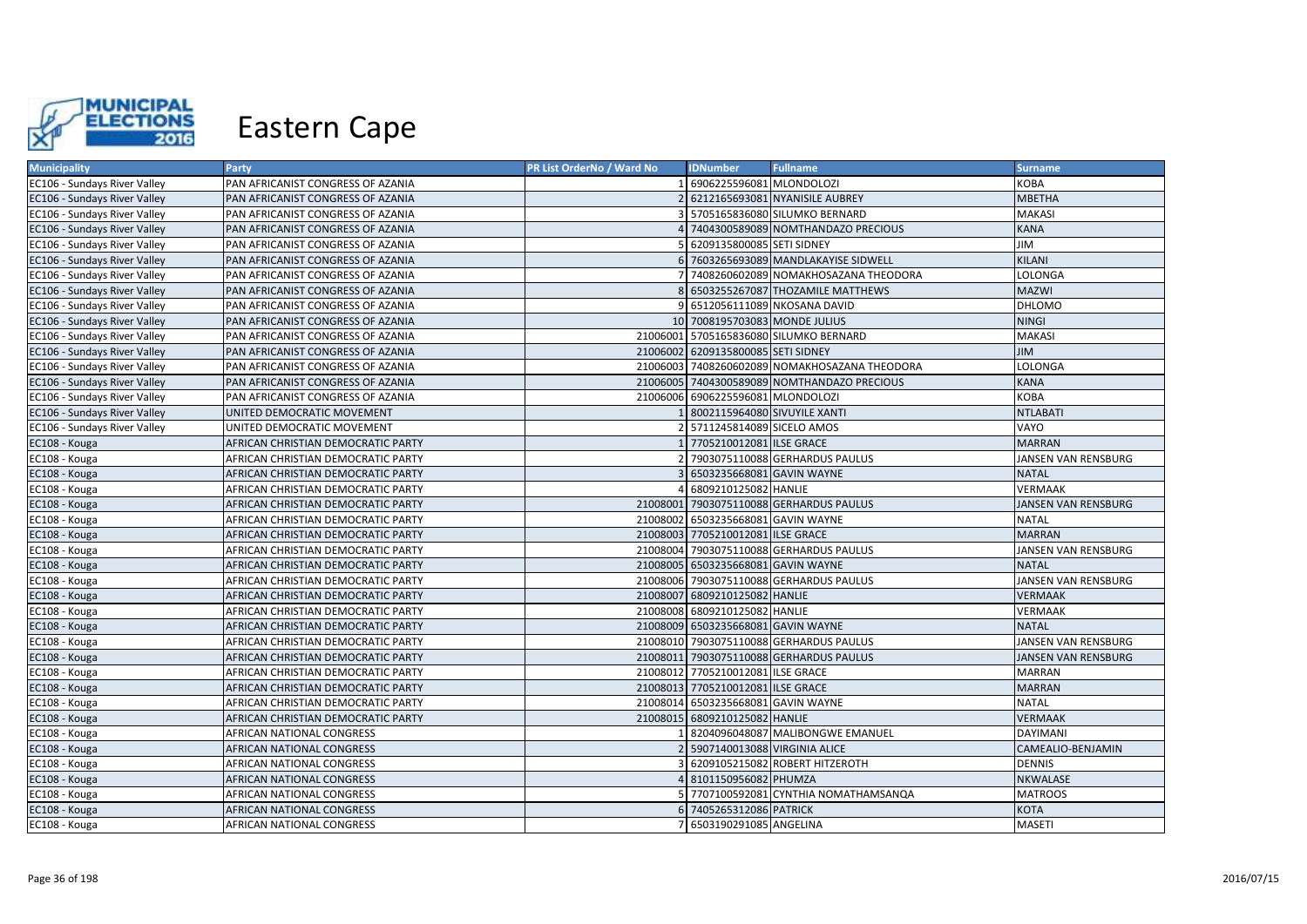

| <b>Municipality</b> | Party                            | PR List OrderNo / Ward No | <b>IDNumber</b>                      | <b>Fullname</b>                            | <b>Surname</b>       |
|---------------------|----------------------------------|---------------------------|--------------------------------------|--------------------------------------------|----------------------|
| EC108 - Kouga       | AFRICAN NATIONAL CONGRESS        |                           | 8 5910170646082 MAGDALENE            |                                            | <b>DLOMO</b>         |
| EC108 - Kouga       | AFRICAN NATIONAL CONGRESS        |                           |                                      | 6509065403085 PHUMZILE JOSEPH              | <b>OLIPHANT</b>      |
| EC108 - Kouga       | AFRICAN NATIONAL CONGRESS        |                           | 10 6409020085087 ROSEMARY            |                                            | <b>ROLLISON</b>      |
| EC108 - Kouga       | AFRICAN NATIONAL CONGRESS        |                           |                                      | 11 6803215648081 FUMANEKILE RICHARD        | LLOYD                |
| EC108 - Kouga       | AFRICAN NATIONAL CONGRESS        |                           |                                      | 12 5904130699083 VUYELWA NATHALIA          | <b>MATODLANA</b>     |
| EC108 - Kouga       | AFRICAN NATIONAL CONGRESS        |                           |                                      | 13 6311180881083 VERONICA MONICA           | <b>JANTJIES</b>      |
| EC108 - Kouga       | AFRICAN NATIONAL CONGRESS        |                           | 14 5209030726089 NOMHLE BETTY        |                                            | <b>TRONGO</b>        |
| EC108 - Kouga       | AFRICAN NATIONAL CONGRESS        | 15 <sup>1</sup>           |                                      | 8201121120089 THEMBISA HONEY               | <b>BREAKFAST</b>     |
| EC108 - Kouga       | AFRICAN NATIONAL CONGRESS        |                           | 21008001 8010095382082 JULIUS ZOLANI |                                            | <b>MAYONI</b>        |
| EC108 - Kouga       | <b>AFRICAN NATIONAL CONGRESS</b> |                           |                                      | 21008002 6707215325089 TIMOTHY NCEDILE     | MELENI               |
| EC108 - Kouga       | <b>AFRICAN NATIONAL CONGRESS</b> |                           |                                      | 21008003 7504140310081 LINDISWA CYNTHIA    | <b>MAKI</b>          |
| EC108 - Kouga       | <b>AFRICAN NATIONAL CONGRESS</b> |                           |                                      | 21008004 5106045085081 TYRONE ADOLPH       | <b>LIBERTY</b>       |
| EC108 - Kouga       | <b>AFRICAN NATIONAL CONGRESS</b> |                           | 21008005 5607230035088 DAPHNIE       |                                            | <b>KETTLEDAS</b>     |
| EC108 - Kouga       | <b>AFRICAN NATIONAL CONGRESS</b> |                           |                                      | 21008006 6204066015084 VELILE SOLOMON      | VUMAZONKE            |
| EC108 - Kouga       | <b>AFRICAN NATIONAL CONGRESS</b> |                           |                                      | 21008007 7203215214084 ELDRIDGE REGINALD   | <b>FEBRUARIE</b>     |
| EC108 - Kouga       | <b>AFRICAN NATIONAL CONGRESS</b> |                           |                                      | 21008008 6101135578086 XOLA DONOGUE        | MAJOLA               |
| EC108 - Kouga       | <b>AFRICAN NATIONAL CONGRESS</b> |                           | 21008009 7505256019085 SIBONGILE     |                                            | <b>JUJWANA</b>       |
| EC108 - Kouga       | <b>AFRICAN NATIONAL CONGRESS</b> |                           | 21008010 6211075641081 AMOS          |                                            | <b>MABUKANE</b>      |
| EC108 - Kouga       | AFRICAN NATIONAL CONGRESS        |                           |                                      | 21008011 6301190175089 JOY THERESA FRANCIS | <b>JANSEN</b>        |
| EC108 - Kouga       | <b>AFRICAN NATIONAL CONGRESS</b> |                           |                                      | 21008012 6612070694084 NOMALUNGELO CYNTHIA | NTENGWANE            |
| EC108 - Kouga       | <b>AFRICAN NATIONAL CONGRESS</b> |                           | 21008013 6803160466083 MAGARETH      |                                            | <b>PETERS</b>        |
| EC108 - Kouga       | AFRICAN NATIONAL CONGRESS        |                           |                                      | 21008014 7506100865087 CYNTHIA SINDISWA    | MANDEKA              |
| EC108 - Kouga       | <b>AFRICAN NATIONAL CONGRESS</b> |                           | 21008015 6409020085087 ROSEMARY      |                                            | <b>ROLLISON</b>      |
| EC108 - Kouga       | <b>DEMOCRATIC ALLIANCE</b>       |                           |                                      | 4911260043082 ELIZABETH CHRISTINA          | <b>VAN LINGEN</b>    |
| EC108 - Kouga       | <b>DEMOCRATIC ALLIANCE</b>       |                           |                                      | 6006210054087 BEATRICE HENDRINA JACOBA     | <b>CARSTENS</b>      |
| EC108 - Kouga       | <b>DEMOCRATIC ALLIANCE</b>       |                           | 5808105118088 DANIEL                 |                                            | <b>BENSON</b>        |
| EC108 - Kouga       | DEMOCRATIC ALLIANCE              |                           |                                      | 4206135006087 NICOLAAS STEPHANUS           | <b>BOTHA</b>         |
| EC108 - Kouga       | <b>DEMOCRATIC ALLIANCE</b>       |                           | 6611235093083 BRENTON JOHN           |                                            | <b>WILLIAMS</b>      |
| EC108 - Kouga       | DEMOCRATIC ALLIANCE              |                           | 6 7002235541082 BRYAN                |                                            | DHLUDHLU             |
| EC108 - Kouga       | <b>DEMOCRATIC ALLIANCE</b>       |                           | 6405200074081 DIANA JANE             |                                            | <b>BIGGS</b>         |
| EC108 - Kouga       | DEMOCRATIC ALLIANCE              |                           |                                      | 8 7111185289087 HORATIO MARIO              | <b>HENDRICKS</b>     |
| EC108 - Kouga       | DEMOCRATIC ALLIANCE              |                           | 4604030122084 FRANCES                |                                            | <b>BAXTER</b>        |
| EC108 - Kouga       | DEMOCRATIC ALLIANCE              |                           |                                      | 10 6703175271082 DOWN MNYAMEZELI           | <b>NKOMO</b>         |
| EC108 - Kouga       | <b>DEMOCRATIC ALLIANCE</b>       |                           |                                      | 11 4209155066080 FRANCOIS JOHANNES         | LOUW                 |
| EC108 - Kouga       | <b>DEMOCRATIC ALLIANCE</b>       |                           | 12 4611075084087 CLIVE PETER         |                                            | <b>MARWICK</b>       |
| EC108 - Kouga       | DEMOCRATIC ALLIANCE              |                           | 13 7510295066089 BESSIL              |                                            | <b>JAFTA</b>         |
| EC108 - Kouga       | DEMOCRATIC ALLIANCE              |                           | 14 7411045069087 RYAN                |                                            | <b>KLEYNHANS</b>     |
| EC108 - Kouga       | DEMOCRATIC ALLIANCE              |                           | 15 7312295011086 ELIA ROBIN          |                                            | <b>JANTJIES</b>      |
| EC108 - Kouga       | <b>DEMOCRATIC ALLIANCE</b>       |                           | 16 7404305235084 JOHN MARTIN         |                                            | <b>FAULKNER</b>      |
| EC108 - Kouga       | <b>DEMOCRATIC ALLIANCE</b>       |                           | 17 6706075706081 GERALD VIVIAN       |                                            | PRINSLOO             |
| EC108 - Kouga       | DEMOCRATIC ALLIANCE              |                           | 18 6101260077086 JULINE DOLINE       |                                            | <b>PRINSLOO</b>      |
| EC108 - Kouga       | DEMOCRATIC ALLIANCE              |                           |                                      | 19 7001305009087 ANDRIES STEPHANUS         | <b>HEYSTEK</b>       |
| EC108 - Kouga       | <b>DEMOCRATIC ALLIANCE</b>       |                           | 20 8802175048082 RUDI ALEWYN         |                                            | <b>VAN DER MERWE</b> |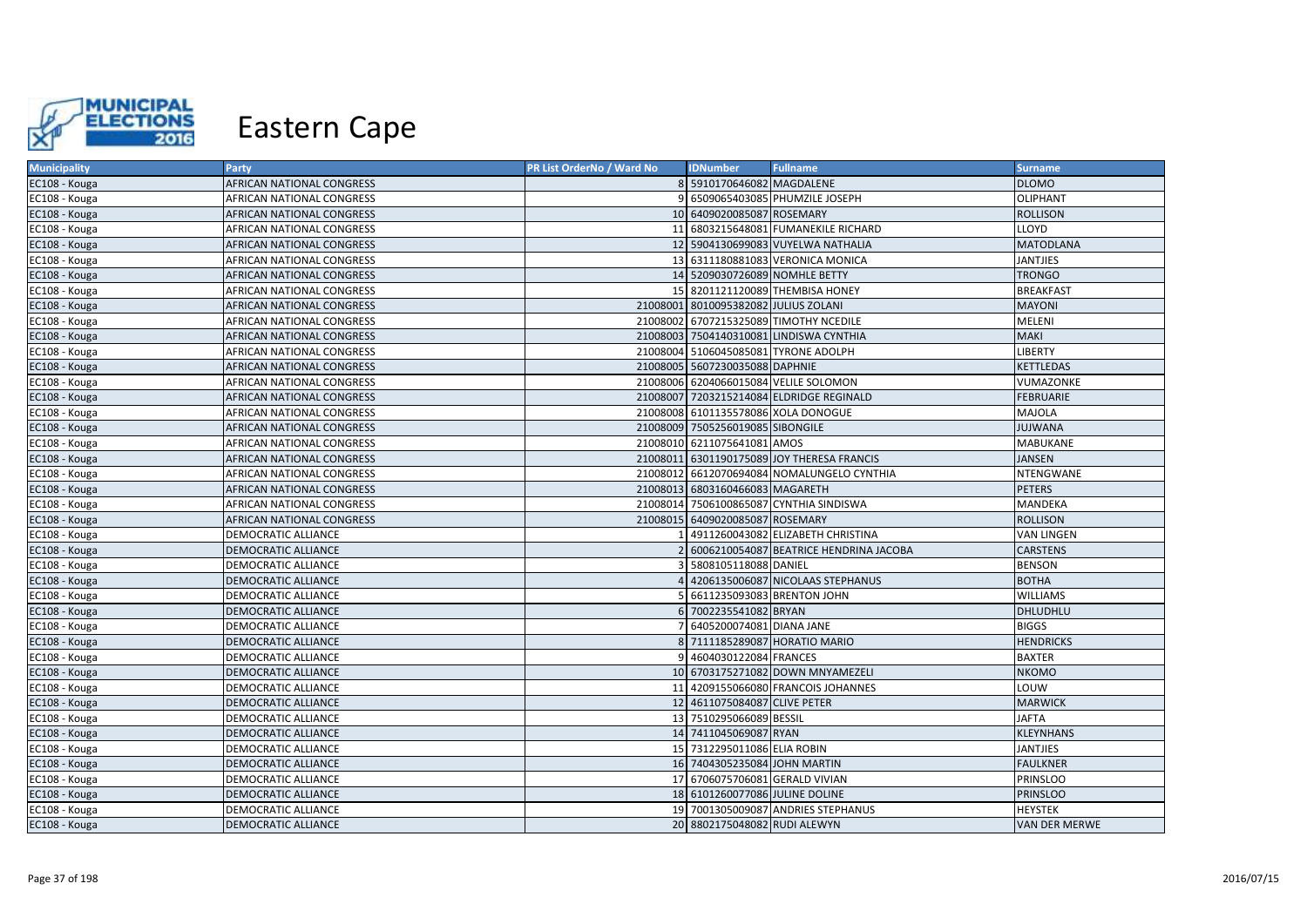

| <b>Municipality</b> | Party                            | PR List OrderNo / Ward No | <b>IDNumber</b>                     | <b>Fullname</b>                              | <b>Surname</b>     |
|---------------------|----------------------------------|---------------------------|-------------------------------------|----------------------------------------------|--------------------|
| EC108 - Kouga       | <b>DEMOCRATIC ALLIANCE</b>       |                           |                                     | 21 6103035062088 ALBERTUS JOHANNES           | VAN DER WESTHUYZEN |
| EC108 - Kouga       | DEMOCRATIC ALLIANCE              |                           | 22 8602245568089 SAKHIWO THEO       |                                              | <b>NANGU</b>       |
| EC108 - Kouga       | <b>DEMOCRATIC ALLIANCE</b>       |                           | 23 6807315166084 JAN                |                                              | <b>JOY</b>         |
| EC108 - Kouga       | DEMOCRATIC ALLIANCE              |                           | 24 5901235185083 PETRUS             |                                              | LEEN               |
| EC108 - Kouga       | DEMOCRATIC ALLIANCE              |                           |                                     | 25 6612305106086 JOSEPH HENDRIK PIETER       | <b>BRITZ</b>       |
| EC108 - Kouga       | DEMOCRATIC ALLIANCE              |                           |                                     | 26 7409295042085 EVERT STEPHANUS             | <b>VAN HEERDEN</b> |
| EC108 - Kouga       | <b>DEMOCRATIC ALLIANCE</b>       |                           | 27 5609195825081 DEON BRIAN         |                                              | <b>LAWACK</b>      |
| EC108 - Kouga       | <b>DEMOCRATIC ALLIANCE</b>       |                           | 21008001 5901235185083 PETRUS       |                                              | LEEN               |
| EC108 - Kouga       | DEMOCRATIC ALLIANCE              |                           | 21008002 7002235541082 BRYAN        |                                              | DHLUDHLU           |
| EC108 - Kouga       | DEMOCRATIC ALLIANCE              |                           |                                     | 21008003 4712155026087 WILLEM PETRUS DORMEHL | <b>GERTENBACH</b>  |
| EC108 - Kouga       | DEMOCRATIC ALLIANCE              |                           |                                     | 21008004 4910135068084 FREDERICK JACOBUS     | <b>CAMPHER</b>     |
| EC108 - Kouga       | DEMOCRATIC ALLIANCE              |                           |                                     | 21008005 7009105246080 DESMOND NEVILLE       | PETERSEN           |
| EC108 - Kouga       | <b>DEMOCRATIC ALLIANCE</b>       |                           | 21008006 7508131006087 MEISIE       |                                              | <b>KHAYI</b>       |
| EC108 - Kouga       | <b>DEMOCRATIC ALLIANCE</b>       |                           | 21008007 4604030122084 FRANCES      |                                              | <b>BAXTER</b>      |
| EC108 - Kouga       | <b>DEMOCRATIC ALLIANCE</b>       |                           | 21008008 5112255047084 LUDWIG       |                                              | <b>VORSTER</b>     |
| EC108 - Kouga       | <b>DEMOCRATIC ALLIANCE</b>       |                           |                                     | 21008009 6703175271082 DOWN MNYAMEZELI       | <b>NKOMO</b>       |
| EC108 - Kouga       | <b>DEMOCRATIC ALLIANCE</b>       |                           | 21008010 7510295066089 BESSIL       |                                              | <b>JAFTA</b>       |
| EC108 - Kouga       | <b>DEMOCRATIC ALLIANCE</b>       | 21008011                  |                                     | 8202095010082 CHRIS HATTINGH                 | <b>BORNMAN</b>     |
| EC108 - Kouga       | DEMOCRATIC ALLIANCE              |                           |                                     | 21008012 4011055001088 BENJAMIN FREDEMAN     | RHEEDER            |
| EC108 - Kouga       | <b>DEMOCRATIC ALLIANCE</b>       |                           | 21008013 8602245568089 SAKHIWO THEO |                                              | <b>NANGU</b>       |
| EC108 - Kouga       | <b>DEMOCRATIC ALLIANCE</b>       |                           | 21008014 7312295011086 ELIA ROBIN   |                                              | <b>JANTJIES</b>    |
| EC108 - Kouga       | <b>DEMOCRATIC ALLIANCE</b>       |                           |                                     | 21008015 7111185289087 HORATIO MARIO         | <b>HENDRICKS</b>   |
| EC108 - Kouga       | <b>ECONOMIC FREEDOM FIGHTERS</b> |                           | 8409040355088 TANDOKAZI             |                                              | <b>MQAKAMBA</b>    |
| EC108 - Kouga       | <b>ECONOMIC FREEDOM FIGHTERS</b> |                           | 8501125595081 THABO PAULUS          |                                              | <b>WITBOOI</b>     |
| EC108 - Kouga       | <b>ECONOMIC FREEDOM FIGHTERS</b> |                           |                                     | 8111205899088 MMANGWOKE ALPHEUS              | MATHELELE          |
| EC108 - Kouga       | <b>ECONOMIC FREEDOM FIGHTERS</b> |                           |                                     | 7703032031082 PATRICIA NOKUBONGA             | <b>BOOI</b>        |
| EC108 - Kouga       | <b>ECONOMIC FREEDOM FIGHTERS</b> |                           |                                     | 8407056100083 LUZUKO GLADMAN                 | <b>KONZA</b>       |
| EC108 - Kouga       | <b>ECONOMIC FREEDOM FIGHTERS</b> |                           |                                     | 6403025323080 NATHANIELSON PHUMZILE          | <b>MATODLANA</b>   |
| EC108 - Kouga       | <b>ECONOMIC FREEDOM FIGHTERS</b> |                           |                                     | 6612220764084 LUNGELWA CYNTHIA               | MADONCI            |
| EC108 - Kouga       | <b>ECONOMIC FREEDOM FIGHTERS</b> |                           |                                     | 8503151552085 NTOMBEKHAYA VERONICA           | <b>VUTUZA</b>      |
| EC108 - Kouga       | <b>ECONOMIC FREEDOM FIGHTERS</b> | ٩I                        | 9112136211087 LULAMA                |                                              | <b>KATOO</b>       |
| EC108 - Kouga       | <b>ECONOMIC FREEDOM FIGHTERS</b> |                           |                                     | 10 8312290403089 NTOMBIZANELE PAMELA         | <b>MPOKELA</b>     |
| EC108 - Kouga       | <b>ECONOMIC FREEDOM FIGHTERS</b> |                           |                                     | 11 7708215458085 VUSUMZI MACDONALD           | JIM                |
| EC108 - Kouga       | ECONOMIC FREEDOM FIGHTERS        |                           |                                     | 12 7712256187082 LUVUYO WISEMAN              | NKILISHANE         |
| EC108 - Kouga       | <b>ECONOMIC FREEDOM FIGHTERS</b> | 13                        |                                     | 8604290288084 NTOMBIZANELE                   | <b>DONDASHE</b>    |
| EC108 - Kouga       | ECONOMIC FREEDOM FIGHTERS        |                           | 21008005 8604290288084 NTOMBIZANELE |                                              | <b>DONDASHE</b>    |
| EC108 - Kouga       | ECONOMIC FREEDOM FIGHTERS        |                           | 21008006 8409040355088 TANDOKAZI    |                                              | MQAKAMBA           |
| EC108 - Kouga       | ECONOMIC FREEDOM FIGHTERS        |                           | 21008009 9112136211087 LULAMA       |                                              | <b>KATOO</b>       |
| EC108 - Kouga       | ECONOMIC FREEDOM FIGHTERS        |                           |                                     | 21008012 8111205899088 MMANGWOKE ALPHEUS     | MATHELELE          |
| EC108 - Kouga       | <b>ECONOMIC FREEDOM FIGHTERS</b> |                           |                                     | 21008013 6403025323080 NATHANIELSON PHUMZILE | <b>MATODLANA</b>   |
| EC108 - Kouga       | ECONOMIC FREEDOM FIGHTERS        |                           |                                     | 21008014 7712256187082 LUVUYO WISEMAN        | NKILISHANE         |
| EC108 - Kouga       | ECONOMIC FREEDOM FIGHTERS        |                           | 21008015 8501125595081 THABO PAULUS |                                              | <b>WITBOOI</b>     |
| EC108 - Kouga       | INDEPENDENT CANDIDATE            |                           |                                     | 21008007 7908195377087 VUSUMZI SOLOMON       | MENGU              |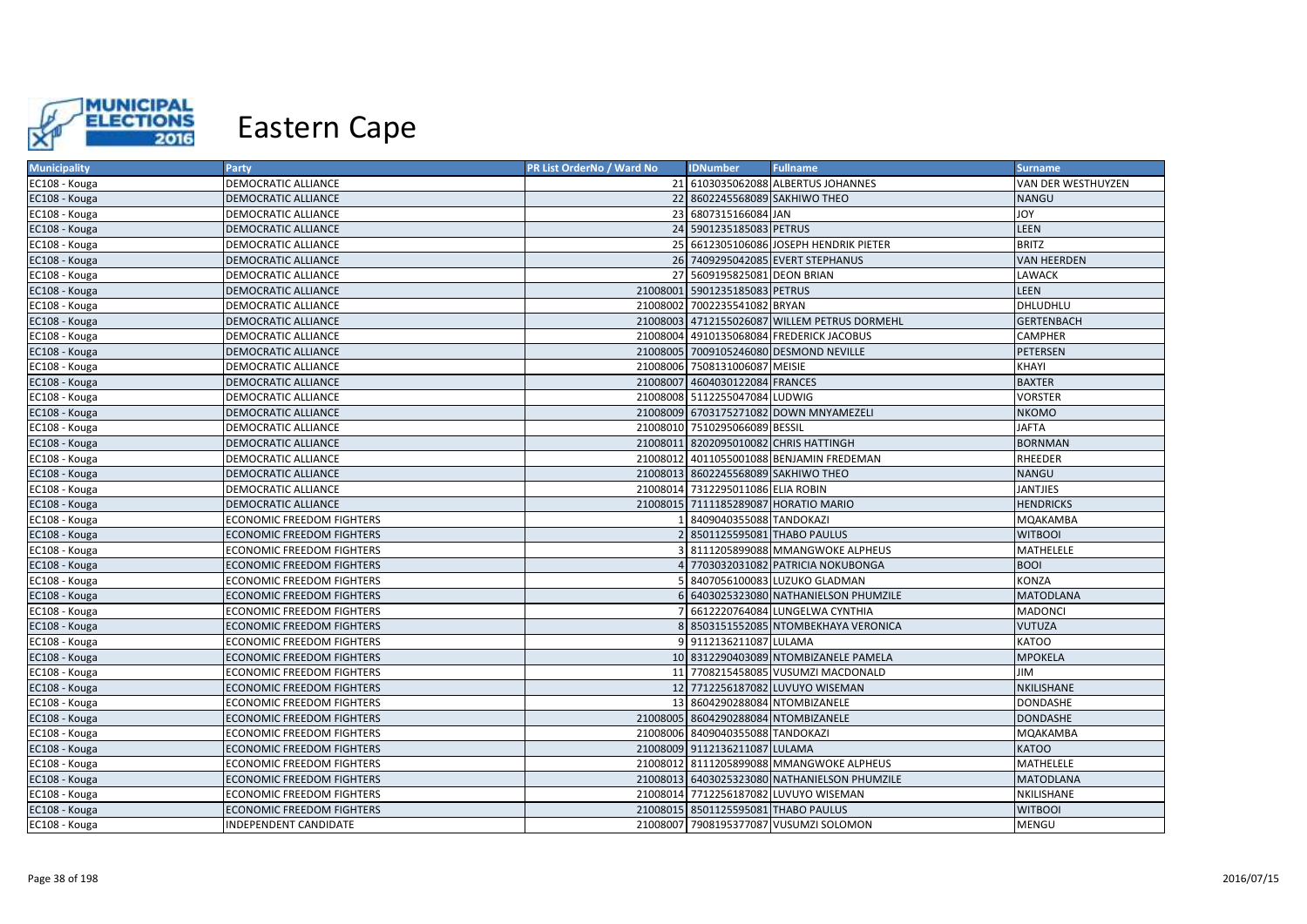

| <b>Municipality</b> | <b>Party</b>               | PR List OrderNo / Ward No | <b>IDNumber</b>                    | <b>Fullname</b>                              | <b>Surname</b>       |
|---------------------|----------------------------|---------------------------|------------------------------------|----------------------------------------------|----------------------|
| EC108 - Kouga       | PATRIOTIC ALLIANCE         |                           | 6808055091086 AMOS JEROME          |                                              | <b>JACOBS</b>        |
| EC108 - Kouga       | PATRIOTIC ALLIANCE         |                           | 7405225604085 ANTHEO JOHN          |                                              | <b>NOVEM</b>         |
| EC108 - Kouga       | PATRIOTIC ALLIANCE         |                           |                                    | 3 7105025170085 DAVID ANTHONY                | <b>NOVEM</b>         |
| EC108 - Kouga       | PATRIOTIC ALLIANCE         |                           | 21008004 6808055091086 AMOS JEROME |                                              | <b>JACOBS</b>        |
| EC108 - Kouga       | PATRIOTIC ALLIANCE         |                           | 21008005 7405225604085 ANTHEO JOHN |                                              | <b>NOVEM</b>         |
| EC108 - Kouga       | PATRIOTIC ALLIANCE         |                           |                                    | 21008015 7105025170085 DAVID ANTHONY         | <b>NOVEM</b>         |
| EC108 - Kouga       | UNITED DEMOCRATIC MOVEMENT |                           |                                    | 7404135794086 BONGANI COLBERT                | SHIYANI              |
| EC108 - Kouga       | <b>VRYHEIDSFRONT PLUS</b>  |                           | 6809255036087 JAMES                |                                              | LIDDERD              |
| EC108 - Kouga       | <b>VRYHEIDSFRONT PLUS</b>  |                           | 2 8911060244084 ANELIZE            |                                              | <b>VAN DER LINDE</b> |
| EC108 - Kouga       | VRYHEIDSFRONT PLUS         |                           | 21008001 6809255036087 JAMES       |                                              | <b>LIDDERD</b>       |
| EC108 - Kouga       | <b>VRYHEIDSFRONT PLUS</b>  |                           | 21008002 6809255036087 JAMES       |                                              | LIDDERD              |
| EC108 - Kouga       | VRYHEIDSFRONT PLUS         |                           | 21008003 6809255036087 JAMES       |                                              | LIDDERD              |
| EC108 - Kouga       | <b>VRYHEIDSFRONT PLUS</b>  |                           | 21008004 6809255036087 JAMES       |                                              | <b>LIDDERD</b>       |
| EC108 - Kouga       | <b>VRYHEIDSFRONT PLUS</b>  |                           | 21008005 6809255036087 JAMES       |                                              | <b>LIDDERD</b>       |
| EC108 - Kouga       | <b>VRYHEIDSFRONT PLUS</b>  |                           | 21008006 6809255036087 JAMES       |                                              | <b>LIDDERD</b>       |
| EC108 - Kouga       | VRYHEIDSFRONT PLUS         |                           | 21008007 6809255036087 JAMES       |                                              | LIDDERD              |
| EC108 - Kouga       | <b>VRYHEIDSFRONT PLUS</b>  |                           | 21008008 6809255036087 JAMES       |                                              | <b>LIDDERD</b>       |
| EC108 - Kouga       | VRYHEIDSFRONT PLUS         |                           | 21008009 8911060244084 ANELIZE     |                                              | VAN DER LINDE        |
| EC108 - Kouga       | <b>VRYHEIDSFRONT PLUS</b>  |                           | 21008010 8911060244084 ANELIZE     |                                              | VAN DER LINDE        |
| EC108 - Kouga       | VRYHEIDSFRONT PLUS         |                           | 21008011 8911060244084 ANELIZE     |                                              | VAN DER LINDE        |
| EC108 - Kouga       | <b>VRYHEIDSFRONT PLUS</b>  |                           | 21008012 8911060244084 ANELIZE     |                                              | <b>VAN DER LINDE</b> |
| EC108 - Kouga       | VRYHEIDSFRONT PLUS         |                           | 21008013 8911060244084 ANELIZE     |                                              | <b>VAN DER LINDE</b> |
| EC108 - Kouga       | <b>VRYHEIDSFRONT PLUS</b>  |                           | 21008014 8911060244084 ANELIZE     |                                              | VAN DER LINDE        |
| EC108 - Kouga       | VRYHEIDSFRONT PLUS         |                           | 21008015 8911060244084 ANELIZE     |                                              | VAN DER LINDE        |
| EC109 - Kou-Kamma   | AFRICAN NATIONAL CONGRESS  |                           |                                    | 6802285800085 MPUMELELO SAMUEL               | <b>VUSO</b>          |
| EC109 - Kou-Kamma   | AFRICAN NATIONAL CONGRESS  |                           | 5708120185080 SUSIE                |                                              | <b>HEKKE</b>         |
| EC109 - Kou-Kamma   | AFRICAN NATIONAL CONGRESS  |                           |                                    | 7403275763083 SMILO DANNY-BOY                | <b>NCETHEZO</b>      |
| EC109 - Kou-Kamma   | AFRICAN NATIONAL CONGRESS  |                           |                                    | 8303190242081 NOMBUYISELO PAMELA             | <b>GONI</b>          |
| EC109 - Kou-Kamma   | AFRICAN NATIONAL CONGRESS  |                           |                                    | 7504205190089 BENDIM TIRONE                  | <b>JANTJIES</b>      |
| EC109 - Kou-Kamma   | AFRICAN NATIONAL CONGRESS  |                           | 6810090214087 WILLEMINA            |                                              | <b>SIKO</b>          |
| EC109 - Kou-Kamma   | AFRICAN NATIONAL CONGRESS  |                           | 21009001 7106250143086 JESSIE      |                                              | <b>PLAATJIES</b>     |
| EC109 - Kou-Kamma   | AFRICAN NATIONAL CONGRESS  |                           |                                    | 21009002 8305120151084 MARIONETTE ELZETTEE   | ARENDSE              |
| EC109 - Kou-Kamma   | AFRICAN NATIONAL CONGRESS  |                           |                                    | 21009003 8409271484086 FUNDISWA ESTELLE      | <b>HERMAN</b>        |
| EC109 - Kou-Kamma   | AFRICAN NATIONAL CONGRESS  |                           | 21009004 6501165339087 FUZILE JAN  |                                              | YAKE                 |
| EC109 - Kou-Kamma   | AFRICAN NATIONAL CONGRESS  |                           |                                    | 21009005 6206115137082 GRAHAM GODFREY MERVIN | <b>GOLIATH</b>       |
| EC109 - Kou-Kamma   | AFRICAN NATIONAL CONGRESS  |                           |                                    | 21009006 6401170002087 HESTER PAULINA        | PULLEN               |
| EC109 - Kou-Kamma   | DEMOCRATIC ALLIANCE        |                           |                                    | 6708250196088 YOLANDE CELESTINE              | LE ROUX              |
| EC109 - Kou-Kamma   | DEMOCRATIC ALLIANCE        |                           | 5206295014086 FRANCOIS             |                                              | <b>STRYDOM</b>       |
| EC109 - Kou-Kamma   | DEMOCRATIC ALLIANCE        |                           | 6310205137083 KERNEELS             |                                              | <b>SMIT</b>          |
| EC109 - Kou-Kamma   | DEMOCRATIC ALLIANCE        |                           | 7110135206084 JAMES RICHARD        |                                              | <b>KRIGE</b>         |
| EC109 - Kou-Kamma   | DEMOCRATIC ALLIANCE        |                           |                                    | 6902085589084 ZAMUXOLO JIMMY                 | GADU                 |
| EC109 - Kou-Kamma   | DEMOCRATIC ALLIANCE        |                           |                                    | 9612065445085 GRADWILL ROMANO                | <b>FOURIE</b>        |
| EC109 - Kou-Kamma   | DEMOCRATIC ALLIANCE        |                           | 7 6204305089080 ISAAC              |                                              | <b>MAFIET</b>        |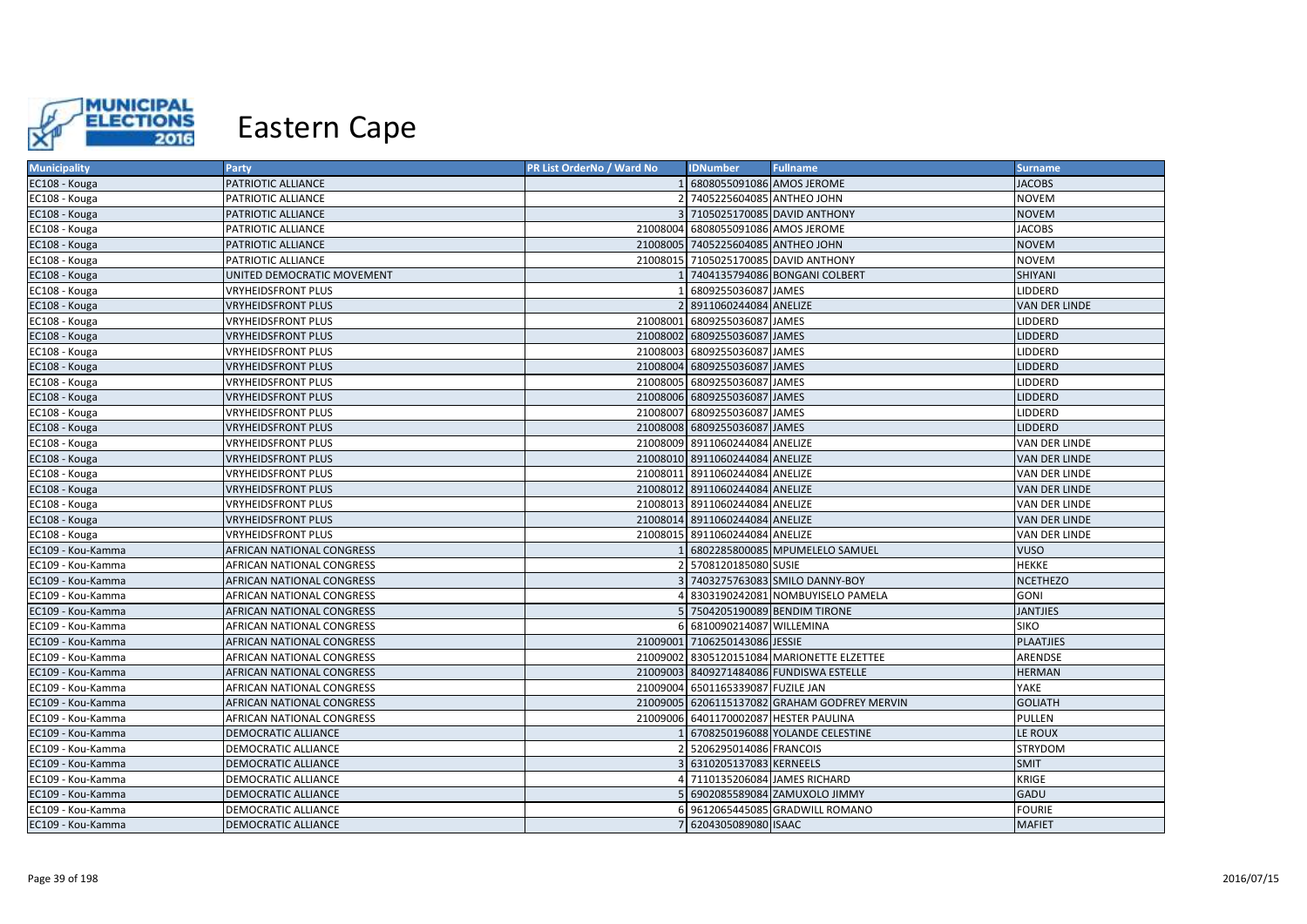

| <b>Municipality</b> | <b>Party</b>                     | PR List OrderNo / Ward No | <b>IDNumber</b>                      | <b>Fullname</b>                          | <b>Surname</b>      |
|---------------------|----------------------------------|---------------------------|--------------------------------------|------------------------------------------|---------------------|
| EC109 - Kou-Kamma   | DEMOCRATIC ALLIANCE              |                           | 8 5108305555084 NYANISO JULIE        |                                          | <b>BLOUW</b>        |
| EC109 - Kou-Kamma   | DEMOCRATIC ALLIANCE              |                           | 9 7911015245088 JULIE LABAN          |                                          | <b>WILLIAMS</b>     |
| EC109 - Kou-Kamma   | DEMOCRATIC ALLIANCE              |                           | 10 6002275024081 PRETORIUS           |                                          | <b>BERNADIS</b>     |
| EC109 - Kou-Kamma   | DEMOCRATIC ALLIANCE              |                           | 21009001 7911015245088 JULIE LABAN   |                                          | <b>WILLIAMS</b>     |
| EC109 - Kou-Kamma   | DEMOCRATIC ALLIANCE              |                           | 21009002 6002275024081 PRETORIUS     |                                          | <b>BERNADIS</b>     |
| EC109 - Kou-Kamma   | DEMOCRATIC ALLIANCE              |                           | 21009003 7110135206084 JAMES RICHARD |                                          | KRIGE               |
| EC109 - Kou-Kamma   | DEMOCRATIC ALLIANCE              |                           | 21009004 5206295014086 FRANCOIS      |                                          | STRYDOM             |
| EC109 - Kou-Kamma   | DEMOCRATIC ALLIANCE              |                           | 21009005 6310205137083 KERNEELS      |                                          | <b>SMIT</b>         |
| EC109 - Kou-Kamma   | DEMOCRATIC ALLIANCE              |                           |                                      | 21009006 6708250196088 YOLANDE CELESTINE | LE ROUX             |
| EC109 - Kou-Kamma   | <b>ECONOMIC FREEDOM FIGHTERS</b> |                           |                                      | 6712260553080 THANDIWE ANNA              | <b>VUSO</b>         |
| EC109 - Kou-Kamma   | ECONOMIC FREEDOM FIGHTERS        |                           | 8204061231080 NOCAWE                 |                                          | QWAZI               |
| EC109 - Kou-Kamma   | ECONOMIC FREEDOM FIGHTERS        |                           | 21009001 8804110862080 VUYISEKA      |                                          | LOLONGA             |
| EC109 - Kou-Kamma   | ECONOMIC FREEDOM FIGHTERS        |                           | 21009006 6404035169083 ABEL BENJAMIN |                                          | ABRAHAMS            |
| EC109 - Kou-Kamma   | INDEPENDENT CANDIDATE            |                           | 21009001 5912185160083 JOHNNY        |                                          | <b>KETTELDAS</b>    |
| EC109 - Kou-Kamma   | INDEPENDENT CANDIDATE            | 21009003                  | 8004205038080 DADLEY                 |                                          | <b>MAASDORP</b>     |
| EC109 - Kou-Kamma   | KOUKAMMA INDEPENDENT PARTY       |                           | 6209265809088 WILLEM VELILE          |                                          | <b>NORUSHU</b>      |
| EC109 - Kou-Kamma   | KOUKAMMA INDEPENDENT PARTY       |                           |                                      | 6611210048086 LEVONA MARIANNE            | <b>HUNTER</b>       |
| EC109 - Kou-Kamma   | KOUKAMMA INDEPENDENT PARTY       |                           | 3 7009140336086 MAGDALENA            |                                          | <b>BOSMAN</b>       |
| EC109 - Kou-Kamma   | KOUKAMMA INDEPENDENT PARTY       |                           | 21009001 7206205432087 GEORGE        |                                          | PIETERSE            |
| EC109 - Kou-Kamma   | KOUKAMMA INDEPENDENT PARTY       |                           | 21009002 7710165479087 BONILE COLIN  |                                          | <b>PHANYA</b>       |
| EC109 - Kou-Kamma   | KOUKAMMA INDEPENDENT PARTY       |                           | 21009003 5911150187089 DENISE        |                                          | <b>COETZEE</b>      |
| EC109 - Kou-Kamma   | KOUKAMMA INDEPENDENT PARTY       |                           | 21009004 6303066000086 ISAK CHRISTO  |                                          | <b>THEUNISSEN</b>   |
| EC109 - Kou-Kamma   | KOUKAMMA INDEPENDENT PARTY       |                           |                                      | 21009005 7207195166081 FREDERICK ANDREAS | LAWACK              |
| EC109 - Kou-Kamma   | KOUKAMMA INDEPENDENT PARTY       |                           | 21009006 8610125572089 MARCO MARIO   |                                          | <b>JANTJIES</b>     |
| EC121 - Mbhashe     | AFRICAN NATIONAL CONGRESS        |                           | 7412200835080 BABALWA                |                                          | <b>MAJAVU</b>       |
| EC121 - Mbhashe     | AFRICAN NATIONAL CONGRESS        |                           | 7006256179086 MANDLA                 |                                          | <b>SIBINGIBINGI</b> |
| EC121 - Mbhashe     | AFRICAN NATIONAL CONGRESS        |                           |                                      | 8202080684081 NOMABANDLA MIRRIAM         | <b>MKHEDAMO</b>     |
| EC121 - Mbhashe     | AFRICAN NATIONAL CONGRESS        |                           |                                      | 7909240639083 XOLELWA PRIMROSE           | <b>BALENI</b>       |
| EC121 - Mbhashe     | AFRICAN NATIONAL CONGRESS        |                           |                                      | 7206160932089 MONICA NONCEKELELO         | <b>MLANDU</b>       |
| EC121 - Mbhashe     | AFRICAN NATIONAL CONGRESS        |                           | 6 7308090715087 NOZIBELE             |                                          | <b>NYALAMBISA</b>   |
| EC121 - Mbhashe     | AFRICAN NATIONAL CONGRESS        |                           | 6510210742088 NOSIPHO                |                                          | GANDA               |
| EC121 - Mbhashe     | AFRICAN NATIONAL CONGRESS        |                           | 7403131018086 BUYISWA                |                                          | SISWANA             |
| EC121 - Mbhashe     | AFRICAN NATIONAL CONGRESS        |                           |                                      | 9 7602240839080 XOLISWA OSCARINER        | WILLIE              |
| EC121 - Mbhashe     | AFRICAN NATIONAL CONGRESS        |                           | 10 7411180775084 NOLUSINDISO         |                                          | <b>NKOMONYE</b>     |
| EC121 - Mbhashe     | AFRICAN NATIONAL CONGRESS        |                           |                                      | 11 7312231227085 NOLUMANYANO NTOMBENKOSI | <b>NGOMTHI</b>      |
| EC121 - Mbhashe     | AFRICAN NATIONAL CONGRESS        |                           |                                      | 12 6212031018083 MIRRIAM KUNGEKA         | <b>MAKAPELA</b>     |
| EC121 - Mbhashe     | AFRICAN NATIONAL CONGRESS        |                           |                                      | 13 6809051025086 XOLISWA MORRIN          | <b>TYODANA</b>      |
| EC121 - Mbhashe     | AFRICAN NATIONAL CONGRESS        |                           |                                      | 14 6702085082084 SAMKELO NICHOLAS        | <b>JANDA</b>        |
| EC121 - Mbhashe     | AFRICAN NATIONAL CONGRESS        |                           |                                      | 15 6701036188081 MKULULI MACKSON         | <b>MCOTSHO</b>      |
| EC121 - Mbhashe     | AFRICAN NATIONAL CONGRESS        |                           |                                      | 16 7412150176089 SINDEKA CECILIA         | <b>LIVI</b>         |
| EC121 - Mbhashe     | AFRICAN NATIONAL CONGRESS        |                           | 17 7310056057082 MAZOLA              |                                          | <b>MBOMVU</b>       |
| EC121 - Mbhashe     | AFRICAN NATIONAL CONGRESS        |                           |                                      | 18 4812095120089 MZIMASI WILCRESON       | <b>JIYA</b>         |
| EC121 - Mbhashe     | AFRICAN NATIONAL CONGRESS        |                           | 19 7204201011088 NOLUNDI             |                                          | <b>GXAMTWANA</b>    |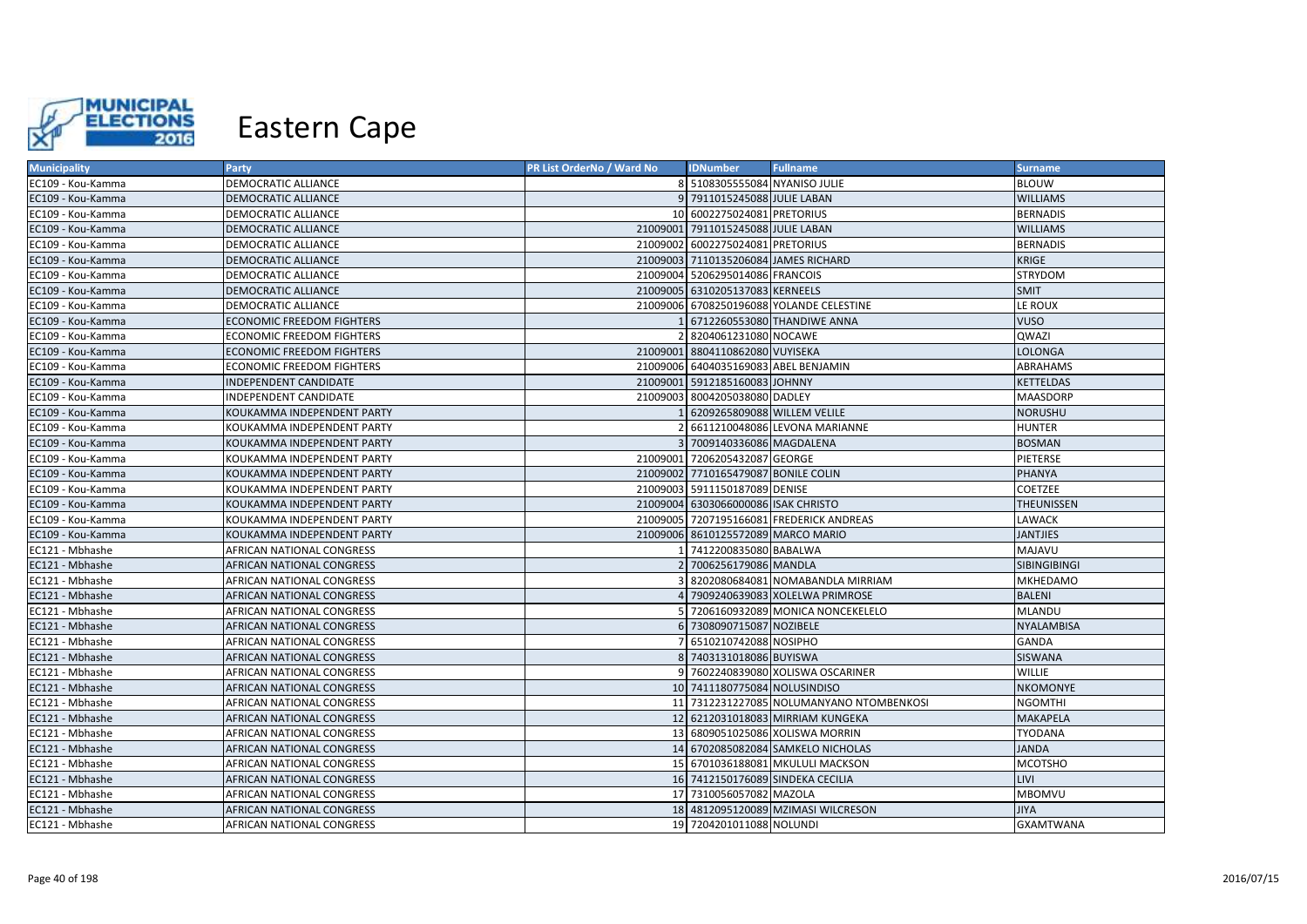

| <b>Municipality</b> | Party                            | PR List OrderNo / Ward No | <b>IDNumber</b>                      | <b>Fullname</b>                             | <b>Surname</b>   |
|---------------------|----------------------------------|---------------------------|--------------------------------------|---------------------------------------------|------------------|
| EC121 - Mbhashe     | <b>AFRICAN NATIONAL CONGRESS</b> |                           |                                      | 20 5708015979084 CYRIL MALUVELE             | <b>POTELWA</b>   |
| EC121 - Mbhashe     | <b>AFRICAN NATIONAL CONGRESS</b> |                           |                                      | 21 5711060896088 VICTORIA NOMAHLUBI         | <b>KLAAS</b>     |
| EC121 - Mbhashe     | <b>AFRICAN NATIONAL CONGRESS</b> |                           |                                      | 22 5201105834088 MAKUBENJE FRANCE           | <b>NGXELO</b>    |
| EC121 - Mbhashe     | AFRICAN NATIONAL CONGRESS        |                           | 23 6304110968088 NOBUNTU             |                                             | <b>MTSI</b>      |
| EC121 - Mbhashe     | AFRICAN NATIONAL CONGRESS        |                           | 24 4709165160088 SITYEBI             |                                             | <b>HOYO</b>      |
| EC121 - Mbhashe     | AFRICAN NATIONAL CONGRESS        |                           | 25 7404021054082 FEZEKA              |                                             | QINA             |
| EC121 - Mbhashe     | <b>AFRICAN NATIONAL CONGRESS</b> |                           | 26 7204047007084 MBONGI              |                                             | <b>NOYILA</b>    |
| EC121 - Mbhashe     | AFRICAN NATIONAL CONGRESS        |                           |                                      | 27 7311260931088 CONSTANCE NOPINKI          | <b>BUYEYE</b>    |
| EC121 - Mbhashe     | AFRICAN NATIONAL CONGRESS        |                           | 28 7005085983080 NCEBA               |                                             | NGUBECHANTI      |
| EC121 - Mbhashe     | <b>AFRICAN NATIONAL CONGRESS</b> |                           |                                      | 29 6601013633085 NOWETHU ZANELE             | <b>MBEWULENI</b> |
| EC121 - Mbhashe     | <b>AFRICAN NATIONAL CONGRESS</b> |                           | 30 7609261137088 FIKISWA             |                                             | <b>NDAULE</b>    |
| EC121 - Mbhashe     | AFRICAN NATIONAL CONGRESS        |                           | 21201001 5705295831084 PUMELELE      |                                             | RULUMENI         |
| EC121 - Mbhashe     | <b>AFRICAN NATIONAL CONGRESS</b> |                           |                                      | 21201002 6309120605083 VERONICA NOSONGO     | <b>KWEDINANA</b> |
| EC121 - Mbhashe     | <b>AFRICAN NATIONAL CONGRESS</b> |                           |                                      | 21201003 7203175485088 LUVUYO LAMYELI       | SANGQU           |
| EC121 - Mbhashe     | <b>AFRICAN NATIONAL CONGRESS</b> |                           |                                      | 21201004 6910135895088 SIPHIWO DAVIDSON     | KALITYI          |
| EC121 - Mbhashe     | <b>AFRICAN NATIONAL CONGRESS</b> |                           |                                      | 21201005 6710230556084 NTOMBENENE OSCARINA  | SOGAYISE         |
| EC121 - Mbhashe     | <b>AFRICAN NATIONAL CONGRESS</b> |                           | 21201006 7907165654087 PHUMZILE      |                                             | <b>MAMBA</b>     |
| EC121 - Mbhashe     | <b>AFRICAN NATIONAL CONGRESS</b> |                           | 21201007 7605280955088 NOMXOLISI     |                                             | <b>NQWENA</b>    |
| EC121 - Mbhashe     | AFRICAN NATIONAL CONGRESS        |                           | 21201008 6310106639088 SITHEMBELE    |                                             | <b>MWAHLA</b>    |
| EC121 - Mbhashe     | AFRICAN NATIONAL CONGRESS        |                           | 21201009 6311275749088 BONGILE       |                                             | <b>JAMNDA</b>    |
| EC121 - Mbhashe     | <b>AFRICAN NATIONAL CONGRESS</b> |                           | 21201010 6110290780080 LINDEKA MAVIS |                                             | SOSHANKANE       |
| EC121 - Mbhashe     | AFRICAN NATIONAL CONGRESS        |                           | 21201011 7111225835089 NCEBA ERIC    |                                             | MBANE            |
| EC121 - Mbhashe     | <b>AFRICAN NATIONAL CONGRESS</b> |                           | 21201012 6803145080082 MNINAWA       |                                             | <b>PETER</b>     |
| EC121 - Mbhashe     | AFRICAN NATIONAL CONGRESS        |                           | 21201013 7711235730087 PHUMZILE      |                                             | <b>BUNGU</b>     |
| EC121 - Mbhashe     | <b>AFRICAN NATIONAL CONGRESS</b> |                           | 21201014 5211275146080 MPHATHISWA    |                                             | <b>NTSASA</b>    |
| EC121 - Mbhashe     | AFRICAN NATIONAL CONGRESS        |                           | 21201015 7802165538085 SIBONGILE     |                                             | MANTSHINGILANE   |
| EC121 - Mbhashe     | AFRICAN NATIONAL CONGRESS        |                           | 21201016 7704065913089 WELE          |                                             | <b>NAMBA</b>     |
| EC121 - Mbhashe     | AFRICAN NATIONAL CONGRESS        |                           | 21201017 8308125646082 SIBONGILE     |                                             | <b>MZANYWA</b>   |
| EC121 - Mbhashe     | <b>AFRICAN NATIONAL CONGRESS</b> |                           | 21201018 7410305737086 LUNGISA       |                                             | <b>MAHOBE</b>    |
| EC121 - Mbhashe     | AFRICAN NATIONAL CONGRESS        |                           |                                      | 21201019 7704125717082 SITEMBISO DALKANYO   | SICENGU          |
| EC121 - Mbhashe     | AFRICAN NATIONAL CONGRESS        |                           |                                      | 21201020 5309065213084 SHEPSTONE THETHEMINI | <b>SITWAYI</b>   |
| EC121 - Mbhashe     | AFRICAN NATIONAL CONGRESS        |                           | 21201021 8612236115089 SIVIWE        |                                             | <b>MROBO</b>     |
| EC121 - Mbhashe     | <b>AFRICAN NATIONAL CONGRESS</b> |                           | 21201022 7005225852088 SILULAMI      |                                             | <b>NDINISA</b>   |
| EC121 - Mbhashe     | <b>AFRICAN NATIONAL CONGRESS</b> |                           | 21201023 6601125930080 LUDWE         |                                             | MANTSHIYOSE      |
| EC121 - Mbhashe     | <b>AFRICAN NATIONAL CONGRESS</b> |                           | 21201024 6807040590087 VUYELWA       |                                             | <b>MATIWANE</b>  |
| EC121 - Mbhashe     | <b>AFRICAN NATIONAL CONGRESS</b> |                           | 21201025 6208095938083 SIJADU        |                                             | MHAGA            |
| EC121 - Mbhashe     | <b>AFRICAN NATIONAL CONGRESS</b> |                           |                                      | 21201026 8009190678089 NOZUKO BLOSSOM       | SIRUNU-NTANGA    |
| EC121 - Mbhashe     | AFRICAN NATIONAL CONGRESS        |                           |                                      | 21201027 6712281034086 NOBELUSI NOMAKA      | MBOXELA          |
| EC121 - Mbhashe     | AFRICAN NATIONAL CONGRESS        |                           |                                      | 21201028 6212126137087 NZUZO ANDERSON       | <b>TYALI</b>     |
| EC121 - Mbhashe     | <b>AFRICAN NATIONAL CONGRESS</b> |                           | 21201029 7809225690087 SINDISA       |                                             | <b>DLOVA</b>     |
| EC121 - Mbhashe     | <b>AFRICAN NATIONAL CONGRESS</b> |                           |                                      | 21201030 8003080724087 PAKAMA PATRICIA      | <b>KONDILE</b>   |
| EC121 - Mbhashe     | <b>AFRICAN NATIONAL CONGRESS</b> |                           | 21201031 7109080849088 NOSAMKELE     |                                             | <b>NCETANI</b>   |
| EC121 - Mbhashe     | <b>AFRICAN NATIONAL CONGRESS</b> |                           | 21201032 7206210899080 CELIWE        |                                             | <b>GENYANE</b>   |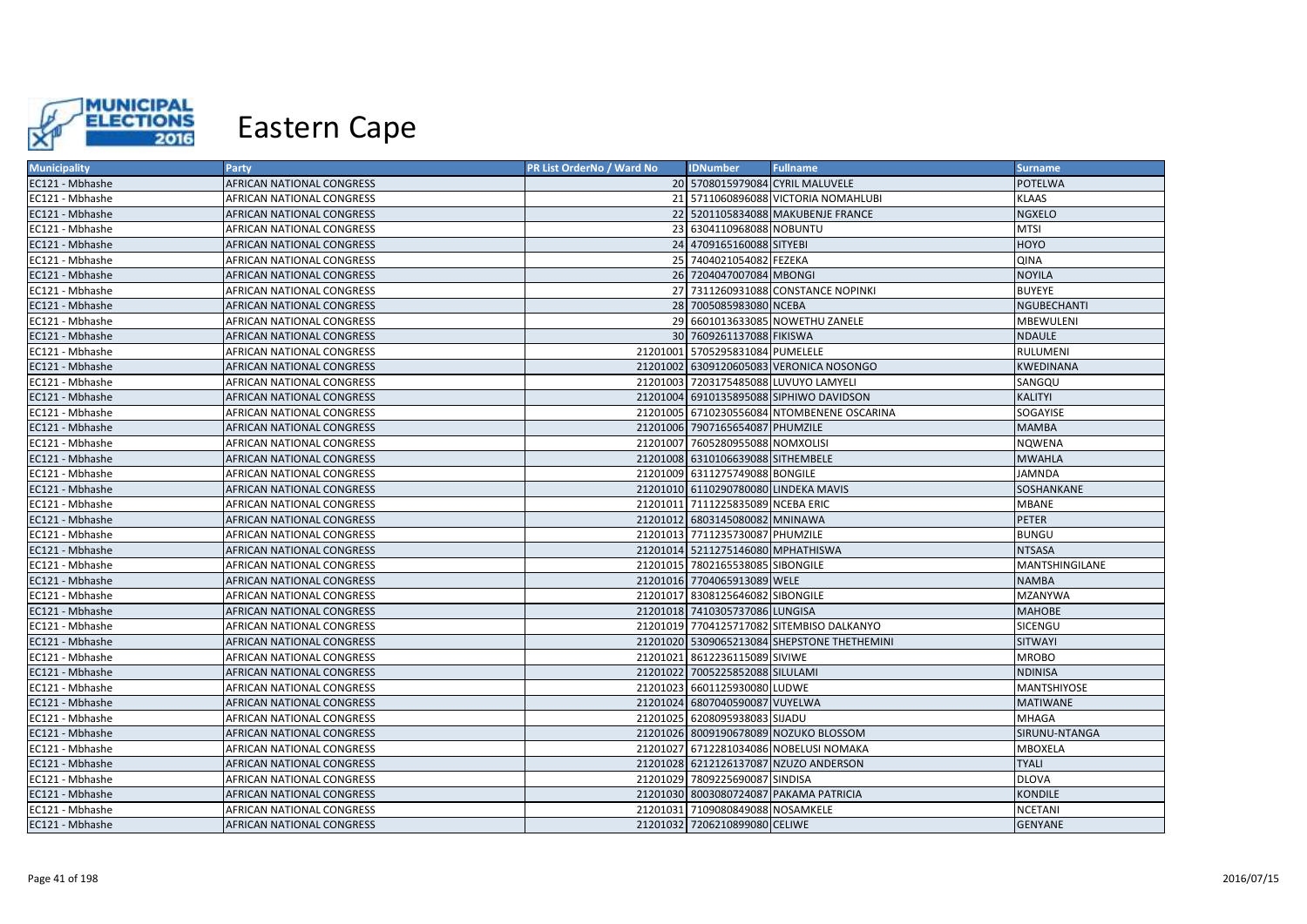

| <b>Municipality</b> | <b>Party</b>                | PR List OrderNo / Ward No | <b>IDNumber</b>                     | <b>Fullname</b>                                 | <b>Surname</b>  |
|---------------------|-----------------------------|---------------------------|-------------------------------------|-------------------------------------------------|-----------------|
| EC121 - Mbhashe     | AFRICAN PEOPLE'S CONVENTION |                           |                                     | 7707085948084 BONGANI CROSBY                    | <b>DYOMFANA</b> |
| EC121 - Mbhashe     | AFRICAN PEOPLE'S CONVENTION |                           | 2 7603125861082 MLUNGISELELI        |                                                 | MAXINIVA        |
| EC121 - Mbhashe     | AFRICAN PEOPLE'S CONVENTION |                           | 9512265457080 LUZUKO                |                                                 | <b>MPAHLWA</b>  |
| EC121 - Mbhashe     | AFRICAN PEOPLE'S CONVENTION |                           | 21201001 9512265457080 LUZUKO       |                                                 | <b>MPAHLWA</b>  |
| EC121 - Mbhashe     | AFRICAN PEOPLE'S CONVENTION |                           | 21201002 7603125861082 MLUNGISELELI |                                                 | MAXINIVA        |
| EC121 - Mbhashe     | AFRICAN PEOPLE'S CONVENTION |                           |                                     | 21201003 7707085948084 BONGANI CROSBY           | <b>DYOMFANA</b> |
| EC121 - Mbhashe     | AFRICAN PEOPLE'S CONVENTION |                           | 21201004 9111065943082 AVIWE        |                                                 | <b>NGQOLA</b>   |
| EC121 - Mbhashe     | CONGRESS OF THE PEOPLE      |                           |                                     | 6502245180087 MANGALISO SABELO                  | <b>JAFTA</b>    |
| EC121 - Mbhashe     | CONGRESS OF THE PEOPLE      |                           | 7305016021087 PHUMELELE             |                                                 | <b>METHU</b>    |
| EC121 - Mbhashe     | CONGRESS OF THE PEOPLE      |                           |                                     | 5510240169089 TEMBEKA PRINCESS                  | <b>MTYAPI</b>   |
| EC121 - Mbhashe     | CONGRESS OF THE PEOPLE      |                           | 8509251285088 NTOMBIZINE            |                                                 | <b>DUMBELA</b>  |
| EC121 - Mbhashe     | CONGRESS OF THE PEOPLE      |                           | 8910240965089 ASEMAHLE              |                                                 | <b>MASHECE</b>  |
| EC121 - Mbhashe     | CONGRESS OF THE PEOPLE      |                           |                                     | 6 8207280662084 KHOLEKA APHUMLE                 | <b>MAMPANA</b>  |
| EC121 - Mbhashe     | CONGRESS OF THE PEOPLE      |                           |                                     | 21201001 5510240169089 TEMBEKA PRINCESS         | <b>MTYAPI</b>   |
| EC121 - Mbhashe     | CONGRESS OF THE PEOPLE      |                           |                                     | 21201002 8410107103080 VICOLANCE THANDINKOSI    | PETER           |
| EC121 - Mbhashe     | CONGRESS OF THE PEOPLE      |                           |                                     | 21201004 8312315675083 SIBABALWE GWAJI SIZAKELE | <b>MZANA</b>    |
| EC121 - Mbhashe     | CONGRESS OF THE PEOPLE      |                           | 21201005 4605185211085 CHARBERLAIN  |                                                 | <b>NTLAVA</b>   |
| EC121 - Mbhashe     | CONGRESS OF THE PEOPLE      |                           | 21201009 8003185946080 ANDILE       |                                                 | <b>DYANI</b>    |
| EC121 - Mbhashe     | CONGRESS OF THE PEOPLE      |                           | 21201010 7807035842088 MONDE        |                                                 | <b>SOFUTE</b>   |
| EC121 - Mbhashe     | CONGRESS OF THE PEOPLE      |                           | 21201011 6205230070087 NOMAWETHU    |                                                 | <b>TSITSA</b>   |
| EC121 - Mbhashe     | CONGRESS OF THE PEOPLE      |                           |                                     | 21201012 8207280662084 KHOLEKA APHUMLE          | <b>MAMPANA</b>  |
| EC121 - Mbhashe     | CONGRESS OF THE PEOPLE      |                           |                                     | 21201014 7611225712089 ARMSTRONG SINETHEMBA     | <b>STAFANE</b>  |
| EC121 - Mbhashe     | CONGRESS OF THE PEOPLE      |                           | 21201019 7305016021087 PHUMELELE    |                                                 | <b>METHU</b>    |
| EC121 - Mbhashe     | CONGRESS OF THE PEOPLE      |                           |                                     | 21201020 8312205672083 THEMBELANI PROFESSOR     | SAVU            |
| EC121 - Mbhashe     | CONGRESS OF THE PEOPLE      |                           | 21201022 8509251285088 NTOMBIZINE   |                                                 | <b>DUMBELA</b>  |
| EC121 - Mbhashe     | CONGRESS OF THE PEOPLE      |                           | 21201024 6604095850080 MZIWONKE     |                                                 | SIPUNZI         |
| EC121 - Mbhashe     | CONGRESS OF THE PEOPLE      |                           | 21201030 8910240965089 ASEMAHLE     |                                                 | <b>MASHECE</b>  |
| EC121 - Mbhashe     | <b>DEMOCRATIC ALLIANCE</b>  |                           | 7603310018084 THABISA               |                                                 | GONIWE-MAFANYA  |
| EC121 - Mbhashe     | DEMOCRATIC ALLIANCE         |                           | 6805015586080 MLULAMI               |                                                 | <b>TSHAKA</b>   |
| EC121 - Mbhashe     | <b>DEMOCRATIC ALLIANCE</b>  |                           |                                     | 7103180278082 NOZUKO NCUMISA                    | <b>SIDLOVA</b>  |
| EC121 - Mbhashe     | DEMOCRATIC ALLIANCE         |                           | 4 5408205852080 NATU HARRIS         |                                                 | MLINGANISO      |
| EC121 - Mbhashe     | <b>DEMOCRATIC ALLIANCE</b>  |                           |                                     | 5 6411295106085 TANDUXOLO FRANKLIN              | <b>MFECANE</b>  |
| EC121 - Mbhashe     | DEMOCRATIC ALLIANCE         |                           |                                     | 6 7206180793081 NONTYATYAMBO                    | MANGALISO       |
| EC121 - Mbhashe     | <b>DEMOCRATIC ALLIANCE</b>  |                           | 7 5811020226085 NOBONGILE           |                                                 | <b>MFAZWE</b>   |
| EC121 - Mbhashe     | DEMOCRATIC ALLIANCE         |                           | 8 9105246013088 LUKHO               |                                                 | SAKI            |
| EC121 - Mbhashe     | DEMOCRATIC ALLIANCE         |                           | 9 8104295512083 XOLANI AMOS         |                                                 | MANENGELA       |
| EC121 - Mbhashe     | DEMOCRATIC ALLIANCE         |                           | 10 8811165870082 ABONGILE           |                                                 | MQENGQELEKO     |
| EC121 - Mbhashe     | <b>DEMOCRATIC ALLIANCE</b>  |                           | 11 5303115583083 JOM-JOM            |                                                 | <b>BATIYA</b>   |
| EC121 - Mbhashe     | DEMOCRATIC ALLIANCE         |                           |                                     | 12 6602026914082 MCOSELELI ALBERTON             | <b>TSHAYISA</b> |
| EC121 - Mbhashe     | DEMOCRATIC ALLIANCE         |                           | 13 5904025215086 PASIKA             |                                                 | <b>MVALO</b>    |
| EC121 - Mbhashe     | DEMOCRATIC ALLIANCE         |                           | 14 7804285534085 MZOLISI            |                                                 | <b>ALAM</b>     |
| EC121 - Mbhashe     | <b>DEMOCRATIC ALLIANCE</b>  |                           | 15 6510165903081 MZOLISI            |                                                 | <b>FOKAZI</b>   |
| EC121 - Mbhashe     | DEMOCRATIC ALLIANCE         |                           |                                     | 16 4312215437083 GODFREY MATYENI                | MANGALISO       |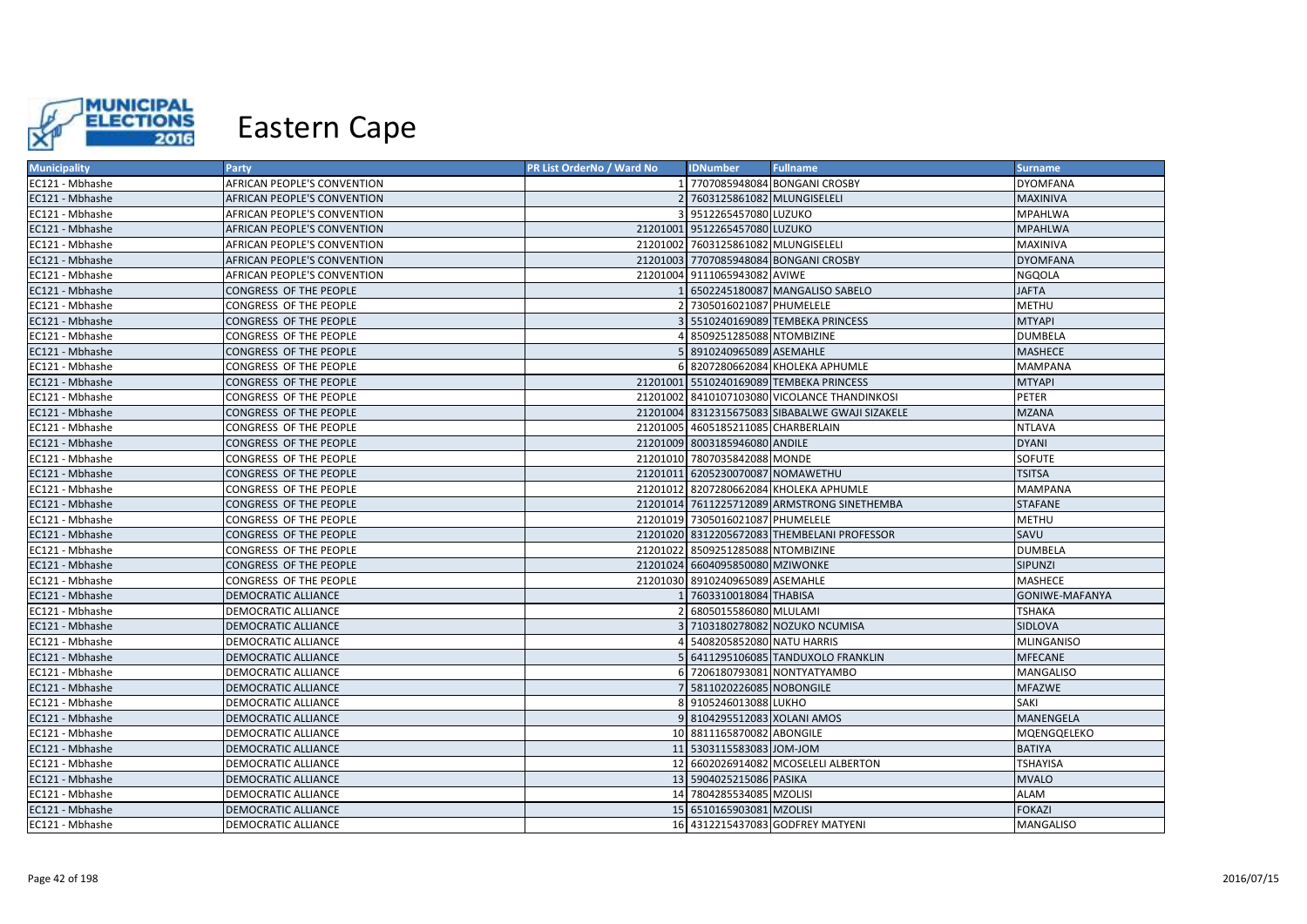

| <b>Municipality</b> | Party                      | PR List OrderNo / Ward No | <b>IDNumber</b>                      | <b>Fullname</b>                                 | <b>Surname</b>    |
|---------------------|----------------------------|---------------------------|--------------------------------------|-------------------------------------------------|-------------------|
| EC121 - Mbhashe     | DEMOCRATIC ALLIANCE        |                           |                                      | 17 6212020946088 NOLUNGISILE GLORIA             | <b>BONGOZA</b>    |
| EC121 - Mbhashe     | <b>DEMOCRATIC ALLIANCE</b> |                           |                                      | 18 5403105960083 MACMILLAN MATTHEWS MAKOSANDILE | GABELANA          |
| EC121 - Mbhashe     | DEMOCRATIC ALLIANCE        |                           | 19 4707150685085 NOBANTU             |                                                 | <b>JEVU</b>       |
| EC121 - Mbhashe     | DEMOCRATIC ALLIANCE        |                           | 20 5712120536086 NOTEMBA             |                                                 | <b>HENISI</b>     |
| EC121 - Mbhashe     | DEMOCRATIC ALLIANCE        |                           | 21 6912065583080 PUMZILET            |                                                 | SPELIMANDLA       |
| EC121 - Mbhashe     | DEMOCRATIC ALLIANCE        |                           | 22 5010105424083 ZONZA               |                                                 | <b>MDLUTA</b>     |
| EC121 - Mbhashe     | <b>DEMOCRATIC ALLIANCE</b> |                           |                                      | 23 5501305652085 MAZIZI MEASURER                | <b>SAFA</b>       |
| EC121 - Mbhashe     | DEMOCRATIC ALLIANCE        |                           | 24 9311271101083 ZIKHONA             |                                                 | NIGHTINGALE       |
| EC121 - Mbhashe     | DEMOCRATIC ALLIANCE        |                           | 25 6205150430089 BEAUTY              |                                                 | <b>MBALELA</b>    |
| EC121 - Mbhashe     | <b>DEMOCRATIC ALLIANCE</b> |                           | 26 7911175650085 LUNDI               |                                                 | MARELANE          |
| EC121 - Mbhashe     | <b>DEMOCRATIC ALLIANCE</b> |                           | 27 9207185879089 BULELANI            |                                                 | <b>CWAYI</b>      |
| EC121 - Mbhashe     | DEMOCRATIC ALLIANCE        |                           | 28 8011090585083 THEMBISA            |                                                 | <b>MDINGI</b>     |
| EC121 - Mbhashe     | <b>DEMOCRATIC ALLIANCE</b> |                           |                                      | 29 7911101138080 FUNISWA CALENCIA               | <b>SILO</b>       |
| EC121 - Mbhashe     | <b>DEMOCRATIC ALLIANCE</b> |                           | 30 7804175779089 MLINDI REUBEN       |                                                 | <b>MPANANA</b>    |
| EC121 - Mbhashe     | <b>DEMOCRATIC ALLIANCE</b> |                           | 31 7207276095084 THANDI              |                                                 | KHOKHOZA          |
| EC121 - Mbhashe     | DEMOCRATIC ALLIANCE        |                           | 21201001 9207185879089 BULELANI      |                                                 | <b>CWAYI</b>      |
| EC121 - Mbhashe     | <b>DEMOCRATIC ALLIANCE</b> |                           | 21201002 9105246013088 LUKHO         |                                                 | <b>SAKI</b>       |
| EC121 - Mbhashe     | <b>DEMOCRATIC ALLIANCE</b> |                           |                                      | 21201003 6411295106085 TANDUXOLO FRANKLIN       | MFECANE           |
| EC121 - Mbhashe     | DEMOCRATIC ALLIANCE        |                           | 21201004 7004042180088 NOMLINDELO    |                                                 | <b>ZWAKALA</b>    |
| EC121 - Mbhashe     | <b>DEMOCRATIC ALLIANCE</b> |                           | 21201005 7612065777083 LUTANDO       |                                                 | <b>NYOKA</b>      |
| EC121 - Mbhashe     | <b>DEMOCRATIC ALLIANCE</b> |                           | 21201006 5408205852080 NATU HARRIS   |                                                 | <b>MLINGANISO</b> |
| EC121 - Mbhashe     | <b>DEMOCRATIC ALLIANCE</b> |                           |                                      | 21201007 6212020946088 NOLUNGISILE GLORIA       | <b>BONGOZA</b>    |
| EC121 - Mbhashe     | <b>DEMOCRATIC ALLIANCE</b> |                           | 21201008 5904025215086 PASIKA        |                                                 | <b>MVALO</b>      |
| EC121 - Mbhashe     | <b>DEMOCRATIC ALLIANCE</b> |                           | 21201009 8811165870082 ABONGILE      |                                                 | MQENGQELEKO       |
| EC121 - Mbhashe     | <b>DEMOCRATIC ALLIANCE</b> |                           | 21201011 7911175650085 LUNDI         |                                                 | <b>MARELANE</b>   |
| EC121 - Mbhashe     | <b>DEMOCRATIC ALLIANCE</b> |                           | 21201012 8104295512083 XOLANI AMOS   |                                                 | MANENGELA         |
| EC121 - Mbhashe     | <b>DEMOCRATIC ALLIANCE</b> |                           | 21201013 8607015690088 LULAMANI      |                                                 | <b>PIKINI</b>     |
| EC121 - Mbhashe     | <b>DEMOCRATIC ALLIANCE</b> |                           | 21201014 6510165903081 MZOLISI       |                                                 | <b>FOKAZI</b>     |
| EC121 - Mbhashe     | <b>DEMOCRATIC ALLIANCE</b> |                           | 21201015 9311271101083 ZIKHONA       |                                                 | NIGHTINGALE       |
| EC121 - Mbhashe     | <b>DEMOCRATIC ALLIANCE</b> |                           | 21201016 7804285534085 MZOLISI       |                                                 | ALAM              |
| EC121 - Mbhashe     | <b>DEMOCRATIC ALLIANCE</b> |                           | 21201017 7804285534085 MZOLISI       |                                                 | <b>ALAM</b>       |
| EC121 - Mbhashe     | <b>DEMOCRATIC ALLIANCE</b> |                           | 21201018 7804175779089 MLINDI REUBEN |                                                 | <b>MPANANA</b>    |
| EC121 - Mbhashe     | DEMOCRATIC ALLIANCE        |                           | 21201019 8011090585083 THEMBISA      |                                                 | <b>MDINGI</b>     |
| EC121 - Mbhashe     | <b>DEMOCRATIC ALLIANCE</b> |                           | 21201020 5303115583083 JOM-JOM       |                                                 | <b>BATIYA</b>     |
| EC121 - Mbhashe     | <b>DEMOCRATIC ALLIANCE</b> |                           |                                      | 21201021 7409260573080 THANDIWE TRYPHIAN        | <b>MDIKO</b>      |
| EC121 - Mbhashe     | <b>DEMOCRATIC ALLIANCE</b> |                           |                                      | 21201022 7206180793081 NONTYATYAMBO             | <b>MANGALISO</b>  |
| EC121 - Mbhashe     | <b>DEMOCRATIC ALLIANCE</b> |                           |                                      | 21201023 4312215437083 GODFREY MATYENI          | <b>MANGALISO</b>  |
| EC121 - Mbhashe     | DEMOCRATIC ALLIANCE        |                           |                                      | 21201024 5501305652085 MAZIZI MEASURER          | SAFA              |
| EC121 - Mbhashe     | DEMOCRATIC ALLIANCE        |                           | 21201025 5010105424083 ZONZA         |                                                 | <b>MDLUTA</b>     |
| EC121 - Mbhashe     | DEMOCRATIC ALLIANCE        |                           | 21201026 6205150430089 BEAUTY        |                                                 | MBALELA           |
| EC121 - Mbhashe     | <b>DEMOCRATIC ALLIANCE</b> |                           |                                      | 21201027 7103180278082 NOZUKO NCUMISA           | SIDLOVA           |
| EC121 - Mbhashe     | <b>DEMOCRATIC ALLIANCE</b> |                           |                                      | 21201028 7911101138080 FUNISWA CALENCIA         | SILO              |
| EC121 - Mbhashe     | <b>DEMOCRATIC ALLIANCE</b> |                           |                                      | 21201029 7309120809080 NTOMBIZODWA ETHEL        | <b>GXALABA</b>    |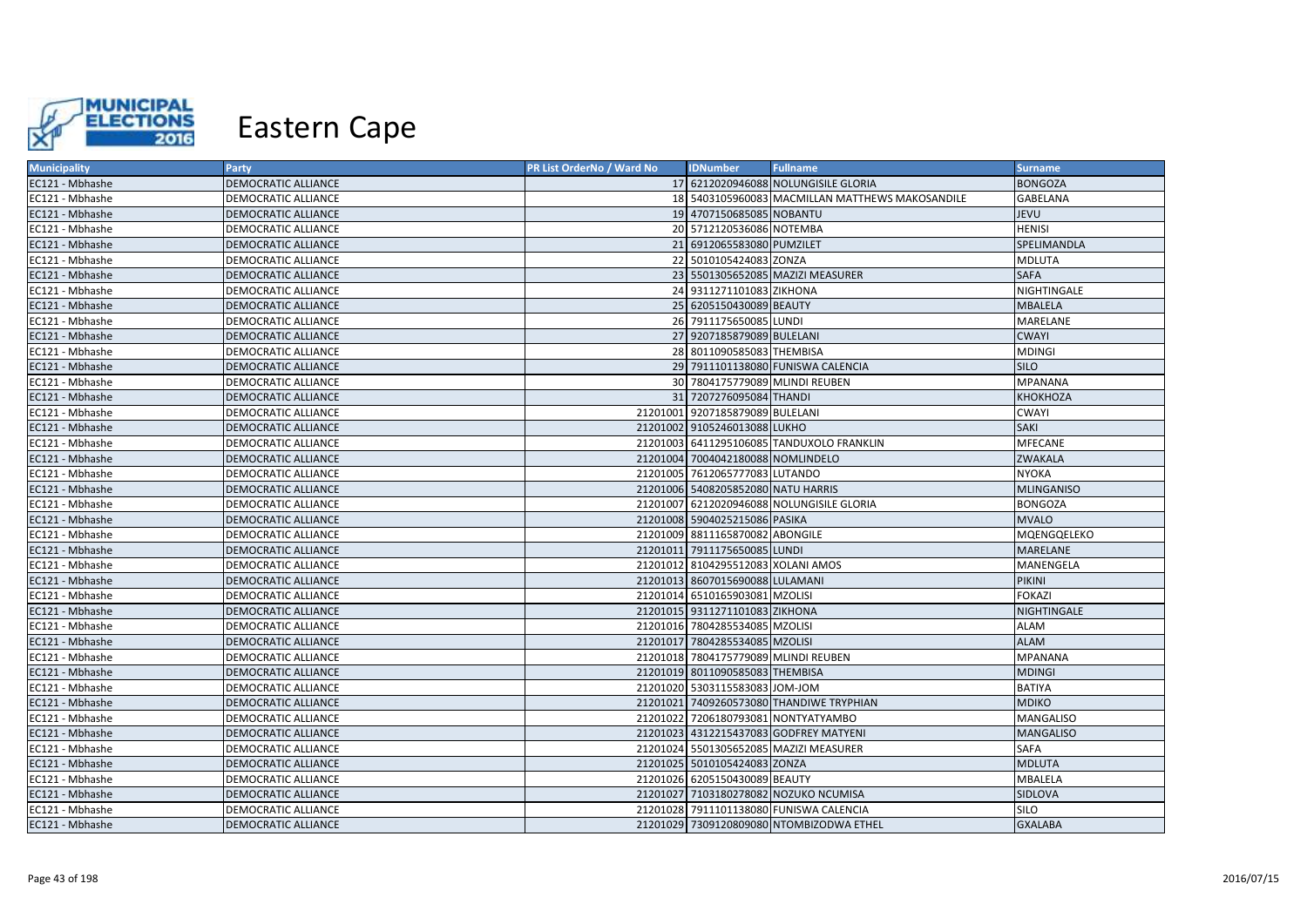

| <b>Municipality</b> | Party                            | PR List OrderNo / Ward No | <b>IDNumber</b>                      | <b>Fullname</b>                                       | <b>Surname</b>   |
|---------------------|----------------------------------|---------------------------|--------------------------------------|-------------------------------------------------------|------------------|
| EC121 - Mbhashe     | <b>DEMOCRATIC ALLIANCE</b>       |                           |                                      | 21201030 5403105960083 MACMILLAN MATTHEWS MAKOSANDILE | GABELANA         |
| EC121 - Mbhashe     | <b>DEMOCRATIC ALLIANCE</b>       |                           | 21201031 5811020226085 NOBONGILE     |                                                       | <b>MFAZWE</b>    |
| EC121 - Mbhashe     | <b>DEMOCRATIC ALLIANCE</b>       |                           | 21201032 7207276095084 THANDI        |                                                       | KHOKHOZA         |
| EC121 - Mbhashe     | <b>ECONOMIC FREEDOM FIGHTERS</b> |                           | 8811185598085 SIYABONGA              |                                                       | <b>MDIKINDA</b>  |
| EC121 - Mbhashe     | <b>ECONOMIC FREEDOM FIGHTERS</b> |                           | 8111050847083 NOLUVUYO               |                                                       | <b>TAFENI</b>    |
| EC121 - Mbhashe     | <b>ECONOMIC FREEDOM FIGHTERS</b> |                           |                                      | 6506075935080 WILLIAM THUSILE                         | <b>MWEZENI</b>   |
| EC121 - Mbhashe     | <b>ECONOMIC FREEDOM FIGHTERS</b> |                           | 8912150936084 ZINTLE                 |                                                       | <b>FANISO</b>    |
| EC121 - Mbhashe     | <b>ECONOMIC FREEDOM FIGHTERS</b> |                           |                                      | 8402195793088 SIBONGELENI ANDRIES                     | <b>TUPA</b>      |
| EC121 - Mbhashe     | <b>ECONOMIC FREEDOM FIGHTERS</b> |                           | 7106210951081 VATISWA                |                                                       | <b>NDZO</b>      |
| EC121 - Mbhashe     | <b>ECONOMIC FREEDOM FIGHTERS</b> |                           | 8605136095088 ABONGILE               |                                                       | <b>SOJADA</b>    |
| EC121 - Mbhashe     | <b>ECONOMIC FREEDOM FIGHTERS</b> |                           | 8209041345082 KHOLIWE                |                                                       | <b>DYOMFANA</b>  |
| EC121 - Mbhashe     | <b>ECONOMIC FREEDOM FIGHTERS</b> |                           |                                      | 6903225775088 SIYAVUYA SYLVESTER                      | KETABAHLE        |
| EC121 - Mbhashe     | <b>ECONOMIC FREEDOM FIGHTERS</b> |                           |                                      | 10 8205280245082 LWANDO ABONGILE                      | <b>MAPOMA</b>    |
| EC121 - Mbhashe     | ECONOMIC FREEDOM FIGHTERS        |                           | 11 8505095731089 LAZOLA              |                                                       | ROZANI           |
| EC121 - Mbhashe     | ECONOMIC FREEDOM FIGHTERS        |                           | 12 7201250628085 NOMANDLA            |                                                       | <b>MTUZULA</b>   |
| EC121 - Mbhashe     | ECONOMIC FREEDOM FIGHTERS        |                           | 13 7909155674083 BULELANI            |                                                       | <b>NYOKA</b>     |
| EC121 - Mbhashe     | ECONOMIC FREEDOM FIGHTERS        |                           | 14 8802110616084 MASITHEMBE          |                                                       | SANGQU           |
| EC121 - Mbhashe     | ECONOMIC FREEDOM FIGHTERS        |                           | 15 9311266148081 INGA                |                                                       | MANANGELE        |
| EC121 - Mbhashe     | <b>ECONOMIC FREEDOM FIGHTERS</b> |                           | 16 8801090902084 NONDUMISO           |                                                       | <b>NQANDA</b>    |
| EC121 - Mbhashe     | <b>ECONOMIC FREEDOM FIGHTERS</b> |                           | 17 7003136073084 MANDLA              |                                                       | <b>ZOZO</b>      |
| EC121 - Mbhashe     | <b>ECONOMIC FREEDOM FIGHTERS</b> |                           |                                      | 18 8208081602089 BONGIWE SYLVIA                       | MPANGE-KETABAHLE |
| EC121 - Mbhashe     | <b>ECONOMIC FREEDOM FIGHTERS</b> |                           |                                      | 19 8310015409084 NKOSIPHENDULA                        | <b>GWINA</b>     |
| EC121 - Mbhashe     | <b>ECONOMIC FREEDOM FIGHTERS</b> |                           | 20 9102181184081 PORTIA              |                                                       | MALANGENI        |
| EC121 - Mbhashe     | <b>ECONOMIC FREEDOM FIGHTERS</b> |                           |                                      | 21 6512257124089 LUVUYO ALFRED                        | <b>SALISO</b>    |
| EC121 - Mbhashe     | <b>ECONOMIC FREEDOM FIGHTERS</b> |                           | 22 6901061017086 NOGINILE            |                                                       | <b>MFANEKISO</b> |
| EC121 - Mbhashe     | <b>ECONOMIC FREEDOM FIGHTERS</b> |                           | 23 9205265801080 ZUSAKE              |                                                       | <b>NGONGO</b>    |
| EC121 - Mbhashe     | <b>ECONOMIC FREEDOM FIGHTERS</b> |                           | 24 9206250392085 OLWETHU             |                                                       | <b>RULULU</b>    |
| EC121 - Mbhashe     | <b>ECONOMIC FREEDOM FIGHTERS</b> |                           |                                      | 25 7811285841089 NKOSITHANDILE                        | <b>SHEDI</b>     |
| EC121 - Mbhashe     | ECONOMIC FREEDOM FIGHTERS        |                           | 26 8004061061085 NOMHLE              |                                                       | AKHTER           |
| EC121 - Mbhashe     | ECONOMIC FREEDOM FIGHTERS        |                           | 27 8807285572087 VUYOLWETHU          |                                                       | <b>FONO</b>      |
| EC121 - Mbhashe     | ECONOMIC FREEDOM FIGHTERS        |                           | 28 8006281005081 ZUZEKA              |                                                       | JALI             |
| EC121 - Mbhashe     | <b>ECONOMIC FREEDOM FIGHTERS</b> |                           | 29 8207120492080 SINAZO              |                                                       | <b>JACK</b>      |
| EC121 - Mbhashe     | <b>ECONOMIC FREEDOM FIGHTERS</b> |                           | 30 6010290843088 NOZOLILE            |                                                       | <b>NKANTI</b>    |
| EC121 - Mbhashe     | <b>ECONOMIC FREEDOM FIGHTERS</b> |                           | 21201001 8002205873084 LUYANDA       |                                                       | GANDA            |
| EC121 - Mbhashe     | <b>ECONOMIC FREEDOM FIGHTERS</b> |                           | 21201002 7102110747083 XOLISWA       |                                                       | <b>NTSINDE</b>   |
| EC121 - Mbhashe     | <b>ECONOMIC FREEDOM FIGHTERS</b> |                           |                                      | 21201003 7112252165085 FLORENCE NTOMBENTLE            | <b>MHLAWULI</b>  |
| EC121 - Mbhashe     | <b>ECONOMIC FREEDOM FIGHTERS</b> |                           | 21201004 6008201079081 NOSISI EUNICE |                                                       | <b>MYATAZA</b>   |
| EC121 - Mbhashe     | <b>ECONOMIC FREEDOM FIGHTERS</b> |                           | 21201005 7003136073084 MANDLA        |                                                       | <b>ZOZO</b>      |
| EC121 - Mbhashe     | <b>ECONOMIC FREEDOM FIGHTERS</b> |                           | 21201006 6010290843088 NOZOLILE      |                                                       | <b>NKANTI</b>    |
| EC121 - Mbhashe     | <b>ECONOMIC FREEDOM FIGHTERS</b> |                           | 21201007 6403135827087 NCEBA         |                                                       | <b>TETYANA</b>   |
| EC121 - Mbhashe     | <b>ECONOMIC FREEDOM FIGHTERS</b> |                           | 21201008 8505030965081 KUNJULWA      |                                                       | <b>MNTUMNI</b>   |
| EC121 - Mbhashe     | <b>ECONOMIC FREEDOM FIGHTERS</b> |                           |                                      | 21201009 6903225775088 SIYAVUYA SYLVESTER             | <b>KETABAHLE</b> |
| EC121 - Mbhashe     | <b>ECONOMIC FREEDOM FIGHTERS</b> |                           | 21201010 7602260834086 NOMAKORINTE   |                                                       | <b>MCIZANA</b>   |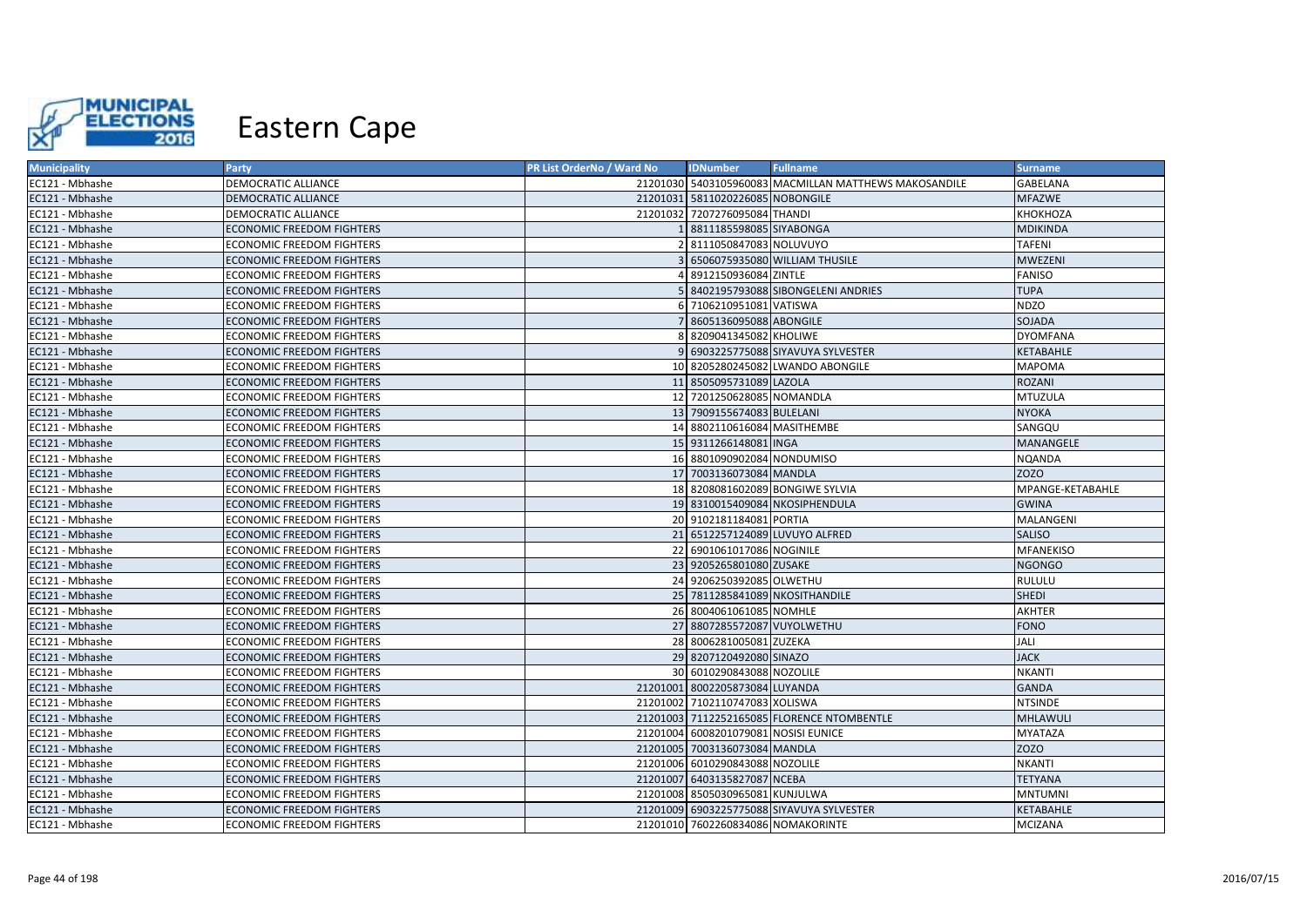

| <b>Municipality</b> | Party                             | PR List OrderNo / Ward No | <b>IDNumber</b>                      | <b>Fullname</b>                                  | <b>Surname</b>     |
|---------------------|-----------------------------------|---------------------------|--------------------------------------|--------------------------------------------------|--------------------|
| EC121 - Mbhashe     | <b>ECONOMIC FREEDOM FIGHTERS</b>  |                           | 21201012 8604041989089 NOMZAMO       |                                                  | KLAWUSHE           |
| EC121 - Mbhashe     | <b>ECONOMIC FREEDOM FIGHTERS</b>  |                           | 21201013 9205230788081 NOSIVIWE      |                                                  | VITI               |
| EC121 - Mbhashe     | <b>ECONOMIC FREEDOM FIGHTERS</b>  |                           |                                      | 21201014 7401013068088 NOLUSINDISO PRINCESS      | <b>MAMANE</b>      |
| EC121 - Mbhashe     | <b>ECONOMIC FREEDOM FIGHTERS</b>  |                           | 21201015 8608090835085 NWABISA PINKY |                                                  | NDUNA              |
| EC121 - Mbhashe     | <b>ECONOMIC FREEDOM FIGHTERS</b>  |                           | 21201016 6905085764086 GREY          |                                                  | <b>TSHOKOVU</b>    |
| EC121 - Mbhashe     | <b>ECONOMIC FREEDOM FIGHTERS</b>  |                           | 21201017 9412055734089 ZAMILE        |                                                  | TIMBANI            |
| EC121 - Mbhashe     | <b>ECONOMIC FREEDOM FIGHTERS</b>  |                           | 21201018 8406046331089 LINDANI       |                                                  | MAHLUNGU           |
| EC121 - Mbhashe     | <b>ECONOMIC FREEDOM FIGHTERS</b>  |                           | 21201019 7206067400081 MNYASA        |                                                  | ZULU               |
| EC121 - Mbhashe     | <b>ECONOMIC FREEDOM FIGHTERS</b>  |                           |                                      | 21201020 8308175400083 SICELO THEMBEKILE         | <b>KOLOKOLO</b>    |
| EC121 - Mbhashe     | <b>ECONOMIC FREEDOM FIGHTERS</b>  |                           | 21201021 7902130874084 THANDEKA      |                                                  | <b>CISHE</b>       |
| EC121 - Mbhashe     | <b>ECONOMIC FREEDOM FIGHTERS</b>  |                           | 21201022 8109285502085 ZILINDILE     |                                                  | <b>NXONGO</b>      |
| EC121 - Mbhashe     | <b>ECONOMIC FREEDOM FIGHTERS</b>  |                           | 21201023 6612101070080 ZUKISWA       |                                                  | <b>MFAKADOLO</b>   |
| EC121 - Mbhashe     | <b>ECONOMIC FREEDOM FIGHTERS</b>  |                           |                                      | 21201025 6808170865083 NONYAMEKO PATIENCE        | <b>MBIKO</b>       |
| EC121 - Mbhashe     | <b>ECONOMIC FREEDOM FIGHTERS</b>  |                           | 21201028 8411190436080 SIPHOKAZI     |                                                  | PEWANA             |
| EC121 - Mbhashe     | <b>ECONOMIC FREEDOM FIGHTERS</b>  |                           | 21201030 8804186191083 LWANDO        |                                                  | <b>NTWASA</b>      |
| EC121 - Mbhashe     | <b>ECONOMIC FREEDOM FIGHTERS</b>  |                           | 21201031 8207120492080 SINAZO        |                                                  | <b>JACK</b>        |
| EC121 - Mbhashe     | <b>ECONOMIC FREEDOM FIGHTERS</b>  |                           | 21201032 8807221106081 YONELA        |                                                  | <b>DYOSINI</b>     |
| EC121 - Mbhashe     | INDEPENDENT CANDIDATE             |                           |                                      | 21201001 5108240150082 BULELWA ALBERTINA CIKIZWA | <b>NAMA</b>        |
| EC121 - Mbhashe     | INDEPENDENT CANDIDATE             |                           | 21201002 8305145740085 LUKHANYO      |                                                  | <b>MAHLANZA</b>    |
| EC121 - Mbhashe     | INDEPENDENT CANDIDATE             |                           |                                      | 21201005 5206035160082 MMELI WILBERFORCE         | <b>DUMEZWENI</b>   |
| EC121 - Mbhashe     | INDEPENDENT CANDIDATE             |                           | 21201006 5901255879086 CROSSMAN      |                                                  | <b>QIKWA</b>       |
| EC121 - Mbhashe     | INDEPENDENT CANDIDATE             |                           | 21201014 6409235926083 TEMBINKOSI    |                                                  | <b>TSHIKA</b>      |
| EC121 - Mbhashe     | INDEPENDENT CANDIDATE             |                           | 21201016 6812090598089 NOMZI         |                                                  | MNDENDE-MLUNGU     |
| EC121 - Mbhashe     | INDEPENDENT CANDIDATE             |                           | 21201020 5311205781087 HOFMAN        |                                                  | TANANA             |
| EC121 - Mbhashe     | INDEPENDENT CANDIDATE             |                           |                                      | 21201021 7703171026083 ZOLISWA VICTORIA          | NKUNJANA           |
| EC121 - Mbhashe     | INDEPENDENT CANDIDATE             |                           | 21201023 5910185067084 LUCAS LUVUYO  |                                                  | MHLONTLO           |
| EC121 - Mbhashe     | INDEPENDENT CANDIDATE             |                           | 21201024 7802060524081 WELISA        |                                                  | SIPUNZI            |
| EC121 - Mbhashe     | INDEPENDENT CANDIDATE             |                           | 21201025 6908190773083 NOKANYO       |                                                  | MAGATYA            |
| EC121 - Mbhashe     | INDEPENDENT CANDIDATE             |                           | 21201027 9112305883088 THABISILE     |                                                  | SANDA              |
| EC121 - Mbhashe     | INDEPENDENT CANDIDATE             |                           |                                      | 21201029 7008245666082 LUYANDA ARCHIBALD         | <b>GOGOBA</b>      |
| EC121 - Mbhashe     | INDEPENDENT CANDIDATE             |                           |                                      | 21201030 5603300176084 NOMHLE CAROLINE           | <b>VOYI</b>        |
| EC121 - Mbhashe     | INDEPENDENT CANDIDATE             |                           |                                      | 21201031 6301155303080 BAGCINA RICHARD           | MBULAWA            |
| EC121 - Mbhashe     | PAN AFRICANIST CONGRESS OF AZANIA |                           |                                      | 1 7507235254080 MPENDULO HERBERT                 | <b>GWESHA</b>      |
| EC121 - Mbhashe     | PAN AFRICANIST CONGRESS OF AZANIA |                           | 4201025822081 BUBELE CECIL           |                                                  | TAMELA             |
| EC121 - Mbhashe     | PAN AFRICANIST CONGRESS OF AZANIA |                           | 6704060819084 NOMBUYISELO            |                                                  | <b>FENNEL</b>      |
| EC121 - Mbhashe     | PAN AFRICANIST CONGRESS OF AZANIA |                           | 4401025240082 MAKWEDINANA            |                                                  | MKHALA             |
| EC121 - Mbhashe     | PAN AFRICANIST CONGRESS OF AZANIA |                           |                                      | 5 7502016098087 PHINDILE WELCOME                 | <b>MGWAGWENI</b>   |
| EC121 - Mbhashe     | PAN AFRICANIST CONGRESS OF AZANIA |                           |                                      | 6 8107215648085 SINATHI MABHACA                  | <b>MBEWU</b>       |
| EC121 - Mbhashe     | PAN AFRICANIST CONGRESS OF AZANIA |                           | 8403076312089 SIYABONGA              |                                                  | <b>JAKO</b>        |
| EC121 - Mbhashe     | PAN AFRICANIST CONGRESS OF AZANIA |                           | 8 6904255500081 LOUIS                |                                                  | MHAGA              |
| EC121 - Mbhashe     | PAN AFRICANIST CONGRESS OF AZANIA |                           |                                      | 9 6711255557080 PATRICK MZIMASE                  | ZIBAXA             |
| EC121 - Mbhashe     | PAN AFRICANIST CONGRESS OF AZANIA |                           |                                      | 10 7205026321081 SITHEMBISO MANIFESTO            | MALUSI             |
| EC121 - Mbhashe     | PAN AFRICANIST CONGRESS OF AZANIA |                           | 11 8001040571085 FEZEKA              |                                                  | <b>TSHANGATSHA</b> |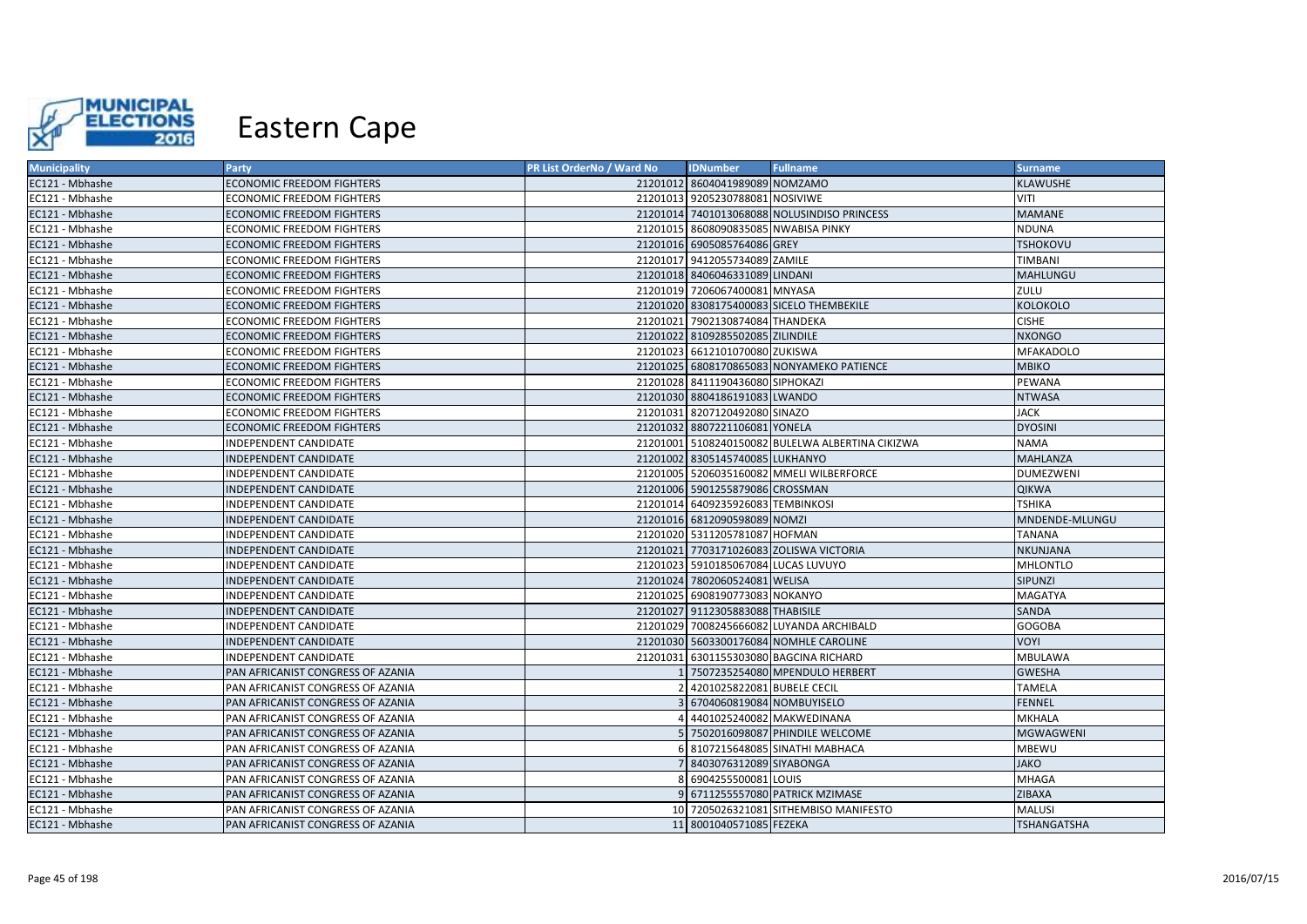

| <b>Municipality</b> | Party                             | PR List OrderNo / Ward No | <b>IDNumber</b>                     | <b>Fullname</b>                             | <b>Surname</b>   |
|---------------------|-----------------------------------|---------------------------|-------------------------------------|---------------------------------------------|------------------|
| EC121 - Mbhashe     | PAN AFRICANIST CONGRESS OF AZANIA |                           | 21201001 8704145963087 VUYANI       |                                             | <b>MPAHLENI</b>  |
| EC121 - Mbhashe     | PAN AFRICANIST CONGRESS OF AZANIA |                           |                                     | 21201002 6711255557080 PATRICK MZIMASE      | ZIBAXA           |
| EC121 - Mbhashe     | PAN AFRICANIST CONGRESS OF AZANIA |                           | 21201003 8403076312089 SIYABONGA    |                                             | <b>JAKO</b>      |
| EC121 - Mbhashe     | PAN AFRICANIST CONGRESS OF AZANIA |                           | 21201004 8704145963087 VUYANI       |                                             | <b>MPAHLENI</b>  |
| EC121 - Mbhashe     | PAN AFRICANIST CONGRESS OF AZANIA |                           |                                     | 21201005 7502016098087 PHINDILE WELCOME     | MGWAGWENI        |
| EC121 - Mbhashe     | PAN AFRICANIST CONGRESS OF AZANIA |                           | 21201006 6704060819084 NOMBUYISELO  |                                             | <b>FENNEL</b>    |
| EC121 - Mbhashe     | PAN AFRICANIST CONGRESS OF AZANIA |                           |                                     | 21201007 7205026321081 SITHEMBISO MANIFESTO | <b>MALUSI</b>    |
| EC121 - Mbhashe     | PAN AFRICANIST CONGRESS OF AZANIA |                           |                                     | 21201008 7507235254080 MPENDULO HERBERT     | <b>GWESHA</b>    |
| EC121 - Mbhashe     | PAN AFRICANIST CONGRESS OF AZANIA |                           |                                     | 21201009 7205026321081 SITHEMBISO MANIFESTO | MALUSI           |
| EC121 - Mbhashe     | PAN AFRICANIST CONGRESS OF AZANIA |                           | 21201010 4201025822081 BUBELE CECIL |                                             | <b>TAMELA</b>    |
| EC121 - Mbhashe     | PAN AFRICANIST CONGRESS OF AZANIA |                           | 21201011 8001040571085 FEZEKA       |                                             | TSHANGATSHA      |
| EC121 - Mbhashe     | PAN AFRICANIST CONGRESS OF AZANIA |                           |                                     | 21201012 6711255557080 PATRICK MZIMASE      | <b>ZIBAXA</b>    |
| EC121 - Mbhashe     | PAN AFRICANIST CONGRESS OF AZANIA |                           | 21201013 8701100969083 PHAKAMA      |                                             | SONTELA          |
| EC121 - Mbhashe     | PAN AFRICANIST CONGRESS OF AZANIA |                           | 21201014 4201025822081 BUBELE CECIL |                                             | <b>TAMELA</b>    |
| EC121 - Mbhashe     | PAN AFRICANIST CONGRESS OF AZANIA |                           | 21201015 8701100969083 PHAKAMA      |                                             | SONTELA          |
| EC121 - Mbhashe     | PAN AFRICANIST CONGRESS OF AZANIA |                           | 21201016 8604125924085 SIYAMTHEMBA  |                                             | NDLELAMBINI      |
| EC121 - Mbhashe     | PAN AFRICANIST CONGRESS OF AZANIA |                           | 21201017 8701100969083 PHAKAMA      |                                             | SONTELA          |
| EC121 - Mbhashe     | PAN AFRICANIST CONGRESS OF AZANIA |                           | 21201018 4401025240082 MAKWEDINANA  |                                             | <b>MKHALA</b>    |
| EC121 - Mbhashe     | PAN AFRICANIST CONGRESS OF AZANIA |                           | 21201019 4201025822081 BUBELE CECIL |                                             | TAMELA           |
| EC121 - Mbhashe     | PAN AFRICANIST CONGRESS OF AZANIA |                           |                                     | 21201020 7502016098087 PHINDILE WELCOME     | <b>MGWAGWENI</b> |
| EC121 - Mbhashe     | PAN AFRICANIST CONGRESS OF AZANIA |                           | 21201021 4401025240082 MAKWEDINANA  |                                             | <b>MKHALA</b>    |
| EC121 - Mbhashe     | PAN AFRICANIST CONGRESS OF AZANIA |                           | 21201022 6704060819084 NOMBUYISELO  |                                             | <b>FENNEL</b>    |
| EC121 - Mbhashe     | PAN AFRICANIST CONGRESS OF AZANIA |                           | 21201023 8403076312089 SIYABONGA    |                                             | <b>JAKO</b>      |
| EC121 - Mbhashe     | PAN AFRICANIST CONGRESS OF AZANIA |                           |                                     | 21201024 7507235254080 MPENDULO HERBERT     | <b>GWESHA</b>    |
| EC121 - Mbhashe     | PAN AFRICANIST CONGRESS OF AZANIA |                           | 21201025 9111055959080 BATHANDWA    |                                             | <b>BIJA</b>      |
| EC121 - Mbhashe     | PAN AFRICANIST CONGRESS OF AZANIA |                           | 21201026 8604125924085 SIYAMTHEMBA  |                                             | NDLELAMBINI      |
| EC121 - Mbhashe     | PAN AFRICANIST CONGRESS OF AZANIA |                           | 21201027 9011125984086 OGIYONKE     |                                             | MRENGQWA         |
| EC121 - Mbhashe     | PAN AFRICANIST CONGRESS OF AZANIA |                           | 21201028 7212156321089 XOLANI       |                                             | <b>MSENGE</b>    |
| EC121 - Mbhashe     | PAN AFRICANIST CONGRESS OF AZANIA |                           |                                     | 21201029 8107215648085 SINATHI MABHACA      | MBEWU            |
| EC121 - Mbhashe     | PAN AFRICANIST CONGRESS OF AZANIA |                           | 21201030 6904255500081 LOUIS        |                                             | <b>MHAGA</b>     |
| EC121 - Mbhashe     | PAN AFRICANIST CONGRESS OF AZANIA |                           | 21201031 7212156321089 XOLANI       |                                             | <b>MSENGE</b>    |
| EC121 - Mbhashe     | UNITED DEMOCRATIC MOVEMENT        |                           | 7306016124087 MTHETHELENI           |                                             | <b>BHELE</b>     |
| EC121 - Mbhashe     | UNITED DEMOCRATIC MOVEMENT        |                           | 2 6009085730088 MZIMKULU            |                                             | <b>TETYANA</b>   |
| EC121 - Mbhashe     | UNITED DEMOCRATIC MOVEMENT        |                           | 3 7704170367080 NOLUVO              |                                             | TYELINGANYE      |
| EC121 - Mbhashe     | UNITED DEMOCRATIC MOVEMENT        |                           | 6206235072086 MNTUWAKHE             |                                             | <b>TAKANI</b>    |
| EC121 - Mbhashe     | UNITED DEMOCRATIC MOVEMENT        |                           | 5 8210175449088 NTSIKELELO          |                                             | <b>MAHLATI</b>   |
| EC121 - Mbhashe     | UNITED DEMOCRATIC MOVEMENT        |                           | 6 6306155357085 LIVINGSTONE         |                                             | MATITI           |
| EC121 - Mbhashe     | UNITED DEMOCRATIC MOVEMENT        |                           |                                     | 7 5601145166088 WISEMAN MBUYISWA            | <b>SOLONTSI</b>  |
| EC121 - Mbhashe     | UNITED DEMOCRATIC MOVEMENT        |                           | 8 7612175481089 KAYISE DONALD       |                                             | <b>MSINDWANA</b> |
| EC121 - Mbhashe     | UNITED DEMOCRATIC MOVEMENT        |                           |                                     | 9 8301315873087 NKOSINATHI NICHOLAS         | NDLODAKA         |
| EC121 - Mbhashe     | UNITED DEMOCRATIC MOVEMENT        |                           |                                     | 10 5712250207086 YOLISWA GRISSEL            | MHLATHI          |
| EC121 - Mbhashe     | UNITED DEMOCRATIC MOVEMENT        |                           |                                     | 11 7310280610086 NOMAPHELO PORTIA           | PAPU             |
| EC121 - Mbhashe     | UNITED DEMOCRATIC MOVEMENT        |                           | 12 5907205216089 XOLILE             |                                             | <b>GABADA</b>    |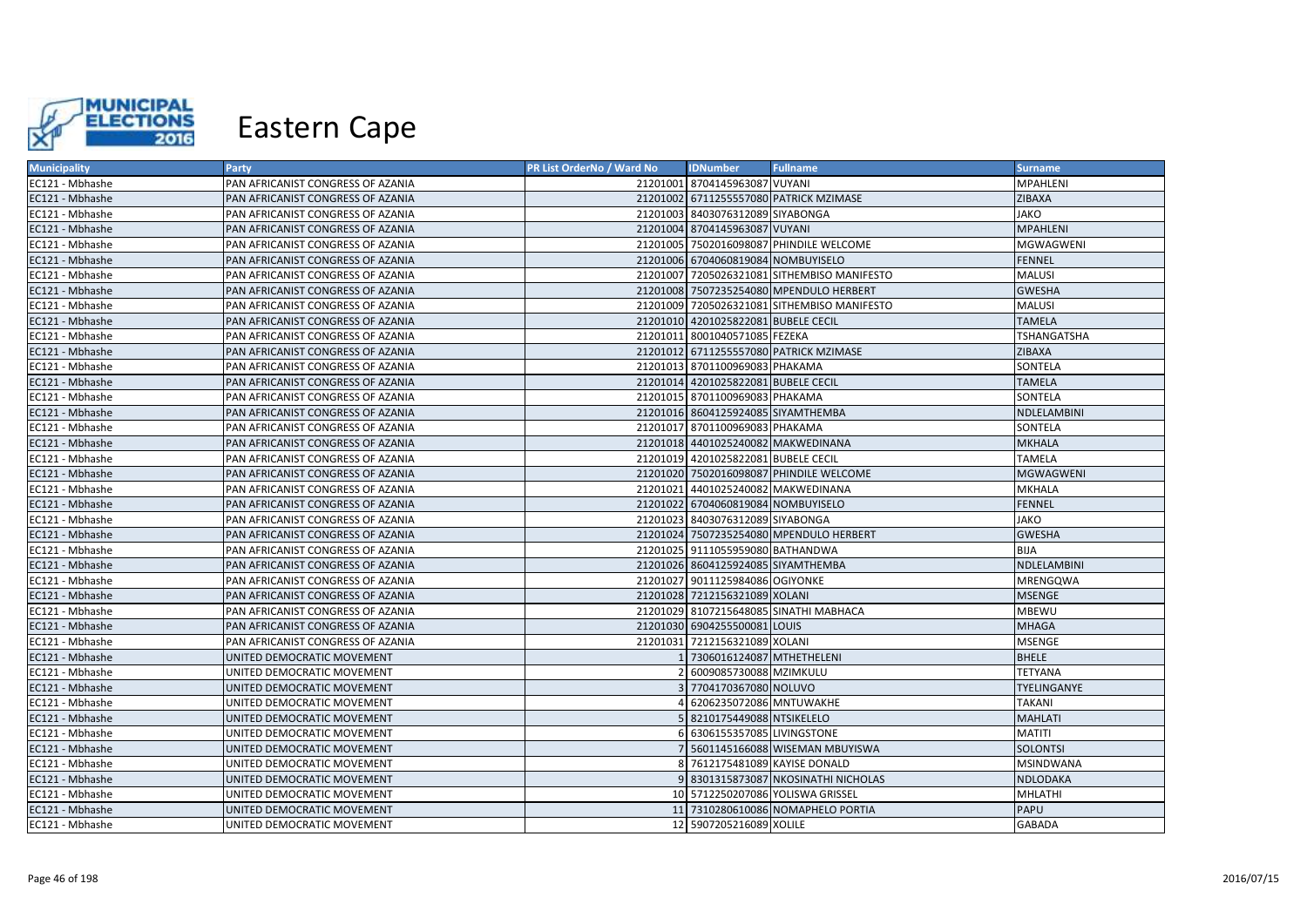

| <b>Municipality</b> | Party                      | PR List OrderNo / Ward No | <b>IDNumber</b>                 | <b>Fullname</b>                        | <b>Surname</b>   |
|---------------------|----------------------------|---------------------------|---------------------------------|----------------------------------------|------------------|
| EC121 - Mbhashe     | UNITED DEMOCRATIC MOVEMENT |                           | 13 7405057153086 SAMSONI        |                                        | <b>WULANA</b>    |
| EC121 - Mbhashe     | UNITED DEMOCRATIC MOVEMENT |                           |                                 | 14 5010160164087 PATRICIA PUMLA        | PANGWA           |
| EC121 - Mbhashe     | UNITED DEMOCRATIC MOVEMENT |                           | 15 7802185741081 TAMSANQA       |                                        | MANKUMBA         |
| EC121 - Mbhashe     | UNITED DEMOCRATIC MOVEMENT |                           | 16 7906040777089 THENJIWE       |                                        | MASE             |
| EC121 - Mbhashe     | UNITED DEMOCRATIC MOVEMENT |                           |                                 | 17 4112155264087 ARCHIBOLD TAKANE      | <b>MAGODA</b>    |
| EC121 - Mbhashe     | UNITED DEMOCRATIC MOVEMENT |                           |                                 | 18 6403315299081 SIVIWE CHRISTOPHER    | <b>MTSHEMLA</b>  |
| EC121 - Mbhashe     | UNITED DEMOCRATIC MOVEMENT |                           | 19 7601017343086 DUMISANI       |                                        | <b>MNYAMANA</b>  |
| EC121 - Mbhashe     | UNITED DEMOCRATIC MOVEMENT |                           | 20 6504010630080 NOSIPHIWE      |                                        | MAGADULE         |
| EC121 - Mbhashe     | UNITED DEMOCRATIC MOVEMENT |                           | 21 6712160057083 DIDEKA         |                                        | PEYI             |
| EC121 - Mbhashe     | UNITED DEMOCRATIC MOVEMENT |                           |                                 | 22 5512255843087 MINENKULU SYDWELL     | <b>DILIZA</b>    |
| EC121 - Mbhashe     | UNITED DEMOCRATIC MOVEMENT |                           | 23 7201056235085 BONGANI        |                                        | <b>BUTYANI</b>   |
| EC121 - Mbhashe     | UNITED DEMOCRATIC MOVEMENT |                           | 24 7401056740080 THANDO         |                                        | <b>NOJAVU</b>    |
| EC121 - Mbhashe     | UNITED DEMOCRATIC MOVEMENT |                           | 25 6802160936087 NOLITHA        |                                        | <b>DANI</b>      |
| EC121 - Mbhashe     | UNITED DEMOCRATIC MOVEMENT |                           | 26 4802045458085 MAKEKE         |                                        | <b>TYALI</b>     |
| EC121 - Mbhashe     | UNITED DEMOCRATIC MOVEMENT |                           | 27 6701280714087 ZIMBINI        |                                        | <b>TUKELA</b>    |
| EC121 - Mbhashe     | UNITED DEMOCRATIC MOVEMENT |                           | 28 8211090620084 NOMALINGE      |                                        | <b>MATYOLO</b>   |
| EC121 - Mbhashe     | UNITED DEMOCRATIC MOVEMENT |                           |                                 | 29 5612161112088 SELINA NOMISILE       | GAM-GAM          |
| EC121 - Mbhashe     | UNITED DEMOCRATIC MOVEMENT |                           |                                 | 30 8003256013083 XOLANI WISEMAN        | <b>DYANTYI</b>   |
| EC121 - Mbhashe     | UNITED DEMOCRATIC MOVEMENT |                           | 31 6702121013085 BONISWA        |                                        | <b>SILO</b>      |
| EC121 - Mbhashe     | UNITED DEMOCRATIC MOVEMENT |                           | 32 8408125789088 SIYABONGA      |                                        | <b>MAPHINI</b>   |
| EC121 - Mbhashe     | UNITED DEMOCRATIC MOVEMENT |                           |                                 | 33 7303260984084 NOLUKHANYO SYLVIA     | <b>SHINTA</b>    |
| EC121 - Mbhashe     | UNITED DEMOCRATIC MOVEMENT |                           |                                 | 34 5503075258085 ALFRED MPENDULO       | <b>MDODA</b>     |
| EC121 - Mbhashe     | UNITED DEMOCRATIC MOVEMENT |                           | 35 7303225161083 MAKOSONKE      |                                        | <b>NDIBONGO</b>  |
| EC121 - Mbhashe     | UNITED DEMOCRATIC MOVEMENT |                           | 36 7205135263083 MALIBONGWE     |                                        | <b>MDENI</b>     |
| EC121 - Mbhashe     | UNITED DEMOCRATIC MOVEMENT |                           | 37 8905151076082 YOLISA         |                                        | <b>LUDONGA</b>   |
| EC121 - Mbhashe     | UNITED DEMOCRATIC MOVEMENT |                           | 38 8111115654086 MBADU          |                                        | <b>MFAZA</b>     |
| EC121 - Mbhashe     | UNITED DEMOCRATIC MOVEMENT |                           | 39 6712251917088 TEMBEKA        |                                        | <b>SITENA</b>    |
| EC121 - Mbhashe     | UNITED DEMOCRATIC MOVEMENT |                           | 40 6710080056086 ANITA BUYISWA  |                                        | LANGENI          |
| EC121 - Mbhashe     | UNITED DEMOCRATIC MOVEMENT | 41                        | 9405096184082 VIWE              |                                        | LASE             |
| EC121 - Mbhashe     | UNITED DEMOCRATIC MOVEMENT |                           |                                 | 42 8002280781087 ALIKHO NONTLAHLA      | <b>TUBE</b>      |
| EC121 - Mbhashe     | UNITED DEMOCRATIC MOVEMENT |                           | 43 6509096174085 SITHEMBISO     |                                        | <b>MAPHISA</b>   |
| EC121 - Mbhashe     | UNITED DEMOCRATIC MOVEMENT | 44                        | 6810315604088 VILIZWI           |                                        | MNGCONGO         |
| EC121 - Mbhashe     | UNITED DEMOCRATIC MOVEMENT |                           |                                 | 45 5609020817089 NONTSHATSHONGO MONICA | MANUNDU          |
| EC121 - Mbhashe     | UNITED DEMOCRATIC MOVEMENT |                           |                                 | 46 6708281052086 NOKHUMBULELE          | <b>NGQULA</b>    |
| EC121 - Mbhashe     | UNITED DEMOCRATIC MOVEMENT |                           | 47 5706166301082 BOYSEN VUYANI  |                                        | <b>THUNYISWA</b> |
| EC121 - Mbhashe     | UNITED DEMOCRATIC MOVEMENT |                           | 48 9006031372087 PHAKAMA        |                                        | <b>NANA</b>      |
| EC121 - Mbhashe     | UNITED DEMOCRATIC MOVEMENT |                           | 49 5201055135080 SIBONGILE      |                                        | <b>MAQANDA</b>   |
| EC121 - Mbhashe     | UNITED DEMOCRATIC MOVEMENT |                           | 50 5311125157087 ZANEMVULA      |                                        | <b>DUKU</b>      |
| EC121 - Mbhashe     | UNITED DEMOCRATIC MOVEMENT |                           | 51 7401265787088 SIPHIWO        |                                        | <b>MSINDWANA</b> |
| EC121 - Mbhashe     | UNITED DEMOCRATIC MOVEMENT |                           |                                 | 52 6207160868084 NOMUUZO VALENCIA      | <b>JACA</b>      |
| EC121 - Mbhashe     | UNITED DEMOCRATIC MOVEMENT |                           | 53 7903030422081 NOLUBABALO     |                                        | <b>MHLATI</b>    |
| EC121 - Mbhashe     | UNITED DEMOCRATIC MOVEMENT |                           | 54 5905056126084 XOLANI LENNOX  |                                        | MENZIWA          |
| EC121 - Mbhashe     | UNITED DEMOCRATIC MOVEMENT |                           | 55 6508110046089 KAYAKAZI KANYI |                                        | <b>HINTSA</b>    |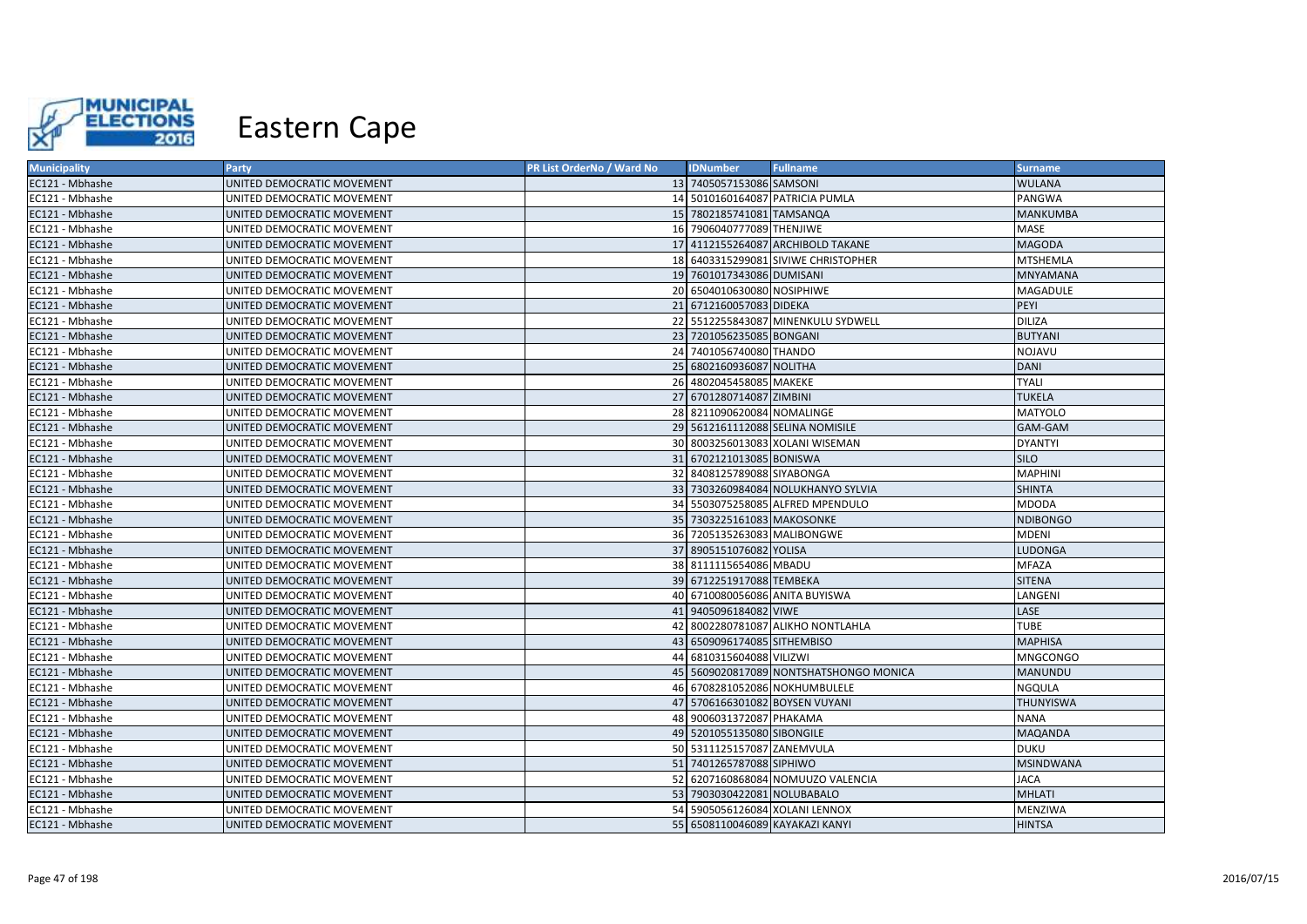

| <b>Municipality</b> | Party                            | PR List OrderNo / Ward No | <b>IDNumber</b>                       | <b>Fullname</b>                               | <b>Surname</b>    |
|---------------------|----------------------------------|---------------------------|---------------------------------------|-----------------------------------------------|-------------------|
| EC121 - Mbhashe     | UNITED DEMOCRATIC MOVEMENT       |                           |                                       | 56 5512025775080 PHANDEKA WILLIAM             | SIQABU            |
| EC121 - Mbhashe     | UNITED DEMOCRATIC MOVEMENT       |                           | 57 7708056000087 OWEN ZIMASILE        |                                               | <b>JONAS</b>      |
| EC121 - Mbhashe     | UNITED DEMOCRATIC MOVEMENT       |                           | 58 8805096153089 LINDILE              |                                               | NOMEWUSE          |
| EC121 - Mbhashe     | UNITED DEMOCRATIC MOVEMENT       |                           |                                       | 59 6601285793088 MNCEKELELI NKOSIBUYILE       | <b>GWEBIDLALA</b> |
| EC121 - Mbhashe     | UNITED DEMOCRATIC MOVEMENT       |                           | 21201001 6306155357085 LIVINGSTONE    |                                               | <b>MATITI</b>     |
| EC121 - Mbhashe     | UNITED DEMOCRATIC MOVEMENT       |                           |                                       | 21201002 7310280610086 NOMAPHELO PORTIA       | PAPU              |
| EC121 - Mbhashe     | UNITED DEMOCRATIC MOVEMENT       |                           |                                       | 21201003 5012035434083 WILSON MTETELELI       | SANGQU            |
| EC121 - Mbhashe     | UNITED DEMOCRATIC MOVEMENT       |                           |                                       | 21201004 6403315299081 SIVIWE CHRISTOPHER     | <b>MTSHEMLA</b>   |
| EC121 - Mbhashe     | UNITED DEMOCRATIC MOVEMENT       |                           | 21201005 7206266355086 ELMON          |                                               | <b>NCETEZO</b>    |
| EC121 - Mbhashe     | UNITED DEMOCRATIC MOVEMENT       |                           |                                       | 21201006 5304165169088 WILSON ZAMEKILE        | <b>ZWAKALA</b>    |
| EC121 - Mbhashe     | UNITED DEMOCRATIC MOVEMENT       |                           | 21201007 6009085730088 MZIMKULU       |                                               | <b>TETYANA</b>    |
| EC121 - Mbhashe     | UNITED DEMOCRATIC MOVEMENT       |                           | 21201008 5201055135080 SIBONGILE      |                                               | <b>MAQANDA</b>    |
| EC121 - Mbhashe     | UNITED DEMOCRATIC MOVEMENT       |                           | 21201009 8408125789088 SIYABONGA      |                                               | <b>MAPHINI</b>    |
| EC121 - Mbhashe     | UNITED DEMOCRATIC MOVEMENT       |                           |                                       | 21201010 5902165898083 GILLAND THOMAS         | MALASHE           |
| EC121 - Mbhashe     | UNITED DEMOCRATIC MOVEMENT       |                           | 21201011 6509096174085 SITHEMBISO     |                                               | <b>MAPHISA</b>    |
| EC121 - Mbhashe     | UNITED DEMOCRATIC MOVEMENT       |                           | 21201012 6712251917088 TEMBEKA        |                                               | <b>SITENA</b>     |
| EC121 - Mbhashe     | UNITED DEMOCRATIC MOVEMENT       |                           | 21201013 7108110713082 NTOMBEKAYA     |                                               | MANDULUKA         |
| EC121 - Mbhashe     | UNITED DEMOCRATIC MOVEMENT       |                           |                                       | 21201014 7708056000087 OWEN ZIMASILE          | <b>JONAS</b>      |
| EC121 - Mbhashe     | UNITED DEMOCRATIC MOVEMENT       |                           | 21201015 7401056740080 THANDO         |                                               | NOJAVU            |
| EC121 - Mbhashe     | UNITED DEMOCRATIC MOVEMENT       |                           | 21201016 6810315604088 VILIZWI        |                                               | <b>MNGCONGO</b>   |
| EC121 - Mbhashe     | UNITED DEMOCRATIC MOVEMENT       |                           | 21201017 8201036098081 PHUMLANI       |                                               | MSENGENI          |
| EC121 - Mbhashe     | UNITED DEMOCRATIC MOVEMENT       |                           | 21201018 6309275865086 SIKHOSANA      |                                               | <b>GWEBITYALA</b> |
| EC121 - Mbhashe     | UNITED DEMOCRATIC MOVEMENT       |                           |                                       | 21201019 5703036580086 TSABISA NYANISILE      | <b>MAKHAYENI</b>  |
| EC121 - Mbhashe     | UNITED DEMOCRATIC MOVEMENT       |                           | 21201020 7409266032081 MNCEDI         |                                               | <b>MHLANGALA</b>  |
| EC121 - Mbhashe     | UNITED DEMOCRATIC MOVEMENT       |                           | 21201021 7212156094082 MZOLISWA       |                                               | <b>LUHLOBO</b>    |
| EC121 - Mbhashe     | UNITED DEMOCRATIC MOVEMENT       |                           | 21201022 6508110046089 KAYAKAZI KANYI |                                               | <b>HINTSA</b>     |
| EC121 - Mbhashe     | UNITED DEMOCRATIC MOVEMENT       |                           | 21201023 7201056235085 BONGANI        |                                               | <b>BUTYANI</b>    |
| EC121 - Mbhashe     | UNITED DEMOCRATIC MOVEMENT       |                           |                                       | 21201024 5601145166088 WISEMAN MBUYISWA       | <b>SOLONTSI</b>   |
| EC121 - Mbhashe     | UNITED DEMOCRATIC MOVEMENT       |                           | 21201025 7704170367080 NOLUVO         |                                               | TYELINGANYE       |
| EC121 - Mbhashe     | UNITED DEMOCRATIC MOVEMENT       |                           |                                       | 21201026 5612161112088 SELINA NOMISILE        | GAM-GAM           |
| EC121 - Mbhashe     | UNITED DEMOCRATIC MOVEMENT       |                           | 21201027 9407030994089 ZINE           |                                               | LUHLAZA           |
| EC121 - Mbhashe     | UNITED DEMOCRATIC MOVEMENT       |                           | 21201028 8905086325083 PHUMZILE       |                                               | NDLELANI          |
| EC121 - Mbhashe     | UNITED DEMOCRATIC MOVEMENT       |                           | 21201029 7601017343086 DUMISANI       |                                               | MNYAMANA          |
| EC121 - Mbhashe     | UNITED DEMOCRATIC MOVEMENT       |                           |                                       | 21201030 6008140948081 THELMA ZOLISWA         | LUBAXA            |
| EC121 - Mbhashe     | UNITED DEMOCRATIC MOVEMENT       | 21201031                  | 8905151076082 YOLISA                  |                                               | LUDONGA           |
| EC121 - Mbhashe     | UNITED DEMOCRATIC MOVEMENT       |                           |                                       | 21201032 6601285793088 MNCEKELELI NKOSIBUYILE | <b>GWEBIDLALA</b> |
| EC121 - Mbhashe     | UNITED FRONT OF THE EASTERN CAPE |                           | 8903185913081 USIVILE                 |                                               | <b>MBONELI</b>    |
| EC121 - Mbhashe     | UNITED FRONT OF THE EASTERN CAPE |                           | 21201001 8903185913081 USIVILE        |                                               | <b>MBONELI</b>    |
| EC121 - Mbhashe     | UNITED FRONT OF THE EASTERN CAPE |                           | 21201002 5812175920084 XOLILE         |                                               | <b>NGQOLA</b>     |
| EC121 - Mbhashe     | UNITED FRONT OF THE EASTERN CAPE |                           | 21201003 7206121588087 BABALWA        |                                               | <b>QUDALELE</b>   |
| EC121 - Mbhashe     | UNITED FRONT OF THE EASTERN CAPE |                           |                                       | 21201004 8201065470086 SANDISILE GCINIKAYA    | <b>DINGA</b>      |
| EC121 - Mbhashe     | UNITED FRONT OF THE EASTERN CAPE |                           | 21201005 7210180881086 NOSAKELE       |                                               | ABEL              |
| EC121 - Mbhashe     | UNITED FRONT OF THE EASTERN CAPE |                           | 21201009 7902026296087 MNTUKAYISE     |                                               | <b>TYUMBU</b>     |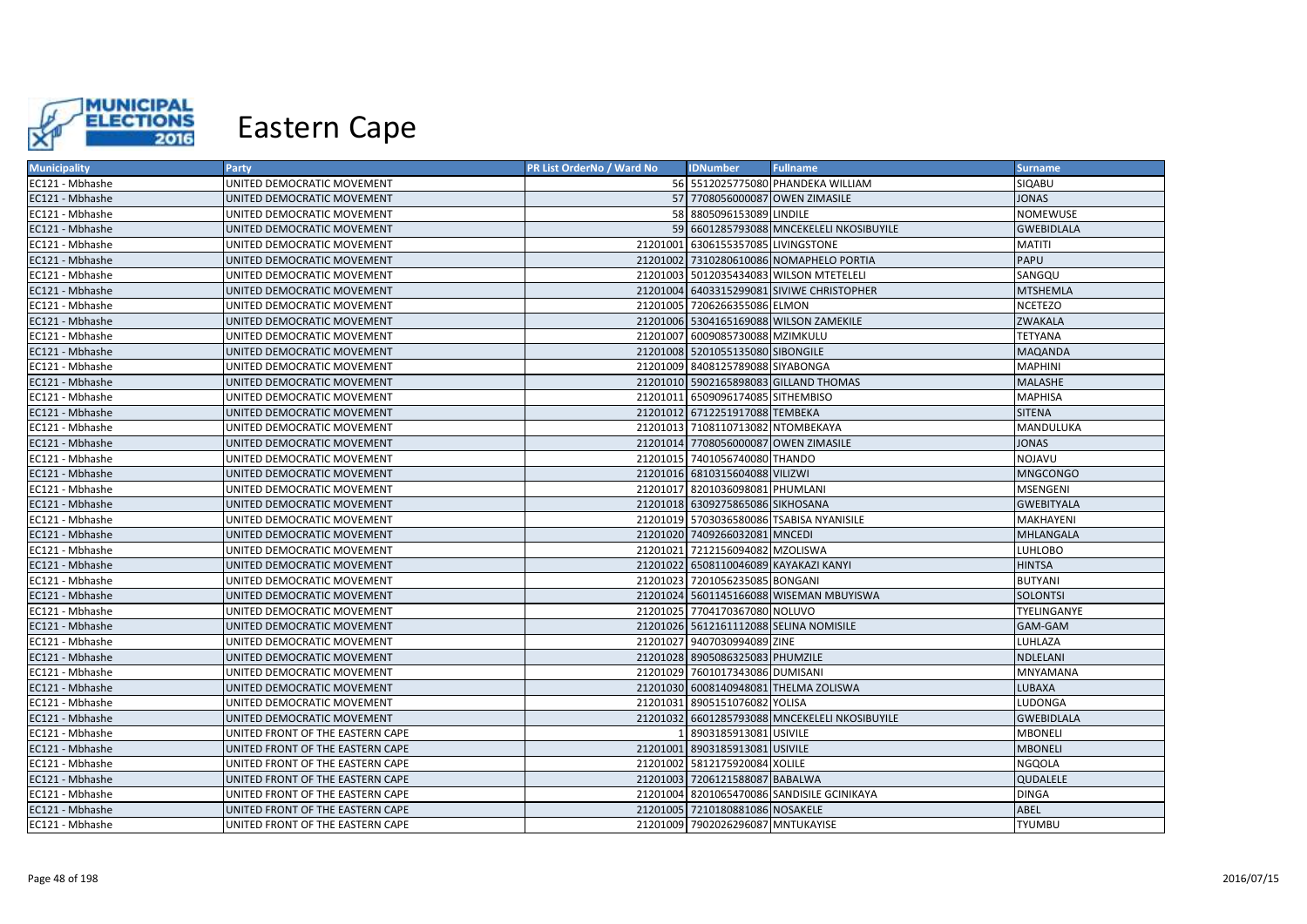

| <b>Municipality</b> | Party                              | PR List OrderNo / Ward No | <b>IDNumber</b>                       | <b>Fullname</b>                       | <b>Surname</b>     |
|---------------------|------------------------------------|---------------------------|---------------------------------------|---------------------------------------|--------------------|
| EC121 - Mbhashe     | UNITED FRONT OF THE EASTERN CAPE   |                           | 21201010 8710140877081 BUYISELWA      |                                       | SIGANAGANA         |
| EC121 - Mbhashe     | UNITED FRONT OF THE EASTERN CAPE   |                           | 21201014 6706175774088 MPUCUKO        |                                       | <b>NTSUDE</b>      |
| EC121 - Mbhashe     | UNITED FRONT OF THE EASTERN CAPE   |                           | 21201017 9001315854082 SANDISO        |                                       | NAMEKO             |
| EC121 - Mbhashe     | UNITED FRONT OF THE EASTERN CAPE   |                           | 21201018 8508266116080 ZOLANI         |                                       | SILOQO             |
| EC121 - Mbhashe     | UNITED FRONT OF THE EASTERN CAPE   |                           |                                       | 21201019 8905301020089 VERONICA LUMKA | <b>NGXUMBUSE</b>   |
| EC121 - Mbhashe     | UNITED FRONT OF THE EASTERN CAPE   |                           | 21201024 8212121011087 NOMZEKELO      |                                       | NTOZAKE            |
| EC121 - Mbhashe     | UNITED FRONT OF THE EASTERN CAPE   |                           | 21201026 9006066714088 MASIBULELE     |                                       | <b>GENUKIJE</b>    |
| EC121 - Mbhashe     | UNITED FRONT OF THE EASTERN CAPE   |                           | 21201027 8810161067081 BUSISWA        |                                       | MALANGENI          |
| EC122 - Mnguma      | AFRICAN CHRISTIAN DEMOCRATIC PARTY |                           | 1 7605056429086 XOLILE                |                                       | NKWATENI           |
| EC122 - Mnquma      | AFRICAN CHRISTIAN DEMOCRATIC PARTY |                           | 8309130567081 THANDEKA                |                                       | <b>NJEZA</b>       |
| EC122 - Mnquma      | AFRICAN CHRISTIAN DEMOCRATIC PARTY |                           | 3 9303115696089 HLUMELO               |                                       | <b>MAPOSA</b>      |
| EC122 - Mnguma      | AFRICAN CHRISTIAN DEMOCRATIC PARTY |                           | 9402160990080 HLUMISA                 |                                       | <b>GCILITSHANE</b> |
| EC122 - Mnquma      | AFRICAN CHRISTIAN DEMOCRATIC PARTY |                           | 5 9701286109081 KHANYO                |                                       | <b>MNGAMBI</b>     |
| EC122 - Mnguma      | AFRICAN CHRISTIAN DEMOCRATIC PARTY |                           | 6 9508081343082 NO-NDUMISO            |                                       | <b>MZUKWA</b>      |
| EC122 - Mnquma      | AFRICAN CHRISTIAN DEMOCRATIC PARTY |                           | 9101255920081 XOLILE                  |                                       | <b>MLANJENI</b>    |
| EC122 - Mnguma      | AFRICAN CHRISTIAN DEMOCRATIC PARTY |                           | 8 8207196090081 SIVIWE                |                                       | <b>BUTSHEKE</b>    |
| EC122 - Mnquma      | AFRICAN CHRISTIAN DEMOCRATIC PARTY |                           | 9 7104046517085 FELIX LUBABALO        |                                       | <b>SIBONDANA</b>   |
| EC122 - Mnquma      | AFRICAN CHRISTIAN DEMOCRATIC PARTY |                           | 21202001 7605056429086 XOLILE         |                                       | NKWATENI           |
| EC122 - Mnquma      | AFRICAN CHRISTIAN DEMOCRATIC PARTY |                           | 21202002 7605056429086 XOLILE         |                                       | NKWATENI           |
| EC122 - Mnquma      | AFRICAN CHRISTIAN DEMOCRATIC PARTY |                           | 21202003 9701286109081 KHANYO         |                                       | <b>MNGAMBI</b>     |
| EC122 - Mnquma      | AFRICAN CHRISTIAN DEMOCRATIC PARTY |                           | 21202004 7605056429086 XOLILE         |                                       | NKWATENI           |
| EC122 - Mnguma      | AFRICAN CHRISTIAN DEMOCRATIC PARTY |                           | 21202005 7605056429086 XOLILE         |                                       | NKWATENI           |
| EC122 - Mnquma      | AFRICAN CHRISTIAN DEMOCRATIC PARTY |                           | 21202006 9701286109081 KHANYO         |                                       | <b>MNGAMBI</b>     |
| EC122 - Mnguma      | AFRICAN CHRISTIAN DEMOCRATIC PARTY |                           | 21202007 7104046517085 FELIX LUBABALO |                                       | SIBONDANA          |
| EC122 - Mnquma      | AFRICAN CHRISTIAN DEMOCRATIC PARTY |                           | 21202008 8207196090081 SIVIWE         |                                       | <b>BUTSHEKE</b>    |
| EC122 - Mnquma      | AFRICAN CHRISTIAN DEMOCRATIC PARTY |                           | 21202009 9402160990080 HLUMISA        |                                       | <b>GCILITSHANE</b> |
| EC122 - Mnquma      | AFRICAN CHRISTIAN DEMOCRATIC PARTY |                           | 21202010 9701286109081 KHANYO         |                                       | <b>MNGAMBI</b>     |
| EC122 - Mnquma      | AFRICAN CHRISTIAN DEMOCRATIC PARTY |                           | 21202012 9303115696089 HLUMELO        |                                       | <b>MAPOSA</b>      |
| EC122 - Mnguma      | AFRICAN CHRISTIAN DEMOCRATIC PARTY |                           | 21202013 9303115696089 HLUMELO        |                                       | <b>MAPOSA</b>      |
| EC122 - Mnquma      | AFRICAN CHRISTIAN DEMOCRATIC PARTY |                           | 21202014 9303115696089 HLUMELO        |                                       | <b>MAPOSA</b>      |
| EC122 - Mnquma      | AFRICAN CHRISTIAN DEMOCRATIC PARTY |                           | 21202015 8207196090081 SIVIWE         |                                       | <b>BUTSHEKE</b>    |
| EC122 - Mnguma      | AFRICAN CHRISTIAN DEMOCRATIC PARTY |                           | 21202016 9303115696089 HLUMELO        |                                       | <b>MAPOSA</b>      |
| EC122 - Mnquma      | AFRICAN CHRISTIAN DEMOCRATIC PARTY |                           | 21202018 9101255920081 XOLILE         |                                       | <b>MLANJENI</b>    |
| EC122 - Mnquma      | AFRICAN CHRISTIAN DEMOCRATIC PARTY |                           | 21202019 8309130567081 THANDEKA       |                                       | NJEZA              |
| EC122 - Mnquma      | AFRICAN CHRISTIAN DEMOCRATIC PARTY |                           | 21202020 7104046517085 FELIX LUBABALO |                                       | SIBONDANA          |
| EC122 - Mnquma      | AFRICAN CHRISTIAN DEMOCRATIC PARTY |                           | 21202021 9101255920081 XOLILE         |                                       | MLANJENI           |
| EC122 - Mnquma      | AFRICAN CHRISTIAN DEMOCRATIC PARTY |                           | 21202023 9508081343082 NO-NDUMISO     |                                       | <b>MZUKWA</b>      |
| EC122 - Mnquma      | AFRICAN CHRISTIAN DEMOCRATIC PARTY |                           | 21202024 8309130567081 THANDEKA       |                                       | <b>NJEZA</b>       |
| EC122 - Mnquma      | AFRICAN CHRISTIAN DEMOCRATIC PARTY |                           | 21202025 8207196090081 SIVIWE         |                                       | <b>BUTSHEKE</b>    |
| EC122 - Mnquma      | AFRICAN CHRISTIAN DEMOCRATIC PARTY |                           | 21202027 9101255920081 XOLILE         |                                       | MLANJENI           |
| EC122 - Mnguma      | AFRICAN CHRISTIAN DEMOCRATIC PARTY |                           | 21202028 8309130567081 THANDEKA       |                                       | <b>NJEZA</b>       |
| EC122 - Mnguma      | AFRICAN CHRISTIAN DEMOCRATIC PARTY |                           | 21202029 9402160990080 HLUMISA        |                                       | <b>GCILITSHANE</b> |
| EC122 - Mnquma      | AFRICAN CHRISTIAN DEMOCRATIC PARTY |                           | 21202030 9508081343082 NO-NDUMISO     |                                       | <b>MZUKWA</b>      |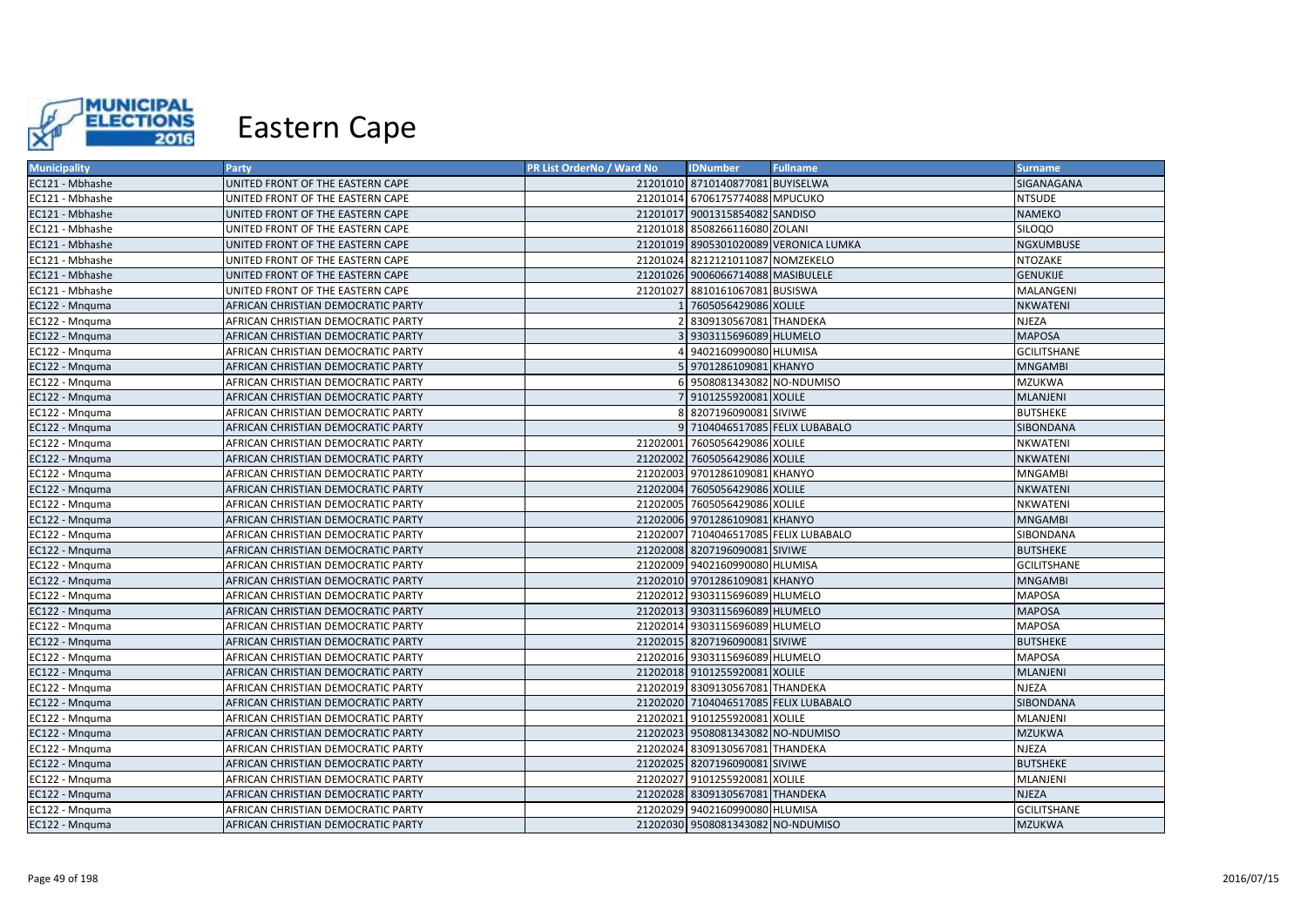

| <b>Municipality</b> | Party                              | PR List OrderNo / Ward No | <b>IDNumber</b>                    | <b>Fullname</b>                         | <b>Surname</b>   |
|---------------------|------------------------------------|---------------------------|------------------------------------|-----------------------------------------|------------------|
| EC122 - Mnguma      | AFRICAN CHRISTIAN DEMOCRATIC PARTY |                           | 21202031 9508081343082 NO-NDUMISO  |                                         | <b>MZUKWA</b>    |
| EC122 - Mnguma      | AFRICAN INDEPENDENT CONGRESS       |                           | 8810016216081 AYANDA ARMY          |                                         | <b>KRAKRI</b>    |
| EC122 - Mnguma      | AFRICAN INDEPENDENT CONGRESS       |                           | 7101165946087 ANDISA               |                                         | <b>CILIWE</b>    |
| EC122 - Mnguma      | AFRICAN INDEPENDENT CONGRESS       |                           |                                    | 7807220511084 ZANDILE PRIMROSE          | <b>BOTTOMANI</b> |
| EC122 - Mnguma      | AFRICAN INDEPENDENT CONGRESS       |                           |                                    | 5604245940089 MNCEDISI DAVID            | <b>GUM</b>       |
| EC122 - Mnguma      | AFRICAN INDEPENDENT CONGRESS       |                           | 6811100053085 NELISWA              |                                         | <b>CILIWE</b>    |
| EC122 - Mnguma      | AFRICAN INDEPENDENT CONGRESS       |                           | 8405066082085 THANDUXOLO           |                                         | <b>NTSIZI</b>    |
| EC122 - Mnguma      | AFRICAN INDEPENDENT CONGRESS       |                           |                                    | 6311065947082 SINDILE WINNARD           | <b>MABINZA</b>   |
| EC122 - Mnguma      | AFRICAN INDEPENDENT CONGRESS       |                           | 21202001 8810016216081 AYANDA ARMY |                                         | <b>KRAKRI</b>    |
| EC122 - Mnguma      | AFRICAN INDEPENDENT CONGRESS       |                           | 21202003 8810016216081 AYANDA ARMY |                                         | <b>KRAKRI</b>    |
| EC122 - Mnguma      | AFRICAN NATIONAL CONGRESS          |                           | 7910035836082 ZAKHELE              |                                         | <b>MKIVA</b>     |
| EC122 - Mnguma      | <b>AFRICAN NATIONAL CONGRESS</b>   |                           |                                    | 5908050909083 NOKUKU PRINCESS           | <b>DUBE</b>      |
| EC122 - Mnguma      | AFRICAN NATIONAL CONGRESS          |                           | 7612130499085 NOKUZOLA             |                                         | LAYITI           |
| EC122 - Mnguma      | <b>AFRICAN NATIONAL CONGRESS</b>   |                           | 5309270201080 CYNTHIA              |                                         | <b>MTSI</b>      |
| EC122 - Mnguma      | <b>AFRICAN NATIONAL CONGRESS</b>   |                           |                                    | 6310270872085 GLORIA NOZUKO             | <b>NOMBILA</b>   |
| EC122 - Mnguma      | <b>AFRICAN NATIONAL CONGRESS</b>   |                           |                                    | 6106090128082 THOBAKAZI PATIENCE        | <b>NTANGA</b>    |
| EC122 - Mnguma      | <b>AFRICAN NATIONAL CONGRESS</b>   |                           | 7012241660081 NOMABHELE            |                                         | <b>PLAATJIE</b>  |
| EC122 - Mnguma      | <b>AFRICAN NATIONAL CONGRESS</b>   |                           |                                    | 5209075164089 MALIZA ENGLISHMAN         | <b>NTSHONGA</b>  |
| EC122 - Mnguma      | AFRICAN NATIONAL CONGRESS          |                           | 6006071076088 NOKWANDA             |                                         | SHELENI          |
| EC122 - Mnquma      | <b>AFRICAN NATIONAL CONGRESS</b>   |                           |                                    | 10 5211055149080 NDYEBO HUTCHINSON      | SKELENGE         |
| EC122 - Mnquma      | <b>AFRICAN NATIONAL CONGRESS</b>   |                           | 11 7511180761081 TUNYISWA          |                                         | <b>NKAMISA</b>   |
| EC122 - Mnguma      | <b>AFRICAN NATIONAL CONGRESS</b>   |                           | 12 7306245870088 SISA              |                                         | <b>MATUTU</b>    |
| EC122 - Mnquma      | AFRICAN NATIONAL CONGRESS          |                           |                                    | 13 5909210258080 THANDEKA ZELPHA        | XHONGWANA        |
| EC122 - Mnguma      | <b>AFRICAN NATIONAL CONGRESS</b>   |                           |                                    | 14 7001235266088 MAGNET ZIBUTHE         | <b>MNQWAZI</b>   |
| EC122 - Mnguma      | <b>AFRICAN NATIONAL CONGRESS</b>   |                           | 15 6502170696081 TOBEKA            |                                         | <b>BIKITSHA</b>  |
| EC122 - Mnguma      | AFRICAN NATIONAL CONGRESS          |                           | 16 7001019656082 LUXOLO            |                                         | <b>MGANDELA</b>  |
| EC122 - Mnguma      | AFRICAN NATIONAL CONGRESS          |                           | 17 7411100998089 NCUMISA           |                                         | <b>THANDAPHI</b> |
| EC122 - Mnguma      | <b>AFRICAN NATIONAL CONGRESS</b>   |                           | 18 5708010971086 NOMAKORINTE       |                                         | <b>TYALA</b>     |
| EC122 - Mnguma      | AFRICAN NATIONAL CONGRESS          |                           | 19 8903085867080 VUYOLWETHU        |                                         | <b>HANI</b>      |
| EC122 - Mnquma      | AFRICAN NATIONAL CONGRESS          |                           | 20 6512126582087 SAMUEL            |                                         | <b>BENNET</b>    |
| EC122 - Mnguma      | <b>AFRICAN NATIONAL CONGRESS</b>   |                           |                                    | 21 5812310982080 CAROLINE NOMNIKELO     | MAGADLA          |
| EC122 - Mnguma      | AFRICAN NATIONAL CONGRESS          |                           |                                    | 22 6205056171084 THEMBINKOSI VICTOR     | NOWANGA          |
| EC122 - Mnguma      | AFRICAN NATIONAL CONGRESS          |                           | 23 6107230801083 KHUTHAZWA         |                                         | QANGULE          |
| EC122 - Mnguma      | AFRICAN NATIONAL CONGRESS          |                           |                                    | 24 6610265214080 PHUMLANI SINDISA       | NDZOTYANA        |
| EC122 - Mnguma      | <b>AFRICAN NATIONAL CONGRESS</b>   |                           |                                    | 25 6609210087088 NOLUMANYANO LADY-GRACE | MGQALELO         |
| EC122 - Mnguma      | AFRICAN NATIONAL CONGRESS          |                           | 26 7805045557084 SITHEMBISO        |                                         | <b>NCETEZO</b>   |
| EC122 - Mnguma      | <b>AFRICAN NATIONAL CONGRESS</b>   |                           | 27 6105290146084 ZANDILE           |                                         | <b>MLOKOTI</b>   |
| EC122 - Mnguma      | AFRICAN NATIONAL CONGRESS          |                           |                                    | 28 7703025677081 SBONGISEMI ZIMASILE    | <b>MAHLANZA</b>  |
| EC122 - Mnguma      | AFRICAN NATIONAL CONGRESS          |                           |                                    | 29 4208110113086 NOMAHLUBI PATRICIA     | <b>BUSO</b>      |
| EC122 - Mnguma      | AFRICAN NATIONAL CONGRESS          |                           | 30 7406026245086 ERIC BAKHONA      |                                         | <b>BUQA</b>      |
| EC122 - Mnguma      | AFRICAN NATIONAL CONGRESS          |                           |                                    | 31 7302145870088 NKOSINAMANDLA WISEMAN  | <b>NGOVELA</b>   |
| EC122 - Mnguma      | <b>AFRICAN NATIONAL CONGRESS</b>   |                           | 21202001 8709186264089 ZOLANI      |                                         | <b>SIYO</b>      |
| EC122 - Mnguma      | <b>AFRICAN NATIONAL CONGRESS</b>   |                           |                                    | 21202002 5806166026083 SEPARATE MONDI   | <b>MOLOSI</b>    |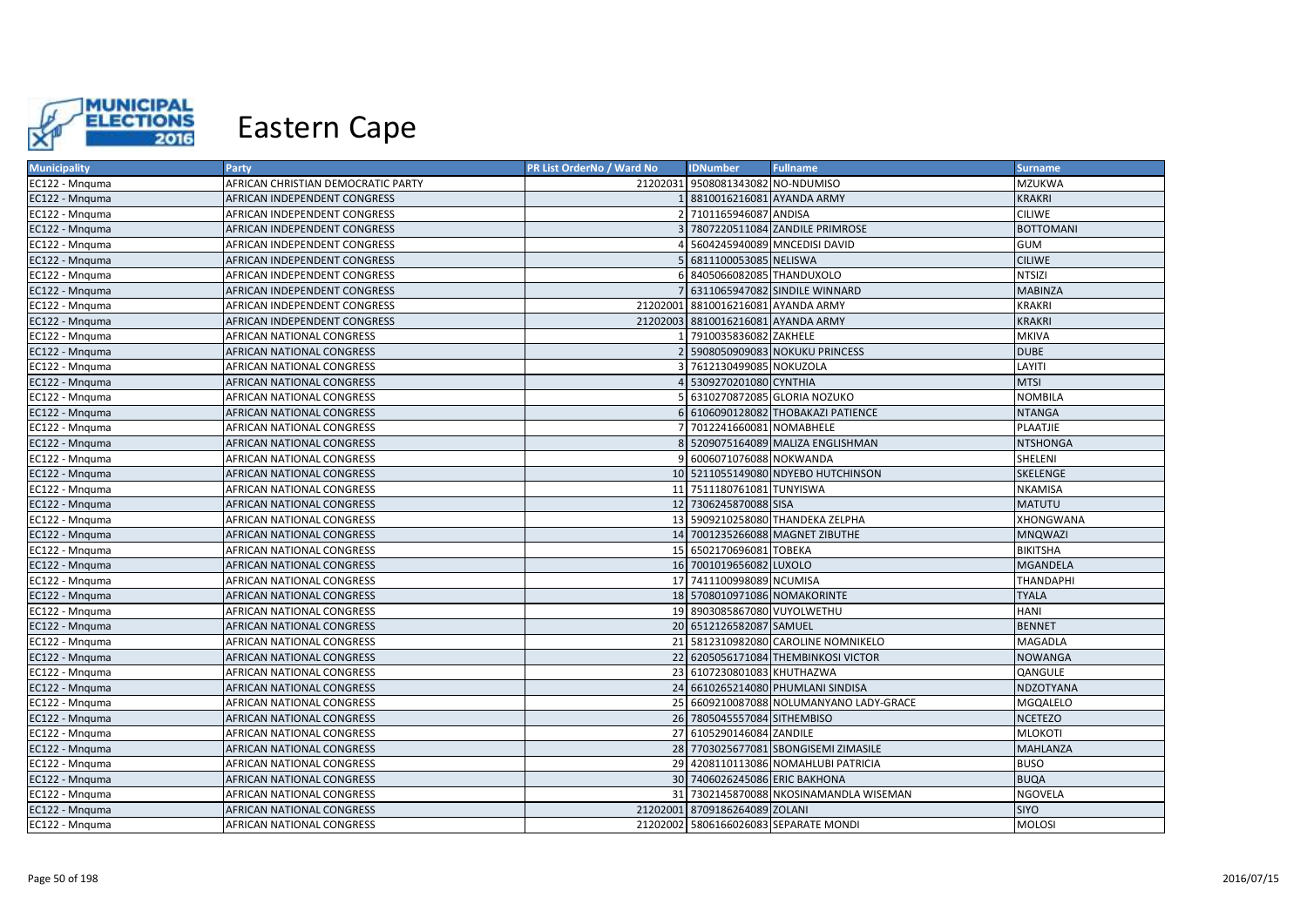

| <b>Municipality</b> | <b>Party</b>              | PR List OrderNo / Ward No | <b>IDNumber</b>                    | <b>Fullname</b>                             | <b>Surname</b>    |
|---------------------|---------------------------|---------------------------|------------------------------------|---------------------------------------------|-------------------|
| EC122 - Mnquma      | AFRICAN NATIONAL CONGRESS |                           |                                    | 21202003 6310080191080 ABEGAIL BUKELWA      | <b>MADIKANE</b>   |
| EC122 - Mnguma      | AFRICAN NATIONAL CONGRESS |                           | 21202004 5705290838084 YOLISWA     |                                             | MNGONYAMA         |
| EC122 - Mnquma      | AFRICAN NATIONAL CONGRESS |                           | 21202005 7311210663088 ZODIDI      |                                             | SOBEKWA           |
| EC122 - Mnquma      | AFRICAN NATIONAL CONGRESS |                           |                                    | 21202006 6010106772083 WELCOME WONGALETU    | MBADLANYANA       |
| EC122 - Mnguma      | AFRICAN NATIONAL CONGRESS |                           |                                    | 21202007 5712150188089 NOMFUNDISO RIA       | <b>TSHONA</b>     |
| EC122 - Mnquma      | AFRICAN NATIONAL CONGRESS |                           |                                    | 21202008 5910100762082 NOKWAKHA QUEEN       | SUKWANA           |
| EC122 - Mnguma      | AFRICAN NATIONAL CONGRESS |                           | 21202009 6906200378083 NOMONDE     |                                             | <b>JIYA</b>       |
| EC122 - Mnguma      | AFRICAN NATIONAL CONGRESS |                           | 21202010 6409235905087 LINDA SIMON |                                             | SOBEKWA           |
| EC122 - Mnquma      | AFRICAN NATIONAL CONGRESS |                           |                                    | 21202011 5810105465089 LIVINGSTONE MZIYANDA | <b>MTALO</b>      |
| EC122 - Mnguma      | AFRICAN NATIONAL CONGRESS |                           | 21202012 6512252834088 NOKRISMESI  |                                             | MONAKALI          |
| EC122 - Mnquma      | AFRICAN NATIONAL CONGRESS |                           |                                    | 21202013 7001166024084 ZOYISILE COLLEN      | <b>MFAZWE</b>     |
| EC122 - Mnguma      | AFRICAN NATIONAL CONGRESS |                           | 21202014 6804085721081 ZIKHETHELE  |                                             | MNQOKOYI          |
| EC122 - Mnquma      | AFRICAN NATIONAL CONGRESS |                           |                                    | 21202015 6008215874089 SITHATHU ENOCH       | <b>GOLOZA</b>     |
| EC122 - Mnquma      | AFRICAN NATIONAL CONGRESS |                           | 21202016 5907225836080 MALUNGISA   |                                             | NDUNGANE          |
| EC122 - Mnguma      | AFRICAN NATIONAL CONGRESS |                           |                                    | 21202017 6707175893084 XOLISA INNOCENT      | <b>PUPUMA</b>     |
| EC122 - Mnguma      | AFRICAN NATIONAL CONGRESS |                           | 21202018 6209126107086 ZINZILE     |                                             | <b>GADE</b>       |
| EC122 - Mnquma      | AFRICAN NATIONAL CONGRESS |                           | 21202019 7701190724084 VUYELWA     |                                             | <b>NKEHLE</b>     |
| EC122 - Mnquma      | AFRICAN NATIONAL CONGRESS |                           |                                    | 21202020 5906215170088 TEMBISILE HILTON     | MPETA             |
| EC122 - Mnguma      | AFRICAN NATIONAL CONGRESS |                           |                                    | 21202021 6606280770080 TANDIWE CAROL        | <b>NKUTU</b>      |
| EC122 - Mnquma      | AFRICAN NATIONAL CONGRESS |                           | 21202022 7905095939081 LWANDA      |                                             | <b>TSIPA</b>      |
| EC122 - Mnquma      | AFRICAN NATIONAL CONGRESS |                           |                                    | 21202023 5712180245081 NOTHULETU NOZINZILE  | <b>NQOLOMLILO</b> |
| EC122 - Mnguma      | AFRICAN NATIONAL CONGRESS |                           | 21202024 6006220818083 NOMSA GRACE |                                             | NDONGENI          |
| EC122 - Mnguma      | AFRICAN NATIONAL CONGRESS |                           | 21202025 7706066240081 SIMPHIWE    |                                             | <b>LILISE</b>     |
| EC122 - Mnguma      | AFRICAN NATIONAL CONGRESS |                           |                                    | 21202026 5905051168081 NOZINZILE LETTICIA   | ZABA              |
| EC122 - Mnquma      | AFRICAN NATIONAL CONGRESS |                           | 21202027 8606220675082 THANDEKA    |                                             | <b>NTYINKALA</b>  |
| EC122 - Mnguma      | AFRICAN NATIONAL CONGRESS |                           | 21202028 6512275772083 MONWABISI   |                                             | МХНОКО            |
| EC122 - Mnquma      | AFRICAN NATIONAL CONGRESS |                           | 21202029 6411116134084 LAWRENCE    |                                             | <b>MBENTSULA</b>  |
| EC122 - Mnquma      | AFRICAN NATIONAL CONGRESS |                           | 21202030 8105065654088 THOBELA     |                                             | MAKELENI          |
| EC122 - Mnguma      | AFRICAN NATIONAL CONGRESS |                           | 21202031 6706090799087 NELISA      |                                             | LUSIZI            |
| EC122 - Mnguma      | CONGRESS OF THE PEOPLE    |                           |                                    | 5611185194080 WEBSTER MBASA                 | <b>NTONGANA</b>   |
| EC122 - Mnquma      | CONGRESS OF THE PEOPLE    |                           | 2 7708220786082 NOSIBABALE         |                                             | <b>BENYA</b>      |
| EC122 - Mnguma      | CONGRESS OF THE PEOPLE    |                           | 5406280908082 LUNGISWA             |                                             | <b>BONGELA</b>    |
| EC122 - Mnquma      | CONGRESS OF THE PEOPLE    |                           |                                    | 4 6006125237082 GLADSTONE MAWONGA           | <b>FANISO</b>     |
| EC122 - Mnquma      | CONGRESS OF THE PEOPLE    |                           | 5 8701106217081 MZWANDILE          |                                             | <b>FATMAN</b>     |
| EC122 - Mnquma      | CONGRESS OF THE PEOPLE    |                           |                                    | 6 5707275865082 GLADSTONE SPROYI            | <b>GXAWENI</b>    |
| EC122 - Mnguma      | CONGRESS OF THE PEOPLE    |                           | 7 7210220912081 NOMVULA            |                                             | KAPA              |
| EC122 - Mnquma      | CONGRESS OF THE PEOPLE    |                           | 8 6012281073089 NOSICELO           |                                             | <b>LWANA</b>      |
| EC122 - Mnquma      | CONGRESS OF THE PEOPLE    |                           | 9 6607260837089 MAUREEN            |                                             | <b>ZIMBA</b>      |
| EC122 - Mnquma      | CONGRESS OF THE PEOPLE    |                           | 10 7205251376081 VELISWA           |                                             | <b>MABUYA</b>     |
| EC122 - Mnquma      | CONGRESS OF THE PEOPLE    |                           | 11 9510101619087 AMKELWA           |                                             | MADLEBE           |
| EC122 - Mnguma      | CONGRESS OF THE PEOPLE    |                           | 12 6806081045084 NOLITHA           |                                             | <b>MAFANYA</b>    |
| EC122 - Mnquma      | CONGRESS OF THE PEOPLE    |                           |                                    | 13 6406210863083 CIKIZWA BEATRICE           | <b>TYALI</b>      |
| EC122 - Mnquma      | CONGRESS OF THE PEOPLE    |                           | 14 8204210806089 NOLUYANDA         |                                             | <b>MFOLOZI</b>    |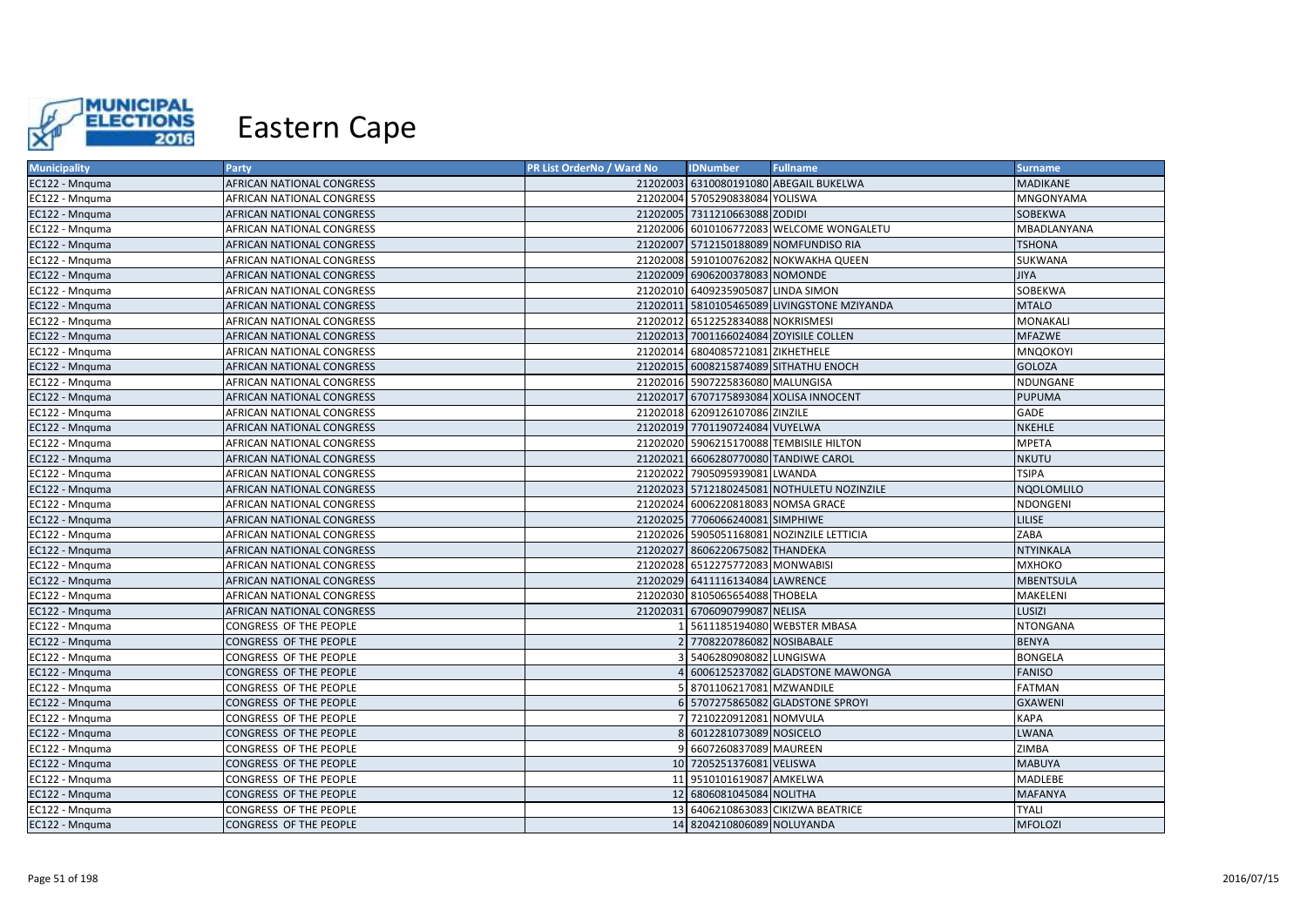

| <b>Municipality</b> | Party                         | PR List OrderNo / Ward No | <b>IDNumber</b>                      | <b>Fullname</b>                          | <b>Surname</b>   |
|---------------------|-------------------------------|---------------------------|--------------------------------------|------------------------------------------|------------------|
| EC122 - Mnquma      | CONGRESS OF THE PEOPLE        |                           | 15 6203115954087 SIPHO               |                                          | <b>MBOPHI</b>    |
| EC122 - Mnquma      | CONGRESS OF THE PEOPLE        |                           | 16 6606260331085 NWABISA             |                                          | <b>JOSEPH</b>    |
| EC122 - Mnquma      | CONGRESS OF THE PEOPLE        |                           | 17 7312231501083 NOLUSIBA            |                                          | <b>MQOQI</b>     |
| EC122 - Mnguma      | CONGRESS OF THE PEOPLE        |                           |                                      | 18 9302030630082 NOMZEKELO MAVIS         | <b>MGQALELO</b>  |
| EC122 - Mnguma      | CONGRESS OF THE PEOPLE        |                           |                                      | 19 5107205593088 BENNETT MXOLISI         | <b>NGCAKU</b>    |
| EC122 - Mnquma      | CONGRESS OF THE PEOPLE        |                           | 20 7305165903085 TUMELO              |                                          | <b>MOTSILILI</b> |
| EC122 - Mnguma      | CONGRESS OF THE PEOPLE        |                           | 21 8211231082087 NOLUPHUMLO          |                                          | <b>NCETHEZO</b>  |
| EC122 - Mnguma      | CONGRESS OF THE PEOPLE        |                           |                                      | 21202001 6406210863083 CIKIZWA BEATRICE  | <b>TYALI</b>     |
| EC122 - Mnguma      | CONGRESS OF THE PEOPLE        |                           | 21202002 5406280908082 LUNGISWA      |                                          | <b>BONGELA</b>   |
| EC122 - Mnguma      | CONGRESS OF THE PEOPLE        |                           | 21202003 6004015997089 BONGANI       |                                          | <b>MKIVA</b>     |
| EC122 - Mnguma      | CONGRESS OF THE PEOPLE        |                           | 21202004 7305165903085 TUMELO        |                                          | <b>MOTSILILI</b> |
| EC122 - Mnguma      | CONGRESS OF THE PEOPLE        |                           | 21202005 8701106217081 MZWANDILE     |                                          | <b>FATMAN</b>    |
| EC122 - Mnguma      | CONGRESS OF THE PEOPLE        |                           |                                      | 21202006 5107205593088 BENNETT MXOLISI   | NGCAKU           |
| EC122 - Mnguma      | CONGRESS OF THE PEOPLE        |                           | 21202007 7708220786082 NOSIBABALE    |                                          | <b>BENYA</b>     |
| EC122 - Mnguma      | CONGRESS OF THE PEOPLE        |                           | 21202008 6606260331085 NWABISA       |                                          | <b>JOSEPH</b>    |
| EC122 - Mnquma      | CONGRESS OF THE PEOPLE        |                           | 21202009 8211231082087 NOLUPHUMLO    |                                          | <b>NCETHEZO</b>  |
| EC122 - Mnquma      | CONGRESS OF THE PEOPLE        |                           |                                      | 21202010 5707275865082 GLADSTONE SPROYI  | <b>GXAWENI</b>   |
| EC122 - Mnguma      | CONGRESS OF THE PEOPLE        |                           |                                      | 21202011 5707275865082 GLADSTONE SPROYI  | <b>GXAWENI</b>   |
| EC122 - Mnguma      | CONGRESS OF THE PEOPLE        |                           |                                      | 21202012 6006125237082 GLADSTONE MAWONGA | <b>FANISO</b>    |
| EC122 - Mnquma      | CONGRESS OF THE PEOPLE        |                           | 21202013 6012281073089 NOSICELO      |                                          | <b>LWANA</b>     |
| EC122 - Mnguma      | CONGRESS OF THE PEOPLE        |                           | 21202014 7205251376081 VELISWA       |                                          | <b>MABUYA</b>    |
| EC122 - Mnguma      | CONGRESS OF THE PEOPLE        |                           | 21202015 9305036123085 MFUNDO        |                                          | <b>TSHAKA</b>    |
| EC122 - Mnquma      | CONGRESS OF THE PEOPLE        |                           |                                      | 21202016 4705285136081 MICHAEL LUNGELO   | SOBEKWA          |
| EC122 - Mnguma      | CONGRESS OF THE PEOPLE        |                           |                                      | 21202017 4705285136081 MICHAEL LUNGELO   | SOBEKWA          |
| EC122 - Mnguma      | CONGRESS OF THE PEOPLE        |                           | 21202018 9510101619087 AMKELWA       |                                          | MADLEBE          |
| EC122 - Mnguma      | CONGRESS OF THE PEOPLE        |                           | 21202019 4409200330081 SIZIWE ZELPHA |                                          | <b>SIPUKA</b>    |
| EC122 - Mnquma      | CONGRESS OF THE PEOPLE        |                           |                                      | 21202020 9302030630082 NOMZEKELO MAVIS   | MGQALELO         |
| EC122 - Mnquma      | CONGRESS OF THE PEOPLE        |                           |                                      | 21202021 5611185194080 WEBSTER MBASA     | <b>NTONGANA</b>  |
| EC122 - Mnguma      | CONGRESS OF THE PEOPLE        |                           | 21202022 5407215843089 MLUNGISI      |                                          | POSWA            |
| EC122 - Mnguma      | CONGRESS OF THE PEOPLE        |                           | 21202023 6607260837089 MAUREEN       |                                          | <b>ZIMBA</b>     |
| EC122 - Mnguma      | CONGRESS OF THE PEOPLE        |                           | 21202024 6607260837089 MAUREEN       |                                          | <b>ZIMBA</b>     |
| EC122 - Mnguma      | CONGRESS OF THE PEOPLE        |                           | 21202025 7210220912081 NOMVULA       |                                          | <b>KAPA</b>      |
| EC122 - Mnguma      | CONGRESS OF THE PEOPLE        |                           | 21202026 6203115954087 SIPHO         |                                          | <b>MBOPHI</b>    |
| EC122 - Mnguma      | CONGRESS OF THE PEOPLE        |                           | 21202027 9111185925084 SIKHOKELE     |                                          | SIDUBULEKANA     |
| EC122 - Mnguma      | CONGRESS OF THE PEOPLE        |                           | 21202028 6806081045084 NOLITHA       |                                          | <b>MAFANYA</b>   |
| EC122 - Mnguma      | CONGRESS OF THE PEOPLE        |                           | 21202029 8204210806089 NOLUYANDA     |                                          | <b>MFOLOZI</b>   |
| EC122 - Mnquma      | <b>CONGRESS OF THE PEOPLE</b> |                           | 21202030 7206121342089 NIKIWE        |                                          | <b>THANDELA</b>  |
| EC122 - Mnguma      | CONGRESS OF THE PEOPLE        |                           | 21202031 7206121342089 NIKIWE        |                                          | THANDELA         |
| EC122 - Mnguma      | DEMOCRATIC ALLIANCE           |                           | 6802106049086 ZAMA                   |                                          | <b>BOMELA</b>    |
| EC122 - Mnquma      | DEMOCRATIC ALLIANCE           |                           | 6502250864088 NOMAWABO               |                                          | <b>NTOLOSI</b>   |
| EC122 - Mnguma      | DEMOCRATIC ALLIANCE           |                           |                                      | 7008205649086 SONGEZO LIVINGSTONE        | <b>MAFANYA</b>   |
| EC122 - Mnguma      | DEMOCRATIC ALLIANCE           |                           | 4 8109145553088 PHELELE SIVIWE       |                                          | <b>GXOYIYA</b>   |
| EC122 - Mnquma      | DEMOCRATIC ALLIANCE           |                           | 5 7407225765080 MSONDEZI             |                                          | <b>NQABA</b>     |
|                     |                               |                           |                                      |                                          |                  |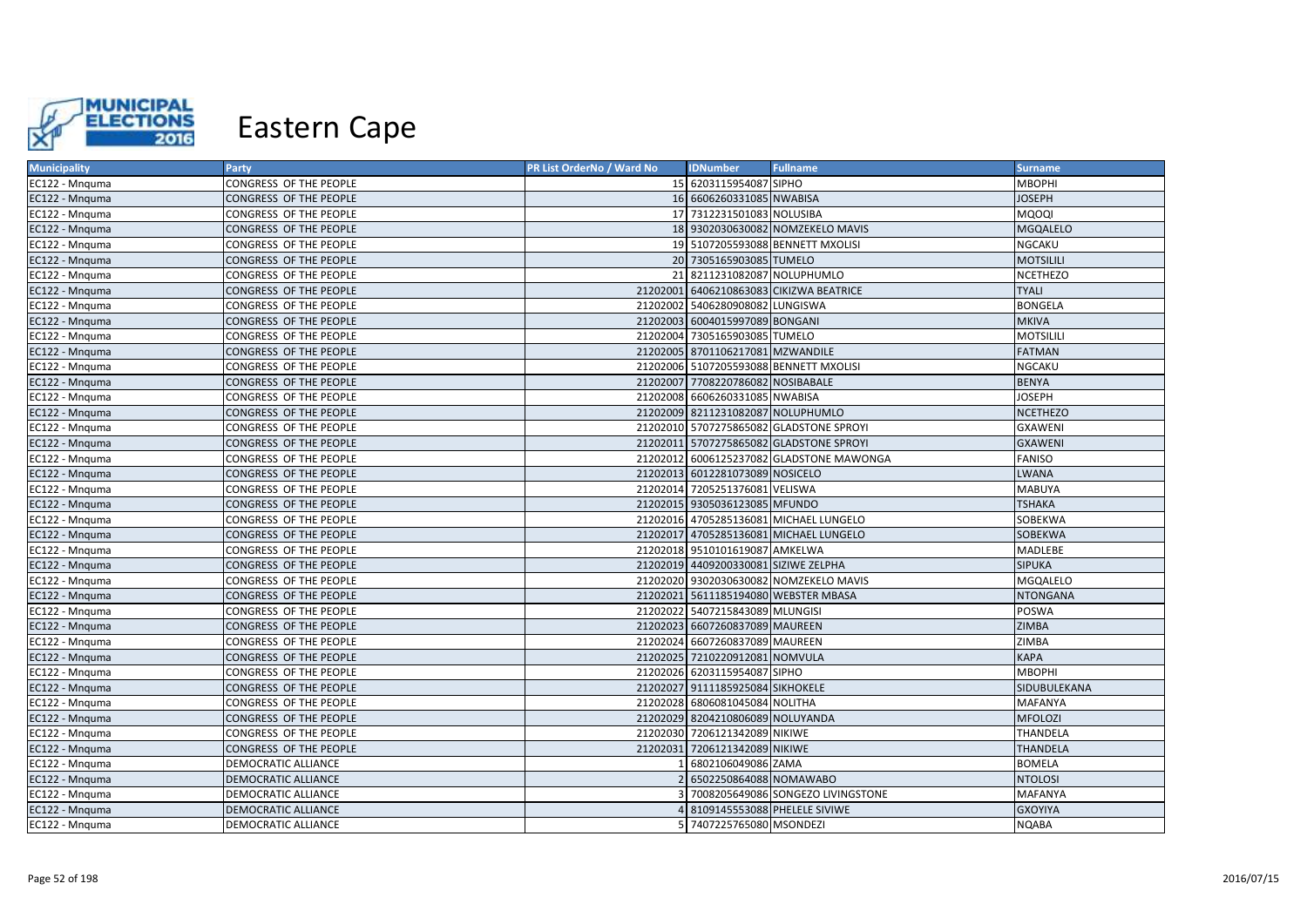

| <b>Municipality</b> | <b>Party</b>               | <b>PR List OrderNo / Ward No</b> | <b>IDNumber</b>                    | <b>Fullname</b>                            | <b>Surname</b>  |
|---------------------|----------------------------|----------------------------------|------------------------------------|--------------------------------------------|-----------------|
| EC122 - Mnguma      | DEMOCRATIC ALLIANCE        |                                  | 6 5806065464088 THANDEKILE         |                                            | SIMAKADE        |
| EC122 - Mnguma      | DEMOCRATIC ALLIANCE        |                                  | 7 5807175813081 DUMISANI           |                                            | <b>MOSES</b>    |
| EC122 - Mnquma      | DEMOCRATIC ALLIANCE        |                                  |                                    | 8 5111210659082 NOMAXABISO STELLA          | QABA            |
| EC122 - Mnguma      | DEMOCRATIC ALLIANCE        |                                  |                                    | 9 8507250835085 SISIPHO HAPPINESS          | SOMWAHLA        |
| EC122 - Mnquma      | DEMOCRATIC ALLIANCE        |                                  | 10 6109135794082 MASIBULELE        |                                            | <b>NJOLI</b>    |
| EC122 - Mnquma      | DEMOCRATIC ALLIANCE        |                                  |                                    | 11 8309126432084 PHILEMON SIPHELO          | MFECANE         |
| EC122 - Mnquma      | DEMOCRATIC ALLIANCE        |                                  | 12 9111035712088 MASANDE           |                                            | <b>NOGAGA</b>   |
| EC122 - Mnquma      | DEMOCRATIC ALLIANCE        |                                  |                                    | 13 8502235452080 MAZIZANDILE CORNELIUS     | TYEKU           |
| EC122 - Mnguma      | DEMOCRATIC ALLIANCE        |                                  | 14 8709185852082 TEDDY PIWE        |                                            | NKONDLWANA      |
| EC122 - Mnguma      | DEMOCRATIC ALLIANCE        |                                  |                                    | 15 6212256335089 ZWELETHU PAKAMISA         | LOBI            |
| EC122 - Mnguma      | DEMOCRATIC ALLIANCE        |                                  | 16 8411060670081 LANDA             |                                            | <b>SOMFONGO</b> |
| EC122 - Mnguma      | DEMOCRATIC ALLIANCE        |                                  |                                    | 17 5502180735086 PHILPINA NONTANDO         | SILINGA         |
| EC122 - Mnguma      | <b>DEMOCRATIC ALLIANCE</b> |                                  |                                    | 18 5108315620084 WITNESS NDAFIKA           | <b>MHAGA</b>    |
| EC122 - Mnguma      | DEMOCRATIC ALLIANCE        |                                  | 19 7805010719081 SIPHOKAZI         |                                            | GADE            |
| EC122 - Mnquma      | <b>DEMOCRATIC ALLIANCE</b> |                                  |                                    | 20 7206101022081 NOVANGELI PRISCILLA       | <b>MKIE</b>     |
| EC122 - Mnguma      | DEMOCRATIC ALLIANCE        |                                  | 21 4802120758086 NOFINISH          |                                            | <b>NQATA</b>    |
| EC122 - Mnquma      | <b>DEMOCRATIC ALLIANCE</b> |                                  |                                    | 22 4611220587083 NOMBUYISELO BEAUTY        | <b>LWANA</b>    |
| EC122 - Mnquma      | DEMOCRATIC ALLIANCE        |                                  | 23 5711280914083 NOMBUYISELO       |                                            | <b>SIFILE</b>   |
| EC122 - Mnguma      | DEMOCRATIC ALLIANCE        |                                  | 24 7706075824081 TOBELA            |                                            | <b>GOMANA</b>   |
| EC122 - Mnguma      | DEMOCRATIC ALLIANCE        |                                  |                                    | 25 4908085657088 MADODA WELLINGTON         | <b>MBEKI</b>    |
| EC122 - Mnquma      | <b>DEMOCRATIC ALLIANCE</b> |                                  |                                    | 26 9312010770089 LELONA SIPHESIHLE         | <b>NAMA</b>     |
| EC122 - Mnguma      | DEMOCRATIC ALLIANCE        |                                  |                                    | 27 6001210931087 FUNDISWA PATRICIA         | <b>PAKADE</b>   |
| EC122 - Mnguma      | DEMOCRATIC ALLIANCE        |                                  |                                    | 28 5311255682086 NICHOLAS MHLABENI         | <b>DWESINI</b>  |
| EC122 - Mnguma      | DEMOCRATIC ALLIANCE        |                                  | 29 5501255170088 CHRISTOPHER       |                                            | <b>NIBE</b>     |
| EC122 - Mnquma      | <b>DEMOCRATIC ALLIANCE</b> |                                  | 30 8305070882084 BONGEKA           |                                            | NDLELENI        |
| EC122 - Mnguma      | DEMOCRATIC ALLIANCE        |                                  |                                    | 31 5906150364084 NOTEST NONKOLEKO          | TSHOKO          |
| EC122 - Mnquma      | <b>DEMOCRATIC ALLIANCE</b> |                                  | 32 5204275669086 CECIL ZANDISILE   |                                            | <b>NZAMELA</b>  |
| EC122 - Mnquma      | DEMOCRATIC ALLIANCE        |                                  | 33 7011285957080 SIWABONGILE       |                                            | <b>JACK</b>     |
| EC122 - Mnguma      | <b>DEMOCRATIC ALLIANCE</b> |                                  | 34 8503315417084 MMELI             |                                            | <b>TOFILE</b>   |
| EC122 - Mnquma      | DEMOCRATIC ALLIANCE        |                                  |                                    | 35 5902185077080 BARRY ANTHONY             | SAHD            |
| EC122 - Mnquma      | <b>DEMOCRATIC ALLIANCE</b> |                                  |                                    | 36 6006216017088 FERGUSON PHUMZILE         | <b>GUZA</b>     |
| EC122 - Mnguma      | DEMOCRATIC ALLIANCE        |                                  |                                    | 37 7812235702082 RECTOR SALATISO           | <b>MBANGA</b>   |
| EC122 - Mnguma      | DEMOCRATIC ALLIANCE        |                                  |                                    | 38 8501035455087 UNATHI SIPHELELE AYABONGA | <b>MBONTSI</b>  |
| EC122 - Mnguma      | DEMOCRATIC ALLIANCE        |                                  |                                    | 21202001 4908085657088 MADODA WELLINGTON   | <b>MBEKI</b>    |
| EC122 - Mnquma      | <b>DEMOCRATIC ALLIANCE</b> |                                  |                                    | 21202002 6001210931087 FUNDISWA PATRICIA   | PAKADE          |
| EC122 - Mnguma      | DEMOCRATIC ALLIANCE        |                                  |                                    | 21202003 7812235702082 RECTOR SALATISO     | <b>MBANGA</b>   |
| EC122 - Mnquma      | DEMOCRATIC ALLIANCE        |                                  |                                    | 21202004 9312010770089 LELONA SIPHESIHLE   | <b>NAMA</b>     |
| EC122 - Mnquma      | DEMOCRATIC ALLIANCE        |                                  | 21202005 6910265821086 SIPHO       |                                            | <b>NKASA</b>    |
| EC122 - Mnquma      | DEMOCRATIC ALLIANCE        |                                  |                                    | 21202006 5512115172081 NKULULEKO JOSEPH    | <b>SIPUKA</b>   |
| EC122 - Mnquma      | DEMOCRATIC ALLIANCE        |                                  | 21202007 6109135794082 MASIBULELE  |                                            | <b>NJOLI</b>    |
| EC122 - Mnquma      | DEMOCRATIC ALLIANCE        |                                  |                                    | 21202008 6212256335089 ZWELETHU PAKAMISA   | LOBI            |
| EC122 - Mnquma      | DEMOCRATIC ALLIANCE        |                                  | 21202009 5501255170088 CHRISTOPHER |                                            | <b>NIBE</b>     |
| EC122 - Mnquma      | <b>DEMOCRATIC ALLIANCE</b> |                                  | 21202010 8503315417084 MMELI       |                                            | <b>TOFILE</b>   |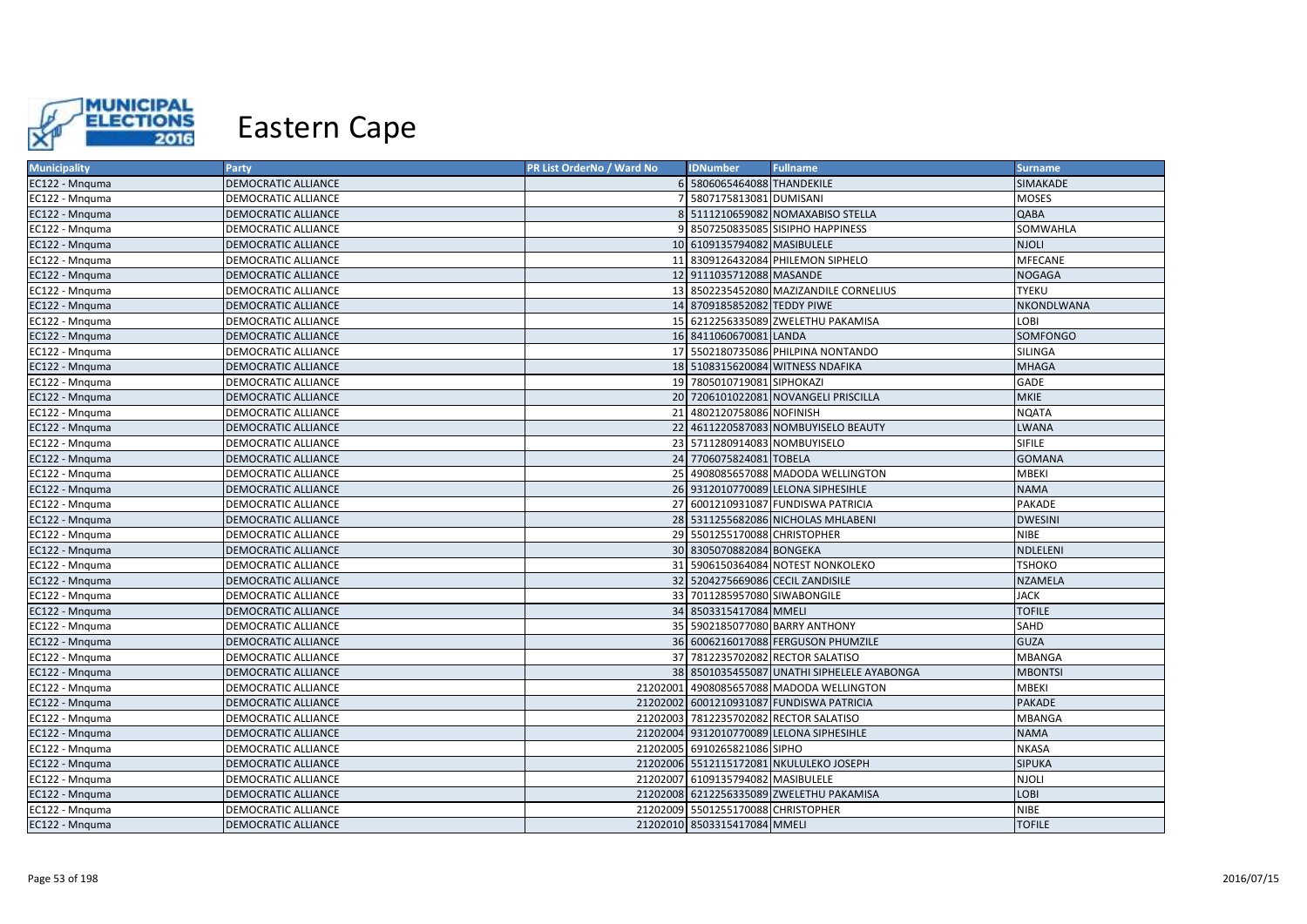

| <b>Municipality</b> | Party                            | PR List OrderNo / Ward No | <b>IDNumber</b>                        | <b>Fullname</b>                                  | <b>Surname</b>  |
|---------------------|----------------------------------|---------------------------|----------------------------------------|--------------------------------------------------|-----------------|
| EC122 - Mnquma      | DEMOCRATIC ALLIANCE              |                           | 21202011 7011285957080 SIWABONGILE     |                                                  | <b>JACK</b>     |
| EC122 - Mnquma      | DEMOCRATIC ALLIANCE              |                           | 21202012 7407225765080 MSONDEZI        |                                                  | <b>NQABA</b>    |
| EC122 - Mnquma      | DEMOCRATIC ALLIANCE              |                           |                                        | 21202013 5111210659082 NOMAXABISO STELLA         | QABA            |
| EC122 - Mnquma      | DEMOCRATIC ALLIANCE              |                           | 21202014 4802120758086 NOFINISH        |                                                  | <b>NQATA</b>    |
| EC122 - Mnguma      | DEMOCRATIC ALLIANCE              |                           |                                        | 21202015 5311255682086 NICHOLAS MHLABENI         | <b>DWESINI</b>  |
| EC122 - Mnquma      | DEMOCRATIC ALLIANCE              |                           | 21202016 5711280914083 NOMBUYISELO     |                                                  | <b>SIFILE</b>   |
| EC122 - Mnquma      | DEMOCRATIC ALLIANCE              |                           | 21202017 8305070882084 BONGEKA         |                                                  | NDLELENI        |
| EC122 - Mnquma      | DEMOCRATIC ALLIANCE              |                           | 21202018 6808145888087 YANDA           |                                                  | <b>NGCAI</b>    |
| EC122 - Mnguma      | DEMOCRATIC ALLIANCE              |                           | 21202019 5204275669086 CECIL ZANDISILE |                                                  | NZAMELA         |
| EC122 - Mnguma      | <b>DEMOCRATIC ALLIANCE</b>       |                           | 21202020 8807025966086 APHELELE        |                                                  | <b>SOMFONGO</b> |
| EC122 - Mnquma      | DEMOCRATIC ALLIANCE              |                           | 21202021 7805010719081 SIPHOKAZI       |                                                  | <b>GADE</b>     |
| EC122 - Mnguma      | <b>DEMOCRATIC ALLIANCE</b>       |                           | 21202022 5807175813081 DUMISANI        |                                                  | <b>MOSES</b>    |
| EC122 - Mnquma      | DEMOCRATIC ALLIANCE              |                           | 21202023 7302026851082 LUVUYO JERALD   |                                                  | <b>BOLO</b>     |
| EC122 - Mnquma      | <b>DEMOCRATIC ALLIANCE</b>       |                           | 21202024 7302026851082 LUVUYO JERALD   |                                                  | <b>BOLO</b>     |
| EC122 - Mnguma      | DEMOCRATIC ALLIANCE              |                           |                                        | 21202025 5902185077080 BARRY ANTHONY             | <b>SAHD</b>     |
| EC122 - Mnguma      | <b>DEMOCRATIC ALLIANCE</b>       |                           |                                        | 21202027 5902185077080 BARRY ANTHONY             | <b>SAHD</b>     |
| EC122 - Mnguma      | DEMOCRATIC ALLIANCE              |                           | 21202028 4911265581086 HARVEY          |                                                  | <b>TSHOKO</b>   |
| EC122 - Mnquma      | <b>DEMOCRATIC ALLIANCE</b>       |                           | 21202029 4911265581086 HARVEY          |                                                  | <b>TSHOKO</b>   |
| EC122 - Mnguma      | DEMOCRATIC ALLIANCE              |                           |                                        | 21202030 8501035455087 UNATHI SIPHELELE AYABONGA | <b>MBONTSI</b>  |
| EC122 - Mnquma      | <b>DEMOCRATIC ALLIANCE</b>       |                           | 21202031 6302055993087 NCEBA           |                                                  | <b>MAGQASI</b>  |
| EC122 - Mnquma      | <b>ECONOMIC FREEDOM FIGHTERS</b> |                           | 8801065961081 BANDILE                  |                                                  | KAVE            |
| EC122 - Mnquma      | <b>ECONOMIC FREEDOM FIGHTERS</b> |                           |                                        | 6611080209081 NONQABA HAZEL                      | <b>KENDLE</b>   |
| EC122 - Mnguma      | <b>ECONOMIC FREEDOM FIGHTERS</b> |                           | 4507075703082 GANDI                    |                                                  | GUQAZA          |
| EC122 - Mnquma      | <b>ECONOMIC FREEDOM FIGHTERS</b> |                           | 8902180305087 SIPHOSIHLE               |                                                  | LANGENI         |
| EC122 - Mnquma      | <b>ECONOMIC FREEDOM FIGHTERS</b> |                           |                                        | 8007145625080 MASIBULELE CARLOS                  | GOLOZA          |
| EC122 - Mnguma      | <b>ECONOMIC FREEDOM FIGHTERS</b> |                           | 6 8402010944080 VUYISWA                |                                                  | <b>MBODAMO</b>  |
| EC122 - Mnguma      | <b>ECONOMIC FREEDOM FIGHTERS</b> |                           | 8310271121084 PHATHISWA                |                                                  | <b>MLUNGU</b>   |
| EC122 - Mnquma      | <b>ECONOMIC FREEDOM FIGHTERS</b> |                           | 8 8406030921085 NANDIPHA               |                                                  | SIBALEKILE      |
| EC122 - Mnguma      | ECONOMIC FREEDOM FIGHTERS        |                           |                                        | 9 7704130547086 NTOMBIZANDILE                    | ALEXANDER       |
| EC122 - Mnquma      | <b>ECONOMIC FREEDOM FIGHTERS</b> |                           |                                        | 10 8209025707083 ALTON APHELELE                  | <b>GOLA</b>     |
| EC122 - Mnguma      | ECONOMIC FREEDOM FIGHTERS        |                           | 11 7704015866080 TUKELA                |                                                  | <b>GACULA</b>   |
| EC122 - Mnquma      | <b>ECONOMIC FREEDOM FIGHTERS</b> |                           | 12 9202080908083 NCEBAZIMI             |                                                  | <b>GWINTSA</b>  |
| EC122 - Mnguma      | <b>ECONOMIC FREEDOM FIGHTERS</b> |                           | 13 8006175500080 LINDILE               |                                                  | JIYA            |
| EC122 - Mnguma      | <b>ECONOMIC FREEDOM FIGHTERS</b> |                           | 14 9210241086087 SESULE                |                                                  | <b>MPANGE</b>   |
| EC122 - Mnquma      | <b>ECONOMIC FREEDOM FIGHTERS</b> |                           | 15 9311110953082 ZIKHONA               |                                                  | SOKHOWA         |
| EC122 - Mnguma      | <b>ECONOMIC FREEDOM FIGHTERS</b> |                           |                                        | 16 7403281192087 TANDEKA CORNELIA                | <b>QITSI</b>    |
| EC122 - Mnquma      | <b>ECONOMIC FREEDOM FIGHTERS</b> |                           |                                        | 17 8801090489082 PHUMZA CONSTANCE                | MAHOLWANA       |
| EC122 - Mnquma      | <b>ECONOMIC FREEDOM FIGHTERS</b> |                           |                                        | 18 7711040669082 NTOMBIZETHU JOYCE               | <b>BOOI</b>     |
| EC122 - Mnguma      | <b>ECONOMIC FREEDOM FIGHTERS</b> |                           | 19 9407211104086 YAMKELA               |                                                  | <b>SIGIDI</b>   |
| EC122 - Mnguma      | <b>ECONOMIC FREEDOM FIGHTERS</b> |                           | 20 8712151027085 ZANELE                |                                                  | <b>GWETYIWE</b> |
| EC122 - Mnquma      | <b>ECONOMIC FREEDOM FIGHTERS</b> |                           |                                        | 21 5311280819083 NOFILILE VIVIENNE               | NGWANE          |
| EC122 - Mnquma      | <b>ECONOMIC FREEDOM FIGHTERS</b> |                           | 22 4602165543082 THOMAS ZOLILE         |                                                  | <b>NQENQA</b>   |
| EC122 - Mnguma      | <b>ECONOMIC FREEDOM FIGHTERS</b> |                           | 23 8607071535086 NOMXOLISI             |                                                  | <b>WAYINI</b>   |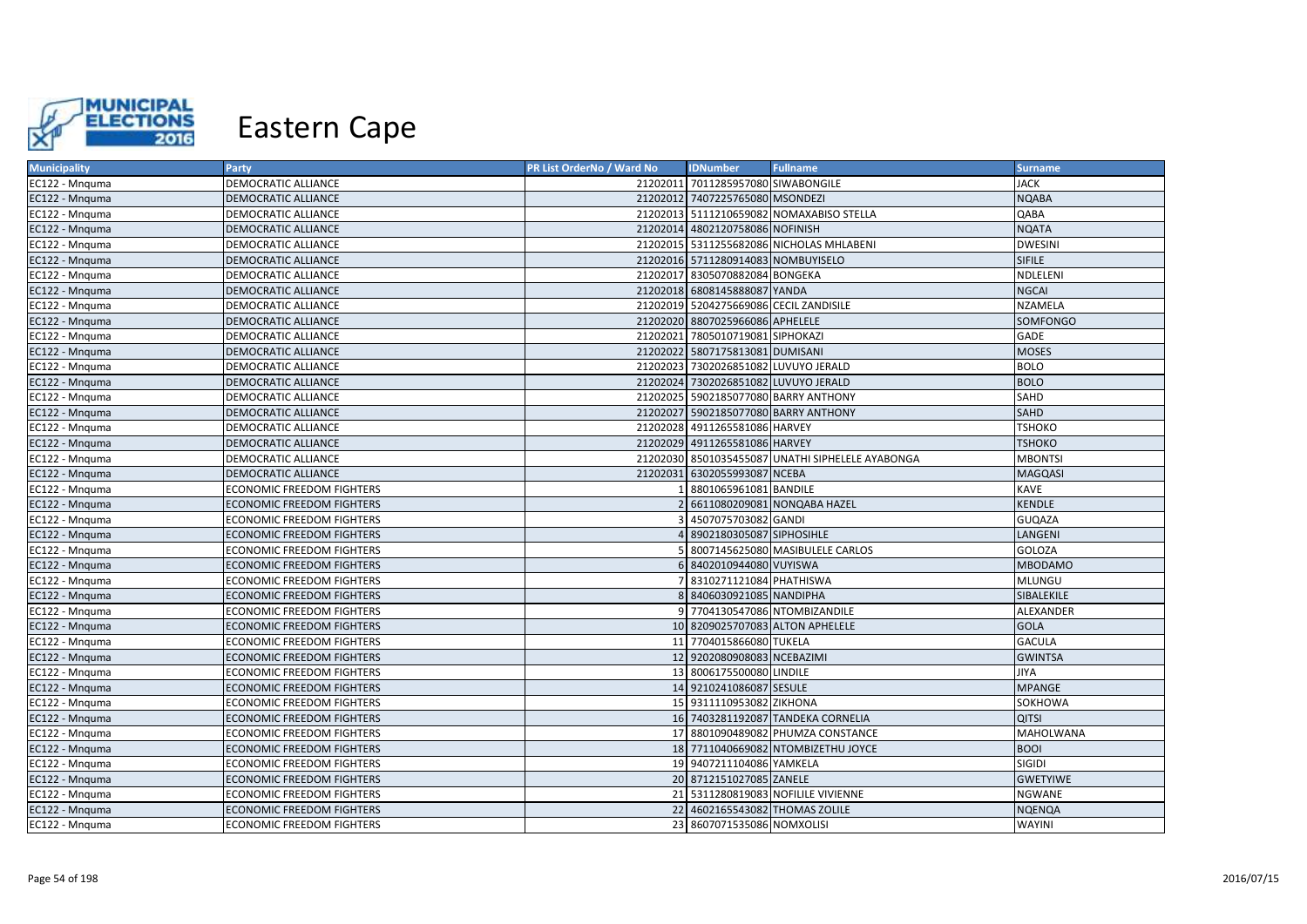

| <b>Municipality</b> | Party                             | PR List OrderNo / Ward No | <b>IDNumber</b>                      | <b>Fullname</b>                                 | <b>Surname</b>    |
|---------------------|-----------------------------------|---------------------------|--------------------------------------|-------------------------------------------------|-------------------|
| EC122 - Mnquma      | <b>ECONOMIC FREEDOM FIGHTERS</b>  |                           | 24 6501106383087 LUCKY SINDILE       |                                                 | <b>MNHANHA</b>    |
| EC122 - Mnguma      | <b>ECONOMIC FREEDOM FIGHTERS</b>  |                           | 25 9107241031081 MAKABONGWE          |                                                 | LOLIWE            |
| EC122 - Mnguma      | <b>ECONOMIC FREEDOM FIGHTERS</b>  |                           | 26 9309091355087 NWABISA             |                                                 | ZILWANA           |
| EC122 - Mnguma      | <b>ECONOMIC FREEDOM FIGHTERS</b>  |                           | 21202001 8505045558087 MZUVUKILE     |                                                 | <b>TOM</b>        |
| EC122 - Mnguma      | <b>ECONOMIC FREEDOM FIGHTERS</b>  |                           | 21202002 7206081088086 PAMELLA       |                                                 | <b>BOTTOMAN</b>   |
| EC122 - Mnquma      | <b>ECONOMIC FREEDOM FIGHTERS</b>  |                           |                                      | 21202003 5701200166088 MANDISA HILLARY NOLUSAPO | <b>DALI</b>       |
| EC122 - Mnguma      | <b>ECONOMIC FREEDOM FIGHTERS</b>  |                           |                                      | 21202004 8802135550086 AVIWE KENNETH            | <b>PAKATWANA</b>  |
| EC122 - Mnguma      | <b>ECONOMIC FREEDOM FIGHTERS</b>  |                           | 21202006 8110175713089 MVUYISI       |                                                 | SOKAPASE          |
| EC122 - Mnguma      | <b>ECONOMIC FREEDOM FIGHTERS</b>  |                           | 21202007 8807295686083 ASANDILE      |                                                 | SOYEZA            |
| EC122 - Mnguma      | <b>ECONOMIC FREEDOM FIGHTERS</b>  |                           | 21202008 9401021373080 VUYOKAZI      |                                                 | <b>MAPISA</b>     |
| EC122 - Mnquma      | <b>ECONOMIC FREEDOM FIGHTERS</b>  |                           | 21202009 8611155919083 ANELE         |                                                 | <b>FINCA</b>      |
| EC122 - Mnguma      | <b>ECONOMIC FREEDOM FIGHTERS</b>  |                           | 21202013 6705035605086 TABO MACBELLE |                                                 | <b>BUSO</b>       |
| EC122 - Mnquma      | <b>ECONOMIC FREEDOM FIGHTERS</b>  |                           | 21202015 7708231040081 NOLUFEFE      |                                                 | <b>MAHODI</b>     |
| EC122 - Mnguma      | <b>ECONOMIC FREEDOM FIGHTERS</b>  |                           | 21202016 6707260577089 NOMATARU      |                                                 | <b>BANINZI</b>    |
| EC122 - Mnguma      | <b>ECONOMIC FREEDOM FIGHTERS</b>  |                           | 21202017 5608195863084 TEMBINKOSI    |                                                 | <b>NGWILIKANE</b> |
| EC122 - Mnguma      | <b>ECONOMIC FREEDOM FIGHTERS</b>  |                           |                                      | 21202018 4911105131084 SYDWELL TAMSANQA         | MCATSHULWA        |
| EC122 - Mnguma      | <b>ECONOMIC FREEDOM FIGHTERS</b>  |                           | 21202020 8406066237083 SABELO        |                                                 | <b>MAKUBALO</b>   |
| EC122 - Mnguma      | <b>ECONOMIC FREEDOM FIGHTERS</b>  |                           | 21202021 9205211150087 THELMA        |                                                 | <b>MBONISWA</b>   |
| EC122 - Mnguma      | <b>ECONOMIC FREEDOM FIGHTERS</b>  |                           | 21202022 7301255577087 SITHILE       |                                                 | <b>NOHAYA</b>     |
| EC122 - Mnguma      | <b>ECONOMIC FREEDOM FIGHTERS</b>  |                           | 21202023 7506046127089 SIMPHIWE      |                                                 | <b>MDINGI</b>     |
| EC122 - Mnquma      | <b>ECONOMIC FREEDOM FIGHTERS</b>  |                           | 21202024 6704270805089 NOMAWEZA      |                                                 | <b>SIMONI</b>     |
| EC122 - Mnguma      | <b>ECONOMIC FREEDOM FIGHTERS</b>  |                           | 21202026 8811201140086 PHELISWA      |                                                 | <b>KETANI</b>     |
| EC122 - Mnguma      | <b>ECONOMIC FREEDOM FIGHTERS</b>  |                           |                                      | 21202027 7410135540080 MNCEDISI SIDWELL         | <b>MESANI</b>     |
| EC122 - Mnquma      | <b>ECONOMIC FREEDOM FIGHTERS</b>  |                           | 21202029 7509270810081 KHULISWA      |                                                 | KILANI            |
| EC122 - Mnguma      | <b>ECONOMIC FREEDOM FIGHTERS</b>  |                           | 21202030 9010041370081 SINETHEMBA    |                                                 | <b>JILATA</b>     |
| EC122 - Mnguma      | <b>ECONOMIC FREEDOM FIGHTERS</b>  |                           | 21202031 8702180510086 VUYOKAZI      |                                                 | <b>MVILA</b>      |
| EC122 - Mnguma      | INDEPENDENT CANDIDATE             |                           | 21202008 5705235864088 BOYCE         |                                                 | <b>MASEBE</b>     |
| EC122 - Mnguma      | INDEPENDENT CANDIDATE             |                           | 21202009 5812075882087 MWEZI MELVIN  |                                                 | <b>MHLAMBISO</b>  |
| EC122 - Mnguma      | INDEPENDENT CANDIDATE             |                           |                                      | 21202011 5005255140083 MACK MZIWAMANDLA         | MBADLANYANA       |
| EC122 - Mnquma      | INDEPENDENT CANDIDATE             |                           | 21202013 7403115939083 KHWEZI BRIAN  |                                                 | MQUSHULU          |
| EC122 - Mnquma      | INDEPENDENT CANDIDATE             |                           | 21202015 8703015882088 LINDELA       |                                                 | ZWELINJANI        |
| EC122 - Mnguma      | INDEPENDENT CANDIDATE             |                           | 21202018 5710285778089 LUNGA         |                                                 | DYANTYI           |
| EC122 - Mnquma      | INDEPENDENT CANDIDATE             |                           |                                      | 21202020 7010095819084 MLAMLA GIBSON            | <b>MZIMBA</b>     |
| EC122 - Mnguma      | INDEPENDENT CANDIDATE             |                           | 21202027 6309205906083 SIMON         |                                                 | <b>MAKHUBALO</b>  |
| EC122 - Mnquma      | INDEPENDENT CANDIDATE             |                           | 21202030 7708225530089 NZUZO         |                                                 | <b>LEVE</b>       |
| EC122 - Mnguma      | KINGDOM GOVERNANCE MOVEMENT       |                           |                                      | 6202255868081 ZALISILE TIMOTHY                  | <b>XHEGO</b>      |
| EC122 - Mnquma      | KINGDOM GOVERNANCE MOVEMENT       |                           |                                      | 2 4403255149082 DISCIPLINE LIZWI                | NKANJENI          |
| EC122 - Mnguma      | KINGDOM GOVERNANCE MOVEMENT       |                           |                                      | 6409220937087 MIRRIAM NOSANDILE                 | NDEVU             |
| EC122 - Mnguma      | KINGDOM GOVERNANCE MOVEMENT       |                           | 4 5910170908086 MANTLHA              |                                                 | MAQUBELA          |
| EC122 - Mnguma      | KINGDOM GOVERNANCE MOVEMENT       |                           |                                      | 21202003 6409220937087 MIRRIAM NOSANDILE        | NDEVU             |
| EC122 - Mnguma      | KINGDOM GOVERNANCE MOVEMENT       |                           | 21202005 5910170908086 MANTLHA       |                                                 | <b>MAQUBELA</b>   |
| EC122 - Mnguma      | PAN AFRICANIST CONGRESS OF AZANIA |                           |                                      | 5209160913085 NOMTHANDAZO                       | LUSIZI            |
| EC122 - Mnguma      | PAN AFRICANIST CONGRESS OF AZANIA |                           | 2 6606156402081 WANDILE              |                                                 | <b>HLALELENI</b>  |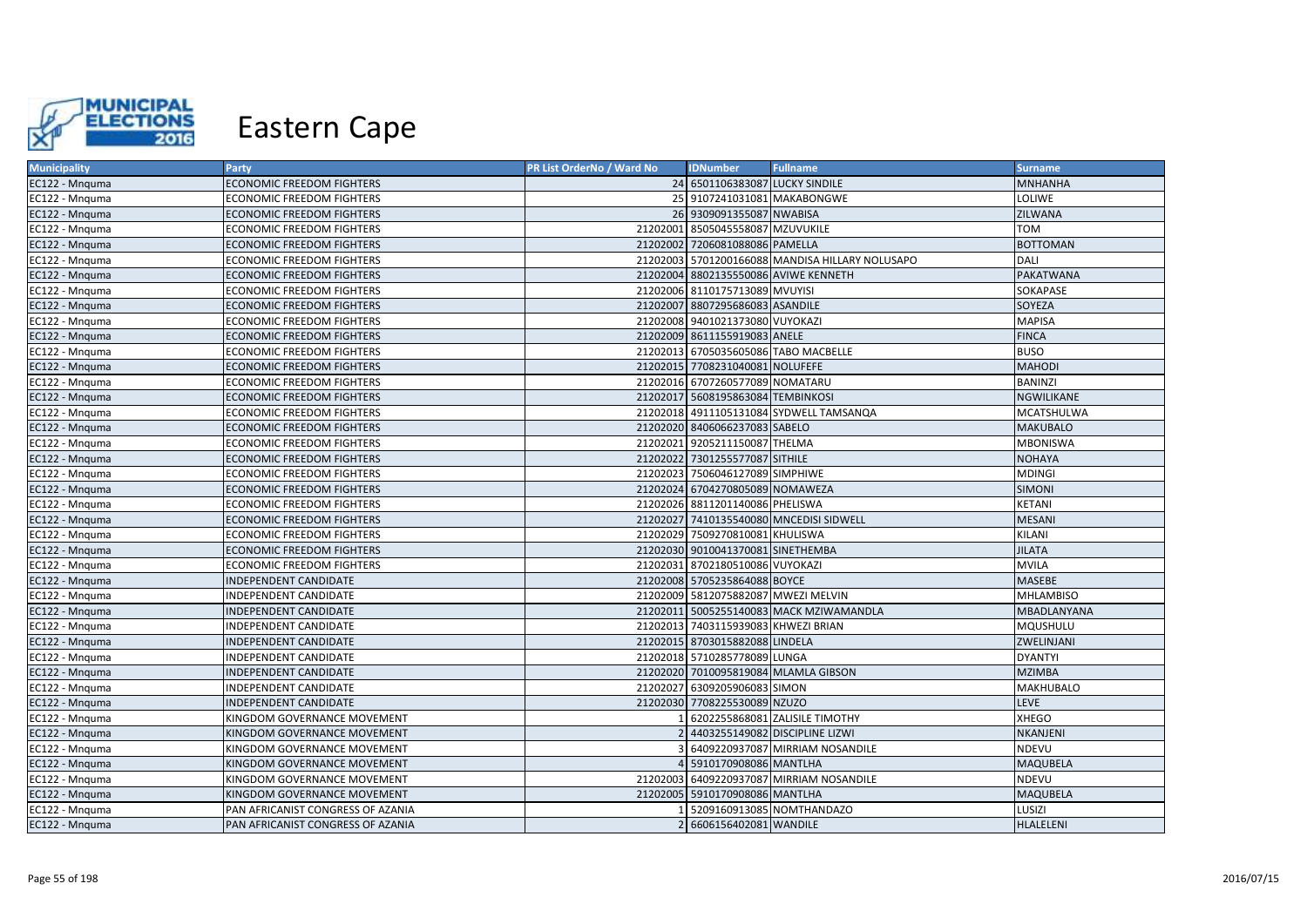

| <b>Municipality</b> | Party                             | PR List OrderNo / Ward No | <b>IDNumber</b>                      | <b>Fullname</b>                               | <b>Surname</b>  |
|---------------------|-----------------------------------|---------------------------|--------------------------------------|-----------------------------------------------|-----------------|
| EC122 - Mnguma      | PAN AFRICANIST CONGRESS OF AZANIA |                           |                                      | 3 6310135725080 BANDILE WELCOME               | <b>MPUQA</b>    |
| EC122 - Mnquma      | PAN AFRICANIST CONGRESS OF AZANIA |                           |                                      | 6505115746085 MAKUTSU JERRY                   | <b>NDIKHO</b>   |
| EC122 - Mnquma      | PAN AFRICANIST CONGRESS OF AZANIA |                           | 5 8703276344083 SANELE               |                                               | MAFUYA          |
| EC122 - Mnguma      | PAN AFRICANIST CONGRESS OF AZANIA |                           | 6 6505155223086 MALIBONGWE           |                                               | <b>KRELE</b>    |
| EC122 - Mnguma      | PAN AFRICANIST CONGRESS OF AZANIA |                           |                                      | 5006245730082 BENJAMINI JAMES                 | PHUNCU          |
| EC122 - Mnguma      | PAN AFRICANIST CONGRESS OF AZANIA |                           | 8 6706275133086 XOLISA               |                                               | SIJADU          |
| EC122 - Mnguma      | PAN AFRICANIST CONGRESS OF AZANIA |                           |                                      | 9 7808255314089 SITHEMBISO HORACE             | QINELA          |
| EC122 - Mnquma      | PAN AFRICANIST CONGRESS OF AZANIA |                           |                                      | 10 7807140729089 ZIMASA MONICA                | <b>FIPAZA</b>   |
| EC122 - Mnquma      | PAN AFRICANIST CONGRESS OF AZANIA |                           | 11 4810105612087 MPOMELELO           |                                               | DABALELE        |
| EC122 - Mnquma      | PAN AFRICANIST CONGRESS OF AZANIA |                           | 12 7801016252086 TEMBA               |                                               | <b>MLENGA</b>   |
| EC122 - Mnquma      | PAN AFRICANIST CONGRESS OF AZANIA |                           | 13 8203125798084 MUSA                |                                               | <b>NHO</b>      |
| EC122 - Mnguma      | PAN AFRICANIST CONGRESS OF AZANIA |                           |                                      | 14 4005115408085 SIMON DINGISWAYO             | <b>GWABE</b>    |
| EC122 - Mnquma      | PAN AFRICANIST CONGRESS OF AZANIA |                           | 15 7009156394086 SICELO              |                                               | <b>BALONI</b>   |
| EC122 - Mnguma      | PAN AFRICANIST CONGRESS OF AZANIA |                           |                                      | 16 7504195663087 IGNATIUS KHANYISA            | <b>GULWA</b>    |
| EC122 - Mnguma      | PAN AFRICANIST CONGRESS OF AZANIA |                           |                                      | 17 7010295768081 SIVIWE WELCOME               | <b>BOLOTINI</b> |
| EC122 - Mnquma      | PAN AFRICANIST CONGRESS OF AZANIA |                           | 18 7703125913089 SIPHELELE           |                                               | MAZIZI          |
| EC122 - Mnquma      | PAN AFRICANIST CONGRESS OF AZANIA |                           | 19 7307106024088 MALIBONGWE          |                                               | MASEKWANA       |
| EC122 - Mnquma      | PAN AFRICANIST CONGRESS OF AZANIA |                           | 20 8605300633086 ZIKHONA             |                                               | <b>SIKO</b>     |
| EC122 - Mnguma      | PAN AFRICANIST CONGRESS OF AZANIA |                           |                                      | 21 7107125088084 SIMPHIWE HOWARD              | <b>MPUTA</b>    |
| EC122 - Mnquma      | PAN AFRICANIST CONGRESS OF AZANIA |                           | 22 7312285921088 AKHO ZUKO           |                                               | <b>BONGELA</b>  |
| EC122 - Mnquma      | PAN AFRICANIST CONGRESS OF AZANIA |                           |                                      | 23 6307065069083 NOMHAMHANA MARKS             | <b>MFONDOLO</b> |
| EC122 - Mnguma      | PAN AFRICANIST CONGRESS OF AZANIA |                           |                                      | 24 5001026143084 DALIWONGA ANTONY             | <b>RAPIYA</b>   |
| EC122 - Mnguma      | PAN AFRICANIST CONGRESS OF AZANIA |                           | 21202001 7307106024088 MALIBONGWE    |                                               | MASEKWANA       |
| EC122 - Mnguma      | PAN AFRICANIST CONGRESS OF AZANIA |                           | 21202002 8203125798084 MUSA          |                                               | <b>NHO</b>      |
| EC122 - Mnquma      | PAN AFRICANIST CONGRESS OF AZANIA |                           |                                      | 21202003 7808255314089 SITHEMBISO HORACE      | QINELA          |
| EC122 - Mnquma      | PAN AFRICANIST CONGRESS OF AZANIA |                           |                                      | 21202004 6505115746085 MAKUTSU JERRY          | <b>NDIKHO</b>   |
| EC122 - Mnquma      | PAN AFRICANIST CONGRESS OF AZANIA |                           |                                      | 21202005 4005115408085 SIMON DINGISWAYO       | <b>GWABE</b>    |
| EC122 - Mnquma      | PAN AFRICANIST CONGRESS OF AZANIA |                           | 21202006 9010255699084 LUNGISA       |                                               | <b>NCUKANA</b>  |
| EC122 - Mnguma      | PAN AFRICANIST CONGRESS OF AZANIA |                           | 21202007 8703276344083 SANELE        |                                               | MAFUYA          |
| EC122 - Mnquma      | PAN AFRICANIST CONGRESS OF AZANIA |                           |                                      | 21202008 5909151096085 NOLULAMO TOBEKA PORTIA | <b>MBULI</b>    |
| EC122 - Mnquma      | PAN AFRICANIST CONGRESS OF AZANIA |                           | 21202009 5804045194081 XOLILE VICTOR |                                               | MQUQU           |
| EC122 - Mnquma      | PAN AFRICANIST CONGRESS OF AZANIA |                           | 21202010 7312285921088 AKHO ZUKO     |                                               | <b>BONGELA</b>  |
| EC122 - Mnguma      | PAN AFRICANIST CONGRESS OF AZANIA |                           |                                      | 21202011 5209160913085 NOMTHANDAZO            | LUSIZI          |
| EC122 - Mnguma      | PAN AFRICANIST CONGRESS OF AZANIA |                           | 21202012 7801016252086 TEMBA         |                                               | <b>MLENGA</b>   |
| EC122 - Mnquma      | PAN AFRICANIST CONGRESS OF AZANIA |                           |                                      | 21202013 6310135725080 BANDILE WELCOME        | MPUQA           |
| EC122 - Mnguma      | PAN AFRICANIST CONGRESS OF AZANIA |                           |                                      | 21202014 5006245730082 BENJAMINI JAMES        | PHUNCU          |
| EC122 - Mnquma      | PAN AFRICANIST CONGRESS OF AZANIA |                           | 21202015 8605300633086 ZIKHONA       |                                               | <b>SIKO</b>     |
| EC122 - Mnquma      | PAN AFRICANIST CONGRESS OF AZANIA |                           | 21202016 6706275133086 XOLISA        |                                               | SIJADU          |
| EC122 - Mnguma      | PAN AFRICANIST CONGRESS OF AZANIA |                           |                                      | 21202017 5001026143084 DALIWONGA ANTONY       | RAPIYA          |
| EC122 - Mnquma      | PAN AFRICANIST CONGRESS OF AZANIA |                           |                                      | 21202018 7504195663087 IGNATIUS KHANYISA      | <b>GULWA</b>    |
| EC122 - Mnquma      | PAN AFRICANIST CONGRESS OF AZANIA |                           |                                      | 21202019 7010295768081 SIVIWE WELCOME         | <b>BOLOTINI</b> |
| EC122 - Mnquma      | PAN AFRICANIST CONGRESS OF AZANIA |                           | 21202020 7307106024088 MALIBONGWE    |                                               | MASEKWANA       |
| EC122 - Mnquma      | PAN AFRICANIST CONGRESS OF AZANIA |                           |                                      | 21202021 7107125088084 SIMPHIWE HOWARD        | <b>MPUTA</b>    |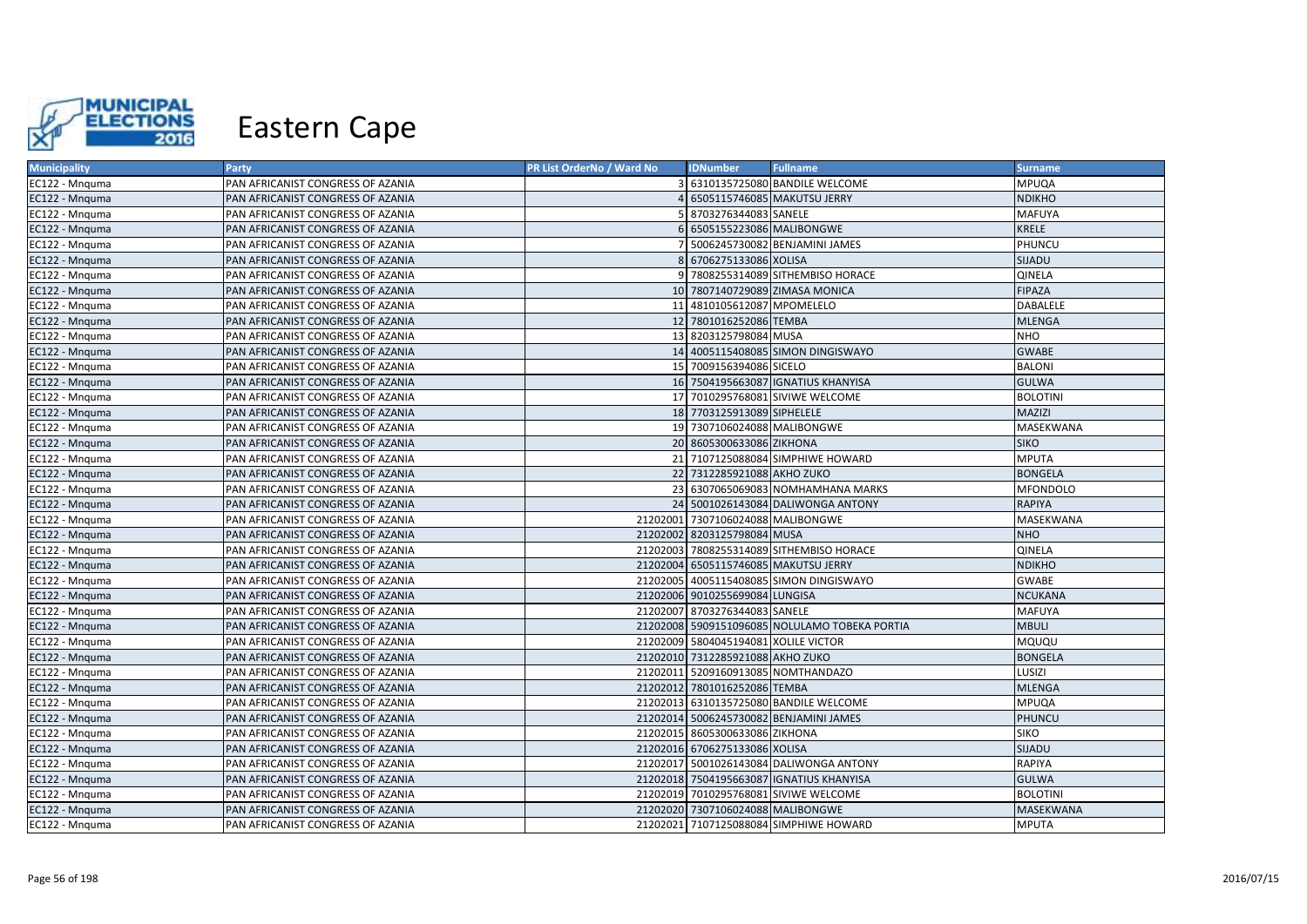

| <b>Municipality</b> | Party                             | PR List OrderNo / Ward No | <b>IDNumber</b>                      | <b>Fullname</b>                              | <b>Surname</b>      |
|---------------------|-----------------------------------|---------------------------|--------------------------------------|----------------------------------------------|---------------------|
| EC122 - Mnguma      | PAN AFRICANIST CONGRESS OF AZANIA |                           |                                      | 21202022 6310135725080 BANDILE WELCOME       | <b>MPUQA</b>        |
| EC122 - Mnguma      | PAN AFRICANIST CONGRESS OF AZANIA |                           | 21202023 7703125913089 SIPHELELE     |                                              | MAZIZI              |
| EC122 - Mnquma      | PAN AFRICANIST CONGRESS OF AZANIA |                           |                                      | 21202024 7807140729089 ZIMASA MONICA         | <b>FIPAZA</b>       |
| EC122 - Mnguma      | PAN AFRICANIST CONGRESS OF AZANIA |                           | 21202025 9509251075082 PHELISA       |                                              | <b>NCEME</b>        |
| EC122 - Mnguma      | PAN AFRICANIST CONGRESS OF AZANIA |                           | 21202026 6606156402081 WANDILE       |                                              | <b>HLALELENI</b>    |
| EC122 - Mnquma      | PAN AFRICANIST CONGRESS OF AZANIA |                           | 21202027 6505115746085 MAKUTSU JERRY |                                              | <b>NDIKHO</b>       |
| EC122 - Mnquma      | PAN AFRICANIST CONGRESS OF AZANIA |                           | 21202028 4810105612087 MPOMELELO     |                                              | DABALELE            |
| EC122 - Mnguma      | PAN AFRICANIST CONGRESS OF AZANIA |                           | 21202029 6606156402081 WANDILE       |                                              | HLALELENI           |
| EC122 - Mnguma      | PAN AFRICANIST CONGRESS OF AZANIA |                           |                                      | 21202030 6307065069083 NOMHAMHANA MARKS      | <b>MFONDOLO</b>     |
| EC122 - Mnquma      | PAN AFRICANIST CONGRESS OF AZANIA |                           | 21202031 7009156394086 SICELO        |                                              | <b>BALONI</b>       |
| EC122 - Mnguma      | UNITED CONGRESS                   |                           | 1 4706155283086 NKEBESE              |                                              | <b>NJOKWENI</b>     |
| EC122 - Mnguma      | UNITED CONGRESS                   |                           | 6301195875089 MAKHOSONKE             |                                              | <b>MBESI</b>        |
| EC122 - Mnguma      | UNITED CONGRESS                   |                           | 3 7103155952083 MVUSELELI            |                                              | <b>TONISI</b>       |
| EC122 - Mnguma      | <b>UNITED CONGRESS</b>            |                           |                                      | 6003290856085 PHINDIWE MAVIS                 | <b>JACK</b>         |
| EC122 - Mnguma      | UNITED CONGRESS                   |                           | 6106161084081 NOLINETHI              |                                              | QANGANI             |
| EC122 - Mnguma      | UNITED CONGRESS                   |                           | 6 5411180171088 NOKANYISO            |                                              | <b>MBA</b>          |
| EC122 - Mnguma      | <b>UNITED CONGRESS</b>            |                           | 7 6908156162081 MTHUTHUZELI          |                                              | <b>KONDILE</b>      |
| EC122 - Mnguma      | <b>UNITED CONGRESS</b>            |                           | 8 7301220786086 NOKWANDISA           |                                              | LIWANE              |
| EC122 - Mnguma      | UNITED CONGRESS                   |                           |                                      | 9 6811260383082 THELMA NOKHUNQU              | <b>RALAZA</b>       |
| EC122 - Mnguma      | UNITED CONGRESS                   |                           |                                      | 10 7912210762083 NOMAWABO ANNA               | <b>FOLOSI</b>       |
| EC122 - Mnguma      | <b>UNITED CONGRESS</b>            |                           | 11 4901017648085 MINAWE              |                                              | <b>MSHIYWA</b>      |
| EC122 - Mnguma      | UNITED CONGRESS                   |                           | 12 5406015211083 MTHUTHUZELI         |                                              | VELEBAYI            |
| EC122 - Mnquma      | UNITED CONGRESS                   |                           | 13 7406026246084 PHUMZILE            |                                              | <b>NCUMANI</b>      |
| EC122 - Mnguma      | UNITED CONGRESS                   |                           |                                      | 21202001 5602265807089 CLIFFORD ROBSON CHULE | SWELINDAWO          |
| EC122 - Mnguma      | <b>UNITED CONGRESS</b>            |                           |                                      | 21202002 6811260383082 THELMA NOKHUNQU       | <b>RALAZA</b>       |
| EC122 - Mnguma      | UNITED CONGRESS                   |                           |                                      | 21202003 7010160825081 NODOLI CYNTHIA        | <b>WHITTINGTON</b>  |
| EC122 - Mnguma      | <b>UNITED CONGRESS</b>            |                           | 21202004 4706155283086 NKEBESE       |                                              | <b>NJOKWENI</b>     |
| EC122 - Mnguma      | <b>UNITED CONGRESS</b>            |                           | 21202005 8510070787080 NOMXOLISI     |                                              | <b>NKATAZO</b>      |
| EC122 - Mnguma      | <b>UNITED CONGRESS</b>            |                           |                                      | 21202006 7912210762083 NOMAWABO ANNA         | <b>FOLOSI</b>       |
| EC122 - Mnquma      | UNITED CONGRESS                   |                           | 21202007 7807040485089 GLORIA LULAMA |                                              | KOBE                |
| EC122 - Mnguma      | <b>UNITED CONGRESS</b>            |                           | 21202008 7301220786086 NOKWANDISA    |                                              | <b>LIWANE</b>       |
| EC122 - Mnguma      | UNITED CONGRESS                   |                           | 21202009 5406015211083 MTHUTHUZELI   |                                              | VELEBAYI            |
| EC122 - Mnquma      | <b>UNITED CONGRESS</b>            |                           | 21202010 6601240309087 NOLUTHANDO    |                                              | <b>MNTUWAPANTSI</b> |
| EC122 - Mnguma      | <b>UNITED CONGRESS</b>            |                           | 21202011 6106161084081 NOLINETHI     |                                              | QANGANI             |
| EC122 - Mnquma      | <b>UNITED CONGRESS</b>            |                           | 21202012 4901017648085 MINAWE        |                                              | <b>MSHIYWA</b>      |
| EC122 - Mnguma      | UNITED CONGRESS                   |                           | 21202013 9104201324085 OLGA          |                                              | MDYOLO              |
| EC122 - Mnguma      | UNITED CONGRESS                   |                           | 21202014 9008160699082 AKONA         |                                              | <b>NQOJELA</b>      |
| EC122 - Mnquma      | UNITED CONGRESS                   |                           | 21202021 7807040485089 GLORIA LULAMA |                                              | KOBE                |
| EC122 - Mnguma      | UNITED CONGRESS                   |                           |                                      | 21202022 7912210762083 NOMAWABO ANNA         | <b>FOLOSI</b>       |
| EC122 - Mnguma      | UNITED CONGRESS                   |                           | 21202024 7406026246084 PHUMZILE      |                                              | NCUMANI             |
| EC122 - Mnguma      | <b>UNITED CONGRESS</b>            |                           | 21202025 6908156162081 MTHUTHUZELI   |                                              | <b>KONDILE</b>      |
| EC122 - Mnguma      | UNITED CONGRESS                   |                           | 21202027 5411180171088 NOKANYISO     |                                              | <b>MBA</b>          |
| EC122 - Mnguma      | <b>UNITED CONGRESS</b>            |                           | 21202028 6301045990088 MZIMKHULU     |                                              | <b>MASETI</b>       |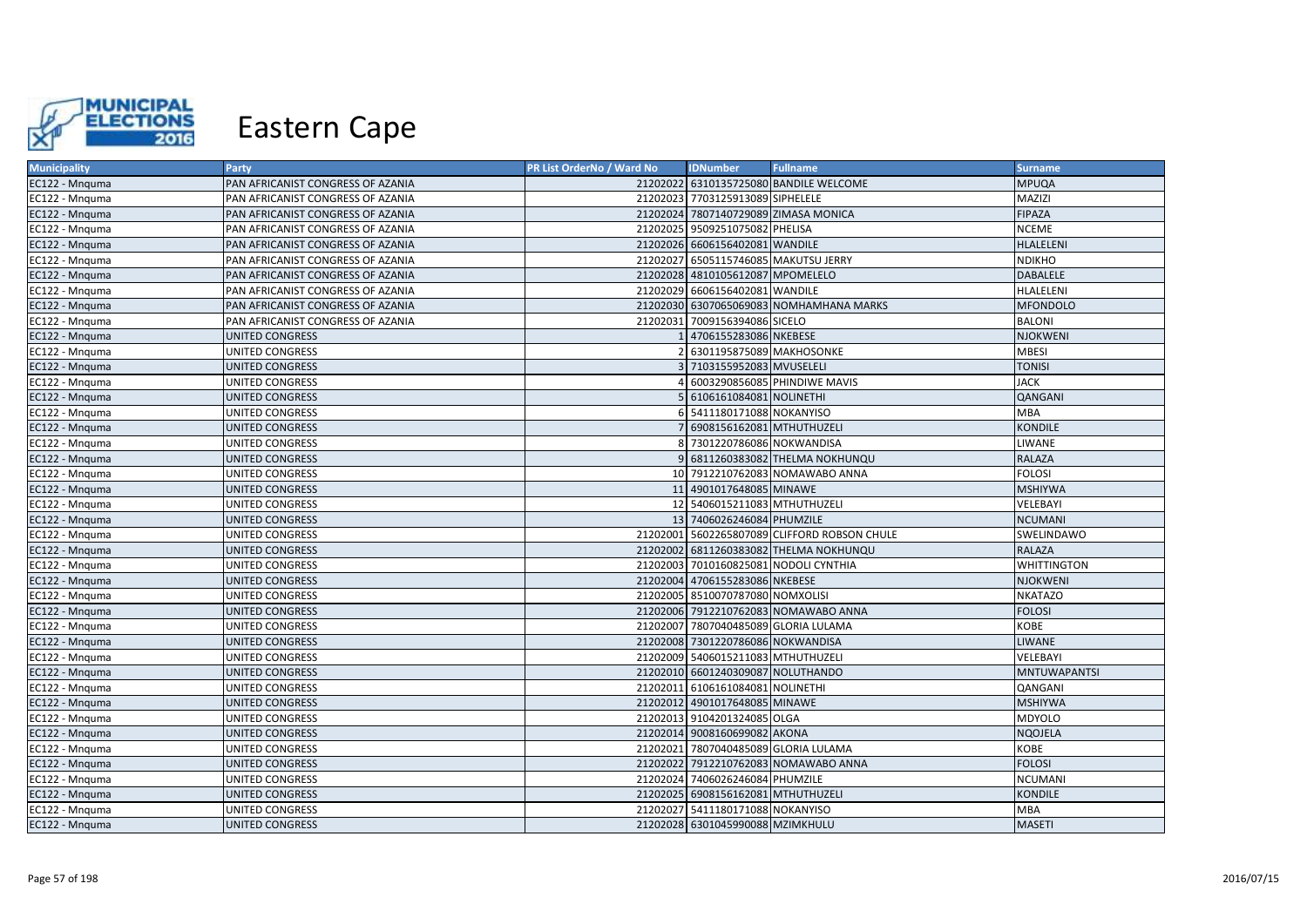

| <b>Municipality</b> | Party                      | PR List OrderNo / Ward No | <b>IDNumber</b>                      | <b>Fullname</b>                           | <b>Surname</b>   |
|---------------------|----------------------------|---------------------------|--------------------------------------|-------------------------------------------|------------------|
| EC122 - Mnguma      | UNITED CONGRESS            |                           | 21202029 6301195875089 MAKHOSONKE    |                                           | <b>MBESI</b>     |
| EC122 - Mnquma      | <b>UNITED CONGRESS</b>     |                           | 21202030 7103155952083 MVUSELELI     |                                           | <b>TONISI</b>    |
| EC122 - Mnguma      | UNITED CONGRESS            | 21202031                  |                                      | 6003290856085 PHINDIWE MAVIS              | <b>JACK</b>      |
| EC122 - Mnquma      | UNITED DEMOCRATIC MOVEMENT |                           |                                      | 6008115756089 KHUMBUZILE GOODMAN          | <b>MAGWACA</b>   |
| EC122 - Mnguma      | UNITED DEMOCRATIC MOVEMENT |                           |                                      | 6101280846080 NOKAKA MARGARET             | <b>MPAMBANI</b>  |
| EC122 - Mnquma      | UNITED DEMOCRATIC MOVEMENT |                           |                                      | 6612155970086 ZAMINDAWO ABNER             | <b>MQOLO</b>     |
| EC122 - Mnquma      | UNITED DEMOCRATIC MOVEMENT |                           | 7310015193085 MBULELO                |                                           | MKHILILI         |
| EC122 - Mnguma      | UNITED DEMOCRATIC MOVEMENT |                           |                                      | 6407035915082 SIPHIWO NICHOLAS            | <b>TSHAZI</b>    |
| EC122 - Mnquma      | UNITED DEMOCRATIC MOVEMENT |                           |                                      | 5612020176084 CYNTHIA NOMSA               | <b>FILTANE</b>   |
| EC122 - Mnguma      | UNITED DEMOCRATIC MOVEMENT |                           |                                      | 5610200955087 ZUKISWA NOMTHUNZI           | <b>DYONASE</b>   |
| EC122 - Mnquma      | UNITED DEMOCRATIC MOVEMENT |                           | 9002021764086 LEA LOURINE            |                                           | <b>MAPUTUMA</b>  |
| EC122 - Mnquma      | UNITED DEMOCRATIC MOVEMENT |                           |                                      | 9004276203083 SONWABO STEVEN              | <b>XABANISA</b>  |
| EC122 - Mnguma      | UNITED DEMOCRATIC MOVEMENT |                           | 10 6402015925086 AMOS T              |                                           | <b>DAYIMANI</b>  |
| EC122 - Mnquma      | UNITED DEMOCRATIC MOVEMENT |                           | 11 7602016084085 THEMBISILE          |                                           | <b>DYANI</b>     |
| EC122 - Mnguma      | UNITED DEMOCRATIC MOVEMENT |                           | 12 7402056264089 BAYETE              |                                           | <b>SHIBILI</b>   |
| EC122 - Mnquma      | UNITED DEMOCRATIC MOVEMENT |                           | 13 6807146001088 XOLILE              |                                           | <b>NDIMA</b>     |
| EC122 - Mnguma      | UNITED DEMOCRATIC MOVEMENT |                           | 14 4702020854086 MARTHA              |                                           | <b>MATEBESE</b>  |
| EC122 - Mnquma      | UNITED DEMOCRATIC MOVEMENT |                           |                                      | 15 6803080966089 NOSIKHUMBUZO             | <b>DAYIMANI</b>  |
| EC122 - Mnguma      | UNITED DEMOCRATIC MOVEMENT |                           | 16 5501025335086 MONWABISI           |                                           | <b>GEBE</b>      |
| EC122 - Mnquma      | UNITED DEMOCRATIC MOVEMENT |                           | 17 9210200934087 NOMZOLISO           |                                           | SOMAGACA         |
| EC122 - Mnquma      | UNITED DEMOCRATIC MOVEMENT |                           |                                      | 18 8203021098084 TOBEKA VERONICA          | <b>XUNGU</b>     |
| EC122 - Mnguma      | UNITED DEMOCRATIC MOVEMENT |                           | 19 8902075617083 MANDISI             |                                           | <b>MANUNDU</b>   |
| EC122 - Mnquma      | UNITED DEMOCRATIC MOVEMENT |                           |                                      | 20 5305010906087 CLEOPATRA XOLISWA        | <b>DOKO</b>      |
| EC122 - Mnquma      | UNITED DEMOCRATIC MOVEMENT |                           | 21 8009076291080 MXOLI               |                                           | <b>RAMBA</b>     |
| EC122 - Mnquma      | UNITED DEMOCRATIC MOVEMENT |                           | 22 5612270169086 NOCINGILE           |                                           | <b>SELE</b>      |
| EC122 - Mnquma      | UNITED DEMOCRATIC MOVEMENT |                           | 23 7610030658081 NOZIBONGO           |                                           | <b>XABADIYA</b>  |
| EC122 - Mnquma      | UNITED DEMOCRATIC MOVEMENT |                           | 24 7306225939085 OTTO OYAMA          |                                           | <b>SITHOLE</b>   |
| EC122 - Mnquma      | UNITED DEMOCRATIC MOVEMENT |                           | 25 5412175520081 MPINDA              |                                           | SUKWANA          |
| EC122 - Mnguma      | UNITED DEMOCRATIC MOVEMENT |                           |                                      | 26 5202285905086 NTOBEKO ELLIOT           | <b>BOKI</b>      |
| EC122 - Mnquma      | UNITED DEMOCRATIC MOVEMENT |                           |                                      | 27 5207225149083 CASWELL MKUMBUZI         | <b>PAKADE</b>    |
| EC122 - Mnquma      | UNITED DEMOCRATIC MOVEMENT |                           |                                      | 28 6110101458082 NOZIPHO FRANCIS          | <b>MAFUNA</b>    |
| EC122 - Mnquma      | UNITED DEMOCRATIC MOVEMENT |                           |                                      | 29 3907280349088 NTOMBEKAYA CATHARINE     | <b>MUTE</b>      |
| EC122 - Mnquma      | UNITED DEMOCRATIC MOVEMENT |                           | 30 5408135736080 MZWANDILE           |                                           | <b>FILTANE</b>   |
| EC122 - Mnguma      | UNITED DEMOCRATIC MOVEMENT |                           |                                      | 31 6305101154083 NOKWEZI MAVIS            | <b>SUNDUZA</b>   |
| EC122 - Mnquma      | UNITED DEMOCRATIC MOVEMENT |                           | 32 7507060103089 KHAYAKAZI           |                                           | <b>MACAKATHI</b> |
| EC122 - Mnguma      | UNITED DEMOCRATIC MOVEMENT |                           | 33 6708025847080 XOLILE              |                                           | <b>NDLWANA</b>   |
| EC122 - Mnquma      | UNITED DEMOCRATIC MOVEMENT |                           |                                      | 34 5910100482087 MAGARETT NOMAKHWEZI      | <b>DYANTYI</b>   |
| EC122 - Mnguma      | UNITED DEMOCRATIC MOVEMENT |                           | 35 8408216140084 SIBUSISO            |                                           | QWELE            |
| EC122 - Mnguma      | UNITED DEMOCRATIC MOVEMENT |                           |                                      | 36 6907180760084 NTOMBOKUQALA             | <b>NOHESI</b>    |
| EC122 - Mnquma      | UNITED DEMOCRATIC MOVEMENT |                           | 37 6209155180087 VUYANI VUKILE       |                                           | <b>FILTANE</b>   |
| EC122 - Mnquma      | UNITED DEMOCRATIC MOVEMENT |                           | 21202001 6209155180087 VUYANI VUKILE |                                           | <b>FILTANE</b>   |
| EC122 - Mnquma      | UNITED DEMOCRATIC MOVEMENT |                           |                                      | 21202002 6008115756089 KHUMBUZILE GOODMAN | <b>MAGWACA</b>   |
| EC122 - Mnguma      | UNITED DEMOCRATIC MOVEMENT |                           | 21202003 6807146001088 XOLILE        |                                           | <b>NDIMA</b>     |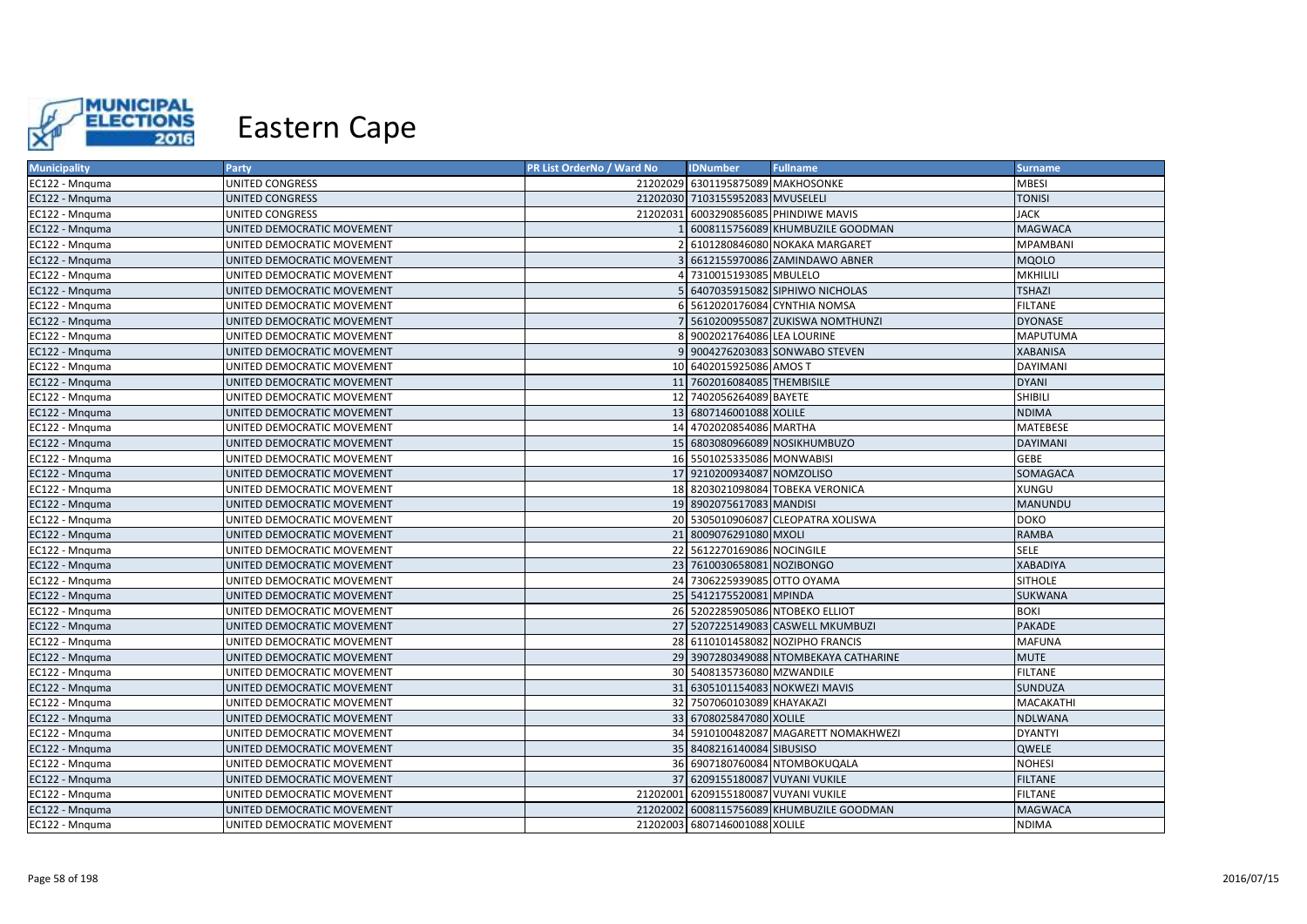

| <b>Municipality</b> | Party                      | PR List OrderNo / Ward No | <b>IDNumber</b>                       | <b>Fullname</b>                                 | <b>Surname</b>     |
|---------------------|----------------------------|---------------------------|---------------------------------------|-------------------------------------------------|--------------------|
| EC122 - Mnguma      | UNITED DEMOCRATIC MOVEMENT |                           |                                       | 21202004 8203021098084 TOBEKA VERONICA          | XUNGU              |
| EC122 - Mnguma      | UNITED DEMOCRATIC MOVEMENT |                           |                                       | 21202005 6603060257081 MILDRED NOTEMBILE NOSISA | NGUTYANA           |
| EC122 - Mnquma      | UNITED DEMOCRATIC MOVEMENT |                           | 21202006 4705125244087 ZOLISA         |                                                 | LAVISA             |
| EC122 - Mnguma      | UNITED DEMOCRATIC MOVEMENT |                           | 21202007 7211116384088 LUNGA          |                                                 | NGQULU             |
| EC122 - Mnquma      | UNITED DEMOCRATIC MOVEMENT |                           | 21202008 7602160913089 VUYISWA        |                                                 | <b>MANINI</b>      |
| EC122 - Mnguma      | UNITED DEMOCRATIC MOVEMENT |                           |                                       | 21202009 5302145804089 SALATISO MICHAEL         | NOMBEMBE           |
| EC122 - Mnquma      | UNITED DEMOCRATIC MOVEMENT |                           |                                       | 21202010 6907180760084 NTOMBOKUQALA             | <b>NOHESI</b>      |
| EC122 - Mnquma      | UNITED DEMOCRATIC MOVEMENT |                           |                                       | 21202011 5207225149083 CASWELL MKUMBUZI         | PAKADE             |
| EC122 - Mnquma      | UNITED DEMOCRATIC MOVEMENT |                           |                                       | 21202012 9004276203083 SONWABO STEVEN           | <b>XABANISA</b>    |
| EC122 - Mnguma      | UNITED DEMOCRATIC MOVEMENT |                           |                                       | 21202013 4801145684087 ARCHBALD FRANK MAWETHU   | FELEZA             |
| EC122 - Mnquma      | UNITED DEMOCRATIC MOVEMENT |                           |                                       | 21202014 4602020353081 THELMA TOKOZILE NOPASILE | <b>NDZOBONGO</b>   |
| EC122 - Mnguma      | UNITED DEMOCRATIC MOVEMENT |                           | 21202015 5712015851087 ANDERSON       |                                                 | SIHELE             |
| EC122 - Mnquma      | UNITED DEMOCRATIC MOVEMENT |                           |                                       | 21202016 5605235811081 VINCENT VUYANI           | NDUNGANE           |
| EC122 - Mnguma      | UNITED DEMOCRATIC MOVEMENT |                           |                                       | 21202020 6308030842083 NOMPINDEZELO FELICIOUS   | TINZI              |
| EC122 - Mnquma      | UNITED DEMOCRATIC MOVEMENT |                           |                                       | 21202022 7505285685088 GEORGE LUYANDA           | <b>NTSHINGA</b>    |
| EC122 - Mnquma      | UNITED DEMOCRATIC MOVEMENT |                           | 21202023 6402015925086 AMOS T         |                                                 | DAYIMANI           |
| EC122 - Mnquma      | UNITED DEMOCRATIC MOVEMENT |                           | 21202024 7602016084085 THEMBISILE     |                                                 | <b>DYANI</b>       |
| EC122 - Mnquma      | UNITED DEMOCRATIC MOVEMENT |                           | 21202025 5204165337083 WELILE CHARLES |                                                 | <b>TYHALA</b>      |
| EC122 - Mnguma      | UNITED DEMOCRATIC MOVEMENT |                           |                                       | 21202026 5202285905086 NTOBEKO ELLIOT           | <b>BOKI</b>        |
| EC122 - Mnguma      | UNITED DEMOCRATIC MOVEMENT |                           | 21202028 6203245950088 ALBERT         |                                                 | <b>GWEJA</b>       |
| EC122 - Mnguma      | UNITED DEMOCRATIC MOVEMENT |                           | 21202029 8505235969086 ENOCH          |                                                 | <b>TOMOSE</b>      |
| EC122 - Mnguma      | UNITED DEMOCRATIC MOVEMENT |                           | 21202030 7805035880082 WANDISILE      |                                                 | <b>MQOLO</b>       |
| EC122 - Mnquma      | UNITED DEMOCRATIC MOVEMENT |                           | 21202031 7508281343082 NOLUVUYO       |                                                 | <b>NKILA</b>       |
| EC123 - Great Kei   | AFRICAN NATIONAL CONGRESS  |                           | 1 7711125271085 LOYISO DION           |                                                 | <b>TSHETSHA</b>    |
| EC123 - Great Kei   | AFRICAN NATIONAL CONGRESS  |                           | 2 7508130405082 LULEKA                |                                                 | <b>NDABAMBI</b>    |
| EC123 - Great Kei   | AFRICAN NATIONAL CONGRESS  |                           | 3 7104185378083 WELILE                |                                                 | <b>NDORO</b>       |
| EC123 - Great Kei   | AFRICAN NATIONAL CONGRESS  |                           |                                       | 6203040762084 NTOMBIZANELE PRINCESS             | <b>MGEMA</b>       |
| EC123 - Great Kei   | AFRICAN NATIONAL CONGRESS  |                           | 5 7302155379087 MZAMO                 |                                                 | NJEKANYE           |
| EC123 - Great Kei   | AFRICAN NATIONAL CONGRESS  |                           |                                       | 6 7406055646089 MAJWARHA VUSUMZI                | <b>KOLISI</b>      |
| EC123 - Great Kei   | AFRICAN NATIONAL CONGRESS  |                           | 21203001 7212180470084 NOSIPHO        |                                                 | NGABAYENA          |
| EC123 - Great Kei   | AFRICAN NATIONAL CONGRESS  |                           | 21203002 7605260369086 BUZIWE         |                                                 | NJEMDAKA           |
| EC123 - Great Kei   | AFRICAN NATIONAL CONGRESS  |                           | 21203003 8401310460086 LWANDISA       |                                                 | MHLONTLO           |
| EC123 - Great Kei   | AFRICAN NATIONAL CONGRESS  |                           |                                       | 21203004 7709060323085 NONKOSINATHI VEREZAR     | MEVANA-SISWANA     |
| EC123 - Great Kei   | AFRICAN NATIONAL CONGRESS  |                           |                                       | 21203005 8411161023081 NDILEKA MAUREEN          | KANTSHASHE-TILDINI |
| EC123 - Great Kei   | AFRICAN NATIONAL CONGRESS  |                           | 21203006 8003100540083 LINDA          |                                                 | <b>TONZE</b>       |
| EC123 - Great Kei   | AFRICAN NATIONAL CONGRESS  |                           | 21203007 6510045705086 THEMBA         |                                                 | <b>GQOMOROSHE</b>  |
| EC123 - Great Kei   | DEMOCRATIC ALLIANCE        |                           |                                       | 1 5804290142082 BEVERLEY-ANNE FRIEDA            | <b>WOOD</b>        |
| EC123 - Great Kei   | DEMOCRATIC ALLIANCE        |                           | 2 8001040100083 SHARNE MURIEL         |                                                 | <b>JACOBS</b>      |
| EC123 - Great Kei   | DEMOCRATIC ALLIANCE        |                           | 3 5708155083085 FREDIE                |                                                 | <b>LEWIS</b>       |
| EC123 - Great Kei   | DEMOCRATIC ALLIANCE        |                           |                                       | 21203001 5804290142082 BEVERLEY-ANNE FRIEDA     | WOOD               |
| EC123 - Great Kei   | DEMOCRATIC ALLIANCE        |                           | 21203002 6711105368084 ANDILE         |                                                 | LULU               |
| EC123 - Great Kei   | DEMOCRATIC ALLIANCE        |                           | 21203003 8001040100083 SHARNE MURIEL  |                                                 | <b>JACOBS</b>      |
| EC123 - Great Kei   | <b>DEMOCRATIC ALLIANCE</b> |                           |                                       | 21203004 5804290142082 BEVERLEY-ANNE FRIEDA     | <b>WOOD</b>        |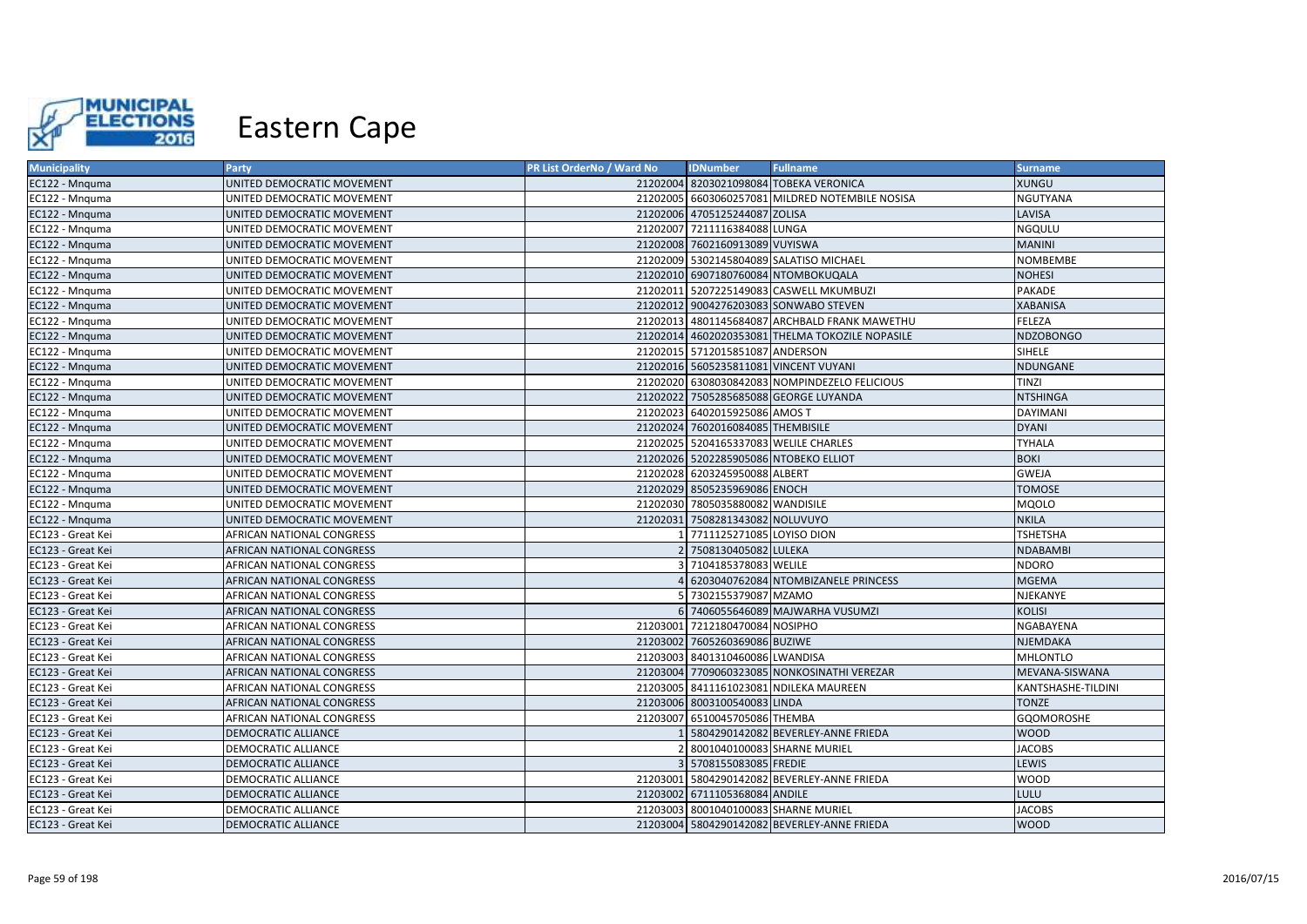

| <b>Municipality</b> | Party                             | PR List OrderNo / Ward No | <b>IDNumber</b>                      | <b>Fullname</b>                        | Surname         |
|---------------------|-----------------------------------|---------------------------|--------------------------------------|----------------------------------------|-----------------|
| EC123 - Great Kei   | DEMOCRATIC ALLIANCE               |                           |                                      | 21203005 8001040100083 SHARNE MURIEL   | <b>JACOBS</b>   |
| EC123 - Great Kei   | DEMOCRATIC ALLIANCE               |                           | 21203006 5708155083085 FREDIE        |                                        | LEWIS           |
| EC123 - Great Kei   | <b>DEMOCRATIC ALLIANCE</b>        |                           | 21203007 5708155083085 FREDIE        |                                        | LEWIS           |
| EC123 - Great Kei   | <b>ECONOMIC FREEDOM FIGHTERS</b>  |                           | 4902285470087 TUTU                   |                                        | <b>NDOLOSE</b>  |
| EC123 - Great Kei   | <b>ECONOMIC FREEDOM FIGHTERS</b>  |                           | 6605040630089 THEMBISA               |                                        | <b>DYAKOPU</b>  |
| EC123 - Great Kei   | <b>ECONOMIC FREEDOM FIGHTERS</b>  |                           |                                      | 8308276005088 MALIXOLE MAXWELL ERIC    | <b>MATSHOBA</b> |
| EC123 - Great Kei   | <b>ECONOMIC FREEDOM FIGHTERS</b>  |                           | 8907290541083 AMANDA                 |                                        | NGWEVENTSHA     |
| EC123 - Great Kei   | <b>ECONOMIC FREEDOM FIGHTERS</b>  |                           | 8101025308089 KHAYA                  |                                        | <b>NDARANA</b>  |
| EC123 - Great Kei   | <b>ECONOMIC FREEDOM FIGHTERS</b>  |                           | 6510100816083 RUTH COCEKA            |                                        | <b>BEVU</b>     |
| EC123 - Great Kei   | <b>ECONOMIC FREEDOM FIGHTERS</b>  |                           | 6710285287080 ZANDISILE ASH          |                                        | SOMAZEMBE       |
| EC123 - Great Kei   | <b>ECONOMIC FREEDOM FIGHTERS</b>  | 21203001                  | 7803156147084 SAKHUMZI               |                                        | SOZOBA          |
| EC123 - Great Kei   | <b>ECONOMIC FREEDOM FIGHTERS</b>  |                           | 21203002 7806220504081 NTOMBI        |                                        | VUZAYO          |
| EC123 - Great Kei   | <b>ECONOMIC FREEDOM FIGHTERS</b>  |                           | 21203003 6605040630089 THEMBISA      |                                        | <b>DYAKOPU</b>  |
| EC123 - Great Kei   | <b>ECONOMIC FREEDOM FIGHTERS</b>  |                           |                                      | 21203004 8206055496082 THOBILE EUGENE  | <b>MAQOBOZO</b> |
| EC123 - Great Kei   | <b>ECONOMIC FREEDOM FIGHTERS</b>  |                           | 21203005 8810080765088 SIZEKA        |                                        | <b>MENZIWE</b>  |
| EC123 - Great Kei   | <b>ECONOMIC FREEDOM FIGHTERS</b>  |                           | 21203006 6510100816083 RUTH COCEKA   |                                        | <b>BEVU</b>     |
| EC123 - Great Kei   | <b>ECONOMIC FREEDOM FIGHTERS</b>  |                           | 21203007 4902285470087 TUTU          |                                        | NDOLOSE         |
| EC123 - Great Kei   | INDEPENDENT CANDIDATE             |                           |                                      | 21203002 6610145582086 ZOLANI MZWANELE | <b>NZUZO</b>    |
| EC123 - Great Kei   | INDEPENDENT CANDIDATE             |                           |                                      | 21203006 6208120629087 MARGERET TOZAMA | NOQHOLI         |
| EC123 - Great Kei   | <b>INDEPENDENT CANDIDATE</b>      |                           | 21203006 7409155642081 XOLANI        |                                        | <b>VELLEM</b>   |
| EC123 - Great Kei   | INDEPENDENT CANDIDATE             | 21203006                  |                                      | 8011185550083 LUBABALO MALUSI          | XAKAVU          |
| EC123 - Great Kei   | PAN AFRICANIST CONGRESS OF AZANIA |                           |                                      | 6204225767088 HUMAN SEBENZILE          | <b>TUNZANA</b>  |
| EC123 - Great Kei   | PAN AFRICANIST CONGRESS OF AZANIA |                           | 21203002 7401230641089 ZAMEKA VIVIAN |                                        | MBELEKANE       |
| EC123 - Great Kei   | PAN AFRICANIST CONGRESS OF AZANIA |                           |                                      | 21203004 6204225767088 HUMAN SEBENZILE | <b>TUNZANA</b>  |
| EC123 - Great Kei   | PAN AFRICANIST CONGRESS OF AZANIA |                           | 21203005 7312165438088 SIMPHIWE      |                                        | <b>NGCAWE</b>   |
| EC123 - Great Kei   | PAN AFRICANIST CONGRESS OF AZANIA |                           | 21203006 7312165438088 SIMPHIWE      |                                        | <b>NGCAWE</b>   |
| EC123 - Great Kei   | PAN AFRICANIST CONGRESS OF AZANIA |                           |                                      | 21203007 6204225767088 HUMAN SEBENZILE | TUNZANA         |
| EC124 - Amahlathi   | <b>AFRICAN NATIONAL CONGRESS</b>  |                           | 7403195586085 XANTI                  |                                        | <b>MNGXASO</b>  |
| EC124 - Amahlathi   | AFRICAN NATIONAL CONGRESS         |                           | 6809090790088 PATEKA                 |                                        | QABA            |
| EC124 - Amahlathi   | <b>AFRICAN NATIONAL CONGRESS</b>  |                           | 6802060408088 NELISWA                |                                        | <b>BUSIKA</b>   |
| EC124 - Amahlathi   | AFRICAN NATIONAL CONGRESS         |                           |                                      | 6807110878081 NOBATHEMBU ANGELINE      | ΚΑΤΟ-ΜΑΝΥΙΚΑ    |
| EC124 - Amahlathi   | <b>AFRICAN NATIONAL CONGRESS</b>  |                           |                                      | 6401210394080 NOKUZOLA PATRICIA        | <b>MLAHLEKI</b> |
| EC124 - Amahlathi   | AFRICAN NATIONAL CONGRESS         |                           | 8804140667087 NOSIPHIWO              |                                        | POSE            |
| EC124 - Amahlathi   | <b>AFRICAN NATIONAL CONGRESS</b>  |                           |                                      | 6209290848085 NOMAKOSAZANA CALPURNIA   | <b>NONGQAYI</b> |
| EC124 - Amahlathi   | AFRICAN NATIONAL CONGRESS         |                           | 6705255484089 NICHOLAS               |                                        | <b>MONTI</b>    |
| EC124 - Amahlathi   | AFRICAN NATIONAL CONGRESS         |                           | 9 7406120964087 AGNES                |                                        | <b>HOBO</b>     |
| EC124 - Amahlathi   | AFRICAN NATIONAL CONGRESS         |                           | 10 6801110691081 LINDELWA            |                                        | <b>SULO</b>     |
| EC124 - Amahlathi   | AFRICAN NATIONAL CONGRESS         |                           |                                      | 11 6602060814081 NTOMBOXOLO ETHELINA   | <b>ZOZI</b>     |
| EC124 - Amahlathi   | AFRICAN NATIONAL CONGRESS         |                           | 12 8103185645086 XOLELA              |                                        | ROJI            |
| EC124 - Amahlathi   | AFRICAN NATIONAL CONGRESS         |                           |                                      | 13 6611240875086 NOMVUYO ZELNA         | <b>KLAAS</b>    |
| EC124 - Amahlathi   | <b>AFRICAN NATIONAL CONGRESS</b>  |                           |                                      | 14 6807200905083 NOBOTWE ROSE          | MAGWAXAZA       |
| EC124 - Amahlathi   | <b>AFRICAN NATIONAL CONGRESS</b>  |                           | 15 6109185554089 MNCEKELELI          |                                        | <b>PETER</b>    |
| EC124 - Amahlathi   | <b>AFRICAN NATIONAL CONGRESS</b>  |                           | 21204001 6904035999082 DUMISANI      |                                        | MZILI           |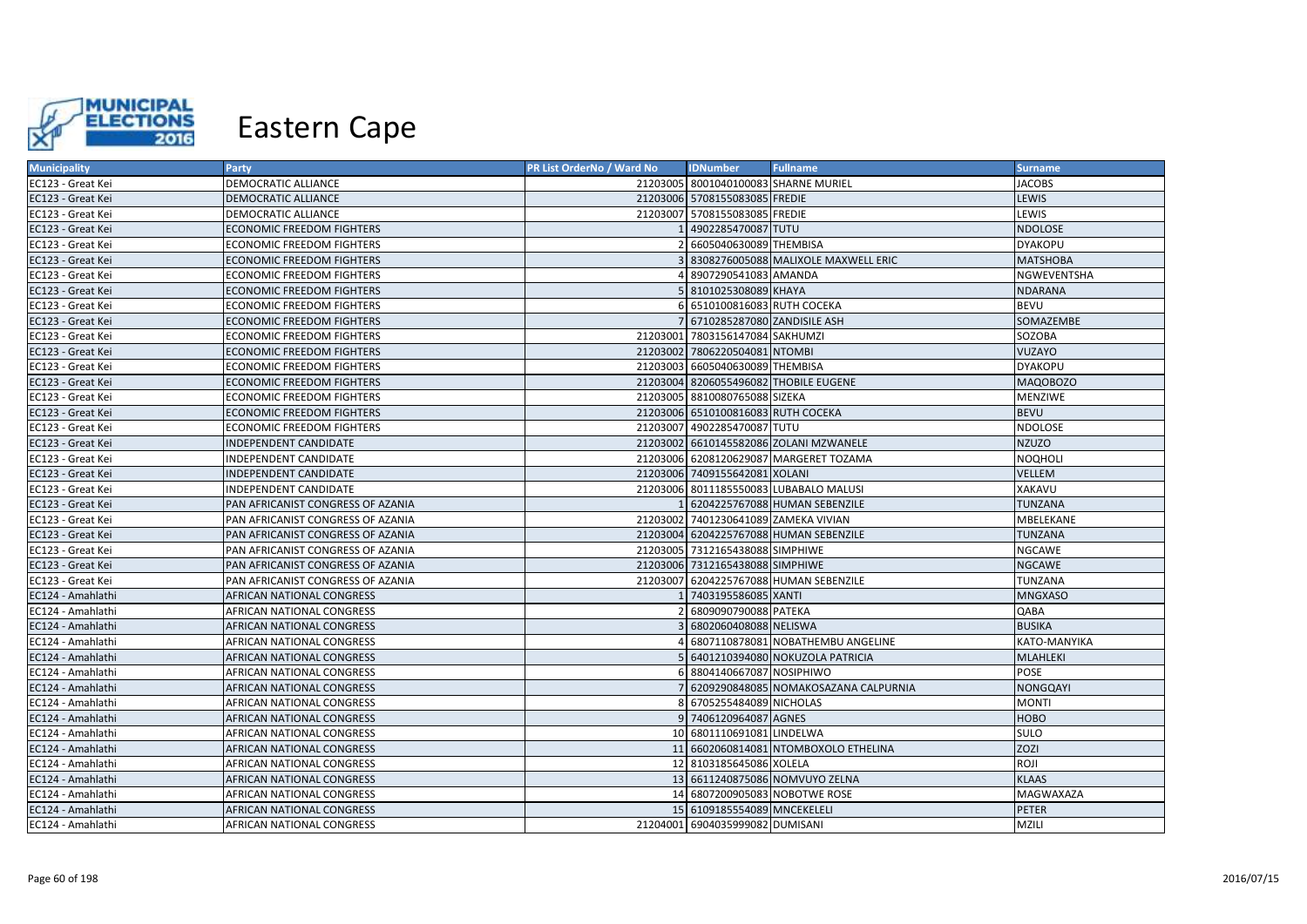

| <b>Municipality</b> | Party                            | PR List OrderNo / Ward No | <b>IDNumber</b>                     | <b>Fullname</b>                                | <b>Surname</b>    |
|---------------------|----------------------------------|---------------------------|-------------------------------------|------------------------------------------------|-------------------|
| EC124 - Amahlathi   | AFRICAN NATIONAL CONGRESS        |                           |                                     | 21204002 5701275878088 DUMISANI SIVARRET       | <b>GXEKWA</b>     |
| EC124 - Amahlathi   | <b>AFRICAN NATIONAL CONGRESS</b> |                           |                                     | 21204003 6002225783083 MLUNGISELELI NEPHEW     | <b>NGCOFE</b>     |
| EC124 - Amahlathi   | AFRICAN NATIONAL CONGRESS        |                           | 21204004 6009095435082 MXOLISI      |                                                | <b>MJIKELO</b>    |
| EC124 - Amahlathi   | AFRICAN NATIONAL CONGRESS        |                           |                                     | 21204005 6011040710080 EUNICE NOMGQIBELO       | <b>BRUKWE</b>     |
| EC124 - Amahlathi   | AFRICAN NATIONAL CONGRESS        |                           | 21204006 7702125355085 XOLA MOSES   |                                                | <b>TOKWE</b>      |
| EC124 - Amahlathi   | AFRICAN NATIONAL CONGRESS        |                           |                                     | 21204007 7202110492084 NOLUVUYO PRIDESWORTHY   | TIKAZAYO          |
| EC124 - Amahlathi   | <b>AFRICAN NATIONAL CONGRESS</b> |                           | 21204008 7908315598083 XOLA         |                                                | <b>NQATA</b>      |
| EC124 - Amahlathi   | <b>AFRICAN NATIONAL CONGRESS</b> | 21204009                  | 8507185560089 MOSLINA               |                                                | <b>NQINI</b>      |
| EC124 - Amahlathi   | AFRICAN NATIONAL CONGRESS        |                           |                                     | 21204010 7107245687088 VUYANI WINSTON          | <b>TSHAKA</b>     |
| EC124 - Amahlathi   | AFRICAN NATIONAL CONGRESS        |                           |                                     | 21204011 5101255265085 SIPIWO GODFREY          | VENKILE           |
| EC124 - Amahlathi   | AFRICAN NATIONAL CONGRESS        |                           |                                     | 21204012 5603275748081 ROBERT THANDUXOLO       | <b>DESI</b>       |
| EC124 - Amahlathi   | <b>AFRICAN NATIONAL CONGRESS</b> | 21204013                  | 8305305417086 SIYABULELA            |                                                | MALAWU            |
| EC124 - Amahlathi   | <b>AFRICAN NATIONAL CONGRESS</b> |                           |                                     | 21204014 4808065586085 GRIFFITHS PAKAMILE      | <b>NOXEKE</b>     |
| EC124 - Amahlathi   | AFRICAN NATIONAL CONGRESS        |                           |                                     | 21204015 8105310439087 NOSIPHIWO ARINA         | <b>MTATI</b>      |
| EC124 - Amahlathi   | CONGRESS OF THE PEOPLE           |                           | 7810095682089 THANDILE              |                                                | <b>GEORGE</b>     |
| EC124 - Amahlathi   | CONGRESS OF THE PEOPLE           |                           |                                     | 6105175576082 FRANCE PAKAMILE                  | <b>HOLANI</b>     |
| EC124 - Amahlathi   | <b>CONGRESS OF THE PEOPLE</b>    |                           | 8702045521088 XOLILE                |                                                | <b>MAGCIDA</b>    |
| EC124 - Amahlathi   | CONGRESS OF THE PEOPLE           |                           |                                     | 5304145670080 EDISON EDWIN KHANYISILE          | <b>MALGHAS</b>    |
| EC124 - Amahlathi   | CONGRESS OF THE PEOPLE           |                           | 7807070805081 NIKELWA               |                                                | <b>MANGXILA</b>   |
| EC124 - Amahlathi   | CONGRESS OF THE PEOPLE           |                           |                                     | 5510250782086 MAMOKOTJO SANNA                  | <b>NXAFANA</b>    |
| EC124 - Amahlathi   | CONGRESS OF THE PEOPLE           |                           | 5902285641082 ELLIOT                |                                                | <b>RALA</b>       |
| EC124 - Amahlathi   | CONGRESS OF THE PEOPLE           |                           | 21204001 8212105646080 SANELE ROMEO |                                                | VUMINDABA         |
| EC124 - Amahlathi   | CONGRESS OF THE PEOPLE           |                           |                                     | 21204002 5510250782086 MAMOKOTJO SANNA         | <b>NXAFANA</b>    |
| EC124 - Amahlathi   | CONGRESS OF THE PEOPLE           |                           |                                     | 21204003 6202270460088 GLADYS BANDLAKAZI       | <b>ZUMA</b>       |
| EC124 - Amahlathi   | <b>CONGRESS OF THE PEOPLE</b>    |                           |                                     | 21204004 6202270460088 GLADYS BANDLAKAZI       | <b>ZUMA</b>       |
| EC124 - Amahlathi   | CONGRESS OF THE PEOPLE           |                           |                                     | 21204005 5304145670080 EDISON EDWIN KHANYISILE | MALGHAS           |
| EC124 - Amahlathi   | <b>CONGRESS OF THE PEOPLE</b>    |                           |                                     | 21204006 6105175576082 FRANCE PAKAMILE         | <b>HOLANI</b>     |
| EC124 - Amahlathi   | CONGRESS OF THE PEOPLE           |                           | 21204007 8702045521088 XOLILE       |                                                | <b>MAGCIDA</b>    |
| EC124 - Amahlathi   | <b>CONGRESS OF THE PEOPLE</b>    |                           | 21204008 7810095682089 THANDILE     |                                                | <b>GEORGE</b>     |
| EC124 - Amahlathi   | CONGRESS OF THE PEOPLE           |                           |                                     | 21204009 5304145670080 EDISON EDWIN KHANYISILE | <b>MALGHAS</b>    |
| EC124 - Amahlathi   | CONGRESS OF THE PEOPLE           |                           |                                     | 21204010 6402115309082 MNTUNZIMA WELCOME       | <b>TELA</b>       |
| EC124 - Amahlathi   | <b>CONGRESS OF THE PEOPLE</b>    | 21204011                  | 7807070805081 NIKELWA               |                                                | MANGXILA          |
| EC124 - Amahlathi   | <b>CONGRESS OF THE PEOPLE</b>    |                           | 21204012 7810095682089 THANDILE     |                                                | <b>GEORGE</b>     |
| EC124 - Amahlathi   | CONGRESS OF THE PEOPLE           |                           | 21204013 5902285641082 ELLIOT       |                                                | RALA              |
| EC124 - Amahlathi   | <b>CONGRESS OF THE PEOPLE</b>    | 21204014                  |                                     | 7001018638081 LINDILE WINSTON                  | <b>ZONDANI</b>    |
| EC124 - Amahlathi   | <b>CONGRESS OF THE PEOPLE</b>    | 21204015                  |                                     | 6202270460088 GLADYS BANDLAKAZI                | <b>ZUMA</b>       |
| EC124 - Amahlathi   | <b>DEMOCRATIC ALLIANCE</b>       |                           | 8406085873082 THAMSANQA             |                                                | <b>BALINDLELA</b> |
| EC124 - Amahlathi   | DEMOCRATIC ALLIANCE              |                           |                                     | 4802115016086 RICHARD BRENNAND                 | <b>PICKERING</b>  |
| EC124 - Amahlathi   | DEMOCRATIC ALLIANCE              |                           | 7310180651081 NDILEKA               |                                                | NGXAKANGXAKA      |
| EC124 - Amahlathi   | DEMOCRATIC ALLIANCE              |                           |                                     | 8406110921088 MILISWA YOLANDA                  | <b>THUPHENI</b>   |
| EC124 - Amahlathi   | DEMOCRATIC ALLIANCE              |                           |                                     | 6808010782084 NTOMBIZONKE VIVIAN               | NKWENTSHA         |
| EC124 - Amahlathi   | DEMOCRATIC ALLIANCE              |                           | 8305285711086 LUTHANDO              |                                                | <b>MBOSO</b>      |
| EC124 - Amahlathi   | <b>DEMOCRATIC ALLIANCE</b>       |                           |                                     | 7 6504205144087 DONALD HARVEY                  | <b>KEMP</b>       |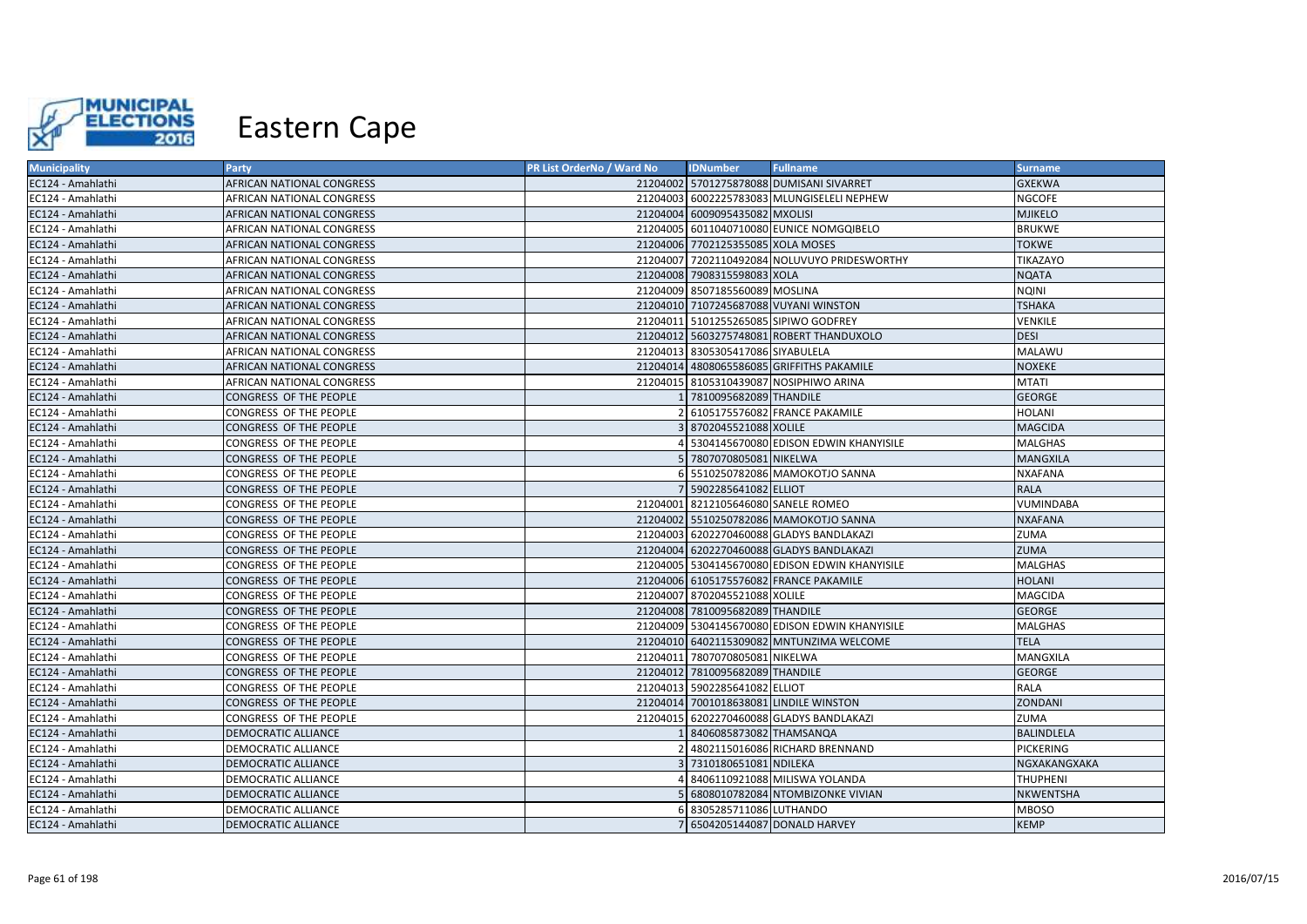

| <b>Municipality</b> | Party                            | PR List OrderNo / Ward No | <b>IDNumber</b>                      | <b>Fullname</b>                             | <b>Surname</b>    |
|---------------------|----------------------------------|---------------------------|--------------------------------------|---------------------------------------------|-------------------|
| EC124 - Amahlathi   | <b>DEMOCRATIC ALLIANCE</b>       |                           | 8 9003190898085 NOSIPHIWO            |                                             | <b>SITOFU</b>     |
| EC124 - Amahlathi   | <b>DEMOCRATIC ALLIANCE</b>       |                           |                                      | 6306215691085 THEMBILE PATRIC               | <b>MXOLI</b>      |
| EC124 - Amahlathi   | <b>DEMOCRATIC ALLIANCE</b>       |                           | 10 7103310584086 NOMAKHWEZI          |                                             | <b>MBOSO</b>      |
| EC124 - Amahlathi   | DEMOCRATIC ALLIANCE              |                           | 11 7212210782086 NOBONABAKE          |                                             | SIMAKAMAKA        |
| EC124 - Amahlathi   | DEMOCRATIC ALLIANCE              |                           | 12 7711040362084 XOLISWA MILLY       |                                             | <b>BAVUMA</b>     |
| EC124 - Amahlathi   | <b>DEMOCRATIC ALLIANCE</b>       |                           | 13 7009015179082 ANDRÉ               |                                             | <b>MICHIELIES</b> |
| EC124 - Amahlathi   | <b>DEMOCRATIC ALLIANCE</b>       |                           | 21204001 9009285753085 NKOSINOMUSA   |                                             | <b>SIKA</b>       |
| EC124 - Amahlathi   | <b>DEMOCRATIC ALLIANCE</b>       |                           | 21204002 7103310584086 NOMAKHWEZI    |                                             | <b>MBOSO</b>      |
| EC124 - Amahlathi   | <b>DEMOCRATIC ALLIANCE</b>       |                           | 21204003 8305285711086 LUTHANDO      |                                             | <b>MBOSO</b>      |
| EC124 - Amahlathi   | <b>DEMOCRATIC ALLIANCE</b>       |                           |                                      | 21204004 6808010782084 NTOMBIZONKE VIVIAN   | NKWENTSHA         |
| EC124 - Amahlathi   | DEMOCRATIC ALLIANCE              |                           |                                      | 21204005 6306215691085 THEMBILE PATRIC      | <b>MXOLI</b>      |
| EC124 - Amahlathi   | <b>DEMOCRATIC ALLIANCE</b>       |                           | 21204006 7310180651081 NDILEKA       |                                             | NGXAKANGXAKA      |
| EC124 - Amahlathi   | <b>DEMOCRATIC ALLIANCE</b>       |                           | 21204007 9003190898085 NOSIPHIWO     |                                             | <b>SITOFU</b>     |
| EC124 - Amahlathi   | <b>DEMOCRATIC ALLIANCE</b>       |                           | 21204008 7212210782086 NOBONABAKE    |                                             | SIMAKAMAKA        |
| EC124 - Amahlathi   | <b>DEMOCRATIC ALLIANCE</b>       |                           | 21204009 8406085873082 THAMSANQA     |                                             | BALINDLELA        |
| EC124 - Amahlathi   | <b>DEMOCRATIC ALLIANCE</b>       |                           |                                      | 21204010 8406110921088 MILISWA YOLANDA      | <b>THUPHENI</b>   |
| EC124 - Amahlathi   | <b>DEMOCRATIC ALLIANCE</b>       | 21204011                  |                                      | 8609096319082 ALLIAS THEMBALETHU            | SAM               |
| EC124 - Amahlathi   | <b>DEMOCRATIC ALLIANCE</b>       |                           | 21204012 8112045689085 SIPHIWO       |                                             | <b>MASHIQA</b>    |
| EC124 - Amahlathi   | DEMOCRATIC ALLIANCE              |                           |                                      | 21204013 4802115016086 RICHARD BRENNAND     | <b>PICKERING</b>  |
| EC124 - Amahlathi   | <b>DEMOCRATIC ALLIANCE</b>       |                           |                                      | 21204014 8807046283081 SIYABONGA THANDAZANI | <b>KUTU</b>       |
| EC124 - Amahlathi   | <b>DEMOCRATIC ALLIANCE</b>       | 21204015                  | 8406085873082 THAMSANQA              |                                             | BALINDLELA        |
| EC124 - Amahlathi   | <b>ECONOMIC FREEDOM FIGHTERS</b> |                           |                                      | 8408315685088 GCOBANI DUMALISILE            | <b>MXOSA</b>      |
| EC124 - Amahlathi   | <b>ECONOMIC FREEDOM FIGHTERS</b> |                           |                                      | 5302230721081 CYNTHIA THEMBEKA              | <b>NGXINGOLO</b>  |
| EC124 - Amahlathi   | <b>ECONOMIC FREEDOM FIGHTERS</b> |                           | 8704270974081 PHUMLA                 |                                             | <b>NTWANAMBI</b>  |
| EC124 - Amahlathi   | <b>ECONOMIC FREEDOM FIGHTERS</b> |                           | 7911010458082 NOMA-AFRICA            |                                             | <b>SITYI</b>      |
| EC124 - Amahlathi   | <b>ECONOMIC FREEDOM FIGHTERS</b> |                           | 7610030579089 FEZIWE                 |                                             | <b>DLALI</b>      |
| EC124 - Amahlathi   | <b>ECONOMIC FREEDOM FIGHTERS</b> |                           | 7304090395087 PHAKAMA                |                                             | <b>FLIP</b>       |
| EC124 - Amahlathi   | <b>ECONOMIC FREEDOM FIGHTERS</b> |                           | 9205085605083 WANDILE                |                                             | <b>SILI</b>       |
| EC124 - Amahlathi   | <b>ECONOMIC FREEDOM FIGHTERS</b> |                           | 8307231102089 THABISA                |                                             | <b>BUNELI</b>     |
| EC124 - Amahlathi   | <b>ECONOMIC FREEDOM FIGHTERS</b> |                           | 9 7603225349087 AYANDA               |                                             | <b>MPAMBANI</b>   |
| EC124 - Amahlathi   | <b>ECONOMIC FREEDOM FIGHTERS</b> |                           |                                      | 10 7001021254082 NELISWA MARGARET           | <b>MBULANA</b>    |
| EC124 - Amahlathi   | <b>ECONOMIC FREEDOM FIGHTERS</b> |                           | 11 8606230632081 ZIKHONA             |                                             | <b>DLABATI</b>    |
| EC124 - Amahlathi   | <b>ECONOMIC FREEDOM FIGHTERS</b> |                           |                                      | 12 8407115981085 THEMBELANI ANOLD           | <b>SILOTI</b>     |
| EC124 - Amahlathi   | <b>ECONOMIC FREEDOM FIGHTERS</b> |                           | 13 8411220847082 NOLUVUYO            |                                             | <b>NKONYE</b>     |
| EC124 - Amahlathi   | <b>ECONOMIC FREEDOM FIGHTERS</b> |                           | 14 8110035567089 ZANI                |                                             | NGOZI             |
| EC124 - Amahlathi   | <b>ECONOMIC FREEDOM FIGHTERS</b> |                           | 15 8607036244089 VUYANI              |                                             | KOMANI            |
| EC124 - Amahlathi   | <b>ECONOMIC FREEDOM FIGHTERS</b> |                           | 21204001 8307175488080 THULANI       |                                             | MAGINGXA          |
| EC124 - Amahlathi   | <b>ECONOMIC FREEDOM FIGHTERS</b> |                           | 21204002 8708285842084 SIPHOSETHU    |                                             | <b>GEZANA</b>     |
| EC124 - Amahlathi   | ECONOMIC FREEDOM FIGHTERS        |                           | 21204003 8407235695086 LUYANDA KEVIN |                                             | NDLELENI          |
| EC124 - Amahlathi   | <b>ECONOMIC FREEDOM FIGHTERS</b> |                           |                                      | 21204004 6602205744086 VUSUMZI CEDRICK      | <b>KEWUTI</b>     |
| EC124 - Amahlathi   | ECONOMIC FREEDOM FIGHTERS        |                           | 21204005 7501110497088 BULELWA       |                                             | <b>MXOLI</b>      |
| EC124 - Amahlathi   | <b>ECONOMIC FREEDOM FIGHTERS</b> |                           |                                      | 21204006 8010101619089 VUYISEKA BEAUTY      | <b>MYBURGH</b>    |
| EC124 - Amahlathi   | <b>ECONOMIC FREEDOM FIGHTERS</b> |                           | 21204007 8110035567089 ZANI          |                                             | <b>NGOZI</b>      |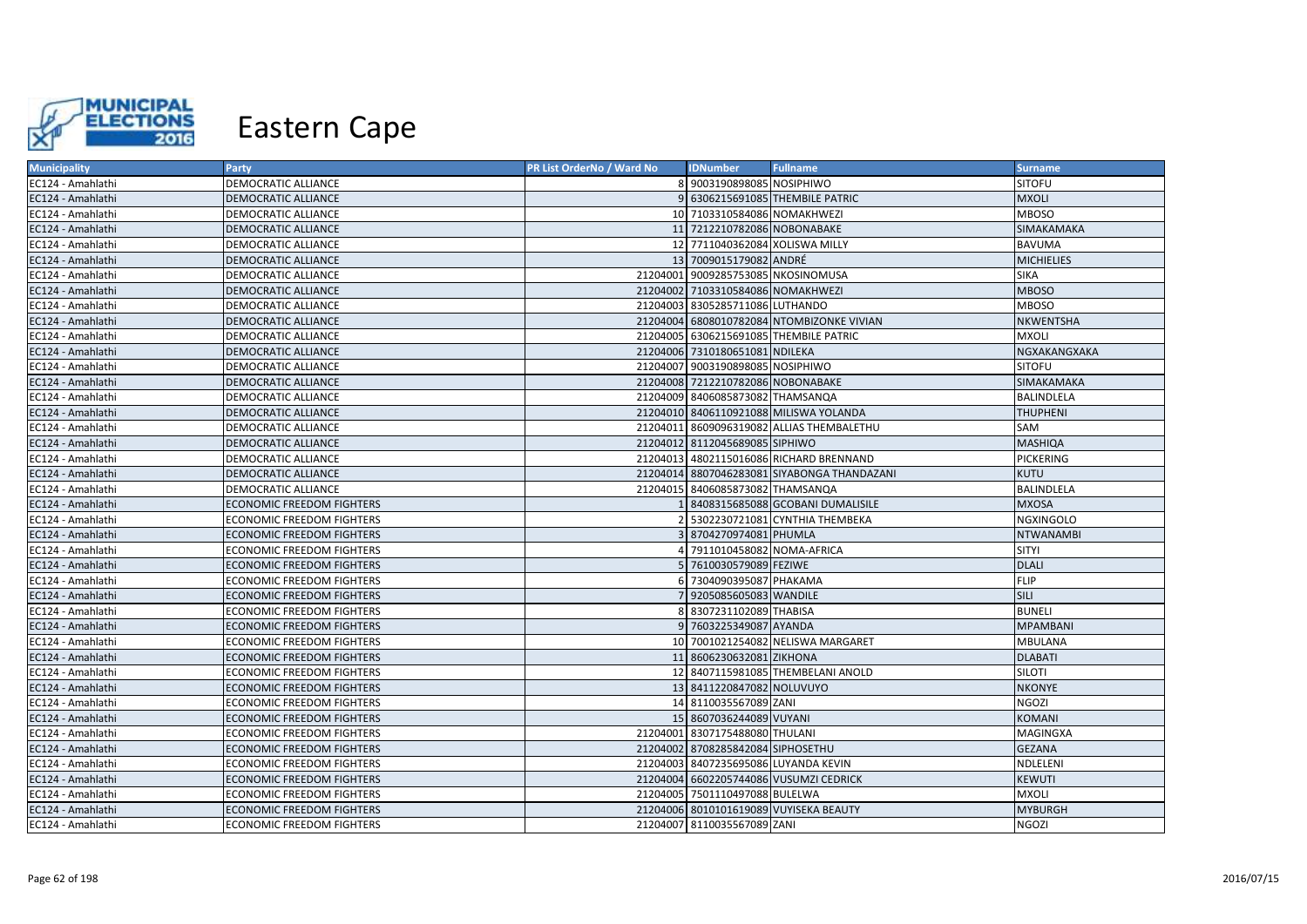

| <b>Municipality</b> | Party                             | PR List OrderNo / Ward No | <b>IDNumber</b>                       | <b>Fullname</b>                         | <b>Surname</b>  |
|---------------------|-----------------------------------|---------------------------|---------------------------------------|-----------------------------------------|-----------------|
| EC124 - Amahlathi   | <b>ECONOMIC FREEDOM FIGHTERS</b>  |                           | 21204008 7404060448088 BUYISWA SYLVIA |                                         | <b>SENTI</b>    |
| EC124 - Amahlathi   | <b>ECONOMIC FREEDOM FIGHTERS</b>  |                           |                                       | 21204009 8106235544084 THEMBILE ANDREW  | MALI            |
| EC124 - Amahlathi   | <b>ECONOMIC FREEDOM FIGHTERS</b>  |                           | 21204010 7609065870082 ZOLILE         |                                         | <b>NGCULU</b>   |
| EC124 - Amahlathi   | <b>ECONOMIC FREEDOM FIGHTERS</b>  |                           | 21204012 8607036244089 VUYANI         |                                         | KOMANI          |
| EC124 - Amahlathi   | <b>ECONOMIC FREEDOM FIGHTERS</b>  |                           | 21204013 7603225349087 AYANDA         |                                         | <b>MPAMBANI</b> |
| EC124 - Amahlathi   | <b>ECONOMIC FREEDOM FIGHTERS</b>  |                           |                                       | 21204014 7001021254082 NELISWA MARGARET | MBULANA         |
| EC124 - Amahlathi   | <b>ECONOMIC FREEDOM FIGHTERS</b>  |                           |                                       | 21204015 8407115981085 THEMBELANI ANOLD | <b>SILOTI</b>   |
| EC124 - Amahlathi   | INDEPENDENT CANDIDATE             |                           | 21204004 8006265820083 MZWAKHE WIRE   |                                         | <b>GUDWANA</b>  |
| EC124 - Amahlathi   | <b>INDEPENDENT CANDIDATE</b>      |                           |                                       | 21204005 7702085460081 MZIWEBONGO ELVIS | <b>BURWANA</b>  |
| EC124 - Amahlathi   | INDEPENDENT CANDIDATE             |                           | 21204011 9209285896088 SIYAMTHANDA    |                                         | <b>TUBA</b>     |
| EC124 - Amahlathi   | INDEPENDENT CANDIDATE             |                           | 21204014 6502225319085 SIPHIWO        |                                         | <b>NKEWANA</b>  |
| EC124 - Amahlathi   | PAN AFRICANIST CONGRESS OF AZANIA |                           | 7305225494083 ZOLA                    |                                         | JEREMIAH        |
| EC124 - Amahlathi   | PAN AFRICANIST CONGRESS OF AZANIA |                           | 2 7506195922082 MAWETHU               |                                         | <b>MFEKETO</b>  |
| EC124 - Amahlathi   | PAN AFRICANIST CONGRESS OF AZANIA |                           | 7905105327087 ZANETEMBA               |                                         | <b>MGANGATI</b> |
| EC124 - Amahlathi   | PAN AFRICANIST CONGRESS OF AZANIA |                           | 6806076078082 ZOLILE LENNOX           |                                         | <b>KOSTILE</b>  |
| EC124 - Amahlathi   | PAN AFRICANIST CONGRESS OF AZANIA |                           | 5 7706115915089 LEMI                  |                                         | NOMBEWU         |
| EC124 - Amahlathi   | PAN AFRICANIST CONGRESS OF AZANIA |                           | 6 8102155334085 THANDILE              |                                         | <b>HLUTANI</b>  |
| EC124 - Amahlathi   | PAN AFRICANIST CONGRESS OF AZANIA |                           | 7 8112030534080 NONKULULEKO           |                                         | JEREMIAH        |
| EC124 - Amahlathi   | PAN AFRICANIST CONGRESS OF AZANIA |                           | 21204001 7706115915089 LEMI           |                                         | <b>NOMBEWU</b>  |
| EC124 - Amahlathi   | PAN AFRICANIST CONGRESS OF AZANIA |                           | 21204003 8112030534080 NONKULULEKO    |                                         | JEREMIAH        |
| EC124 - Amahlathi   | PAN AFRICANIST CONGRESS OF AZANIA |                           | 21204005 6806076078082 ZOLILE LENNOX  |                                         | <b>KOSTILE</b>  |
| EC124 - Amahlathi   | PAN AFRICANIST CONGRESS OF AZANIA |                           | 21204006 7905105327087 ZANETEMBA      |                                         | MGANGATI        |
| EC124 - Amahlathi   | PAN AFRICANIST CONGRESS OF AZANIA |                           | 21204008 8102155334085 THANDILE       |                                         | <b>HLUTANI</b>  |
| EC124 - Amahlathi   | PAN AFRICANIST CONGRESS OF AZANIA |                           | 21204010 6312256703086 BUYISILE       |                                         | NONDWANGU       |
| EC124 - Amahlathi   | PAN AFRICANIST CONGRESS OF AZANIA |                           | 21204012 6903025672089 ELLIOTT        |                                         | <b>JEREMIAH</b> |
| EC124 - Amahlathi   | PAN AFRICANIST CONGRESS OF AZANIA |                           | 21204014 7305225494083 ZOLA           |                                         | JEREMIAH        |
| EC124 - Amahlathi   | PAN AFRICANIST CONGRESS OF AZANIA |                           | 21204015 7506195922082 MAWETHU        |                                         | <b>MFEKETO</b>  |
| EC124 - Amahlathi   | PAN AFRICANIST MOVEMENT           |                           |                                       | 6601031146086 NOMANGWANE MAVIS          | TYEKWANA        |
| EC124 - Amahlathi   | PAN AFRICANIST MOVEMENT           |                           |                                       | 21204001 6601031146086 NOMANGWANE MAVIS | <b>TYEKWANA</b> |
| EC124 - Amahlathi   | <b>PAN AFRICANIST MOVEMENT</b>    |                           |                                       | 21204002 6601031146086 NOMANGWANE MAVIS | <b>TYEKWANA</b> |
| EC124 - Amahlathi   | PAN AFRICANIST MOVEMENT           |                           |                                       | 21204003 6601031146086 NOMANGWANE MAVIS | <b>TYEKWANA</b> |
| EC124 - Amahlathi   | PAN AFRICANIST MOVEMENT           |                           |                                       | 21204004 6601031146086 NOMANGWANE MAVIS | TYEKWANA        |
| EC124 - Amahlathi   | PAN AFRICANIST MOVEMENT           |                           |                                       | 21204005 6601031146086 NOMANGWANE MAVIS | <b>TYEKWANA</b> |
| EC124 - Amahlathi   | PAN AFRICANIST MOVEMENT           |                           |                                       | 21204006 6601031146086 NOMANGWANE MAVIS | TYEKWANA        |
| EC124 - Amahlathi   | PAN AFRICANIST MOVEMENT           |                           |                                       | 21204007 6601031146086 NOMANGWANE MAVIS | <b>TYEKWANA</b> |
| EC124 - Amahlathi   | PAN AFRICANIST MOVEMENT           |                           |                                       | 21204008 6601031146086 NOMANGWANE MAVIS | TYEKWANA        |
| EC124 - Amahlathi   | PAN AFRICANIST MOVEMENT           |                           |                                       | 21204009 6601031146086 NOMANGWANE MAVIS | TYEKWANA        |
| EC124 - Amahlathi   | PAN AFRICANIST MOVEMENT           |                           |                                       | 21204010 6601031146086 NOMANGWANE MAVIS | TYEKWANA        |
| EC124 - Amahlathi   | PAN AFRICANIST MOVEMENT           |                           |                                       | 21204011 6601031146086 NOMANGWANE MAVIS | TYEKWANA        |
| EC124 - Amahlathi   | PAN AFRICANIST MOVEMENT           |                           |                                       | 21204012 6601031146086 NOMANGWANE MAVIS | TYEKWANA        |
| EC124 - Amahlathi   | PAN AFRICANIST MOVEMENT           |                           |                                       | 21204013 6601031146086 NOMANGWANE MAVIS | <b>TYEKWANA</b> |
| EC124 - Amahlathi   | PAN AFRICANIST MOVEMENT           |                           |                                       | 21204014 6601031146086 NOMANGWANE MAVIS | TYEKWANA        |
| EC124 - Amahlathi   | PAN AFRICANIST MOVEMENT           |                           |                                       | 21204015 6601031146086 NOMANGWANE MAVIS | <b>TYEKWANA</b> |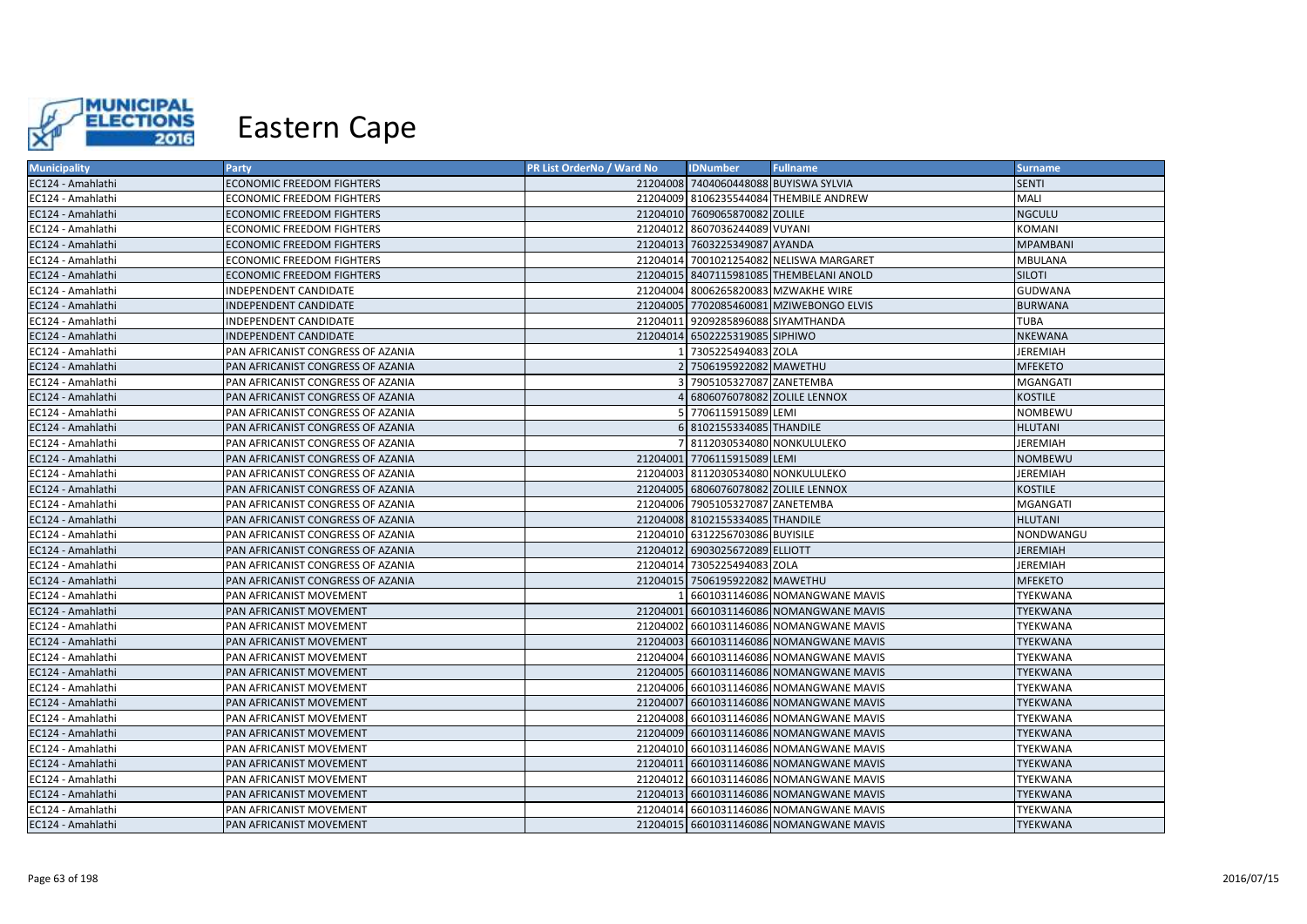

| <b>Municipality</b> | Party                            | PR List OrderNo / Ward No | <b>IDNumber</b>                  | <b>Fullname</b>                            | <b>Surname</b>  |
|---------------------|----------------------------------|---------------------------|----------------------------------|--------------------------------------------|-----------------|
| EC124 - Amahlathi   | PEOPLES ALLIANCE                 |                           | 7811155914081 PHIKISILE          |                                            | <b>TOM</b>      |
| EC124 - Amahlathi   | PEOPLES ALLIANCE                 |                           | 7208275490086 THEMBINKOSI        |                                            | <b>GRIFFES</b>  |
| EC124 - Amahlathi   | PEOPLES ALLIANCE                 |                           | 8907295829087 NEO                |                                            | DANIEL          |
| EC124 - Amahlathi   | PEOPLES ALLIANCE                 |                           |                                  | 6803155126080 MUSTAPHA BRIAN               | SWANEPOEL       |
| EC124 - Amahlathi   | PEOPLES ALLIANCE                 |                           | 21204003 7811155914081 PHIKISILE |                                            | <b>TOM</b>      |
| EC124 - Amahlathi   | PEOPLES ALLIANCE                 |                           | 21204006 8907295829087 NEO       |                                            | <b>DANIEL</b>   |
| EC124 - Amahlathi   | <b>PEOPLES ALLIANCE</b>          |                           |                                  | 21204013 6803155126080 MUSTAPHA BRIAN      | SWANEPOEL       |
| EC124 - Amahlathi   | UNITED DEMOCRATIC MOVEMENT       |                           |                                  | 6311090758082 HAZEL ELIZABETH              | <b>GOVENDER</b> |
| EC124 - Amahlathi   | UNITED DEMOCRATIC MOVEMENT       |                           |                                  | 6004190770087 VUYISWA GLADYS               | <b>MABONA</b>   |
| EC124 - Amahlathi   | UNITED DEMOCRATIC MOVEMENT       |                           | 7712175321085 KHANYA             |                                            | <b>MAKUPULA</b> |
| EC124 - Amahlathi   | UNITED RESIDENTS FRONT           |                           |                                  | 4905255288082 DANILE KENNETH               | SIGIDI          |
| EC124 - Amahlathi   | UNITED RESIDENTS FRONT           |                           | 6712235292087 BUYISILE           |                                            | <b>BOYI</b>     |
| EC124 - Amahlathi   | UNITED RESIDENTS FRONT           |                           | 6310030711086 ESTHER             |                                            | <b>JAVU</b>     |
| EC124 - Amahlathi   | UNITED RESIDENTS FRONT           |                           | 8008095571084 TANDEKILE          |                                            | <b>NDUNGU</b>   |
| EC124 - Amahlathi   | UNITED RESIDENTS FRONT           | 21204001                  |                                  | 4905255288082 DANILE KENNETH               | <b>SIGIDI</b>   |
| EC124 - Amahlathi   | UNITED RESIDENTS FRONT           |                           | 21204002 6310030711086 ESTHER    |                                            | <b>JAVU</b>     |
| EC124 - Amahlathi   | UNITED RESIDENTS FRONT           |                           | 21204003 8008095571084 TANDEKILE |                                            | NDUNGU          |
| EC124 - Amahlathi   | UNITED RESIDENTS FRONT           |                           |                                  | 21204004 4905255288082 DANILE KENNETH      | <b>SIGIDI</b>   |
| EC124 - Amahlathi   | UNITED RESIDENTS FRONT           |                           | 21204005 6712235292087 BUYISILE  |                                            | <b>BOYI</b>     |
| EC124 - Amahlathi   | UNITED RESIDENTS FRONT           |                           |                                  | 21204006 5204280090088 MARGARET ANN        | <b>MARR</b>     |
| EC124 - Amahlathi   | UNITED RESIDENTS FRONT           |                           | 21204007 9410260224086 SINESIPHO |                                            | MAKI            |
| EC124 - Amahlathi   | UNITED RESIDENTS FRONT           |                           | 21204008 6310030711086 ESTHER    |                                            | <b>JAVU</b>     |
| EC124 - Amahlathi   | UNITED RESIDENTS FRONT           |                           | 21204009 8008095571084 TANDEKILE |                                            | NDUNGU          |
| EC124 - Amahlathi   | UNITED RESIDENTS FRONT           |                           |                                  | 21204010 4905255288082 DANILE KENNETH      | <b>SIGIDI</b>   |
| EC124 - Amahlathi   | UNITED RESIDENTS FRONT           | 21204011                  |                                  | 5204280090088 MARGARET ANN                 | <b>MARR</b>     |
| EC124 - Amahlathi   | UNITED RESIDENTS FRONT           |                           | 21204012 9410260224086 SINESIPHO |                                            | <b>MAKI</b>     |
| EC124 - Amahlathi   | UNITED RESIDENTS FRONT           |                           |                                  | 21204013 5204280090088 MARGARET ANN        | <b>MARR</b>     |
| EC124 - Amahlathi   | UNITED RESIDENTS FRONT           |                           | 21204014 6712235292087 BUYISILE  |                                            | <b>BOYI</b>     |
| EC124 - Amahlathi   | UNITED RESIDENTS FRONT           |                           | 21204015 9410260224086 SINESIPHO |                                            | <b>MAKI</b>     |
| EC126 - Ngqushwa    | <b>AFRICAN NATIONAL CONGRESS</b> |                           | 7203037999086 FUMANEKILE         |                                            | PHUMAPHI        |
| EC126 - Ngqushwa    | <b>AFRICAN NATIONAL CONGRESS</b> |                           |                                  | 6311110973083 NONDYEBO MILDRED             | <b>JAKO</b>     |
| EC126 - Ngqushwa    | <b>AFRICAN NATIONAL CONGRESS</b> |                           |                                  | 7309225529088 MNIKELO TEMPILE              | <b>SIWISA</b>   |
| EC126 - Ngqushwa    | AFRICAN NATIONAL CONGRESS        |                           |                                  | 5010110256082 NIKELWA ELIZABETH            | SINUKA          |
| EC126 - Ngqushwa    | <b>AFRICAN NATIONAL CONGRESS</b> |                           |                                  | 9107265687081 SANGA SIYABULELA             | <b>MANELI</b>   |
| EC126 - Ngqushwa    | AFRICAN NATIONAL CONGRESS        |                           |                                  | 6608120377084 NOMBUYISELO ETHELINA         | MAGINGXA        |
| EC126 - Ngqushwa    | AFRICAN NATIONAL CONGRESS        |                           |                                  | 8405140557086 NOLUSINDISO CAROLINE         | <b>GXASHEKA</b> |
| EC126 - Ngqushwa    | AFRICAN NATIONAL CONGRESS        |                           |                                  | 6801013617084 ZUZIWE REGINA                | <b>NDUNENI</b>  |
| EC126 - Ngqushwa    | AFRICAN NATIONAL CONGRESS        |                           | 9 8411265409087 ZUKISA           |                                            | <b>JOWELA</b>   |
| EC126 - Ngqushwa    | AFRICAN NATIONAL CONGRESS        |                           |                                  | 10 5903115670085 FUMENE MAC DONALD         | MATIWANE        |
| EC126 - Ngqushwa    | AFRICAN NATIONAL CONGRESS        | 11                        |                                  | 6009180793080 NOMABHELU ALMA               | <b>SAHULA</b>   |
| EC126 - Ngqushwa    | AFRICAN NATIONAL CONGRESS        |                           | 21206001 7602105891085 NDIPHIWE  |                                            | LEVE            |
| EC126 - Ngqushwa    | AFRICAN NATIONAL CONGRESS        |                           | 21206002 7411150505081 PHUMEZA   |                                            | <b>SITOLE</b>   |
| EC126 - Ngqushwa    | <b>AFRICAN NATIONAL CONGRESS</b> |                           |                                  | 21206003 7806170174083 NTOMBOXOLO PRIMROSE | <b>MPOLI</b>    |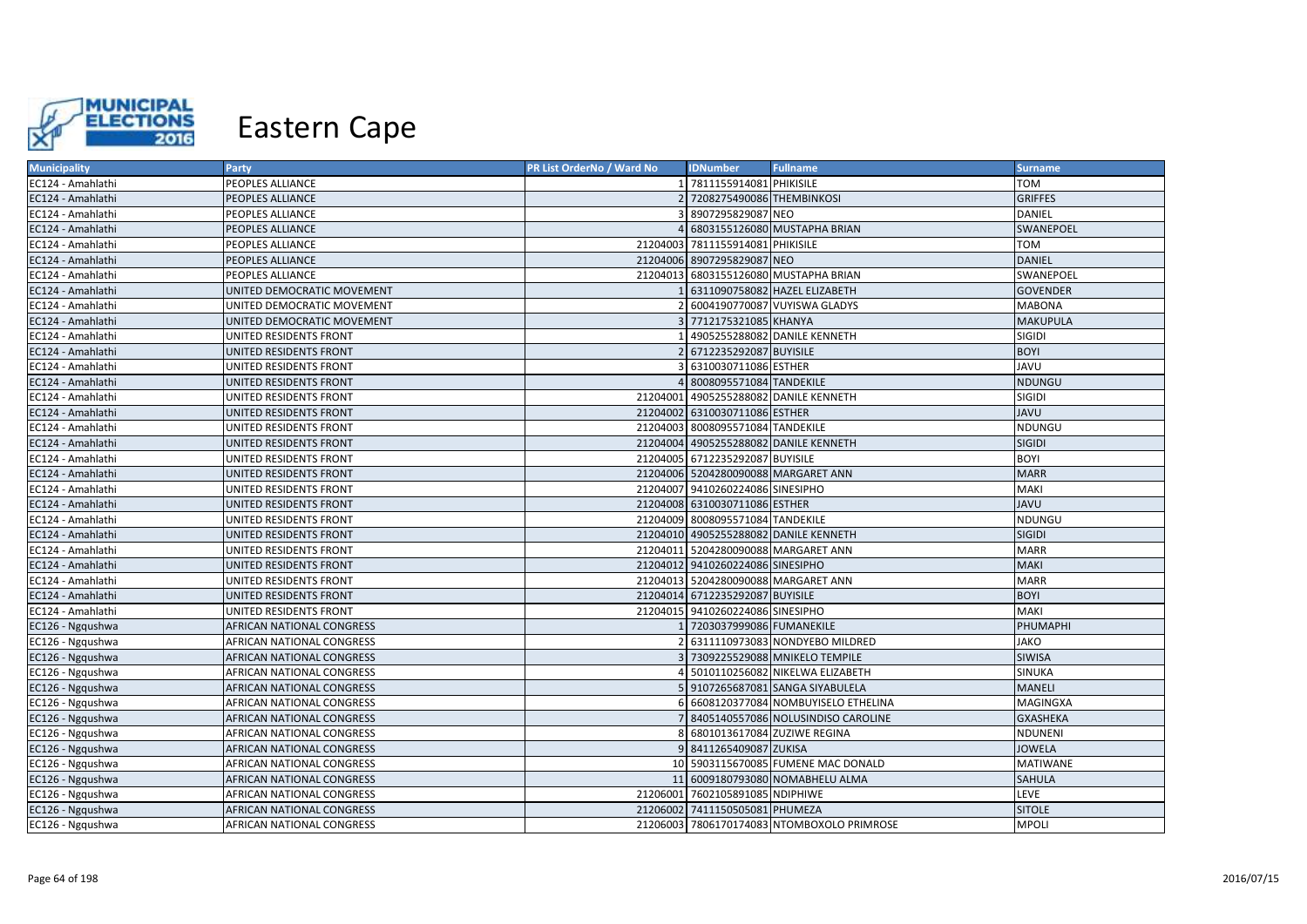

| <b>Municipality</b> | Party                            | PR List OrderNo / Ward No | <b>IDNumber</b>                     | <b>Fullname</b>                               | <b>Surname</b>    |
|---------------------|----------------------------------|---------------------------|-------------------------------------|-----------------------------------------------|-------------------|
| EC126 - Ngqushwa    | AFRICAN NATIONAL CONGRESS        |                           |                                     | 21206004 6007190848084 THETHISWA THELMA       | SIKWEYIYA         |
| EC126 - Ngqushwa    | AFRICAN NATIONAL CONGRESS        |                           |                                     | 21206005 6606051352084 NTOMBETHEMBA           | LAWU              |
| EC126 - Ngqushwa    | AFRICAN NATIONAL CONGRESS        |                           | 21206006 7212195323088 NZUZO        |                                               | <b>MQUQO</b>      |
| EC126 - Ngqushwa    | AFRICAN NATIONAL CONGRESS        |                           |                                     | 21206007 6812080582085 NOZUKO CORNELIA        | <b>MADLINGOZI</b> |
| EC126 - Ngqushwa    | AFRICAN NATIONAL CONGRESS        |                           |                                     | 21206008 5706195340085 LUNGEPHI HELMAN        | <b>MOYENI</b>     |
| EC126 - Ngqushwa    | AFRICAN NATIONAL CONGRESS        |                           | 21206009 8105070444087 NOMZAMO      |                                               | <b>MTATI</b>      |
| EC126 - Ngqushwa    | AFRICAN NATIONAL CONGRESS        |                           | 21206010 5809085852084 LIBELE       |                                               | <b>KOLISI</b>     |
| EC126 - Ngqushwa    | AFRICAN NATIONAL CONGRESS        | 21206011                  |                                     | 7810102245086 NOZUKO BRANDON                  | <b>FULANI</b>     |
| EC126 - Ngqushwa    | AFRICAN NATIONAL CONGRESS        |                           | 21206012 6511270779085 DANISWA      |                                               | <b>NCANYWA</b>    |
| EC126 - Ngqushwa    | DEMOCRATIC ALLIANCE              |                           |                                     | 5810280111086 ROBYN COLLEEN                   | <b>TAYLOR</b>     |
| EC126 - Ngqushwa    | DEMOCRATIC ALLIANCE              |                           | 2 6807086059088 MALIXOLE            |                                               | <b>NGQULA</b>     |
| EC126 - Ngqushwa    | DEMOCRATIC ALLIANCE              |                           | 7105056426083 ANDILE RINGO          |                                               | LANKE             |
| EC126 - Ngqushwa    | DEMOCRATIC ALLIANCE              |                           | 7904055876086 NKOSINATHI            |                                               | <b>GAYIYA</b>     |
| EC126 - Ngqushwa    | DEMOCRATIC ALLIANCE              |                           |                                     | 5801066160082 GLADWELL MZIVUMILE              | <b>NTONJANE</b>   |
| EC126 - Ngqushwa    | DEMOCRATIC ALLIANCE              |                           |                                     | 21206001 5810280111086 ROBYN COLLEEN          | <b>TAYLOR</b>     |
| EC126 - Ngqushwa    | DEMOCRATIC ALLIANCE              |                           |                                     | 21206002 5810280111086 ROBYN COLLEEN          | <b>TAYLOR</b>     |
| EC126 - Ngqushwa    | DEMOCRATIC ALLIANCE              |                           |                                     | 21206003 5810280111086 ROBYN COLLEEN          | <b>TAYLOR</b>     |
| EC126 - Ngqushwa    | DEMOCRATIC ALLIANCE              |                           |                                     | 21206004 5810280111086 ROBYN COLLEEN          | <b>TAYLOR</b>     |
| EC126 - Ngqushwa    | DEMOCRATIC ALLIANCE              |                           |                                     | 21206005 5810280111086 ROBYN COLLEEN          | <b>TAYLOR</b>     |
| EC126 - Ngqushwa    | DEMOCRATIC ALLIANCE              |                           | 21206006 6807086059088 MALIXOLE     |                                               | NGQULA            |
| EC126 - Ngqushwa    | DEMOCRATIC ALLIANCE              |                           |                                     | 21206007 5810280111086 ROBYN COLLEEN          | <b>TAYLOR</b>     |
| EC126 - Ngqushwa    | DEMOCRATIC ALLIANCE              |                           |                                     | 21206008 5810280111086 ROBYN COLLEEN          | <b>TAYLOR</b>     |
| EC126 - Ngqushwa    | DEMOCRATIC ALLIANCE              |                           |                                     | 21206009 5810280111086 ROBYN COLLEEN          | <b>TAYLOR</b>     |
| EC126 - Ngqushwa    | DEMOCRATIC ALLIANCE              |                           | 21206010 7105056426083 ANDILE RINGO |                                               | LANKE             |
| EC126 - Ngqushwa    | DEMOCRATIC ALLIANCE              |                           | 21206011 7105056426083 ANDILE RINGO |                                               | LANKE             |
| EC126 - Ngqushwa    | DEMOCRATIC ALLIANCE              |                           | 21206012 6807086059088 MALIXOLE     |                                               | NGQULA            |
| EC126 - Ngqushwa    | ECONOMIC FREEDOM FIGHTERS        |                           |                                     | 9112236152082 SIPHOSENKOSI STEPHAN            | <b>GWAVU</b>      |
| EC126 - Ngqushwa    | <b>ECONOMIC FREEDOM FIGHTERS</b> |                           |                                     | 6411270818084 NOMALEDI VICTORIA               | <b>GXASHEKA</b>   |
| EC126 - Ngqushwa    | ECONOMIC FREEDOM FIGHTERS        |                           |                                     | 7908185718084 MLONDOLOZI CHRISTOPHER          | MANKEYA           |
| EC126 - Ngqushwa    | ECONOMIC FREEDOM FIGHTERS        |                           |                                     | 7306140611082 THEMBEKA SYLVIA                 | <b>MVUNYISWA</b>  |
| EC126 - Ngqushwa    | ECONOMIC FREEDOM FIGHTERS        |                           |                                     | 5 8610036189080 MANDILAKHE FANELEKILE GLADMAN | MAKHABANE         |
| EC126 - Ngqushwa    | ECONOMIC FREEDOM FIGHTERS        |                           |                                     | 8409250759086 NONKOSI PRIMROSE                | <b>DLAMKILE</b>   |
| EC126 - Ngqushwa    | ECONOMIC FREEDOM FIGHTERS        |                           |                                     | 7 7309100051083 EUNICE SETYENZWA              | <b>NTLABATHI</b>  |
| EC126 - Ngqushwa    | <b>ECONOMIC FREEDOM FIGHTERS</b> |                           |                                     | 7112150950083 CYNTHIA NANGAMSO                | <b>MNYANDA</b>    |
| EC126 - Ngqushwa    | <b>ECONOMIC FREEDOM FIGHTERS</b> |                           | 7808020432083 THANDISWA             |                                               | <b>DAMANE</b>     |
| EC126 - Ngqushwa    | ECONOMIC FREEDOM FIGHTERS        |                           |                                     | 10 7706255974086 SIKHONA VINCENT              | <b>MAFONGOSI</b>  |
| EC126 - Ngqushwa    | ECONOMIC FREEDOM FIGHTERS        |                           | 11 7806161018083 NOVOTI             |                                               | <b>NOMBENGU</b>   |
| EC126 - Ngqushwa    | ECONOMIC FREEDOM FIGHTERS        |                           |                                     | 21206001 7309100051083 EUNICE SETYENZWA       | <b>NTLABATHI</b>  |
| EC126 - Ngqushwa    | ECONOMIC FREEDOM FIGHTERS        |                           |                                     | 21206002 8208286349080 THOBELANI SHANE        | <b>MPOFU</b>      |
| EC126 - Ngqushwa    | ECONOMIC FREEDOM FIGHTERS        |                           | 21206003 7402126063081 VUYILE       |                                               | VELLEM            |
| EC126 - Ngqushwa    | ECONOMIC FREEDOM FIGHTERS        |                           | 21206005 8812185651080 THANDAZILE   |                                               | <b>BAVUMA</b>     |
| EC126 - Ngqushwa    | ECONOMIC FREEDOM FIGHTERS        |                           |                                     | 21206006 8810021112085 NOKUZOLA TESSA         | MAGAZI            |
| EC126 - Ngqushwa    | <b>ECONOMIC FREEDOM FIGHTERS</b> |                           |                                     | 21206007 6201250697081 NONTSIKELELO FELICIA   | MAJAMANI          |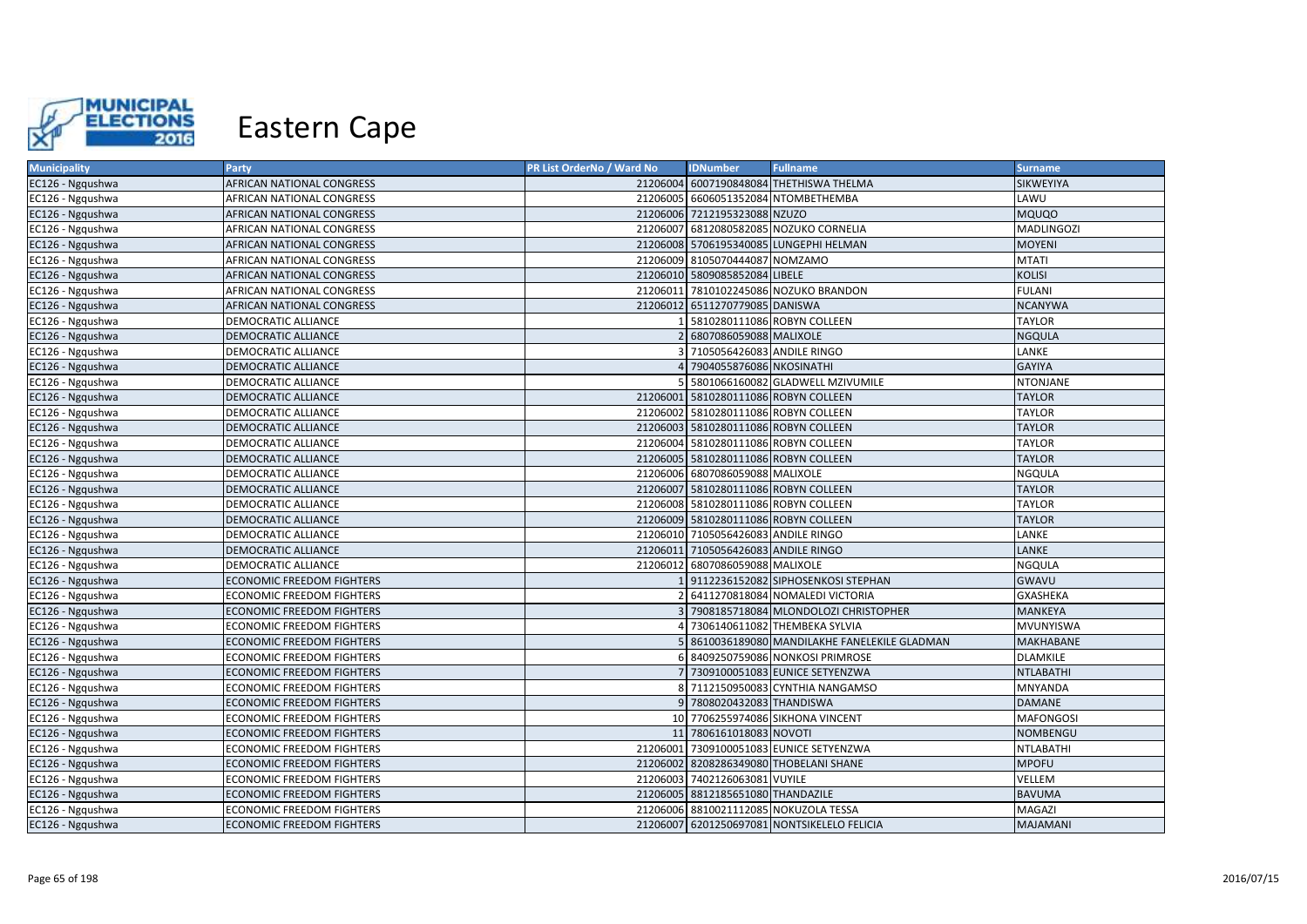

| <b>Municipality</b>    | Party                              | PR List OrderNo / Ward No | <b>IDNumber</b>                       | <b>Fullname</b>                                | <b>Surname</b>   |
|------------------------|------------------------------------|---------------------------|---------------------------------------|------------------------------------------------|------------------|
| EC126 - Ngqushwa       | ECONOMIC FREEDOM FIGHTERS          |                           |                                       | 21206008 7412260705082 LINDIWE MIRRANDA        | NTLOKONKULU      |
| EC126 - Ngqushwa       | ECONOMIC FREEDOM FIGHTERS          |                           | 21206009 7712260709087 JULIA          |                                                | MANCHANGAZA      |
| EC126 - Ngqushwa       | ECONOMIC FREEDOM FIGHTERS          |                           |                                       | 21206010 6505315664088 MXOLISI NEIL SIDWELL    | ZAZINI           |
| EC126 - Ngqushwa       | ECONOMIC FREEDOM FIGHTERS          |                           | 21206011 7207075495089 SIBONGILE      |                                                | <b>MBANZI</b>    |
| EC126 - Ngqushwa       | ECONOMIC FREEDOM FIGHTERS          |                           | 21206012 7902080540081 AMANDA         |                                                | LUVUNO           |
| EC126 - Ngqushwa       | INDEPENDENT CANDIDATE              |                           | 21206001 6711065734085 VITA           |                                                | <b>MOYENI</b>    |
| EC126 - Ngqushwa       | INDEPENDENT CANDIDATE              |                           |                                       | 21206001 6802055954088 MZWEKHAYA WELCOME       | <b>MCHASA</b>    |
| EC126 - Ngqushwa       | INDEPENDENT CANDIDATE              |                           |                                       | 21206005 5106155695083 ZWELILUNGILE LENNOX     | NGWEKAZI         |
| EC126 - Ngqushwa       | INDEPENDENT CANDIDATE              |                           |                                       | 21206005 6012130200081 NTOMBEKHAYA MAFUNGWASHE | <b>TSAKO</b>     |
| EC126 - Ngqushwa       | INDEPENDENT CANDIDATE              |                           |                                       | 21206007 7904105936088 MZWANELE XIOASHUANG     | <b>MKATALI</b>   |
| EC126 - Ngqushwa       | INDEPENDENT CANDIDATE              | 21206007                  |                                       | 8301225777089 BONANI TOBBRY                    | <b>MANTLA</b>    |
| EC126 - Ngqushwa       | INDEPENDENT CANDIDATE              | 21206011                  | 8811245864089 THOBANI                 |                                                | LANDU            |
| EC126 - Ngqushwa       | PAN AFRICANIST CONGRESS OF AZANIA  |                           | 8508120400084 NOBESUTHU               |                                                | LINGELA          |
| EC126 - Ngqushwa       | PAN AFRICANIST CONGRESS OF AZANIA  |                           | 8308080535080 NOMATHEMBA              |                                                | <b>MAGWAXAZA</b> |
| EC126 - Ngqushwa       | PAN AFRICANIST CONGRESS OF AZANIA  |                           |                                       | 7012241539087 NOSIPHO SLYVIA                   | <b>HOGA</b>      |
| EC126 - Ngqushwa       | PAN AFRICANIST CONGRESS OF AZANIA  |                           |                                       | 6906061403087 NTOMBENKOSI MONICA               | <b>MAVATA</b>    |
| EC126 - Ngqushwa       | PAN AFRICANIST CONGRESS OF AZANIA  |                           |                                       | 5501130258082 NOMONDE SYLVIA                   | MAGWAXAZA        |
| EC126 - Ngqushwa       | PAN AFRICANIST CONGRESS OF AZANIA  |                           |                                       | 6 8107270480085 NOMATHAMSANQA                  | MAGWAXAZA        |
| EC126 - Ngqushwa       | PAN AFRICANIST CONGRESS OF AZANIA  |                           | 7504051062085 LULEKA ANNITA           |                                                | LINGELA          |
| EC126 - Ngqushwa       | PAN AFRICANIST CONGRESS OF AZANIA  |                           | 21206001 8508120400084 NOBESUTHU      |                                                | LINGELA          |
| EC126 - Ngqushwa       | PAN AFRICANIST CONGRESS OF AZANIA  |                           | 21206002 7907140515080 THOBEKA        |                                                | SOMDAKA          |
| EC126 - Ngqushwa       | PAN AFRICANIST CONGRESS OF AZANIA  |                           |                                       | 21206003 9408280171089 YONELA NANDIPHA         | <b>NTSETA</b>    |
| EC126 - Ngqushwa       | PAN AFRICANIST CONGRESS OF AZANIA  |                           | 21206005 5412290178088 MANDISA JESSIE |                                                | MAYI             |
| EC126 - Ngqushwa       | PAN AFRICANIST CONGRESS OF AZANIA  |                           |                                       | 21206006 8107270480085 NOMATHAMSANQA           | <b>MAGWAXAZA</b> |
| EC126 - Ngqushwa       | PAN AFRICANIST CONGRESS OF AZANIA  |                           |                                       | 21206007 3603070375082 NONTOBEKO GERTRUDE      | SALMANI          |
| EC126 - Ngqushwa       | PAN AFRICANIST CONGRESS OF AZANIA  |                           | 21206008 8308080535080 NOMATHEMBA     |                                                | MAGWAXAZA        |
| EC126 - Ngqushwa       | PAN AFRICANIST CONGRESS OF AZANIA  |                           | 21206009 7504051062085 LULEKA ANNITA  |                                                | LINGELA          |
| EC126 - Ngqushwa       | PAN AFRICANIST CONGRESS OF AZANIA  |                           |                                       | 21206010 7012241539087 NOSIPHO SLYVIA          | <b>HOGA</b>      |
| EC126 - Ngqushwa       | PAN AFRICANIST CONGRESS OF AZANIA  |                           | 21206011 7810085594088 SIMILO         |                                                | MAGWAXAZA        |
| EC126 - Ngqushwa       | PAN AFRICANIST CONGRESS OF AZANIA  | 21206012                  |                                       | 6906061403087 NTOMBENKOSI MONICA               | <b>MAVATA</b>    |
| EC129 - Nkonkobe/Nxuba | AFRICAN CHRISTIAN DEMOCRATIC PARTY |                           | 5609115197082 NIKLAAS                 |                                                | <b>JACOBS</b>    |
| EC129 - Nkonkobe/Nxuba | AFRICAN CHRISTIAN DEMOCRATIC PARTY |                           | 7512015008086 ALBERT EDDIE            |                                                | <b>ARENDS</b>    |
| EC129 - Nkonkobe/Nxuba | AFRICAN CHRISTIAN DEMOCRATIC PARTY |                           | 21209021 7512015008086 ALBERT EDDIE   |                                                | <b>ARENDS</b>    |
| EC129 - Nkonkobe/Nxuba | AFRICAN CHRISTIAN DEMOCRATIC PARTY |                           | 21209022 7512015008086 ALBERT EDDIE   |                                                | <b>ARENDS</b>    |
| EC129 - Nkonkobe/Nxuba | AFRICAN CHRISTIAN DEMOCRATIC PARTY | 21209023                  | 7512015008086 ALBERT EDDIE            |                                                | <b>ARENDS</b>    |
| EC129 - Nkonkobe/Nxuba | AFRICAN NATIONAL CONGRESS          |                           |                                       | 7103245084087 ANELE WINIFRED                   | <b>NTSANGANI</b> |
| EC129 - Nkonkobe/Nxuba | AFRICAN NATIONAL CONGRESS          |                           |                                       | 7705101122080 BUKELWA SHARON                   | <b>TYHALI</b>    |
| EC129 - Nkonkobe/Nxuba | AFRICAN NATIONAL CONGRESS          |                           |                                       | 7107250582083 THOZAMA PRECIOUS                 | <b>NJOBE</b>     |
| EC129 - Nkonkobe/Nxuba | AFRICAN NATIONAL CONGRESS          |                           |                                       | 5608190608088 NOMONDE MAVIS                    | GEZA             |
| EC129 - Nkonkobe/Nxuba | AFRICAN NATIONAL CONGRESS          |                           | 6807050876087 VUYISWA                 |                                                | NDEVU            |
| EC129 - Nkonkobe/Nxuba | AFRICAN NATIONAL CONGRESS          |                           |                                       | 7404010767082 NOMBUYISELO AGREENETTE           | <b>METUSE</b>    |
| EC129 - Nkonkobe/Nxuba | AFRICAN NATIONAL CONGRESS          |                           | 8304160707087 SINOVUYO                |                                                | <b>KLEY</b>      |
| EC129 - Nkonkobe/Nxuba | AFRICAN NATIONAL CONGRESS          |                           | 8 5207130587088 PORTIA                |                                                | SABANE           |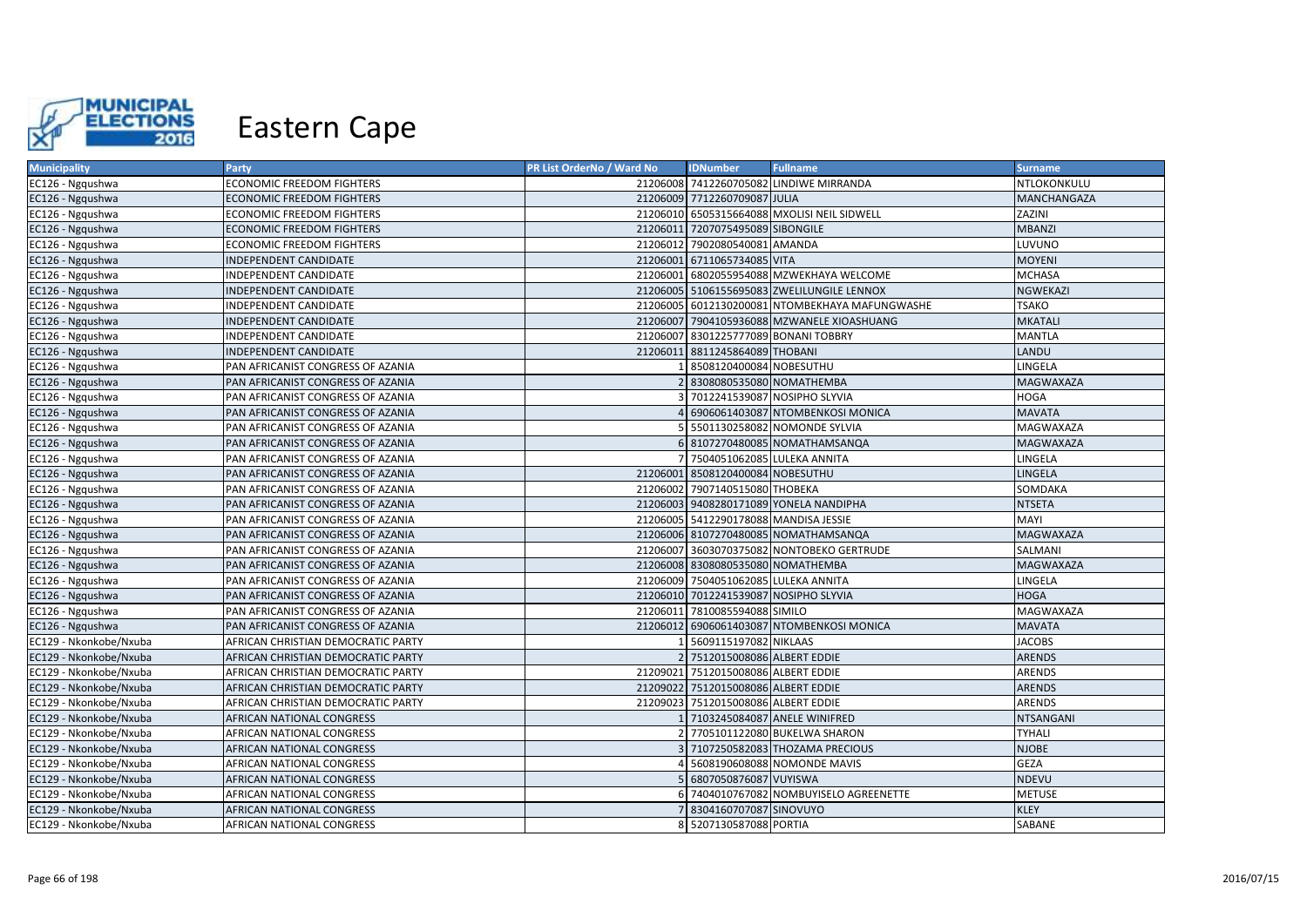

| <b>Municipality</b>    | <b>Party</b>                | <b>PR List OrderNo / Ward No</b> | <b>IDNumber</b>                      | <b>Fullname</b>                                | <b>Surname</b>    |
|------------------------|-----------------------------|----------------------------------|--------------------------------------|------------------------------------------------|-------------------|
| EC129 - Nkonkobe/Nxuba | AFRICAN NATIONAL CONGRESS   |                                  | 9 6602130779082 NOBESUTU             |                                                | MAKHENYANE        |
| EC129 - Nkonkobe/Nxuba | AFRICAN NATIONAL CONGRESS   |                                  |                                      | 10 6405175585087 MANDLA JOHNSON                | MAKELENI          |
| EC129 - Nkonkobe/Nxuba | AFRICAN NATIONAL CONGRESS   |                                  |                                      | 11 7506051258084 ZINGISWA MODELIA              | RASMENI           |
| EC129 - Nkonkobe/Nxuba | AFRICAN NATIONAL CONGRESS   |                                  | 12 5704045183086 BANDILE             |                                                | <b>KETELO</b>     |
| EC129 - Nkonkobe/Nxuba | AFRICAN NATIONAL CONGRESS   |                                  |                                      | 13 5811180051083 LEONORA LOUISA                | <b>BRUINTJIES</b> |
| EC129 - Nkonkobe/Nxuba | AFRICAN NATIONAL CONGRESS   |                                  | 14 7203245895084 PASIKA              |                                                | <b>JACK</b>       |
| EC129 - Nkonkobe/Nxuba | AFRICAN NATIONAL CONGRESS   |                                  |                                      | 15 6511160798088 THEMBISA PATRICIA             | <b>DWANYA</b>     |
| EC129 - Nkonkobe/Nxuba | AFRICAN NATIONAL CONGRESS   |                                  |                                      | 16 6810155322080 MTHETHELELI WITNESS           | <b>VECE</b>       |
| EC129 - Nkonkobe/Nxuba | AFRICAN NATIONAL CONGRESS   |                                  |                                      | 17 6705260402084 NONKAZIMLO PRIMROSE           | <b>MLAMLA</b>     |
| EC129 - Nkonkobe/Nxuba | AFRICAN NATIONAL CONGRESS   |                                  |                                      | 18 7703270504089 NOKUZOLA VICTORIA             | <b>MANGA</b>      |
| EC129 - Nkonkobe/Nxuba | AFRICAN NATIONAL CONGRESS   |                                  | 19 6103025600087 MAKHAYA             |                                                | <b>MANA</b>       |
| EC129 - Nkonkobe/Nxuba | AFRICAN NATIONAL CONGRESS   |                                  |                                      | 20 5305135740080 GLENTON NKOLISEKO             | <b>FAKU</b>       |
| EC129 - Nkonkobe/Nxuba | AFRICAN NATIONAL CONGRESS   |                                  |                                      | 21 6512055930083 LUNGELO STEVEN                | <b>NGWENTLE</b>   |
| EC129 - Nkonkobe/Nxuba | AFRICAN NATIONAL CONGRESS   |                                  |                                      | 22 6411160872084 XOLISWA VERONICA              | MAMASE            |
| EC129 - Nkonkobe/Nxuba | AFRICAN NATIONAL CONGRESS   |                                  | 23 8211230334083 ZUKISWA             |                                                | <b>MPENDU</b>     |
| EC129 - Nkonkobe/Nxuba | AFRICAN NATIONAL CONGRESS   |                                  |                                      | 21209001 7210255414086 ZUKISA KENNETH          | QAQAWE            |
| EC129 - Nkonkobe/Nxuba | AFRICAN NATIONAL CONGRESS   |                                  |                                      | 21209002 6701275710082 WISIZWI JUSTICE         | <b>NIKA</b>       |
| EC129 - Nkonkobe/Nxuba | AFRICAN NATIONAL CONGRESS   |                                  |                                      | 21209003 7004140532081 NOMHLE BEAUTY           | SANGO             |
| EC129 - Nkonkobe/Nxuba | AFRICAN NATIONAL CONGRESS   |                                  | 21209004 8306105748084 XOLANI        |                                                | <b>DYANTYI</b>    |
| EC129 - Nkonkobe/Nxuba | AFRICAN NATIONAL CONGRESS   |                                  |                                      | 21209005 6812220088084 NANDIPA COLLEEN         | GUZI              |
| EC129 - Nkonkobe/Nxuba | AFRICAN NATIONAL CONGRESS   |                                  |                                      | 21209006 6606106240086 SINGILIZWE ALFRED       | <b>NIVI</b>       |
| EC129 - Nkonkobe/Nxuba | AFRICAN NATIONAL CONGRESS   |                                  |                                      | 21209007 8802026226085 LUYOLO LENNOX           | <b>KISWA</b>      |
| EC129 - Nkonkobe/Nxuba | AFRICAN NATIONAL CONGRESS   |                                  | 21209008 7306045159088 ELTEN         |                                                | <b>BANTAM</b>     |
| EC129 - Nkonkobe/Nxuba | AFRICAN NATIONAL CONGRESS   |                                  | 21209009 7407265805085 XOLA BETHWELL |                                                | JEZILE            |
| EC129 - Nkonkobe/Nxuba | AFRICAN NATIONAL CONGRESS   |                                  |                                      | 21209010 4909095682082 MLUNGISELELI LOOKINGTON | <b>NDONGENI</b>   |
| EC129 - Nkonkobe/Nxuba | AFRICAN NATIONAL CONGRESS   |                                  |                                      | 21209011 4909095682082 MLUNGISELELI LOOKINGTON | NDONGENI          |
| EC129 - Nkonkobe/Nxuba | AFRICAN NATIONAL CONGRESS   |                                  | 21209012 7207240613087 SELINAH       |                                                | <b>MKWAYIMBA</b>  |
| EC129 - Nkonkobe/Nxuba | AFRICAN NATIONAL CONGRESS   |                                  | 21209013 8211230334083 ZUKISWA       |                                                | <b>MPENDU</b>     |
| EC129 - Nkonkobe/Nxuba | AFRICAN NATIONAL CONGRESS   |                                  | 21209014 8808135670089 SONGEZO       |                                                | MASHENGQANA       |
| EC129 - Nkonkobe/Nxuba | AFRICAN NATIONAL CONGRESS   |                                  | 21209015 8305175514087 THOZAMA       |                                                | <b>NGAYE</b>      |
| EC129 - Nkonkobe/Nxuba | AFRICAN NATIONAL CONGRESS   |                                  |                                      | 21209016 5611225810083 XOLILE CASWELL          | <b>BADI</b>       |
| EC129 - Nkonkobe/Nxuba | AFRICAN NATIONAL CONGRESS   |                                  |                                      | 21209017 6603120875088 MILLICENT NONKOLISEKO   | <b>QAWU</b>       |
| EC129 - Nkonkobe/Nxuba | AFRICAN NATIONAL CONGRESS   |                                  |                                      | 21209018 7011170455083 THOBEKA PRISCILLA       | <b>MJO</b>        |
| EC129 - Nkonkobe/Nxuba | AFRICAN NATIONAL CONGRESS   |                                  |                                      | 21209019 6806205952082 ZAMIKHAYA LUNGA         | PAPU              |
| EC129 - Nkonkobe/Nxuba | AFRICAN NATIONAL CONGRESS   |                                  |                                      | 21209020 7304200795085 LINDELWA DORIS          | <b>PENISI</b>     |
| EC129 - Nkonkobe/Nxuba | AFRICAN NATIONAL CONGRESS   |                                  | 21209021 8806256081086 SINETHEMBA    |                                                | <b>MJAKUCA</b>    |
| EC129 - Nkonkobe/Nxuba | AFRICAN NATIONAL CONGRESS   |                                  | 21209022 5905205088086 FRANS         |                                                | <b>CHRISTIAN</b>  |
| EC129 - Nkonkobe/Nxuba | AFRICAN NATIONAL CONGRESS   |                                  |                                      | 21209023 6212035720080 MHLOBO DOUGLAS          | <b>DYWILI</b>     |
| EC129 - Nkonkobe/Nxuba | AFRICAN PEOPLE'S CONVENTION |                                  | 7103150798085 PHUMLA IRENE           |                                                | <b>TSHANGANA</b>  |
| EC129 - Nkonkobe/Nxuba | AFRICAN PEOPLE'S CONVENTION |                                  | 8511255301085 LEON                   |                                                | <b>VAN AARDT</b>  |
| EC129 - Nkonkobe/Nxuba | AFRICAN PEOPLE'S CONVENTION |                                  | 7606230828086 VUYELWA                |                                                | <b>MANA</b>       |
| EC129 - Nkonkobe/Nxuba | AFRICAN PEOPLE'S CONVENTION |                                  |                                      | 8507066032083 SIYABULELA MAKLEIN               | MADAKANA          |
| EC129 - Nkonkobe/Nxuba | AFRICAN PEOPLE'S CONVENTION |                                  | 21209001 7103150798085 PHUMLA IRENE  |                                                | <b>TSHANGANA</b>  |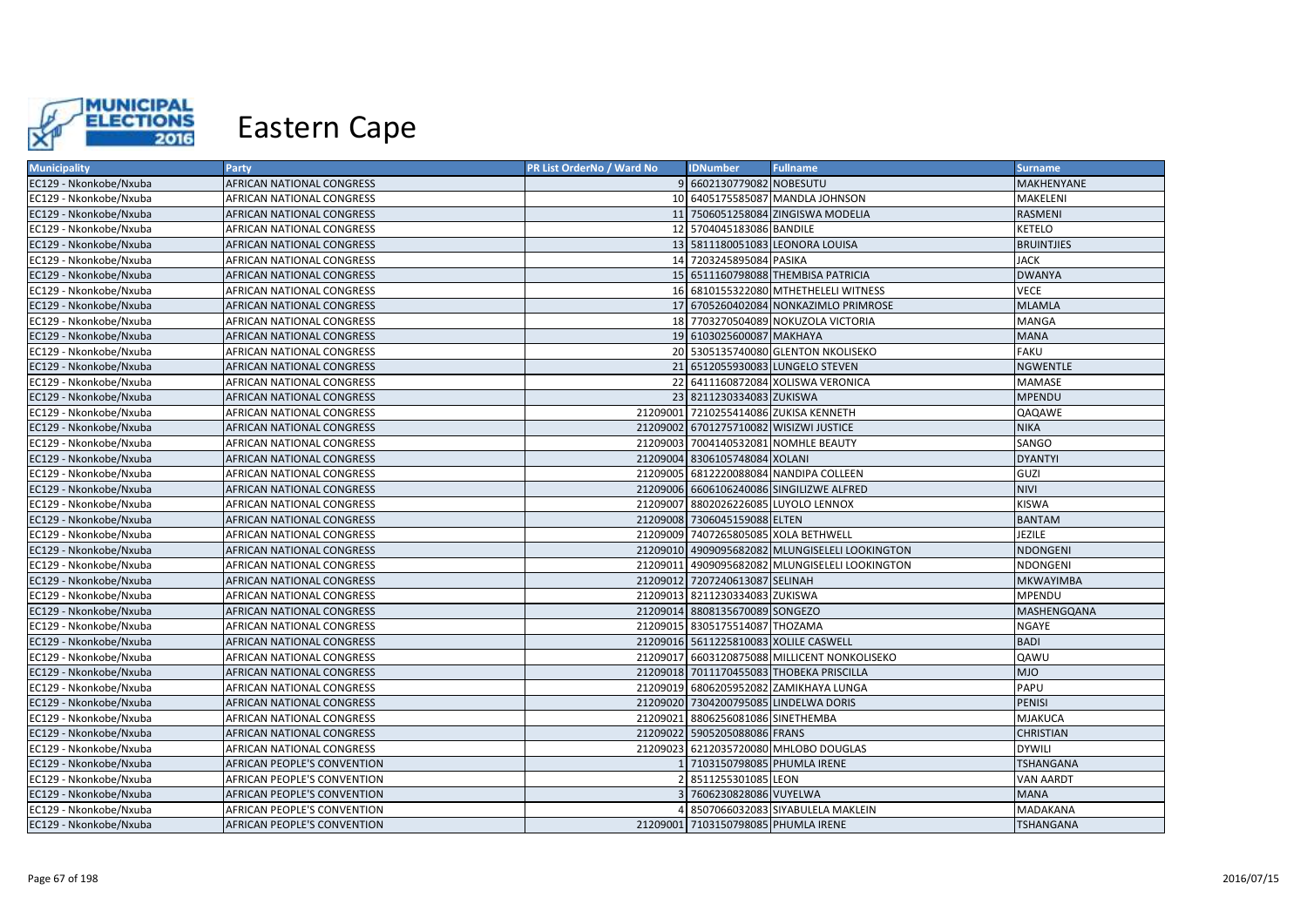

| <b>Municipality</b>    | <b>Party</b>                     | PR List OrderNo / Ward No | <b>IDNumber</b>                     | <b>Fullname</b>                           | <b>Surname</b>   |
|------------------------|----------------------------------|---------------------------|-------------------------------------|-------------------------------------------|------------------|
| EC129 - Nkonkobe/Nxuba | AFRICAN PEOPLE'S CONVENTION      |                           | 21209002 7606230828086 VUYELWA      |                                           | <b>MANA</b>      |
| EC129 - Nkonkobe/Nxuba | AFRICAN PEOPLE'S CONVENTION      |                           | 21209003 7606230828086 VUYELWA      |                                           | <b>MANA</b>      |
| EC129 - Nkonkobe/Nxuba | DEMOCRATIC ALLIANCE              |                           | 8512120456088 NOMVANO               |                                           | <b>ZIBONDA</b>   |
| EC129 - Nkonkobe/Nxuba | DEMOCRATIC ALLIANCE              |                           | 2 4703085035082 ERNST               |                                           | LOMBARD          |
| EC129 - Nkonkobe/Nxuba | DEMOCRATIC ALLIANCE              |                           | 3 8102115633089 KAYALETHU           |                                           | <b>BALISO</b>    |
| EC129 - Nkonkobe/Nxuba | <b>DEMOCRATIC ALLIANCE</b>       |                           | 4 5311250182082 CECILIA ANNE        |                                           | <b>AULD</b>      |
| EC129 - Nkonkobe/Nxuba | DEMOCRATIC ALLIANCE              |                           | 5 8102026097085 SIVUYILE            |                                           | MAHLENGELE       |
| EC129 - Nkonkobe/Nxuba | <b>DEMOCRATIC ALLIANCE</b>       |                           |                                     | 6 7203090227086 LIZZY JOSEPHINE           | <b>KANIE</b>     |
| EC129 - Nkonkobe/Nxuba | DEMOCRATIC ALLIANCE              |                           |                                     | 7 8204075602086 MAWONGA CARRINGTON        | MDAZANE          |
| EC129 - Nkonkobe/Nxuba | <b>DEMOCRATIC ALLIANCE</b>       |                           |                                     | 8 7408025876085 XOLANI FRANKLIN           | <b>TYOBEKA</b>   |
| EC129 - Nkonkobe/Nxuba | DEMOCRATIC ALLIANCE              |                           |                                     | 9 8902221281081 BRUMILDA PRUDENCE         | <b>PETERS</b>    |
| EC129 - Nkonkobe/Nxuba | DEMOCRATIC ALLIANCE              |                           |                                     | 10 5007285739082 RODNEY MBULELO           | <b>XHALI</b>     |
| EC129 - Nkonkobe/Nxuba | DEMOCRATIC ALLIANCE              |                           |                                     | 11 8803255806084 SIPHELELE RICARDO        | <b>SMITH</b>     |
| EC129 - Nkonkobe/Nxuba | <b>DEMOCRATIC ALLIANCE</b>       |                           | 12 6609105573085 THEMBISILE         |                                           | <b>TONI</b>      |
| EC129 - Nkonkobe/Nxuba | DEMOCRATIC ALLIANCE              |                           | 13 9111016291086 YONELA             |                                           | <b>NUBA</b>      |
| EC129 - Nkonkobe/Nxuba | <b>DEMOCRATIC ALLIANCE</b>       |                           |                                     | 14 5711175431086 JONGISIZWE PATRICK       | <b>TSHINGANA</b> |
| EC129 - Nkonkobe/Nxuba | DEMOCRATIC ALLIANCE              |                           | 21209001 8512120456088 NOMVANO      |                                           | <b>ZIBONDA</b>   |
| EC129 - Nkonkobe/Nxuba | <b>DEMOCRATIC ALLIANCE</b>       |                           |                                     | 21209002 8803255806084 SIPHELELE RICARDO  | <b>SMITH</b>     |
| EC129 - Nkonkobe/Nxuba | DEMOCRATIC ALLIANCE              |                           |                                     | 21209003 7408025876085 XOLANI FRANKLIN    | <b>TYOBEKA</b>   |
| EC129 - Nkonkobe/Nxuba | <b>DEMOCRATIC ALLIANCE</b>       |                           |                                     | 21209004 8204075602086 MAWONGA CARRINGTON | <b>MDAZANE</b>   |
| EC129 - Nkonkobe/Nxuba | DEMOCRATIC ALLIANCE              |                           | 21209005 8102115633089 KAYALETHU    |                                           | <b>BALISO</b>    |
| EC129 - Nkonkobe/Nxuba | <b>DEMOCRATIC ALLIANCE</b>       |                           | 21209006 8102115633089 KAYALETHU    |                                           | <b>BALISO</b>    |
| EC129 - Nkonkobe/Nxuba | DEMOCRATIC ALLIANCE              |                           |                                     | 21209007 8204075602086 MAWONGA CARRINGTON | MDAZANE          |
| EC129 - Nkonkobe/Nxuba | <b>DEMOCRATIC ALLIANCE</b>       |                           |                                     | 21209008 7203090227086 LIZZY JOSEPHINE    | KANIE            |
| EC129 - Nkonkobe/Nxuba | DEMOCRATIC ALLIANCE              |                           | 21209009 8102026097085 SIVUYILE     |                                           | MAHLENGELE       |
| EC129 - Nkonkobe/Nxuba | <b>DEMOCRATIC ALLIANCE</b>       |                           |                                     | 21209010 5007285739082 RODNEY MBULELO     | <b>XHALI</b>     |
| EC129 - Nkonkobe/Nxuba | DEMOCRATIC ALLIANCE              |                           | 21209011 9111016291086 YONELA       |                                           | <b>NUBA</b>      |
| EC129 - Nkonkobe/Nxuba | <b>DEMOCRATIC ALLIANCE</b>       |                           |                                     | 21209012 5007285739082 RODNEY MBULELO     | <b>XHALI</b>     |
| EC129 - Nkonkobe/Nxuba | DEMOCRATIC ALLIANCE              |                           | 21209013 8512120456088 NOMVANO      |                                           | ZIBONDA          |
| EC129 - Nkonkobe/Nxuba | <b>DEMOCRATIC ALLIANCE</b>       |                           | 21209014 8512120456088 NOMVANO      |                                           | <b>ZIBONDA</b>   |
| EC129 - Nkonkobe/Nxuba | DEMOCRATIC ALLIANCE              |                           | 21209015 9111016291086 YONELA       |                                           | <b>NUBA</b>      |
| EC129 - Nkonkobe/Nxuba | <b>DEMOCRATIC ALLIANCE</b>       |                           | 21209016 8512120456088 NOMVANO      |                                           | <b>ZIBONDA</b>   |
| EC129 - Nkonkobe/Nxuba | DEMOCRATIC ALLIANCE              |                           | 21209017 8512120456088 NOMVANO      |                                           | ZIBONDA          |
| EC129 - Nkonkobe/Nxuba | <b>DEMOCRATIC ALLIANCE</b>       |                           | 21209018 8102115633089 KAYALETHU    |                                           | <b>BALISO</b>    |
| EC129 - Nkonkobe/Nxuba | DEMOCRATIC ALLIANCE              |                           |                                     | 21209019 7408025876085 XOLANI FRANKLIN    | <b>TYOBEKA</b>   |
| EC129 - Nkonkobe/Nxuba | DEMOCRATIC ALLIANCE              |                           |                                     | 21209020 7408025876085 XOLANI FRANKLIN    | <b>TYOBEKA</b>   |
| EC129 - Nkonkobe/Nxuba | DEMOCRATIC ALLIANCE              |                           | 21209021 4703085035082 ERNST        |                                           | LOMBARD          |
| EC129 - Nkonkobe/Nxuba | DEMOCRATIC ALLIANCE              |                           | 21209022 6609105573085 THEMBISILE   |                                           | <b>TONI</b>      |
| EC129 - Nkonkobe/Nxuba | DEMOCRATIC ALLIANCE              |                           | 21209023 5311250182082 CECILIA ANNE |                                           | <b>AULD</b>      |
| EC129 - Nkonkobe/Nxuba | ECONOMIC FREEDOM FIGHTERS        |                           | 6809305722082 KWANELE               |                                           | <b>MACAKELA</b>  |
| EC129 - Nkonkobe/Nxuba | ECONOMIC FREEDOM FIGHTERS        |                           |                                     | 2 7208300444082 BUYISWA EUNICE            | <b>MFONDINI</b>  |
| EC129 - Nkonkobe/Nxuba | <b>ECONOMIC FREEDOM FIGHTERS</b> |                           | 3 7411055921086 SIPHIWO             |                                           | <b>MAVUSO</b>    |
| EC129 - Nkonkobe/Nxuba | <b>ECONOMIC FREEDOM FIGHTERS</b> |                           | 4 7511250134086 NOMAKHWEZI          |                                           | ZANA             |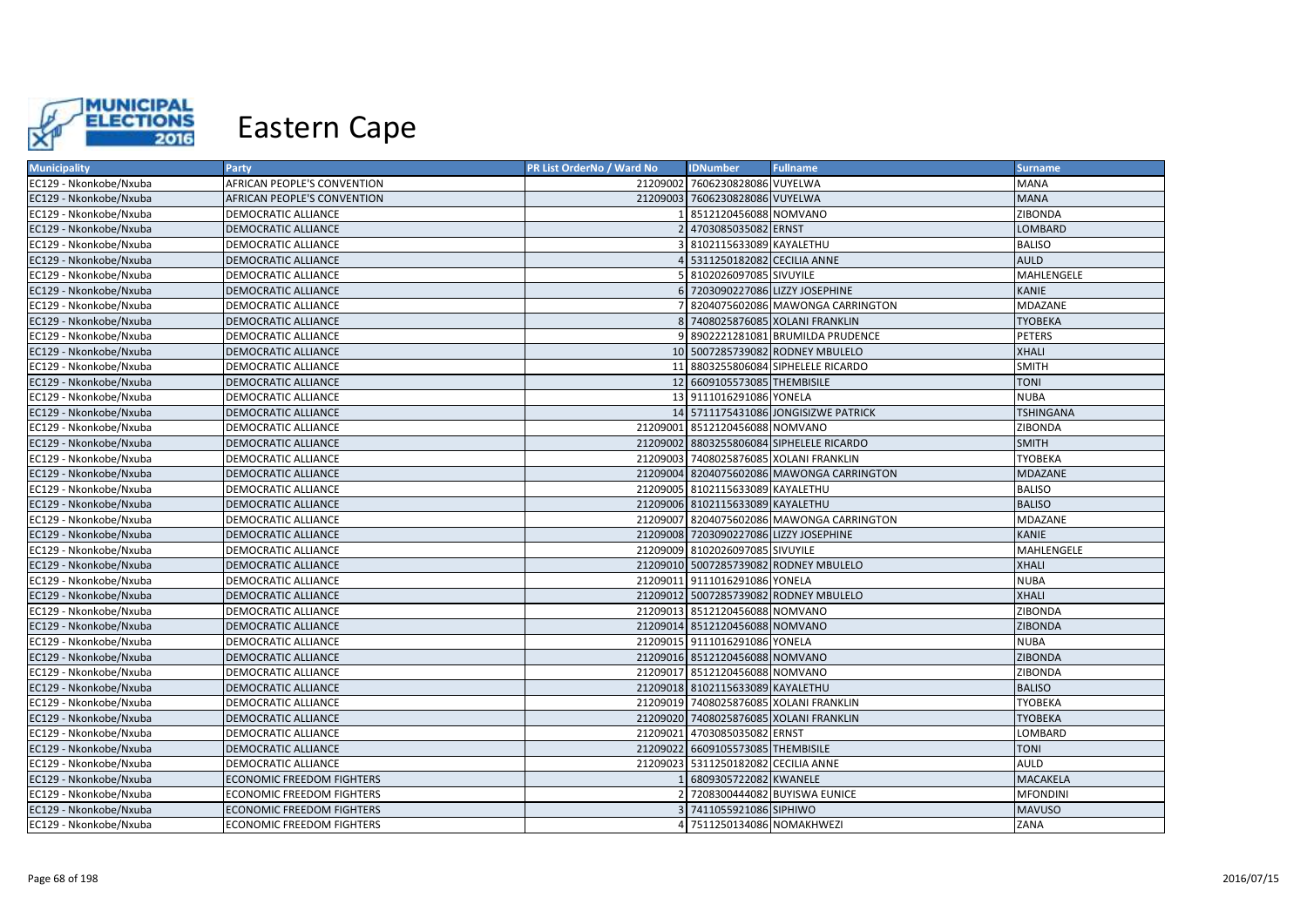

| <b>Municipality</b>    | <b>Party</b>                     | PR List OrderNo / Ward No | <b>IDNumber</b>                      | <b>Fullname</b>                                  | <b>Surname</b>   |
|------------------------|----------------------------------|---------------------------|--------------------------------------|--------------------------------------------------|------------------|
| EC129 - Nkonkobe/Nxuba | <b>ECONOMIC FREEDOM FIGHTERS</b> |                           | 5 7004256173084 SIMTHEMBIZE          |                                                  | <b>BHEZI</b>     |
| EC129 - Nkonkobe/Nxuba | <b>ECONOMIC FREEDOM FIGHTERS</b> |                           | 8306185671081 SBONGISENI             |                                                  | <b>MNQODOLO</b>  |
| EC129 - Nkonkobe/Nxuba | <b>ECONOMIC FREEDOM FIGHTERS</b> |                           |                                      | 7607180721081 BABALWA DOROTHY                    | <b>GODUKA</b>    |
| EC129 - Nkonkobe/Nxuba | ECONOMIC FREEDOM FIGHTERS        |                           | 8907015856089 MANDILAKHE             |                                                  | <b>DICK</b>      |
| EC129 - Nkonkobe/Nxuba | <b>ECONOMIC FREEDOM FIGHTERS</b> |                           | 9205295861088 WANDILE                |                                                  | <b>NIKELO</b>    |
| EC129 - Nkonkobe/Nxuba | ECONOMIC FREEDOM FIGHTERS        |                           |                                      | 10 6702070280081 NOMAKHWEZI MONICA               | <b>BUDAZA</b>    |
| EC129 - Nkonkobe/Nxuba | <b>ECONOMIC FREEDOM FIGHTERS</b> |                           | 11 7707100674087 VUYISEKA            |                                                  | <b>STEMELE</b>   |
| EC129 - Nkonkobe/Nxuba | ECONOMIC FREEDOM FIGHTERS        |                           | 12 6911160984086 NOSIZWE             |                                                  | MAKAPELA         |
| EC129 - Nkonkobe/Nxuba | ECONOMIC FREEDOM FIGHTERS        |                           | 13 3906215238085 ZOLILE DENNIS       |                                                  | <b>GORA</b>      |
| EC129 - Nkonkobe/Nxuba | <b>ECONOMIC FREEDOM FIGHTERS</b> |                           | 14 9301150515081 ABONGILE            |                                                  | <b>NTLABATHI</b> |
| EC129 - Nkonkobe/Nxuba | <b>ECONOMIC FREEDOM FIGHTERS</b> |                           | 15 6506185592086 ERIC MOYAKHE        |                                                  | LABI             |
| EC129 - Nkonkobe/Nxuba | ECONOMIC FREEDOM FIGHTERS        |                           |                                      | 16 7006062148085 NOSIPHO PATRICIA                | SALMAN           |
| EC129 - Nkonkobe/Nxuba | ECONOMIC FREEDOM FIGHTERS        |                           |                                      | 17 5304190136086 EUNICE KHOLEKA                  | <b>TSHANGA</b>   |
| EC129 - Nkonkobe/Nxuba | ECONOMIC FREEDOM FIGHTERS        |                           | 18 8412150885084 NOMGCOBO            |                                                  | KILIMANI         |
| EC129 - Nkonkobe/Nxuba | <b>ECONOMIC FREEDOM FIGHTERS</b> |                           |                                      | 19 7412280874082 NOMAZA LIZIWE                   | <b>RANGULA</b>   |
| EC129 - Nkonkobe/Nxuba | ECONOMIC FREEDOM FIGHTERS        |                           | 20 7804190493088 NOXOLO              |                                                  | <b>MLUMBI</b>    |
| EC129 - Nkonkobe/Nxuba | <b>ECONOMIC FREEDOM FIGHTERS</b> |                           |                                      | 21209002 7412280874082 NOMAZA LIZIWE             | <b>RANGULA</b>   |
| EC129 - Nkonkobe/Nxuba | ECONOMIC FREEDOM FIGHTERS        |                           |                                      | 21209003 6608210516088 MANDISA PRECIOUS          | THENGELA         |
| EC129 - Nkonkobe/Nxuba | ECONOMIC FREEDOM FIGHTERS        |                           | 21209005 7804190493088 NOXOLO        |                                                  | <b>MLUMBI</b>    |
| EC129 - Nkonkobe/Nxuba | ECONOMIC FREEDOM FIGHTERS        |                           |                                      | 21209006 6801066186086 MAWANDE BIZZETT           | MATYAYISI        |
| EC129 - Nkonkobe/Nxuba | <b>ECONOMIC FREEDOM FIGHTERS</b> |                           | 21209008 8805195400084 MELISIZWE     |                                                  | <b>DIBA</b>      |
| EC129 - Nkonkobe/Nxuba | ECONOMIC FREEDOM FIGHTERS        |                           |                                      | 21209009 6706060684087 LUNGISWA THEODORA         | <b>VEYISHILE</b> |
| EC129 - Nkonkobe/Nxuba | ECONOMIC FREEDOM FIGHTERS        |                           |                                      | 21209010 7006062148085 NOSIPHO PATRICIA          | SALMAN           |
| EC129 - Nkonkobe/Nxuba | ECONOMIC FREEDOM FIGHTERS        |                           | 21209012 8212166167083 MTHOZAMO      |                                                  | <b>MQALO</b>     |
| EC129 - Nkonkobe/Nxuba | <b>ECONOMIC FREEDOM FIGHTERS</b> |                           | 21209015 8506050704087 NOLUTHANDO    |                                                  | <b>LOLWANA</b>   |
| EC129 - Nkonkobe/Nxuba | ECONOMIC FREEDOM FIGHTERS        |                           | 21209016 3906215238085 ZOLILE DENNIS |                                                  | GORA             |
| EC129 - Nkonkobe/Nxuba | ECONOMIC FREEDOM FIGHTERS        |                           |                                      | 21209017 8807150663086 CHWAYITA NTANDOKAZI       | FASI             |
| EC129 - Nkonkobe/Nxuba | ECONOMIC FREEDOM FIGHTERS        |                           | 21209018 8412150885084 NOMGCOBO      |                                                  | KILIMANI         |
| EC129 - Nkonkobe/Nxuba | ECONOMIC FREEDOM FIGHTERS        |                           |                                      | 21209019 7401105773082 DANSILE WELLINGTON        | <b>TAKANE</b>    |
| EC129 - Nkonkobe/Nxuba | ECONOMIC FREEDOM FIGHTERS        |                           | 21209020 8210195891087 MBUZELI       |                                                  | GOSANI           |
| EC129 - Nkonkobe/Nxuba | ECONOMIC FREEDOM FIGHTERS        |                           | 21209021 9301150515081 ABONGILE      |                                                  | <b>NTLABATHI</b> |
| EC129 - Nkonkobe/Nxuba | ECONOMIC FREEDOM FIGHTERS        |                           |                                      | 21209022 5304190136086 EUNICE KHOLEKA            | TSHANGA          |
| EC129 - Nkonkobe/Nxuba | ECONOMIC FREEDOM FIGHTERS        |                           | 21209023 6506185592086 ERIC MOYAKHE  |                                                  | LABI             |
| EC129 - Nkonkobe/Nxuba | INDEPENDENT CANDIDATE            |                           |                                      | 21209006 8212115388087 PATRIC SIZAKELE           | KATASE           |
| EC129 - Nkonkobe/Nxuba | INDEPENDENT CANDIDATE            |                           | 21209012 6704085777085 MTETELELI     |                                                  | <b>GQOKRO</b>    |
| EC129 - Nkonkobe/Nxuba | INDEPENDENT CANDIDATE            |                           |                                      | 21209016 7509255493085 THEMBEKILE MATTHEWS       | MAJOLA           |
| EC129 - Nkonkobe/Nxuba | INDEPENDENT CANDIDATE            |                           | 21209017 7308175873082 ZOLANI SIMON  |                                                  | <b>MANDITA</b>   |
| EC129 - Nkonkobe/Nxuba | INDEPENDENT CANDIDATE            |                           | 21209019 6605195747084 LUKIE XOLANI  |                                                  | TABALAZA         |
| EC129 - Nkonkobe/Nxuba | INDEPENDENT CANDIDATE            |                           | 21209020 8207205588083 VIWE PATRICK  |                                                  | <b>TSHONA</b>    |
| EC129 - Nkonkobe/Nxuba | INDEPENDENT CANDIDATE            |                           | 21209021 8205075623089 BANTU ODWA    |                                                  | MOYO             |
| EC129 - Nkonkobe/Nxuba | INDEPENDENT CANDIDATE            |                           |                                      | 21209022 6411215166086 BERNHARDT BENJAMIN SELVYN | <b>DOUGLAS</b>   |
| EC129 - Nkonkobe/Nxuba | INDEPENDENT CANDIDATE            |                           |                                      | 21209022 7006175861087 STELLEN JOHANNES JACQUES  | LOOTS            |
| EC129 - Nkonkobe/Nxuba | INDEPENDENT CANDIDATE            |                           |                                      | 21209023 7503315520086 MZOLISI DONAVAN           | <b>BANA</b>      |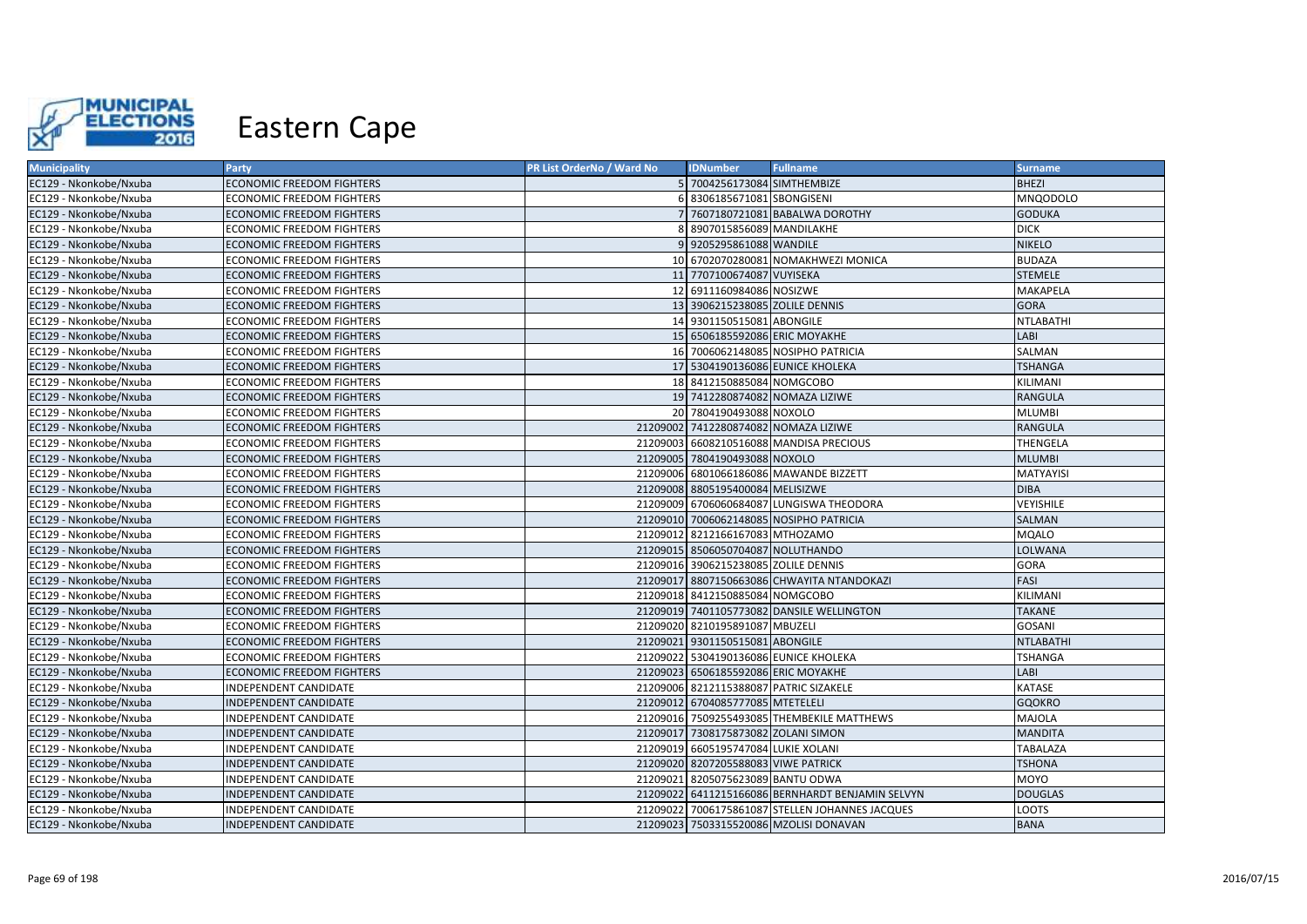

| <b>Municipality</b>     | <b>Party</b>                      | PR List OrderNo / Ward No | <b>IDNumber</b>                    | <b>Fullname</b>                             | <b>Surname</b>  |
|-------------------------|-----------------------------------|---------------------------|------------------------------------|---------------------------------------------|-----------------|
| EC129 - Nkonkobe/Nxuba  | PAN AFRICANIST CONGRESS OF AZANIA |                           |                                    | 8306056463089 THEMBANI RICKY                | ZILANI          |
| EC129 - Nkonkobe/Nxuba  | PAN AFRICANIST CONGRESS OF AZANIA |                           | 4806260651084 TOMA GLADYS          |                                             | <b>DAVIDS</b>   |
| EC129 - Nkonkobe/Nxuba  | PAN AFRICANIST CONGRESS OF AZANIA |                           |                                    | 6908010757084 NTOMBOXOLO SWEETY             | <b>STOFILE</b>  |
| EC129 - Nkonkobe/Nxuba  | PAN AFRICANIST CONGRESS OF AZANIA |                           |                                    | 6210265718089 LINDILE THEOPHILUS            | <b>NGETU</b>    |
| EC129 - Nkonkobe/Nxuba  | PAN AFRICANIST CONGRESS OF AZANIA |                           |                                    | 8902190378082 MANDISA YOLANDA               | HITI            |
| EC129 - Nkonkobe/Nxuba  | PAN AFRICANIST CONGRESS OF AZANIA |                           | 6307076107088 DANIEL ZOLA          |                                             | <b>HERMANS</b>  |
| EC129 - Nkonkobe/Nxuba  | PAN AFRICANIST CONGRESS OF AZANIA |                           |                                    | 6103046005084 NKOSIYAWO LAWRENCE            | <b>NGOQO</b>    |
| EC129 - Nkonkobe/Nxuba  | PAN AFRICANIST CONGRESS OF AZANIA |                           |                                    | 6812201066083 PHUMZA DESIRINA               | <b>MKONTO</b>   |
| EC129 - Nkonkobe/Nxuba  | PAN AFRICANIST CONGRESS OF AZANIA |                           | 9 9012245916081 LAZOLA             |                                             | <b>BOSMAN</b>   |
| EC129 - Nkonkobe/Nxuba  | PAN AFRICANIST CONGRESS OF AZANIA |                           | 10 8406250356087 NOMBUZO           |                                             | <b>ELEMBI</b>   |
| EC129 - Nkonkobe/Nxuba  | PAN AFRICANIST CONGRESS OF AZANIA |                           |                                    | 11 6401085436081 MNIKELI SABELO             | <b>WILLIAMS</b> |
| EC129 - Nkonkobe/Nxuba  | PAN AFRICANIST CONGRESS OF AZANIA |                           | 12 8412140998088 PRIMROSE          |                                             | <b>JANUARY</b>  |
| EC129 - Nkonkobe/Nxuba  | PAN AFRICANIST CONGRESS OF AZANIA |                           |                                    | 21209001 6103046005084 NKOSIYAWO LAWRENCE   | <b>NGOQO</b>    |
| EC129 - Nkonkobe/Nxuba  | PAN AFRICANIST CONGRESS OF AZANIA |                           | 21209002 8801286144087 PHUMZILE    |                                             | <b>NOMNGA</b>   |
| EC129 - Nkonkobe/Nxuba  | PAN AFRICANIST CONGRESS OF AZANIA | 21209003                  |                                    | 6908010757084 NTOMBOXOLO SWEETY             | <b>STOFILE</b>  |
| EC129 - Nkonkobe/Nxuba  | PAN AFRICANIST CONGRESS OF AZANIA |                           |                                    | 21209004 6812201066083 PHUMZA DESIRINA      | <b>MKONTO</b>   |
| EC129 - Nkonkobe/Nxuba  | PAN AFRICANIST CONGRESS OF AZANIA |                           | 21209005 7407095642088 THEMBANI    |                                             | <b>TUSE</b>     |
| EC129 - Nkonkobe/Nxuba  | PAN AFRICANIST CONGRESS OF AZANIA |                           | 21209006 8311195832087 SINOXOLO    |                                             | <b>MAYO</b>     |
| EC129 - Nkonkobe/Nxuba  | PAN AFRICANIST CONGRESS OF AZANIA |                           | 21209007 8412140998088 PRIMROSE    |                                             | <b>JANUARY</b>  |
| EC129 - Nkonkobe/Nxuba  | PAN AFRICANIST CONGRESS OF AZANIA |                           |                                    | 21209008 8902190378082 MANDISA YOLANDA      | <b>HITI</b>     |
| EC129 - Nkonkobe/Nxuba  | PAN AFRICANIST CONGRESS OF AZANIA |                           | 21209009 6307076107088 DANIEL ZOLA |                                             | <b>HERMANS</b>  |
| EC129 - Nkonkobe/Nxuba  | PAN AFRICANIST CONGRESS OF AZANIA |                           |                                    | 21209010 6501026199084 EZRA NTABELANGA      | <b>GRABILE</b>  |
| EC129 - Nkonkobe/Nxuba  | PAN AFRICANIST CONGRESS OF AZANIA | 21209011                  | 8801286144087 PHUMZILE             |                                             | <b>NOMNGA</b>   |
| EC129 - Nkonkobe/Nxuba  | PAN AFRICANIST CONGRESS OF AZANIA |                           | 21209012 6509085251084 MTHETHELELI |                                             | <b>BUYE</b>     |
| EC129 - Nkonkobe/Nxuba  | PAN AFRICANIST CONGRESS OF AZANIA |                           |                                    | 21209013 8306056463089 THEMBANI RICKY       | ZILANI          |
| EC129 - Nkonkobe/Nxuba  | PAN AFRICANIST CONGRESS OF AZANIA |                           | 21209014 6509085251084 MTHETHELELI |                                             | <b>BUYE</b>     |
| EC129 - Nkonkobe/Nxuba  | PAN AFRICANIST CONGRESS OF AZANIA |                           |                                    | 21209015 7211245458084 MBONGENI PATRICK     | <b>BUSIKA</b>   |
| EC129 - Nkonkobe/Nxuba  | PAN AFRICANIST CONGRESS OF AZANIA |                           | 21209016 6307076107088 DANIEL ZOLA |                                             | <b>HERMANS</b>  |
| EC129 - Nkonkobe/Nxuba  | PAN AFRICANIST CONGRESS OF AZANIA |                           |                                    | 21209017 8306056463089 THEMBANI RICKY       | ZILANI          |
| EC129 - Nkonkobe/Nxuba  | PAN AFRICANIST CONGRESS OF AZANIA |                           |                                    | 21209018 6401085436081 MNIKELI SABELO       | <b>WILLIAMS</b> |
| EC129 - Nkonkobe/Nxuba  | PAN AFRICANIST CONGRESS OF AZANIA |                           |                                    | 21209019 6210265718089 LINDILE THEOPHILUS   | NGETU           |
| EC129 - Nkonkobe/Nxuba  | PAN AFRICANIST CONGRESS OF AZANIA |                           | 21209020 8406250356087 NOMBUZO     |                                             | <b>ELEMBI</b>   |
| EC129 - Nkonkobe/Nxuba  | PAN AFRICANIST CONGRESS OF AZANIA |                           | 21209021 9012245916081 LAZOLA      |                                             | <b>BOSMAN</b>   |
| EC129 - Nkonkobe/Nxuba  | PAN AFRICANIST CONGRESS OF AZANIA |                           | 21209022 9012245916081 LAZOLA      |                                             | <b>BOSMAN</b>   |
| EC129 - Nkonkobe/Nxuba  | UNITED DEMOCRATIC MOVEMENT        |                           |                                    | 5504045699085 NCEBA WILSON                  | <b>MBATANI</b>  |
| EC129 - Nkonkobe/Nxuba  | UNITED DEMOCRATIC MOVEMENT        |                           | 6911025092083 DEON PIET            |                                             | <b>MANDEKA</b>  |
| EC129 - Nkonkobe/Nxuba  | UNITED DEMOCRATIC MOVEMENT        |                           |                                    | 7902220783088 NONZUZO MILLIA                | <b>TEBE</b>     |
| EC129 - Nkonkobe/Nxuba  | UNITED DEMOCRATIC MOVEMENT        |                           |                                    | 8508215459086 MZONTSUNDU KHAYALETHU         | <b>MAVUSO</b>   |
| EC129 - Nkonkobe/Nxuba  | UNITED DEMOCRATIC MOVEMENT        |                           |                                    | 21209001 7902220783088 NONZUZO MILLIA       | <b>TEBE</b>     |
| EC129 - Nkonkobe/Nxuba  | UNITED DEMOCRATIC MOVEMENT        |                           |                                    | 21209006 5212065195089 BONGANI MARSHALL     | <b>GANTSHO</b>  |
| EC129 - Nkonkobe/Nxuba  | UNITED DEMOCRATIC MOVEMENT        |                           | 21209008 6911025092083 DEON PIET   |                                             | MANDEKA         |
| EC129 - Nkonkobe/Nxuba  | UNITED DEMOCRATIC MOVEMENT        |                           |                                    | 21209011 5611045830089 THEMBINKOSI CROMWELL | <b>NCAPAYI</b>  |
| EC131 - Inxuba Yethemba | AFRICAN NATIONAL CONGRESS         |                           | 7701156065084 TEMBISILE ERIC       |                                             | <b>BOBO</b>     |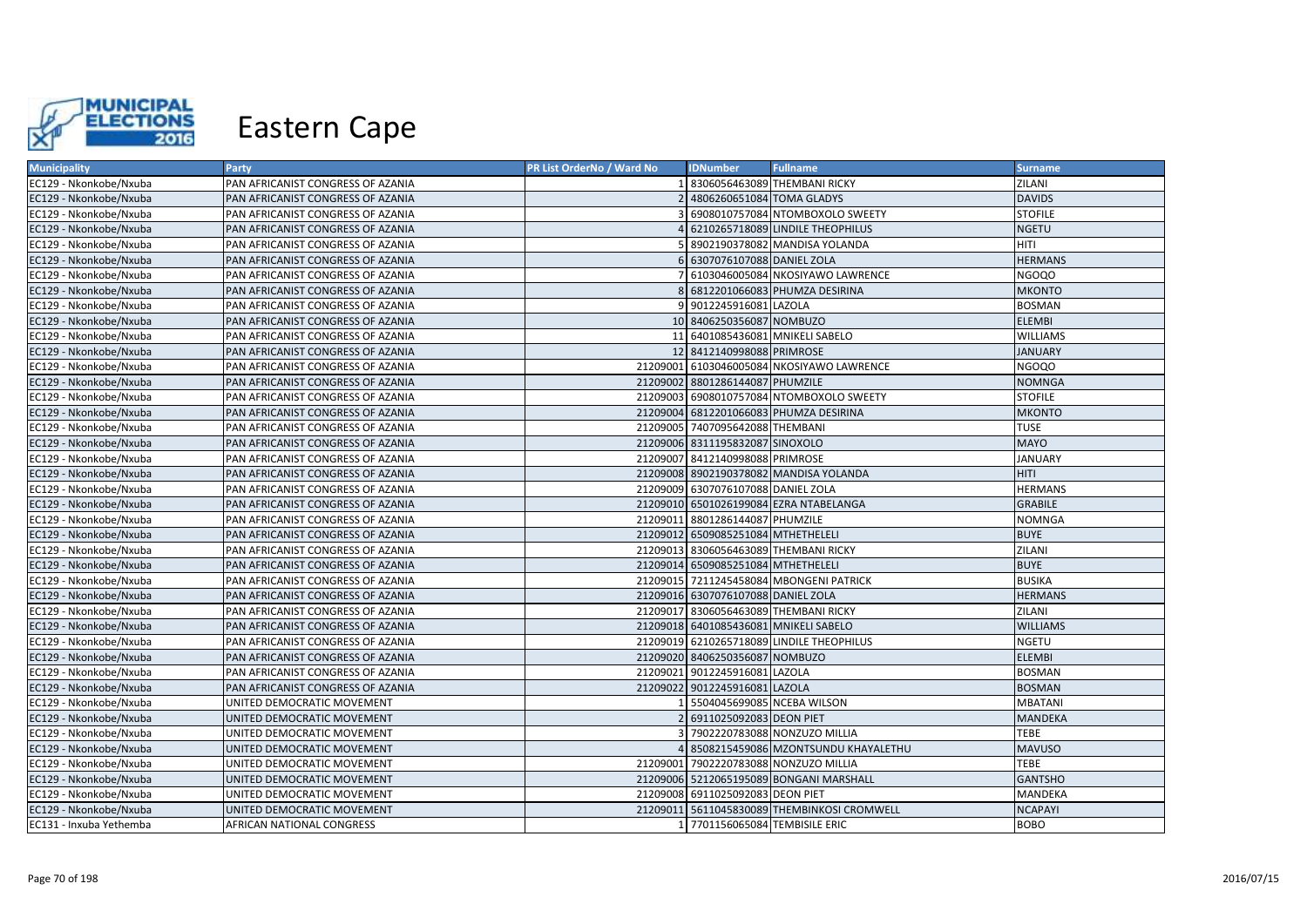

| <b>Municipality</b>     | <b>Party</b>                     | <b>PR List OrderNo / Ward No</b> | <b>IDNumber</b>                       | <b>Fullname</b>                         | <b>Surname</b>    |
|-------------------------|----------------------------------|----------------------------------|---------------------------------------|-----------------------------------------|-------------------|
| EC131 - Inxuba Yethemba | AFRICAN NATIONAL CONGRESS        |                                  |                                       | 2 7604100013087 MARIA MAGDALENA         | NORTJE            |
| EC131 - Inxuba Yethemba | AFRICAN NATIONAL CONGRESS        |                                  |                                       | 7011115367088 SIBONGILE VICTOR          | <b>MASAWE</b>     |
| EC131 - Inxuba Yethemba | AFRICAN NATIONAL CONGRESS        |                                  | 6702160193087 LENA                    |                                         | <b>DAVIDS</b>     |
| EC131 - Inxuba Yethemba | AFRICAN NATIONAL CONGRESS        |                                  |                                       | 6109055565082 ZENZILE RAYMOND           | SHWENI            |
| EC131 - Inxuba Yethemba | AFRICAN NATIONAL CONGRESS        |                                  |                                       | 6 5611220778087 NONDLEKO GLADYS         | <b>MZINZI</b>     |
| EC131 - Inxuba Yethemba | AFRICAN NATIONAL CONGRESS        |                                  |                                       | 6407270834089 NOMJIKELO ANGELINA        | SINDELO           |
| EC131 - Inxuba Yethemba | AFRICAN NATIONAL CONGRESS        |                                  |                                       | 8 5908260198089 VIOLET HENDRIKA         | <b>ADAMS</b>      |
| EC131 - Inxuba Yethemba | AFRICAN NATIONAL CONGRESS        |                                  | 21301001 8410220437084 GCOBISA        |                                         | <b>MGEZA</b>      |
| EC131 - Inxuba Yethemba | AFRICAN NATIONAL CONGRESS        |                                  |                                       | 21301002 7506035539088 ZIXOLISILE AARON | MANKAMANI         |
| EC131 - Inxuba Yethemba | AFRICAN NATIONAL CONGRESS        |                                  | 21301003 6003315677086 SIDNEY         |                                         | GONIWE            |
| EC131 - Inxuba Yethemba | AFRICAN NATIONAL CONGRESS        |                                  | 21301004 7608075299084 LEOLYN ASHLEY  |                                         | <b>PERRING</b>    |
| EC131 - Inxuba Yethemba | AFRICAN NATIONAL CONGRESS        |                                  |                                       | 21301005 6511251099081 NOMONDE CYNTHIA  | GENTLEMAN         |
| EC131 - Inxuba Yethemba | AFRICAN NATIONAL CONGRESS        |                                  | 21301006 5612160696081 CYCELIA        |                                         | <b>DIAMOND</b>    |
| EC131 - Inxuba Yethemba | AFRICAN NATIONAL CONGRESS        |                                  | 21301007 5511015167084 JAMES          |                                         | DANIELS           |
| EC131 - Inxuba Yethemba | AFRICAN NATIONAL CONGRESS        |                                  |                                       | 21301008 8401195356086 THULANI MICHAEL  | <b>MSALI</b>      |
| EC131 - Inxuba Yethemba | AFRICAN NATIONAL CONGRESS        |                                  | 21301009 8404206158087 VUYISILE       |                                         | <b>BENE</b>       |
| EC131 - Inxuba Yethemba | DEMOCRATIC ALLIANCE              |                                  |                                       | 8207100015083 HENDRINA BERTINA          | <b>VORSTER</b>    |
| EC131 - Inxuba Yethemba | DEMOCRATIC ALLIANCE              |                                  | 7910230610084 BETTIE LIZETTE          |                                         | LAWENS            |
| EC131 - Inxuba Yethemba | DEMOCRATIC ALLIANCE              |                                  | 8810095166082 MONDE                   |                                         | <b>DESHA</b>      |
| EC131 - Inxuba Yethemba | DEMOCRATIC ALLIANCE              |                                  | 6704210378080 ROSIE                   |                                         | LOTTERING         |
| EC131 - Inxuba Yethemba | DEMOCRATIC ALLIANCE              |                                  | 5601025140088 ABRAHAM                 |                                         | <b>SMITH</b>      |
| EC131 - Inxuba Yethemba | DEMOCRATIC ALLIANCE              |                                  |                                       | 8912220218083 EDWINA NICOLENE           | WILTSHIRE         |
| EC131 - Inxuba Yethemba | DEMOCRATIC ALLIANCE              |                                  | 7304105208085 RICHARD                 |                                         | <b>JACOBUS</b>    |
| EC131 - Inxuba Yethemba | DEMOCRATIC ALLIANCE              |                                  |                                       | 4703285017088 HENDRIK HERMANUS JACOBUS  | VAN ZYL           |
| EC131 - Inxuba Yethemba | DEMOCRATIC ALLIANCE              |                                  | 9 8104115245088 XOLILE TOM            |                                         | RALAYO            |
| EC131 - Inxuba Yethemba | DEMOCRATIC ALLIANCE              |                                  | 21301001 7910230610084 BETTIE LIZETTE |                                         | LAWENS            |
| EC131 - Inxuba Yethemba | DEMOCRATIC ALLIANCE              |                                  |                                       | 21301002 8606176279087 KHUMBULA PRINCE  | <b>LUDWABA</b>    |
| EC131 - Inxuba Yethemba | DEMOCRATIC ALLIANCE              |                                  | 21301003 7910230610084 BETTIE LIZETTE |                                         | LAWENS            |
| EC131 - Inxuba Yethemba | DEMOCRATIC ALLIANCE              |                                  | 21301004 5509285126087 SYDNEY         |                                         | HOLSTER           |
| EC131 - Inxuba Yethemba | DEMOCRATIC ALLIANCE              |                                  |                                       | 21301005 6311140033080 MARIA HENDRIKA   | FEATHERSTONEHAUGH |
| EC131 - Inxuba Yethemba | DEMOCRATIC ALLIANCE              |                                  | 21301006 5601025140088 ABRAHAM        |                                         | <b>SMITH</b>      |
| EC131 - Inxuba Yethemba | DEMOCRATIC ALLIANCE              |                                  | 21301007 4610180062087 CATHERINE ADA  |                                         | <b>SAMMY</b>      |
| EC131 - Inxuba Yethemba | DEMOCRATIC ALLIANCE              |                                  | 21301008 6704210378080 ROSIE          |                                         | LOTTERING         |
| EC131 - Inxuba Yethemba | DEMOCRATIC ALLIANCE              |                                  |                                       | 21301009 8207100015083 HENDRINA BERTINA | VORSTER           |
| EC131 - Inxuba Yethemba | <b>ECONOMIC FREEDOM FIGHTERS</b> |                                  | 8404056195080 THEMBELANI              |                                         | <b>GWANYA</b>     |
| EC131 - Inxuba Yethemba | ECONOMIC FREEDOM FIGHTERS        |                                  |                                       | 8601050332086 BRENDA MARIETA            | <b>PHILLIPS</b>   |
| EC131 - Inxuba Yethemba | <b>ECONOMIC FREEDOM FIGHTERS</b> |                                  |                                       | 8301265502082 NCEBA NORMAN              | <b>SIGO</b>       |
| EC131 - Inxuba Yethemba | ECONOMIC FREEDOM FIGHTERS        |                                  |                                       | 8508061183087 ZIYANDA MILLICENT         | PONY-UDDIN        |
| EC131 - Inxuba Yethemba | ECONOMIC FREEDOM FIGHTERS        |                                  | 8005200513084 PHAPHAMA                |                                         | <b>ALCASTER</b>   |
| EC131 - Inxuba Yethemba | ECONOMIC FREEDOM FIGHTERS        |                                  |                                       | 8705060329089 NOMTHANDAZO               | SIJILA            |
| EC131 - Inxuba Yethemba | ECONOMIC FREEDOM FIGHTERS        |                                  |                                       | 7908281223088 NONTLE THANDEKA           | <b>MFABANA</b>    |
| EC131 - Inxuba Yethemba | ECONOMIC FREEDOM FIGHTERS        |                                  |                                       | 8801235810085 LONWABO LOVEMORE          | SOTA              |
| EC131 - Inxuba Yethemba | <b>ECONOMIC FREEDOM FIGHTERS</b> |                                  |                                       | 21301001 8801235810085 LONWABO LOVEMORE | <b>SOTA</b>       |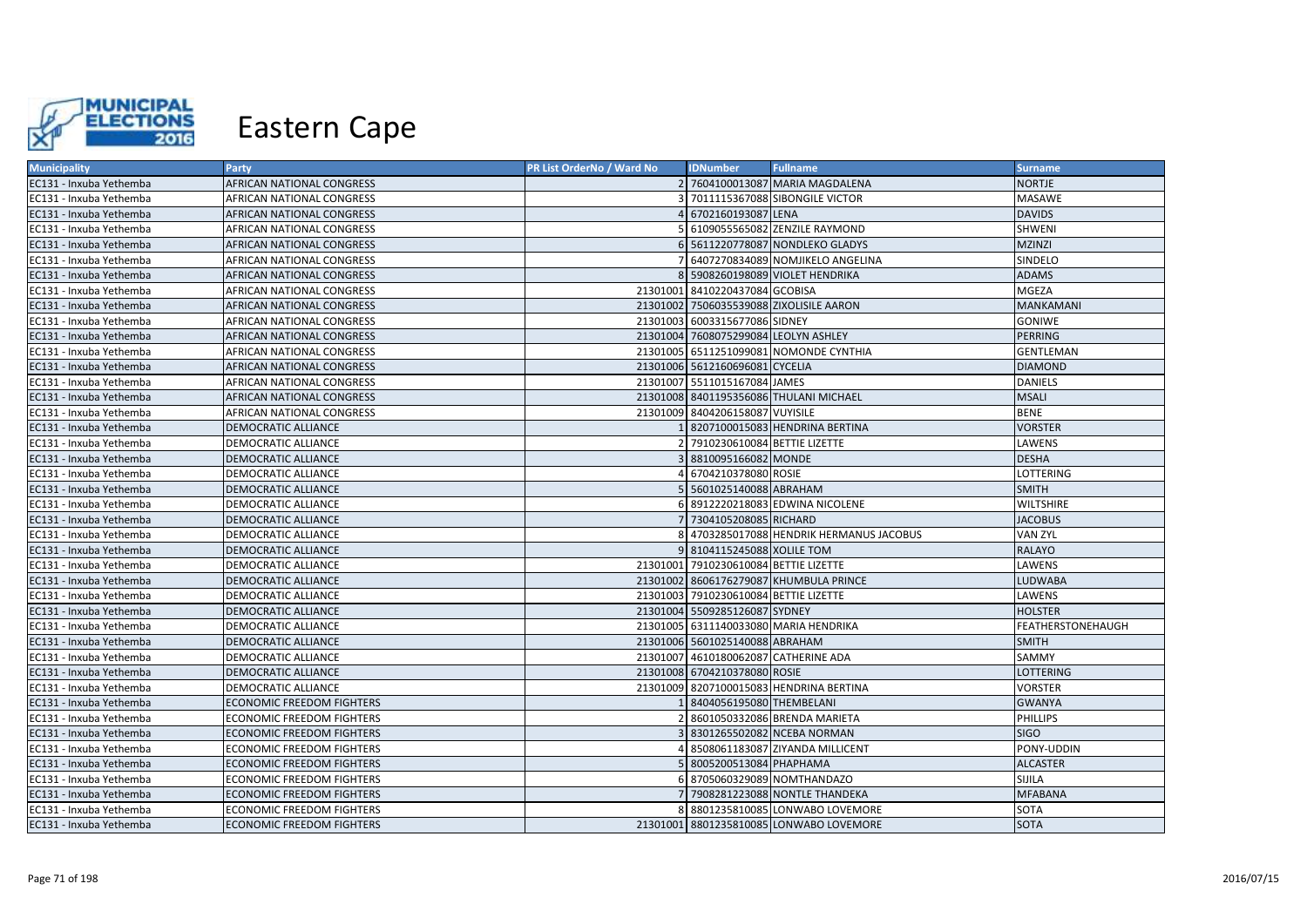

| <b>Municipality</b>     | <b>Party</b>              | PR List OrderNo / Ward No | <b>IDNumber</b>                      | <b>Fullname</b>                            | <b>Surname</b>    |
|-------------------------|---------------------------|---------------------------|--------------------------------------|--------------------------------------------|-------------------|
| EC131 - Inxuba Yethemba | ECONOMIC FREEDOM FIGHTERS |                           | 21301002 9006060676085 MIRRIAM       |                                            | OLIPHANT          |
| EC131 - Inxuba Yethemba | ECONOMIC FREEDOM FIGHTERS |                           | 21301003 8705276154081 UNATHI ALFRED |                                            | HANI              |
| EC131 - Inxuba Yethemba | ECONOMIC FREEDOM FIGHTERS |                           |                                      | 21301005 7211165342086 VUZICELO JACKSON    | YSTERMAN          |
| EC131 - Inxuba Yethemba | ECONOMIC FREEDOM FIGHTERS |                           | 21301008 8312126766089 NCEBA KAYBEE  |                                            | <b>FIKOZOLO</b>   |
| EC131 - Inxuba Yethemba | ECONOMIC FREEDOM FIGHTERS |                           |                                      | 21301009 8202085661084 KWANELE SHADRECK    | NGXALAMBISO       |
| EC135 - Intsika Yethu   | AFRICAN NATIONAL CONGRESS |                           |                                      | 7211070734088 KANYISWA FLORENCE            | MDLELENI          |
| EC135 - Intsika Yethu   | AFRICAN NATIONAL CONGRESS |                           | 2 7303136264083 MYOLISI              |                                            | <b>TONI</b>       |
| EC135 - Intsika Yethu   | AFRICAN NATIONAL CONGRESS |                           |                                      | 7404160978083 NTOMBAZAPHELI                | NKOTA             |
| EC135 - Intsika Yethu   | AFRICAN NATIONAL CONGRESS |                           | 6411245157089 SAZISO                 |                                            | MYATAZA           |
| EC135 - Intsika Yethu   | AFRICAN NATIONAL CONGRESS |                           | 8003190395083 KHOLISWA               |                                            | <b>KOLANISI</b>   |
| EC135 - Intsika Yethu   | AFRICAN NATIONAL CONGRESS |                           | 7502245415086 JONGUMZI               |                                            | CENGANI           |
| EC135 - Intsika Yethu   | AFRICAN NATIONAL CONGRESS |                           |                                      | 7601080875089 ZOLISWA CONSTANCE            | POMOLO            |
| EC135 - Intsika Yethu   | AFRICAN NATIONAL CONGRESS |                           | 8 6510121009080 ZUKISWA              |                                            | QAYIYA            |
| EC135 - Intsika Yethu   | AFRICAN NATIONAL CONGRESS |                           |                                      | 9 5904095750087 ZONWABELE SHEPHERD         | MATSHIKIZA        |
| EC135 - Intsika Yethu   | AFRICAN NATIONAL CONGRESS |                           | 10 6706270708080 NOBOM               |                                            | BANI              |
| EC135 - Intsika Yethu   | AFRICAN NATIONAL CONGRESS |                           |                                      | 11 8006075926088 BONGANI DIVILIAS          | <b>MPENGESI</b>   |
| EC135 - Intsika Yethu   | AFRICAN NATIONAL CONGRESS |                           | 12 6605010327088 NOLOYISO            |                                            | <b>DUBE</b>       |
| EC135 - Intsika Yethu   | AFRICAN NATIONAL CONGRESS |                           | 13 5402165714083 ZWELOXOLO           |                                            | MXI               |
| EC135 - Intsika Yethu   | AFRICAN NATIONAL CONGRESS |                           |                                      | 14 6704280777088 NOLOYISO KOLOSA           | NTSALUBA          |
| EC135 - Intsika Yethu   | AFRICAN NATIONAL CONGRESS |                           | 15 4908035595081 XOLILE              |                                            | <b>MINI</b>       |
| EC135 - Intsika Yethu   | AFRICAN NATIONAL CONGRESS |                           | 16 8207230452081 NOLUYANDA           |                                            | MANYANGE          |
| EC135 - Intsika Yethu   | AFRICAN NATIONAL CONGRESS |                           | 17 6403041118084 NONYAMEKO           |                                            | <b>SINDILE</b>    |
| EC135 - Intsika Yethu   | AFRICAN NATIONAL CONGRESS |                           | 18 5912310156089 NOKWAKHA            |                                            | <b>JADA</b>       |
| EC135 - Intsika Yethu   | AFRICAN NATIONAL CONGRESS |                           |                                      | 19 5409195675085 SOLOMON TEMBILE           | <b>NYANDANA</b>   |
| EC135 - Intsika Yethu   | AFRICAN NATIONAL CONGRESS |                           | 20 5607215755080 PHUMZILE            |                                            | NOANDELA          |
| EC135 - Intsika Yethu   | AFRICAN NATIONAL CONGRESS |                           | 21 6704105216080 KHAYALAM            |                                            | LITSHETE          |
| EC135 - Intsika Yethu   | AFRICAN NATIONAL CONGRESS |                           | 21305001 6002026324087 WANDA ELLIOT  |                                            | VANI              |
| EC135 - Intsika Yethu   | AFRICAN NATIONAL CONGRESS |                           |                                      | 21305002 7301101391089 NELISWA PORTIA      | <b>GADENI</b>     |
| EC135 - Intsika Yethu   | AFRICAN NATIONAL CONGRESS |                           | 21305003 6703105619087 MELEKILE      |                                            | SKOTANA           |
| EC135 - Intsika Yethu   | AFRICAN NATIONAL CONGRESS |                           | 21305004 4910285668089 MANYEWU       |                                            | <b>SHASHA</b>     |
| EC135 - Intsika Yethu   | AFRICAN NATIONAL CONGRESS |                           | 21305005 8101255513085 ANDILE        |                                            | YAMILE            |
| EC135 - Intsika Yethu   | AFRICAN NATIONAL CONGRESS |                           |                                      | 21305006 5210045805082 HORATIUS KHAYALETHU | MNQOJANA          |
| EC135 - Intsika Yethu   | AFRICAN NATIONAL CONGRESS |                           | 21305007 6408151017083 NOPHELO       |                                            | MAGAGA            |
| EC135 - Intsika Yethu   | AFRICAN NATIONAL CONGRESS |                           |                                      | 21305008 6607160869083 NOZUKO SYGNORIA     | <b>MAFANYA</b>    |
| EC135 - Intsika Yethu   | AFRICAN NATIONAL CONGRESS |                           |                                      | 21305009 5902026485088 MONDE ARMON         | MBOTSHANE         |
| EC135 - Intsika Yethu   | AFRICAN NATIONAL CONGRESS |                           |                                      | 21305010 7709166027085 MWEZI INNOCENT      | <b>BIKITSHA</b>   |
| EC135 - Intsika Yethu   | AFRICAN NATIONAL CONGRESS |                           |                                      | 21305011 7709145622089 NKOSINATHI GENERAL  | MNQANQENI         |
| EC135 - Intsika Yethu   | AFRICAN NATIONAL CONGRESS |                           |                                      | 21305012 7012252250087 VUYOKAZI GLADYS     | MATOMELA          |
| EC135 - Intsika Yethu   | AFRICAN NATIONAL CONGRESS |                           | 21305013 7403236357082 SIPHIWO       |                                            | MKUNYANA          |
| EC135 - Intsika Yethu   | AFRICAN NATIONAL CONGRESS |                           | 21305014 6212225960082 MALIBONGWE    |                                            | <b>GULUBELA</b>   |
| EC135 - Intsika Yethu   | AFRICAN NATIONAL CONGRESS |                           |                                      | 21305015 5907020173085 ALBERTINAH NOKWETU  | ROTYI             |
| EC135 - Intsika Yethu   | AFRICAN NATIONAL CONGRESS |                           | 21305016 6412252029088 NOLOYISO      |                                            | <b>MTO</b>        |
| EC135 - Intsika Yethu   | AFRICAN NATIONAL CONGRESS |                           |                                      | 21305017 6901011939082 HEGAIL NOLINSET     | <b>NTONINTSHI</b> |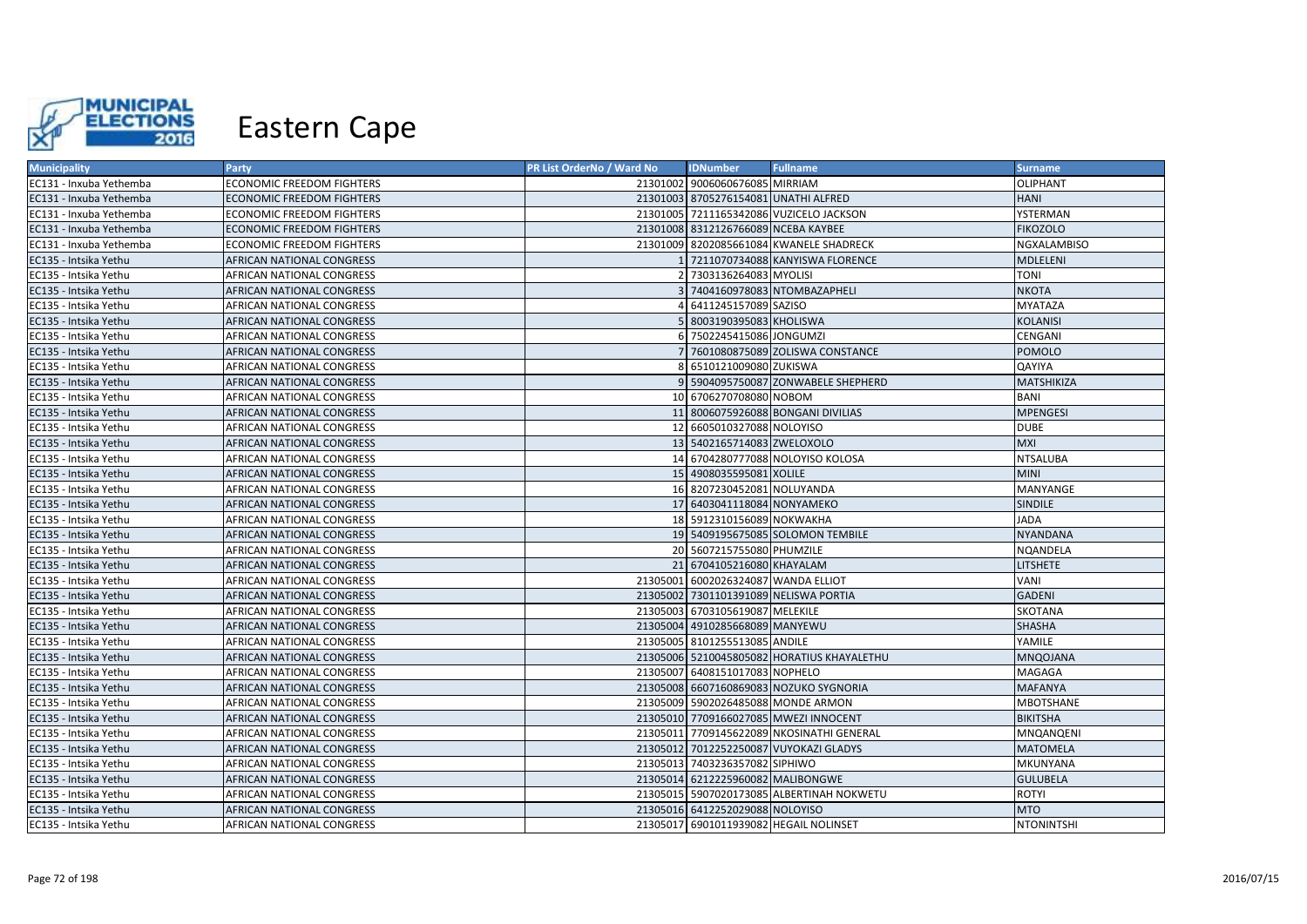

| <b>Municipality</b>   | <b>Party</b>                | PR List OrderNo / Ward No | <b>IDNumber</b>                      | <b>Fullname</b>                           | <b>Surname</b>  |
|-----------------------|-----------------------------|---------------------------|--------------------------------------|-------------------------------------------|-----------------|
| EC135 - Intsika Yethu | AFRICAN NATIONAL CONGRESS   |                           |                                      | 21305018 6203030219087 NOXOLILE MAVIS     | <b>HEXANA</b>   |
| EC135 - Intsika Yethu | AFRICAN NATIONAL CONGRESS   |                           | 21305019 5306285254088 MAYENZEKE     |                                           | YAMILE          |
| EC135 - Intsika Yethu | AFRICAN NATIONAL CONGRESS   |                           |                                      | 21305020 6307071269081 NOKAYA MONICA      | LUDAKA          |
| EC135 - Intsika Yethu | AFRICAN NATIONAL CONGRESS   |                           |                                      | 21305021 6305200254081 NCEDEKA TEREZABETH | <b>MGQAMQHO</b> |
| EC135 - Intsika Yethu | AFRICAN PEOPLE'S CONVENTION |                           |                                      | 5305015658089 SOLOMZI CHRISTOPER          | LANGA           |
| EC135 - Intsika Yethu | AFRICAN PEOPLE'S CONVENTION |                           | 2 7210201168083 NOSAPHO              |                                           | PLAATJIE        |
| EC135 - Intsika Yethu | AFRICAN PEOPLE'S CONVENTION |                           | 3 6906031293089 ZISELWA              |                                           | <b>SAKATI</b>   |
| EC135 - Intsika Yethu | AFRICAN PEOPLE'S CONVENTION |                           | 9505090843086 NOSENZELE              |                                           | <b>MAGIDA</b>   |
| EC135 - Intsika Yethu | AFRICAN PEOPLE'S CONVENTION |                           | 5 9410011013085 SIZIPHIWE            |                                           | QWABE           |
| EC135 - Intsika Yethu | AFRICAN PEOPLE'S CONVENTION |                           | 6 7201180401082 NOSIMO               |                                           | <b>SAKATHI</b>  |
| EC135 - Intsika Yethu | AFRICAN PEOPLE'S CONVENTION |                           |                                      | 7 5608130874089 THOZAMA PRINCESS          | <b>GIDIMANE</b> |
| EC135 - Intsika Yethu | AFRICAN PEOPLE'S CONVENTION |                           | 8 5810225775086 PUTUMILE             |                                           | PLAATJIE        |
| EC135 - Intsika Yethu | AFRICAN PEOPLE'S CONVENTION |                           |                                      | 9 5806280248084 NOFINISHI PRINCESS        | <b>MTOTOBA</b>  |
| EC135 - Intsika Yethu | AFRICAN PEOPLE'S CONVENTION |                           | 10 6201230712083 FUNDISWA            |                                           | MAGADLA         |
| EC135 - Intsika Yethu | AFRICAN PEOPLE'S CONVENTION |                           | 11 6409091288081 NOMZIWAKHE          |                                           | <b>MAGIDA</b>   |
| EC135 - Intsika Yethu | AFRICAN PEOPLE'S CONVENTION |                           | 12 6003080291089 NOMINUTE            |                                           | CENGANI         |
| EC135 - Intsika Yethu | AFRICAN PEOPLE'S CONVENTION |                           |                                      | 13 5206016143081 MZWABANTU COLBERT        | <b>DLAKU</b>    |
| EC135 - Intsika Yethu | AFRICAN PEOPLE'S CONVENTION |                           | 14 5504085837082 ZWELITSHA           |                                           | CENGANI         |
| EC135 - Intsika Yethu | AFRICAN PEOPLE'S CONVENTION |                           | 15 6211145958085 ZWELEMFUNDO         |                                           | QWABE           |
| EC135 - Intsika Yethu | AFRICAN PEOPLE'S CONVENTION |                           |                                      | 16 4306120216087 NOFANELE FRANCIS         | <b>CUKULA</b>   |
| EC135 - Intsika Yethu | AFRICAN PEOPLE'S CONVENTION |                           | 17 6205180217084 NOZUKO DORIS        |                                           | <b>PLAATJIE</b> |
| EC135 - Intsika Yethu | AFRICAN PEOPLE'S CONVENTION |                           |                                      | 18 3906035139083 MKHUMBUZI GOODLUCK       | <b>MDLOKOLO</b> |
| EC135 - Intsika Yethu | AFRICAN PEOPLE'S CONVENTION |                           | 19 7212161531086 NCOMEKA ELSIE       |                                           | ZWAKALA         |
| EC135 - Intsika Yethu | AFRICAN PEOPLE'S CONVENTION |                           |                                      | 21305001 3906035139083 MKHUMBUZI GOODLUCK | <b>MDLOKOLO</b> |
| EC135 - Intsika Yethu | AFRICAN PEOPLE'S CONVENTION |                           | 21305002 7212161531086 NCOMEKA ELSIE |                                           | <b>ZWAKALA</b>  |
| EC135 - Intsika Yethu | AFRICAN PEOPLE'S CONVENTION |                           | 21305003 6205180217084 NOZUKO DORIS  |                                           | PLAATJIE        |
| EC135 - Intsika Yethu | AFRICAN PEOPLE'S CONVENTION |                           |                                      | 21305004 4306120216087 NOFANELE FRANCIS   | <b>CUKULA</b>   |
| EC135 - Intsika Yethu | AFRICAN PEOPLE'S CONVENTION |                           | 21305005 6211145958085 ZWELEMFUNDO   |                                           | QWABE           |
| EC135 - Intsika Yethu | AFRICAN PEOPLE'S CONVENTION |                           | 21305006 5504085837082 ZWELITSHA     |                                           | <b>CENGANI</b>  |
| EC135 - Intsika Yethu | AFRICAN PEOPLE'S CONVENTION |                           |                                      | 21305007 5206016143081 MZWABANTU COLBERT  | <b>DLAKU</b>    |
| EC135 - Intsika Yethu | AFRICAN PEOPLE'S CONVENTION |                           | 21305008 6003080291089 NOMINUTE      |                                           | CENGANI         |
| EC135 - Intsika Yethu | AFRICAN PEOPLE'S CONVENTION |                           |                                      | 21305009 5305015658089 SOLOMZI CHRISTOPER | LANGA           |
| EC135 - Intsika Yethu | AFRICAN PEOPLE'S CONVENTION |                           | 21305010 6409091288081 NOMZIWAKHE    |                                           | <b>MAGIDA</b>   |
| EC135 - Intsika Yethu | AFRICAN PEOPLE'S CONVENTION |                           | 21305011 6201230712083 FUNDISWA      |                                           | MAGADLA         |
| EC135 - Intsika Yethu | AFRICAN PEOPLE'S CONVENTION |                           |                                      | 21305012 5806280248084 NOFINISHI PRINCESS | <b>MTOTOBA</b>  |
| EC135 - Intsika Yethu | AFRICAN PEOPLE'S CONVENTION |                           | 21305013 5810225775086 PUTUMILE      |                                           | PLAATJIE        |
| EC135 - Intsika Yethu | AFRICAN PEOPLE'S CONVENTION |                           | 21305014 5410070841081 NOVUSUMZI     |                                           | <b>JOBELA</b>   |
| EC135 - Intsika Yethu | AFRICAN PEOPLE'S CONVENTION |                           |                                      | 21305015 5608130874089 THOZAMA PRINCESS   | <b>GIDIMANE</b> |
| EC135 - Intsika Yethu | AFRICAN PEOPLE'S CONVENTION |                           | 21305016 7201180401082 NOSIMO        |                                           | <b>SAKATHI</b>  |
| EC135 - Intsika Yethu | AFRICAN PEOPLE'S CONVENTION |                           | 21305017 9410011013085 SIZIPHIWE     |                                           | QWABE           |
| EC135 - Intsika Yethu | AFRICAN PEOPLE'S CONVENTION |                           | 21305018 9505090843086 NOSENZELE     |                                           | <b>MAGIDA</b>   |
| EC135 - Intsika Yethu | AFRICAN PEOPLE'S CONVENTION |                           | 21305019 6906031293089 ZISELWA       |                                           | SAKATI          |
| EC135 - Intsika Yethu | AFRICAN PEOPLE'S CONVENTION |                           | 21305020 7210201168083 NOSAPHO       |                                           | PLAATJIE        |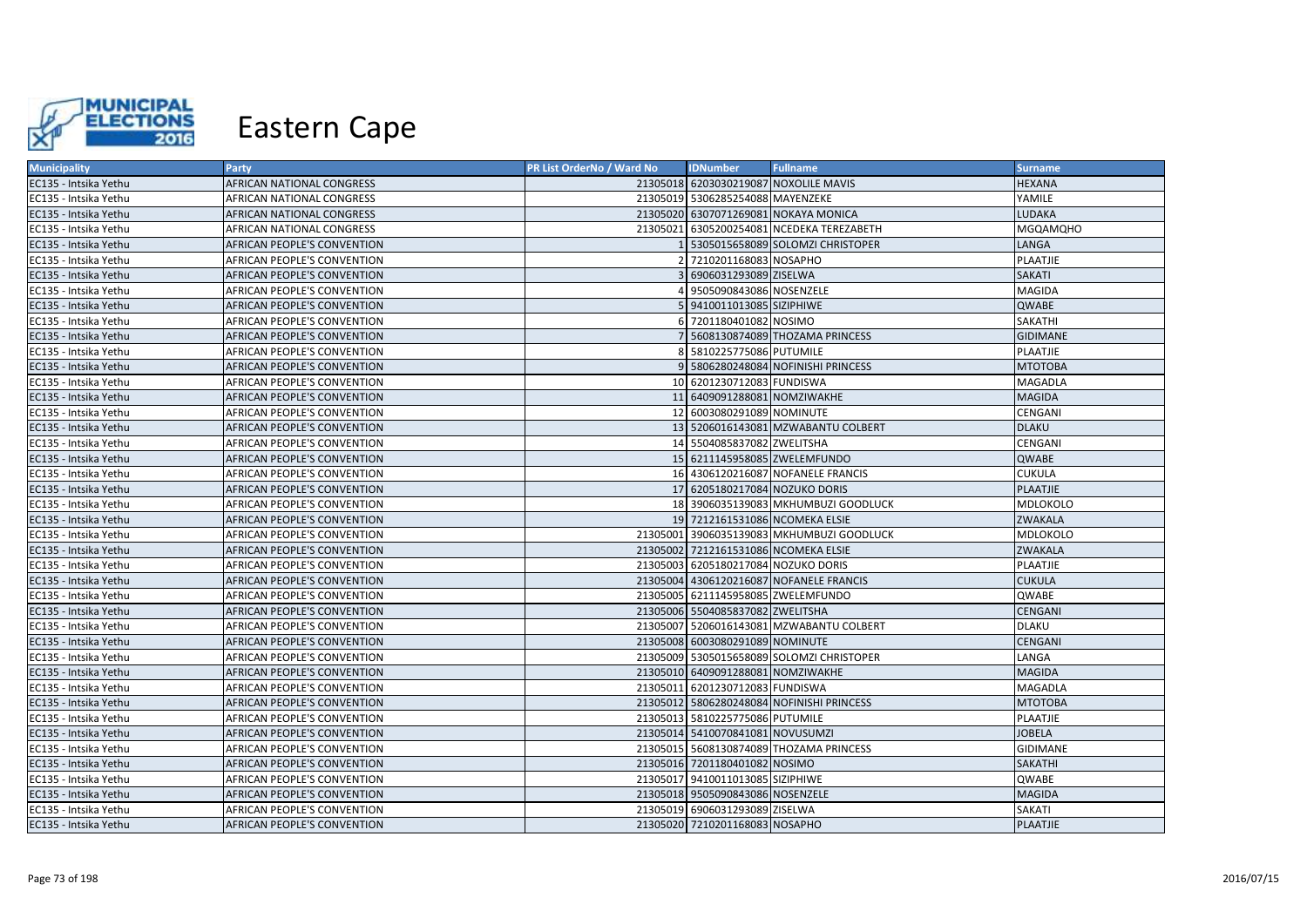

| <b>Municipality</b>   | <b>Party</b>                     | PR List OrderNo / Ward No | <b>IDNumber</b>                  | <b>Fullname</b>                           | <b>Surname</b>  |
|-----------------------|----------------------------------|---------------------------|----------------------------------|-------------------------------------------|-----------------|
| EC135 - Intsika Yethu | CONGRESS OF THE PEOPLE           |                           | 7210305587089 SIZWE              |                                           | MAZULA          |
| EC135 - Intsika Yethu | CONGRESS OF THE PEOPLE           |                           | 21305005 8212281237084 NCEBAKAZI |                                           | <b>GWAZA</b>    |
| EC135 - Intsika Yethu | CONGRESS OF THE PEOPLE           |                           | 21305021 7210305587089 SIZWE     |                                           | MAZULA          |
| EC135 - Intsika Yethu | DEMOCRATIC ALLIANCE              |                           | 7401046611086 PUMELELE           |                                           | <b>MAGAZI</b>   |
| EC135 - Intsika Yethu | DEMOCRATIC ALLIANCE              |                           |                                  | 7003080961086 VUYOKAZI PATTY              | RIGALA          |
| EC135 - Intsika Yethu | <b>DEMOCRATIC ALLIANCE</b>       |                           | 7802095673085 NICHOLAS           |                                           | SIKWANTYA       |
| EC135 - Intsika Yethu | DEMOCRATIC ALLIANCE              |                           | 5901190196083 NOVUKILE           |                                           | <b>TUKWAYO</b>  |
| EC135 - Intsika Yethu | <b>DEMOCRATIC ALLIANCE</b>       |                           |                                  | 6012125968080 NKOSIYABO SYDNEY            | <b>MQWEBEDU</b> |
| EC135 - Intsika Yethu | DEMOCRATIC ALLIANCE              | 6                         |                                  | 5904030950081 PAMELLA ZONKE               | <b>BOTO</b>     |
| EC135 - Intsika Yethu | DEMOCRATIC ALLIANCE              |                           |                                  | 6204185258086 GCINIKHAYA WILLIAM          | <b>MGWEBA</b>   |
| EC135 - Intsika Yethu | DEMOCRATIC ALLIANCE              |                           | 21305001 7802095673085 NICHOLAS  |                                           | SIKWANTYA       |
| EC135 - Intsika Yethu | DEMOCRATIC ALLIANCE              |                           |                                  | 21305002 6012125968080 NKOSIYABO SYDNEY   | <b>MQWEBEDU</b> |
| EC135 - Intsika Yethu | DEMOCRATIC ALLIANCE              |                           | 21305003 7401046611086 PUMELELE  |                                           | MAGAZI          |
| EC135 - Intsika Yethu | DEMOCRATIC ALLIANCE              |                           | 21305004 7802095673085 NICHOLAS  |                                           | SIKWANTYA       |
| EC135 - Intsika Yethu | DEMOCRATIC ALLIANCE              |                           |                                  | 21305005 6012125968080 NKOSIYABO SYDNEY   | MQWEBEDU        |
| EC135 - Intsika Yethu | DEMOCRATIC ALLIANCE              |                           | 21305006 7401046611086 PUMELELE  |                                           | <b>MAGAZI</b>   |
| EC135 - Intsika Yethu | DEMOCRATIC ALLIANCE              |                           |                                  | 21305007 6012125968080 NKOSIYABO SYDNEY   | MQWEBEDU        |
| EC135 - Intsika Yethu | DEMOCRATIC ALLIANCE              |                           | 21305008 7401046611086 PUMELELE  |                                           | <b>MAGAZI</b>   |
| EC135 - Intsika Yethu | DEMOCRATIC ALLIANCE              |                           | 21305009 7401046611086 PUMELELE  |                                           | MAGAZI          |
| EC135 - Intsika Yethu | DEMOCRATIC ALLIANCE              |                           | 21305010 7401046611086 PUMELELE  |                                           | <b>MAGAZI</b>   |
| EC135 - Intsika Yethu | DEMOCRATIC ALLIANCE              |                           |                                  | 21305011 5902080174081 NONCEDO FELICIA    | <b>KAKAZA</b>   |
| EC135 - Intsika Yethu | DEMOCRATIC ALLIANCE              |                           | 21305012 5901190196083 NOVUKILE  |                                           | <b>TUKWAYO</b>  |
| EC135 - Intsika Yethu | DEMOCRATIC ALLIANCE              |                           | 21305013 7802095673085 NICHOLAS  |                                           | SIKWANTYA       |
| EC135 - Intsika Yethu | DEMOCRATIC ALLIANCE              |                           |                                  | 21305014 6012125968080 NKOSIYABO SYDNEY   | <b>MQWEBEDU</b> |
| EC135 - Intsika Yethu | DEMOCRATIC ALLIANCE              | 21305015                  |                                  | 6012125968080 NKOSIYABO SYDNEY            | MQWEBEDU        |
| EC135 - Intsika Yethu | DEMOCRATIC ALLIANCE              |                           |                                  | 21305016 7003080961086 VUYOKAZI PATTY     | <b>RIGALA</b>   |
| EC135 - Intsika Yethu | DEMOCRATIC ALLIANCE              |                           |                                  | 21305017 5904030950081 PAMELLA ZONKE      | <b>BOTO</b>     |
| EC135 - Intsika Yethu | DEMOCRATIC ALLIANCE              |                           |                                  | 21305018 7003080961086 VUYOKAZI PATTY     | RIGALA          |
| EC135 - Intsika Yethu | DEMOCRATIC ALLIANCE              |                           |                                  | 21305019 6611070812084 PATIENCE NOLUNDI   | <b>JAJI</b>     |
| EC135 - Intsika Yethu | <b>DEMOCRATIC ALLIANCE</b>       |                           | 21305020 8507010785083 YANDISA   |                                           | <b>BOBI</b>     |
| EC135 - Intsika Yethu | DEMOCRATIC ALLIANCE              |                           |                                  | 21305021 6204185258086 GCINIKHAYA WILLIAM | <b>MGWEBA</b>   |
| EC135 - Intsika Yethu | ECONOMIC FREEDOM FIGHTERS        |                           | 4310205185084 CULAMA             |                                           | <b>MVO</b>      |
| EC135 - Intsika Yethu | ECONOMIC FREEDOM FIGHTERS        |                           | 9104041421083 AMANDA             |                                           | <b>KUPA</b>     |
| EC135 - Intsika Yethu | <b>ECONOMIC FREEDOM FIGHTERS</b> |                           | 9112175466089 WONGA              |                                           | <b>DUNJWA</b>   |
| EC135 - Intsika Yethu | ECONOMIC FREEDOM FIGHTERS        |                           | 8704090893081 NANGAMSO           |                                           | <b>NTSALUBA</b> |
| EC135 - Intsika Yethu | ECONOMIC FREEDOM FIGHTERS        |                           |                                  | 5 7202215525085 NORMAN MONDE              | <b>DLAKAVU</b>  |
| EC135 - Intsika Yethu | ECONOMIC FREEDOM FIGHTERS        |                           |                                  | 6 9107141074082 YANDISWA BEAUTY           | <b>NGWANE</b>   |
| EC135 - Intsika Yethu | ECONOMIC FREEDOM FIGHTERS        |                           | 8704235860086 LINDANI            |                                           | <b>MDLOKOLO</b> |
| EC135 - Intsika Yethu | ECONOMIC FREEDOM FIGHTERS        |                           | 6907230285082 BULELWA JULIA      |                                           | MGUMANE-MPISI   |
| EC135 - Intsika Yethu | <b>ECONOMIC FREEDOM FIGHTERS</b> |                           |                                  | 4708075561088 MILLARD MONWABISI           | XEKETHWANA      |
| EC135 - Intsika Yethu | ECONOMIC FREEDOM FIGHTERS        |                           |                                  | 10 6611010885083 BULELWA CATHERINE        | <b>KULA</b>     |
| EC135 - Intsika Yethu | <b>ECONOMIC FREEDOM FIGHTERS</b> |                           | 11 6402125870081 SIYAMBONGA      |                                           | <b>BOOI</b>     |
| EC135 - Intsika Yethu | ECONOMIC FREEDOM FIGHTERS        |                           | 12 9311291045088 PUMZA           |                                           | <b>NCANA</b>    |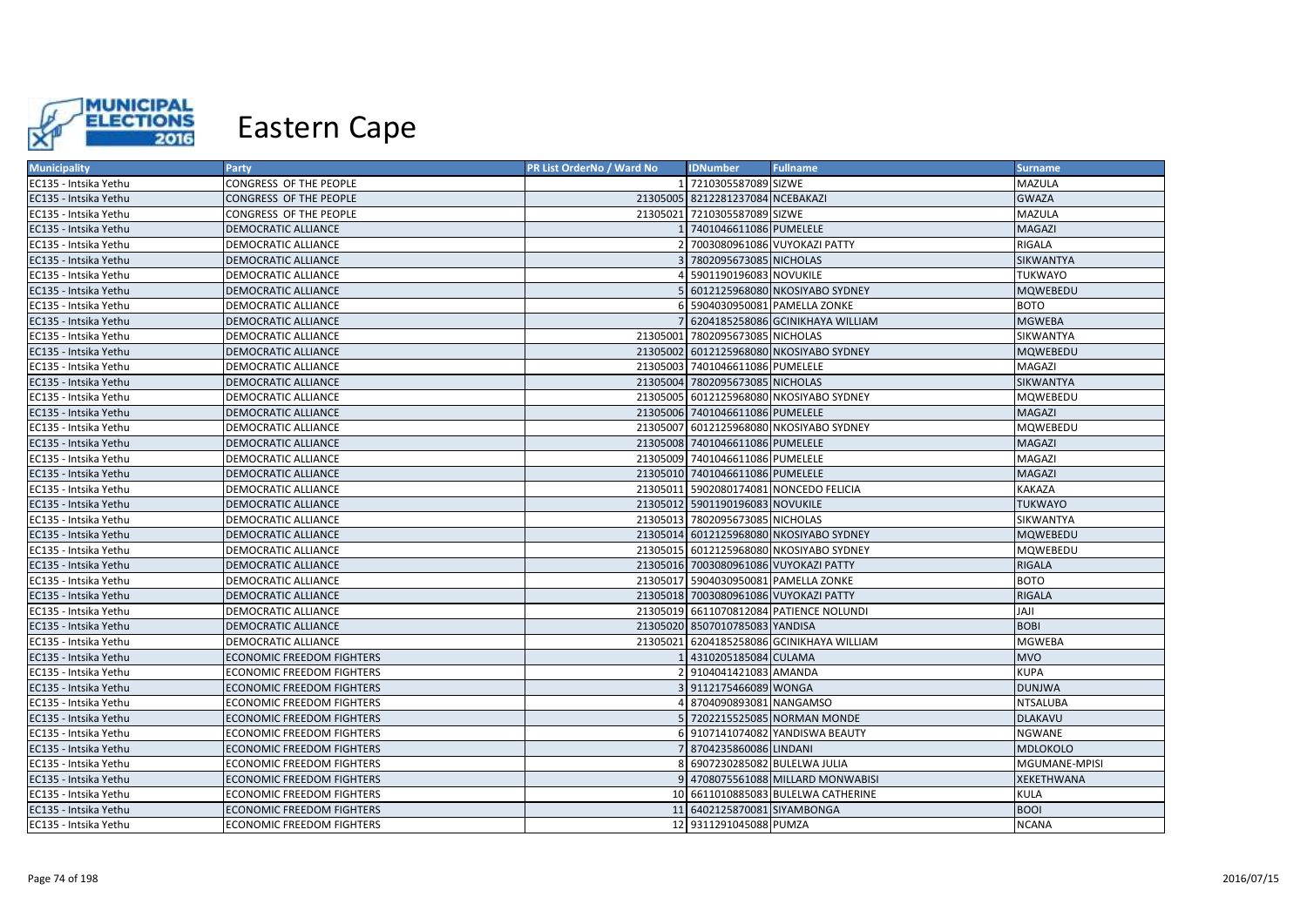

| <b>Municipality</b>   | <b>Party</b>                      | PR List OrderNo / Ward No | <b>IDNumber</b>                      | <b>Fullname</b>                              | <b>Surname</b>    |
|-----------------------|-----------------------------------|---------------------------|--------------------------------------|----------------------------------------------|-------------------|
| EC135 - Intsika Yethu | <b>ECONOMIC FREEDOM FIGHTERS</b>  |                           |                                      | 13 7910235767087 COMFORT THANDINKOSI         | <b>MASETI</b>     |
| EC135 - Intsika Yethu | ECONOMIC FREEDOM FIGHTERS         |                           | 14 8212261223088 YONELA CINDY        |                                              | <b>DEPHA</b>      |
| EC135 - Intsika Yethu | <b>ECONOMIC FREEDOM FIGHTERS</b>  |                           |                                      | 15 5604275190084 ALTON ZWELEBANGO            | <b>KULA</b>       |
| EC135 - Intsika Yethu | ECONOMIC FREEDOM FIGHTERS         |                           | 16 7610262508087 PORTIA ZOLEKA       |                                              | QOTOYI            |
| EC135 - Intsika Yethu | ECONOMIC FREEDOM FIGHTERS         |                           |                                      | 17 8604275821081 MNQWENO AUBRIE              | SONGELWA          |
| EC135 - Intsika Yethu | ECONOMIC FREEDOM FIGHTERS         |                           |                                      | 18 5712200193089 NTOMBIFIKILE ETHELINA       | xoxo              |
| EC135 - Intsika Yethu | ECONOMIC FREEDOM FIGHTERS         |                           |                                      | 19 6401056314085 MAWETU RELATION             | <b>MALGAS</b>     |
| EC135 - Intsika Yethu | ECONOMIC FREEDOM FIGHTERS         |                           |                                      | 20 5705045626081 XALABILE MARTIN             | VELEM             |
| EC135 - Intsika Yethu | ECONOMIC FREEDOM FIGHTERS         |                           |                                      | 21 6107215879088 MANDLENKOSI ARNOTT          | <b>SIKO</b>       |
| EC135 - Intsika Yethu | ECONOMIC FREEDOM FIGHTERS         |                           | 21305001 9510311062086 NASIPHI       |                                              | <b>BOYCE</b>      |
| EC135 - Intsika Yethu | ECONOMIC FREEDOM FIGHTERS         |                           |                                      | 21305002 6611010885083 BULELWA CATHERINE     | <b>KULA</b>       |
| EC135 - Intsika Yethu | ECONOMIC FREEDOM FIGHTERS         |                           | 21305003 8804220433087 ONWABA LYDIA  |                                              | <b>GULWA</b>      |
| EC135 - Intsika Yethu | <b>ECONOMIC FREEDOM FIGHTERS</b>  |                           |                                      | 21305004 5903035746080 NAYISILE HEADMAN      | <b>MGODELI</b>    |
| EC135 - Intsika Yethu | <b>ECONOMIC FREEDOM FIGHTERS</b>  |                           | 21305005 5601035221084 MXOLISI       |                                              | <b>TYUKA</b>      |
| EC135 - Intsika Yethu | ECONOMIC FREEDOM FIGHTERS         |                           | 21305006 6403195804083 BONGANI       |                                              | <b>BAM</b>        |
| EC135 - Intsika Yethu | ECONOMIC FREEDOM FIGHTERS         |                           | 21305008 7610262508087 PORTIA ZOLEKA |                                              | QOTOYI            |
| EC135 - Intsika Yethu | ECONOMIC FREEDOM FIGHTERS         |                           |                                      | 21305009 6107215879088 MANDLENKOSI ARNOTT    | <b>SIKO</b>       |
| EC135 - Intsika Yethu | ECONOMIC FREEDOM FIGHTERS         |                           |                                      | 21305010 5709055880083 HARRISON SIPETO       | <b>JACA</b>       |
| EC135 - Intsika Yethu | ECONOMIC FREEDOM FIGHTERS         |                           |                                      | 21305011 8604145607082 PHANDULWAZI LAWRENCE  | <b>DELIWE</b>     |
| EC135 - Intsika Yethu | ECONOMIC FREEDOM FIGHTERS         |                           |                                      | 21305012 7610180709080 NTOMBIZIKHONA         | <b>MBUNE</b>      |
| EC135 - Intsika Yethu | ECONOMIC FREEDOM FIGHTERS         |                           |                                      | 21305013 8609261293088 PAMELLA SPHOKAZI      | <b>SITUKUTEZI</b> |
| EC135 - Intsika Yethu | ECONOMIC FREEDOM FIGHTERS         | 21305014                  |                                      | 8604275821081 MNQWENO AUBRIE                 | SONGELWA          |
| EC135 - Intsika Yethu | ECONOMIC FREEDOM FIGHTERS         |                           | 21305015 8102185528086 PHUMLANI      |                                              | NOMTSHONGWANA     |
| EC135 - Intsika Yethu | ECONOMIC FREEDOM FIGHTERS         |                           | 21305016 9102095594086 YANGA         |                                              | <b>MADOBO</b>     |
| EC135 - Intsika Yethu | <b>ECONOMIC FREEDOM FIGHTERS</b>  |                           | 21305017 8612035829088 BULELANI      |                                              | <b>MAFUTA</b>     |
| EC135 - Intsika Yethu | ECONOMIC FREEDOM FIGHTERS         |                           |                                      | 21305018 8410101049081 NTOMBIZANDILE SYLVIA  | <b>MENTE</b>      |
| EC135 - Intsika Yethu | ECONOMIC FREEDOM FIGHTERS         |                           | 21305020 8808205978081 MCEBISI       |                                              | <b>NGCANI</b>     |
| EC135 - Intsika Yethu | ECONOMIC FREEDOM FIGHTERS         |                           |                                      | 21305021 5712200193089 NTOMBIFIKILE ETHELINA | OXOX              |
| EC135 - Intsika Yethu | INDEPENDENT CANDIDATE             |                           |                                      | 21305002 5605275735083 NORMAN PUMISANI       | DANIEL            |
| EC135 - Intsika Yethu | INDEPENDENT CANDIDATE             | 21305003                  |                                      | 6501110116085 LETICIA NOSAKHELE              | <b>KANA</b>       |
| EC135 - Intsika Yethu | INDEPENDENT CANDIDATE             |                           |                                      | 21305005 6612235865082 PAKAMILE KENWORTH     | <b>MKONTWANA</b>  |
| EC135 - Intsika Yethu | INDEPENDENT CANDIDATE             |                           |                                      | 21305014 6803032493083 VUYELWA GLORIA        | <b>MAFENUKA</b>   |
| EC135 - Intsika Yethu | INDEPENDENT CANDIDATE             |                           | 21305015 6502205787087 SICELO ALFRED |                                              | <b>SIKANI</b>     |
| EC135 - Intsika Yethu | INDEPENDENT CANDIDATE             |                           |                                      | 21305017 5401085864085 WILSON ZAMAYEDWA      | <b>MSEFO</b>      |
| EC135 - Intsika Yethu | INDEPENDENT CANDIDATE             |                           |                                      | 21305019 5404125754084 CHARLES TOTOWAKE      | <b>MAY</b>        |
| EC135 - Intsika Yethu | INDEPENDENT CANDIDATE             |                           | 21305020 8305056339083 MICHAEL       |                                              | <b>VENISI</b>     |
| EC135 - Intsika Yethu | <b>INKATHA FREEDOM PARTY</b>      |                           |                                      | 6009160202086 NOXOLO DORIN NOZIPIWE          | <b>PETER</b>      |
| EC135 - Intsika Yethu | INKATHA FREEDOM PARTY             |                           | 5404030969082 NONZOLO                |                                              | <b>MGUMANE</b>    |
| EC135 - Intsika Yethu | INKATHA FREEDOM PARTY             |                           | 8701016505088 DANIEL ANDILE          |                                              | <b>JACA</b>       |
| EC135 - Intsika Yethu | INKATHA FREEDOM PARTY             |                           |                                      | 21305010 6009160202086 NOXOLO DORIN NOZIPIWE | PETER             |
| EC135 - Intsika Yethu | PAN AFRICANIST CONGRESS OF AZANIA |                           | 5904155788084 MONUABISI              |                                              | ZULU              |
| EC135 - Intsika Yethu | PAN AFRICANIST CONGRESS OF AZANIA |                           |                                      | 4407175427080 MELEZANTSI LAWRENCE            | <b>YIPA</b>       |
| EC135 - Intsika Yethu | PAN AFRICANIST CONGRESS OF AZANIA |                           | 3 8205275597083 ONKE                 |                                              | <b>NOMNQA</b>     |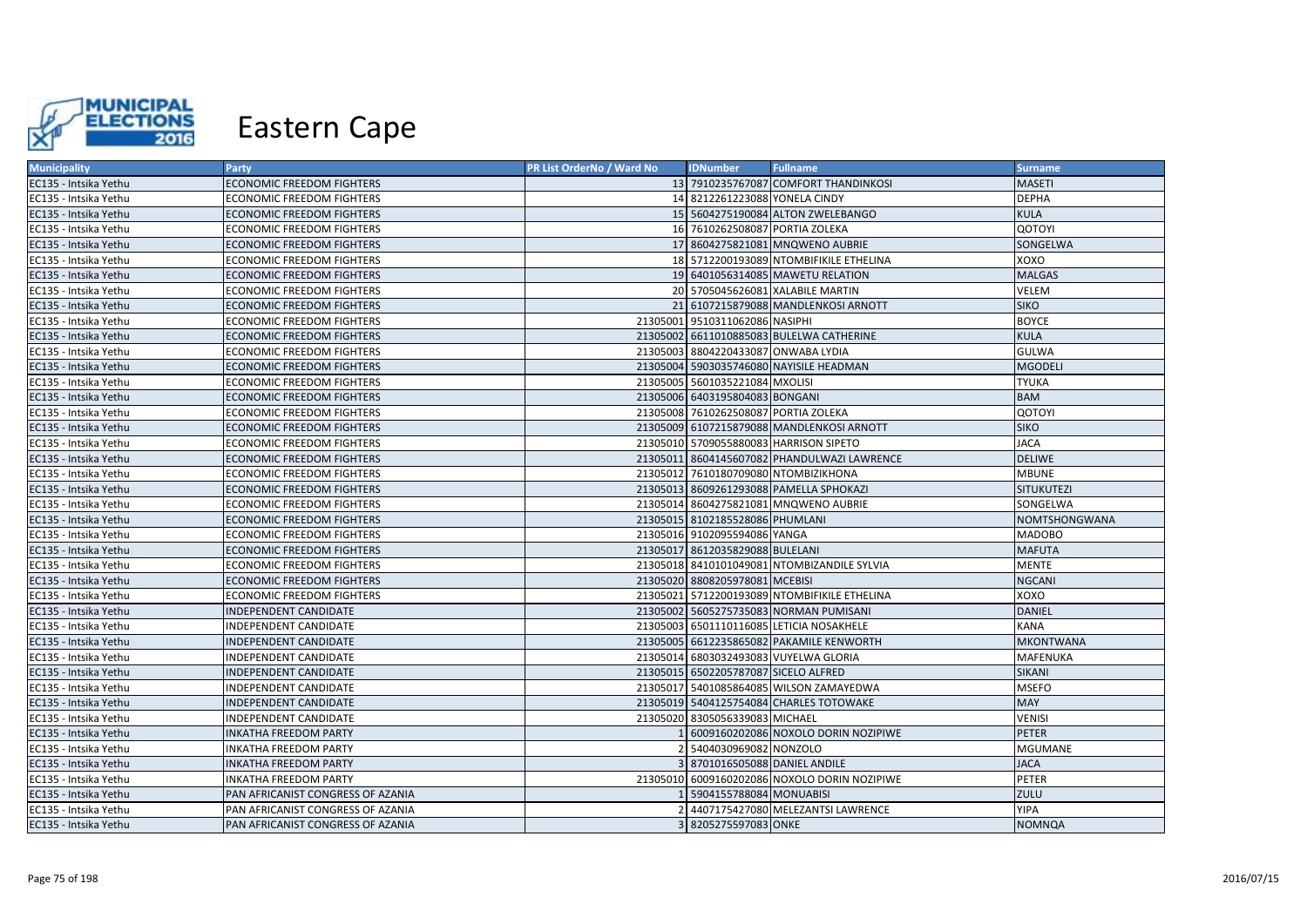

| <b>Municipality</b>   | <b>Party</b>                      | PR List OrderNo / Ward No | <b>IDNumber</b>                   | <b>Fullname</b>                            | <b>Surname</b>    |
|-----------------------|-----------------------------------|---------------------------|-----------------------------------|--------------------------------------------|-------------------|
| EC135 - Intsika Yethu | PAN AFRICANIST CONGRESS OF AZANIA |                           |                                   | 7711060565087 BALIWE PATRICIA              | <b>MNKE</b>       |
| EC135 - Intsika Yethu | PAN AFRICANIST CONGRESS OF AZANIA |                           | 7608160702083 VUYOKAZI            |                                            | <b>MKEFA</b>      |
| EC135 - Intsika Yethu | PAN AFRICANIST CONGRESS OF AZANIA |                           | 6909021048083 NOMBEKO             |                                            | <b>DLIWAKO</b>    |
| EC135 - Intsika Yethu | PAN AFRICANIST CONGRESS OF AZANIA |                           | 7 6410265895081 ZAMXOLO           |                                            | ZULU              |
| EC135 - Intsika Yethu | PAN AFRICANIST CONGRESS OF AZANIA |                           | 5509145197088 JULIUS GEXA         |                                            | <b>NKOMBI</b>     |
| EC135 - Intsika Yethu | PAN AFRICANIST CONGRESS OF AZANIA |                           | 5012255522088 MQOVOTO             |                                            | <b>GADENI</b>     |
| EC135 - Intsika Yethu | PAN AFRICANIST CONGRESS OF AZANIA |                           | 21305001 7612265824081 ZUBENATHI  |                                            | MPENGU            |
| EC135 - Intsika Yethu | PAN AFRICANIST CONGRESS OF AZANIA |                           |                                   | 21305002 7711060565087 BALIWE PATRICIA     | <b>MNKE</b>       |
| EC135 - Intsika Yethu | PAN AFRICANIST CONGRESS OF AZANIA |                           | 21305004 5103015564088 QWEBISILE  |                                            | <b>NTWAYIYO</b>   |
| EC135 - Intsika Yethu | PAN AFRICANIST CONGRESS OF AZANIA |                           | 21305005 7608160702083 VUYOKAZI   |                                            | <b>MKEFA</b>      |
| EC135 - Intsika Yethu | PAN AFRICANIST CONGRESS OF AZANIA |                           | 21305006 6112121232083 TANTASWA   |                                            | SANGO             |
| EC135 - Intsika Yethu | PAN AFRICANIST CONGRESS OF AZANIA |                           |                                   | 21305007 3502255074082 ELEC NDABAYIPHELI   | <b>POTYE</b>      |
| EC135 - Intsika Yethu | PAN AFRICANIST CONGRESS OF AZANIA |                           | 21305014 8205275597083 ONKE       |                                            | NOMNQA            |
| EC135 - Intsika Yethu | PAN AFRICANIST CONGRESS OF AZANIA |                           | 21305016 8306046098086 SITHEMBELE |                                            | <b>YIKANI</b>     |
| EC135 - Intsika Yethu | PAN AFRICANIST CONGRESS OF AZANIA |                           | 21305018 8105061183082 KUZEKAZI   |                                            | <b>NTSHUNTSHE</b> |
| EC135 - Intsika Yethu | PAN AFRICANIST CONGRESS OF AZANIA |                           |                                   | 21305020 8503130903086 PHUMZA MILLICENT    | <b>NKOMBI</b>     |
| EC135 - Intsika Yethu | PAN AFRICANIST MOVEMENT           |                           |                                   | 5010215734082 DALAKUTHETHWA                | WAKENI            |
| EC135 - Intsika Yethu | PAN AFRICANIST MOVEMENT           |                           |                                   | 5009110545080 GLADYS NOMADUBI              | <b>BUSIKA</b>     |
| EC135 - Intsika Yethu | PAN AFRICANIST MOVEMENT           |                           |                                   | 8004165771084 REUBEN DINILESIZWE           | <b>MAKWETU</b>    |
| EC135 - Intsika Yethu | PAN AFRICANIST MOVEMENT           |                           |                                   | 5808140998080 NOMASOMI ADELINE             | <b>MFENGU</b>     |
| EC135 - Intsika Yethu | PAN AFRICANIST MOVEMENT           |                           |                                   | 5103035717088 MAZITHATHWE ISHMAIL          | NAPHAKADE         |
| EC135 - Intsika Yethu | PAN AFRICANIST MOVEMENT           |                           |                                   | 6706270197086 SINDISWA NGOZA               | <b>FELENI</b>     |
| EC135 - Intsika Yethu | PAN AFRICANIST MOVEMENT           |                           | 8908106297084 SIPHE               |                                            | SAGWITYI          |
| EC135 - Intsika Yethu | PAN AFRICANIST MOVEMENT           |                           | 8 7204031212088 NOKULUNGA         |                                            | <b>BOYA</b>       |
| EC135 - Intsika Yethu | PAN AFRICANIST MOVEMENT           |                           |                                   | 21305001 5010215734082 DALAKUTHETHWA       | <b>WAKENI</b>     |
| EC135 - Intsika Yethu | PAN AFRICANIST MOVEMENT           |                           |                                   | 21305002 5010215734082 DALAKUTHETHWA       | <b>WAKENI</b>     |
| EC135 - Intsika Yethu | PAN AFRICANIST MOVEMENT           |                           |                                   | 21305003 5010215734082 DALAKUTHETHWA       | WAKENI            |
| EC135 - Intsika Yethu | PAN AFRICANIST MOVEMENT           |                           | 21305004 8908106297084 SIPHE      |                                            | <b>SAGWITYI</b>   |
| EC135 - Intsika Yethu | PAN AFRICANIST MOVEMENT           |                           |                                   | 21305005 5010215734082 DALAKUTHETHWA       | WAKENI            |
| EC135 - Intsika Yethu | PAN AFRICANIST MOVEMENT           |                           |                                   | 21305006 5010215734082 DALAKUTHETHWA       | <b>WAKENI</b>     |
| EC135 - Intsika Yethu | PAN AFRICANIST MOVEMENT           |                           |                                   | 21305007 5010215734082 DALAKUTHETHWA       | WAKENI            |
| EC135 - Intsika Yethu | PAN AFRICANIST MOVEMENT           |                           |                                   | 21305008 5103035717088 MAZITHATHWE ISHMAIL | NAPHAKADE         |
| EC135 - Intsika Yethu | PAN AFRICANIST MOVEMENT           |                           |                                   | 21305009 5010215734082 DALAKUTHETHWA       | WAKENI            |
| EC135 - Intsika Yethu | PAN AFRICANIST MOVEMENT           |                           |                                   | 21305010 5010215734082 DALAKUTHETHWA       | WAKENI            |
| EC135 - Intsika Yethu | PAN AFRICANIST MOVEMENT           | 21305011                  |                                   | 5010215734082 DALAKUTHETHWA                | WAKENI            |
| EC135 - Intsika Yethu | PAN AFRICANIST MOVEMENT           |                           |                                   | 21305012 5010215734082 DALAKUTHETHWA       | WAKENI            |
| EC135 - Intsika Yethu | PAN AFRICANIST MOVEMENT           |                           |                                   | 21305013 5010215734082 DALAKUTHETHWA       | WAKENI            |
| EC135 - Intsika Yethu | PAN AFRICANIST MOVEMENT           |                           |                                   | 21305014 5010215734082 DALAKUTHETHWA       | WAKENI            |
| EC135 - Intsika Yethu | PAN AFRICANIST MOVEMENT           |                           |                                   | 21305015 5010215734082 DALAKUTHETHWA       | WAKENI            |
| EC135 - Intsika Yethu | PAN AFRICANIST MOVEMENT           |                           |                                   | 21305016 5010215734082 DALAKUTHETHWA       | WAKENI            |
| EC135 - Intsika Yethu | PAN AFRICANIST MOVEMENT           |                           |                                   | 21305017 5010215734082 DALAKUTHETHWA       | WAKENI            |
| EC135 - Intsika Yethu | PAN AFRICANIST MOVEMENT           |                           |                                   | 21305018 5010215734082 DALAKUTHETHWA       | WAKENI            |
| EC135 - Intsika Yethu | PAN AFRICANIST MOVEMENT           |                           |                                   | 21305019 5010215734082 DALAKUTHETHWA       | WAKENI            |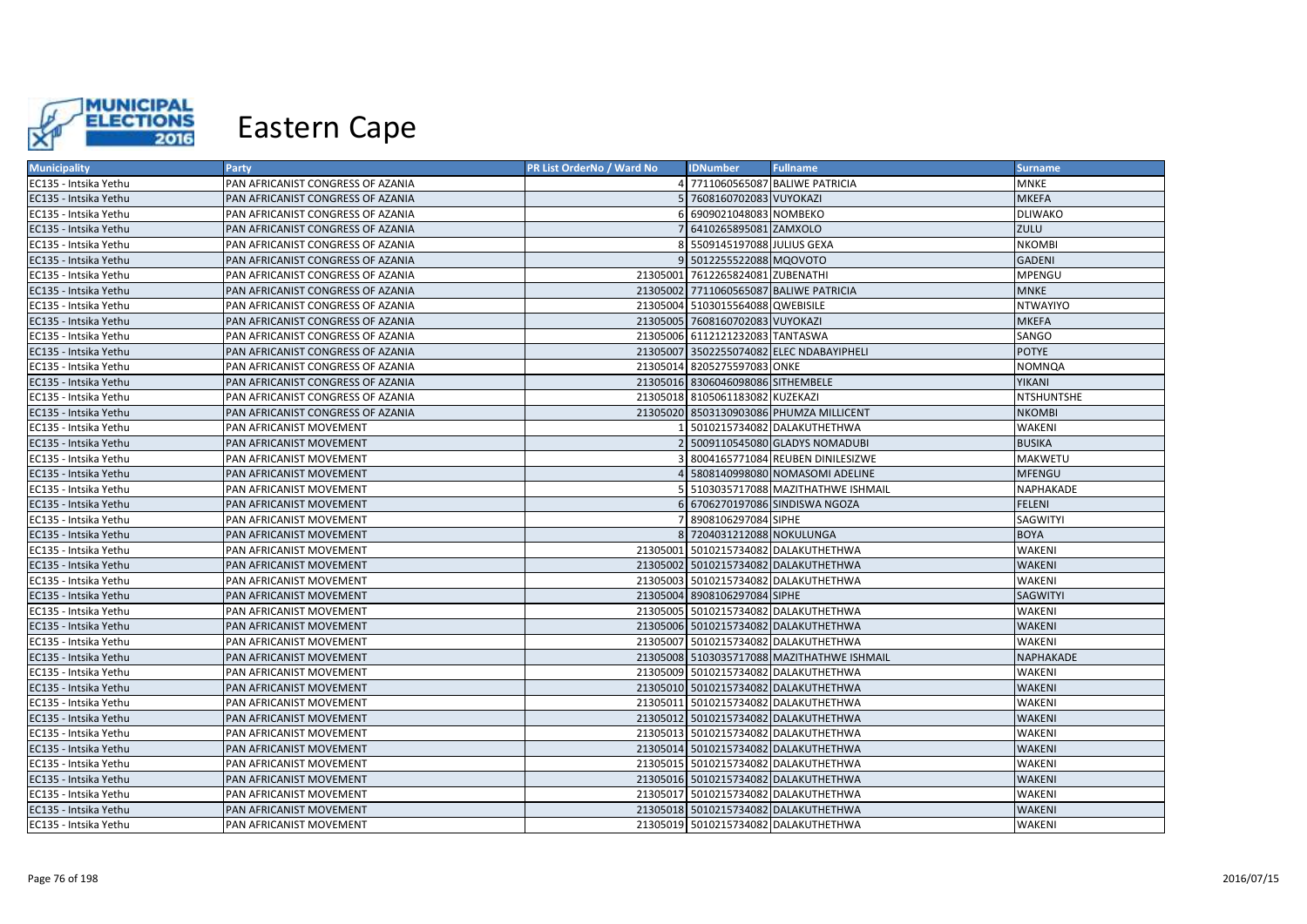

| <b>Municipality</b>   | <b>Party</b>               | PR List OrderNo / Ward No | <b>IDNumber</b>                      | <b>Fullname</b>                              | <b>Surname</b>    |
|-----------------------|----------------------------|---------------------------|--------------------------------------|----------------------------------------------|-------------------|
| EC135 - Intsika Yethu | PAN AFRICANIST MOVEMENT    |                           |                                      | 21305020 5010215734082 DALAKUTHETHWA         | <b>WAKENI</b>     |
| EC135 - Intsika Yethu | PAN AFRICANIST MOVEMENT    |                           |                                      | 21305021 5010215734082 DALAKUTHETHWA         | WAKENI            |
| EC135 - Intsika Yethu | UNITED DEMOCRATIC MOVEMENT |                           | 1 7103145191081 SIZWE                |                                              | <b>TAME</b>       |
| EC135 - Intsika Yethu | UNITED DEMOCRATIC MOVEMENT |                           |                                      | 2 6310050085080 SHEILLA NOMAPHA              | LUPUZI            |
| EC135 - Intsika Yethu | UNITED DEMOCRATIC MOVEMENT |                           |                                      | 5205135788081 HUMPHREY SANGOLIBANZI          | <b>NOBONGOZA</b>  |
| EC135 - Intsika Yethu | UNITED DEMOCRATIC MOVEMENT |                           |                                      | 4 5408145151080 MHLAKUNZIMA ELLIOT           | KOLOFANE          |
| EC135 - Intsika Yethu | UNITED DEMOCRATIC MOVEMENT |                           | 5 6705300194089 NOMBASA JULIA        |                                              | <b>NTLANTSANA</b> |
| EC135 - Intsika Yethu | UNITED DEMOCRATIC MOVEMENT |                           | 6 7509170988086 NONTSIKELELO         |                                              | MXI               |
| EC135 - Intsika Yethu | UNITED DEMOCRATIC MOVEMENT |                           | 7 7706145513086 LUNGISA              |                                              | <b>STAFFA</b>     |
| EC135 - Intsika Yethu | UNITED DEMOCRATIC MOVEMENT |                           | 8 6106280188086 NOENGLISH            |                                              | <b>MENTYISI</b>   |
| EC135 - Intsika Yethu | UNITED DEMOCRATIC MOVEMENT |                           |                                      | 9 5801310801085 VERONICA VELISWA             | <b>MNGQIBISA</b>  |
| EC135 - Intsika Yethu | UNITED DEMOCRATIC MOVEMENT |                           |                                      | 10 6510265819088 MOMELEZI ANDERSON           | SIDLOYI           |
| EC135 - Intsika Yethu | UNITED DEMOCRATIC MOVEMENT |                           |                                      | 11 5703285730085 AGAIN HEADMAN               | <b>NGANTWENI</b>  |
| EC135 - Intsika Yethu | UNITED DEMOCRATIC MOVEMENT |                           |                                      | 12 5708165945083 CHRISTOPHER ZANEMVULA       | <b>DELIWE</b>     |
| EC135 - Intsika Yethu | UNITED DEMOCRATIC MOVEMENT |                           |                                      | 13 5212090171089 BONGIWE EUNICE              | <b>GENU</b>       |
| EC135 - Intsika Yethu | UNITED DEMOCRATIC MOVEMENT |                           |                                      | 14 9202255999081 DUMOLWAWO MZUVUKILE         | <b>MBILI</b>      |
| EC135 - Intsika Yethu | UNITED DEMOCRATIC MOVEMENT |                           | 15 5301115834084 NDOYISILE ALI       |                                              | <b>MELITHAFA</b>  |
| EC135 - Intsika Yethu | UNITED DEMOCRATIC MOVEMENT |                           | 16 6307071073087 NOMZINGISI          |                                              | PETER             |
| EC135 - Intsika Yethu | UNITED DEMOCRATIC MOVEMENT |                           | 17 6207106073088 SITEMBELE           |                                              | <b>KRUTANI</b>    |
| EC135 - Intsika Yethu | UNITED DEMOCRATIC MOVEMENT |                           | 18 8002286104086 PHINDILE            |                                              | <b>DUBA</b>       |
| EC135 - Intsika Yethu | UNITED DEMOCRATIC MOVEMENT |                           | 19 5810195777088 CEBO DAVID          |                                              | <b>MBOLOMPO</b>   |
| EC135 - Intsika Yethu | UNITED DEMOCRATIC MOVEMENT |                           |                                      | 20 8309060745087 ALICIA SIPHOKAZI            | <b>MENTE</b>      |
| EC135 - Intsika Yethu | UNITED DEMOCRATIC MOVEMENT |                           |                                      | 21 5803255577084 KOLEKILE SIDWELL            | <b>JACA</b>       |
| EC135 - Intsika Yethu | UNITED DEMOCRATIC MOVEMENT |                           | 21305001 8002286104086 PHINDILE      |                                              | <b>DUBA</b>       |
| EC135 - Intsika Yethu | UNITED DEMOCRATIC MOVEMENT |                           | 21305002 7309036371084 SONWABILE     |                                              | <b>MCABA</b>      |
| EC135 - Intsika Yethu | UNITED DEMOCRATIC MOVEMENT |                           |                                      | 21305003 9202255999081 DUMOLWAWO MZUVUKILE   | MBILI             |
| EC135 - Intsika Yethu | UNITED DEMOCRATIC MOVEMENT |                           |                                      | 21305004 5408145151080 MHLAKUNZIMA ELLIOT    | <b>KOLOFANE</b>   |
| EC135 - Intsika Yethu | UNITED DEMOCRATIC MOVEMENT |                           | 21305005 7203236263086 ZWELEDINGA    |                                              | <b>KLAAS</b>      |
| EC135 - Intsika Yethu | UNITED DEMOCRATIC MOVEMENT |                           |                                      | 21305006 7211135296081 AMBROSE NKOSINATHI    | <b>MGUDA</b>      |
| EC135 - Intsika Yethu | UNITED DEMOCRATIC MOVEMENT |                           |                                      | 21305007 6310050085080 SHEILLA NOMAPHA       | LUPUZI            |
| EC135 - Intsika Yethu | UNITED DEMOCRATIC MOVEMENT |                           |                                      | 21305008 5205135788081 HUMPHREY SANGOLIBANZI | <b>NOBONGOZA</b>  |
| EC135 - Intsika Yethu | UNITED DEMOCRATIC MOVEMENT |                           |                                      | 21305009 5803255577084 KOLEKILE SIDWELL      | <b>JACA</b>       |
| EC135 - Intsika Yethu | UNITED DEMOCRATIC MOVEMENT |                           | 21305010 6307071073087 NOMZINGISI    |                                              | <b>PETER</b>      |
| EC135 - Intsika Yethu | UNITED DEMOCRATIC MOVEMENT |                           | 21305011 7706145513086 LUNGISA       |                                              | <b>STAFFA</b>     |
| EC135 - Intsika Yethu | UNITED DEMOCRATIC MOVEMENT |                           | 21305012 6705300194089 NOMBASA JULIA |                                              | <b>NTLANTSANA</b> |
| EC135 - Intsika Yethu | UNITED DEMOCRATIC MOVEMENT |                           |                                      | 21305013 6510265819088 MOMELEZI ANDERSON     | SIDLOYI           |
| EC135 - Intsika Yethu | UNITED DEMOCRATIC MOVEMENT |                           | 21305014 8111025732089 BAVUMILE      |                                              | <b>MVO</b>        |
| EC135 - Intsika Yethu | UNITED DEMOCRATIC MOVEMENT |                           |                                      | 21305015 5212090171089 BONGIWE EUNICE        | GENU              |
| EC135 - Intsika Yethu | UNITED DEMOCRATIC MOVEMENT |                           | 21305016 5810195777088 CEBO DAVID    |                                              | <b>MBOLOMPO</b>   |
| EC135 - Intsika Yethu | UNITED DEMOCRATIC MOVEMENT |                           | 21305017 3806195158081 KAKADELAKHE   |                                              | GQUMEHLO          |
| EC135 - Intsika Yethu | UNITED DEMOCRATIC MOVEMENT |                           | 21305018 6106280188086 NOENGLISH     |                                              | <b>MENTYISI</b>   |
| EC135 - Intsika Yethu | UNITED DEMOCRATIC MOVEMENT |                           | 21305019 5301115834084 NDOYISILE ALI |                                              | MELITHAFA         |
| EC135 - Intsika Yethu | UNITED DEMOCRATIC MOVEMENT |                           | 21305020 6207106073088 SITEMBELE     |                                              | <b>KRUTANI</b>    |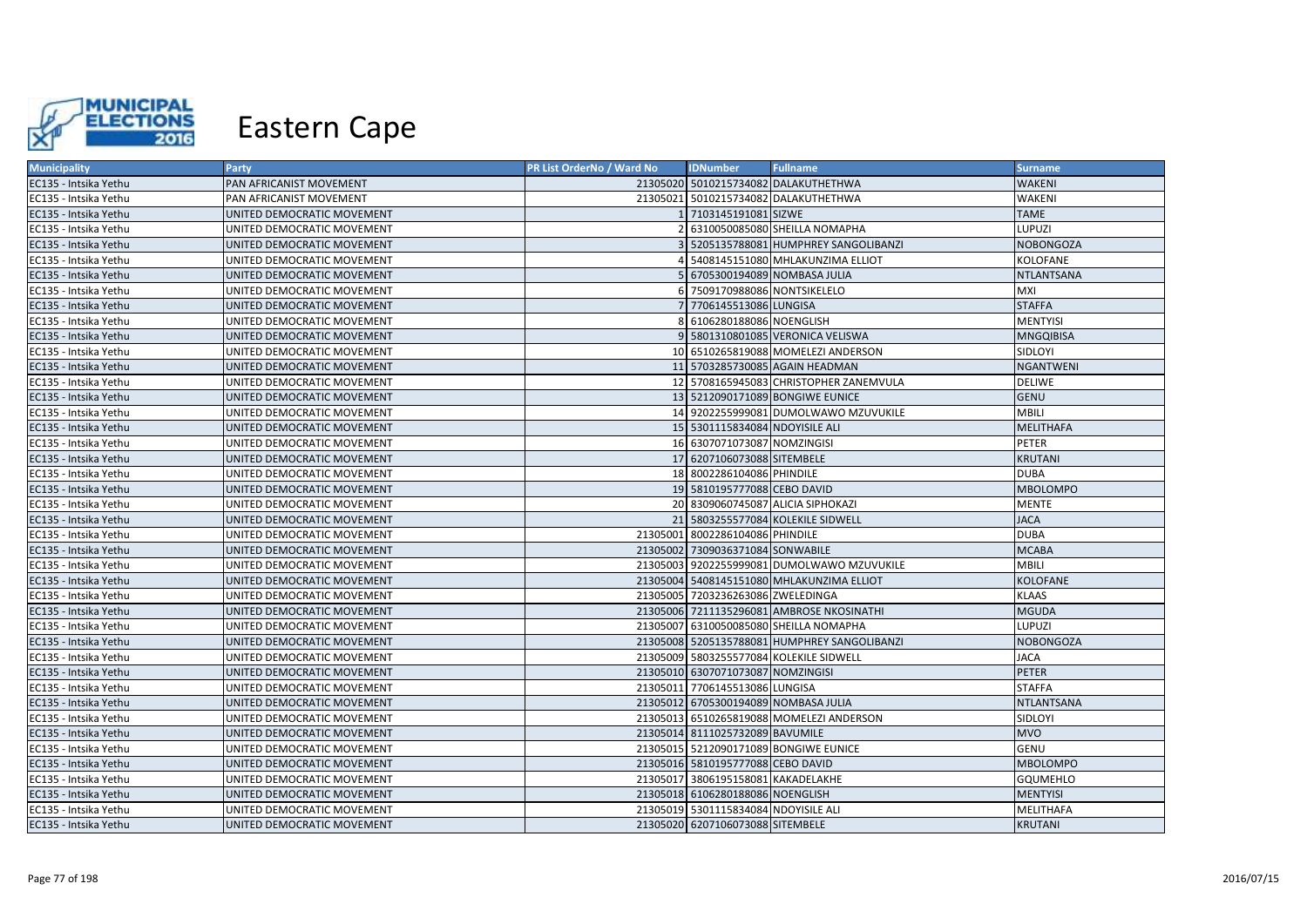

| <b>Municipality</b>   | Party                              | PR List OrderNo / Ward No | <b>IDNumber</b>                       | <b>Fullname</b>                                  | <b>Surname</b>   |
|-----------------------|------------------------------------|---------------------------|---------------------------------------|--------------------------------------------------|------------------|
| EC135 - Intsika Yethu | UNITED DEMOCRATIC MOVEMENT         |                           | 21305021 7103145191081 SIZWE          |                                                  | <b>TAME</b>      |
| EC136 - Emalahleni    | AFRICAN NATIONAL CONGRESS          |                           | 7201250911085 NOMVELISO               |                                                  | NYUKWANA         |
| EC136 - Emalahleni    | AFRICAN NATIONAL CONGRESS          |                           |                                       | 6710060364088 THANDEKA GLORIA                    | KULASHE          |
| EC136 - Emalahleni    | AFRICAN NATIONAL CONGRESS          |                           |                                       | 5901060998089 NOLITHA CATHERINE                  | LALI             |
| EC136 - Emalahleni    | AFRICAN NATIONAL CONGRESS          |                           |                                       | 6205090865089 PRIMROSE BADIKAZI                  | <b>TWALA</b>     |
| EC136 - Emalahleni    | AFRICAN NATIONAL CONGRESS          |                           | 5 6211195798084 SIBHA                 |                                                  | LIWANI           |
| EC136 - Emalahleni    | AFRICAN NATIONAL CONGRESS          |                           |                                       | 5812011094086 THOBEKA DAPHNE                     | <b>SIXISHE</b>   |
| EC136 - Emalahleni    | AFRICAN NATIONAL CONGRESS          |                           |                                       | 6912310769088 NOKWANDISA MILDRED                 | ZIDULI           |
| EC136 - Emalahleni    | AFRICAN NATIONAL CONGRESS          |                           |                                       | 6105045647089 MCEBISI STEPHEN                    | <b>LIMBA</b>     |
| EC136 - Emalahleni    | AFRICAN NATIONAL CONGRESS          |                           | 9 8408220437088 NCEDISA               |                                                  | <b>MTYOBILE</b>  |
| EC136 - Emalahleni    | AFRICAN NATIONAL CONGRESS          |                           |                                       | 10 6502265670082 DUMISA SHADRACK                 | KALOLO           |
| EC136 - Emalahleni    | AFRICAN NATIONAL CONGRESS          |                           |                                       | 11 6602040986082 PATRICIA LUMKA                  | <b>MAPETE</b>    |
| EC136 - Emalahleni    | AFRICAN NATIONAL CONGRESS          |                           |                                       | 12 6904041944080 LUCY NOLWANDO                   | QASHANI          |
| EC136 - Emalahleni    | <b>AFRICAN NATIONAL CONGRESS</b>   |                           | 13 8301016933081 PHUMLANI             |                                                  | <b>JAXA</b>      |
| EC136 - Emalahleni    | AFRICAN NATIONAL CONGRESS          |                           | 14 7203231098081 NONKOSIKHO           |                                                  | PETER            |
| EC136 - Emalahleni    | AFRICAN NATIONAL CONGRESS          |                           |                                       | 15 6812200824086 NOMVUKO LYDIA                   | <b>NTANTISO</b>  |
| EC136 - Emalahleni    | AFRICAN NATIONAL CONGRESS          |                           |                                       | 16 6502270799082 KHANGELWA MAGDELINA             | <b>BONTSHI</b>   |
| EC136 - Emalahleni    | AFRICAN NATIONAL CONGRESS          |                           | 21306001 7704300456084 THOZAMA        |                                                  | <b>MRWEBI</b>    |
| EC136 - Emalahleni    | AFRICAN NATIONAL CONGRESS          |                           | 21306002 5409230922088 NOLISTEN       |                                                  | KAMA             |
| EC136 - Emalahleni    | AFRICAN NATIONAL CONGRESS          |                           |                                       | 21306003 7904235319080 XOLELA HENDRICK           | NJADU            |
| EC136 - Emalahleni    | AFRICAN NATIONAL CONGRESS          |                           | 21306004 6503251101082 NOMZI MARY     |                                                  | <b>TYHULU</b>    |
| EC136 - Emalahleni    | AFRICAN NATIONAL CONGRESS          |                           | 21306005 7003136269088 SIYABULELA     |                                                  | <b>BONGO</b>     |
| EC136 - Emalahleni    | AFRICAN NATIONAL CONGRESS          |                           |                                       | 21306006 7706140509089 NONTOMBIZANELE FLOWERDALE | KONI             |
| EC136 - Emalahleni    | AFRICAN NATIONAL CONGRESS          |                           | 21306007 5701015827080 SIPO ERNEST    |                                                  | ZAMA             |
| EC136 - Emalahleni    | AFRICAN NATIONAL CONGRESS          |                           |                                       | 21306008 7606120793085 NOSIBULELO MAVIS          | <b>NQONO</b>     |
| EC136 - Emalahleni    | AFRICAN NATIONAL CONGRESS          |                           | 21306009 6106235625083 LINDA ARNOLD   |                                                  | <b>FATYELA</b>   |
| EC136 - Emalahleni    | AFRICAN NATIONAL CONGRESS          |                           | 21306010 5506075655085 ZOYISILE GIVEN |                                                  | <b>MOSHANE</b>   |
| EC136 - Emalahleni    | AFRICAN NATIONAL CONGRESS          |                           |                                       | 21306011 7102100365086 THEMBI FLORENCE           | <b>MONDILE</b>   |
| EC136 - Emalahleni    | AFRICAN NATIONAL CONGRESS          |                           |                                       | 21306012 6107220796087 TANDIWE MONICA            | NDLELA           |
| EC136 - Emalahleni    | AFRICAN NATIONAL CONGRESS          |                           |                                       | 21306013 6512130841081 NOWANDISILE NOBANTU       | <b>KRAQA</b>     |
| EC136 - Emalahleni    | AFRICAN NATIONAL CONGRESS          |                           |                                       | 21306014 7010165709082 MNCEDISI SYDNEY           | QOMOYI           |
| EC136 - Emalahleni    | AFRICAN NATIONAL CONGRESS          |                           | 21306015 7005105313086 LIZO NELSON    |                                                  | <b>PAUL</b>      |
| EC136 - Emalahleni    | AFRICAN NATIONAL CONGRESS          |                           | 21306016 6005065999081 MAKOSANDILE    |                                                  | <b>MAKATESI</b>  |
| EC136 - Emalahleni    | AFRICAN NATIONAL CONGRESS          |                           |                                       | 21306017 5811155991081 CECIL HLUPHEKILE          | <b>BOBOTYANE</b> |
| EC136 - Emalahleni    | AFRICAN PEOPLE'S CONVENTION        |                           |                                       | 8507160833089 YVONNE LERATO                      | <b>HABASISA</b>  |
| EC136 - Emalahleni    | <b>AFRICAN PEOPLE'S CONVENTION</b> |                           |                                       | 8203195796083 LINDIKHAYA ABRAM                   | MNYAMANA         |
| EC136 - Emalahleni    | AFRICAN PEOPLE'S CONVENTION        |                           | 6306180626082 NOMACI MAVIS            |                                                  | <b>JENTU</b>     |
| EC136 - Emalahleni    | AFRICAN PEOPLE'S CONVENTION        |                           | 9109086242088 LWANDILE                |                                                  | <b>MAKIBI</b>    |
| EC136 - Emalahleni    | AFRICAN PEOPLE'S CONVENTION        |                           |                                       | 21306001 8507160833089 YVONNE LERATO             | <b>HABASISA</b>  |
| EC136 - Emalahleni    | AFRICAN PEOPLE'S CONVENTION        |                           |                                       | 21306002 8203195796083 LINDIKHAYA ABRAM          | <b>MNYAMANA</b>  |
| EC136 - Emalahleni    | AFRICAN PEOPLE'S CONVENTION        |                           | 21306003 6306180626082 NOMACI MAVIS   |                                                  | <b>JENTU</b>     |
| EC136 - Emalahleni    | AFRICAN PEOPLE'S CONVENTION        |                           |                                       | 21306004 8507160833089 YVONNE LERATO             | <b>HABASISA</b>  |
| EC136 - Emalahleni    | AFRICAN PEOPLE'S CONVENTION        |                           | 21306005 9109086242088 LWANDILE       |                                                  | MAKIBI           |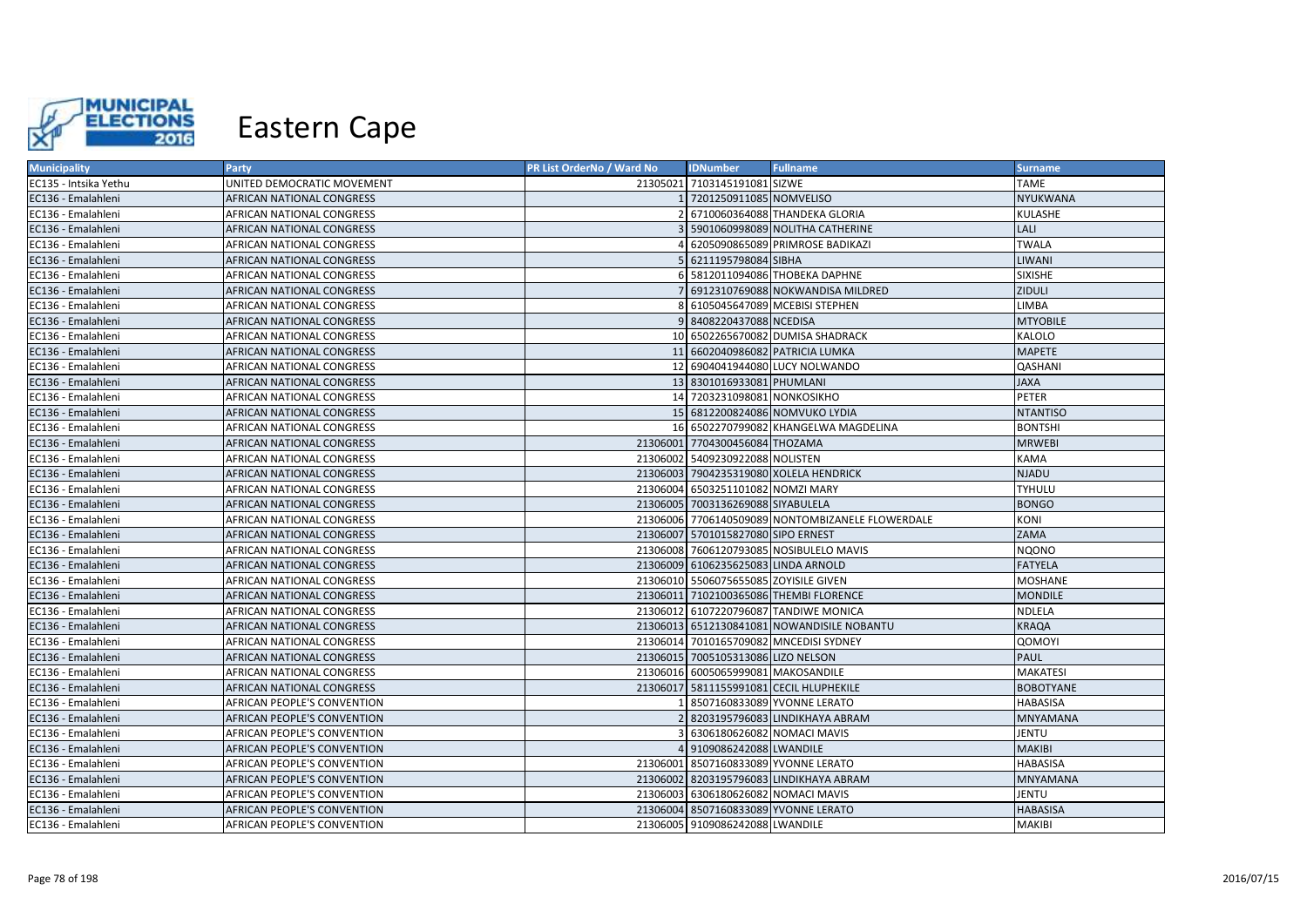

| <b>Municipality</b> | <b>Party</b>                       | PR List OrderNo / Ward No | <b>IDNumber</b>                     | <b>Fullname</b>                                | <b>Surname</b>   |
|---------------------|------------------------------------|---------------------------|-------------------------------------|------------------------------------------------|------------------|
| EC136 - Emalahleni  | <b>AFRICAN PEOPLE'S CONVENTION</b> |                           |                                     | 21306006 8203195796083 LINDIKHAYA ABRAM        | <b>MNYAMANA</b>  |
| EC136 - Emalahleni  | AFRICAN PEOPLE'S CONVENTION        |                           |                                     | 21306007 8507160833089 YVONNE LERATO           | <b>HABASISA</b>  |
| EC136 - Emalahleni  | <b>AFRICAN PEOPLE'S CONVENTION</b> |                           |                                     | 21306008 8507160833089 YVONNE LERATO           | <b>HABASISA</b>  |
| EC136 - Emalahleni  | AFRICAN PEOPLE'S CONVENTION        |                           | 21306009 9109086242088 LWANDILE     |                                                | <b>MAKIBI</b>    |
| EC136 - Emalahleni  | <b>AFRICAN PEOPLE'S CONVENTION</b> |                           | 21306010 9109086242088 LWANDILE     |                                                | <b>MAKIBI</b>    |
| EC136 - Emalahleni  | AFRICAN PEOPLE'S CONVENTION        |                           | 21306011 6306180626082 NOMACI MAVIS |                                                | JENTU            |
| EC136 - Emalahleni  | AFRICAN PEOPLE'S CONVENTION        |                           | 21306012 6306180626082 NOMACI MAVIS |                                                | <b>JENTU</b>     |
| EC136 - Emalahleni  | AFRICAN PEOPLE'S CONVENTION        |                           |                                     | 21306013 8203195796083 LINDIKHAYA ABRAM        | MNYAMANA         |
| EC136 - Emalahleni  | <b>AFRICAN PEOPLE'S CONVENTION</b> |                           |                                     | 21306014 8203195796083 LINDIKHAYA ABRAM        | <b>MNYAMANA</b>  |
| EC136 - Emalahleni  | AFRICAN PEOPLE'S CONVENTION        |                           | 21306015 6306180626082 NOMACI MAVIS |                                                | <b>JENTU</b>     |
| EC136 - Emalahleni  | AFRICAN PEOPLE'S CONVENTION        |                           | 21306016 9109086242088 LWANDILE     |                                                | <b>MAKIBI</b>    |
| EC136 - Emalahleni  | AFRICAN PEOPLE'S CONVENTION        |                           | 21306017 9109086242088 LWANDILE     |                                                | <b>MAKIBI</b>    |
| EC136 - Emalahleni  | CONGRESS OF THE PEOPLE             |                           |                                     | 1 5505065779087 MZWANDILE NELSON               | <b>BULA</b>      |
| EC136 - Emalahleni  | CONGRESS OF THE PEOPLE             |                           |                                     | 21306007 7801245342088 VUYANI MELIKHAYA THOMAS | <b>NOMBAMBA</b>  |
| EC136 - Emalahleni  | CONGRESS OF THE PEOPLE             |                           |                                     | 21306008 7801245342088 VUYANI MELIKHAYA THOMAS | NOMBAMBA         |
| EC136 - Emalahleni  | CONGRESS OF THE PEOPLE             |                           |                                     | 21306011 7801245342088 VUYANI MELIKHAYA THOMAS | NOMBAMBA         |
| EC136 - Emalahleni  | CONGRESS OF THE PEOPLE             |                           |                                     | 21306013 5505065779087 MZWANDILE NELSON        | <b>BULA</b>      |
| EC136 - Emalahleni  | DEMOCRATIC ALLIANCE                |                           |                                     | 5512015014086 PIETER FREDERICK                 | <b>GREYLING</b>  |
| EC136 - Emalahleni  | DEMOCRATIC ALLIANCE                |                           |                                     | 5301235659080 MICHAEL FUMANEKILE               | <b>MTHANDEKI</b> |
| EC136 - Emalahleni  | DEMOCRATIC ALLIANCE                |                           |                                     | 5405295715086 MXOLISI PEACEMAKER               | <b>OYIYA</b>     |
| EC136 - Emalahleni  | DEMOCRATIC ALLIANCE                | Δ.                        |                                     | 5401245469080 ROSSENBERG ZOLILE                | <b>FENI</b>      |
| EC136 - Emalahleni  | DEMOCRATIC ALLIANCE                |                           |                                     | 6209165961088 THEMBALAKHE ELLIOT               | <b>NGESI</b>     |
| EC136 - Emalahleni  | DEMOCRATIC ALLIANCE                |                           |                                     | 5807145821081 ZIMISELE JOEBELL                 | <b>MAXEGWANA</b> |
| EC136 - Emalahleni  | DEMOCRATIC ALLIANCE                |                           | 7 7602270748086 NOMASOMI            |                                                | <b>BHIYOZA</b>   |
| EC136 - Emalahleni  | DEMOCRATIC ALLIANCE                |                           |                                     | 4603250108088 FELICIA NONTSOMI                 | <b>MGOBOZI</b>   |
| EC136 - Emalahleni  | DEMOCRATIC ALLIANCE                | 9                         | 5806300366080 NOZUKO                |                                                | <b>MOYO</b>      |
| EC136 - Emalahleni  | DEMOCRATIC ALLIANCE                |                           |                                     | 10 5004105691080 THEMBANI DAVID                | <b>KHOWA</b>     |
| EC136 - Emalahleni  | DEMOCRATIC ALLIANCE                |                           |                                     | 11 4001135416083 MNTWALAPA JOHANNES            | MJANDANA         |
| EC136 - Emalahleni  | DEMOCRATIC ALLIANCE                |                           |                                     | 21306001 5807145821081 ZIMISELE JOEBELL        | MAXEGWANA        |
| EC136 - Emalahleni  | DEMOCRATIC ALLIANCE                | 21306002                  |                                     | 6801160888082 NOKUPHUMLA NOMALIZO              | <b>MANTSHI</b>   |
| EC136 - Emalahleni  | DEMOCRATIC ALLIANCE                |                           |                                     | 21306003 5003065809088 SKWATUSE HARRISON       | ZANGA            |
| EC136 - Emalahleni  | DEMOCRATIC ALLIANCE                |                           | 21306004 6811015086089 MAZWI        |                                                | <b>ADONISI</b>   |
| EC136 - Emalahleni  | DEMOCRATIC ALLIANCE                |                           |                                     | 21306005 7906210352085 NOMTHANDAZO             | <b>MAKRAYA</b>   |
| EC136 - Emalahleni  | DEMOCRATIC ALLIANCE                |                           |                                     | 21306006 7311175622087 LUBABALO GABRIEL UNATHI | <b>NOJEKWA</b>   |
| EC136 - Emalahleni  | DEMOCRATIC ALLIANCE                |                           |                                     | 21306007 6205090907089 NTOMBIZODWA CYNTHIA     | ZONO             |
| EC136 - Emalahleni  | DEMOCRATIC ALLIANCE                |                           |                                     | 21306008 6209165961088 THEMBALAKHE ELLIOT      | <b>NGESI</b>     |
| EC136 - Emalahleni  | DEMOCRATIC ALLIANCE                |                           | 21306009 7902275766087 PHUMLANI     |                                                | MAQWAZIMA        |
| EC136 - Emalahleni  | DEMOCRATIC ALLIANCE                |                           |                                     | 21306010 5401245469080 ROSSENBERG ZOLILE       | FENI             |
| EC136 - Emalahleni  | DEMOCRATIC ALLIANCE                |                           |                                     | 21306011 5405295715086 MXOLISI PEACEMAKER      | <b>OYIYA</b>     |
| EC136 - Emalahleni  | DEMOCRATIC ALLIANCE                |                           | 21306012 5812255994082 GIBSON       |                                                | QABELA           |
| EC136 - Emalahleni  | DEMOCRATIC ALLIANCE                |                           |                                     | 21306013 5303105678083 WILLIAM KADEPHI         | MDUNYELWA        |
| EC136 - Emalahleni  | DEMOCRATIC ALLIANCE                |                           |                                     | 21306014 5512015014086 PIETER FREDERICK        | <b>GREYLING</b>  |
| EC136 - Emalahleni  | DEMOCRATIC ALLIANCE                |                           | 21306015 8303300421088 NONTLANTLA   |                                                | <b>GIDI</b>      |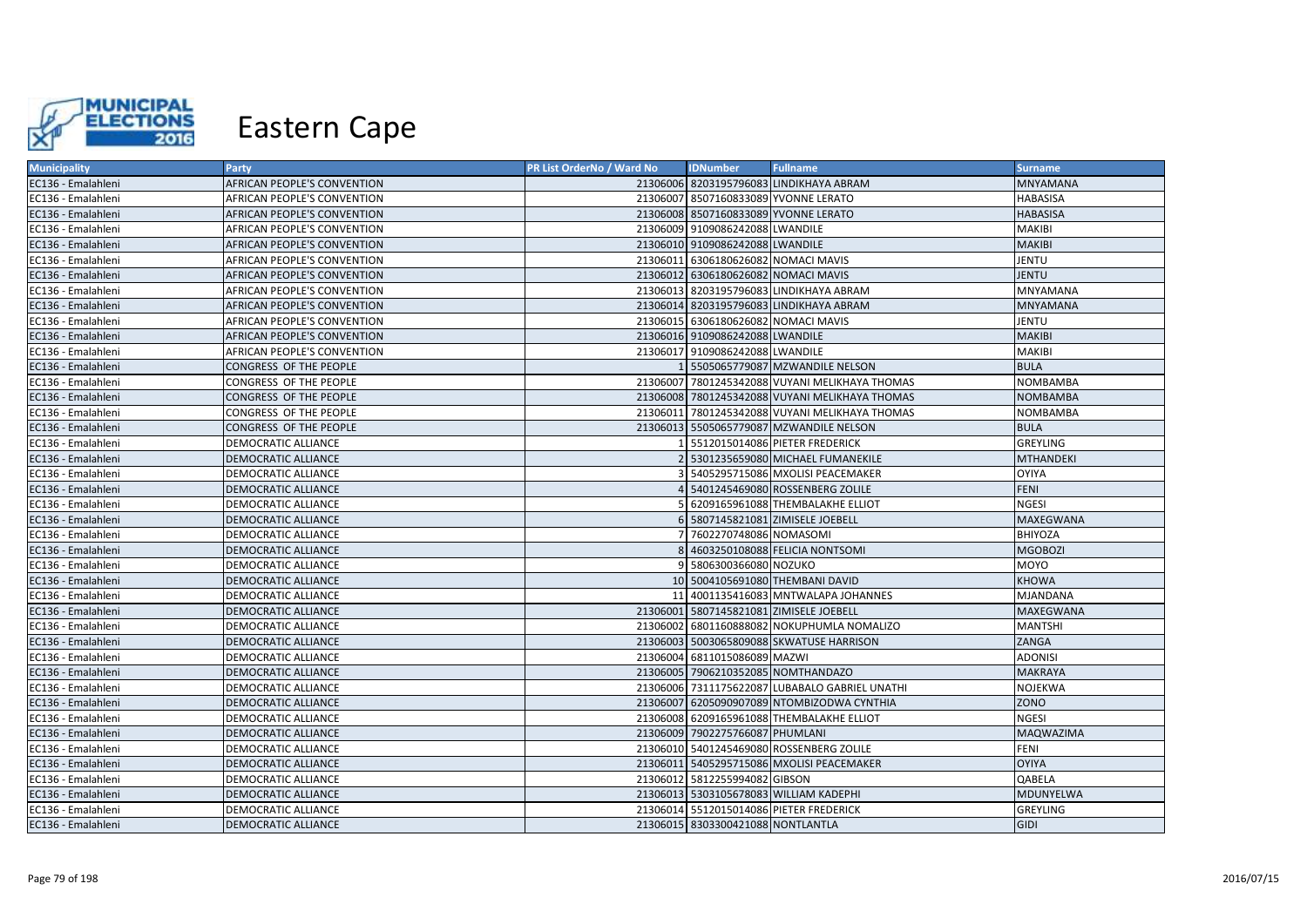

| <b>Municipality</b> | <b>Party</b>                     | PR List OrderNo / Ward No | <b>IDNumber</b>                     | <b>Fullname</b>                            | <b>Surname</b>    |
|---------------------|----------------------------------|---------------------------|-------------------------------------|--------------------------------------------|-------------------|
| EC136 - Emalahleni  | DEMOCRATIC ALLIANCE              |                           | 21306016 9502066000080 UNATHI       |                                            | <b>MBEKUSHE</b>   |
| EC136 - Emalahleni  | DEMOCRATIC ALLIANCE              |                           | 21306017 7602270748086 NOMASOMI     |                                            | <b>BHIYOZA</b>    |
| EC136 - Emalahleni  | ECONOMIC FREEDOM FIGHTERS        |                           |                                     | 6509285764084 ZENZILE DENNIS               | <b>MAHOLA</b>     |
| EC136 - Emalahleni  | <b>ECONOMIC FREEDOM FIGHTERS</b> |                           | 9005211032081 NOMVULO               |                                            | <b>NGXIYA</b>     |
| EC136 - Emalahleni  | ECONOMIC FREEDOM FIGHTERS        |                           |                                     | 8001090406083 NONYAMEKO DORIS              | <b>HINTSHO</b>    |
| EC136 - Emalahleni  | ECONOMIC FREEDOM FIGHTERS        |                           | 4 7408180726083 LYDIA               |                                            | <b>MAKWETU</b>    |
| EC136 - Emalahleni  | ECONOMIC FREEDOM FIGHTERS        |                           | 9105061410088 NONTANDO              |                                            | NYUKWANA          |
| EC136 - Emalahleni  | <b>ECONOMIC FREEDOM FIGHTERS</b> |                           | 8707281236085 ZIMKHITHA             |                                            | <b>RAWUTINI</b>   |
| EC136 - Emalahleni  | ECONOMIC FREEDOM FIGHTERS        |                           | 8211275840085 NDIPHIWE              |                                            | <b>NTOMBINI</b>   |
| EC136 - Emalahleni  | <b>ECONOMIC FREEDOM FIGHTERS</b> |                           | 8 9204090430082 SIBULELE MARIA      |                                            | <b>NTSUKWANA</b>  |
| EC136 - Emalahleni  | ECONOMIC FREEDOM FIGHTERS        | 91                        | 8603125816085 KHWEZI                |                                            | <b>MKETSU</b>     |
| EC136 - Emalahleni  | ECONOMIC FREEDOM FIGHTERS        |                           | 10 9710145566084 SIYANDA            |                                            | <b>TIMLA</b>      |
| EC136 - Emalahleni  | ECONOMIC FREEDOM FIGHTERS        |                           |                                     | 21306001 6807235613082 SIMPHIWE SYDWELL    | QETSWANA          |
| EC136 - Emalahleni  | <b>ECONOMIC FREEDOM FIGHTERS</b> |                           | 21306002 6601066128082 ANDILE       |                                            | <b>MATSOLO</b>    |
| EC136 - Emalahleni  | <b>ECONOMIC FREEDOM FIGHTERS</b> | 21306003                  |                                     | 8501161075089 NONTOBEKO LUCIA              | <b>MTHELEKISO</b> |
| EC136 - Emalahleni  | ECONOMIC FREEDOM FIGHTERS        |                           | 21306004 8011160485081 NOKUTHULA    |                                            | <b>KUNANA</b>     |
| EC136 - Emalahleni  | ECONOMIC FREEDOM FIGHTERS        |                           | 21306005 8408020864085 GCOBISA      |                                            | MATSHAULE         |
| EC136 - Emalahleni  | ECONOMIC FREEDOM FIGHTERS        |                           | 21306006 9105050531084 CHUNYISWA    |                                            | <b>PRUSENT</b>    |
| EC136 - Emalahleni  | ECONOMIC FREEDOM FIGHTERS        |                           |                                     | 21306007 7507150634084 NOXOLO VIRGINIA     | <b>MBULAWA</b>    |
| EC136 - Emalahleni  | <b>ECONOMIC FREEDOM FIGHTERS</b> |                           | 21306009 8101016412080 KHANGELEKILE |                                            | <b>NTAMEHLO</b>   |
| EC136 - Emalahleni  | ECONOMIC FREEDOM FIGHTERS        |                           |                                     | 21306010 8802195588083 SINETHEMBA NICHOLAS | SODLULASHE        |
| EC136 - Emalahleni  | ECONOMIC FREEDOM FIGHTERS        |                           |                                     | 21306011 8612100896087 ANDISA DORCAS       | <b>BOPHANI</b>    |
| EC136 - Emalahleni  | ECONOMIC FREEDOM FIGHTERS        |                           | 21306012 8505315691089 SIBULELE     |                                            | MAZAKA            |
| EC136 - Emalahleni  | ECONOMIC FREEDOM FIGHTERS        |                           | 21306014 6403236017083 LUCAS MVUZO  |                                            | <b>BHAZA</b>      |
| EC136 - Emalahleni  | ECONOMIC FREEDOM FIGHTERS        |                           |                                     | 21306015 7508286145086 MADODA GREENSTOCK   | <b>NYOVANE</b>    |
| EC136 - Emalahleni  | ECONOMIC FREEDOM FIGHTERS        |                           | 21306017 7504105708089 ISAAC SICELO |                                            | <b>NGUNGENI</b>   |
| EC136 - Emalahleni  | PAN AFRICANIST MOVEMENT          |                           |                                     | 7406086162080 THANDO WILLDON               | KWATSHANA         |
| EC136 - Emalahleni  | PAN AFRICANIST MOVEMENT          |                           |                                     | 8012300449086 NOMPIKISO ALBETINA           | <b>MALGAS</b>     |
| EC136 - Emalahleni  | PAN AFRICANIST MOVEMENT          |                           | 8909180358081 KOLOSA ETHEL          |                                            | <b>FUMA</b>       |
| EC136 - Emalahleni  | PAN AFRICANIST MOVEMENT          |                           | 8403300756085 LULAMA                |                                            | MVAKWENDLU        |
| EC136 - Emalahleni  | PAN AFRICANIST MOVEMENT          |                           | 8704070494082 PHUMEZA               |                                            | YEZANI            |
| EC136 - Emalahleni  | PAN AFRICANIST MOVEMENT          |                           | 8304100278082 NOZUKO                |                                            | KWATSHANA         |
| EC136 - Emalahleni  | PAN AFRICANIST MOVEMENT          |                           | 8406016215080 MZIWETHU              |                                            | KWATSHANA         |
| EC136 - Emalahleni  | PAN AFRICANIST MOVEMENT          |                           | 8 8201200382089 NOSIPHO             |                                            | <b>MAWEYI</b>     |
| EC136 - Emalahleni  | PAN AFRICANIST MOVEMENT          |                           | 8806276097088 TEMBELANI             |                                            | MANGENA           |
| EC136 - Emalahleni  | PAN AFRICANIST MOVEMENT          |                           |                                     | 21306015 7406086162080 THANDO WILLDON      | <b>KWATSHANA</b>  |
| EC136 - Emalahleni  | PAN AFRICANIST MOVEMENT          |                           | 21306016 8505030707087 NONZWAKAZI   |                                            | <b>BOBOTYANA</b>  |
| EC136 - Emalahleni  | UNITED DEMOCRATIC MOVEMENT       |                           | 5601018132084 KWAAIMAN              |                                            | <b>MJEZU</b>      |
| EC136 - Emalahleni  | UNITED DEMOCRATIC MOVEMENT       |                           |                                     | 9104110474088 THERESA ATHENKOSI            | MANGELE           |
| EC136 - Emalahleni  | UNITED DEMOCRATIC MOVEMENT       |                           | 5007075836080 MBUZELI JAMES         |                                            | SESELO            |
| EC136 - Emalahleni  | UNITED DEMOCRATIC MOVEMENT       |                           |                                     | 7909145928086 SAKHILE PATRICK              | <b>MINTOLO</b>    |
| EC136 - Emalahleni  | UNITED DEMOCRATIC MOVEMENT       |                           | 9001185538088 SAKISIZWE             |                                            | <b>KUPISO</b>     |
| EC136 - Emalahleni  | UNITED DEMOCRATIC MOVEMENT       |                           |                                     | 6508020344087 FANISWA AGNES                | <b>ROTO</b>       |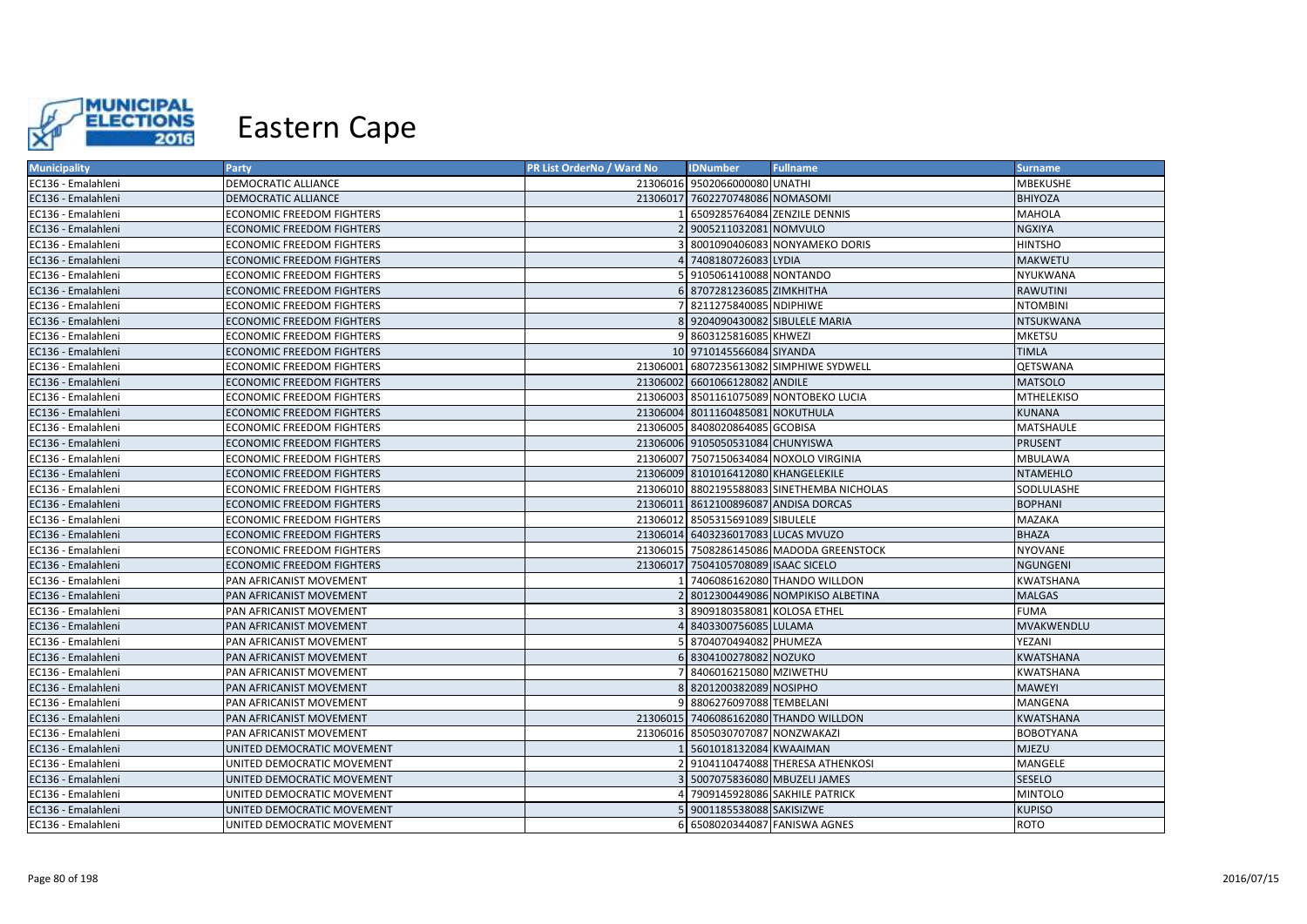

| <b>Municipality</b> | Party                        | PR List OrderNo / Ward No | <b>IDNumber</b>                      | <b>Fullname</b>                           | <b>Surname</b>   |
|---------------------|------------------------------|---------------------------|--------------------------------------|-------------------------------------------|------------------|
| EC136 - Emalahleni  | UNITED DEMOCRATIC MOVEMENT   |                           |                                      | 7 7506111058086 NOMAWETHU CAROLINE        | <b>TSHABE</b>    |
| EC136 - Emalahleni  | UNITED DEMOCRATIC MOVEMENT   |                           |                                      | 7409055849083 THEMBALETHU ELPHAS          | MAKIBI           |
| EC136 - Emalahleni  | UNITED DEMOCRATIC MOVEMENT   |                           |                                      | 9 6812021143088 ZANDISWA NORELIA          | <b>GXOWA</b>     |
| EC136 - Emalahleni  | UNITED DEMOCRATIC MOVEMENT   |                           | 10 8303125365080 MZWANDILE           |                                           | MAYEKISO         |
| EC136 - Emalahleni  | UNITED DEMOCRATIC MOVEMENT   |                           | 11 9702030940086 YAMKELA             |                                           | <b>NONZABA</b>   |
| EC136 - Emalahleni  | UNITED DEMOCRATIC MOVEMENT   |                           |                                      | 12 5902085686089 XOLICE EPHRAIM           | RHINTSANA        |
| EC136 - Emalahleni  | UNITED DEMOCRATIC MOVEMENT   |                           |                                      | 13 6401085901084 MTOBELI WELCOME          | <b>BOMVANA</b>   |
| EC136 - Emalahleni  | UNITED DEMOCRATIC MOVEMENT   |                           | 21306001 5502135255081 LUNGENAYE     |                                           | HLALELENI        |
| EC136 - Emalahleni  | UNITED DEMOCRATIC MOVEMENT   |                           |                                      | 21306002 6006230855083 CYNTHIA NOKWANDA   | <b>NONZABA</b>   |
| EC136 - Emalahleni  | UNITED DEMOCRATIC MOVEMENT   |                           |                                      | 21306003 7506111058086 NOMAWETHU CAROLINE | <b>TSHABE</b>    |
| EC136 - Emalahleni  | UNITED DEMOCRATIC MOVEMENT   |                           |                                      | 21306004 6812021143088 ZANDISWA NORELIA   | <b>GXOWA</b>     |
| EC136 - Emalahleni  | UNITED DEMOCRATIC MOVEMENT   |                           |                                      | 21306005 7506111058086 NOMAWETHU CAROLINE | <b>TSHABE</b>    |
| EC136 - Emalahleni  | UNITED DEMOCRATIC MOVEMENT   |                           |                                      | 21306006 9104110474088 THERESA ATHENKOSI  | MANGELE          |
| EC136 - Emalahleni  | UNITED DEMOCRATIC MOVEMENT   |                           |                                      | 21306007 7909145928086 SAKHILE PATRICK    | <b>MINTOLO</b>   |
| EC136 - Emalahleni  | UNITED DEMOCRATIC MOVEMENT   |                           | 21306008 5601018132084 KWAAIMAN      |                                           | <b>MJEZU</b>     |
| EC136 - Emalahleni  | UNITED DEMOCRATIC MOVEMENT   |                           |                                      | 21306009 5902085686089 XOLICE EPHRAIM     | RHINTSANA        |
| EC136 - Emalahleni  | UNITED DEMOCRATIC MOVEMENT   |                           | 21306010 9001185538088 SAKISIZWE     |                                           | <b>KUPISO</b>    |
| EC136 - Emalahleni  | UNITED DEMOCRATIC MOVEMENT   |                           | 21306011 8409096200089 MCEBISI       |                                           | <b>TYOBEKA</b>   |
| EC136 - Emalahleni  | UNITED DEMOCRATIC MOVEMENT   |                           |                                      | 21306012 7506111058086 NOMAWETHU CAROLINE | <b>TSHABE</b>    |
| EC136 - Emalahleni  | UNITED DEMOCRATIC MOVEMENT   |                           | 21306013 5007075836080 MBUZELI JAMES |                                           | <b>SESELO</b>    |
| EC136 - Emalahleni  | UNITED DEMOCRATIC MOVEMENT   |                           | 21306014 5007075836080 MBUZELI JAMES |                                           | <b>SESELO</b>    |
| EC136 - Emalahleni  | UNITED DEMOCRATIC MOVEMENT   |                           | 21306015 5007075836080 MBUZELI JAMES |                                           | SESELO           |
| EC136 - Emalahleni  | UNITED DEMOCRATIC MOVEMENT   |                           | 21306016 5007075836080 MBUZELI JAMES |                                           | <b>SESELO</b>    |
| EC136 - Emalahleni  | UNITED DEMOCRATIC MOVEMENT   |                           | 21306017 9702030940086 YAMKELA       |                                           | <b>NONZABA</b>   |
| EC137 - Engcobo     | AFRICAN INDEPENDENT CONGRESS |                           | 21307002 5810105345083 MAHLUBANDILE  |                                           | SOBANTU          |
| EC137 - Engcobo     | AFRICAN INDEPENDENT CONGRESS |                           | 21307003 6309050995082 NOPHELO       |                                           | MASISA           |
| EC137 - Engcobo     | AFRICAN INDEPENDENT CONGRESS |                           |                                      | 21307005 5810206036086 SABELO BENJAMIN    | <b>NXAWE</b>     |
| EC137 - Engcobo     | AFRICAN INDEPENDENT CONGRESS |                           | 21307019 5502200878080 NOJONGILE     |                                           | KAMBA            |
| EC137 - Engcobo     | AFRICAN NATIONAL CONGRESS    |                           | 7709296087082 KHAYA                  |                                           | <b>BIZANA</b>    |
| EC137 - Engcobo     | AFRICAN NATIONAL CONGRESS    |                           | 7508101144082 LIZEKA NIDE            |                                           | <b>TYALI</b>     |
| EC137 - Engcobo     | AFRICAN NATIONAL CONGRESS    |                           | 7210206025080 SKOSANA                |                                           | <b>MBOLO</b>     |
| EC137 - Engcobo     | AFRICAN NATIONAL CONGRESS    |                           | 7505070686085 SIPHOKAZI              |                                           | NKELE            |
| EC137 - Engcobo     | AFRICAN NATIONAL CONGRESS    |                           |                                      | 5 9001215088088 MANDILAKHE ARCHMORE       | KONDILE          |
| EC137 - Engcobo     | AFRICAN NATIONAL CONGRESS    |                           |                                      | 6806205946084 WANDISILE STANLEY           | <b>MAFUFU</b>    |
| EC137 - Engcobo     | AFRICAN NATIONAL CONGRESS    |                           |                                      | 7 7110250900081 NOMADAMA NOBUNTU          | <b>MGIDI</b>     |
| EC137 - Engcobo     | AFRICAN NATIONAL CONGRESS    |                           | 6608030875086 NOBANTU                |                                           | MACINGWANE       |
| EC137 - Engcobo     | AFRICAN NATIONAL CONGRESS    |                           |                                      | 5304055268081 MNTUNQABILE STHEMBISO       | MARENENE         |
| EC137 - Engcobo     | AFRICAN NATIONAL CONGRESS    |                           | 10 7512030828088 NOKWAYIYO           |                                           | <b>MPOYI</b>     |
| EC137 - Engcobo     | AFRICAN NATIONAL CONGRESS    |                           |                                      | 11 6307285878081 BEDFORD MBUYISI          | <b>GQITIYEZA</b> |
| EC137 - Engcobo     | AFRICAN NATIONAL CONGRESS    |                           | 12 6506251106084 NOBONILE            |                                           | <b>TOLIBADI</b>  |
| EC137 - Engcobo     | AFRICAN NATIONAL CONGRESS    |                           | 13 8103096232081 BONGILE             |                                           | <b>SETHENI</b>   |
| EC137 - Engcobo     | AFRICAN NATIONAL CONGRESS    |                           | 14 6703270869087 NOPASIKA            |                                           | MADIKIZELA       |
| EC137 - Engcobo     | AFRICAN NATIONAL CONGRESS    |                           | 15 7007166081081 MHLANGABEZI         |                                           | <b>MBHENYANA</b> |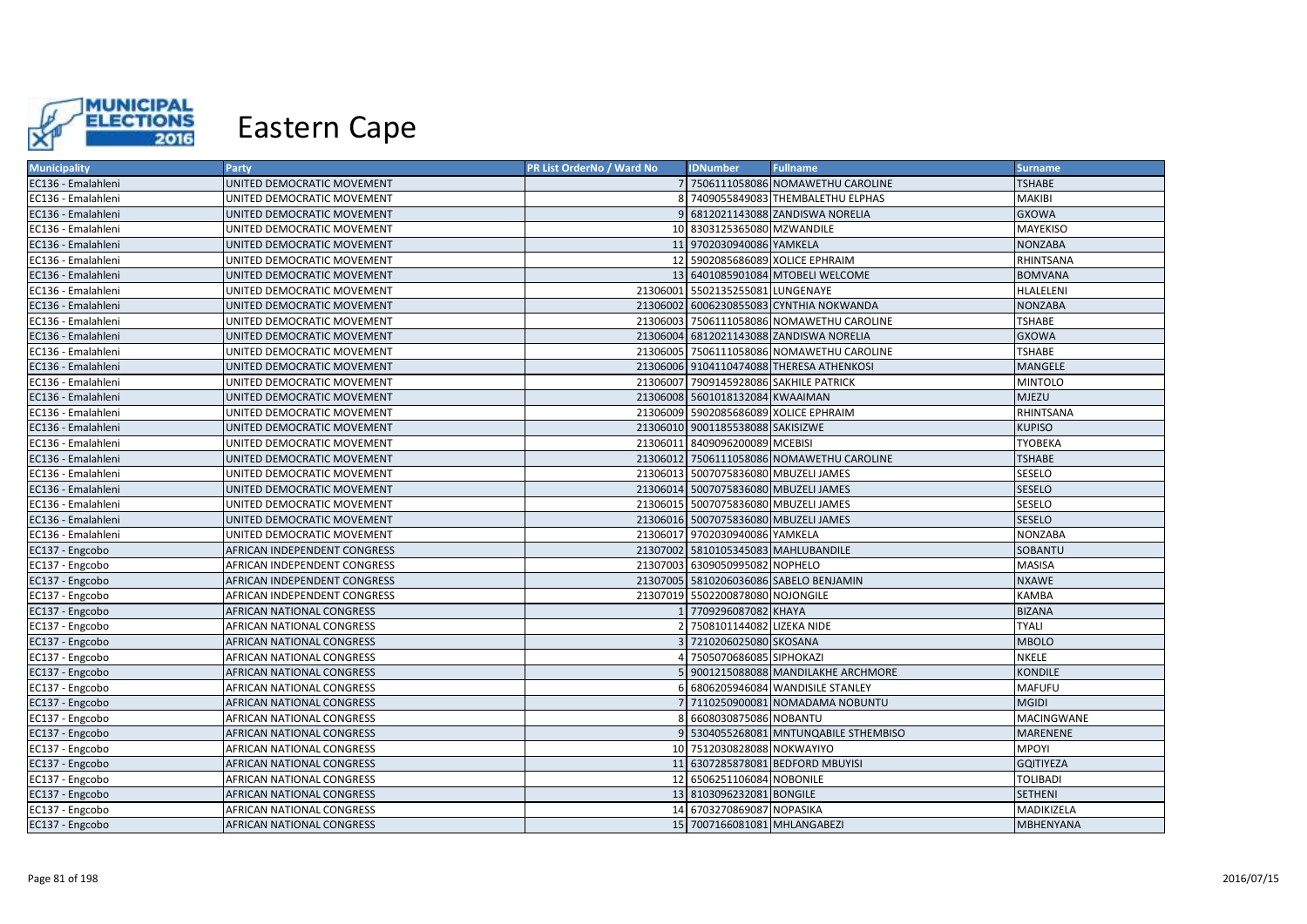

| <b>Municipality</b> | Party                              | PR List OrderNo / Ward No | <b>IDNumber</b>                     | <b>Fullname</b>                              | <b>Surname</b>    |
|---------------------|------------------------------------|---------------------------|-------------------------------------|----------------------------------------------|-------------------|
| EC137 - Engcobo     | AFRICAN NATIONAL CONGRESS          |                           | 16 6212090909081 YOLISWA            |                                              | PONOSHE           |
| EC137 - Engcobo     | AFRICAN NATIONAL CONGRESS          |                           |                                     | 17 7208040851083 NOMNIKELO OLIVIA            | NOLUDWE           |
| EC137 - Engcobo     | AFRICAN NATIONAL CONGRESS          |                           | 18 6301190881082 NOFIRST            |                                              | <b>BERANA</b>     |
| EC137 - Engcobo     | AFRICAN NATIONAL CONGRESS          |                           |                                     | 19 5610260977088 NOKHAYA CYNTHIA             | <b>GEDENI</b>     |
| EC137 - Engcobo     | AFRICAN NATIONAL CONGRESS          |                           |                                     | 20 6905251108084 NOBULALI NELISWA            | <b>NZABELA</b>    |
| EC137 - Engcobo     | AFRICAN NATIONAL CONGRESS          |                           |                                     | 21307001 7203126098089 MICHAEL SITEMBISO     | <b>TUNCE</b>      |
| EC137 - Engcobo     | AFRICAN NATIONAL CONGRESS          |                           | 21307002 7108290755085 ZININZI      |                                              | <b>JABANGA</b>    |
| EC137 - Engcobo     | AFRICAN NATIONAL CONGRESS          |                           | 21307003 6509215050083 SAMBONA      |                                              | <b>NOLUDWE</b>    |
| EC137 - Engcobo     | AFRICAN NATIONAL CONGRESS          |                           |                                     | 21307004 6210266018083 EKHONA MEDAL          | MACINGWANE        |
| EC137 - Engcobo     | AFRICAN NATIONAL CONGRESS          |                           | 21307005 7603056031085 NCEBA        |                                              | <b>HOKWANA</b>    |
| EC137 - Engcobo     | AFRICAN NATIONAL CONGRESS          |                           | 21307006 6312015311080 THABO SMALLY |                                              | MBEKENI           |
| EC137 - Engcobo     | AFRICAN NATIONAL CONGRESS          |                           |                                     | 21307007 7904220787085 NOLUTHO MIRRIAM       | SIFANQALA         |
| EC137 - Engcobo     | AFRICAN NATIONAL CONGRESS          |                           | 21307008 8202028084089 SANDISO      |                                              | NGXANGU           |
| EC137 - Engcobo     | AFRICAN NATIONAL CONGRESS          |                           | 21307009 6809281232080 SIZEKA       |                                              | <b>GUMA</b>       |
| EC137 - Engcobo     | AFRICAN NATIONAL CONGRESS          |                           |                                     | 21307010 7802190617086 NOMFUSI NOSIMO LILANE | LILANE            |
| EC137 - Engcobo     | AFRICAN NATIONAL CONGRESS          |                           | 21307011 6802281633084 NOPHEZILE    |                                              | <b>YALEZO</b>     |
| EC137 - Engcobo     | AFRICAN NATIONAL CONGRESS          |                           | 21307012 8102275466080 SINETHEMBA   |                                              | <b>SIRATAZA</b>   |
| EC137 - Engcobo     | AFRICAN NATIONAL CONGRESS          |                           |                                     | 21307013 6705160850085 NOLUTANDO PATRICIA    | <b>NYUDWANA</b>   |
| EC137 - Engcobo     | AFRICAN NATIONAL CONGRESS          |                           | 21307014 8209105875081 AYANDA       |                                              | <b>GQOLONTSHI</b> |
| EC137 - Engcobo     | AFRICAN NATIONAL CONGRESS          |                           | 21307015 6707125735088 JONGISEPHI   |                                              | POSWA             |
| EC137 - Engcobo     | AFRICAN NATIONAL CONGRESS          |                           |                                     | 21307016 5702205188085 ZANDILE ARCHBOLD      | <b>MAKHASI</b>    |
| EC137 - Engcobo     | AFRICAN NATIONAL CONGRESS          |                           | 21307017 6209275904085 SEKELA       |                                              | <b>LOBI</b>       |
| EC137 - Engcobo     | AFRICAN NATIONAL CONGRESS          |                           |                                     | 21307018 6909201161086 NOKUVELA EDITH        | NGWANGWA          |
| EC137 - Engcobo     | AFRICAN NATIONAL CONGRESS          |                           | 21307019 7303037628089 AMOS         |                                              | <b>MZOLISA</b>    |
| EC137 - Engcobo     | AFRICAN NATIONAL CONGRESS          |                           | 21307020 7201026049087 CEBISILE     |                                              | <b>HLAZO</b>      |
| EC137 - Engcobo     | AFRICAN PEOPLE'S CONVENTION        |                           |                                     | 7112140684081 KHAYAKAZI MARGARET             | SHUSHU            |
| EC137 - Engcobo     | AFRICAN PEOPLE'S CONVENTION        |                           |                                     | 6306031102085 NO-ELLIOT PATRICIA             | <b>JADA</b>       |
| EC137 - Engcobo     | <b>AFRICAN PEOPLE'S CONVENTION</b> |                           | 6603180784089 NOKHANYISO            |                                              | <b>JEBESE</b>     |
| EC137 - Engcobo     | AFRICAN PEOPLE'S CONVENTION        |                           | 7907061021084 NONTOBEKO             |                                              | LALI              |
| EC137 - Engcobo     | AFRICAN PEOPLE'S CONVENTION        |                           | 5411205720083 MZIKAYISE             |                                              | <b>JADA</b>       |
| EC137 - Engcobo     | AFRICAN PEOPLE'S CONVENTION        |                           | 6101030999080 NOCAWE                |                                              | SONTSHATSHA       |
| EC137 - Engcobo     | AFRICAN PEOPLE'S CONVENTION        |                           | 5506125713082 DOCTOR                |                                              | LAMANI            |
| EC137 - Engcobo     | AFRICAN PEOPLE'S CONVENTION        |                           | 4010101917081 NONAPILE              |                                              | SIYATA            |
| EC137 - Engcobo     | AFRICAN PEOPLE'S CONVENTION        |                           |                                     | 5008080097080 BABALWA AGNES                  | TITI              |
| EC137 - Engcobo     | AFRICAN PEOPLE'S CONVENTION        |                           | 10 6004050373089 NOXININDLELA       |                                              | <b>MXUTU</b>      |
| EC137 - Engcobo     | AFRICAN PEOPLE'S CONVENTION        |                           | 11 5603135780084 MTOBISA            |                                              | <b>MXUTU</b>      |
| EC137 - Engcobo     | AFRICAN PEOPLE'S CONVENTION        |                           | 12 4203170239087 NOWANATI           |                                              | TITI              |
| EC137 - Engcobo     | AFRICAN PEOPLE'S CONVENTION        |                           | 13 8307105903083 MASIBULELE         |                                              | <b>JADA</b>       |
| EC137 - Engcobo     | AFRICAN PEOPLE'S CONVENTION        |                           |                                     | 14 6009275711088 MPUTUMI GLADSTONE           | <b>BIWA</b>       |
| EC137 - Engcobo     | AFRICAN PEOPLE'S CONVENTION        |                           |                                     | 15 5210290784081 GLADYS TANDIWE              | <b>BIWA</b>       |
| EC137 - Engcobo     | AFRICAN PEOPLE'S CONVENTION        |                           |                                     | 16 6009201039083 PATEKA THELMA               | MAGUMA            |
| EC137 - Engcobo     | AFRICAN PEOPLE'S CONVENTION        |                           |                                     | 21307001 5210290784081 GLADYS TANDIWE        | <b>BIWA</b>       |
| EC137 - Engcobo     | AFRICAN PEOPLE'S CONVENTION        |                           |                                     | 21307002 6009275711088 MPUTUMI GLADSTONE     | <b>BIWA</b>       |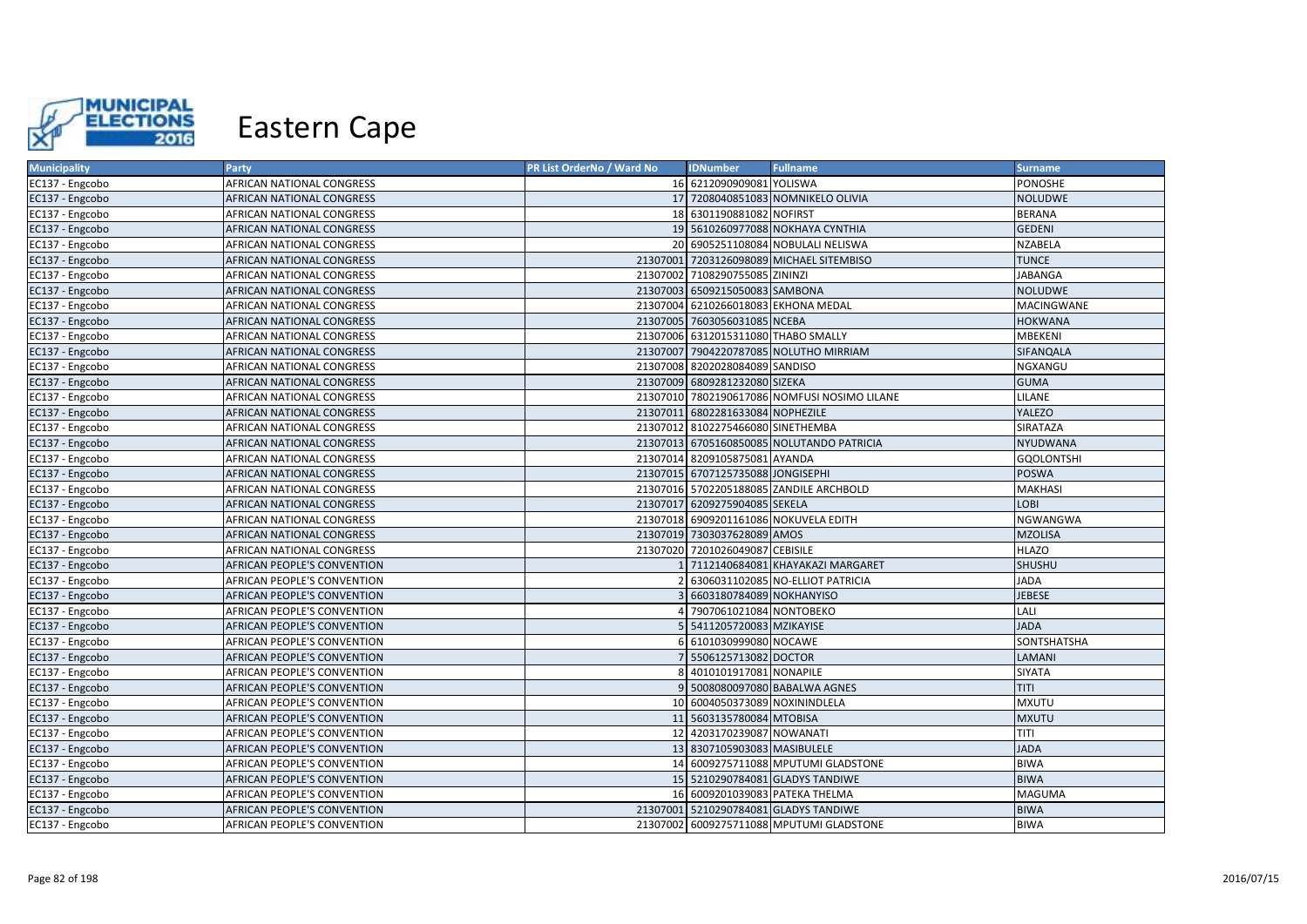

| 21307003 8307105903083 MASIBULELE<br><b>JADA</b><br>EC137 - Engcobo<br>AFRICAN PEOPLE'S CONVENTION         |                   |
|------------------------------------------------------------------------------------------------------------|-------------------|
|                                                                                                            |                   |
| TITI<br>21307005 4203170239087 NOWANATI<br>AFRICAN PEOPLE'S CONVENTION<br>EC137 - Engcobo                  |                   |
| AFRICAN PEOPLE'S CONVENTION<br>21307007 5603135780084 MTOBISA<br><b>MXUTU</b><br>EC137 - Engcobo           |                   |
| 21307008 7112140684081 KHAYAKAZI MARGARET<br>SHUSHU<br>EC137 - Engcobo<br>AFRICAN PEOPLE'S CONVENTION      |                   |
| 21307010 6004050373089 NOXININDLELA<br>EC137 - Engcobo<br>AFRICAN PEOPLE'S CONVENTION<br><b>MXUTU</b>      |                   |
| TITI<br>21307011 5008080097080 BABALWA AGNES<br>EC137 - Engcobo<br><b>AFRICAN PEOPLE'S CONVENTION</b>      |                   |
| 21307012 4010101917081 NONAPILE<br><b>SIYATA</b><br><b>AFRICAN PEOPLE'S CONVENTION</b><br>EC137 - Engcobo  |                   |
| LAMANI<br>EC137 - Engcobo<br>AFRICAN PEOPLE'S CONVENTION<br>21307013<br>5506125713082 DOCTOR               |                   |
| 21307014 6101030999080 NOCAWE<br>EC137 - Engcobo<br>AFRICAN PEOPLE'S CONVENTION                            | SONTSHATSHA       |
| AFRICAN PEOPLE'S CONVENTION<br>21307015 5411205720083 MZIKAYISE<br><b>JADA</b><br>EC137 - Engcobo          |                   |
| LALI<br>EC137 - Engcobo<br>21307016 7907061021084 NONTOBEKO<br>AFRICAN PEOPLE'S CONVENTION                 |                   |
| 21307017 6603180784089 NOKHANYISO<br>JEBESE<br>EC137 - Engcobo<br>AFRICAN PEOPLE'S CONVENTION              |                   |
| AFRICAN PEOPLE'S CONVENTION<br>21307020 6306031102085 NO-ELLIOT PATRICIA<br><b>JADA</b><br>EC137 - Engcobo |                   |
| 9303280550087 YOLANDA<br>EC137 - Engcobo<br><b>DEMOCRATIC ALLIANCE</b>                                     | MANYELA           |
| 7011120564083 PATISWA<br><b>BANS</b><br>EC137 - Engcobo<br><b>DEMOCRATIC ALLIANCE</b>                      |                   |
| <b>DALASILE</b><br>8412146001085 NCEDO<br>EC137 - Engcobo<br>DEMOCRATIC ALLIANCE                           |                   |
| 5703035409089 MNCEDISI RAYMOND<br>EC137 - Engcobo<br><b>DEMOCRATIC ALLIANCE</b>                            | <b>MAGINGXA</b>   |
| EC137 - Engcobo<br>3607135078086 GORDON ZOTHUSILE<br><b>DEMOCRATIC ALLIANCE</b>                            | <b>NTANTISO</b>   |
| 4604025598082 SYPHUS SENZO<br>EC137 - Engcobo<br>DEMOCRATIC ALLIANCE                                       | <b>DINGISWAYO</b> |
| 7210120876089 NOSABELO<br><b>BARNS</b><br>EC137 - Engcobo<br><b>DEMOCRATIC ALLIANCE</b>                    |                   |
| <b>NTANTISO</b><br>EC137 - Engcobo<br>21307001 3607135078086 GORDON ZOTHUSILE<br>DEMOCRATIC ALLIANCE       |                   |
| 21307002 4604025598082 SYPHUS SENZO<br>EC137 - Engcobo<br><b>DEMOCRATIC ALLIANCE</b>                       | <b>DINGISWAYO</b> |
| 21307003 7011120564083 PATISWA<br><b>BANS</b><br>EC137 - Engcobo<br><b>DEMOCRATIC ALLIANCE</b>             |                   |
| 21307004 7210120876089 NOSABELO<br><b>BARNS</b><br>EC137 - Engcobo<br><b>DEMOCRATIC ALLIANCE</b>           |                   |
| 21307005 5703035409089 MNCEDISI RAYMOND<br>EC137 - Engcobo<br><b>DEMOCRATIC ALLIANCE</b>                   | <b>MAGINGXA</b>   |
| 21307006 8412146001085 NCEDO<br><b>DALASILE</b><br>EC137 - Engcobo<br><b>DEMOCRATIC ALLIANCE</b>           |                   |
| 21307007 5703035409089 MNCEDISI RAYMOND<br>EC137 - Engcobo<br><b>DEMOCRATIC ALLIANCE</b>                   | <b>MAGINGXA</b>   |
| 21307008 4604025598082 SYPHUS SENZO<br>EC137 - Engcobo<br><b>DEMOCRATIC ALLIANCE</b>                       | <b>DINGISWAYO</b> |
| 21307009 7210120876089 NOSABELO<br><b>BARNS</b><br>EC137 - Engcobo<br>DEMOCRATIC ALLIANCE                  |                   |
| <b>BANS</b><br><b>DEMOCRATIC ALLIANCE</b><br>21307010 7011120564083 PATISWA<br>EC137 - Engcobo             |                   |
| 21307011 3607135078086 GORDON ZOTHUSILE<br>EC137 - Engcobo<br><b>DEMOCRATIC ALLIANCE</b>                   | <b>NTANTISO</b>   |
| 21307012 8412146001085 NCEDO<br>EC137 - Engcobo<br><b>DEMOCRATIC ALLIANCE</b><br><b>DALASILE</b>           |                   |
| <b>BANS</b><br>EC137 - Engcobo<br><b>DEMOCRATIC ALLIANCE</b><br>21307013 7011120564083 PATISWA             |                   |
| 21307014 4604025598082 SYPHUS SENZO<br>EC137 - Engcobo<br><b>DEMOCRATIC ALLIANCE</b>                       | <b>DINGISWAYO</b> |
| 21307015 7210120876089 NOSABELO<br><b>BARNS</b><br>EC137 - Engcobo<br>DEMOCRATIC ALLIANCE                  |                   |
| EC137 - Engcobo<br>DEMOCRATIC ALLIANCE<br>21307016 3607135078086 GORDON ZOTHUSILE                          | <b>NTANTISO</b>   |
| 21307017 5703035409089 MNCEDISI RAYMOND<br>EC137 - Engcobo<br>DEMOCRATIC ALLIANCE                          | <b>MAGINGXA</b>   |
| 21307018 8412146001085 NCEDO<br>EC137 - Engcobo<br>DALASILE<br>DEMOCRATIC ALLIANCE                         |                   |
| 21307019 9303280550087 YOLANDA<br><b>MANYELA</b><br>EC137 - Engcobo<br>DEMOCRATIC ALLIANCE                 |                   |
| <b>DEMOCRATIC ALLIANCE</b><br>21307020 9303280550087 YOLANDA<br>MANYELA<br>EC137 - Engcobo                 |                   |
| <b>ECONOMIC FREEDOM FIGHTERS</b><br>8104085611087 SOLOMZI<br><b>XUMA</b><br>EC137 - Engcobo                |                   |
| ZONDEKA<br>EC137 - Engcobo<br><b>ECONOMIC FREEDOM FIGHTERS</b><br>8703190926080 SONWABISO LINAR            |                   |
| EC137 - Engcobo<br>3 8403055759086 AKHONA<br><b>ECONOMIC FREEDOM FIGHTERS</b>                              | <b>PLAATJIES</b>  |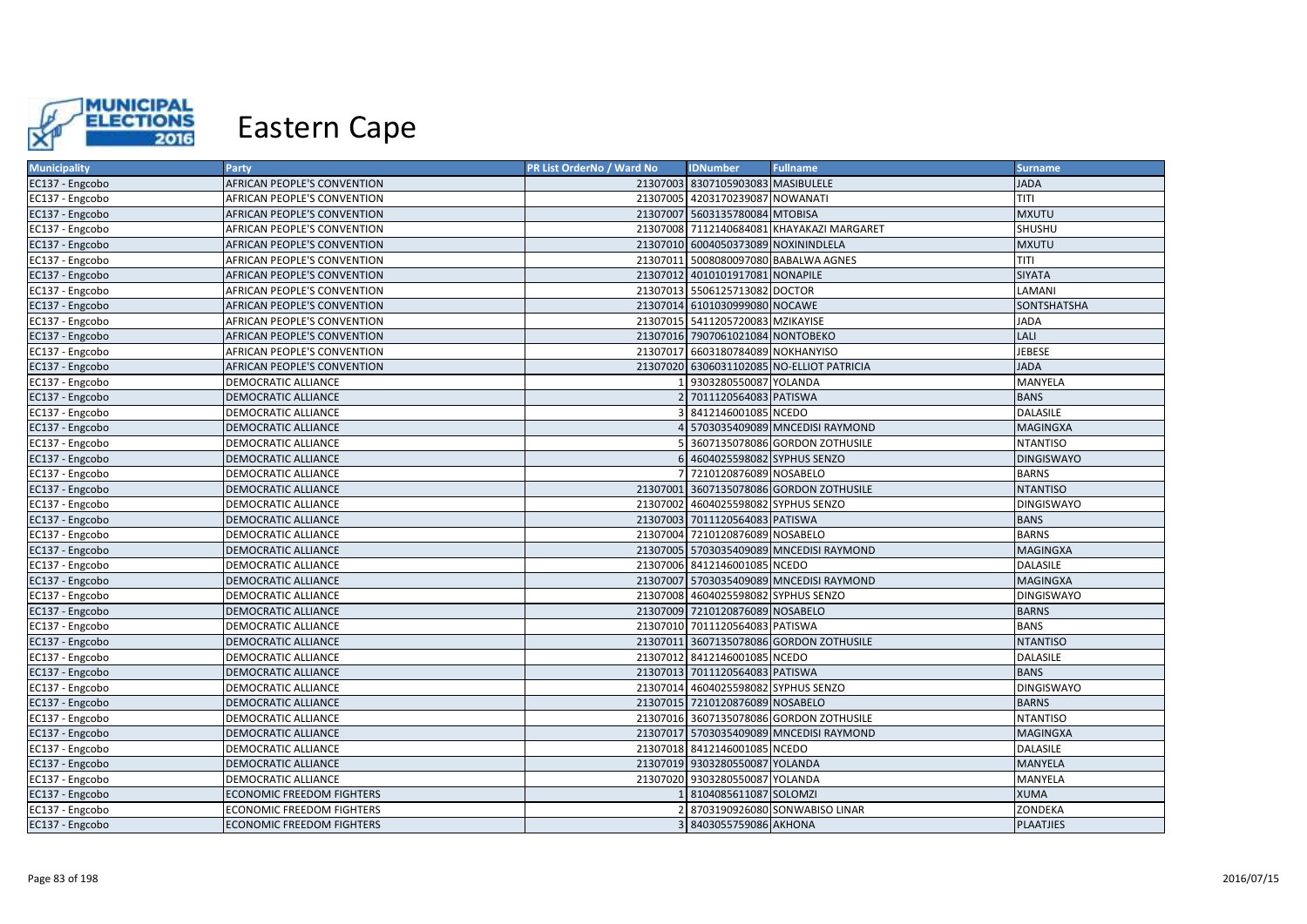

| <b>Municipality</b> | Party                             | PR List OrderNo / Ward No | <b>IDNumber</b>                     | <b>Fullname</b>                           | <b>Surname</b>    |
|---------------------|-----------------------------------|---------------------------|-------------------------------------|-------------------------------------------|-------------------|
| EC137 - Engcobo     | <b>ECONOMIC FREEDOM FIGHTERS</b>  |                           | 7106211006083 NOKONWABA             |                                           | KAINGANA          |
| EC137 - Engcobo     | ECONOMIC FREEDOM FIGHTERS         |                           | 9005026293084 NKOSINATHI            |                                           | <b>NTLATU</b>     |
| EC137 - Engcobo     | <b>ECONOMIC FREEDOM FIGHTERS</b>  |                           | 8811150953083 PAPAMA                |                                           | <b>TELE</b>       |
| EC137 - Engcobo     | ECONOMIC FREEDOM FIGHTERS         |                           | 8003275735088 THEMBELANI            |                                           | <b>NTABENI</b>    |
| EC137 - Engcobo     | <b>ECONOMIC FREEDOM FIGHTERS</b>  |                           | 8409251538083 MANDISA               |                                           | <b>NTAKANA</b>    |
| EC137 - Engcobo     | ECONOMIC FREEDOM FIGHTERS         |                           | 9 8111155662080 MALIBONGWE          |                                           | MXUXUMBA          |
| EC137 - Engcobo     | <b>ECONOMIC FREEDOM FIGHTERS</b>  |                           |                                     | 10 8405050490088 NTOMBETHEMBA BRENDA      | <b>MANONA</b>     |
| EC137 - Engcobo     | <b>ECONOMIC FREEDOM FIGHTERS</b>  |                           | 11 8206065859089 THEMBELANI         |                                           | <b>NKQAYI</b>     |
| EC137 - Engcobo     | <b>ECONOMIC FREEDOM FIGHTERS</b>  |                           | 12 9005106160088 LEON LUDWE         |                                           | <b>NTSHONGA</b>   |
| EC137 - Engcobo     | <b>ECONOMIC FREEDOM FIGHTERS</b>  |                           | 13 9102026615083 ASIPHE             |                                           | <b>MAKONZA</b>    |
| EC137 - Engcobo     | <b>ECONOMIC FREEDOM FIGHTERS</b>  |                           | 14 8302105768081 ZUKO BRUTUS        |                                           | LISA              |
| EC137 - Engcobo     | <b>ECONOMIC FREEDOM FIGHTERS</b>  |                           | 15 8805245715085 MASONWABE          |                                           | <b>NDALA</b>      |
| EC137 - Engcobo     | <b>ECONOMIC FREEDOM FIGHTERS</b>  |                           | 21307001 6406280369086 LOUISA LUMKA |                                           | SMAWO             |
| EC137 - Engcobo     | <b>ECONOMIC FREEDOM FIGHTERS</b>  |                           |                                     | 21307002 8508190912083 NOBUHLE ALICIA     | NGQENGQA          |
| EC137 - Engcobo     | <b>ECONOMIC FREEDOM FIGHTERS</b>  |                           | 21307003 9510150896081 LIZEKA       |                                           | LIMETYENI         |
| EC137 - Engcobo     | <b>ECONOMIC FREEDOM FIGHTERS</b>  |                           | 21307004 9209235702089 PHILASANDE   |                                           | <b>MAPONYANE</b>  |
| EC137 - Engcobo     | <b>ECONOMIC FREEDOM FIGHTERS</b>  |                           | 21307005 7411116013089 MALIBONGWE   |                                           | ZOYA              |
| EC137 - Engcobo     | <b>ECONOMIC FREEDOM FIGHTERS</b>  |                           | 21307006 9009261155081 YOLANDA      |                                           | <b>TYUKA</b>      |
| EC137 - Engcobo     | <b>ECONOMIC FREEDOM FIGHTERS</b>  |                           | 21307007 8806071030086 BUSISIWE     |                                           | LATYISI           |
| EC137 - Engcobo     | <b>ECONOMIC FREEDOM FIGHTERS</b>  |                           | 21307008 7710170254087 BONGA        |                                           | <b>BOOI</b>       |
| EC137 - Engcobo     | <b>ECONOMIC FREEDOM FIGHTERS</b>  |                           |                                     | 21307009 7208256112089 MPHAKAMISI LEOPHAN | <b>MJOJI</b>      |
| EC137 - Engcobo     | <b>ECONOMIC FREEDOM FIGHTERS</b>  |                           | 21307010 8507075780086 MALWANDE     |                                           | YEKANI            |
| EC137 - Engcobo     | <b>ECONOMIC FREEDOM FIGHTERS</b>  |                           |                                     | 21307012 8408310997082 ZUZEKA MONICA      | <b>MPAMBANI</b>   |
| EC137 - Engcobo     | <b>ECONOMIC FREEDOM FIGHTERS</b>  |                           | 21307014 7009251424085 NOSICELO     |                                           | <b>JOEL</b>       |
| EC137 - Engcobo     | <b>ECONOMIC FREEDOM FIGHTERS</b>  |                           | 21307015 8304145754089 ERICK        |                                           | <b>GUMEDE</b>     |
| EC137 - Engcobo     | <b>ECONOMIC FREEDOM FIGHTERS</b>  |                           |                                     | 21307016 7006056696081 SOLWAZI MAXWELL    | SOTYATO           |
| EC137 - Engcobo     | <b>ECONOMIC FREEDOM FIGHTERS</b>  |                           | 21307018 7208280253081 NYAMEKA      |                                           | <b>FADANE</b>     |
| EC137 - Engcobo     | <b>ECONOMIC FREEDOM FIGHTERS</b>  |                           | 21307019 6803075914086 DUMISANI     |                                           | <b>GCORA</b>      |
| EC137 - Engcobo     | <b>ECONOMIC FREEDOM FIGHTERS</b>  |                           | 21307020 9512266108088 THABILE      |                                           | <b>MOKWANA</b>    |
| EC137 - Engcobo     | <b>INDEPENDENT CANDIDATE</b>      |                           | 21307007 5903075197087 SAM CESEMBA  |                                           | <b>JINGQI</b>     |
| EC137 - Engcobo     | INDEPENDENT CANDIDATE             |                           |                                     | 21307014 8206215576088 SOLWETHU ISRAEL    | <b>MOLO</b>       |
| EC137 - Engcobo     | <b>INDEPENDENT CANDIDATE</b>      |                           | 21307016 6607025071081 LITHA BULALI |                                           | <b>MACINGWANE</b> |
| EC137 - Engcobo     | INDEPENDENT CANDIDATE             |                           |                                     | 21307017 5708205828083 BONAKELE MATHEWS   | MAPINGANA         |
| EC137 - Engcobo     | <b>INDEPENDENT CANDIDATE</b>      |                           | 21307019 5603215898087 VAKUTSHIWO   |                                           | GIGI              |
| EC137 - Engcobo     | PAN AFRICANIST CONGRESS OF AZANIA |                           | 6911045934082 XOLILE PETER          |                                           | <b>MGWEBA</b>     |
| EC137 - Engcobo     | PAN AFRICANIST CONGRESS OF AZANIA |                           |                                     | 2 5702245759085 VILLIERS NDABAZANDILE     | <b>BETA</b>       |
| EC137 - Engcobo     | PAN AFRICANIST CONGRESS OF AZANIA |                           | 8408025496081 SINETHEMBA            |                                           | MNYALATYO         |
| EC137 - Engcobo     | PAN AFRICANIST CONGRESS OF AZANIA |                           | 8408246313081 YANGA                 |                                           | <b>MPAMBANI</b>   |
| EC137 - Engcobo     | PAN AFRICANIST CONGRESS OF AZANIA |                           | 6208105310083 BULELANI              |                                           | <b>XUMA</b>       |
| EC137 - Engcobo     | PAN AFRICANIST CONGRESS OF AZANIA |                           |                                     | 7707200557083 NOXOLO PRINCESS             | <b>BAM</b>        |
| EC137 - Engcobo     | PAN AFRICANIST CONGRESS OF AZANIA |                           |                                     | 7211200600084 NOLOYISO OSCARINA           | LENGISI           |
| EC137 - Engcobo     | PAN AFRICANIST CONGRESS OF AZANIA |                           | 8709110685086 BULELWA               |                                           | <b>TUNCE</b>      |
| EC137 - Engcobo     | PAN AFRICANIST CONGRESS OF AZANIA |                           | 9 8408206094085 MZIMASI             |                                           | NONKONYANE        |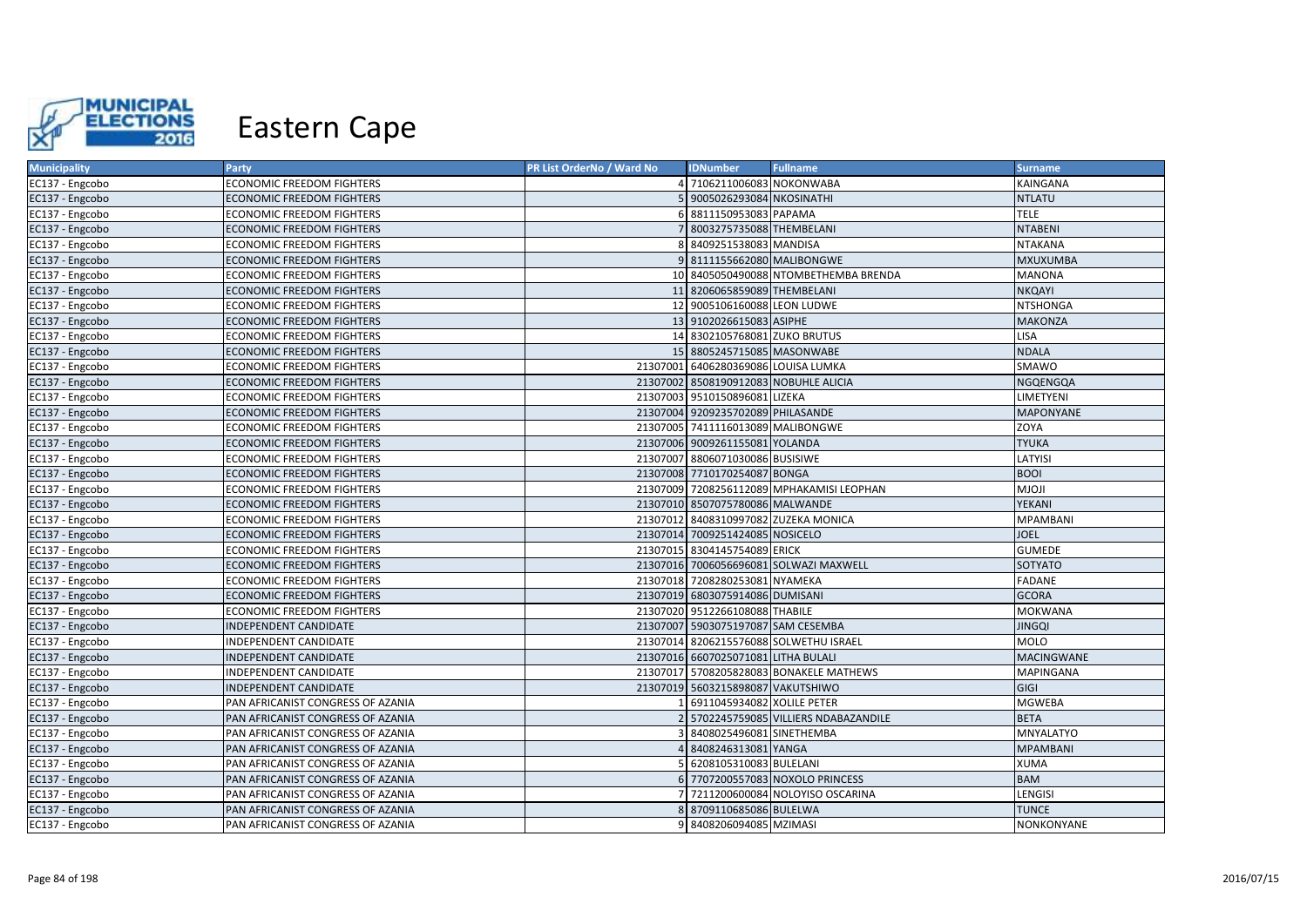

| <b>Municipality</b> | Party                             | PR List OrderNo / Ward No | <b>IDNumber</b>                     | <b>Fullname</b>                              | <b>Surname</b>   |
|---------------------|-----------------------------------|---------------------------|-------------------------------------|----------------------------------------------|------------------|
| EC137 - Engcobo     | PAN AFRICANIST CONGRESS OF AZANIA |                           |                                     | 10 5808185952083 SAMUEL ZONISELE             | <b>MQIKELA</b>   |
| EC137 - Engcobo     | PAN AFRICANIST CONGRESS OF AZANIA |                           |                                     | 11 6306265752084 JONGIKAYA NELSON            | <b>BOBOTYANA</b> |
| EC137 - Engcobo     | PAN AFRICANIST CONGRESS OF AZANIA |                           | 12 6702235369084 MANDLA             |                                              | PALAZA           |
| EC137 - Engcobo     | PAN AFRICANIST CONGRESS OF AZANIA |                           | 13 8602110485088 UNATHI             |                                              | <b>TYIWA</b>     |
| EC137 - Engcobo     | PAN AFRICANIST CONGRESS OF AZANIA |                           | 14 8402035549088 ZOLANI             |                                              | <b>MNYALATYO</b> |
| EC137 - Engcobo     | PAN AFRICANIST CONGRESS OF AZANIA |                           | 15 6602036176086 KAYALETHU          |                                              | MAZAMISA         |
| EC137 - Engcobo     | PAN AFRICANIST CONGRESS OF AZANIA |                           |                                     | 16 7912075902089 XOLISA JOHNSON              | <b>MTIKI</b>     |
| EC137 - Engcobo     | PAN AFRICANIST CONGRESS OF AZANIA |                           |                                     | 17 3411245090085 BOULET GXOWANA              | KONDILE          |
| EC137 - Engcobo     | PAN AFRICANIST CONGRESS OF AZANIA |                           |                                     | 18 4207115105089 MNCEDI WELLINGTON           | NGXANGANE        |
| EC137 - Engcobo     | PAN AFRICANIST CONGRESS OF AZANIA |                           | 21307001 6602036176086 KAYALETHU    |                                              | MAZAMISA         |
| EC137 - Engcobo     | PAN AFRICANIST CONGRESS OF AZANIA |                           | 21307004 6602036176086 KAYALETHU    |                                              | <b>MAZAMISA</b>  |
| EC137 - Engcobo     | PAN AFRICANIST CONGRESS OF AZANIA |                           | 21307006 8408025496081 SINETHEMBA   |                                              | MNYALATYO        |
| EC137 - Engcobo     | PAN AFRICANIST CONGRESS OF AZANIA |                           |                                     | 21307007 3411245090085 BOULET GXOWANA        | <b>KONDILE</b>   |
| EC137 - Engcobo     | PAN AFRICANIST CONGRESS OF AZANIA |                           |                                     | 21307008 4207115105089 MNCEDI WELLINGTON     | NGXANGANE        |
| EC137 - Engcobo     | PAN AFRICANIST CONGRESS OF AZANIA |                           | 21307009 6208105310083 BULELANI     |                                              | <b>XUMA</b>      |
| EC137 - Engcobo     | PAN AFRICANIST CONGRESS OF AZANIA |                           | 21307010 8408246313081 YANGA        |                                              | MPAMBANI         |
| EC137 - Engcobo     | PAN AFRICANIST CONGRESS OF AZANIA |                           | 21307011 6911045934082 XOLILE PETER |                                              | <b>MGWEBA</b>    |
| EC137 - Engcobo     | PAN AFRICANIST CONGRESS OF AZANIA |                           | 21307012 8709110685086 BULELWA      |                                              | <b>TUNCE</b>     |
| EC137 - Engcobo     | PAN AFRICANIST CONGRESS OF AZANIA |                           |                                     | 21307013 5808185952083 SAMUEL ZONISELE       | <b>MQIKELA</b>   |
| EC137 - Engcobo     | PAN AFRICANIST CONGRESS OF AZANIA |                           |                                     | 21307015 7912075902089 XOLISA JOHNSON        | <b>MTIKI</b>     |
| EC137 - Engcobo     | PAN AFRICANIST CONGRESS OF AZANIA |                           | 21307016 6702235369084 MANDLA       |                                              | PALAZA           |
| EC137 - Engcobo     | PAN AFRICANIST CONGRESS OF AZANIA |                           |                                     | 21307017 7707200557083 NOXOLO PRINCESS       | <b>BAM</b>       |
| EC137 - Engcobo     | PAN AFRICANIST CONGRESS OF AZANIA |                           |                                     | 21307018 7707200557083 NOXOLO PRINCESS       | <b>BAM</b>       |
| EC137 - Engcobo     | PAN AFRICANIST CONGRESS OF AZANIA |                           |                                     | 21307019 6306265752084 JONGIKAYA NELSON      | <b>BOBOTYANA</b> |
| EC137 - Engcobo     | PAN AFRICANIST CONGRESS OF AZANIA |                           |                                     | 21307020 5702245759085 VILLIERS NDABAZANDILE | <b>BETA</b>      |
| EC137 - Engcobo     | PAN AFRICANIST MOVEMENT           |                           |                                     | 6305066163087 CLEARENCE PHUMZILE             | <b>BONGA</b>     |
| EC137 - Engcobo     | PAN AFRICANIST MOVEMENT           |                           |                                     | 6906040870083 BONISWA ANTHEA                 | <b>MADOLO</b>    |
| EC137 - Engcobo     | PAN AFRICANIST MOVEMENT           |                           |                                     | 5009035693080 MASANGO LUYANDA                | GASA             |
| EC137 - Engcobo     | PAN AFRICANIST MOVEMENT           |                           | 8604075609082 STEVEN NCEDO          |                                              | <b>KONDILE</b>   |
| EC137 - Engcobo     | PAN AFRICANIST MOVEMENT           |                           | 7906190914086 NOMONDE               |                                              | <b>NGALO</b>     |
| EC137 - Engcobo     | PAN AFRICANIST MOVEMENT           |                           | 6 9301190974082 YANDISA             |                                              | <b>BONGA</b>     |
| EC137 - Engcobo     | PAN AFRICANIST MOVEMENT           |                           | 7504141056089 PHILISA               |                                              | <b>NGOTSHANE</b> |
| EC137 - Engcobo     | PAN AFRICANIST MOVEMENT           |                           |                                     | 8 7310140810082 NOMTHANDAZO                  | MAZALENI         |
| EC137 - Engcobo     | PAN AFRICANIST MOVEMENT           |                           | 6911041044084 ZANDILE               |                                              | <b>NGOTSHANE</b> |
| EC137 - Engcobo     | PAN AFRICANIST MOVEMENT           |                           | 10 6705090771088 NOKUPHUMLA         |                                              | <b>BONGA</b>     |
| EC137 - Engcobo     | PAN AFRICANIST MOVEMENT           |                           | 11 5706016198084 LEONARD            |                                              | GQOSHA           |
| EC137 - Engcobo     | PAN AFRICANIST MOVEMENT           |                           | 12 3201155070080 PAZAMILE           |                                              | <b>TSHITIZA</b>  |
| EC137 - Engcobo     | PAN AFRICANIST MOVEMENT           |                           | 13 7704290468081 NOLIQHWA           |                                              | <b>XABA</b>      |
| EC137 - Engcobo     | PAN AFRICANIST MOVEMENT           |                           | 14 5906235811083 MPUTAZI            |                                              | <b>MJILA</b>     |
| EC137 - Engcobo     | PAN AFRICANIST MOVEMENT           |                           | 15 4005140159083 NOZAMILE           |                                              | <b>NOKRAYO</b>   |
| EC137 - Engcobo     | PAN AFRICANIST MOVEMENT           |                           |                                     | 16 5802185836081 BANTUBENKOSI NELSON         | <b>QHWESHA</b>   |
| EC137 - Engcobo     | PAN AFRICANIST MOVEMENT           |                           | 21307003 7906190914086 NOMONDE      |                                              | <b>NGALO</b>     |
| EC137 - Engcobo     | PAN AFRICANIST MOVEMENT           |                           |                                     | 21307005 6906040870083 BONISWA ANTHEA        | <b>MADOLO</b>    |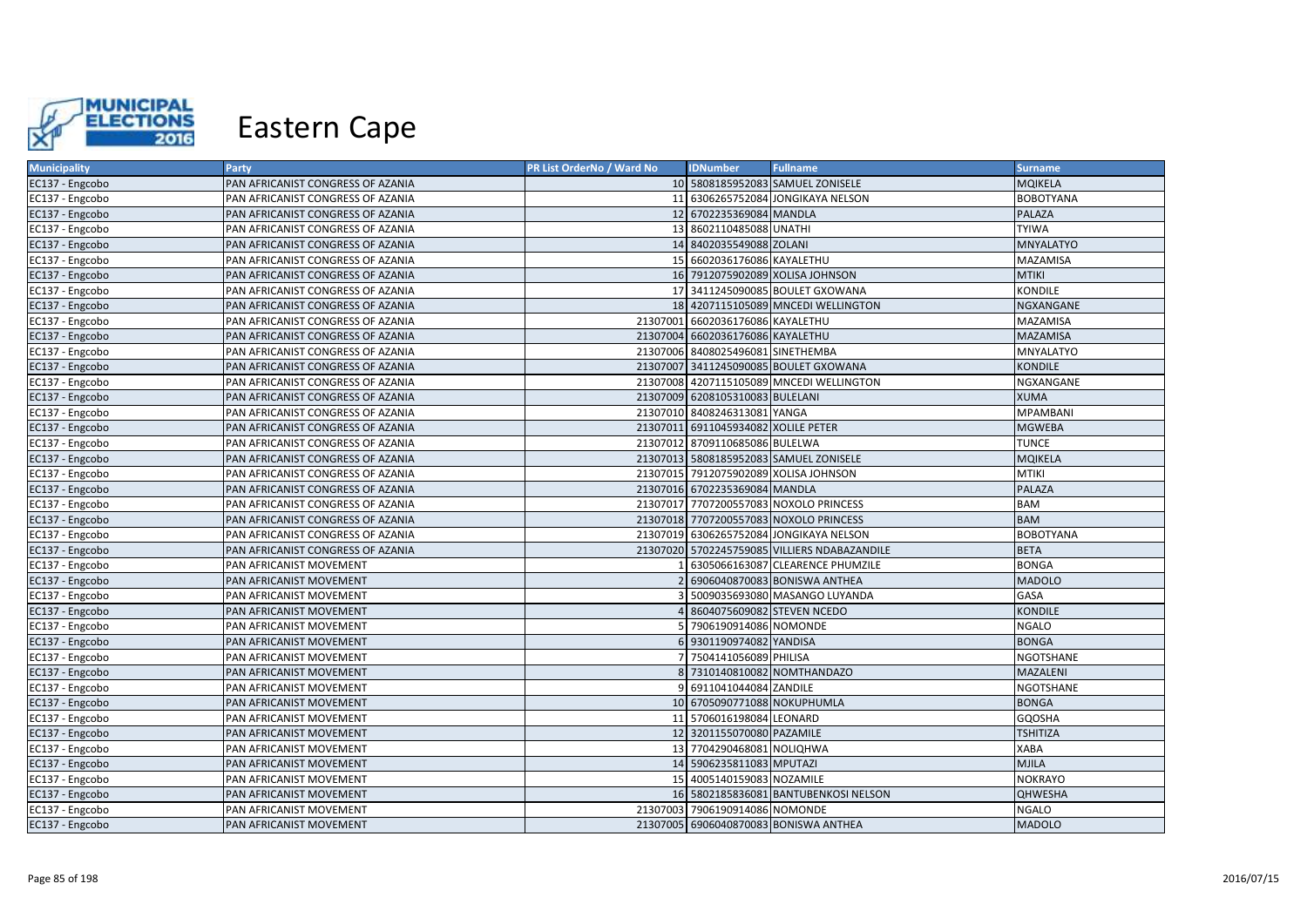

| <b>Municipality</b> | <b>Party</b>               | PR List OrderNo / Ward No | <b>IDNumber</b>                     | <b>Fullname</b>                             | <b>Surname</b>   |
|---------------------|----------------------------|---------------------------|-------------------------------------|---------------------------------------------|------------------|
| EC137 - Engcobo     | PAN AFRICANIST MOVEMENT    |                           |                                     | 21307006 5802185836081 BANTUBENKOSI NELSON  | <b>QHWESHA</b>   |
| EC137 - Engcobo     | PAN AFRICANIST MOVEMENT    |                           | 21307007 8604075609082 STEVEN NCEDO |                                             | KONDILE          |
| EC137 - Engcobo     | PAN AFRICANIST MOVEMENT    |                           |                                     | 21307009 6305066163087 CLEARENCE PHUMZILE   | <b>BONGA</b>     |
| EC137 - Engcobo     | PAN AFRICANIST MOVEMENT    |                           |                                     | 21307010 5009035693080 MASANGO LUYANDA      | <b>GASA</b>      |
| EC137 - Engcobo     | UNITED DEMOCRATIC MOVEMENT |                           |                                     | 5902040194088 NOKAYA ALICE NTOMBOMLUNGU     | <b>DAYISI</b>    |
| EC137 - Engcobo     | UNITED DEMOCRATIC MOVEMENT |                           | 6603245745083 FEZILE                |                                             | <b>MNTABEKO</b>  |
| EC137 - Engcobo     | UNITED DEMOCRATIC MOVEMENT |                           |                                     | 7010102090083 ZONDELELWA PRINCESS           | MADYOLO          |
| EC137 - Engcobo     | UNITED DEMOCRATIC MOVEMENT |                           | 8408075913084 MBONGI                |                                             | MAJIJA           |
| EC137 - Engcobo     | UNITED DEMOCRATIC MOVEMENT |                           | 5703125819080 NKOSINATI             |                                             | QUBUDA           |
| EC137 - Engcobo     | UNITED DEMOCRATIC MOVEMENT |                           |                                     | 5604160963082 NOMZAMO ANGELINA              | <b>NTIBANE</b>   |
| EC137 - Engcobo     | UNITED DEMOCRATIC MOVEMENT |                           |                                     | 5806240261086 MANDISA THELMA                | MASA             |
| EC137 - Engcobo     | UNITED DEMOCRATIC MOVEMENT |                           | 4703215549085 LUNGEPHI              |                                             | <b>THWANI</b>    |
| EC137 - Engcobo     | UNITED DEMOCRATIC MOVEMENT |                           | 5301015219089 ZAMIKHAYA             |                                             | <b>MBHEM</b>     |
| EC137 - Engcobo     | UNITED DEMOCRATIC MOVEMENT |                           | 10 6808086221082 THEMBILE           |                                             | <b>DANIEL</b>    |
| EC137 - Engcobo     | UNITED DEMOCRATIC MOVEMENT | 11                        |                                     | 2912195202084 ARMSTRONG WALAZA              | NKUNGWANA        |
| EC137 - Engcobo     | UNITED DEMOCRATIC MOVEMENT |                           |                                     | 12 6009270962082 BEAUTY NOWAKE              | <b>NGQUNGISO</b> |
| EC137 - Engcobo     | UNITED DEMOCRATIC MOVEMENT |                           | 13 7111120927080 NOLUFEFE           |                                             | DANIEL           |
| EC137 - Engcobo     | UNITED DEMOCRATIC MOVEMENT |                           | 14 6906156622088 SOLETHU            |                                             | <b>BANZANA</b>   |
| EC137 - Engcobo     | UNITED DEMOCRATIC MOVEMENT |                           | 15 6810016083087 SAKHI BRIAN        |                                             | TOTO             |
| EC137 - Engcobo     | UNITED DEMOCRATIC MOVEMENT |                           | 16 8901221004089 ZIMKHITHA          |                                             | RASMENI          |
| EC137 - Engcobo     | UNITED DEMOCRATIC MOVEMENT |                           |                                     | 17 4106110182087 DOLLY NOMATAMSANQA         | <b>MGUDLWA</b>   |
| EC137 - Engcobo     | UNITED DEMOCRATIC MOVEMENT |                           | 18 5410106259084 GRIFFITHS          |                                             | SONGEZO          |
| EC137 - Engcobo     | UNITED DEMOCRATIC MOVEMENT |                           | 19 7412055931083 SOLOMZI            |                                             | FANI             |
| EC137 - Engcobo     | UNITED DEMOCRATIC MOVEMENT |                           |                                     | 20 7307245713088 AMOS MELIKHAYA             | <b>NTIBANE</b>   |
| EC137 - Engcobo     | UNITED DEMOCRATIC MOVEMENT |                           | 21 7503125096087 MBULELO            |                                             | <b>NTONGANA</b>  |
| EC137 - Engcobo     | UNITED DEMOCRATIC MOVEMENT |                           | 22 5310225699089 RICHARD            |                                             | <b>MBAWULI</b>   |
| EC137 - Engcobo     | UNITED DEMOCRATIC MOVEMENT |                           |                                     | 23 5203170841089 NOMNQOPHISO FLORENCE       | <b>MUTEYI</b>    |
| EC137 - Engcobo     | UNITED DEMOCRATIC MOVEMENT |                           |                                     | 21307002 5806240261086 MANDISA THELMA       | <b>MASA</b>      |
| EC137 - Engcobo     | UNITED DEMOCRATIC MOVEMENT |                           |                                     | 21307003 2912195202084 ARMSTRONG WALAZA     | NKUNGWANA        |
| EC137 - Engcobo     | UNITED DEMOCRATIC MOVEMENT |                           | 21307004 6603245745083 FEZILE       |                                             | <b>MNTABEKO</b>  |
| EC137 - Engcobo     | UNITED DEMOCRATIC MOVEMENT |                           |                                     | 21307005 7307245713088 AMOS MELIKHAYA       | <b>NTIBANE</b>   |
| EC137 - Engcobo     | UNITED DEMOCRATIC MOVEMENT |                           | 21307006 9209275829081 NKOSIVILE    |                                             | <b>KETANI</b>    |
| EC137 - Engcobo     | UNITED DEMOCRATIC MOVEMENT |                           | 21307007 7504050822083 PHUMLA       |                                             | MAGCANYA         |
| EC137 - Engcobo     | UNITED DEMOCRATIC MOVEMENT |                           |                                     | 21307008 4307145517087 HUBERT HLANGANISA    | MHLAULI          |
| EC137 - Engcobo     | UNITED DEMOCRATIC MOVEMENT |                           |                                     | 21307009 4812255780086 MANDLENKOSI MICHAEL  | GQALI            |
| EC137 - Engcobo     | UNITED DEMOCRATIC MOVEMENT |                           | 21307010 7412055931083 SOLOMZI      |                                             | FANI             |
| EC137 - Engcobo     | UNITED DEMOCRATIC MOVEMENT |                           | 21307011 7412055931083 SOLOMZI      |                                             | FANI             |
| EC137 - Engcobo     | UNITED DEMOCRATIC MOVEMENT |                           |                                     | 21307013 6009270962082 BEAUTY NOWAKE        | <b>NGQUNGISO</b> |
| EC137 - Engcobo     | UNITED DEMOCRATIC MOVEMENT |                           | 21307014 7503125096087 MBULELO      |                                             | <b>NTONGANA</b>  |
| EC137 - Engcobo     | UNITED DEMOCRATIC MOVEMENT |                           | 21307015 5410106259084 GRIFFITHS    |                                             | SONGEZO          |
| EC137 - Engcobo     | UNITED DEMOCRATIC MOVEMENT |                           | 21307016 4001125419089 GIBSON       |                                             | PALAZA           |
| EC137 - Engcobo     | UNITED DEMOCRATIC MOVEMENT |                           |                                     | 21307017 5912235917086 TEMBINKOSI CORNELIUS | <b>NETTIE</b>    |
| EC137 - Engcobo     | UNITED DEMOCRATIC MOVEMENT |                           |                                     | 21307018 7010102090083 ZONDELELWA PRINCESS  | MADYOLO          |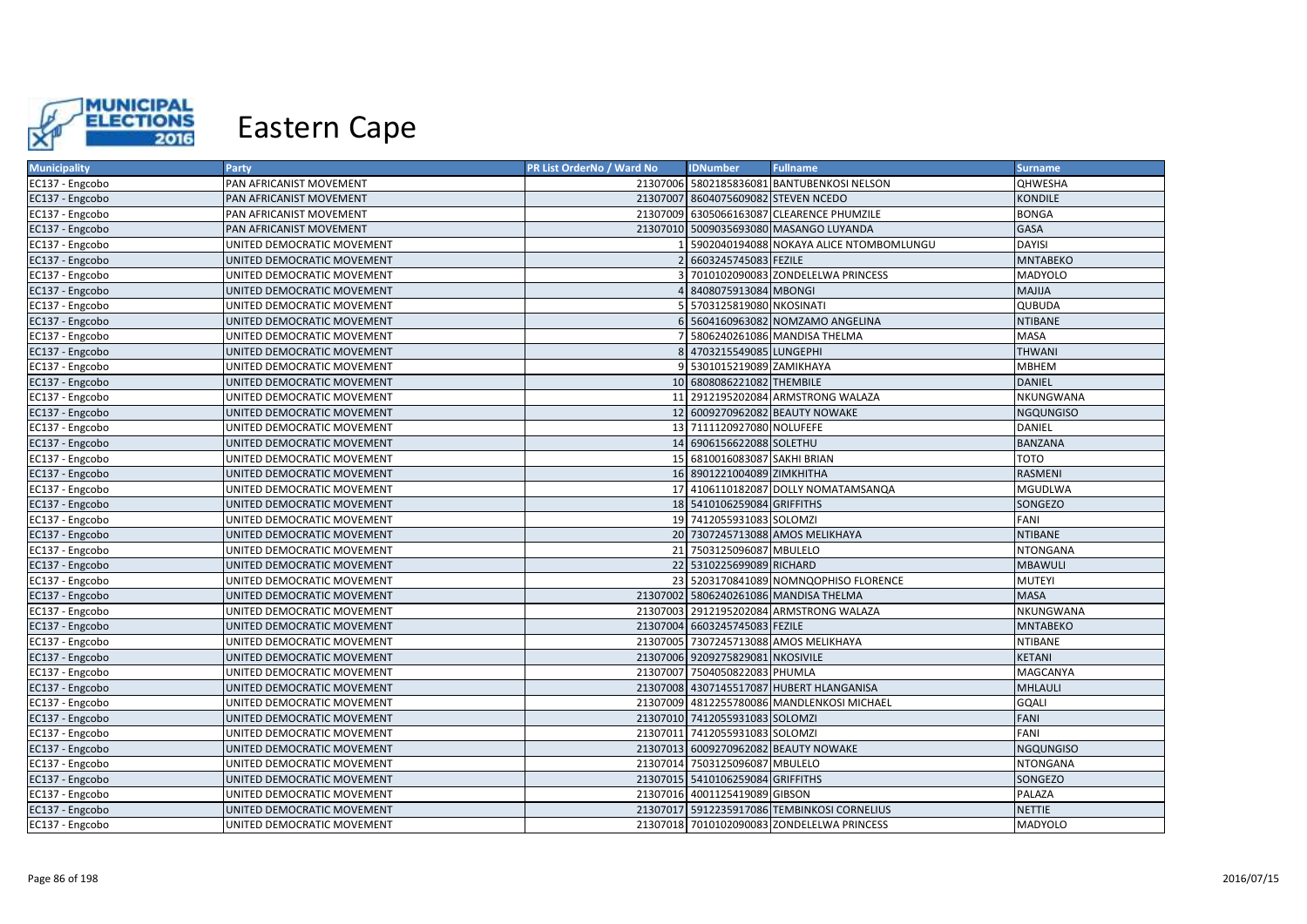

| <b>Municipality</b> | Party                              | PR List OrderNo / Ward No | <b>IDNumber</b>                    | <b>Fullname</b>                             | <b>Surname</b>    |
|---------------------|------------------------------------|---------------------------|------------------------------------|---------------------------------------------|-------------------|
| EC137 - Engcobo     | UNITED DEMOCRATIC MOVEMENT         |                           | 21307019 5703125819080 NKOSINATI   |                                             | <b>QUBUDA</b>     |
| EC137 - Engcobo     | UNITED DEMOCRATIC MOVEMENT         |                           |                                    | 21307020 5203170841089 NOMNQOPHISO FLORENCE | <b>MUTEYI</b>     |
| EC137 - Engcobo     | UNITED FRONT OF THE EASTERN CAPE   |                           | 1 7603166030084 PHIZIZWE           |                                             | <b>MENE</b>       |
| EC137 - Engcobo     | UNITED FRONT OF THE EASTERN CAPE   |                           |                                    | 2 5803070192085 NOKWAKHA SIGNORIA           | SIGWELA           |
| EC137 - Engcobo     | UNITED FRONT OF THE EASTERN CAPE   |                           |                                    | 6308160372083 NOMATSHAKA AUTILIA            | <b>POSWAYO</b>    |
| EC137 - Engcobo     | UNITED FRONT OF THE EASTERN CAPE   |                           | 4 7107050853080 XOLISWA            |                                             | MEMANI            |
| EC137 - Engcobo     | UNITED FRONT OF THE EASTERN CAPE   |                           |                                    | 5 5512130163081 NOSAYINILE NOMBEKO          | <b>ZITO</b>       |
| EC137 - Engcobo     | UNITED FRONT OF THE EASTERN CAPE   |                           | 6 7410051109084 NTOMBIZIFIKILE     |                                             | LENGISI           |
| EC137 - Engcobo     | UNITED FRONT OF THE EASTERN CAPE   |                           | 6803046152089 NKONTWANA            |                                             | <b>GOBO</b>       |
| EC137 - Engcobo     | UNITED FRONT OF THE EASTERN CAPE   |                           |                                    | 8 5511030193081 LUNGELWA LUCIA              | <b>HANGANA</b>    |
| EC137 - Engcobo     | UNITED FRONT OF THE EASTERN CAPE   |                           | 9 6305260889081 NOSAKHELE          |                                             | <b>DAMOYI</b>     |
| EC137 - Engcobo     | UNITED FRONT OF THE EASTERN CAPE   |                           |                                    | 10 6801018731088 ZANEMVULA WISEMAN FUTHILE  | <b>MPOFANA</b>    |
| EC137 - Engcobo     | UNITED FRONT OF THE EASTERN CAPE   |                           |                                    | 11 8206215576088 SOLWETHU ISRAEL            | <b>MOLO</b>       |
| EC137 - Engcobo     | UNITED FRONT OF THE EASTERN CAPE   |                           | 21307010 8601185595086 TANDO       |                                             | <b>LISA</b>       |
| EC137 - Engcobo     | UNITED FRONT OF THE EASTERN CAPE   |                           |                                    | 21307011 5803070192085 NOKWAKHA SIGNORIA    | <b>SIGWELA</b>    |
| EC138 - Sakhisizwe  | AFRICAN NATIONAL CONGRESS          |                           |                                    | 7004055929082 ALFRED SIYABULELA             | NXOZI             |
| EC138 - Sakhisizwe  | <b>AFRICAN NATIONAL CONGRESS</b>   |                           | 2 4907100112087 KOLISWA            |                                             | <b>FAKU</b>       |
| EC138 - Sakhisizwe  | AFRICAN NATIONAL CONGRESS          |                           | 3 7111230600080 BUYISWA            |                                             | NTSERE            |
| EC138 - Sakhisizwe  | AFRICAN NATIONAL CONGRESS          |                           | 4 7407150888089 NOKUPHUMLA         |                                             | <b>STOFILE</b>    |
| EC138 - Sakhisizwe  | AFRICAN NATIONAL CONGRESS          |                           |                                    | 6302055065084 MANDLENKOSI WEBSTER           | <b>MAKOHLISO</b>  |
| EC138 - Sakhisizwe  | <b>AFRICAN NATIONAL CONGRESS</b>   |                           |                                    | 6 6904041709087 NOGCINIKAYA FLORENCE        | <b>NGONDO</b>     |
| EC138 - Sakhisizwe  | AFRICAN NATIONAL CONGRESS          |                           | 7 7011135118081 LOMELELE           |                                             | <b>FANA</b>       |
| EC138 - Sakhisizwe  | AFRICAN NATIONAL CONGRESS          |                           |                                    | 8 4702010664081 NOWETU MANDISA              | <b>MAHLAMBE</b>   |
| EC138 - Sakhisizwe  | AFRICAN NATIONAL CONGRESS          |                           |                                    | 9 7012201254081 NONDUMISO PRIMROSE          | MANANGA           |
| EC138 - Sakhisizwe  | AFRICAN NATIONAL CONGRESS          |                           |                                    | 10 5405250472087 CLAUDETT PHUMLA            | YAKOBI            |
| EC138 - Sakhisizwe  | AFRICAN NATIONAL CONGRESS          |                           |                                    | 21308001 5504115187086 TENJWA TEMPLETON     | <b>DODA</b>       |
| EC138 - Sakhisizwe  | AFRICAN NATIONAL CONGRESS          |                           | 21308002 8806066041080 MZWAMADODA  |                                             | NGQAYIMBANA       |
| EC138 - Sakhisizwe  | AFRICAN NATIONAL CONGRESS          |                           | 21308003 6712085758088 TAMSANQA    |                                             | HOZA              |
| EC138 - Sakhisizwe  | AFRICAN NATIONAL CONGRESS          |                           |                                    | 21308004 5409110176086 BONISWA ELIZABETH    | <b>PONOSHE</b>    |
| EC138 - Sakhisizwe  | AFRICAN NATIONAL CONGRESS          |                           |                                    | 21308005 6704115362080 ZILINDILE ALFRED     | MOSE              |
| EC138 - Sakhisizwe  | AFRICAN NATIONAL CONGRESS          |                           | 21308006 5603295690081 ANDILE      |                                             | SONDLO            |
| EC138 - Sakhisizwe  | AFRICAN NATIONAL CONGRESS          |                           | 21308007 7206056224088 NCEBA       |                                             | MAGANDELA         |
| EC138 - Sakhisizwe  | <b>AFRICAN NATIONAL CONGRESS</b>   |                           |                                    | 21308008 8306061154087 NOMZAMO PORTIA       | <b>MKATI</b>      |
| EC138 - Sakhisizwe  | AFRICAN NATIONAL CONGRESS          |                           | 21308009 7310205527084 ZOLANI      |                                             | MBASANE           |
| EC138 - Sakhisizwe  | <b>AFRICAN PEOPLE'S CONVENTION</b> |                           | 1 5412175666082 MNCEDISI           |                                             | NDELENI           |
| EC138 - Sakhisizwe  | AFRICAN PEOPLE'S CONVENTION        |                           | 2 7508260721084 NOMFUNEKO          |                                             | <b>MAHLOMBE</b>   |
| EC138 - Sakhisizwe  | <b>AFRICAN PEOPLE'S CONVENTION</b> |                           |                                    | 5112160753081 NOMATHEMBA VIOLET NOLUNDI     | MANGXONGXOZA      |
| EC138 - Sakhisizwe  | AFRICAN PEOPLE'S CONVENTION        |                           | 4909135697082 THEMBISILE           |                                             | <b>NOPHOTHE</b>   |
| EC138 - Sakhisizwe  | AFRICAN PEOPLE'S CONVENTION        |                           | 5 6411101038084 NONESI             |                                             | <b>TSHONGWENI</b> |
| EC138 - Sakhisizwe  | AFRICAN PEOPLE'S CONVENTION        |                           | 6 5606085805082 BOTHA              |                                             | MTYHWARU          |
| EC138 - Sakhisizwe  | AFRICAN PEOPLE'S CONVENTION        |                           | 7 6404260846082 NOKWANDA           |                                             | <b>NYANGA</b>     |
| EC138 - Sakhisizwe  | AFRICAN PEOPLE'S CONVENTION        |                           |                                    | 8 5608070942086 GUBAYO NONGENILE            | <b>NQABALA</b>    |
| EC138 - Sakhisizwe  | <b>AFRICAN PEOPLE'S CONVENTION</b> |                           | 21308001 4811205688084 VULINKUNDLA |                                             | <b>SIYAPI</b>     |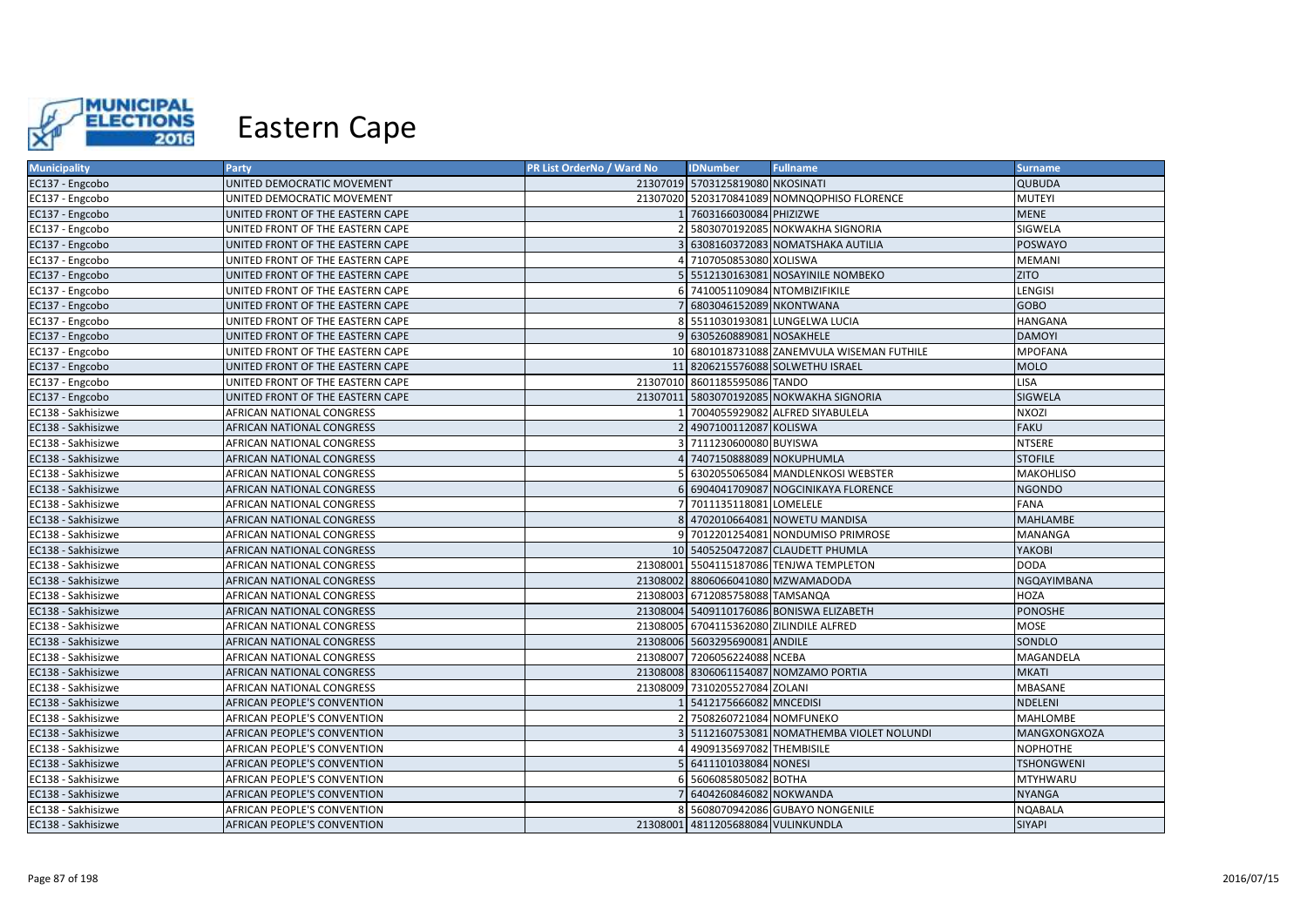

| <b>Municipality</b> | <b>Party</b>                       | PR List OrderNo / Ward No | <b>IDNumber</b>                      | <b>Fullname</b>                                | <b>Surname</b>     |
|---------------------|------------------------------------|---------------------------|--------------------------------------|------------------------------------------------|--------------------|
| EC138 - Sakhisizwe  | AFRICAN PEOPLE'S CONVENTION        |                           |                                      | 21308002 4701120663082 NONTOZANELE NOWANDILE   | QUTSU              |
| EC138 - Sakhisizwe  | AFRICAN PEOPLE'S CONVENTION        |                           | 21308003 5712160302084 NOLUZILE      |                                                | <b>SIYAPI</b>      |
| EC138 - Sakhisizwe  | AFRICAN PEOPLE'S CONVENTION        |                           |                                      | 21308004 5705250997086 NTOMBEKAYA NONGEJILE    | <b>NYANGA</b>      |
| EC138 - Sakhisizwe  | AFRICAN PEOPLE'S CONVENTION        |                           |                                      | 21308005 5212121175083 XOLISWA MAVIS NONGENILE | <b>MSITSHANA</b>   |
| EC138 - Sakhisizwe  | AFRICAN PEOPLE'S CONVENTION        |                           |                                      | 21308006 5901165917083 DAVID ZWELITSHA         | <b>MAXEGO</b>      |
| EC138 - Sakhisizwe  | <b>AFRICAN PEOPLE'S CONVENTION</b> |                           |                                      | 21308007 6405060899080 ELIZABETH NOSILINGI     | <b>NYANGA</b>      |
| EC138 - Sakhisizwe  | AFRICAN PEOPLE'S CONVENTION        |                           | 21308008 6011025831083 ENGLAR ZENZO  |                                                | MAYEKISO           |
| EC138 - Sakhisizwe  | <b>AFRICAN PEOPLE'S CONVENTION</b> |                           |                                      | 21308009 5012240967083 NOLINGENE JANE          | <b>MATIWANE</b>    |
| EC138 - Sakhisizwe  | CONGRESS OF THE PEOPLE             |                           | 9406230565087 NOSIPHO HILDA          |                                                | <b>APRIL</b>       |
| EC138 - Sakhisizwe  | CONGRESS OF THE PEOPLE             |                           |                                      | 6308200980085 FLORENCE NOMPUMELELO             | <b>GELELO</b>      |
| EC138 - Sakhisizwe  | CONGRESS OF THE PEOPLE             |                           |                                      | 6606066380088 MPUMELELO ARCHIBALD              | <b>KATSHWA</b>     |
| EC138 - Sakhisizwe  | CONGRESS OF THE PEOPLE             |                           | 9005040673089 BONGIWE                |                                                | <b>KAYINGANA</b>   |
| EC138 - Sakhisizwe  | CONGRESS OF THE PEOPLE             |                           |                                      | 5812256322085 SOLOMON MOTO                     | MAFILIKA           |
| EC138 - Sakhisizwe  | CONGRESS OF THE PEOPLE             |                           | 5605135713080 VICTOR                 |                                                | <b>MATSHOTYANA</b> |
| EC138 - Sakhisizwe  | CONGRESS OF THE PEOPLE             |                           | 8107200906084 VELISWA                |                                                | MKHETSHANE         |
| EC138 - Sakhisizwe  | CONGRESS OF THE PEOPLE             |                           | 8 8906281125088 BUKIWE               |                                                | <b>MLANDU</b>      |
| EC138 - Sakhisizwe  | CONGRESS OF THE PEOPLE             |                           | 21308001 9406230565087 NOSIPHO HILDA |                                                | <b>APRIL</b>       |
| EC138 - Sakhisizwe  | CONGRESS OF THE PEOPLE             |                           | 21308002 8906281125088 BUKIWE        |                                                | <b>MLANDU</b>      |
| EC138 - Sakhisizwe  | CONGRESS OF THE PEOPLE             |                           | 21308003 9406230565087 NOSIPHO HILDA |                                                | <b>APRIL</b>       |
| EC138 - Sakhisizwe  | CONGRESS OF THE PEOPLE             |                           | 21308004 8107200906084 VELISWA       |                                                | <b>MKHETSHANE</b>  |
| EC138 - Sakhisizwe  | CONGRESS OF THE PEOPLE             |                           |                                      | 21308005 5812256322085 SOLOMON MOTO            | MAFILIKA           |
| EC138 - Sakhisizwe  | CONGRESS OF THE PEOPLE             |                           | 21308006 5605135713080 VICTOR        |                                                | <b>MATSHOTYANA</b> |
| EC138 - Sakhisizwe  | CONGRESS OF THE PEOPLE             |                           |                                      | 21308007 6606066380088 MPUMELELO ARCHIBALD     | <b>KATSHWA</b>     |
| EC138 - Sakhisizwe  | CONGRESS OF THE PEOPLE             |                           | 21308008 9005040673089 BONGIWE       |                                                | <b>KAYINGANA</b>   |
| EC138 - Sakhisizwe  | CONGRESS OF THE PEOPLE             |                           |                                      | 21308009 6308200980085 FLORENCE NOMPUMELELO    | <b>GELELO</b>      |
| EC138 - Sakhisizwe  | DEMOCRATIC ALLIANCE                |                           |                                      | 8306225949083 MONWABISI JAKES                  | <b>MALUNGISA</b>   |
| EC138 - Sakhisizwe  | DEMOCRATIC ALLIANCE                |                           | 6501295004080 MURRAY JOHN            |                                                | <b>ANDREWS</b>     |
| EC138 - Sakhisizwe  | DEMOCRATIC ALLIANCE                |                           |                                      | 6210265858083 LUDWE LEONARD                    | <b>TSOLIWE</b>     |
| EC138 - Sakhisizwe  | DEMOCRATIC ALLIANCE                |                           | 9204230494089 ATHULE NICOL           |                                                | <b>SEYISI</b>      |
| EC138 - Sakhisizwe  | DEMOCRATIC ALLIANCE                |                           |                                      | 21308001 8306225949083 MONWABISI JAKES         | <b>MALUNGISA</b>   |
| EC138 - Sakhisizwe  | DEMOCRATIC ALLIANCE                |                           |                                      | 21308002 6506066284084 NTSIKELELO LUCAS        | <b>DAKANA</b>      |
| EC138 - Sakhisizwe  | DEMOCRATIC ALLIANCE                |                           |                                      | 21308003 8306225949083 MONWABISI JAKES         | <b>MALUNGISA</b>   |
| EC138 - Sakhisizwe  | DEMOCRATIC ALLIANCE                |                           |                                      | 21308004 6210265858083 LUDWE LEONARD           | <b>TSOLIWE</b>     |
| EC138 - Sakhisizwe  | DEMOCRATIC ALLIANCE                |                           | 21308005 9204230494089 ATHULE NICOL  |                                                | <b>SEYISI</b>      |
| EC138 - Sakhisizwe  | DEMOCRATIC ALLIANCE                |                           | 21308006 9204230494089 ATHULE NICOL  |                                                | <b>SEYISI</b>      |
| EC138 - Sakhisizwe  | DEMOCRATIC ALLIANCE                |                           | 21308007 9204230494089 ATHULE NICOL  |                                                | <b>SEYISI</b>      |
| EC138 - Sakhisizwe  | DEMOCRATIC ALLIANCE                |                           |                                      | 21308008 6305185924088 PERFECT SITEMBELE       | <b>MSHEQO</b>      |
| EC138 - Sakhisizwe  | DEMOCRATIC ALLIANCE                |                           |                                      | 21308009 6305185924088 PERFECT SITEMBELE       | <b>MSHEQO</b>      |
| EC138 - Sakhisizwe  | ECONOMIC FREEDOM FIGHTERS          |                           | 7711225660088 ANDILE                 |                                                | LANDE              |
| EC138 - Sakhisizwe  | <b>ECONOMIC FREEDOM FIGHTERS</b>   |                           | 7312180258081 KOLEKA SYLVIA          |                                                | <b>NCAPAYI</b>     |
| EC138 - Sakhisizwe  | ECONOMIC FREEDOM FIGHTERS          |                           | 7406035878083 THEMBIXOLO             |                                                | <b>NTSHIBA</b>     |
| EC138 - Sakhisizwe  | <b>ECONOMIC FREEDOM FIGHTERS</b>   |                           | 9309280528080 ANELISA                |                                                | <b>BENGWA</b>      |
| EC138 - Sakhisizwe  | ECONOMIC FREEDOM FIGHTERS          |                           | 5 9006156242081 ANELE                |                                                | <b>FIELDS</b>      |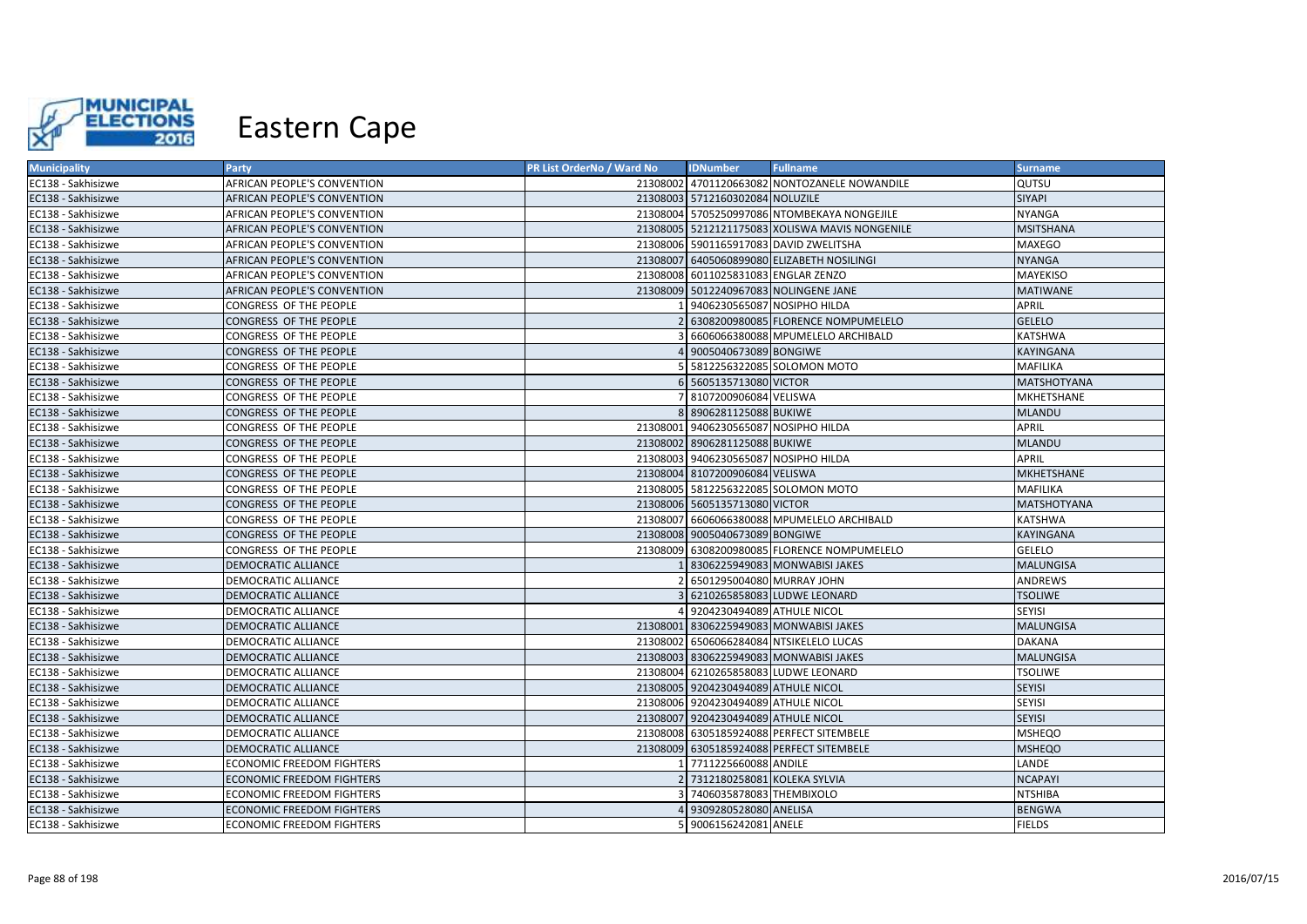

| <b>Municipality</b> | <b>Party</b>                      | PR List OrderNo / Ward No | <b>IDNumber</b>                      | <b>Fullname</b>                                  | <b>Surname</b>   |
|---------------------|-----------------------------------|---------------------------|--------------------------------------|--------------------------------------------------|------------------|
| EC138 - Sakhisizwe  | <b>ECONOMIC FREEDOM FIGHTERS</b>  |                           | 6 9601011563083 ZININZI              |                                                  | <b>MRWETYANA</b> |
| EC138 - Sakhisizwe  | ECONOMIC FREEDOM FIGHTERS         |                           | 8309231305084 THANDIWE               |                                                  | NTLEBI           |
| EC138 - Sakhisizwe  | <b>ECONOMIC FREEDOM FIGHTERS</b>  |                           | 8 9307185804085 SOLOMZI              |                                                  | <b>NTUNGWA</b>   |
| EC138 - Sakhisizwe  | <b>ECONOMIC FREEDOM FIGHTERS</b>  |                           |                                      | 8105041138081 NOMVUYO PRUDENCE                   | MANDLA           |
| EC138 - Sakhisizwe  | ECONOMIC FREEDOM FIGHTERS         |                           | 21308001 7406035878083 THEMBIXOLO    |                                                  | <b>NTSHIBA</b>   |
| EC138 - Sakhisizwe  | ECONOMIC FREEDOM FIGHTERS         |                           | 21308002 8309031123083 VICTORIA      |                                                  | SPHETHU          |
| EC138 - Sakhisizwe  | <b>ECONOMIC FREEDOM FIGHTERS</b>  |                           |                                      | 21308003 8009186099084 THEMBISILE JOHANNES       | <b>SIPHOSO</b>   |
| EC138 - Sakhisizwe  | <b>ECONOMIC FREEDOM FIGHTERS</b>  |                           | 21308004 7312180258081 KOLEKA SYLVIA |                                                  | <b>NCAPAYI</b>   |
| EC138 - Sakhisizwe  | ECONOMIC FREEDOM FIGHTERS         |                           |                                      | 21308005 8105041138081 NOMVUYO PRUDENCE          | <b>MANDLA</b>    |
| EC138 - Sakhisizwe  | ECONOMIC FREEDOM FIGHTERS         |                           | 21308006 9307185804085 SOLOMZI       |                                                  | <b>NTUNGWA</b>   |
| EC138 - Sakhisizwe  | ECONOMIC FREEDOM FIGHTERS         |                           |                                      | 21308007 7202210608084 MONICA NOSINTU            | <b>NJILA</b>     |
| EC138 - Sakhisizwe  | ECONOMIC FREEDOM FIGHTERS         |                           | 21308008 7107220870089 NOXOLO LYDIA  |                                                  | <b>NOMANA</b>    |
| EC138 - Sakhisizwe  | <b>ECONOMIC FREEDOM FIGHTERS</b>  |                           |                                      | 21308009 6411235133082 NTOBEKO DESMOND           | <b>MKABILE</b>   |
| EC138 - Sakhisizwe  | PAN AFRICANIST CONGRESS OF AZANIA |                           |                                      | 5302145614082 DOUGLAS ZINGISILE                  | <b>DYONASE</b>   |
| EC138 - Sakhisizwe  | PAN AFRICANIST CONGRESS OF AZANIA |                           |                                      | 5711190861085 YOLISWA VICTORIA NONESI            | <b>MKABILE</b>   |
| EC138 - Sakhisizwe  | PAN AFRICANIST CONGRESS OF AZANIA |                           |                                      | 8402206247082 KEFAS MZWANDILE                    | LEFATA           |
| EC138 - Sakhisizwe  | PAN AFRICANIST CONGRESS OF AZANIA |                           |                                      | 7601175615085 DAVID MBULELO                      | <b>FEMELA</b>    |
| EC138 - Sakhisizwe  | PAN AFRICANIST CONGRESS OF AZANIA |                           |                                      | 5401030258086 NOMATHAMSANQA CORDELIA NOMISILE    | MGOQI            |
| EC138 - Sakhisizwe  | PAN AFRICANIST CONGRESS OF AZANIA |                           |                                      | 6509210063081 NOMUTE VIRGINIA NOKUTHULA          | <b>JONAS</b>     |
| EC138 - Sakhisizwe  | PAN AFRICANIST CONGRESS OF AZANIA |                           | 9009106180088 THINA                  |                                                  | <b>NONGALO</b>   |
| EC138 - Sakhisizwe  | PAN AFRICANIST CONGRESS OF AZANIA |                           |                                      | 8 4207165627081 KANANA WISEMAN                   | <b>BOOI</b>      |
| EC138 - Sakhisizwe  | PAN AFRICANIST CONGRESS OF AZANIA |                           | 21308001 7009155463080 BHEKANI       |                                                  | <b>MTOLO</b>     |
| EC138 - Sakhisizwe  | PAN AFRICANIST CONGRESS OF AZANIA |                           | 21308002 8612115427084 SIYABONGA     |                                                  | NGCWANGU         |
| EC138 - Sakhisizwe  | PAN AFRICANIST CONGRESS OF AZANIA |                           |                                      | 21308003 7601175615085 DAVID MBULELO             | <b>FEMELA</b>    |
| EC138 - Sakhisizwe  | PAN AFRICANIST CONGRESS OF AZANIA |                           |                                      | 21308005 7310045900087 MBULELO ALFRED            | <b>BEN</b>       |
| EC138 - Sakhisizwe  | PAN AFRICANIST CONGRESS OF AZANIA |                           |                                      | 21308006 6509210063081 NOMUTE VIRGINIA NOKUTHULA | <b>JONAS</b>     |
| EC138 - Sakhisizwe  | PAN AFRICANIST CONGRESS OF AZANIA |                           |                                      | 21308007 6810107375087 VALIPATHWA PAD            | <b>MAY</b>       |
| EC138 - Sakhisizwe  | PAN AFRICANIST CONGRESS OF AZANIA |                           |                                      | 21308008 5302145614082 DOUGLAS ZINGISILE         | <b>DYONASE</b>   |
| EC138 - Sakhisizwe  | PAN AFRICANIST CONGRESS OF AZANIA |                           | 21308009 9009106180088 THINA         |                                                  | <b>NONGALO</b>   |
| EC138 - Sakhisizwe  | PAN AFRICANIST MOVEMENT           |                           |                                      | 6103275698088 ARNOLD MPATHI                      | <b>BUNYONYO</b>  |
| EC138 - Sakhisizwe  | PAN AFRICANIST MOVEMENT           |                           | 6201125107084 MALUSI TENGO           |                                                  | <b>DUDUMASHE</b> |
| EC138 - Sakhisizwe  | PAN AFRICANIST MOVEMENT           |                           | 3503065306086 BOLISI                 |                                                  | QENGQELEKA       |
| EC138 - Sakhisizwe  | PAN AFRICANIST MOVEMENT           |                           | 21308003 3503065306086 BOLISI        |                                                  | QENGQELEKA       |
| EC138 - Sakhisizwe  | PAN AFRICANIST MOVEMENT           |                           | 21308004 6201125107084 MALUSI TENGO  |                                                  | <b>DUDUMASHE</b> |
| EC138 - Sakhisizwe  | PAN AFRICANIST MOVEMENT           |                           |                                      | 21308005 6103275698088 ARNOLD MPATHI             | <b>BUNYONYO</b>  |
| EC138 - Sakhisizwe  | UNITED DEMOCRATIC MOVEMENT        |                           |                                      | 6905220756088 NOWISILE VERONICA                  | NGEBULANA        |
| EC138 - Sakhisizwe  | UNITED DEMOCRATIC MOVEMENT        |                           |                                      | 4907025704083 TAMSANQA VICTOR                    | <b>MANGWANA</b>  |
| EC138 - Sakhisizwe  | UNITED DEMOCRATIC MOVEMENT        |                           | 8305206232089 LULAMILE               |                                                  | <b>THUPHA</b>    |
| EC138 - Sakhisizwe  | UNITED DEMOCRATIC MOVEMENT        |                           |                                      | 4301120320088 NOMBEKO MIRRIAM                    | <b>TIKA</b>      |
| EC138 - Sakhisizwe  | UNITED DEMOCRATIC MOVEMENT        |                           | 8606101839088 KHANYISA               |                                                  | PETERSON         |
| EC138 - Sakhisizwe  | UNITED DEMOCRATIC MOVEMENT        |                           |                                      | 6 5306011048085 TOBEKA NODAWUNI                  | KWAYIMANI        |
| EC138 - Sakhisizwe  | UNITED DEMOCRATIC MOVEMENT        |                           | 9502146139080 AYANDA                 |                                                  | WELA             |
| EC138 - Sakhisizwe  | UNITED DEMOCRATIC MOVEMENT        |                           | 8 9104186038080 YANGA                |                                                  | <b>NDIKI</b>     |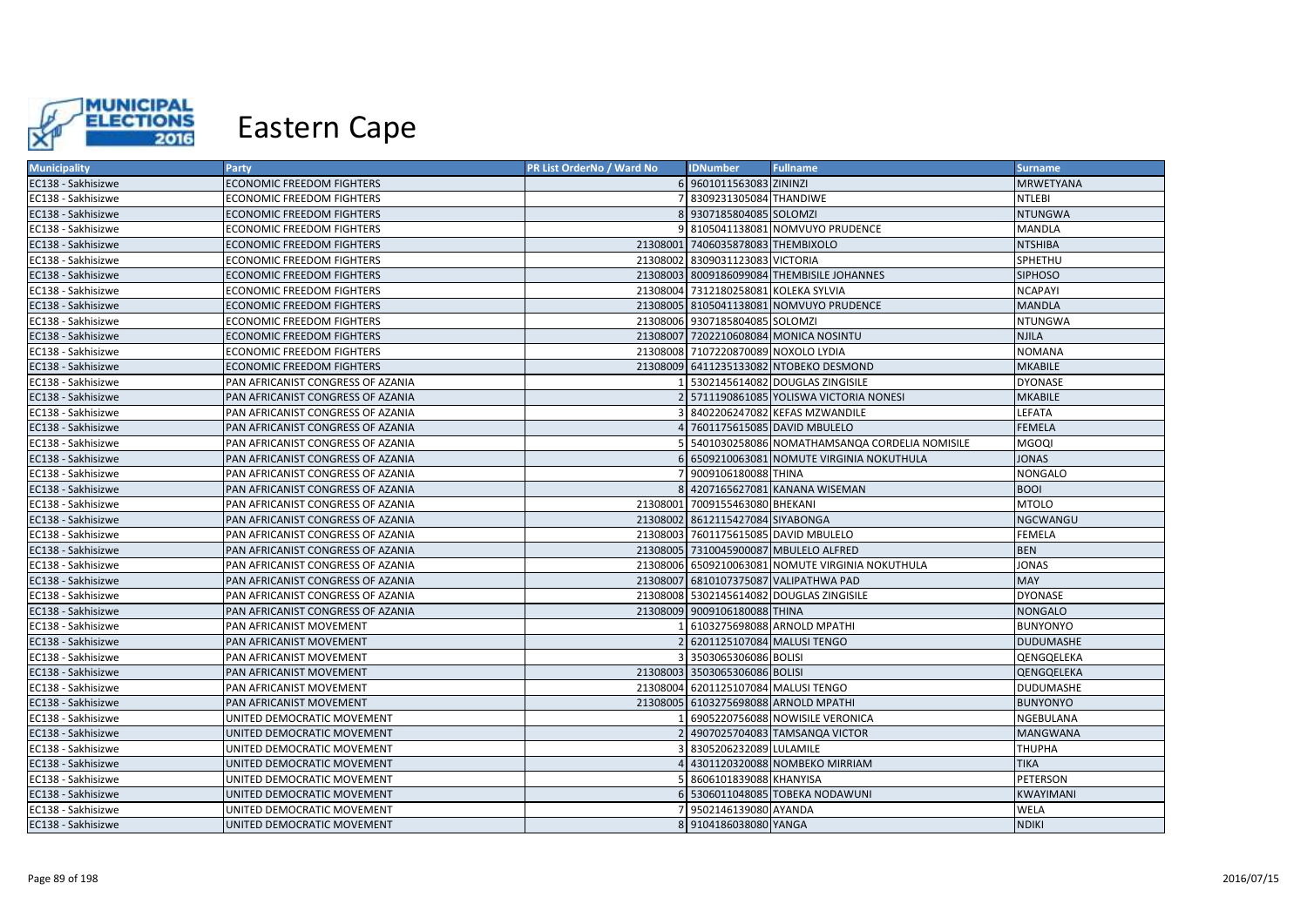

| <b>Municipality</b>               | Party                            | PR List OrderNo / Ward No | <b>IDNumber</b>                      | <b>Fullname</b>                          | <b>Surname</b>     |
|-----------------------------------|----------------------------------|---------------------------|--------------------------------------|------------------------------------------|--------------------|
| EC138 - Sakhisizwe                | UNITED DEMOCRATIC MOVEMENT       |                           | 9 5106065165086 MICHAEL              |                                          | <b>WELA</b>        |
| EC138 - Sakhisizwe                | UNITED DEMOCRATIC MOVEMENT       |                           | 21308001 8606101839088 KHANYISA      |                                          | <b>PETERSON</b>    |
| EC138 - Sakhisizwe                | UNITED DEMOCRATIC MOVEMENT       |                           |                                      | 21308003 6305110368088 SOMKAZI PATRICIA  | MAKEHLE            |
| EC138 - Sakhisizwe                | UNITED DEMOCRATIC MOVEMENT       |                           |                                      | 21308004 4907025704083 TAMSANQA VICTOR   | <b>MANGWANA</b>    |
| EC138 - Sakhisizwe                | UNITED DEMOCRATIC MOVEMENT       |                           |                                      | 21308005 6905220756088 NOWISILE VERONICA | NGEBULANA          |
| EC138 - Sakhisizwe                | UNITED DEMOCRATIC MOVEMENT       |                           | 21308006 9104186038080 YANGA         |                                          | <b>NDIKI</b>       |
| EC138 - Sakhisizwe                | UNITED DEMOCRATIC MOVEMENT       |                           | 21308007 5106065165086 MICHAEL       |                                          | WELA               |
| EC138 - Sakhisizwe                | UNITED DEMOCRATIC MOVEMENT       |                           |                                      | 21308008 4301120320088 NOMBEKO MIRRIAM   | <b>TIKA</b>        |
| EC138 - Sakhisizwe                | UNITED DEMOCRATIC MOVEMENT       |                           | 21308009 3904035155084 SEFU          |                                          | <b>BANISI</b>      |
| EC139 - Tsolwana/Inkwanca/Lukanji | AFRICAN NATIONAL CONGRESS        |                           | 1 7606075723087 SIBUSISO ERIC        |                                          | <b>MVANA</b>       |
| EC139 - Tsolwana/Inkwanca/Lukanji | AFRICAN NATIONAL CONGRESS        |                           | 8002195464084 MZOXOLO                |                                          | <b>PETER</b>       |
| EC139 - Tsolwana/Inkwanca/Lukanji | AFRICAN NATIONAL CONGRESS        |                           | 7001180696081 KHANGELWA              |                                          | MANZANA-SOVENDLE   |
| EC139 - Tsolwana/Inkwanca/Lukanji | AFRICAN NATIONAL CONGRESS        |                           | 7404300675086 LINDIWE                |                                          | GUNUZA-NKWENTSHA   |
| EC139 - Tsolwana/Inkwanca/Lukanji | AFRICAN NATIONAL CONGRESS        |                           | 5 7011060863081 NOZIBELE             |                                          | <b>MAKANDA</b>     |
| EC139 - Tsolwana/Inkwanca/Lukanji | AFRICAN NATIONAL CONGRESS        |                           |                                      | 6 7005130330089 LULEKA ELIZABETH         | GUBULA-MQINGWANA   |
| EC139 - Tsolwana/Inkwanca/Lukanji | AFRICAN NATIONAL CONGRESS        |                           | 7 6212310511089 FUNEKA SYBIL         |                                          | SOPAPAZA-LUNGISA   |
| EC139 - Tsolwana/Inkwanca/Lukanji | AFRICAN NATIONAL CONGRESS        |                           |                                      | 8 6012080585085 ZUKISWA NOSISANA EUNICE  | <b>RALANE</b>      |
| EC139 - Tsolwana/Inkwanca/Lukanji | AFRICAN NATIONAL CONGRESS        |                           | 9 8405240564081 NOLUTHANDO           |                                          | <b>NQABISA</b>     |
| EC139 - Tsolwana/Inkwanca/Lukanji | AFRICAN NATIONAL CONGRESS        |                           | 10 6011240688086 THEMBEKA            |                                          | <b>BUNU</b>        |
| EC139 - Tsolwana/Inkwanca/Lukanji | AFRICAN NATIONAL CONGRESS        |                           | 11 5902021276086 GLORIA              |                                          | KIBI               |
| EC139 - Tsolwana/Inkwanca/Lukanji | AFRICAN NATIONAL CONGRESS        |                           | 12 5912310232088 TERI VIVIAN         |                                          | <b>MPOLO</b>       |
| EC139 - Tsolwana/Inkwanca/Lukanji | AFRICAN NATIONAL CONGRESS        |                           |                                      | 13 6504050226088 XOLISWA PAMELLA         | <b>XELO</b>        |
| EC139 - Tsolwana/Inkwanca/Lukanji | AFRICAN NATIONAL CONGRESS        |                           | 14 7712180123088 ADELÉ NATACIA       |                                          | <b>FILLIS</b>      |
| EC139 - Tsolwana/Inkwanca/Lukanji | AFRICAN NATIONAL CONGRESS        |                           |                                      | 15 7204101231083 NOCAWE CHRISTINA        | <b>TWALO</b>       |
| EC139 - Tsolwana/Inkwanca/Lukanji | AFRICAN NATIONAL CONGRESS        |                           | 16 5807100138083 MARINA              |                                          | <b>BENNETT</b>     |
| EC139 - Tsolwana/Inkwanca/Lukanji | AFRICAN NATIONAL CONGRESS        |                           |                                      | 17 5703120836089 NONKCAZELO CYNTHIA      | <b>MATSWELE</b>    |
| EC139 - Tsolwana/Inkwanca/Lukanji | AFRICAN NATIONAL CONGRESS        |                           |                                      | 18 6203230612081 ELIZABETH NOMATAMSANQA  | <b>TSOTETSI</b>    |
| EC139 - Tsolwana/Inkwanca/Lukanji | AFRICAN NATIONAL CONGRESS        |                           |                                      | 19 6412250803088 NONTUTHUZELO PRINCESS   | LAMANI             |
| EC139 - Tsolwana/Inkwanca/Lukanji | AFRICAN NATIONAL CONGRESS        |                           | 20 8903010856083 KHAYAKAZI           |                                          | WELLEM             |
| EC139 - Tsolwana/Inkwanca/Lukanji | AFRICAN NATIONAL CONGRESS        |                           | 21 6504160559089 NOMVULA             |                                          | <b>SIMAMA</b>      |
| EC139 - Tsolwana/Inkwanca/Lukanji | AFRICAN NATIONAL CONGRESS        |                           | 22 8003201041080 THEMBISA            |                                          | BHAMBATHA          |
| EC139 - Tsolwana/Inkwanca/Lukanji | <b>AFRICAN NATIONAL CONGRESS</b> |                           |                                      | 23 6406025437081 MAKWENKWE ELVIS         | <b>NDINISE</b>     |
| EC139 - Tsolwana/Inkwanca/Lukanji | AFRICAN NATIONAL CONGRESS        |                           | 24 5412140444086 NOXOLO LYDIA        |                                          | <b>MAQUNGO</b>     |
| EC139 - Tsolwana/Inkwanca/Lukanji | AFRICAN NATIONAL CONGRESS        |                           |                                      | 25 6301017700085 MZUKISI ZAKHELE         | <b>GWANTSHU</b>    |
| EC139 - Tsolwana/Inkwanca/Lukanji | AFRICAN NATIONAL CONGRESS        |                           |                                      | 26 5110170485082 FLORENCE NOMVUYO        | <b>DUDA</b>        |
| EC139 - Tsolwana/Inkwanca/Lukanji | AFRICAN NATIONAL CONGRESS        |                           |                                      | 27 6209165708083 SINETHEMBA REGINALD     | <b>DYANTYI</b>     |
| EC139 - Tsolwana/Inkwanca/Lukanji | AFRICAN NATIONAL CONGRESS        |                           |                                      | 28 8106060315089 BUKIWE CYNTHIA          | <b>SIMINA</b>      |
| EC139 - Tsolwana/Inkwanca/Lukanji | AFRICAN NATIONAL CONGRESS        |                           | 29 8305256013082 UNATHI              |                                          | <b>GALADA</b>      |
| EC139 - Tsolwana/Inkwanca/Lukanji | AFRICAN NATIONAL CONGRESS        |                           |                                      | 30 6205065818089 MXOLISI MICKLY          | <b>MATIWANE</b>    |
| EC139 - Tsolwana/Inkwanca/Lukanji | AFRICAN NATIONAL CONGRESS        |                           |                                      | 31 8409225114086 GREDWILL JEROME         | <b>VAN HEERDEN</b> |
| EC139 - Tsolwana/Inkwanca/Lukanji | AFRICAN NATIONAL CONGRESS        |                           |                                      | 32 7212155970084 MXOLISI VICTOR          | <b>BLEKIWE</b>     |
| EC139 - Tsolwana/Inkwanca/Lukanji | AFRICAN NATIONAL CONGRESS        |                           | 21309001 6408180770082 ZOLEKA SYLVIA |                                          | <b>TUTWANA</b>     |
| EC139 - Tsolwana/Inkwanca/Lukanji | AFRICAN NATIONAL CONGRESS        |                           |                                      | 21309002 6503125731080 MZWANDILE JOSEPH  | <b>THOLE</b>       |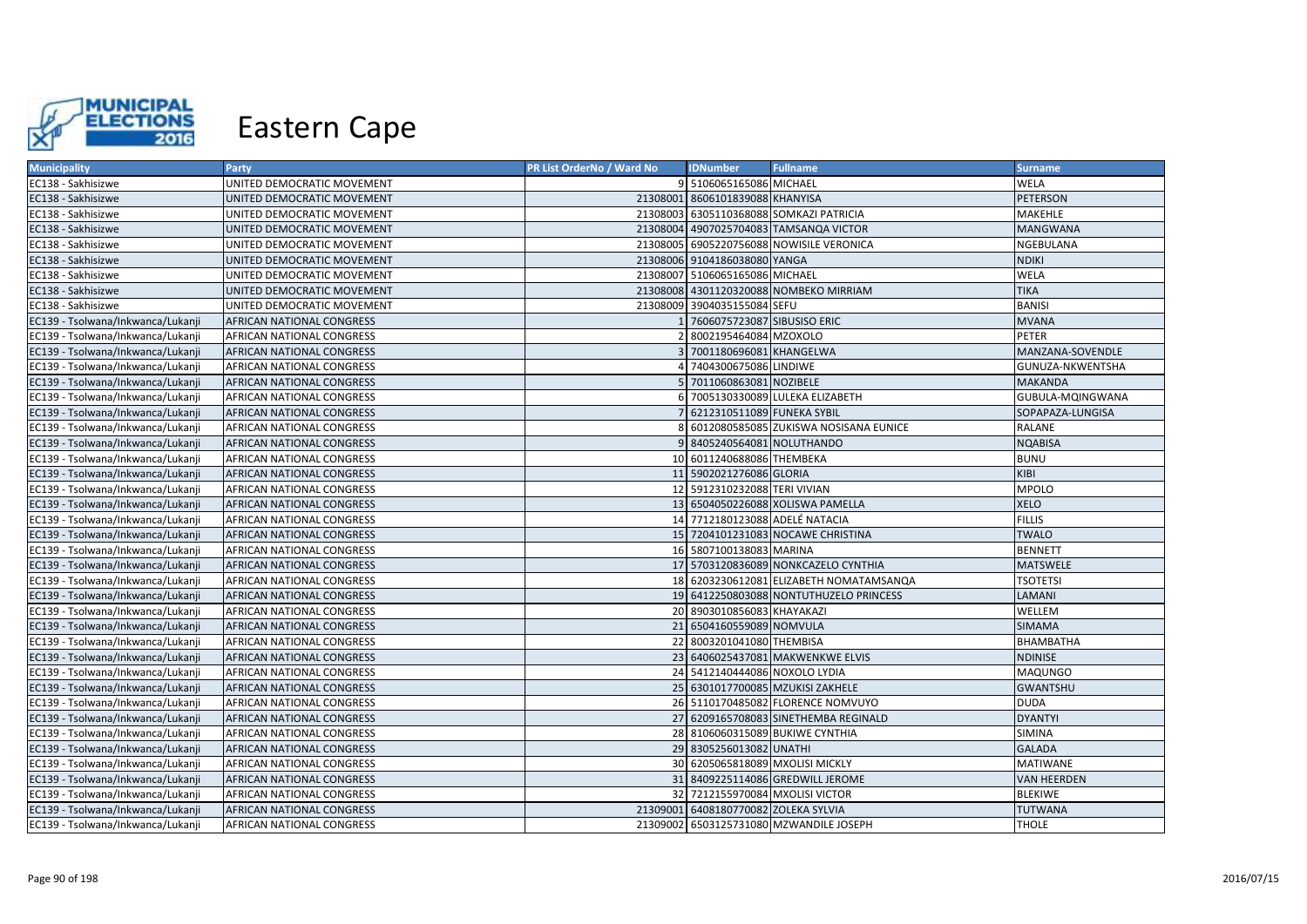

| <b>Municipality</b>               | <b>Party</b>                     | PR List OrderNo / Ward No | <b>IDNumber</b>                      | <b>Fullname</b>                              | <b>Surname</b>    |
|-----------------------------------|----------------------------------|---------------------------|--------------------------------------|----------------------------------------------|-------------------|
| EC139 - Tsolwana/Inkwanca/Lukanji | AFRICAN NATIONAL CONGRESS        |                           |                                      | 21309003 6011185708089 ZAMUXOLO STANFORD     | <b>NGONDO</b>     |
| EC139 - Tsolwana/Inkwanca/Lukanji | AFRICAN NATIONAL CONGRESS        |                           | 21309004 7011116152083 MZIKABAWO     |                                              | NGESI             |
| EC139 - Tsolwana/Inkwanca/Lukanji | AFRICAN NATIONAL CONGRESS        |                           | 21309005 7002045742086 ANDILE        |                                              | <b>BATYI</b>      |
| EC139 - Tsolwana/Inkwanca/Lukanji | AFRICAN NATIONAL CONGRESS        |                           | 21309006 7208245873080 SIZA CEASER   |                                              | <b>GWAMPI</b>     |
| EC139 - Tsolwana/Inkwanca/Lukanji | <b>AFRICAN NATIONAL CONGRESS</b> |                           | 21309007 9103025961080 LONWABO       |                                              | <b>NONDYOLA</b>   |
| EC139 - Tsolwana/Inkwanca/Lukanji | AFRICAN NATIONAL CONGRESS        |                           |                                      | 21309008 7305057344083 DUMISANI DAVID        | NJOZELA           |
| EC139 - Tsolwana/Inkwanca/Lukanji | AFRICAN NATIONAL CONGRESS        |                           |                                      | 21309009 6203295819084 SABELO BANTWINI       | <b>JAYIYA</b>     |
| EC139 - Tsolwana/Inkwanca/Lukanji | AFRICAN NATIONAL CONGRESS        |                           | 21309010 5807170891082 NOLITHA       |                                              | <b>HOBONGWANA</b> |
| EC139 - Tsolwana/Inkwanca/Lukanji | AFRICAN NATIONAL CONGRESS        |                           | 21309011 5405110838089 XOLISWA PIA   |                                              | <b>MBASANA</b>    |
| EC139 - Tsolwana/Inkwanca/Lukanji | AFRICAN NATIONAL CONGRESS        |                           |                                      | 21309012 8010195424081 BULELANI MAKAVELI     | <b>MGOOI</b>      |
| EC139 - Tsolwana/Inkwanca/Lukanji | AFRICAN NATIONAL CONGRESS        |                           | 21309013 8411155450084 ONGAMA        |                                              | <b>ADONISI</b>    |
| EC139 - Tsolwana/Inkwanca/Lukanji | AFRICAN NATIONAL CONGRESS        |                           | 21309014 8401205376082 ANELE         |                                              | <b>SEYISI</b>     |
| EC139 - Tsolwana/Inkwanca/Lukanji | AFRICAN NATIONAL CONGRESS        |                           |                                      | 21309015 7208285774081 LUVUYO LENNOX         | <b>NGCULU</b>     |
| EC139 - Tsolwana/Inkwanca/Lukanji | AFRICAN NATIONAL CONGRESS        |                           |                                      | 21309016 7208040471080 BULELWA GLORIA        | RANI              |
| EC139 - Tsolwana/Inkwanca/Lukanji | AFRICAN NATIONAL CONGRESS        |                           |                                      | 21309017 7103135570088 MNCEDISI MICHAEL      | <b>MBENGO</b>     |
| EC139 - Tsolwana/Inkwanca/Lukanji | AFRICAN NATIONAL CONGRESS        |                           | 21309018 7809025642080 UNATHI CARLOS |                                              | MLINDAZWE         |
| EC139 - Tsolwana/Inkwanca/Lukanji | AFRICAN NATIONAL CONGRESS        |                           | 21309019 6706130552082 MONELWA       |                                              | XIPU-MGEDEZI      |
| EC139 - Tsolwana/Inkwanca/Lukanji | AFRICAN NATIONAL CONGRESS        |                           | 21309020 7710095625080 AYANDA        |                                              | TIWANA            |
| EC139 - Tsolwana/Inkwanca/Lukanji | AFRICAN NATIONAL CONGRESS        |                           |                                      | 21309021 6103110554082 NOMATHAMSANQA JOYCE   | QOMOYI            |
| EC139 - Tsolwana/Inkwanca/Lukanji | AFRICAN NATIONAL CONGRESS        |                           |                                      | 21309022 8006106005084 VICTOR MBONGENI       | <b>VELAPI</b>     |
| EC139 - Tsolwana/Inkwanca/Lukanji | AFRICAN NATIONAL CONGRESS        |                           |                                      | 21309023 8401115839088 LUBABALO ANDREW       | <b>KEPEYI</b>     |
| EC139 - Tsolwana/Inkwanca/Lukanji | AFRICAN NATIONAL CONGRESS        |                           |                                      | 21309024 8003176144083 ARCHIBALD VUKILE      | <b>BOKUVA</b>     |
| EC139 - Tsolwana/Inkwanca/Lukanji | AFRICAN NATIONAL CONGRESS        |                           |                                      | 21309025 6208100509085 LULAMA CYNTHIA        | <b>RASIMOSI</b>   |
| EC139 - Tsolwana/Inkwanca/Lukanji | AFRICAN NATIONAL CONGRESS        |                           | 21309026 7903235290085 PAPAMA        |                                              | MADUBEDUBE        |
| EC139 - Tsolwana/Inkwanca/Lukanji | AFRICAN NATIONAL CONGRESS        |                           |                                      | 21309027 8005015971089 LINDILE MARTIN LUTHER | <b>KOLTANA</b>    |
| EC139 - Tsolwana/Inkwanca/Lukanji | AFRICAN NATIONAL CONGRESS        |                           |                                      | 21309028 7203241035081 GLADYS XOLISWA        | MKHUBUKELI-LUFELE |
| EC139 - Tsolwana/Inkwanca/Lukanji | <b>AFRICAN NATIONAL CONGRESS</b> |                           |                                      | 21309029 7705015351080 GILBERT THEMBINKOSI   | YEKANI            |
| EC139 - Tsolwana/Inkwanca/Lukanji | AFRICAN NATIONAL CONGRESS        |                           | 21309030 7204046385085 MHLANGABEZI   |                                              | MANGCOTYWA        |
| EC139 - Tsolwana/Inkwanca/Lukanji | AFRICAN NATIONAL CONGRESS        |                           | 21309031 5810165624088 TEKO MICHAEL  |                                              | <b>BALENG</b>     |
| EC139 - Tsolwana/Inkwanca/Lukanji | AFRICAN NATIONAL CONGRESS        |                           | 21309032 8003035014089 NKULULEKO     |                                              | <b>NGCEFE</b>     |
| EC139 - Tsolwana/Inkwanca/Lukanji | AFRICAN NATIONAL CONGRESS        |                           | 21309033 8506046050082 BONILE        |                                              | <b>NGESI</b>      |
| EC139 - Tsolwana/Inkwanca/Lukanji | AFRICAN NATIONAL CONGRESS        |                           |                                      | 21309034 7408185524087 NKWENKWE WILSON       | <b>DUNA</b>       |
| EC139 - Tsolwana/Inkwanca/Lukanji | CONGRESS OF THE PEOPLE           |                           |                                      | 5412300610088 NOKWAYIYO AMELIA               | <b>KOPOLO</b>     |
| EC139 - Tsolwana/Inkwanca/Lukanji | CONGRESS OF THE PEOPLE           |                           |                                      | 5710035227080 MICHAEL ANDILE                 | SISHUBA           |
| EC139 - Tsolwana/Inkwanca/Lukanji | CONGRESS OF THE PEOPLE           |                           | 6410015254084 VUYISILE               |                                              | SISWANA           |
| EC139 - Tsolwana/Inkwanca/Lukanji | CONGRESS OF THE PEOPLE           |                           |                                      | 5805275514088 LOUIS PHELIBONGO               | <b>FRANS</b>      |
| EC139 - Tsolwana/Inkwanca/Lukanji | CONGRESS OF THE PEOPLE           |                           |                                      | 6105170544085 NANKI ELIZABETH                | <b>MSIKINYA</b>   |
| EC139 - Tsolwana/Inkwanca/Lukanji | CONGRESS OF THE PEOPLE           |                           |                                      | 6309180751082 LULAMA EDITH NOKUTHOBELA       | <b>NKOPO</b>      |
| EC139 - Tsolwana/Inkwanca/Lukanji | CONGRESS OF THE PEOPLE           |                           |                                      | 7310100602081 ZUKISWA CYNTHIA                | <b>MANTASHE</b>   |
| EC139 - Tsolwana/Inkwanca/Lukanji | CONGRESS OF THE PEOPLE           |                           | 8309170281080 NDILEKA                |                                              | SALEMANE          |
| EC139 - Tsolwana/Inkwanca/Lukanji | CONGRESS OF THE PEOPLE           |                           | 9 8704145579081 SIPHIWE              |                                              | <b>BISIWE</b>     |
| EC139 - Tsolwana/Inkwanca/Lukanji | CONGRESS OF THE PEOPLE           |                           |                                      | 10 6205100582088 NOMANDLA MILDRED            | <b>MDINGI</b>     |
| EC139 - Tsolwana/Inkwanca/Lukanji | CONGRESS OF THE PEOPLE           |                           | 11 6003101136081 THOZAMA             |                                              | SPELMAN           |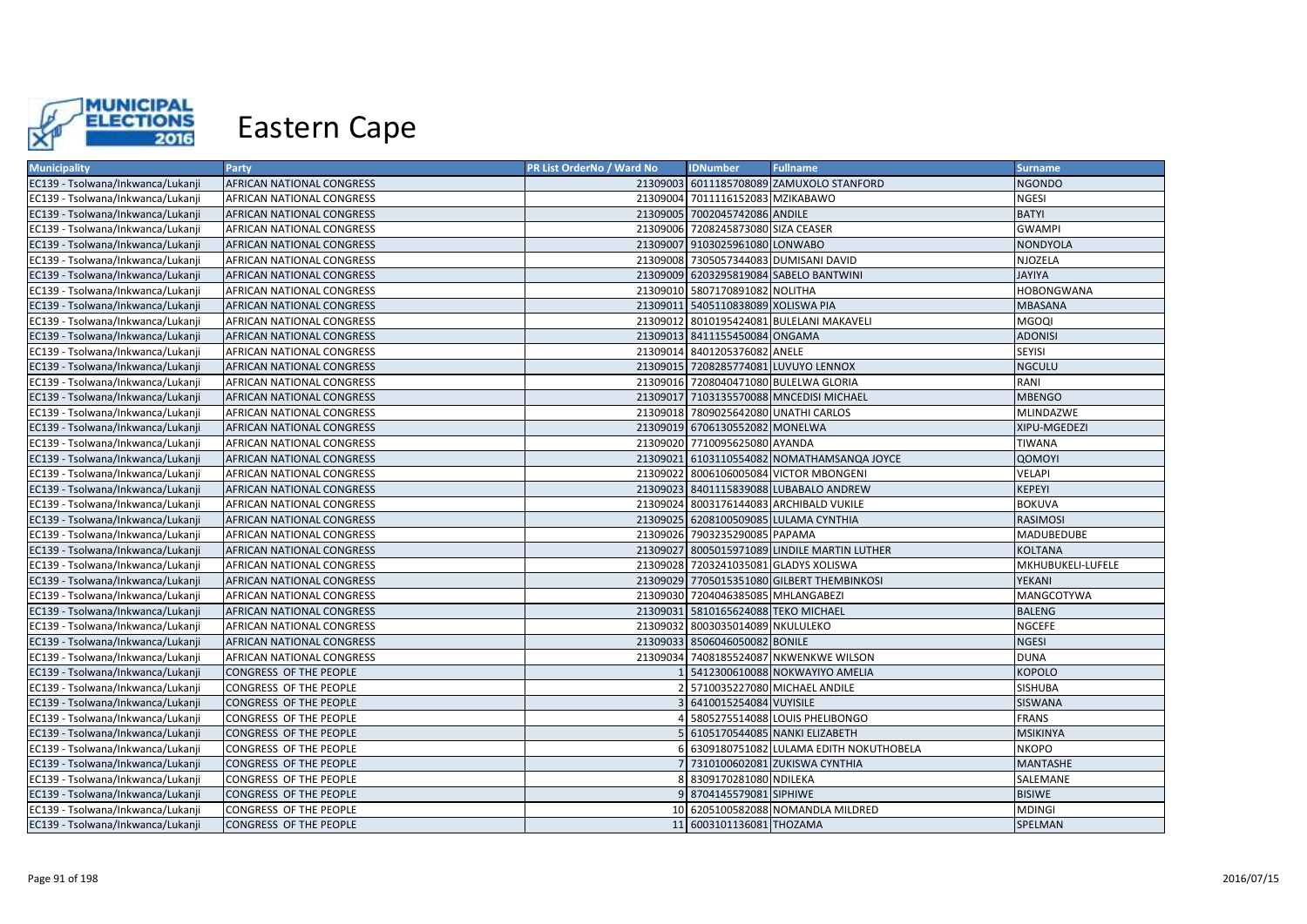

| <b>Municipality</b>               | Party                      | PR List OrderNo / Ward No | <b>IDNumber</b>                    | <b>Fullname</b>                                 | <b>Surname</b>   |
|-----------------------------------|----------------------------|---------------------------|------------------------------------|-------------------------------------------------|------------------|
| EC139 - Tsolwana/Inkwanca/Lukanji | CONGRESS OF THE PEOPLE     |                           | 21309003 8309170281080 NDILEKA     |                                                 | SALEMANE         |
| EC139 - Tsolwana/Inkwanca/Lukanji | CONGRESS OF THE PEOPLE     |                           | 21309004 8707095688083 WANGA AVIWE |                                                 | SOKAPASE         |
| EC139 - Tsolwana/Inkwanca/Lukanji | CONGRESS OF THE PEOPLE     |                           |                                    | 21309005 6105170544085 NANKI ELIZABETH          | <b>MSIKINYA</b>  |
| EC139 - Tsolwana/Inkwanca/Lukanji | CONGRESS OF THE PEOPLE     |                           | 21309006 8309170281080 NDILEKA     |                                                 | SALEMANE         |
| EC139 - Tsolwana/Inkwanca/Lukanji | CONGRESS OF THE PEOPLE     |                           | 21309008 8707095688083 WANGA AVIWE |                                                 | SOKAPASE         |
| EC139 - Tsolwana/Inkwanca/Lukanji | CONGRESS OF THE PEOPLE     |                           |                                    | 21309009 5710035227080 MICHAEL ANDILE           | <b>SISHUBA</b>   |
| EC139 - Tsolwana/Inkwanca/Lukanji | CONGRESS OF THE PEOPLE     |                           |                                    | 21309010 8707105946083 ABONGWE JUSTICE          | <b>GWEBUSHE</b>  |
| EC139 - Tsolwana/Inkwanca/Lukanji | CONGRESS OF THE PEOPLE     |                           | 21309011 8707095688083 WANGA AVIWE |                                                 | SOKAPASE         |
| EC139 - Tsolwana/Inkwanca/Lukanji | CONGRESS OF THE PEOPLE     |                           |                                    | 21309012 6912290919083 BUKELWA PAMELLA          | <b>MAFABENI</b>  |
| EC139 - Tsolwana/Inkwanca/Lukanji | CONGRESS OF THE PEOPLE     |                           |                                    | 21309013 6309180751082 LULAMA EDITH NOKUTHOBELA | <b>NKOPO</b>     |
| EC139 - Tsolwana/Inkwanca/Lukanji | CONGRESS OF THE PEOPLE     |                           | 21309014 6003101136081 THOZAMA     |                                                 | SPELMAN          |
| EC139 - Tsolwana/Inkwanca/Lukanji | CONGRESS OF THE PEOPLE     |                           | 21309015 6003101136081 THOZAMA     |                                                 | SPELMAN          |
| EC139 - Tsolwana/Inkwanca/Lukanji | CONGRESS OF THE PEOPLE     |                           |                                    | 21309016 8707105946083 ABONGWE JUSTICE          | <b>GWEBUSHE</b>  |
| EC139 - Tsolwana/Inkwanca/Lukanji | CONGRESS OF THE PEOPLE     |                           |                                    | 21309017 6912290919083 BUKELWA PAMELLA          | <b>MAFABENI</b>  |
| EC139 - Tsolwana/Inkwanca/Lukanji | CONGRESS OF THE PEOPLE     |                           |                                    | 21309018 5412300610088 NOKWAYIYO AMELIA         | KOPOLO           |
| EC139 - Tsolwana/Inkwanca/Lukanji | CONGRESS OF THE PEOPLE     |                           |                                    | 21309019 6205100582088 NOMANDLA MILDRED         | <b>MDINGI</b>    |
| EC139 - Tsolwana/Inkwanca/Lukanji | CONGRESS OF THE PEOPLE     |                           |                                    | 21309021 5012105303085 NDAKUTHINI JACKSON       | <b>BEYILE</b>    |
| EC139 - Tsolwana/Inkwanca/Lukanji | CONGRESS OF THE PEOPLE     |                           |                                    | 21309022 5710035227080 MICHAEL ANDILE           | <b>SISHUBA</b>   |
| EC139 - Tsolwana/Inkwanca/Lukanji | CONGRESS OF THE PEOPLE     |                           |                                    | 21309023 7310100602081 ZUKISWA CYNTHIA          | MANTASHE         |
| EC139 - Tsolwana/Inkwanca/Lukanji | CONGRESS OF THE PEOPLE     |                           |                                    | 21309025 6205100582088 NOMANDLA MILDRED         | <b>MDINGI</b>    |
| EC139 - Tsolwana/Inkwanca/Lukanji | CONGRESS OF THE PEOPLE     |                           |                                    | 21309026 5710035227080 MICHAEL ANDILE           | <b>SISHUBA</b>   |
| EC139 - Tsolwana/Inkwanca/Lukanji | CONGRESS OF THE PEOPLE     |                           |                                    | 21309027 5805275514088 LOUIS PHELIBONGO         | <b>FRANS</b>     |
| EC139 - Tsolwana/Inkwanca/Lukanji | CONGRESS OF THE PEOPLE     |                           | 21309029 8704145579081 SIPHIWE     |                                                 | <b>BISIWE</b>    |
| EC139 - Tsolwana/Inkwanca/Lukanji | CONGRESS OF THE PEOPLE     |                           | 21309030 6410015254084 VUYISILE    |                                                 | <b>SISWANA</b>   |
| EC139 - Tsolwana/Inkwanca/Lukanji | CONGRESS OF THE PEOPLE     |                           |                                    | 21309031 6309180751082 LULAMA EDITH NOKUTHOBELA | <b>NKOPO</b>     |
| EC139 - Tsolwana/Inkwanca/Lukanji | CONGRESS OF THE PEOPLE     |                           |                                    | 21309032 5412300610088 NOKWAYIYO AMELIA         | <b>KOPOLO</b>    |
| EC139 - Tsolwana/Inkwanca/Lukanji | CONGRESS OF THE PEOPLE     |                           |                                    | 21309033 7202220783083 VUYELWA GLORIA           | <b>DYASI</b>     |
| EC139 - Tsolwana/Inkwanca/Lukanji | CONGRESS OF THE PEOPLE     |                           | 21309034 6410015254084 VUYISILE    |                                                 | <b>SISWANA</b>   |
| EC139 - Tsolwana/Inkwanca/Lukanji | DEMOCRATIC ALLIANCE        |                           | 8303015892086 SAKHUMZI             |                                                 | <b>MKHUNQE</b>   |
| EC139 - Tsolwana/Inkwanca/Lukanji | <b>DEMOCRATIC ALLIANCE</b> |                           |                                    | 2 6510135025080 JOHANNES CHRISTOFFEL            | <b>DE WET</b>    |
| EC139 - Tsolwana/Inkwanca/Lukanji | DEMOCRATIC ALLIANCE        |                           |                                    | 5802075041081 JEROME MATTHEW                    | <b>SHAW</b>      |
| EC139 - Tsolwana/Inkwanca/Lukanji | <b>DEMOCRATIC ALLIANCE</b> |                           | 4802170075084 CAROL MAY            |                                                 | <b>BOAST</b>     |
| EC139 - Tsolwana/Inkwanca/Lukanji | DEMOCRATIC ALLIANCE        |                           | 5 8103055677086 MALIBONGWE         |                                                 | <b>XHELISILO</b> |
| EC139 - Tsolwana/Inkwanca/Lukanji | <b>DEMOCRATIC ALLIANCE</b> |                           | 6 6909280239084 LINDY ANN          |                                                 | <b>HAGGARD</b>   |
| EC139 - Tsolwana/Inkwanca/Lukanji | DEMOCRATIC ALLIANCE        |                           |                                    | 8106035577086 VUYISILE PETRUS                   | <b>BLOM</b>      |
| EC139 - Tsolwana/Inkwanca/Lukanji | <b>DEMOCRATIC ALLIANCE</b> |                           |                                    | 8 8208145415080 PRINCE-PHILLIP ZUKO             | <b>MANDILE</b>   |
| EC139 - Tsolwana/Inkwanca/Lukanji | <b>DEMOCRATIC ALLIANCE</b> |                           | 9 8007145100084 DAVID MARTIN       |                                                 | <b>KABANIE</b>   |
| EC139 - Tsolwana/Inkwanca/Lukanji | <b>DEMOCRATIC ALLIANCE</b> |                           |                                    | 10 5606185772083 TANDISILE MICHAEL              | <b>VELLEM</b>    |
| EC139 - Tsolwana/Inkwanca/Lukanji | DEMOCRATIC ALLIANCE        |                           | 11 8001175279082 ZUKO ALBERT       |                                                 | TOLASHE          |
| EC139 - Tsolwana/Inkwanca/Lukanji | <b>DEMOCRATIC ALLIANCE</b> |                           |                                    | 12 8503175345086 SIYABONGA WALLIE               | <b>MATSHOBA</b>  |
| EC139 - Tsolwana/Inkwanca/Lukanji | <b>DEMOCRATIC ALLIANCE</b> |                           | 13 8202250832080 MSUTHUKAZI        |                                                 | <b>MDEKAZI</b>   |
| EC139 - Tsolwana/Inkwanca/Lukanji | <b>DEMOCRATIC ALLIANCE</b> |                           | 14 6012290577088 MANDISA LYDIA     |                                                 | <b>TYHOLO</b>    |
| EC139 - Tsolwana/Inkwanca/Lukanji | <b>DEMOCRATIC ALLIANCE</b> |                           |                                    | 21309001 8208145415080 PRINCE-PHILLIP ZUKO      | <b>MANDILE</b>   |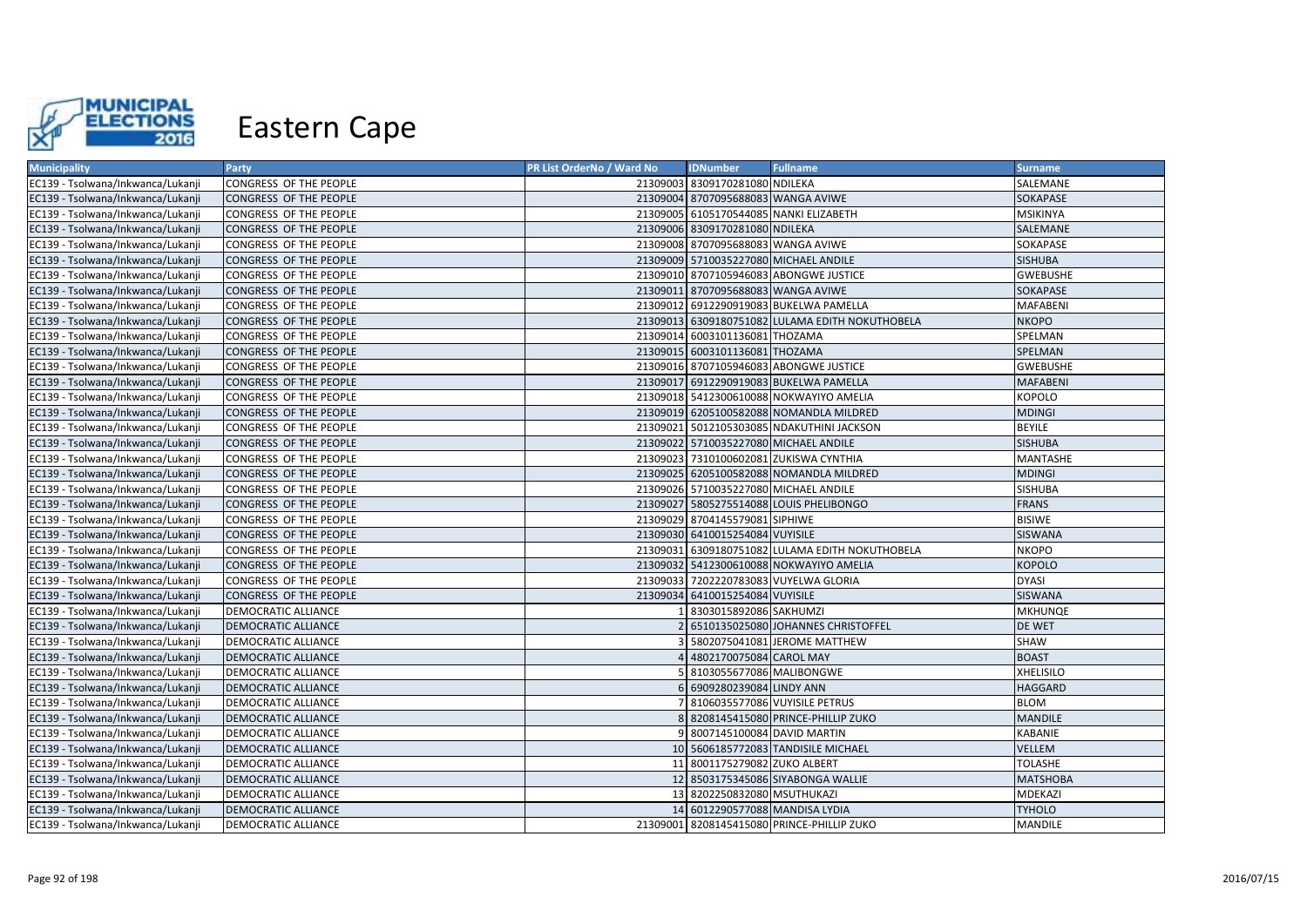

| <b>Municipality</b>               | Party                            | <b>PR List OrderNo / Ward No</b> | <b>IDNumber</b>                      | <b>Fullname</b>                             | <b>Surname</b>   |
|-----------------------------------|----------------------------------|----------------------------------|--------------------------------------|---------------------------------------------|------------------|
| EC139 - Tsolwana/Inkwanca/Lukanji | <b>DEMOCRATIC ALLIANCE</b>       |                                  | 21309002 8302065768089 BONGANI       |                                             | <b>NOGILARA</b>  |
| EC139 - Tsolwana/Inkwanca/Lukanji | DEMOCRATIC ALLIANCE              |                                  | 21309003 8302065768089 BONGANI       |                                             | NOGILARA         |
| EC139 - Tsolwana/Inkwanca/Lukanji | <b>DEMOCRATIC ALLIANCE</b>       |                                  |                                      | 21309004 5606185772083 TANDISILE MICHAEL    | VELLEM           |
| EC139 - Tsolwana/Inkwanca/Lukanji | DEMOCRATIC ALLIANCE              |                                  | 21309005 8611120416082 KHULULWA      |                                             | <b>MOOI</b>      |
| EC139 - Tsolwana/Inkwanca/Lukanji | <b>DEMOCRATIC ALLIANCE</b>       |                                  | 21309006 8303015892086 SAKHUMZI      |                                             | <b>MKHUNQE</b>   |
| EC139 - Tsolwana/Inkwanca/Lukanji | DEMOCRATIC ALLIANCE              |                                  | 21309007 8303015892086 SAKHUMZI      |                                             | <b>MKHUNQE</b>   |
| EC139 - Tsolwana/Inkwanca/Lukanji | <b>DEMOCRATIC ALLIANCE</b>       |                                  | 21309008 8303015892086 SAKHUMZI      |                                             | <b>MKHUNQE</b>   |
| EC139 - Tsolwana/Inkwanca/Lukanji | DEMOCRATIC ALLIANCE              |                                  |                                      | 21309009 8208145415080 PRINCE-PHILLIP ZUKO  | <b>MANDILE</b>   |
| EC139 - Tsolwana/Inkwanca/Lukanji | <b>DEMOCRATIC ALLIANCE</b>       |                                  |                                      | 21309010 6510135025080 JOHANNES CHRISTOFFEL | DE WET           |
| EC139 - Tsolwana/Inkwanca/Lukanji | <b>DEMOCRATIC ALLIANCE</b>       |                                  | 21309011 8007145100084 DAVID MARTIN  |                                             | <b>KABANIE</b>   |
| EC139 - Tsolwana/Inkwanca/Lukanji | <b>DEMOCRATIC ALLIANCE</b>       |                                  |                                      | 21309012 5802075041081 JEROME MATTHEW       | <b>SHAW</b>      |
| EC139 - Tsolwana/Inkwanca/Lukanji | <b>DEMOCRATIC ALLIANCE</b>       |                                  |                                      | 21309013 5802075041081 JEROME MATTHEW       | <b>SHAW</b>      |
| EC139 - Tsolwana/Inkwanca/Lukanji | <b>DEMOCRATIC ALLIANCE</b>       |                                  | 21309014 8001175279082 ZUKO ALBERT   |                                             | <b>TOLASHE</b>   |
| EC139 - Tsolwana/Inkwanca/Lukanji | <b>DEMOCRATIC ALLIANCE</b>       |                                  | 21309015 7610215316083 SIMPIWE       |                                             | <b>NGONDO</b>    |
| EC139 - Tsolwana/Inkwanca/Lukanji | <b>DEMOCRATIC ALLIANCE</b>       |                                  |                                      | 21309016 8208145415080 PRINCE-PHILLIP ZUKO  | <b>MANDILE</b>   |
| EC139 - Tsolwana/Inkwanca/Lukanji | DEMOCRATIC ALLIANCE              |                                  |                                      | 21309017 5606185772083 TANDISILE MICHAEL    | VELLEM           |
| EC139 - Tsolwana/Inkwanca/Lukanji | <b>DEMOCRATIC ALLIANCE</b>       |                                  | 21309018 6012290577088 MANDISA LYDIA |                                             | <b>TYHOLO</b>    |
| EC139 - Tsolwana/Inkwanca/Lukanji | DEMOCRATIC ALLIANCE              |                                  | 21309019 8103055677086 MALIBONGWE    |                                             | <b>XHELISILO</b> |
| EC139 - Tsolwana/Inkwanca/Lukanji | <b>DEMOCRATIC ALLIANCE</b>       |                                  | 21309020 6012290577088 MANDISA LYDIA |                                             | <b>TYHOLO</b>    |
| EC139 - Tsolwana/Inkwanca/Lukanji | <b>DEMOCRATIC ALLIANCE</b>       |                                  | 21309021 8202250832080 MSUTHUKAZI    |                                             | <b>MDEKAZI</b>   |
| EC139 - Tsolwana/Inkwanca/Lukanji | <b>DEMOCRATIC ALLIANCE</b>       |                                  | 21309022 8007145100084 DAVID MARTIN  |                                             | <b>KABANIE</b>   |
| EC139 - Tsolwana/Inkwanca/Lukanji | DEMOCRATIC ALLIANCE              |                                  | 21309023 8604045717080 ZUKILE        |                                             | <b>MALUNGA</b>   |
| EC139 - Tsolwana/Inkwanca/Lukanji | <b>DEMOCRATIC ALLIANCE</b>       |                                  | 21309024 8103055677086 MALIBONGWE    |                                             | <b>XHELISILO</b> |
| EC139 - Tsolwana/Inkwanca/Lukanji | DEMOCRATIC ALLIANCE              |                                  |                                      | 21309025 7105285717088 STEVEN SANDILE       | MDLANGU          |
| EC139 - Tsolwana/Inkwanca/Lukanji | <b>DEMOCRATIC ALLIANCE</b>       |                                  | 21309026 8604045717080 ZUKILE        |                                             | <b>MALUNGA</b>   |
| EC139 - Tsolwana/Inkwanca/Lukanji | DEMOCRATIC ALLIANCE              |                                  | 21309027 6909280239084 LINDY ANN     |                                             | <b>HAGGARD</b>   |
| EC139 - Tsolwana/Inkwanca/Lukanji | <b>DEMOCRATIC ALLIANCE</b>       |                                  |                                      | 21309028 7703280439086 HAZEL NOMSITHO       | <b>MANI</b>      |
| EC139 - Tsolwana/Inkwanca/Lukanji | <b>DEMOCRATIC ALLIANCE</b>       |                                  |                                      | 21309029 7309285469084 SIPHIWE THOMAS       | <b>MBALI</b>     |
| EC139 - Tsolwana/Inkwanca/Lukanji | <b>DEMOCRATIC ALLIANCE</b>       |                                  |                                      | 21309030 8503175345086 SIYABONGA WALLIE     | <b>MATSHOBA</b>  |
| EC139 - Tsolwana/Inkwanca/Lukanji | DEMOCRATIC ALLIANCE              |                                  | 21309031 8804125825080 LUZUKO        |                                             | <b>WITBOOI</b>   |
| EC139 - Tsolwana/Inkwanca/Lukanji | <b>DEMOCRATIC ALLIANCE</b>       |                                  | 21309032 7208270693080 THOKO         |                                             | SONAMZI          |
| EC139 - Tsolwana/Inkwanca/Lukanji | DEMOCRATIC ALLIANCE              |                                  | 21309033 4802170075084 CAROL MAY     |                                             | <b>BOAST</b>     |
| EC139 - Tsolwana/Inkwanca/Lukanji | <b>DEMOCRATIC ALLIANCE</b>       |                                  |                                      | 21309034 8106035577086 VUYISILE PETRUS      | <b>BLOM</b>      |
| EC139 - Tsolwana/Inkwanca/Lukanji | <b>ECONOMIC FREEDOM FIGHTERS</b> |                                  | 8102245684085 LUTHANDO               |                                             | AMOS             |
| EC139 - Tsolwana/Inkwanca/Lukanji | <b>ECONOMIC FREEDOM FIGHTERS</b> |                                  | 9411161006085 ANDISIWE               |                                             | <b>NGONYAMA</b>  |
| EC139 - Tsolwana/Inkwanca/Lukanji | ECONOMIC FREEDOM FIGHTERS        |                                  |                                      | 8812015664089 MZIMKHULU GOODWILL            | MADIKANE         |
| EC139 - Tsolwana/Inkwanca/Lukanji | <b>ECONOMIC FREEDOM FIGHTERS</b> |                                  | 4 9204300842084 THULISWA             |                                             | <b>COTHI</b>     |
| EC139 - Tsolwana/Inkwanca/Lukanji | <b>ECONOMIC FREEDOM FIGHTERS</b> |                                  | 5 6309235486080 SAKHELE              |                                             | <b>KULA</b>      |
| EC139 - Tsolwana/Inkwanca/Lukanji | <b>ECONOMIC FREEDOM FIGHTERS</b> |                                  |                                      | 7606020805088 THOBEKA PRIMROSE              | <b>BLEKIWE</b>   |
| EC139 - Tsolwana/Inkwanca/Lukanji | ECONOMIC FREEDOM FIGHTERS        |                                  |                                      | 6802220326089 NOLAMLA EVELYN                | <b>MGEBISA</b>   |
| EC139 - Tsolwana/Inkwanca/Lukanji | <b>ECONOMIC FREEDOM FIGHTERS</b> |                                  | 8 8412261143084 KHOLOSA              |                                             | <b>KAMTE</b>     |
| EC139 - Tsolwana/Inkwanca/Lukanji | <b>ECONOMIC FREEDOM FIGHTERS</b> |                                  | 9 8807190301085 LULEKA               |                                             | SIMAKADE         |
| EC139 - Tsolwana/Inkwanca/Lukanji | <b>ECONOMIC FREEDOM FIGHTERS</b> |                                  | 10 8711120236082 BABALWA             |                                             | <b>MBIKWANA</b>  |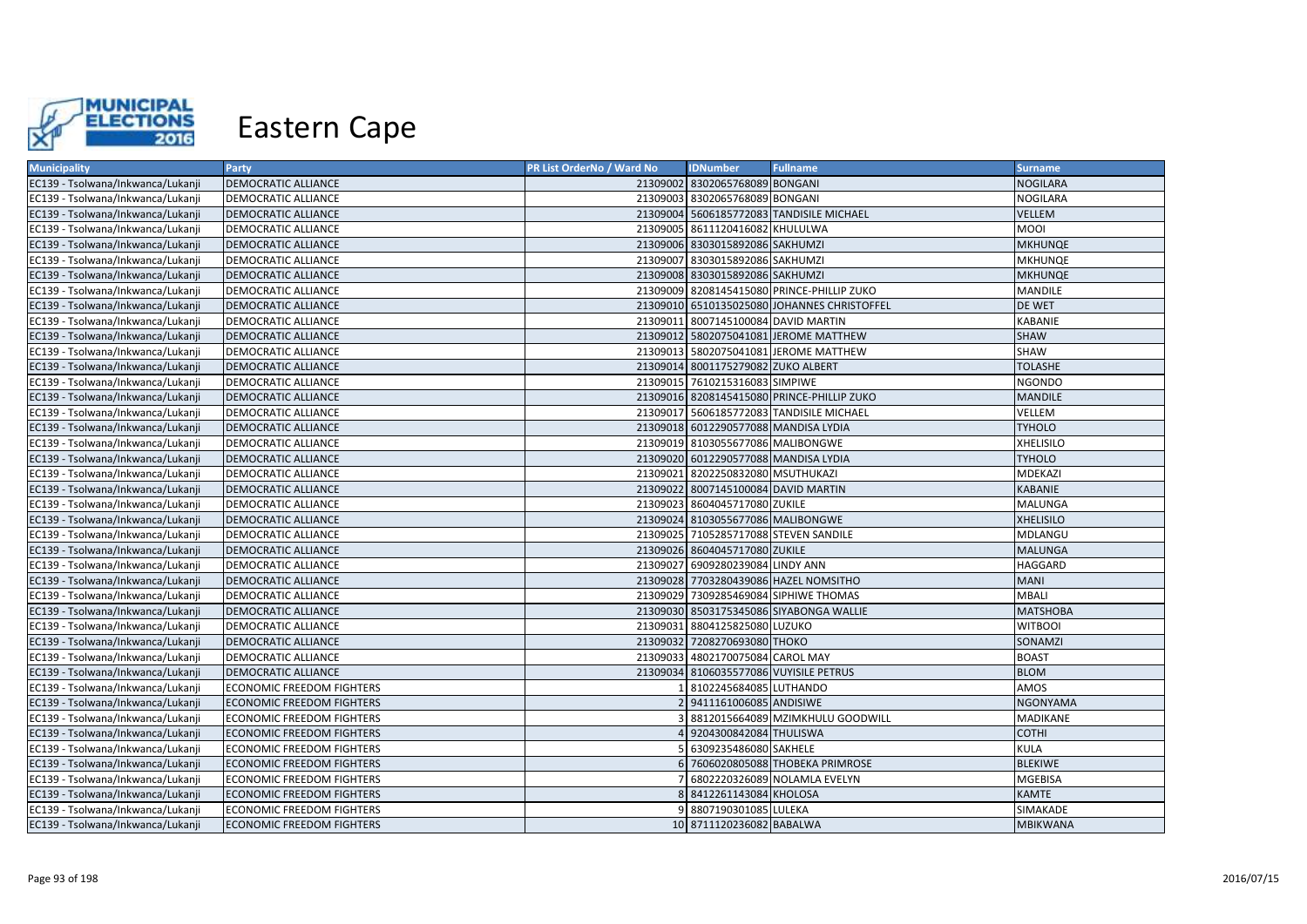

| <b>Municipality</b>               | Party                            | PR List OrderNo / Ward No | <b>IDNumber</b>                      | <b>Fullname</b>                               | <b>Surname</b>    |
|-----------------------------------|----------------------------------|---------------------------|--------------------------------------|-----------------------------------------------|-------------------|
| EC139 - Tsolwana/Inkwanca/Lukanji | <b>ECONOMIC FREEDOM FIGHTERS</b> |                           |                                      | 11 5902100202086 NQABISA NONQABA              | <b>MCITEKA</b>    |
| EC139 - Tsolwana/Inkwanca/Lukanji | <b>ECONOMIC FREEDOM FIGHTERS</b> |                           | 12 7502155603085 THEMBINKOSI         |                                               | <b>LUTHANGO</b>   |
| EC139 - Tsolwana/Inkwanca/Lukanji | ECONOMIC FREEDOM FIGHTERS        |                           | 13 8007071636085 NOMBULELO           |                                               | VINJWA            |
| EC139 - Tsolwana/Inkwanca/Lukanji | <b>ECONOMIC FREEDOM FIGHTERS</b> |                           |                                      | 14 7904250249089 XOLISWA PATRICIA             | <b>OYIYA</b>      |
| EC139 - Tsolwana/Inkwanca/Lukanji | ECONOMIC FREEDOM FIGHTERS        |                           | 15 8802170955083 ZANELE              |                                               | <b>KOLANISI</b>   |
| EC139 - Tsolwana/Inkwanca/Lukanji | <b>ECONOMIC FREEDOM FIGHTERS</b> |                           | 16 9501255296087 MSINGATHI           |                                               | GAGAYI            |
| EC139 - Tsolwana/Inkwanca/Lukanji | <b>ECONOMIC FREEDOM FIGHTERS</b> |                           |                                      | 17 9612050238081 GLORIA ALUNCEDO              | <b>CELE</b>       |
| EC139 - Tsolwana/Inkwanca/Lukanji | ECONOMIC FREEDOM FIGHTERS        |                           | 18 7504115692083 LANDILE             |                                               | <b>MACITI</b>     |
| EC139 - Tsolwana/Inkwanca/Lukanji | ECONOMIC FREEDOM FIGHTERS        |                           | 19 9012121218081 BABALWA             |                                               | <b>BAKANA</b>     |
| EC139 - Tsolwana/Inkwanca/Lukanji | <b>ECONOMIC FREEDOM FIGHTERS</b> |                           | 20 9205180559086 SIPHESIHLE          |                                               | SINGENI           |
| EC139 - Tsolwana/Inkwanca/Lukanji | <b>ECONOMIC FREEDOM FIGHTERS</b> |                           | 21 8203210272086 THEMBISA            |                                               | <b>BENYANA</b>    |
| EC139 - Tsolwana/Inkwanca/Lukanji | <b>ECONOMIC FREEDOM FIGHTERS</b> |                           |                                      | 22 8209185999082 BULELANI THEOPHELUS          | <b>GCANGA</b>     |
| EC139 - Tsolwana/Inkwanca/Lukanji | <b>ECONOMIC FREEDOM FIGHTERS</b> |                           | 23 9109110471083 SISANDA             |                                               | QUNDANA           |
| EC139 - Tsolwana/Inkwanca/Lukanji | <b>ECONOMIC FREEDOM FIGHTERS</b> |                           | 24 9111130734086 THEMBAKAZI          |                                               | <b>DYANTYANA</b>  |
| EC139 - Tsolwana/Inkwanca/Lukanji | <b>ECONOMIC FREEDOM FIGHTERS</b> |                           |                                      | 21309001 8111205503086 THANDISIZWE WISEMAN    | <b>DAWETI</b>     |
| EC139 - Tsolwana/Inkwanca/Lukanji | <b>ECONOMIC FREEDOM FIGHTERS</b> |                           | 21309002 6711240873089 BUYISWA       |                                               | <b>GELD</b>       |
| EC139 - Tsolwana/Inkwanca/Lukanji | <b>ECONOMIC FREEDOM FIGHTERS</b> |                           |                                      | 21309003 6208130847083 NOLOYISO VIVIAN        | <b>SIJAJI</b>     |
| EC139 - Tsolwana/Inkwanca/Lukanji | <b>ECONOMIC FREEDOM FIGHTERS</b> |                           | 21309004 9007270528082 ZIZIPO        |                                               | <b>MAFALALA</b>   |
| EC139 - Tsolwana/Inkwanca/Lukanji | ECONOMIC FREEDOM FIGHTERS        |                           | 21309005 8504095267087 VUYOLWETHU    |                                               | <b>GWEGWANA</b>   |
| EC139 - Tsolwana/Inkwanca/Lukanji | <b>ECONOMIC FREEDOM FIGHTERS</b> |                           |                                      | 21309006 5706045731087 GOODWILL MANDLA        | <b>STUURMAN</b>   |
| EC139 - Tsolwana/Inkwanca/Lukanji | <b>ECONOMIC FREEDOM FIGHTERS</b> |                           |                                      | 21309007 7103225654081 MZUVUKILE BOZENBERG    | SONKOSI           |
| EC139 - Tsolwana/Inkwanca/Lukanji | <b>ECONOMIC FREEDOM FIGHTERS</b> |                           |                                      | 21309008 7805120291088 ZIKHONA NWABISA        | <b>NJOLI</b>      |
| EC139 - Tsolwana/Inkwanca/Lukanji | <b>ECONOMIC FREEDOM FIGHTERS</b> |                           | 21309009 8408180490085 THEMBAKAZI    |                                               | <b>GOGELA</b>     |
| EC139 - Tsolwana/Inkwanca/Lukanji | <b>ECONOMIC FREEDOM FIGHTERS</b> |                           | 21309010 4904175667087 DATINI MEIVIS |                                               | <b>FADANA</b>     |
| EC139 - Tsolwana/Inkwanca/Lukanji | <b>ECONOMIC FREEDOM FIGHTERS</b> |                           | 21309011 4003285123089 ALI NUR       |                                               | <b>MCITEKA</b>    |
| EC139 - Tsolwana/Inkwanca/Lukanji | <b>ECONOMIC FREEDOM FIGHTERS</b> |                           |                                      | 21309013 7703285558088 AXOLILE NGQIQO GARRETH | MASIZA            |
| EC139 - Tsolwana/Inkwanca/Lukanji | <b>ECONOMIC FREEDOM FIGHTERS</b> |                           | 21309014 8811205266085 MASIXOLE      |                                               | <b>DAYIMANI</b>   |
| EC139 - Tsolwana/Inkwanca/Lukanji | <b>ECONOMIC FREEDOM FIGHTERS</b> |                           | 21309015 8112115750080 LUCAS         |                                               | <b>KOMENI</b>     |
| EC139 - Tsolwana/Inkwanca/Lukanji | ECONOMIC FREEDOM FIGHTERS        |                           |                                      | 21309016 8404020926081 YOLANDA HONEY          | MBELANI           |
| EC139 - Tsolwana/Inkwanca/Lukanji | <b>ECONOMIC FREEDOM FIGHTERS</b> |                           | 21309017 7106175599081 LUNTU WILSON  |                                               | <b>MNYANI</b>     |
| EC139 - Tsolwana/Inkwanca/Lukanji | <b>ECONOMIC FREEDOM FIGHTERS</b> |                           |                                      | 21309018 5807225796088 THEMBISILE SIMON       | NGONYAMA          |
| EC139 - Tsolwana/Inkwanca/Lukanii | <b>ECONOMIC FREEDOM FIGHTERS</b> |                           |                                      | 21309019 6109045713081 MZIWAMADODA ARON       | <b>MZILENI</b>    |
| EC139 - Tsolwana/Inkwanca/Lukanji | <b>ECONOMIC FREEDOM FIGHTERS</b> |                           |                                      | 21309020 5601105792089 MATHEWS JOBE           | TUKWAYO           |
| EC139 - Tsolwana/Inkwanca/Lukanji | <b>ECONOMIC FREEDOM FIGHTERS</b> |                           |                                      | 21309021 8905085834085 ODWA GRIFFITHS         | <b>MAKALIMA</b>   |
| EC139 - Tsolwana/Inkwanca/Lukanji | <b>ECONOMIC FREEDOM FIGHTERS</b> | 21309022                  | 8906100695089 ZINTLE                 |                                               | <b>DUDA</b>       |
| EC139 - Tsolwana/Inkwanca/Lukanji | <b>ECONOMIC FREEDOM FIGHTERS</b> |                           | 21309023 7809075858081 BONGANI       |                                               | <b>MTINI</b>      |
| EC139 - Tsolwana/Inkwanca/Lukanji | <b>ECONOMIC FREEDOM FIGHTERS</b> |                           | 21309024 9006166016087 MNCEDISI      |                                               | NKWANDLA          |
| EC139 - Tsolwana/Inkwanca/Lukanji | ECONOMIC FREEDOM FIGHTERS        |                           | 21309025 7010135772087 TAMSANGA      |                                               | ZANDZI            |
| EC139 - Tsolwana/Inkwanca/Lukanji | ECONOMIC FREEDOM FIGHTERS        |                           | 21309026 9409130978087 NOLUSINDISO   |                                               | LEKORO            |
| EC139 - Tsolwana/Inkwanca/Lukanji | ECONOMIC FREEDOM FIGHTERS        |                           |                                      | 21309027 8201060756083 EUNIA NOMONDE          | <b>DYANTYI</b>    |
| EC139 - Tsolwana/Inkwanca/Lukanji | <b>ECONOMIC FREEDOM FIGHTERS</b> |                           | 21309028 9102026125083 OVAYO         |                                               | <b>FUTSHANE</b>   |
| EC139 - Tsolwana/Inkwanca/Lukanji | <b>ECONOMIC FREEDOM FIGHTERS</b> |                           | 21309029 8509181262082 SISANDA       |                                               | <b>MAPONOPONO</b> |
| EC139 - Tsolwana/Inkwanca/Lukanji | <b>ECONOMIC FREEDOM FIGHTERS</b> |                           | 21309030 7306106445087 ZOLANI PATRIC |                                               | <b>MBOVU</b>      |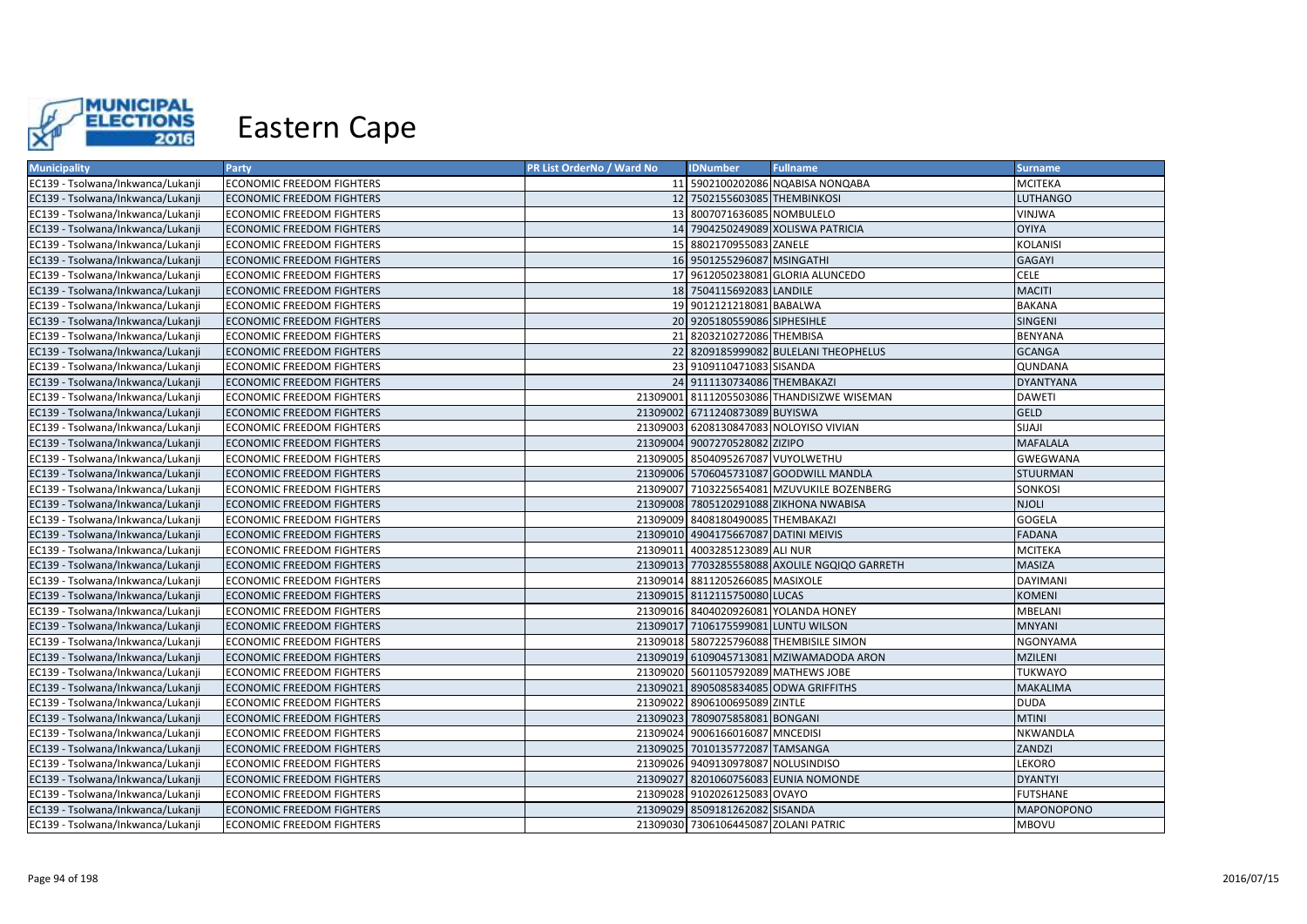

| <b>Municipality</b>               | Party                                    | PR List OrderNo / Ward No | <b>IDNumber</b>                    | <b>Fullname</b>                            | <b>Surname</b>  |
|-----------------------------------|------------------------------------------|---------------------------|------------------------------------|--------------------------------------------|-----------------|
| EC139 - Tsolwana/Inkwanca/Lukanji | <b>ECONOMIC FREEDOM FIGHTERS</b>         |                           | 21309031 6903065121088 PIET PETRUS |                                            | <b>MINNIE</b>   |
| EC139 - Tsolwana/Inkwanca/Lukanji | ECONOMIC FREEDOM FIGHTERS                |                           | 21309032 7806255563085 SIZWE SAM   |                                            | <b>BUDA</b>     |
| EC139 - Tsolwana/Inkwanca/Lukanji | ECONOMIC FREEDOM FIGHTERS                |                           |                                    | 21309033 8005020586088 SIMANGELE HAPPINESS | <b>JOKA</b>     |
| EC139 - Tsolwana/Inkwanca/Lukanji | ECONOMIC FREEDOM FIGHTERS                |                           |                                    | 21309034 8103065291084 NGQONDI SIMPHIWE    | MBASA           |
| EC139 - Tsolwana/Inkwanca/Lukanji | INDEPENDENT CANDIDATE                    |                           |                                    | 21309006 7307255991087 IBRAHIM MAHOMED     | <b>GUEEDI</b>   |
| EC139 - Tsolwana/Inkwanca/Lukanji | INDEPENDENT CANDIDATE                    |                           |                                    | 21309033 7503215257086 GARVIN GRAHAM       | WILLEMSE        |
| EC139 - Tsolwana/Inkwanca/Lukanji | INDEPENDENT RATEPAYERS ASSOCIATION OF SA |                           |                                    | 4704265143084 HERMANUS ALBERTUS            | <b>DEYSEL</b>   |
| EC139 - Tsolwana/Inkwanca/Lukanji | INDEPENDENT RATEPAYERS ASSOCIATION OF SA |                           | 5708075162084 EDMON TITUS          |                                            | <b>HARTNICK</b> |
| EC139 - Tsolwana/Inkwanca/Lukanji | INDEPENDENT RATEPAYERS ASSOCIATION OF SA |                           |                                    | 21309001 4704265143084 HERMANUS ALBERTUS   | <b>DEYSEL</b>   |
| EC139 - Tsolwana/Inkwanca/Lukanji | INDEPENDENT RATEPAYERS ASSOCIATION OF SA |                           |                                    | 21309002 4704265143084 HERMANUS ALBERTUS   | DEYSEL          |
| EC139 - Tsolwana/Inkwanca/Lukanji | INDEPENDENT RATEPAYERS ASSOCIATION OF SA |                           |                                    | 21309003 4704265143084 HERMANUS ALBERTUS   | <b>DEYSEL</b>   |
| EC139 - Tsolwana/Inkwanca/Lukanji | INDEPENDENT RATEPAYERS ASSOCIATION OF SA |                           |                                    | 21309004 4704265143084 HERMANUS ALBERTUS   | DEYSEL          |
| EC139 - Tsolwana/Inkwanca/Lukanji | INDEPENDENT RATEPAYERS ASSOCIATION OF SA |                           |                                    | 21309005 4704265143084 HERMANUS ALBERTUS   | <b>DEYSEL</b>   |
| EC139 - Tsolwana/Inkwanca/Lukanji | INDEPENDENT RATEPAYERS ASSOCIATION OF SA |                           |                                    | 21309006 4704265143084 HERMANUS ALBERTUS   | DEYSEL          |
| EC139 - Tsolwana/Inkwanca/Lukanji | INDEPENDENT RATEPAYERS ASSOCIATION OF SA |                           |                                    | 21309007 4704265143084 HERMANUS ALBERTUS   | <b>DEYSEL</b>   |
| EC139 - Tsolwana/Inkwanca/Lukanji | INDEPENDENT RATEPAYERS ASSOCIATION OF SA |                           |                                    | 21309008 4704265143084 HERMANUS ALBERTUS   | DEYSEL          |
| EC139 - Tsolwana/Inkwanca/Lukanji | INDEPENDENT RATEPAYERS ASSOCIATION OF SA |                           |                                    | 21309009 4704265143084 HERMANUS ALBERTUS   | <b>DEYSEL</b>   |
| EC139 - Tsolwana/Inkwanca/Lukanji | INDEPENDENT RATEPAYERS ASSOCIATION OF SA |                           |                                    | 21309010 4704265143084 HERMANUS ALBERTUS   | DEYSEL          |
| EC139 - Tsolwana/Inkwanca/Lukanji | INDEPENDENT RATEPAYERS ASSOCIATION OF SA |                           |                                    | 21309011 4704265143084 HERMANUS ALBERTUS   | <b>DEYSEL</b>   |
| EC139 - Tsolwana/Inkwanca/Lukanji | INDEPENDENT RATEPAYERS ASSOCIATION OF SA |                           |                                    | 21309012 4704265143084 HERMANUS ALBERTUS   | DEYSEL          |
| EC139 - Tsolwana/Inkwanca/Lukanji | INDEPENDENT RATEPAYERS ASSOCIATION OF SA |                           |                                    | 21309013 4704265143084 HERMANUS ALBERTUS   | <b>DEYSEL</b>   |
| EC139 - Tsolwana/Inkwanca/Lukanji | INDEPENDENT RATEPAYERS ASSOCIATION OF SA |                           |                                    | 21309014 4704265143084 HERMANUS ALBERTUS   | <b>DEYSEL</b>   |
| EC139 - Tsolwana/Inkwanca/Lukanji | INDEPENDENT RATEPAYERS ASSOCIATION OF SA |                           |                                    | 21309015 4704265143084 HERMANUS ALBERTUS   | <b>DEYSEL</b>   |
| EC139 - Tsolwana/Inkwanca/Lukanji | INDEPENDENT RATEPAYERS ASSOCIATION OF SA |                           |                                    | 21309016 4704265143084 HERMANUS ALBERTUS   | DEYSEL          |
| EC139 - Tsolwana/Inkwanca/Lukanji | INDEPENDENT RATEPAYERS ASSOCIATION OF SA |                           |                                    | 21309017 4704265143084 HERMANUS ALBERTUS   | <b>DEYSEL</b>   |
| EC139 - Tsolwana/Inkwanca/Lukanji | INDEPENDENT RATEPAYERS ASSOCIATION OF SA |                           |                                    | 21309018 4704265143084 HERMANUS ALBERTUS   | DEYSEL          |
| EC139 - Tsolwana/Inkwanca/Lukanji | INDEPENDENT RATEPAYERS ASSOCIATION OF SA |                           |                                    | 21309019 4704265143084 HERMANUS ALBERTUS   | <b>DEYSEL</b>   |
| EC139 - Tsolwana/Inkwanca/Lukanji | INDEPENDENT RATEPAYERS ASSOCIATION OF SA |                           |                                    | 21309020 4704265143084 HERMANUS ALBERTUS   | <b>DEYSEL</b>   |
| EC139 - Tsolwana/Inkwanca/Lukanji | INDEPENDENT RATEPAYERS ASSOCIATION OF SA |                           |                                    | 21309021 4704265143084 HERMANUS ALBERTUS   | <b>DEYSEL</b>   |
| EC139 - Tsolwana/Inkwanca/Lukanji | INDEPENDENT RATEPAYERS ASSOCIATION OF SA |                           |                                    | 21309022 4704265143084 HERMANUS ALBERTUS   | <b>DEYSEL</b>   |
| EC139 - Tsolwana/Inkwanca/Lukanji | INDEPENDENT RATEPAYERS ASSOCIATION OF SA |                           |                                    | 21309023 4704265143084 HERMANUS ALBERTUS   | <b>DEYSEL</b>   |
| EC139 - Tsolwana/Inkwanca/Lukanii | INDEPENDENT RATEPAYERS ASSOCIATION OF SA |                           |                                    | 21309024 4704265143084 HERMANUS ALBERTUS   | <b>DEYSEL</b>   |
| EC139 - Tsolwana/Inkwanca/Lukanji | INDEPENDENT RATEPAYERS ASSOCIATION OF SA |                           |                                    | 21309025 4704265143084 HERMANUS ALBERTUS   | <b>DEYSEL</b>   |
| EC139 - Tsolwana/Inkwanca/Lukanji | INDEPENDENT RATEPAYERS ASSOCIATION OF SA |                           |                                    | 21309026 4704265143084 HERMANUS ALBERTUS   | DEYSEL          |
| EC139 - Tsolwana/Inkwanca/Lukanji | INDEPENDENT RATEPAYERS ASSOCIATION OF SA |                           |                                    | 21309027 4704265143084 HERMANUS ALBERTUS   | <b>DEYSEL</b>   |
| EC139 - Tsolwana/Inkwanca/Lukanji | INDEPENDENT RATEPAYERS ASSOCIATION OF SA |                           |                                    | 21309028 4704265143084 HERMANUS ALBERTUS   | <b>DEYSEL</b>   |
| EC139 - Tsolwana/Inkwanca/Lukanji | INDEPENDENT RATEPAYERS ASSOCIATION OF SA |                           |                                    | 21309029 4704265143084 HERMANUS ALBERTUS   | <b>DEYSEL</b>   |
| EC139 - Tsolwana/Inkwanca/Lukanji | INDEPENDENT RATEPAYERS ASSOCIATION OF SA |                           |                                    | 21309030 4704265143084 HERMANUS ALBERTUS   | DEYSEL          |
| EC139 - Tsolwana/Inkwanca/Lukanji | INDEPENDENT RATEPAYERS ASSOCIATION OF SA |                           |                                    | 21309031 4704265143084 HERMANUS ALBERTUS   | DEYSEL          |
| EC139 - Tsolwana/Inkwanca/Lukanji | INDEPENDENT RATEPAYERS ASSOCIATION OF SA |                           |                                    | 21309032 4704265143084 HERMANUS ALBERTUS   | DEYSEL          |
| EC139 - Tsolwana/Inkwanca/Lukanji | INDEPENDENT RATEPAYERS ASSOCIATION OF SA |                           |                                    | 21309033 4704265143084 HERMANUS ALBERTUS   | <b>DEYSEL</b>   |
| EC139 - Tsolwana/Inkwanca/Lukanji | INDEPENDENT RATEPAYERS ASSOCIATION OF SA |                           |                                    | 21309034 4704265143084 HERMANUS ALBERTUS   | DEYSEL          |
| EC139 - Tsolwana/Inkwanca/Lukanji | PAN AFRICANIST CONGRESS OF AZANIA        |                           | 3909155119083 MPOLOSE              |                                            | MANGQANGWANA    |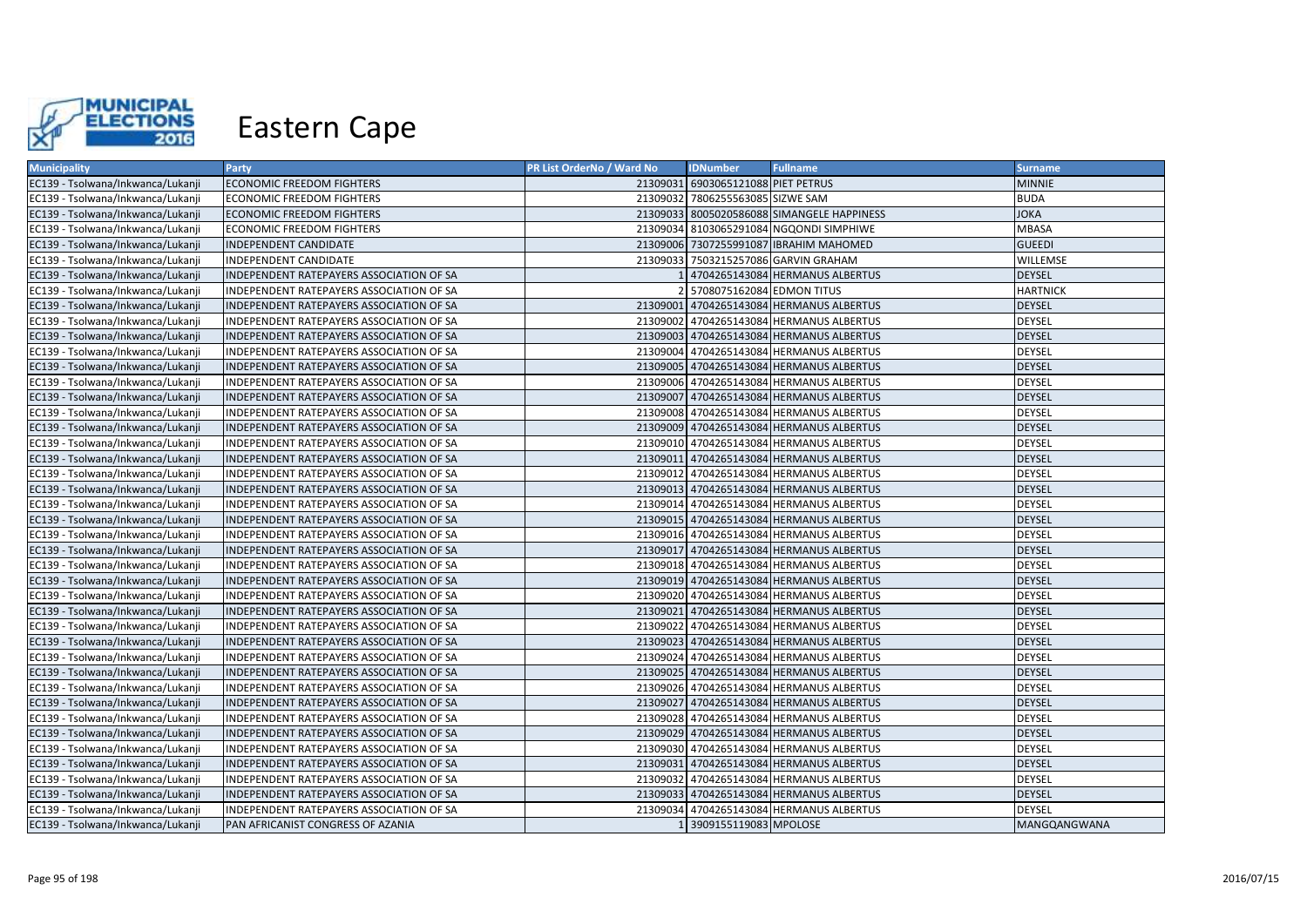

| <b>Municipality</b>               | Party                             | <b>PR List OrderNo / Ward No</b> | <b>IDNumber</b>                       | <b>Fullname</b>                           | <b>Surname</b>    |
|-----------------------------------|-----------------------------------|----------------------------------|---------------------------------------|-------------------------------------------|-------------------|
| EC139 - Tsolwana/Inkwanca/Lukanji | PAN AFRICANIST CONGRESS OF AZANIA |                                  | 2 6803037525087 RICHARD               |                                           | <b>TANDAZO</b>    |
| EC139 - Tsolwana/Inkwanca/Lukanji | PAN AFRICANIST CONGRESS OF AZANIA |                                  | 6806090969084 AYSHA                   |                                           | <b>MGWEBA</b>     |
| EC139 - Tsolwana/Inkwanca/Lukanji | PAN AFRICANIST CONGRESS OF AZANIA |                                  | 4 8712195387081 LOVEMORE              |                                           | <b>NDIKE</b>      |
| EC139 - Tsolwana/Inkwanca/Lukanji | PAN AFRICANIST CONGRESS OF AZANIA |                                  | 5 7612285340084 BONGANI               |                                           | NDLELENI          |
| EC139 - Tsolwana/Inkwanca/Lukanji | PAN AFRICANIST CONGRESS OF AZANIA |                                  | 6 6506235543089 LUNDI                 |                                           | MASIZA            |
| EC139 - Tsolwana/Inkwanca/Lukanji | PAN AFRICANIST CONGRESS OF AZANIA |                                  | 7 7009220812089 CECILIA               |                                           | <b>MSEBENZI</b>   |
| EC139 - Tsolwana/Inkwanca/Lukanji | PAN AFRICANIST CONGRESS OF AZANIA |                                  | 21309005 6806090969084 AYSHA          |                                           | <b>MGWEBA</b>     |
| EC139 - Tsolwana/Inkwanca/Lukanji | PAN AFRICANIST CONGRESS OF AZANIA |                                  |                                       | 21309006 8711285696088 SITHEMBISO MCTALLY | MANGQANGWANA      |
| EC139 - Tsolwana/Inkwanca/Lukanji | PAN AFRICANIST CONGRESS OF AZANIA |                                  | 21309009 8712195387081 LOVEMORE       |                                           | <b>NDIKE</b>      |
| EC139 - Tsolwana/Inkwanca/Lukanji | PAN AFRICANIST CONGRESS OF AZANIA |                                  | 21309012 6506235543089 LUNDI          |                                           | <b>MASIZA</b>     |
| EC139 - Tsolwana/Inkwanca/Lukanji | PAN AFRICANIST CONGRESS OF AZANIA |                                  | 21309013 7009220812089 CECILIA        |                                           | <b>MSEBENZI</b>   |
| EC139 - Tsolwana/Inkwanca/Lukanji | PAN AFRICANIST CONGRESS OF AZANIA |                                  | 21309014 7612285340084 BONGANI        |                                           | NDLELENI          |
| EC139 - Tsolwana/Inkwanca/Lukanji | PAN AFRICANIST CONGRESS OF AZANIA |                                  | 21309015 6803037525087 RICHARD        |                                           | <b>TANDAZO</b>    |
| EC139 - Tsolwana/Inkwanca/Lukanji | PAN AFRICANIST CONGRESS OF AZANIA |                                  | 21309016 7204066281081 ANDILE         |                                           | <b>NTABENI</b>    |
| EC139 - Tsolwana/Inkwanca/Lukanii | PAN AFRICANIST CONGRESS OF AZANIA |                                  |                                       | 21309028 6906115756084 SANDILE SHEPERD    | <b>THEMBANI</b>   |
| EC139 - Tsolwana/Inkwanca/Lukanji | PAN AFRICANIST CONGRESS OF AZANIA |                                  |                                       | 21309032 7611055426081 BULELANI GENTOUR   | <b>MGOLOZELI</b>  |
| EC139 - Tsolwana/Inkwanca/Lukanji | UNITED DEMOCRATIC MOVEMENT        |                                  |                                       | 1 7003085385083 MTUTUZELE SIDNEY          | <b>HOKOLO</b>     |
| EC139 - Tsolwana/Inkwanca/Lukanji | UNITED DEMOCRATIC MOVEMENT        |                                  |                                       | 6211130591081 FUNDISWA MAVIS              | <b>TSHANDU</b>    |
| EC139 - Tsolwana/Inkwanca/Lukanji | UNITED DEMOCRATIC MOVEMENT        |                                  | 6206265136082 VUYISILE JOEL           |                                           | PANDLIWE          |
| EC139 - Tsolwana/Inkwanca/Lukanji | UNITED DEMOCRATIC MOVEMENT        |                                  | 6909145677080 ZOLA ZEPHANIA           |                                           | <b>NJOKWANA</b>   |
| EC139 - Tsolwana/Inkwanca/Lukanji | UNITED DEMOCRATIC MOVEMENT        |                                  |                                       | 5 7509281317084 THOZAMA LORRAINE          | QOBONGOSHE        |
| EC139 - Tsolwana/Inkwanca/Lukanji | UNITED DEMOCRATIC MOVEMENT        |                                  | 6 7007015723081 LEWUS                 |                                           | <b>DALINGXOLO</b> |
| EC139 - Tsolwana/Inkwanca/Lukanji | UNITED DEMOCRATIC MOVEMENT        |                                  |                                       | 7 6009240985080 NOLULAMILE GLADYS         | <b>MBANGO</b>     |
| EC139 - Tsolwana/Inkwanca/Lukanji | UNITED DEMOCRATIC MOVEMENT        |                                  | 8 7109165825086 VUYISILE              |                                           | <b>KEPEYI</b>     |
| EC139 - Tsolwana/Inkwanca/Lukanji | UNITED DEMOCRATIC MOVEMENT        |                                  | 9 5701080630088 GLADYS                |                                           | <b>NTUNZE</b>     |
| EC139 - Tsolwana/Inkwanca/Lukanji | UNITED DEMOCRATIC MOVEMENT        |                                  | 10 4611245191085 VABA CALVERT         |                                           | SAM               |
| EC139 - Tsolwana/Inkwanca/Lukanji | UNITED DEMOCRATIC MOVEMENT        |                                  | 11 4501075583081 FIKILE CLEMENT       |                                           | QENGQELEKA        |
| EC139 - Tsolwana/Inkwanca/Lukanji | UNITED DEMOCRATIC MOVEMENT        |                                  | 12 5812235829085 SABATA VICTOR        |                                           | <b>JUBA</b>       |
| EC139 - Tsolwana/Inkwanca/Lukanji | UNITED DEMOCRATIC MOVEMENT        |                                  |                                       | 13 4510040203089 NOTHEMBA IRENE           | <b>MAYOLA</b>     |
| EC139 - Tsolwana/Inkwanca/Lukanji | UNITED DEMOCRATIC MOVEMENT        |                                  |                                       | 14 4505155170081 TSHABUTHENGWA LENNOX     | <b>SELANA</b>     |
| EC139 - Tsolwana/Inkwanca/Lukanji | UNITED DEMOCRATIC MOVEMENT        |                                  |                                       | 15 6106110621082 YOLISWA GLADYS           | <b>TINANA</b>     |
| EC139 - Tsolwana/Inkwanca/Lukanji | UNITED DEMOCRATIC MOVEMENT        |                                  |                                       | 16 8803305593088 NKQUBELA RICHARD         | <b>DELIWE</b>     |
| EC139 - Tsolwana/Inkwanca/Lukanji | UNITED DEMOCRATIC MOVEMENT        |                                  | 17 8306205509089 LOYISO               |                                           | <b>GWAZA</b>      |
| EC139 - Tsolwana/Inkwanca/Lukanji | UNITED DEMOCRATIC MOVEMENT        |                                  | 18 4006175435083 ASILONI              |                                           | <b>TYULU</b>      |
| EC139 - Tsolwana/Inkwanca/Lukanji | UNITED DEMOCRATIC MOVEMENT        |                                  |                                       | 19 5405300340086 NOZIZWE BEAUTY           | SELANA            |
| EC139 - Tsolwana/Inkwanca/Lukanji | UNITED DEMOCRATIC MOVEMENT        |                                  | 20 6703066018089 ANDILE ALFRED        |                                           | NDYALVANI         |
| EC139 - Tsolwana/Inkwanca/Lukanji | UNITED DEMOCRATIC MOVEMENT        |                                  |                                       | 21 7007040838086 NOZIPHO MONICA           | <b>DUKA</b>       |
| EC139 - Tsolwana/Inkwanca/Lukanji | UNITED DEMOCRATIC MOVEMENT        |                                  | 22 8411125613084 AYANDA               |                                           | MAGEJA            |
| EC139 - Tsolwana/Inkwanca/Lukanji | UNITED DEMOCRATIC MOVEMENT        |                                  | 23 4701095565080 ZOLILE               |                                           | WINDVOEL          |
| EC139 - Tsolwana/Inkwanca/Lukanji | UNITED DEMOCRATIC MOVEMENT        |                                  |                                       | 24 7612295818087 SANDILE MITCHELL         | <b>NJALO</b>      |
| EC139 - Tsolwana/Inkwanca/Lukanji | UNITED DEMOCRATIC MOVEMENT        |                                  | 21309001 6703066018089 ANDILE ALFRED  |                                           | NDYALVANI         |
| EC139 - Tsolwana/Inkwanca/Lukanji | UNITED DEMOCRATIC MOVEMENT        |                                  | 21309002 4501075583081 FIKILE CLEMENT |                                           | QENGQELEKA        |
| EC139 - Tsolwana/Inkwanca/Lukanji | UNITED DEMOCRATIC MOVEMENT        |                                  | 21309007 8306205509089 LOYISO         |                                           | GWAZA             |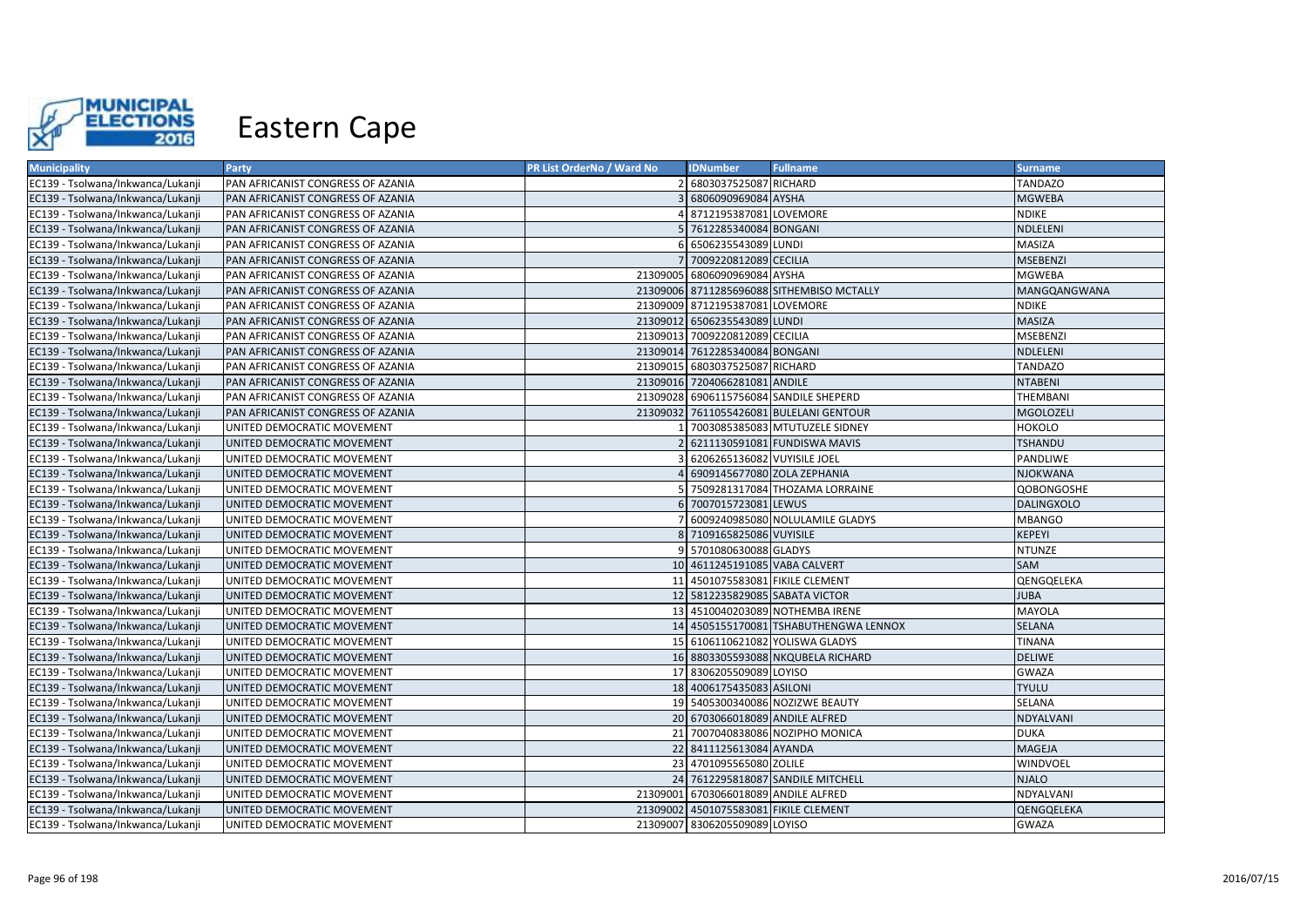

| <b>Municipality</b>               | Party                            | <b>PR List OrderNo / Ward No</b> | <b>IDNumber</b>                      | <b>Fullname</b>                               | <b>Surname</b>    |
|-----------------------------------|----------------------------------|----------------------------------|--------------------------------------|-----------------------------------------------|-------------------|
| EC139 - Tsolwana/Inkwanca/Lukanji | UNITED DEMOCRATIC MOVEMENT       |                                  | 21309008 5709200323088 MONICA        |                                               | SIDUMO            |
| EC139 - Tsolwana/Inkwanca/Lukanji | UNITED DEMOCRATIC MOVEMENT       |                                  | 21309009 7109165825086 VUYISILE      |                                               | KEPEYI            |
| EC139 - Tsolwana/Inkwanca/Lukanji | UNITED DEMOCRATIC MOVEMENT       |                                  | 21309010 7109165825086 VUYISILE      |                                               | KEPEYI            |
| EC139 - Tsolwana/Inkwanca/Lukanji | UNITED DEMOCRATIC MOVEMENT       |                                  | 21309012 5812235829085 SABATA VICTOR |                                               | <b>JUBA</b>       |
| EC139 - Tsolwana/Inkwanca/Lukanji | UNITED DEMOCRATIC MOVEMENT       |                                  |                                      | 21309013 7003085385083 MTUTUZELE SIDNEY       | <b>HOKOLO</b>     |
| EC139 - Tsolwana/Inkwanca/Lukanji | UNITED DEMOCRATIC MOVEMENT       |                                  |                                      | 21309014 7509281317084 THOZAMA LORRAINE       | QOBONGOSHE        |
| EC139 - Tsolwana/Inkwanca/Lukanji | UNITED DEMOCRATIC MOVEMENT       |                                  | 21309015 7007015723081 LEWUS         |                                               | <b>DALINGXOLO</b> |
| EC139 - Tsolwana/Inkwanca/Lukanji | UNITED DEMOCRATIC MOVEMENT       |                                  |                                      | 21309016 7612295818087 SANDILE MITCHELL       | <b>NJALO</b>      |
| EC139 - Tsolwana/Inkwanca/Lukanji | UNITED DEMOCRATIC MOVEMENT       |                                  | 21309017 4701095565080 ZOLILE        |                                               | <b>WINDVOEL</b>   |
| EC139 - Tsolwana/Inkwanca/Lukanji | UNITED DEMOCRATIC MOVEMENT       |                                  |                                      | 21309018 6211130591081 FUNDISWA MAVIS         | <b>TSHANDU</b>    |
| EC139 - Tsolwana/Inkwanca/Lukanji | UNITED DEMOCRATIC MOVEMENT       |                                  |                                      | 21309019 4505155170081 TSHABUTHENGWA LENNOX   | SELANA            |
| EC139 - Tsolwana/Inkwanca/Lukanji | UNITED DEMOCRATIC MOVEMENT       |                                  |                                      | 21309020 5405300340086 NOZIZWE BEAUTY         | SELANA            |
| EC139 - Tsolwana/Inkwanca/Lukanji | UNITED DEMOCRATIC MOVEMENT       |                                  |                                      | 21309022 4505155170081 TSHABUTHENGWA LENNOX   | <b>SELANA</b>     |
| EC139 - Tsolwana/Inkwanca/Lukanji | UNITED DEMOCRATIC MOVEMENT       |                                  |                                      | 21309025 7007040838086 NOZIPHO MONICA         | <b>DUKA</b>       |
| EC139 - Tsolwana/Inkwanca/Lukanji | UNITED DEMOCRATIC MOVEMENT       |                                  | 21309028 4006175435083 ASILONI       |                                               | <b>TYULU</b>      |
| EC139 - Tsolwana/Inkwanca/Lukanji | UNITED DEMOCRATIC MOVEMENT       |                                  | 21309029 4611245191085 VABA CALVERT  |                                               | SAM               |
| EC139 - Tsolwana/Inkwanca/Lukanji | UNITED DEMOCRATIC MOVEMENT       |                                  | 21309030 8411125613084 AYANDA        |                                               | MAGEJA            |
| EC139 - Tsolwana/Inkwanca/Lukanji | UNITED DEMOCRATIC MOVEMENT       |                                  |                                      | 21309031 6106110621082 YOLISWA GLADYS         | <b>TINANA</b>     |
| EC139 - Tsolwana/Inkwanca/Lukanji | UNITED DEMOCRATIC MOVEMENT       |                                  | 21309032 5701080630088 GLADYS        |                                               | <b>NTUNZE</b>     |
| EC139 - Tsolwana/Inkwanca/Lukanji | UNITED DEMOCRATIC MOVEMENT       |                                  |                                      | 21309034 6106110621082 YOLISWA GLADYS         | <b>TINANA</b>     |
| EC139 - Tsolwana/Inkwanca/Lukanji | UNITED FRONT OF THE EASTERN CAPE |                                  | 6701305382084 AARON                  |                                               | <b>MHLONTLO</b>   |
| EC139 - Tsolwana/Inkwanca/Lukanji | UNITED FRONT OF THE EASTERN CAPE |                                  | 2 6511060437084 NOMBULELO            |                                               | YALIWE            |
| EC139 - Tsolwana/Inkwanca/Lukanji | UNITED FRONT OF THE EASTERN CAPE |                                  | 3 7605235426086 DUMISANI ERIC        |                                               | KOFI              |
| EC139 - Tsolwana/Inkwanca/Lukanji | UNITED FRONT OF THE EASTERN CAPE |                                  |                                      | 4 7210070846082 NTOMBOYISE PATRICIA           | MNYENGEZA         |
| EC139 - Tsolwana/Inkwanca/Lukanji | UNITED FRONT OF THE EASTERN CAPE |                                  |                                      | 5 6211280919082 NONTOMBI EMILY                | SIMAYILE          |
| EC139 - Tsolwana/Inkwanca/Lukanji | UNITED FRONT OF THE EASTERN CAPE |                                  |                                      | 6 6906031316088 YOLISWA JOSLINA               | <b>BAMANA</b>     |
| EC139 - Tsolwana/Inkwanca/Lukanji | UNITED FRONT OF THE EASTERN CAPE |                                  | 7 6105200837087 FANELWA              |                                               | <b>NGQOLA</b>     |
| EC139 - Tsolwana/Inkwanca/Lukanji | UNITED FRONT OF THE EASTERN CAPE |                                  |                                      | 8 6507250420088 REBECCA PUDIKABEKWA           | LEFERELA          |
| EC139 - Tsolwana/Inkwanca/Lukanji | UNITED FRONT OF THE EASTERN CAPE |                                  |                                      | 9 7209215840083 ZAMAYEDWA SYDNEY              | <b>TYESI</b>      |
| EC139 - Tsolwana/Inkwanca/Lukanji | UNITED FRONT OF THE EASTERN CAPE |                                  | 10 7607135399082 AZIKIWE             |                                               | <b>XASHIMBA</b>   |
| EC139 - Tsolwana/Inkwanca/Lukanji | UNITED FRONT OF THE EASTERN CAPE |                                  | 11 7009285982082 TOBILE HEBERT       |                                               | <b>MABECE</b>     |
| EC139 - Tsolwana/Inkwanca/Lukanji | UNITED FRONT OF THE EASTERN CAPE |                                  | 12 7502015060088 MBULELO             |                                               | <b>MDINGI</b>     |
| EC139 - Tsolwana/Inkwanca/Lukanji | UNITED FRONT OF THE EASTERN CAPE |                                  |                                      | 13 6702185614083 ARCHIBALD ZOLANI             | MQAKELANA         |
| EC139 - Tsolwana/Inkwanca/Lukanji | UNITED FRONT OF THE EASTERN CAPE |                                  |                                      | 14 8209215844084 LUKHANYISO MANDLA            | RALANE            |
| EC139 - Tsolwana/Inkwanca/Lukanji | UNITED FRONT OF THE EASTERN CAPE |                                  | 21309003 6510210831089 PHUMLA SYLVIA |                                               | <b>BOTHA</b>      |
| EC139 - Tsolwana/Inkwanca/Lukanji | UNITED FRONT OF THE EASTERN CAPE |                                  | 21309006 8805075890081 MNCEDISI      |                                               | ZUBA              |
| EC139 - Tsolwana/Inkwanca/Lukanji | UNITED FRONT OF THE EASTERN CAPE |                                  | 21309007 7312235935089 NKOSANA       |                                               | <b>LUFELE</b>     |
| EC139 - Tsolwana/Inkwanca/Lukanji | UNITED FRONT OF THE EASTERN CAPE |                                  | 21309008 7406215357080 FEZILE        |                                               | <b>KALO</b>       |
| EC139 - Tsolwana/Inkwanca/Lukanji | UNITED FRONT OF THE EASTERN CAPE |                                  |                                      | 21309015 6903135770088 LUNGILE MICHAEL        | <b>MSINDWANA</b>  |
| EC139 - Tsolwana/Inkwanca/Lukanji | UNITED FRONT OF THE EASTERN CAPE |                                  |                                      | 21309016 6911260070083 BUKELWA SYMPATHIA      | NONYONGO          |
| EC139 - Tsolwana/Inkwanca/Lukanji | UNITED FRONT OF THE EASTERN CAPE |                                  | 21309019 5001035747081 SIDNEY SITOZI |                                               | NDAMANE           |
| EC139 - Tsolwana/Inkwanca/Lukanji | UNITED FRONT OF THE EASTERN CAPE |                                  |                                      | 21309020 8403241212081 NOCAWE ZUKISWA ABEGAIL | LALO              |
| EC139 - Tsolwana/Inkwanca/Lukanji | UNITED FRONT OF THE EASTERN CAPE |                                  |                                      | 21309021 7210070846082 NTOMBOYISE PATRICIA    | <b>MNYENGEZA</b>  |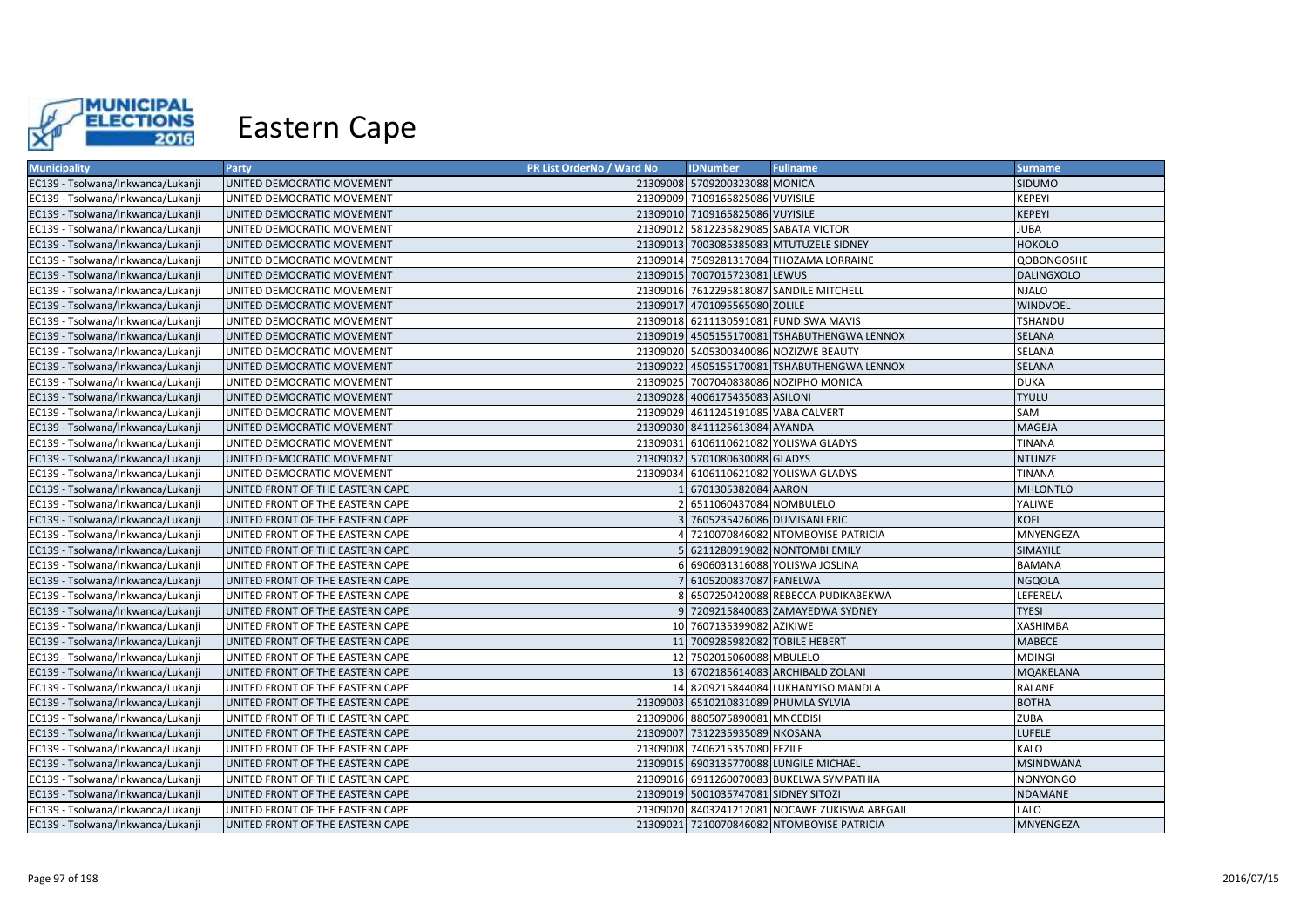

| <b>Municipality</b>               | Party                            | <b>PR List OrderNo / Ward No</b> | <b>IDNumber</b>                      | <b>Fullname</b>                            | <b>Surname</b>   |
|-----------------------------------|----------------------------------|----------------------------------|--------------------------------------|--------------------------------------------|------------------|
| EC139 - Tsolwana/Inkwanca/Lukanji | UNITED FRONT OF THE EASTERN CAPE |                                  |                                      | 21309022 5003105744089 ARNOLD VUYANI       | <b>PETER</b>     |
| EC139 - Tsolwana/Inkwanca/Lukanji | UNITED FRONT OF THE EASTERN CAPE |                                  |                                      | 21309023 5709155745087 PUMELELE WELLINGTON | <b>RAMNCWANA</b> |
| EC139 - Tsolwana/Inkwanca/Lukanji | UNITED FRONT OF THE EASTERN CAPE |                                  |                                      | 21309024 7607035632087 KHAYALETU COLEN     | <b>GWANA</b>     |
| EC139 - Tsolwana/Inkwanca/Lukanji | UNITED FRONT OF THE EASTERN CAPE |                                  | 21309025 6701305382084 AARON         |                                            | <b>MHLONTLO</b>  |
| EC139 - Tsolwana/Inkwanca/Lukanji | UNITED FRONT OF THE EASTERN CAPE |                                  | 21309026 6205015994089 VUYANI PAULOS |                                            | NXASANA          |
| EC139 - Tsolwana/Inkwanca/Lukanji | UNITED FRONT OF THE EASTERN CAPE |                                  |                                      | 21309027 7401265597081 NTSIKELELO NICHOLUS | <b>CWEBI</b>     |
| EC139 - Tsolwana/Inkwanca/Lukanji | UNITED FRONT OF THE EASTERN CAPE |                                  | 21309033 8803315410083 KHANYISO      |                                            | <b>NOTWALA</b>   |
| EC139 - Tsolwana/Inkwanca/Lukanji | <b>VRYHEIDSFRONT PLUS</b>        |                                  | 6905185052085 WILLIAM BASIL          |                                            | <b>HARINGTON</b> |
| EC139 - Tsolwana/Inkwanca/Lukanji | <b>VRYHEIDSFRONT PLUS</b>        |                                  | 21309001 6905185052085 WILLIAM BASIL |                                            | <b>HARINGTON</b> |
| EC139 - Tsolwana/Inkwanca/Lukanji | <b>VRYHEIDSFRONT PLUS</b>        |                                  | 21309002 6905185052085 WILLIAM BASIL |                                            | <b>HARINGTON</b> |
| EC139 - Tsolwana/Inkwanca/Lukanji | <b>VRYHEIDSFRONT PLUS</b>        |                                  | 21309003 6905185052085 WILLIAM BASIL |                                            | <b>HARINGTON</b> |
| EC139 - Tsolwana/Inkwanca/Lukanji | <b>VRYHEIDSFRONT PLUS</b>        |                                  | 21309004 6905185052085 WILLIAM BASIL |                                            | <b>HARINGTON</b> |
| EC139 - Tsolwana/Inkwanca/Lukanji | <b>VRYHEIDSFRONT PLUS</b>        |                                  | 21309005 6905185052085 WILLIAM BASIL |                                            | <b>HARINGTON</b> |
| EC139 - Tsolwana/Inkwanca/Lukanji | <b>VRYHEIDSFRONT PLUS</b>        |                                  | 21309006 6905185052085 WILLIAM BASIL |                                            | <b>HARINGTON</b> |
| EC139 - Tsolwana/Inkwanca/Lukanji | <b>VRYHEIDSFRONT PLUS</b>        |                                  | 21309007 6905185052085 WILLIAM BASIL |                                            | <b>HARINGTON</b> |
| EC139 - Tsolwana/Inkwanca/Lukanji | <b>VRYHEIDSFRONT PLUS</b>        |                                  | 21309008 6905185052085 WILLIAM BASIL |                                            | <b>HARINGTON</b> |
| EC139 - Tsolwana/Inkwanca/Lukanji | <b>VRYHEIDSFRONT PLUS</b>        |                                  | 21309009 6905185052085 WILLIAM BASIL |                                            | <b>HARINGTON</b> |
| EC139 - Tsolwana/Inkwanca/Lukanji | <b>VRYHEIDSFRONT PLUS</b>        |                                  | 21309010 6905185052085 WILLIAM BASIL |                                            | <b>HARINGTON</b> |
| EC139 - Tsolwana/Inkwanca/Lukanji | VRYHEIDSFRONT PLUS               |                                  | 21309011 6905185052085 WILLIAM BASIL |                                            | <b>HARINGTON</b> |
| EC139 - Tsolwana/Inkwanca/Lukanji | <b>VRYHEIDSFRONT PLUS</b>        |                                  | 21309012 6905185052085 WILLIAM BASIL |                                            | <b>HARINGTON</b> |
| EC139 - Tsolwana/Inkwanca/Lukanji | <b>VRYHEIDSFRONT PLUS</b>        |                                  | 21309013 6905185052085 WILLIAM BASIL |                                            | <b>HARINGTON</b> |
| EC139 - Tsolwana/Inkwanca/Lukanji | <b>VRYHEIDSFRONT PLUS</b>        |                                  | 21309014 6905185052085 WILLIAM BASIL |                                            | <b>HARINGTON</b> |
| EC139 - Tsolwana/Inkwanca/Lukanji | <b>VRYHEIDSFRONT PLUS</b>        |                                  | 21309015 6905185052085 WILLIAM BASIL |                                            | <b>HARINGTON</b> |
| EC139 - Tsolwana/Inkwanca/Lukanji | <b>VRYHEIDSFRONT PLUS</b>        |                                  | 21309016 6905185052085 WILLIAM BASIL |                                            | <b>HARINGTON</b> |
| EC139 - Tsolwana/Inkwanca/Lukanji | <b>VRYHEIDSFRONT PLUS</b>        |                                  | 21309017 6905185052085 WILLIAM BASIL |                                            | <b>HARINGTON</b> |
| EC139 - Tsolwana/Inkwanca/Lukanji | <b>VRYHEIDSFRONT PLUS</b>        |                                  | 21309018 6905185052085 WILLIAM BASIL |                                            | <b>HARINGTON</b> |
| EC139 - Tsolwana/Inkwanca/Lukanji | <b>VRYHEIDSFRONT PLUS</b>        |                                  | 21309019 6905185052085 WILLIAM BASIL |                                            | <b>HARINGTON</b> |
| EC139 - Tsolwana/Inkwanca/Lukanji | <b>VRYHEIDSFRONT PLUS</b>        |                                  | 21309020 6905185052085 WILLIAM BASIL |                                            | <b>HARINGTON</b> |
| EC139 - Tsolwana/Inkwanca/Lukanji | VRYHEIDSFRONT PLUS               |                                  | 21309021 6905185052085 WILLIAM BASIL |                                            | <b>HARINGTON</b> |
| EC139 - Tsolwana/Inkwanca/Lukanji | <b>VRYHEIDSFRONT PLUS</b>        |                                  | 21309022 6905185052085 WILLIAM BASIL |                                            | <b>HARINGTON</b> |
| EC139 - Tsolwana/Inkwanca/Lukanji | <b>VRYHEIDSFRONT PLUS</b>        |                                  | 21309023 6905185052085 WILLIAM BASIL |                                            | <b>HARINGTON</b> |
| EC139 - Tsolwana/Inkwanca/Lukanji | <b>VRYHEIDSFRONT PLUS</b>        |                                  | 21309024 6905185052085 WILLIAM BASIL |                                            | <b>HARINGTON</b> |
| EC139 - Tsolwana/Inkwanca/Lukanji | <b>VRYHEIDSFRONT PLUS</b>        |                                  | 21309025 6905185052085 WILLIAM BASIL |                                            | <b>HARINGTON</b> |
| EC139 - Tsolwana/Inkwanca/Lukanji | <b>VRYHEIDSFRONT PLUS</b>        |                                  | 21309026 6905185052085 WILLIAM BASIL |                                            | <b>HARINGTON</b> |
| EC139 - Tsolwana/Inkwanca/Lukanji | <b>VRYHEIDSFRONT PLUS</b>        |                                  | 21309027 6905185052085 WILLIAM BASIL |                                            | <b>HARINGTON</b> |
| EC139 - Tsolwana/Inkwanca/Lukanji | <b>VRYHEIDSFRONT PLUS</b>        |                                  | 21309028 6905185052085 WILLIAM BASIL |                                            | <b>HARINGTON</b> |
| EC139 - Tsolwana/Inkwanca/Lukanji | <b>VRYHEIDSFRONT PLUS</b>        |                                  | 21309029 6905185052085 WILLIAM BASIL |                                            | <b>HARINGTON</b> |
| EC139 - Tsolwana/Inkwanca/Lukanji | <b>VRYHEIDSFRONT PLUS</b>        |                                  | 21309030 6905185052085 WILLIAM BASIL |                                            | <b>HARINGTON</b> |
| EC139 - Tsolwana/Inkwanca/Lukanji | <b>VRYHEIDSFRONT PLUS</b>        |                                  | 21309031 6905185052085 WILLIAM BASIL |                                            | <b>HARINGTON</b> |
| EC139 - Tsolwana/Inkwanca/Lukanji | <b>VRYHEIDSFRONT PLUS</b>        |                                  | 21309032 6905185052085 WILLIAM BASIL |                                            | <b>HARINGTON</b> |
| EC139 - Tsolwana/Inkwanca/Lukanji | <b>VRYHEIDSFRONT PLUS</b>        |                                  | 21309033 6905185052085 WILLIAM BASIL |                                            | <b>HARINGTON</b> |
| EC139 - Tsolwana/Inkwanca/Lukanji | <b>VRYHEIDSFRONT PLUS</b>        |                                  | 21309034 6905185052085 WILLIAM BASIL |                                            | <b>HARINGTON</b> |
| EC141 - Elundini                  | AFRICAN INDEPENDENT CONGRESS     |                                  | 1 7209266016088 MANONYANA            |                                            | TSOANANYANA      |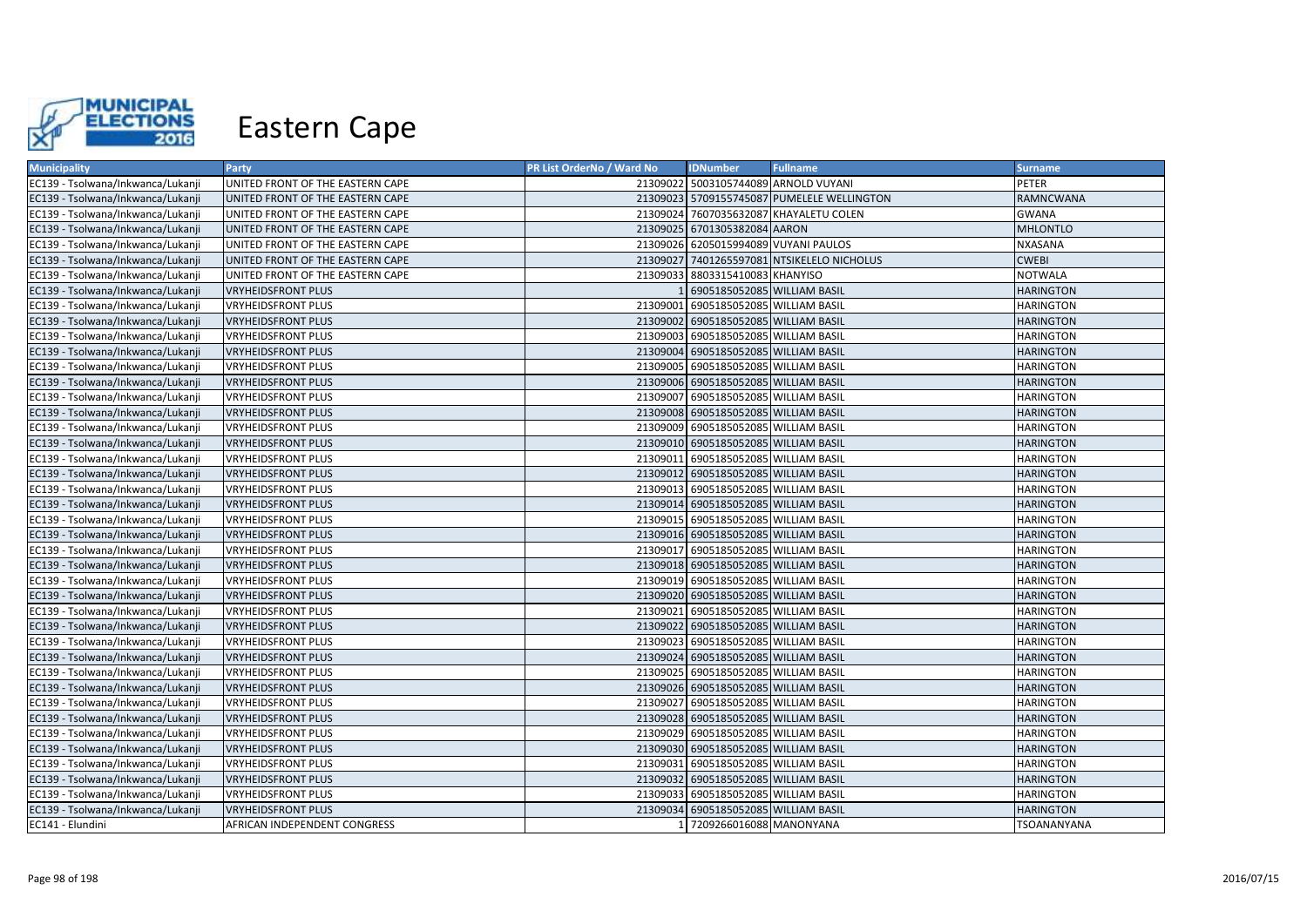

| <b>Municipality</b> | Party                        | PR List OrderNo / Ward No | <b>IDNumber</b>                      | <b>Fullname</b>                                   | <b>Surname</b>   |
|---------------------|------------------------------|---------------------------|--------------------------------------|---------------------------------------------------|------------------|
| EC141 - Elundini    | AFRICAN INDEPENDENT CONGRESS |                           | 2 6306170881085 PATUOE FAITH         |                                                   | LEPHAFA          |
| EC141 - Elundini    | AFRICAN INDEPENDENT CONGRESS |                           |                                      | 7610075696087 GILFORD NKULULEKO                   | <b>DADA</b>      |
| EC141 - Elundini    | AFRICAN INDEPENDENT CONGRESS |                           |                                      | 7812140563082 BUSISIWE THERESA                    | <b>MOLELEKI</b>  |
| EC141 - Elundini    | AFRICAN INDEPENDENT CONGRESS |                           |                                      | 8303120805080 NONDUMISO LILLIAN                   | MACI             |
| EC141 - Elundini    | AFRICAN INDEPENDENT CONGRESS |                           |                                      | 5804126068089 TSHOKOLO JOHN                       | <b>KOTELI</b>    |
| EC141 - Elundini    | AFRICAN INDEPENDENT CONGRESS |                           |                                      | 5312235779083 DALINDYEBO GEORGE                   | <b>STEFAANS</b>  |
| EC141 - Elundini    | AFRICAN INDEPENDENT CONGRESS |                           |                                      | 8 6503030054081 NOVUSUMZI GLADNESS                | <b>MEPHI</b>     |
| EC141 - Elundini    | AFRICAN INDEPENDENT CONGRESS |                           |                                      | 6109145761089 MAYBREE MOSUOE                      | <b>ROOIMES</b>   |
| EC141 - Elundini    | AFRICAN INDEPENDENT CONGRESS |                           |                                      | 10 7810090569083 NOMACHULE PRINCESSES             | <b>TYOBOZA</b>   |
| EC141 - Elundini    | AFRICAN INDEPENDENT CONGRESS |                           |                                      | 11 4601016930084 KHAUTA SOLOMON                   | <b>JANKIE</b>    |
| EC141 - Elundini    | AFRICAN INDEPENDENT CONGRESS |                           |                                      | 12 4309205451082 MOSUOE WILLIE                    | <b>TOTA</b>      |
| EC141 - Elundini    | AFRICAN INDEPENDENT CONGRESS |                           | 13 6712126368087 LIBALELE            |                                                   | <b>DUKUZA</b>    |
| EC141 - Elundini    | AFRICAN INDEPENDENT CONGRESS |                           |                                      | 14 6004076050083 MBUYISELO JEROME                 | SUTU             |
| EC141 - Elundini    | AFRICAN INDEPENDENT CONGRESS |                           | 21401002 9007290476080 YANDISWA      |                                                   | <b>NTOZINI</b>   |
| EC141 - Elundini    | AFRICAN INDEPENDENT CONGRESS |                           |                                      | 21401004 7810090569083 NOMACHULE PRINCESSES       | <b>TYOBOZA</b>   |
| EC141 - Elundini    | AFRICAN INDEPENDENT CONGRESS |                           |                                      | 21401005 7810090569083 NOMACHULE PRINCESSES       | <b>TYOBOZA</b>   |
| EC141 - Elundini    | AFRICAN INDEPENDENT CONGRESS |                           |                                      | 21401008 6109145761089 MAYBREE MOSUOE             | <b>ROOIMES</b>   |
| EC141 - Elundini    | AFRICAN INDEPENDENT CONGRESS |                           |                                      | 21401009 8303120805080 NONDUMISO LILLIAN          | MACI             |
| EC141 - Elundini    | AFRICAN INDEPENDENT CONGRESS |                           |                                      | 21401010 4309205451082 MOSUOE WILLIE              | <b>TOTA</b>      |
| EC141 - Elundini    | AFRICAN INDEPENDENT CONGRESS |                           |                                      | 21401011 6503030054081 NOVUSUMZI GLADNESS         | <b>MEPHI</b>     |
| EC141 - Elundini    | AFRICAN INDEPENDENT CONGRESS |                           |                                      | 21401012 8612261731081 RELEBOHILE LUCIA           | <b>SELAI</b>     |
| EC141 - Elundini    | AFRICAN INDEPENDENT CONGRESS |                           | 21401013 6007015824088 TSEBO CASWELL |                                                   | SHEMANE          |
| EC141 - Elundini    | AFRICAN INDEPENDENT CONGRESS |                           |                                      | 21401014 7002056180085 DANIEL LEBUWAJOANG         | PHARELA          |
| EC141 - Elundini    | AFRICAN INDEPENDENT CONGRESS |                           |                                      | 21401015 4601016930084 KHAUTA SOLOMON             | JANKIE           |
| EC141 - Elundini    | AFRICAN INDEPENDENT CONGRESS |                           | 21401016 6712126368087 LIBALELE      |                                                   | <b>DUKUZA</b>    |
| EC141 - Elundini    | AFRICAN INDEPENDENT CONGRESS |                           | 21401017 6712126368087 LIBALELE      |                                                   | <b>DUKUZA</b>    |
| EC141 - Elundini    | AFRICAN NATIONAL CONGRESS    |                           |                                      | 6607075121083 XOLA PSYCHOLOGY                     | MAJIKIJELA       |
| EC141 - Elundini    | AFRICAN NATIONAL CONGRESS    |                           |                                      | 6509110312083 NONKONGOZELO RUTH                   | LENGS            |
| EC141 - Elundini    | AFRICAN NATIONAL CONGRESS    |                           |                                      | 6305230987080 VICTORIA VANGIWE                    | <b>HOKWANA</b>   |
| EC141 - Elundini    | AFRICAN NATIONAL CONGRESS    |                           |                                      | 6610090676081 SUSSANA PATIENCE MAMELLO SEMAKALENG | LETEBA           |
| EC141 - Elundini    | AFRICAN NATIONAL CONGRESS    |                           |                                      | 6707230590089 NONTUTHUZELO                        | NKALITSHANA      |
| EC141 - Elundini    | AFRICAN NATIONAL CONGRESS    |                           |                                      | 5812010981085 GRACE MANTHUSENG                    | <b>MONI</b>      |
| EC141 - Elundini    | AFRICAN NATIONAL CONGRESS    |                           | 7 8909191400088 BUKIWE               |                                                   | <b>MSUTHWANA</b> |
| EC141 - Elundini    | AFRICAN NATIONAL CONGRESS    | 8.                        |                                      | 6103051087084 MATHABANG LILLIAN                   | NAKETSANA        |
| EC141 - Elundini    | AFRICAN NATIONAL CONGRESS    |                           |                                      | 9 8212100566085 THOZAMA VICTORIA                  | <b>MAY</b>       |
| EC141 - Elundini    | AFRICAN NATIONAL CONGRESS    |                           |                                      | 10 6811210336081 NTOMBEKHAYA NOMLUNGISI           | NDABANGAYE       |
| EC141 - Elundini    | AFRICAN NATIONAL CONGRESS    |                           |                                      | 11 5311090824083 LADYFREIGH NONCEBA               | <b>MOTEMA</b>    |
| EC141 - Elundini    | AFRICAN NATIONAL CONGRESS    |                           |                                      | 12 8101135606083 BENJAMIN LONWABO                 | MAGQASHELA       |
| EC141 - Elundini    | AFRICAN NATIONAL CONGRESS    |                           |                                      | 13 6002270856081 MAPHOTHEHANG ANGES               | SEJOSENGOE       |
| EC141 - Elundini    | AFRICAN NATIONAL CONGRESS    |                           | 14 7107015717081 MZUKONA             |                                                   | <b>BOMELA</b>    |
| EC141 - Elundini    | AFRICAN NATIONAL CONGRESS    |                           |                                      | 15 8704041136085 THUMABA IMMACULATE               | <b>NTENTESA</b>  |
| EC141 - Elundini    | AFRICAN NATIONAL CONGRESS    |                           |                                      | 16 6404285904080 TLHOKOMELO JOHANNES              | LEHATA           |
| EC141 - Elundini    | AFRICAN NATIONAL CONGRESS    |                           |                                      | 17 5703145907089 CHRIS NKULULEKO                  | <b>MFECANE</b>   |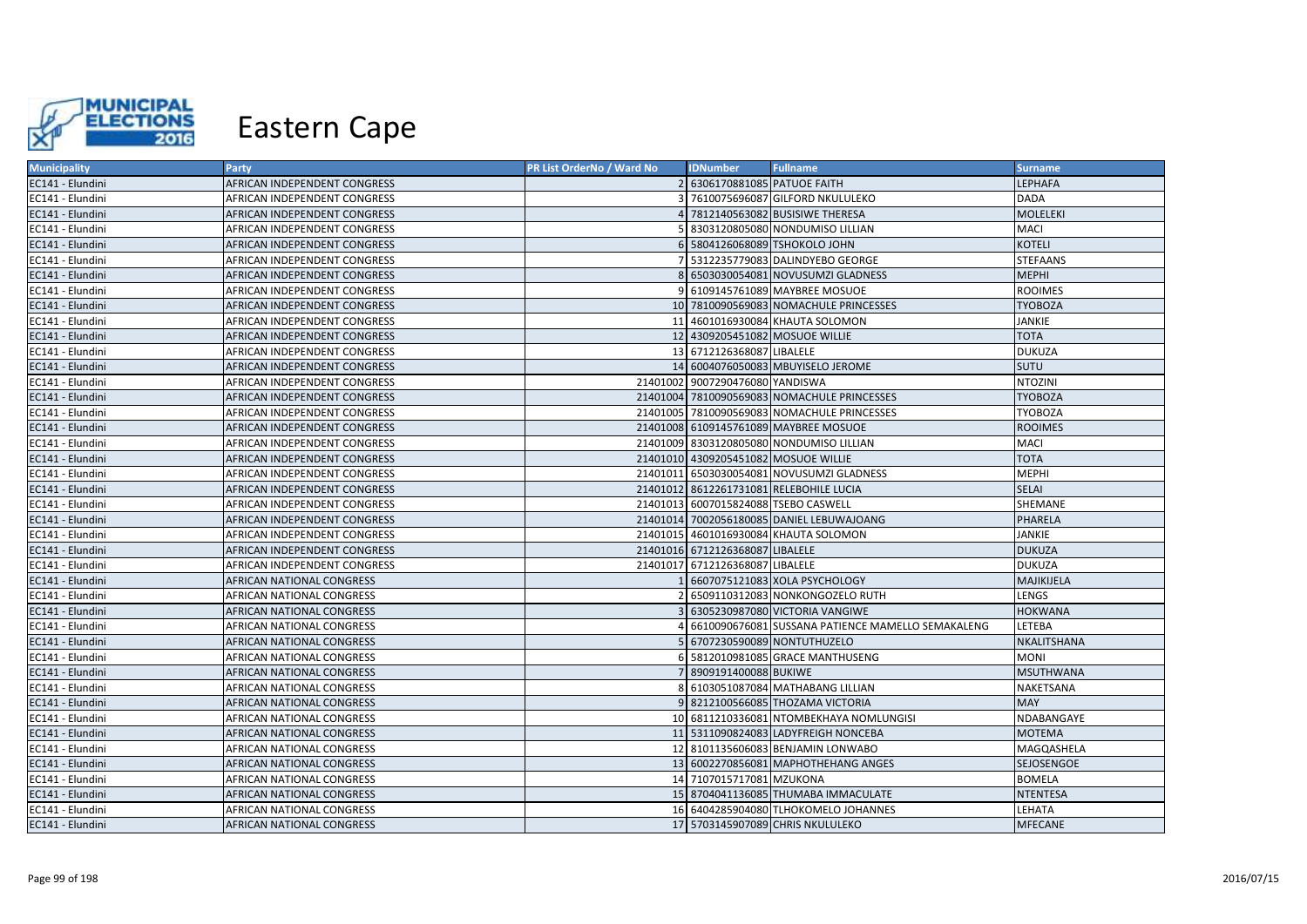

| <b>Municipality</b> | Party                              | PR List OrderNo / Ward No | <b>IDNumber</b>                     | <b>Fullname</b>                                | <b>Surname</b>     |
|---------------------|------------------------------------|---------------------------|-------------------------------------|------------------------------------------------|--------------------|
| EC141 - Elundini    | AFRICAN NATIONAL CONGRESS          |                           |                                     | 21401001 5911155205084 FANISILE WILLIAM        | NGAYEKA            |
| EC141 - Elundini    | AFRICAN NATIONAL CONGRESS          |                           |                                     | 21401002 5612045353080 THAMSANQA JAMES         | PIKININI           |
| EC141 - Elundini    | AFRICAN NATIONAL CONGRESS          |                           | 21401003 6501125493081 ZANDISILE    |                                                | MAMPINTSHA         |
| EC141 - Elundini    | AFRICAN NATIONAL CONGRESS          |                           |                                     | 21401004 8705105960088 KGOTSOFADITSE ABEDNIGO  | <b>MGIJIMA</b>     |
| EC141 - Elundini    | AFRICAN NATIONAL CONGRESS          |                           |                                     | 21401005 7010035786088 SIYABULELA JOSEPH THABO | MAGADLA            |
| EC141 - Elundini    | <b>AFRICAN NATIONAL CONGRESS</b>   |                           | 21401006 8803186111083 SIMPHIWE     |                                                | MDODA              |
| EC141 - Elundini    | <b>AFRICAN NATIONAL CONGRESS</b>   |                           | 21401007 5706035731089 GWEBIBANGO   |                                                | SOTSU              |
| EC141 - Elundini    | AFRICAN NATIONAL CONGRESS          |                           |                                     | 21401008 5608045202087 JOHNSON DILIZA          | <b>MBOMBO</b>      |
| EC141 - Elundini    | AFRICAN NATIONAL CONGRESS          |                           | 21401009 6307165752083 MZOXOLO      |                                                | MARUBELELA         |
| EC141 - Elundini    | <b>AFRICAN NATIONAL CONGRESS</b>   |                           | 21401010 7811020515089 MOLEBOHENG   |                                                | <b>TELILE</b>      |
| EC141 - Elundini    | AFRICAN NATIONAL CONGRESS          | 21401011                  | 6409195939084 LUVUYO                |                                                | LUBANGA            |
| EC141 - Elundini    | <b>AFRICAN NATIONAL CONGRESS</b>   |                           |                                     | 21401012 4605265299083 RAMFREKI DAVID          | RASHOALANE         |
| EC141 - Elundini    | AFRICAN NATIONAL CONGRESS          |                           |                                     | 21401013 6606295059081 LENNOX SIPHIWO          | NDUMNDUM           |
| EC141 - Elundini    | <b>AFRICAN NATIONAL CONGRESS</b>   |                           | 21401014 5806125800081 SYRIL BOLOFO |                                                | <b>KHIBA</b>       |
| EC141 - Elundini    | AFRICAN NATIONAL CONGRESS          |                           |                                     | 21401015 7612085240088 LEBOHANG CHRISTOPHER    | <b>BOOKA</b>       |
| EC141 - Elundini    | <b>AFRICAN NATIONAL CONGRESS</b>   |                           | 21401016 5809010820081 ZOLIWE LILLY |                                                | <b>THWETHISO</b>   |
| EC141 - Elundini    | AFRICAN NATIONAL CONGRESS          |                           | 21401017 7606130416081 VUYISWA      |                                                | <b>NTUTHU</b>      |
| EC141 - Elundini    | <b>AFRICAN PEOPLE'S CONVENTION</b> |                           | 7906225883082 PHILANI               |                                                | <b>KOMANISI</b>    |
| EC141 - Elundini    | AFRICAN PEOPLE'S CONVENTION        |                           | 9009221337084 NOMATHEMBA            |                                                | MHLANGANISO        |
| EC141 - Elundini    | AFRICAN PEOPLE'S CONVENTION        |                           | 7007156292086 LEMON                 |                                                | <b>MBINDA</b>      |
| EC141 - Elundini    | <b>AFRICAN PEOPLE'S CONVENTION</b> |                           | 7605295797087 MALIZA                |                                                | GAZI               |
| EC141 - Elundini    | AFRICAN PEOPLE'S CONVENTION        |                           | 21401001 7906225883082 PHILANI      |                                                | <b>KOMANISI</b>    |
| EC141 - Elundini    | AFRICAN PEOPLE'S CONVENTION        |                           | 21401002 7605295797087 MALIZA       |                                                | GAZI               |
| EC141 - Elundini    | AFRICAN PEOPLE'S CONVENTION        |                           | 21401004 9009221337084 NOMATHEMBA   |                                                | <b>MHLANGANISO</b> |
| EC141 - Elundini    | AFRICAN PEOPLE'S CONVENTION        | 21401005                  | 7007156292086 LEMON                 |                                                | <b>MBINDA</b>      |
| EC141 - Elundini    | <b>DEMOCRATIC ALLIANCE</b>         |                           | 8606086036080 LULAMO                |                                                | PILI               |
| EC141 - Elundini    | <b>DEMOCRATIC ALLIANCE</b>         |                           |                                     | 9603081223085 KEKELETSO PRIMROSE               | MAHLELEBE          |
| EC141 - Elundini    | <b>DEMOCRATIC ALLIANCE</b>         |                           | 7205070024086 SHIREEN               |                                                | <b>BANTOM</b>      |
| EC141 - Elundini    | <b>DEMOCRATIC ALLIANCE</b>         |                           |                                     | 7108115756086 MARTIN PHALLANG                  | LEBENYA            |
| EC141 - Elundini    | <b>DEMOCRATIC ALLIANCE</b>         |                           |                                     | 6612045723083 NKQUBELA WILSON                  | <b>MDENI</b>       |
| EC141 - Elundini    | <b>DEMOCRATIC ALLIANCE</b>         |                           |                                     | 6612085835086 LEHANA JOHANNES                  | <b>MOHAPI</b>      |
| EC141 - Elundini    | DEMOCRATIC ALLIANCE                |                           |                                     | 7901011674084 LINDIWE PATRICIA                 | <b>STHEKELA</b>    |
| EC141 - Elundini    | <b>DEMOCRATIC ALLIANCE</b>         |                           | 6811305592085 THOBELA               |                                                | <b>KAMA</b>        |
| EC141 - Elundini    | <b>DEMOCRATIC ALLIANCE</b>         |                           |                                     | 8006175731081 TAWANA NICHOLAS                  | TSOANANYANA        |
| EC141 - Elundini    | <b>DEMOCRATIC ALLIANCE</b>         |                           |                                     | 10 6305035247086 THAMSANQA THOMAS              | <b>MAKAMBA</b>     |
| EC141 - Elundini    | <b>DEMOCRATIC ALLIANCE</b>         |                           | 11 6903045338083 BOTHA              |                                                | <b>KLAAS</b>       |
| EC141 - Elundini    | <b>DEMOCRATIC ALLIANCE</b>         |                           | 12 8704250425088 UNATHI             |                                                | <b>NTULINI</b>     |
| EC141 - Elundini    | <b>DEMOCRATIC ALLIANCE</b>         |                           |                                     | 13 6302190780084 NOMPUMELELO PHYLLIS           | <b>TOTONGWANA</b>  |
| EC141 - Elundini    | DEMOCRATIC ALLIANCE                |                           | 14 6110135217082 FUZILE NIMROD      |                                                | VAPHI              |
| EC141 - Elundini    | <b>DEMOCRATIC ALLIANCE</b>         |                           | 15 7603255872081 MZOLISI            |                                                | <b>MDLETYE</b>     |
| EC141 - Elundini    | <b>DEMOCRATIC ALLIANCE</b>         |                           |                                     | 16 6805140528080 NOTHOBELIKHAYA                | <b>DYANTYI</b>     |
| EC141 - Elundini    | <b>DEMOCRATIC ALLIANCE</b>         |                           | 17 7407046137089 THEMBA             |                                                | <b>NTSIMBI</b>     |
| EC141 - Elundini    | <b>DEMOCRATIC ALLIANCE</b>         |                           | 18 7405165430087 THABISO MPITI      |                                                | <b>PAKKIES</b>     |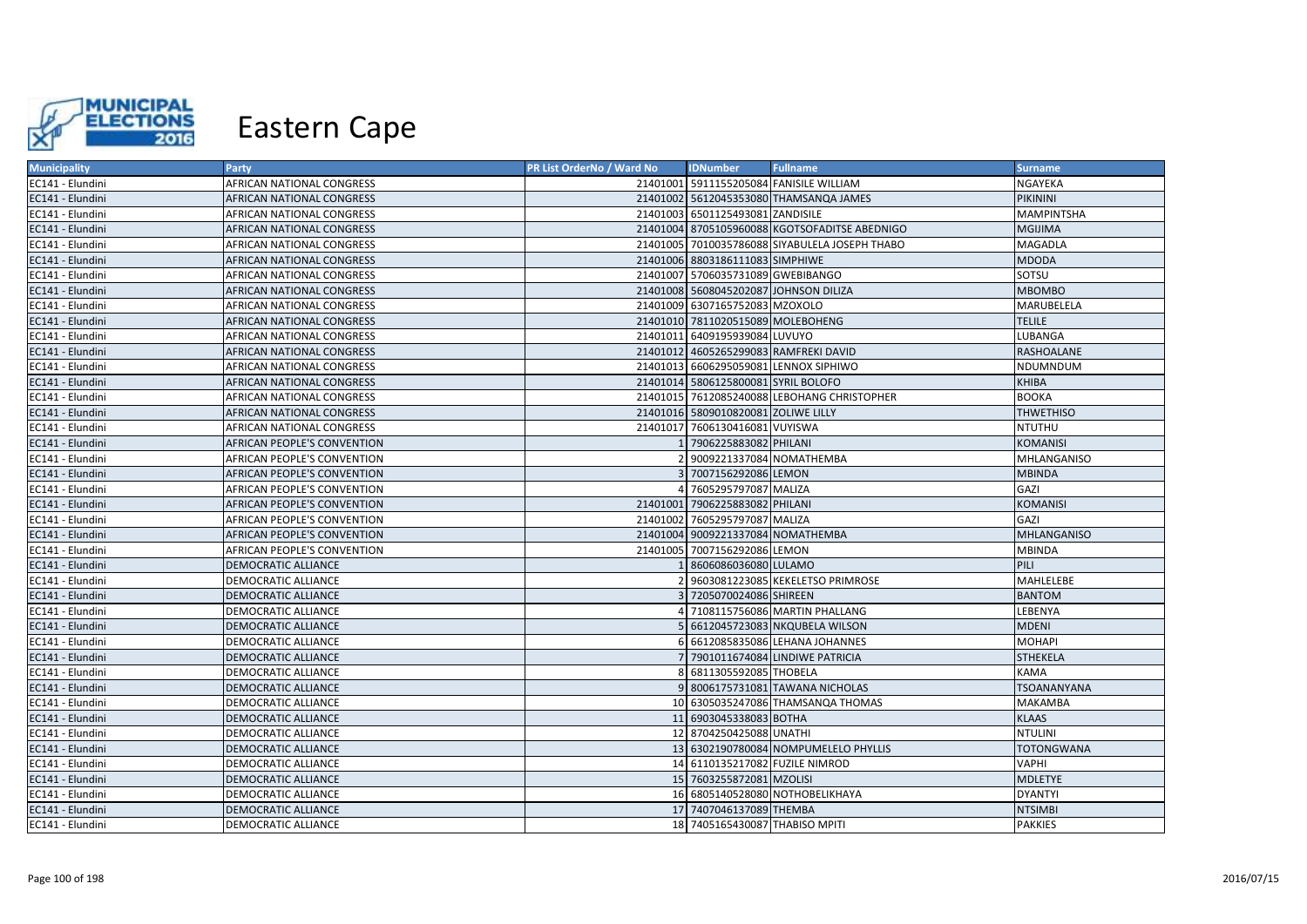

| <b>Municipality</b> | Party                            | PR List OrderNo / Ward No | <b>IDNumber</b>                      | <b>Fullname</b>                             | <b>Surname</b>     |
|---------------------|----------------------------------|---------------------------|--------------------------------------|---------------------------------------------|--------------------|
| EC141 - Elundini    | <b>DEMOCRATIC ALLIANCE</b>       |                           | 19 7604270936083 ZOLEKA LYNET        |                                             | <b>MBANGANI</b>    |
| EC141 - Elundini    | DEMOCRATIC ALLIANCE              |                           |                                      | 20 5112105159089 ALBINAS MAKHOSANDILE       | <b>SITSHINGA</b>   |
| EC141 - Elundini    | <b>DEMOCRATIC ALLIANCE</b>       |                           | 21 7006270661085 VUYISWA             |                                             | KWAAIMAN           |
| EC141 - Elundini    | <b>DEMOCRATIC ALLIANCE</b>       |                           |                                      | 22 8701310769083 NOBULALI MANDY             | <b>MADUNA</b>      |
| EC141 - Elundini    | <b>DEMOCRATIC ALLIANCE</b>       |                           | 23 5801305802080 TANDEKILE           |                                             | <b>FOKOTO</b>      |
| EC141 - Elundini    | <b>DEMOCRATIC ALLIANCE</b>       |                           |                                      | 24 5301101050083 MATSHIDISO ELSIE           | LEKOETJE           |
| EC141 - Elundini    | <b>DEMOCRATIC ALLIANCE</b>       |                           | 25 8106155460089 SELLO               |                                             | <b>HLALELE</b>     |
| EC141 - Elundini    | <b>DEMOCRATIC ALLIANCE</b>       |                           | 26 5505125674088 MONDE               |                                             | ZIBI               |
| EC141 - Elundini    | DEMOCRATIC ALLIANCE              |                           | 21401001 5801305802080 TANDEKILE     |                                             | <b>FOKOTO</b>      |
| EC141 - Elundini    | <b>DEMOCRATIC ALLIANCE</b>       |                           |                                      | 21401002 7901011674084 LINDIWE PATRICIA     | <b>STHEKELA</b>    |
| EC141 - Elundini    | <b>DEMOCRATIC ALLIANCE</b>       |                           | 21401003 6110135217082 FUZILE NIMROD |                                             | <b>VAPHI</b>       |
| EC141 - Elundini    | DEMOCRATIC ALLIANCE              |                           | 21401004 7205070024086 SHIREEN       |                                             | <b>BANTOM</b>      |
| EC141 - Elundini    | <b>DEMOCRATIC ALLIANCE</b>       |                           |                                      | 21401005 6612045723083 NKQUBELA WILSON      | <b>MDENI</b>       |
| EC141 - Elundini    | <b>DEMOCRATIC ALLIANCE</b>       |                           | 21401006 8606086036080 LULAMO        |                                             | PILI               |
| EC141 - Elundini    | <b>DEMOCRATIC ALLIANCE</b>       |                           | 21401007 6811305592085 THOBELA       |                                             | <b>KAMA</b>        |
| EC141 - Elundini    | DEMOCRATIC ALLIANCE              |                           |                                      | 21401008 6305035247086 THAMSANQA THOMAS     | <b>MAKAMBA</b>     |
| EC141 - Elundini    | <b>DEMOCRATIC ALLIANCE</b>       |                           | 21401009 7405165430087 THABISO MPITI |                                             | <b>PAKKIES</b>     |
| EC141 - Elundini    | <b>DEMOCRATIC ALLIANCE</b>       |                           | 21401010 7603255872081 MZOLISI       |                                             | <b>MDLETYE</b>     |
| EC141 - Elundini    | <b>DEMOCRATIC ALLIANCE</b>       |                           |                                      | 21401011 5112105159089 ALBINAS MAKHOSANDILE | <b>SITSHINGA</b>   |
| EC141 - Elundini    | <b>DEMOCRATIC ALLIANCE</b>       |                           |                                      | 21401012 8006175731081 TAWANA NICHOLAS      | TSOANANYANA        |
| EC141 - Elundini    | <b>DEMOCRATIC ALLIANCE</b>       |                           |                                      | 21401013 7108115756086 MARTIN PHALLANG      | LEBENYA            |
| EC141 - Elundini    | <b>DEMOCRATIC ALLIANCE</b>       |                           |                                      | 21401014 6612085835086 LEHANA JOHANNES      | <b>MOHAPI</b>      |
| EC141 - Elundini    | <b>DEMOCRATIC ALLIANCE</b>       |                           | 21401015 8106155460089 SELLO         |                                             | <b>HLALELE</b>     |
| EC141 - Elundini    | <b>DEMOCRATIC ALLIANCE</b>       |                           | 21401016 8704250425088 UNATHI        |                                             | <b>NTULINI</b>     |
| EC141 - Elundini    | <b>DEMOCRATIC ALLIANCE</b>       |                           |                                      | 21401017 6302190780084 NOMPUMELELO PHYLLIS  | <b>TOTONGWANA</b>  |
| EC141 - Elundini    | <b>ECONOMIC FREEDOM FIGHTERS</b> |                           |                                      | 6809096038086 MXOLISI NICHOLAS              | <b>NDLUMBINI</b>   |
| EC141 - Elundini    | <b>ECONOMIC FREEDOM FIGHTERS</b> |                           | 6909091368080 PATRICIA               |                                             | <b>TYEKELA</b>     |
| EC141 - Elundini    | <b>ECONOMIC FREEDOM FIGHTERS</b> |                           | 8902075410083 NHLANHLA               |                                             | THIMBA             |
| EC141 - Elundini    | <b>ECONOMIC FREEDOM FIGHTERS</b> |                           | 9310035568082 MVUYISI                |                                             | <b>KONDLO</b>      |
| EC141 - Elundini    | <b>ECONOMIC FREEDOM FIGHTERS</b> |                           | 8010031024087 PHUMLA                 |                                             | JEVU               |
| EC141 - Elundini    | <b>ECONOMIC FREEDOM FIGHTERS</b> |                           | 6 8902071050081 NKELETSENG           |                                             | <b>MOLAPO</b>      |
| EC141 - Elundini    | <b>ECONOMIC FREEDOM FIGHTERS</b> |                           | 8310025849089 ZWELIHLE               |                                             | <b>MNENO</b>       |
| EC141 - Elundini    | <b>ECONOMIC FREEDOM FIGHTERS</b> |                           | 8 9011245539083 THANDO               |                                             | <b>MJIKA</b>       |
| EC141 - Elundini    | <b>ECONOMIC FREEDOM FIGHTERS</b> | q                         | 8404055664086 MXOLISI                |                                             | <b>TSHAMBU</b>     |
| EC141 - Elundini    | ECONOMIC FREEDOM FIGHTERS        |                           |                                      | 10 7503231038080 NTOMBOVUYO PATRICIA        | <b>VELLEM</b>      |
| EC141 - Elundini    | <b>ECONOMIC FREEDOM FIGHTERS</b> |                           | 11 8501095512082 SANDILE             |                                             | <b>MBANE</b>       |
| EC141 - Elundini    | <b>ECONOMIC FREEDOM FIGHTERS</b> |                           | 12 9405195975083 AXOLILE             |                                             | <b>DINGALIBALA</b> |
| EC141 - Elundini    | <b>ECONOMIC FREEDOM FIGHTERS</b> |                           |                                      | 13 4808105140083 JOSEPH TOBATSI             | LENABA             |
| EC141 - Elundini    | <b>ECONOMIC FREEDOM FIGHTERS</b> |                           | 14 8801016133087 ABONGILE            |                                             | <b>SOYIZWAPHI</b>  |
| EC141 - Elundini    | <b>ECONOMIC FREEDOM FIGHTERS</b> |                           |                                      | 21401001 7903051157087 NONZUKISO CECILIA    | <b>MATIWANE</b>    |
| EC141 - Elundini    | <b>ECONOMIC FREEDOM FIGHTERS</b> |                           | 21401002 6901020587088 NTOMBIZANELE  |                                             | <b>NTSHABA</b>     |
| EC141 - Elundini    | <b>ECONOMIC FREEDOM FIGHTERS</b> |                           |                                      | 21401003 6712050583081 BONGIWE CYNTHIA      | PULA               |
| EC141 - Elundini    | <b>ECONOMIC FREEDOM FIGHTERS</b> |                           | 21401004 8404055664086 MXOLISI       |                                             | <b>TSHAMBU</b>     |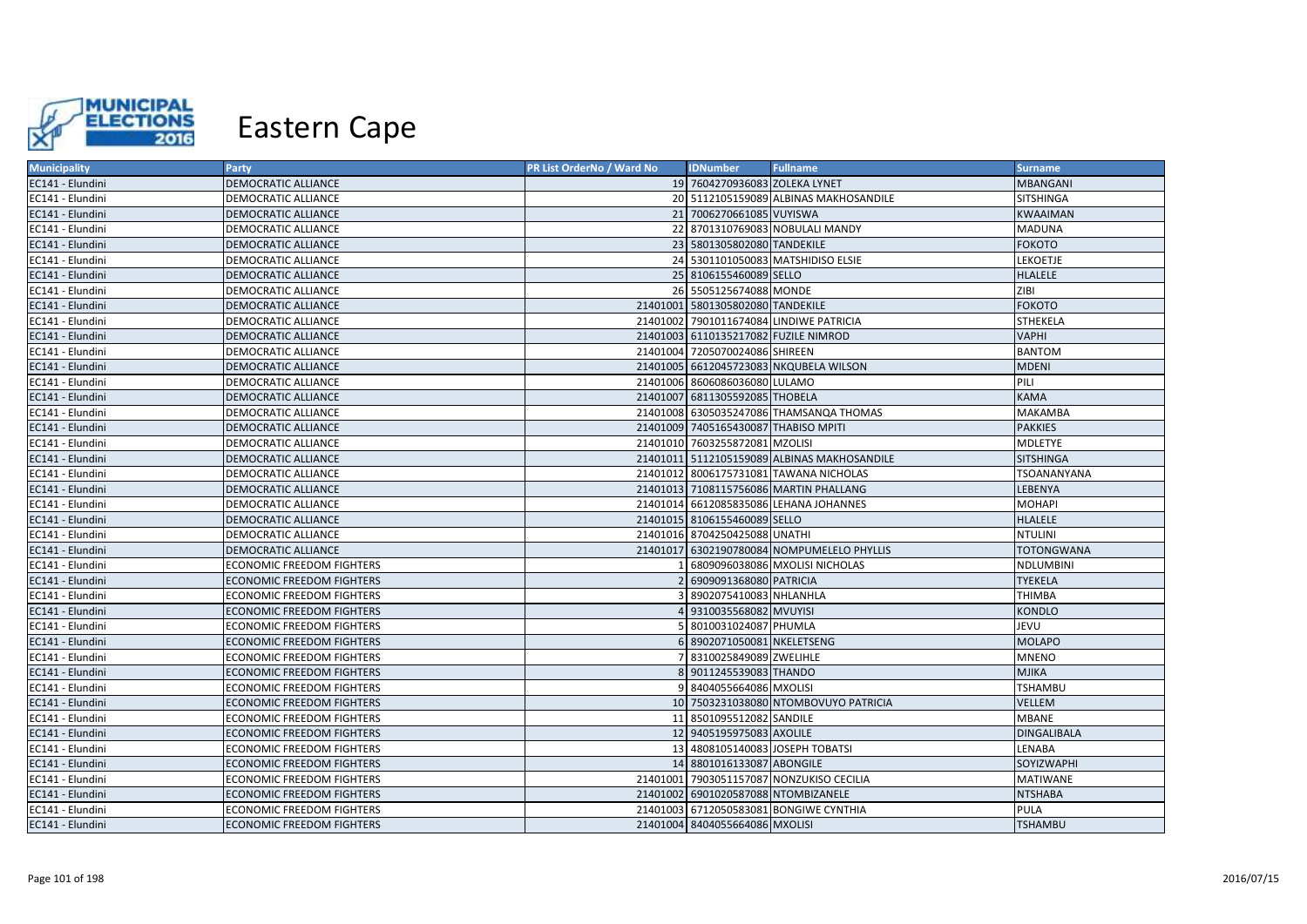

| <b>Municipality</b> | Party                             | PR List OrderNo / Ward No | <b>IDNumber</b>                      | <b>Fullname</b>                             | Surname            |
|---------------------|-----------------------------------|---------------------------|--------------------------------------|---------------------------------------------|--------------------|
| EC141 - Elundini    | <b>ECONOMIC FREEDOM FIGHTERS</b>  |                           | 21401006 9304140774081 PAMELA        |                                             | <b>NOBEVU</b>      |
| EC141 - Elundini    | <b>ECONOMIC FREEDOM FIGHTERS</b>  |                           | 21401007 6701145848088 TEFELO PASKY  |                                             | SIYOTULA           |
| EC141 - Elundini    | <b>ECONOMIC FREEDOM FIGHTERS</b>  |                           |                                      | 21401008 7709220861081 FEILANE PATRICIA     | SEHLAKO            |
| EC141 - Elundini    | ECONOMIC FREEDOM FIGHTERS         |                           | 21401010 9405195975083 AXOLILE       |                                             | <b>DINGALIBALA</b> |
| EC141 - Elundini    | <b>ECONOMIC FREEDOM FIGHTERS</b>  |                           | 21401011 7503240728085 JULIA XOLISWA |                                             | SIKHAFUNGANA       |
| EC141 - Elundini    | <b>ECONOMIC FREEDOM FIGHTERS</b>  |                           |                                      | 21401015 5909290277083 NOSINOTI HILDA       | <b>FAKU</b>        |
| EC141 - Elundini    | <b>ECONOMIC FREEDOM FIGHTERS</b>  |                           |                                      | 21401016 6606166006088 THANDILIZWE ELLIOT   | MBOTSHANE          |
| EC141 - Elundini    | <b>ECONOMIC FREEDOM FIGHTERS</b>  |                           |                                      | 21401017 6211290933081 NTOMBOXOLO ALBERTINA | SONTI              |
| EC141 - Elundini    | INDEPENDENT CANDIDATE             |                           |                                      | 21401011 5510015851085 VICTOR VUYISILE      | MAJIKIJELA         |
| EC141 - Elundini    | <b>INDEPENDENT CANDIDATE</b>      |                           |                                      | 21401014 5612050856084 KHAYAKAZI PHINAS     | <b>MKHUNYANA</b>   |
| EC141 - Elundini    | INDEPENDENT CANDIDATE             |                           |                                      | 21401014 6710250830088 NTOMBIZANELE GLORIA  | <b>NTAOPANE</b>    |
| EC141 - Elundini    | <b>INDEPENDENT CANDIDATE</b>      |                           | 21401014 8004065596086 TEBATSO       |                                             | <b>KHOTLOKO</b>    |
| EC141 - Elundini    | PAN AFRICANIST CONGRESS OF AZANIA |                           |                                      | 7107245635087 SANDILE REATILE               | MOKOENA            |
| EC141 - Elundini    | PAN AFRICANIST CONGRESS OF AZANIA |                           |                                      | 5711100834081 NOTHOKOZA WILHEMINAH          | MDLADLAMBA         |
| EC141 - Elundini    | PAN AFRICANIST CONGRESS OF AZANIA |                           | 7507185873087 KHOJANE                |                                             | <b>LEBEKO</b>      |
| EC141 - Elundini    | PAN AFRICANIST CONGRESS OF AZANIA |                           | 5602010919080 IVY THEMBEKA           |                                             | <b>MZONDO</b>      |
| EC141 - Elundini    | PAN AFRICANIST CONGRESS OF AZANIA |                           |                                      | 9302250981082 REBONTSHITSWE                 | <b>MOLEBATSI</b>   |
| EC141 - Elundini    | PAN AFRICANIST CONGRESS OF AZANIA |                           |                                      | 5006235188085 MZWETHEMBA MAX                | <b>MABALEKA</b>    |
| EC141 - Elundini    | PAN AFRICANIST CONGRESS OF AZANIA |                           |                                      | 5503035832086 ZEECOCK THEMBINKOSI           | MDLADLAMBA         |
| EC141 - Elundini    | PAN AFRICANIST CONGRESS OF AZANIA |                           | 6008010981089 MAMASIU                |                                             | <b>MAHADIKA</b>    |
| EC141 - Elundini    | PAN AFRICANIST CONGRESS OF AZANIA |                           |                                      | 21401002 9302250981082 REBONTSHITSWE        | <b>MOLEBATSI</b>   |
| EC141 - Elundini    | PAN AFRICANIST CONGRESS OF AZANIA |                           | 21401007 7507185873087 KHOJANE       |                                             | <b>LEBEKO</b>      |
| EC141 - Elundini    | PAN AFRICANIST CONGRESS OF AZANIA |                           |                                      | 21401008 5006235188085 MZWETHEMBA MAX       | MABALEKA           |
| EC141 - Elundini    | PAN AFRICANIST CONGRESS OF AZANIA |                           |                                      | 21401009 7107245635087 SANDILE REATILE      | <b>MOKOENA</b>     |
| EC141 - Elundini    | PAN AFRICANIST CONGRESS OF AZANIA |                           | 21401011 5602010919080 IVY THEMBEKA  |                                             | <b>MZONDO</b>      |
| EC141 - Elundini    | PAN AFRICANIST CONGRESS OF AZANIA |                           |                                      | 21401014 5503035832086 ZEECOCK THEMBINKOSI  | MDLADLAMBA         |
| EC141 - Elundini    | PAN AFRICANIST CONGRESS OF AZANIA |                           |                                      | 21401015 5711100834081 NOTHOKOZA WILHEMINAH | MDLADLAMBA         |
| EC141 - Elundini    | UNITED DEMOCRATIC MOVEMENT        |                           |                                      | 6106095666086 MLAMLI AARON                  | <b>MQAMELO</b>     |
| EC141 - Elundini    | UNITED DEMOCRATIC MOVEMENT        |                           | 5609135202086 TALELI MORRIS          |                                             | <b>HEISI</b>       |
| EC141 - Elundini    | UNITED DEMOCRATIC MOVEMENT        |                           |                                      | 7006015371081 ZAMILE JOHNSON                | <b>NHOSE</b>       |
| EC141 - Elundini    | UNITED DEMOCRATIC MOVEMENT        |                           | 6709040888083 NOMAVA                 |                                             | ΜΡΙΚΑ              |
| EC141 - Elundini    | UNITED DEMOCRATIC MOVEMENT        |                           |                                      | 5803110750082 NO ORANSI MAVIS               | <b>QHINGA</b>      |
| EC141 - Elundini    | UNITED DEMOCRATIC MOVEMENT        |                           |                                      | 6511040826083 NOXOLANI FINUS BULELWA        | <b>MANKAYI</b>     |
| EC141 - Elundini    | UNITED DEMOCRATIC MOVEMENT        |                           | 9212021311081 BUYISWA                |                                             | PHAKATHI           |
| EC141 - Elundini    | UNITED DEMOCRATIC MOVEMENT        |                           |                                      | 7503251341083 NTOMBIZANDILE                 | <b>BOYA</b>        |
| EC141 - Elundini    | UNITED DEMOCRATIC MOVEMENT        |                           | 9 8312206309081 SIPHO                |                                             | <b>KLAAS</b>       |
| EC141 - Elundini    | UNITED DEMOCRATIC MOVEMENT        |                           |                                      | 10 7905245665081 JOSEPH DUMISANI            | <b>BEYA</b>        |
| EC141 - Elundini    | UNITED DEMOCRATIC MOVEMENT        |                           | 11 7610235576088 FEZILE SICELO       |                                             | <b>MATOLO</b>      |
| EC141 - Elundini    | UNITED DEMOCRATIC MOVEMENT        |                           | 21401002 6106095666086 MLAMLI AARON  |                                             | MQAMELO            |
| EC141 - Elundini    | UNITED DEMOCRATIC MOVEMENT        |                           | 21401003 7610235576088 FEZILE SICELO |                                             | <b>MATOLO</b>      |
| EC141 - Elundini    | UNITED DEMOCRATIC MOVEMENT        |                           |                                      | 21401005 7006015371081 ZAMILE JOHNSON       | <b>NHOSE</b>       |
| EC141 - Elundini    | UNITED DEMOCRATIC MOVEMENT        |                           |                                      | 21401006 7905245665081 JOSEPH DUMISANI      | <b>BEYA</b>        |
| EC141 - Elundini    | UNITED DEMOCRATIC MOVEMENT        |                           | 21401014 5609135202086 TALELI MORRIS |                                             | <b>HEISI</b>       |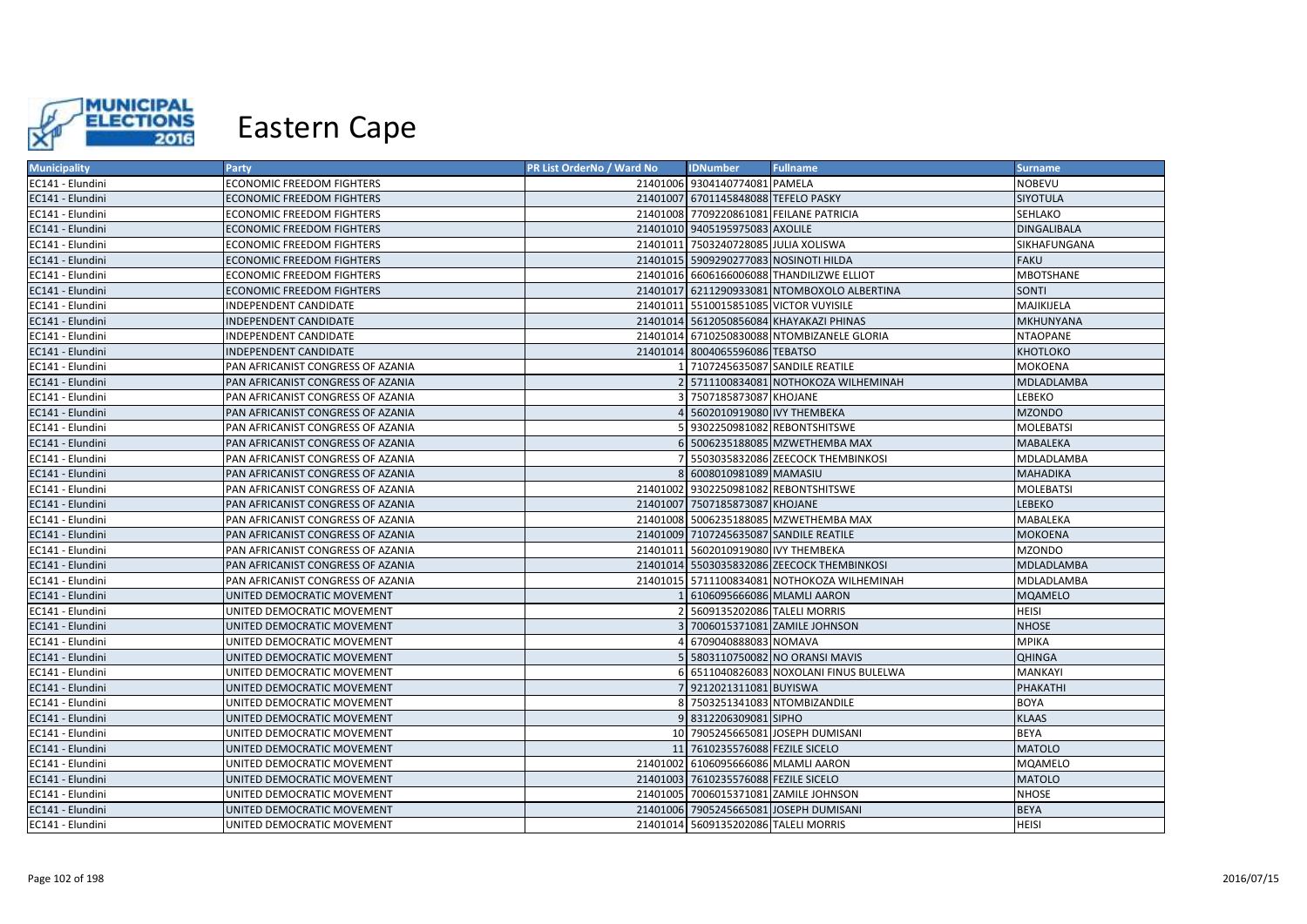

| <b>Municipality</b> | <b>Party</b>                     | PR List OrderNo / Ward No | <b>IDNumber</b>                      | <b>Fullname</b>                          | <b>Surname</b>   |
|---------------------|----------------------------------|---------------------------|--------------------------------------|------------------------------------------|------------------|
| EC141 - Elundini    | UNITED DEMOCRATIC MOVEMENT       |                           | 21401017 6709040888083 NOMAVA        |                                          | <b>MPIKA</b>     |
| EC142 - Senqu       | AFRICAN NATIONAL CONGRESS        |                           |                                      | 6311170860089 NOMVUYO PATRICIA           | MPOSELWA         |
| EC142 - Sengu       | <b>AFRICAN NATIONAL CONGRESS</b> |                           |                                      | 6103030978080 ADELAIDE PINKIE            | <b>KWINANA</b>   |
| EC142 - Sengu       | <b>AFRICAN NATIONAL CONGRESS</b> |                           |                                      | 5504030875088 GEORGINA NOBUHLE           | <b>MBONYANA</b>  |
| EC142 - Sengu       | <b>AFRICAN NATIONAL CONGRESS</b> |                           | 8202020745083 NONKUSELO              |                                          | <b>JANUARY</b>   |
| EC142 - Sengu       | <b>AFRICAN NATIONAL CONGRESS</b> |                           |                                      | 6112100378089 NOMME ROSEMARY             | LOSE             |
| EC142 - Sengu       | <b>AFRICAN NATIONAL CONGRESS</b> |                           | 8501085911088 VELILE VICTOR          |                                          | <b>STOKHWE</b>   |
| EC142 - Senqu       | <b>AFRICAN NATIONAL CONGRESS</b> |                           |                                      | 7702130522083 LINDELWA GETRUDE           | <b>MASIZA</b>    |
| EC142 - Sengu       | AFRICAN NATIONAL CONGRESS        |                           | 8 5904175305083 JIM                  |                                          | LAMANI           |
| EC142 - Sengu       | AFRICAN NATIONAL CONGRESS        | $\mathbf{Q}$              |                                      | 6207120540088 NOZIBELE YVONNE            | <b>MTYALI</b>    |
| EC142 - Sengu       | AFRICAN NATIONAL CONGRESS        |                           | 10 7206026213088 MAGINI JOHN         |                                          | <b>MJALI</b>     |
| EC142 - Sengu       | AFRICAN NATIONAL CONGRESS        |                           |                                      | 11 6205051590080 NOMSIWAMAPHELO          | <b>NOMBULA</b>   |
| EC142 - Sengu       | <b>AFRICAN NATIONAL CONGRESS</b> |                           |                                      | 12 7208175529082 MHLOTSHANA AUGUSTINE    | <b>MANGALI</b>   |
| EC142 - Sengu       | <b>AFRICAN NATIONAL CONGRESS</b> |                           |                                      | 13 5601170772081 BONISWA SYLVIA          | <b>MAJODINA</b>  |
| EC142 - Sengu       | <b>AFRICAN NATIONAL CONGRESS</b> |                           |                                      | 14 6607155749084 VUSUMUZI LAWRENCE       | VALASHIYA        |
| EC142 - Sengu       | AFRICAN NATIONAL CONGRESS        |                           |                                      | 15 6512260435084 MANDISA PRUDENCE        | <b>MTSAMAI</b>   |
| EC142 - Sengu       | <b>AFRICAN NATIONAL CONGRESS</b> |                           |                                      | 16 6303210238087 MERCY NOLUFEFE          | NGENDANE         |
| EC142 - Sengu       | AFRICAN NATIONAL CONGRESS        |                           | 17 7510160751088 DESIBO              |                                          | NTLANGENI        |
| EC142 - Senqu       | AFRICAN NATIONAL CONGRESS        |                           | 21402001 6401175739089 PAKAMILE      |                                          | <b>JEJE</b>      |
| EC142 - Sengu       | <b>AFRICAN NATIONAL CONGRESS</b> |                           | 21402002 6006255758089 JOSEPH        |                                          | MPOSELWA         |
| EC142 - Sengu       | <b>AFRICAN NATIONAL CONGRESS</b> |                           |                                      | 21402003 6307195050086 SAMUEL MCHUMANE   | <b>NTLWATINI</b> |
| EC142 - Sengu       | AFRICAN NATIONAL CONGRESS        |                           |                                      | 21402004 7709270622086 MAMPHO VERONICA   | <b>BONELWA</b>   |
| EC142 - Sengu       | AFRICAN NATIONAL CONGRESS        |                           |                                      | 21402005 6410107077088 SUKANI STEPHANS   | <b>NDZONGANA</b> |
| EC142 - Sengu       | <b>AFRICAN NATIONAL CONGRESS</b> |                           |                                      | 21402006 5808040851082 NOMLALI CONSTANCE | <b>MRAJI</b>     |
| EC142 - Sengu       | <b>AFRICAN NATIONAL CONGRESS</b> |                           |                                      | 21402007 5010245631084 MANDLA BENNET     | GOJO             |
| EC142 - Sengu       | AFRICAN NATIONAL CONGRESS        |                           | 21402008 5803061048080 KOLIWE SANNA  |                                          | MPITI-XHELESHA   |
| EC142 - Sengu       | <b>AFRICAN NATIONAL CONGRESS</b> |                           |                                      | 21402009 7504285984088 JOSEPH DUMISANI   | SOMSILA          |
| EC142 - Sengu       | <b>AFRICAN NATIONAL CONGRESS</b> |                           | 21402010 5705225724086 SIMON         |                                          | <b>MFISA</b>     |
| EC142 - Sengu       | <b>AFRICAN NATIONAL CONGRESS</b> |                           |                                      | 21402011 6203265982086 MZUVUKILE HEADMAN | <b>RORWANA</b>   |
| EC142 - Sengu       | AFRICAN NATIONAL CONGRESS        |                           | 21402012 7402022057088 NDILEKA       |                                          | <b>NYONGWANA</b> |
| EC142 - Sengu       | <b>AFRICAN NATIONAL CONGRESS</b> |                           | 21402013 7304130723082 ZOLEKA SYLVIA |                                          | <b>KHOBA</b>     |
| EC142 - Sengu       | AFRICAN NATIONAL CONGRESS        |                           |                                      | 21402014 6802180329081 THINJIWE MIRRIAM  | <b>DUMZELA</b>   |
| EC142 - Sengu       | <b>AFRICAN NATIONAL CONGRESS</b> |                           | 21402015 7709285830088 MAHLUBI       |                                          | PHUZA            |
| EC142 - Sengu       | AFRICAN NATIONAL CONGRESS        |                           | 21402016 7206275705081 MLIFI AMOS    |                                          | <b>MSHASHA</b>   |
| EC142 - Senqu       | <b>AFRICAN NATIONAL CONGRESS</b> | 21402017                  | 7408235464086 ISAAC                  |                                          | <b>MOSISIDI</b>  |
| EC142 - Sengu       | <b>DEMOCRATIC ALLIANCE</b>       |                           | 9402035536084 XOLA GARRY             |                                          | <b>MAGCAI</b>    |
| EC142 - Sengu       | <b>DEMOCRATIC ALLIANCE</b>       |                           |                                      | 9012271248086 NOMZEKELO YVONNE           | <b>MONAKALI</b>  |
| EC142 - Sengu       | <b>DEMOCRATIC ALLIANCE</b>       |                           |                                      | 5502260016084 RAMONA MADELYN             | <b>JOUBERT</b>   |
| EC142 - Sengu       | <b>DEMOCRATIC ALLIANCE</b>       |                           | 7107060117088 HANELIE RAGEL          |                                          | KOK              |
| EC142 - Sengu       | DEMOCRATIC ALLIANCE              |                           | 5412135065086 JOHANNES               |                                          | <b>JORDAAN</b>   |
| EC142 - Sengu       | DEMOCRATIC ALLIANCE              | 61                        | 8207025985089 ZUBENATHI              |                                          | <b>KWANINI</b>   |
| EC142 - Sengu       | <b>DEMOCRATIC ALLIANCE</b>       |                           | 5807195090082 ABSOLOM                |                                          | SMIT             |
| EC142 - Sengu       | <b>DEMOCRATIC ALLIANCE</b>       |                           | 8 8708255547085 THABANG              |                                          | <b>MOOROSI</b>   |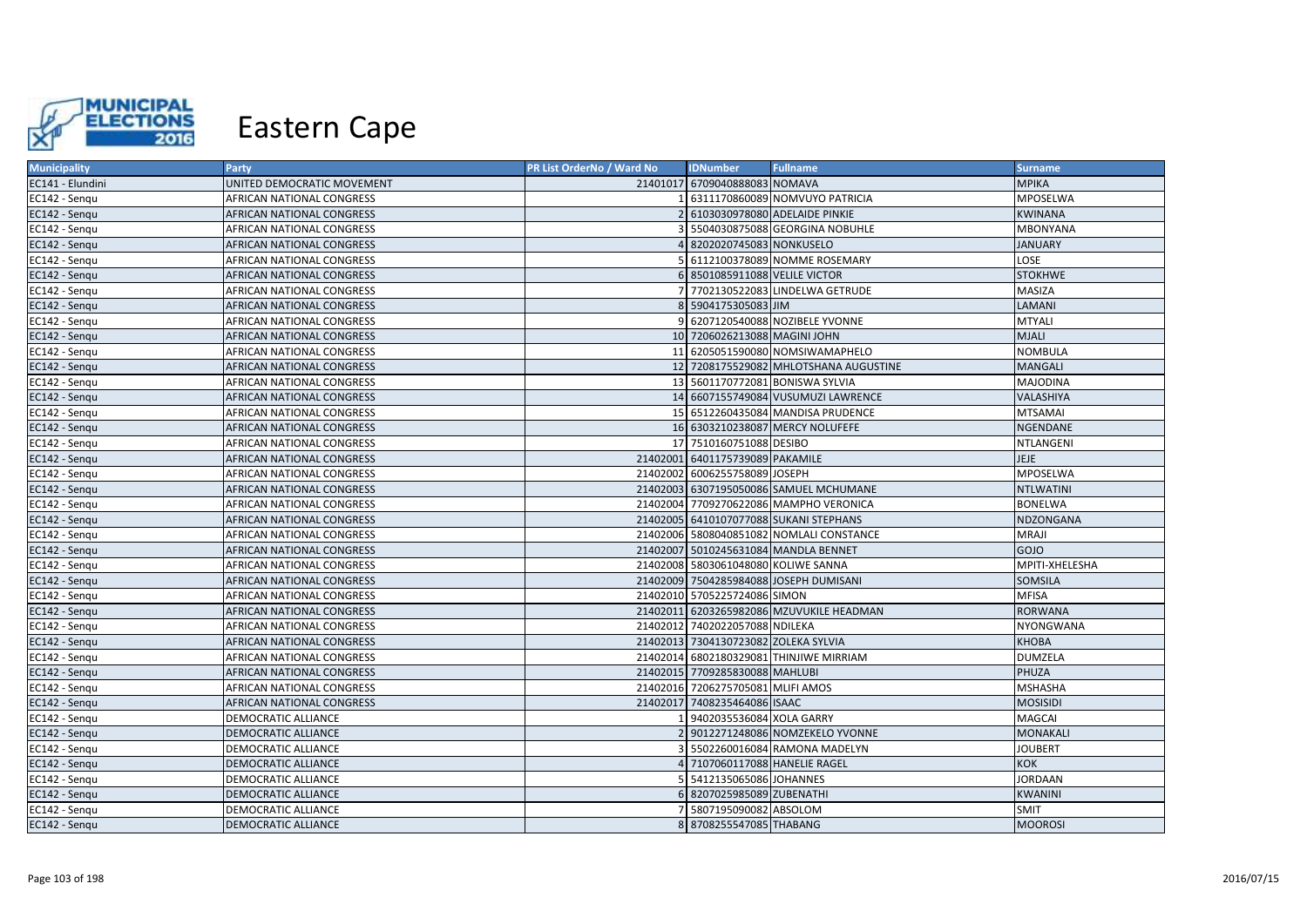

| <b>Municipality</b> | Party                            | PR List OrderNo / Ward No | <b>IDNumber</b>                      | <b>Fullname</b>                            | <b>Surname</b>  |
|---------------------|----------------------------------|---------------------------|--------------------------------------|--------------------------------------------|-----------------|
| EC142 - Senqu       | <b>DEMOCRATIC ALLIANCE</b>       |                           | 9 7405055248086 SULIMAN              |                                            | SALIE           |
| EC142 - Senqu       | DEMOCRATIC ALLIANCE              |                           | 21402001 8207025985089 ZUBENATHI     |                                            | <b>KWANINI</b>  |
| EC142 - Sengu       | <b>DEMOCRATIC ALLIANCE</b>       |                           | 21402002 9402035536084 XOLA GARRY    |                                            | <b>MAGCAI</b>   |
| EC142 - Sengu       | DEMOCRATIC ALLIANCE              |                           | 21402003 9402035536084 XOLA GARRY    |                                            | <b>MAGCAI</b>   |
| EC142 - Sengu       | DEMOCRATIC ALLIANCE              |                           | 21402004 9402035536084 XOLA GARRY    |                                            | MAGCAI          |
| EC142 - Sengu       | DEMOCRATIC ALLIANCE              |                           |                                      | 21402005 5502260016084 RAMONA MADELYN      | <b>JOUBERT</b>  |
| EC142 - Sengu       | <b>DEMOCRATIC ALLIANCE</b>       |                           | 21402006 9402035536084 XOLA GARRY    |                                            | MAGCAI          |
| EC142 - Sengu       | <b>DEMOCRATIC ALLIANCE</b>       |                           | 21402007 8207025985089 ZUBENATHI     |                                            | <b>KWANINI</b>  |
| EC142 - Sengu       | DEMOCRATIC ALLIANCE              |                           | 21402008 9402035536084 XOLA GARRY    |                                            | MAGCAI          |
| EC142 - Sengu       | <b>DEMOCRATIC ALLIANCE</b>       |                           | 21402009 9402035536084 XOLA GARRY    |                                            | <b>MAGCAI</b>   |
| EC142 - Sengu       | <b>DEMOCRATIC ALLIANCE</b>       |                           | 21402010 9402035536084 XOLA GARRY    |                                            | MAGCAI          |
| EC142 - Senqu       | DEMOCRATIC ALLIANCE              |                           |                                      | 21402011 9012271248086 NOMZEKELO YVONNE    | <b>MONAKALI</b> |
| EC142 - Sengu       | <b>DEMOCRATIC ALLIANCE</b>       |                           |                                      | 21402012 9012271248086 NOMZEKELO YVONNE    | MONAKALI        |
| EC142 - Sengu       | <b>DEMOCRATIC ALLIANCE</b>       |                           |                                      | 21402013 9012271248086 NOMZEKELO YVONNE    | MONAKALI        |
| EC142 - Sengu       | DEMOCRATIC ALLIANCE              |                           | 21402014 5807195090082 ABSOLOM       |                                            | SMIT            |
| EC142 - Sengu       | DEMOCRATIC ALLIANCE              |                           |                                      | 21402015 9012271248086 NOMZEKELO YVONNE    | MONAKALI        |
| EC142 - Sengu       | DEMOCRATIC ALLIANCE              |                           | 21402016 7107060117088 HANELIE RAGEL |                                            | KOK             |
| EC142 - Sengu       | DEMOCRATIC ALLIANCE              |                           |                                      | 21402017 9012271248086 NOMZEKELO YVONNE    | <b>MONAKALI</b> |
| EC142 - Senqu       | <b>ECONOMIC FREEDOM FIGHTERS</b> |                           | 8604116059081 NKOSIBONILE            |                                            | NDAWULE         |
| EC142 - Sengu       | <b>ECONOMIC FREEDOM FIGHTERS</b> |                           | 8909231593082 ZIKHONA                |                                            | NYUMBEKA        |
| EC142 - Sengu       | <b>ECONOMIC FREEDOM FIGHTERS</b> |                           |                                      | 8009115599089 NICOLAS MOJALEFA             | <b>MASOPHA</b>  |
| EC142 - Sengu       | ECONOMIC FREEDOM FIGHTERS        |                           | 9403020937089 DIDEKA                 |                                            | <b>DUKA</b>     |
| EC142 - Sengu       | <b>ECONOMIC FREEDOM FIGHTERS</b> |                           |                                      | 7209270621089 VERONICA MPOTSENG            | <b>MOFOLO</b>   |
| EC142 - Sengu       | ECONOMIC FREEDOM FIGHTERS        |                           | 6 9708180575085 NANGAMSO             |                                            | <b>MKHUZO</b>   |
| EC142 - Sengu       | <b>ECONOMIC FREEDOM FIGHTERS</b> |                           |                                      | 7511185744082 DESMOND MZUKISI              | MADIKANE        |
| EC142 - Senqu       | <b>ECONOMIC FREEDOM FIGHTERS</b> | 81                        | 9205100917083 KARIN                  |                                            | <b>WALAZA</b>   |
| EC142 - Sengu       | <b>ECONOMIC FREEDOM FIGHTERS</b> |                           | 9 9304301001084 MATANKI              |                                            | <b>STOFFEL</b>  |
| EC142 - Sengu       | ECONOMIC FREEDOM FIGHTERS        |                           |                                      | 10 6107200760087 THELMA NOMBULELO          | <b>MALOI</b>    |
| EC142 - Sengu       | ECONOMIC FREEDOM FIGHTERS        |                           | 11 9311031137088 AKHONA              |                                            | SOBUZA          |
| EC142 - Sengu       | <b>ECONOMIC FREEDOM FIGHTERS</b> |                           | 12 9301050475089 ZIMASA              |                                            | <b>MATROSE</b>  |
| EC142 - Sengu       | ECONOMIC FREEDOM FIGHTERS        |                           | 13 7811200399080 NOLUFEFE            |                                            | <b>SILELE</b>   |
| EC142 - Sengu       | <b>ECONOMIC FREEDOM FIGHTERS</b> |                           | 14 8707130703087 NOKUTHULA           |                                            | <b>MAFALALA</b> |
| EC142 - Sengu       | ECONOMIC FREEDOM FIGHTERS        |                           | 21402001 8701035943088 MCINGELI      |                                            | MPALWENI        |
| EC142 - Senqu       | <b>ECONOMIC FREEDOM FIGHTERS</b> |                           |                                      | 21402002 7511185744082 DESMOND MZUKISI     | <b>MADIKANE</b> |
| EC142 - Sengu       | <b>ECONOMIC FREEDOM FIGHTERS</b> | 21402003                  |                                      | 8402065970089 JOHANNES LEHOHA              | <b>TALEDI</b>   |
| EC142 - Sengu       | ECONOMIC FREEDOM FIGHTERS        |                           |                                      | 21402004 8002235790084 THAPELO PRINCE      | <b>SEPHULA</b>  |
| EC142 - Sengu       | <b>ECONOMIC FREEDOM FIGHTERS</b> |                           | 21402006 9709175924080 MASILAKHE     |                                            | SIGENU          |
| EC142 - Sengu       | ECONOMIC FREEDOM FIGHTERS        |                           | 21402007 7211265417085 THEMBINKOSI   |                                            | MANGCIPU        |
| EC142 - Senqu       | ECONOMIC FREEDOM FIGHTERS        |                           | 21402008 9104185680080 NDYEBO JACOB  |                                            | JEJE            |
| EC142 - Sengu       | <b>ECONOMIC FREEDOM FIGHTERS</b> |                           |                                      | 21402009 8104150624080 MPOLOKENG PASCALINA | <b>GQETYWA</b>  |
| EC142 - Senqu       | <b>ECONOMIC FREEDOM FIGHTERS</b> |                           | 21402010 8902281248087 LERATO        |                                            | LEKATA          |
| EC142 - Sengu       | <b>ECONOMIC FREEDOM FIGHTERS</b> |                           | 21402011 8105085886082 SINDUMZI      |                                            | PHAHLA          |
| EC142 - Sengu       | <b>ECONOMIC FREEDOM FIGHTERS</b> |                           |                                      | 21402012 9403165869089 MAHLUBANDILE        | <b>MBULAWA</b>  |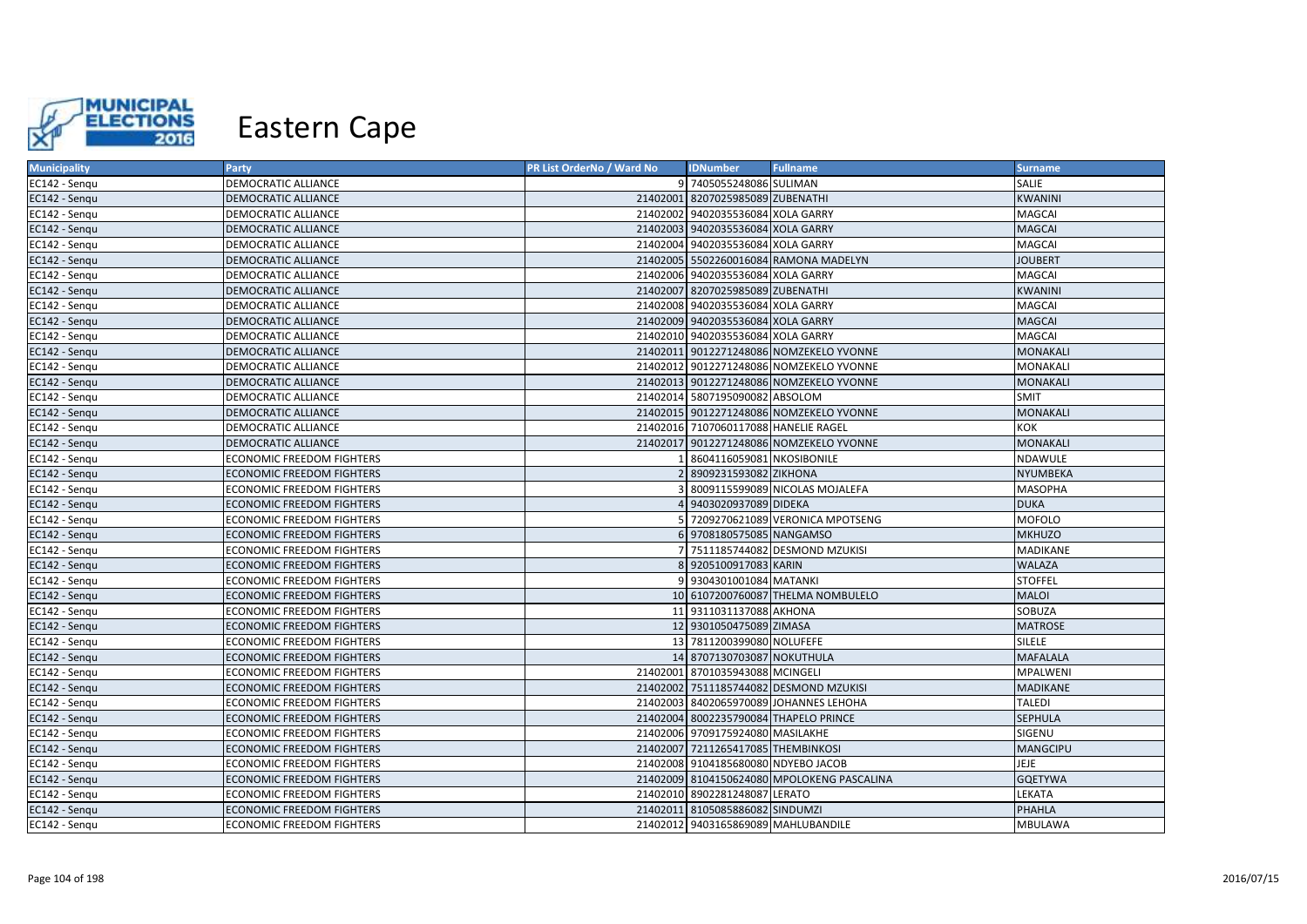

| <b>Municipality</b> | Party                            | PR List OrderNo / Ward No | <b>IDNumber</b>                      | <b>Fullname</b>                                  | <b>Surname</b>   |
|---------------------|----------------------------------|---------------------------|--------------------------------------|--------------------------------------------------|------------------|
| EC142 - Sengu       | <b>ECONOMIC FREEDOM FIGHTERS</b> |                           |                                      | 21402013 7312246116083 PHAKAMILE ROMEO           | <b>MLONYENI</b>  |
| EC142 - Sengu       | <b>ECONOMIC FREEDOM FIGHTERS</b> |                           |                                      | 21402014 6412205250088 DANIEL MOKHETHI           | <b>NKONE</b>     |
| EC142 - Sengu       | <b>ECONOMIC FREEDOM FIGHTERS</b> |                           |                                      | 21402015 8809235528086 RETSELISETSOE CHARLEY     | <b>JONASE</b>    |
| EC142 - Senqu       | ECONOMIC FREEDOM FIGHTERS        |                           | 21402016 9105195963085 TSOANELLO     |                                                  | SELLO            |
| EC142 - Sengu       | <b>ECONOMIC FREEDOM FIGHTERS</b> |                           | 21402017 8204095604088 MANDLA        |                                                  | <b>BHUSHULA</b>  |
| EC142 - Senqu       | INDEPENDENT CANDIDATE            |                           | 21402004 7407245640081 THABISO PETER |                                                  | <b>MONESE</b>    |
| EC142 - Sengu       | INDEPENDENT CANDIDATE            |                           |                                      | 21402013 8003165494085 MOLEFE NATHANIEL          | <b>KOSIE</b>     |
| EC142 - Sengu       | INDEPENDENT CANDIDATE            |                           |                                      | 21402014 5906295129087 PETRUS CORNELUIS JOHANNES | <b>SWART</b>     |
| EC142 - Sengu       | STERKSPRUIT CIVIC ASSOCIATION    |                           |                                      | 1 6210075834084 PATRICK MTHETHELELI              | <b>MNISI</b>     |
| EC142 - Senqu       | STERKSPRUIT CIVIC ASSOCIATION    |                           |                                      | 2 7212145304089 MCEBISI NTSIKELELO               | <b>MGOJO</b>     |
| EC142 - Senqu       | STERKSPRUIT CIVIC ASSOCIATION    |                           |                                      | 3 6410255729084 BENJAMIN SAKHUMZI                | <b>MAQALA</b>    |
| EC142 - Sengu       | STERKSPRUIT CIVIC ASSOCIATION    |                           |                                      | 8402010719086 KHANYISA PORTIA                    | MAQUNGU          |
| EC142 - Sengu       | STERKSPRUIT CIVIC ASSOCIATION    |                           |                                      | 5 7008081156081 MADISEMA CHRISTINA               | KIBE             |
| EC142 - Sengu       | STERKSPRUIT CIVIC ASSOCIATION    |                           |                                      | 6 6902135637081 MOEKETSI TWOBOY NIMROD           | SEHLOHO          |
| EC142 - Sengu       | STERKSPRUIT CIVIC ASSOCIATION    |                           |                                      | 7401200911082 NOKUZOLA MURIELL                   | <b>PHAMA</b>     |
| EC142 - Sengu       | STERKSPRUIT CIVIC ASSOCIATION    |                           | 8 7811281607088 NONKOSI              |                                                  | <b>MPOLOKI</b>   |
| EC142 - Sengu       | STERKSPRUIT CIVIC ASSOCIATION    |                           | 9 8611175724083 MTHUVUMILE           |                                                  | <b>NDODA</b>     |
| EC142 - Senqu       | STERKSPRUIT CIVIC ASSOCIATION    |                           |                                      | 10 8803015754087 ANDISIWE WISEMAN                | MKANGALA         |
| EC142 - Senqu       | STERKSPRUIT CIVIC ASSOCIATION    |                           |                                      | 11 7004126329080 SITHEMBILE JOHANNES             | SIBANDA          |
| EC142 - Senqu       | STERKSPRUIT CIVIC ASSOCIATION    |                           |                                      | 12 9105090923085 NANDIPHA NTHATI                 | MVELASE          |
| EC142 - Sengu       | STERKSPRUIT CIVIC ASSOCIATION    |                           |                                      | 13 8003231021086 BONGIWE MIRANDA                 | <b>KWINANA</b>   |
| EC142 - Sengu       | STERKSPRUIT CIVIC ASSOCIATION    |                           | 14 7211201061088 THOBEKA             |                                                  | NODADA           |
| EC142 - Sengu       | STERKSPRUIT CIVIC ASSOCIATION    |                           | 15 8607266008089 NIKELO              |                                                  | <b>BEGINSEL</b>  |
| EC142 - Sengu       | STERKSPRUIT CIVIC ASSOCIATION    |                           |                                      | 16 6407260757084 NTOMBIKAYISE WINNIFRED          | MNGEZANA         |
| EC142 - Sengu       | STERKSPRUIT CIVIC ASSOCIATION    |                           |                                      | 17 6303141025082 NOMZOTHANDO C                   | STUURMAN         |
| EC142 - Senqu       | STERKSPRUIT CIVIC ASSOCIATION    |                           |                                      | 18 8210040437086 MAIPATO URSULLA                 | SOETSANE         |
| EC142 - Sengu       | STERKSPRUIT CIVIC ASSOCIATION    |                           | 19 6308045829083 XOLILE              |                                                  | YILIWE           |
| EC142 - Sengu       | STERKSPRUIT CIVIC ASSOCIATION    |                           | 20 5309185759081 SIJEKULA VICTOR     |                                                  | DANIEL           |
| EC142 - Sengu       | STERKSPRUIT CIVIC ASSOCIATION    |                           |                                      | 21 7202056464089 LEBOHANG HAROLD                 | <b>SETSIPANE</b> |
| EC142 - Sengu       | STERKSPRUIT CIVIC ASSOCIATION    |                           |                                      | 22 6210051047081 ETHEL NTOMBANA MASENTLE         | SEDIDI           |
| EC142 - Sengu       | STERKSPRUIT CIVIC ASSOCIATION    |                           | 23 6701101162086 MANTHSE SONIA       |                                                  | <b>BINCA</b>     |
| EC142 - Sengu       | STERKSPRUIT CIVIC ASSOCIATION    |                           | 21402001 7001014186085 NOMATHULA     |                                                  | <b>DYASI</b>     |
| EC142 - Sengu       | STERKSPRUIT CIVIC ASSOCIATION    |                           |                                      | 21402002 8101200910089 NONCEDO DOLLY             | <b>MAKAKA</b>    |
| EC142 - Sengu       | STERKSPRUIT CIVIC ASSOCIATION    |                           | 21402003 7704070658083 THOMAKAZI     |                                                  | <b>HLANJWA</b>   |
| EC142 - Senqu       | STERKSPRUIT CIVIC ASSOCIATION    |                           | 21402004 8804065577089 LUYANDA       |                                                  | <b>BADUZA</b>    |
| EC142 - Sengu       | STERKSPRUIT CIVIC ASSOCIATION    |                           | 21402005 7609265851080 LINDA PALLO   |                                                  | <b>GUMATA</b>    |
| EC142 - Senqu       | STERKSPRUIT CIVIC ASSOCIATION    |                           | 21402006 7610265940089 MADODA        |                                                  | <b>MVULA</b>     |
| EC142 - Senqu       | STERKSPRUIT CIVIC ASSOCIATION    |                           |                                      | 21402007 6805105892083 SIYABULELA HOFFMEYER      | NOMBEWU          |
| EC142 - Sengu       | STERKSPRUIT CIVIC ASSOCIATION    |                           | 21402008 7709236180088 SAINT         |                                                  | PIETERSON        |
| EC142 - Sengu       | STERKSPRUIT CIVIC ASSOCIATION    |                           |                                      | 21402009 5608275780083 PHILLIP NDLELENI          | SHIBANI          |
| EC142 - Sengu       | STERKSPRUIT CIVIC ASSOCIATION    |                           |                                      | 21402010 8509215327083 TEBOHO GLADWINE           | <b>SETONA</b>    |
| EC142 - Sengu       | STERKSPRUIT CIVIC ASSOCIATION    |                           | 21402011 6609126013087 SIHLALO       |                                                  | <b>MZIKI</b>     |
| EC142 - Sengu       | STERKSPRUIT CIVIC ASSOCIATION    |                           |                                      | 21402012 6907016026080 JACKSON MCEBISI           | <b>MDOLOMBA</b>  |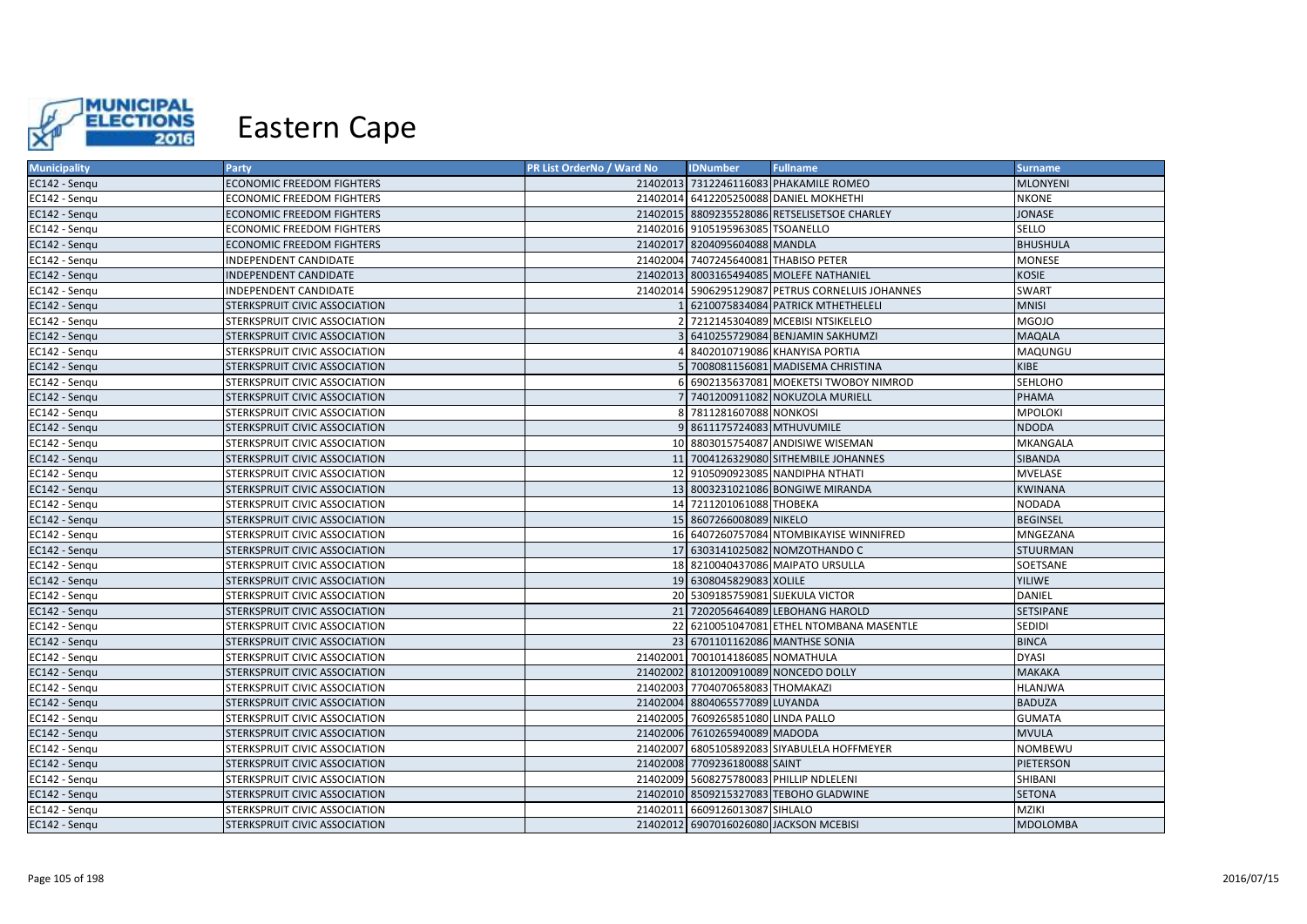

| <b>Municipality</b>      | Party                            | PR List OrderNo / Ward No | <b>IDNumber</b>                     | <b>Fullname</b>                           | <b>Surname</b>  |
|--------------------------|----------------------------------|---------------------------|-------------------------------------|-------------------------------------------|-----------------|
| EC142 - Sengu            | STERKSPRUIT CIVIC ASSOCIATION    |                           |                                     | 21402013 8602225929087 MELISIZWE MCDONALD | KAFILE          |
| EC142 - Senqu            | STERKSPRUIT CIVIC ASSOCIATION    |                           |                                     | 21402014 6709155850084 PHILLIP MDUBEKI    | SOYIKWA         |
| EC142 - Sengu            | STERKSPRUIT CIVIC ASSOCIATION    |                           | 21402015 9407020598080 ESONA        |                                           | <b>HLWAYI</b>   |
| EC142 - Senqu            | STERKSPRUIT CIVIC ASSOCIATION    |                           | 21402016 8503116169082 LUNGA        |                                           | <b>FRANS</b>    |
| EC142 - Sengu            | STERKSPRUIT CIVIC ASSOCIATION    |                           | 21402017 7205145653083 MTHETHUNJANI |                                           | <b>YILIWE</b>   |
| EC142 - Sengu            | STERKSPRUIT DEVELOPMENT FORUM    |                           | 6412135114081 MFANELO               |                                           | <b>SKWATSHA</b> |
| EC142 - Sengu            | STERKSPRUIT DEVELOPMENT FORUM    |                           |                                     | 7202220991082 NOMAZIZI NONDYEBO           | <b>SICWEBU</b>  |
| EC142 - Sengu            | STERKSPRUIT DEVELOPMENT FORUM    |                           |                                     | 7912160728084 ZANELE EUGINIA              | <b>MBULI</b>    |
| EC142 - Senqu            | STERKSPRUIT DEVELOPMENT FORUM    |                           | 8004185853086 MZWANDILE             |                                           | SONTI           |
| EC142 - Sengu            | STERKSPRUIT DEVELOPMENT FORUM    |                           | 8702026660087 LWANDO                |                                           | <b>MPETA</b>    |
| EC142 - Sengu            | STERKSPRUIT DEVELOPMENT FORUM    |                           | 21402001 6412135114081 MFANELO      |                                           | SKWATSHA        |
| EC142 - Sengu            | STERKSPRUIT DEVELOPMENT FORUM    |                           | 21402002 6412135114081 MFANELO      |                                           | <b>SKWATSHA</b> |
| EC142 - Sengu            | STERKSPRUIT DEVELOPMENT FORUM    |                           |                                     | 21402003 7912160728084 ZANELE EUGINIA     | <b>MBULI</b>    |
| EC142 - Sengu            | STERKSPRUIT DEVELOPMENT FORUM    |                           | 21402004 6412135114081 MFANELO      |                                           | <b>SKWATSHA</b> |
| EC142 - Sengu            | STERKSPRUIT DEVELOPMENT FORUM    |                           | 21402005 6412135114081 MFANELO      |                                           | SKWATSHA        |
| EC142 - Senqu            | STERKSPRUIT DEVELOPMENT FORUM    |                           | 21402006 6412135114081 MFANELO      |                                           | <b>SKWATSHA</b> |
| EC142 - Sengu            | STERKSPRUIT DEVELOPMENT FORUM    |                           | 21402007 6412135114081 MFANELO      |                                           | SKWATSHA        |
| EC142 - Senqu            | STERKSPRUIT DEVELOPMENT FORUM    |                           | 21402008 8004185853086 MZWANDILE    |                                           | SONTI           |
| EC142 - Sengu            | STERKSPRUIT DEVELOPMENT FORUM    |                           | 21402009 6412135114081 MFANELO      |                                           | SKWATSHA        |
| EC142 - Sengu            | STERKSPRUIT DEVELOPMENT FORUM    |                           | 21402010 6412135114081 MFANELO      |                                           | <b>SKWATSHA</b> |
| EC142 - Sengu            | STERKSPRUIT DEVELOPMENT FORUM    |                           | 21402011 8702026660087 LWANDO       |                                           | <b>MPETA</b>    |
| EC142 - Sengu            | STERKSPRUIT DEVELOPMENT FORUM    |                           |                                     | 21402012 7202220991082 NOMAZIZI NONDYEBO  | <b>SICWEBU</b>  |
| EC142 - Senqu            | STERKSPRUIT DEVELOPMENT FORUM    |                           | 21402013 6412135114081 MFANELO      |                                           | <b>SKWATSHA</b> |
| EC142 - Sengu            | STERKSPRUIT DEVELOPMENT FORUM    |                           | 21402014 6412135114081 MFANELO      |                                           | <b>SKWATSHA</b> |
| EC142 - Sengu            | STERKSPRUIT DEVELOPMENT FORUM    |                           | 21402015 6412135114081 MFANELO      |                                           | SKWATSHA        |
| EC142 - Senqu            | STERKSPRUIT DEVELOPMENT FORUM    |                           | 21402016 6412135114081 MFANELO      |                                           | SKWATSHA        |
| EC142 - Sengu            | STERKSPRUIT DEVELOPMENT FORUM    |                           | 21402017 6412135114081 MFANELO      |                                           | <b>SKWATSHA</b> |
| EC142 - Senqu            | UNITED DEMOCRATIC MOVEMENT       |                           | 8102205633080 LUZUKO LUNGA          |                                           | <b>NONGOGO</b>  |
| EC142 - Sengu            | UNITED DEMOCRATIC MOVEMENT       |                           | 6203070124080 NOSAKHELE             |                                           | <b>MBULI</b>    |
| EC142 - Senqu            | UNITED DEMOCRATIC MOVEMENT       |                           | 8905201013085 NRATENG               |                                           | <b>SHASHA</b>   |
| EC142 - Sengu            | UNITED DEMOCRATIC MOVEMENT       |                           | 6802061060086 MAMOTSILILI           |                                           | <b>TYAPA</b>    |
| EC142 - Sengu            | UNITED DEMOCRATIC MOVEMENT       |                           | 9208051351088 FEZEKA                |                                           | POTSANE         |
| EC142 - Senqu            | UNITED DEMOCRATIC MOVEMENT       |                           | 21402006 6802061060086 MAMOTSILILI  |                                           | <b>TYAPA</b>    |
| EC142 - Sengu            | UNITED DEMOCRATIC MOVEMENT       |                           | 21402010 8102205633080 LUZUKO LUNGA |                                           | <b>NONGOGO</b>  |
| EC145 - Maletswai/Gariep | AFRICAN NATIONAL CONGRESS        |                           | 7502210367080 BULELWA               |                                           | KHWEYIYA        |
| EC145 - Maletswai/Gariep | AFRICAN NATIONAL CONGRESS        |                           | 6403070455084 NORA                  |                                           | <b>NGUBO</b>    |
| EC145 - Maletswai/Gariep | AFRICAN NATIONAL CONGRESS        |                           |                                     | 6401010245086 MARGRET BENIETA             | MTSHINGANA      |
| EC145 - Maletswai/Gariep | AFRICAN NATIONAL CONGRESS        |                           | 8206290800080 YANDISWA              |                                           | ZWENI           |
| EC145 - Maletswai/Gariep | AFRICAN NATIONAL CONGRESS        |                           |                                     | 8311070207082 VANIA DAVOLENE              | <b>DAVIDS</b>   |
| EC145 - Maletswai/Gariep | AFRICAN NATIONAL CONGRESS        |                           | 5910295583087 NALISILE SIMON        |                                           | MATHETHA        |
| EC145 - Maletswai/Gariep | AFRICAN NATIONAL CONGRESS        |                           |                                     | 7001190452087 NCUMISA TITALIA THANDISWA   | <b>KULA</b>     |
| EC145 - Maletswai/Gariep | <b>AFRICAN NATIONAL CONGRESS</b> |                           |                                     | 7403100286086 MAPOLO MIRRIAM              | <b>TSOLANKU</b> |
| EC145 - Maletswai/Gariep | <b>AFRICAN NATIONAL CONGRESS</b> | ۹l                        | 6206121037086 NOMFUNDO              |                                           | <b>MABUNU</b>   |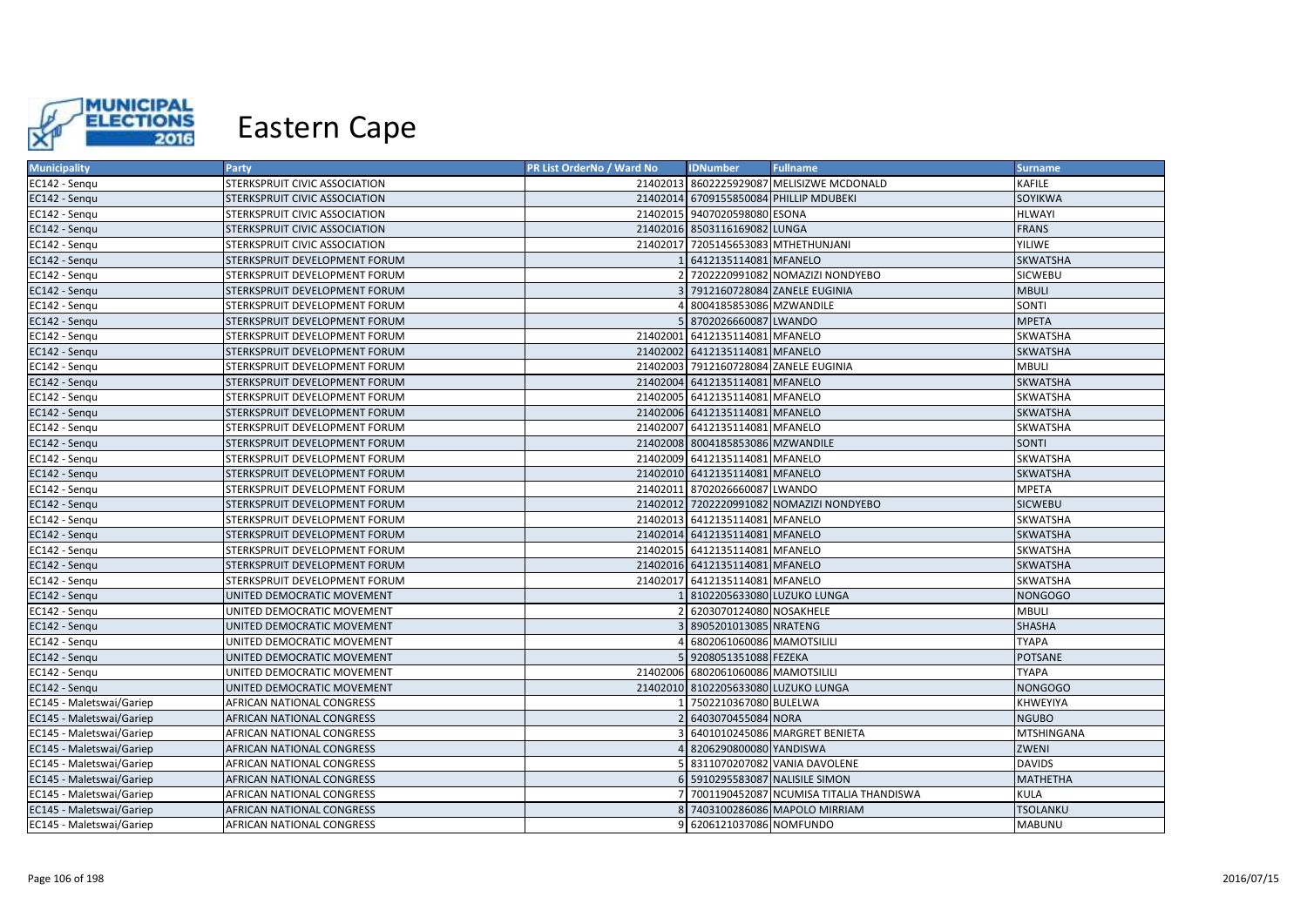

| <b>Municipality</b>      | <b>Party</b>               | PR List OrderNo / Ward No | <b>IDNumber</b>                      | <b>Fullname</b>                               | <b>Surname</b>     |
|--------------------------|----------------------------|---------------------------|--------------------------------------|-----------------------------------------------|--------------------|
| EC145 - Maletswai/Gariep | AFRICAN NATIONAL CONGRESS  |                           | 10 4410050419081 SELOANE ELLA        |                                               | <b>MBANA</b>       |
| EC145 - Maletswai/Gariep | AFRICAN NATIONAL CONGRESS  |                           |                                      | 11 6702165217089 MZWANDILE KIDWELL            | <b>MNYOMBOLO</b>   |
| EC145 - Maletswai/Gariep | AFRICAN NATIONAL CONGRESS  |                           |                                      | 21405001 7607160486085 ZUKISWA DORAH          | <b>MANGALI</b>     |
| EC145 - Maletswai/Gariep | AFRICAN NATIONAL CONGRESS  |                           |                                      | 21405002 7109125396087 ZWELITHINI GOODWELL    | <b>MQOKRWANA</b>   |
| EC145 - Maletswai/Gariep | AFRICAN NATIONAL CONGRESS  |                           |                                      | 21405003 8801031102083 BABALWA MONICA         | <b>NDIKA</b>       |
| EC145 - Maletswai/Gariep | AFRICAN NATIONAL CONGRESS  |                           |                                      | 21405004 7111155499088 MAVUYEVELILE NATHANIEL | SOLANI             |
| EC145 - Maletswai/Gariep | AFRICAN NATIONAL CONGRESS  |                           |                                      | 21405005 8411225843086 LUKHANYO BENJAMIN      | <b>NKUNZI</b>      |
| EC145 - Maletswai/Gariep | AFRICAN NATIONAL CONGRESS  |                           | 21405006 7707275371089 ZUZANI ERNEST |                                               | MASINA             |
| EC145 - Maletswai/Gariep | AFRICAN NATIONAL CONGRESS  |                           | 21405007 8108025505085 MXOLISI       |                                               | <b>MDUMISA</b>     |
| EC145 - Maletswai/Gariep | AFRICAN NATIONAL CONGRESS  |                           | 21405008 8109215371080 XOLANI        |                                               | MABUSELA           |
| EC145 - Maletswai/Gariep | AFRICAN NATIONAL CONGRESS  |                           | 21405009 6702125784087 DENNIS MERVIN |                                               | <b>MELUSIE</b>     |
| EC145 - Maletswai/Gariep | AFRICAN NATIONAL CONGRESS  |                           |                                      | 21405010 6206205690081 MOAHLODI WILIBROAD     | MOKHOABANE         |
| EC145 - Maletswai/Gariep | AFRICAN NATIONAL CONGRESS  |                           |                                      | 21405011 7302075410087 KHOLEKILE SAMUEL       | LANGE              |
| EC145 - Maletswai/Gariep | DEMOCRATIC ALLIANCE        |                           |                                      | 6807095097087 MATTHEE DE RIDDER               | <b>NEL</b>         |
| EC145 - Maletswai/Gariep | <b>DEMOCRATIC ALLIANCE</b> |                           |                                      | 6607300097082 ANNETTE JENNIFER                | <b>VAN HEERDEN</b> |
| EC145 - Maletswai/Gariep | DEMOCRATIC ALLIANCE        |                           |                                      | 3606215009086 DANIEL FRANCOIS                 | <b>HARTKOPF</b>    |
| EC145 - Maletswai/Gariep | <b>DEMOCRATIC ALLIANCE</b> |                           | 4 6609030228086 EVIN                 |                                               | <b>THERON</b>      |
| EC145 - Maletswai/Gariep | DEMOCRATIC ALLIANCE        |                           | 5 5403105045083 HENDRIK              |                                               | DU PREEZ           |
| EC145 - Maletswai/Gariep | DEMOCRATIC ALLIANCE        |                           |                                      | 6 7308081619082 NOMSA PRINCESS                | <b>LUDAKA</b>      |
| EC145 - Maletswai/Gariep | DEMOCRATIC ALLIANCE        |                           |                                      | 6506265474080 MBULELO OWEN                    | <b>TABA</b>        |
| EC145 - Maletswai/Gariep | DEMOCRATIC ALLIANCE        |                           | 8 7307140002082 KAREN                |                                               | <b>CLOETE</b>      |
| EC145 - Maletswai/Gariep | DEMOCRATIC ALLIANCE        |                           |                                      | 4212220070087 GESINA DOROTHEA                 | <b>FOURIE</b>      |
| EC145 - Maletswai/Gariep | DEMOCRATIC ALLIANCE        |                           | 10 7504025952080 XOLISA              |                                               | NODOLO             |
| EC145 - Maletswai/Gariep | DEMOCRATIC ALLIANCE        |                           | 11 6507225708088 DERRICK             |                                               | DE JONGH           |
| EC145 - Maletswai/Gariep | DEMOCRATIC ALLIANCE        |                           | 12 6004240907085 CHRISTIEN           |                                               | <b>JANSEN</b>      |
| EC145 - Maletswai/Gariep | DEMOCRATIC ALLIANCE        |                           | 13 6702185074080 GEORGE JOHN         |                                               | SHAW               |
| EC145 - Maletswai/Gariep | DEMOCRATIC ALLIANCE        |                           | 14 9404185288086 LEIGH BRAYDON       |                                               | <b>DU PLESSIS</b>  |
| EC145 - Maletswai/Gariep | DEMOCRATIC ALLIANCE        |                           | 15 7501185573086 RAMPAI JIMMY        |                                               | MOLOINYANA         |
| EC145 - Maletswai/Gariep | DEMOCRATIC ALLIANCE        |                           | 16 4406215107082 JOHN                |                                               | ARENDS             |
| EC145 - Maletswai/Gariep | DEMOCRATIC ALLIANCE        |                           |                                      | 17 6912015291081 SHERLOCK LODEWICKUS          | <b>TITUS</b>       |
| EC145 - Maletswai/Gariep | DEMOCRATIC ALLIANCE        |                           |                                      | 18 9301120470086 THEMBELA SHAWELINE           | <b>SIKO</b>        |
| EC145 - Maletswai/Gariep | DEMOCRATIC ALLIANCE        |                           |                                      | 19 8201260155086 RONIKA MAGDALENE             | LIWALALA           |
| EC145 - Maletswai/Gariep | DEMOCRATIC ALLIANCE        |                           | 20 7305235709082 DANILE CUREL        |                                               | LIWALALA           |
| EC145 - Maletswai/Gariep | DEMOCRATIC ALLIANCE        |                           | 21405001 6004240907085 CHRISTIEN     |                                               | <b>JANSEN</b>      |
| EC145 - Maletswai/Gariep | DEMOCRATIC ALLIANCE        |                           |                                      | 21405002 6912015291081 SHERLOCK LODEWICKUS    | <b>TITUS</b>       |
| EC145 - Maletswai/Gariep | DEMOCRATIC ALLIANCE        |                           |                                      | 21405003 6607300097082 ANNETTE JENNIFER       | VAN HEERDEN        |
| EC145 - Maletswai/Gariep | DEMOCRATIC ALLIANCE        |                           | 21405004 7504025952080 XOLISA        |                                               | NODOLO             |
| EC145 - Maletswai/Gariep | DEMOCRATIC ALLIANCE        |                           |                                      | 21405005 7308081619082 NOMSA PRINCESS         | LUDAKA             |
| EC145 - Maletswai/Gariep | DEMOCRATIC ALLIANCE        |                           | 21405006 8504085510082 MPHO PATRICK  |                                               | NDAMANE            |
| EC145 - Maletswai/Gariep | DEMOCRATIC ALLIANCE        |                           | 21405007 7501185573086 RAMPAI JIMMY  |                                               | MOLOINYANA         |
| EC145 - Maletswai/Gariep | DEMOCRATIC ALLIANCE        |                           |                                      | 21405008 8201260155086 RONIKA MAGDALENE       | LIWALALA           |
| EC145 - Maletswai/Gariep | DEMOCRATIC ALLIANCE        |                           | 21405009 6507225708088 DERRICK       |                                               | DE JONGH           |
| EC145 - Maletswai/Gariep | DEMOCRATIC ALLIANCE        |                           | 21405010 6702185074080 GEORGE JOHN   |                                               | SHAW               |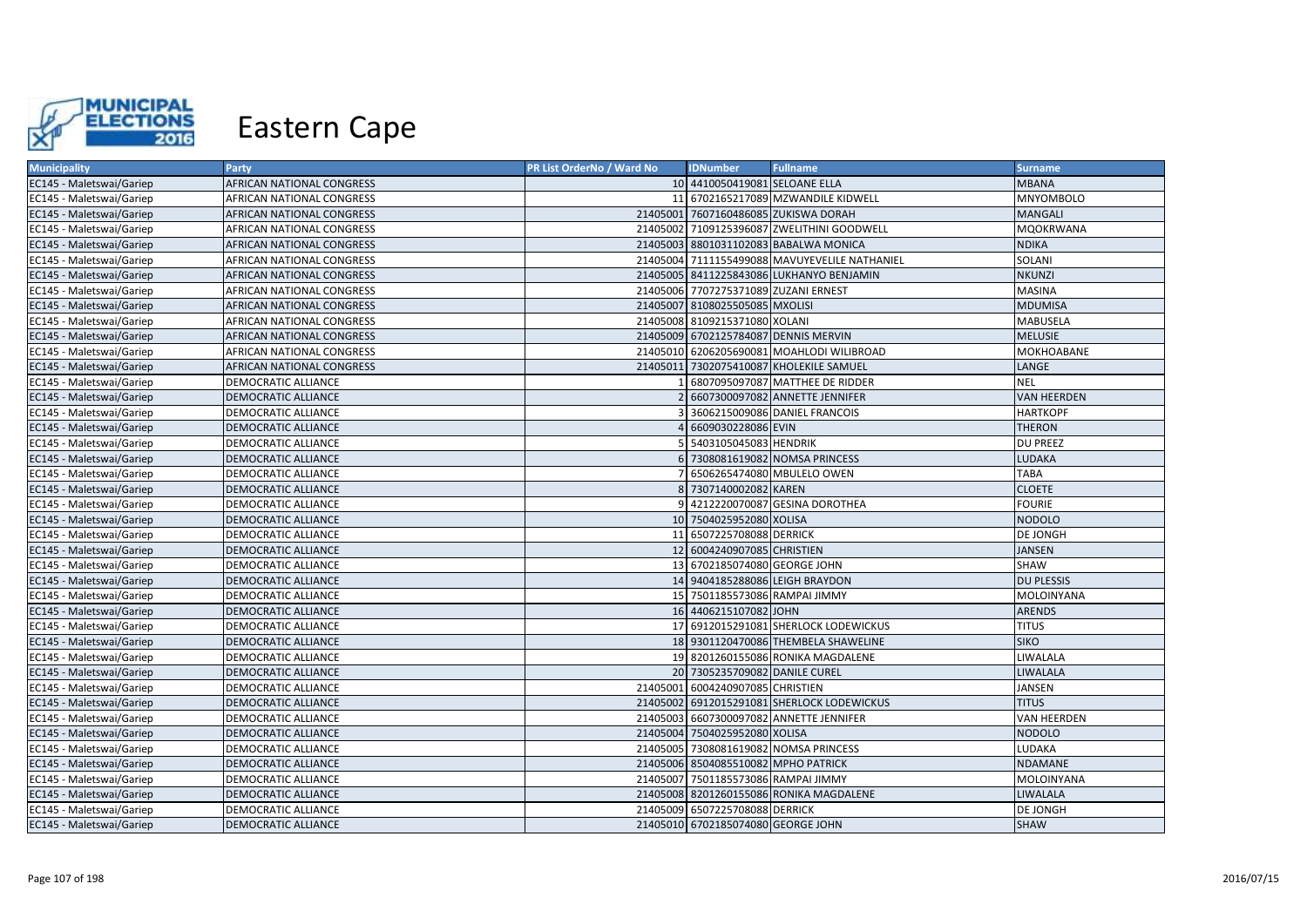

| <b>Municipality</b>      | Party                            | PR List OrderNo / Ward No | <b>IDNumber</b>                      | <b>Fullname</b>                                | <b>Surname</b>   |
|--------------------------|----------------------------------|---------------------------|--------------------------------------|------------------------------------------------|------------------|
| EC145 - Maletswai/Gariep | DEMOCRATIC ALLIANCE              |                           | 21405011 6609030228086 EVIN          |                                                | THERON           |
| EC145 - Maletswai/Gariep | <b>ECONOMIC FREEDOM FIGHTERS</b> |                           |                                      | 7411035520081 VUYISILE ARNOLD                  | SCHOEMAN         |
| EC145 - Maletswai/Gariep | ECONOMIC FREEDOM FIGHTERS        |                           | 2 8109200794080 AYANDA               |                                                | MBEBE            |
| EC145 - Maletswai/Gariep | ECONOMIC FREEDOM FIGHTERS        |                           |                                      | 3 8105090527085 NONTUTHUZELO                   | <b>MTWA</b>      |
| EC145 - Maletswai/Gariep | <b>ECONOMIC FREEDOM FIGHTERS</b> |                           |                                      | 8307245443081 SIYABULELA CHRIS                 | SOGA             |
| EC145 - Maletswai/Gariep | <b>ECONOMIC FREEDOM FIGHTERS</b> |                           | 5 8711040677084 THANDOKAZI           |                                                | <b>MPHUTHI</b>   |
| EC145 - Maletswai/Gariep | <b>ECONOMIC FREEDOM FIGHTERS</b> |                           |                                      | 6 8207160554088 MPHO CHRISTINA                 | <b>POONE</b>     |
| EC145 - Maletswai/Gariep | ECONOMIC FREEDOM FIGHTERS        |                           | 7 9602011040080 AKHONA               |                                                | <b>STUURMANS</b> |
| EC145 - Maletswai/Gariep | ECONOMIC FREEDOM FIGHTERS        |                           | 8 9004040318084 ITUMELENG            |                                                | <b>MOEKETSI</b>  |
| EC145 - Maletswai/Gariep | <b>ECONOMIC FREEDOM FIGHTERS</b> |                           |                                      | 9 7910080253084 BULELWA BEAUTY                 | <b>DIAL</b>      |
| EC145 - Maletswai/Gariep | ECONOMIC FREEDOM FIGHTERS        |                           | 10 9111040909083 NTOMBI              |                                                | <b>JACK</b>      |
| EC145 - Maletswai/Gariep | <b>ECONOMIC FREEDOM FIGHTERS</b> |                           | 21405001 8805055294080 HENRY CEDRICK |                                                | <b>ROLLS</b>     |
| EC145 - Maletswai/Gariep | ECONOMIC FREEDOM FIGHTERS        |                           | 21405002 8808065269084 ANDISIWE      |                                                | SHWENI           |
| EC145 - Maletswai/Gariep | <b>ECONOMIC FREEDOM FIGHTERS</b> |                           | 21405003 9002135538087 ZOLANI        |                                                | QHETSIMANE       |
| EC145 - Maletswai/Gariep | ECONOMIC FREEDOM FIGHTERS        |                           |                                      | 21405004 8310105590082 LERATO CASSIUS          | <b>MOKOENA</b>   |
| EC145 - Maletswai/Gariep | <b>ECONOMIC FREEDOM FIGHTERS</b> |                           | 21405005 8712265963084 XOLISA        |                                                | <b>NKONKI</b>    |
| EC145 - Maletswai/Gariep | <b>ECONOMIC FREEDOM FIGHTERS</b> |                           |                                      | 21405006 8008175461081 KARABO EMMANUEL         | <b>MUTSI</b>     |
| EC145 - Maletswai/Gariep | <b>ECONOMIC FREEDOM FIGHTERS</b> |                           | 21405007 6910195485085 MOSES         |                                                | <b>JANTJIES</b>  |
| EC145 - Maletswai/Gariep | ECONOMIC FREEDOM FIGHTERS        |                           | 21405008 6612155432087 ARIAL         |                                                | <b>MOSHO</b>     |
| EC145 - Maletswai/Gariep | <b>ECONOMIC FREEDOM FIGHTERS</b> |                           | 21405009 8303046485082 ELRICO        |                                                | <b>PRETORIUS</b> |
| EC145 - Maletswai/Gariep | ECONOMIC FREEDOM FIGHTERS        |                           |                                      | 21405010 7811145657089 SETLABOTSHA GRATITUDE   | <b>MOROAHAE</b>  |
| EC145 - Maletswai/Gariep | <b>ECONOMIC FREEDOM FIGHTERS</b> |                           |                                      | 21405011 7010200340083 RERA MADAGASCAR         | <b>TAUWA</b>     |
| EC145 - Maletswai/Gariep | INDEPENDENT CANDIDATE            |                           | 21405004 5102065307083 GQWETA JACK   |                                                | <b>JACOBS</b>    |
| EC145 - Maletswai/Gariep | MALETSWAI CIVIC ASSOCIATION      |                           | 1 7204016073083 MSOKOLI              |                                                | <b>JAN</b>       |
| EC145 - Maletswai/Gariep | MALETSWAI CIVIC ASSOCIATION      |                           |                                      | 2 4702245022089 BAREND JOHANNES                | <b>VORSTER</b>   |
| EC145 - Maletswai/Gariep | MALETSWAI CIVIC ASSOCIATION      |                           |                                      | 3 6406165700082 GODFREY LIMIKI ZOLILE          | <b>MZENENE</b>   |
| EC145 - Maletswai/Gariep | MALETSWAI CIVIC ASSOCIATION      |                           |                                      | 4 7803100462084 NOMALEDI CYNTHIA               | <b>NTAI</b>      |
| EC145 - Maletswai/Gariep | MALETSWAI CIVIC ASSOCIATION      |                           |                                      | 5 6810010870083 LULAMA THORESIA                | <b>DYOBHA</b>    |
| EC145 - Maletswai/Gariep | MALETSWAI CIVIC ASSOCIATION      |                           | 6 8103065707089 BONGANI              |                                                | <b>MATIWANE</b>  |
| EC145 - Maletswai/Gariep | MALETSWAI CIVIC ASSOCIATION      |                           | 7 9010090499088 NOTHEMBA             |                                                | MANTAWULE-NKUNZI |
| EC145 - Maletswai/Gariep | MALETSWAI CIVIC ASSOCIATION      |                           |                                      | 8 6210280008086 ANNEMARIE EDELWEISS            | WESSELS          |
| EC145 - Maletswai/Gariep | MALETSWAI CIVIC ASSOCIATION      |                           | 9 9011276178082 SIPHO                |                                                | <b>GQWETHA</b>   |
| EC145 - Maletswai/Gariep | MALETSWAI CIVIC ASSOCIATION      |                           |                                      | 10 7201110359087 NOBONA EUNICE                 | <b>FYN</b>       |
| EC145 - Maletswai/Gariep | MALETSWAI CIVIC ASSOCIATION      |                           | 11 7609125815085 SIMPHIWE            |                                                | <b>ZOTHANI</b>   |
| EC145 - Maletswai/Gariep | MALETSWAI CIVIC ASSOCIATION      |                           |                                      | 21405001 6701230574086 SONTO NOMASOMI PAULINAH | <b>JACOB</b>     |
| EC145 - Maletswai/Gariep | MALETSWAI CIVIC ASSOCIATION      |                           |                                      | 21405002 6810010870083 LULAMA THORESIA         | <b>DYOBHA</b>    |
| EC145 - Maletswai/Gariep | MALETSWAI CIVIC ASSOCIATION      |                           | 21405003 8103065707089 BONGANI       |                                                | <b>MATIWANE</b>  |
| EC145 - Maletswai/Gariep | MALETSWAI CIVIC ASSOCIATION      |                           |                                      | 21405004 6406165700082 GODFREY LIMIKI ZOLILE   | <b>MZENENE</b>   |
| EC145 - Maletswai/Gariep | MALETSWAI CIVIC ASSOCIATION      |                           |                                      | 21405005 5006015327085 ERIC MHLAKUNZIMA        | SHINYA           |
| EC145 - Maletswai/Gariep | MALETSWAI CIVIC ASSOCIATION      |                           |                                      | 21405006 7803100462084 NOMALEDI CYNTHIA        | <b>NTAI</b>      |
| EC145 - Maletswai/Gariep | MALETSWAI CIVIC ASSOCIATION      |                           |                                      | 21405007 6202110695083 NOMBUYISELO GERTRUDE    | MQELA-NTSHOBODI  |
| EC145 - Maletswai/Gariep | MALETSWAI CIVIC ASSOCIATION      |                           | 21405008 7204016073083 MSOKOLI       |                                                | <b>JAN</b>       |
| EC145 - Maletswai/Gariep | MALETSWAI CIVIC ASSOCIATION      |                           | 21405009 6510115173082 MARTIN        |                                                | CONSTABLE        |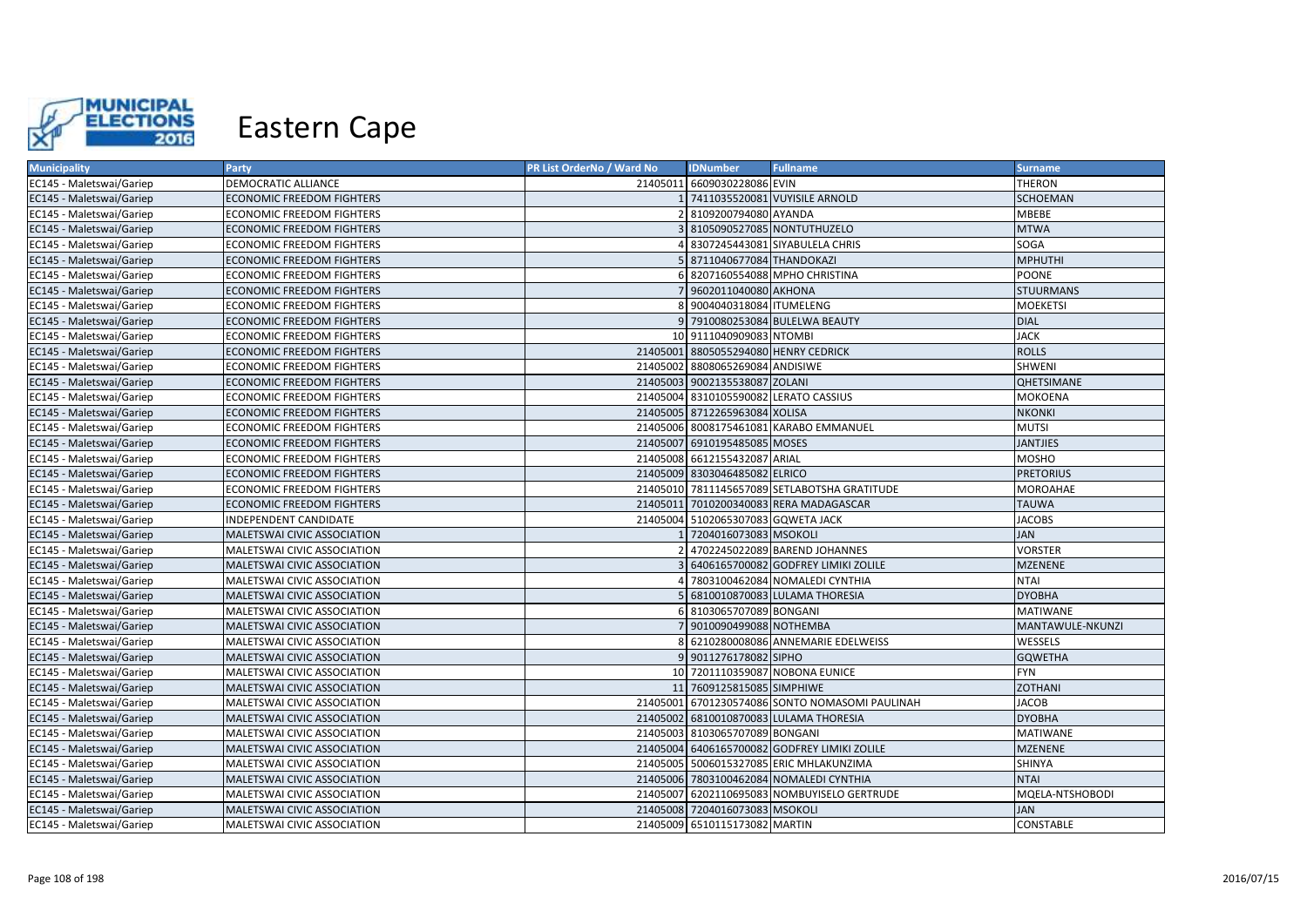

| <b>Municipality</b>      | <b>Party</b>                       | PR List OrderNo / Ward No | <b>IDNumber</b>                       | <b>Fullname</b>                            | <b>Surname</b>  |
|--------------------------|------------------------------------|---------------------------|---------------------------------------|--------------------------------------------|-----------------|
| EC145 - Maletswai/Gariep | MALETSWAI CIVIC ASSOCIATION        |                           | 21405010 7609125815085 SIMPHIWE       |                                            | <b>ZOTHANI</b>  |
| EC145 - Maletswai/Gariep | MALETSWAI CIVIC ASSOCIATION        |                           | 21405011 6808115440083 SIMOSAKHE      |                                            | BAKAQANA        |
| EC145 - Maletswai/Gariep | UNITED RESIDENTS FRONT             |                           |                                       | 21405001 8303100643089 JASENTA PALESA      | <b>MOTJOTJI</b> |
| EC145 - Maletswai/Gariep | UNITED RESIDENTS FRONT             |                           | 21405002 9004030394087 SHERILLE SUSAN |                                            | <b>HLATI</b>    |
| EC145 - Maletswai/Gariep | UNITED RESIDENTS FRONT             |                           |                                       | 21405003 9406055127088 MBULELO VINCENT     | RAMAHESHANE     |
| EC145 - Maletswai/Gariep | UNITED RESIDENTS FRONT             |                           |                                       | 21405004 7206125855086 LERATO MATTHEWS     | <b>ILTOLTOM</b> |
| EC145 - Maletswai/Gariep | UNITED RESIDENTS FRONT             |                           | 21405005 9004030394087 SHERILLE SUSAN |                                            | <b>HLATI</b>    |
| EC145 - Maletswai/Gariep | UNITED RESIDENTS FRONT             |                           |                                       | 21405006 6508255618080 SEKAMOTHO JOSEPH    | LITLAME         |
| EC145 - Maletswai/Gariep | UNITED RESIDENTS FRONT             |                           |                                       | 21405007 7206125855086 LERATO MATTHEWS     | <b>MOTJOTJI</b> |
| EC145 - Maletswai/Gariep | UNITED RESIDENTS FRONT             |                           | 21405008 8303100643089 JASENTA PALESA |                                            | <b>ILTOLTOM</b> |
| EC145 - Maletswai/Gariep | UNITED RESIDENTS FRONT             |                           | 21405010 9004030394087 SHERILLE SUSAN |                                            | <b>HLATI</b>    |
| EC153 - Ngquza Hill      | AFRICAN CHRISTIAN DEMOCRATIC PARTY |                           |                                       | 5912020922085 TOKOZILE MAVIS               | MAQAMELA        |
| EC153 - Ngquza Hill      | AFRICAN CHRISTIAN DEMOCRATIC PARTY |                           |                                       | 7907056023087 MFANUFIKILE BRIAN            | <b>MTHETHWA</b> |
| EC153 - Ngquza Hill      | AFRICAN CHRISTIAN DEMOCRATIC PARTY |                           | 7511170764087 NTOMBIFIKILE            |                                            | GILO            |
| EC153 - Ngquza Hill      | AFRICAN CHRISTIAN DEMOCRATIC PARTY |                           |                                       | 5603106038082 MANCOKO ALBERT               | <b>MABENA</b>   |
| EC153 - Ngquza Hill      | AFRICAN CHRISTIAN DEMOCRATIC PARTY |                           |                                       | 5610101747088 THEMBISA FLORESCENT          | NTSUKUMBINI     |
| EC153 - Ngquza Hill      | AFRICAN CHRISTIAN DEMOCRATIC PARTY |                           |                                       | 21503001 7907056023087 MFANUFIKILE BRIAN   | <b>MTHETHWA</b> |
| EC153 - Ngquza Hill      | AFRICAN CHRISTIAN DEMOCRATIC PARTY |                           |                                       | 21503002 7907056023087 MFANUFIKILE BRIAN   | <b>MTHETHWA</b> |
| EC153 - Ngquza Hill      | AFRICAN CHRISTIAN DEMOCRATIC PARTY |                           |                                       | 21503003 7907056023087 MFANUFIKILE BRIAN   | <b>MTHETHWA</b> |
| EC153 - Ngquza Hill      | AFRICAN CHRISTIAN DEMOCRATIC PARTY |                           |                                       | 21503004 7907056023087 MFANUFIKILE BRIAN   | <b>MTHETHWA</b> |
| EC153 - Ngquza Hill      | AFRICAN CHRISTIAN DEMOCRATIC PARTY |                           |                                       | 21503005 5912020922085 TOKOZILE MAVIS      | MAQAMELA        |
| EC153 - Ngquza Hill      | AFRICAN CHRISTIAN DEMOCRATIC PARTY |                           |                                       | 21503006 5912020922085 TOKOZILE MAVIS      | MAQAMELA        |
| EC153 - Ngquza Hill      | AFRICAN CHRISTIAN DEMOCRATIC PARTY |                           |                                       | 21503007 7907056023087 MFANUFIKILE BRIAN   | <b>MTHETHWA</b> |
| EC153 - Ngquza Hill      | AFRICAN CHRISTIAN DEMOCRATIC PARTY |                           |                                       | 21503008 5610101747088 THEMBISA FLORESCENT | NTSUKUMBINI     |
| EC153 - Ngquza Hill      | AFRICAN CHRISTIAN DEMOCRATIC PARTY |                           |                                       | 21503009 7907056023087 MFANUFIKILE BRIAN   | <b>MTHETHWA</b> |
| EC153 - Ngquza Hill      | AFRICAN CHRISTIAN DEMOCRATIC PARTY |                           |                                       | 21503010 5603106038082 MANCOKO ALBERT      | MABENA          |
| EC153 - Ngquza Hill      | AFRICAN CHRISTIAN DEMOCRATIC PARTY |                           |                                       | 21503011 7907056023087 MFANUFIKILE BRIAN   | <b>MTHETHWA</b> |
| EC153 - Ngquza Hill      | AFRICAN CHRISTIAN DEMOCRATIC PARTY |                           |                                       | 21503012 5610101747088 THEMBISA FLORESCENT | NTSUKUMBINI     |
| EC153 - Ngquza Hill      | AFRICAN CHRISTIAN DEMOCRATIC PARTY |                           |                                       | 21503013 5610101747088 THEMBISA FLORESCENT | NTSUKUMBINI     |
| EC153 - Ngquza Hill      | AFRICAN CHRISTIAN DEMOCRATIC PARTY |                           |                                       | 21503014 5912020922085 TOKOZILE MAVIS      | MAQAMELA        |
| EC153 - Ngquza Hill      | AFRICAN CHRISTIAN DEMOCRATIC PARTY |                           |                                       | 21503015 5912020922085 TOKOZILE MAVIS      | MAQAMELA        |
| EC153 - Ngquza Hill      | AFRICAN CHRISTIAN DEMOCRATIC PARTY |                           |                                       | 21503016 5912020922085 TOKOZILE MAVIS      | MAQAMELA        |
| EC153 - Ngquza Hill      | AFRICAN CHRISTIAN DEMOCRATIC PARTY |                           |                                       | 21503017 7907056023087 MFANUFIKILE BRIAN   | <b>MTHETHWA</b> |
| EC153 - Ngquza Hill      | AFRICAN CHRISTIAN DEMOCRATIC PARTY |                           | 21503018 7511170764087 NTOMBIFIKILE   |                                            | GILO            |
| EC153 - Ngquza Hill      | AFRICAN CHRISTIAN DEMOCRATIC PARTY |                           |                                       | 21503019 5912020922085 TOKOZILE MAVIS      | MAQAMELA        |
| EC153 - Ngquza Hill      | AFRICAN CHRISTIAN DEMOCRATIC PARTY |                           |                                       | 21503020 5912020922085 TOKOZILE MAVIS      | MAQAMELA        |
| EC153 - Ngquza Hill      | AFRICAN CHRISTIAN DEMOCRATIC PARTY |                           |                                       | 21503021 5912020922085 TOKOZILE MAVIS      | MAQAMELA        |
| EC153 - Ngquza Hill      | AFRICAN CHRISTIAN DEMOCRATIC PARTY |                           |                                       | 21503022 5912020922085 TOKOZILE MAVIS      | MAQAMELA        |
| EC153 - Ngquza Hill      | AFRICAN CHRISTIAN DEMOCRATIC PARTY |                           | 21503023 7511170764087 NTOMBIFIKILE   |                                            | <b>GILO</b>     |
| EC153 - Ngquza Hill      | AFRICAN CHRISTIAN DEMOCRATIC PARTY |                           | 21503024 7511170764087 NTOMBIFIKILE   |                                            | GILO            |
| EC153 - Ngquza Hill      | AFRICAN CHRISTIAN DEMOCRATIC PARTY |                           | 21503025 7511170764087 NTOMBIFIKILE   |                                            | GILO            |
| EC153 - Ngquza Hill      | AFRICAN CHRISTIAN DEMOCRATIC PARTY |                           |                                       | 21503026 5603106038082 MANCOKO ALBERT      | <b>MABENA</b>   |
| EC153 - Ngquza Hill      | AFRICAN CHRISTIAN DEMOCRATIC PARTY |                           |                                       | 21503027 5603106038082 MANCOKO ALBERT      | <b>MABENA</b>   |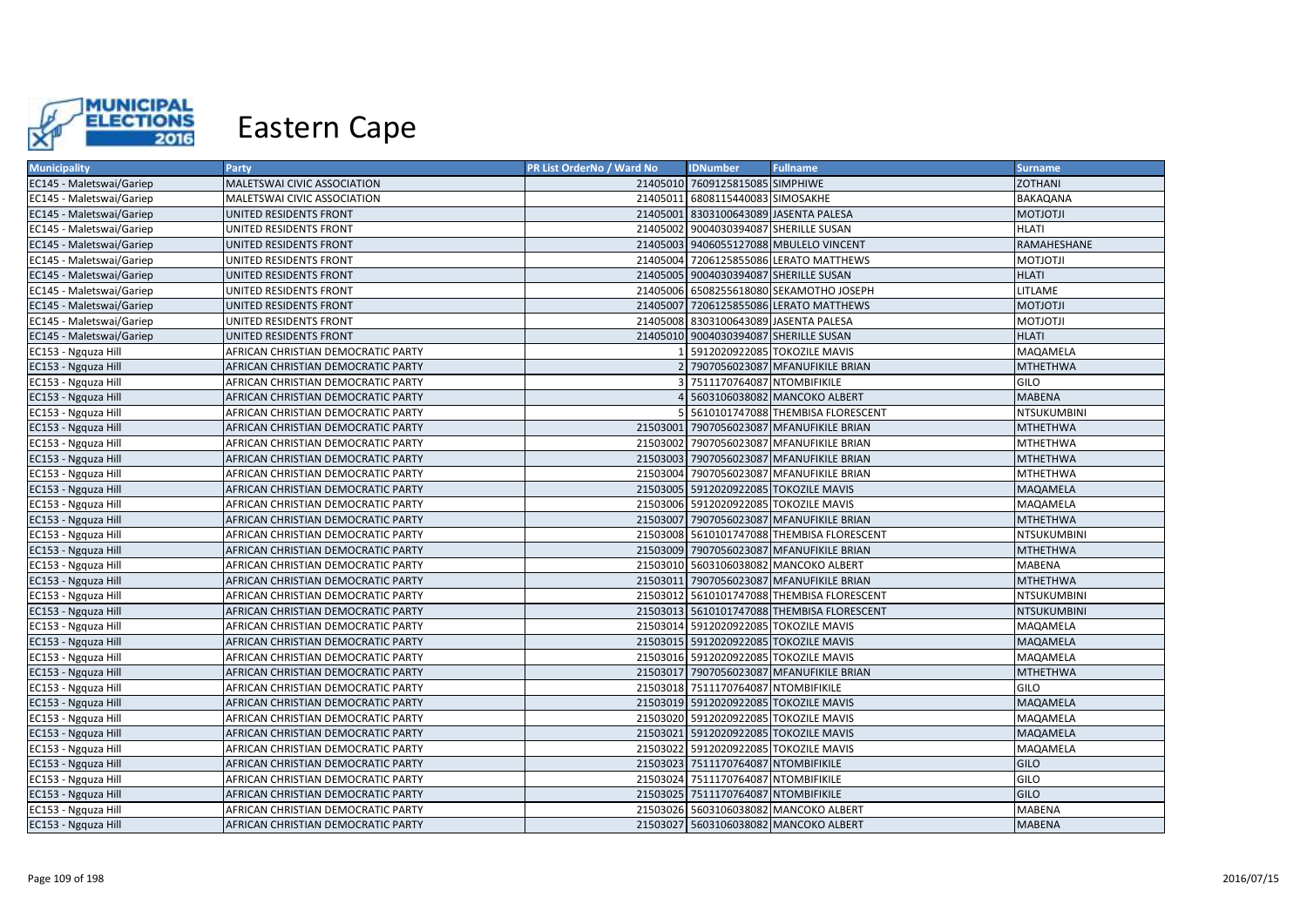

| <b>Municipality</b> | Party                              | PR List OrderNo / Ward No | <b>IDNumber</b>                     | <b>Fullname</b>                           | <b>Surname</b>     |
|---------------------|------------------------------------|---------------------------|-------------------------------------|-------------------------------------------|--------------------|
| EC153 - Ngquza Hill | AFRICAN CHRISTIAN DEMOCRATIC PARTY |                           |                                     | 21503028 7907056023087 MFANUFIKILE BRIAN  | MTHETHWA           |
| EC153 - Ngquza Hill | AFRICAN CHRISTIAN DEMOCRATIC PARTY |                           |                                     | 21503029 5603106038082 MANCOKO ALBERT     | <b>MABENA</b>      |
| EC153 - Ngquza Hill | AFRICAN CHRISTIAN DEMOCRATIC PARTY |                           |                                     | 21503030 5603106038082 MANCOKO ALBERT     | MABENA             |
| EC153 - Ngquza Hill | AFRICAN CHRISTIAN DEMOCRATIC PARTY |                           |                                     | 21503031 7907056023087 MFANUFIKILE BRIAN  | <b>MTHETHWA</b>    |
| EC153 - Ngquza Hill | AFRICAN CHRISTIAN DEMOCRATIC PARTY |                           |                                     | 21503032 5912020922085 TOKOZILE MAVIS     | MAQAMELA           |
| EC153 - Ngquza Hill | AFRICAN INDEPENDENT CONGRESS       |                           |                                     | 7706260992081 ONESIMO HONEST              | <b>MVANGO</b>      |
| EC153 - Ngquza Hill | AFRICAN INDEPENDENT CONGRESS       |                           | 6803201087088 NOMAZWE               |                                           | <b>MAPOLOBA</b>    |
| EC153 - Ngquza Hill | AFRICAN INDEPENDENT CONGRESS       |                           | 7708280991085 NOMAKHOSI             |                                           | <b>MKHOVANA</b>    |
| EC153 - Ngquza Hill | AFRICAN INDEPENDENT CONGRESS       |                           | 21503016 7108045894080 LULAMA       |                                           | ILOLM              |
| EC153 - Ngquza Hill | AFRICAN INDEPENDENT CONGRESS       |                           | 21503018 8711065704086 UNATHI       |                                           | <b>MATHA</b>       |
| EC153 - Ngquza Hill | AFRICAN INDEPENDENT CONGRESS       |                           | 21503020 7602028105084 AYANDA       |                                           | MAYOYO             |
| EC153 - Ngquza Hill | AFRICAN INDEPENDENT CONGRESS       |                           | 21503024 7312126475088 THABO ERNEST |                                           | MAHLANGABEZA       |
| EC153 - Ngquza Hill | AFRICAN NATIONAL CONGRESS          |                           |                                     | 6409165985083 JONGINTABA PAT              | MDINGI             |
| EC153 - Ngquza Hill | AFRICAN NATIONAL CONGRESS          |                           |                                     | 2 7703100876087 NTANDOKAZI YOLISA         | <b>CAPA</b>        |
| EC153 - Ngquza Hill | AFRICAN NATIONAL CONGRESS          |                           |                                     | 7606266017083 BULELANI NHULA              | MVULANA            |
| EC153 - Ngquza Hill | AFRICAN NATIONAL CONGRESS          |                           |                                     | 7408120954084 SIBONGILE BUYISWA           | <b>VATSHA</b>      |
| EC153 - Ngquza Hill | AFRICAN NATIONAL CONGRESS          |                           | 7401060008086 RITTA MANDISA         |                                           | <b>ZIPHATHE</b>    |
| EC153 - Ngquza Hill | AFRICAN NATIONAL CONGRESS          |                           |                                     | 6 7510220710082 THOBEKA VYOONE            | <b>DUMISA</b>      |
| EC153 - Ngquza Hill | AFRICAN NATIONAL CONGRESS          |                           |                                     | 6209090198087 NONCEDISO NONCEDO           | <b>CWECWE</b>      |
| EC153 - Ngquza Hill | AFRICAN NATIONAL CONGRESS          |                           |                                     | 8 7012070248081 NOMFUNDISO ABEGAIL        | <b>GAGAI</b>       |
| EC153 - Ngquza Hill | AFRICAN NATIONAL CONGRESS          |                           | 8103220610087 NCUMISA               |                                           | <b>MATANDABUZO</b> |
| EC153 - Ngquza Hill | AFRICAN NATIONAL CONGRESS          |                           | 10 7402101094085 PHUMLA             |                                           | <b>DUTSHWA</b>     |
| EC153 - Ngquza Hill | AFRICAN NATIONAL CONGRESS          |                           |                                     | 11 6812310839081 NONCEBA CYNTHIA BONGISWA | MNGQINELWA         |
| EC153 - Ngquza Hill | AFRICAN NATIONAL CONGRESS          |                           |                                     | 12 7607160689084 NONTYATYAMBO             | <b>DANISO</b>      |
| EC153 - Ngquza Hill | AFRICAN NATIONAL CONGRESS          |                           | 13 6503130142083 NOZANDILE          |                                           | <b>MBANGATHA</b>   |
| EC153 - Ngquza Hill | AFRICAN NATIONAL CONGRESS          |                           |                                     | 14 5402150314089 NOMATAMSANQA EUGENIA     | <b>NONKUBA</b>     |
| EC153 - Ngquza Hill | AFRICAN NATIONAL CONGRESS          |                           | 15 6705156107086 MPOFANE            |                                           | TENYANE            |
| EC153 - Ngquza Hill | AFRICAN NATIONAL CONGRESS          |                           |                                     | 16 8402090753088 NOMZINGISI PATIENCE      | <b>NQETHO</b>      |
| EC153 - Ngquza Hill | AFRICAN NATIONAL CONGRESS          |                           |                                     | 17 5702215803087 BAMBEZAKHE BENNINGTON    | GOYA               |
| EC153 - Ngquza Hill | AFRICAN NATIONAL CONGRESS          |                           |                                     | 18 6410040307089 NOLUSAPHO MACETSHE       | <b>NKANI</b>       |
| EC153 - Ngquza Hill | AFRICAN NATIONAL CONGRESS          |                           | 19 7003086048086 DUMISANI           |                                           | <b>MJOKOVANA</b>   |
| EC153 - Ngquza Hill | AFRICAN NATIONAL CONGRESS          |                           | 20 7501012506085 NOMONDE P          |                                           | MALMAL             |
| EC153 - Ngquza Hill | AFRICAN NATIONAL CONGRESS          | 21                        |                                     | 6303220181087 BUSISIWE JOYCE              | <b>NKANI</b>       |
| EC153 - Ngquza Hill | AFRICAN NATIONAL CONGRESS          |                           |                                     | 22 6603045846081 CAMERON MBUYISELO        | <b>MKUMLA</b>      |
| EC153 - Ngquza Hill | AFRICAN NATIONAL CONGRESS          |                           |                                     | 23 7111185786082 NICHOLSON PAZAMILE       | NGXAMILE           |
| EC153 - Ngquza Hill | AFRICAN NATIONAL CONGRESS          |                           | 24 7204081051089 NOBUNTU            |                                           | NKAYITSHANA        |
| EC153 - Ngquza Hill | AFRICAN NATIONAL CONGRESS          |                           |                                     | 25 8407275773082 XOLISANI ALDRID          | <b>MALINDI</b>     |
| EC153 - Ngquza Hill | AFRICAN NATIONAL CONGRESS          |                           | 26 8211170548080 NANDIPHA           |                                           | <b>MMBO</b>        |
| EC153 - Ngquza Hill | AFRICAN NATIONAL CONGRESS          |                           |                                     | 27 6405285188087 NKULULEKO FREEMAN        | <b>MTSOTSO</b>     |
| EC153 - Ngquza Hill | AFRICAN NATIONAL CONGRESS          |                           |                                     | 28 6607260076084 JOYCE FUNDISWA           | GXUMISA-CINGO      |
| EC153 - Ngquza Hill | AFRICAN NATIONAL CONGRESS          |                           | 29 5210095788089 XOLELA             |                                           | <b>DINGI</b>       |
| EC153 - Ngquza Hill | AFRICAN NATIONAL CONGRESS          |                           | 30 6106250366084 MAKHATHULA         |                                           | <b>NTSHWELA</b>    |
| EC153 - Ngquza Hill | AFRICAN NATIONAL CONGRESS          |                           | 31 7105085488088 GORDON             |                                           | MAXHAYI            |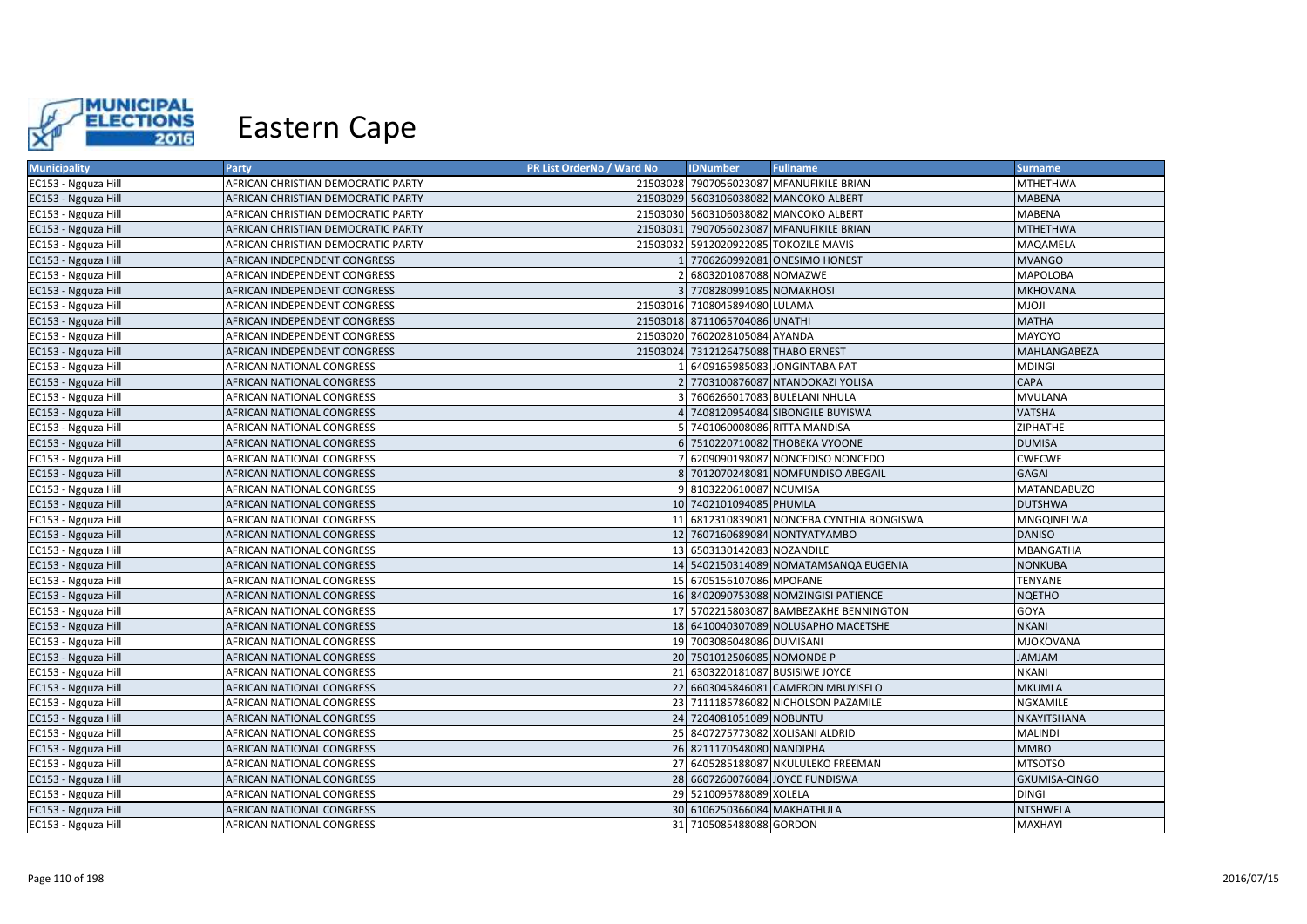

| <b>Municipality</b> | <b>Party</b>                       | PR List OrderNo / Ward No | <b>IDNumber</b>                      | <b>Fullname</b>                                  | <b>Surname</b>   |
|---------------------|------------------------------------|---------------------------|--------------------------------------|--------------------------------------------------|------------------|
| EC153 - Ngquza Hill | AFRICAN NATIONAL CONGRESS          |                           |                                      | 32 3812250811085 NOMBONISO EUNICE                | SIGCAU           |
| EC153 - Ngquza Hill | AFRICAN NATIONAL CONGRESS          |                           |                                      | 33 6407310736088 NOKWANDA CONSTANCE              | NGXOKILE         |
| EC153 - Ngquza Hill | AFRICAN NATIONAL CONGRESS          |                           | 34 7301056712081 SIMTHEMBILE         |                                                  | <b>NKWAKWA</b>   |
| EC153 - Ngquza Hill | AFRICAN NATIONAL CONGRESS          |                           | 35 6501195055083 MTUTUZELI           |                                                  | MQOBHO           |
| EC153 - Ngquza Hill | AFRICAN NATIONAL CONGRESS          |                           | 36 4606125162081 ZWELIDUMILE         |                                                  | <b>MJOJI</b>     |
| EC153 - Ngquza Hill | AFRICAN NATIONAL CONGRESS          |                           | 21503001 6803135270081 ZOLILE        |                                                  | JIBA             |
| EC153 - Ngquza Hill | AFRICAN NATIONAL CONGRESS          |                           | 21503002 8010310624086 VUYOKAZI      |                                                  | SOMANI           |
| EC153 - Ngquza Hill | AFRICAN NATIONAL CONGRESS          | 21503003                  | 6704156117088 MAYENZEKE              |                                                  | QWESHA           |
| EC153 - Ngquza Hill | AFRICAN NATIONAL CONGRESS          |                           | 21503004 5008145223085 NINIZA        |                                                  | <b>MGWILI</b>    |
| EC153 - Ngquza Hill | AFRICAN NATIONAL CONGRESS          |                           | 21503005 8205156265081 MLULAMI ALECK |                                                  | <b>GULENI</b>    |
| EC153 - Ngquza Hill | AFRICAN NATIONAL CONGRESS          |                           |                                      | 21503006 8509086295088 MZIKAYISE CYRIL           | <b>DIDIZA</b>    |
| EC153 - Ngquza Hill | AFRICAN NATIONAL CONGRESS          |                           | 21503007 7604150902080 TANDEKA       |                                                  | NDZUMO           |
| EC153 - Ngquza Hill | AFRICAN NATIONAL CONGRESS          |                           |                                      | 21503008 7903185456082 SIMTHEMBILE HOPEWELL      | <b>MTSHAZO</b>   |
| EC153 - Ngquza Hill | AFRICAN NATIONAL CONGRESS          |                           |                                      | 21503009 5801160981086 NOMALI BEAUTY             | NDABANKULU       |
| EC153 - Ngquza Hill | AFRICAN NATIONAL CONGRESS          |                           | 21503010 6704156081086 LUNGILE       |                                                  | <b>THIMLE</b>    |
| EC153 - Ngquza Hill | AFRICAN NATIONAL CONGRESS          |                           | 21503011 8003036517080 BULELANI      |                                                  | SIVELA           |
| EC153 - Ngquza Hill | AFRICAN NATIONAL CONGRESS          |                           | 21503012 7707135738089 BONGINKOSI    |                                                  | <b>NTUNGO</b>    |
| EC153 - Ngquza Hill | AFRICAN NATIONAL CONGRESS          | 21503014                  |                                      | 6802021116085 THANDAZILE PATRICIA                | <b>MGUDU</b>     |
| EC153 - Ngquza Hill | AFRICAN NATIONAL CONGRESS          |                           |                                      | 21503015 7302027299083 WISEMAN FUNDISILE         | <b>RANAI</b>     |
| EC153 - Ngquza Hill | AFRICAN NATIONAL CONGRESS          |                           | 21503016 6811251402081 THULISWA      |                                                  | <b>JOTILE</b>    |
| EC153 - Ngquza Hill | AFRICAN NATIONAL CONGRESS          |                           |                                      | 21503017 6705031020082 NOZUKO BEATRICE           | <b>NOTYESI</b>   |
| EC153 - Ngquza Hill | AFRICAN NATIONAL CONGRESS          |                           |                                      | 21503018 5906100227084 NOFEZILE NOMVELO JOYCE    | MHLAKUVANA       |
| EC153 - Ngquza Hill | AFRICAN NATIONAL CONGRESS          |                           | 21503019 7103126061089 ZAMILE        |                                                  | <b>MHLONGO</b>   |
| EC153 - Ngquza Hill | AFRICAN NATIONAL CONGRESS          |                           | 21503020 7405056612082 SIHLE         |                                                  | NDARANE          |
| EC153 - Ngquza Hill | AFRICAN NATIONAL CONGRESS          |                           |                                      | 21503021 7607160689084 NONTYATYAMBO              | <b>DANISO</b>    |
| EC153 - Ngquza Hill | AFRICAN NATIONAL CONGRESS          |                           | 21503022 7703265573081 DUMISANI      |                                                  | THWATSHUKA       |
| EC153 - Ngquza Hill | AFRICAN NATIONAL CONGRESS          |                           |                                      | 21503023 7412251429080 MANYATI VICTORIA          | PHANDELA         |
| EC153 - Ngquza Hill | AFRICAN NATIONAL CONGRESS          |                           |                                      | 21503024 7402155670087 MBONGENI ISAAC            | <b>NKUNGU</b>    |
| EC153 - Ngquza Hill | AFRICAN NATIONAL CONGRESS          |                           |                                      | 21503025 8507271211084 ZANDILE PRINCESS          | <b>BAMBUSIBA</b> |
| EC153 - Ngquza Hill | AFRICAN NATIONAL CONGRESS          |                           | 21503026 7606210853088 NOMPUMELELO   |                                                  | <b>MZOTHWA</b>   |
| EC153 - Ngquza Hill | AFRICAN NATIONAL CONGRESS          |                           |                                      | 21503027 5208125874085 SIZAKELE THEOPHILUS       | <b>HLONGWANE</b> |
| EC153 - Ngquza Hill | AFRICAN NATIONAL CONGRESS          |                           |                                      | 21503028 5711125177086 MBUYISELO PETROS          | DLELANGA         |
| EC153 - Ngquza Hill | AFRICAN NATIONAL CONGRESS          |                           |                                      | 21503029 7811050855082 OCTAVIA NOMTHETHO ANDISWA | <b>NOMCHANE</b>  |
| EC153 - Ngquza Hill | AFRICAN NATIONAL CONGRESS          |                           | 21503030 7603255894085 ZWELETHEMBA   |                                                  | NONCOKWANA       |
| EC153 - Ngquza Hill | AFRICAN NATIONAL CONGRESS          |                           | 21503031 8008205731081 FUNDISILE     |                                                  | <b>NOMGCA</b>    |
| EC153 - Ngquza Hill | AFRICAN NATIONAL CONGRESS          | 21503032                  | 7612281108089 KHOSI DELIGHT          |                                                  | <b>CELE</b>      |
| EC153 - Ngquza Hill | AFRICAN PEOPLE'S CONVENTION        |                           | 8209290665081 VUYOKAZI               |                                                  | <b>NGXIKI</b>    |
| EC153 - Ngquza Hill | AFRICAN PEOPLE'S CONVENTION        |                           | 8001245436084 SIMNIKIWE              |                                                  | LOSI             |
| EC153 - Ngquza Hill | AFRICAN PEOPLE'S CONVENTION        |                           | 6402045072081 TONNY                  |                                                  | NTSHANGASE       |
| EC153 - Ngquza Hill | AFRICAN PEOPLE'S CONVENTION        |                           | 6808305822082 VUYANI                 |                                                  | GWEGWE           |
| EC153 - Ngquza Hill | AFRICAN PEOPLE'S CONVENTION        |                           | 9205176059083 ABONGILE               |                                                  | GWEGWE           |
| EC153 - Ngquza Hill | AFRICAN PEOPLE'S CONVENTION        |                           | 9302236314085 MDUDUZI                |                                                  | <b>NGUBANE</b>   |
| EC153 - Ngquza Hill | <b>AFRICAN PEOPLE'S CONVENTION</b> |                           | 7 9309226377089 MOYISI               |                                                  | <b>MGILANE</b>   |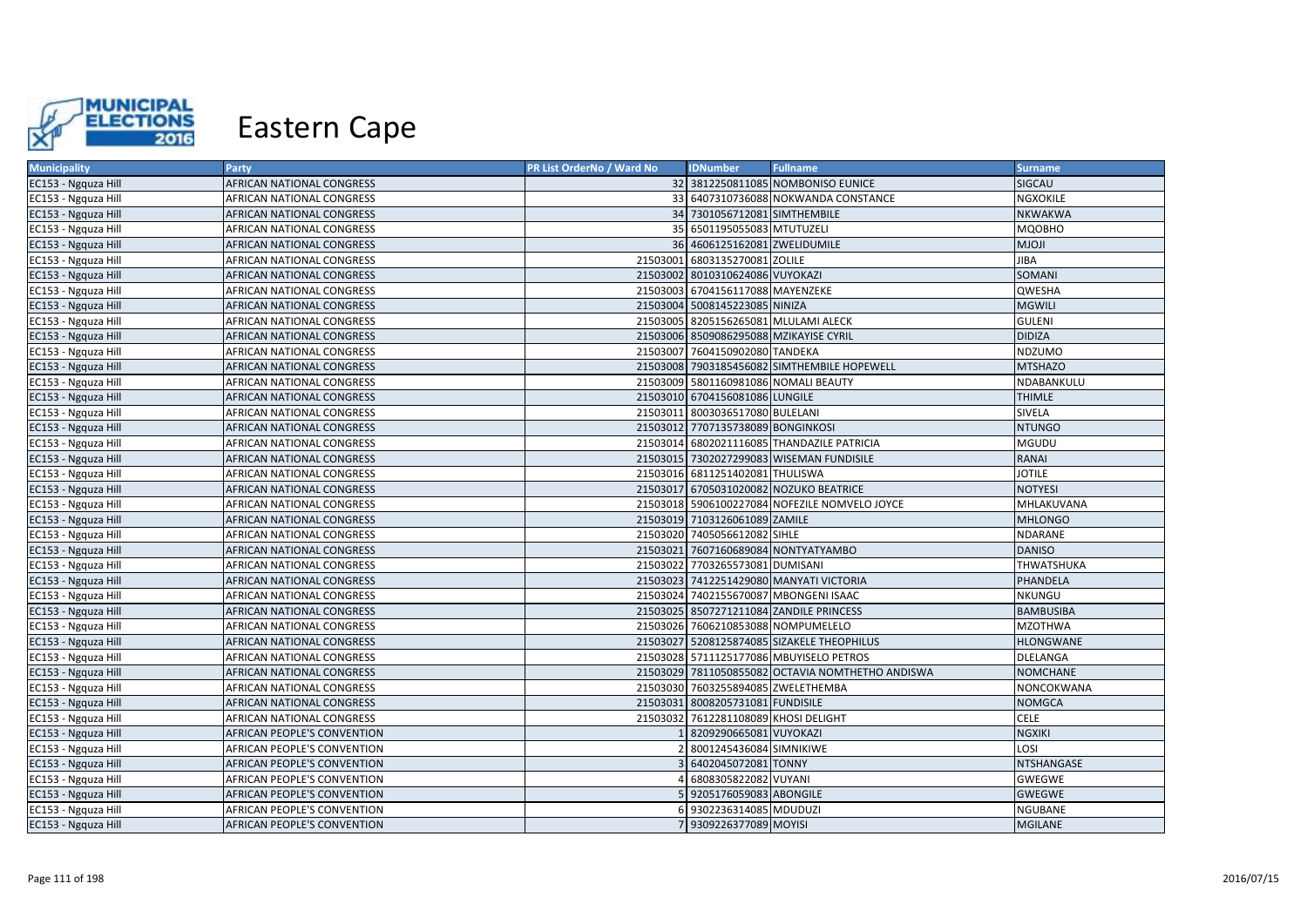

| <b>Municipality</b> | Party                            | PR List OrderNo / Ward No | <b>IDNumber</b>                   | <b>Fullname</b>                               | <b>Surname</b>    |
|---------------------|----------------------------------|---------------------------|-----------------------------------|-----------------------------------------------|-------------------|
| EC153 - Ngquza Hill | AFRICAN PEOPLE'S CONVENTION      |                           |                                   | 8 9303311069081 AMZILE KHALIPHA               | <b>TSHWANE</b>    |
| EC153 - Ngquza Hill | AFRICAN PEOPLE'S CONVENTION      |                           | 9 7804230719088 TEMBISA           |                                               | <b>NTOTHO</b>     |
| EC153 - Ngquza Hill | AFRICAN PEOPLE'S CONVENTION      |                           | 21503002 8209290665081 VUYOKAZI   |                                               | <b>NGXIKI</b>     |
| EC153 - Ngquza Hill | AFRICAN PEOPLE'S CONVENTION      |                           | 21503003 8001245436084 SIMNIKIWE  |                                               | LOSI              |
| EC153 - Ngquza Hill | AFRICAN PEOPLE'S CONVENTION      |                           | 21503004 8001245436084 SIMNIKIWE  |                                               | LOSI              |
| EC153 - Ngquza Hill | AFRICAN PEOPLE'S CONVENTION      |                           | 21503005 6402045072081 TONNY      |                                               | <b>NTSHANGASE</b> |
| EC153 - Ngquza Hill | AFRICAN PEOPLE'S CONVENTION      |                           | 21503006 6808305822082 VUYANI     |                                               | <b>GWEGWE</b>     |
| EC153 - Ngquza Hill | AFRICAN PEOPLE'S CONVENTION      |                           | 21503007 6402045072081 TONNY      |                                               | NTSHANGASE        |
| EC153 - Ngquza Hill | AFRICAN PEOPLE'S CONVENTION      |                           | 21503008 6808305822082 VUYANI     |                                               | GWEGWE            |
| EC153 - Ngquza Hill | AFRICAN PEOPLE'S CONVENTION      |                           | 21503009 6402045072081 TONNY      |                                               | NTSHANGASE        |
| EC153 - Ngquza Hill | AFRICAN PEOPLE'S CONVENTION      |                           | 21503010 6808305822082 VUYANI     |                                               | GWEGWE            |
| EC153 - Ngquza Hill | AFRICAN PEOPLE'S CONVENTION      |                           | 21503012 8209290665081 VUYOKAZI   |                                               | <b>NGXIKI</b>     |
| EC153 - Ngquza Hill | AFRICAN PEOPLE'S CONVENTION      |                           | 21503015 9205176059083 ABONGILE   |                                               | <b>GWEGWE</b>     |
| EC153 - Ngquza Hill | AFRICAN PEOPLE'S CONVENTION      |                           | 21503017 9205176059083 ABONGILE   |                                               | <b>GWEGWE</b>     |
| EC153 - Ngquza Hill | AFRICAN PEOPLE'S CONVENTION      |                           | 21503018 8209290665081 VUYOKAZI   |                                               | <b>NGXIKI</b>     |
| EC153 - Ngquza Hill | AFRICAN PEOPLE'S CONVENTION      |                           | 21503020 9302236314085 MDUDUZI    |                                               | <b>NGUBANE</b>    |
| EC153 - Ngquza Hill | AFRICAN PEOPLE'S CONVENTION      |                           | 21503021 7804230719088 TEMBISA    |                                               | <b>NTOTHO</b>     |
| EC153 - Ngquza Hill | AFRICAN PEOPLE'S CONVENTION      |                           | 21503022 9302236314085 MDUDUZI    |                                               | <b>NGUBANE</b>    |
| EC153 - Ngquza Hill | AFRICAN PEOPLE'S CONVENTION      |                           | 21503023 9205176059083 ABONGILE   |                                               | GWEGWE            |
| EC153 - Ngquza Hill | AFRICAN PEOPLE'S CONVENTION      |                           | 21503024 7804230719088 TEMBISA    |                                               | <b>NTOTHO</b>     |
| EC153 - Ngquza Hill | AFRICAN PEOPLE'S CONVENTION      |                           | 21503025 9309226377089 MOYISI     |                                               | <b>MGILANE</b>    |
| EC153 - Ngquza Hill | AFRICAN PEOPLE'S CONVENTION      |                           | 21503026 9309226377089 MOYISI     |                                               | <b>MGILANE</b>    |
| EC153 - Ngquza Hill | AFRICAN PEOPLE'S CONVENTION      |                           | 21503027 9309226377089 MOYISI     |                                               | <b>MGILANE</b>    |
| EC153 - Ngquza Hill | AFRICAN PEOPLE'S CONVENTION      |                           |                                   | 21503028 9303311069081 AMZILE KHALIPHA        | <b>TSHWANE</b>    |
| EC153 - Ngquza Hill | AFRICAN PEOPLE'S CONVENTION      |                           | 21503029 7804230719088 TEMBISA    |                                               | <b>NTOTHO</b>     |
| EC153 - Ngquza Hill | AFRICAN PEOPLE'S CONVENTION      |                           | 21503030 9302236314085 MDUDUZI    |                                               | <b>NGUBANE</b>    |
| EC153 - Ngquza Hill | AFRICAN PEOPLE'S CONVENTION      |                           | 21503031 8001245436084 SIMNIKIWE  |                                               | LOSI              |
| EC153 - Ngquza Hill | AFRICAN PEOPLE'S CONVENTION      |                           |                                   | 21503032 9303311069081 AMZILE KHALIPHA        | <b>TSHWANE</b>    |
| EC153 - Ngquza Hill | AFRICAN PEOPLE'S SOCIALIST PARTY |                           | 7610266792083 THEMBELANI          |                                               | NGUQU             |
| EC153 - Ngquza Hill | AFRICAN PEOPLE'S SOCIALIST PARTY |                           | 7212295617082 SAKHILE             |                                               | <b>SIXHIBA</b>    |
| EC153 - Ngquza Hill | AFRICAN PEOPLE'S SOCIALIST PARTY |                           | 8912291263083 ASANDA              |                                               | SIPALA            |
| EC153 - Ngquza Hill | AFRICAN PEOPLE'S SOCIALIST PARTY |                           | 6010230153085 BUYISWA             |                                               | <b>NDABENI</b>    |
| EC153 - Ngquza Hill | AFRICAN PEOPLE'S SOCIALIST PARTY |                           | 9705300610081 KAMVA               |                                               | <b>NDAKAZA</b>    |
| EC153 - Ngquza Hill | AFRICAN PEOPLE'S SOCIALIST PARTY |                           |                                   | 6 8304235785084 MTHOBELI OCTAVIAS             | <b>NGUQU</b>      |
| EC153 - Ngquza Hill | AFRICAN PEOPLE'S SOCIALIST PARTY |                           |                                   | 8601012308083 NOLULAMO GETTY                  | NGUQU             |
| EC153 - Ngquza Hill | AFRICAN PEOPLE'S SOCIALIST PARTY |                           | 8 8210030890088 NOKWAZI           |                                               | <b>NGUQU</b>      |
| EC153 - Ngquza Hill | AFRICAN PEOPLE'S SOCIALIST PARTY |                           | 21503006 8912291263083 ASANDA     |                                               | <b>SIPALA</b>     |
| EC153 - Ngquza Hill | AFRICAN PEOPLE'S SOCIALIST PARTY |                           | 21503007 8210030890088 NOKWAZI    |                                               | NGUQU             |
| EC153 - Ngquza Hill | AFRICAN PEOPLE'S SOCIALIST PARTY |                           | 21503012 9705300610081 KAMVA      |                                               | <b>NDAKAZA</b>    |
| EC153 - Ngquza Hill | AFRICAN PEOPLE'S SOCIALIST PARTY |                           | 21503013 6010230153085 BUYISWA    |                                               | <b>NDABENI</b>    |
| EC153 - Ngquza Hill | AFRICAN PEOPLE'S SOCIALIST PARTY |                           |                                   | 21503014 6210230183088 NOMAKHOSAZANA THERESSA | NDLELA            |
| EC153 - Ngquza Hill | AFRICAN PEOPLE'S SOCIALIST PARTY |                           |                                   | 21503015 8601012308083 NOLULAMO GETTY         | NGUQU             |
| EC153 - Ngquza Hill | AFRICAN PEOPLE'S SOCIALIST PARTY |                           | 21503018 7610266792083 THEMBELANI |                                               | NGUQU             |
|                     |                                  |                           |                                   |                                               |                   |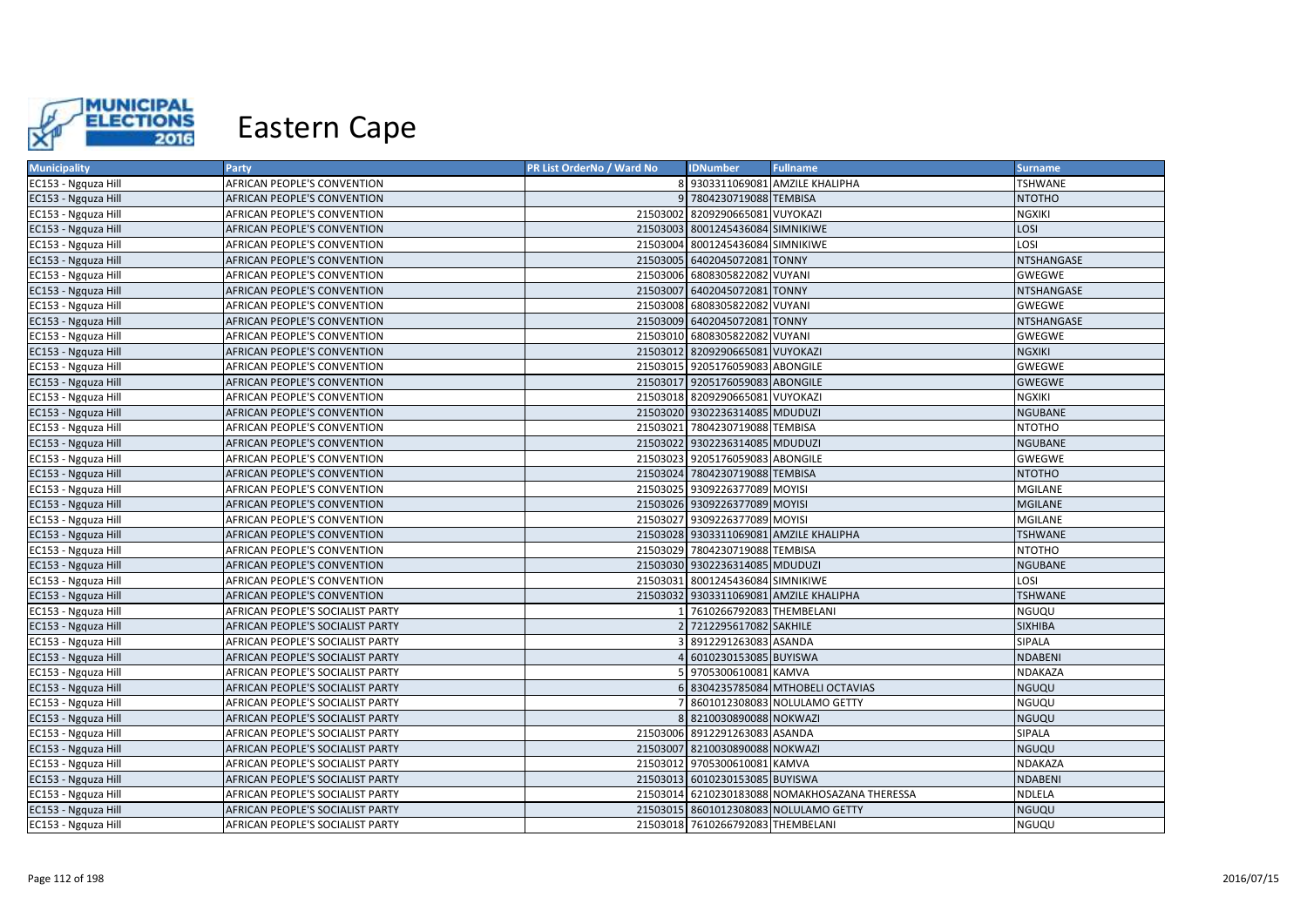

| <b>Municipality</b> | <b>Party</b>                     | PR List OrderNo / Ward No | <b>IDNumber</b>                      | <b>Fullname</b>                              | <b>Surname</b>   |
|---------------------|----------------------------------|---------------------------|--------------------------------------|----------------------------------------------|------------------|
| EC153 - Ngquza Hill | AFRICAN PEOPLE'S SOCIALIST PARTY |                           | 21503019 7212295617082 SAKHILE       |                                              | <b>SIXHIBA</b>   |
| EC153 - Ngquza Hill | CONGRESS OF THE PEOPLE           |                           | 6410265918081 ZANEMVULA              |                                              | <b>JABAVU</b>    |
| EC153 - Ngquza Hill | CONGRESS OF THE PEOPLE           |                           | 2 7208016133086 DANIEL               |                                              | <b>MXINWA</b>    |
| EC153 - Ngquza Hill | CONGRESS OF THE PEOPLE           |                           | 3 5305235580089 KWEZI                |                                              | <b>MVIKO</b>     |
| EC153 - Ngquza Hill | CONGRESS OF THE PEOPLE           |                           |                                      | 4 4103165520089 ALBERT LULAMO MANDLENKOSI    | <b>SOBUWA</b>    |
| EC153 - Ngquza Hill | CONGRESS OF THE PEOPLE           |                           | 5 7610265620087 NKULULEKO            |                                              | MAHENEZA         |
| EC153 - Ngquza Hill | CONGRESS OF THE PEOPLE           |                           | 6 9301191198087 NOHLELO              |                                              | <b>MLIBO</b>     |
| EC153 - Ngquza Hill | CONGRESS OF THE PEOPLE           |                           | 7 6901013969087 MASABELA             |                                              | <b>NGOJELA</b>   |
| EC153 - Ngquza Hill | CONGRESS OF THE PEOPLE           |                           | 8 9306180829089 BONGISWA             |                                              | <b>VECO</b>      |
| EC153 - Ngquza Hill | CONGRESS OF THE PEOPLE           |                           |                                      | 9 6809031111089 BONGIWE CORNELIA             | <b>NCANYWA</b>   |
| EC153 - Ngquza Hill | CONGRESS OF THE PEOPLE           |                           | 10 7710150695085 ZIMBINI GRACE       |                                              | <b>MABHUDE</b>   |
| EC153 - Ngquza Hill | CONGRESS OF THE PEOPLE           |                           |                                      | 11 5404041288084 IRIS JOYCE NOLUTHANDO       | <b>NONDELA</b>   |
| EC153 - Ngquza Hill | CONGRESS OF THE PEOPLE           |                           | 12 9201206159084 ANDILE              |                                              | <b>QOTYWA</b>    |
| EC153 - Ngquza Hill | CONGRESS OF THE PEOPLE           |                           | 13 8204155904089 MZIMKHULU           |                                              | <b>NTULELA</b>   |
| EC153 - Ngquza Hill | CONGRESS OF THE PEOPLE           |                           | 21503002 6410265918081 ZANEMVULA     |                                              | <b>JABAVU</b>    |
| EC153 - Ngquza Hill | CONGRESS OF THE PEOPLE           |                           | 21503003 7710150695085 ZIMBINI GRACE |                                              | <b>MABHUDE</b>   |
| EC153 - Ngquza Hill | CONGRESS OF THE PEOPLE           |                           |                                      | 21503004 6809031111089 BONGIWE CORNELIA      | <b>NCANYWA</b>   |
| EC153 - Ngquza Hill | CONGRESS OF THE PEOPLE           |                           | 21503005 9306180829089 BONGISWA      |                                              | <b>VECO</b>      |
| EC153 - Ngquza Hill | CONGRESS OF THE PEOPLE           |                           | 21503006 5305235580089 KWEZI         |                                              | <b>MVIKO</b>     |
| EC153 - Ngquza Hill | CONGRESS OF THE PEOPLE           |                           | 21503010 6901013969087 MASABELA      |                                              | <b>NGOJELA</b>   |
| EC153 - Ngquza Hill | CONGRESS OF THE PEOPLE           |                           | 21503011 9301191198087 NOHLELO       |                                              | <b>MLIBO</b>     |
| EC153 - Ngquza Hill | CONGRESS OF THE PEOPLE           |                           | 21503012 7710150695085 ZIMBINI GRACE |                                              | <b>MABHUDE</b>   |
| EC153 - Ngquza Hill | CONGRESS OF THE PEOPLE           |                           | 21503013 6410265918081 ZANEMVULA     |                                              | <b>JABAVU</b>    |
| EC153 - Ngquza Hill | CONGRESS OF THE PEOPLE           |                           | 21503014 7208016133086 DANIEL        |                                              | <b>MXINWA</b>    |
| EC153 - Ngquza Hill | CONGRESS OF THE PEOPLE           |                           |                                      | 21503017 5404041288084 IRIS JOYCE NOLUTHANDO | <b>NONDELA</b>   |
| EC153 - Ngquza Hill | CONGRESS OF THE PEOPLE           |                           | 21503030 6901013969087 MASABELA      |                                              | <b>NGOJELA</b>   |
| EC153 - Ngquza Hill | CONGRESS OF THE PEOPLE           |                           | 21503032 6901013969087 MASABELA      |                                              | <b>NGOJELA</b>   |
| EC153 - Ngquza Hill | DEMOCRATIC ALLIANCE              |                           |                                      | 7411295692083 SITHEMBISO NICHOLAS            | <b>MABASA</b>    |
| EC153 - Ngquza Hill | DEMOCRATIC ALLIANCE              |                           | 6405225064083 LUSAPO ISAAC           |                                              | <b>NDZIBA</b>    |
| EC153 - Ngquza Hill | DEMOCRATIC ALLIANCE              |                           |                                      | 6803201148088 NONCEBA MAVIS                  | <b>MAFA</b>      |
| EC153 - Ngquza Hill | DEMOCRATIC ALLIANCE              |                           |                                      | 8909076362080 PHILLIP SIPHUMZI               | <b>GWEGWE</b>    |
| EC153 - Ngquza Hill | DEMOCRATIC ALLIANCE              |                           | 8701206156080 ANDISIWE               |                                              | ZIMEME           |
| EC153 - Ngquza Hill | <b>DEMOCRATIC ALLIANCE</b>       |                           | 6 7606067113081 THEMBA               |                                              | <b>KLAAS</b>     |
| EC153 - Ngquza Hill | DEMOCRATIC ALLIANCE              |                           | 7 8506256291087 ZUKILE EDGAR         |                                              | <b>MHLANGA</b>   |
| EC153 - Ngquza Hill | DEMOCRATIC ALLIANCE              |                           |                                      | 8 7911015954085 NTANDAZO WILLIAM             | <b>MVUYANE</b>   |
| EC153 - Ngquza Hill | DEMOCRATIC ALLIANCE              |                           | 9 3601125427080 ZWELAKHE             |                                              | <b>MATENGA</b>   |
| EC153 - Ngquza Hill | DEMOCRATIC ALLIANCE              |                           | 10 8901285802089 AVIWE SISANDA       |                                              | <b>MKONDE</b>    |
| EC153 - Ngquza Hill | DEMOCRATIC ALLIANCE              |                           |                                      | 11 4506065173082 SIXAKIWE CLARKE             | <b>TSHONA</b>    |
| EC153 - Ngquza Hill | DEMOCRATIC ALLIANCE              |                           | 12 9205071241083 NONDUMISO           |                                              | <b>MANQABAZA</b> |
| EC153 - Ngquza Hill | DEMOCRATIC ALLIANCE              |                           | 13 7705010983085 KHAYAKAZI           |                                              | <b>MKHETHI</b>   |
| EC153 - Ngquza Hill | DEMOCRATIC ALLIANCE              |                           |                                      | 14 6508140265089 NOLUFEFE RUTH               | <b>RULA</b>      |
| EC153 - Ngquza Hill | DEMOCRATIC ALLIANCE              |                           |                                      | 15 5107265112084 DELANO BUDABUPHANGWA        | <b>MAKAULA</b>   |
| EC153 - Ngquza Hill | DEMOCRATIC ALLIANCE              |                           |                                      | 16 5609270019089 ABEGAIL NOMPUMELELO         | SOMGCOLO         |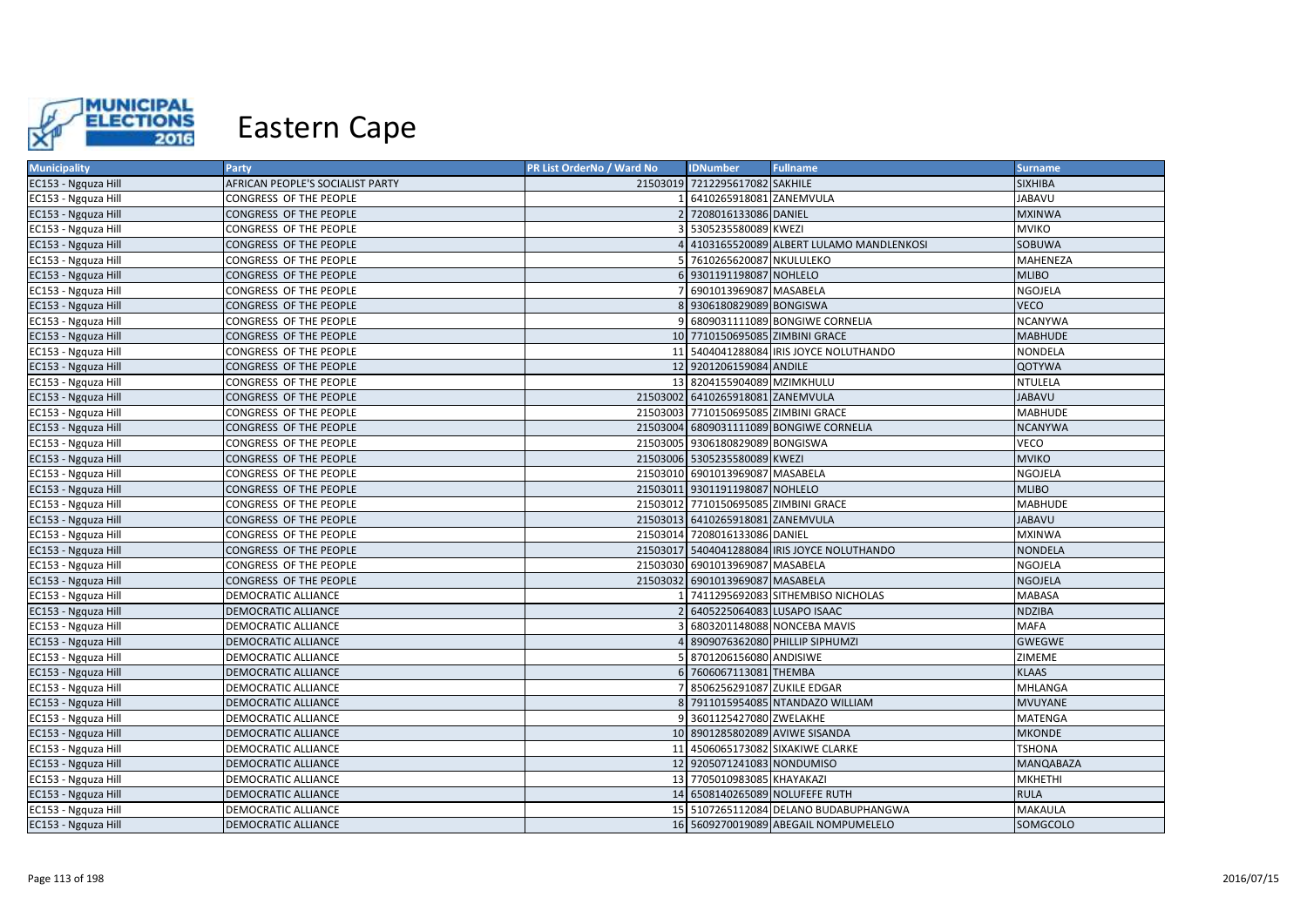

| <b>Municipality</b> | Party                      | PR List OrderNo / Ward No | <b>IDNumber</b>                      | <b>Fullname</b>                             | <b>Surname</b>   |
|---------------------|----------------------------|---------------------------|--------------------------------------|---------------------------------------------|------------------|
| EC153 - Ngquza Hill | DEMOCRATIC ALLIANCE        |                           |                                      | 17 7006201436086 NOMAKHOSAZANA PORTIA       | <b>MBANGI</b>    |
| EC153 - Ngquza Hill | DEMOCRATIC ALLIANCE        |                           | 18 7210121236085 NOLUTHANDO          |                                             | <b>XHALA</b>     |
| EC153 - Ngquza Hill | DEMOCRATIC ALLIANCE        |                           | 19 8211060430084 THABISA             |                                             | <b>MATIWANE</b>  |
| EC153 - Ngquza Hill | DEMOCRATIC ALLIANCE        |                           | 20 7802030720082 NOMVELISO           |                                             | <b>DLINDABA</b>  |
| EC153 - Ngquza Hill | DEMOCRATIC ALLIANCE        |                           | 21 9107075585087 THAPELO             |                                             | LUMBO            |
| EC153 - Ngquza Hill | DEMOCRATIC ALLIANCE        |                           | 22 8101056583089 MCEBISI             |                                             | <b>GULE</b>      |
| EC153 - Ngquza Hill | DEMOCRATIC ALLIANCE        |                           | 23 8610295928087 THOBISA             |                                             | <b>MKONDE</b>    |
| EC153 - Ngquza Hill | <b>DEMOCRATIC ALLIANCE</b> |                           | 24 8006066432088 LUCKY               |                                             | <b>PAKADE</b>    |
| EC153 - Ngquza Hill | DEMOCRATIC ALLIANCE        |                           | 25 5610260978086 ROSE NONCEBA        |                                             | TSHONA           |
| EC153 - Ngquza Hill | DEMOCRATIC ALLIANCE        |                           |                                      | 26 7608050133084 THOBELA PEACEFULLY         | <b>MBO</b>       |
| EC153 - Ngquza Hill | DEMOCRATIC ALLIANCE        |                           | 27 8811055559084 AYABULELA           |                                             | NOMBANGA         |
| EC153 - Ngquza Hill | DEMOCRATIC ALLIANCE        |                           |                                      | 28 7907170980089 NCUMISA PEACEOLIVIA        | <b>MAFUDUKA</b>  |
| EC153 - Ngquza Hill | DEMOCRATIC ALLIANCE        |                           |                                      | 29 8702215916084 MSAWENKOSI MEINHOF         | <b>NCANYWA</b>   |
| EC153 - Ngquza Hill | <b>DEMOCRATIC ALLIANCE</b> |                           | 21503001 9205071241083 NONDUMISO     |                                             | <b>MANQABAZA</b> |
| EC153 - Ngquza Hill | DEMOCRATIC ALLIANCE        |                           |                                      | 21503002 5411025175088 ZANEMVULA HAZEL      | NDULELISA        |
| EC153 - Ngquza Hill | DEMOCRATIC ALLIANCE        |                           | 21503003 5602075182087 NDODIPHELA    |                                             | <b>MTIYWA</b>    |
| EC153 - Ngquza Hill | DEMOCRATIC ALLIANCE        |                           |                                      | 21503004 6301019214085 COSMOS ZWELIJIKILE   | ZIBUZE           |
| EC153 - Ngquza Hill | DEMOCRATIC ALLIANCE        |                           | 21503005 3601125427080 ZWELAKHE      |                                             | <b>MATENGA</b>   |
| EC153 - Ngquza Hill | DEMOCRATIC ALLIANCE        |                           |                                      | 21503006 4506065173082 SIXAKIWE CLARKE      | <b>TSHONA</b>    |
| EC153 - Ngquza Hill | <b>DEMOCRATIC ALLIANCE</b> |                           | 21503007 7802030720082 NOMVELISO     |                                             | <b>DLINDABA</b>  |
| EC153 - Ngquza Hill | DEMOCRATIC ALLIANCE        |                           | 21503008 7808080967085 NOXOLO        |                                             | <b>NTAMO</b>     |
| EC153 - Ngquza Hill | DEMOCRATIC ALLIANCE        |                           |                                      | 21503009 8909076362080 PHILLIP SIPHUMZI     | <b>GWEGWE</b>    |
| EC153 - Ngquza Hill | DEMOCRATIC ALLIANCE        |                           |                                      | 21503010 7212252467083 NOKULUNGA CORNELIA   | <b>NDABENI</b>   |
| EC153 - Ngquza Hill | DEMOCRATIC ALLIANCE        |                           |                                      | 21503011 7907170980089 NCUMISA PEACEOLIVIA  | <b>MAFUDUKA</b>  |
| EC153 - Ngquza Hill | DEMOCRATIC ALLIANCE        |                           | 21503012 8304065971085 KHALIPHILE    |                                             | <b>HOBE</b>      |
| EC153 - Ngquza Hill | <b>DEMOCRATIC ALLIANCE</b> |                           |                                      | 21503013 8702215916084 MSAWENKOSI MEINHOF   | <b>NCANYWA</b>   |
| EC153 - Ngquza Hill | DEMOCRATIC ALLIANCE        |                           | 21503014 8811055559084 AYABULELA     |                                             | NOMBANGA         |
| EC153 - Ngquza Hill | <b>DEMOCRATIC ALLIANCE</b> |                           |                                      | 21503015 6803201148088 NONCEBA MAVIS        | <b>MAFA</b>      |
| EC153 - Ngquza Hill | DEMOCRATIC ALLIANCE        |                           | 21503016 8101056583089 MCEBISI       |                                             | <b>GULE</b>      |
| EC153 - Ngquza Hill | <b>DEMOCRATIC ALLIANCE</b> |                           | 21503017 8006066432088 LUCKY         |                                             | <b>PAKADE</b>    |
| EC153 - Ngquza Hill | DEMOCRATIC ALLIANCE        |                           | 21503018 7611155722082 MZIWANELE     |                                             | MFAYISE          |
| EC153 - Ngquza Hill | <b>DEMOCRATIC ALLIANCE</b> |                           |                                      | 21503019 7006201436086 NOMAKHOSAZANA PORTIA | <b>MBANGI</b>    |
| EC153 - Ngquza Hill | DEMOCRATIC ALLIANCE        |                           |                                      | 21503020 7911015954085 NTANDAZO WILLIAM     | MVUYANE          |
| EC153 - Ngquza Hill | DEMOCRATIC ALLIANCE        |                           | 21503021 7906116159089 XOLILE        |                                             | <b>KWETANE</b>   |
| EC153 - Ngquza Hill | DEMOCRATIC ALLIANCE        |                           |                                      | 21503022 5303070192086 AMELIA NOMAFU        | <b>MNGUNI</b>    |
| EC153 - Ngquza Hill | DEMOCRATIC ALLIANCE        |                           | 21503023 8701206156080 ANDISIWE      |                                             | ZIMEME           |
| EC153 - Ngquza Hill | DEMOCRATIC ALLIANCE        |                           | 21503024 7710280729085 FIKISWA       |                                             | <b>NGCOFA</b>    |
| EC153 - Ngquza Hill | DEMOCRATIC ALLIANCE        |                           |                                      | 21503025 8712065624084 GOODWILL LUNDI       | <b>NDZIBA</b>    |
| EC153 - Ngquza Hill | DEMOCRATIC ALLIANCE        |                           | 21503026 9301136092080 MTHOBISI      |                                             | <b>NKAYI</b>     |
| EC153 - Ngquza Hill | <b>DEMOCRATIC ALLIANCE</b> |                           |                                      | 21503027 5609270019089 ABEGAIL NOMPUMELELO  | SOMGCOLO         |
| EC153 - Ngquza Hill | DEMOCRATIC ALLIANCE        |                           | 21503028 8901285802089 AVIWE SISANDA |                                             | MKONDE           |
| EC153 - Ngquza Hill | DEMOCRATIC ALLIANCE        |                           | 21503029 6508140265089 NOLUFEFE RUTH |                                             | <b>RULA</b>      |
| EC153 - Ngquza Hill | DEMOCRATIC ALLIANCE        |                           | 21503030 9107075585087 THAPELO       |                                             | LUMBO            |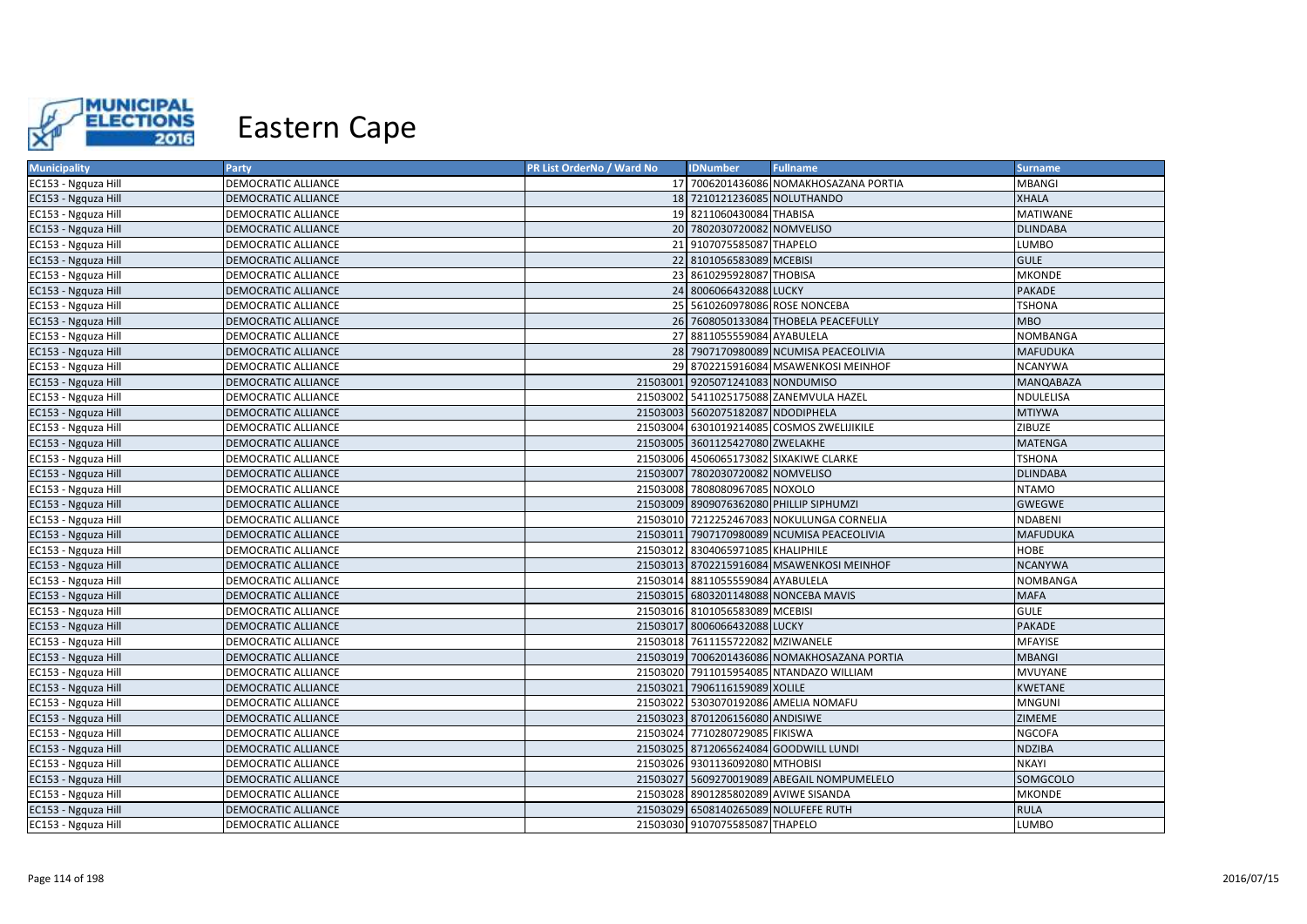

| <b>Municipality</b> | <b>Party</b>                     | PR List OrderNo / Ward No | <b>IDNumber</b>                      | <b>Fullname</b>                             | <b>Surname</b>   |
|---------------------|----------------------------------|---------------------------|--------------------------------------|---------------------------------------------|------------------|
| EC153 - Ngquza Hill | DEMOCRATIC ALLIANCE              |                           | 21503031 9207241056086 YAMKELA       |                                             | <b>MGQIBELA</b>  |
| EC153 - Ngquza Hill | DEMOCRATIC ALLIANCE              |                           | 21503032 8610295928087 THOBISA       |                                             | <b>MKONDE</b>    |
| EC153 - Ngquza Hill | <b>ECONOMIC FREEDOM FIGHTERS</b> |                           | 7201215929081 GUGULETHU              |                                             | <b>MBIKO</b>     |
| EC153 - Ngquza Hill | ECONOMIC FREEDOM FIGHTERS        |                           |                                      | 7503031174085 NTOMBEBHONGO                  | <b>GANDELA</b>   |
| EC153 - Ngquza Hill | ECONOMIC FREEDOM FIGHTERS        |                           | 6901206086087 MBULELO                |                                             | <b>NONGCIKI</b>  |
| EC153 - Ngquza Hill | <b>ECONOMIC FREEDOM FIGHTERS</b> |                           | 7912060540084 BUSISIWE               |                                             | MABHEDUMANA      |
| EC153 - Ngquza Hill | <b>ECONOMIC FREEDOM FIGHTERS</b> |                           | 6304225880087 THEMBISILE             |                                             | <b>NAKO</b>      |
| EC153 - Ngquza Hill | <b>ECONOMIC FREEDOM FIGHTERS</b> |                           | 7202080967081 TEMBANI                |                                             | <b>NOFONTA</b>   |
| EC153 - Ngquza Hill | <b>ECONOMIC FREEDOM FIGHTERS</b> |                           | 7312011135086 NOMLINDELO             |                                             | <b>NJILO</b>     |
| EC153 - Ngquza Hill | <b>ECONOMIC FREEDOM FIGHTERS</b> |                           | 8502095911084 ZOLILE                 |                                             | MGQWAYIZA        |
| EC153 - Ngquza Hill | <b>ECONOMIC FREEDOM FIGHTERS</b> |                           | 8012225924080 MZUKISI                |                                             | <b>QUMBA</b>     |
| EC153 - Ngquza Hill | <b>ECONOMIC FREEDOM FIGHTERS</b> |                           |                                      | 10 9009120849080 THABISILE PATRICIA         | <b>MXINWA</b>    |
| EC153 - Ngquza Hill | <b>ECONOMIC FREEDOM FIGHTERS</b> |                           | 11 7404276048086 LINDILE LARRY       |                                             | <b>MAVUNDLA</b>  |
| EC153 - Ngquza Hill | <b>ECONOMIC FREEDOM FIGHTERS</b> |                           | 12 7409221036086 NOFIKA              |                                             | DLUNYWANA        |
| EC153 - Ngquza Hill | <b>ECONOMIC FREEDOM FIGHTERS</b> |                           |                                      | 13 6002036235083 NKOSI PHENDULE             | <b>BAKAZA</b>    |
| EC153 - Ngquza Hill | ECONOMIC FREEDOM FIGHTERS        |                           |                                      | 14 9209066159086 SITHANDIWE NDIPHIWE        | NDLALA           |
| EC153 - Ngquza Hill | <b>ECONOMIC FREEDOM FIGHTERS</b> |                           |                                      | 15 8202265484083 MFUNDISO CHRISTOPHER       | <b>NGWANE</b>    |
| EC153 - Ngquza Hill | <b>ECONOMIC FREEDOM FIGHTERS</b> |                           | 16 7905180755087 NOSIPHO             |                                             | <b>MZOBOTSHI</b> |
| EC153 - Ngquza Hill | ECONOMIC FREEDOM FIGHTERS        |                           | 17 8305265532080 MVUYO HERBET        |                                             | MAYEZA           |
| EC153 - Ngquza Hill | <b>ECONOMIC FREEDOM FIGHTERS</b> |                           | 18 8006285581087 XOLANI              |                                             | <b>FITSHANE</b>  |
| EC153 - Ngquza Hill | <b>ECONOMIC FREEDOM FIGHTERS</b> |                           | 19 6404101122081 NOKUZOLA            |                                             | <b>NYOKANA</b>   |
| EC153 - Ngquza Hill | <b>ECONOMIC FREEDOM FIGHTERS</b> |                           | 20 8411016114085 MTHETHELELI         |                                             | MDLUDLA          |
| EC153 - Ngquza Hill | ECONOMIC FREEDOM FIGHTERS        | 21                        | 8006062198089 NOMPILISO              |                                             | KHWANYA          |
| EC153 - Ngquza Hill | <b>ECONOMIC FREEDOM FIGHTERS</b> |                           | 22 6812195771086 BRANSBY             |                                             | <b>HUGHES</b>    |
| EC153 - Ngquza Hill | <b>ECONOMIC FREEDOM FIGHTERS</b> |                           |                                      | 23 6906062118080 ZODWA NOBANTU SYLVIA       | <b>NOPAKELA</b>  |
| EC153 - Ngquza Hill | ECONOMIC FREEDOM FIGHTERS        |                           | 24 8901151136083 BONGEKA             |                                             | <b>MDIYA</b>     |
| EC153 - Ngquza Hill | <b>ECONOMIC FREEDOM FIGHTERS</b> |                           | 25 9312221063084 NOMPUTHUMO          |                                             | <b>NOMFULA</b>   |
| EC153 - Ngquza Hill | ECONOMIC FREEDOM FIGHTERS        |                           | 26 6912257322081 SIVUYILE DAVID      |                                             | HASHE            |
| EC153 - Ngquza Hill | ECONOMIC FREEDOM FIGHTERS        |                           |                                      | 27 6301110056088 NOFANELE ETHEL             | SIGCAU           |
| EC153 - Ngquza Hill | ECONOMIC FREEDOM FIGHTERS        |                           | 28 7503160910085 NOMINI              |                                             | <b>MNGUNI</b>    |
| EC153 - Ngquza Hill | ECONOMIC FREEDOM FIGHTERS        |                           | 29 8505106032089 SIBUSISO            |                                             | <b>MXABA</b>     |
| EC153 - Ngquza Hill | ECONOMIC FREEDOM FIGHTERS        |                           |                                      | 21503001 9009120849080 THABISILE PATRICIA   | <b>MXINWA</b>    |
| EC153 - Ngquza Hill | ECONOMIC FREEDOM FIGHTERS        |                           |                                      | 21503002 9003036693088 ANDILE TOLBERT       | <b>SOGOBILE</b>  |
| EC153 - Ngquza Hill | ECONOMIC FREEDOM FIGHTERS        |                           | 21503003 7207190878086 THONEKA       |                                             | <b>MATSO</b>     |
| EC153 - Ngquza Hill | <b>ECONOMIC FREEDOM FIGHTERS</b> |                           | 21503004 8604286189080 SIFISO ERNEST |                                             | NOMAZOMBELANA    |
| EC153 - Ngquza Hill | ECONOMIC FREEDOM FIGHTERS        |                           | 21503005 9807125961085 SISONKE       |                                             | <b>JACA</b>      |
| EC153 - Ngquza Hill | ECONOMIC FREEDOM FIGHTERS        |                           | 21503006 8110035586089 ZWELIHLE      |                                             | QODILE           |
| EC153 - Ngquza Hill | ECONOMIC FREEDOM FIGHTERS        |                           | 21503007 8710310705088 ZILUNGILE     |                                             | <b>NOTSHAYA</b>  |
| EC153 - Ngquza Hill | ECONOMIC FREEDOM FIGHTERS        |                           | 21503008 7407121052088 NOMVUYISO     |                                             | <b>MBEWU</b>     |
| EC153 - Ngquza Hill | ECONOMIC FREEDOM FIGHTERS        |                           |                                      | 21503009 7011065797086 HOPEWELL THEMBALIHLE | <b>MBHELE</b>    |
| EC153 - Ngquza Hill | ECONOMIC FREEDOM FIGHTERS        |                           |                                      | 21503010 6007120980080 BONGIWE PATRICIA     | <b>NOMLALA</b>   |
| EC153 - Ngquza Hill | ECONOMIC FREEDOM FIGHTERS        |                           |                                      | 21503011 9209066159086 SITHANDIWE NDIPHIWE  | NDLALA           |
| EC153 - Ngquza Hill | <b>ECONOMIC FREEDOM FIGHTERS</b> |                           |                                      | 21503013 6710150736088 VITRESS NOMBONISO    | <b>NDZIBA</b>    |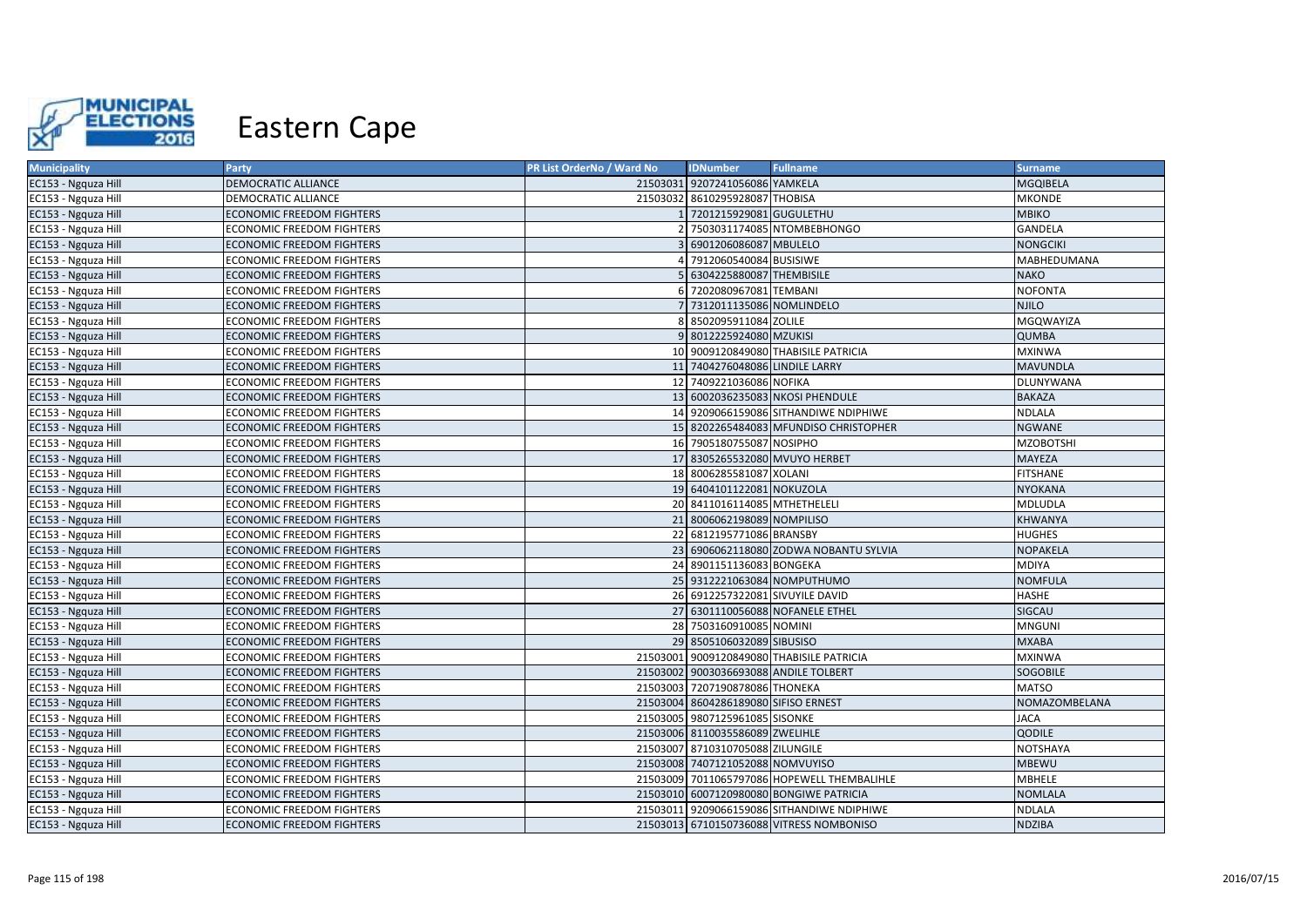

| <b>Municipality</b> | Party                             | PR List OrderNo / Ward No | <b>IDNumber</b>                      | <b>Fullname</b>                            | <b>Surname</b>    |
|---------------------|-----------------------------------|---------------------------|--------------------------------------|--------------------------------------------|-------------------|
| EC153 - Ngquza Hill | <b>ECONOMIC FREEDOM FIGHTERS</b>  |                           | 21503014 7803215845082 SABELO ERNEST |                                            | MAKABENI          |
| EC153 - Ngquza Hill | <b>ECONOMIC FREEDOM FIGHTERS</b>  |                           | 21503015 7902190592089 LULAMA        |                                            | <b>NDONDO</b>     |
| EC153 - Ngquza Hill | <b>ECONOMIC FREEDOM FIGHTERS</b>  |                           |                                      | 21503016 6306160972084 ROSE NOMATEMBA      | MAYO              |
| EC153 - Ngquza Hill | ECONOMIC FREEDOM FIGHTERS         |                           |                                      | 21503017 8102110619083 NOMTHANDAZO MATILDA | <b>JICWA</b>      |
| EC153 - Ngquza Hill | <b>ECONOMIC FREEDOM FIGHTERS</b>  |                           | 21503018 7912060540084 BUSISIWE      |                                            | MABHEDUMANA       |
| EC153 - Ngquza Hill | <b>ECONOMIC FREEDOM FIGHTERS</b>  |                           |                                      | 21503019 6610105496087 MPUMELELO WELCOME   | <b>SIXHIBA</b>    |
| EC153 - Ngquza Hill | <b>ECONOMIC FREEDOM FIGHTERS</b>  |                           | 21503020 9106185960081 NKULULEKO     |                                            | <b>GANGATHA</b>   |
| EC153 - Ngquza Hill | <b>ECONOMIC FREEDOM FIGHTERS</b>  |                           | 21503021 8904045872087 ZUKISA        |                                            | SIGCU             |
| EC153 - Ngquza Hill | <b>ECONOMIC FREEDOM FIGHTERS</b>  |                           | 21503022 9308035923083 LONWABO       |                                            | MAQOQO            |
| EC153 - Ngquza Hill | <b>ECONOMIC FREEDOM FIGHTERS</b>  |                           |                                      | 21503023 8310180547080 NOSISA NOMANONO     | <b>MAKHANYA</b>   |
| EC153 - Ngquza Hill | <b>ECONOMIC FREEDOM FIGHTERS</b>  |                           | 21503024 8009260888089 NOKWENELA     |                                            | NONDZALA          |
| EC153 - Ngquza Hill | <b>ECONOMIC FREEDOM FIGHTERS</b>  |                           |                                      | 21503025 6207105179084 EPHREAM DUMA LISILE | <b>MAGIDIGIDI</b> |
| EC153 - Ngquza Hill | <b>ECONOMIC FREEDOM FIGHTERS</b>  |                           |                                      | 21503026 8412115626086 ELLIOT SINETHEMBA   | SOMTSEWU          |
| EC153 - Ngquza Hill | <b>ECONOMIC FREEDOM FIGHTERS</b>  |                           | 21503027 5112125830081 MNESWA        |                                            | <b>MTHANDWA</b>   |
| EC153 - Ngquza Hill | <b>ECONOMIC FREEDOM FIGHTERS</b>  |                           | 21503028 8110205601080 NYANISO       |                                            | <b>BHAKANI</b>    |
| EC153 - Ngquza Hill | <b>ECONOMIC FREEDOM FIGHTERS</b>  |                           | 21503029 8802175989087 JONGIKHAYA    |                                            | <b>NOMCHANE</b>   |
| EC153 - Ngquza Hill | <b>ECONOMIC FREEDOM FIGHTERS</b>  |                           | 21503030 8805045576083 BANDILE       |                                            | ZIMISELE          |
| EC153 - Ngquza Hill | <b>ECONOMIC FREEDOM FIGHTERS</b>  |                           | 21503031 9311115533087 NGAZIBINI     |                                            | <b>TUNDZI</b>     |
| EC153 - Ngquza Hill | INDEPENDENT CANDIDATE             |                           |                                      | 21503014 6401036286080 SIBONGISENI ELLIOT  | MALULWANA         |
| EC153 - Ngquza Hill | <b>INDEPENDENT CANDIDATE</b>      |                           | 21503015 8304125782084 SIZWE         |                                            | <b>CHITHA</b>     |
| EC153 - Ngquza Hill | INDEPENDENT CANDIDATE             |                           |                                      | 21503016 5407125191082 JACKSON MANDLA      | <b>MGQOGQI</b>    |
| EC153 - Ngquza Hill | PAN AFRICANIST CONGRESS OF AZANIA |                           | 8008080790087 NTOMBIFUTHI            |                                            | <b>MCOBOTHI</b>   |
| EC153 - Ngquza Hill | PAN AFRICANIST CONGRESS OF AZANIA |                           | 2 8012135773080 LONWABO              |                                            | SOMHLAHLO         |
| EC153 - Ngquza Hill | PAN AFRICANIST CONGRESS OF AZANIA |                           | 3 9210186078081 WANDILE              |                                            | <b>XOXINYANI</b>  |
| EC153 - Ngquza Hill | PAN AFRICANIST CONGRESS OF AZANIA |                           | 8205261085085 NOBESUTHU              |                                            | <b>TONGO</b>      |
| EC153 - Ngquza Hill | PAN AFRICANIST CONGRESS OF AZANIA |                           |                                      | 5809281000082 NOKUTULA PRUDENCE            | SOTSHANTSHI       |
| EC153 - Ngquza Hill | PAN AFRICANIST CONGRESS OF AZANIA |                           |                                      | 6 6605075770081 SIQHAMO SOMERSET           | <b>VIMBA</b>      |
| EC153 - Ngquza Hill | PAN AFRICANIST CONGRESS OF AZANIA |                           | 8703070959086 PAKAMA                 |                                            | <b>DLOMO</b>      |
| EC153 - Ngquza Hill | PAN AFRICANIST CONGRESS OF AZANIA |                           | 21503004 8205261085085 NOBESUTHU     |                                            | <b>TONGO</b>      |
| EC153 - Ngquza Hill | PAN AFRICANIST CONGRESS OF AZANIA |                           |                                      | 21503006 5809281000082 NOKUTULA PRUDENCE   | SOTSHANTSHI       |
| EC153 - Ngquza Hill | PAN AFRICANIST CONGRESS OF AZANIA |                           | 21503007 5309245219084 ISAAC MLINDWA |                                            | LAMLA             |
| EC153 - Ngquza Hill | PAN AFRICANIST CONGRESS OF AZANIA |                           | 21503010 8703070959086 PAKAMA        |                                            | <b>DLOMO</b>      |
| EC153 - Ngquza Hill | PAN AFRICANIST CONGRESS OF AZANIA |                           | 21503014 8012135773080 LONWABO       |                                            | SOMHLAHLO         |
| EC153 - Ngquza Hill | PAN AFRICANIST CONGRESS OF AZANIA |                           | 21503026 5206235818083 THEMBA MIDAS  |                                            | <b>MAKHUBALO</b>  |
| EC153 - Ngquza Hill | PAN AFRICANIST CONGRESS OF AZANIA |                           |                                      | 21503028 6605075770081 SIQHAMO SOMERSET    | VIMBA             |
| EC153 - Ngquza Hill | PAN AFRICANIST CONGRESS OF AZANIA |                           | 21503030 9210186078081 WANDILE       |                                            | <b>XOXINYANI</b>  |
| EC153 - Ngquza Hill | UNITED DEMOCRATIC MOVEMENT        |                           |                                      | 6604270835088 OSCARINA PATISWA             | <b>BUBU</b>       |
| EC153 - Ngquza Hill | UNITED DEMOCRATIC MOVEMENT        |                           |                                      | 2 4407175514085 VINCEY MATEMBA             | <b>NTSUBANE</b>   |
| EC153 - Ngquza Hill | UNITED DEMOCRATIC MOVEMENT        |                           |                                      | 4509255137081 LAWRENCE PHAMULA             | GODO              |
| EC153 - Ngquza Hill | UNITED DEMOCRATIC MOVEMENT        |                           | 7201066432086 DALUBUHLE              |                                            | ZINTI             |
| EC153 - Ngquza Hill | UNITED DEMOCRATIC MOVEMENT        |                           | 5 8506195978083 MLULEKI              |                                            | <b>MALINDI</b>    |
| EC153 - Ngquza Hill | UNITED DEMOCRATIC MOVEMENT        |                           | 6 8303091176081 NANDIPHA             |                                            | MATSHAKUBANA      |
| EC153 - Ngquza Hill | UNITED DEMOCRATIC MOVEMENT        |                           | 7 6002027016088 THULANI DAVID        |                                            | <b>NOKWINDLA</b>  |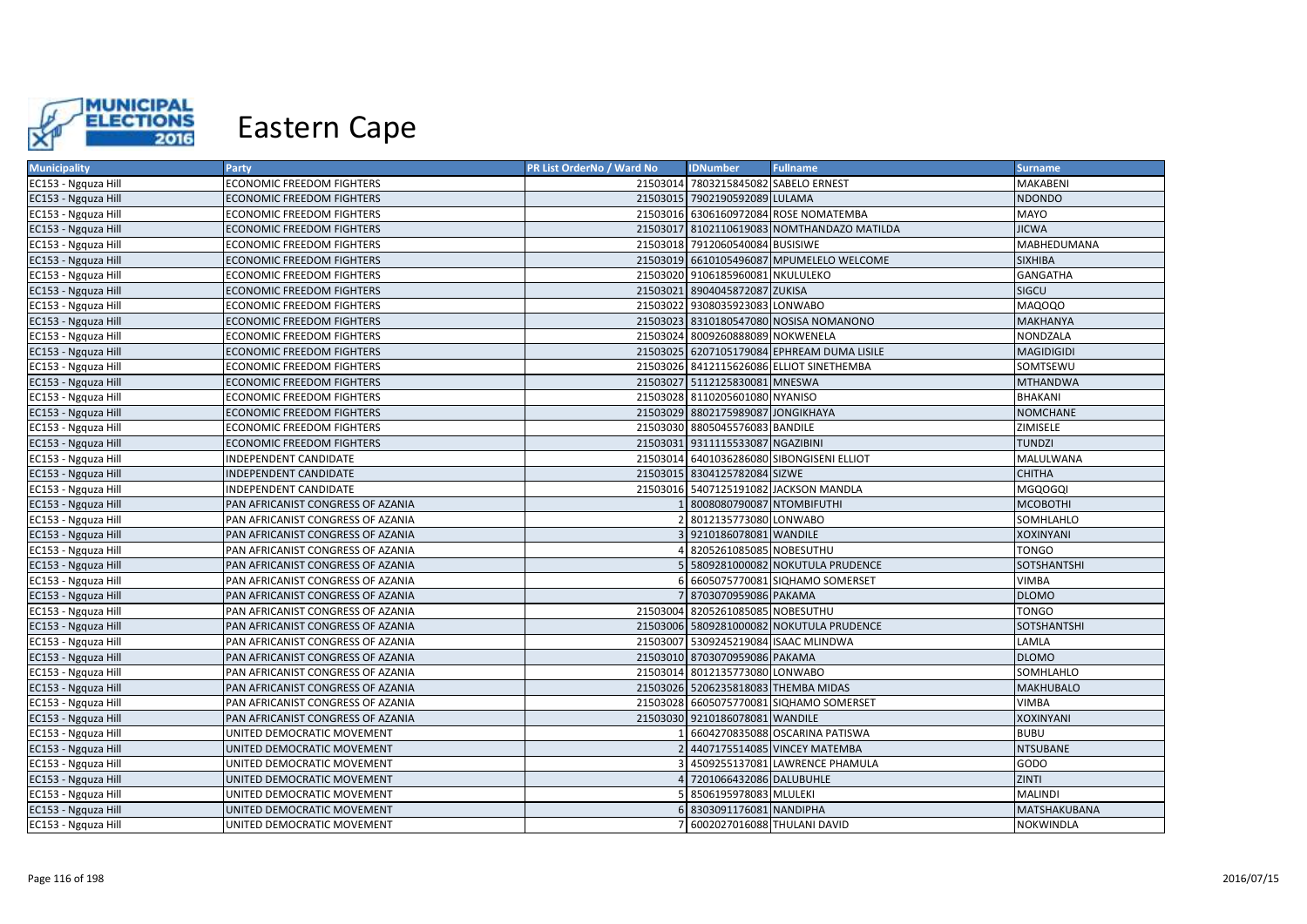

| <b>Municipality</b>   | Party                              | PR List OrderNo / Ward No | <b>IDNumber</b>                    | <b>Fullname</b>                           | <b>Surname</b>      |
|-----------------------|------------------------------------|---------------------------|------------------------------------|-------------------------------------------|---------------------|
| EC153 - Ngquza Hill   | UNITED DEMOCRATIC MOVEMENT         |                           | 8 5108145578080 TEMBILE            |                                           | <b>SIBUNGE</b>      |
| EC153 - Ngquza Hill   | UNITED DEMOCRATIC MOVEMENT         |                           | 7610265806082 LONWABO              |                                           | <b>MTHANDEKI</b>    |
| EC153 - Ngquza Hill   | UNITED DEMOCRATIC MOVEMENT         |                           |                                    | 10 6404145989081 LULAMILE DICKSON         | <b>JIM</b>          |
| EC153 - Ngquza Hill   | UNITED DEMOCRATIC MOVEMENT         |                           |                                    | 11 6706156145084 BONGANI CHRISTOPHER      | LANKIE              |
| EC153 - Ngquza Hill   | UNITED DEMOCRATIC MOVEMENT         |                           | 12 7403032583089 NOKHANYO          |                                           | <b>BLAYI</b>        |
| EC153 - Ngquza Hill   | UNITED DEMOCRATIC MOVEMENT         |                           |                                    | 21503001 8109206268089 MLUNGISI ROBERT    | SAPHO               |
| EC153 - Ngquza Hill   | UNITED DEMOCRATIC MOVEMENT         |                           | 21503002 7202016370087 MPENDULO    |                                           | <b>GINYANI</b>      |
| EC153 - Ngquza Hill   | UNITED DEMOCRATIC MOVEMENT         |                           |                                    | 21503003 7408041210087 NOMTHANDAZO        | <b>NGALA</b>        |
| EC153 - Ngquza Hill   | UNITED DEMOCRATIC MOVEMENT         |                           | 21503004 7512295956087 THEMBELANI  |                                           | <b>MJOBO</b>        |
| EC153 - Ngquza Hill   | UNITED DEMOCRATIC MOVEMENT         |                           | 21503005 9111156115087 ANELE       |                                           | <b>MPITSHINI</b>    |
| EC153 - Ngquza Hill   | UNITED DEMOCRATIC MOVEMENT         |                           | 21503006 8212291448085 PHUMLA      |                                           | KHAKRAKRA           |
| EC153 - Ngquza Hill   | UNITED DEMOCRATIC MOVEMENT         |                           | 21503008 5001135771080 MFANA ABEL  |                                           | SELANI              |
| EC153 - Ngquza Hill   | UNITED DEMOCRATIC MOVEMENT         |                           | 21503012 7606106566083 FUNDILE     |                                           | <b>GXAGXISO</b>     |
| EC153 - Ngquza Hill   | UNITED DEMOCRATIC MOVEMENT         |                           | 21503013 5108145578080 TEMBILE     |                                           | SIBUNGE             |
| EC153 - Ngquza Hill   | UNITED DEMOCRATIC MOVEMENT         |                           | 21503014 7501018108084 MVELISO NTI |                                           | SELANI              |
| EC153 - Ngquza Hill   | UNITED DEMOCRATIC MOVEMENT         |                           |                                    | 21503015 6402095895084 MNCEDISI MTONTLE   | <b>NGOMA</b>        |
| EC153 - Ngquza Hill   | UNITED DEMOCRATIC MOVEMENT         |                           |                                    | 21503017 6803130411086 THOBILE PRISCILLA  | <b>MBUTHO</b>       |
| EC153 - Ngquza Hill   | UNITED DEMOCRATIC MOVEMENT         |                           |                                    | 21503018 5304015868087 ZANENTETHO PATRICK | <b>NOMHANA</b>      |
| EC153 - Ngquza Hill   | UNITED DEMOCRATIC MOVEMENT         |                           | 21503019 7302185710087 MBUYISENI   |                                           | SABONA              |
| EC153 - Ngquza Hill   | UNITED DEMOCRATIC MOVEMENT         |                           | 21503020 8702035578080 SIVIWE      |                                           | <b>GXAGXISO</b>     |
| EC153 - Ngquza Hill   | UNITED DEMOCRATIC MOVEMENT         |                           |                                    | 21503021 7109166099087 ANDILE CHRISTIAN   | <b>MSINDWANA</b>    |
| EC153 - Ngquza Hill   | UNITED DEMOCRATIC MOVEMENT         |                           |                                    | 21503022 7803180692089 NOMVUYO PATRICIA   | SOMFIYANE           |
| EC153 - Ngquza Hill   | UNITED DEMOCRATIC MOVEMENT         |                           | 21503023 8506195978083 MLULEKI     |                                           | <b>MALINDI</b>      |
| EC153 - Ngquza Hill   | UNITED DEMOCRATIC MOVEMENT         |                           | 21503024 7503275681084 MALIZO      |                                           | <b>MTSHULANA</b>    |
| EC153 - Ngquza Hill   | UNITED DEMOCRATIC MOVEMENT         |                           | 21503025 6808275825081 ZANDISILE   |                                           | NGQAZA              |
| EC153 - Ngquza Hill   | UNITED DEMOCRATIC MOVEMENT         |                           |                                    | 21503026 6409075931086 MNIKELO NICHOLAS   | MAQHASHALALA        |
| EC153 - Ngquza Hill   | UNITED DEMOCRATIC MOVEMENT         |                           | 21503028 6808255341083 NKOSIYOXOLO |                                           | <b>TSHANGELA</b>    |
| EC153 - Ngquza Hill   | UNITED DEMOCRATIC MOVEMENT         |                           | 21503029 7809135677083 NKOSINATHI  |                                           | <b>TSHAYINGCA</b>   |
| EC153 - Ngquza Hill   | UNITED DEMOCRATIC MOVEMENT         |                           |                                    | 21503031 6604270835088 OSCARINA PATISWA   | <b>BUBU</b>         |
| EC153 - Ngquza Hill   | UNITED DEMOCRATIC MOVEMENT         |                           | 21503032 7201066432086 DALUBUHLE   |                                           | ZINTI               |
| EC154 - Port St Johns | AFRICAN CHRISTIAN DEMOCRATIC PARTY |                           | 1 7712115773080 SOLOMON            |                                           | <b>BAM</b>          |
| EC154 - Port St Johns | AFRICAN CHRISTIAN DEMOCRATIC PARTY |                           | 21504006 7712115773080 SOLOMON     |                                           | <b>BAM</b>          |
| EC154 - Port St Johns | AFRICAN NATIONAL CONGRESS          |                           | 1 8111150460084 FEZEKA             |                                           | <b>MAFAKA</b>       |
| EC154 - Port St Johns | AFRICAN NATIONAL CONGRESS          |                           | 7910200667080 CEBISA SANNA         |                                           | MAZUZA-NDUKU        |
| EC154 - Port St Johns | AFRICAN NATIONAL CONGRESS          |                           | 7410102547084 BULELWA              |                                           | NOKHANDA            |
| EC154 - Port St Johns | AFRICAN NATIONAL CONGRESS          |                           | 6309150160082 LINDELWA             |                                           | <b>ROLOBILE</b>     |
| EC154 - Port St Johns | AFRICAN NATIONAL CONGRESS          |                           | 7610201028080 NONTSASA             |                                           | <b>TSHITSHILIZA</b> |
| EC154 - Port St Johns | AFRICAN NATIONAL CONGRESS          |                           |                                    | 6 6412070557088 NOZIPHO FORTUNATE         | <b>BOKWE</b>        |
| EC154 - Port St Johns | AFRICAN NATIONAL CONGRESS          |                           | 7911250926087 NTOMBIKHONA          |                                           | <b>TANI</b>         |
| EC154 - Port St Johns | AFRICAN NATIONAL CONGRESS          |                           |                                    | 7606251160088 NOKUTHULA BEATRICE          | <b>MTUKU</b>        |
| EC154 - Port St Johns | AFRICAN NATIONAL CONGRESS          |                           |                                    | 6612030803080 NOZIZWE CLARICE             | <b>FONO</b>         |
| EC154 - Port St Johns | AFRICAN NATIONAL CONGRESS          |                           | 10 6612070815085 NOMPAKAMO         |                                           | <b>MFIKI</b>        |
| EC154 - Port St Johns | <b>AFRICAN NATIONAL CONGRESS</b>   |                           | 11 7708055625082 THANDISIZWE       |                                           | <b>KHUKULA</b>      |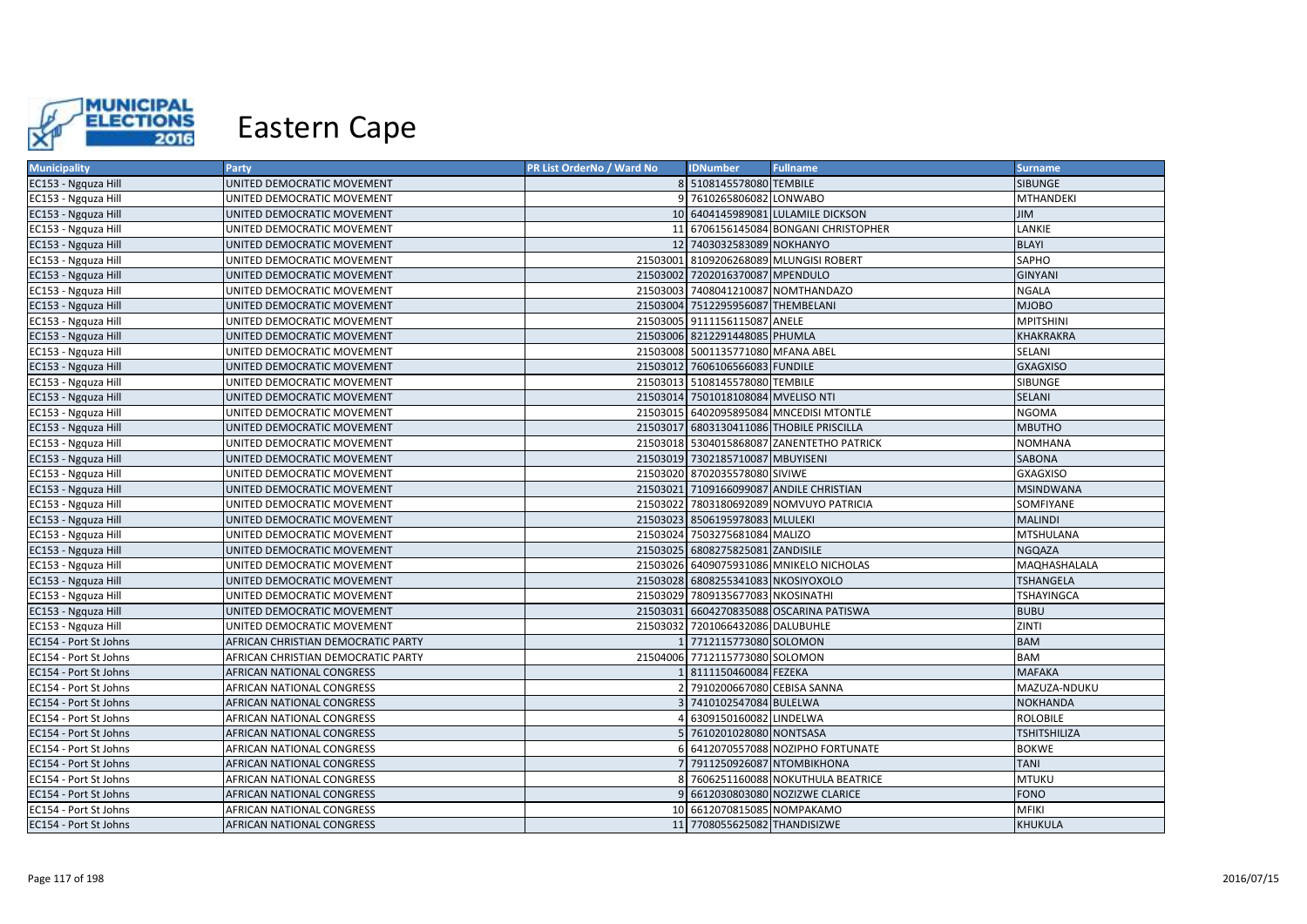

| <b>Municipality</b>   | Party                     | PR List OrderNo / Ward No | <b>IDNumber</b>                      | <b>Fullname</b>                            | <b>Surname</b>   |
|-----------------------|---------------------------|---------------------------|--------------------------------------|--------------------------------------------|------------------|
| EC154 - Port St Johns | AFRICAN NATIONAL CONGRESS |                           | 12 7410290761083 NONTSEBENZO         |                                            | <b>MBOTSHWA</b>  |
| EC154 - Port St Johns | AFRICAN NATIONAL CONGRESS |                           | 13 7607255624087 SONWABO             |                                            | <b>MADOLO</b>    |
| EC154 - Port St Johns | AFRICAN NATIONAL CONGRESS |                           |                                      | 14 8002120854086 NOLWAZI ALBERTINA         | RASMENI          |
| EC154 - Port St Johns | AFRICAN NATIONAL CONGRESS |                           | 15 7206156530087 PHIKOLOMZI          |                                            | LANGA            |
| EC154 - Port St Johns | AFRICAN NATIONAL CONGRESS |                           | 16 7610240557081 NONTOBEKO           |                                            | <b>NOXWEMBE</b>  |
| EC154 - Port St Johns | AFRICAN NATIONAL CONGRESS |                           | 17 8601025973089 MONGI               |                                            | NOMBAMBELA       |
| EC154 - Port St Johns | AFRICAN NATIONAL CONGRESS |                           | 18 8105220592082 BONIWE              |                                            | PELEPELE         |
| EC154 - Port St Johns | AFRICAN NATIONAL CONGRESS |                           |                                      | 19 7310130828086 NOMTHANDAZO               | JAVU             |
| EC154 - Port St Johns | AFRICAN NATIONAL CONGRESS |                           | 21504001 6606261018087 NOMSA         |                                            | VAVA             |
| EC154 - Port St Johns | AFRICAN NATIONAL CONGRESS |                           | 21504002 7610175535086 LUBABALO      |                                            | <b>NDAMASE</b>   |
| EC154 - Port St Johns | AFRICAN NATIONAL CONGRESS |                           | 21504003 8111145389083 ZOLILE        |                                            | MAQINA           |
| EC154 - Port St Johns | AFRICAN NATIONAL CONGRESS |                           | 21504004 7712125628084 ZAMILE        |                                            | <b>TOTWANA</b>   |
| EC154 - Port St Johns | AFRICAN NATIONAL CONGRESS |                           | 21504005 7810060826083 THEMBISA      |                                            | MSONGELWA        |
| EC154 - Port St Johns | AFRICAN NATIONAL CONGRESS |                           | 21504006 7310125920088 ZWELIVUMILE   |                                            | <b>MHLABENI</b>  |
| EC154 - Port St Johns | AFRICAN NATIONAL CONGRESS |                           | 21504007 8109145859089 BONGINKOSI    |                                            | NOMAGEDESHE      |
| EC154 - Port St Johns | AFRICAN NATIONAL CONGRESS |                           | 21504008 7705061054083 BULELWA       |                                            | <b>MJAKUJA</b>   |
| EC154 - Port St Johns | AFRICAN NATIONAL CONGRESS |                           |                                      | 21504009 7004047182089 KNOWLEDGE MKUSELI   | <b>FONO</b>      |
| EC154 - Port St Johns | AFRICAN NATIONAL CONGRESS |                           | 21504010 7803235702081 MTHUTHUZELI   |                                            | <b>VENI</b>      |
| EC154 - Port St Johns | AFRICAN NATIONAL CONGRESS |                           | 21504011 7601056517087 MASIXOLE      |                                            | HOBO             |
| EC154 - Port St Johns | AFRICAN NATIONAL CONGRESS |                           | 21504012 6108285862087 ZALISILE      |                                            | <b>MTIKI</b>     |
| EC154 - Port St Johns | AFRICAN NATIONAL CONGRESS |                           |                                      | 21504013 7504205885084 ROSEMAN MAQASHISO   | ZWENI            |
| EC154 - Port St Johns | AFRICAN NATIONAL CONGRESS |                           |                                      | 21504014 7802135863084 SIMTHEMBILE ERIC    | <b>SICOTO</b>    |
| EC154 - Port St Johns | AFRICAN NATIONAL CONGRESS |                           | 21504015 7304235731089 GCINUMZI      |                                            | ТЅНОТНО          |
| EC154 - Port St Johns | AFRICAN NATIONAL CONGRESS |                           |                                      | 21504016 7909285820085 SIVUYILE VINCENT    | <b>MAVIMBELA</b> |
| EC154 - Port St Johns | AFRICAN NATIONAL CONGRESS |                           |                                      | 21504017 6806156384087 DALTON ZWELONAKELE  | <b>MNCEBA</b>    |
| EC154 - Port St Johns | AFRICAN NATIONAL CONGRESS |                           | 21504018 7907025946087 XOLILE        |                                            | <b>MONI</b>      |
| EC154 - Port St Johns | AFRICAN NATIONAL CONGRESS |                           | 21504019 7309125111086 GIBSON XOLILE |                                            | <b>VIMBA</b>     |
| EC154 - Port St Johns | AFRICAN NATIONAL CONGRESS |                           |                                      | 21504020 7808281406081 PRIMROSE NOMFUNEKO  | SOGA             |
| EC154 - Port St Johns | <b>CIVIC INDEPENDENT</b>  |                           | 5212245862087 MANDULELI              |                                            | <b>DYOSOBA</b>   |
| EC154 - Port St Johns | <b>CIVIC INDEPENDENT</b>  |                           | 2 7612035746085 ANDILE               |                                            | <b>MZUNGULE</b>  |
| EC154 - Port St Johns | <b>CIVIC INDEPENDENT</b>  |                           |                                      | 3 7705055869082 NKOSINATHI PATRICK         | MAJALI           |
| EC154 - Port St Johns | <b>CIVIC INDEPENDENT</b>  |                           |                                      | 5710105198088 MONWABISI CROSSBY            | MZILIKAZI        |
| EC154 - Port St Johns | <b>CIVIC INDEPENDENT</b>  |                           | 5 7610267136082 NKUTHALO             |                                            | BHELEM           |
| EC154 - Port St Johns | <b>CIVIC INDEPENDENT</b>  |                           | 6 7403156571084 SINIKO               |                                            | <b>GEBUZA</b>    |
| EC154 - Port St Johns | <b>CIVIC INDEPENDENT</b>  |                           |                                      | 7 7504205765088 NDZONDELELO MAXWELL        | MAKEWU           |
| EC154 - Port St Johns | <b>CIVIC INDEPENDENT</b>  |                           | 21504005 6310265874088 MALU          |                                            | <b>BARA</b>      |
| EC154 - Port St Johns | <b>CIVIC INDEPENDENT</b>  |                           |                                      | 21504006 4908295116081 KNOWLEDGE WELA      | PANTSHWA         |
| EC154 - Port St Johns | <b>CIVIC INDEPENDENT</b>  |                           |                                      | 21504007 6108025805081 RICHARD XOLILE      | <b>MTHEMBU</b>   |
| EC154 - Port St Johns | <b>CIVIC INDEPENDENT</b>  |                           |                                      | 21504008 5607175907085 JUSTICE SONWABILE   | LOBI             |
| EC154 - Port St Johns | <b>CIVIC INDEPENDENT</b>  |                           |                                      | 21504009 7706155834083 MZIWAMADODA         | <b>NDABENI</b>   |
| EC154 - Port St Johns | <b>CIVIC INDEPENDENT</b>  |                           |                                      | 21504010 7310075943080 SEBENZILE GUGULETHU | XHAYELO          |
| EC154 - Port St Johns | <b>CIVIC INDEPENDENT</b>  |                           |                                      | 21504020 7309166096089 WISEMAN VUYEKILE    | <b>JIJIMBA</b>   |
| EC154 - Port St Johns | CONGRESS OF THE PEOPLE    |                           |                                      | 1 8603231253082 NTOMBOKUQALA CONSTANCE     | <b>MAFUNA</b>    |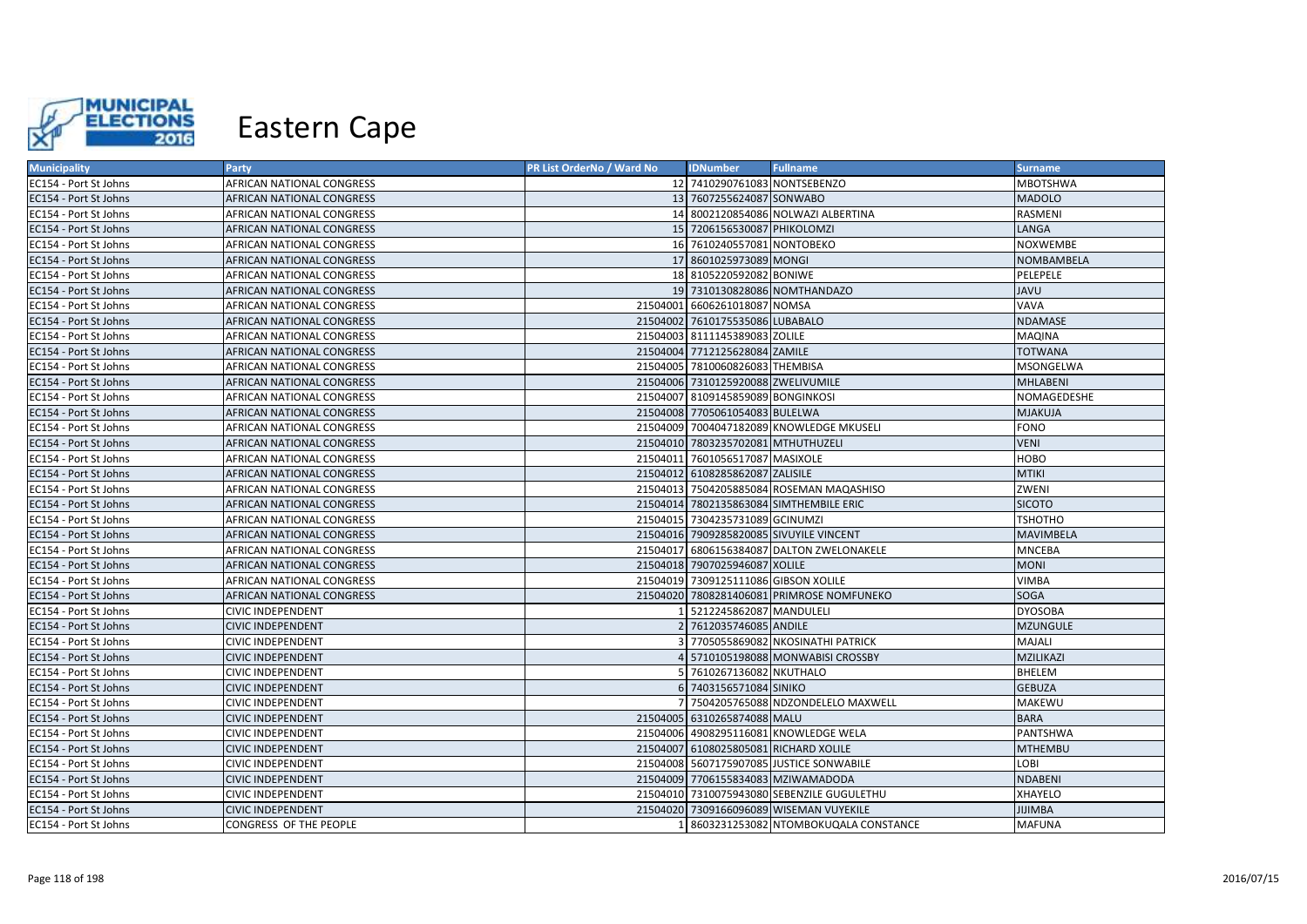

| <b>Municipality</b>   | <b>Party</b>               | PR List OrderNo / Ward No | <b>IDNumber</b>                     | <b>Fullname</b>                                   | <b>Surname</b>      |
|-----------------------|----------------------------|---------------------------|-------------------------------------|---------------------------------------------------|---------------------|
| EC154 - Port St Johns | CONGRESS OF THE PEOPLE     |                           |                                     | 21504001 7007245080088 MARCUS BONGANI             | <b>BARA</b>         |
| EC154 - Port St Johns | CONGRESS OF THE PEOPLE     |                           | 21504003 6504140469086 NOMAKHAYA    |                                                   | NDAMASE             |
| EC154 - Port St Johns | CONGRESS OF THE PEOPLE     |                           | 21504005 7304047156087 SINDILE JOEL |                                                   | <b>NOGWINA</b>      |
| EC154 - Port St Johns | CONGRESS OF THE PEOPLE     |                           |                                     | 21504009 8603231253082 NTOMBOKUQALA CONSTANCE     | <b>MAFUNA</b>       |
| EC154 - Port St Johns | DEMOCRATIC ALLIANCE        |                           |                                     | 5901175899081 DERRICK VELILE L                    | <b>MADINI</b>       |
| EC154 - Port St Johns | DEMOCRATIC ALLIANCE        |                           | 8207071136082 THEMBI                |                                                   | <b>NTSHAM</b>       |
| EC154 - Port St Johns | DEMOCRATIC ALLIANCE        |                           |                                     | 6803037511087 MBONGENI PRAISEHIM JACKSON          | <b>KOTANA</b>       |
| EC154 - Port St Johns | DEMOCRATIC ALLIANCE        |                           | 6603036784085 ZWELIVUMILE           |                                                   | <b>GOBA</b>         |
| EC154 - Port St Johns | DEMOCRATIC ALLIANCE        |                           | 7408255860080 SITHEMBISO            |                                                   | <b>TSHAKATSHELA</b> |
| EC154 - Port St Johns | DEMOCRATIC ALLIANCE        |                           |                                     | 8711155499084 MFANELO MILTON                      | MLUNGU              |
| EC154 - Port St Johns | DEMOCRATIC ALLIANCE        |                           |                                     | 6801270620086 NOMANGESI ANGEL                     | SIYOYO              |
| EC154 - Port St Johns | DEMOCRATIC ALLIANCE        |                           | 5101035634089 GREEKSON              |                                                   | ZWENI               |
| EC154 - Port St Johns | DEMOCRATIC ALLIANCE        |                           | 9 7811055681087 MBUYISELO           |                                                   | <b>MANGALA</b>      |
| EC154 - Port St Johns | DEMOCRATIC ALLIANCE        |                           | 10 8606266145081 TEMBALETHU         |                                                   | <b>NTSENTSE</b>     |
| EC154 - Port St Johns | DEMOCRATIC ALLIANCE        |                           | 11 5610265869082 VELILE ALFRED      |                                                   | <b>MDZE</b>         |
| EC154 - Port St Johns | DEMOCRATIC ALLIANCE        |                           |                                     | 12 6308065189087 JOJWENI THOZAMILE                | MKABA               |
| EC154 - Port St Johns | <b>DEMOCRATIC ALLIANCE</b> |                           | 13 5808055979083 TEMBILE            |                                                   | <b>MADOLO</b>       |
| EC154 - Port St Johns | DEMOCRATIC ALLIANCE        |                           | 14 7604160844082 NOMPUMELELO        |                                                   | MEJI                |
| EC154 - Port St Johns | DEMOCRATIC ALLIANCE        |                           | 15 8309066146082 SIYOLO JOHN        |                                                   | <b>MALUFETE</b>     |
| EC154 - Port St Johns | DEMOCRATIC ALLIANCE        |                           |                                     | 16 8304125581080 MNCEDISI JOHANNES                | MDOKWE              |
| EC154 - Port St Johns | DEMOCRATIC ALLIANCE        |                           |                                     | 17 7410241223084 NOMTHANDAZO PRECENTER            | <b>MKHOBENI</b>     |
| EC154 - Port St Johns | DEMOCRATIC ALLIANCE        |                           |                                     | 18 5508265752086 SHEPARD SIBUSISO                 | OLOL                |
| EC154 - Port St Johns | DEMOCRATIC ALLIANCE        |                           | 19 8509136150085 XOLANI             |                                                   | NKEBANE             |
| EC154 - Port St Johns | DEMOCRATIC ALLIANCE        |                           | 20 7109256104086 MVELELI            |                                                   | <b>MADOLO</b>       |
| EC154 - Port St Johns | DEMOCRATIC ALLIANCE        |                           | 21 5702095877086 VUYISILE           |                                                   | SOMFE               |
| EC154 - Port St Johns | DEMOCRATIC ALLIANCE        |                           |                                     | 22 6806126546088 THEMBA REUBEN                    | <b>DOLWANA</b>      |
| EC154 - Port St Johns | <b>DEMOCRATIC ALLIANCE</b> |                           |                                     | 23 7911281215088 ANDISA DOREEN                    | <b>NOGWINA</b>      |
| EC154 - Port St Johns | DEMOCRATIC ALLIANCE        |                           | 24 5710105730088 ZOLILE             |                                                   | NONDZANGA           |
| EC154 - Port St Johns | DEMOCRATIC ALLIANCE        |                           | 25 8006226084084 SIYABONGA          |                                                   | <b>MOYIKWA</b>      |
| EC154 - Port St Johns | DEMOCRATIC ALLIANCE        |                           |                                     | 26 8312261222088 YOLANDA PATRICIA                 | SAGO                |
| EC154 - Port St Johns | DEMOCRATIC ALLIANCE        |                           | 27 9310180639084 BUKISWA            |                                                   | <b>MACALA</b>       |
| EC154 - Port St Johns | DEMOCRATIC ALLIANCE        |                           |                                     | 28 5412235717081 GLADMAN MVELISI                  | MLAKALAKA           |
| EC154 - Port St Johns | DEMOCRATIC ALLIANCE        |                           |                                     | 29 6103060247083 FUNEKA CARLIFONIA                | <b>MADUMENI</b>     |
| EC154 - Port St Johns | DEMOCRATIC ALLIANCE        |                           |                                     | 30 6305126203089 ZOLILE THURSTON                  | MANINJWA            |
| EC154 - Port St Johns | DEMOCRATIC ALLIANCE        |                           |                                     | 31 7907071110083 NOMZAMO TRYPHINA                 | <b>NDUMELA</b>      |
| EC154 - Port St Johns | DEMOCRATIC ALLIANCE        |                           | 21504001 5811116392080 ENOCK        |                                                   | <b>MAFUNA</b>       |
| EC154 - Port St Johns | DEMOCRATIC ALLIANCE        |                           |                                     | 21504002 6308065189087 JOJWENI THOZAMILE          | <b>MKABA</b>        |
| EC154 - Port St Johns | DEMOCRATIC ALLIANCE        |                           |                                     | 21504003 5508265752086 SHEPARD SIBUSISO           | OLOL                |
| EC154 - Port St Johns | DEMOCRATIC ALLIANCE        |                           |                                     | 21504004 7410241223084 NOMTHANDAZO PRECENTER      | <b>MKHOBENI</b>     |
| EC154 - Port St Johns | DEMOCRATIC ALLIANCE        |                           |                                     | 21504005 6305126203089 ZOLILE THURSTON            | MANINJWA            |
| EC154 - Port St Johns | DEMOCRATIC ALLIANCE        |                           |                                     | 21504006 6803037511087 MBONGENI PRAISEHIM JACKSON | <b>KOTANA</b>       |
| EC154 - Port St Johns | DEMOCRATIC ALLIANCE        |                           |                                     | 21504007 8711155499084 MFANELO MILTON             | MLUNGU              |
| EC154 - Port St Johns | <b>DEMOCRATIC ALLIANCE</b> |                           |                                     | 21504008 7604160844082 NOMPUMELELO                | <b>MEJI</b>         |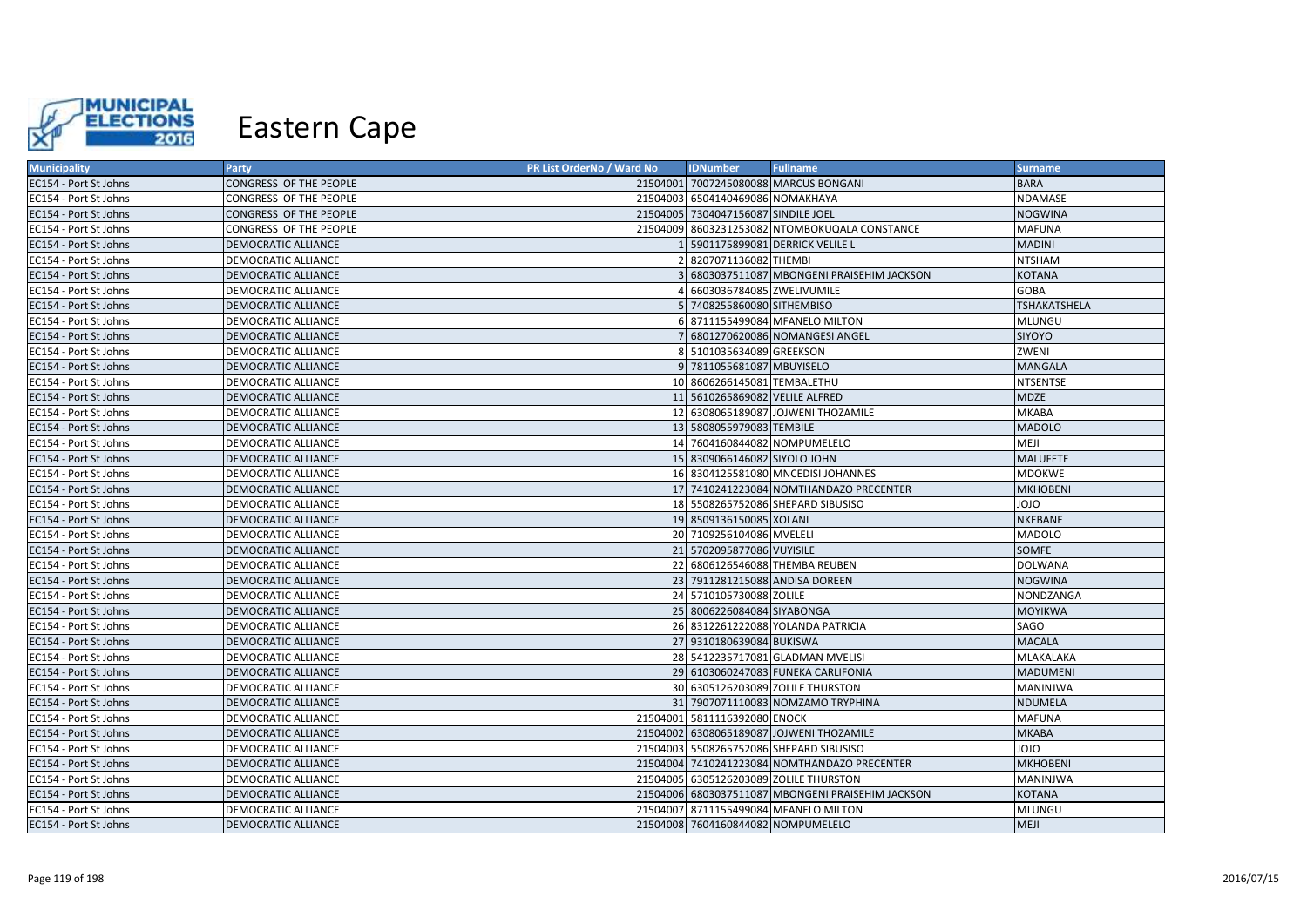

| <b>Municipality</b>   | <b>Party</b>                     | <b>PR List OrderNo / Ward No</b> | <b>IDNumber</b>                      | <b>Fullname</b>                          | <b>Surname</b>      |
|-----------------------|----------------------------------|----------------------------------|--------------------------------------|------------------------------------------|---------------------|
| EC154 - Port St Johns | DEMOCRATIC ALLIANCE              |                                  |                                      | 21504009 8304125581080 MNCEDISI JOHANNES | MDOKWE              |
| EC154 - Port St Johns | DEMOCRATIC ALLIANCE              |                                  | 21504010 8309066146082 SIYOLO JOHN   |                                          | <b>MALUFETE</b>     |
| EC154 - Port St Johns | DEMOCRATIC ALLIANCE              |                                  | 21504011 6603036784085 ZWELIVUMILE   |                                          | <b>GOBA</b>         |
| EC154 - Port St Johns | DEMOCRATIC ALLIANCE              |                                  | 21504012 9003141357082 ZANELE        |                                          | <b>MADIKIDA</b>     |
| EC154 - Port St Johns | DEMOCRATIC ALLIANCE              |                                  | 21504013 8006226084084 SIYABONGA     |                                          | <b>MOYIKWA</b>      |
| EC154 - Port St Johns | <b>DEMOCRATIC ALLIANCE</b>       |                                  | 21504014 8509136150085 XOLANI        |                                          | NKEBANE             |
| EC154 - Port St Johns | DEMOCRATIC ALLIANCE              |                                  | 21504015 5610265869082 VELILE ALFRED |                                          | <b>MDZE</b>         |
| EC154 - Port St Johns | <b>DEMOCRATIC ALLIANCE</b>       |                                  | 21504016 7408255860080 SITHEMBISO    |                                          | <b>TSHAKATSHELA</b> |
| EC154 - Port St Johns | DEMOCRATIC ALLIANCE              |                                  | 21504017 9407205741083 NDUMISO       |                                          | NTWENTSHA           |
| EC154 - Port St Johns | <b>DEMOCRATIC ALLIANCE</b>       |                                  | 21504018 7403246139082 NTSINDISO     |                                          | <b>MAQHAJINI</b>    |
| EC154 - Port St Johns | DEMOCRATIC ALLIANCE              |                                  | 21504019 8703225835082 VUYOLWETHU    |                                          | MAYEKISO            |
| EC154 - Port St Johns | DEMOCRATIC ALLIANCE              |                                  | 21504020 8303045719085 SONGEZO       |                                          | <b>MATHE</b>        |
| EC154 - Port St Johns | ECONOMIC FREEDOM FIGHTERS        |                                  | 1 7502265829083 UNATI                |                                          | KETWA               |
| EC154 - Port St Johns | <b>ECONOMIC FREEDOM FIGHTERS</b> |                                  | 2 7806060844084 KHOLEKA              |                                          | <b>MAJEKE</b>       |
| EC154 - Port St Johns | <b>ECONOMIC FREEDOM FIGHTERS</b> |                                  | 3 8406305536089 LANGALETHU           |                                          | <b>TSHICEKA</b>     |
| EC154 - Port St Johns | <b>ECONOMIC FREEDOM FIGHTERS</b> |                                  | 4 8709041099084 NTOMBIFUTHI          |                                          | <b>DAYIMANI</b>     |
| EC154 - Port St Johns | ECONOMIC FREEDOM FIGHTERS        |                                  | 5 8004175698087 PUMZILE              |                                          | <b>KETWA</b>        |
| EC154 - Port St Johns | <b>ECONOMIC FREEDOM FIGHTERS</b> |                                  | 6 8410210740083 NOCWAKA              |                                          | <b>MASA</b>         |
| EC154 - Port St Johns | ECONOMIC FREEDOM FIGHTERS        |                                  | 7 7703065601082 DUMISANI             |                                          | <b>NOXAKA</b>       |
| EC154 - Port St Johns | <b>ECONOMIC FREEDOM FIGHTERS</b> |                                  | 8 6503180849082 MAMLUZELWA           |                                          | <b>MANTSATHA</b>    |
| EC154 - Port St Johns | <b>ECONOMIC FREEDOM FIGHTERS</b> |                                  | 9 8804225688081 YANDISA              |                                          | <b>NDABENI</b>      |
| EC154 - Port St Johns | <b>ECONOMIC FREEDOM FIGHTERS</b> |                                  |                                      | 10 9208270567084 SYLVIA BULELWA          | <b>MADOLO</b>       |
| EC154 - Port St Johns | ECONOMIC FREEDOM FIGHTERS        |                                  | 11 7411246002085 ZITHOBILE           |                                          | <b>MPATHENI</b>     |
| EC154 - Port St Johns | <b>ECONOMIC FREEDOM FIGHTERS</b> |                                  | 12 8906201494085 PHUMZILE            |                                          | SIGCAWANE           |
| EC154 - Port St Johns | <b>ECONOMIC FREEDOM FIGHTERS</b> |                                  |                                      | 13 7901125326084 AYANDA LUNGA MASIBULELE | KETI                |
| EC154 - Port St Johns | <b>ECONOMIC FREEDOM FIGHTERS</b> |                                  | 14 8911271115081 ANANDA              |                                          | <b>SIKEYILE</b>     |
| EC154 - Port St Johns | <b>ECONOMIC FREEDOM FIGHTERS</b> |                                  | 15 8508065747085 SABELO              |                                          | QABAQABA            |
| EC154 - Port St Johns | ECONOMIC FREEDOM FIGHTERS        |                                  | 16 8207190916083 ANDISWA             |                                          | <b>MTHATHELWA</b>   |
| EC154 - Port St Johns | ECONOMIC FREEDOM FIGHTERS        |                                  | 17 8104130856083 PHILASANDE          |                                          | MAHLAKATA           |
| EC154 - Port St Johns | <b>ECONOMIC FREEDOM FIGHTERS</b> |                                  | 18 9109271061087 THANDOKAZI          |                                          | <b>GXENI</b>        |
| EC154 - Port St Johns | <b>ECONOMIC FREEDOM FIGHTERS</b> |                                  | 19 8207315487085 SIFISO              |                                          | <b>NQANABENI</b>    |
| EC154 - Port St Johns | <b>ECONOMIC FREEDOM FIGHTERS</b> |                                  |                                      | 20 6903201189080 NOBONGILE SYLVIA        | <b>BITSHANA</b>     |
| EC154 - Port St Johns | ECONOMIC FREEDOM FIGHTERS        |                                  | 21 9206226112088 LINDELANI           |                                          | MAQHAJINI           |
| EC154 - Port St Johns | ECONOMIC FREEDOM FIGHTERS        |                                  | 21504001 8803135878089 SIYABONGA     |                                          | <b>MAQUBELA</b>     |
| EC154 - Port St Johns | ECONOMIC FREEDOM FIGHTERS        |                                  | 21504002 8610265768083 LUNDI         |                                          | <b>MTEZA</b>        |
| EC154 - Port St Johns | <b>ECONOMIC FREEDOM FIGHTERS</b> |                                  | 21504003 8909161044080 BULELWA       |                                          | SOTSHOZI            |
| EC154 - Port St Johns | <b>ECONOMIC FREEDOM FIGHTERS</b> |                                  | 21504004 8011205737082 ZIBELE        |                                          | MASA                |
| EC154 - Port St Johns | <b>ECONOMIC FREEDOM FIGHTERS</b> |                                  | 21504005 7708101143080 NONTOBEKO     |                                          | <b>KAWU</b>         |
| EC154 - Port St Johns | ECONOMIC FREEDOM FIGHTERS        |                                  | 21504006 5105275419085 MZIWANDILE    |                                          | <b>TAFENI</b>       |
| EC154 - Port St Johns | <b>ECONOMIC FREEDOM FIGHTERS</b> |                                  | 21504007 8704140641084 NCOMEKA       |                                          | KWEZI               |
| EC154 - Port St Johns | <b>ECONOMIC FREEDOM FIGHTERS</b> |                                  | 21504008 9206170639086 ZOLEKA        |                                          | CHONKCO             |
| EC154 - Port St Johns | <b>ECONOMIC FREEDOM FIGHTERS</b> |                                  |                                      | 21504009 8307100761080 NOKWANDA THEODORA | <b>NOMDIDI</b>      |
| EC154 - Port St Johns | <b>ECONOMIC FREEDOM FIGHTERS</b> |                                  | 21504010 7011215813080 BONGEKILE     |                                          | <b>KENKEBE</b>      |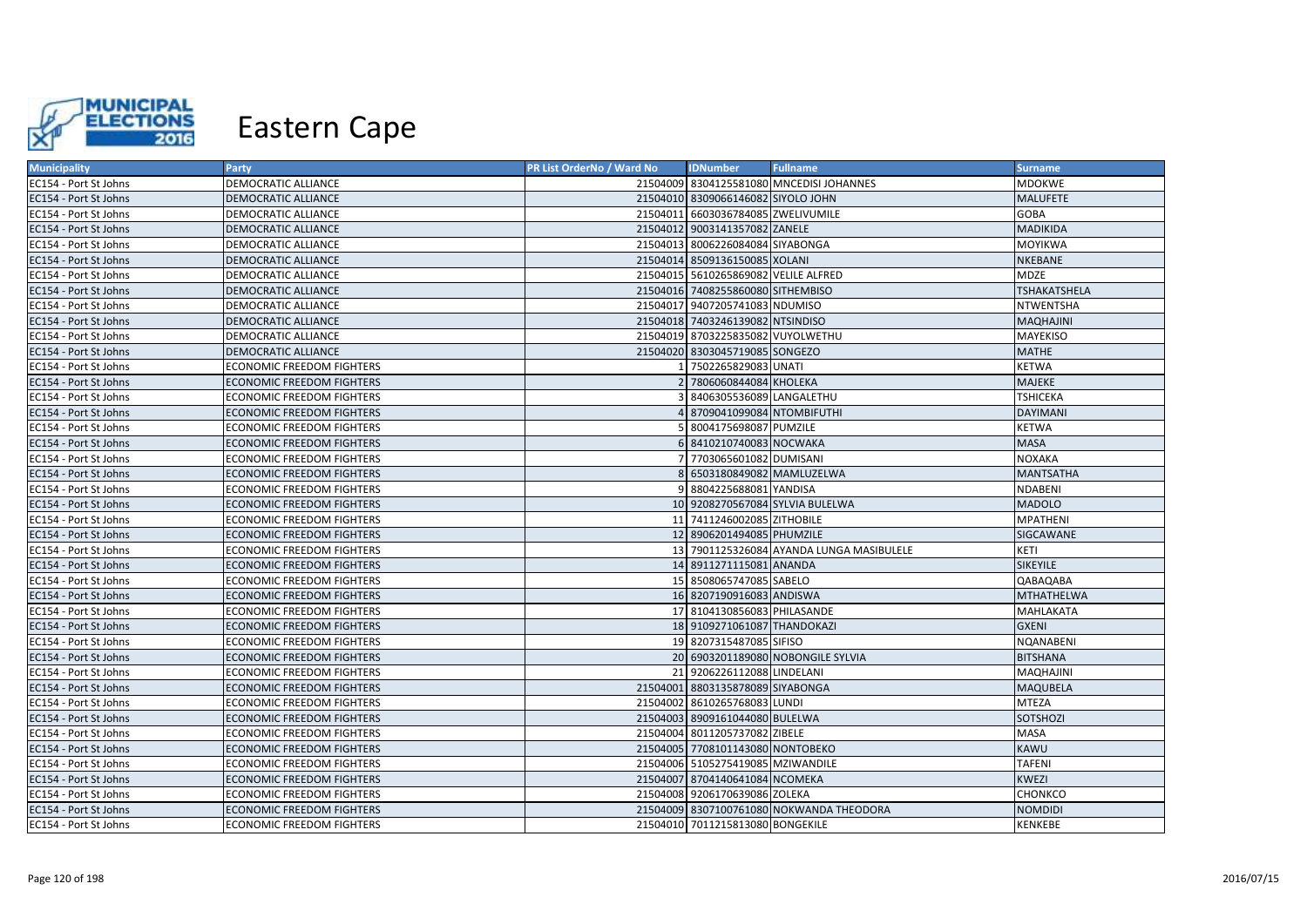

| <b>Municipality</b>   | <b>Party</b>                      | PR List OrderNo / Ward No | <b>IDNumber</b>                      | <b>Fullname</b>                          | <b>Surname</b>    |
|-----------------------|-----------------------------------|---------------------------|--------------------------------------|------------------------------------------|-------------------|
| EC154 - Port St Johns | ECONOMIC FREEDOM FIGHTERS         |                           | 21504011 8406195684080 ZOLILE        |                                          | <b>MOKWENI</b>    |
| EC154 - Port St Johns | ECONOMIC FREEDOM FIGHTERS         |                           |                                      | 21504012 7910091110083 NTOMBIFUTHI MACIA | <b>MTIKI</b>      |
| EC154 - Port St Johns | <b>ECONOMIC FREEDOM FIGHTERS</b>  |                           | 21504013 7206146064080 XOLILE        |                                          | <b>NOMANDINDI</b> |
| EC154 - Port St Johns | ECONOMIC FREEDOM FIGHTERS         |                           | 21504014 7706056286086 LUTHANDO      |                                          | <b>MATWA</b>      |
| EC154 - Port St Johns | ECONOMIC FREEDOM FIGHTERS         |                           | 21504015 8207190916083 ANDISWA       |                                          | MTHATHELWA        |
| EC154 - Port St Johns | ECONOMIC FREEDOM FIGHTERS         |                           | 21504016 8408025511087 ZUKISANI      |                                          | SOBHUYE           |
| EC154 - Port St Johns | <b>ECONOMIC FREEDOM FIGHTERS</b>  |                           | 21504017 9206226112088 LINDELANI     |                                          | MAQHAJINI         |
| EC154 - Port St Johns | <b>ECONOMIC FREEDOM FIGHTERS</b>  |                           | 21504018 7909045932089 PHUMILE       |                                          | MAGANGA           |
| EC154 - Port St Johns | ECONOMIC FREEDOM FIGHTERS         |                           | 21504019 8004126017080 THEMBILE      |                                          | MHLAKULWANA       |
| EC154 - Port St Johns | <b>ECONOMIC FREEDOM FIGHTERS</b>  |                           |                                      | 21504020 8902056069080 AYANDA ANDILE     | <b>VIMBA</b>      |
| EC154 - Port St Johns | INDEPENDENT CANDIDATE             |                           | 21504008 6312075814080 LANGALIZUKILE |                                          | MAJALI            |
| EC154 - Port St Johns | INDEPENDENT CANDIDATE             |                           |                                      | 21504009 5206255181081 MAMUCAN SAZISO    | <b>MABOVANA</b>   |
| EC154 - Port St Johns | INDEPENDENT CANDIDATE             |                           | 21504016 5207065875086 TATIBENYE     |                                          | MGUQULWA          |
| EC154 - Port St Johns | INDEPENDENT CANDIDATE             |                           | 21504016 7101135737087 MLINDELI      |                                          | MEKI              |
| EC154 - Port St Johns | PAN AFRICANIST CONGRESS OF AZANIA |                           | 7208206149082 ZANDISE                |                                          | <b>MFIKI</b>      |
| EC154 - Port St Johns | PAN AFRICANIST CONGRESS OF AZANIA |                           | 8208195593083 SANGILE                |                                          | MAGUGA            |
| EC154 - Port St Johns | PAN AFRICANIST CONGRESS OF AZANIA |                           |                                      | 8706216062087 MALWANDE REVEREND          | <b>DIKO</b>       |
| EC154 - Port St Johns | PAN AFRICANIST CONGRESS OF AZANIA |                           | 9006296145087 MABHELE                |                                          | NDABETHA          |
| EC154 - Port St Johns | PAN AFRICANIST CONGRESS OF AZANIA |                           | 8612190934087 SINOXOLO               |                                          | <b>MRHWEBI</b>    |
| EC154 - Port St Johns | PAN AFRICANIST CONGRESS OF AZANIA |                           | 6 7603045653080 ZWELETHU             |                                          | <b>MANDLENI</b>   |
| EC154 - Port St Johns | PAN AFRICANIST CONGRESS OF AZANIA |                           | 21504016 8612190934087 SINOXOLO      |                                          | <b>MRHWEBI</b>    |
| EC154 - Port St Johns | UNITED DEMOCRATIC MOVEMENT        |                           | 6504056110088 HENRY ZOLANI           |                                          | <b>CUBE</b>       |
| EC154 - Port St Johns | UNITED DEMOCRATIC MOVEMENT        |                           | 5305165888080 STATU LYNAS            |                                          | <b>NTLATYWA</b>   |
| EC154 - Port St Johns | UNITED DEMOCRATIC MOVEMENT        |                           | 5505235680082 TSORA NELSON           |                                          | <b>MASIKU</b>     |
| EC154 - Port St Johns | UNITED DEMOCRATIC MOVEMENT        |                           | 8612210810085 CIKIZWA                |                                          | <b>MKALALI</b>    |
| EC154 - Port St Johns | UNITED DEMOCRATIC MOVEMENT        |                           | 6705056829086 TEMBALIHLE             |                                          | SAZIWA            |
| EC154 - Port St Johns | UNITED DEMOCRATIC MOVEMENT        |                           | 6 8102110817083 NOLUFEFE             |                                          | <b>MTSOTSO</b>    |
| EC154 - Port St Johns | UNITED DEMOCRATIC MOVEMENT        |                           | 7104230846084 NOKWAKHA               |                                          | GONGO             |
| EC154 - Port St Johns | UNITED DEMOCRATIC MOVEMENT        |                           | 5505285239086 ZOLA OZWELL            |                                          | <b>MTSHENGU</b>   |
| EC154 - Port St Johns | UNITED DEMOCRATIC MOVEMENT        |                           |                                      | 9 8011305640087 KHAYALETHU SAMKELO       | <b>SIHLOBO</b>    |
| EC154 - Port St Johns | UNITED DEMOCRATIC MOVEMENT        |                           |                                      | 10 5308095775088 ELLIOT ZWELINZIMA       | <b>MNCWATI</b>    |
| EC154 - Port St Johns | UNITED DEMOCRATIC MOVEMENT        |                           | 11 7409256171089 KHAYALETHU          |                                          | VAMELA            |
| EC154 - Port St Johns | UNITED DEMOCRATIC MOVEMENT        |                           | 12 8801046130087 SIMNIKIWE           |                                          | <b>MAHLWEMPI</b>  |
| EC154 - Port St Johns | UNITED DEMOCRATIC MOVEMENT        |                           | 13 8209200710084 VUYELWA             |                                          | QALOSHE           |
| EC154 - Port St Johns | UNITED DEMOCRATIC MOVEMENT        |                           | 14 8306166177082 MPHILISI            |                                          | MPUKUZELA         |
| EC154 - Port St Johns | UNITED DEMOCRATIC MOVEMENT        |                           |                                      | 15 6304075149088 CHRISTOPHER LINDA       | <b>GIQIKA</b>     |
| EC154 - Port St Johns | UNITED DEMOCRATIC MOVEMENT        |                           | 16 6709121063085 LINDEKA             |                                          | <b>MBELU</b>      |
| EC154 - Port St Johns | UNITED DEMOCRATIC MOVEMENT        |                           | 17 8505101298081 NOSIPHO             |                                          | MTSHENGU          |
| EC154 - Port St Johns | UNITED DEMOCRATIC MOVEMENT        |                           | 18 8106125689080 XOLISA              |                                          | <b>MCHIZWA</b>    |
| EC154 - Port St Johns | UNITED DEMOCRATIC MOVEMENT        |                           |                                      | 19 7806115781083 SITHANDATHU SIX         | PANGUZA           |
| EC154 - Port St Johns | UNITED DEMOCRATIC MOVEMENT        |                           | 20 7103280291084 NOBOM               |                                          | <b>WARUBELA</b>   |
| EC154 - Port St Johns | UNITED DEMOCRATIC MOVEMENT        |                           | 21 7108095884080 XOLILE              |                                          | NTSHOLWENI        |
| EC154 - Port St Johns | UNITED DEMOCRATIC MOVEMENT        |                           |                                      | 22 5903275844082 NTOZAKE MAXWELL         | <b>NDABENI</b>    |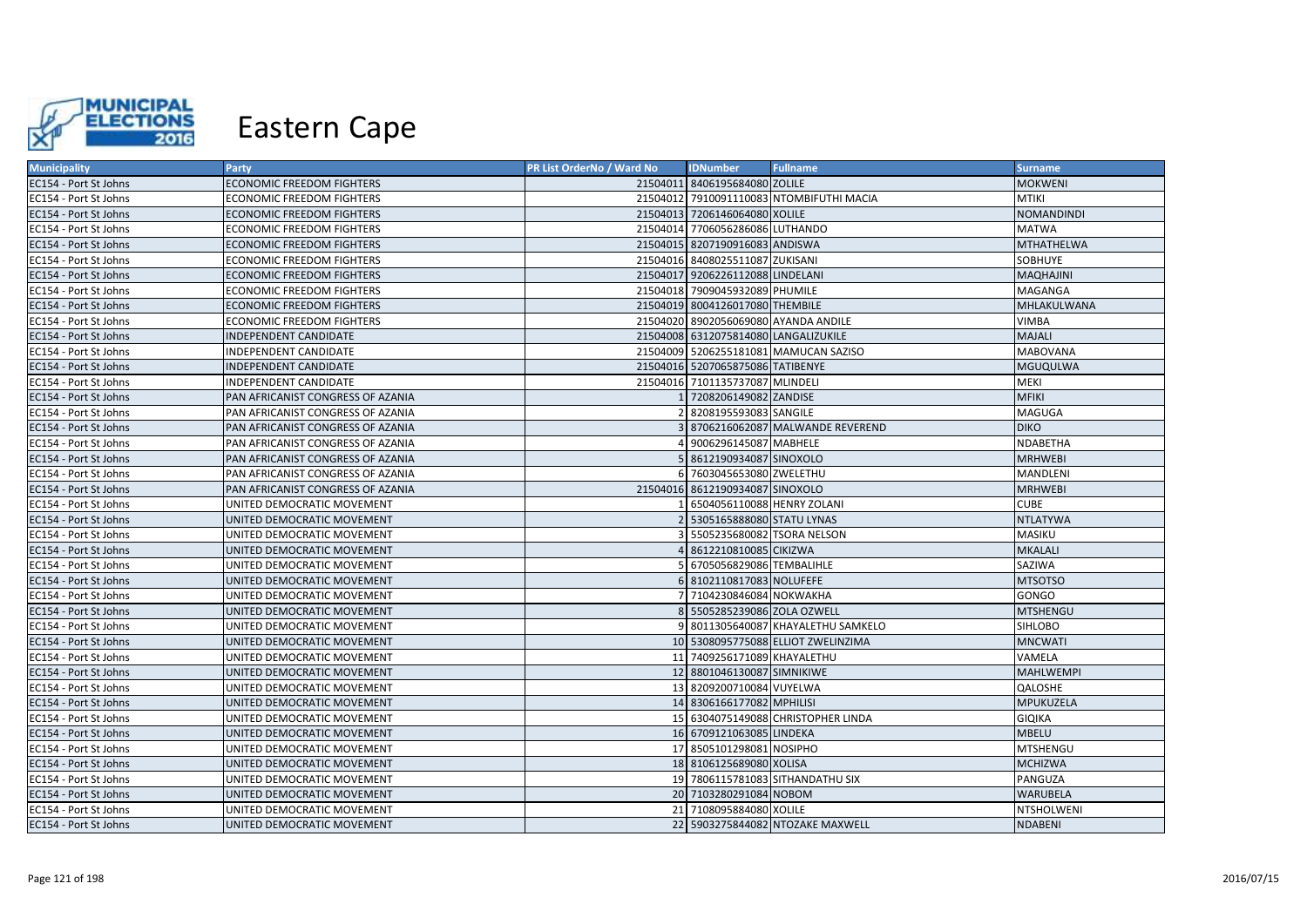

| <b>Municipality</b>   | <b>Party</b>               | PR List OrderNo / Ward No | <b>IDNumber</b>                    | <b>Fullname</b>                        | <b>Surname</b>   |
|-----------------------|----------------------------|---------------------------|------------------------------------|----------------------------------------|------------------|
| EC154 - Port St Johns | UNITED DEMOCRATIC MOVEMENT |                           |                                    | 23 8608186038081 MANDISI LONDON        | <b>GABADELA</b>  |
| EC154 - Port St Johns | UNITED DEMOCRATIC MOVEMENT |                           | 24 8008155391084 BULELANI          |                                        | <b>MVENE</b>     |
| EC154 - Port St Johns | UNITED DEMOCRATIC MOVEMENT |                           | 25 8804195678088 SIPHIWO           |                                        | BHABHELA         |
| EC154 - Port St Johns | UNITED DEMOCRATIC MOVEMENT |                           | 26 6108260158089 NOMVUYO           |                                        | <b>MYEKETE</b>   |
| EC154 - Port St Johns | UNITED DEMOCRATIC MOVEMENT |                           | 27 7003246035080 ZANDELE           |                                        | <b>TISI</b>      |
| EC154 - Port St Johns | UNITED DEMOCRATIC MOVEMENT |                           | 21504001 6709121063085 LINDEKA     |                                        | <b>MBELU</b>     |
| EC154 - Port St Johns | UNITED DEMOCRATIC MOVEMENT |                           | 21504006 8008155391084 BULELANI    |                                        | <b>MVENE</b>     |
| EC154 - Port St Johns | UNITED DEMOCRATIC MOVEMENT |                           |                                    | 21504007 8608186038081 MANDISI LONDON  | <b>GABADELA</b>  |
| EC154 - Port St Johns | UNITED DEMOCRATIC MOVEMENT |                           | 21504008 7003246035080 ZANDELE     |                                        | TISI             |
| EC154 - Port St Johns | UNITED DEMOCRATIC MOVEMENT |                           |                                    | 21504009 5903275844082 NTOZAKE MAXWELL | <b>NDABENI</b>   |
| EC154 - Port St Johns | UNITED DEMOCRATIC MOVEMENT |                           | 21504011 7108095884080 XOLILE      |                                        | NTSHOLWENI       |
| EC154 - Port St Johns | UNITED DEMOCRATIC MOVEMENT |                           | 21504012 6705056829086 TEMBALIHLE  |                                        | SAZIWA           |
| EC154 - Port St Johns | UNITED DEMOCRATIC MOVEMENT |                           | 21504014 7103280291084 NOBOM       |                                        | WARUBELA         |
| EC154 - Port St Johns | UNITED DEMOCRATIC MOVEMENT |                           | 21504016 5305165888080 STATU LYNAS |                                        | <b>NTLATYWA</b>  |
| EC154 - Port St Johns | UNITED DEMOCRATIC MOVEMENT |                           | 21504017 8804195678088 SIPHIWO     |                                        | BHABHELA         |
| EC154 - Port St Johns | UNITED DEMOCRATIC MOVEMENT |                           |                                    | 21504018 7806115781083 SITHANDATHU SIX | PANGUZA          |
| EC154 - Port St Johns | UNITED DEMOCRATIC MOVEMENT |                           | 21504019 8106125689080 XOLISA      |                                        | <b>MCHIZWA</b>   |
| EC154 - Port St Johns | UNITED DEMOCRATIC MOVEMENT |                           | 21504020 6108260158089 NOMVUYO     |                                        | <b>MYEKETE</b>   |
| EC155 - Nyandeni      | AFRICAN NATIONAL CONGRESS  |                           | 7610106699084 ZAMEKILE             |                                        | NONDLEVU         |
| EC155 - Nyandeni      | AFRICAN NATIONAL CONGRESS  |                           | 2 7202286247080 ZOLA               |                                        | <b>MEVANA</b>    |
| EC155 - Nyandeni      | AFRICAN NATIONAL CONGRESS  |                           | 8003250467087 PUMZA                |                                        | <b>MADWANTSI</b> |
| EC155 - Nyandeni      | AFRICAN NATIONAL CONGRESS  |                           | 6411281059082 NOLULAMO             |                                        | <b>TYOPO</b>     |
| EC155 - Nyandeni      | AFRICAN NATIONAL CONGRESS  |                           |                                    | 6412290115089 NOZIPIWO PHILLIPINA      | <b>MATANDA</b>   |
| EC155 - Nyandeni      | AFRICAN NATIONAL CONGRESS  |                           | 6 7303090878084 NTOMBENCINCI       |                                        | THIYEKA          |
| EC155 - Nyandeni      | AFRICAN NATIONAL CONGRESS  |                           |                                    | 6306151210080 THANDIWE EUNICE          | <b>KUPELO</b>    |
| EC155 - Nyandeni      | AFRICAN NATIONAL CONGRESS  |                           |                                    | 6510101960088 NOCWAKA PRISCILLA        | <b>NTSHOYI</b>   |
| EC155 - Nyandeni      | AFRICAN NATIONAL CONGRESS  |                           | 9 7212231424080 PATISWA            |                                        | <b>MATINISE</b>  |
| EC155 - Nyandeni      | AFRICAN NATIONAL CONGRESS  |                           | 10 5606210189089 LULAMA            |                                        | <b>MZIBA</b>     |
| EC155 - Nyandeni      | AFRICAN NATIONAL CONGRESS  |                           |                                    | 11 6210170058084 NOVUSILE PATRICIA     | <b>NTOZA</b>     |
| EC155 - Nyandeni      | AFRICAN NATIONAL CONGRESS  |                           | 12 7410281057087 NOLUNTU           |                                        | MCHITHAKALI      |
| EC155 - Nyandeni      | AFRICAN NATIONAL CONGRESS  |                           |                                    | 13 7406121299087 NTOMBEHLUBI IVY       | GQETYWA          |
| EC155 - Nyandeni      | AFRICAN NATIONAL CONGRESS  |                           |                                    | 14 7206090222080 NWABISA ROSEMARY      | <b>FODO</b>      |
| EC155 - Nyandeni      | AFRICAN NATIONAL CONGRESS  |                           | 15 7704300531084 THANDEKA          |                                        | <b>MCUBE</b>     |
| EC155 - Nyandeni      | AFRICAN NATIONAL CONGRESS  |                           | 16 7707080548087 ZOLEKA            |                                        | MCHITHAKALI      |
| EC155 - Nyandeni      | AFRICAN NATIONAL CONGRESS  |                           |                                    | 17 7804175790086 MESULI DOUGLAS        | NGQONDWANA       |
| EC155 - Nyandeni      | AFRICAN NATIONAL CONGRESS  |                           | 18 7709231246082 NOLUFEFE          |                                        | NONKOTHAMA       |
| EC155 - Nyandeni      | AFRICAN NATIONAL CONGRESS  |                           |                                    | 19 6406106221081 MCEBISI ROBERT        | <b>MTOBELA</b>   |
| EC155 - Nyandeni      | AFRICAN NATIONAL CONGRESS  |                           |                                    | 20 8410250781088 PHUMZA PORTIA         | <b>SINEKE</b>    |
| EC155 - Nyandeni      | AFRICAN NATIONAL CONGRESS  |                           | 21 7105085821080 WINILE            |                                        | <b>NGAVELI</b>   |
| EC155 - Nyandeni      | AFRICAN NATIONAL CONGRESS  |                           | 22 7708281254087 TANDEKA           |                                        | ZWENI            |
| EC155 - Nyandeni      | AFRICAN NATIONAL CONGRESS  |                           |                                    | 23 4909185716089 PATRICK MAKASI        | <b>DINISO</b>    |
| EC155 - Nyandeni      | AFRICAN NATIONAL CONGRESS  |                           | 24 7205090989086 FIKISWA           |                                        | <b>VATSHA</b>    |
| EC155 - Nyandeni      | AFRICAN NATIONAL CONGRESS  |                           | 25 7602026941084 SIMBONGILE        |                                        | <b>MBIYOZO</b>   |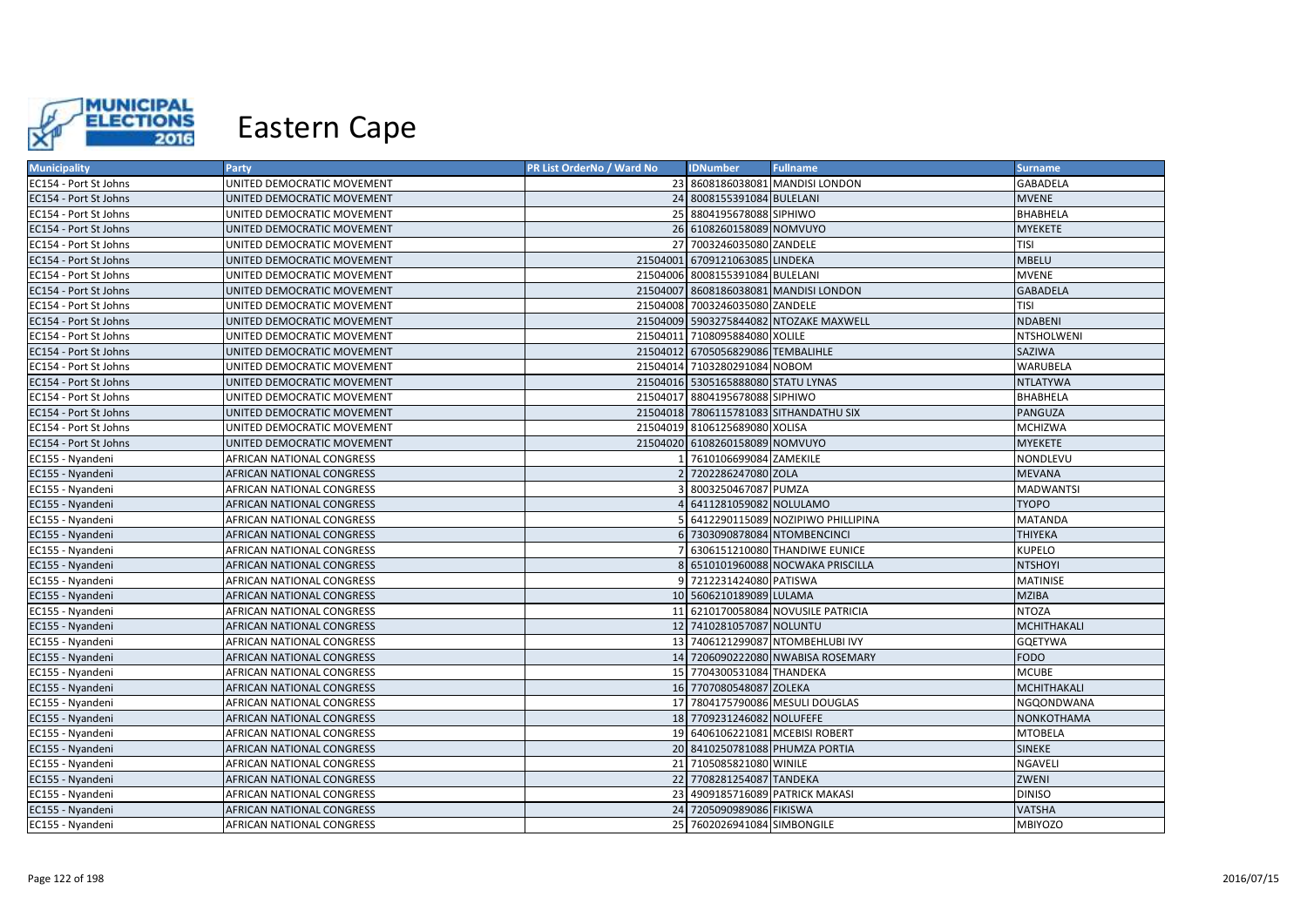

| <b>Municipality</b> | Party                            | PR List OrderNo / Ward No | <b>IDNumber</b>                     | <b>Fullname</b>                            | <b>Surname</b>    |
|---------------------|----------------------------------|---------------------------|-------------------------------------|--------------------------------------------|-------------------|
| EC155 - Nyandeni    | AFRICAN NATIONAL CONGRESS        |                           |                                     | 26 6511165890088 MICHEAL SABELO            | QAQA              |
| EC155 - Nyandeni    | AFRICAN NATIONAL CONGRESS        |                           |                                     | 21505001 6212255452083 SIZAKELE SELBORNE   | <b>NOGUMLA</b>    |
| EC155 - Nyandeni    | AFRICAN NATIONAL CONGRESS        |                           | 21505002 8209246110083 VUYISA       |                                            | NOMQONDE          |
| EC155 - Nyandeni    | AFRICAN NATIONAL CONGRESS        |                           | 21505003 8406067278086 ZOLA         |                                            | MDINGI            |
| EC155 - Nyandeni    | AFRICAN NATIONAL CONGRESS        |                           | 21505004 7403121087083 NONTSINDISO  |                                            | <b>TSHOTSHO</b>   |
| EC155 - Nyandeni    | AFRICAN NATIONAL CONGRESS        |                           | 21505005 8806266260084 MPUMELELO    |                                            | LANGA             |
| EC155 - Nyandeni    | AFRICAN NATIONAL CONGRESS        |                           |                                     | 21505006 7506285713086 CRAZEWELL MELIKHAYA | <b>KUZO</b>       |
| EC155 - Nyandeni    | AFRICAN NATIONAL CONGRESS        |                           | 21505007 7604245898087 PHILA        |                                            | GODONGWANA        |
| EC155 - Nyandeni    | AFRICAN NATIONAL CONGRESS        |                           | 21505008 8203106177084 ZOLANI       |                                            | <b>BODOZA</b>     |
| EC155 - Nyandeni    | AFRICAN NATIONAL CONGRESS        |                           | 21505009 8311260779080 YANDISA      |                                            | <b>SITSHEKE</b>   |
| EC155 - Nyandeni    | AFRICAN NATIONAL CONGRESS        |                           |                                     | 21505010 5901295188084 MICHAEL THOBILE     | <b>MKHOSANA</b>   |
| EC155 - Nyandeni    | AFRICAN NATIONAL CONGRESS        |                           | 21505011 7210036035085 ZUKO         |                                            | MANTANTANA        |
| EC155 - Nyandeni    | AFRICAN NATIONAL CONGRESS        |                           | 21505012 8604110815082 NOBUNTU      |                                            | NONKONYANA        |
| EC155 - Nyandeni    | AFRICAN NATIONAL CONGRESS        |                           | 21505013 7702125731087 ANELE        |                                            | <b>NKUNZI</b>     |
| EC155 - Nyandeni    | AFRICAN NATIONAL CONGRESS        |                           |                                     | 21505014 6804095948088 MANDULELI KEVIN     | <b>TSHATSHELO</b> |
| EC155 - Nyandeni    | AFRICAN NATIONAL CONGRESS        |                           | 21505015 7611275470083 TEMBALETHU   |                                            | MACINGWANE        |
| EC155 - Nyandeni    | AFRICAN NATIONAL CONGRESS        |                           |                                     | 21505016 6201066028083 XOLISILE HAMILTON   | <b>DLANI</b>      |
| EC155 - Nyandeni    | AFRICAN NATIONAL CONGRESS        |                           |                                     | 21505017 6702205819084 TANDEKILE HUMPHREY  | MBIKO             |
| EC155 - Nyandeni    | AFRICAN NATIONAL CONGRESS        |                           | 21505018 8208075819087 NDUMISO      |                                            | JIM               |
| EC155 - Nyandeni    | AFRICAN NATIONAL CONGRESS        |                           | 21505019 7212257162085 MPHATHISENI  |                                            | HOYA              |
| EC155 - Nyandeni    | AFRICAN NATIONAL CONGRESS        |                           | 21505020 5707155727089 JAMES        |                                            | MAQUBELA          |
| EC155 - Nyandeni    | AFRICAN NATIONAL CONGRESS        |                           | 21505021 6112195114084 MALUSI       |                                            | <b>NTANZI</b>     |
| EC155 - Nyandeni    | AFRICAN NATIONAL CONGRESS        |                           |                                     | 21505022 7208101106088 NOMBINI LETTICIA    | VANDA             |
| EC155 - Nyandeni    | AFRICAN NATIONAL CONGRESS        |                           | 21505023 7707150885088 FANISWA      |                                            | <b>MBODLOYI</b>   |
| EC155 - Nyandeni    | AFRICAN NATIONAL CONGRESS        |                           |                                     | 21505024 7606150776083 VATISWA BALUNGILE   | ZONDANI           |
| EC155 - Nyandeni    | AFRICAN NATIONAL CONGRESS        |                           | 21505025 8101115341081 XOLANI       |                                            | PAKADE            |
| EC155 - Nyandeni    | <b>AFRICAN NATIONAL CONGRESS</b> |                           |                                     | 21505026 5809130994089 NOXOLO NOKWAKHA     | <b>DEVETE</b>     |
| EC155 - Nyandeni    | AFRICAN NATIONAL CONGRESS        |                           | 21505027 7209236135083 CELEKILE     |                                            | <b>NAZO</b>       |
| EC155 - Nyandeni    | AFRICAN NATIONAL CONGRESS        |                           | 21505028 7210156061085 FUDUMELE     |                                            | <b>GAXENI</b>     |
| EC155 - Nyandeni    | AFRICAN NATIONAL CONGRESS        |                           | 21505029 7610030676083 MANDISA      |                                            | <b>JOHN</b>       |
| EC155 - Nyandeni    | AFRICAN NATIONAL CONGRESS        |                           |                                     | 21505030 6304055175087 MACEBO CLARENCE     | MBANGISWANA       |
| EC155 - Nyandeni    | AFRICAN NATIONAL CONGRESS        |                           | 21505031 7804245675085 FIKILE ISAAC |                                            | ROZANI            |
| EC155 - Nyandeni    | AFRICAN NATIONAL CONGRESS        |                           |                                     | 21505032 7103056211084 BONGINKOSI CROMWELL | <b>DOBHA</b>      |
| EC155 - Nyandeni    | CONGRESS OF THE PEOPLE           |                           |                                     | 21505001 7307180776082 BUKIWE CONSTANCE    | BOBO              |
| EC155 - Nyandeni    | CONGRESS OF THE PEOPLE           |                           |                                     | 21505002 5805255921089 FANEKAYA THEODORE   | <b>NKONZO</b>     |
| EC155 - Nyandeni    | CONGRESS OF THE PEOPLE           |                           | 21505003 5804025402082 TEMBELA      |                                            | NDAMASE           |
| EC155 - Nyandeni    | DEMOCRATIC ALLIANCE              |                           |                                     | 1 7009281258081 PATRONELLA NONCEDO         | <b>GAZULA</b>     |
| EC155 - Nyandeni    | <b>DEMOCRATIC ALLIANCE</b>       |                           | 2 6511105062087 MBULELO             |                                            | <b>SIFICI</b>     |
| EC155 - Nyandeni    | <b>DEMOCRATIC ALLIANCE</b>       |                           |                                     | 3 7712056027082 KAMOHELO SANELE            | <b>MOHLOMI</b>    |
| EC155 - Nyandeni    | DEMOCRATIC ALLIANCE              |                           |                                     | 7911155306088 SANDILE JABULILE             | SOKA              |
| EC155 - Nyandeni    | <b>DEMOCRATIC ALLIANCE</b>       |                           |                                     | 5 6011050179085 NOBONKE NOSINODI           | <b>VICO</b>       |
| EC155 - Nyandeni    | DEMOCRATIC ALLIANCE              |                           |                                     | 6 9008086529082 STANLEY SIPHOSANDILE       | <b>DLELEWENI</b>  |
| EC155 - Nyandeni    | <b>DEMOCRATIC ALLIANCE</b>       |                           | 7 7406206078083 JONGILIZWE          |                                            | <b>MABUNGELA</b>  |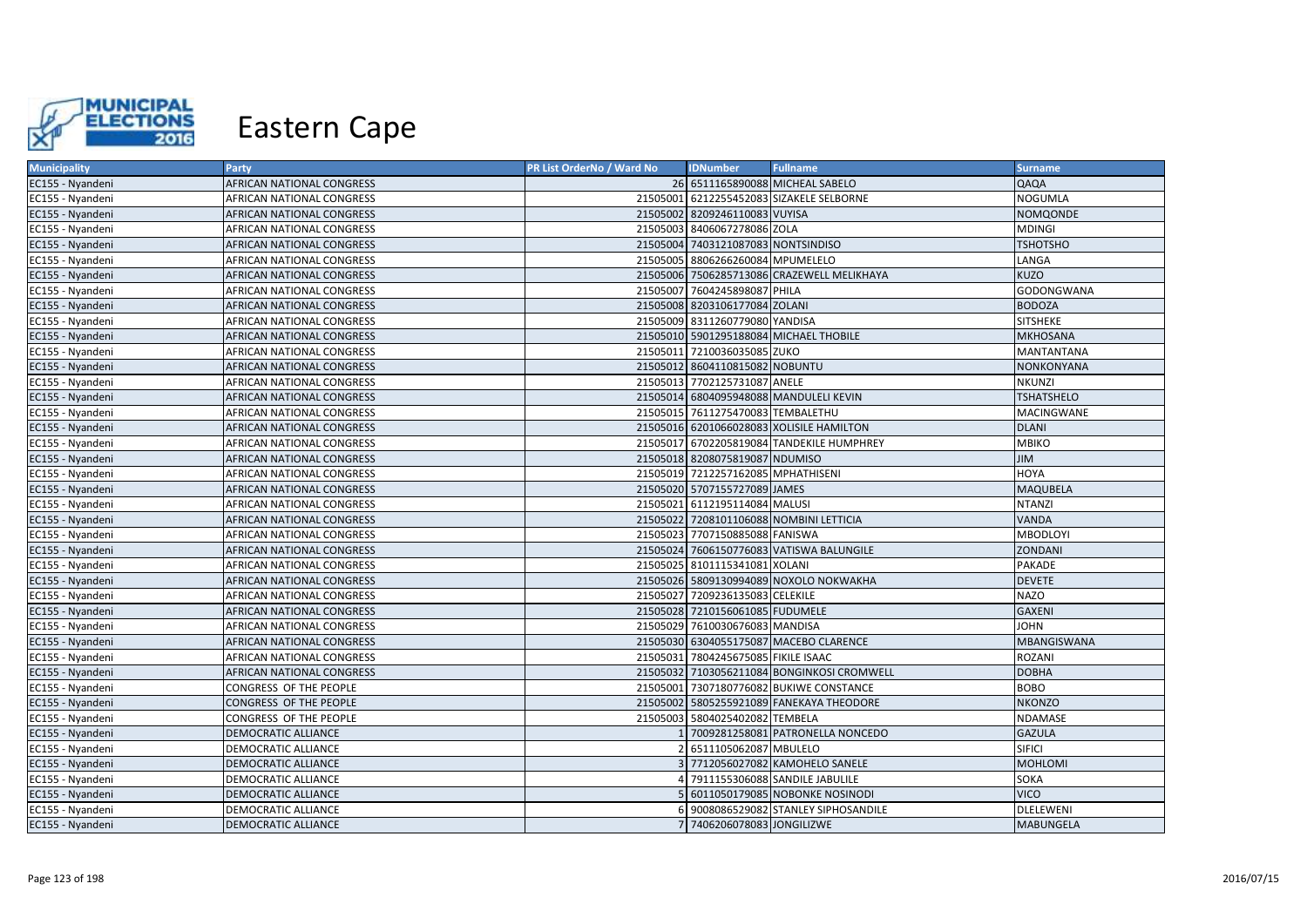

| <b>Municipality</b> | Party                      | PR List OrderNo / Ward No | <b>IDNumber</b>                      | <b>Fullname</b>                             | <b>Surname</b>   |
|---------------------|----------------------------|---------------------------|--------------------------------------|---------------------------------------------|------------------|
| EC155 - Nyandeni    | <b>DEMOCRATIC ALLIANCE</b> |                           | 8 7208180599088 PUMLA PORTIA         |                                             | <b>TSHIJILA</b>  |
| EC155 - Nyandeni    | DEMOCRATIC ALLIANCE        |                           | 8605065823088 SITHANDIWE             |                                             | <b>MAVUME</b>    |
| EC155 - Nyandeni    | <b>DEMOCRATIC ALLIANCE</b> |                           |                                      | 10 5609255224084 JOEL MVUYELWA              | <b>GXABA</b>     |
| EC155 - Nyandeni    | DEMOCRATIC ALLIANCE        |                           |                                      | 11 7307295696084 ZUZILE WELLINGTON          | <b>CAMBENI</b>   |
| EC155 - Nyandeni    | DEMOCRATIC ALLIANCE        |                           | 12 6803026496084 THEMBILE            |                                             | <b>MFOBOZA</b>   |
| EC155 - Nyandeni    | <b>DEMOCRATIC ALLIANCE</b> |                           | 13 6403275080083 SIPHIWO             |                                             | <b>SIYALO</b>    |
| EC155 - Nyandeni    | DEMOCRATIC ALLIANCE        |                           | 14 8211210703083 BUYISWA IRENE       |                                             | MAYO             |
| EC155 - Nyandeni    | <b>DEMOCRATIC ALLIANCE</b> |                           |                                      | 15 6201016883082 MLULEKI HAMILTON           | MNTSHOKWANA      |
| EC155 - Nyandeni    | DEMOCRATIC ALLIANCE        |                           |                                      | 16 5911095901081 TAMSANGA CHARLES           | VAKUBI           |
| EC155 - Nyandeni    | DEMOCRATIC ALLIANCE        |                           | 17 7508310600080 NOMASILVER          |                                             | <b>HLAZO</b>     |
| EC155 - Nyandeni    | DEMOCRATIC ALLIANCE        |                           | 18 7608160944081 NONTOBEKO           |                                             | LANDULE          |
| EC155 - Nyandeni    | DEMOCRATIC ALLIANCE        |                           | 19 7906110487080 PUMLA               |                                             | <b>MORRISON</b>  |
| EC155 - Nyandeni    | <b>DEMOCRATIC ALLIANCE</b> |                           |                                      | 21505001 6011050179085 NOBONKE NOSINODI     | <b>VICO</b>      |
| EC155 - Nyandeni    | <b>DEMOCRATIC ALLIANCE</b> |                           |                                      | 21505002 6201215703081 VUKILE CHRISTOPHER   | <b>NGQOBA</b>    |
| EC155 - Nyandeni    | <b>DEMOCRATIC ALLIANCE</b> |                           | 21505003 8211210703083 BUYISWA IRENE |                                             | MAYO             |
| EC155 - Nyandeni    | <b>DEMOCRATIC ALLIANCE</b> |                           | 21505004 6207115958089 LUVUYO        |                                             | SONJICA          |
| EC155 - Nyandeni    | DEMOCRATIC ALLIANCE        |                           |                                      | 21505005 7009281258081 PATRONELLA NONCEDO   | <b>GAZULA</b>    |
| EC155 - Nyandeni    | <b>DEMOCRATIC ALLIANCE</b> |                           |                                      | 21505006 7307295696084 ZUZILE WELLINGTON    | <b>CAMBENI</b>   |
| EC155 - Nyandeni    | DEMOCRATIC ALLIANCE        |                           | 21505007 8211210703083 BUYISWA IRENE |                                             | MAYO             |
| EC155 - Nyandeni    | <b>DEMOCRATIC ALLIANCE</b> |                           | 21505008 9412166140085 QINISILE      |                                             | <b>DINDELA</b>   |
| EC155 - Nyandeni    | <b>DEMOCRATIC ALLIANCE</b> |                           |                                      | 21505009 7009281258081 PATRONELLA NONCEDO   | <b>GAZULA</b>    |
| EC155 - Nyandeni    | <b>DEMOCRATIC ALLIANCE</b> |                           |                                      | 21505010 7009281258081 PATRONELLA NONCEDO   | <b>GAZULA</b>    |
| EC155 - Nyandeni    | <b>DEMOCRATIC ALLIANCE</b> | 21505011                  |                                      | 7009281258081 PATRONELLA NONCEDO            | <b>GAZULA</b>    |
| EC155 - Nyandeni    | <b>DEMOCRATIC ALLIANCE</b> |                           |                                      | 21505012 7712056027082 KAMOHELO SANELE      | <b>MOHLOMI</b>   |
| EC155 - Nyandeni    | <b>DEMOCRATIC ALLIANCE</b> | 21505013                  | 6806011176082 FEZEKA                 |                                             | LANDZELA         |
| EC155 - Nyandeni    | <b>DEMOCRATIC ALLIANCE</b> |                           |                                      | 21505014 9008086529082 STANLEY SIPHOSANDILE | <b>DLELEWENI</b> |
| EC155 - Nyandeni    | <b>DEMOCRATIC ALLIANCE</b> |                           |                                      | 21505015 7009281258081 PATRONELLA NONCEDO   | <b>GAZULA</b>    |
| EC155 - Nyandeni    | <b>DEMOCRATIC ALLIANCE</b> |                           |                                      | 21505016 7009281258081 PATRONELLA NONCEDO   | <b>GAZULA</b>    |
| EC155 - Nyandeni    | <b>DEMOCRATIC ALLIANCE</b> |                           |                                      | 21505017 6201016883082 MLULEKI HAMILTON     | MNTSHOKWANA      |
| EC155 - Nyandeni    | <b>DEMOCRATIC ALLIANCE</b> |                           |                                      | 21505018 7307295696084 ZUZILE WELLINGTON    | <b>CAMBENI</b>   |
| EC155 - Nyandeni    | <b>DEMOCRATIC ALLIANCE</b> |                           | 21505019 6403275080083 SIPHIWO       |                                             | SIYALO           |
| EC155 - Nyandeni    | <b>DEMOCRATIC ALLIANCE</b> |                           | 21505020 6511105062087 MBULELO       |                                             | <b>SIFICI</b>    |
| EC155 - Nyandeni    | <b>DEMOCRATIC ALLIANCE</b> | 21505021                  |                                      | 7911155306088 SANDILE JABULILE              | SOKA             |
| EC155 - Nyandeni    | <b>DEMOCRATIC ALLIANCE</b> |                           | 21505022 7509231132088 PUTUMA        |                                             | <b>MGUDLWA</b>   |
| EC155 - Nyandeni    | DEMOCRATIC ALLIANCE        |                           |                                      | 21505023 7009281258081 PATRONELLA NONCEDO   | GAZULA           |
| EC155 - Nyandeni    | DEMOCRATIC ALLIANCE        |                           |                                      | 21505024 7911155306088 SANDILE JABULILE     | <b>SOKA</b>      |
| EC155 - Nyandeni    | DEMOCRATIC ALLIANCE        |                           | 21505025 7406206078083 JONGILIZWE    |                                             | MABUNGELA        |
| EC155 - Nyandeni    | <b>DEMOCRATIC ALLIANCE</b> |                           | 21505026 7406206078083 JONGILIZWE    |                                             | <b>MABUNGELA</b> |
| EC155 - Nyandeni    | DEMOCRATIC ALLIANCE        |                           |                                      | 21505027 6011050179085 NOBONKE NOSINODI     | VICO             |
| EC155 - Nyandeni    | <b>DEMOCRATIC ALLIANCE</b> |                           |                                      | 21505028 5911095901081 TAMSANGA CHARLES     | <b>VAKUBI</b>    |
| EC155 - Nyandeni    | DEMOCRATIC ALLIANCE        |                           | 21505029 7508310600080 NOMASILVER    |                                             | <b>HLAZO</b>     |
| EC155 - Nyandeni    | <b>DEMOCRATIC ALLIANCE</b> |                           | 21505030 7906110487080 PUMLA         |                                             | <b>MORRISON</b>  |
| EC155 - Nyandeni    | <b>DEMOCRATIC ALLIANCE</b> |                           |                                      | 21505031 7009281258081 PATRONELLA NONCEDO   | <b>GAZULA</b>    |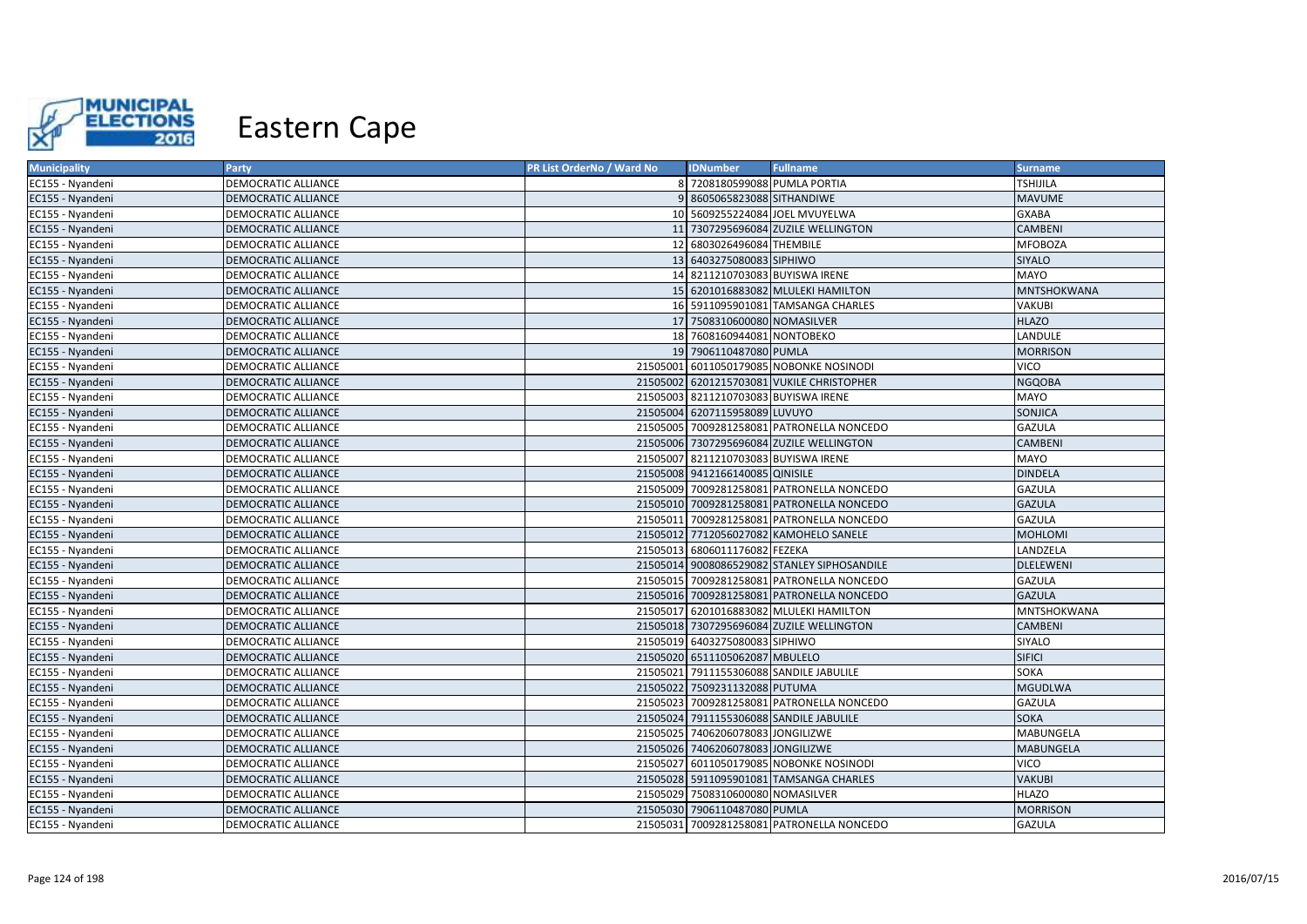

| <b>Municipality</b> | Party                            | PR List OrderNo / Ward No | <b>IDNumber</b>                    | <b>Fullname</b>                         | <b>Surname</b>  |
|---------------------|----------------------------------|---------------------------|------------------------------------|-----------------------------------------|-----------------|
| EC155 - Nyandeni    | DEMOCRATIC ALLIANCE              |                           |                                    | 21505032 5609255224084 JOEL MVUYELWA    | <b>GXABA</b>    |
| EC155 - Nyandeni    | <b>ECONOMIC FREEDOM FIGHTERS</b> |                           | 9101050612081 LONA                 |                                         | <b>TSHOTSHO</b> |
| EC155 - Nyandeni    | <b>ECONOMIC FREEDOM FIGHTERS</b> |                           | 8712126078080 MLAMLI ALFRED        |                                         | MAKHETHA        |
| EC155 - Nyandeni    | ECONOMIC FREEDOM FIGHTERS        |                           | 8712300911080 XOLISWA              |                                         | <b>NTLOKO</b>   |
| EC155 - Nyandeni    | <b>ECONOMIC FREEDOM FIGHTERS</b> |                           |                                    | 9501285618086 BONGUMSA SAMUEL           | <b>SEKU</b>     |
| EC155 - Nyandeni    | <b>ECONOMIC FREEDOM FIGHTERS</b> |                           |                                    | 8205160586084 CWAYITA NCUMISA           | <b>DLANJWA</b>  |
| EC155 - Nyandeni    | <b>ECONOMIC FREEDOM FIGHTERS</b> |                           | 6908115821082 MPUTUMI              |                                         | <b>DAWUSE</b>   |
| EC155 - Nyandeni    | <b>ECONOMIC FREEDOM FIGHTERS</b> |                           | 7409080603083 THEMBELA             |                                         | <b>FEMELA</b>   |
| EC155 - Nyandeni    | <b>ECONOMIC FREEDOM FIGHTERS</b> |                           |                                    | 8006026401082 MKOKELI SEUNTJIE          | <b>BINZA</b>    |
| EC155 - Nyandeni    | <b>ECONOMIC FREEDOM FIGHTERS</b> |                           |                                    | 7805010612088 PURITY GCOBISA            | <b>KETSHANE</b> |
| EC155 - Nyandeni    | <b>ECONOMIC FREEDOM FIGHTERS</b> |                           | 10 6203206042081 LEONARD           |                                         | <b>NDAMASE</b>  |
| EC155 - Nyandeni    | <b>ECONOMIC FREEDOM FIGHTERS</b> |                           | 11 9708010810082 NOMLINDELO        |                                         | <b>MKONKOTI</b> |
| EC155 - Nyandeni    | <b>ECONOMIC FREEDOM FIGHTERS</b> |                           |                                    | 12 7311075739080 MUVEN MNIKELO          | NDZABELA        |
| EC155 - Nyandeni    | <b>ECONOMIC FREEDOM FIGHTERS</b> |                           | 13 9203141062084 NELISWA           |                                         | <b>GQETYWA</b>  |
| EC155 - Nyandeni    | <b>ECONOMIC FREEDOM FIGHTERS</b> |                           |                                    | 14 7904245973082 TEMBELANI PIERRE       | <b>NGONGO</b>   |
| EC155 - Nyandeni    | <b>ECONOMIC FREEDOM FIGHTERS</b> |                           |                                    | 15 8902030675085 SANDISIWE MINKEY       | <b>LILA</b>     |
| EC155 - Nyandeni    | <b>ECONOMIC FREEDOM FIGHTERS</b> |                           | 16 9308016138081 LITHA             |                                         | <b>JAMA</b>     |
| EC155 - Nyandeni    | <b>ECONOMIC FREEDOM FIGHTERS</b> |                           | 17 9608281409087 NOCEBO            |                                         | BANGANI         |
| EC155 - Nyandeni    | <b>ECONOMIC FREEDOM FIGHTERS</b> |                           | 18 9102131024080 SIVENATHI         |                                         | <b>HLAZO</b>    |
| EC155 - Nyandeni    | <b>ECONOMIC FREEDOM FIGHTERS</b> |                           | 19 8701021078089 ANATHI FELICIA    |                                         | LUGETYE         |
| EC155 - Nyandeni    | <b>ECONOMIC FREEDOM FIGHTERS</b> |                           | 20 9209300958087 SINAZO            |                                         | <b>NGXAZA</b>   |
| EC155 - Nyandeni    | <b>ECONOMIC FREEDOM FIGHTERS</b> |                           | 21 8303221026081 NOBUBELE          |                                         | MKENTANE        |
| EC155 - Nyandeni    | <b>ECONOMIC FREEDOM FIGHTERS</b> |                           | 22 9601295680082 LULAMA            |                                         | <b>BANJELO</b>  |
| EC155 - Nyandeni    | <b>ECONOMIC FREEDOM FIGHTERS</b> |                           |                                    | 23 6206220277088 NOZIFUNGO MAVIS        | <b>NOQOBO</b>   |
| EC155 - Nyandeni    | <b>ECONOMIC FREEDOM FIGHTERS</b> |                           | 24 8906301210084 ZETHU PRETTY      |                                         | LUHALU          |
| EC155 - Nyandeni    | <b>ECONOMIC FREEDOM FIGHTERS</b> |                           | 25 9212011304088 NOLOYISO          |                                         | MADIKANE        |
| EC155 - Nyandeni    | <b>ECONOMIC FREEDOM FIGHTERS</b> |                           | 26 7103315618087 FEZEKILE          |                                         | MNQWAZANA       |
| EC155 - Nyandeni    | <b>ECONOMIC FREEDOM FIGHTERS</b> |                           | 27 7105220783088 VUYELWA           |                                         | <b>GWADISO</b>  |
| EC155 - Nyandeni    | <b>ECONOMIC FREEDOM FIGHTERS</b> |                           | 28 9207200708081 ZINATHI           |                                         | <b>NQETO</b>    |
| EC155 - Nyandeni    | <b>ECONOMIC FREEDOM FIGHTERS</b> |                           |                                    | 29 7109055533089 SIMPHIWE LAURENCE      | <b>TSHAWE</b>   |
| EC155 - Nyandeni    | <b>ECONOMIC FREEDOM FIGHTERS</b> |                           | 30 9605250825087 PHELISA           |                                         | <b>MSESWA</b>   |
| EC155 - Nyandeni    | <b>ECONOMIC FREEDOM FIGHTERS</b> |                           | 31 7904105977082 BONGA BRICE       |                                         | MBOYANA         |
| EC155 - Nyandeni    | <b>ECONOMIC FREEDOM FIGHTERS</b> |                           | 21505001 9605280709087 JABULILE    |                                         | <b>GOSONGO</b>  |
| EC155 - Nyandeni    | <b>ECONOMIC FREEDOM FIGHTERS</b> |                           | 21505002 9202196319084 MSA         |                                         | <b>MBUBE</b>    |
| EC155 - Nyandeni    | <b>ECONOMIC FREEDOM FIGHTERS</b> |                           | 21505004 9510185785085 SIPHAMANDLA |                                         | QOYI            |
| EC155 - Nyandeni    | <b>ECONOMIC FREEDOM FIGHTERS</b> |                           | 21505005 8102130805084 ANDISA      |                                         | <b>TSHOTSHO</b> |
| EC155 - Nyandeni    | <b>ECONOMIC FREEDOM FIGHTERS</b> |                           | 21505006 7905145863083 SEBENZILE   |                                         | <b>NTINTA</b>   |
| EC155 - Nyandeni    | <b>ECONOMIC FREEDOM FIGHTERS</b> |                           | 21505007 8712300911080 XOLISWA     |                                         | <b>NTLOKO</b>   |
| EC155 - Nyandeni    | <b>ECONOMIC FREEDOM FIGHTERS</b> |                           | 21505008 7409080603083 THEMBELA    |                                         | <b>FEMELA</b>   |
| EC155 - Nyandeni    | ECONOMIC FREEDOM FIGHTERS        | 21505009                  | 8608275797084 MPUMZI               |                                         | SIYONGWANA      |
| EC155 - Nyandeni    | <b>ECONOMIC FREEDOM FIGHTERS</b> |                           | 21505010 7904160659088 ZANDILE     |                                         | <b>MATOMELA</b> |
| EC155 - Nyandeni    | ECONOMIC FREEDOM FIGHTERS        |                           | 21505011 8303021299086 XOLISWA     |                                         | MQUQU           |
| EC155 - Nyandeni    | <b>ECONOMIC FREEDOM FIGHTERS</b> |                           |                                    | 21505012 8006026401082 MKOKELI SEUNTJIE | <b>BINZA</b>    |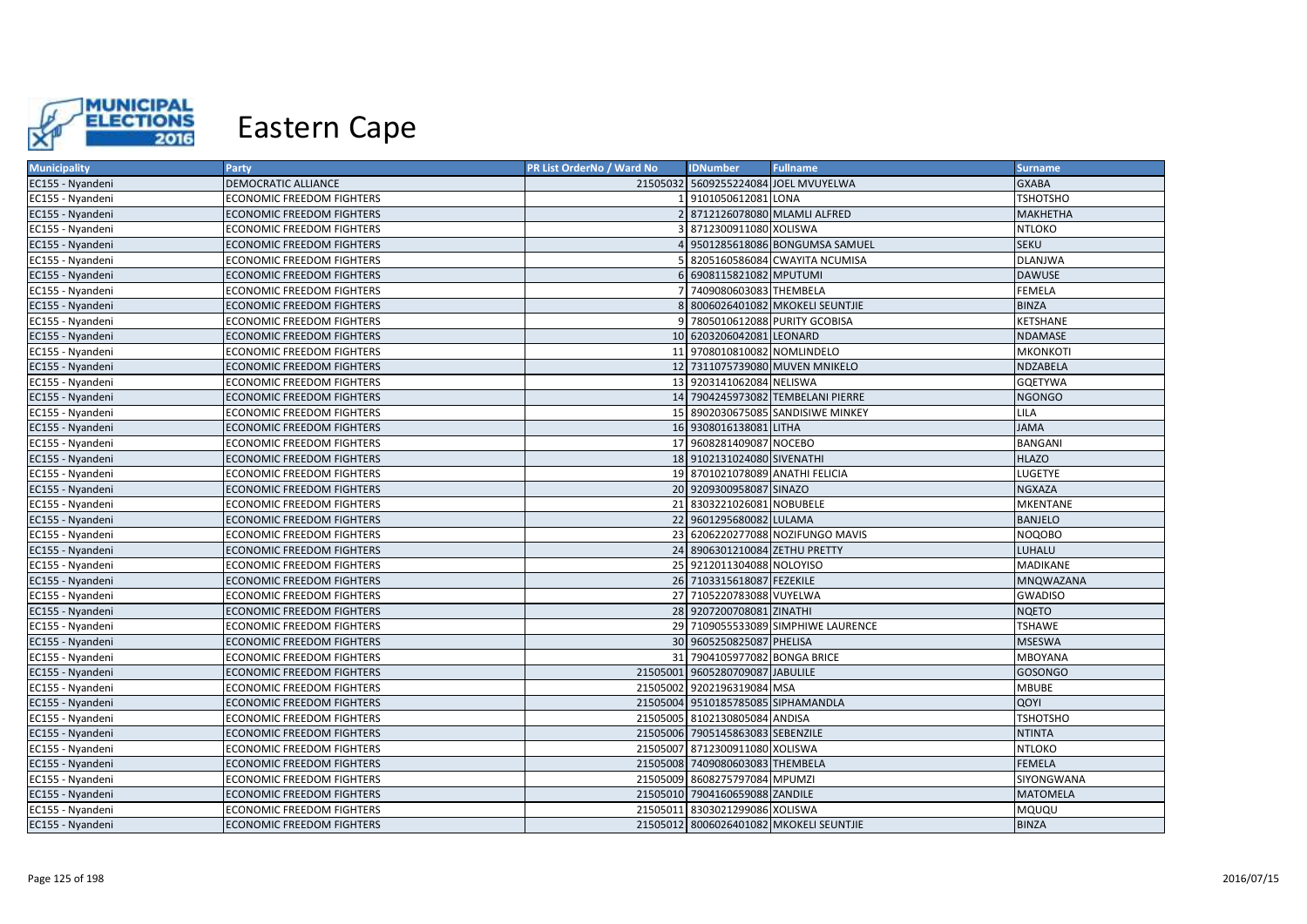

| <b>Municipality</b> | Party                             | PR List OrderNo / Ward No | <b>IDNumber</b>                       | <b>Fullname</b>                         | <b>Surname</b>   |
|---------------------|-----------------------------------|---------------------------|---------------------------------------|-----------------------------------------|------------------|
| EC155 - Nyandeni    | <b>ECONOMIC FREEDOM FIGHTERS</b>  |                           |                                       | 21505013 7904245973082 TEMBELANI PIERRE | <b>NGONGO</b>    |
| EC155 - Nyandeni    | <b>ECONOMIC FREEDOM FIGHTERS</b>  |                           |                                       | 21505014 9311116477086 AFIKILE WELCOME  | <b>BANTU</b>     |
| EC155 - Nyandeni    | <b>ECONOMIC FREEDOM FIGHTERS</b>  |                           |                                       | 21505015 8205160586084 CWAYITA NCUMISA  | <b>DLANJWA</b>   |
| EC155 - Nyandeni    | <b>ECONOMIC FREEDOM FIGHTERS</b>  |                           | 21505016 8904151152084 BONGISWA       |                                         | <b>MAZITAMBE</b> |
| EC155 - Nyandeni    | <b>ECONOMIC FREEDOM FIGHTERS</b>  |                           | 21505017 7702165635081 BONANI         |                                         | <b>MFUNDISI</b>  |
| EC155 - Nyandeni    | <b>ECONOMIC FREEDOM FIGHTERS</b>  |                           | 21505018 8906146197082 SINELIZWI      |                                         | <b>SEKU</b>      |
| EC155 - Nyandeni    | <b>ECONOMIC FREEDOM FIGHTERS</b>  |                           | 21505019 7202215137089 NJONGO         |                                         | PAULOS           |
| EC155 - Nyandeni    | <b>ECONOMIC FREEDOM FIGHTERS</b>  |                           | 21505020 8701021078089 ANATHI FELICIA |                                         | <b>LUGETYE</b>   |
| EC155 - Nyandeni    | <b>ECONOMIC FREEDOM FIGHTERS</b>  |                           |                                       | 21505021 8309065786086 PIWOKUHLE INGA   | <b>MKENTANE</b>  |
| EC155 - Nyandeni    | <b>ECONOMIC FREEDOM FIGHTERS</b>  |                           | 21505022 8004041137088 NTOMBIFIKILE   |                                         | <b>FULINZIMA</b> |
| EC155 - Nyandeni    | <b>ECONOMIC FREEDOM FIGHTERS</b>  |                           | 21505023 8804151263081 THANDOKAZI     |                                         | <b>NCANCASHE</b> |
| EC155 - Nyandeni    | <b>ECONOMIC FREEDOM FIGHTERS</b>  |                           | 21505024 8904010664089 NONTOBEKO      |                                         | <b>TSHINGANA</b> |
| EC155 - Nyandeni    | <b>ECONOMIC FREEDOM FIGHTERS</b>  |                           | 21505025 9602010746083 YVONE          |                                         | <b>MFUNDISI</b>  |
| EC155 - Nyandeni    | <b>ECONOMIC FREEDOM FIGHTERS</b>  |                           | 21505026 6204080249081 SELINA         |                                         | <b>ARENDS</b>    |
| EC155 - Nyandeni    | ECONOMIC FREEDOM FIGHTERS         |                           | 21505027 9611206189081 PHILASANDE     |                                         | MDUKISWA         |
| EC155 - Nyandeni    | ECONOMIC FREEDOM FIGHTERS         |                           | 21505028 8701070943084 PHUMLA         |                                         | <b>NCILIKITI</b> |
| EC155 - Nyandeni    | <b>ECONOMIC FREEDOM FIGHTERS</b>  |                           | 21505029 8901171167084 BABALWA        |                                         | <b>MBOKODI</b>   |
| EC155 - Nyandeni    | ECONOMIC FREEDOM FIGHTERS         |                           |                                       | 21505030 7304130115081 ZOLELWA FUNDISWA | QOYI             |
| EC155 - Nyandeni    | <b>ECONOMIC FREEDOM FIGHTERS</b>  |                           | 21505031 7512201226088 LINDELWA       |                                         | NODANGALA        |
| EC155 - Nyandeni    | <b>ECONOMIC FREEDOM FIGHTERS</b>  |                           | 21505032 6203206042081 LEONARD        |                                         | <b>NDAMASE</b>   |
| EC155 - Nyandeni    | INDEPENDENT CANDIDATE             |                           | 21505003 6611285890081 GCINIBANDLA    |                                         | MFAKANYE         |
| EC155 - Nyandeni    | <b>INDEPENDENT CANDIDATE</b>      |                           | 21505010 7406076236084 MASIZOLE       |                                         | <b>NYANGINTO</b> |
| EC155 - Nyandeni    | INDEPENDENT CANDIDATE             |                           |                                       | 21505011 6303045213081 MONWABISI ALBERT | KHININDA         |
| EC155 - Nyandeni    | <b>INDEPENDENT CANDIDATE</b>      |                           | 21505011 8006266137081 MZAYIFANI      |                                         | <b>GEBHU</b>     |
| EC155 - Nyandeni    | INDEPENDENT CANDIDATE             |                           |                                       | 21505015 5303235803080 ALBERT SEBENZILE | SIXABELA         |
| EC155 - Nyandeni    | INDEPENDENT CANDIDATE             |                           |                                       | 21505020 6003236063085 MLUNGISI WELCOME | <b>YOLWA</b>     |
| EC155 - Nyandeni    | PAN AFRICANIST CONGRESS OF AZANIA |                           | 8612215542089 SAMKELO                 |                                         | <b>HLWATIKA</b>  |
| EC155 - Nyandeni    | PAN AFRICANIST CONGRESS OF AZANIA |                           | 8410086019083 MASIBULELE              |                                         | SAYINETHE        |
| EC155 - Nyandeni    | PAN AFRICANIST CONGRESS OF AZANIA |                           | 8107100684088 NOMVUYO                 |                                         | GAYIYA           |
| EC155 - Nyandeni    | PAN AFRICANIST CONGRESS OF AZANIA |                           | 8208245507083 QHAMANI                 |                                         | <b>GOBO</b>      |
| EC155 - Nyandeni    | PAN AFRICANIST CONGRESS OF AZANIA |                           | 7911025737082 SIBUSISO K              |                                         | <b>BAMBENI</b>   |
| EC155 - Nyandeni    | PAN AFRICANIST CONGRESS OF AZANIA |                           |                                       | 8012035664082 SIVIWE GOODWILL           | <b>NQEKETO</b>   |
| EC155 - Nyandeni    | PAN AFRICANIST CONGRESS OF AZANIA |                           | 6512255205088 MANDISI                 |                                         | <b>BAMBENI</b>   |
| EC155 - Nyandeni    | PAN AFRICANIST CONGRESS OF AZANIA |                           | 8 7005126274085 KHANYILE              |                                         | NOLANGENI        |
| EC155 - Nyandeni    | PAN AFRICANIST CONGRESS OF AZANIA |                           | 21505014 7303126129080 NTOBEKO        |                                         | <b>BAMBENI</b>   |
| EC155 - Nyandeni    | PAN AFRICANIST CONGRESS OF AZANIA |                           | 21505021 8612215542089 SAMKELO        |                                         | <b>HLWATIKA</b>  |
| EC155 - Nyandeni    | PAN AFRICANIST CONGRESS OF AZANIA |                           | 21505024 8107100684088 NOMVUYO        |                                         | GAYIYA           |
| EC155 - Nyandeni    | PAN AFRICANIST CONGRESS OF AZANIA |                           |                                       | 21505029 8012035664082 SIVIWE GOODWILL  | <b>NQEKETO</b>   |
| EC155 - Nyandeni    | UNITED DEMOCRATIC MOVEMENT        |                           | 7603056278082 MFUNDISO                |                                         | MKROKRELWA       |
| EC155 - Nyandeni    | UNITED DEMOCRATIC MOVEMENT        |                           | 7511205930083 MBUYISELO               |                                         | <b>MAGXALA</b>   |
| EC155 - Nyandeni    | UNITED DEMOCRATIC MOVEMENT        |                           |                                       | 7902270544083 PORTIA NOZUKO             | <b>TSWINA</b>    |
| EC155 - Nyandeni    | UNITED DEMOCRATIC MOVEMENT        |                           |                                       | 6208206033089 ELLIOT PUMLANI            | MKWELANGA        |
| EC155 - Nyandeni    | UNITED DEMOCRATIC MOVEMENT        |                           | 5 7104200869082 NOKWANDISA            |                                         | <b>TSAWUTSA</b>  |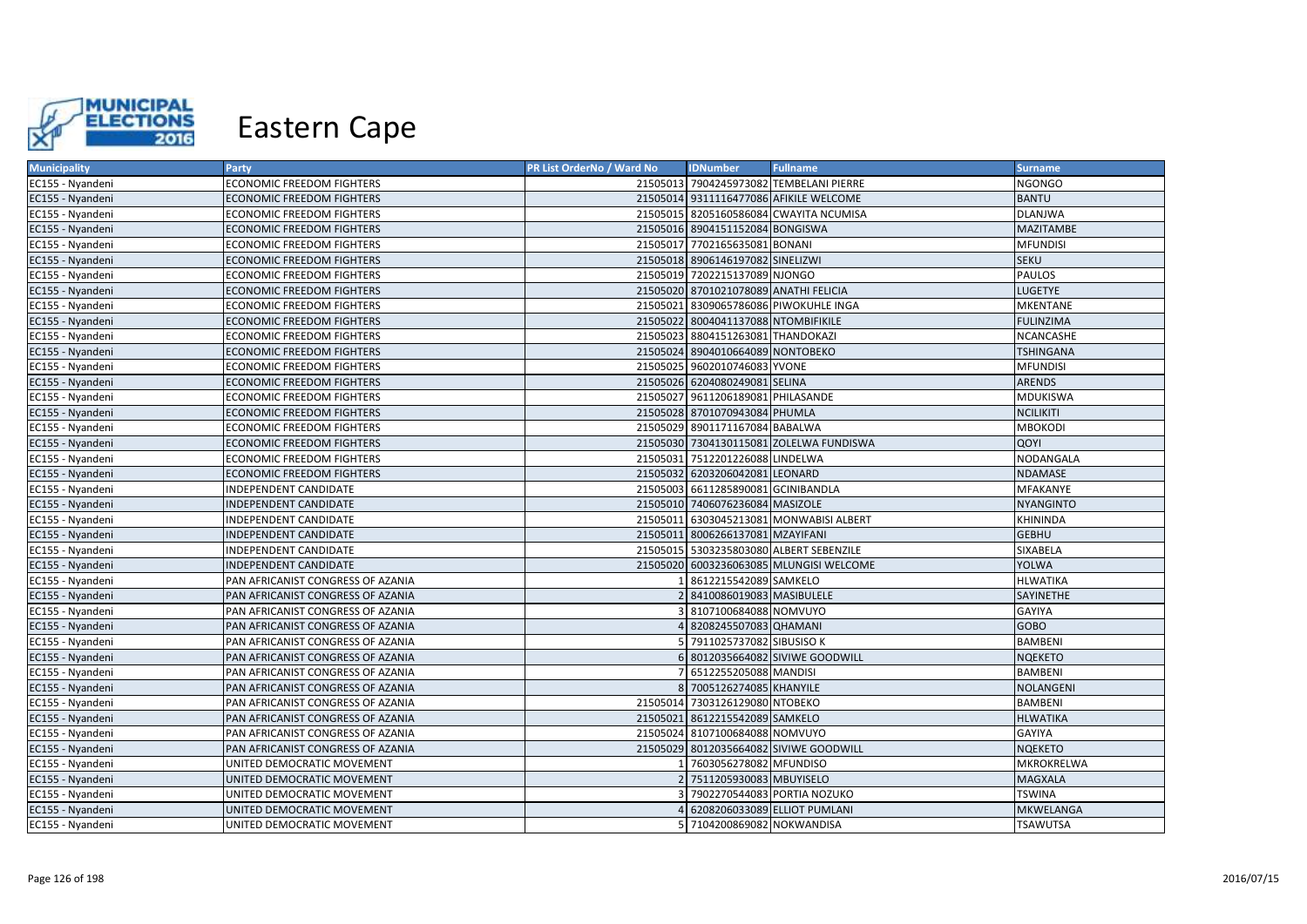

| <b>Municipality</b> | <b>Party</b>               | PR List OrderNo / Ward No | <b>IDNumber</b>                    | <b>Fullname</b>                                   | <b>Surname</b>     |
|---------------------|----------------------------|---------------------------|------------------------------------|---------------------------------------------------|--------------------|
| EC155 - Nyandeni    | UNITED DEMOCRATIC MOVEMENT |                           | 6 7105101049088 BULELWA            |                                                   | <b>NONKWELO</b>    |
| EC155 - Nyandeni    | UNITED DEMOCRATIC MOVEMENT |                           | 7 7509130815080 NTOMBENKOSI        |                                                   | MLUNGU             |
| EC155 - Nyandeni    | UNITED DEMOCRATIC MOVEMENT |                           | 8 7611075691086 ANDILE             |                                                   | <b>NOMATITI</b>    |
| EC155 - Nyandeni    | UNITED DEMOCRATIC MOVEMENT |                           | 9 8412210910088 NONEKA             |                                                   | SIKEYI             |
| EC155 - Nyandeni    | UNITED DEMOCRATIC MOVEMENT |                           |                                    | 10 8007180549088 NOZIPHIWO WINILE                 | <b>МРНАРНАМА</b>   |
| EC155 - Nyandeni    | UNITED DEMOCRATIC MOVEMENT |                           |                                    | 11 5807160234087 NOZANGOKU KUNJUZWA               | MAGADLA            |
| EC155 - Nyandeni    | UNITED DEMOCRATIC MOVEMENT |                           | 12 7706146044081 SIBUSISO          |                                                   | <b>MACHATSHANA</b> |
| EC155 - Nyandeni    | UNITED DEMOCRATIC MOVEMENT |                           |                                    | 13 5807285991082 NDODOMZI JULIUS                  | NODAYINGE          |
| EC155 - Nyandeni    | UNITED DEMOCRATIC MOVEMENT |                           |                                    | 14 8111230990084 NOZUKO ZANDILE                   | <b>MAKHINZI</b>    |
| EC155 - Nyandeni    | UNITED DEMOCRATIC MOVEMENT |                           | 15 6501065942089 MZWANDILE         |                                                   | <b>MFUNDISI</b>    |
| EC155 - Nyandeni    | UNITED DEMOCRATIC MOVEMENT |                           | 16 6603031724086 NOKWANDISA        |                                                   | <b>LURUNDO</b>     |
| EC155 - Nyandeni    | UNITED DEMOCRATIC MOVEMENT |                           | 17 6606270287087 NEZISWA           |                                                   | <b>NUKU</b>        |
| EC155 - Nyandeni    | UNITED DEMOCRATIC MOVEMENT |                           | 18 7910261189081 NOSISA            |                                                   | ZONO               |
| EC155 - Nyandeni    | UNITED DEMOCRATIC MOVEMENT |                           |                                    | 19 5409270905084 NOLINDILE PATRICIA               | HOHLO              |
| EC155 - Nyandeni    | UNITED DEMOCRATIC MOVEMENT |                           | 20 7210102438080 NTOMBENTSHA       |                                                   | KHUNDAYI           |
| EC155 - Nyandeni    | UNITED DEMOCRATIC MOVEMENT |                           |                                    | 21 6203010156085 GNATIA NOMPUMELELO NOMONDE       | MAQOKOLO           |
| EC155 - Nyandeni    | UNITED DEMOCRATIC MOVEMENT |                           |                                    | 22 6008275718085 THEOPHILUS MZUVELILE             | <b>MBOKODI</b>     |
| EC155 - Nyandeni    | UNITED DEMOCRATIC MOVEMENT |                           | 23 6202156254084 PENDULA           |                                                   | MAZULE             |
| EC155 - Nyandeni    | UNITED DEMOCRATIC MOVEMENT |                           | 24 8504256225080 ANELE             |                                                   | <b>MAQONDO</b>     |
| EC155 - Nyandeni    | UNITED DEMOCRATIC MOVEMENT |                           | 25 5401180174083 NONZAME           |                                                   | NGCATU             |
| EC155 - Nyandeni    | UNITED DEMOCRATIC MOVEMENT |                           | 26 7101115943085 FIKILE            |                                                   | SAYILESE           |
| EC155 - Nyandeni    | UNITED DEMOCRATIC MOVEMENT |                           | 27 9101026506086 ASIVE             |                                                   | тото               |
| EC155 - Nyandeni    | UNITED DEMOCRATIC MOVEMENT |                           |                                    | 28 6703140900088 NONCEBA THELMA                   | <b>SOMTAKI</b>     |
| EC155 - Nyandeni    | UNITED DEMOCRATIC MOVEMENT |                           | 29 7904115400083 SISA              |                                                   | <b>GENUKA</b>      |
| EC155 - Nyandeni    | UNITED DEMOCRATIC MOVEMENT |                           | 30 7712235677088 THEMBELANI        |                                                   | <b>GWADISO</b>     |
| EC155 - Nyandeni    | UNITED DEMOCRATIC MOVEMENT |                           | 31 7108175101082 LAMLA             |                                                   | BANYA              |
| EC155 - Nyandeni    | UNITED DEMOCRATIC MOVEMENT |                           |                                    | 21505004 5409270905084 NOLINDILE PATRICIA         | <b>HOHLO</b>       |
| EC155 - Nyandeni    | UNITED DEMOCRATIC MOVEMENT |                           | 21505006 7210102438080 NTOMBENTSHA |                                                   | KHUNDAYI           |
| EC155 - Nyandeni    | UNITED DEMOCRATIC MOVEMENT |                           |                                    | 21505007 5807285991082 NDODOMZI JULIUS            | <b>NODAYINGE</b>   |
| EC155 - Nyandeni    | UNITED DEMOCRATIC MOVEMENT |                           |                                    | 21505009 6203010156085 GNATIA NOMPUMELELO NOMONDE | MAQOKOLO           |
| EC155 - Nyandeni    | UNITED DEMOCRATIC MOVEMENT |                           |                                    | 21505010 7902270544083 PORTIA NOZUKO              | <b>TSWINA</b>      |
| EC155 - Nyandeni    | UNITED DEMOCRATIC MOVEMENT |                           |                                    | 21505011 8111230990084 NOZUKO ZANDILE             | MAKHINZI           |
| EC155 - Nyandeni    | UNITED DEMOCRATIC MOVEMENT |                           | 21505012 7105101049088 BULELWA     |                                                   | NONKWELO           |
| EC155 - Nyandeni    | UNITED DEMOCRATIC MOVEMENT |                           |                                    | 21505013 6008275718085 THEOPHILUS MZUVELILE       | <b>MBOKODI</b>     |
| EC155 - Nyandeni    | UNITED DEMOCRATIC MOVEMENT |                           | 21505014 6202156254084 PENDULA     |                                                   | <b>MAZULE</b>      |
| EC155 - Nyandeni    | UNITED DEMOCRATIC MOVEMENT |                           | 21505017 8504256225080 ANELE       |                                                   | MAQONDO            |
| EC155 - Nyandeni    | UNITED DEMOCRATIC MOVEMENT |                           | 21505018 5401180174083 NONZAME     |                                                   | <b>NGCATU</b>      |
| EC155 - Nyandeni    | UNITED DEMOCRATIC MOVEMENT |                           | 21505019 7101115943085 FIKILE      |                                                   | SAYILESE           |
| EC155 - Nyandeni    | UNITED DEMOCRATIC MOVEMENT |                           | 21505021 9101026506086 ASIVE       |                                                   | <b>TOTO</b>        |
| EC155 - Nyandeni    | UNITED DEMOCRATIC MOVEMENT |                           |                                    | 21505022 6703140900088 NONCEBA THELMA             | SOMTAKI            |
| EC155 - Nyandeni    | UNITED DEMOCRATIC MOVEMENT |                           | 21505023 7904115400083 SISA        |                                                   | <b>GENUKA</b>      |
| EC155 - Nyandeni    | UNITED DEMOCRATIC MOVEMENT |                           | 21505024 7611075691086 ANDILE      |                                                   | <b>NOMATITI</b>    |
| EC155 - Nyandeni    | UNITED DEMOCRATIC MOVEMENT |                           | 21505025 6501065942089 MZWANDILE   |                                                   | <b>MFUNDISI</b>    |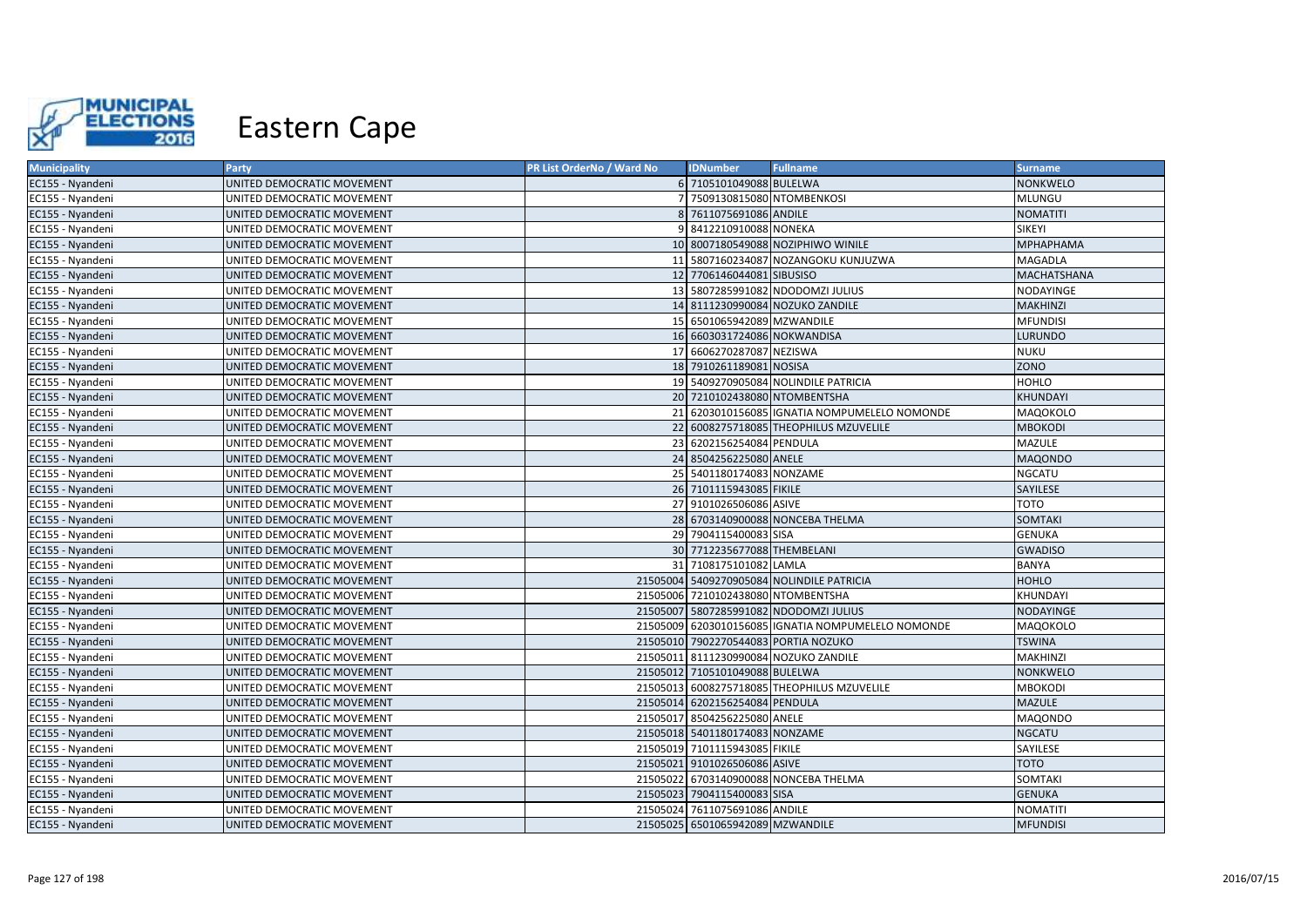

| <b>Municipality</b> | Party                            | PR List OrderNo / Ward No | <b>IDNumber</b>                   | <b>Fullname</b>                           | <b>Surname</b>   |
|---------------------|----------------------------------|---------------------------|-----------------------------------|-------------------------------------------|------------------|
| EC155 - Nyandeni    | UNITED DEMOCRATIC MOVEMENT       |                           | 21505026 7603056278082 MFUNDISO   |                                           | MKROKRELWA       |
| EC155 - Nyandeni    | UNITED DEMOCRATIC MOVEMENT       |                           | 21505028 7712235677088 THEMBELANI |                                           | <b>GWADISO</b>   |
| EC155 - Nyandeni    | UNITED DEMOCRATIC MOVEMENT       |                           | 21505029 7108175101082 LAMLA      |                                           | <b>BANYA</b>     |
| EC155 - Nyandeni    | UNITED DEMOCRATIC MOVEMENT       |                           | 21505030 6603031724086 NOKWANDISA |                                           | <b>LURUNDO</b>   |
| EC155 - Nyandeni    | UNITED DEMOCRATIC MOVEMENT       | 21505031                  |                                   | 5409140213081 TRYPHINA NOMBULELO          | JAVU             |
| EC155 - Nyandeni    | UNITED DEMOCRATIC MOVEMENT       |                           |                                   | 21505032 6208206033089 ELLIOT PUMLANI     | MKWELANGA        |
| EC155 - Nyandeni    | <b>UNITED PARTY</b>              |                           |                                   | 6308235164085 KUMBULA RICHARD             | <b>MOYAKE</b>    |
| EC155 - Nyandeni    | <b>UNITED PARTY</b>              |                           | 5812065952080 MEDICINE            |                                           | <b>MLENGA</b>    |
| EC155 - Nyandeni    | <b>UNITED PARTY</b>              |                           | 7006106775083 VUKILE              |                                           | <b>TSHELA</b>    |
| EC155 - Nyandeni    | <b>UNITED PARTY</b>              |                           | 7306205875085 THEMBINKOSI         |                                           | <b>MATYHOLO</b>  |
| EC155 - Nyandeni    | <b>UNITED PARTY</b>              |                           |                                   | 7408030991085 SINELIZWI PATRICIA          | QIKA             |
| EC155 - Nyandeni    | <b>UNITED PARTY</b>              |                           |                                   | 6908055595084 NKOSIPHILILE WILGARD        | <b>DINGA</b>     |
| EC155 - Nyandeni    | <b>UNITED PARTY</b>              |                           | 7409086117088 NTSIKELELO          |                                           | <b>MABALA</b>    |
| EC155 - Nyandeni    | <b>UNITED PARTY</b>              |                           | 7206011194087 NOLUBABALO          |                                           | <b>MBODLELA</b>  |
| EC155 - Nyandeni    | <b>UNITED PARTY</b>              |                           |                                   | 8505125809087 MAKHAYA IRVIN               | <b>KOLISI</b>    |
| EC155 - Nyandeni    | <b>UNITED PARTY</b>              |                           |                                   | 10 8606270904085 BULELWA MILTA            | MADZIDZELA       |
| EC155 - Nyandeni    | <b>UNITED PARTY</b>              |                           | 11 7306126385081 MABOYS           |                                           | SIZEKE           |
| EC155 - Nyandeni    | <b>UNITED PARTY</b>              |                           | 12 7206126401088 NORMAN           |                                           | <b>MAVUSO</b>    |
| EC155 - Nyandeni    | <b>UNITED PARTY</b>              |                           | 21505010 6510107157085 NCEBA      |                                           | <b>GALAWE</b>    |
| EC155 - Nyandeni    | <b>UNITED PARTY</b>              |                           | 21505012 8210125997087 MBEKO      |                                           | <b>MBOXA</b>     |
| EC156 - Mhlontlo    | <b>AFRICAN NATIONAL CONGRESS</b> |                           | 7405160920082 NOMPUMELELO         |                                           | <b>DYWILI</b>    |
| EC156 - Mhlontlo    | <b>AFRICAN NATIONAL CONGRESS</b> |                           | 7209265916080 MTHEMBU             |                                           | <b>MABONO</b>    |
| EC156 - Mhlontlo    | AFRICAN NATIONAL CONGRESS        |                           |                                   | 5208140857081 MARGARET NOZOLILE           | MVANYASHE        |
| EC156 - Mhlontlo    | <b>AFRICAN NATIONAL CONGRESS</b> |                           | 8712150994087 SBONGISENI          |                                           | QANGANI          |
| EC156 - Mhlontlo    | <b>AFRICAN NATIONAL CONGRESS</b> |                           |                                   | 8906061456083 NOLUNDI PRINCESS BANOYOLO   | <b>LUDIDI</b>    |
| EC156 - Mhlontlo    | AFRICAN NATIONAL CONGRESS        |                           | 5604240177083 SIZEKA SYLVIA       |                                           | <b>MBANGATA</b>  |
| EC156 - Mhlontlo    | AFRICAN NATIONAL CONGRESS        |                           | 5207270928084 ETHEL LIZIWE        |                                           | <b>XWAYI</b>     |
| EC156 - Mhlontlo    | <b>AFRICAN NATIONAL CONGRESS</b> |                           |                                   | 8 6709210878088 NOKWAZI TEMPERANCE        | <b>NGQUKE</b>    |
| EC156 - Mhlontlo    | AFRICAN NATIONAL CONGRESS        |                           | 6712060833088 GLADYS              |                                           | MAZITSHANA       |
| EC156 - Mhlontlo    | AFRICAN NATIONAL CONGRESS        |                           | 10 7211090919081 NOSIPHO          |                                           | NODLELA          |
| EC156 - Mhlontlo    | <b>AFRICAN NATIONAL CONGRESS</b> |                           |                                   | 11 4307270102085 NONKQUBELA RUTH          | NGEWU            |
| EC156 - Mhlontlo    | AFRICAN NATIONAL CONGRESS        |                           | 12 6203205116084 ZOLILE LENNOX    |                                           | MALANGENI        |
| EC156 - Mhlontlo    | AFRICAN NATIONAL CONGRESS        |                           |                                   | 13 5604160986083 NOLULAMA ELEANOR         | SIGWILI          |
| EC156 - Mhlontlo    | AFRICAN NATIONAL CONGRESS        |                           | 14 7206106632082 EDDIE            |                                           | <b>PULA</b>      |
| EC156 - Mhlontlo    | <b>AFRICAN NATIONAL CONGRESS</b> |                           |                                   | 15 6309090186080 SINDISWA NOKWANDA THELMA | MATANZIMA        |
| EC156 - Mhlontlo    | AFRICAN NATIONAL CONGRESS        |                           | 16 7108056051083 VUSUMZI          |                                           | <b>MNYANDA</b>   |
| EC156 - Mhlontlo    | <b>AFRICAN NATIONAL CONGRESS</b> |                           |                                   | 17 5503160716088 ROSELINA NOZANDILE       | <b>MATOMANE</b>  |
| EC156 - Mhlontlo    | AFRICAN NATIONAL CONGRESS        |                           | 18 8409246483080 LOYISO DELRON    |                                           | <b>YALEZO</b>    |
| EC156 - Mhlontlo    | AFRICAN NATIONAL CONGRESS        |                           |                                   | 19 5710075742089 JEREMIAH MZIMKHULU       | JIKIJELA         |
| EC156 - Mhlontlo    | AFRICAN NATIONAL CONGRESS        |                           |                                   | 20 6411155060083 MBULELO GOODLUCK         | <b>JARA</b>      |
| EC156 - Mhlontlo    | AFRICAN NATIONAL CONGRESS        |                           | 21 3901120159088 NOMFUYO          |                                           | MGABADELI        |
| EC156 - Mhlontlo    | AFRICAN NATIONAL CONGRESS        |                           |                                   | 22 6111100119089 NOMJIKELO NECELIA        | <b>MTWAZI</b>    |
| EC156 - Mhlontlo    | <b>AFRICAN NATIONAL CONGRESS</b> |                           | 23 6509270900081 EUNICE           |                                           | <b>JIKISIZWE</b> |
|                     |                                  |                           |                                   |                                           |                  |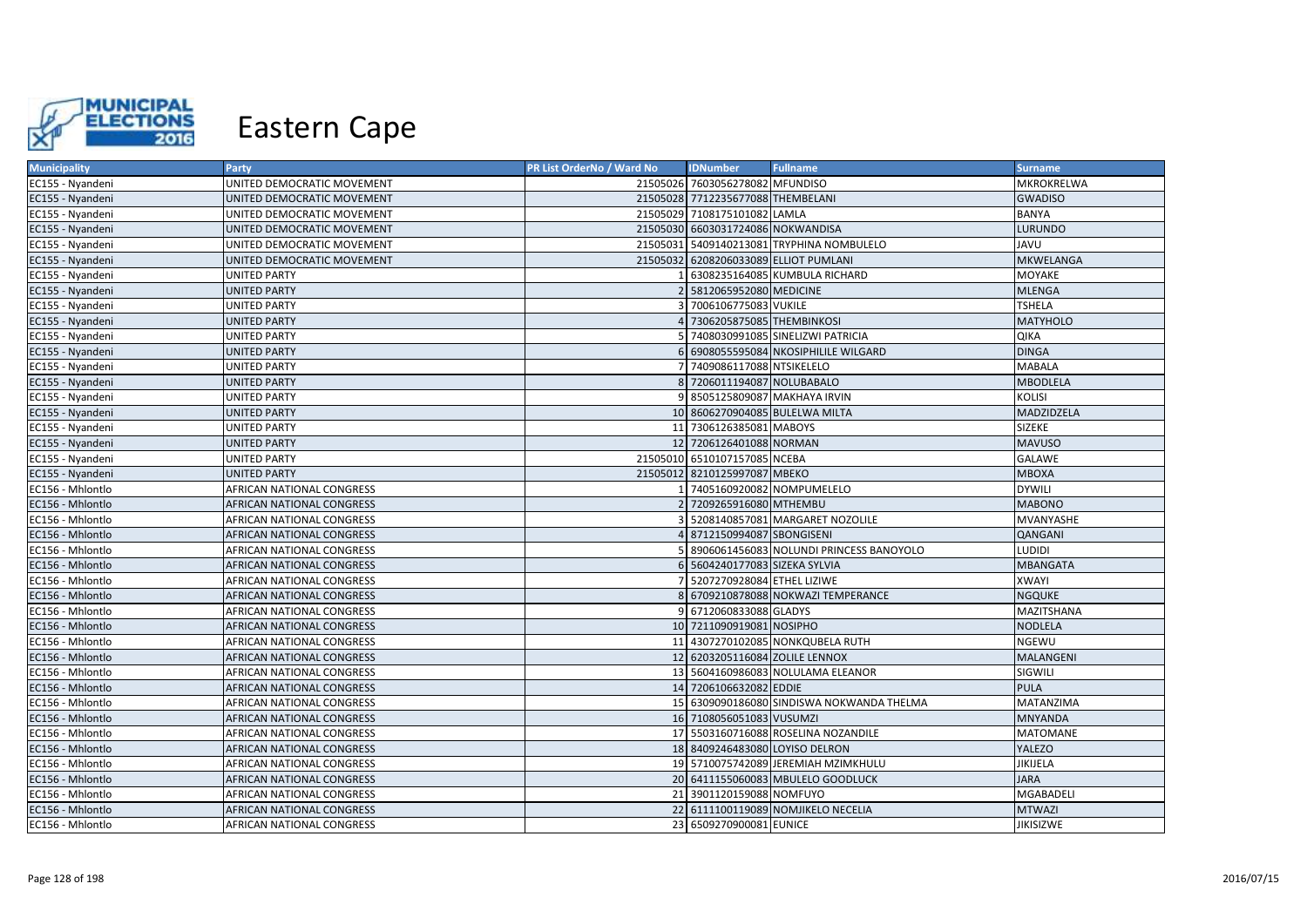

| <b>Municipality</b> | Party                            | PR List OrderNo / Ward No | <b>IDNumber</b>                     | <b>Fullname</b>                              | <b>Surname</b>    |
|---------------------|----------------------------------|---------------------------|-------------------------------------|----------------------------------------------|-------------------|
| EC156 - Mhlontlo    | AFRICAN NATIONAL CONGRESS        |                           | 21506001 7509065902085 MHLABUJIKILE |                                              | <b>NCAPHAYI</b>   |
| EC156 - Mhlontlo    | AFRICAN NATIONAL CONGRESS        |                           |                                     | 21506002 5307055792083 MARK DALUXOLO         | MANZI             |
| EC156 - Mhlontlo    | <b>AFRICAN NATIONAL CONGRESS</b> |                           | 21506003 7510185600088 THANDO       |                                              | <b>MGAWENI</b>    |
| EC156 - Mhlontlo    | AFRICAN NATIONAL CONGRESS        |                           |                                     | 21506004 6212201071086 SYLVIA NCEDISWA       | SALAZE            |
| EC156 - Mhlontlo    | <b>AFRICAN NATIONAL CONGRESS</b> |                           | 21506005 6701315598083 MKHUSELI     |                                              | LINGELA           |
| EC156 - Mhlontlo    | AFRICAN NATIONAL CONGRESS        |                           | 21506006 7210095973085 ZAMIKHAYA    |                                              | <b>BOTYA</b>      |
| EC156 - Mhlontlo    | <b>AFRICAN NATIONAL CONGRESS</b> |                           | 21506007 6705030801086 ZINGISWA     |                                              | <b>NTSHIBA</b>    |
| EC156 - Mhlontlo    | AFRICAN NATIONAL CONGRESS        |                           | 21506008 7609130616080 NTOMBIYAKHE  |                                              | GCABA             |
| EC156 - Mhlontlo    | AFRICAN NATIONAL CONGRESS        |                           | 21506009 7409086052087 BULELANI     |                                              | <b>HONONO</b>     |
| EC156 - Mhlontlo    | AFRICAN NATIONAL CONGRESS        |                           | 21506010 7201206104082 PATRICK      |                                              | <b>MDINWA</b>     |
| EC156 - Mhlontlo    | AFRICAN NATIONAL CONGRESS        |                           |                                     | 21506011 8506040914085 LAWUKAZI PATRICIA     | <b>DLOVA</b>      |
| EC156 - Mhlontlo    | AFRICAN NATIONAL CONGRESS        |                           | 21506012 8211075914080 SIMFUMENE    |                                              | <b>NTUKUNTEZI</b> |
| EC156 - Mhlontlo    | AFRICAN NATIONAL CONGRESS        |                           |                                     | 21506013 6008155807081 ZANDISELE WILTON      | <b>NONDAKA</b>    |
| EC156 - Mhlontlo    | AFRICAN NATIONAL CONGRESS        |                           | 21506014 7701120871088 ZANDISWA     |                                              | MAKINANA          |
| EC156 - Mhlontlo    | <b>AFRICAN NATIONAL CONGRESS</b> |                           | 21506015 6902285073087 ZIZAMELE     |                                              | <b>RENENE</b>     |
| EC156 - Mhlontlo    | AFRICAN NATIONAL CONGRESS        |                           |                                     | 21506016 7810055893080 BONGINKOSI BEANNET    | MTHITSHANE        |
| EC156 - Mhlontlo    | AFRICAN NATIONAL CONGRESS        |                           | 21506017 6202266008081 MAJEKULA     |                                              | SOYEKWA           |
| EC156 - Mhlontlo    | AFRICAN NATIONAL CONGRESS        |                           |                                     | 21506018 8204076098086 MLAMLELI NICHOLAS     | MPHELELI          |
| EC156 - Mhlontlo    | AFRICAN NATIONAL CONGRESS        |                           |                                     | 21506019 6006205913081 MFUNEKO SYDNEY        | <b>NGEWU</b>      |
| EC156 - Mhlontlo    | AFRICAN NATIONAL CONGRESS        |                           | 21506020 6006125163080 MABIZA       |                                              | <b>FAMELA</b>     |
| EC156 - Mhlontlo    | <b>AFRICAN NATIONAL CONGRESS</b> |                           | 21506021 8009261210085 XOLISWA      |                                              | SIBOKOZA          |
| EC156 - Mhlontlo    | AFRICAN NATIONAL CONGRESS        |                           |                                     | 21506022 6201021384084 PATIENCE NOSIPO       | MDEMKA            |
| EC156 - Mhlontlo    | <b>AFRICAN NATIONAL CONGRESS</b> |                           | 21506023 7108065006086 QHUBANI      |                                              | MANDLENI          |
| EC156 - Mhlontlo    | AFRICAN NATIONAL CONGRESS        |                           | 21506024 8505056376080 SIPHUMZE     |                                              | MAHAM             |
| EC156 - Mhlontlo    | <b>AFRICAN NATIONAL CONGRESS</b> |                           |                                     | 21506025 7402021870085 NTOMBEKHAYA VERONICA  | <b>NCAPAYI</b>    |
| EC156 - Mhlontlo    | AFRICAN NATIONAL CONGRESS        |                           |                                     | 21506026 5609040924089 EUGELIA NOZIMASILE    | SIKWATSHA         |
| EC156 - Mhlontlo    | <b>CIVIC INDEPENDENT</b>         |                           |                                     | 1 6307235962084 LINDINKOSI ANDERSON          | <b>TONO</b>       |
| EC156 - Mhlontlo    | <b>CIVIC INDEPENDENT</b>         |                           | 7310101987085 PHATISWA              |                                              | LUFUNDO           |
| EC156 - Mhlontlo    | <b>CIVIC INDEPENDENT</b>         |                           | 6703080074084 NOGCINILE             |                                              | <b>MYEKI</b>      |
| EC156 - Mhlontlo    | <b>CIVIC INDEPENDENT</b>         |                           |                                     | 4 6008010191085 NOKHAYA CHRISTINA            | <b>DYOSOBA</b>    |
| EC156 - Mhlontlo    | <b>CIVIC INDEPENDENT</b>         |                           |                                     | 21506004 6912235559085 SIVUYILE SYDNEY       | SOPANGISA         |
| EC156 - Mhlontlo    | <b>CIVIC INDEPENDENT</b>         |                           |                                     | 21506010 6401075923080 ISAAC ZWELINZIMA      | TSHUNGWANA        |
| EC156 - Mhlontlo    | <b>CIVIC INDEPENDENT</b>         |                           |                                     | 21506013 5607115835081 NJIYELA HAMILTON      | <b>TOKWE</b>      |
| EC156 - Mhlontlo    | <b>CIVIC INDEPENDENT</b>         |                           |                                     | 21506014 5404140209080 NTOMBOMZI AGNES       | <b>AROSI</b>      |
| EC156 - Mhlontlo    | <b>CIVIC INDEPENDENT</b>         |                           |                                     | 21506015 7707076743080 DUMEKAYA GIVEN        | <b>GUQA</b>       |
| EC156 - Mhlontlo    | <b>CIVIC INDEPENDENT</b>         |                           |                                     | 21506019 8507101008080 NONCEBA GLADYS        | NYEMBEZI          |
| EC156 - Mhlontlo    | <b>CIVIC INDEPENDENT</b>         |                           |                                     | 21506025 5906251054089 NOWEZILE NTOMBIKAYISE | VEZI              |
| EC156 - Mhlontlo    | CONGRESS OF THE PEOPLE           |                           | 1 7110170663082 ZELMA               |                                              | SONGCA            |
| EC156 - Mhlontlo    | <b>CONGRESS OF THE PEOPLE</b>    |                           |                                     | 21506001 8403056313081 NTUTHUZELO KHANYISO   | <b>MSWELI</b>     |
| EC156 - Mhlontlo    | <b>CONGRESS OF THE PEOPLE</b>    |                           | 21506002 6911241036088 BUSISIWE     |                                              | NGUDE             |
| EC156 - Mhlontlo    | CONGRESS OF THE PEOPLE           |                           |                                     | 21506003 6103140265089 PATRECAI NOVUMILE     | VELEM             |
| EC156 - Mhlontlo    | CONGRESS OF THE PEOPLE           |                           | 21506005 6903215826081 ZUKILE       |                                              | SOKUYEKA          |
| EC156 - Mhlontlo    | CONGRESS OF THE PEOPLE           |                           |                                     | 21506006 6808100190081 NOMFAZI PATIENCE      | TITI              |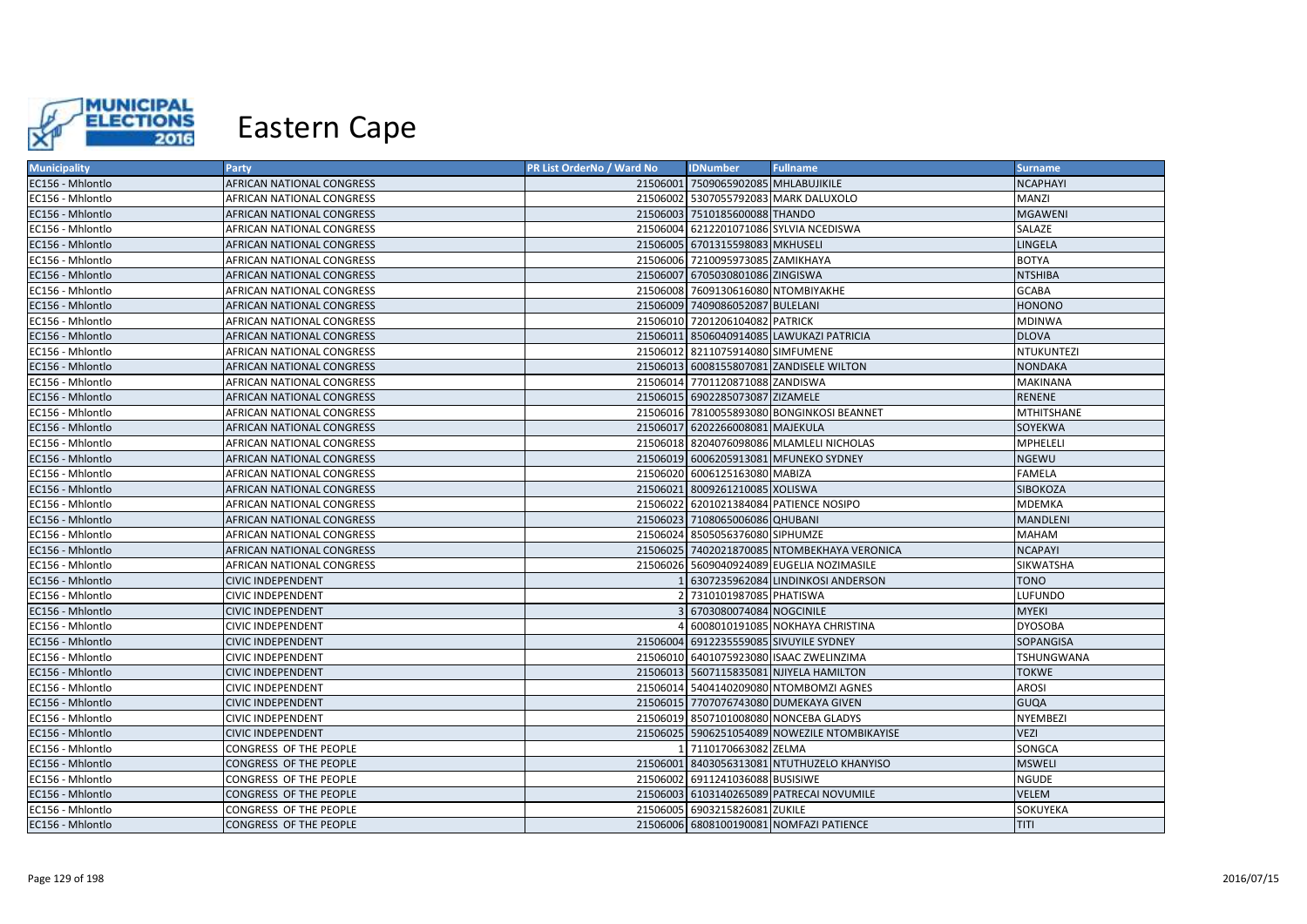

| <b>Municipality</b> | Party                         | PR List OrderNo / Ward No | <b>IDNumber</b>                    | <b>Fullname</b>                             | <b>Surname</b>    |
|---------------------|-------------------------------|---------------------------|------------------------------------|---------------------------------------------|-------------------|
| EC156 - Mhlontlo    | CONGRESS OF THE PEOPLE        |                           | 21506007 7110170663082 ZELMA       |                                             | SONGCA            |
| EC156 - Mhlontlo    | CONGRESS OF THE PEOPLE        |                           |                                    | 21506009 6004151033087 DORIS NOLINDILE      | <b>NGAMLANA</b>   |
| EC156 - Mhlontlo    | CONGRESS OF THE PEOPLE        |                           | 21506010 7204250933083 ZOLELWA     |                                             | <b>JARA</b>       |
| EC156 - Mhlontlo    | CONGRESS OF THE PEOPLE        |                           | 21506018 9012296062082 LUYANDA     |                                             | GOSO              |
| EC156 - Mhlontlo    | CONGRESS OF THE PEOPLE        |                           | 21506020 9109151664083 ZUSIPHE     |                                             | <b>BANJATWA</b>   |
| EC156 - Mhlontlo    | CONGRESS OF THE PEOPLE        |                           | 21506021 8403015763087 SAKHIWO     |                                             | <b>MBASHE</b>     |
| EC156 - Mhlontlo    | <b>CONGRESS OF THE PEOPLE</b> |                           | 21506022 9109151664083 ZUSIPHE     |                                             | <b>BANJATWA</b>   |
| EC156 - Mhlontlo    | CONGRESS OF THE PEOPLE        |                           | 21506026 6502281122084 NOLUBABALO  |                                             | <b>SIGODI</b>     |
| EC156 - Mhlontlo    | DEMOCRATIC ALLIANCE           |                           |                                    | 8305115594082 BANDILE SIYABONGA             | <b>MBEWU</b>      |
| EC156 - Mhlontlo    | <b>DEMOCRATIC ALLIANCE</b>    |                           | 8103126053085 GOODMAN              |                                             | <b>MATYENI</b>    |
| EC156 - Mhlontlo    | <b>DEMOCRATIC ALLIANCE</b>    |                           |                                    | 8703020637089 SIPHOKAZI ANDISWA             | <b>TABU</b>       |
| EC156 - Mhlontlo    | <b>DEMOCRATIC ALLIANCE</b>    |                           |                                    | 6701040079086 NTOMBENTSHA                   | <b>KETWA</b>      |
| EC156 - Mhlontlo    | <b>DEMOCRATIC ALLIANCE</b>    |                           | 6212206002086 SIBONGILE            |                                             | <b>VITSHIMA</b>   |
| EC156 - Mhlontlo    | <b>DEMOCRATIC ALLIANCE</b>    |                           |                                    | 5611115273087 MICHAEL SEBENZILE             | <b>MZAZA</b>      |
| EC156 - Mhlontlo    | <b>DEMOCRATIC ALLIANCE</b>    |                           |                                    | 6205295793086 CALLAWAY MAKOSI               | <b>MNENO</b>      |
| EC156 - Mhlontlo    | <b>DEMOCRATIC ALLIANCE</b>    |                           | 8 7301011475089 NOMAKHOLWA         |                                             | <b>ZOTO</b>       |
| EC156 - Mhlontlo    | <b>DEMOCRATIC ALLIANCE</b>    |                           |                                    | 8306051198086 ANTOINETTE ANDISIWE           | <b>XILONGWANA</b> |
| EC156 - Mhlontlo    | <b>DEMOCRATIC ALLIANCE</b>    |                           |                                    | 10 4204185578089 MTIMKULU CORNELIUS         | LUZIPO            |
| EC156 - Mhlontlo    | <b>DEMOCRATIC ALLIANCE</b>    |                           |                                    | 11 6605195099080 THENGELA ELIAS             | YIMPI             |
| EC156 - Mhlontlo    | <b>DEMOCRATIC ALLIANCE</b>    |                           |                                    | 12 6602275787080 SIBONGISENI HAMILTON       | <b>NQWENISO</b>   |
| EC156 - Mhlontlo    | <b>DEMOCRATIC ALLIANCE</b>    |                           | 13 8010055705082 MFUNDO            |                                             | NDLAME            |
| EC156 - Mhlontlo    | <b>DEMOCRATIC ALLIANCE</b>    |                           |                                    | 14 5009065147080 BETHUEL MPHAHLELE          | <b>JIKIJELA</b>   |
| EC156 - Mhlontlo    | <b>DEMOCRATIC ALLIANCE</b>    |                           | 15 6109015131082 SIZWE             |                                             | SINQANDU          |
| EC156 - Mhlontlo    | <b>DEMOCRATIC ALLIANCE</b>    |                           | 16 9405101231084 SINAWO            |                                             | <b>SONI</b>       |
| EC156 - Mhlontlo    | <b>DEMOCRATIC ALLIANCE</b>    |                           | 17 7512195717084 PHILLEMON         |                                             | <b>TYWAKU</b>     |
| EC156 - Mhlontlo    | <b>DEMOCRATIC ALLIANCE</b>    |                           |                                    | 18 8208020718087 ETHEL ANDISWA              | NDEVU             |
| EC156 - Mhlontlo    | <b>DEMOCRATIC ALLIANCE</b>    |                           |                                    | 19 7905310565083 NO-AYANDA CONNELIA         | <b>TUKULO</b>     |
| EC156 - Mhlontlo    | <b>DEMOCRATIC ALLIANCE</b>    |                           | 20 6603300713083 FRANCIS           |                                             | <b>MNENO</b>      |
| EC156 - Mhlontlo    | <b>DEMOCRATIC ALLIANCE</b>    |                           |                                    | 21506001 8703020637089 SIPHOKAZI ANDISWA    | <b>TABU</b>       |
| EC156 - Mhlontlo    | <b>DEMOCRATIC ALLIANCE</b>    |                           |                                    | 21506002 8305115594082 BANDILE SIYABONGA    | <b>MBEWU</b>      |
| EC156 - Mhlontlo    | <b>DEMOCRATIC ALLIANCE</b>    |                           |                                    | 21506003 8305115594082 BANDILE SIYABONGA    | MBEWU             |
| EC156 - Mhlontlo    | <b>DEMOCRATIC ALLIANCE</b>    |                           |                                    | 21506004 8305115594082 BANDILE SIYABONGA    | <b>MBEWU</b>      |
| EC156 - Mhlontlo    | <b>DEMOCRATIC ALLIANCE</b>    |                           |                                    | 21506005 8305115594082 BANDILE SIYABONGA    | MBEWU             |
| EC156 - Mhlontlo    | <b>DEMOCRATIC ALLIANCE</b>    |                           | 21506006 7512195717084 PHILLEMON   |                                             | <b>TYWAKU</b>     |
| EC156 - Mhlontlo    | DEMOCRATIC ALLIANCE           |                           |                                    | 21506007 6205295793086 CALLAWAY MAKOSI      | <b>MNENO</b>      |
| EC156 - Mhlontlo    | <b>DEMOCRATIC ALLIANCE</b>    |                           | 21506008 6701040079086 NTOMBENTSHA |                                             | <b>KETWA</b>      |
| EC156 - Mhlontlo    | <b>DEMOCRATIC ALLIANCE</b>    |                           |                                    | 21506009 8306051198086 ANTOINETTE ANDISIWE  | XILONGWANA        |
| EC156 - Mhlontlo    | <b>DEMOCRATIC ALLIANCE</b>    |                           |                                    | 21506010 7905310565083 NO-AYANDA CONNELIA   | <b>TUKULO</b>     |
| EC156 - Mhlontlo    | DEMOCRATIC ALLIANCE           |                           | 21506011 7306067216089 MAKWANDE    |                                             | <b>GQIBA</b>      |
| EC156 - Mhlontlo    | <b>DEMOCRATIC ALLIANCE</b>    |                           |                                    | 21506012 5611115273087 MICHAEL SEBENZILE    | <b>MZAZA</b>      |
| EC156 - Mhlontlo    | <b>DEMOCRATIC ALLIANCE</b>    |                           |                                    | 21506013 6605195099080 THENGELA ELIAS       | <b>YIMPI</b>      |
| EC156 - Mhlontlo    | <b>DEMOCRATIC ALLIANCE</b>    |                           | 21506014 9210260647082 INDIPHILE   |                                             | <b>BONTSA</b>     |
| EC156 - Mhlontlo    | <b>DEMOCRATIC ALLIANCE</b>    |                           |                                    | 21506015 6602275787080 SIBONGISENI HAMILTON | <b>NQWENISO</b>   |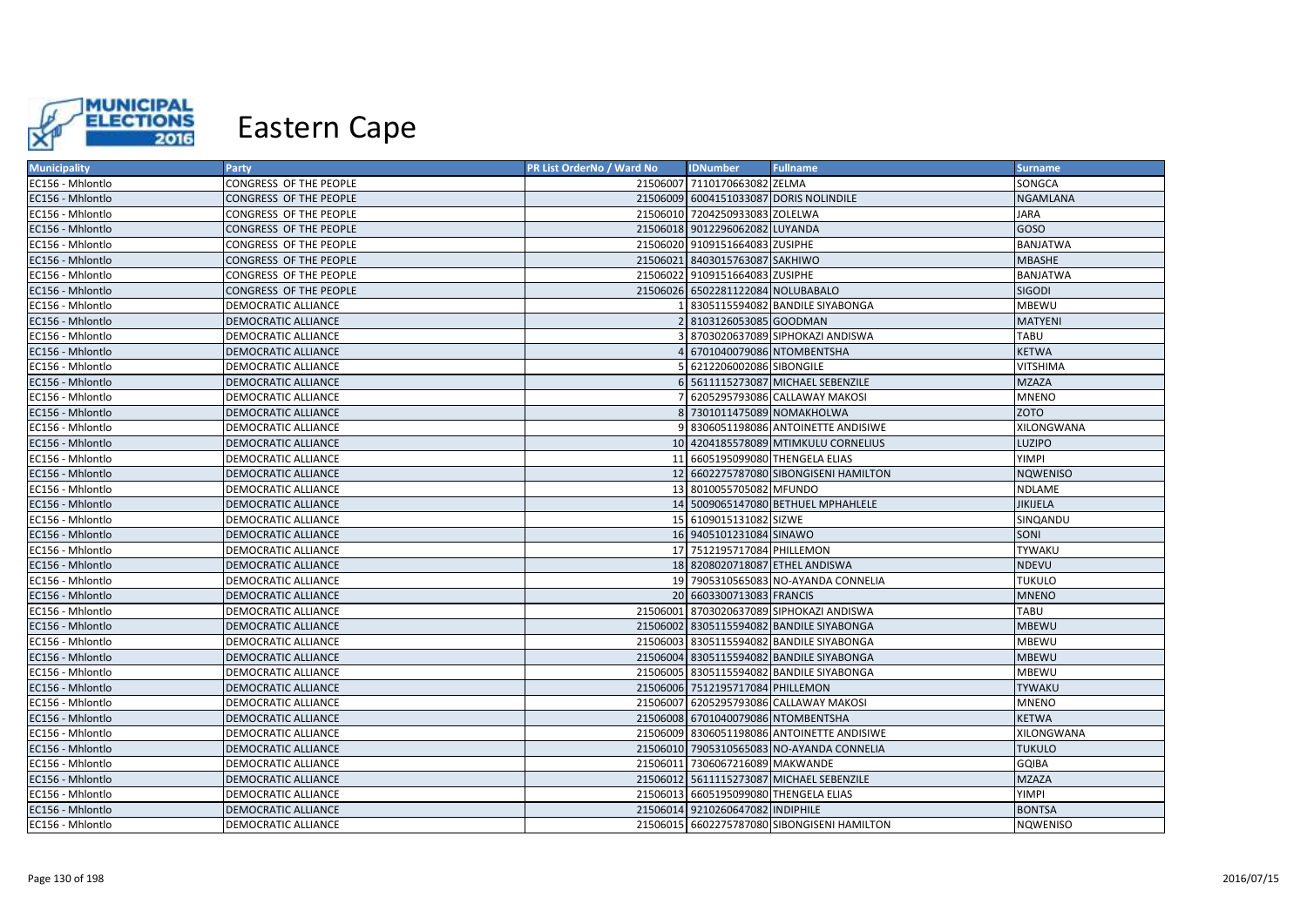

| <b>Municipality</b> | Party                            | PR List OrderNo / Ward No | <b>IDNumber</b>                      | <b>Fullname</b>                          | <b>Surname</b>            |
|---------------------|----------------------------------|---------------------------|--------------------------------------|------------------------------------------|---------------------------|
| EC156 - Mhlontlo    | DEMOCRATIC ALLIANCE              |                           | 21506016 8103126053085 GOODMAN       |                                          | <b>MATYENI</b>            |
| EC156 - Mhlontlo    | <b>DEMOCRATIC ALLIANCE</b>       |                           |                                      | 21506017 8111165898088 SIYANDA WONDERFUL | <b>BONTSA</b>             |
| EC156 - Mhlontlo    | DEMOCRATIC ALLIANCE              |                           |                                      | 21506018 6205295793086 CALLAWAY MAKOSI   | <b>MNENO</b>              |
| EC156 - Mhlontlo    | <b>DEMOCRATIC ALLIANCE</b>       |                           | 21506019 8208020718087 ETHEL ANDISWA |                                          | <b>NDEVU</b>              |
| EC156 - Mhlontlo    | DEMOCRATIC ALLIANCE              |                           |                                      | 21506020 6611090440080 LAURA NOZICELO    | <b>BUTSHINGI-SIYOTULA</b> |
| EC156 - Mhlontlo    | <b>DEMOCRATIC ALLIANCE</b>       |                           | 21506021 8212150993080 NOSANZI       |                                          | <b>MANYANA</b>            |
| EC156 - Mhlontlo    | <b>DEMOCRATIC ALLIANCE</b>       |                           |                                      | 21506022 5009065147080 BETHUEL MPHAHLELE | <b>JIKIJELA</b>           |
| EC156 - Mhlontlo    | <b>DEMOCRATIC ALLIANCE</b>       |                           | 21506023 7706245865089 MXOLISI       |                                          | SIXAKAZA                  |
| EC156 - Mhlontlo    | <b>DEMOCRATIC ALLIANCE</b>       |                           | 21506024 9405101231084 SINAWO        |                                          | <b>SONI</b>               |
| EC156 - Mhlontlo    | <b>DEMOCRATIC ALLIANCE</b>       |                           | 21506025 7301011475089 NOMAKHOLWA    |                                          | <b>ZOTO</b>               |
| EC156 - Mhlontlo    | <b>DEMOCRATIC ALLIANCE</b>       |                           | 21506026 6212206002086 SIBONGILE     |                                          | <b>VITSHIMA</b>           |
| EC156 - Mhlontlo    | <b>ECONOMIC FREEDOM FIGHTERS</b> |                           | 7604200885087 PUMZA                  |                                          | <b>NTOBONGWANA</b>        |
| EC156 - Mhlontlo    | <b>ECONOMIC FREEDOM FIGHTERS</b> |                           | 2 6501041025082 KHUNGEKA             |                                          | <b>MPULA</b>              |
| EC156 - Mhlontlo    | <b>ECONOMIC FREEDOM FIGHTERS</b> |                           | 3 7211285996084 MXOLISI              |                                          | <b>FUNO</b>               |
| EC156 - Mhlontlo    | <b>ECONOMIC FREEDOM FIGHTERS</b> |                           | 9407080844085 ZINTLE                 |                                          | <b>MKHWECO</b>            |
| EC156 - Mhlontlo    | <b>ECONOMIC FREEDOM FIGHTERS</b> |                           | 5 7003145809080 VUYISILE LOUIS       |                                          | ZUKELWA                   |
| EC156 - Mhlontlo    | <b>ECONOMIC FREEDOM FIGHTERS</b> |                           | 6 9112091103089 ASIPHE               |                                          | <b>NGXOLA</b>             |
| EC156 - Mhlontlo    | <b>ECONOMIC FREEDOM FIGHTERS</b> |                           |                                      | 7 8610210799084 NOMZAMO QUEEN            | <b>MKHWECO</b>            |
| EC156 - Mhlontlo    | <b>ECONOMIC FREEDOM FIGHTERS</b> |                           | 8 8704066015081 MALIBONGWE           |                                          | <b>JEKE</b>               |
| EC156 - Mhlontlo    | <b>ECONOMIC FREEDOM FIGHTERS</b> |                           | 9 6710060789086 NOXOLISO             |                                          | <b>GWELE</b>              |
| EC156 - Mhlontlo    | <b>ECONOMIC FREEDOM FIGHTERS</b> |                           | 10 8911276051083 SIBUSISO            |                                          | <b>TUNGELA</b>            |
| EC156 - Mhlontlo    | <b>ECONOMIC FREEDOM FIGHTERS</b> |                           |                                      | 11 6311101018088 NTOMBEKAYA INNOCENT     | QUWE                      |
| EC156 - Mhlontlo    | <b>ECONOMIC FREEDOM FIGHTERS</b> |                           | 12 8710051267082 KHUNJULWA           |                                          | <b>FETUMANE</b>           |
| EC156 - Mhlontlo    | <b>ECONOMIC FREEDOM FIGHTERS</b> |                           | 13 8610106475088 SISEKO              |                                          | MKALA                     |
| EC156 - Mhlontlo    | <b>ECONOMIC FREEDOM FIGHTERS</b> |                           | 14 9412110996087 NTOMBIZONKE         |                                          | <b>MBANGATA</b>           |
| EC156 - Mhlontlo    | <b>ECONOMIC FREEDOM FIGHTERS</b> |                           | 15 9111165912086 MONELISI            |                                          | <b>MBOMBO</b>             |
| EC156 - Mhlontlo    | <b>ECONOMIC FREEDOM FIGHTERS</b> |                           | 16 7312201221084 NOSISA              |                                          | SINQUMBU                  |
| EC156 - Mhlontlo    | <b>ECONOMIC FREEDOM FIGHTERS</b> |                           | 17 8306067000086 PHELO ZENGY         |                                          | <b>MBALO</b>              |
| EC156 - Mhlontlo    | <b>ECONOMIC FREEDOM FIGHTERS</b> |                           | 18 9304301014087 ASIPHE              |                                          | <b>MADIKIZA</b>           |
| EC156 - Mhlontlo    | <b>ECONOMIC FREEDOM FIGHTERS</b> |                           | 19 8505245484084 LWANDA              |                                          | <b>VECO</b>               |
| EC156 - Mhlontlo    | <b>ECONOMIC FREEDOM FIGHTERS</b> |                           |                                      | 20 7506151478087 NOANDILE GRACE          | <b>MYEKI</b>              |
| EC156 - Mhlontlo    | <b>ECONOMIC FREEDOM FIGHTERS</b> |                           | 21 9209205638081 NTLAHLA             |                                          | <b>DLADLAMA</b>           |
| EC156 - Mhlontlo    | ECONOMIC FREEDOM FIGHTERS        |                           | 22 8309161606089 BUSISWA             |                                          | <b>MDATYULWA</b>          |
| EC156 - Mhlontlo    | <b>ECONOMIC FREEDOM FIGHTERS</b> |                           | 23 6812145946085 ANDILE              |                                          | GQADA                     |
| EC156 - Mhlontlo    | <b>ECONOMIC FREEDOM FIGHTERS</b> |                           | 24 9009196191086 SAKUMZI             |                                          | <b>MKALA</b>              |
| EC156 - Mhlontlo    | <b>ECONOMIC FREEDOM FIGHTERS</b> |                           |                                      | 25 8906306124082 SIBABALO LINDINKOSI     | JIKIJELA                  |
| EC156 - Mhlontlo    | <b>ECONOMIC FREEDOM FIGHTERS</b> |                           |                                      | 26 5407035153081 WYCLIFF LAWRENCE LULAMA | <b>MAGADLA</b>            |
| EC156 - Mhlontlo    | <b>ECONOMIC FREEDOM FIGHTERS</b> |                           |                                      | 21506001 5810125177086 MNCEDISI FREDDIE  | <b>NDEVU</b>              |
| EC156 - Mhlontlo    | <b>ECONOMIC FREEDOM FIGHTERS</b> |                           | 21506002 8306201492082 NOMFUNDO      |                                          | <b>MKIVA</b>              |
| EC156 - Mhlontlo    | <b>ECONOMIC FREEDOM FIGHTERS</b> |                           | 21506003 8206231085080 AYANDA        |                                          | <b>MAKA</b>               |
| EC156 - Mhlontlo    | <b>ECONOMIC FREEDOM FIGHTERS</b> |                           | 21506004 7307285797082 ANDILE OSCAR  |                                          | <b>MIZA</b>               |
| EC156 - Mhlontlo    | <b>ECONOMIC FREEDOM FIGHTERS</b> |                           | 21506005 9009036214080 SIYAMCELA     |                                          | MAZIBU                    |
| EC156 - Mhlontlo    | <b>ECONOMIC FREEDOM FIGHTERS</b> |                           | 21506006 8610106475088 SISEKO        |                                          | <b>MKALA</b>              |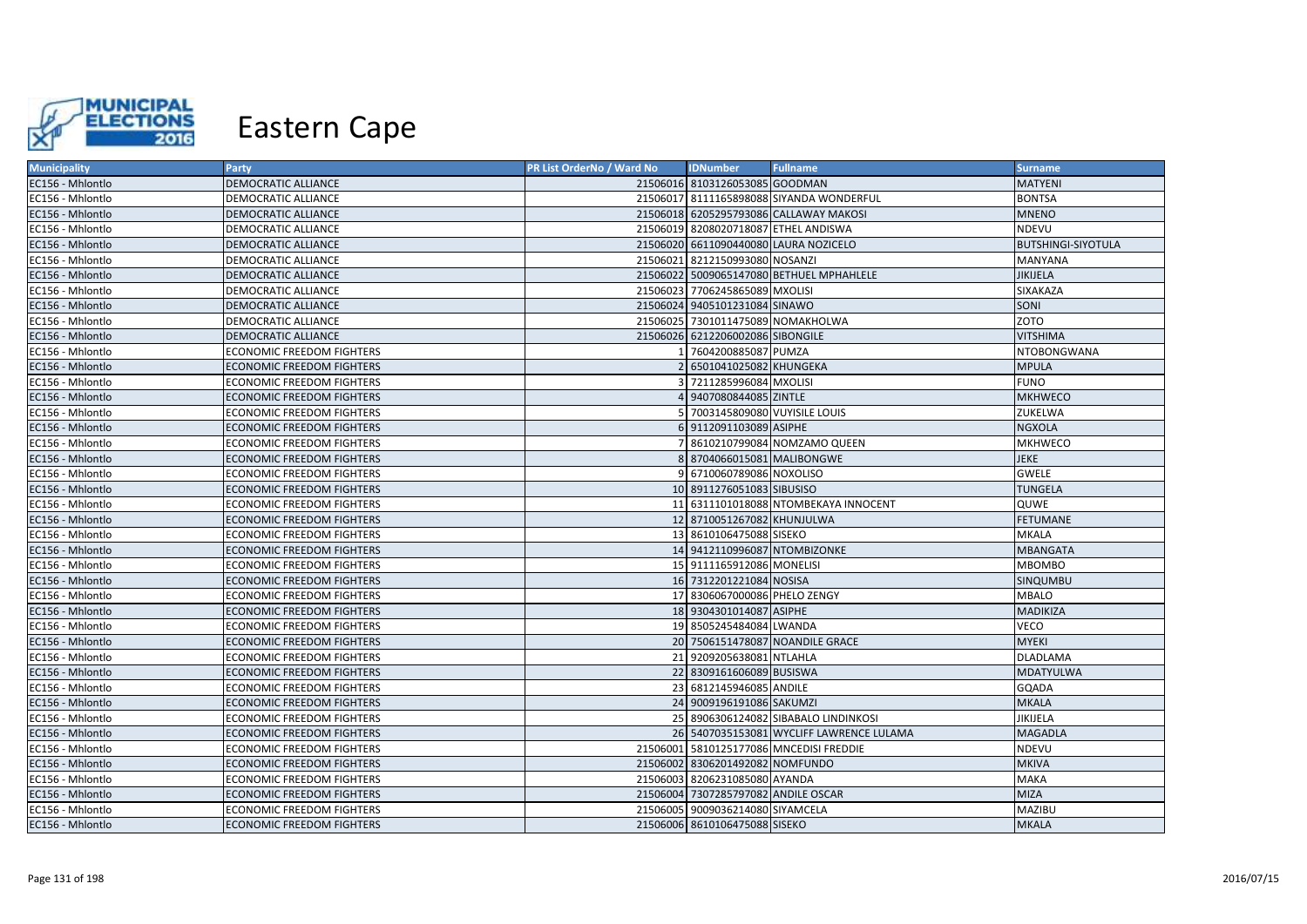

| <b>Municipality</b> | Party                            | PR List OrderNo / Ward No | <b>IDNumber</b>                    | <b>Fullname</b>                               | <b>Surname</b>   |
|---------------------|----------------------------------|---------------------------|------------------------------------|-----------------------------------------------|------------------|
| EC156 - Mhlontlo    | <b>ECONOMIC FREEDOM FIGHTERS</b> |                           | 21506007 8907235852082 ZANDI       |                                               | MAKUFANWE        |
| EC156 - Mhlontlo    | <b>ECONOMIC FREEDOM FIGHTERS</b> |                           | 21506008 9210265910089 SABELO      |                                               | <b>THAFA</b>     |
| EC156 - Mhlontlo    | <b>ECONOMIC FREEDOM FIGHTERS</b> |                           | 21506009 8908270891084 ZOLISWA     |                                               | <b>MAFUSINI</b>  |
| EC156 - Mhlontlo    | ECONOMIC FREEDOM FIGHTERS        |                           | 21506010 9211121186088 ASANDA      |                                               | <b>MBANGATHA</b> |
| EC156 - Mhlontlo    | ECONOMIC FREEDOM FIGHTERS        |                           | 21506011 9204201256087 PHELOKAZI   |                                               | MBANGATA         |
| EC156 - Mhlontlo    | <b>ECONOMIC FREEDOM FIGHTERS</b> |                           | 21506012 7103060760084 NOMFANELEKO |                                               | <b>NGCEKE</b>    |
| EC156 - Mhlontlo    | <b>ECONOMIC FREEDOM FIGHTERS</b> |                           |                                    | 21506013 7404047758088 PHUMZILE MALVIN        | LUQOQO           |
| EC156 - Mhlontlo    | ECONOMIC FREEDOM FIGHTERS        |                           |                                    | 21506014 6703170055084 VATISWA NOMAGCISA      | <b>KASA</b>      |
| EC156 - Mhlontlo    | <b>ECONOMIC FREEDOM FIGHTERS</b> |                           |                                    | 21506015 9404271414083 ANDISIWE ALBERTINA     | PETRESON         |
| EC156 - Mhlontlo    | ECONOMIC FREEDOM FIGHTERS        |                           | 21506016 9203071333083 FEFEKAZI    |                                               | <b>MAKUBALO</b>  |
| EC156 - Mhlontlo    | ECONOMIC FREEDOM FIGHTERS        |                           | 21506017 9111165912086 MONELISI    |                                               | <b>MBOMBO</b>    |
| EC156 - Mhlontlo    | <b>ECONOMIC FREEDOM FIGHTERS</b> |                           | 21506018 9202225725087 SIVE        |                                               | <b>GOSO</b>      |
| EC156 - Mhlontlo    | <b>ECONOMIC FREEDOM FIGHTERS</b> |                           |                                    | 21506019 5908081214081 NOKHAYALIHLE LILLIAN   | <b>DAKANA</b>    |
| EC156 - Mhlontlo    | <b>ECONOMIC FREEDOM FIGHTERS</b> |                           | 21506020 8910021227089 NOMVULO     |                                               | LIZE             |
| EC156 - Mhlontlo    | ECONOMIC FREEDOM FIGHTERS        |                           | 21506021 8903041220085 OLWETHU     |                                               | <b>NONGADLA</b>  |
| EC156 - Mhlontlo    | <b>ECONOMIC FREEDOM FIGHTERS</b> |                           | 21506022 9304301014087 ASIPHE      |                                               | MADIKIZA         |
| EC156 - Mhlontlo    | <b>ECONOMIC FREEDOM FIGHTERS</b> |                           | 21506023 8704235976080 SAMKELO     |                                               | MANANGA          |
| EC156 - Mhlontlo    | ECONOMIC FREEDOM FIGHTERS        |                           |                                    | 21506024 9009276489087 LUNGISILE ANTHONY      | <b>ZOZO</b>      |
| EC156 - Mhlontlo    | <b>ECONOMIC FREEDOM FIGHTERS</b> |                           | 21506025 8806155839089 MASANDE     |                                               | <b>JIJANA</b>    |
| EC156 - Mhlontlo    | <b>ECONOMIC FREEDOM FIGHTERS</b> |                           |                                    | 21506026 9101141103082 ESETHU SIYASANGA       | <b>MTONGA</b>    |
| EC156 - Mhlontlo    | INDEPENDENT CANDIDATE            |                           |                                    | 21506004 6912235559085 SIVUYILE SYDNEY        | SOPANGISA        |
| EC156 - Mhlontlo    | <b>INDEPENDENT CANDIDATE</b>     |                           | 21506008 5312230944088 NDULELA     |                                               | QEJA             |
| EC156 - Mhlontlo    | INDEPENDENT CANDIDATE            |                           |                                    | 21506008 5702065833085 MZIMKULU ROSEWARD      | QEJA             |
| EC156 - Mhlontlo    | INDEPENDENT CANDIDATE            |                           | 21506016 7006256378084 NGCOLOSI    |                                               | SOGXAKANXA       |
| EC156 - Mhlontlo    | INDEPENDENT CANDIDATE            |                           |                                    | 21506019 7001245070082 GIVEN CECIL MAWETHU    | KIVIET           |
| EC156 - Mhlontlo    | INDEPENDENT CANDIDATE            |                           |                                    | 21506021 7102225747085 MKHUSELI SAKHIWO       | <b>MATHE</b>     |
| EC156 - Mhlontlo    | INDEPENDENT CANDIDATE            |                           | 21506023 7207166064083 ZOLILE      |                                               | FENI             |
| EC156 - Mhlontlo    | UNITED DEMOCRATIC MOVEMENT       |                           | 7304135991080 ZAKHENI              |                                               | <b>NONDAKA</b>   |
| EC156 - Mhlontlo    | UNITED DEMOCRATIC MOVEMENT       |                           | 6601200945086 NOLINDILE            |                                               | ZIKOLO           |
| EC156 - Mhlontlo    | UNITED DEMOCRATIC MOVEMENT       |                           |                                    | 8506071137085 GRISSELTER OLWETHU              | LAMANI           |
| EC156 - Mhlontlo    | UNITED DEMOCRATIC MOVEMENT       |                           | 6612200995088 VELIWE               |                                               | <b>MOLOSI</b>    |
| EC156 - Mhlontlo    | UNITED DEMOCRATIC MOVEMENT       |                           | 7206235921083 MZUKISI              |                                               | MTYINGIZANE      |
| EC156 - Mhlontlo    | UNITED DEMOCRATIC MOVEMENT       |                           | 5509040177086 SYLVIA NOZIE         |                                               | LUFUNDO          |
| EC156 - Mhlontlo    | UNITED DEMOCRATIC MOVEMENT       |                           |                                    | 6205310831085 GCINIWE VERONICA                | <b>XOLO</b>      |
| EC156 - Mhlontlo    | UNITED DEMOCRATIC MOVEMENT       |                           |                                    | 5506135193085 MONWABISI CHRISTOPHER KADEFUNWA | NDABENI          |
| EC156 - Mhlontlo    | UNITED DEMOCRATIC MOVEMENT       |                           |                                    | 7007066129089 MZUVUMILE PRIZEMAN              | <b>BONTSA</b>    |
| EC156 - Mhlontlo    | UNITED DEMOCRATIC MOVEMENT       |                           | 10 8012190667086 NWABISA           |                                               | <b>MDWAYI</b>    |
| EC156 - Mhlontlo    | UNITED DEMOCRATIC MOVEMENT       |                           |                                    | 11 6004165836087 NTSIKELELO DAVID             | <b>NGONI</b>     |
| EC156 - Mhlontlo    | UNITED DEMOCRATIC MOVEMENT       |                           |                                    | 12 6009065319084 LUNGILE PAULOS               | JIKA             |
| EC156 - Mhlontlo    | UNITED DEMOCRATIC MOVEMENT       |                           |                                    | 13 5106235679081 SONWABISO BENJAMINI          | <b>BEZANA</b>    |
| EC156 - Mhlontlo    | UNITED DEMOCRATIC MOVEMENT       |                           | 14 7910310465086 EZILE             |                                               | MANTANGA         |
| EC156 - Mhlontlo    | UNITED DEMOCRATIC MOVEMENT       |                           |                                    | 15 7309236435085 NIMROSE KANGELANI            | <b>BONTSA</b>    |
| EC156 - Mhlontlo    | UNITED DEMOCRATIC MOVEMENT       |                           | 16 9104206102080 NCEBA             |                                               | <b>NGATI</b>     |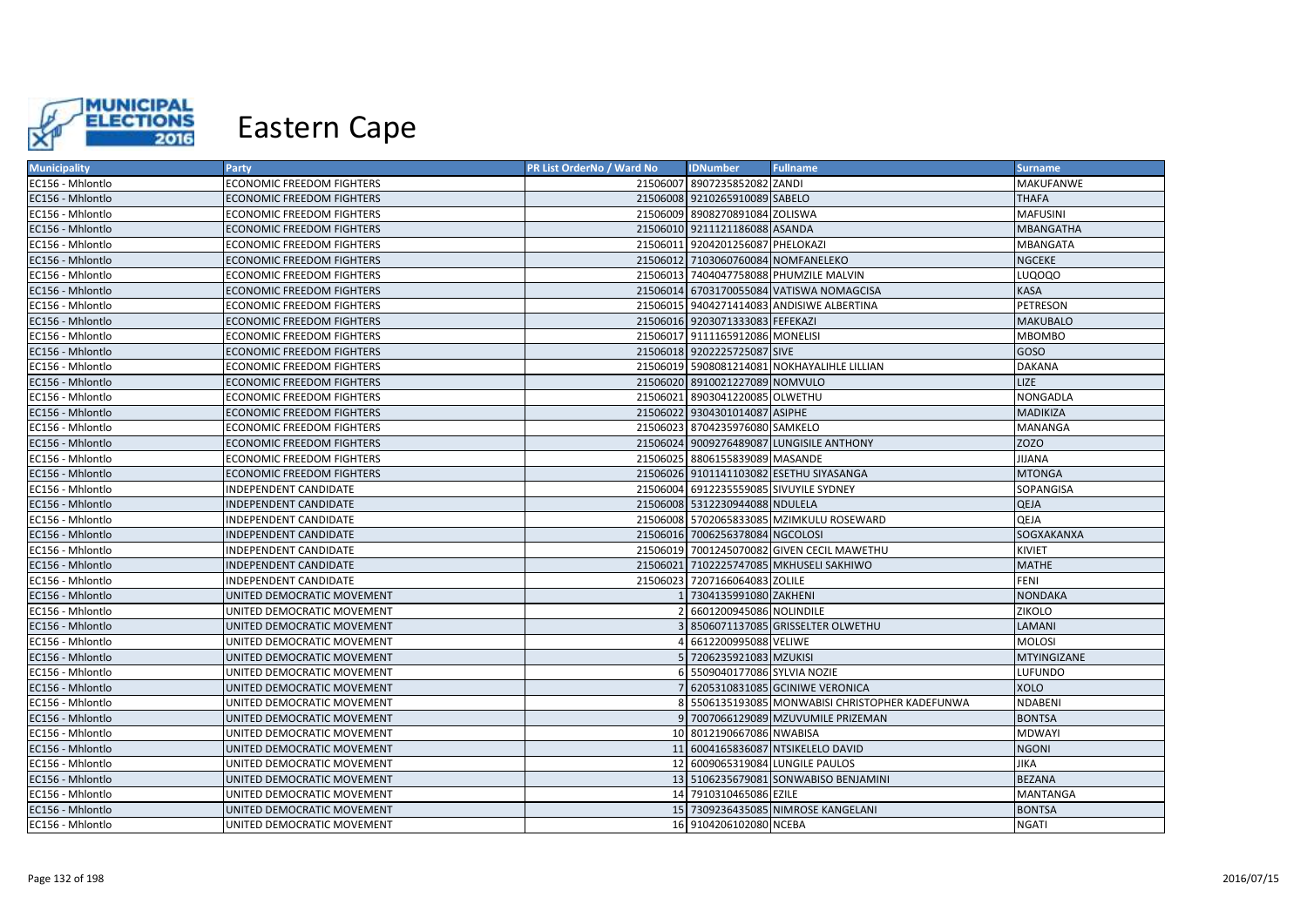

| <b>Municipality</b> | Party                      | PR List OrderNo / Ward No | <b>IDNumber</b>                       | <b>Fullname</b>                            | <b>Surname</b>     |
|---------------------|----------------------------|---------------------------|---------------------------------------|--------------------------------------------|--------------------|
| EC156 - Mhlontlo    | UNITED DEMOCRATIC MOVEMENT |                           |                                       | 17 5304270822084 LATISWA CYNTHIA           | <b>MJALI</b>       |
| EC156 - Mhlontlo    | UNITED DEMOCRATIC MOVEMENT |                           | 18 6102175822087 ZWELIDUMILE          |                                            | <b>MTYOLOTYOLO</b> |
| EC156 - Mhlontlo    | UNITED DEMOCRATIC MOVEMENT |                           | 19 7301175757082 YANDISA              |                                            | YASO               |
| EC156 - Mhlontlo    | UNITED DEMOCRATIC MOVEMENT |                           | 20 7205145906085 VUYANI               |                                            | LUTHOLI            |
| EC156 - Mhlontlo    | UNITED DEMOCRATIC MOVEMENT | 21                        |                                       | 3803065407086 SYDWELL MTETO                | <b>NONTANDA</b>    |
| EC156 - Mhlontlo    | UNITED DEMOCRATIC MOVEMENT |                           | 22 7208115904080 NCEBA                |                                            | <b>MUNYU</b>       |
| EC156 - Mhlontlo    | UNITED DEMOCRATIC MOVEMENT |                           |                                       | 23 9006175325081 BAFIKILE LUYANDA          | <b>LIBALA</b>      |
| EC156 - Mhlontlo    | UNITED DEMOCRATIC MOVEMENT |                           | 24 6810102639081 BUKIWE               |                                            | SONGELWA           |
| EC156 - Mhlontlo    | UNITED DEMOCRATIC MOVEMENT |                           |                                       | 25 7211060068083 NOKERIKE VALERIA          | <b>NTANTISO</b>    |
| EC156 - Mhlontlo    | UNITED DEMOCRATIC MOVEMENT |                           | 26 6106135243086 TOBIUS               |                                            | <b>GAMNCA</b>      |
| EC156 - Mhlontlo    | UNITED DEMOCRATIC MOVEMENT |                           |                                       | 27 4703060710089 NOWIYILE FLORIDA          | <b>MQHATU</b>      |
| EC156 - Mhlontlo    | UNITED DEMOCRATIC MOVEMENT |                           | 28 7505200769082 LINDA THERESA        |                                            | MANYAMALALA        |
| EC156 - Mhlontlo    | UNITED DEMOCRATIC MOVEMENT |                           | 29 5305055765083 JOEL KHATAZILE       |                                            | <b>DLAVUZA</b>     |
| EC156 - Mhlontlo    | UNITED DEMOCRATIC MOVEMENT |                           |                                       | 30 5306235153083 DAVIDSON DUMISANI         | <b>MVANA</b>       |
| EC156 - Mhlontlo    | UNITED DEMOCRATIC MOVEMENT |                           |                                       | 31 8310180530086 THULISWA CYNTHIA          | <b>SOKOYI</b>      |
| EC156 - Mhlontlo    | UNITED DEMOCRATIC MOVEMENT |                           |                                       | 32 5410106497080 DALIBUNGA CLAYTON         | <b>SOJI</b>        |
| EC156 - Mhlontlo    | UNITED DEMOCRATIC MOVEMENT |                           | 33 8707071420089 NOMBUYEKEZO          |                                            | <b>SOBETSHE</b>    |
| EC156 - Mhlontlo    | UNITED DEMOCRATIC MOVEMENT |                           |                                       | 34 5109300118084 LORRAINE LULAMA           | <b>MPAPELA</b>     |
| EC156 - Mhlontlo    | UNITED DEMOCRATIC MOVEMENT |                           | 35 7609135720085 LWAZI                |                                            | <b>MAKAMBA</b>     |
| EC156 - Mhlontlo    | UNITED DEMOCRATIC MOVEMENT |                           | 36 8601180514082 NOMBASA              |                                            | <b>NGOQO</b>       |
| EC156 - Mhlontlo    | UNITED DEMOCRATIC MOVEMENT |                           | 21506002 5305055765083 JOEL KHATAZILE |                                            | <b>DLAVUZA</b>     |
| EC156 - Mhlontlo    | UNITED DEMOCRATIC MOVEMENT |                           | 21506003 6102175822087 ZWELIDUMILE    |                                            | <b>MTYOLOTYOLO</b> |
| EC156 - Mhlontlo    | UNITED DEMOCRATIC MOVEMENT |                           |                                       | 21506004 8310180530086 THULISWA CYNTHIA    | SOKOYI             |
| EC156 - Mhlontlo    | UNITED DEMOCRATIC MOVEMENT |                           | 21506005 6601200945086 NOLINDILE      |                                            | ZIKOLO             |
| EC156 - Mhlontlo    | UNITED DEMOCRATIC MOVEMENT |                           | 21506006 7205145906085 VUYANI         |                                            | LUTHOLI            |
| EC156 - Mhlontlo    | UNITED DEMOCRATIC MOVEMENT |                           |                                       | 21506007 5109300118084 LORRAINE LULAMA     | <b>MPAPELA</b>     |
| EC156 - Mhlontlo    | UNITED DEMOCRATIC MOVEMENT |                           |                                       | 21506008 5106235679081 SONWABISO BENJAMINI | <b>BEZANA</b>      |
| EC156 - Mhlontlo    | UNITED DEMOCRATIC MOVEMENT |                           |                                       | 21506009 4611285535084 MANDISI TEMPLETON   | <b>JICWA</b>       |
| EC156 - Mhlontlo    | UNITED DEMOCRATIC MOVEMENT |                           |                                       | 21506010 6009065319084 LUNGILE PAULOS      | <b>JIKA</b>        |
| EC156 - Mhlontlo    | UNITED DEMOCRATIC MOVEMENT |                           | 21506011 5801080255082 ZOLISWA        |                                            | <b>DWADWAZA</b>    |
| EC156 - Mhlontlo    | UNITED DEMOCRATIC MOVEMENT |                           |                                       | 21506012 5410106497080 DALIBUNGA CLAYTON   | SOJI               |
| EC156 - Mhlontlo    | UNITED DEMOCRATIC MOVEMENT |                           | 21506013 7304135991080 ZAKHENI        |                                            | <b>NONDAKA</b>     |
| EC156 - Mhlontlo    | UNITED DEMOCRATIC MOVEMENT |                           |                                       | 21506014 5304270822084 LATISWA CYNTHIA     | <b>MJALI</b>       |
| EC156 - Mhlontlo    | UNITED DEMOCRATIC MOVEMENT |                           | 21506015 7910310465086 EZILE          |                                            | MANTANGA           |
| EC156 - Mhlontlo    | UNITED DEMOCRATIC MOVEMENT |                           |                                       | 21506016 5606290604080 NTOMBOXOLO CYNTHIA  | <b>MPAHLENI</b>    |
| EC156 - Mhlontlo    | UNITED DEMOCRATIC MOVEMENT |                           |                                       | 21506017 7007066129089 MZUVUMILE PRIZEMAN  | <b>BONTSA</b>      |
| EC156 - Mhlontlo    | UNITED DEMOCRATIC MOVEMENT |                           |                                       | 21506018 5306235153083 DAVIDSON DUMISANI   | <b>MVANA</b>       |
| EC156 - Mhlontlo    | UNITED DEMOCRATIC MOVEMENT |                           | 21506019 6810102639081 BUKIWE         |                                            | SONGELWA           |
| EC156 - Mhlontlo    | UNITED DEMOCRATIC MOVEMENT |                           |                                       | 21506021 7211060068083 NOKERIKE VALERIA    | <b>NTANTISO</b>    |
| EC156 - Mhlontlo    | UNITED DEMOCRATIC MOVEMENT |                           | 21506022 5509040177086 SYLVIA NOZIE   |                                            | LUFUNDO            |
| EC156 - Mhlontlo    | UNITED DEMOCRATIC MOVEMENT |                           | 21506023 4101065411086 SETH NYANISO   |                                            | <b>TONJENI</b>     |
| EC156 - Mhlontlo    | UNITED DEMOCRATIC MOVEMENT |                           | 21506024 7609135720085 LWAZI          |                                            | <b>MAKAMBA</b>     |
| EC156 - Mhlontlo    | UNITED DEMOCRATIC MOVEMENT |                           | 21506025 8707071420089 NOMBUYEKEZO    |                                            | <b>SOBETSHE</b>    |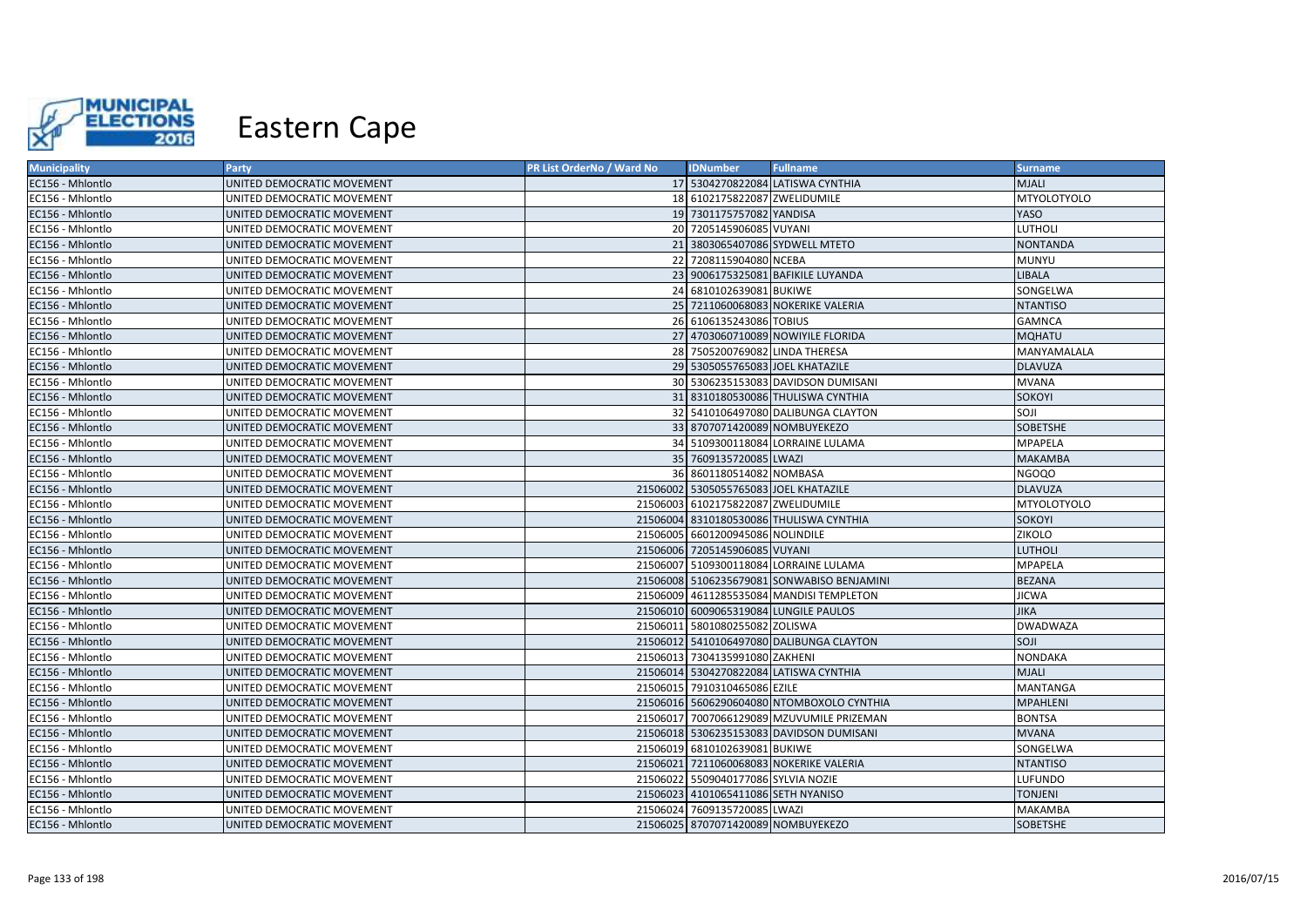

| <b>Municipality</b>            | Party                        | PR List OrderNo / Ward No | <b>IDNumber</b>                       | <b>Fullname</b>                            | <b>Surname</b>    |
|--------------------------------|------------------------------|---------------------------|---------------------------------------|--------------------------------------------|-------------------|
| EC156 - Mhlontlo               | UNITED DEMOCRATIC MOVEMENT   |                           | 21506026 7208115904080 NCEBA          |                                            | <b>MUNYU</b>      |
| EC157 - King Sabata Dalindyebo | AFRICAN INDEPENDENT CONGRESS |                           |                                       | 21507001 2902125293089 GLADSTONE ZWELI     | <b>MZIMANE</b>    |
| EC157 - King Sabata Dalindyebo | AFRICAN INDEPENDENT CONGRESS |                           | 21507004 7705210762081 NOMBUYISELO    |                                            | <b>GOLIMPI</b>    |
| EC157 - King Sabata Dalindyebo | AFRICAN INDEPENDENT CONGRESS |                           | 21507005 6611100378080 NONGAKUBANI    |                                            | LIMELINTAKA       |
| EC157 - King Sabata Dalindyebo | AFRICAN INDEPENDENT CONGRESS |                           |                                       | 21507006 4011270162087 TEMBAKAZI JANE      | <b>GECA</b>       |
| EC157 - King Sabata Dalindyebo | AFRICAN INDEPENDENT CONGRESS |                           | 21507007 4808035598087 SYDNEY SINDILE |                                            | <b>LUFUTHA</b>    |
| EC157 - King Sabata Dalindyebo | AFRICAN INDEPENDENT CONGRESS |                           |                                       | 21507008 4306290091088 DAIGRACIA XOLISWA   | <b>MBONO</b>      |
| EC157 - King Sabata Dalindyebo | AFRICAN INDEPENDENT CONGRESS |                           | 21507009 6710030497083 THEMBELA       |                                            | <b>MTHINI</b>     |
| EC157 - King Sabata Dalindyebo | AFRICAN INDEPENDENT CONGRESS |                           | 21507010 6403151229085 NOXOLO         |                                            | <b>MPONZO</b>     |
| EC157 - King Sabata Dalindyebo | AFRICAN NATIONAL CONGRESS    |                           | 6907200892081 NOMPUMELELO             |                                            | <b>GCININDAWO</b> |
| EC157 - King Sabata Dalindyebo | AFRICAN NATIONAL CONGRESS    |                           |                                       | 2 7005285079085 DUMANI MNONOPHELI          | ZOZO              |
| EC157 - King Sabata Dalindyebo | AFRICAN NATIONAL CONGRESS    |                           | 6506235858081 SIHLWELE                |                                            | NYENGANE          |
| EC157 - King Sabata Dalindyebo | AFRICAN NATIONAL CONGRESS    |                           | 4 7601120783087 ZOLISWA               |                                            | <b>MADYIBI</b>    |
| EC157 - King Sabata Dalindyebo | AFRICAN NATIONAL CONGRESS    |                           |                                       | 5 5706090953081 LINDELWA NOMTUNZI          | <b>NTLONZE</b>    |
| EC157 - King Sabata Dalindyebo | AFRICAN NATIONAL CONGRESS    |                           | 6 6503100411088 NONKOLISO             |                                            | NGQONGWA          |
| EC157 - King Sabata Dalindyebo | AFRICAN NATIONAL CONGRESS    |                           |                                       | 7 5503250784087 NOMALIZO ALICIA            | <b>NDLELA</b>     |
| EC157 - King Sabata Dalindyebo | AFRICAN NATIONAL CONGRESS    |                           |                                       | 8 5505160873082 MIRRIAM TOBEKA             | <b>MTIRARA</b>    |
| EC157 - King Sabata Dalindyebo | AFRICAN NATIONAL CONGRESS    |                           |                                       | 9 6010160188085 UNATHI NOLITHA VUYELWA     | <b>MALGHAS</b>    |
| EC157 - King Sabata Dalindyebo | AFRICAN NATIONAL CONGRESS    |                           |                                       | 10 5007080797087 NOMVUYO ALBERTHA          | SOBAHLE           |
| EC157 - King Sabata Dalindyebo | AFRICAN NATIONAL CONGRESS    |                           | 11 7310200997084 NOMPUMELELO          |                                            | <b>NYANGANI</b>   |
| EC157 - King Sabata Dalindyebo | AFRICAN NATIONAL CONGRESS    |                           |                                       | 12 5509180202082 NOMKITA ORIANNA           | <b>MGUGUDO</b>    |
| EC157 - King Sabata Dalindyebo | AFRICAN NATIONAL CONGRESS    |                           | 13 6609200332080 NOMFENGU             |                                            | SIYO-SOKUTU       |
| EC157 - King Sabata Dalindyebo | AFRICAN NATIONAL CONGRESS    |                           |                                       | 14 6505010081083 NOMFUSI LETTICIA          | NGQELENI          |
| EC157 - King Sabata Dalindyebo | AFRICAN NATIONAL CONGRESS    |                           | 15 9010101292084 ZIYANDA              |                                            | <b>MARAMNCO</b>   |
| EC157 - King Sabata Dalindyebo | AFRICAN NATIONAL CONGRESS    |                           | 16 7403161088082 NTOMBIKAYISE         |                                            | XHELO             |
| EC157 - King Sabata Dalindyebo | AFRICAN NATIONAL CONGRESS    |                           | 17 7403270893083 NOMAPOSTILE          |                                            | <b>GQALINDABA</b> |
| EC157 - King Sabata Dalindyebo | AFRICAN NATIONAL CONGRESS    |                           | 18 6003030296089 NOMARASIYA           |                                            | ZUMA              |
| EC157 - King Sabata Dalindyebo | AFRICAN NATIONAL CONGRESS    |                           |                                       | 19 6907080410087 BULELWA NCUMISA MLIBOKAZI | <b>BAM</b>        |
| EC157 - King Sabata Dalindyebo | AFRICAN NATIONAL CONGRESS    |                           |                                       | 20 5902270171087 VERONICA NOMZI            | XHOBANI           |
| EC157 - King Sabata Dalindyebo | AFRICAN NATIONAL CONGRESS    |                           |                                       | 21 5201055163082 SITHEMBELE SEPTIMUS       | <b>ZIBI</b>       |
| EC157 - King Sabata Dalindyebo | AFRICAN NATIONAL CONGRESS    |                           |                                       | 22 5312285154088 KONZINKOSI NATHANIEL      | <b>KWETANA</b>    |
| EC157 - King Sabata Dalindyebo | AFRICAN NATIONAL CONGRESS    |                           |                                       | 23 5709060201085 FUNEKA VIOLINE            | <b>DONDASHE</b>   |
| EC157 - King Sabata Dalindyebo | AFRICAN NATIONAL CONGRESS    |                           | 24 6808235920089 SIYAKHOLWA           |                                            | <b>MLAMLI</b>     |
| EC157 - King Sabata Dalindyebo | AFRICAN NATIONAL CONGRESS    |                           |                                       | 25 5003155885089 MUSSOLIN SOGA             | <b>MLANDU</b>     |
| EC157 - King Sabata Dalindyebo | AFRICAN NATIONAL CONGRESS    |                           |                                       | 26 6309070057087 NOMVUME BEATRICE          | <b>KAKAZA</b>     |
| EC157 - King Sabata Dalindyebo | AFRICAN NATIONAL CONGRESS    |                           | 27 8603066341085 STANDIWE             |                                            | <b>DYUBELE</b>    |
| EC157 - King Sabata Dalindyebo | AFRICAN NATIONAL CONGRESS    |                           |                                       | 28 6303120052081 BONISWA NOMNTU            | DLENGANE          |
| EC157 - King Sabata Dalindyebo | AFRICAN NATIONAL CONGRESS    |                           |                                       | 29 5412085715086 WELLINGTON NKOSINATHI     | <b>MVUNGE</b>     |
| EC157 - King Sabata Dalindyebo | AFRICAN NATIONAL CONGRESS    |                           | 30 6610260937081 NOMFUNEKO            |                                            | SIKONKOTELA       |
| EC157 - King Sabata Dalindyebo | AFRICAN NATIONAL CONGRESS    |                           |                                       | 31 5808086366086 MONWABISI HENRY           | <b>MTIRARA</b>    |
| EC157 - King Sabata Dalindyebo | AFRICAN NATIONAL CONGRESS    |                           |                                       | 32 5106260708086 TOBEKA MIRRIAM            | <b>RUNE</b>       |
| EC157 - King Sabata Dalindyebo | AFRICAN NATIONAL CONGRESS    |                           |                                       | 33 5812185813089 MHLANGANISELI ARCHIBALD   | <b>MAYEKISO</b>   |
| EC157 - King Sabata Dalindyebo | AFRICAN NATIONAL CONGRESS    |                           | 34 6306200225089 CLEOPATRA            |                                            | <b>BOUCHER</b>    |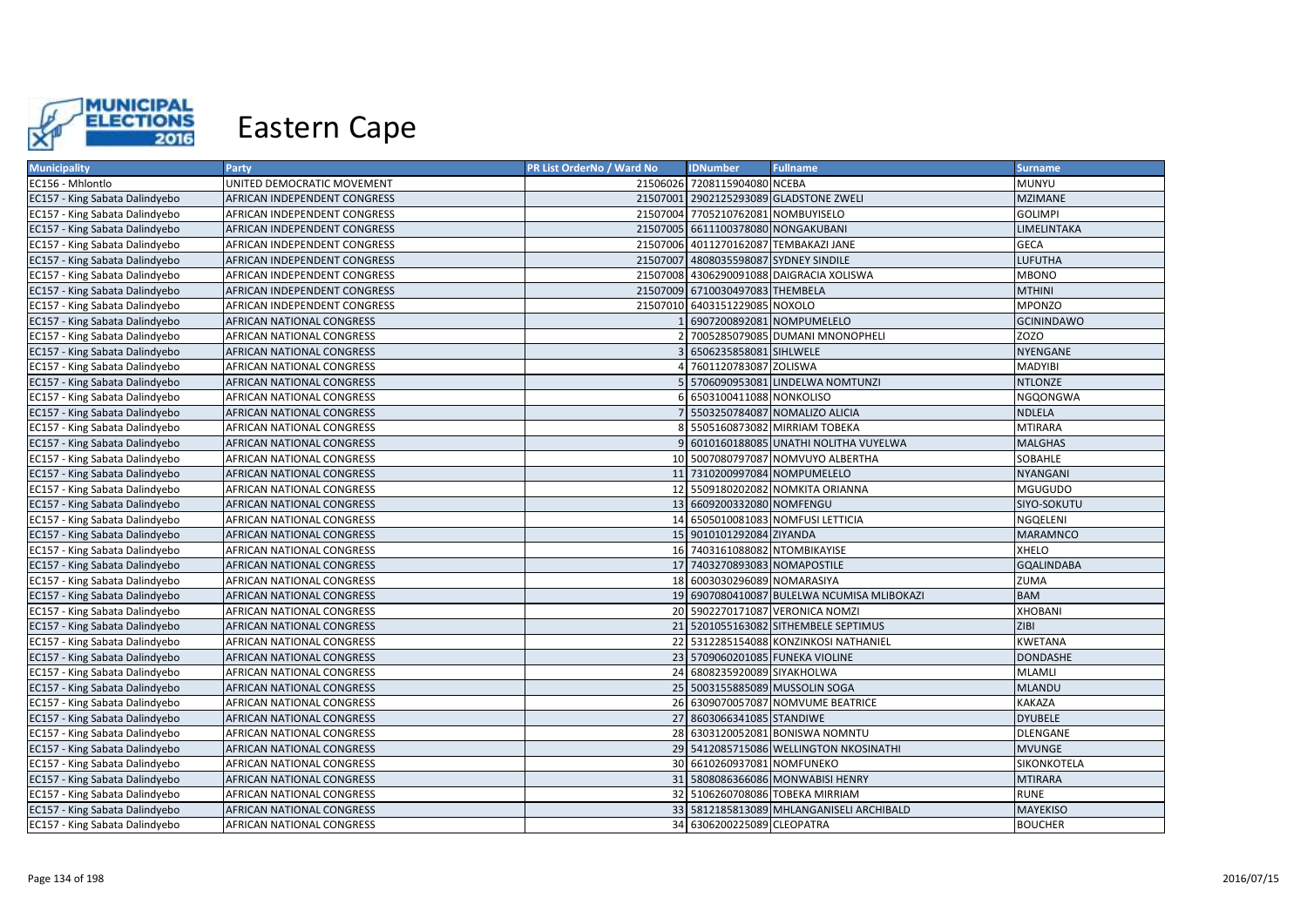

| <b>Municipality</b>            | Party                          | PR List OrderNo / Ward No | <b>IDNumber</b>                     | <b>Fullname</b>                                | <b>Surname</b>   |
|--------------------------------|--------------------------------|---------------------------|-------------------------------------|------------------------------------------------|------------------|
| EC157 - King Sabata Dalindyebo | AFRICAN NATIONAL CONGRESS      |                           | 35 7303255046089 MFUNDO             |                                                | <b>MTIRARA</b>   |
| EC157 - King Sabata Dalindyebo | AFRICAN NATIONAL CONGRESS      |                           | 21507001 7210195683089 JONGIKHAYA   |                                                | локо             |
| EC157 - King Sabata Dalindyebo | AFRICAN NATIONAL CONGRESS      |                           |                                     | 21507002 6503280397081 NOTYATYAMBO ROSE        | <b>GCINGCA</b>   |
| EC157 - King Sabata Dalindyebo | AFRICAN NATIONAL CONGRESS      |                           | 21507003 5705225881084 ZIPATE DAVID |                                                | KUTU             |
| EC157 - King Sabata Dalindyebo | AFRICAN NATIONAL CONGRESS      |                           | 21507004 7003315061082 MBONGENI     |                                                | <b>MABASO</b>    |
| EC157 - King Sabata Dalindyebo | AFRICAN NATIONAL CONGRESS      |                           |                                     | 21507005 6309135058088 GOODMAN NYANISO         | <b>NELANI</b>    |
| EC157 - King Sabata Dalindyebo | AFRICAN NATIONAL CONGRESS      |                           |                                     | 21507006 6507295062085 RATSEBE TSHEPO GLORIOUS | <b>MACHAEA</b>   |
| EC157 - King Sabata Dalindyebo | AFRICAN NATIONAL CONGRESS      |                           |                                     | 21507007 5601070224084 THANDEKA GRACE          | MAQOKO           |
| EC157 - King Sabata Dalindyebo | AFRICAN NATIONAL CONGRESS      |                           | 21507008 5006205164082 TULA EDGAR   |                                                | <b>MAPEKULA</b>  |
| EC157 - King Sabata Dalindyebo | AFRICAN NATIONAL CONGRESS      |                           | 21507009 6409235912083 SABELO DAVID |                                                | <b>JADISO</b>    |
| EC157 - King Sabata Dalindyebo | AFRICAN NATIONAL CONGRESS      |                           |                                     | 21507010 5608200069081 VIGIRNIA NOGWEBILE      | ROJI             |
| EC157 - King Sabata Dalindyebo | AFRICAN NATIONAL CONGRESS      |                           | 21507011 6809215903087 MMELI        |                                                | MENZELWA         |
| EC157 - King Sabata Dalindyebo | AFRICAN NATIONAL CONGRESS      |                           | 21507012 7406305874085 MASIZAKHE    |                                                | QOTYANA          |
| EC157 - King Sabata Dalindyebo | AFRICAN NATIONAL CONGRESS      |                           | 21507013 6610130849086 NOMBULELO    |                                                | SIBEKO           |
| EC157 - King Sabata Dalindyebo | AFRICAN NATIONAL CONGRESS      |                           | 21507014 8403100888088 ZISANDA      |                                                | LUVANTYU         |
| EC157 - King Sabata Dalindyebo | AFRICAN NATIONAL CONGRESS      |                           | 21507015 8306290405086 NOZUKO       |                                                | MKONTWANA        |
| EC157 - King Sabata Dalindyebo | AFRICAN NATIONAL CONGRESS      |                           |                                     | 21507016 5805066093086 ZANEMVULA MAXWELL       | <b>GUSANA</b>    |
| EC157 - King Sabata Dalindyebo | AFRICAN NATIONAL CONGRESS      |                           |                                     | 21507017 6906180549083 THANDI EUSTANCE         | <b>MCIMBI</b>    |
| EC157 - King Sabata Dalindyebo | AFRICAN NATIONAL CONGRESS      |                           | 21507018 7605285820089 CYRIL SANDLA |                                                | TOKWANA          |
| EC157 - King Sabata Dalindyebo | AFRICAN NATIONAL CONGRESS      |                           | 21507019 7812165957086 UNATHI       |                                                | <b>DANISO</b>    |
| EC157 - King Sabata Dalindyebo | AFRICAN NATIONAL CONGRESS      |                           | 21507020 8512310870080 ZIYANDA      |                                                | <b>NOKAYI</b>    |
| EC157 - King Sabata Dalindyebo | AFRICAN NATIONAL CONGRESS      |                           | 21507021 8705275871081 NKOSINATHI   |                                                | <b>DIBLOKWE</b>  |
| EC157 - King Sabata Dalindyebo | AFRICAN NATIONAL CONGRESS      |                           | 21507022 7810265750088 OSO          |                                                | <b>KHOTSO</b>    |
| EC157 - King Sabata Dalindyebo | AFRICAN NATIONAL CONGRESS      |                           |                                     | 21507023 5008245146087 XOLILE THROLLIP         | <b>MATITI</b>    |
| EC157 - King Sabata Dalindyebo | AFRICAN NATIONAL CONGRESS      |                           |                                     | 21507024 5706045723084 MCEMBELELE JEFFREY      | <b>MSAKENI</b>   |
| EC157 - King Sabata Dalindyebo | AFRICAN NATIONAL CONGRESS      |                           | 21507025 5109145156083 ENOCH MBUZO  |                                                | <b>FILEYO</b>    |
| EC157 - King Sabata Dalindyebo | AFRICAN NATIONAL CONGRESS      |                           | 21507026 7610266365088 ZWELETU      |                                                | NTLIZIYOMBI      |
| EC157 - King Sabata Dalindyebo | AFRICAN NATIONAL CONGRESS      |                           | 21507027 6806215858089 SYDWELL      |                                                | MHLABA           |
| EC157 - King Sabata Dalindyebo | AFRICAN NATIONAL CONGRESS      |                           | 21507028 6504245757088 ANDILE       |                                                | NDZENDZE         |
| EC157 - King Sabata Dalindyebo | AFRICAN NATIONAL CONGRESS      |                           | 21507029 8308096179089 SIYABONGA    |                                                | MLOTYWA          |
| EC157 - King Sabata Dalindyebo | AFRICAN NATIONAL CONGRESS      |                           | 21507030 6906125069080 BONGANI      |                                                | <b>BIKANI</b>    |
| EC157 - King Sabata Dalindyebo | AFRICAN NATIONAL CONGRESS      |                           |                                     | 21507031 7007126016086 XOLANI MACDONALD        | MBONGWANA        |
| EC157 - King Sabata Dalindyebo | AFRICAN NATIONAL CONGRESS      |                           | 21507032 5412245676087 MTETELELI    |                                                | <b>MKHOTELI</b>  |
| EC157 - King Sabata Dalindyebo | AFRICAN NATIONAL CONGRESS      |                           |                                     | 21507033 6107055751082 LIVINGSTONE LINSIKHAYA  | <b>MKHONTO</b>   |
| EC157 - King Sabata Dalindyebo | AFRICAN NATIONAL CONGRESS      |                           | 21507034 7011175223080 SAPHO        |                                                | SIKRENYA         |
| EC157 - King Sabata Dalindyebo | AFRICAN NATIONAL CONGRESS      |                           |                                     | 21507035 7403185963088 DONALD MTHUNZI          | TETI             |
| EC157 - King Sabata Dalindyebo | AFRICAN NATIONAL CONGRESS      |                           | 21507036 8406046197084 MZUKISI      |                                                | <b>NYOKA</b>     |
| EC157 - King Sabata Dalindyebo | CIVIC ALLIANCE OF SOUTH AFRICA |                           | 6510185832088 TEMBINKOSI            |                                                | <b>BUTSHINGI</b> |
| EC157 - King Sabata Dalindyebo | CIVIC ALLIANCE OF SOUTH AFRICA |                           | 7204101289081 NOZUKILE              |                                                | SALAKUVUNYELWA   |
| EC157 - King Sabata Dalindyebo | CIVIC ALLIANCE OF SOUTH AFRICA |                           | 9004241447088 SIYASANGA             |                                                | ZIQWAYI          |
| EC157 - King Sabata Dalindyebo | CIVIC ALLIANCE OF SOUTH AFRICA |                           | 4 7403056343089 ANELE               |                                                | NOTYANDELA       |
| EC157 - King Sabata Dalindyebo | CIVIC ALLIANCE OF SOUTH AFRICA |                           |                                     | 5410235200082 SOLOMON SOLLY                    | <b>MBIKO</b>     |
| EC157 - King Sabata Dalindyebo | CIVIC ALLIANCE OF SOUTH AFRICA |                           | 6 6403195809082 SANDILE ERIC        |                                                | <b>NKOTHANA</b>  |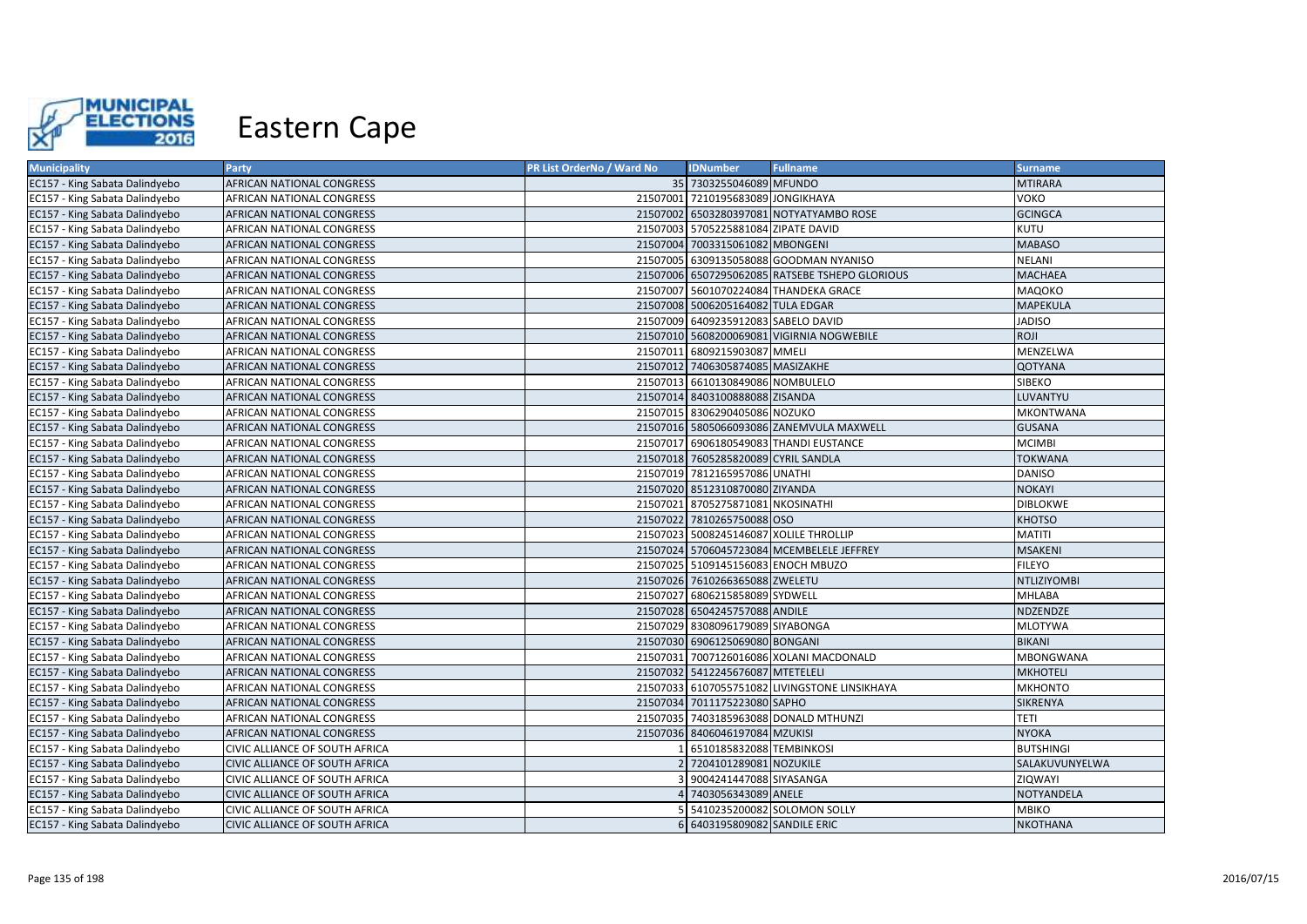

| <b>Municipality</b>            | <b>Party</b>                   | PR List OrderNo / Ward No | <b>IDNumber</b>                     | <b>Fullname</b>                         | <b>Surname</b>    |
|--------------------------------|--------------------------------|---------------------------|-------------------------------------|-----------------------------------------|-------------------|
| EC157 - King Sabata Dalindyebo | CIVIC ALLIANCE OF SOUTH AFRICA |                           | 7 7910280858088 NOLUBABALO          |                                         | <b>XABA</b>       |
| EC157 - King Sabata Dalindyebo | CIVIC ALLIANCE OF SOUTH AFRICA |                           | 6902041147084 BULELWA               |                                         | <b>FILANE</b>     |
| EC157 - King Sabata Dalindyebo | CIVIC ALLIANCE OF SOUTH AFRICA |                           | 9 9108010791087 VUYOKAZI            |                                         | <b>FAYINDLALA</b> |
| EC157 - King Sabata Dalindyebo | CIVIC ALLIANCE OF SOUTH AFRICA |                           | 10 9011046067086 AVUYILE            |                                         | <b>VAROYI</b>     |
| EC157 - King Sabata Dalindyebo | CIVIC ALLIANCE OF SOUTH AFRICA |                           |                                     | 11 4503315455088 MLANDELI COLBERT       | <b>NGEBE</b>      |
| EC157 - King Sabata Dalindyebo | CIVIC ALLIANCE OF SOUTH AFRICA |                           | 12 7607210630088 NANCY              |                                         | <b>FUZILE</b>     |
| EC157 - King Sabata Dalindyebo | CIVIC ALLIANCE OF SOUTH AFRICA |                           |                                     | 13 6304210085080 NOSISA CYNTHIA         | NJANJANI          |
| EC157 - King Sabata Dalindyebo | CIVIC ALLIANCE OF SOUTH AFRICA |                           | 21507008 7607210630088 NANCY        |                                         | <b>FUZILE</b>     |
| EC157 - King Sabata Dalindyebo | CIVIC ALLIANCE OF SOUTH AFRICA |                           | 21507011 7204101289081 NOZUKILE     |                                         | SALAKUVUNYELWA    |
| EC157 - King Sabata Dalindyebo | CIVIC ALLIANCE OF SOUTH AFRICA |                           | 21507012 7403056343089 ANELE        |                                         | NOTYANDELA        |
| EC157 - King Sabata Dalindyebo | CIVIC ALLIANCE OF SOUTH AFRICA |                           | 21507015 7910280858088 NOLUBABALO   |                                         | <b>XABA</b>       |
| EC157 - King Sabata Dalindyebo | CIVIC ALLIANCE OF SOUTH AFRICA |                           |                                     | 21507030 4503315455088 MLANDELI COLBERT | <b>NGEBE</b>      |
| EC157 - King Sabata Dalindyebo | CIVIC ALLIANCE OF SOUTH AFRICA |                           | 21507031 6403195809082 SANDILE ERIC |                                         | <b>NKOTHANA</b>   |
| EC157 - King Sabata Dalindyebo | CIVIC ALLIANCE OF SOUTH AFRICA |                           |                                     | 21507035 5410235200082 SOLOMON SOLLY    | <b>MBIKO</b>      |
| EC157 - King Sabata Dalindyebo | DEMOCRATIC ALLIANCE            |                           |                                     | 5401295738087 BONISILE DANIEL           | <b>BARA</b>       |
| EC157 - King Sabata Dalindyebo | DEMOCRATIC ALLIANCE            |                           | 5701180170084 LINDIWE DORIS         |                                         | LIWANI            |
| EC157 - King Sabata Dalindyebo | DEMOCRATIC ALLIANCE            |                           | 5812105061082 RAYMOND               |                                         | <b>KNOCK</b>      |
| EC157 - King Sabata Dalindyebo | DEMOCRATIC ALLIANCE            |                           | 7103185824088 KOLEKILE              |                                         | <b>DLULANI</b>    |
| EC157 - King Sabata Dalindyebo | DEMOCRATIC ALLIANCE            |                           |                                     | 5 7711025521084 PRECIOUS MLAMLELI       | QWAKU             |
| EC157 - King Sabata Dalindyebo | DEMOCRATIC ALLIANCE            |                           |                                     | 6 8402027054089 MALWANDE NILCOSON       | MHLAKAZA          |
| EC157 - King Sabata Dalindyebo | DEMOCRATIC ALLIANCE            |                           | 7306031497088 NOLUNDI               |                                         | <b>DIFETHI</b>    |
| EC157 - King Sabata Dalindyebo | DEMOCRATIC ALLIANCE            |                           |                                     | 5902125191082 XOLILE VIAN IGINO         | <b>MANDLAKE</b>   |
| EC157 - King Sabata Dalindyebo | DEMOCRATIC ALLIANCE            |                           | 7807110616084 NONTYILELO            |                                         | NDZULU            |
| EC157 - King Sabata Dalindyebo | DEMOCRATIC ALLIANCE            |                           | 10 7011245918081 SALATISO           |                                         | <b>MDAKANE</b>    |
| EC157 - King Sabata Dalindyebo | DEMOCRATIC ALLIANCE            |                           | 11 7011030960082 PATRICIA NOMA      |                                         | MAJOLA            |
| EC157 - King Sabata Dalindyebo | <b>DEMOCRATIC ALLIANCE</b>     |                           |                                     | 12 5612275822085 LOCKINGTON NYUSILE     | <b>MAJOKWENI</b>  |
| EC157 - King Sabata Dalindyebo | DEMOCRATIC ALLIANCE            |                           | 13 8508160844084 BONGIWE            |                                         | <b>DELIWE</b>     |
| EC157 - King Sabata Dalindyebo | <b>DEMOCRATIC ALLIANCE</b>     |                           | 14 7910185472084 NKOSEKHAYA         |                                         | NGCWANGU          |
| EC157 - King Sabata Dalindyebo | DEMOCRATIC ALLIANCE            |                           |                                     | 15 7402245865085 ZWELINZIMA ERNEST      | <b>NTSODO</b>     |
| EC157 - King Sabata Dalindyebo | DEMOCRATIC ALLIANCE            |                           | 16 7501185267085 NKOSIPENDULE       |                                         | LANGENI           |
| EC157 - King Sabata Dalindyebo | DEMOCRATIC ALLIANCE            |                           |                                     | 17 7308265737080 MZUVELILE LENFORD      | NYEMBEZI          |
| EC157 - King Sabata Dalindyebo | DEMOCRATIC ALLIANCE            |                           | 18 9103015896080 NKULULEKO          |                                         | KHATHENI          |
| EC157 - King Sabata Dalindyebo | DEMOCRATIC ALLIANCE            |                           | 19 5806026166087 ZWELANDILE         |                                         | LIWANI            |
| EC157 - King Sabata Dalindyebo | DEMOCRATIC ALLIANCE            |                           |                                     | 20 7907175766087 MPENDULO SITHEMBELE    | JINI              |
| EC157 - King Sabata Dalindyebo | DEMOCRATIC ALLIANCE            |                           |                                     | 21 6504031004083 NOZUKO GLORIA          | SILWANA           |
| EC157 - King Sabata Dalindyebo | DEMOCRATIC ALLIANCE            |                           |                                     | 22 5509145205089 ALBERT MTUTUZELI       | LIWANI            |
| EC157 - King Sabata Dalindyebo | DEMOCRATIC ALLIANCE            |                           | 23 7905160544089 TANDILE            |                                         | <b>MADYIBI</b>    |
| EC157 - King Sabata Dalindyebo | DEMOCRATIC ALLIANCE            |                           | 24 5907115902083 XOLILE             |                                         | <b>MARASHA</b>    |
| EC157 - King Sabata Dalindyebo | DEMOCRATIC ALLIANCE            |                           |                                     | 25 7806110649087 NTOMBEKHAYA JOYCE      | <b>MTSHENGU</b>   |
| EC157 - King Sabata Dalindyebo | DEMOCRATIC ALLIANCE            |                           | 26 9407220682080 ASEZA              |                                         | <b>DAMBILE</b>    |
| EC157 - King Sabata Dalindyebo | DEMOCRATIC ALLIANCE            |                           |                                     | 27 6701255838085 LANDELA CAMERON        | MZAYIFANI         |
| EC157 - King Sabata Dalindyebo | DEMOCRATIC ALLIANCE            |                           |                                     | 28 6506260983085 NONTEMBEKO ELSIE       | MAQOKOLO          |
| EC157 - King Sabata Dalindyebo | DEMOCRATIC ALLIANCE            |                           | 29 7304121094089 NODALUNGE          |                                         | <b>FUNDA</b>      |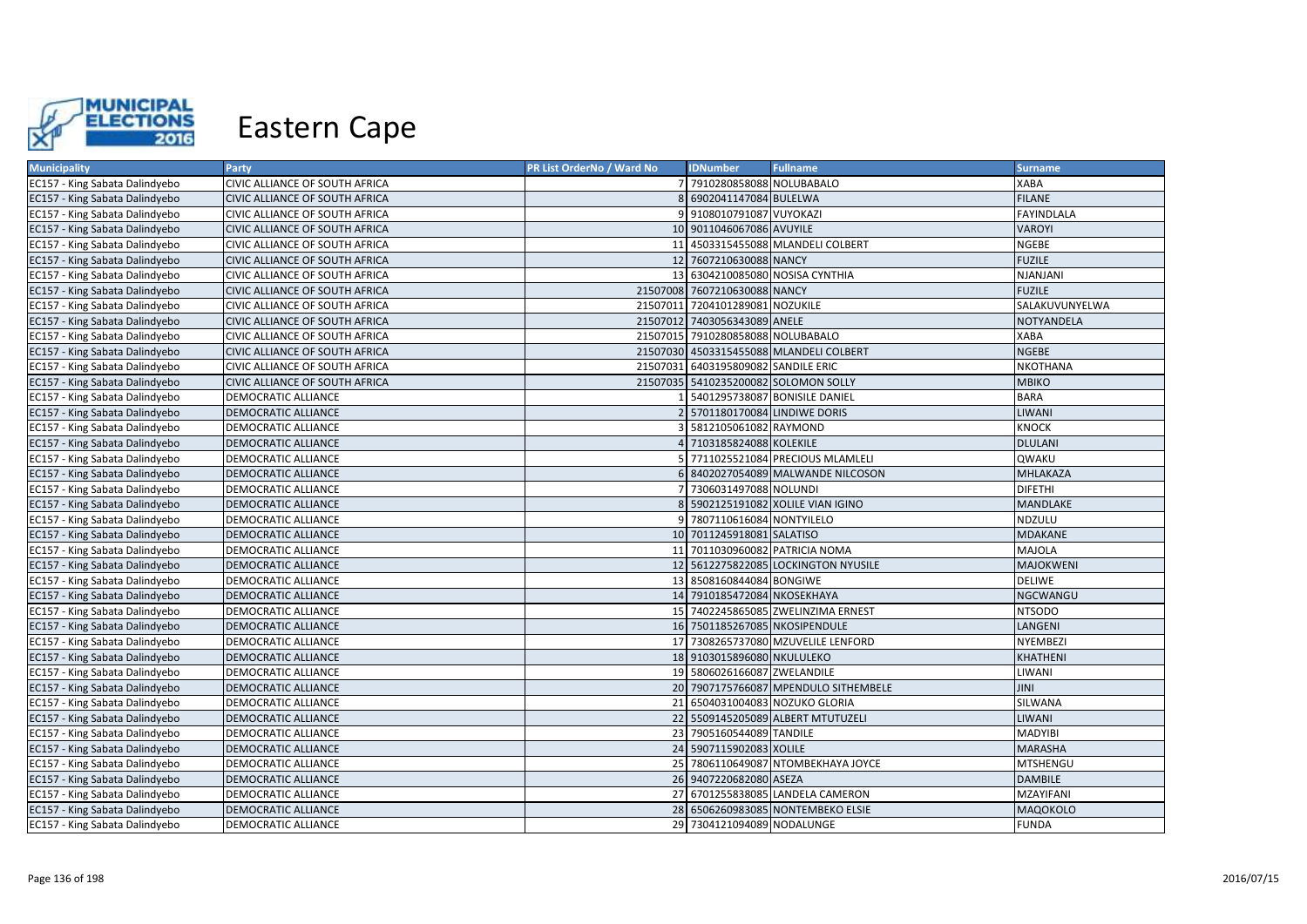

| <b>Municipality</b>            | Party                      | PR List OrderNo / Ward No | <b>IDNumber</b>                      | <b>Fullname</b>                            | <b>Surname</b>    |
|--------------------------------|----------------------------|---------------------------|--------------------------------------|--------------------------------------------|-------------------|
| EC157 - King Sabata Dalindyebo | DEMOCRATIC ALLIANCE        |                           |                                      | 30 8210010560081 BRENDA BOMKAZI            | LIWANI            |
| EC157 - King Sabata Dalindyebo | DEMOCRATIC ALLIANCE        |                           | 31 6901175831083 IAN SANDILE         |                                            | HANISE            |
| EC157 - King Sabata Dalindyebo | DEMOCRATIC ALLIANCE        |                           |                                      | 32 7603101627085 SIZEKA MAGARET            | <b>NDIMA</b>      |
| EC157 - King Sabata Dalindyebo | DEMOCRATIC ALLIANCE        |                           | 33 6208115956081 NOVENTSHUZA         |                                            | MAGAMGAM          |
| EC157 - King Sabata Dalindyebo | DEMOCRATIC ALLIANCE        |                           |                                      | 34 5602055928087 MCEBISI FARRINGTON        | SIGONYELA         |
| EC157 - King Sabata Dalindyebo | DEMOCRATIC ALLIANCE        |                           |                                      | 35 6811251398081 VICTORY MOLOYISO          | <b>BULO</b>       |
| EC157 - King Sabata Dalindyebo | <b>DEMOCRATIC ALLIANCE</b> |                           | 36 6110105110085 MPOTOTO             |                                            | SIRUNU            |
| EC157 - King Sabata Dalindyebo | DEMOCRATIC ALLIANCE        |                           |                                      | 37 6806061901082 NOMAWETHU PATRICIA        | <b>SIQITHI</b>    |
| EC157 - King Sabata Dalindyebo | DEMOCRATIC ALLIANCE        |                           | 38 7506101498086 NOBENGAZI           |                                            | <b>BAKAQANE</b>   |
| EC157 - King Sabata Dalindyebo | DEMOCRATIC ALLIANCE        |                           |                                      | 39 5307185776089 WILSON NDODA DICK         | <b>TSHANGELA</b>  |
| EC157 - King Sabata Dalindyebo | <b>DEMOCRATIC ALLIANCE</b> |                           | 40 7808201087086 NOSIPHO             |                                            | <b>GCOLOTEWA</b>  |
| EC157 - King Sabata Dalindyebo | DEMOCRATIC ALLIANCE        |                           | 41 8306275513086 LIHLE LUYANDA       |                                            | MLUNGWANA         |
| EC157 - King Sabata Dalindyebo | <b>DEMOCRATIC ALLIANCE</b> |                           |                                      | 42 4705065180085 EPHRAIM GAJULA            | NOTSHWELEKA       |
| EC157 - King Sabata Dalindyebo | DEMOCRATIC ALLIANCE        |                           | 43 8905120670080 UNATHI              |                                            | TITI              |
| EC157 - King Sabata Dalindyebo | DEMOCRATIC ALLIANCE        |                           |                                      | 44 6909155321082 NYAMEKO GLADSTONE         | <b>GECE</b>       |
| EC157 - King Sabata Dalindyebo | DEMOCRATIC ALLIANCE        |                           | 45 6508215048089 MXOLISI             |                                            | <b>MZACA</b>      |
| EC157 - King Sabata Dalindyebo | <b>DEMOCRATIC ALLIANCE</b> |                           | 46 5312025166087 TEDDY EDWARD        |                                            | <b>WILLIAMS</b>   |
| EC157 - King Sabata Dalindyebo | DEMOCRATIC ALLIANCE        |                           | 47 7308036077089 FEZILE CYRELL       |                                            | PAMBUKILE         |
| EC157 - King Sabata Dalindyebo | DEMOCRATIC ALLIANCE        |                           |                                      | 21507001 5612275822085 LOCKINGTON NYUSILE  | <b>MAJOKWENI</b>  |
| EC157 - King Sabata Dalindyebo | DEMOCRATIC ALLIANCE        |                           |                                      | 21507002 8210010560081 BRENDA BOMKAZI      | LIWANI            |
| EC157 - King Sabata Dalindyebo | DEMOCRATIC ALLIANCE        |                           |                                      | 21507003 7806110649087 NTOMBEKHAYA JOYCE   | MTSHENGU          |
| EC157 - King Sabata Dalindyebo | DEMOCRATIC ALLIANCE        |                           |                                      | 21507004 7907175766087 MPENDULO SITHEMBELE | JINI              |
| EC157 - King Sabata Dalindyebo | DEMOCRATIC ALLIANCE        |                           |                                      | 21507005 7308265737080 MZUVELILE LENFORD   | NYEMBEZI          |
| EC157 - King Sabata Dalindyebo | DEMOCRATIC ALLIANCE        |                           | 21507006 5812105061082 RAYMOND       |                                            | <b>KNOCK</b>      |
| EC157 - King Sabata Dalindyebo | <b>DEMOCRATIC ALLIANCE</b> |                           |                                      | 21507007 5509145205089 ALBERT MTUTUZELI    | LIWANI            |
| EC157 - King Sabata Dalindyebo | DEMOCRATIC ALLIANCE        |                           | 21507008 6508215048089 MXOLISI       |                                            | <b>MZACA</b>      |
| EC157 - King Sabata Dalindyebo | DEMOCRATIC ALLIANCE        |                           | 21507009 7307156082085 MFUNDO        |                                            | <b>JIPETU</b>     |
| EC157 - King Sabata Dalindyebo | DEMOCRATIC ALLIANCE        |                           |                                      | 21507010 4705065180085 EPHRAIM GAJULA      | NOTSHWELEKA       |
| EC157 - King Sabata Dalindyebo | DEMOCRATIC ALLIANCE        |                           | 21507011 7807110616084 NONTYILELO    |                                            | <b>NDZULU</b>     |
| EC157 - King Sabata Dalindyebo | DEMOCRATIC ALLIANCE        |                           |                                      | 21507012 6506260983085 NONTEMBEKO ELSIE    | MAQOKOLO          |
| EC157 - King Sabata Dalindyebo | DEMOCRATIC ALLIANCE        |                           |                                      | 21507013 5602055928087 MCEBISI FARRINGTON  | SIGONYELA         |
| EC157 - King Sabata Dalindyebo | DEMOCRATIC ALLIANCE        |                           |                                      | 21507014 6909155321082 NYAMEKO GLADSTONE   | <b>GECE</b>       |
| EC157 - King Sabata Dalindyebo | <b>DEMOCRATIC ALLIANCE</b> |                           |                                      | 21507015 5401295738087 BONISILE DANIEL     | <b>BARA</b>       |
| EC157 - King Sabata Dalindyebo | DEMOCRATIC ALLIANCE        |                           |                                      | 21507016 5401295738087 BONISILE DANIEL     | <b>BARA</b>       |
| EC157 - King Sabata Dalindyebo | <b>DEMOCRATIC ALLIANCE</b> |                           |                                      | 21507017 8708060862083 PHELOKAZI TSOLOKAZI | <b>TSHAKUMANE</b> |
| EC157 - King Sabata Dalindyebo | DEMOCRATIC ALLIANCE        |                           |                                      | 21507018 5307185776089 WILSON NDODA DICK   | TSHANGELA         |
| EC157 - King Sabata Dalindyebo | <b>DEMOCRATIC ALLIANCE</b> |                           | 21507019 9103015896080 NKULULEKO     |                                            | KHATHENI          |
| EC157 - King Sabata Dalindyebo | DEMOCRATIC ALLIANCE        |                           | 21507020 7306031497088 NOLUNDI       |                                            | <b>DIFETHI</b>    |
| EC157 - King Sabata Dalindyebo | DEMOCRATIC ALLIANCE        |                           |                                      | 21507021 8402027054089 MALWANDE NILCOSON   | MHLAKAZA          |
| EC157 - King Sabata Dalindyebo | <b>DEMOCRATIC ALLIANCE</b> |                           | 21507022 7510185689081 SIBONGILE     |                                            | <b>MOLDIN</b>     |
| EC157 - King Sabata Dalindyebo | DEMOCRATIC ALLIANCE        |                           |                                      | 21507023 7603101627085 SIZEKA MAGARET      | <b>NDIMA</b>      |
| EC157 - King Sabata Dalindyebo | DEMOCRATIC ALLIANCE        |                           | 21507024 6208115956081 NOVENTSHUZA   |                                            | MAGAMGAM          |
| EC157 - King Sabata Dalindyebo | <b>DEMOCRATIC ALLIANCE</b> |                           | 21507025 7308036077089 FEZILE CYRELL |                                            | <b>PAMBUKILE</b>  |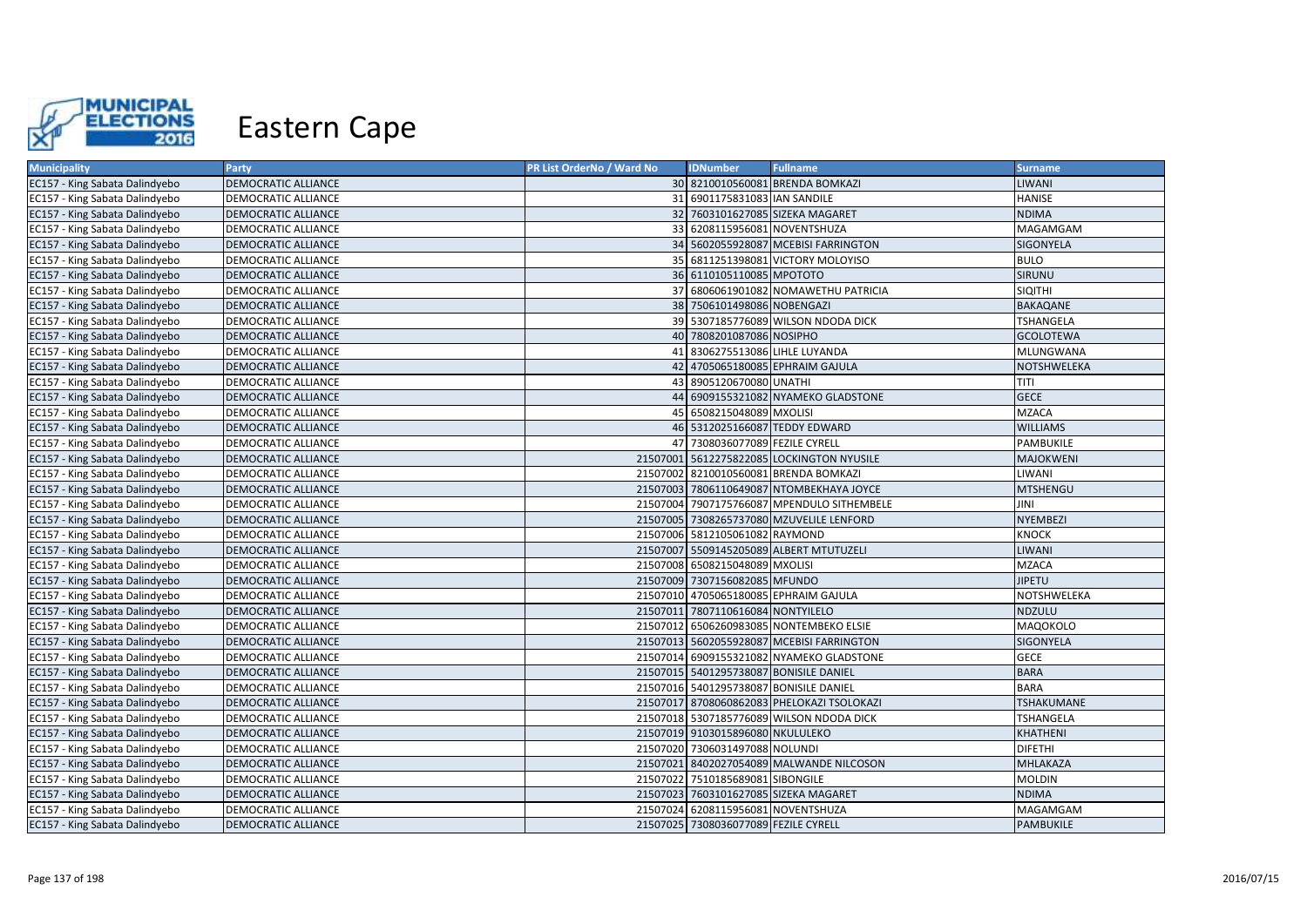

| <b>Municipality</b>            | Party                            | PR List OrderNo / Ward No | <b>IDNumber</b>                    | <b>Fullname</b>                          | <b>Surname</b>  |
|--------------------------------|----------------------------------|---------------------------|------------------------------------|------------------------------------------|-----------------|
| EC157 - King Sabata Dalindyebo | DEMOCRATIC ALLIANCE              |                           | 21507026 7212246278083 BUYISILE    |                                          | JANI            |
| EC157 - King Sabata Dalindyebo | DEMOCRATIC ALLIANCE              |                           | 21507027 9012251636086 NANDIPHA    |                                          | <b>KOLWENI</b>  |
| EC157 - King Sabata Dalindyebo | DEMOCRATIC ALLIANCE              |                           | 21507028 7103156375086 VUMILE      |                                          | <b>NOQUBE</b>   |
| EC157 - King Sabata Dalindyebo | DEMOCRATIC ALLIANCE              |                           | 21507029 5806026166087 ZWELANDILE  |                                          | LIWANI          |
| EC157 - King Sabata Dalindyebo | DEMOCRATIC ALLIANCE              |                           |                                    | 21507030 7402245865085 ZWELINZIMA ERNEST | <b>NTSODO</b>   |
| EC157 - King Sabata Dalindyebo | DEMOCRATIC ALLIANCE              |                           | 21507031 8905120670080 UNATHI      |                                          | TITI            |
| EC157 - King Sabata Dalindyebo | DEMOCRATIC ALLIANCE              |                           | 21507032 7905160544089 TANDILE     |                                          | <b>MADYIBI</b>  |
| EC157 - King Sabata Dalindyebo | DEMOCRATIC ALLIANCE              |                           |                                    | 21507033 6811251398081 VICTORY MOLOYISO  | <b>BULO</b>     |
| EC157 - King Sabata Dalindyebo | DEMOCRATIC ALLIANCE              |                           | 21507034 7506101498086 NOBENGAZI   |                                          | BAKAQANE        |
| EC157 - King Sabata Dalindyebo | DEMOCRATIC ALLIANCE              |                           | 21507035 6901175831083 IAN SANDILE |                                          | <b>HANISE</b>   |
| EC157 - King Sabata Dalindyebo | DEMOCRATIC ALLIANCE              |                           | 21507036 9407220682080 ASEZA       |                                          | <b>DAMBILE</b>  |
| EC157 - King Sabata Dalindyebo | <b>ECONOMIC FREEDOM FIGHTERS</b> |                           |                                    | 8301025676085 MZIWAMADODA                | SITSHWALA       |
| EC157 - King Sabata Dalindyebo | ECONOMIC FREEDOM FIGHTERS        |                           | 2 7911150468081 AYANDA             |                                          | <b>MGQUBA</b>   |
| EC157 - King Sabata Dalindyebo | <b>ECONOMIC FREEDOM FIGHTERS</b> |                           | 8001215686080 THULANI              |                                          | <b>MNGOMA</b>   |
| EC157 - King Sabata Dalindyebo | ECONOMIC FREEDOM FIGHTERS        |                           | 4 8609220735088 NASIPHI            |                                          | <b>MATISO</b>   |
| EC157 - King Sabata Dalindyebo | <b>ECONOMIC FREEDOM FIGHTERS</b> |                           | 5 8609075645085 DUMISANI           |                                          | <b>NTLABATI</b> |
| EC157 - King Sabata Dalindyebo | <b>ECONOMIC FREEDOM FIGHTERS</b> |                           | 6 7405070949080 NOMBUYEKEZO        |                                          | MPAYIPHELI      |
| EC157 - King Sabata Dalindyebo | <b>ECONOMIC FREEDOM FIGHTERS</b> |                           | 7 8310285847088 KHAYALABANTU       |                                          | <b>GOBINGCA</b> |
| EC157 - King Sabata Dalindyebo | ECONOMIC FREEDOM FIGHTERS        |                           | 8 6403021046081 VUYOKAZI           |                                          | SOYIZWAPI       |
| EC157 - King Sabata Dalindyebo | <b>ECONOMIC FREEDOM FIGHTERS</b> |                           |                                    | 9 8408295648080 SAMKELO HARWARD          | <b>MQUKUSE</b>  |
| EC157 - King Sabata Dalindyebo | <b>ECONOMIC FREEDOM FIGHTERS</b> |                           | 10 9407091100089 PHATHISWA         |                                          | <b>XHEGO</b>    |
| EC157 - King Sabata Dalindyebo | <b>ECONOMIC FREEDOM FIGHTERS</b> |                           | 11 7103156260080 ZAMILE            |                                          | SIGEJE          |
| EC157 - King Sabata Dalindyebo | ECONOMIC FREEDOM FIGHTERS        |                           | 12 7508060886087 ZODWA             |                                          | GILMAN          |
| EC157 - King Sabata Dalindyebo | <b>ECONOMIC FREEDOM FIGHTERS</b> |                           | 13 7101036424082 DUMISANI          |                                          | <b>MDELISO</b>  |
| EC157 - King Sabata Dalindyebo | ECONOMIC FREEDOM FIGHTERS        |                           | 14 8406280965089 NANDIPHA          |                                          | <b>DUNGA</b>    |
| EC157 - King Sabata Dalindyebo | <b>ECONOMIC FREEDOM FIGHTERS</b> |                           |                                    | 15 8109195501086 THEMBANI FRANK          | <b>MGOGOSHE</b> |
| EC157 - King Sabata Dalindyebo | <b>ECONOMIC FREEDOM FIGHTERS</b> |                           |                                    | 16 9201071171081 APHIWE AYANDISWA        | GIQWA           |
| EC157 - King Sabata Dalindyebo | <b>ECONOMIC FREEDOM FIGHTERS</b> |                           | 17 7202095628082 NTUTHUZELO        |                                          | SONGQWABA       |
| EC157 - King Sabata Dalindyebo | ECONOMIC FREEDOM FIGHTERS        |                           | 18 9107221056082 AVIWE             |                                          | MLANJENI        |
| EC157 - King Sabata Dalindyebo | <b>ECONOMIC FREEDOM FIGHTERS</b> |                           |                                    | 19 7011230822082 PHUMLA PRINCESS         | <b>KANISILE</b> |
| EC157 - King Sabata Dalindyebo | <b>ECONOMIC FREEDOM FIGHTERS</b> |                           | 20 9007201055080 PHIWE             |                                          | JAYIYA          |
| EC157 - King Sabata Dalindyebo | <b>ECONOMIC FREEDOM FIGHTERS</b> |                           |                                    | 21 8612166634083 SIPHELO ARNOLD          | <b>NYEBEVU</b>  |
| EC157 - King Sabata Dalindyebo | ECONOMIC FREEDOM FIGHTERS        |                           | 21507001 8702060808089 NOMATSHAKA  |                                          | SAVU            |
| EC157 - King Sabata Dalindyebo | <b>ECONOMIC FREEDOM FIGHTERS</b> |                           | 21507002 8209091725084 SIPHOKAZI   |                                          | QEZU            |
| EC157 - King Sabata Dalindyebo | ECONOMIC FREEDOM FIGHTERS        |                           | 21507003 8809140634086 AVELA       |                                          | NTSHINKA        |
| EC157 - King Sabata Dalindyebo | ECONOMIC FREEDOM FIGHTERS        |                           | 21507004 8805055703080 BULELANI    |                                          | <b>FOKAZI</b>   |
| EC157 - King Sabata Dalindyebo | <b>ECONOMIC FREEDOM FIGHTERS</b> |                           | 21507005 6912206130080 BOY-BOY     |                                          | <b>MBOLA</b>    |
| EC157 - King Sabata Dalindyebo | ECONOMIC FREEDOM FIGHTERS        |                           | 21507006 7303032573082 NOWAKHE     |                                          | KWEDINANA       |
| EC157 - King Sabata Dalindyebo | ECONOMIC FREEDOM FIGHTERS        |                           | 21507007 7411101051086 LUNGISWA    |                                          | MAVUMENGWANA    |
| EC157 - King Sabata Dalindyebo | <b>ECONOMIC FREEDOM FIGHTERS</b> |                           | 21507008 8605051342085 THOBEKA     |                                          | <b>GIDLANA</b>  |
| EC157 - King Sabata Dalindyebo | <b>ECONOMIC FREEDOM FIGHTERS</b> |                           | 21507009 7206081207082 CELIWE      |                                          | MAWOKO          |
| EC157 - King Sabata Dalindyebo | ECONOMIC FREEDOM FIGHTERS        |                           | 21507010 6709271154080 FUNEKA      |                                          | <b>GONTSHI</b>  |
| EC157 - King Sabata Dalindyebo | ECONOMIC FREEDOM FIGHTERS        |                           |                                    | 21507011 8106275604087 MZUKISI AULOSHIBA | <b>FUKULA</b>   |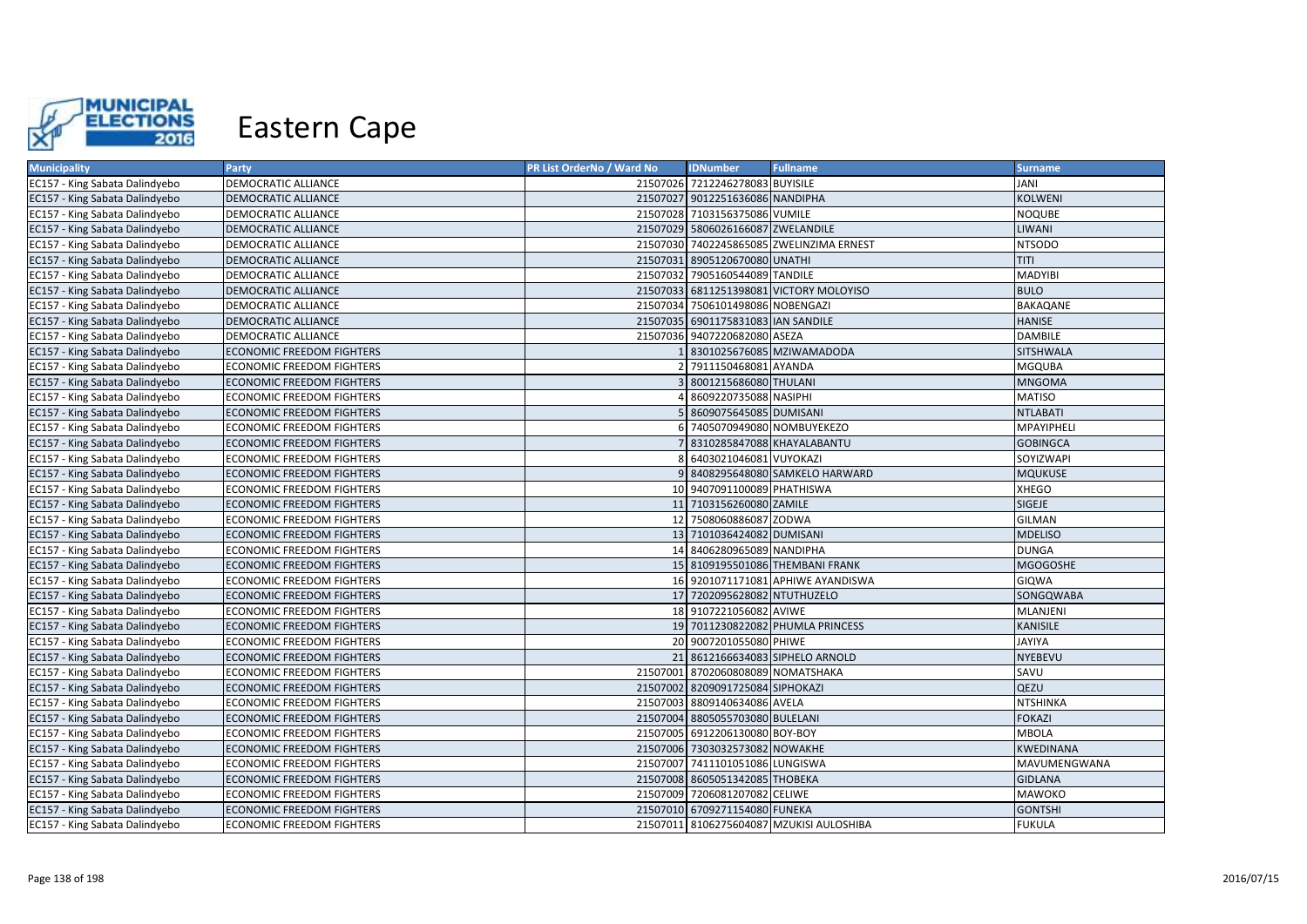

| <b>Municipality</b>            | <b>Party</b>                                 | PR List OrderNo / Ward No | <b>IDNumber</b>                   | <b>Fullname</b>                           | <b>Surname</b>   |
|--------------------------------|----------------------------------------------|---------------------------|-----------------------------------|-------------------------------------------|------------------|
| EC157 - King Sabata Dalindyebo | ECONOMIC FREEDOM FIGHTERS                    |                           | 21507012 6811121290088 NONZUKISO  |                                           | <b>NKOHLA</b>    |
| EC157 - King Sabata Dalindyebo | ECONOMIC FREEDOM FIGHTERS                    |                           | 21507013 6803170964085 NOKWANDA   |                                           | <b>MZIMANE</b>   |
| EC157 - King Sabata Dalindyebo | ECONOMIC FREEDOM FIGHTERS                    |                           | 21507014 8609036071082 LUDUMO     |                                           | <b>NJEMLA</b>    |
| EC157 - King Sabata Dalindyebo | ECONOMIC FREEDOM FIGHTERS                    |                           |                                   | 21507015 8106160723083 PHAMELA CAROL      | <b>BOYCE</b>     |
| EC157 - King Sabata Dalindyebo | ECONOMIC FREEDOM FIGHTERS                    |                           |                                   | 21507016 7106255371088 MVILELI JACKSON    | <b>MTSHINI</b>   |
| EC157 - King Sabata Dalindyebo | ECONOMIC FREEDOM FIGHTERS                    |                           |                                   | 21507017 7704245256086 LEONARD HLALANATHI | <b>XUZA</b>      |
| EC157 - King Sabata Dalindyebo | ECONOMIC FREEDOM FIGHTERS                    |                           | 21507018 7703065532089 THETHANI   |                                           | <b>NTLITHIZA</b> |
| EC157 - King Sabata Dalindyebo | ECONOMIC FREEDOM FIGHTERS                    |                           | 21507020 8404061086084 THULANI    |                                           | <b>DAWETI</b>    |
| EC157 - King Sabata Dalindyebo | ECONOMIC FREEDOM FIGHTERS                    |                           | 21507022 8105256088088 AYANDA     |                                           | GILI             |
| EC157 - King Sabata Dalindyebo | ECONOMIC FREEDOM FIGHTERS                    |                           | 21507023 8302250633080 TELISWA    |                                           | <b>NTSIZI</b>    |
| EC157 - King Sabata Dalindyebo | ECONOMIC FREEDOM FIGHTERS                    |                           | 21507024 6511116097080 NOTSENA    |                                           | SOYA             |
| EC157 - King Sabata Dalindyebo | ECONOMIC FREEDOM FIGHTERS                    |                           | 21507026 8802156072085 ZIQAQAMBE  |                                           | <b>STOYILE</b>   |
| EC157 - King Sabata Dalindyebo | ECONOMIC FREEDOM FIGHTERS                    |                           | 21507027 9304076386082 SIPHE      |                                           | SILEYI           |
| EC157 - King Sabata Dalindyebo | ECONOMIC FREEDOM FIGHTERS                    |                           | 21507029 7312031104088 NOLUBABALO |                                           | <b>JARA</b>      |
| EC157 - King Sabata Dalindyebo | <b>ECONOMIC FREEDOM FIGHTERS</b>             |                           |                                   | 21507030 7901016134084 SIYAMCELA VINCENT  | <b>TONTSI</b>    |
| EC157 - King Sabata Dalindyebo | ECONOMIC FREEDOM FIGHTERS                    |                           |                                   | 21507031 9208126444082 SONWABISE BLACK    | SOKHETYE         |
| EC157 - King Sabata Dalindyebo | ECONOMIC FREEDOM FIGHTERS                    |                           |                                   | 21507032 8406285595089 SIVATHO JOSHUA     | <b>MADYIBI</b>   |
| EC157 - King Sabata Dalindyebo | ECONOMIC FREEDOM FIGHTERS                    |                           | 21507033 8804035825089 LUZUKO     |                                           | MAQUKANYA        |
| EC157 - King Sabata Dalindyebo | ECONOMIC FREEDOM FIGHTERS                    |                           | 21507034 8906011361086 THOKOZILE  |                                           | <b>NTANTISO</b>  |
| EC157 - King Sabata Dalindyebo | ECONOMIC FREEDOM FIGHTERS                    |                           | 21507035 7306295783082 MAMALI     |                                           | LOBI             |
| EC157 - King Sabata Dalindyebo | <b>ECONOMIC FREEDOM FIGHTERS</b>             |                           | 21507036 9509076337089 SOKWENENE  |                                           | <b>MADOTYENI</b> |
| EC157 - King Sabata Dalindyebo | INDEPENDENT CANDIDATE                        | 21507003                  | 6808086747086 ZITHULELE           |                                           | <b>NDZONDZO</b>  |
| EC157 - King Sabata Dalindyebo | INDEPENDENT CANDIDATE                        |                           |                                   | 21507030 8002245797087 BUYISILE MOSES     | <b>NJOKWENI</b>  |
| EC157 - King Sabata Dalindyebo | INDEPENDENT CANDIDATE                        |                           |                                   | 21507031 6006235928083 MBUYISELO ALFRED   | ZIMELA           |
| EC157 - King Sabata Dalindyebo | MTHATHA RATEPAYERS AND RESIDENTS ASSOCIATION |                           | 6011195166088 BOOI                |                                           | <b>MALGHAS</b>   |
| EC157 - King Sabata Dalindyebo | MTHATHA RATEPAYERS AND RESIDENTS ASSOCIATION |                           |                                   | 5007275827087 MONWABISI WELLINGTON        | MALOTANA         |
| EC157 - King Sabata Dalindyebo | MTHATHA RATEPAYERS AND RESIDENTS ASSOCIATION |                           |                                   | 4511040501084 GRACE NYAMEKA               | LUSU             |
| EC157 - King Sabata Dalindyebo | MTHATHA RATEPAYERS AND RESIDENTS ASSOCIATION |                           |                                   | 6606166293082 MPENDULENI ALBION           | MANZOLWANDLE     |
| EC157 - King Sabata Dalindyebo | MTHATHA RATEPAYERS AND RESIDENTS ASSOCIATION |                           | 7012126726080 WILLIAM             |                                           | <b>SIKADE</b>    |
| EC157 - King Sabata Dalindyebo | MTHATHA RATEPAYERS AND RESIDENTS ASSOCIATION |                           | 7010026136087 LUNGELO             |                                           | <b>MPONGWANA</b> |
| EC157 - King Sabata Dalindyebo | MTHATHA RATEPAYERS AND RESIDENTS ASSOCIATION |                           | 7 5702075234084 TEMBILE           |                                           | <b>ZIBI</b>      |
| EC157 - King Sabata Dalindyebo | MTHATHA RATEPAYERS AND RESIDENTS ASSOCIATION |                           | 6903046008081 PRINCE PASIKA       |                                           | <b>NONTSHIZA</b> |
| EC157 - King Sabata Dalindyebo | MTHATHA RATEPAYERS AND RESIDENTS ASSOCIATION |                           |                                   | 9 6007155743080 BUSMAN WILSON             | <b>MAHILI</b>    |
| EC157 - King Sabata Dalindyebo | MTHATHA RATEPAYERS AND RESIDENTS ASSOCIATION |                           | 10 5912295886080 JOHN             |                                           | NDUNGANE         |
| EC157 - King Sabata Dalindyebo | MTHATHA RATEPAYERS AND RESIDENTS ASSOCIATION |                           |                                   | 11 7202028060080 MZOXOLO GOODMAN          | <b>MBUTYE</b>    |
| EC157 - King Sabata Dalindyebo | MTHATHA RATEPAYERS AND RESIDENTS ASSOCIATION |                           | 12 5706250205082 LINDIWE LYDIA    |                                           | MAZOMBITYANA     |
| EC157 - King Sabata Dalindyebo | MTHATHA RATEPAYERS AND RESIDENTS ASSOCIATION |                           | 13 8107151048084 ANDISWA          |                                           | ZALU             |
| EC157 - King Sabata Dalindyebo | MTHATHA RATEPAYERS AND RESIDENTS ASSOCIATION |                           | 14 8110130409088 THANDIWE         |                                           | MACINGWANE       |
| EC157 - King Sabata Dalindyebo | MTHATHA RATEPAYERS AND RESIDENTS ASSOCIATION |                           | 15 4807215131081 PAKAMILE         |                                           | SIWUNDLA         |
| EC157 - King Sabata Dalindyebo | MTHATHA RATEPAYERS AND RESIDENTS ASSOCIATION |                           |                                   | 16 7407245840087 MZOXOLO SITEMBELE        | TITI             |
| EC157 - King Sabata Dalindyebo | MTHATHA RATEPAYERS AND RESIDENTS ASSOCIATION |                           |                                   | 17 5410065195089 MADYIBI HIRSCHSON        | NGXEKANA         |
| EC157 - King Sabata Dalindyebo | MTHATHA RATEPAYERS AND RESIDENTS ASSOCIATION |                           | 18 6001295905089 ALFRED NJIYELA   |                                           | LUMKWANA         |
| EC157 - King Sabata Dalindyebo | MTHATHA RATEPAYERS AND RESIDENTS ASSOCIATION |                           | 19 6807115894083 LUNGILE          |                                           | <b>TSIBIYEZA</b> |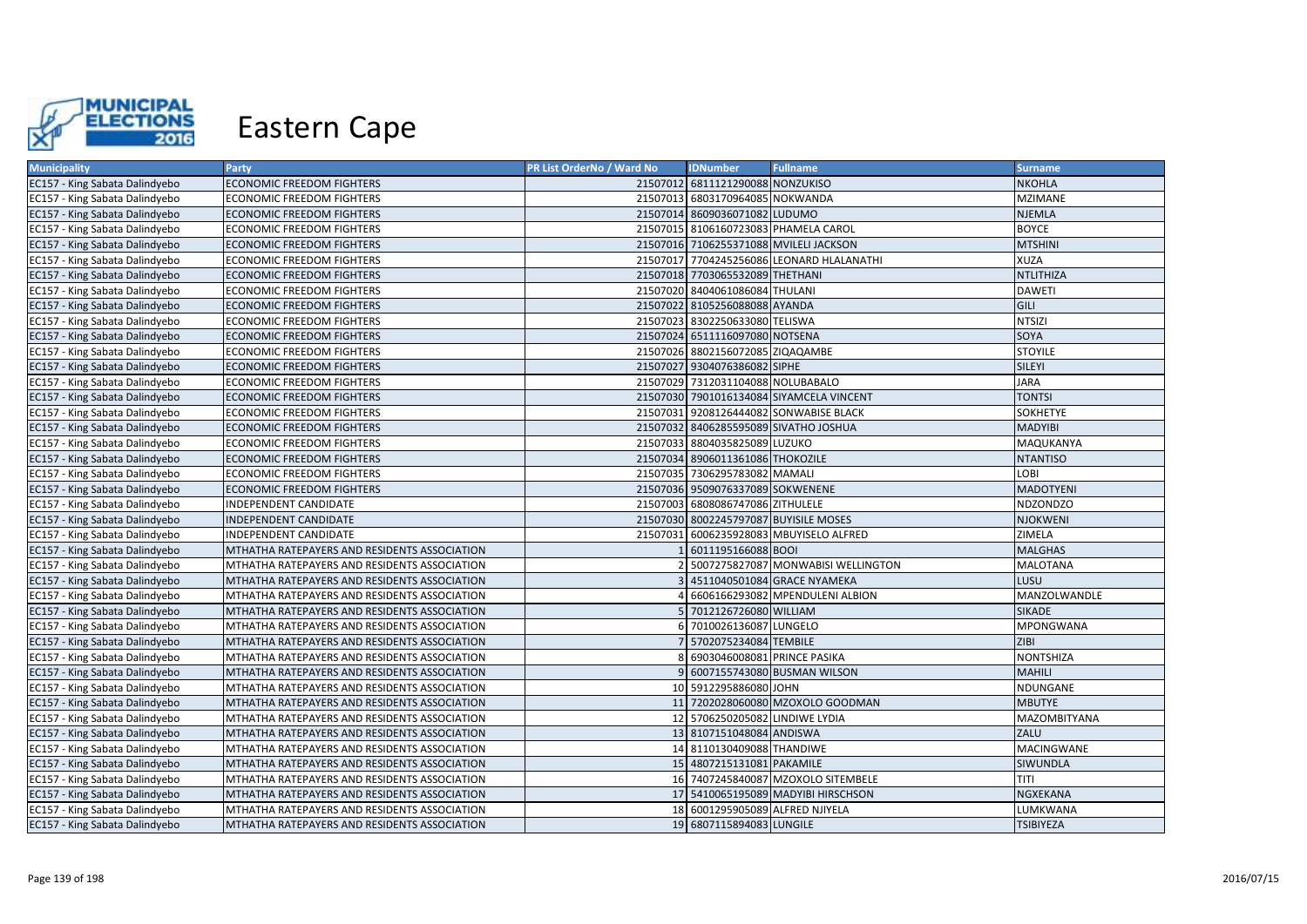

| <b>Municipality</b>            | Party                                        | PR List OrderNo / Ward No | <b>IDNumber</b>                       | <b>Fullname</b>                             | <b>Surname</b>   |
|--------------------------------|----------------------------------------------|---------------------------|---------------------------------------|---------------------------------------------|------------------|
| EC157 - King Sabata Dalindyebo | MTHATHA RATEPAYERS AND RESIDENTS ASSOCIATION |                           | 20 5601095906087 ANDILE               |                                             | <b>GOLA</b>      |
| EC157 - King Sabata Dalindyebo | MTHATHA RATEPAYERS AND RESIDENTS ASSOCIATION |                           | 21 7402160744083 NOMAFU               |                                             | <b>TSHANGANA</b> |
| EC157 - King Sabata Dalindyebo | MTHATHA RATEPAYERS AND RESIDENTS ASSOCIATION |                           |                                       | 22 4812255204087 JUSTICE MVELISWA           | SIGENU           |
| EC157 - King Sabata Dalindyebo | MTHATHA RATEPAYERS AND RESIDENTS ASSOCIATION |                           | 23 7904270839083 NONKONZO             |                                             | <b>NODLELA</b>   |
| EC157 - King Sabata Dalindyebo | MTHATHA RATEPAYERS AND RESIDENTS ASSOCIATION |                           | 24 6002165781089 WELCOME              |                                             | <b>SITELO</b>    |
| EC157 - King Sabata Dalindyebo | MTHATHA RATEPAYERS AND RESIDENTS ASSOCIATION |                           | 25 8201126251087 SIPHELO              |                                             | <b>DALASILE</b>  |
| EC157 - King Sabata Dalindyebo | MTHATHA RATEPAYERS AND RESIDENTS ASSOCIATION |                           |                                       | 26 6408201007084 NOMTANDAZO GLORIA          | <b>DYANTYI</b>   |
| EC157 - King Sabata Dalindyebo | MTHATHA RATEPAYERS AND RESIDENTS ASSOCIATION |                           | 27 5811245946087 DAVID                |                                             | ZACHARIOUS       |
| EC157 - King Sabata Dalindyebo | MTHATHA RATEPAYERS AND RESIDENTS ASSOCIATION |                           |                                       | 28 5907205919088 JONGI-AFRIKA SONWABILE     | <b>XOPA</b>      |
| EC157 - King Sabata Dalindyebo | MTHATHA RATEPAYERS AND RESIDENTS ASSOCIATION |                           |                                       | 29 7110250922085 SIBUYISELWE NOMAFUZA       | SONTUNDU         |
| EC157 - King Sabata Dalindyebo | MTHATHA RATEPAYERS AND RESIDENTS ASSOCIATION |                           |                                       | 30 6301017423084 PUMZILE WYCLIFF            | NOMANDELA        |
| EC157 - King Sabata Dalindyebo | MTHATHA RATEPAYERS AND RESIDENTS ASSOCIATION |                           |                                       | 31 4704025673081 LARRINGTON DUNCAN          | <b>SIDLOVA</b>   |
| EC157 - King Sabata Dalindyebo | MTHATHA RATEPAYERS AND RESIDENTS ASSOCIATION |                           | 32 6201021454085 NOCAWE               |                                             | ZUMA             |
| EC157 - King Sabata Dalindyebo | MTHATHA RATEPAYERS AND RESIDENTS ASSOCIATION |                           |                                       | 33 5406035938087 ALFRED KNOX TOZAMILE       | <b>MNYANDA</b>   |
| EC157 - King Sabata Dalindyebo | MTHATHA RATEPAYERS AND RESIDENTS ASSOCIATION |                           |                                       | 34 4805295617086 MZUKISI SHADRACK           | NINGIZA          |
| EC157 - King Sabata Dalindyebo | MTHATHA RATEPAYERS AND RESIDENTS ASSOCIATION |                           | 35 7503285899080 MNINAWE              |                                             | <b>NGUMA</b>     |
| EC157 - King Sabata Dalindyebo | MTHATHA RATEPAYERS AND RESIDENTS ASSOCIATION |                           | 36 7102225932083 ANDILE               |                                             | <b>NKATANE</b>   |
| EC157 - King Sabata Dalindyebo | MTHATHA RATEPAYERS AND RESIDENTS ASSOCIATION |                           | 21507001 4807215131081 PAKAMILE       |                                             | SIWUNDLA         |
| EC157 - King Sabata Dalindyebo | MTHATHA RATEPAYERS AND RESIDENTS ASSOCIATION |                           | 21507002 8804015727081 SITSABA        |                                             | <b>SITOLE</b>    |
| EC157 - King Sabata Dalindyebo | MTHATHA RATEPAYERS AND RESIDENTS ASSOCIATION |                           | 21507003 6201021454085 NOCAWE         |                                             | <b>ZUMA</b>      |
| EC157 - King Sabata Dalindyebo | MTHATHA RATEPAYERS AND RESIDENTS ASSOCIATION |                           |                                       | 21507004 6810080208081 NOMINENTLE GOOD-GIRL | <b>SOKUPA</b>    |
| EC157 - King Sabata Dalindyebo | MTHATHA RATEPAYERS AND RESIDENTS ASSOCIATION |                           |                                       | 21507005 7308086350089 SBONGISENI MJOES     | <b>MSINDO</b>    |
| EC157 - King Sabata Dalindyebo | MTHATHA RATEPAYERS AND RESIDENTS ASSOCIATION |                           |                                       | 21507006 5410065195089 MADYIBI HIRSCHSON    | NGXEKANA         |
| EC157 - King Sabata Dalindyebo | MTHATHA RATEPAYERS AND RESIDENTS ASSOCIATION |                           |                                       | 21507007 5007275827087 MONWABISI WELLINGTON | <b>MALOTANA</b>  |
| EC157 - King Sabata Dalindyebo | MTHATHA RATEPAYERS AND RESIDENTS ASSOCIATION |                           | 21507008 5108295144089 MENZIES        |                                             | <b>NDABA</b>     |
| EC157 - King Sabata Dalindyebo | MTHATHA RATEPAYERS AND RESIDENTS ASSOCIATION |                           |                                       | 21507009 7202028060080 MZOXOLO GOODMAN      | <b>MBUTYE</b>    |
| EC157 - King Sabata Dalindyebo | MTHATHA RATEPAYERS AND RESIDENTS ASSOCIATION |                           | 21507010 5703025953088 MPHAKAMISENI   |                                             | <b>BUDU</b>      |
| EC157 - King Sabata Dalindyebo | MTHATHA RATEPAYERS AND RESIDENTS ASSOCIATION |                           |                                       | 21507013 5406035938087 ALFRED KNOX TOZAMILE | <b>MNYANDA</b>   |
| EC157 - King Sabata Dalindyebo | MTHATHA RATEPAYERS AND RESIDENTS ASSOCIATION |                           | 21507015 5805205155085 APOSTOLIC      |                                             | PICANE           |
| EC157 - King Sabata Dalindyebo | MTHATHA RATEPAYERS AND RESIDENTS ASSOCIATION |                           |                                       | 21507016 5201105145089 SALAKAHLE GOODBYE    | <b>MATISO</b>    |
| EC157 - King Sabata Dalindyebo | MTHATHA RATEPAYERS AND RESIDENTS ASSOCIATION |                           | 21507018 6303031462080 NO-AMEN        |                                             | RIGHT            |
| EC157 - King Sabata Dalindyebo | MTHATHA RATEPAYERS AND RESIDENTS ASSOCIATION |                           | 21507020 6001295905089 ALFRED NJIYELA |                                             | LUMKWANA         |
| EC157 - King Sabata Dalindyebo | MTHATHA RATEPAYERS AND RESIDENTS ASSOCIATION |                           | 21507022 6002165781089 WELCOME        |                                             | <b>SITELO</b>    |
| EC157 - King Sabata Dalindyebo | MTHATHA RATEPAYERS AND RESIDENTS ASSOCIATION |                           | 21507023 7802185148089 GCOBANI        |                                             | <b>MPAKA</b>     |
| EC157 - King Sabata Dalindyebo | MTHATHA RATEPAYERS AND RESIDENTS ASSOCIATION |                           | 21507024 9009171214085 ZIYANDA        |                                             | XALISILE         |
| EC157 - King Sabata Dalindyebo | MTHATHA RATEPAYERS AND RESIDENTS ASSOCIATION |                           | 21507025 8201126251087 SIPHELO        |                                             | <b>DALASILE</b>  |
| EC157 - King Sabata Dalindyebo | MTHATHA RATEPAYERS AND RESIDENTS ASSOCIATION |                           |                                       | 21507026 6301017423084 PUMZILE WYCLIFF      | NOMANDELA        |
| EC157 - King Sabata Dalindyebo | MTHATHA RATEPAYERS AND RESIDENTS ASSOCIATION |                           | 21507027 7012126726080 WILLIAM        |                                             | <b>SIKADE</b>    |
| EC157 - King Sabata Dalindyebo | MTHATHA RATEPAYERS AND RESIDENTS ASSOCIATION |                           | 21507028 6807115894083 LUNGILE        |                                             | <b>TSIBIYEZA</b> |
| EC157 - King Sabata Dalindyebo | MTHATHA RATEPAYERS AND RESIDENTS ASSOCIATION |                           |                                       | 21507029 6606166293082 MPENDULENI ALBION    | MANZOLWANDLE     |
| EC157 - King Sabata Dalindyebo | MTHATHA RATEPAYERS AND RESIDENTS ASSOCIATION |                           | 21507032 7007016219089 MAWETU         |                                             | <b>DUKISO</b>    |
| EC157 - King Sabata Dalindyebo | MTHATHA RATEPAYERS AND RESIDENTS ASSOCIATION |                           | 21507033 7111285944086 ZAMIKHAYA      |                                             | ZINDLU           |
| EC157 - King Sabata Dalindyebo | MTHATHA RATEPAYERS AND RESIDENTS ASSOCIATION |                           | 21507034 8010145542081 SYLVESTER SIVE |                                             | MAJOKWENI        |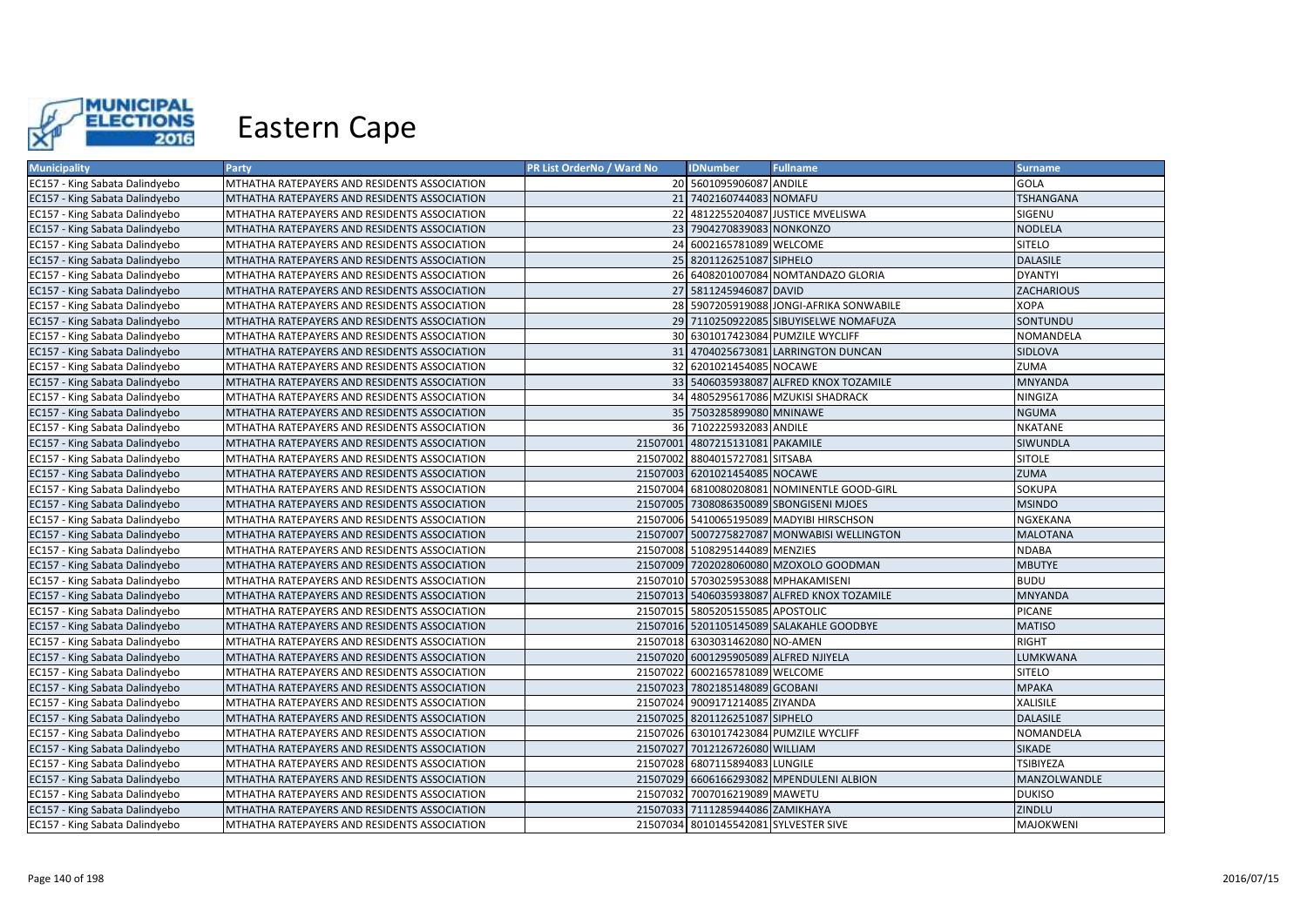

| <b>Municipality</b>            | Party                                        | PR List OrderNo / Ward No | <b>IDNumber</b>                      | <b>Fullname</b>                               | <b>Surname</b>   |
|--------------------------------|----------------------------------------------|---------------------------|--------------------------------------|-----------------------------------------------|------------------|
| EC157 - King Sabata Dalindyebo | MTHATHA RATEPAYERS AND RESIDENTS ASSOCIATION |                           | 21507035 7912110558086 NOKUBONGA     |                                               | MAXWELE          |
| EC157 - King Sabata Dalindyebo | MTHATHA RATEPAYERS AND RESIDENTS ASSOCIATION |                           | 21507036 5601095906087 ANDILE        |                                               | GOLA             |
| EC157 - King Sabata Dalindyebo | PAN AFRICANIST CONGRESS OF AZANIA            |                           | 1 7011295804082 MCEBISI              |                                               | SINEKE           |
| EC157 - King Sabata Dalindyebo | PAN AFRICANIST CONGRESS OF AZANIA            |                           | 2 7609200899087 PUMEZA               |                                               | <b>PAKKIES</b>   |
| EC157 - King Sabata Dalindyebo | PAN AFRICANIST CONGRESS OF AZANIA            |                           |                                      | 8106166162088 NKULULEKO KHAYALETHU            | <b>DONTSA</b>    |
| EC157 - King Sabata Dalindyebo | PAN AFRICANIST CONGRESS OF AZANIA            |                           | 4 7506266462083 MLULEKI              |                                               | <b>BAVUMA</b>    |
| EC157 - King Sabata Dalindyebo | PAN AFRICANIST CONGRESS OF AZANIA            |                           |                                      | 5 6810135828081 MALUSI KNOWLEDGE              | <b>SOTYIFA</b>   |
| EC157 - King Sabata Dalindyebo | PAN AFRICANIST CONGRESS OF AZANIA            |                           | 6612241341086 NOMGCOBO               |                                               | MLUNGUZA         |
| EC157 - King Sabata Dalindyebo | PAN AFRICANIST CONGRESS OF AZANIA            |                           | 7 8608281098089 BONGIWE              |                                               | <b>MAHASHI</b>   |
| EC157 - King Sabata Dalindyebo | PAN AFRICANIST CONGRESS OF AZANIA            |                           | 8 7712125713084 SANDLA               |                                               | GOQWANA          |
| EC157 - King Sabata Dalindyebo | PAN AFRICANIST CONGRESS OF AZANIA            |                           | 9 7206201198088 NOLWANDLE            |                                               | MASEBE           |
| EC157 - King Sabata Dalindyebo | PAN AFRICANIST CONGRESS OF AZANIA            |                           |                                      | 10 7106056505082 SIPHIWOSANDILE               | SIBENE           |
| EC157 - King Sabata Dalindyebo | PAN AFRICANIST CONGRESS OF AZANIA            |                           | 11 7201220830084 NOKUTHULA           |                                               | <b>NDLAZI</b>    |
| EC157 - King Sabata Dalindyebo | PAN AFRICANIST CONGRESS OF AZANIA            |                           | 12 4804300609089 PORTIA MURIEL       |                                               | LUSASENI         |
| EC157 - King Sabata Dalindyebo | PAN AFRICANIST CONGRESS OF AZANIA            |                           | 21507003 7107085855084 ANDILE STEVEN |                                               | ZETU             |
| EC157 - King Sabata Dalindyebo | PAN AFRICANIST CONGRESS OF AZANIA            |                           |                                      | 21507011 8004215744081 SIMBONGILE SIMTHEMBILE | <b>BANA</b>      |
| EC157 - King Sabata Dalindyebo | PAN AFRICANIST CONGRESS OF AZANIA            |                           |                                      | 21507012 7106056505082 SIPHIWOSANDILE         | <b>SIBENE</b>    |
| EC157 - King Sabata Dalindyebo | PAN AFRICANIST CONGRESS OF AZANIA            |                           | 21507015 9405180887087 SINAZO        |                                               | <b>QOBOTWANA</b> |
| EC157 - King Sabata Dalindyebo | PAN AFRICANIST CONGRESS OF AZANIA            |                           | 21507023 7712125713084 SANDLA        |                                               | <b>GOQWANA</b>   |
| EC157 - King Sabata Dalindyebo | PAN AFRICANIST CONGRESS OF AZANIA            |                           | 21507026 6412085760081 MAURICE ZILE  |                                               | XOLO             |
| EC157 - King Sabata Dalindyebo | PAN AFRICANIST CONGRESS OF AZANIA            |                           | 21507029 7206201198088 NOLWANDLE     |                                               | MASEBE           |
| EC157 - King Sabata Dalindyebo | PAN AFRICANIST CONGRESS OF AZANIA            |                           | 21507030 8608281098089 BONGIWE       |                                               | <b>MAHASHI</b>   |
| EC157 - King Sabata Dalindyebo | PAN AFRICANIST CONGRESS OF AZANIA            |                           | 21507031 7201220830084 NOKUTHULA     |                                               | <b>NDLAZI</b>    |
| EC157 - King Sabata Dalindyebo | PAN AFRICANIST CONGRESS OF AZANIA            |                           | 21507035 7610150646080 ANDISIWE      |                                               | <b>MAHOGO</b>    |
| EC157 - King Sabata Dalindyebo | SOUTH AFRICAN SECURITY ORGANISATION          |                           | 7109136001080 SIYABULELA             |                                               | <b>MATEZA</b>    |
| EC157 - King Sabata Dalindyebo | SOUTH AFRICAN SECURITY ORGANISATION          |                           | 2 8610240881084 NOLUBABALO           |                                               | PHATHEKILE       |
| EC157 - King Sabata Dalindyebo | SOUTH AFRICAN SECURITY ORGANISATION          |                           | 3 9109036179083 FIKILE               |                                               | <b>MPETSHENI</b> |
| EC157 - King Sabata Dalindyebo | SOUTH AFRICAN SECURITY ORGANISATION          |                           | 4 8807020868089 NTOMBIZONKE          |                                               | MAKANGELA        |
| EC157 - King Sabata Dalindyebo | SOUTH AFRICAN SECURITY ORGANISATION          |                           | 8003145636086 NKOSIPENDULE           |                                               | NKALITSHANA      |
| EC157 - King Sabata Dalindyebo | SOUTH AFRICAN SECURITY ORGANISATION          |                           | 6 7905105838083 LINDIKHAYA           |                                               | <b>NTOSE</b>     |
| EC157 - King Sabata Dalindyebo | SOUTH AFRICAN SECURITY ORGANISATION          |                           | 21507002 8711115572087 SIMPHIWE      |                                               | <b>SEKU</b>      |
| EC157 - King Sabata Dalindyebo | SOUTH AFRICAN SECURITY ORGANISATION          |                           | 21507004 6512205859083 PHALO FRANK   |                                               | QONGWANA         |
| EC157 - King Sabata Dalindyebo | SOUTH AFRICAN SECURITY ORGANISATION          |                           | 21507007 8003145636086 NKOSIPENDULE  |                                               | NKALITSHANA      |
| EC157 - King Sabata Dalindyebo | SOUTH AFRICAN SECURITY ORGANISATION          |                           | 21507008 7905105838083 LINDIKHAYA    |                                               | NTOSE            |
| EC157 - King Sabata Dalindyebo | SOUTH AFRICAN SECURITY ORGANISATION          |                           | 21507014 9011121241085 NOLITHA       |                                               | NKALITSHANA      |
| EC157 - King Sabata Dalindyebo | SOUTH AFRICAN SECURITY ORGANISATION          |                           | 21507021 9109036179083 FIKILE        |                                               | MPETSHENI        |
| EC157 - King Sabata Dalindyebo | SOUTH AFRICAN SECURITY ORGANISATION          |                           | 21507025 8705101305080 ANDISWA       |                                               | <b>MQHAKAZA</b>  |
| EC157 - King Sabata Dalindyebo | SOUTH AFRICAN SECURITY ORGANISATION          |                           | 21507028 7601155957085 ANDILE        |                                               | NOMLOMO          |
| EC157 - King Sabata Dalindyebo | SOUTH AFRICAN SECURITY ORGANISATION          |                           | 21507029 8610240881084 NOLUBABALO    |                                               | PHATHEKILE       |
| EC157 - King Sabata Dalindyebo | UNITED DEMOCRATIC MOVEMENT                   |                           | 6506056671084 MNCEDISI               |                                               | <b>BUNZANA</b>   |
| EC157 - King Sabata Dalindyebo | UNITED DEMOCRATIC MOVEMENT                   |                           | 2 6501115889082 MZIMKULU             |                                               | MPANGELE         |
| EC157 - King Sabata Dalindyebo | UNITED DEMOCRATIC MOVEMENT                   |                           |                                      | 5501245762085 KINGSWORTH WANDILE              | <b>TSIPA</b>     |
| EC157 - King Sabata Dalindyebo | UNITED DEMOCRATIC MOVEMENT                   |                           |                                      | 4 7705210625080 NOBUNTO FAITH                 | <b>MZIMANE</b>   |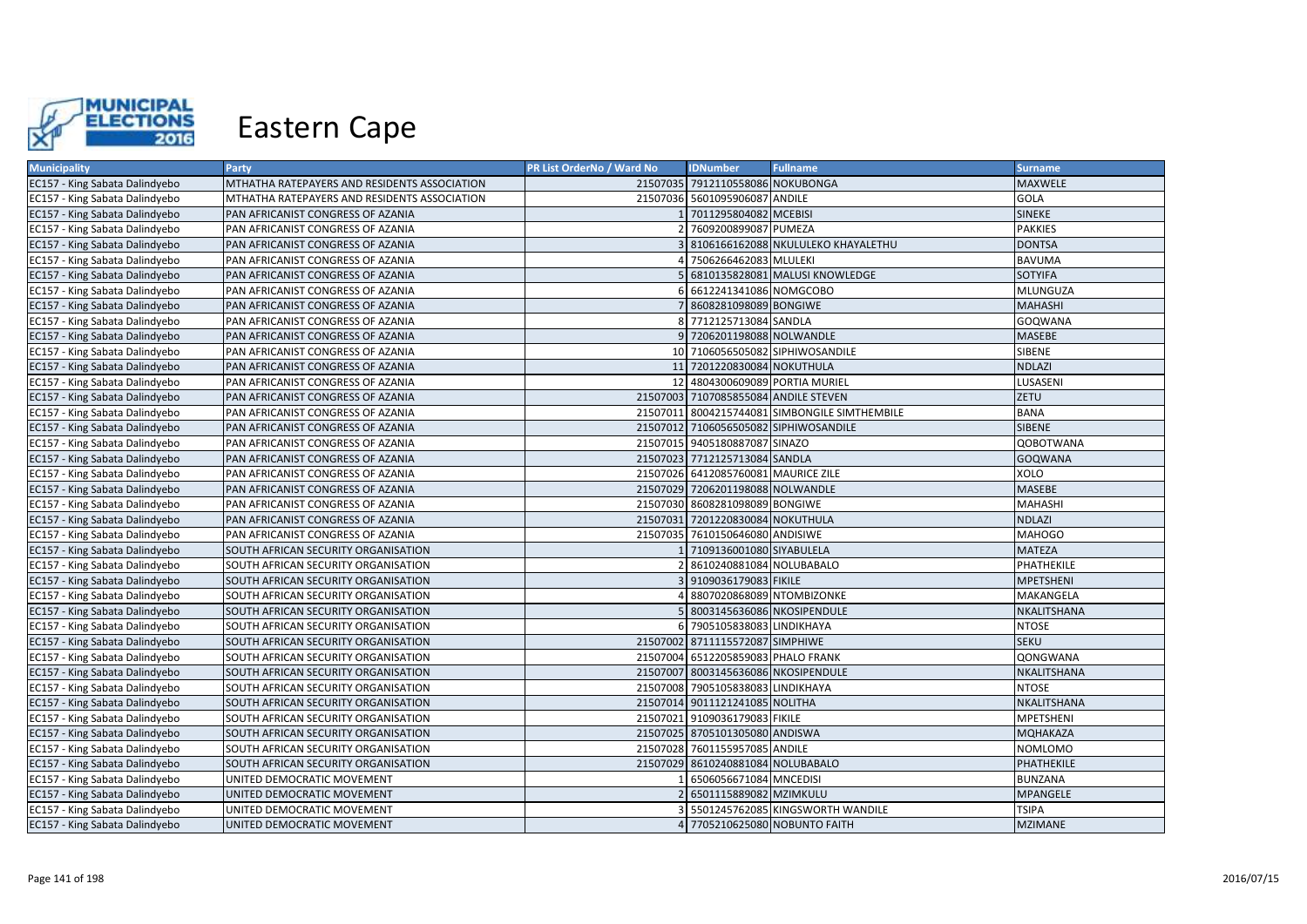

| <b>Municipality</b>            | <b>Party</b>               | PR List OrderNo / Ward No | <b>IDNumber</b>                | <b>Fullname</b>                          | <b>Surname</b>   |
|--------------------------------|----------------------------|---------------------------|--------------------------------|------------------------------------------|------------------|
| EC157 - King Sabata Dalindyebo | UNITED DEMOCRATIC MOVEMENT |                           | 5 7006045090081 TOYI           |                                          | <b>BHOVA</b>     |
| EC157 - King Sabata Dalindyebo | UNITED DEMOCRATIC MOVEMENT |                           | 6 8504095993088 ABONGILE       |                                          | <b>BABILE</b>    |
| EC157 - King Sabata Dalindyebo | UNITED DEMOCRATIC MOVEMENT |                           |                                | 7 6706021066085 NOMTSHATO MARGARET       | NQWAZI           |
| EC157 - King Sabata Dalindyebo | UNITED DEMOCRATIC MOVEMENT |                           | 8 5602110238084 NOLITHA        |                                          | PALI             |
| EC157 - King Sabata Dalindyebo | UNITED DEMOCRATIC MOVEMENT |                           | 9 6811125950083 BONGANI        |                                          | NDLOBONGELA      |
| EC157 - King Sabata Dalindyebo | UNITED DEMOCRATIC MOVEMENT |                           | 10 7203156874086 MABANDLA      |                                          | GOGO             |
| EC157 - King Sabata Dalindyebo | UNITED DEMOCRATIC MOVEMENT |                           |                                | 11 7012155861089 BANDILE BESUTHU         | <b>GQWETHA</b>   |
| EC157 - King Sabata Dalindyebo | UNITED DEMOCRATIC MOVEMENT |                           | 12 6807106195086 NDIYABULELA   |                                          | <b>MTWA</b>      |
| EC157 - King Sabata Dalindyebo | UNITED DEMOCRATIC MOVEMENT |                           |                                | 13 5703155940087 WALLEY VULINKUNDLA      | SANDA            |
| EC157 - King Sabata Dalindyebo | UNITED DEMOCRATIC MOVEMENT |                           |                                | 14 7009075098081 LUZUKO MALIBONGWE       | <b>LUWACA</b>    |
| EC157 - King Sabata Dalindyebo | UNITED DEMOCRATIC MOVEMENT |                           | 15 8208270793087 LIHLE PUTUMA  |                                          | ZUMA             |
| EC157 - King Sabata Dalindyebo | UNITED DEMOCRATIC MOVEMENT |                           |                                | 16 6411210232081 LULAMA ALBERTIN         | <b>TSHISEKA</b>  |
| EC157 - King Sabata Dalindyebo | UNITED DEMOCRATIC MOVEMENT |                           |                                | 17 6612200219083 NANDIPHA PRINCESS       | NGALO            |
| EC157 - King Sabata Dalindyebo | UNITED DEMOCRATIC MOVEMENT |                           |                                | 18 6201100093085 SYLVIA SIZEKA NOKWEZI   | <b>MEYI</b>      |
| EC157 - King Sabata Dalindyebo | UNITED DEMOCRATIC MOVEMENT |                           |                                | 19 7206062616087 NOMTANDAZO SWEETNESS    | <b>TUKAYI</b>    |
| EC157 - King Sabata Dalindyebo | UNITED DEMOCRATIC MOVEMENT |                           |                                | 20 6310201032080 NONTSASA TINY ALBERTINA | <b>BOOI</b>      |
| EC157 - King Sabata Dalindyebo | UNITED DEMOCRATIC MOVEMENT |                           | 21 5411035167083 MFAKAZELI     |                                          | <b>BOCO</b>      |
| EC157 - King Sabata Dalindyebo | UNITED DEMOCRATIC MOVEMENT |                           |                                | 22 8109011323087 NTOMBOZUKO DOREEN       | <b>MBOTHWE</b>   |
| EC157 - King Sabata Dalindyebo | UNITED DEMOCRATIC MOVEMENT |                           | 23 8406020948080 PUMZA         |                                          | <b>HOLOMISA</b>  |
| EC157 - King Sabata Dalindyebo | UNITED DEMOCRATIC MOVEMENT |                           | 24 7109260107083 NOMTETO       |                                          | <b>NGIYANA</b>   |
| EC157 - King Sabata Dalindyebo | UNITED DEMOCRATIC MOVEMENT |                           | 25 5202225277083 AVIS ZOLA     |                                          | LUYENGE          |
| EC157 - King Sabata Dalindyebo | UNITED DEMOCRATIC MOVEMENT |                           |                                | 26 8209035611085 BUCHULE GOOD-ENOUGH     | <b>MSHUMPELA</b> |
| EC157 - King Sabata Dalindyebo | UNITED DEMOCRATIC MOVEMENT |                           | 27 8004255810081 ANELE ARNOLD  |                                          | <b>SIKELE</b>    |
| EC157 - King Sabata Dalindyebo | UNITED DEMOCRATIC MOVEMENT |                           |                                | 28 5801012986085 PATRICIA NOPHUMZILE     | <b>MAQUME</b>    |
| EC157 - King Sabata Dalindyebo | UNITED DEMOCRATIC MOVEMENT |                           | 29 5612105968082 GATE          |                                          | <b>NGQOLA</b>    |
| EC157 - King Sabata Dalindyebo | UNITED DEMOCRATIC MOVEMENT |                           | 30 7410165977087 ZOLA          |                                          | <b>MDIKANI</b>   |
| EC157 - King Sabata Dalindyebo | UNITED DEMOCRATIC MOVEMENT |                           | 31 6808020308086 TINY VUYISIWE |                                          | SIBANGO          |
| EC157 - King Sabata Dalindyebo | UNITED DEMOCRATIC MOVEMENT |                           |                                | 32 5906140992085 NOMABHELISI VICTORIA    | <b>VUKU</b>      |
| EC157 - King Sabata Dalindyebo | UNITED DEMOCRATIC MOVEMENT |                           | 33 7406225788084 LUVUYO        |                                          | <b>JONAS</b>     |
| EC157 - King Sabata Dalindyebo | UNITED DEMOCRATIC MOVEMENT |                           | 34 7605275662087 JONGIKHAYA    |                                          | <b>MBELE</b>     |
| EC157 - King Sabata Dalindyebo | UNITED DEMOCRATIC MOVEMENT |                           |                                | 35 5103210152085 CHRISTINA NOMATSHAVINA  | <b>GWADISO</b>   |
| EC157 - King Sabata Dalindyebo | UNITED DEMOCRATIC MOVEMENT |                           | 36 5807315165087 MZWANDILE     |                                          | <b>DINIZULU</b>  |
| EC157 - King Sabata Dalindyebo | UNITED DEMOCRATIC MOVEMENT |                           | 37 8812085739084 SONGEZO       |                                          | QOTOYI           |
| EC157 - King Sabata Dalindyebo | UNITED DEMOCRATIC MOVEMENT |                           |                                | 38 5609095214089 FELIX LULAMA BONGANI    | <b>MAHLATI</b>   |
| EC157 - King Sabata Dalindyebo | UNITED DEMOCRATIC MOVEMENT |                           |                                | 39 5302150699085 NOZUKILE JOYCE          | <b>MBALI</b>     |
| EC157 - King Sabata Dalindyebo | UNITED DEMOCRATIC MOVEMENT |                           |                                | 40 8701011441081 AMANDA THANDOKAZI       | <b>SIKELE</b>    |
| EC157 - King Sabata Dalindyebo | UNITED DEMOCRATIC MOVEMENT |                           | 41 6506256303082 JAMES         |                                          | <b>DLAMINI</b>   |
| EC157 - King Sabata Dalindyebo | UNITED DEMOCRATIC MOVEMENT |                           | 42 6406175788085 NKULULEKO     |                                          | QWASE            |
| EC157 - King Sabata Dalindyebo | UNITED DEMOCRATIC MOVEMENT |                           |                                | 43 7011140065087 KOLEKA CONSTANCE        | NOMXHANYA        |
| EC157 - King Sabata Dalindyebo | UNITED DEMOCRATIC MOVEMENT |                           | 44 8503156538089 MZUYANDA      |                                          | <b>PLAM</b>      |
| EC157 - King Sabata Dalindyebo | UNITED DEMOCRATIC MOVEMENT |                           |                                | 45 5707075747084 MZUZILE SIVIWE          | SIGONYA          |
| EC157 - King Sabata Dalindyebo | UNITED DEMOCRATIC MOVEMENT |                           | 46 7701145638082 SIPHELELE     |                                          | <b>JUBASE</b>    |
| EC157 - King Sabata Dalindyebo | UNITED DEMOCRATIC MOVEMENT |                           |                                | 47 7810031103083 PHUMEZA VERONICA        | <b>NGONYAMA</b>  |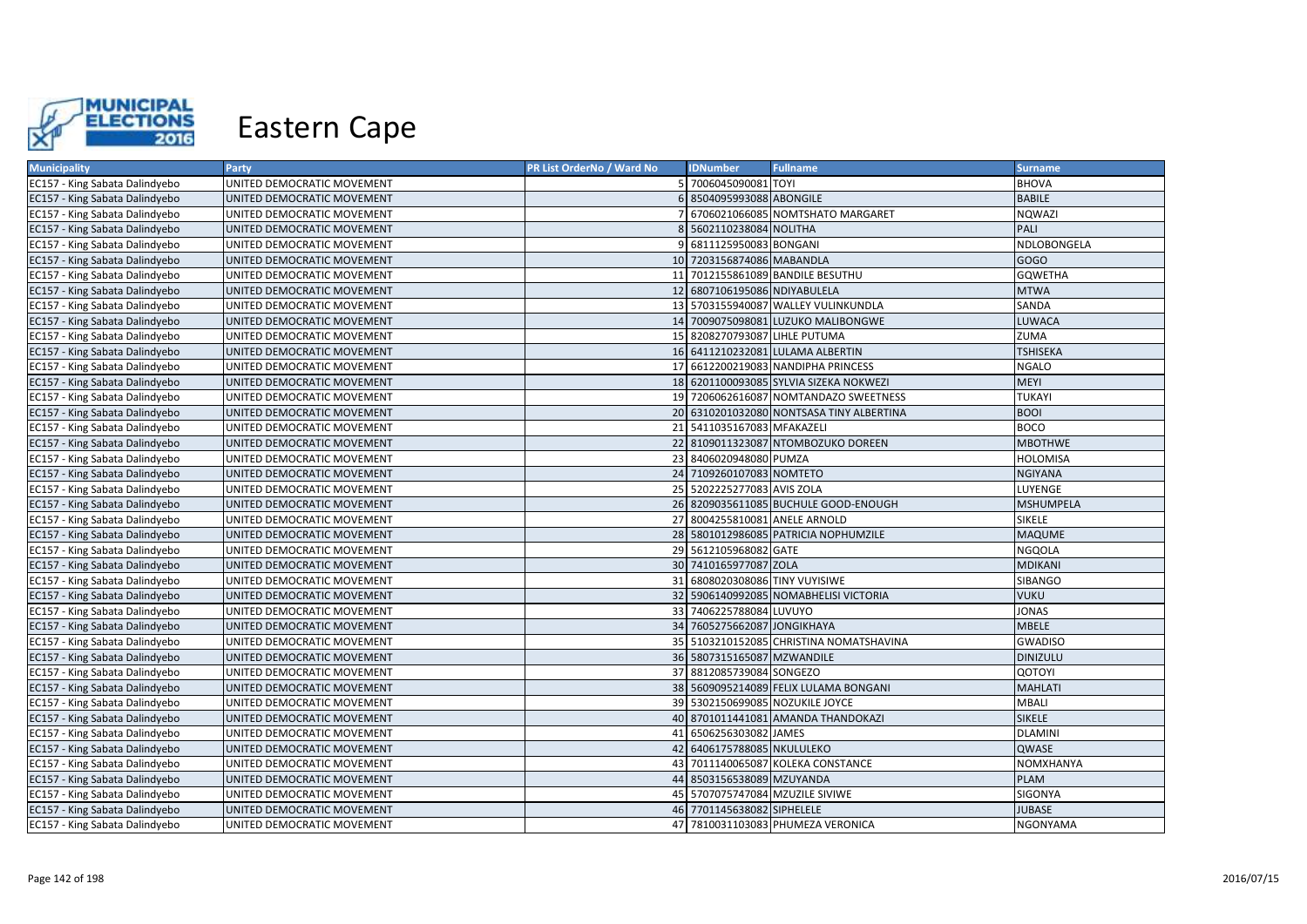

| <b>Municipality</b>            | Party                      | PR List OrderNo / Ward No | <b>IDNumber</b>                     | <b>Fullname</b>                              | <b>Surname</b>     |
|--------------------------------|----------------------------|---------------------------|-------------------------------------|----------------------------------------------|--------------------|
| EC157 - King Sabata Dalindyebo | UNITED DEMOCRATIC MOVEMENT |                           |                                     | 48 5301315177086 JOHNSON MZIWOXOLO           | <b>DINDI</b>       |
| EC157 - King Sabata Dalindyebo | UNITED DEMOCRATIC MOVEMENT |                           |                                     | 49 8709016314088 NKOSIPHENDULE RONRED        | <b>TYALI</b>       |
| EC157 - King Sabata Dalindyebo | UNITED DEMOCRATIC MOVEMENT |                           |                                     | 50 5712085877087 MELVIN MHLAYIMBI            | <b>TSHICO</b>      |
| EC157 - King Sabata Dalindyebo | UNITED DEMOCRATIC MOVEMENT |                           | 51 6209080051080 NOVUYISA IVY       |                                              | <b>NJEMLA</b>      |
| EC157 - King Sabata Dalindyebo | UNITED DEMOCRATIC MOVEMENT |                           |                                     | 52 5708105250081 HOMEBOY NGAVELI             | <b>MAROLOMA</b>    |
| EC157 - King Sabata Dalindyebo | UNITED DEMOCRATIC MOVEMENT |                           | 53 6806011220088 THOKOZILE          |                                              | <b>TYENI</b>       |
| EC157 - King Sabata Dalindyebo | UNITED DEMOCRATIC MOVEMENT |                           | 54 7103070967083 NOZUKO FAITH       |                                              | <b>DYANTYI</b>     |
| EC157 - King Sabata Dalindyebo | UNITED DEMOCRATIC MOVEMENT |                           | 55 6902150898089 MONICA             |                                              | <b>BUNGANE</b>     |
| EC157 - King Sabata Dalindyebo | UNITED DEMOCRATIC MOVEMENT |                           |                                     | 56 5003130236085 MANDISA REGINA              | <b>LUSITHI</b>     |
| EC157 - King Sabata Dalindyebo | UNITED DEMOCRATIC MOVEMENT |                           | 57 5912260161089 ZODWA EUNICE       |                                              | <b>MAROLOMA</b>    |
| EC157 - King Sabata Dalindyebo | UNITED DEMOCRATIC MOVEMENT |                           | 58 7608015676086 BONGA              |                                              | <b>XUZA</b>        |
| EC157 - King Sabata Dalindyebo | UNITED DEMOCRATIC MOVEMENT |                           | 59 6704130094080 NOLUTHANDO         |                                              | <b>MTYAMDE</b>     |
| EC157 - King Sabata Dalindyebo | UNITED DEMOCRATIC MOVEMENT |                           | 60 6101018622084 SAKEPHI            |                                              | <b>VELEMINI</b>    |
| EC157 - King Sabata Dalindyebo | UNITED DEMOCRATIC MOVEMENT |                           | 61 8003190806089 NOMFUNDO           |                                              | <b>MBIZA</b>       |
| EC157 - King Sabata Dalindyebo | UNITED DEMOCRATIC MOVEMENT |                           | 62 8109151317089 NTOMBIFIKILE       |                                              | <b>MPHAKATHI</b>   |
| EC157 - King Sabata Dalindyebo | UNITED DEMOCRATIC MOVEMENT |                           | 63 5002165854085 SABELO             |                                              | PETSE              |
| EC157 - King Sabata Dalindyebo | UNITED DEMOCRATIC MOVEMENT |                           | 64 9205205666080 KATALELE           |                                              | <b>NDLEBE</b>      |
| EC157 - King Sabata Dalindyebo | UNITED DEMOCRATIC MOVEMENT |                           | 65 5705031014086 BONISWA OLGA       |                                              | <b>NONKWELO</b>    |
| EC157 - King Sabata Dalindyebo | UNITED DEMOCRATIC MOVEMENT |                           |                                     | 66 4610195142080 KHOLEKILE GILBERT           | <b>NDATHANA</b>    |
| EC157 - King Sabata Dalindyebo | UNITED DEMOCRATIC MOVEMENT |                           |                                     | 67 5908230194085 REBECCA YOLISWA             | XABA               |
| EC157 - King Sabata Dalindyebo | UNITED DEMOCRATIC MOVEMENT |                           | 21507001 6811065963088 SOLOMON      |                                              | <b>TOLA</b>        |
| EC157 - King Sabata Dalindyebo | UNITED DEMOCRATIC MOVEMENT |                           |                                     | 21507002 6706021066085 NOMTSHATO MARGARET    | NQWAZI             |
| EC157 - King Sabata Dalindyebo | UNITED DEMOCRATIC MOVEMENT |                           | 21507003 5705031014086 BONISWA OLGA |                                              | NONKWELO           |
| EC157 - King Sabata Dalindyebo | UNITED DEMOCRATIC MOVEMENT |                           |                                     | 21507004 6005160166081 NTOBIFIKILE GETRUDE   | SALUKAZANA         |
| EC157 - King Sabata Dalindyebo | UNITED DEMOCRATIC MOVEMENT |                           | 21507005 8408015685081 KHUSU        |                                              | <b>MALEFANE</b>    |
| EC157 - King Sabata Dalindyebo | UNITED DEMOCRATIC MOVEMENT |                           |                                     | 21507006 5908230194085 REBECCA YOLISWA       | <b>XABA</b>        |
| EC157 - King Sabata Dalindyebo | UNITED DEMOCRATIC MOVEMENT |                           |                                     | 21507007 6807190060089 VERONICA JACQUALENE   | <b>ADDISON</b>     |
| EC157 - King Sabata Dalindyebo | UNITED DEMOCRATIC MOVEMENT |                           |                                     | 21507008 7705210625080 NOBUNTO FAITH         | <b>MZIMANE</b>     |
| EC157 - King Sabata Dalindyebo | UNITED DEMOCRATIC MOVEMENT |                           |                                     | 21507009 5609095214089 FELIX LULAMA BONGANI  | <b>MAHLATI</b>     |
| EC157 - King Sabata Dalindyebo | UNITED DEMOCRATIC MOVEMENT |                           | 21507010 8812085739084 SONGEZO      |                                              | QOTOYI             |
| EC157 - King Sabata Dalindyebo | UNITED DEMOCRATIC MOVEMENT |                           | 21507011 8301016621082 SIFISO       |                                              | <b>NXUMALO</b>     |
| EC157 - King Sabata Dalindyebo | UNITED DEMOCRATIC MOVEMENT |                           | 21507012 7301056506087 VELISANI     |                                              | <b>NQEKETO</b>     |
| EC157 - King Sabata Dalindyebo | UNITED DEMOCRATIC MOVEMENT |                           |                                     | 21507013 4909140161082 EUBATHA BUKELWA       | <b>MNTONINTSHI</b> |
| EC157 - King Sabata Dalindyebo | UNITED DEMOCRATIC MOVEMENT |                           |                                     | 21507014 6201100093085 SYLVIA SIZEKA NOKWEZI | MEYI               |
| EC157 - King Sabata Dalindyebo | UNITED DEMOCRATIC MOVEMENT |                           |                                     | 21507015 7402185282085 SIMPHIWE GOODENOUGH   | <b>GONGXOZA</b>    |
| EC157 - King Sabata Dalindyebo | UNITED DEMOCRATIC MOVEMENT |                           |                                     | 21507016 5712085877087 MELVIN MHLAYIMBI      | <b>TSHICO</b>      |
| EC157 - King Sabata Dalindyebo | UNITED DEMOCRATIC MOVEMENT |                           |                                     | 21507017 6811110068081 NOBANDLA MANDISA      | <b>MTIRARA</b>     |
| EC157 - King Sabata Dalindyebo | UNITED DEMOCRATIC MOVEMENT |                           |                                     | 21507018 5302150699085 NOZUKILE JOYCE        | <b>MBALI</b>       |
| EC157 - King Sabata Dalindyebo | UNITED DEMOCRATIC MOVEMENT |                           | 21507019 5709115117088 THEMBINKOSI  |                                              | <b>NYOKA</b>       |
| EC157 - King Sabata Dalindyebo | UNITED DEMOCRATIC MOVEMENT |                           | 21507020 7601195638083 DUMISANI     |                                              | LUDZIYA            |
| EC157 - King Sabata Dalindyebo | UNITED DEMOCRATIC MOVEMENT |                           | 21507021 6101018622084 SAKEPHI      |                                              | VELEMINI           |
| EC157 - King Sabata Dalindyebo | UNITED DEMOCRATIC MOVEMENT |                           | 21507022 7701145638082 SIPHELELE    |                                              | JUBASE             |
| EC157 - King Sabata Dalindyebo | UNITED DEMOCRATIC MOVEMENT |                           | 21507023 6503045689087 MPHIWE       |                                              | <b>MRWEBI</b>      |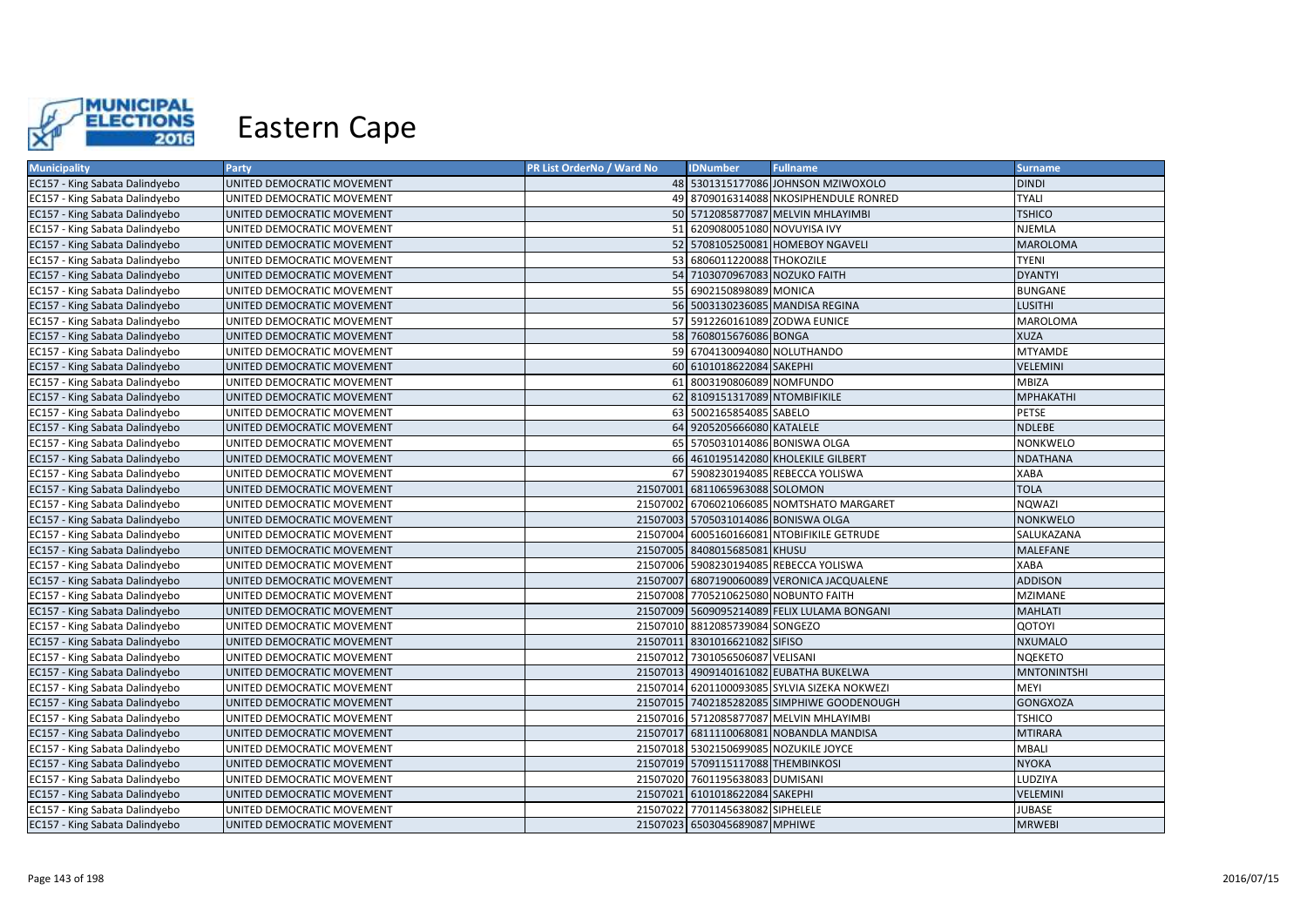

| <b>Municipality</b>            | <b>Party</b>                 | PR List OrderNo / Ward No | <b>IDNumber</b>                      | <b>Fullname</b>                              | <b>Surname</b>    |
|--------------------------------|------------------------------|---------------------------|--------------------------------------|----------------------------------------------|-------------------|
| EC157 - King Sabata Dalindyebo | UNITED DEMOCRATIC MOVEMENT   |                           | 21507024 7410165977087 ZOLA          |                                              | <b>MDIKANI</b>    |
| EC157 - King Sabata Dalindyebo | UNITED DEMOCRATIC MOVEMENT   |                           | 21507025 5612105968082 GATE          |                                              | <b>NGQOLA</b>     |
| EC157 - King Sabata Dalindyebo | UNITED DEMOCRATIC MOVEMENT   |                           |                                      | 21507026 5412165138084 ALEXANDER NTULELE     | SIQHAZA           |
| EC157 - King Sabata Dalindyebo | UNITED DEMOCRATIC MOVEMENT   |                           | 21507027 8711045869082 LWANDILE      |                                              | <b>MBANGWA</b>    |
| EC157 - King Sabata Dalindyebo | UNITED DEMOCRATIC MOVEMENT   |                           | 21507028 8203076198086 SIBONGISENI   |                                              | MVANDODWA         |
| EC157 - King Sabata Dalindyebo | UNITED DEMOCRATIC MOVEMENT   |                           | 21507029 6506256303082 JAMES         |                                              | <b>DLAMINI</b>    |
| EC157 - King Sabata Dalindyebo | UNITED DEMOCRATIC MOVEMENT   |                           |                                      | 21507030 4610195142080 KHOLEKILE GILBERT     | <b>NDATHANA</b>   |
| EC157 - King Sabata Dalindyebo | UNITED DEMOCRATIC MOVEMENT   |                           |                                      | 21507031 8801300709089 NOMAKABONGWE          | <b>DUNANA</b>     |
| EC157 - King Sabata Dalindyebo | UNITED DEMOCRATIC MOVEMENT   |                           | 21507032 6808020308086 TINY VUYISIWE |                                              | SIBANGO           |
| EC157 - King Sabata Dalindyebo | UNITED DEMOCRATIC MOVEMENT   |                           |                                      | 21507033 4908315127084 ARCHIBALD ZAMIKAYA    | <b>MSHUMPELA</b>  |
| EC157 - King Sabata Dalindyebo | UNITED DEMOCRATIC MOVEMENT   | 21507034                  | 8007125738085 SIMPHIWE               |                                              | <b>MPUCANE</b>    |
| EC157 - King Sabata Dalindyebo | UNITED DEMOCRATIC MOVEMENT   |                           | 21507035 6009106081081 SIYABONGA     |                                              | <b>NGOTYA</b>     |
| EC157 - King Sabata Dalindyebo | UNITED DEMOCRATIC MOVEMENT   |                           |                                      | 21507036 6010265764087 LUNGILE HEYSMAN       | JEBESE            |
| EC441 - Matatiele              | AFRICAN INDEPENDENT CONGRESS |                           | 5310115843086 WELE CLEMENT           |                                              | <b>MDOLOMBA</b>   |
| EC441 - Matatiele              | AFRICAN INDEPENDENT CONGRESS |                           |                                      | 7012161063084 THOBEKA CONSTANCE              | MSHUQWANA-GALO    |
| EC441 - Matatiele              | AFRICAN INDEPENDENT CONGRESS |                           |                                      | 8708150587087 SIBAMBA-NGAZIBINI              | <b>MGOLOMBANE</b> |
| EC441 - Matatiele              | AFRICAN INDEPENDENT CONGRESS |                           | 8102110857089 NOZUKO                 |                                              | <b>NJOBE</b>      |
| EC441 - Matatiele              | AFRICAN INDEPENDENT CONGRESS |                           |                                      | 6902175698084 TEBOHO VICTOR                  | <b>MONGOATO</b>   |
| EC441 - Matatiele              | AFRICAN INDEPENDENT CONGRESS |                           |                                      | 5404295754088 KENNETH BONGANI                | MAKHOLWA          |
| EC441 - Matatiele              | AFRICAN INDEPENDENT CONGRESS |                           | 5704185751080 SAMSON                 |                                              | SIPAMLA           |
| EC441 - Matatiele              | AFRICAN INDEPENDENT CONGRESS |                           |                                      | 5112235650080 TEBOHO SAMUEL                  | <b>MAPHELA</b>    |
| EC441 - Matatiele              | AFRICAN INDEPENDENT CONGRESS |                           |                                      | 6210010938081 SILBEROSE NOMAWABO             | MVAKWENDLU        |
| EC441 - Matatiele              | AFRICAN INDEPENDENT CONGRESS |                           | 10 5510310721082 VUYELWA MINA        |                                              | <b>MLANDU</b>     |
| EC441 - Matatiele              | AFRICAN INDEPENDENT CONGRESS |                           |                                      | 11 5502115104085 MAURICE VIVIAN              | KOK               |
| EC441 - Matatiele              | AFRICAN INDEPENDENT CONGRESS |                           |                                      | 12 8409150862089 PHUMEZA PROMISE             | <b>NTLOLA</b>     |
| EC441 - Matatiele              | AFRICAN INDEPENDENT CONGRESS |                           | 13 5701075864080 ZINGISILE AMOS      |                                              | <b>NTABENI</b>    |
| EC441 - Matatiele              | AFRICAN INDEPENDENT CONGRESS |                           |                                      | 14 7408195746084 BANDILE HOPEWELL            | KRAAI             |
| EC441 - Matatiele              | AFRICAN INDEPENDENT CONGRESS |                           |                                      | 15 8408300630081 MARIA MANDISA               | <b>MBOBO</b>      |
| EC441 - Matatiele              | AFRICAN INDEPENDENT CONGRESS |                           | 16 7207110506080 ALBERTINA           |                                              | <b>MDOLOMBA</b>   |
| EC441 - Matatiele              | AFRICAN INDEPENDENT CONGRESS |                           | 17 8808016240085 KOENA PATRICK       |                                              | LECHEKO           |
| EC441 - Matatiele              | AFRICAN INDEPENDENT CONGRESS |                           |                                      | 18 6403070924089 ELPHIA NOMALUNGISA          | MANYOKOLE         |
| EC441 - Matatiele              | AFRICAN INDEPENDENT CONGRESS |                           |                                      | 19 7007115626085 KAIZER GUGULOMZI            | MZIMKULU          |
| EC441 - Matatiele              | AFRICAN INDEPENDENT CONGRESS |                           | 20 5408245215082 SIMON TSEPISO       |                                              | SELEKE            |
| EC441 - Matatiele              | AFRICAN INDEPENDENT CONGRESS |                           |                                      | 21 8811015889084 FELISIZWE IAN JUNIOR        | <b>MGIJIMA</b>    |
| EC441 - Matatiele              | AFRICAN INDEPENDENT CONGRESS |                           |                                      | 22 5508255724087 HARRISON MPUMELELO          | <b>HLONGWANA</b>  |
| EC441 - Matatiele              | AFRICAN INDEPENDENT CONGRESS |                           | 23 8708251060083 SINDISWA            |                                              | <b>MFEKETO</b>    |
| EC441 - Matatiele              | AFRICAN INDEPENDENT CONGRESS |                           |                                      | 24 6009156049087 WELLINGTON MAVOVANE         | <b>MSIYA</b>      |
| EC441 - Matatiele              | AFRICAN INDEPENDENT CONGRESS |                           | 24401001 6306076182083 AGRIPPA SIPHO |                                              | LUMKWANA          |
| EC441 - Matatiele              | AFRICAN INDEPENDENT CONGRESS |                           |                                      | 24401002 7402205662084 MNYAMEZELI PETROS     | <b>TAPULE</b>     |
| EC441 - Matatiele              | AFRICAN INDEPENDENT CONGRESS |                           | 24401003 7009185967084 THABO MOSES   |                                              | <b>MABOEE</b>     |
| EC441 - Matatiele              | AFRICAN INDEPENDENT CONGRESS |                           |                                      | 24401004 6403070924089 ELPHIA NOMALUNGISA    | MANYOKOLE         |
| EC441 - Matatiele              | AFRICAN INDEPENDENT CONGRESS |                           | 24401005 6503045791081 ZEPHERNIA     |                                              | SOTSAKA           |
| EC441 - Matatiele              | AFRICAN INDEPENDENT CONGRESS |                           |                                      | 24401006 4909200624086 NONTUTUZELO ELIZABETH | <b>MXAKAZA</b>    |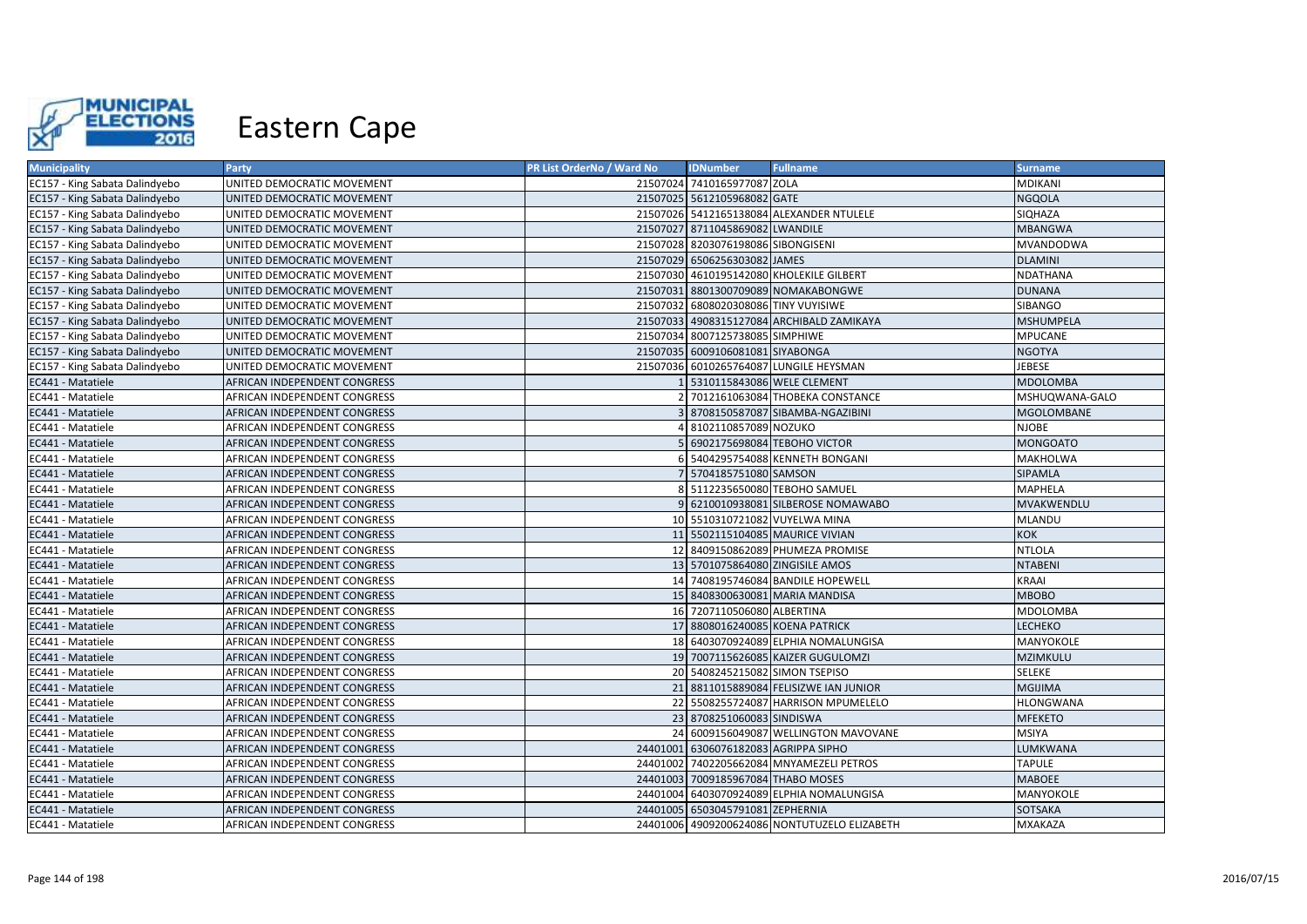

| <b>Municipality</b> | Party                            | PR List OrderNo / Ward No | <b>IDNumber</b>                       | <b>Fullname</b>                              | <b>Surname</b>    |
|---------------------|----------------------------------|---------------------------|---------------------------------------|----------------------------------------------|-------------------|
| EC441 - Matatiele   | AFRICAN INDEPENDENT CONGRESS     |                           | 24401007 5310115843086 WELE CLEMENT   |                                              | <b>MDOLOMBA</b>   |
| EC441 - Matatiele   | AFRICAN INDEPENDENT CONGRESS     |                           | 24401008 5310115843086 WELE CLEMENT   |                                              | MDOLOMBA          |
| EC441 - Matatiele   | AFRICAN INDEPENDENT CONGRESS     |                           |                                       | 24401009 6009156049087 WELLINGTON MAVOVANE   | <b>MSIYA</b>      |
| EC441 - Matatiele   | AFRICAN INDEPENDENT CONGRESS     |                           |                                       | 24401010 7012161063084 THOBEKA CONSTANCE     | MSHUQWANA-GALO    |
| EC441 - Matatiele   | AFRICAN INDEPENDENT CONGRESS     |                           | 24401011 7609286002085 PEKILE JOSEPH  |                                              | <b>PEKILE</b>     |
| EC441 - Matatiele   | AFRICAN INDEPENDENT CONGRESS     |                           | 24401012 5704185751080 SAMSON         |                                              | SIPAMLA           |
| EC441 - Matatiele   | AFRICAN INDEPENDENT CONGRESS     |                           |                                       | 24401013 5110145580082 MBULELO RICHARD       | <b>MPANGEVA</b>   |
| EC441 - Matatiele   | AFRICAN INDEPENDENT CONGRESS     |                           |                                       | 24401014 7302050116089 ANGELINE POPPIE QUEEN | THABANA           |
| EC441 - Matatiele   | AFRICAN INDEPENDENT CONGRESS     |                           |                                       | 24401015 8604066325086 MONGEZELELI WILLIAM   | <b>MASIMINI</b>   |
| EC441 - Matatiele   | AFRICAN INDEPENDENT CONGRESS     |                           |                                       | 24401016 8712110487081 LEBOHANG WENDY MANTWA | LEKOETJE          |
| EC441 - Matatiele   | AFRICAN INDEPENDENT CONGRESS     |                           | 24401017 5209025859085 MXOLISI VICTOR |                                              | <b>GINGCANA</b>   |
| EC441 - Matatiele   | AFRICAN INDEPENDENT CONGRESS     |                           |                                       | 24401018 6210010938081 SILBEROSE NOMAWABO    | MVAKWENDLU        |
| EC441 - Matatiele   | AFRICAN INDEPENDENT CONGRESS     |                           |                                       | 24401019 5502115104085 MAURICE VIVIAN        | <b>KOK</b>        |
| EC441 - Matatiele   | AFRICAN INDEPENDENT CONGRESS     |                           |                                       | 24401020 7012290776085 MAKHOSI GLORIA        | <b>JACA</b>       |
| EC441 - Matatiele   | AFRICAN INDEPENDENT CONGRESS     |                           |                                       | 24401021 6302055904084 PATRICK NDABAZOVUYO   | MBEDLA            |
| EC441 - Matatiele   | AFRICAN INDEPENDENT CONGRESS     |                           | 24401022 7001170881081 XOLISWA        |                                              | LUDIDI            |
| EC441 - Matatiele   | AFRICAN INDEPENDENT CONGRESS     |                           |                                       | 24401023 6707185478082 SYDNEY NKOSIYAMAHLUBI | <b>MABUTYANA</b>  |
| EC441 - Matatiele   | AFRICAN INDEPENDENT CONGRESS     |                           | 24401024 5310115843086 WELE CLEMENT   |                                              | MDOLOMBA          |
| EC441 - Matatiele   | AFRICAN INDEPENDENT CONGRESS     |                           | 24401025 8708251060083 SINDISWA       |                                              | <b>MFEKETO</b>    |
| EC441 - Matatiele   | AFRICAN INDEPENDENT CONGRESS     |                           |                                       | 24401026 6210010938081 SILBEROSE NOMAWABO    | MVAKWENDLU        |
| EC441 - Matatiele   | <b>AFRICAN NATIONAL CONGRESS</b> |                           | 1 8010235726081 POLELO ALFRED         |                                              | <b>MOHALE</b>     |
| EC441 - Matatiele   | AFRICAN NATIONAL CONGRESS        |                           | 7811055782083 SONWABILE               |                                              | MNGENELA          |
| EC441 - Matatiele   | AFRICAN NATIONAL CONGRESS        |                           | 3 7008300843089 NOMASOMI              |                                              | <b>MSHUQWANA</b>  |
| EC441 - Matatiele   | AFRICAN NATIONAL CONGRESS        |                           |                                       | 4 7109170882080 NOMONDE ABEGAIL              | <b>NKUKHU</b>     |
| EC441 - Matatiele   | <b>AFRICAN NATIONAL CONGRESS</b> |                           |                                       | 5 7705310615080 MATSHEPO CECILIA             | <b>SETENANE</b>   |
| EC441 - Matatiele   | AFRICAN NATIONAL CONGRESS        |                           |                                       | 6 6501100099085 NOBUHLE BEAUTY               | <b>NKOMO</b>      |
| EC441 - Matatiele   | <b>AFRICAN NATIONAL CONGRESS</b> |                           |                                       | 7 7008285929085 SANDILE AUGUSTINUS           | <b>SELLO</b>      |
| EC441 - Matatiele   | AFRICAN NATIONAL CONGRESS        |                           | 8 8501070641088 NONZWAKAZI            |                                              | NGWANYA           |
| EC441 - Matatiele   | AFRICAN NATIONAL CONGRESS        |                           |                                       | 9 7511210079082 WINNIE KHOPISO               | <b>LEBALLO</b>    |
| EC441 - Matatiele   | AFRICAN NATIONAL CONGRESS        |                           |                                       | 10 7910170822087 IRIS NTLOKOMELENG           | MAKETELA          |
| EC441 - Matatiele   | AFRICAN NATIONAL CONGRESS        |                           |                                       | 11 7212010740086 NOMA-ROMA CORNELIA          | LUDIDI-MZONKE     |
| EC441 - Matatiele   | AFRICAN NATIONAL CONGRESS        |                           |                                       | 12 6111240841089 NOMBULELO ALBERTINA         | GANYA             |
| EC441 - Matatiele   | AFRICAN NATIONAL CONGRESS        |                           |                                       | 13 6401160837088 MARGARET MASECHABA          | <b>TSOLOANE</b>   |
| EC441 - Matatiele   | AFRICAN NATIONAL CONGRESS        |                           | 14 5909096158081 ROBERT THABO         |                                              | <b>MNIKA</b>      |
| EC441 - Matatiele   | AFRICAN NATIONAL CONGRESS        |                           |                                       | 15 8405251204080 NONTOBEKO BIANCA            | <b>MAGANDA</b>    |
| EC441 - Matatiele   | AFRICAN NATIONAL CONGRESS        |                           | 16 6411260321081 PAKAMA               |                                              | <b>EVANS</b>      |
| EC441 - Matatiele   | AFRICAN NATIONAL CONGRESS        |                           | 17 6401026561088 JIMMY THABO          |                                              | <b>TSHABALALA</b> |
| EC441 - Matatiele   | AFRICAN NATIONAL CONGRESS        |                           | 18 8802190761081 LINDELWA             |                                              | LANGENI           |
| EC441 - Matatiele   | AFRICAN NATIONAL CONGRESS        |                           |                                       | 19 8604255937089 MZWAMANDLA PETER            | NYEMBEZI          |
| EC441 - Matatiele   | AFRICAN NATIONAL CONGRESS        |                           |                                       | 20 8809081561082 SIBONGILE PATRICIA          | MASIU             |
| EC441 - Matatiele   | AFRICAN NATIONAL CONGRESS        |                           | 21 8407015712085 FAITH SEIPATI        |                                              | <b>MPHATSOE</b>   |
| EC441 - Matatiele   | AFRICAN NATIONAL CONGRESS        |                           |                                       | 22 5808020307089 NOMVULA IRENE               | NOMLALA           |
| EC441 - Matatiele   | <b>AFRICAN NATIONAL CONGRESS</b> |                           | 23 6404065904086 CUTBERT PADI         |                                              | <b>NTSOLO</b>     |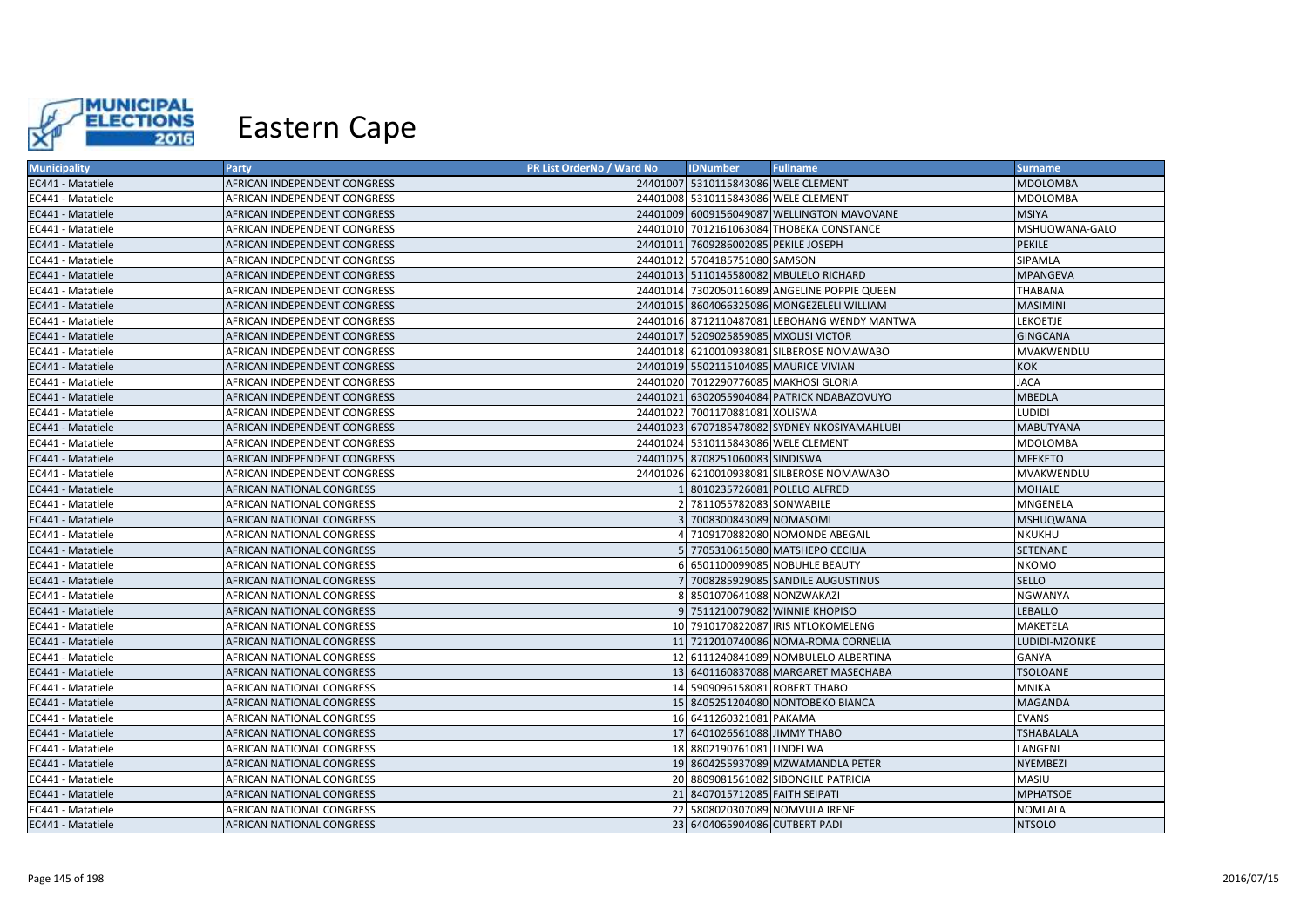

| <b>Municipality</b> | Party                              | PR List OrderNo / Ward No | <b>IDNumber</b>                       | <b>Fullname</b>                                 | <b>Surname</b>     |
|---------------------|------------------------------------|---------------------------|---------------------------------------|-------------------------------------------------|--------------------|
| EC441 - Matatiele   | AFRICAN NATIONAL CONGRESS          |                           | 24 5311275767081 MOKOTO               |                                                 | LEBESE             |
| EC441 - Matatiele   | AFRICAN NATIONAL CONGRESS          |                           |                                       | 25 6201255996082 SEBOKA BENSON                  | <b>MACUPHE</b>     |
| EC441 - Matatiele   | AFRICAN NATIONAL CONGRESS          |                           |                                       | 24401001 6510230823082 SHUMIKAZI MARY-JANE      | MZOZOYANA          |
| EC441 - Matatiele   | AFRICAN NATIONAL CONGRESS          |                           |                                       | 24401002 8807281113084 FIKILE PRUDENCE          | LIBAZISO           |
| EC441 - Matatiele   | AFRICAN NATIONAL CONGRESS          |                           |                                       | 24401003 5604046283085 MDIBANISI JOHANNES       | <b>MTOTO</b>       |
| EC441 - Matatiele   | <b>AFRICAN NATIONAL CONGRESS</b>   |                           |                                       | 24401004 6406201249086 NONCEBA PRETICIA         | <b>XAKI</b>        |
| EC441 - Matatiele   | <b>AFRICAN NATIONAL CONGRESS</b>   |                           | 24401005 5909165912087 THABO PATRICK  |                                                 | <b>LIKOBELA</b>    |
| EC441 - Matatiele   | <b>AFRICAN NATIONAL CONGRESS</b>   |                           | 24401006 6706035868088 SIKHUMBUZO     |                                                 | <b>VIKWA</b>       |
| EC441 - Matatiele   | AFRICAN NATIONAL CONGRESS          |                           |                                       | 24401007 5308305088082 CYPRIAN NTLANTLA         | <b>SITHOLE</b>     |
| EC441 - Matatiele   | <b>AFRICAN NATIONAL CONGRESS</b>   |                           |                                       | 24401008 7406026104085 PAULOS TLHORISO          | <b>HLOELE</b>      |
| EC441 - Matatiele   | AFRICAN NATIONAL CONGRESS          |                           |                                       | 24401009 7708180532088 NONTLANTLA IGNATIA       | <b>MAKHUBE</b>     |
| EC441 - Matatiele   | <b>AFRICAN NATIONAL CONGRESS</b>   |                           |                                       | 24401010 6107071002080 CYNTHIA NOKWANDA         | SAMBANE            |
| EC441 - Matatiele   | AFRICAN NATIONAL CONGRESS          |                           |                                       | 24401011 5811305872082 MOKHAMELELI ELIAS        | <b>MOTLOLI</b>     |
| EC441 - Matatiele   | <b>AFRICAN NATIONAL CONGRESS</b>   |                           |                                       | 24401012 6610270234081 ALICE NTAOLENG           | <b>MPOPO</b>       |
| EC441 - Matatiele   | AFRICAN NATIONAL CONGRESS          |                           | 24401013 6708200606087 FRANCINA       |                                                 | <b>SHALE</b>       |
| EC441 - Matatiele   | <b>AFRICAN NATIONAL CONGRESS</b>   |                           | 24401014 7707145975085 SIBONGISENI    |                                                 | <b>BABA</b>        |
| EC441 - Matatiele   | AFRICAN NATIONAL CONGRESS          |                           | 24401015 6306165928081 NOFIHLI        |                                                 | MOSHOESHOE         |
| EC441 - Matatiele   | <b>AFRICAN NATIONAL CONGRESS</b>   |                           |                                       | 24401016 8111185436083 LUNGISANI ELIAS          | <b>NKAMBA</b>      |
| EC441 - Matatiele   | AFRICAN NATIONAL CONGRESS          |                           | 24401017 7003215916088 XOLANI         |                                                 | <b>MNCONYWA</b>    |
| EC441 - Matatiele   | AFRICAN NATIONAL CONGRESS          |                           | 24401018 6211116362085 PATRICK ZOLILE |                                                 | <b>BONO</b>        |
| EC441 - Matatiele   | <b>AFRICAN NATIONAL CONGRESS</b>   |                           | 24401019 7003285173081 JOEY GRAHAM    |                                                 | VAN WYHE           |
| EC441 - Matatiele   | <b>AFRICAN NATIONAL CONGRESS</b>   |                           | 24401020 7612300744088 THEMBEKA       |                                                 | <b>DYANTYI</b>     |
| EC441 - Matatiele   | AFRICAN NATIONAL CONGRESS          |                           |                                       | 24401021 5709155834089 CHRISTOPHER LULAMILE     | <b>NXESI</b>       |
| EC441 - Matatiele   | <b>AFRICAN NATIONAL CONGRESS</b>   |                           | 24401022 6004095174088 HAZEL MNCEDI   |                                                 | <b>MDINGI</b>      |
| EC441 - Matatiele   | AFRICAN NATIONAL CONGRESS          |                           | 24401023 7012257326080 SICELO CLASS   |                                                 | <b>MAPHASA</b>     |
| EC441 - Matatiele   | AFRICAN NATIONAL CONGRESS          |                           | 24401024 6411155785085 ERNEST KABELO  |                                                 | <b>SEPHUHLE</b>    |
| EC441 - Matatiele   | AFRICAN NATIONAL CONGRESS          |                           |                                       | 24401025 5909200188081 NOMFUSI SYLVIA NOMZWAKHE | PAULA              |
| EC441 - Matatiele   | AFRICAN NATIONAL CONGRESS          |                           | 24401026 7109225847088 THABISO LEVY   |                                                 | МОНОТО             |
| EC441 - Matatiele   | AFRICAN PEOPLE'S CONVENTION        |                           | 9510081053083 BONGISWA                |                                                 | NDZEKU             |
| EC441 - Matatiele   | AFRICAN PEOPLE'S CONVENTION        |                           |                                       | 4606045637089 NDUMISO SIDWELL                   | <b>NDUKU</b>       |
| EC441 - Matatiele   | AFRICAN PEOPLE'S CONVENTION        |                           |                                       | 9309285155087 MADODANDILE HENDRICK              | NDUKU              |
| EC441 - Matatiele   | AFRICAN PEOPLE'S CONVENTION        |                           | 7912060969085 AMANDA                  |                                                 | <b>MADUNA</b>      |
| EC441 - Matatiele   | AFRICAN PEOPLE'S CONVENTION        |                           | 9707101250083 NANGAMSO                |                                                 | <b>MADUNA</b>      |
| EC441 - Matatiele   | AFRICAN PEOPLE'S CONVENTION        |                           | 6 9401240011081 ZONGEZIWE             |                                                 | SHWAIMBA           |
| EC441 - Matatiele   | AFRICAN PEOPLE'S CONVENTION        |                           |                                       | 5412080836085 NOKHUTHALA DEBORA                 | <b>DUBA</b>        |
| EC441 - Matatiele   | AFRICAN PEOPLE'S CONVENTION        |                           |                                       | 6102130302084 NOSIYABONGA FRANCISCA             | <b>NDUKU</b>       |
| EC441 - Matatiele   | AFRICAN PEOPLE'S CONVENTION        | Q                         |                                       | 8909141196083 THUMEKA MAVIS                     | <b>MTSHIKILANA</b> |
| EC441 - Matatiele   | AFRICAN PEOPLE'S CONVENTION        |                           |                                       | 10 7503121420083 NONTOBEKO PATRICIA             | <b>MVUMVU</b>      |
| EC441 - Matatiele   | AFRICAN PEOPLE'S CONVENTION        |                           |                                       | 11 9101211142085 NOZUKO NOMBUYISELO             | MNXASANA           |
| EC441 - Matatiele   | AFRICAN PEOPLE'S CONVENTION        |                           | 12 9007251194086 PHAKAMA              |                                                 | <b>NTABENI</b>     |
| EC441 - Matatiele   | AFRICAN PEOPLE'S CONVENTION        |                           | 13 9701060947086 SINAZO               |                                                 | <b>NTABENI</b>     |
| EC441 - Matatiele   | AFRICAN PEOPLE'S CONVENTION        |                           |                                       | 14 7107280686086 NORAH VUYISWA                  | NONJIKO            |
| EC441 - Matatiele   | <b>AFRICAN PEOPLE'S CONVENTION</b> |                           | 15 9104181061087 NOKUKHANYA           |                                                 | <b>NTABENI</b>     |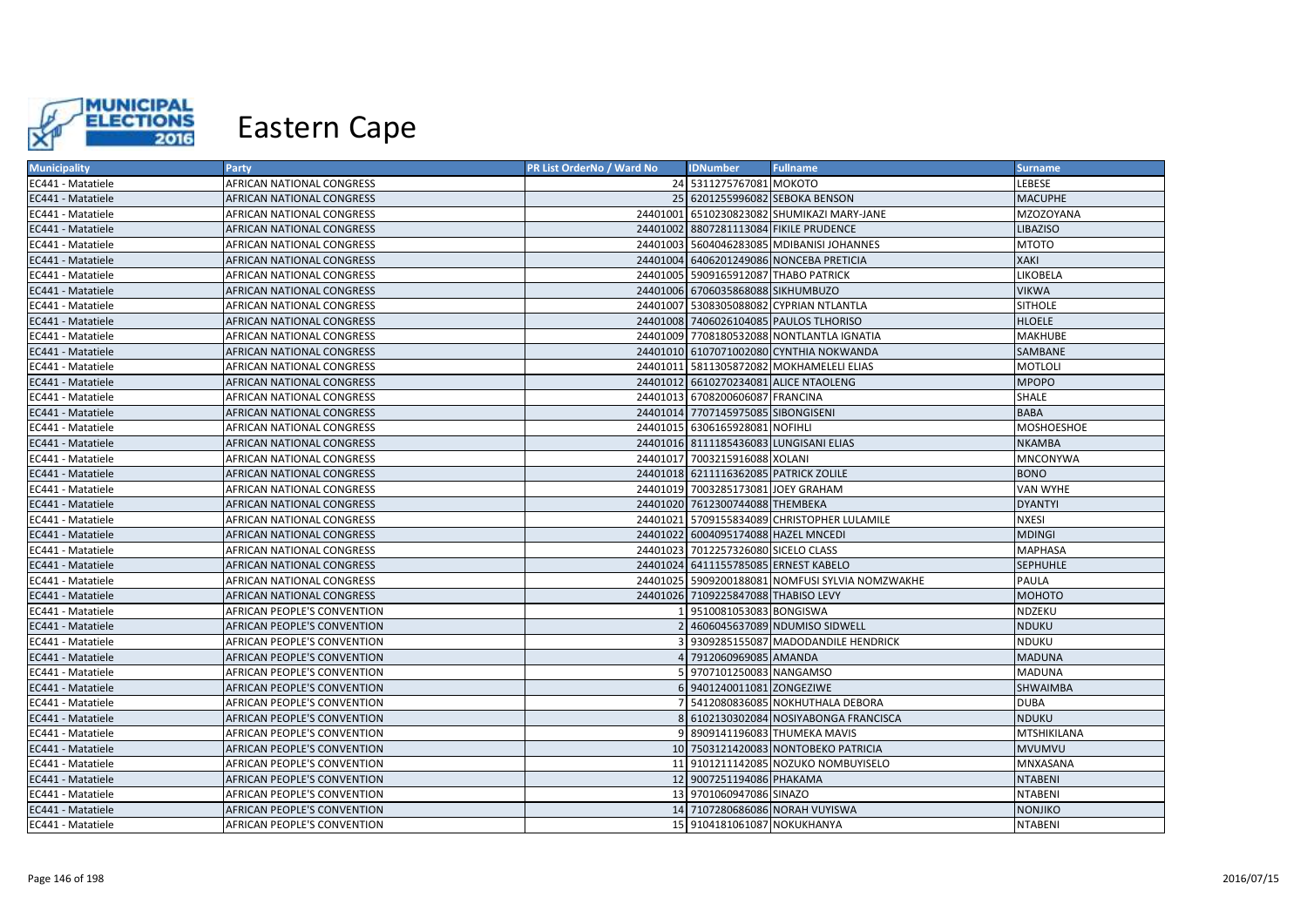

| <b>Municipality</b> | Party                              | PR List OrderNo / Ward No | <b>IDNumber</b>                   | <b>Fullname</b>                              | <b>Surname</b>     |
|---------------------|------------------------------------|---------------------------|-----------------------------------|----------------------------------------------|--------------------|
| EC441 - Matatiele   | <b>AFRICAN PEOPLE'S CONVENTION</b> |                           |                                   | 16 8302101349084 NTHABELENG JUDITH           | <b>MOSO</b>        |
| EC441 - Matatiele   | AFRICAN PEOPLE'S CONVENTION        |                           |                                   | 17 7205145914089 MASHWABADA GIFT             | MAKHAMBA           |
| EC441 - Matatiele   | AFRICAN PEOPLE'S CONVENTION        |                           | 18 8401281079089 NONCEDO          |                                              | <b>MAKAMBA</b>     |
| EC441 - Matatiele   | AFRICAN PEOPLE'S CONVENTION        |                           | 19 8203156677082 NYANISO          |                                              | <b>FEMELE</b>      |
| EC441 - Matatiele   | AFRICAN PEOPLE'S CONVENTION        |                           |                                   | 20 7601310465081 INNOSCENTIA YOLISWA         | <b>MAMLE</b>       |
| EC441 - Matatiele   | AFRICAN PEOPLE'S CONVENTION        | 21                        |                                   | 6904090861086 NOKWANDA MIRRIAM               | <b>NTABENI</b>     |
| EC441 - Matatiele   | AFRICAN PEOPLE'S CONVENTION        |                           |                                   | 22 9007120986084 ELIZABETH NOBUKHOSI         | <b>FEMELE</b>      |
| EC441 - Matatiele   | AFRICAN PEOPLE'S CONVENTION        |                           |                                   | 24401002 9007120986084 ELIZABETH NOBUKHOSI   | <b>FEMELE</b>      |
| EC441 - Matatiele   | AFRICAN PEOPLE'S CONVENTION        |                           |                                   | 24401003 6904090861086 NOKWANDA MIRRIAM      | <b>NTABENI</b>     |
| EC441 - Matatiele   | AFRICAN PEOPLE'S CONVENTION        |                           |                                   | 24401004 7601310465081 INNOSCENTIA YOLISWA   | MAMLE              |
| EC441 - Matatiele   | AFRICAN PEOPLE'S CONVENTION        |                           | 24401006 8203156677082 NYANISO    |                                              | <b>FEMELE</b>      |
| EC441 - Matatiele   | AFRICAN PEOPLE'S CONVENTION        |                           | 24401007 8401281079089 NONCEDO    |                                              | <b>MAKAMBA</b>     |
| EC441 - Matatiele   | AFRICAN PEOPLE'S CONVENTION        |                           |                                   | 24401008 7205145914089 MASHWABADA GIFT       | <b>MAKHAMBA</b>    |
| EC441 - Matatiele   | AFRICAN PEOPLE'S CONVENTION        |                           |                                   | 24401009 8302101349084 NTHABELENG JUDITH     | <b>MOSO</b>        |
| EC441 - Matatiele   | AFRICAN PEOPLE'S CONVENTION        |                           | 24401010 9104181061087 NOKUKHANYA |                                              | <b>NTABENI</b>     |
| EC441 - Matatiele   | AFRICAN PEOPLE'S CONVENTION        |                           |                                   | 24401011 7107280686086 NORAH VUYISWA         | NONJIKO            |
| EC441 - Matatiele   | AFRICAN PEOPLE'S CONVENTION        |                           | 24401012 9701060947086 SINAZO     |                                              | <b>NTABENI</b>     |
| EC441 - Matatiele   | AFRICAN PEOPLE'S CONVENTION        |                           | 24401013 9007251194086 PHAKAMA    |                                              | <b>NTABENI</b>     |
| EC441 - Matatiele   | AFRICAN PEOPLE'S CONVENTION        |                           |                                   | 24401016 7503121420083 NONTOBEKO PATRICIA    | <b>MVUMVU</b>      |
| EC441 - Matatiele   | AFRICAN PEOPLE'S CONVENTION        |                           |                                   | 24401017 8909141196083 THUMEKA MAVIS         | MTSHIKILANA        |
| EC441 - Matatiele   | <b>AFRICAN PEOPLE'S CONVENTION</b> |                           |                                   | 24401018 6102130302084 NOSIYABONGA FRANCISCA | <b>NDUKU</b>       |
| EC441 - Matatiele   | AFRICAN PEOPLE'S CONVENTION        |                           |                                   | 24401019 5412080836085 NOKHUTHALA DEBORA     | <b>DUBA</b>        |
| EC441 - Matatiele   | AFRICAN PEOPLE'S CONVENTION        |                           | 24401020 9401240011081 ZONGEZIWE  |                                              | <b>SHWAIMBA</b>    |
| EC441 - Matatiele   | AFRICAN PEOPLE'S CONVENTION        |                           | 24401021 9707101250083 NANGAMSO   |                                              | <b>MADUNA</b>      |
| EC441 - Matatiele   | AFRICAN PEOPLE'S CONVENTION        |                           | 24401022 7912060969085 AMANDA     |                                              | <b>MADUNA</b>      |
| EC441 - Matatiele   | AFRICAN PEOPLE'S CONVENTION        |                           |                                   | 24401023 9309285155087 MADODANDILE HENDRICK  | <b>NDUKU</b>       |
| EC441 - Matatiele   | <b>AFRICAN PEOPLE'S CONVENTION</b> |                           |                                   | 24401025 4606045637089 NDUMISO SIDWELL       | <b>NDUKU</b>       |
| EC441 - Matatiele   | <b>AFRICAN PEOPLE'S CONVENTION</b> |                           | 24401026 9510081053083 BONGISWA   |                                              | <b>NDZEKU</b>      |
| EC441 - Matatiele   | <b>DEMOCRATIC ALLIANCE</b>         |                           |                                   | 7209265059089 KENNETH CHARLES                | <b>BIGGS</b>       |
| EC441 - Matatiele   | <b>DEMOCRATIC ALLIANCE</b>         |                           |                                   | 7608265751084 WONGA BONGEKILE                | <b>POTWANA</b>     |
| EC441 - Matatiele   | <b>DEMOCRATIC ALLIANCE</b>         |                           |                                   | 8402050822089 TSELANE FELICIA                | <b>MOHATLA</b>     |
| EC441 - Matatiele   | <b>DEMOCRATIC ALLIANCE</b>         |                           | 7909155965085 THOLANG             |                                              | <b>MOLEFE</b>      |
| EC441 - Matatiele   | <b>DEMOCRATIC ALLIANCE</b>         |                           | 6907255905085 JOSEPH              |                                              | <b>MABULA</b>      |
| EC441 - Matatiele   | DEMOCRATIC ALLIANCE                |                           |                                   | 5209090161086 CAMILLA MMATHAELE              | RALENGAU           |
| EC441 - Matatiele   | DEMOCRATIC ALLIANCE                |                           |                                   | 5901156068086 BONGANI WILBERT                | KONDILE            |
| EC441 - Matatiele   | DEMOCRATIC ALLIANCE                |                           | 7902205676083 THEMBELANI          |                                              | <b>MBOBO</b>       |
| EC441 - Matatiele   | DEMOCRATIC ALLIANCE                |                           |                                   | 9 7809300014088 SHARONE ROMENITTA MARY       | DAVEY-BEZUIDENHOUT |
| EC441 - Matatiele   | DEMOCRATIC ALLIANCE                |                           | 10 5208255805081 VELI             |                                              | <b>MATIWANE</b>    |
| EC441 - Matatiele   | DEMOCRATIC ALLIANCE                |                           |                                   | 11 4706205706086 MANGENA LEONARD             | <b>MBOLEKWA</b>    |
| EC441 - Matatiele   | <b>DEMOCRATIC ALLIANCE</b>         |                           | 12 5102175582088 TEMBA PAUL       |                                              | POTLO              |
| EC441 - Matatiele   | DEMOCRATIC ALLIANCE                |                           | 13 8409046238080 SISEKO           |                                              | MASIZA             |
| EC441 - Matatiele   | DEMOCRATIC ALLIANCE                |                           |                                   | 14 7006056314081 ENOCK MOTSWANE              | <b>NTSOTI</b>      |
| EC441 - Matatiele   | <b>DEMOCRATIC ALLIANCE</b>         |                           |                                   | 15 8011230588088 PORTIA TEBOGO               | LEBENYA            |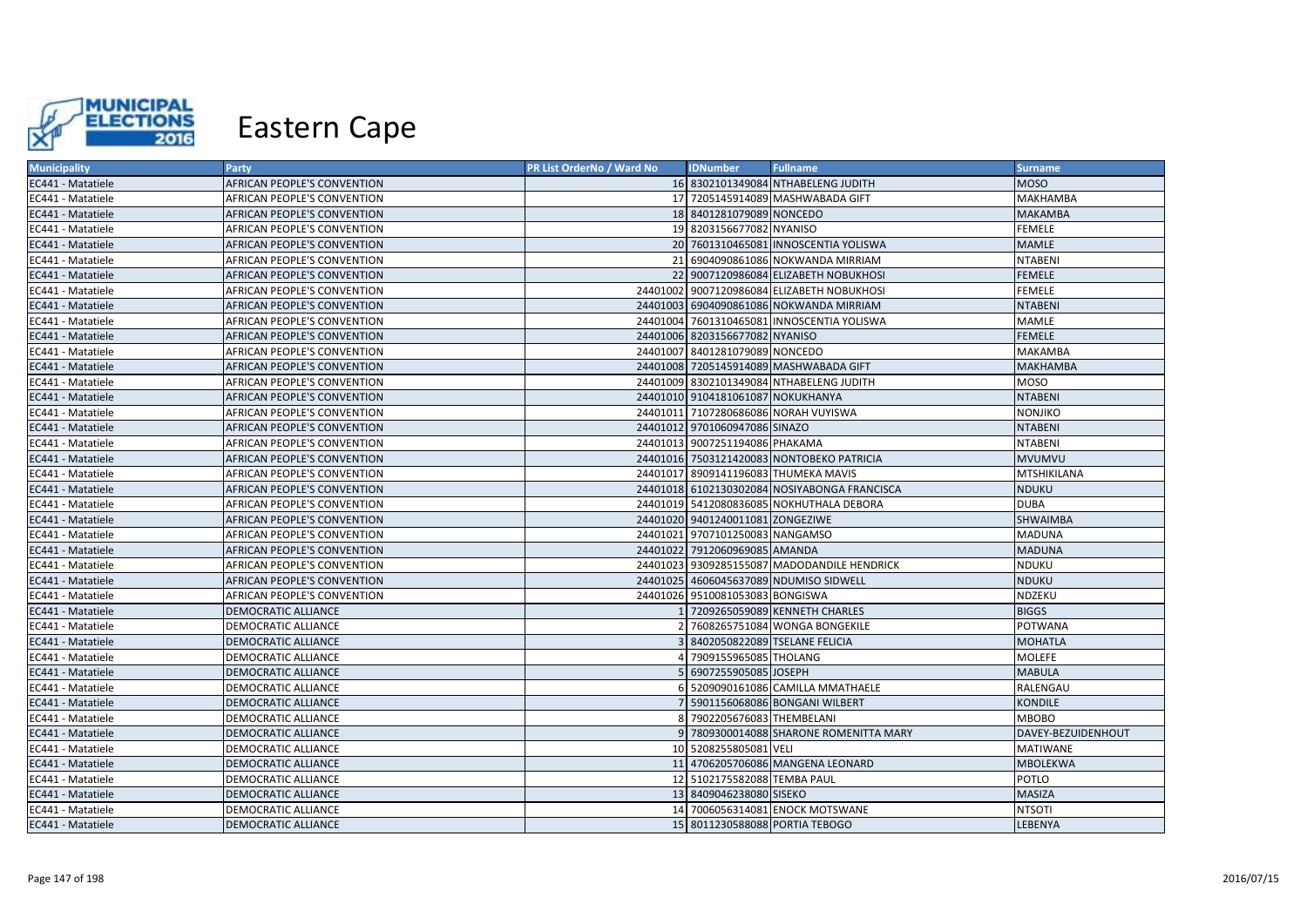

| <b>Municipality</b> | Party                            | PR List OrderNo / Ward No | <b>IDNumber</b>                      | <b>Fullname</b>                               | <b>Surname</b>     |
|---------------------|----------------------------------|---------------------------|--------------------------------------|-----------------------------------------------|--------------------|
| EC441 - Matatiele   | DEMOCRATIC ALLIANCE              |                           |                                      | 16 5707090897088 ADELAIDE MPOLOKENG           | <b>KORTJAS</b>     |
| EC441 - Matatiele   | DEMOCRATIC ALLIANCE              |                           | 17 8308145386081 SIVUYILE            |                                               | <b>MNCEDANE</b>    |
| EC441 - Matatiele   | <b>DEMOCRATIC ALLIANCE</b>       |                           | 18 6309121126089 NOZUKO LORNA        |                                               | <b>DLULANE</b>     |
| EC441 - Matatiele   | <b>DEMOCRATIC ALLIANCE</b>       |                           | 19 6212315037080 PETER GEORGE        |                                               | <b>MUIR</b>        |
| EC441 - Matatiele   | <b>DEMOCRATIC ALLIANCE</b>       |                           |                                      | 20 7707255609086 CROMWELL TSEPANG             | <b>TSEHLOANE</b>   |
| EC441 - Matatiele   | <b>DEMOCRATIC ALLIANCE</b>       |                           |                                      | 21 7107085612089 LAWRENCE NKULULEKO           | <b>TUKULA</b>      |
| EC441 - Matatiele   | <b>DEMOCRATIC ALLIANCE</b>       |                           |                                      | 22 5008295122087 MONWABISI BENJAMIN           | <b>NKOMO</b>       |
| EC441 - Matatiele   | <b>DEMOCRATIC ALLIANCE</b>       |                           | 23 5105085634089 LEKHOA DAVID        |                                               | <b>TSHABALALA</b>  |
| EC441 - Matatiele   | DEMOCRATIC ALLIANCE              |                           | 24 6307250857086 MAKGOLWANG          |                                               | <b>MABULA</b>      |
| EC441 - Matatiele   | <b>DEMOCRATIC ALLIANCE</b>       |                           |                                      | 25 8010260643086 MATSIDISO VICTORIA           | <b>KAKOLE</b>      |
| EC441 - Matatiele   | <b>DEMOCRATIC ALLIANCE</b>       |                           | 26 7904120731084 BULELWA             |                                               | <b>NONGALO</b>     |
| EC441 - Matatiele   | <b>DEMOCRATIC ALLIANCE</b>       |                           |                                      | 27 7104046294081 MATHULA RICHARD              | <b>MABOEE</b>      |
| EC441 - Matatiele   | <b>DEMOCRATIC ALLIANCE</b>       |                           | 28 7306067038087 MPHO EDWARD         |                                               | <b>PULING</b>      |
| EC441 - Matatiele   | <b>DEMOCRATIC ALLIANCE</b>       |                           |                                      | 29 8610155877085 MANDISI THEMBINKOSI          | <b>GOBA</b>        |
| EC441 - Matatiele   | <b>DEMOCRATIC ALLIANCE</b>       |                           | 24401001 6309121126089 NOZUKO LORNA  |                                               | <b>DLULANE</b>     |
| EC441 - Matatiele   | <b>DEMOCRATIC ALLIANCE</b>       |                           |                                      | 24401002 5707090897088 ADELAIDE MPOLOKENG     | <b>KORTJAS</b>     |
| EC441 - Matatiele   | <b>DEMOCRATIC ALLIANCE</b>       |                           |                                      | 24401003 4706205706086 MANGENA LEONARD        | MBOLEKWA           |
| EC441 - Matatiele   | <b>DEMOCRATIC ALLIANCE</b>       |                           |                                      | 24401004 5901156068086 BONGANI WILBERT        | <b>KONDILE</b>     |
| EC441 - Matatiele   | <b>DEMOCRATIC ALLIANCE</b>       |                           |                                      | 24401005 7107085612089 LAWRENCE NKULULEKO     | <b>TUKULA</b>      |
| EC441 - Matatiele   | <b>DEMOCRATIC ALLIANCE</b>       |                           | 24401006 8509256941081 KHAUTA        |                                               | <b>NTHOBA</b>      |
| EC441 - Matatiele   | <b>DEMOCRATIC ALLIANCE</b>       |                           | 24401007 5102175582088 TEMBA PAUL    |                                               | POTLO              |
| EC441 - Matatiele   | <b>DEMOCRATIC ALLIANCE</b>       |                           |                                      | 24401008 7707255609086 CROMWELL TSEPANG       | <b>TSEHLOANE</b>   |
| EC441 - Matatiele   | <b>DEMOCRATIC ALLIANCE</b>       |                           | 24401009 5101135561083 PERCY FANA    |                                               | MAHLASELA          |
| EC441 - Matatiele   | <b>DEMOCRATIC ALLIANCE</b>       |                           | 24401010 5208255805081 VELI          |                                               | <b>MATIWANE</b>    |
| EC441 - Matatiele   | <b>DEMOCRATIC ALLIANCE</b>       |                           |                                      | 24401011 6909206004083 MOLOANTOA CHARLES      | <b>MOTLOLI</b>     |
| EC441 - Matatiele   | <b>DEMOCRATIC ALLIANCE</b>       |                           |                                      | 24401012 8509210568087 REFILWE MAGDELINA      | <b>NTSAMAI</b>     |
| EC441 - Matatiele   | <b>DEMOCRATIC ALLIANCE</b>       |                           | 24401013 5105085634089 LEKHOA DAVID  |                                               | <b>TSHABALALA</b>  |
| EC441 - Matatiele   | <b>DEMOCRATIC ALLIANCE</b>       |                           |                                      | 24401014 5209090161086 CAMILLA MMATHAELE      | RALENGAU           |
| EC441 - Matatiele   | <b>DEMOCRATIC ALLIANCE</b>       |                           | 24401015 7010210748085 LOMILE EUNICE |                                               | <b>MARI</b>        |
| EC441 - Matatiele   | <b>DEMOCRATIC ALLIANCE</b>       |                           |                                      | 24401016 7209265059089 KENNETH CHARLES        | <b>BIGGS</b>       |
| EC441 - Matatiele   | <b>DEMOCRATIC ALLIANCE</b>       |                           |                                      | 24401017 5202215696086 MBULELO PHILLIP        | <b>NONGALO</b>     |
| EC441 - Matatiele   | <b>DEMOCRATIC ALLIANCE</b>       |                           |                                      | 24401018 5912035913087 LUNGISA BENEDICT       | SHWAIMBA           |
| EC441 - Matatiele   | <b>DEMOCRATIC ALLIANCE</b>       |                           |                                      | 24401019 7809300014088 SHARONE ROMENITTA MARY | DAVEY-BEZUIDENHOUT |
| EC441 - Matatiele   | <b>DEMOCRATIC ALLIANCE</b>       |                           | 24401020 6907255905085 JOSEPH        |                                               | <b>MABULA</b>      |
| EC441 - Matatiele   | DEMOCRATIC ALLIANCE              |                           |                                      | 24401021 6112285788086 SIMON VUYISILE         | LUGAYENI           |
| EC441 - Matatiele   | DEMOCRATIC ALLIANCE              |                           |                                      | 24401022 5008295122087 MONWABISI BENJAMIN     | <b>NKOMO</b>       |
| EC441 - Matatiele   | <b>DEMOCRATIC ALLIANCE</b>       |                           |                                      | 24401023 8011230588088 PORTIA TEBOGO          | LEBENYA            |
| EC441 - Matatiele   | <b>DEMOCRATIC ALLIANCE</b>       |                           | 24401024 8309030763087 NKAISENG      |                                               | <b>MOLOTSI</b>     |
| EC441 - Matatiele   | DEMOCRATIC ALLIANCE              |                           | 24401025 6307250857086 MAKGOLWANG    |                                               | <b>MABULA</b>      |
| EC441 - Matatiele   | <b>DEMOCRATIC ALLIANCE</b>       |                           | 24401026 6212315037080 PETER GEORGE  |                                               | <b>MUIR</b>        |
| EC441 - Matatiele   | <b>ECONOMIC FREEDOM FIGHTERS</b> |                           |                                      | 6405056666089 MZWAMADODA STANFORD             | <b>BOOI</b>        |
| EC441 - Matatiele   | <b>ECONOMIC FREEDOM FIGHTERS</b> |                           |                                      | 7103250727083 NOKULINDA THELMA                | LANGA              |
| EC441 - Matatiele   | <b>ECONOMIC FREEDOM FIGHTERS</b> |                           |                                      | 3 7702025994082 LEONARD TUMO                  | <b>MOTHAPA</b>     |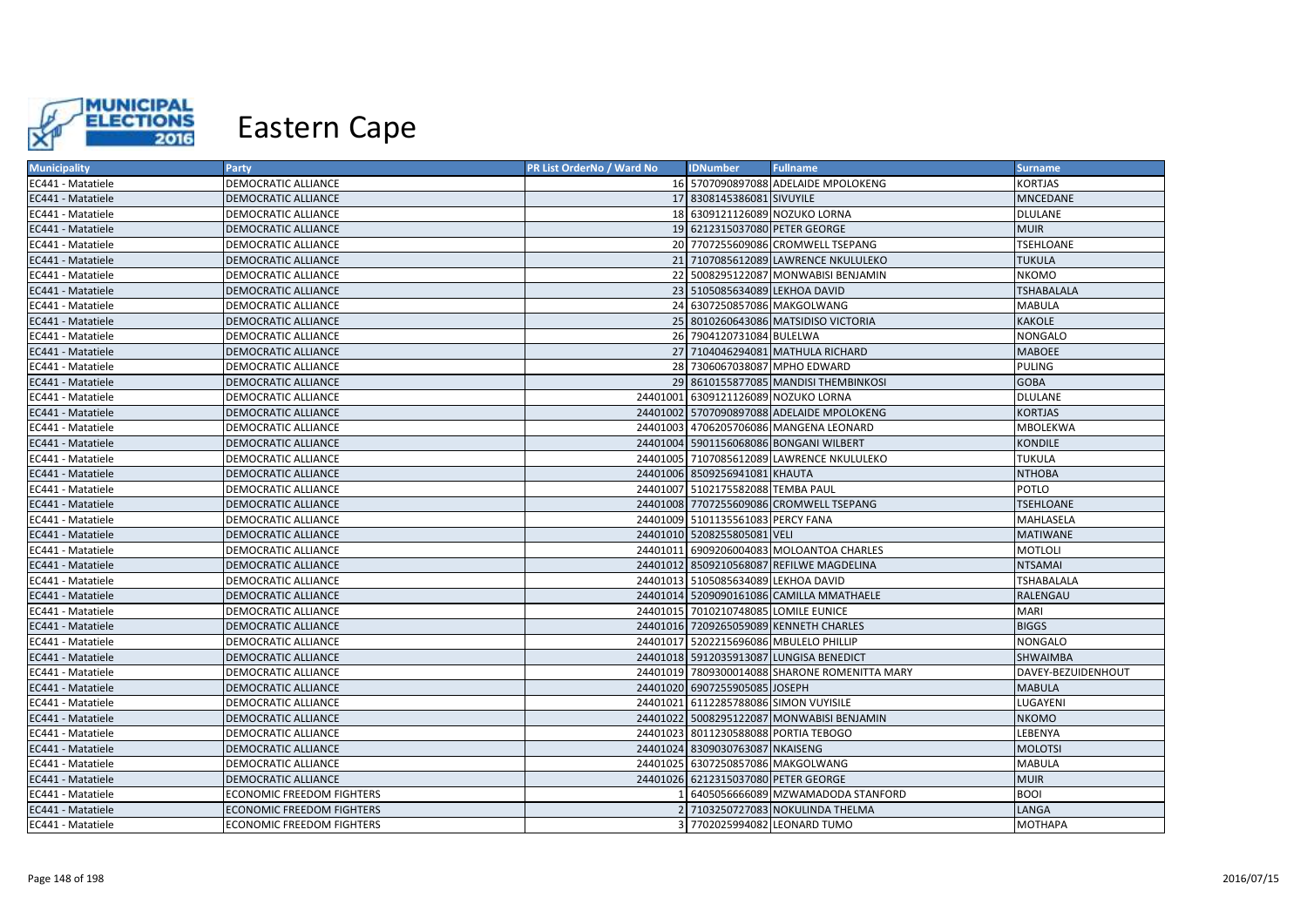

| <b>Municipality</b> | Party                            | PR List OrderNo / Ward No | <b>IDNumber</b>                      | <b>Fullname</b>                            | <b>Surname</b>  |
|---------------------|----------------------------------|---------------------------|--------------------------------------|--------------------------------------------|-----------------|
| EC441 - Matatiele   | <b>ECONOMIC FREEDOM FIGHTERS</b> |                           | 7408081748087 NOMAKHEPHU             |                                            | MOSEBETSANE     |
| EC441 - Matatiele   | <b>ECONOMIC FREEDOM FIGHTERS</b> |                           | 9107256213087 NKOSIFIKILE            |                                            | MAFILIKE        |
| EC441 - Matatiele   | <b>ECONOMIC FREEDOM FIGHTERS</b> |                           | 6 8301280889084 SINAH                |                                            | RAKAIBE         |
| EC441 - Matatiele   | ECONOMIC FREEDOM FIGHTERS        |                           |                                      | 7404255912088 TAMONANE ORIEL               | LEPHEANA        |
| EC441 - Matatiele   | ECONOMIC FREEDOM FIGHTERS        |                           |                                      | 8307120258083 DEBBICA GERALDINE            | <b>JANUARY</b>  |
| EC441 - Matatiele   | <b>ECONOMIC FREEDOM FIGHTERS</b> |                           |                                      | 8704115804089 TSHEPO GABRIEL               | MANYOKOLE       |
| EC441 - Matatiele   | <b>ECONOMIC FREEDOM FIGHTERS</b> |                           |                                      | 10 8709191124088 LEBOHANG ELIZABETH        | <b>NKHAHLE</b>  |
| EC441 - Matatiele   | <b>ECONOMIC FREEDOM FIGHTERS</b> |                           | 11 9206265867089 NKULULEKO           |                                            | GODLO           |
| EC441 - Matatiele   | <b>ECONOMIC FREEDOM FIGHTERS</b> |                           |                                      | 12 9104241184085 AM-ONKE CHWAYITA          | <b>MAKALIMA</b> |
| EC441 - Matatiele   | ECONOMIC FREEDOM FIGHTERS        |                           | 13 8104106099080 REFILOE             |                                            | <b>MAPENA</b>   |
| EC441 - Matatiele   | ECONOMIC FREEDOM FIGHTERS        |                           |                                      | 14 7906021226080 GLADYS THANDEKA           | <b>MAGADLA</b>  |
| EC441 - Matatiele   | ECONOMIC FREEDOM FIGHTERS        |                           | 15 7411045460088 TOKELO ANTON        |                                            | LEHULA          |
| EC441 - Matatiele   | <b>ECONOMIC FREEDOM FIGHTERS</b> |                           |                                      | 16 7201310609083 NYAKALLO CONTANCE         | <b>LETSIE</b>   |
| EC441 - Matatiele   | ECONOMIC FREEDOM FIGHTERS        |                           |                                      | 17 7605020938089 DINEO CONSTANCE           | MOLEKO          |
| EC441 - Matatiele   | <b>ECONOMIC FREEDOM FIGHTERS</b> |                           | 18 7203280913081 NOMAWABO            |                                            | GWAZA           |
| EC441 - Matatiele   | <b>ECONOMIC FREEDOM FIGHTERS</b> |                           |                                      | 19 7211165892080 ENNUEL SEHLOHO            | RANGANA         |
| EC441 - Matatiele   | <b>ECONOMIC FREEDOM FIGHTERS</b> |                           |                                      | 20 6210102039087 BERTHA MATSIU             | <b>LETSIE</b>   |
| EC441 - Matatiele   | <b>ECONOMIC FREEDOM FIGHTERS</b> |                           | 21 9103281250087 FATIMA              |                                            | <b>EVANS</b>    |
| EC441 - Matatiele   | <b>ECONOMIC FREEDOM FIGHTERS</b> |                           |                                      | 22 8404251042087 NOZIBELE NATHALIA         | <b>NTSIZWA</b>  |
| EC441 - Matatiele   | <b>ECONOMIC FREEDOM FIGHTERS</b> |                           | 23 8501120904080 MOLIAHANE           |                                            | CHAPI           |
| EC441 - Matatiele   | <b>ECONOMIC FREEDOM FIGHTERS</b> |                           |                                      | 24 7703240926081 MMANTHABELENG             | <b>MHLOMI</b>   |
| EC441 - Matatiele   | <b>ECONOMIC FREEDOM FIGHTERS</b> |                           | 25 8612105767085 NTSAPHO             |                                            | LETUKA          |
| EC441 - Matatiele   | <b>ECONOMIC FREEDOM FIGHTERS</b> |                           |                                      | 26 8103031819083 NONKULULEKO CYNTHIA       | ZENZILE         |
| EC441 - Matatiele   | ECONOMIC FREEDOM FIGHTERS        |                           |                                      | 24401001 6208050093080 RELTA NTEBALENG     | CHACHANE        |
| EC441 - Matatiele   | <b>ECONOMIC FREEDOM FIGHTERS</b> |                           | 24401002 7406260707080 BULELWA       |                                            | <b>GCWABE</b>   |
| EC441 - Matatiele   | <b>ECONOMIC FREEDOM FIGHTERS</b> |                           | 24401003 8512236310088 WELCOME       |                                            | <b>MOOROSI</b>  |
| EC441 - Matatiele   | <b>ECONOMIC FREEDOM FIGHTERS</b> |                           | 24401004 7203280913081 NOMAWABO      |                                            | <b>GWAZA</b>    |
| EC441 - Matatiele   | <b>ECONOMIC FREEDOM FIGHTERS</b> |                           |                                      | 24401005 7512236029085 THABANG PATRICK     | <b>MOEKETSI</b> |
| EC441 - Matatiele   | <b>ECONOMIC FREEDOM FIGHTERS</b> |                           |                                      | 24401006 6409245373086 LEPHAKGA SHADRACK   | <b>MOLEFE</b>   |
| EC441 - Matatiele   | <b>ECONOMIC FREEDOM FIGHTERS</b> |                           | 24401007 8106206130087 ZONGEZILE     |                                            | <b>KALPENS</b>  |
| EC441 - Matatiele   | <b>ECONOMIC FREEDOM FIGHTERS</b> |                           |                                      | 24401008 8106100723086 ESTER KHAHLISO      | RAMALIEHE       |
| EC441 - Matatiele   | <b>ECONOMIC FREEDOM FIGHTERS</b> |                           |                                      | 24401009 7506275870086 THOLANG CHRISTOPHER | <b>MOLIFE</b>   |
| EC441 - Matatiele   | <b>ECONOMIC FREEDOM FIGHTERS</b> |                           | 24401010 8701095769084 ANELE PHILANI |                                            | LUTHULI         |
| EC441 - Matatiele   | <b>ECONOMIC FREEDOM FIGHTERS</b> |                           | 24401011 7512105276080 BONGANI       |                                            | <b>MSESIWA</b>  |
| EC441 - Matatiele   | <b>ECONOMIC FREEDOM FIGHTERS</b> |                           | 24401012 8909246211084 POLOKO        |                                            | <b>LEOATLE</b>  |
| EC441 - Matatiele   | ECONOMIC FREEDOM FIGHTERS        |                           | 24401014 9209306199082 NTOKO         |                                            | <b>MUSE</b>     |
| EC441 - Matatiele   | ECONOMIC FREEDOM FIGHTERS        |                           | 24401015 9102151272080 BABALWA       |                                            | MATHULELWA      |
| EC441 - Matatiele   | ECONOMIC FREEDOM FIGHTERS        |                           | 24401016 7411045460088 TOKELO ANTON  |                                            | LEHULA          |
| EC441 - Matatiele   | ECONOMIC FREEDOM FIGHTERS        |                           | 24401017 7402065691082 LANCE LINDILE |                                            | <b>MVIMBI</b>   |
| EC441 - Matatiele   | <b>ECONOMIC FREEDOM FIGHTERS</b> |                           | 24401018 8910091029084 CIKIZWA       |                                            | <b>DUBA</b>     |
| EC441 - Matatiele   | ECONOMIC FREEDOM FIGHTERS        |                           |                                      | 24401019 8307120258083 DEBBICA GERALDINE   | <b>JANUARY</b>  |
| EC441 - Matatiele   | ECONOMIC FREEDOM FIGHTERS        |                           | 24401020 8001195433081 BONGINKOSI    |                                            | MAGADLA         |
| EC441 - Matatiele   | <b>ECONOMIC FREEDOM FIGHTERS</b> |                           |                                      | 24401021 9406185645082 LUKHANYO ALPHEUS    | <b>FAILANE</b>  |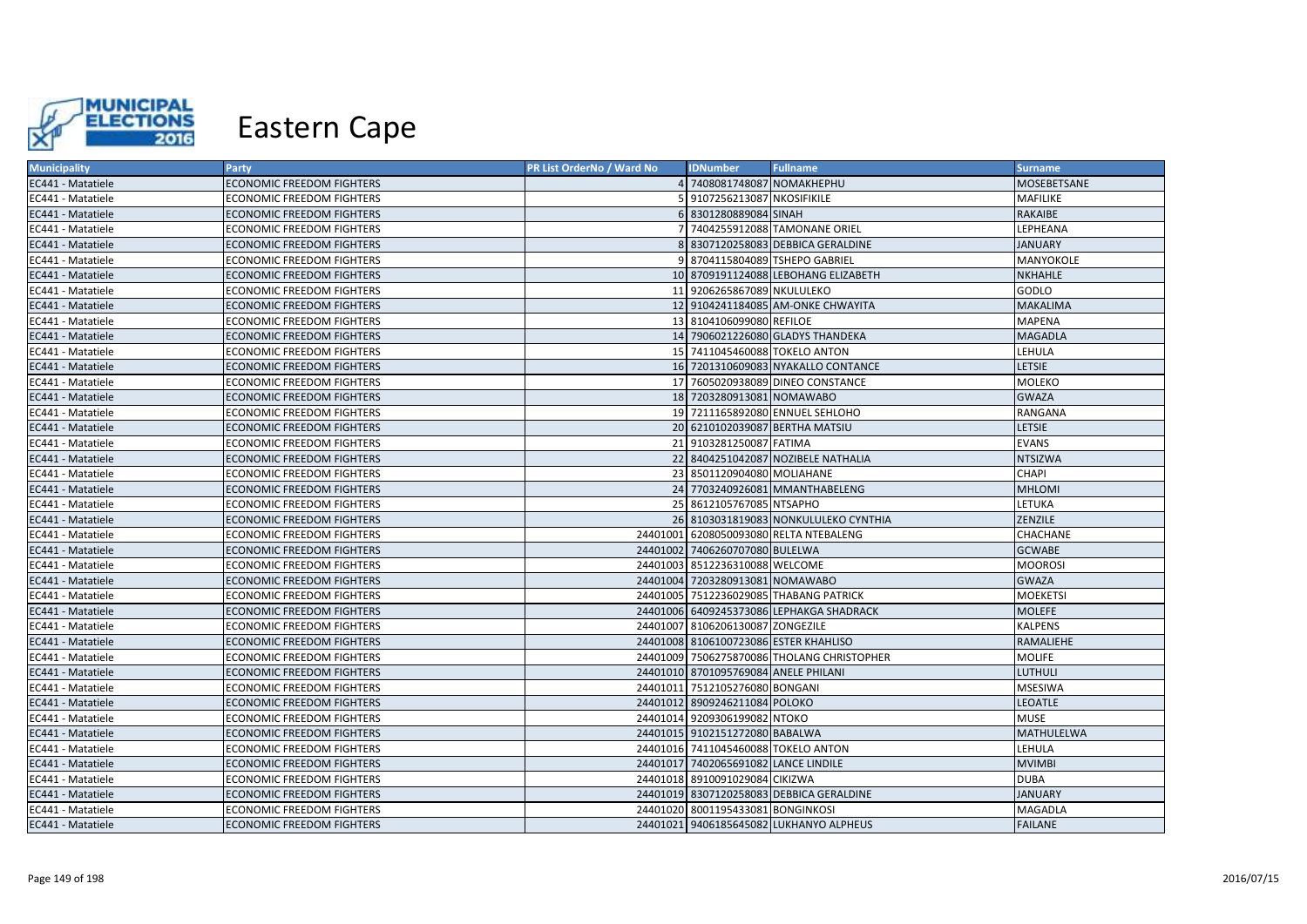

| <b>Municipality</b> | Party                               | PR List OrderNo / Ward No | <b>IDNumber</b>                      | <b>Fullname</b>                               | <b>Surname</b>   |
|---------------------|-------------------------------------|---------------------------|--------------------------------------|-----------------------------------------------|------------------|
| EC441 - Matatiele   | <b>ECONOMIC FREEDOM FIGHTERS</b>    |                           | 24401022 8704271192089 CELINE        |                                               | PHUNGULA         |
| EC441 - Matatiele   | <b>ECONOMIC FREEDOM FIGHTERS</b>    |                           |                                      | 24401023 8408126199089 TAMOLO WELLINGTON      | <b>MABALEKA</b>  |
| EC441 - Matatiele   | <b>ECONOMIC FREEDOM FIGHTERS</b>    |                           |                                      | 24401024 8508015498086 AYANDA CHROMWELL       | MLAMLELI         |
| EC441 - Matatiele   | ECONOMIC FREEDOM FIGHTERS           |                           | 24401025 8104106099080 REFILOE       |                                               | <b>MAPENA</b>    |
| EC441 - Matatiele   | <b>ECONOMIC FREEDOM FIGHTERS</b>    |                           | 24401026 8612105767085 NTSAPHO       |                                               | <b>LETUKA</b>    |
| EC441 - Matatiele   | HIS LORDSHIP TO SAVE AND LEAD PARTY |                           | 6009156016086 DUMILE                 |                                               | <b>JOZELA</b>    |
| EC441 - Matatiele   | HIS LORDSHIP TO SAVE AND LEAD PARTY |                           |                                      | 8303045992088 SICELO HILARIUS                 | MNXASANA         |
| EC441 - Matatiele   | HIS LORDSHIP TO SAVE AND LEAD PARTY |                           | 8712046052082 KHWEZI                 |                                               | <b>LUTHULI</b>   |
| EC441 - Matatiele   | HIS LORDSHIP TO SAVE AND LEAD PARTY |                           | 5401018259080 DAVIDA                 |                                               | <b>RANTLE</b>    |
| EC441 - Matatiele   | HIS LORDSHIP TO SAVE AND LEAD PARTY |                           |                                      | 5 7312155715081 BAFANA PAULUS                 | <b>BEVU</b>      |
| EC441 - Matatiele   | HIS LORDSHIP TO SAVE AND LEAD PARTY | 24401001                  |                                      | 8806226253088 SIPHUMEZE VINCENT               | <b>LUPINDO</b>   |
| EC441 - Matatiele   | HIS LORDSHIP TO SAVE AND LEAD PARTY |                           |                                      | 24401005 7004151199085 CORNELIA THEMBILE      | <b>DLAMINI</b>   |
| EC441 - Matatiele   | HIS LORDSHIP TO SAVE AND LEAD PARTY |                           |                                      | 24401006 7308110067089 MOIPONE EUNICE         | RANTLE           |
| EC441 - Matatiele   | HIS LORDSHIP TO SAVE AND LEAD PARTY |                           |                                      | 24401010 7303165946089 VUYANI ACHIDIACAN      | <b>MGIJIMA</b>   |
| EC441 - Matatiele   | HIS LORDSHIP TO SAVE AND LEAD PARTY | 24401023                  |                                      | 8402235610086 EMMANUEL JONGUSAPHO             | <b>MAKALIMA</b>  |
| EC441 - Matatiele   | <b>INDEPENDENT CANDIDATE</b>        |                           | 24401012 8204125674085 VUYANI ALFRED |                                               | KHESWA           |
| EC441 - Matatiele   | INDEPENDENT CANDIDATE               | 24401013                  | 5808245990081 PETER TSEPO            |                                               | LETSIE           |
| EC441 - Matatiele   | INDEPENDENT CANDIDATE               |                           |                                      | 24401016 7803015545080 PATRICK BULELANI       | <b>MRAYISE</b>   |
| EC441 - Matatiele   | INDEPENDENT CANDIDATE               |                           |                                      | 24401023 3412065125084 CLIFFORD MZOLISI       | <b>MABUTYANA</b> |
| EC441 - Matatiele   | UNITED DEMOCRATIC MOVEMENT          |                           |                                      | 7710275531082 LEBOHANG EZEKIEL                | <b>STUURMAN</b>  |
| EC441 - Matatiele   | UNITED DEMOCRATIC MOVEMENT          |                           |                                      | 8603260769081 LUSANDA BONGISA                 | MAGADLA          |
| EC441 - Matatiele   | UNITED DEMOCRATIC MOVEMENT          |                           | 5804215975087 PIETER LETELE          |                                               | <b>MAPUTLE</b>   |
| EC441 - Matatiele   | UNITED DEMOCRATIC MOVEMENT          |                           |                                      | 7006090809088 BEATRICE NOXOLISA               | MAGUGU           |
| EC441 - Matatiele   | UNITED DEMOCRATIC MOVEMENT          |                           |                                      | 7202041162087 NONTUTHUZELO BELINDA            | <b>MSHWESHWE</b> |
| EC441 - Matatiele   | UNITED DEMOCRATIC MOVEMENT          |                           | 9012085958086 BHONGO                 |                                               | SOPHI            |
| EC441 - Matatiele   | UNITED DEMOCRATIC MOVEMENT          |                           | 8705106330083 TUMELO                 |                                               | SEPELANE         |
| EC441 - Matatiele   | UNITED DEMOCRATIC MOVEMENT          |                           |                                      | 7007120977085 NELISWA PETRONELA               | SIPAMLA          |
| EC441 - Matatiele   | UNITED DEMOCRATIC MOVEMENT          |                           |                                      | 6006250809085 LUCIA MAPHOMOLO                 | <b>NDABA</b>     |
| EC441 - Matatiele   | UNITED DEMOCRATIC MOVEMENT          |                           |                                      | 10 6903201084083 NOLUSAPHO ADELINA            | <b>MGIJIMA</b>   |
| EC441 - Matatiele   | UNITED DEMOCRATIC MOVEMENT          |                           | 11 4012265161084 DECEMBER            |                                               | <b>GWANQA</b>    |
| EC441 - Matatiele   | UNITED DEMOCRATIC MOVEMENT          |                           | 12 7701060642085 MAMORENA            |                                               | MAQINA           |
| EC441 - Matatiele   | UNITED DEMOCRATIC MOVEMENT          |                           |                                      | 13 7004166028089 SAMUEL TEBOHO                | <b>KANETSI</b>   |
| EC441 - Matatiele   | UNITED DEMOCRATIC MOVEMENT          |                           |                                      | 14 7608081104088 NOMAKHOSAZANA CALFONIA       | MBOLEKWA         |
| EC441 - Matatiele   | UNITED DEMOCRATIC MOVEMENT          | 24401001                  |                                      | 8603260769081 LUSANDA BONGISA                 | <b>MAGADLA</b>   |
| EC441 - Matatiele   | UNITED DEMOCRATIC MOVEMENT          |                           |                                      | 24401002 7004166028089 SAMUEL TEBOHO          | <b>KANETSI</b>   |
| EC441 - Matatiele   | UNITED DEMOCRATIC MOVEMENT          |                           |                                      | 24401003 7202041162087 NONTUTHUZELO BELINDA   | <b>MSHWESHWE</b> |
| EC441 - Matatiele   | UNITED DEMOCRATIC MOVEMENT          |                           |                                      | 24401004 7608081104088 NOMAKHOSAZANA CALFONIA | MBOLEKWA         |
| EC441 - Matatiele   | UNITED DEMOCRATIC MOVEMENT          |                           |                                      | 24401006 7202041162087 NONTUTHUZELO BELINDA   | <b>MSHWESHWE</b> |
| EC441 - Matatiele   | UNITED DEMOCRATIC MOVEMENT          |                           | 24401007 9012085958086 BHONGO        |                                               | SOPHI            |
| EC441 - Matatiele   | UNITED DEMOCRATIC MOVEMENT          |                           | 24401008 8705106330083 TUMELO        |                                               | SEPELANE         |
| EC441 - Matatiele   | UNITED DEMOCRATIC MOVEMENT          |                           |                                      | 24401011 8111090410082 MOOKHO FRANCINA        | LEBALLO          |
| EC441 - Matatiele   | UNITED DEMOCRATIC MOVEMENT          |                           |                                      | 24401013 6006250809085 LUCIA MAPHOMOLO        | <b>NDABA</b>     |
| EC441 - Matatiele   | UNITED DEMOCRATIC MOVEMENT          |                           | 24401014 4012265161084 DECEMBER      |                                               | <b>GWANQA</b>    |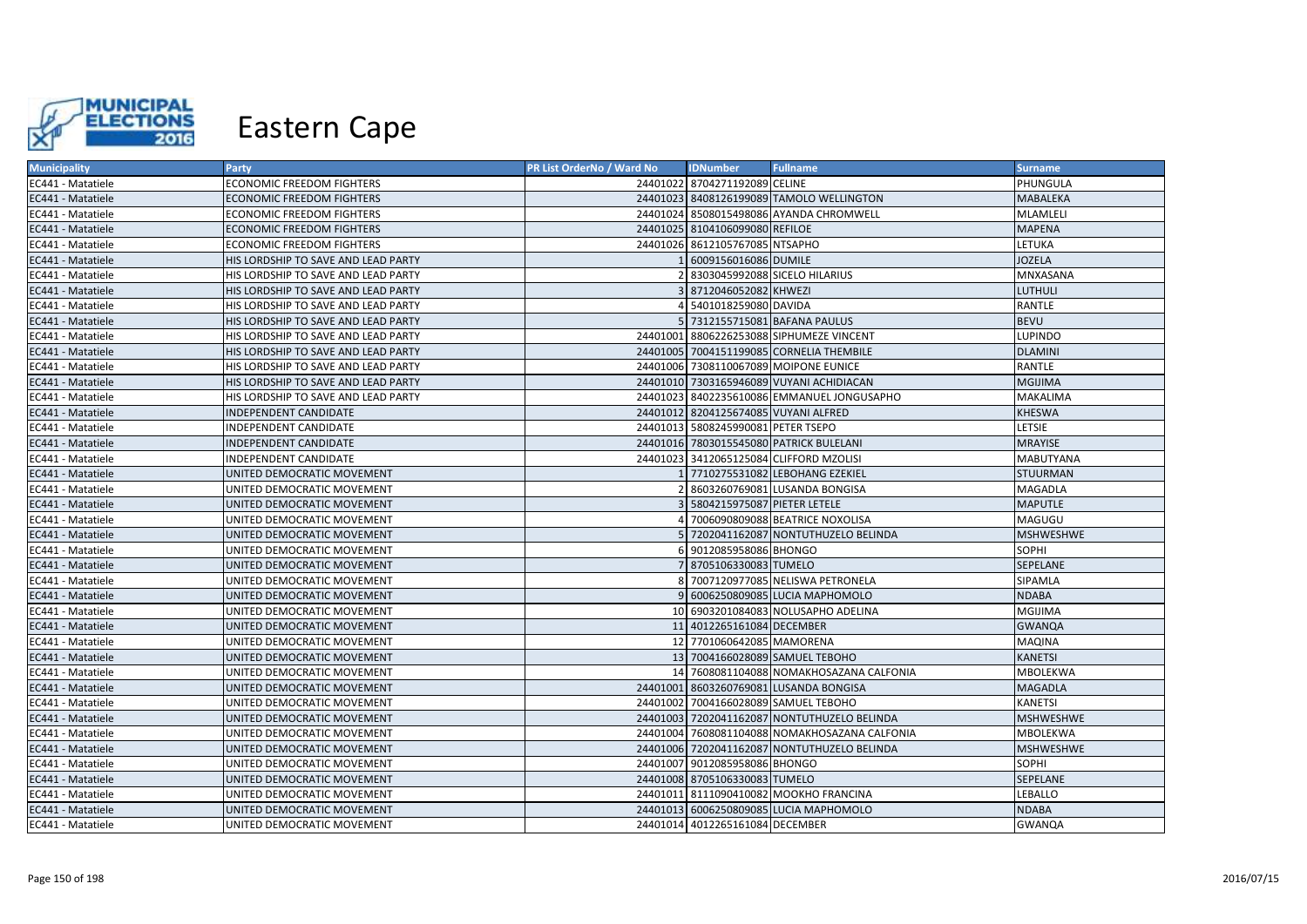

| <b>Municipality</b> | <b>Party</b>                 | PR List OrderNo / Ward No | <b>IDNumber</b>                      | <b>Fullname</b>                          | <b>Surname</b>   |
|---------------------|------------------------------|---------------------------|--------------------------------------|------------------------------------------|------------------|
| EC441 - Matatiele   | UNITED DEMOCRATIC MOVEMENT   |                           | 24401015 5804215975087 PIETER LETELE |                                          | <b>MAPUTLE</b>   |
| EC441 - Matatiele   | UNITED DEMOCRATIC MOVEMENT   |                           |                                      | 24401016 7710275531082 LEBOHANG EZEKIEL  | STUURMAN         |
| EC441 - Matatiele   | UNITED DEMOCRATIC MOVEMENT   |                           |                                      | 24401017 6003031739087 AYANDA THEODORA   | <b>DOTWANA</b>   |
| EC441 - Matatiele   | UNITED DEMOCRATIC MOVEMENT   |                           |                                      | 24401018 6012310835086 FLORENCE NOMBEKO  | <b>MBULAWA</b>   |
| EC441 - Matatiele   | UNITED DEMOCRATIC MOVEMENT   |                           |                                      | 24401019 8603260769081 LUSANDA BONGISA   | <b>MAGADLA</b>   |
| EC441 - Matatiele   | UNITED DEMOCRATIC MOVEMENT   |                           |                                      | 24401020 6903201084083 NOLUSAPHO ADELINA | <b>MGIJIMA</b>   |
| EC441 - Matatiele   | UNITED DEMOCRATIC MOVEMENT   |                           |                                      | 24401022 7006090809088 BEATRICE NOXOLISA | MAGUGU           |
| EC441 - Matatiele   | UNITED DEMOCRATIC MOVEMENT   |                           | 24401023 5804215975087 PIETER LETELE |                                          | <b>MAPUTLE</b>   |
| EC441 - Matatiele   | UNITED DEMOCRATIC MOVEMENT   |                           |                                      | 24401024 7007120977085 NELISWA PETRONELA | SIPAMLA          |
| EC441 - Matatiele   | UNITED DEMOCRATIC MOVEMENT   |                           | 24401025 7701060642085 MAMORENA      |                                          | MAQINA           |
| EC442 - Umzimvubu   | AFRICAN INDEPENDENT CONGRESS |                           |                                      | 1 8809235517089 LAZOLA SIMBABALWE        | MAQASHALALA      |
| EC442 - Umzimvubu   | AFRICAN INDEPENDENT CONGRESS |                           | 8309175969085 NKOSINCEDILE           |                                          | <b>NTSHAYISA</b> |
| EC442 - Umzimvubu   | AFRICAN INDEPENDENT CONGRESS |                           |                                      | 3 8005030575089 NOBUBELE LEONORA         | SIGWILI          |
| EC442 - Umzimvubu   | AFRICAN INDEPENDENT CONGRESS |                           |                                      | 4 6109090262083 FIKISWA FLOSSIE          | MPUMPULA         |
| EC442 - Umzimvubu   | AFRICAN INDEPENDENT CONGRESS |                           |                                      | 6711281015087 HILLARY YVONNE SIBONGILE   | <b>TENI</b>      |
| EC442 - Umzimvubu   | AFRICAN INDEPENDENT CONGRESS |                           |                                      | 6 5806056125086 BULELANI SYDWELL         | SIGWILI          |
| EC442 - Umzimvubu   | AFRICAN INDEPENDENT CONGRESS |                           |                                      | 7 8505220534085 BONGEKA PRECIOUS         | <b>MFOKAZI</b>   |
| EC442 - Umzimvubu   | AFRICAN INDEPENDENT CONGRESS |                           | 8 6804220833080 LINDIWE              |                                          | <b>MAFUYA</b>    |
| EC442 - Umzimvubu   | AFRICAN INDEPENDENT CONGRESS |                           |                                      | 9 8310310435081 BONGEKA LUYANDA          | <b>NONGOGO</b>   |
| EC442 - Umzimvubu   | AFRICAN INDEPENDENT CONGRESS |                           | 10 7206156276087 CECIL GCOBANE       |                                          | <b>BEJU</b>      |
| EC442 - Umzimvubu   | AFRICAN INDEPENDENT CONGRESS |                           | 11 8410210359082 ZANDILE             |                                          | <b>DIKANE</b>    |
| EC442 - Umzimvubu   | AFRICAN INDEPENDENT CONGRESS |                           |                                      | 12 8109110997088 NOSINDISO GETRUDE       | <b>NTLONZE</b>   |
| EC442 - Umzimvubu   | AFRICAN INDEPENDENT CONGRESS |                           | 13 8405141088081 NOMSA               |                                          | <b>MPETO</b>     |
| EC442 - Umzimvubu   | AFRICAN INDEPENDENT CONGRESS |                           | 14 6405025912085 LIZO                |                                          | <b>TENI</b>      |
| EC442 - Umzimvubu   | AFRICAN INDEPENDENT CONGRESS |                           | 15 8707051257089 MASISI              |                                          | <b>WAKA</b>      |
| EC442 - Umzimvubu   | AFRICAN INDEPENDENT CONGRESS |                           | 16 8212271102082 VELISWA             |                                          | <b>MJEKULA</b>   |
| EC442 - Umzimvubu   | AFRICAN INDEPENDENT CONGRESS |                           | 17 8005170894084 THABISA             |                                          | <b>MAKAMBI</b>   |
| EC442 - Umzimvubu   | AFRICAN INDEPENDENT CONGRESS |                           | 18 8509206576086 BULELANI            |                                          | <b>MBOTHO</b>    |
| EC442 - Umzimvubu   | AFRICAN INDEPENDENT CONGRESS |                           | 24402001 7206156276087 CECIL GCOBANE |                                          | <b>BEJU</b>      |
| EC442 - Umzimvubu   | AFRICAN INDEPENDENT CONGRESS |                           |                                      | 24402002 6109090262083 FIKISWA FLOSSIE   | MPUMPULA         |
| EC442 - Umzimvubu   | AFRICAN INDEPENDENT CONGRESS |                           |                                      | 24402003 8809235517089 LAZOLA SIMBABALWE | MAQASHALALA      |
| EC442 - Umzimvubu   | AFRICAN INDEPENDENT CONGRESS |                           |                                      | 24402004 8809235517089 LAZOLA SIMBABALWE | MAQASHALALA      |
| EC442 - Umzimvubu   | AFRICAN INDEPENDENT CONGRESS |                           |                                      | 24402005 8809235517089 LAZOLA SIMBABALWE | MAQASHALALA      |
| EC442 - Umzimvubu   | AFRICAN INDEPENDENT CONGRESS |                           |                                      | 24402006 8809235517089 LAZOLA SIMBABALWE | MAQASHALALA      |
| EC442 - Umzimvubu   | AFRICAN INDEPENDENT CONGRESS |                           | 24402007 8309175969085 NKOSINCEDILE  |                                          | <b>NTSHAYISA</b> |
| EC442 - Umzimvubu   | AFRICAN INDEPENDENT CONGRESS |                           | 24402008 8309175969085 NKOSINCEDILE  |                                          | NTSHAYISA        |
| EC442 - Umzimvubu   | AFRICAN INDEPENDENT CONGRESS |                           | 24402009 8309175969085 NKOSINCEDILE  |                                          | <b>NTSHAYISA</b> |
| EC442 - Umzimvubu   | AFRICAN INDEPENDENT CONGRESS |                           |                                      | 24402010 8809235517089 LAZOLA SIMBABALWE | MAQASHALALA      |
| EC442 - Umzimvubu   | AFRICAN INDEPENDENT CONGRESS |                           | 24402011 8309175969085 NKOSINCEDILE  |                                          | <b>NTSHAYISA</b> |
| EC442 - Umzimvubu   | AFRICAN INDEPENDENT CONGRESS |                           | 24402012 8309175969085 NKOSINCEDILE  |                                          | NTSHAYISA        |
| EC442 - Umzimvubu   | AFRICAN INDEPENDENT CONGRESS |                           | 24402013 8309175969085 NKOSINCEDILE  |                                          | <b>NTSHAYISA</b> |
| EC442 - Umzimvubu   | AFRICAN INDEPENDENT CONGRESS |                           | 24402014 8309175969085 NKOSINCEDILE  |                                          | NTSHAYISA        |
| EC442 - Umzimvubu   | AFRICAN INDEPENDENT CONGRESS |                           | 24402015 8309175969085 NKOSINCEDILE  |                                          | <b>NTSHAYISA</b> |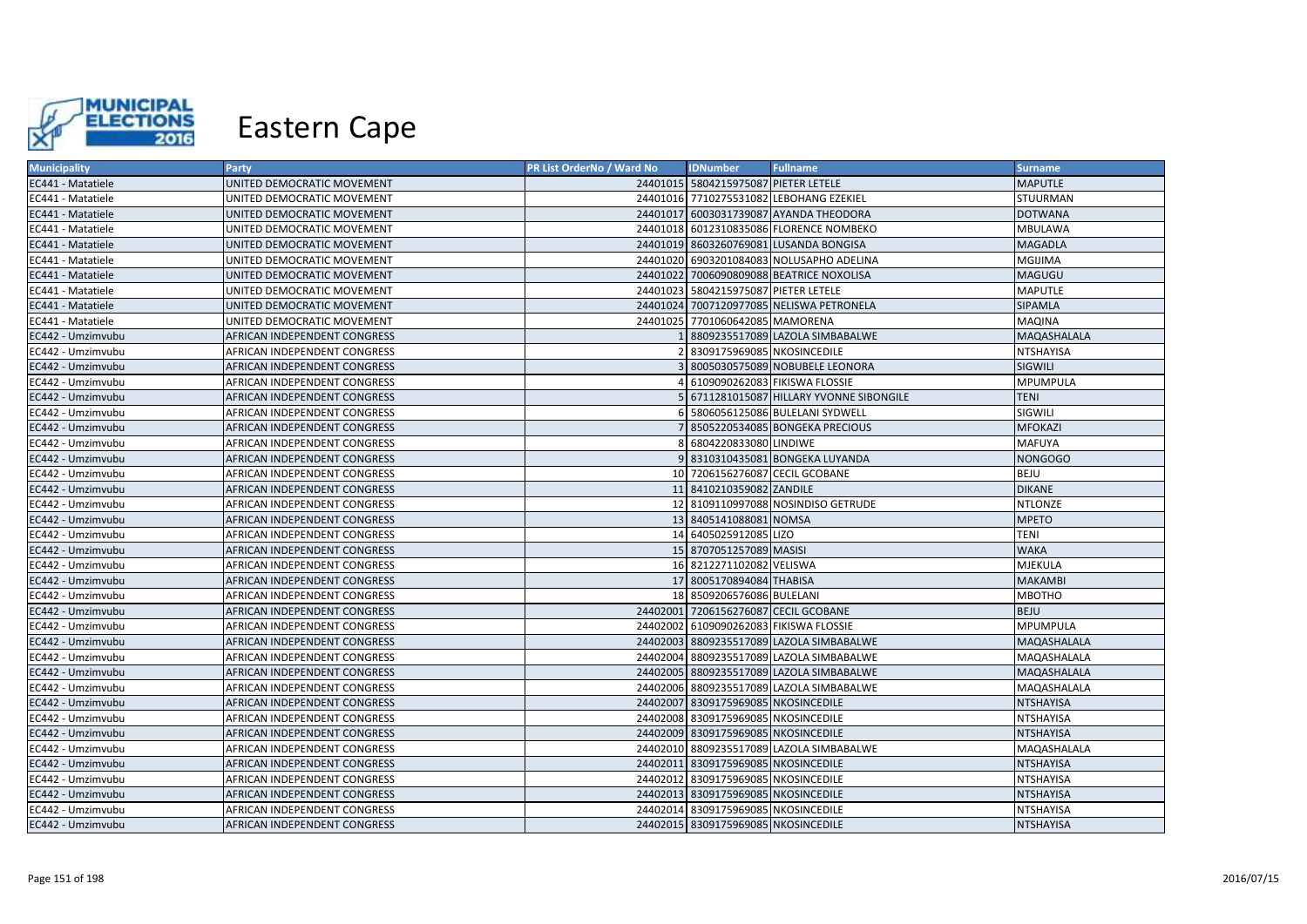

| <b>Municipality</b> | <b>Party</b>                     | <b>PR List OrderNo / Ward No</b> | <b>IDNumber</b>                      | <b>Fullname</b>                             | <b>Surname</b>  |
|---------------------|----------------------------------|----------------------------------|--------------------------------------|---------------------------------------------|-----------------|
| EC442 - Umzimvubu   | AFRICAN INDEPENDENT CONGRESS     |                                  | 24402016 8309175969085 NKOSINCEDILE  |                                             | NTSHAYISA       |
| EC442 - Umzimvubu   | AFRICAN INDEPENDENT CONGRESS     |                                  |                                      | 24402017 6109090262083 FIKISWA FLOSSIE      | <b>MPUMPULA</b> |
| EC442 - Umzimvubu   | AFRICAN INDEPENDENT CONGRESS     |                                  |                                      | 24402018 6109090262083 FIKISWA FLOSSIE      | MPUMPULA        |
| EC442 - Umzimvubu   | AFRICAN INDEPENDENT CONGRESS     |                                  | 24402019 7206156276087 CECIL GCOBANE |                                             | <b>BEJU</b>     |
| EC442 - Umzimvubu   | AFRICAN INDEPENDENT CONGRESS     |                                  |                                      | 24402020 6109090262083 FIKISWA FLOSSIE      | MPUMPULA        |
| EC442 - Umzimvubu   | AFRICAN INDEPENDENT CONGRESS     |                                  |                                      | 24402021 6109090262083 FIKISWA FLOSSIE      | <b>MPUMPULA</b> |
| EC442 - Umzimvubu   | AFRICAN NATIONAL CONGRESS        |                                  |                                      | 1 6104066016084 NDANELE GUYBON              | MDZINWA         |
| EC442 - Umzimvubu   | AFRICAN NATIONAL CONGRESS        |                                  |                                      | 8010295472089 HAPPY MZIKAYISE               | <b>NGQASA</b>   |
| EC442 - Umzimvubu   | AFRICAN NATIONAL CONGRESS        |                                  |                                      | 5701100235082 PATIENCE BULELWA              | MABENGU         |
| EC442 - Umzimvubu   | AFRICAN NATIONAL CONGRESS        |                                  | 6002126131085 MXOLISI                |                                             | <b>MATAKA</b>   |
| EC442 - Umzimvubu   | AFRICAN NATIONAL CONGRESS        |                                  |                                      | 5 5609080894085 ALBERTINA NTOMBIZANDILE     | GARANE          |
| EC442 - Umzimvubu   | AFRICAN NATIONAL CONGRESS        |                                  |                                      | 6 7404205958082 UNDERSON GCINIKAYA          | <b>MAKANDA</b>  |
| EC442 - Umzimvubu   | AFRICAN NATIONAL CONGRESS        |                                  | 7 8209020776083 NOLUVUYO             |                                             | SONYABASHI      |
| EC442 - Umzimvubu   | AFRICAN NATIONAL CONGRESS        |                                  |                                      | 8 6305125204088 SAZISO PHILLEMON            | <b>MYINGWA</b>  |
| EC442 - Umzimvubu   | AFRICAN NATIONAL CONGRESS        |                                  | 9 6309260913081 XOLISWA              |                                             | JONA            |
| EC442 - Umzimvubu   | AFRICAN NATIONAL CONGRESS        |                                  |                                      | 10 5905145786088 LONWABO LAWRENCE           | <b>NQATSHA</b>  |
| EC442 - Umzimvubu   | AFRICAN NATIONAL CONGRESS        |                                  |                                      | 11 6206280298081 NONKULULEKO NONTOMBI       | <b>GCADINJA</b> |
| EC442 - Umzimvubu   | AFRICAN NATIONAL CONGRESS        |                                  |                                      | 12 5805105155086 SOBANE KHULILE             | <b>MNUKWA</b>   |
| EC442 - Umzimvubu   | AFRICAN NATIONAL CONGRESS        |                                  |                                      | 13 6209130955082 HILDA NTOMBIZIYANDA        | DANDALA         |
| EC442 - Umzimvubu   | AFRICAN NATIONAL CONGRESS        |                                  |                                      | 14 8203195465085 SAMKELE ANDILE NYANISO     | <b>CEKESHE</b>  |
| EC442 - Umzimvubu   | AFRICAN NATIONAL CONGRESS        |                                  |                                      | 15 6905121097087 VUYISWA ALBERTINA          | <b>BULANA</b>   |
| EC442 - Umzimvubu   | AFRICAN NATIONAL CONGRESS        |                                  | 16 7402285782083 XOLISA              |                                             | LUNGU           |
| EC442 - Umzimvubu   | AFRICAN NATIONAL CONGRESS        |                                  |                                      | 17 7210201026083 NOMVISISWANO               | <b>NKULA</b>    |
| EC442 - Umzimvubu   | AFRICAN NATIONAL CONGRESS        |                                  |                                      | 18 7411115138085 KILEON NKULULO             | <b>KWAPUNA</b>  |
| EC442 - Umzimvubu   | AFRICAN NATIONAL CONGRESS        |                                  | 19 6809051126082 VUYELWA             |                                             | NYANGANE        |
| EC442 - Umzimvubu   | AFRICAN NATIONAL CONGRESS        |                                  | 20 7511140811083 NOLUNDI             |                                             | <b>MBELE</b>    |
| EC442 - Umzimvubu   | AFRICAN NATIONAL CONGRESS        |                                  | 21 8208280614083 LINDISWA            |                                             | <b>MAPALA</b>   |
| EC442 - Umzimvubu   | AFRICAN NATIONAL CONGRESS        |                                  |                                      | 22 8212180432083 THEMBAKAZI AGRIPINA        | <b>DOLO</b>     |
| EC442 - Umzimvubu   | AFRICAN NATIONAL CONGRESS        |                                  |                                      | 23 7509080645081 NOMTHANDAZO OCTAVIA        | GODLO           |
| EC442 - Umzimvubu   | AFRICAN NATIONAL CONGRESS        |                                  | 24 8105051887080 ZANDILE             |                                             | <b>NDLAKU</b>   |
| EC442 - Umzimvubu   | AFRICAN NATIONAL CONGRESS        |                                  |                                      | 25 8109071048087 PHEZIWE PRETTY             | MAGUJULWA       |
| EC442 - Umzimvubu   | <b>AFRICAN NATIONAL CONGRESS</b> |                                  | 24402001 5401075691084 FIKILE JAMES  |                                             | <b>HEM</b>      |
| EC442 - Umzimvubu   | AFRICAN NATIONAL CONGRESS        |                                  | 24402002 7407265724088 MZOMHLE       |                                             | <b>NTSEVU</b>   |
| EC442 - Umzimvubu   | AFRICAN NATIONAL CONGRESS        |                                  |                                      | 24402003 6902286187084 MANENE VICTOR        | <b>NKQAYI</b>   |
| EC442 - Umzimvubu   | AFRICAN NATIONAL CONGRESS        |                                  |                                      | 24402004 8103230705083 NCUMISA VIVIENNE     | <b>NOMAQAQA</b> |
| EC442 - Umzimvubu   | AFRICAN NATIONAL CONGRESS        |                                  | 24402005 6812225874082 SIMTHEMBILE   |                                             | <b>SIFOLO</b>   |
| EC442 - Umzimvubu   | AFRICAN NATIONAL CONGRESS        |                                  |                                      | 24402006 7112220899088 NOMZEKELO CHRISTOBEL | <b>TSHAYISA</b> |
| EC442 - Umzimvubu   | AFRICAN NATIONAL CONGRESS        |                                  |                                      | 24402007 6002175967082 SYDWELL SIBONGILE    | <b>DANGISA</b>  |
| EC442 - Umzimvubu   | AFRICAN NATIONAL CONGRESS        |                                  | 24402008 8702260949089 THABISA       |                                             | SOKHANYILE      |
| EC442 - Umzimvubu   | AFRICAN NATIONAL CONGRESS        |                                  | 24402009 6405215796082 MCEBISI       |                                             | MQULWANE        |
| EC442 - Umzimvubu   | AFRICAN NATIONAL CONGRESS        |                                  | 24402010 7205200956082 PUMZILE       |                                             | MAKHINZI        |
| EC442 - Umzimvubu   | AFRICAN NATIONAL CONGRESS        |                                  | 24402011 6801050496087 NOBAHLE       |                                             | <b>GOGELA</b>   |
| EC442 - Umzimvubu   | AFRICAN NATIONAL CONGRESS        |                                  | 24402012 6210265830082 GLADWIN VUYO  |                                             | LUGONGOLD       |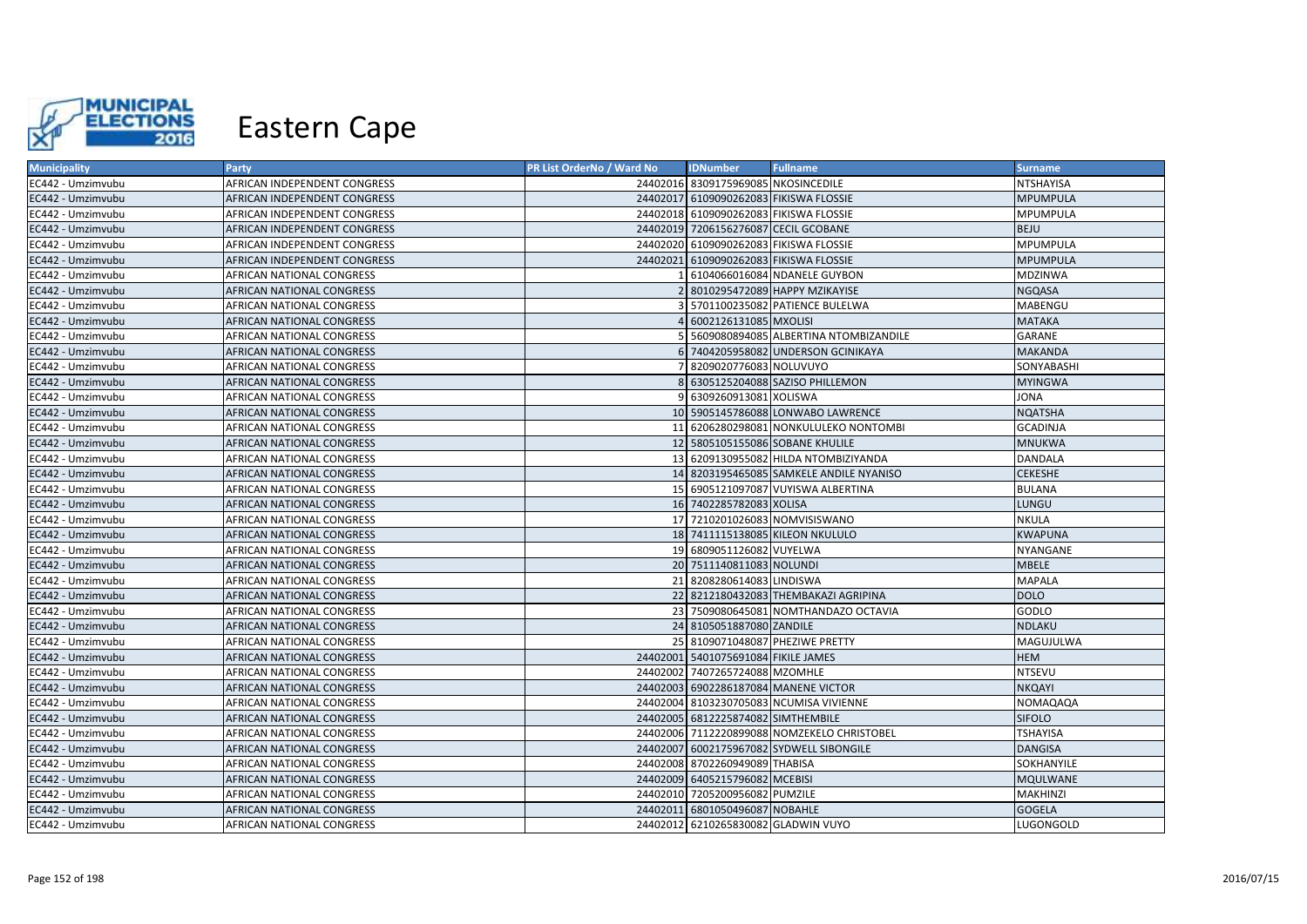

| <b>Municipality</b> | <b>Party</b>               | PR List OrderNo / Ward No | <b>IDNumber</b>                      | <b>Fullname</b>                            | <b>Surname</b>     |
|---------------------|----------------------------|---------------------------|--------------------------------------|--------------------------------------------|--------------------|
| EC442 - Umzimvubu   | AFRICAN NATIONAL CONGRESS  |                           | 24402013 5905135780083 COLBERT LANGA |                                            | <b>NOQHAKALA</b>   |
| EC442 - Umzimvubu   | AFRICAN NATIONAL CONGRESS  |                           |                                      | 24402014 7211240305082 TANDEKILE VERONICA  | <b>HLAZO</b>       |
| EC442 - Umzimvubu   | AFRICAN NATIONAL CONGRESS  |                           |                                      | 24402015 7901080825088 CAROL NOSIMTHEMBILE | MNYAYIZA           |
| EC442 - Umzimvubu   | AFRICAN NATIONAL CONGRESS  |                           | 24402016 8105216012087 BONGINKOSI    |                                            | MAJALAMBA          |
| EC442 - Umzimvubu   | AFRICAN NATIONAL CONGRESS  |                           | 24402017 6812075883084 SANDILE       |                                            | MANKANKU           |
| EC442 - Umzimvubu   | AFRICAN NATIONAL CONGRESS  |                           | 24402018 7109215273089 ANDILE        |                                            | <b>MGANGATO</b>    |
| EC442 - Umzimvubu   | AFRICAN NATIONAL CONGRESS  |                           |                                      | 24402019 5606220746084 EUNICE NOSIPHO      | NGALONKULU- LEBELO |
| EC442 - Umzimvubu   | AFRICAN NATIONAL CONGRESS  |                           | 24402020 6206285932080 THOBEKILE     |                                            | NOMKUCA            |
| EC442 - Umzimvubu   | AFRICAN NATIONAL CONGRESS  |                           |                                      | 24402021 7603250917089 FLORIDA NOFIKILE    | <b>NGONYOLO</b>    |
| EC442 - Umzimvubu   | AFRICAN NATIONAL CONGRESS  |                           |                                      | 24402022 7404016241082 SANDISE OCTOVIOUS   | MADLANGA           |
| EC442 - Umzimvubu   | AFRICAN NATIONAL CONGRESS  |                           |                                      | 24402023 5303065650080 NYANISO HAYTON      | KOLWENI            |
| EC442 - Umzimvubu   | AFRICAN NATIONAL CONGRESS  |                           | 24402024 8603195902088 MZWETHEMBA    |                                            | <b>JOLOBA</b>      |
| EC442 - Umzimvubu   | AFRICAN NATIONAL CONGRESS  |                           | 24402025 7608091001084 AGNES NIKIWE  |                                            | ZONGWANA           |
| EC442 - Umzimvubu   | AFRICAN NATIONAL CONGRESS  |                           | 24402026 7708075647082 MONWABISI     |                                            | <b>TUKU</b>        |
| EC442 - Umzimvubu   | AFRICAN NATIONAL CONGRESS  |                           |                                      | 24402027 5807290880080 NYAMEKA STARLET     | SOLDAT             |
| EC442 - Umzimvubu   | DEMOCRATIC ALLIANCE        |                           |                                      | 7901255607089 THEMBALIPHELI AMOS           | <b>MAMBI</b>       |
| EC442 - Umzimvubu   | <b>DEMOCRATIC ALLIANCE</b> |                           |                                      | 2 8210151214084 NOZIPHIWO ANTONETTE        | <b>MANTSHONGO</b>  |
| EC442 - Umzimvubu   | DEMOCRATIC ALLIANCE        |                           | 3 6112225743084 FUZILE PRIM          |                                            | SONTSI             |
| EC442 - Umzimvubu   | DEMOCRATIC ALLIANCE        |                           | 4 5710105273089 MICHAEL              |                                            | RAMABINA           |
| EC442 - Umzimvubu   | DEMOCRATIC ALLIANCE        |                           |                                      | 5 8308110537080 MANTOMBI ODWA              | <b>MAKAULA</b>     |
| EC442 - Umzimvubu   | DEMOCRATIC ALLIANCE        |                           |                                      | 6 7502080862087 NOMKHUMEZELO NOMVULA       | <b>GXAWENI</b>     |
| EC442 - Umzimvubu   | DEMOCRATIC ALLIANCE        |                           |                                      | 4610020577088 CONSTANCE NODUMO             | <b>MVAMBI</b>      |
| EC442 - Umzimvubu   | DEMOCRATIC ALLIANCE        |                           | 8 8802206103088 MLONDOLOZI           |                                            | <b>HLOPOYIYA</b>   |
| EC442 - Umzimvubu   | DEMOCRATIC ALLIANCE        |                           | 9 9011166082089 WANDILE              |                                            | MARANJANA          |
| EC442 - Umzimvubu   | DEMOCRATIC ALLIANCE        |                           |                                      | 10 7401315615081 JONGIZIZWE HEBERT         | <b>GOGELA</b>      |
| EC442 - Umzimvubu   | DEMOCRATIC ALLIANCE        |                           |                                      | 11 8305115991080 SAKHELENE MANGALISO       | MQUSHWANA          |
| EC442 - Umzimvubu   | <b>DEMOCRATIC ALLIANCE</b> |                           |                                      | 12 6910210783084 NOMAVITSHEKA LUTRICIA     | JEKWA-MAVENGANA    |
| EC442 - Umzimvubu   | DEMOCRATIC ALLIANCE        |                           |                                      | 13 8006220681083 GCOBISA WENDY             | QULU               |
| EC442 - Umzimvubu   | <b>DEMOCRATIC ALLIANCE</b> |                           |                                      | 14 7005265806085 TANDISILE BERNARD         | <b>JAKUJA</b>      |
| EC442 - Umzimvubu   | DEMOCRATIC ALLIANCE        |                           |                                      | 15 6312251310085 NELISWA AGRINETTE         | SIDUKA             |
| EC442 - Umzimvubu   | DEMOCRATIC ALLIANCE        |                           |                                      | 16 6209160090081 MAVIS NOMATHAMSANQA       | NONGOGO-NGQOLEKA   |
| EC442 - Umzimvubu   | DEMOCRATIC ALLIANCE        |                           |                                      | 17 5907060348084 NOMATEMBA CATHERINE       | NIBE-MBEWU         |
| EC442 - Umzimvubu   | DEMOCRATIC ALLIANCE        |                           | 18 8906236056081 NATHI               |                                            | MQULWANA           |
| EC442 - Umzimvubu   | DEMOCRATIC ALLIANCE        |                           |                                      | 19 7412125757088 MLUNGISI DOUGLAS          | MBELE              |
| EC442 - Umzimvubu   | DEMOCRATIC ALLIANCE        |                           |                                      | 20 5901210778084 NOKONWABA EUNICE          | <b>SINEKE</b>      |
| EC442 - Umzimvubu   | DEMOCRATIC ALLIANCE        |                           | 21 9106086068083 ANDILE              |                                            | <b>QUNTA</b>       |
| EC442 - Umzimvubu   | <b>DEMOCRATIC ALLIANCE</b> |                           | 22 5401090336087 ANDILE              |                                            | <b>MAZWI</b>       |
| EC442 - Umzimvubu   | DEMOCRATIC ALLIANCE        |                           |                                      | 23 8105080767089 VERONICA KENEUOE          | MAJOVA             |
| EC442 - Umzimvubu   | DEMOCRATIC ALLIANCE        |                           |                                      | 24 8103250541087 NONTUTHUZELO              | <b>DUNGAYEZI</b>   |
| EC442 - Umzimvubu   | DEMOCRATIC ALLIANCE        |                           |                                      | 25 5912315196080 ZWELEBHUNGA RODRICK       | SONQISHE           |
| EC442 - Umzimvubu   | DEMOCRATIC ALLIANCE        |                           | 26 6505080754080 NOTUTU DORIS        |                                            | <b>MKAFANE</b>     |
| EC442 - Umzimvubu   | DEMOCRATIC ALLIANCE        |                           | 27 5603135774087 DILIZA HUBERT       |                                            | <b>FIKENI</b>      |
| EC442 - Umzimvubu   | <b>DEMOCRATIC ALLIANCE</b> |                           |                                      | 24402001 8210151214084 NOZIPHIWO ANTONETTE | <b>MANTSHONGO</b>  |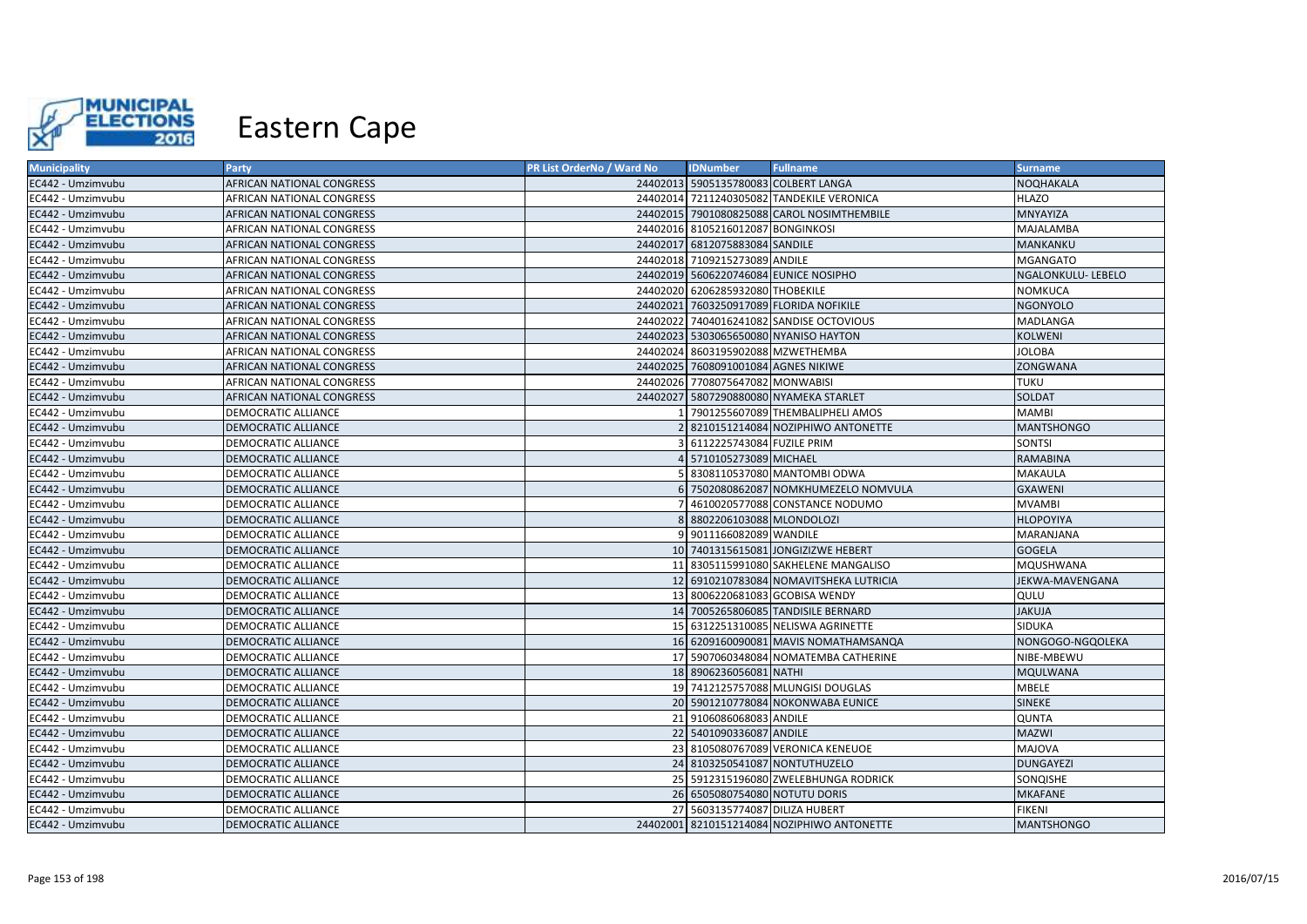

| <b>Municipality</b> | <b>Party</b>                     | PR List OrderNo / Ward No | <b>IDNumber</b>                      | <b>Fullname</b>                             | <b>Surname</b>    |
|---------------------|----------------------------------|---------------------------|--------------------------------------|---------------------------------------------|-------------------|
| EC442 - Umzimvubu   | DEMOCRATIC ALLIANCE              |                           |                                      | 24402002 8210151214084 NOZIPHIWO ANTONETTE  | <b>MANTSHONGO</b> |
| EC442 - Umzimvubu   | DEMOCRATIC ALLIANCE              |                           | 24402003 8802206103088 MLONDOLOZI    |                                             | <b>HLOPOYIYA</b>  |
| EC442 - Umzimvubu   | DEMOCRATIC ALLIANCE              |                           |                                      | 24402004 8305115991080 SAKHELENE MANGALISO  | MQUSHWANA         |
| EC442 - Umzimvubu   | <b>DEMOCRATIC ALLIANCE</b>       |                           | 24402005 5603135774087 DILIZA HUBERT |                                             | <b>FIKENI</b>     |
| EC442 - Umzimvubu   | DEMOCRATIC ALLIANCE              |                           |                                      | 24402006 7401315615081 JONGIZIZWE HEBERT    | GOGELA            |
| EC442 - Umzimvubu   | DEMOCRATIC ALLIANCE              |                           |                                      | 24402007 7502080862087 NOMKHUMEZELO NOMVULA | <b>GXAWENI</b>    |
| EC442 - Umzimvubu   | DEMOCRATIC ALLIANCE              |                           |                                      | 24402008 7901255607089 THEMBALIPHELI AMOS   | <b>MAMBI</b>      |
| EC442 - Umzimvubu   | DEMOCRATIC ALLIANCE              |                           |                                      | 24402009 7901255607089 THEMBALIPHELI AMOS   | <b>MAMBI</b>      |
| EC442 - Umzimvubu   | DEMOCRATIC ALLIANCE              |                           | 24402010 8512056023084 MAGEBA        |                                             | <b>NCABAYI</b>    |
| EC442 - Umzimvubu   | <b>DEMOCRATIC ALLIANCE</b>       |                           | 24402011 6112225743084 FUZILE PRIM   |                                             | <b>SONTSI</b>     |
| EC442 - Umzimvubu   | DEMOCRATIC ALLIANCE              |                           | 24402012 9011166082089 WANDILE       |                                             | <b>MARANJANA</b>  |
| EC442 - Umzimvubu   | <b>DEMOCRATIC ALLIANCE</b>       |                           |                                      | 24402013 7901255607089 THEMBALIPHELI AMOS   | <b>MAMBI</b>      |
| EC442 - Umzimvubu   | DEMOCRATIC ALLIANCE              |                           | 24402014 6112225743084 FUZILE PRIM   |                                             | SONTSI            |
| EC442 - Umzimvubu   | <b>DEMOCRATIC ALLIANCE</b>       |                           |                                      | 24402015 6312251310085 NELISWA AGRINETTE    | <b>SIDUKA</b>     |
| EC442 - Umzimvubu   | DEMOCRATIC ALLIANCE              |                           |                                      | 24402016 5701215928084 MARK ANTHONY MBUSISI | QATA              |
| EC442 - Umzimvubu   | <b>DEMOCRATIC ALLIANCE</b>       |                           | 24402017 5401090336087 ANDILE        |                                             | <b>MAZWI</b>      |
| EC442 - Umzimvubu   | DEMOCRATIC ALLIANCE              |                           |                                      | 24402018 8006220681083 GCOBISA WENDY        | QULU              |
| EC442 - Umzimvubu   | <b>DEMOCRATIC ALLIANCE</b>       |                           | 24402019 5710105273089 MICHAEL       |                                             | <b>RAMABINA</b>   |
| EC442 - Umzimvubu   | DEMOCRATIC ALLIANCE              |                           | 24402020 5509270799088 LINLY NOBOM   |                                             | NGCINGWANA        |
| EC442 - Umzimvubu   | DEMOCRATIC ALLIANCE              |                           |                                      | 24402021 6504145715087 MPHATHI PATRICK      | <b>MAJOVA</b>     |
| EC442 - Umzimvubu   | <b>DEMOCRATIC ALLIANCE</b>       |                           |                                      | 24402022 5901210778084 NOKONWABA EUNICE     | <b>SINEKE</b>     |
| EC442 - Umzimvubu   | <b>DEMOCRATIC ALLIANCE</b>       |                           |                                      | 24402023 6508225806088 BONGILE TALLMAN      | <b>NGQASA</b>     |
| EC442 - Umzimvubu   | DEMOCRATIC ALLIANCE              |                           |                                      | 24402024 4610020577088 CONSTANCE NODUMO     | <b>MVAMBI</b>     |
| EC442 - Umzimvubu   | <b>DEMOCRATIC ALLIANCE</b>       |                           | 24402025 5710105273089 MICHAEL       |                                             | <b>RAMABINA</b>   |
| EC442 - Umzimvubu   | DEMOCRATIC ALLIANCE              |                           | 24402026 8006025948083 LUSIZO        |                                             | MASEKWANA         |
| EC442 - Umzimvubu   | DEMOCRATIC ALLIANCE              |                           |                                      | 24402027 5912315196080 ZWELEBHUNGA RODRICK  | SONQISHE          |
| EC442 - Umzimvubu   | <b>ECONOMIC FREEDOM FIGHTERS</b> |                           | 1 8609235988086 SINETHEMBA           |                                             | GQIZA             |
| EC442 - Umzimvubu   | <b>ECONOMIC FREEDOM FIGHTERS</b> |                           | 2 8403151216080 THEMBEKA             |                                             | <b>NTSALAZE</b>   |
| EC442 - Umzimvubu   | ECONOMIC FREEDOM FIGHTERS        |                           | 3 8309196224080 MUSA                 |                                             | <b>MALIWA</b>     |
| EC442 - Umzimvubu   | <b>ECONOMIC FREEDOM FIGHTERS</b> |                           | 4 5503155578089 BENNET               |                                             | <b>RIPA</b>       |
| EC442 - Umzimvubu   | ECONOMIC FREEDOM FIGHTERS        |                           |                                      | 5 8109271074081 NTOMBOKUQALA                | <b>MABETSHE</b>   |
| EC442 - Umzimvubu   | ECONOMIC FREEDOM FIGHTERS        |                           | 6 9002280973089 NOMAZA VIOLA         |                                             | NOMNGANGA         |
| EC442 - Umzimvubu   | ECONOMIC FREEDOM FIGHTERS        |                           | 7 8107145482084 SIVIWE               |                                             | <b>MYENDEKI</b>   |
| EC442 - Umzimvubu   | <b>ECONOMIC FREEDOM FIGHTERS</b> |                           | 8 9201150636087 NOZIPHO              |                                             | <b>HANTANA</b>    |
| EC442 - Umzimvubu   | ECONOMIC FREEDOM FIGHTERS        |                           | 9 5611105850084 PHUMZILE             |                                             | NTINTILI          |
| EC442 - Umzimvubu   | ECONOMIC FREEDOM FIGHTERS        |                           |                                      | 10 8510236107082 NKOSINATHI PEACEMAN        | <b>MVULANA</b>    |
| EC442 - Umzimvubu   | ECONOMIC FREEDOM FIGHTERS        |                           | 11 8103036109084 SIHLE               |                                             | NJIKIJA           |
| EC442 - Umzimvubu   | <b>ECONOMIC FREEDOM FIGHTERS</b> |                           |                                      | 12 7803130549082 DELPHINA NWABISA           | <b>NTSHOBANE</b>  |
| EC442 - Umzimvubu   | ECONOMIC FREEDOM FIGHTERS        |                           |                                      | 13 7208180764088 NOMFESANE PRISCILLA        | <b>DODO</b>       |
| EC442 - Umzimvubu   | <b>ECONOMIC FREEDOM FIGHTERS</b> |                           | 14 9206281220081 ASANDA              |                                             | ZIMASE            |
| EC442 - Umzimvubu   | ECONOMIC FREEDOM FIGHTERS        |                           |                                      | 15 7810270829083 WINIWE PRINCESS            | <b>BALISO</b>     |
| EC442 - Umzimvubu   | <b>ECONOMIC FREEDOM FIGHTERS</b> |                           | 16 8607115874087 WONGA               |                                             | <b>NJENGA</b>     |
| EC442 - Umzimvubu   | <b>ECONOMIC FREEDOM FIGHTERS</b> |                           | 17 7111125701084 MAFU                |                                             | PEYANA            |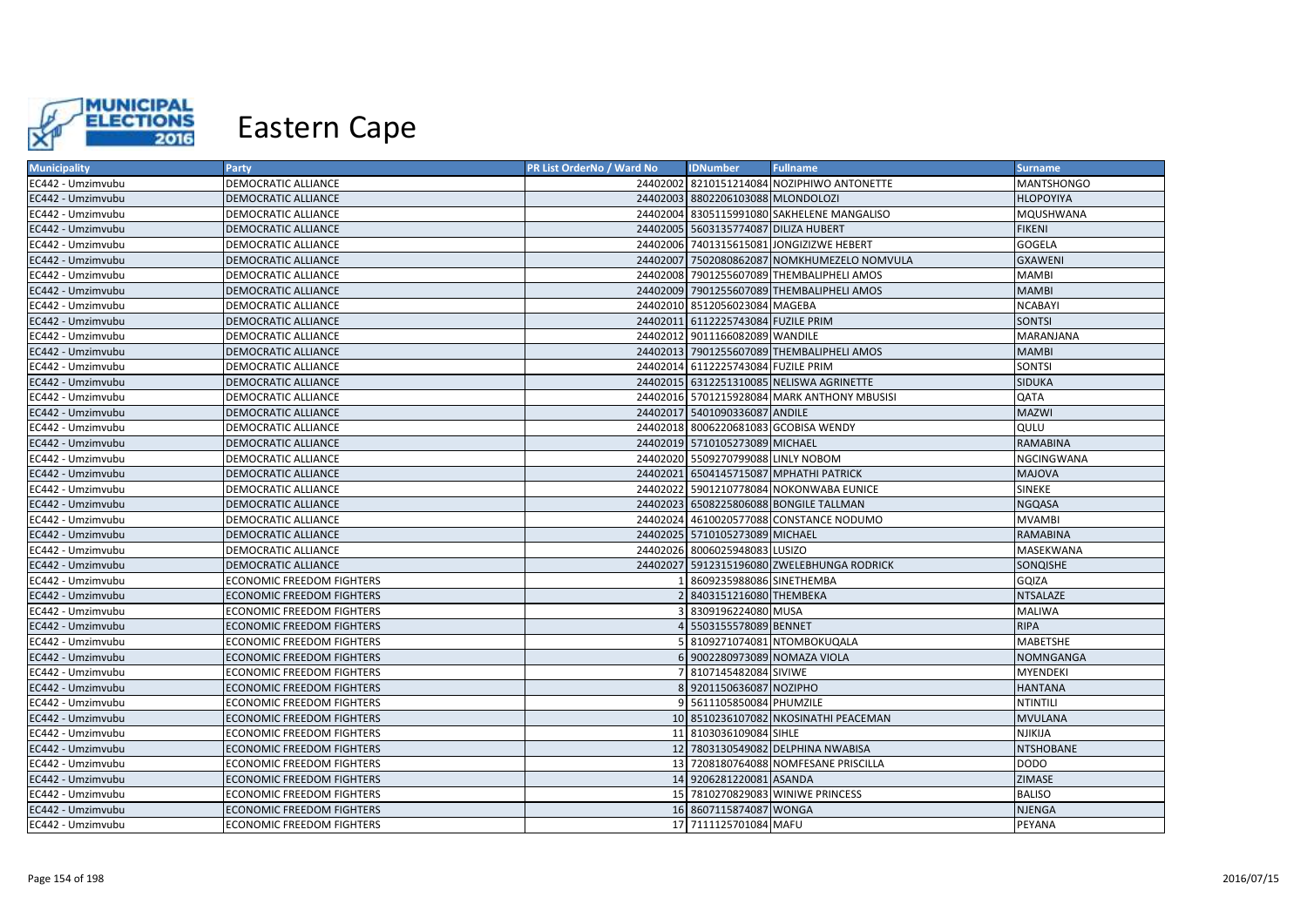

| <b>Municipality</b> | Party                            | PR List OrderNo / Ward No | <b>IDNumber</b>                      | <b>Fullname</b>                            | <b>Surname</b>      |
|---------------------|----------------------------------|---------------------------|--------------------------------------|--------------------------------------------|---------------------|
| EC442 - Umzimvubu   | <b>ECONOMIC FREEDOM FIGHTERS</b> |                           |                                      | 18 8705126177084 ABONGILE LUCKY            | <b>CIBINI</b>       |
| EC442 - Umzimvubu   | ECONOMIC FREEDOM FIGHTERS        |                           | 19 9412276345087 LWANELE             |                                            | NDAWOSE             |
| EC442 - Umzimvubu   | <b>ECONOMIC FREEDOM FIGHTERS</b> |                           |                                      | 20 9003235793085 BAXOLILE TEMBELANI        | <b>SIYOTULA</b>     |
| EC442 - Umzimvubu   | ECONOMIC FREEDOM FIGHTERS        |                           | 21 9304240658085 ASAVELA             |                                            | PHUKA               |
| EC442 - Umzimvubu   | ECONOMIC FREEDOM FIGHTERS        |                           |                                      | 22 9408046071086 QONDISISA NDIBULELE       | <b>NTSHOBANE</b>    |
| EC442 - Umzimvubu   | ECONOMIC FREEDOM FIGHTERS        |                           |                                      | 23 9101171105080 YOLISWA PATRICIA          | <b>BADLA</b>        |
| EC442 - Umzimvubu   | <b>ECONOMIC FREEDOM FIGHTERS</b> |                           |                                      | 24 7607015859080 CHURCHILL MFUNDISO        | NGALONKULU          |
| EC442 - Umzimvubu   | <b>ECONOMIC FREEDOM FIGHTERS</b> |                           | 25 9001012035084 ZIYANDA             |                                            | <b>DINDO</b>        |
| EC442 - Umzimvubu   | <b>ECONOMIC FREEDOM FIGHTERS</b> |                           | 26 7908200641089 OLONA               |                                            | <b>NGXOLA</b>       |
| EC442 - Umzimvubu   | ECONOMIC FREEDOM FIGHTERS        |                           | 27 6106145896089 SANDI               |                                            | <b>NOGCANTSI</b>    |
| EC442 - Umzimvubu   | ECONOMIC FREEDOM FIGHTERS        |                           | 24402001 8810240969083 THULILE       |                                            | SOMAXHAMA           |
| EC442 - Umzimvubu   | ECONOMIC FREEDOM FIGHTERS        |                           |                                      | 24402002 9012206031086 SISEKO ANDERSON     | SOYINGWA            |
| EC442 - Umzimvubu   | <b>ECONOMIC FREEDOM FIGHTERS</b> |                           | 24402003 6912190770081 CHARITY       |                                            | <b>LETSHOLO</b>     |
| EC442 - Umzimvubu   | ECONOMIC FREEDOM FIGHTERS        |                           | 24402004 8609235988086 SINETHEMBA    |                                            | GQIZA               |
| EC442 - Umzimvubu   | ECONOMIC FREEDOM FIGHTERS        |                           |                                      | 24402005 7803295650089 LUCAS MANDITHINI    | <b>NTSHOBANE</b>    |
| EC442 - Umzimvubu   | ECONOMIC FREEDOM FIGHTERS        |                           | 24402006 9312251444089 LUMKA         |                                            | PANGANI             |
| EC442 - Umzimvubu   | ECONOMIC FREEDOM FIGHTERS        |                           | 24402007 9002280973089 NOMAZA VIOLA  |                                            | <b>NOMNGANGA</b>    |
| EC442 - Umzimvubu   | ECONOMIC FREEDOM FIGHTERS        |                           | 24402008 9001012035084 ZIYANDA       |                                            | <b>DINDO</b>        |
| EC442 - Umzimvubu   | <b>ECONOMIC FREEDOM FIGHTERS</b> |                           |                                      | 24402009 8105256048082 PHILILE ZWELABO     | NDZIMANDE           |
| EC442 - Umzimvubu   | <b>ECONOMIC FREEDOM FIGHTERS</b> |                           |                                      | 24402010 8503016237088 MTHOBELI INNOCENT   | <b>MANIKWE</b>      |
| EC442 - Umzimvubu   | ECONOMIC FREEDOM FIGHTERS        |                           |                                      | 24402011 9405310079084 THANDEKILE JOY      | <b>MDUDI</b>        |
| EC442 - Umzimvubu   | ECONOMIC FREEDOM FIGHTERS        |                           | 24402012 9412276345087 LWANELE       |                                            | NDAWOSE             |
| EC442 - Umzimvubu   | <b>ECONOMIC FREEDOM FIGHTERS</b> |                           |                                      | 24402013 6702075702089 SIBONGISENI MICHAEL | <b>SIGUDU</b>       |
| EC442 - Umzimvubu   | <b>ECONOMIC FREEDOM FIGHTERS</b> |                           |                                      | 24402014 8508066013081 MAWANDE PATRICK     | BELEBANA            |
| EC442 - Umzimvubu   | <b>ECONOMIC FREEDOM FIGHTERS</b> |                           | 24402015 8003071083089 NOSICELO      |                                            | <b>ZIHLE</b>        |
| EC442 - Umzimvubu   | ECONOMIC FREEDOM FIGHTERS        |                           | 24402016 8309196224080 MUSA          |                                            | <b>MALIWA</b>       |
| EC442 - Umzimvubu   | <b>ECONOMIC FREEDOM FIGHTERS</b> |                           | 24402017 7908200641089 OLONA         |                                            | <b>NGXOLA</b>       |
| EC442 - Umzimvubu   | ECONOMIC FREEDOM FIGHTERS        |                           |                                      | 24402018 9501280533082 YANGA SWEETNESS     | NQWENISO            |
| EC442 - Umzimvubu   | ECONOMIC FREEDOM FIGHTERS        |                           |                                      | 24402019 8705126177084 ABONGILE LUCKY      | <b>CIBINI</b>       |
| EC442 - Umzimvubu   | <b>ECONOMIC FREEDOM FIGHTERS</b> |                           |                                      | 24402020 8510236107082 NKOSINATHI PEACEMAN | <b>MVULANA</b>      |
| EC442 - Umzimvubu   | ECONOMIC FREEDOM FIGHTERS        |                           |                                      | 24402021 6912240949081 FUNEKA FRANCES      | <b>MALINZI</b>      |
| EC442 - Umzimvubu   | ECONOMIC FREEDOM FIGHTERS        |                           |                                      | 24402022 7607015859080 CHURCHILL MFUNDISO  | NGALONKULU          |
| EC442 - Umzimvubu   | <b>ECONOMIC FREEDOM FIGHTERS</b> |                           | 24402023 8110215736082 PHATHISANANI  |                                            | <b>MYEKI</b>        |
| EC442 - Umzimvubu   | ECONOMIC FREEDOM FIGHTERS        |                           | 24402024 8711060900085 YONELA        |                                            | SIYOTHULA           |
| EC442 - Umzimvubu   | <b>ECONOMIC FREEDOM FIGHTERS</b> |                           |                                      | 24402025 5211015148081 MZANYWA AMOS        | <b>MATWA</b>        |
| EC442 - Umzimvubu   | ECONOMIC FREEDOM FIGHTERS        |                           | 24402026 9304240658085 ASAVELA       |                                            | PHUKA               |
| EC442 - Umzimvubu   | <b>ECONOMIC FREEDOM FIGHTERS</b> |                           |                                      | 24402027 9001175950087 MANDISI EDWARD      | <b>CENTANE</b>      |
| EC442 - Umzimvubu   | INDEPENDENT CANDIDATE            |                           | 24402001 4003035871086 TORISO JOSEPH |                                            | <b>PAKKIES</b>      |
| EC442 - Umzimvubu   | INDEPENDENT CANDIDATE            |                           |                                      | 24402004 6601061005087 BUSISIWE MARRY      | <b>MDUDI</b>        |
| EC442 - Umzimvubu   | INDEPENDENT CANDIDATE            |                           | 24402022 8001115692089 SABELO JOSEPH |                                            | KAKAZA              |
| EC442 - Umzimvubu   | UNITED DEMOCRATIC MOVEMENT       |                           | 1 7807095666088 PHILA KHALIPA        |                                            | <b>THINGATHINGA</b> |
| EC442 - Umzimvubu   | UNITED DEMOCRATIC MOVEMENT       |                           | 8002027399086 MANDLA                 |                                            | HLANEKELA           |
| EC442 - Umzimvubu   | UNITED DEMOCRATIC MOVEMENT       |                           | 3 7912256004085 TANDUYISE            |                                            | <b>NDARA</b>        |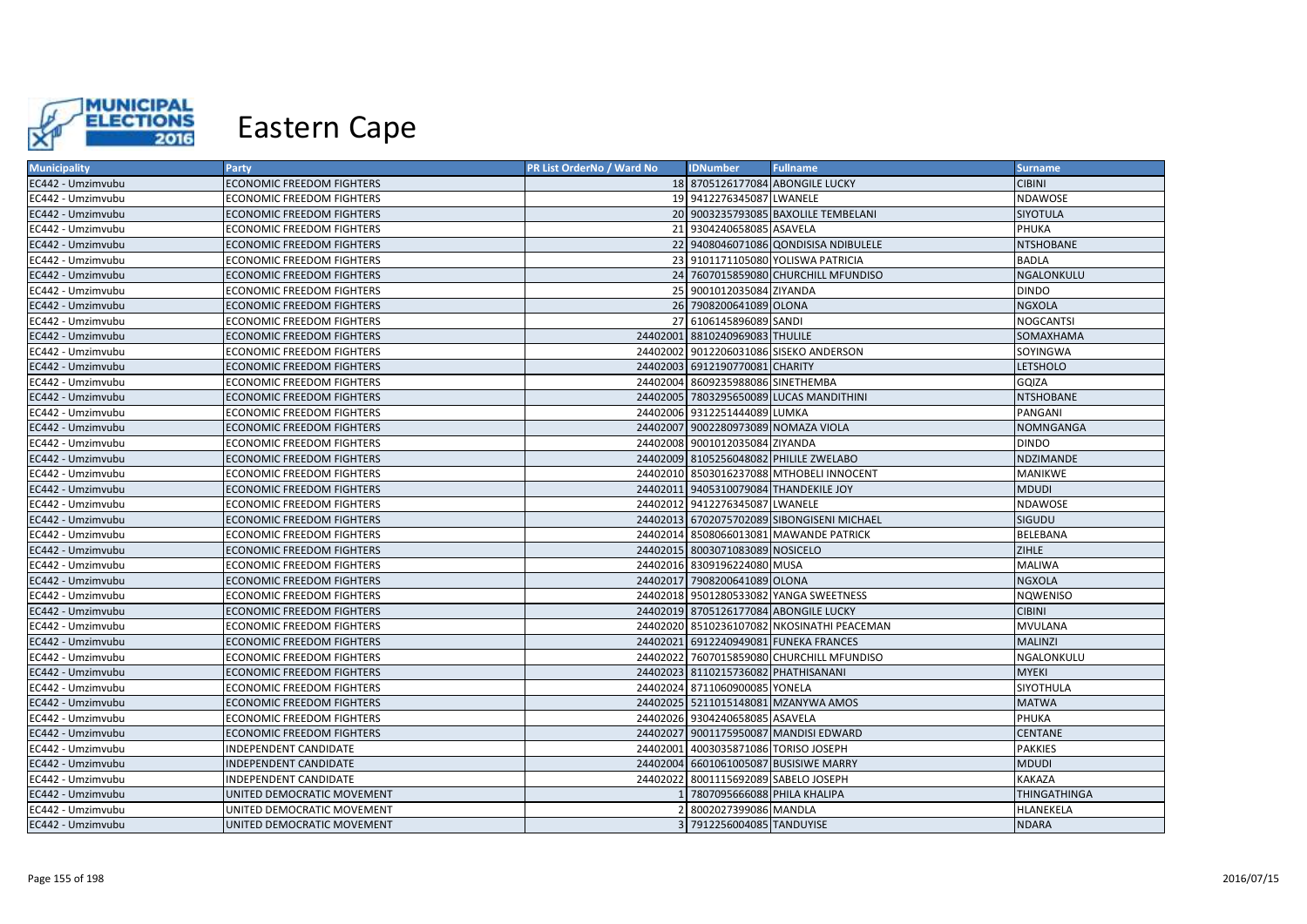

| <b>Municipality</b> | <b>Party</b>                 | PR List OrderNo / Ward No | <b>IDNumber</b>                      | <b>Fullname</b>                            | <b>Surname</b>      |
|---------------------|------------------------------|---------------------------|--------------------------------------|--------------------------------------------|---------------------|
| EC442 - Umzimvubu   | UNITED DEMOCRATIC MOVEMENT   |                           | 7601061249080 NOKULINDA              |                                            | MAHLEKELELE         |
| EC442 - Umzimvubu   | UNITED DEMOCRATIC MOVEMENT   |                           |                                      | 6405290116081 NOBUBELE ROSE MARRY          | <b>STOFILE</b>      |
| EC442 - Umzimvubu   | UNITED DEMOCRATIC MOVEMENT   |                           | 6809256041086 ANDILE ERIC            |                                            | SENDZELA            |
| EC442 - Umzimvubu   | UNITED DEMOCRATIC MOVEMENT   |                           |                                      | 7 5410240185088 AGNES THANDEKA             | RASMENI             |
| EC442 - Umzimvubu   | UNITED DEMOCRATIC MOVEMENT   |                           |                                      | 5608310161083 PATIENCE TANDEKA             | KONDLO              |
| EC442 - Umzimvubu   | UNITED DEMOCRATIC MOVEMENT   |                           | 9 7605070908081 FUNGIWE              |                                            | <b>HLABANI</b>      |
| EC442 - Umzimvubu   | UNITED DEMOCRATIC MOVEMENT   |                           | 10 7708175824086 SITHEMBELE          |                                            | <b>NONGOGO</b>      |
| EC442 - Umzimvubu   | UNITED DEMOCRATIC MOVEMENT   |                           |                                      | 11 6206110941082 GLADYS MOKWAKHA           | <b>VULINDABA</b>    |
| EC442 - Umzimvubu   | UNITED DEMOCRATIC MOVEMENT   |                           |                                      | 12 6012135150083 MANDLA GOODMAN            | GOOLI               |
| EC442 - Umzimvubu   | UNITED DEMOCRATIC MOVEMENT   |                           | 13 9010010776086 SISONKE             |                                            | <b>NGIDI</b>        |
| EC442 - Umzimvubu   | UNITED DEMOCRATIC MOVEMENT   |                           | 14 5911205910089 SIBONGISENI         |                                            | MKUNGELA            |
| EC442 - Umzimvubu   | UNITED DEMOCRATIC MOVEMENT   |                           |                                      | 15 5802025848080 MASHWABADA GOODLUCK       | <b>CENTANE</b>      |
| EC442 - Umzimvubu   | UNITED DEMOCRATIC MOVEMENT   |                           |                                      | 16 5106155851082 JOSEPH SINDANZIMA         | <b>HLENGISA</b>     |
| EC442 - Umzimvubu   | UNITED DEMOCRATIC MOVEMENT   |                           |                                      | 17 7001290792085 BUKIWE THERESSA           | PHUTHELA            |
| EC442 - Umzimvubu   | UNITED DEMOCRATIC MOVEMENT   |                           | 18 8002190590081 DIAGRACIA           |                                            | <b>MGIBANYONI</b>   |
| EC442 - Umzimvubu   | UNITED DEMOCRATIC MOVEMENT   |                           | 19 7101018716083 NTANSAZO            |                                            | <b>NYAQULE</b>      |
| EC442 - Umzimvubu   | UNITED DEMOCRATIC MOVEMENT   | 24402004                  |                                      | 5608310161083 PATIENCE TANDEKA             | KONDLO              |
| EC442 - Umzimvubu   | UNITED DEMOCRATIC MOVEMENT   |                           | 24402005 7101018716083 NTANSAZO      |                                            | <b>NYAQULE</b>      |
| EC442 - Umzimvubu   | UNITED DEMOCRATIC MOVEMENT   |                           | 24402007 8002027399086 MANDLA        |                                            | HLANEKELA           |
| EC442 - Umzimvubu   | UNITED DEMOCRATIC MOVEMENT   |                           | 24402008 6809256041086 ANDILE ERIC   |                                            | SENDZELA            |
| EC442 - Umzimvubu   | UNITED DEMOCRATIC MOVEMENT   |                           | 24402009 7708175824086 SITHEMBELE    |                                            | <b>NONGOGO</b>      |
| EC442 - Umzimvubu   | UNITED DEMOCRATIC MOVEMENT   |                           |                                      | 24402011 6012135150083 MANDLA GOODMAN      | GQOLI               |
| EC442 - Umzimvubu   | UNITED DEMOCRATIC MOVEMENT   |                           |                                      | 24402013 8005115492085 SIDWEL SIMNIKIWE    | MGANDELA            |
| EC442 - Umzimvubu   | UNITED DEMOCRATIC MOVEMENT   |                           | 24402014 9010010776086 SISONKE       |                                            | <b>NGIDI</b>        |
| EC442 - Umzimvubu   | UNITED DEMOCRATIC MOVEMENT   |                           |                                      | 24402015 6011270313084 PRIMROSE ZUKISWA    | <b>MNINI</b>        |
| EC442 - Umzimvubu   | UNITED DEMOCRATIC MOVEMENT   |                           |                                      | 24402016 6405290116081 NOBUBELE ROSE MARRY | <b>STOFILE</b>      |
| EC442 - Umzimvubu   | UNITED DEMOCRATIC MOVEMENT   |                           |                                      | 24402017 5410240185088 AGNES THANDEKA      | <b>RASMENI</b>      |
| EC442 - Umzimvubu   | UNITED DEMOCRATIC MOVEMENT   |                           | 24402018 7807095666088 PHILA KHALIPA |                                            | <b>THINGATHINGA</b> |
| EC442 - Umzimvubu   | UNITED DEMOCRATIC MOVEMENT   |                           | 24402019 8202230978086 UNATHI        |                                            | <b>MTYEKU</b>       |
| EC442 - Umzimvubu   | UNITED DEMOCRATIC MOVEMENT   |                           |                                      | 24402020 7402021964086 ZODIDI PATIENCE     | <b>MAKAULA</b>      |
| EC442 - Umzimvubu   | UNITED DEMOCRATIC MOVEMENT   |                           | 24402021 7012085132080 ZUKILE        |                                            | MAJENGE             |
| EC442 - Umzimvubu   | UNITED DEMOCRATIC MOVEMENT   |                           | 24402022 7912256004085 TANDUYISE     |                                            | <b>NDARA</b>        |
| EC442 - Umzimvubu   | UNITED DEMOCRATIC MOVEMENT   |                           |                                      | 24402027 6206110941082 GLADYS MOKWAKHA     | VULINDABA           |
| EC443 - Mbizana     | ABANTU DEMOCRATIC REVOLUTION |                           | 8507305860088 SIMTHEMBILE            |                                            | MADIKIZELA          |
| EC443 - Mbizana     | ABANTU DEMOCRATIC REVOLUTION |                           | 7406135620088 BHEKUMZI               |                                            | <b>MBOMBO</b>       |
| EC443 - Mbizana     | ABANTU DEMOCRATIC REVOLUTION |                           | 7812285868080 MSA ERIC               |                                            | MADIKIZELA          |
| EC443 - Mbizana     | ABANTU DEMOCRATIC REVOLUTION |                           | 8309135725080 XOLILE                 |                                            | MAHLUNGULU          |
| EC443 - Mbizana     | ABANTU DEMOCRATIC REVOLUTION |                           | 5 8204300820081 THENJIWE             |                                            | <b>NGOVU</b>        |
| EC443 - Mbizana     | ABANTU DEMOCRATIC REVOLUTION |                           |                                      | 6 7609151269082 NONTEMBISO FLORENCE        | LANGA               |
| EC443 - Mbizana     | ABANTU DEMOCRATIC REVOLUTION |                           | 24403004 7406135620088 BHEKUMZI      |                                            | <b>MBOMBO</b>       |
| EC443 - Mbizana     | ABANTU DEMOCRATIC REVOLUTION |                           | 24403014 7812285868080 MSA ERIC      |                                            | MADIKIZELA          |
| EC443 - Mbizana     | ABANTU DEMOCRATIC REVOLUTION |                           | 24403015 8507305860088 SIMTHEMBILE   |                                            | MADIKIZELA          |
| EC443 - Mbizana     | ABANTU DEMOCRATIC REVOLUTION |                           | 24403017 8204300820081 THENJIWE      |                                            | <b>NGOVU</b>        |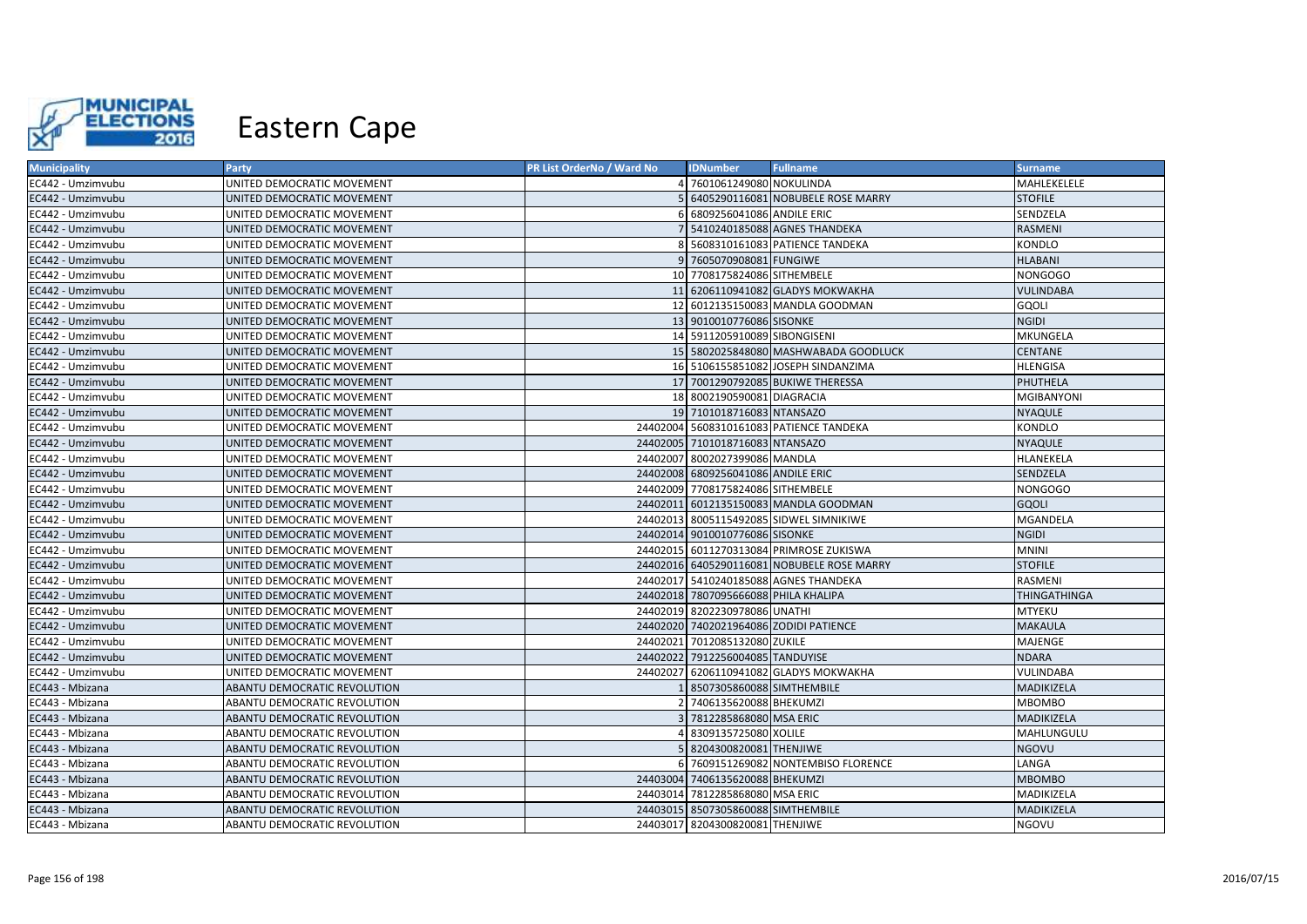

| <b>Municipality</b> | <b>Party</b>                   | PR List OrderNo / Ward No | <b>IDNumber</b>                    | <b>Fullname</b>                          | <b>Surname</b>  |
|---------------------|--------------------------------|---------------------------|------------------------------------|------------------------------------------|-----------------|
| EC443 - Mbizana     | ABANTU DEMOCRATIC REVOLUTION   |                           | 24403026 8309135725080 XOLILE      |                                          | MAHLUNGULU      |
| EC443 - Mbizana     | <b>ACADEMIC CONGRESS UNION</b> |                           |                                    | 7703245547080 ISAAC MYALEZWA             | SABUKA          |
| EC443 - Mbizana     | ACADEMIC CONGRESS UNION        |                           | 8203031704085 NONCEBA              |                                          | <b>SIPATALA</b> |
| EC443 - Mbizana     | ACADEMIC CONGRESS UNION        |                           | 7708060535086 NONKOLISO            |                                          | <b>CWELE</b>    |
| EC443 - Mbizana     | <b>ACADEMIC CONGRESS UNION</b> |                           |                                    | 8007210810088 JUDITH NOMBUSO             | <b>MDODA</b>    |
| EC443 - Mbizana     | ACADEMIC CONGRESS UNION        |                           | 7502115962084 BONGILE              |                                          | NDATYANA        |
| EC443 - Mbizana     | <b>ACADEMIC CONGRESS UNION</b> |                           |                                    | 6 6610102286085 KHOLISWA PRETTY          | <b>FAKU</b>     |
| EC443 - Mbizana     | ACADEMIC CONGRESS UNION        |                           |                                    | 7701031306083 NONYANISO PROMISE          | <b>DLAMINI</b>  |
| EC443 - Mbizana     | <b>ACADEMIC CONGRESS UNION</b> |                           | 9610261103086 NOMBALI              |                                          | <b>MDUBEKI</b>  |
| EC443 - Mbizana     | ACADEMIC CONGRESS UNION        |                           | 9 9303071129083 NOBOM              |                                          | <b>NDANYI</b>   |
| EC443 - Mbizana     | <b>ACADEMIC CONGRESS UNION</b> |                           |                                    | 10 7708051122084 TEMBISA PROMISE         | NDONYELA        |
| EC443 - Mbizana     | ACADEMIC CONGRESS UNION        |                           |                                    | 11 8807271533085 NOSICELO MONICA         | <b>JOJISA</b>   |
| EC443 - Mbizana     | <b>ACADEMIC CONGRESS UNION</b> |                           | 12 9701251119081 ZIYANDA           |                                          | MAJALI          |
| EC443 - Mbizana     | ACADEMIC CONGRESS UNION        |                           | 13 9408031169085 THABISILE         |                                          | MAJALI          |
| EC443 - Mbizana     | ACADEMIC CONGRESS UNION        |                           |                                    | 14 7707200412081 PATIENCE NOSIPHO        | <b>THETHANI</b> |
| EC443 - Mbizana     | ACADEMIC CONGRESS UNION        |                           |                                    | 24403001 7703245547080 ISAAC MYALEZWA    | SABUKA          |
| EC443 - Mbizana     | <b>ACADEMIC CONGRESS UNION</b> |                           | 24403002 9408031169085 THABISILE   |                                          | MAJALI          |
| EC443 - Mbizana     | ACADEMIC CONGRESS UNION        |                           |                                    | 24403003 8807271533085 NOSICELO MONICA   | <b>JOJISA</b>   |
| EC443 - Mbizana     | ACADEMIC CONGRESS UNION        |                           |                                    | 24403004 7703245547080 ISAAC MYALEZWA    | <b>SABUKA</b>   |
| EC443 - Mbizana     | ACADEMIC CONGRESS UNION        |                           |                                    | 24403005 7708051122084 TEMBISA PROMISE   | NDONYELA        |
| EC443 - Mbizana     | ACADEMIC CONGRESS UNION        |                           | 24403006 9303071129083 NOBOM       |                                          | <b>NDANYI</b>   |
| EC443 - Mbizana     | ACADEMIC CONGRESS UNION        |                           | 24403007 9701251119081 ZIYANDA     |                                          | MAJALI          |
| EC443 - Mbizana     | ACADEMIC CONGRESS UNION        |                           |                                    | 24403009 7701031306083 NONYANISO PROMISE | <b>DLAMINI</b>  |
| EC443 - Mbizana     | ACADEMIC CONGRESS UNION        |                           |                                    | 24403010 8007210810088 JUDITH NOMBUSO    | <b>MDODA</b>    |
| EC443 - Mbizana     | ACADEMIC CONGRESS UNION        |                           |                                    | 24403011 7707200412081 PATIENCE NOSIPHO  | <b>THETHANI</b> |
| EC443 - Mbizana     | ACADEMIC CONGRESS UNION        |                           |                                    | 24403012 6610102286085 KHOLISWA PRETTY   | <b>FAKU</b>     |
| EC443 - Mbizana     | <b>ACADEMIC CONGRESS UNION</b> |                           | 24403013 9610261103086 NOMBALI     |                                          | <b>MDUBEKI</b>  |
| EC443 - Mbizana     | ACADEMIC CONGRESS UNION        |                           | 24403014 7502115962084 BONGILE     |                                          | <b>NDATYANA</b> |
| EC443 - Mbizana     | ACADEMIC CONGRESS UNION        |                           |                                    | 24403015 8007210810088 JJUDITH NOMBUSO   | <b>MDODA</b>    |
| EC443 - Mbizana     | ACADEMIC CONGRESS UNION        |                           | 24403016 7502115962084 BONGILE     |                                          | <b>NDATYANA</b> |
| EC443 - Mbizana     | ACADEMIC CONGRESS UNION        |                           |                                    | 24403017 7701031306083 NONYANISO PROMISE | <b>DLAMINI</b>  |
| EC443 - Mbizana     | ACADEMIC CONGRESS UNION        |                           | 24403018 7708060535086 NONKOLISO   |                                          | <b>CWELE</b>    |
| EC443 - Mbizana     | ACADEMIC CONGRESS UNION        |                           |                                    | 24403019 6610102286085 KHOLISWA PRETTY   | <b>FAKU</b>     |
| EC443 - Mbizana     | ACADEMIC CONGRESS UNION        |                           | 24403020 7708060535086 NONKOLISO   |                                          | <b>CWELE</b>    |
| EC443 - Mbizana     | ACADEMIC CONGRESS UNION        |                           |                                    | 24403021 6610102286085 KHOLISWA PRETTY   | <b>FAKU</b>     |
| EC443 - Mbizana     | <b>ACADEMIC CONGRESS UNION</b> |                           |                                    | 24403022 7703245547080 ISAAC MYALEZWA    | <b>SABUKA</b>   |
| EC443 - Mbizana     | ACADEMIC CONGRESS UNION        |                           | 24403023 7906290870089 NOMKULULEKO |                                          | <b>NDLALA</b>   |
| EC443 - Mbizana     | ACADEMIC CONGRESS UNION        |                           | 24403024 7906290870089 NOMKULULEKO |                                          | <b>NDLALA</b>   |
| EC443 - Mbizana     | ACADEMIC CONGRESS UNION        |                           | 24403025 7708060535086 NONKOLISO   |                                          | <b>CWELE</b>    |
| EC443 - Mbizana     | ACADEMIC CONGRESS UNION        |                           |                                    | 24403026 7701031306083 NONYANISO PROMISE | <b>DLAMINI</b>  |
| EC443 - Mbizana     | ACADEMIC CONGRESS UNION        |                           |                                    | 24403027 8807271533085 NOSICELO MONICA   | <b>JOJISA</b>   |
| EC443 - Mbizana     | ACADEMIC CONGRESS UNION        |                           | 24403028 9303071129083 NOBOM       |                                          | <b>NDANYI</b>   |
| EC443 - Mbizana     | <b>ACADEMIC CONGRESS UNION</b> |                           |                                    | 24403029 7703245547080 ISAAC MYALEZWA    | <b>SABUKA</b>   |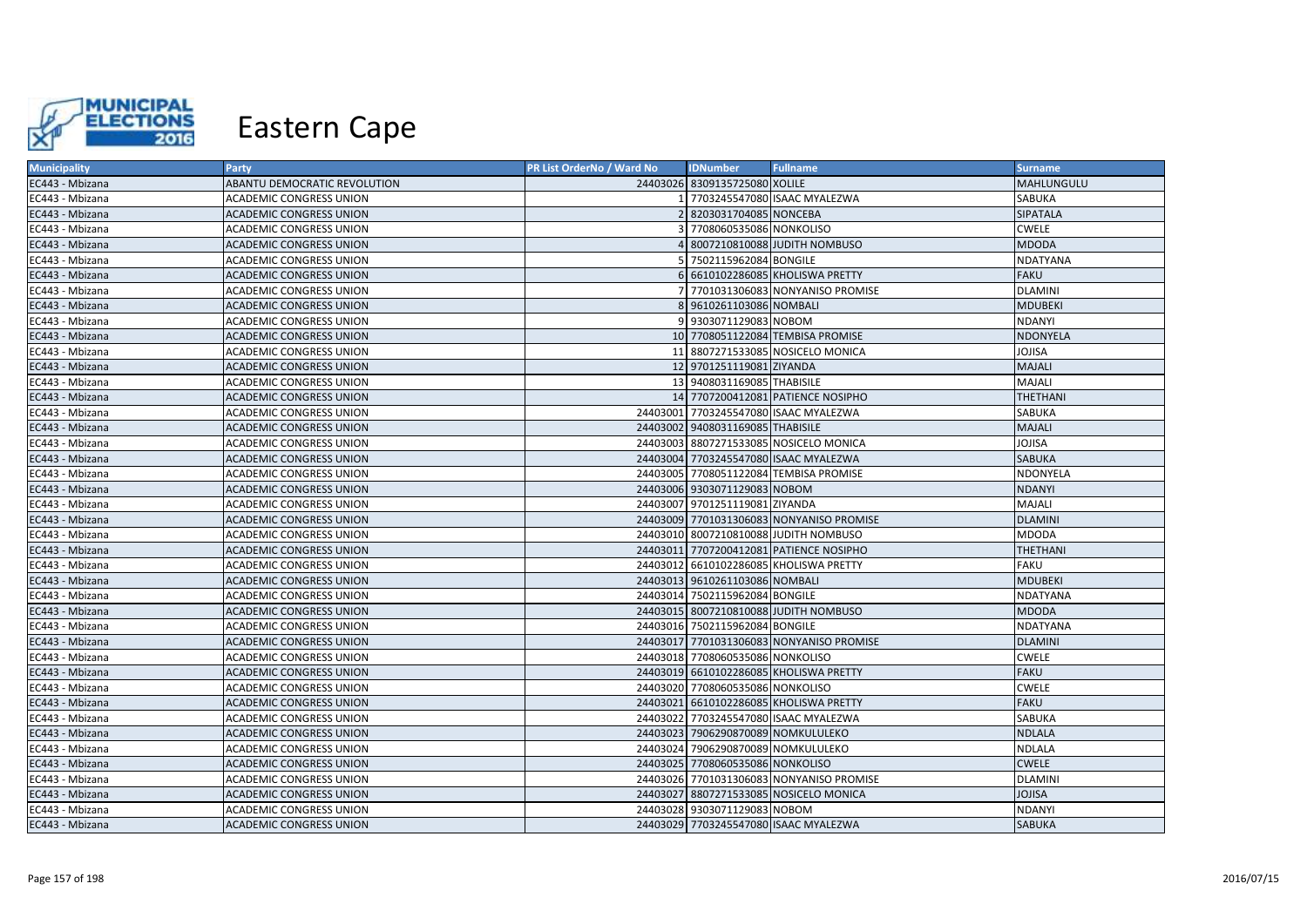

| <b>Municipality</b> | <b>Party</b>                 | PR List OrderNo / Ward No | <b>IDNumber</b>                    | <b>Fullname</b>                          | <b>Surname</b>    |
|---------------------|------------------------------|---------------------------|------------------------------------|------------------------------------------|-------------------|
| EC443 - Mbizana     | ACADEMIC CONGRESS UNION      |                           | 24403030 7906290870089 NOMKULULEKO |                                          | <b>NDLALA</b>     |
| EC443 - Mbizana     | ACADEMIC CONGRESS UNION      |                           | 24403031 7708060535086 NONKOLISO   |                                          | <b>CWELE</b>      |
| EC443 - Mbizana     | AFRICAN INDEPENDENT CONGRESS |                           | 8211021188086 NIKIWE               |                                          | MADIKIZELA        |
| EC443 - Mbizana     | AFRICAN INDEPENDENT CONGRESS |                           |                                    | 8903216282084 PHUMLANI MICHAEL           | <b>MKHONDE</b>    |
| EC443 - Mbizana     | AFRICAN INDEPENDENT CONGRESS |                           | 8302200940080 NWABISA              |                                          | MENDWANA          |
| EC443 - Mbizana     | AFRICAN INDEPENDENT CONGRESS |                           | 8207271733084 NTOMBENTLE           |                                          | <b>HLABE</b>      |
| EC443 - Mbizana     | AFRICAN INDEPENDENT CONGRESS |                           | 9508066241087 AKHONA               |                                          | <b>HLABE</b>      |
| EC443 - Mbizana     | AFRICAN INDEPENDENT CONGRESS |                           | 6 9102156375086 SIMTHEMBILE        |                                          | <b>MAJOLA</b>     |
| EC443 - Mbizana     | AFRICAN INDEPENDENT CONGRESS |                           | 8103131091088 THULISILE            |                                          | SIGAGA            |
| EC443 - Mbizana     | AFRICAN INDEPENDENT CONGRESS |                           | 8202021056084 KHONZEKA             |                                          | MADIKIZELA        |
| EC443 - Mbizana     | AFRICAN INDEPENDENT CONGRESS |                           | 9 8004245862085 SIYABULELA         |                                          | DLIKITHELA        |
| EC443 - Mbizana     | AFRICAN INDEPENDENT CONGRESS |                           | 10 9203101245083 NOZUKO            |                                          | <b>KHUSI</b>      |
| EC443 - Mbizana     | AFRICAN INDEPENDENT CONGRESS |                           |                                    | 11 6904100511085 BONGEKILE CYNTHIA       | <b>SIBISI</b>     |
| EC443 - Mbizana     | AFRICAN INDEPENDENT CONGRESS |                           | 12 9304151262083 NOBESUTHU         |                                          | MADIKIZELA        |
| EC443 - Mbizana     | AFRICAN INDEPENDENT CONGRESS |                           |                                    | 13 8311210722081 NOSIPHO CLEOPATRA       | PHAKATHI          |
| EC443 - Mbizana     | AFRICAN INDEPENDENT CONGRESS |                           | 14 8310285925082 BOYBOY DENZIL     |                                          | <b>NQWILI</b>     |
| EC443 - Mbizana     | AFRICAN INDEPENDENT CONGRESS |                           |                                    | 15 8109141006081 GLORIA KHANYISA         | <b>MSITSHANA</b>  |
| EC443 - Mbizana     | AFRICAN INDEPENDENT CONGRESS |                           | 16 7601205261082 MFAKAZELWA        |                                          | <b>SIFICI</b>     |
| EC443 - Mbizana     | AFRICAN INDEPENDENT CONGRESS |                           | 24403001 8211021188086 NIKIWE      |                                          | MADIKIZELA        |
| EC443 - Mbizana     | AFRICAN INDEPENDENT CONGRESS |                           |                                    | 24403002 8903216282084 PHUMLANI MICHAEL  | <b>MKHONDE</b>    |
| EC443 - Mbizana     | AFRICAN INDEPENDENT CONGRESS |                           | 24403003 9102156375086 SIMTHEMBILE |                                          | MAJOLA            |
| EC443 - Mbizana     | AFRICAN INDEPENDENT CONGRESS |                           |                                    | 24403004 8903216282084 PHUMLANI MICHAEL  | <b>MKHONDE</b>    |
| EC443 - Mbizana     | AFRICAN INDEPENDENT CONGRESS |                           |                                    | 24403005 8903216282084 PHUMLANI MICHAEL  | <b>MKHONDE</b>    |
| EC443 - Mbizana     | AFRICAN INDEPENDENT CONGRESS |                           | 24403006 8207271733084 NTOMBENTLE  |                                          | <b>HLABE</b>      |
| EC443 - Mbizana     | AFRICAN INDEPENDENT CONGRESS |                           | 24403007 9508066241087 AKHONA      |                                          | <b>HLABE</b>      |
| EC443 - Mbizana     | AFRICAN INDEPENDENT CONGRESS |                           | 24403008 8302200940080 NWABISA     |                                          | MENDWANA          |
| EC443 - Mbizana     | AFRICAN INDEPENDENT CONGRESS |                           | 24403009 9508066241087 AKHONA      |                                          | <b>HLABE</b>      |
| EC443 - Mbizana     | AFRICAN INDEPENDENT CONGRESS |                           | 24403010 8302200940080 NWABISA     |                                          | <b>MENDWANA</b>   |
| EC443 - Mbizana     | AFRICAN INDEPENDENT CONGRESS |                           | 24403011 8302200940080 NWABISA     |                                          | MENDWANA          |
| EC443 - Mbizana     | AFRICAN INDEPENDENT CONGRESS |                           | 24403012 9304151262083 NOBESUTHU   |                                          | MADIKIZELA        |
| EC443 - Mbizana     | AFRICAN INDEPENDENT CONGRESS |                           | 24403013 8211021188086 NIKIWE      |                                          | MADIKIZELA        |
| EC443 - Mbizana     | AFRICAN INDEPENDENT CONGRESS |                           | 24403014 8202021056084 KHONZEKA    |                                          | MADIKIZELA        |
| EC443 - Mbizana     | AFRICAN INDEPENDENT CONGRESS |                           | 24403015 9102156375086 SIMTHEMBILE |                                          | MAJOLA            |
| EC443 - Mbizana     | AFRICAN INDEPENDENT CONGRESS |                           | 24403016 8103131091088 THULISILE   |                                          | SIGAGA            |
| EC443 - Mbizana     | AFRICAN INDEPENDENT CONGRESS |                           | 24403017 8004245862085 SIYABULELA  |                                          | DLIKITHELA        |
| EC443 - Mbizana     | AFRICAN INDEPENDENT CONGRESS |                           | 24403018 8103131091088 THULISILE   |                                          | SIGAGA            |
| EC443 - Mbizana     | AFRICAN INDEPENDENT CONGRESS |                           | 24403019 8004245862085 SIYABULELA  |                                          | <b>DLIKITHELA</b> |
| EC443 - Mbizana     | AFRICAN INDEPENDENT CONGRESS |                           | 24403020 9508066241087 AKHONA      |                                          | <b>HLABE</b>      |
| EC443 - Mbizana     | AFRICAN INDEPENDENT CONGRESS |                           |                                    | 24403021 6904100511085 BONGEKILE CYNTHIA | SIBISI            |
| EC443 - Mbizana     | AFRICAN INDEPENDENT CONGRESS |                           | 24403022 9203101245083 NOZUKO      |                                          | <b>KHUSI</b>      |
| EC443 - Mbizana     | AFRICAN INDEPENDENT CONGRESS |                           |                                    | 24403023 8311210722081 NOSIPHO CLEOPATRA | PHAKATHI          |
| EC443 - Mbizana     | AFRICAN INDEPENDENT CONGRESS |                           | 24403024 9203101245083 NOZUKO      |                                          | KHUSI             |
| EC443 - Mbizana     | AFRICAN INDEPENDENT CONGRESS |                           | 24403025 9203101245083 NOZUKO      |                                          | <b>KHUSI</b>      |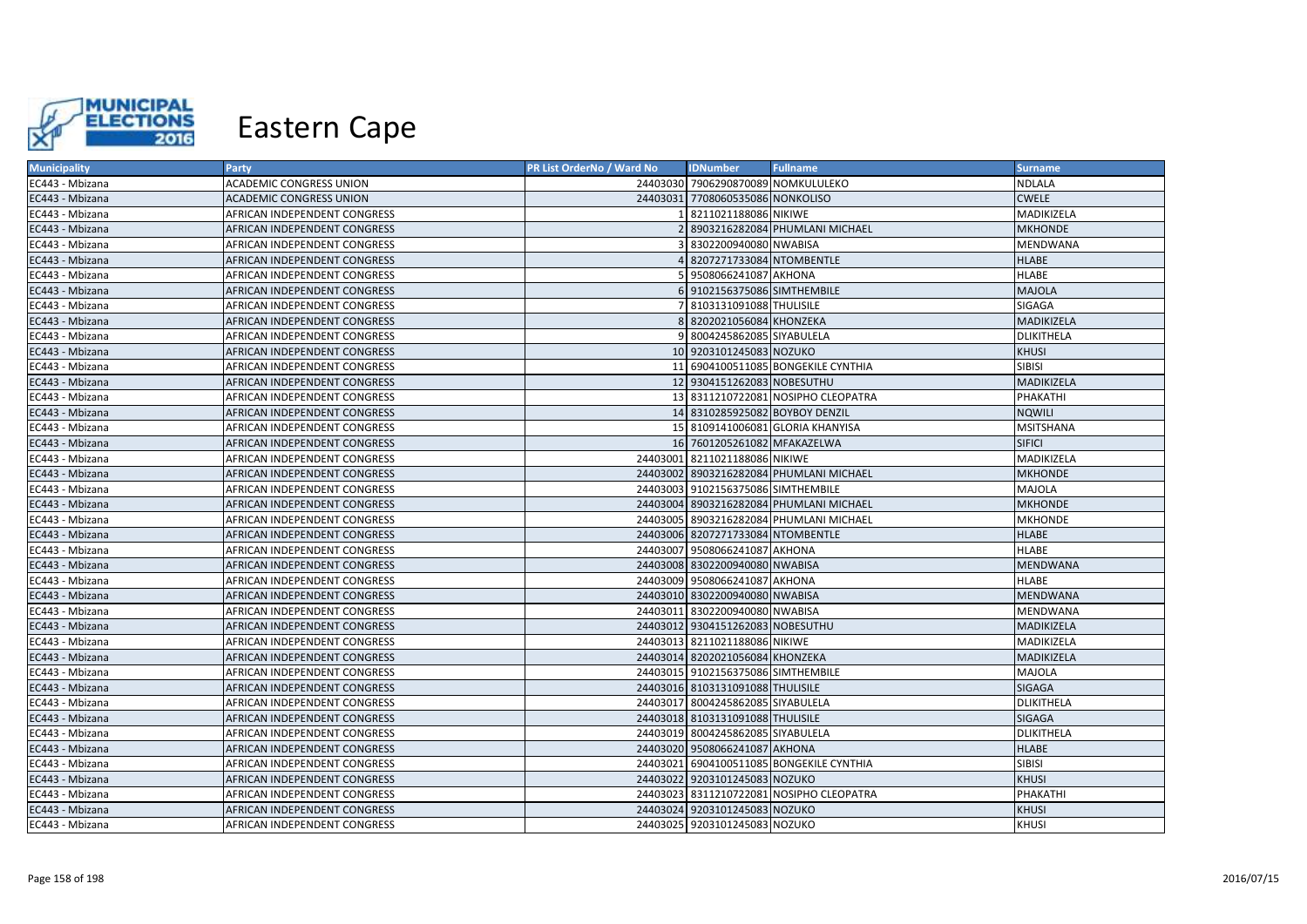

| <b>Municipality</b> | <b>Party</b>                     | <b>PR List OrderNo / Ward No</b> | <b>IDNumber</b>                   | <b>Fullname</b>                           | <b>Surname</b>    |
|---------------------|----------------------------------|----------------------------------|-----------------------------------|-------------------------------------------|-------------------|
| EC443 - Mbizana     | AFRICAN INDEPENDENT CONGRESS     |                                  | 24403026 9304151262083 NOBESUTHU  |                                           | MADIKIZELA        |
| EC443 - Mbizana     | AFRICAN INDEPENDENT CONGRESS     |                                  | 24403027 8004245862085 SIYABULELA |                                           | DLIKITHELA        |
| EC443 - Mbizana     | AFRICAN INDEPENDENT CONGRESS     |                                  | 24403028 9203101245083 NOZUKO     |                                           | <b>KHUSI</b>      |
| EC443 - Mbizana     | AFRICAN INDEPENDENT CONGRESS     |                                  |                                   | 24403029 6904100511085 BONGEKILE CYNTHIA  | <b>SIBISI</b>     |
| EC443 - Mbizana     | AFRICAN INDEPENDENT CONGRESS     |                                  | 24403030 9304151262083 NOBESUTHU  |                                           | MADIKIZELA        |
| EC443 - Mbizana     | AFRICAN INDEPENDENT CONGRESS     |                                  | 24403031 8211021188086 NIKIWE     |                                           | MADIKIZELA        |
| EC443 - Mbizana     | AFRICAN NATIONAL CONGRESS        |                                  |                                   | 6810020962086 THEODORA DANISWA            | <b>MAFUMBATHA</b> |
| EC443 - Mbizana     | AFRICAN NATIONAL CONGRESS        |                                  | 2 7907075710086 SIMPHIWE          |                                           | <b>MAGINI</b>     |
| EC443 - Mbizana     | AFRICAN NATIONAL CONGRESS        |                                  |                                   | 3 7112121364083 FAITH NONZIMA             | SOBAZILE          |
| EC443 - Mbizana     | AFRICAN NATIONAL CONGRESS        |                                  | 4 7011140905084 LULAMA            |                                           | <b>MAKHOLOSA</b>  |
| EC443 - Mbizana     | AFRICAN NATIONAL CONGRESS        |                                  | 5 6912281263087 EUNICE            |                                           | <b>VOKO</b>       |
| EC443 - Mbizana     | AFRICAN NATIONAL CONGRESS        |                                  | 6 6807011084086 NOWELILE          |                                           | <b>SIKITI</b>     |
| EC443 - Mbizana     | AFRICAN NATIONAL CONGRESS        |                                  |                                   | 7 5806140483087 NOKONWABA EVELYN          | <b>CENGIMBO</b>   |
| EC443 - Mbizana     | AFRICAN NATIONAL CONGRESS        |                                  | 8 7306180949087 NOLUVO            |                                           | MGOLOZANA         |
| EC443 - Mbizana     | AFRICAN NATIONAL CONGRESS        |                                  |                                   | 9 7208061023083 REJOICE THANDI            | KHWELA            |
| EC443 - Mbizana     | AFRICAN NATIONAL CONGRESS        |                                  |                                   | 10 6511260332085 NORINAH NTOMBEKHAYA      | MHLELEMBANA       |
| EC443 - Mbizana     | AFRICAN NATIONAL CONGRESS        |                                  | 11 7901150668087 NOLITHA          |                                           | <b>SIKIBI</b>     |
| EC443 - Mbizana     | AFRICAN NATIONAL CONGRESS        |                                  | 12 6605120864087 NCEDIWE          |                                           | <b>BONGWANA</b>   |
| EC443 - Mbizana     | AFRICAN NATIONAL CONGRESS        |                                  |                                   | 13 5107250117080 PATIENCE NOMPUMELELO     | <b>MFINGWANA</b>  |
| EC443 - Mbizana     | AFRICAN NATIONAL CONGRESS        |                                  |                                   | 14 7306235777087 MAKHOSANDILE CLIFFORD    | MPETSHWA          |
| EC443 - Mbizana     | AFRICAN NATIONAL CONGRESS        |                                  | 15 7206290842083 NOKUBONGA        |                                           | <b>MAVUNDLA</b>   |
| EC443 - Mbizana     | AFRICAN NATIONAL CONGRESS        |                                  | 16 8206167027080 NKOSIKHONA       |                                           | <b>DLAMINI</b>    |
| EC443 - Mbizana     | AFRICAN NATIONAL CONGRESS        |                                  | 17 8004030378081 FIKISWA          |                                           | <b>MBUYELWA</b>   |
| EC443 - Mbizana     | AFRICAN NATIONAL CONGRESS        |                                  |                                   | 18 6108155936086 MBULELO SIMON            | <b>MAPETSHANA</b> |
| EC443 - Mbizana     | AFRICAN NATIONAL CONGRESS        |                                  |                                   | 19 5408210868089 RACHAEL NOMHLANGANO      | MADIKIZELA        |
| EC443 - Mbizana     | AFRICAN NATIONAL CONGRESS        |                                  |                                   | 20 6410245054080 JACKSON MADAYISA         | <b>DIMANE</b>     |
| EC443 - Mbizana     | AFRICAN NATIONAL CONGRESS        |                                  | 21 7308170716088 NOKUBONGA        |                                           | <b>STATA</b>      |
| EC443 - Mbizana     | AFRICAN NATIONAL CONGRESS        |                                  | 22 6709235869088 FEZILE           |                                           | SIRAMZA           |
| EC443 - Mbizana     | AFRICAN NATIONAL CONGRESS        |                                  |                                   | 23 6206200980081 ZOLEKA PATIENCE          | NDEBELE           |
| EC443 - Mbizana     | <b>AFRICAN NATIONAL CONGRESS</b> |                                  | 24 7602205821081 NTETHELO         |                                           | MADIKIZELA        |
| EC443 - Mbizana     | AFRICAN NATIONAL CONGRESS        |                                  | 25 8411091083080 KHOMBISA         |                                           | <b>NDZINYA</b>    |
| EC443 - Mbizana     | AFRICAN NATIONAL CONGRESS        |                                  |                                   | 26 6503115068089 TABILE LAWRENCE          | <b>MLOMO</b>      |
| EC443 - Mbizana     | AFRICAN NATIONAL CONGRESS        |                                  | 27 7104041489082 ZOLEKA           |                                           | <b>BUSUKU</b>     |
| EC443 - Mbizana     | AFRICAN NATIONAL CONGRESS        |                                  |                                   | 28 6111115292087 DALIWONGA DARRINGTON     | MAGAWANA          |
| EC443 - Mbizana     | AFRICAN NATIONAL CONGRESS        |                                  | 29 6904090946085 THOBEKA          |                                           | <b>MAPHASA</b>    |
| EC443 - Mbizana     | AFRICAN NATIONAL CONGRESS        |                                  | 30 6905220770089 NOMFUNDISO       |                                           | VOYI              |
| EC443 - Mbizana     | AFRICAN NATIONAL CONGRESS        |                                  |                                   | 24403001 6210156094087 JOHANIS MASINI     | <b>VALIKO</b>     |
| EC443 - Mbizana     | AFRICAN NATIONAL CONGRESS        |                                  | 24403002 7303106451082 VELI       |                                           | MBHEKWA           |
| EC443 - Mbizana     | AFRICAN NATIONAL CONGRESS        |                                  | 24403003 8310280765087 BUSISIWE   |                                           | <b>LUWELE</b>     |
| EC443 - Mbizana     | AFRICAN NATIONAL CONGRESS        |                                  |                                   | 24403004 8206125287081 NKOSINATHI CLAYTON | CENGIMBO          |
| EC443 - Mbizana     | AFRICAN NATIONAL CONGRESS        |                                  | 24403005 8203215640089 MANONO     |                                           | <b>MBELE</b>      |
| EC443 - Mbizana     | AFRICAN NATIONAL CONGRESS        |                                  |                                   | 24403006 7810305340080 LUCKY BETHWELL     | <b>MBUZI</b>      |
| EC443 - Mbizana     | <b>AFRICAN NATIONAL CONGRESS</b> |                                  |                                   | 24403007 6811051053084 NOLUNGILE CYNTHIA  | <b>MATYENI</b>    |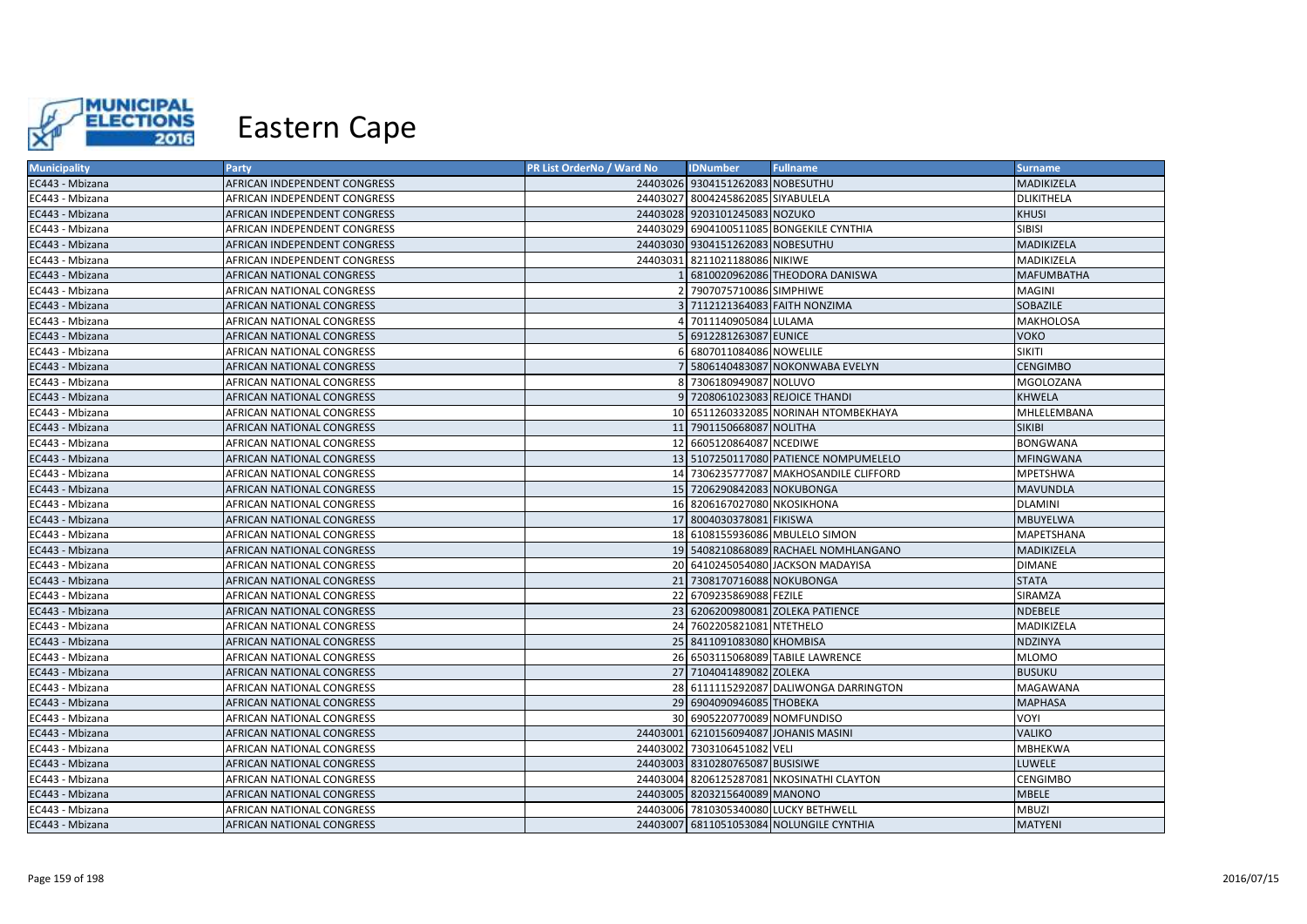

| <b>Municipality</b> | <b>Party</b>                | PR List OrderNo / Ward No | <b>IDNumber</b>                       | <b>Fullname</b>                             | <b>Surname</b>    |
|---------------------|-----------------------------|---------------------------|---------------------------------------|---------------------------------------------|-------------------|
| EC443 - Mbizana     | AFRICAN NATIONAL CONGRESS   |                           |                                       | 24403008 8307106048086 LONWABO TSEPO        | SOMADLANGATHI     |
| EC443 - Mbizana     | AFRICAN NATIONAL CONGRESS   |                           | 24403009 8502021761082 ZAMAJWARHA     |                                             | MASHIYI           |
| EC443 - Mbizana     | AFRICAN NATIONAL CONGRESS   |                           |                                       | 24403010 7903115926089 MBUYISWA STEPHANOW   | <b>MSINDO</b>     |
| EC443 - Mbizana     | AFRICAN NATIONAL CONGRESS   |                           |                                       | 24403011 8005057166085 SIKHUMBUZO MICHAEL   | <b>FAKU</b>       |
| EC443 - Mbizana     | AFRICAN NATIONAL CONGRESS   |                           | 24403012 6812065951081 ZITHOBILE      |                                             | MHLWAZI           |
| EC443 - Mbizana     | AFRICAN NATIONAL CONGRESS   |                           | 24403013 8203151259084 YOLISA NOYOLO  |                                             | <b>MFANA</b>      |
| EC443 - Mbizana     | AFRICAN NATIONAL CONGRESS   |                           | 24403014 7305075996088 VELISANI       |                                             | SOTUBHU           |
| EC443 - Mbizana     | AFRICAN NATIONAL CONGRESS   |                           |                                       | 24403015 8601056344085 LUSAPHO GENERAL      | <b>MCAMBALALA</b> |
| EC443 - Mbizana     | AFRICAN NATIONAL CONGRESS   |                           |                                       | 24403016 6003035196086 MZUVUKILE WASHINGTON | <b>KHESWA</b>     |
| EC443 - Mbizana     | AFRICAN NATIONAL CONGRESS   |                           | 24403017 8604146141081 MONWABISI      |                                             | <b>MPOFANA</b>    |
| EC443 - Mbizana     | AFRICAN NATIONAL CONGRESS   |                           | 24403018 8709305856088 MKHUSELI       |                                             | <b>QUMBA</b>      |
| EC443 - Mbizana     | AFRICAN NATIONAL CONGRESS   |                           | 24403019 6604056145082 MZAMO JOEL     |                                             | <b>DEKEDE</b>     |
| EC443 - Mbizana     | AFRICAN NATIONAL CONGRESS   |                           |                                       | 24403020 7512285786080 MLUNGISI MZAWUTHETHI | MANYATHELA        |
| EC443 - Mbizana     | AFRICAN NATIONAL CONGRESS   |                           | 24403021 5606280334086 NOMSA          |                                             | <b>BENGU</b>      |
| EC443 - Mbizana     | AFRICAN NATIONAL CONGRESS   |                           |                                       | 24403022 7805285591082 SOLOMON ALFRED       | <b>MAPHASI</b>    |
| EC443 - Mbizana     | AFRICAN NATIONAL CONGRESS   |                           | 24403023 7210102797089 NOLUKHANYO     |                                             | <b>DAYIMANI</b>   |
| EC443 - Mbizana     | AFRICAN NATIONAL CONGRESS   |                           | 24403024 7605255984089 NTLAHLA        |                                             | <b>HLEBO</b>      |
| EC443 - Mbizana     | AFRICAN NATIONAL CONGRESS   |                           | 24403025 7508256038089 MPETHA         |                                             | <b>NDOVELA</b>    |
| EC443 - Mbizana     | AFRICAN NATIONAL CONGRESS   |                           | 24403026 8004030378081 FIKISWA        |                                             | MBUYELWA          |
| EC443 - Mbizana     | AFRICAN NATIONAL CONGRESS   |                           | 24403027 7206045867088 ANDILE ISRAEL  |                                             | <b>GUQAZA</b>     |
| EC443 - Mbizana     | AFRICAN NATIONAL CONGRESS   |                           |                                       | 24403028 7906026059080 MZAMO RICHMAN        | <b>DLAMINI</b>    |
| EC443 - Mbizana     | AFRICAN NATIONAL CONGRESS   |                           | 24403029 7602040982080 BUYISILE ALICE |                                             | <b>JALUBANE</b>   |
| EC443 - Mbizana     | AFRICAN NATIONAL CONGRESS   |                           | 24403030 8706190805089 NANGAMSO       |                                             | MADIKIZELA        |
| EC443 - Mbizana     | AFRICAN NATIONAL CONGRESS   |                           | 24403031 7101020139084 THOKOZANI      |                                             | <b>FAKU</b>       |
| EC443 - Mbizana     | AFRICAN PEOPLE'S CONVENTION |                           |                                       | 7506235450086 MAKHOSANDILE CYPRIAN          | ZIBANKUNZI        |
| EC443 - Mbizana     | AFRICAN PEOPLE'S CONVENTION |                           |                                       | 7610267274081 NICOLAS SONWABILE             | <b>NGONINI</b>    |
| EC443 - Mbizana     | AFRICAN PEOPLE'S CONVENTION |                           | 9301186200088 SIBAHLE                 |                                             | <b>NCAMANE</b>    |
| EC443 - Mbizana     | AFRICAN PEOPLE'S CONVENTION |                           | 9406206339087 MONWABISI               |                                             | <b>MBALWA</b>     |
| EC443 - Mbizana     | AFRICAN PEOPLE'S CONVENTION |                           | 9803065764084 PHILELA                 |                                             | MAPHELA           |
| EC443 - Mbizana     | AFRICAN PEOPLE'S CONVENTION |                           | 6 9403035876082 MASIXOLE              |                                             | <b>GWANISHENI</b> |
| EC443 - Mbizana     | AFRICAN PEOPLE'S CONVENTION |                           | 9407206359083 YOLISA                  |                                             | <b>GWANISHENI</b> |
| EC443 - Mbizana     | AFRICAN PEOPLE'S CONVENTION |                           |                                       | 9705210658089 ZAMANQWANDA                   | <b>GWANISHENI</b> |
| EC443 - Mbizana     | AFRICAN PEOPLE'S CONVENTION |                           | 9 9210295884080 SAKHIZWE              |                                             | MANELI            |
| EC443 - Mbizana     | AFRICAN PEOPLE'S CONVENTION |                           |                                       | 10 8707201032085 YVONNE LUMKA               | LUBHELWANA        |
| EC443 - Mbizana     | AFRICAN PEOPLE'S CONVENTION |                           |                                       | 11 6403151125085 LESINA NOTHOBILE           | MAVANA            |
| EC443 - Mbizana     | AFRICAN PEOPLE'S CONVENTION |                           |                                       | 12 7906270732085 NTOMBIZANDILE              | KHAHLELA          |
| EC443 - Mbizana     | AFRICAN PEOPLE'S CONVENTION |                           | 13 8505126238088 NJABULO              |                                             | MDATYA            |
| EC443 - Mbizana     | AFRICAN PEOPLE'S CONVENTION |                           | 14 6003156343087 CONGO                |                                             | PHAKATHI          |
| EC443 - Mbizana     | AFRICAN PEOPLE'S CONVENTION |                           | 15 9310295941086 BANDILE              |                                             | MANELI            |
| EC443 - Mbizana     | AFRICAN PEOPLE'S CONVENTION |                           | 16 9502065922086 DALUVUYO             |                                             | NGQUKUZA          |
| EC443 - Mbizana     | AFRICAN PEOPLE'S CONVENTION |                           | 17 9002205885087 BONGA                |                                             | <b>MALALA</b>     |
| EC443 - Mbizana     | AFRICAN PEOPLE'S CONVENTION |                           | 18 9512075849088 MZUKISI              |                                             | <b>BHENA</b>      |
| EC443 - Mbizana     | AFRICAN PEOPLE'S CONVENTION |                           | 19 9510240741081 ABONGILE             |                                             | <b>GWANISHENI</b> |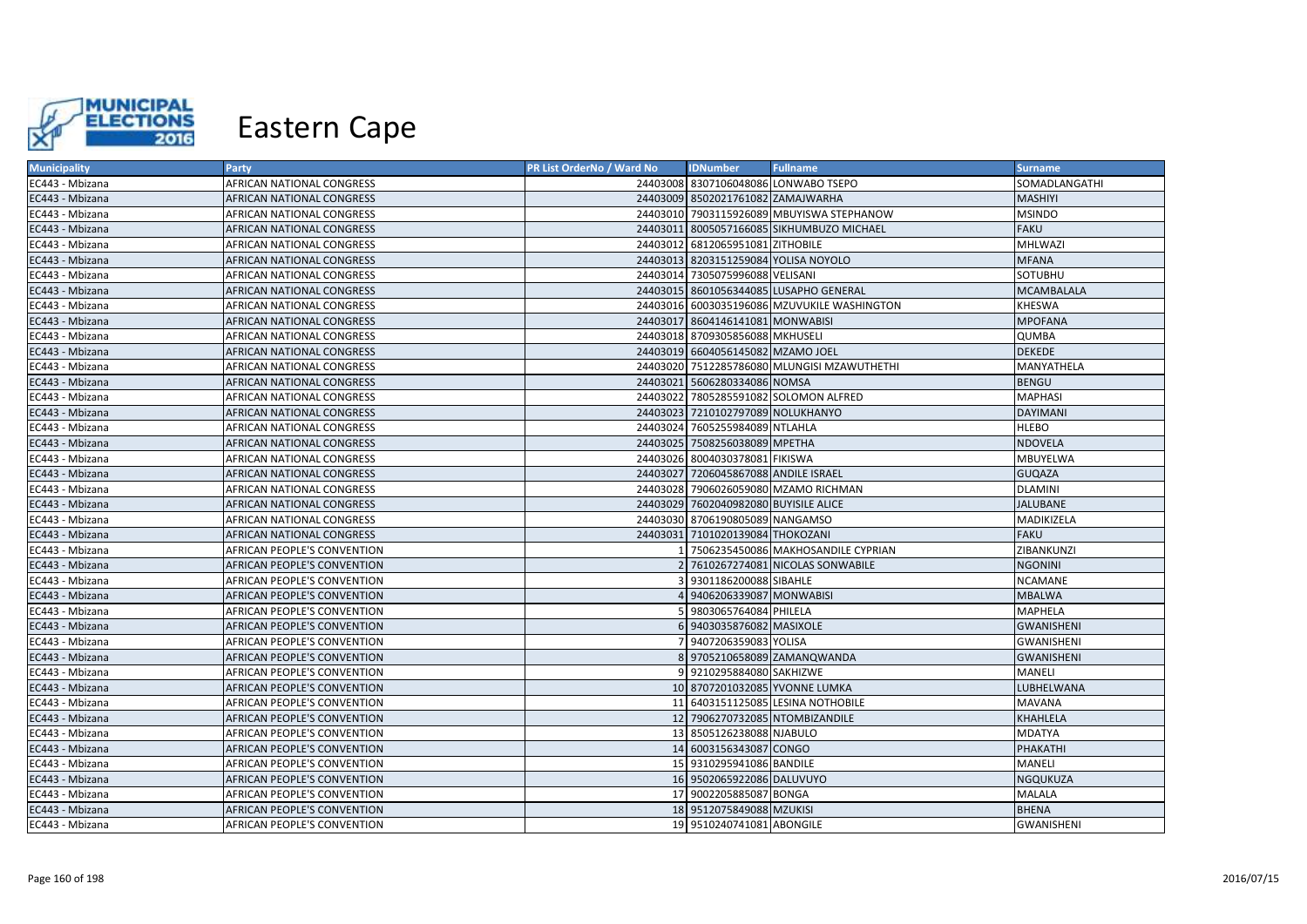

| <b>Municipality</b> | <b>Party</b>                       | PR List OrderNo / Ward No | <b>IDNumber</b>                  | <b>Fullname</b>                             | <b>Surname</b>    |
|---------------------|------------------------------------|---------------------------|----------------------------------|---------------------------------------------|-------------------|
| EC443 - Mbizana     | AFRICAN PEOPLE'S CONVENTION        |                           |                                  | 20 8912216268084 SIMLINDILE WILFRED         | <b>MAQELA</b>     |
| EC443 - Mbizana     | AFRICAN PEOPLE'S CONVENTION        |                           |                                  | 21 8509291429084 PRECIOUS PHILISIWE         | LUJWELE           |
| EC443 - Mbizana     | AFRICAN PEOPLE'S CONVENTION        |                           | 22 8807156237083 THANDO          |                                             | <b>BALENI</b>     |
| EC443 - Mbizana     | AFRICAN PEOPLE'S CONVENTION        |                           |                                  | 24403001 7610267274081 NICOLAS SONWABILE    | <b>NGONINI</b>    |
| EC443 - Mbizana     | AFRICAN PEOPLE'S CONVENTION        |                           | 24403002 9406206339087 MONWABISI |                                             | <b>MBALWA</b>     |
| EC443 - Mbizana     | AFRICAN PEOPLE'S CONVENTION        |                           | 24403003 9301186200088 SIBAHLE   |                                             | NCAMANE           |
| EC443 - Mbizana     | AFRICAN PEOPLE'S CONVENTION        |                           | 24403004 8807156237083 THANDO    |                                             | <b>BALENI</b>     |
| EC443 - Mbizana     | AFRICAN PEOPLE'S CONVENTION        |                           |                                  | 24403005 7506235450086 MAKHOSANDILE CYPRIAN | ZIBANKUNZI        |
| EC443 - Mbizana     | AFRICAN PEOPLE'S CONVENTION        |                           |                                  | 24403006 8509291429084 PRECIOUS PHILISIWE   | <b>LUJWELE</b>    |
| EC443 - Mbizana     | AFRICAN PEOPLE'S CONVENTION        |                           |                                  | 24403007 8912216268084 SIMLINDILE WILFRED   | MAQELA            |
| EC443 - Mbizana     | AFRICAN PEOPLE'S CONVENTION        |                           | 24403008 9510240741081 ABONGILE  |                                             | <b>GWANISHENI</b> |
| EC443 - Mbizana     | AFRICAN PEOPLE'S CONVENTION        |                           | 24403009 9512075849088 MZUKISI   |                                             | <b>BHENA</b>      |
| EC443 - Mbizana     | AFRICAN PEOPLE'S CONVENTION        |                           | 24403011 9803065764084 PHILELA   |                                             | <b>MAPHELA</b>    |
| EC443 - Mbizana     | AFRICAN PEOPLE'S CONVENTION        |                           |                                  | 24403013 7610267274081 NICOLAS SONWABILE    | <b>NGONINI</b>    |
| EC443 - Mbizana     | <b>AFRICAN PEOPLE'S CONVENTION</b> |                           | 24403015 9407206359083 YOLISA    |                                             | <b>GWANISHENI</b> |
| EC443 - Mbizana     | AFRICAN PEOPLE'S CONVENTION        |                           |                                  | 24403016 9705210658089 ZAMANQWANDA          | <b>GWANISHENI</b> |
| EC443 - Mbizana     | AFRICAN PEOPLE'S CONVENTION        |                           | 24403017 9310295941086 BANDILE   |                                             | <b>MANELI</b>     |
| EC443 - Mbizana     | AFRICAN PEOPLE'S CONVENTION        |                           | 24403019 9403035876082 MASIXOLE  |                                             | <b>GWANISHENI</b> |
| EC443 - Mbizana     | AFRICAN PEOPLE'S CONVENTION        |                           | 24403020 9210295884080 SAKHIZWE  |                                             | <b>MANELI</b>     |
| EC443 - Mbizana     | AFRICAN PEOPLE'S CONVENTION        |                           |                                  | 24403021 8707201032085 YVONNE LUMKA         | LUBHELWANA        |
| EC443 - Mbizana     | AFRICAN PEOPLE'S CONVENTION        |                           |                                  | 24403022 6403151125085 LESINA NOTHOBILE     | <b>MAVANA</b>     |
| EC443 - Mbizana     | AFRICAN PEOPLE'S CONVENTION        |                           |                                  | 24403023 7906270732085 NTOMBIZANDILE        | KHAHLELA          |
| EC443 - Mbizana     | <b>AFRICAN PEOPLE'S CONVENTION</b> |                           | 24403024 8505126238088 NJABULO   |                                             | <b>MDATYA</b>     |
| EC443 - Mbizana     | AFRICAN PEOPLE'S CONVENTION        |                           |                                  | 24403025 7605106222085 SIMISELO LERATO      | BHABHAZELA        |
| EC443 - Mbizana     | AFRICAN PEOPLE'S CONVENTION        |                           | 24403026 6003156343087 CONGO     |                                             | PHAKATHI          |
| EC443 - Mbizana     | AFRICAN PEOPLE'S CONVENTION        |                           | 24403027 9502065922086 DALUVUYO  |                                             | NGQUKUZA          |
| EC443 - Mbizana     | AFRICAN PEOPLE'S CONVENTION        |                           | 24403028 9002205885087 BONGA     |                                             | <b>MALALA</b>     |
| EC443 - Mbizana     | AFRICAN PEOPLE'S CONVENTION        |                           | 24403029 9403035876082 MASIXOLE  |                                             | <b>GWANISHENI</b> |
| EC443 - Mbizana     | AFRICAN PEOPLE'S CONVENTION        |                           | 24403030 9407206359083 YOLISA    |                                             | <b>GWANISHENI</b> |
| EC443 - Mbizana     | DEMOCRATIC ALLIANCE                |                           |                                  | 5409055810087 MACALONKE JOHNSON             | <b>NDESI</b>      |
| EC443 - Mbizana     | DEMOCRATIC ALLIANCE                |                           |                                  | 5707280966081 CLARIS NOMFUNDO               | <b>MFINGWANA</b>  |
| EC443 - Mbizana     | DEMOCRATIC ALLIANCE                |                           |                                  | 6011125944083 NKOSINATHI LIXOLILE           | MGQUBA            |
| EC443 - Mbizana     | DEMOCRATIC ALLIANCE                |                           | 9005271119083 ONGEZIWE           |                                             | <b>MNDIYATA</b>   |
| EC443 - Mbizana     | DEMOCRATIC ALLIANCE                |                           | 8112165764080 NKULULEKO          |                                             | <b>TUNDZI</b>     |
| EC443 - Mbizana     | DEMOCRATIC ALLIANCE                |                           | 6001170266086 MACANDLOVU         |                                             | <b>MQHUTYWA</b>   |
| EC443 - Mbizana     | DEMOCRATIC ALLIANCE                |                           | 8505057154080 SIKHUTHELE         |                                             | <b>NCAMANI</b>    |
| EC443 - Mbizana     | DEMOCRATIC ALLIANCE                |                           |                                  | 6401115995080 MKOLISWA JUSTICE              | <b>NDUKU</b>      |
| EC443 - Mbizana     | DEMOCRATIC ALLIANCE                |                           | 9 7010045972082 VICTOR           |                                             | <b>NGESI</b>      |
| EC443 - Mbizana     | <b>DEMOCRATIC ALLIANCE</b>         |                           | 10 8503295057082 RANALDO PAUL    |                                             | <b>MEYER</b>      |
| EC443 - Mbizana     | DEMOCRATIC ALLIANCE                |                           |                                  | 11 5505255988084 MANDLA COLEMAN             | DLANGAMANDLA      |
| EC443 - Mbizana     | DEMOCRATIC ALLIANCE                |                           | 12 7709230639089 THOBEKA         |                                             | <b>MAQELA</b>     |
| EC443 - Mbizana     | DEMOCRATIC ALLIANCE                |                           |                                  | 13 7406235814086 WILSON MBULELO             | MADIKIZELA        |
| EC443 - Mbizana     | <b>DEMOCRATIC ALLIANCE</b>         |                           | 14 7601056079088 MSAWENKOSI      |                                             | <b>KWINI</b>      |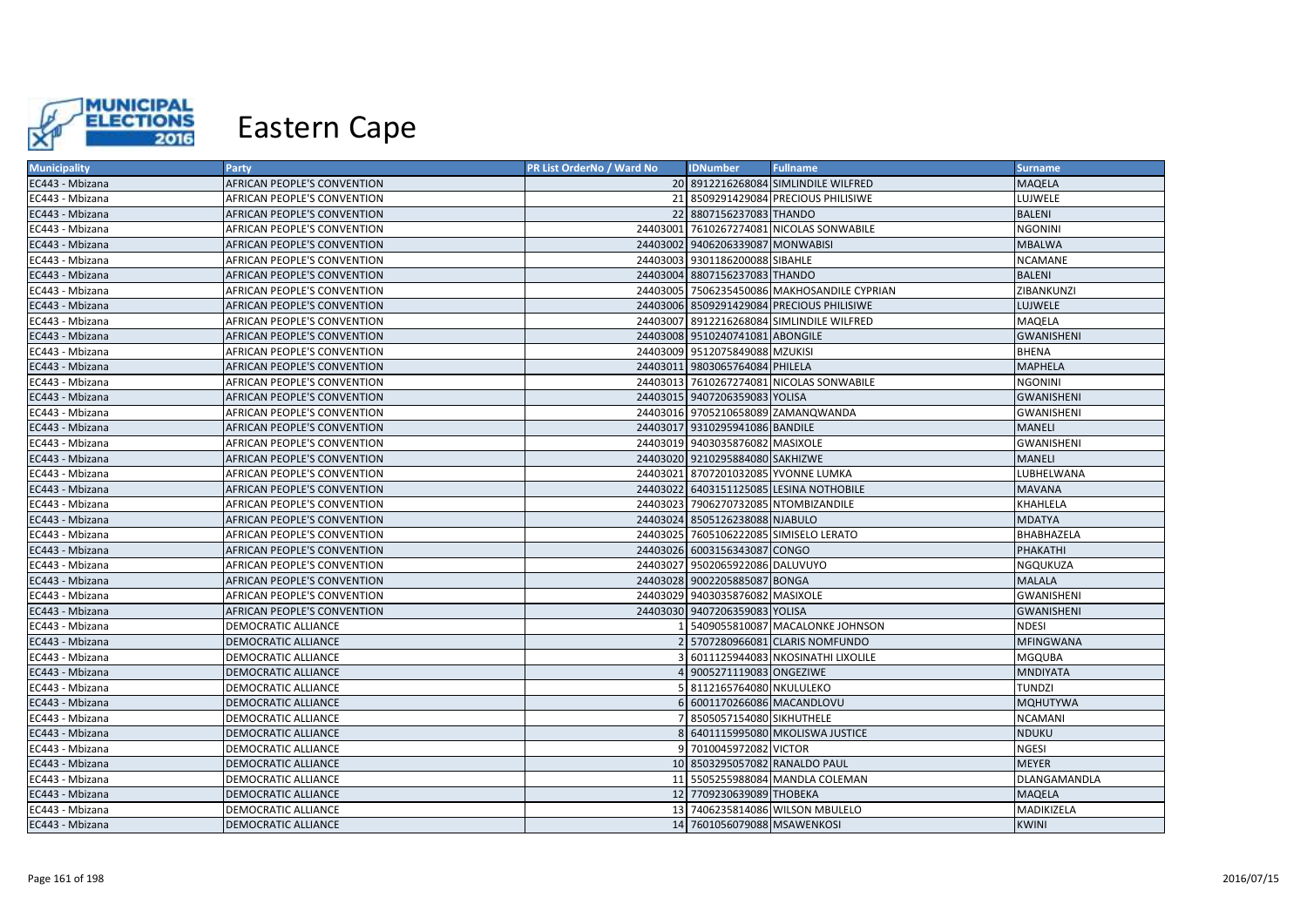

| <b>Municipality</b> | Party                      | PR List OrderNo / Ward No | <b>IDNumber</b>                       | <b>Fullname</b>                            | <b>Surname</b>   |
|---------------------|----------------------------|---------------------------|---------------------------------------|--------------------------------------------|------------------|
| EC443 - Mbizana     | <b>DEMOCRATIC ALLIANCE</b> |                           |                                       | 15 6909166140083 ZIBUYISE ALFRED           | <b>MAVANA</b>    |
| EC443 - Mbizana     | DEMOCRATIC ALLIANCE        |                           |                                       | 16 9001256206086 RECARDO ANDILE            | NYATELIGADE      |
| EC443 - Mbizana     | <b>DEMOCRATIC ALLIANCE</b> |                           |                                       | 17 6206081051085 ZANELE NOZUKO             | <b>TWABU</b>     |
| EC443 - Mbizana     | <b>DEMOCRATIC ALLIANCE</b> |                           |                                       | 18 8411050959080 NONTYATYAMBO              | <b>NGUNZE</b>    |
| EC443 - Mbizana     | <b>DEMOCRATIC ALLIANCE</b> |                           |                                       | 19 8005100766089 NONCEDO PRECIOUS          | <b>DINWAYO</b>   |
| EC443 - Mbizana     | <b>DEMOCRATIC ALLIANCE</b> |                           |                                       | 20 8406140981086 THANDEKA PRIMROSE         | <b>DAZELA</b>    |
| EC443 - Mbizana     | <b>DEMOCRATIC ALLIANCE</b> |                           | 21 5609225775082 DUMA                 |                                            | MADIKIZELA       |
| EC443 - Mbizana     | <b>DEMOCRATIC ALLIANCE</b> |                           | 22 7702026187082 FIKILE               |                                            | <b>YALO</b>      |
| EC443 - Mbizana     | <b>DEMOCRATIC ALLIANCE</b> |                           |                                       | 23 6702220743087 DIAGRACIA NOMATSHAKA      | SONJICA          |
| EC443 - Mbizana     | <b>DEMOCRATIC ALLIANCE</b> |                           |                                       | 24 8808310924087 ZININZI OCTAVIA           | <b>NDESI</b>     |
| EC443 - Mbizana     | <b>DEMOCRATIC ALLIANCE</b> |                           |                                       | 25 6404047063084 MZIWAKHE PETRICK          | YALO             |
| EC443 - Mbizana     | <b>DEMOCRATIC ALLIANCE</b> |                           |                                       | 26 5410125900080 SONWABISO MAXWELL         | <b>NDIMENI</b>   |
| EC443 - Mbizana     | <b>DEMOCRATIC ALLIANCE</b> |                           | 27 7511130769085 NTOMBIVELE           |                                            | <b>MAVANA</b>    |
| EC443 - Mbizana     | <b>DEMOCRATIC ALLIANCE</b> |                           | 28 6502022142086 NOSIVION             |                                            | <b>NOHLABA</b>   |
| EC443 - Mbizana     | <b>DEMOCRATIC ALLIANCE</b> |                           | 29 9206126163082 SINETHEMBA           |                                            | <b>NXASANA</b>   |
| EC443 - Mbizana     | <b>DEMOCRATIC ALLIANCE</b> |                           |                                       | 24403001 5410125900080 SONWABISO MAXWELL   | <b>NDIMENI</b>   |
| EC443 - Mbizana     | <b>DEMOCRATIC ALLIANCE</b> |                           |                                       | 24403002 8005100766089 NONCEDO PRECIOUS    | <b>DINWAYO</b>   |
| EC443 - Mbizana     | DEMOCRATIC ALLIANCE        |                           |                                       | 24403003 4209275586082 NKANYISO JIKIJELA   | <b>NGCETANE</b>  |
| EC443 - Mbizana     | DEMOCRATIC ALLIANCE        |                           | 24403004 6609241052085 BUSISWA FAITH  |                                            | <b>GWAYI</b>     |
| EC443 - Mbizana     | <b>DEMOCRATIC ALLIANCE</b> |                           | 24403005 8112165764080 NKULULEKO      |                                            | <b>TUNDZI</b>    |
| EC443 - Mbizana     | DEMOCRATIC ALLIANCE        |                           | 24403006 5305215387083 ZOLILE STENLEY |                                            | <b>CEMBI</b>     |
| EC443 - Mbizana     | DEMOCRATIC ALLIANCE        |                           | 24403007 8309085786082 VUYOLWETHU     |                                            | <b>NTLOKO</b>    |
| EC443 - Mbizana     | DEMOCRATIC ALLIANCE        |                           | 24403008 9206126163082 SINETHEMBA     |                                            | <b>NXASANA</b>   |
| EC443 - Mbizana     | <b>DEMOCRATIC ALLIANCE</b> |                           |                                       | 24403009 6011125944083 NKOSINATHI LIXOLILE | <b>MGQUBA</b>    |
| EC443 - Mbizana     | <b>DEMOCRATIC ALLIANCE</b> |                           |                                       | 24403010 5409055810087 MACALONKE JOHNSON   | <b>NDESI</b>     |
| EC443 - Mbizana     | <b>DEMOCRATIC ALLIANCE</b> |                           |                                       | 24403011 5409055810087 MACALONKE JOHNSON   | <b>NDESI</b>     |
| EC443 - Mbizana     | <b>DEMOCRATIC ALLIANCE</b> |                           | 24403012 6001170266086 MACANDLOVU     |                                            | <b>MQHUTYWA</b>  |
| EC443 - Mbizana     | <b>DEMOCRATIC ALLIANCE</b> |                           | 24403013 7010045972082 VICTOR         |                                            | <b>NGESI</b>     |
| EC443 - Mbizana     | DEMOCRATIC ALLIANCE        |                           |                                       | 24403014 5505255988084 MANDLA COLEMAN      | DLANGAMANDLA     |
| EC443 - Mbizana     | <b>DEMOCRATIC ALLIANCE</b> |                           |                                       | 24403015 5707280966081 CLARIS NOMFUNDO     | <b>MFINGWANA</b> |
| EC443 - Mbizana     | <b>DEMOCRATIC ALLIANCE</b> |                           |                                       | 24403016 6401115995080 MKOLISWA JUSTICE    | <b>NDUKU</b>     |
| EC443 - Mbizana     | <b>DEMOCRATIC ALLIANCE</b> |                           | 24403017 7702026187082 FIKILE         |                                            | <b>YALO</b>      |
| EC443 - Mbizana     | <b>DEMOCRATIC ALLIANCE</b> |                           | 24403018 8112165764080 NKULULEKO      |                                            | <b>TUNDZI</b>    |
| EC443 - Mbizana     | <b>DEMOCRATIC ALLIANCE</b> |                           |                                       | 24403019 5810175929089 EDMUND PHUMZILE     | <b>ZWAYI</b>     |
| EC443 - Mbizana     | <b>DEMOCRATIC ALLIANCE</b> |                           |                                       | 24403020 6404047063084 MZIWAKHE PETRICK    | YALO             |
| EC443 - Mbizana     | <b>DEMOCRATIC ALLIANCE</b> |                           |                                       | 24403021 5409055810087 MACALONKE JOHNSON   | <b>NDESI</b>     |
| EC443 - Mbizana     | <b>DEMOCRATIC ALLIANCE</b> |                           |                                       | 24403022 5409055810087 MACALONKE JOHNSON   | <b>NDESI</b>     |
| EC443 - Mbizana     | DEMOCRATIC ALLIANCE        |                           |                                       | 24403023 9001256206086 RECARDO ANDILE      | NYATELIGADE      |
| EC443 - Mbizana     | DEMOCRATIC ALLIANCE        |                           | 24403024 8503295057082 RANALDO PAUL   |                                            | <b>MEYER</b>     |
| EC443 - Mbizana     | <b>DEMOCRATIC ALLIANCE</b> |                           | 24403025 8505057154080 SIKHUTHELE     |                                            | <b>NCAMANI</b>   |
| EC443 - Mbizana     | DEMOCRATIC ALLIANCE        |                           |                                       | 24403026 7406235814086 WILSON MBULELO      | MADIKIZELA       |
| EC443 - Mbizana     | DEMOCRATIC ALLIANCE        |                           |                                       | 24403027 5409055810087 MACALONKE JOHNSON   | <b>NDESI</b>     |
| EC443 - Mbizana     | <b>DEMOCRATIC ALLIANCE</b> |                           | 24403028 9005271119083 ONGEZIWE       |                                            | <b>MNDIYATA</b>  |
|                     |                            |                           |                                       |                                            |                  |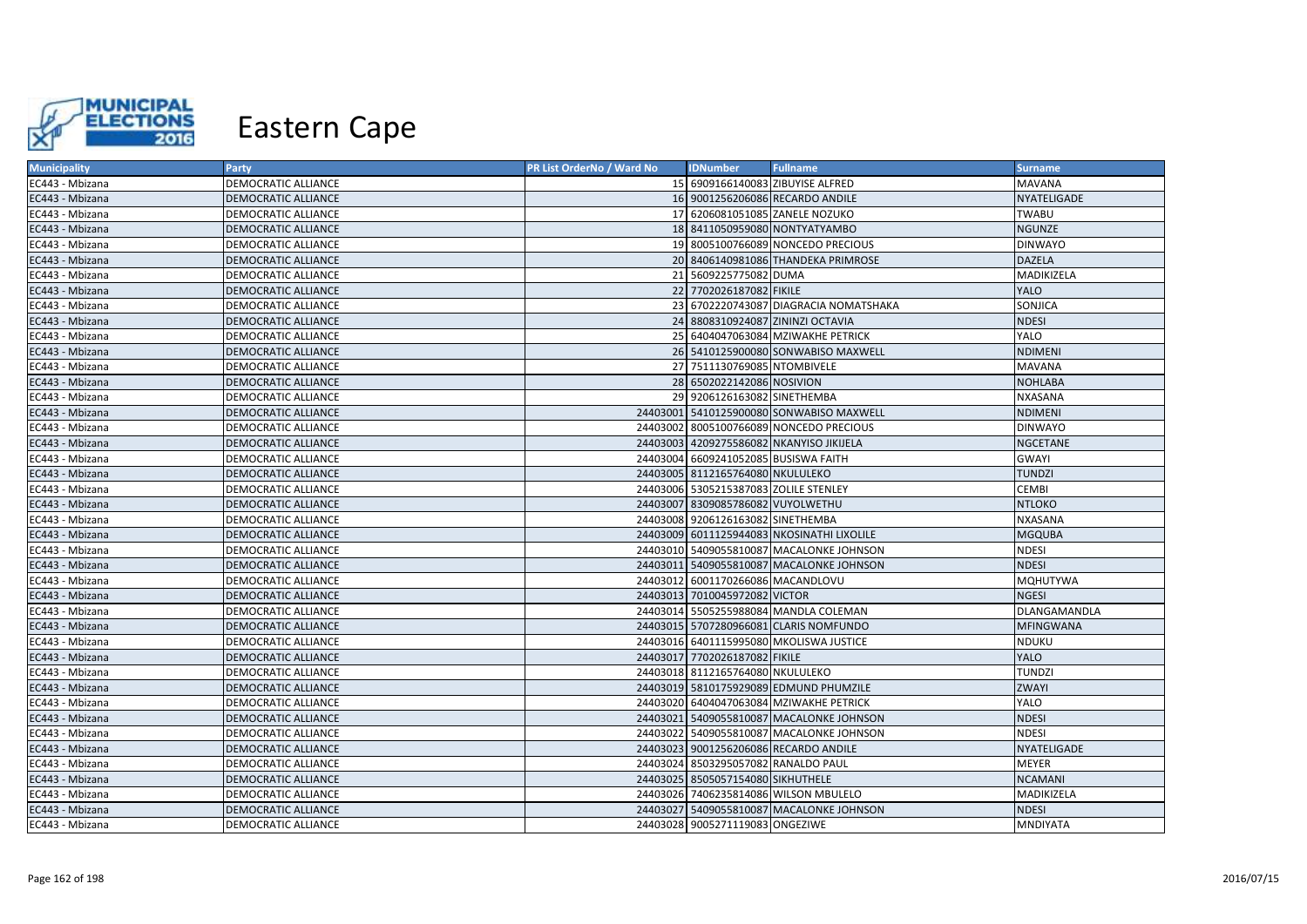

| <b>Municipality</b> | Party                            | PR List OrderNo / Ward No | <b>IDNumber</b>                    | <b>Fullname</b>                            | <b>Surname</b>     |
|---------------------|----------------------------------|---------------------------|------------------------------------|--------------------------------------------|--------------------|
| EC443 - Mbizana     | <b>DEMOCRATIC ALLIANCE</b>       |                           |                                    | 24403029 8406140981086 THANDEKA PRIMROSE   | <b>DAZELA</b>      |
| EC443 - Mbizana     | DEMOCRATIC ALLIANCE              |                           | 24403030 9012206192086 SIMTHEMBILE |                                            | SIBUTA             |
| EC443 - Mbizana     | DEMOCRATIC ALLIANCE              |                           |                                    | 24403031 6206081051085 ZANELE NOZUKO       | <b>TWABU</b>       |
| EC443 - Mbizana     | ECONOMIC FREEDOM FIGHTERS        |                           |                                    | 2604025039089 ARNOLD MTHUTHUZELI           | SPECMAN            |
| EC443 - Mbizana     | <b>ECONOMIC FREEDOM FIGHTERS</b> |                           |                                    | 5909250169080 SIZAKELE PENELOPE            | SOBOYI             |
| EC443 - Mbizana     | <b>ECONOMIC FREEDOM FIGHTERS</b> |                           | 8601181020089 NWABISA              |                                            | LANGASIKI          |
| EC443 - Mbizana     | <b>ECONOMIC FREEDOM FIGHTERS</b> |                           | 8411230900087 LUNGISWA             |                                            | <b>NQODI</b>       |
| EC443 - Mbizana     | <b>ECONOMIC FREEDOM FIGHTERS</b> |                           |                                    | 7310265842084 JUSTICE NTSIKELELO           | MADIKEZELA         |
| EC443 - Mbizana     | <b>ECONOMIC FREEDOM FIGHTERS</b> |                           |                                    | 5808175983080 ZACHARIA MONGAMELI           | <b>BESIE</b>       |
| EC443 - Mbizana     | <b>ECONOMIC FREEDOM FIGHTERS</b> |                           |                                    | 7008106228089 FUNDILE NICHOLAS             | <b>MBALI</b>       |
| EC443 - Mbizana     | <b>ECONOMIC FREEDOM FIGHTERS</b> |                           | 8 9202031055083 AKHONA             |                                            | <b>NGXOSI</b>      |
| EC443 - Mbizana     | <b>ECONOMIC FREEDOM FIGHTERS</b> |                           | 9309031593086 FEZEKA               |                                            | <b>NDZABE</b>      |
| EC443 - Mbizana     | <b>ECONOMIC FREEDOM FIGHTERS</b> |                           | 10 6309160343082 BONGIWE           |                                            | <b>MAHANJANA</b>   |
| EC443 - Mbizana     | <b>ECONOMIC FREEDOM FIGHTERS</b> |                           |                                    | 11 6511045712080 LUNGISA DENNIS            | <b>MGOQOZI</b>     |
| EC443 - Mbizana     | <b>ECONOMIC FREEDOM FIGHTERS</b> |                           | 12 9208216018085 NTSIKELELO        |                                            | <b>NKEBE</b>       |
| EC443 - Mbizana     | <b>ECONOMIC FREEDOM FIGHTERS</b> |                           |                                    | 13 8006261404080 TANDEKA ANGEL             | SOMTSEU            |
| EC443 - Mbizana     | <b>ECONOMIC FREEDOM FIGHTERS</b> |                           | 14 8003037461080 MSINDISI          |                                            | SINKILA            |
| EC443 - Mbizana     | <b>ECONOMIC FREEDOM FIGHTERS</b> |                           | 15 8707300862085 BABALWA           |                                            | <b>FAKU</b>        |
| EC443 - Mbizana     | <b>ECONOMIC FREEDOM FIGHTERS</b> |                           | 16 7512105830084 XOLANI            |                                            | <b>NKATHA</b>      |
| EC443 - Mbizana     | <b>ECONOMIC FREEDOM FIGHTERS</b> |                           |                                    | 17 6308245934089 SINIKO NICHOLUS           | <b>DAKI</b>        |
| EC443 - Mbizana     | <b>ECONOMIC FREEDOM FIGHTERS</b> |                           |                                    | 18 8502126317087 BEWU SIMNIKIWE            | <b>BEWU</b>        |
| EC443 - Mbizana     | <b>ECONOMIC FREEDOM FIGHTERS</b> |                           | 19 9207151341080 AKHONA            |                                            | JIBA               |
| EC443 - Mbizana     | <b>ECONOMIC FREEDOM FIGHTERS</b> |                           |                                    | 20 8009106504080 SONWABILE ZANDISILE       | <b>NTAKANA</b>     |
| EC443 - Mbizana     | <b>ECONOMIC FREEDOM FIGHTERS</b> |                           |                                    | 21 6104165932082 DUMAKUDE ELFORD           | MNGQONGWA          |
| EC443 - Mbizana     | <b>ECONOMIC FREEDOM FIGHTERS</b> |                           | 22 9206186174086 LUYANDA           |                                            | <b>MTSHA</b>       |
| EC443 - Mbizana     | <b>ECONOMIC FREEDOM FIGHTERS</b> |                           | 23 8403201357082 MANDISA PRIDE     |                                            | <b>MAMPONGWANA</b> |
| EC443 - Mbizana     | <b>ECONOMIC FREEDOM FIGHTERS</b> |                           | 24 9004180912084 SINEGUGU          |                                            | ZAMEKO             |
| EC443 - Mbizana     | <b>ECONOMIC FREEDOM FIGHTERS</b> |                           |                                    | 25 8412241504082 NONJABULO OMEGA           | YALO               |
| EC443 - Mbizana     | <b>ECONOMIC FREEDOM FIGHTERS</b> |                           | 26 7411210647089 NOBUHLE           |                                            | <b>GCALEKA</b>     |
| EC443 - Mbizana     | <b>ECONOMIC FREEDOM FIGHTERS</b> |                           | 27 7610266758084 LUNGILE           |                                            | <b>HLEBO</b>       |
| EC443 - Mbizana     | <b>ECONOMIC FREEDOM FIGHTERS</b> |                           | 28 7802180560080 NOMVELO           |                                            | <b>DLEZI</b>       |
| EC443 - Mbizana     | <b>ECONOMIC FREEDOM FIGHTERS</b> |                           | 29 7110151010089 NONGEZILE         |                                            | MADIKANE           |
| EC443 - Mbizana     | <b>ECONOMIC FREEDOM FIGHTERS</b> |                           | 30 8211140803086 NTOMBEKHAYA       |                                            | CANDLOVU           |
| EC443 - Mbizana     | <b>ECONOMIC FREEDOM FIGHTERS</b> |                           | 31 7511230674086 NONZALISEKO       |                                            | <b>MIYA</b>        |
| EC443 - Mbizana     | <b>ECONOMIC FREEDOM FIGHTERS</b> |                           | 32 8808016054080 MAWANDE           |                                            | <b>GAQELO</b>      |
| EC443 - Mbizana     | <b>ECONOMIC FREEDOM FIGHTERS</b> |                           |                                    | 33 7005245604089 WILSON MSHEMBENI          | SHEZI              |
| EC443 - Mbizana     | <b>ECONOMIC FREEDOM FIGHTERS</b> |                           | 24403001 7911175606087 THOZAMILE   |                                            | <b>MTHETHWA</b>    |
| EC443 - Mbizana     | <b>ECONOMIC FREEDOM FIGHTERS</b> |                           |                                    | 24403002 8210156062082 SITHEMBISO PATRICK  | NDAYENI            |
| EC443 - Mbizana     | <b>ECONOMIC FREEDOM FIGHTERS</b> |                           |                                    | 24403003 7704156003089 JOSEPH BHEKABANTU   | <b>BOVA</b>        |
| EC443 - Mbizana     | ECONOMIC FREEDOM FIGHTERS        |                           |                                    | 24403004 7111021006083 CARTHERINE VUYISEKA | <b>FAKU</b>        |
| EC443 - Mbizana     | <b>ECONOMIC FREEDOM FIGHTERS</b> |                           | 24403005 7907195829089 MPUMELELI   |                                            | <b>NONDABULA</b>   |
| EC443 - Mbizana     | <b>ECONOMIC FREEDOM FIGHTERS</b> |                           |                                    | 24403006 8206041392080 NTOMBOVUYO CECELIA  | <b>NXASANA</b>     |
| EC443 - Mbizana     | <b>ECONOMIC FREEDOM FIGHTERS</b> |                           | 24403007 8709161559081 HAPPINESS   |                                            | <b>NTLAKA</b>      |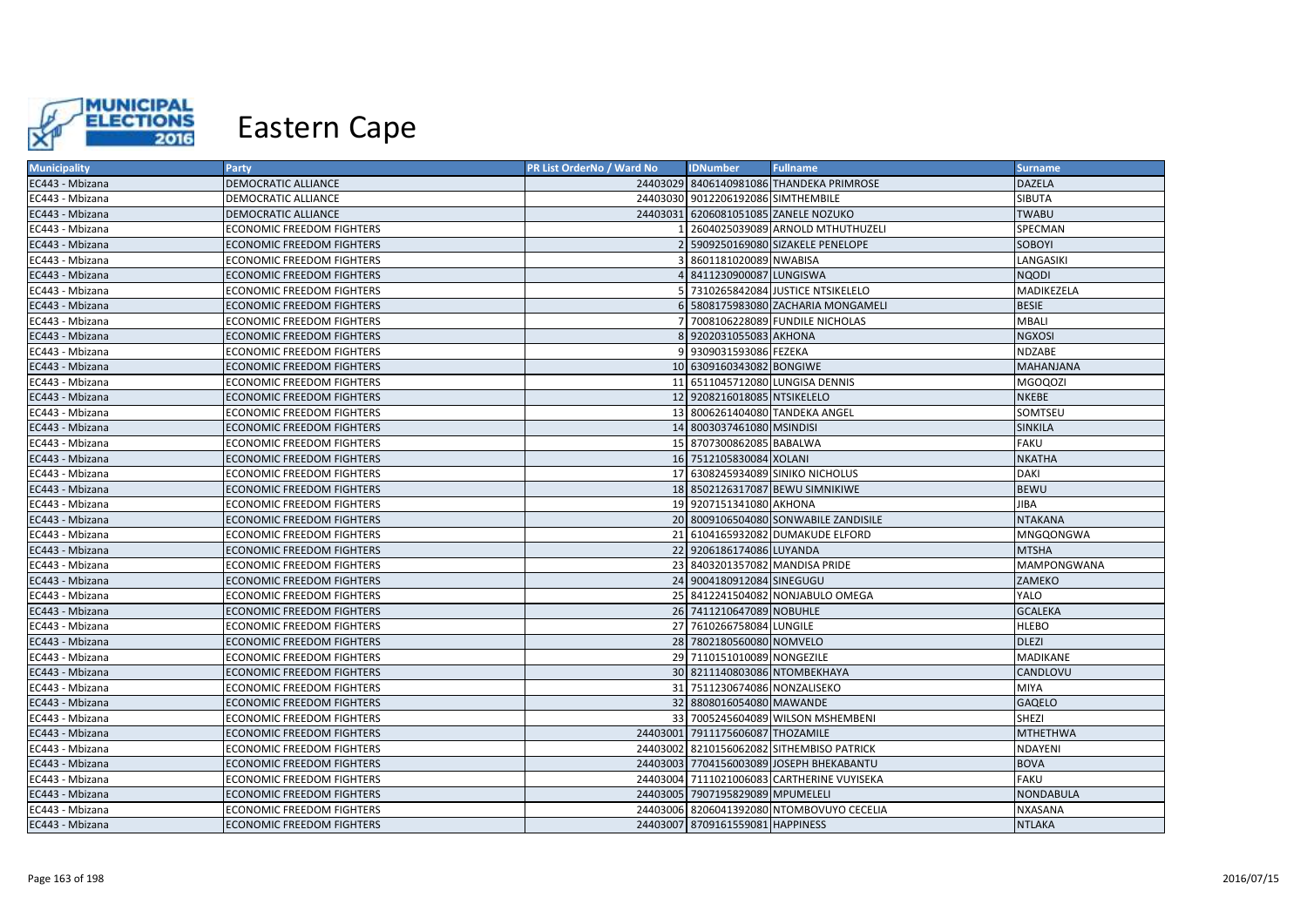

| <b>Municipality</b> | Party                             | PR List OrderNo / Ward No | <b>IDNumber</b>                     | <b>Fullname</b>                               | <b>Surname</b>    |
|---------------------|-----------------------------------|---------------------------|-------------------------------------|-----------------------------------------------|-------------------|
| EC443 - Mbizana     | <b>ECONOMIC FREEDOM FIGHTERS</b>  |                           |                                     | 24403008 7804275967089 THOBEZWENI MICAEL      | <b>GWANE</b>      |
| EC443 - Mbizana     | <b>ECONOMIC FREEDOM FIGHTERS</b>  |                           |                                     | 24403010 8808090372085 THULISILE ANTONIA      | <b>MNGADI</b>     |
| EC443 - Mbizana     | <b>ECONOMIC FREEDOM FIGHTERS</b>  |                           | 24403011 8407075883081 MWELISWA     |                                               | <b>MQADI</b>      |
| EC443 - Mbizana     | <b>ECONOMIC FREEDOM FIGHTERS</b>  |                           |                                     | 24403012 6802281608086 SIBONGILE MAUREENA     | ZWENI             |
| EC443 - Mbizana     | ECONOMIC FREEDOM FIGHTERS         |                           |                                     | 24403013 6308245934089 SINIKO NICHOLUS        | <b>DAKI</b>       |
| EC443 - Mbizana     | <b>ECONOMIC FREEDOM FIGHTERS</b>  |                           |                                     | 24403015 7305275401087 MKHOSI SUKANEMPANDE    | CAGI              |
| EC443 - Mbizana     | <b>ECONOMIC FREEDOM FIGHTERS</b>  |                           | 24403016 6803116073082 JONES ZOLISA |                                               | SOQINA            |
| EC443 - Mbizana     | <b>ECONOMIC FREEDOM FIGHTERS</b>  |                           | 24403018 8903291340088 NOMNIKELO    |                                               | <b>NTAKANA</b>    |
| EC443 - Mbizana     | <b>ECONOMIC FREEDOM FIGHTERS</b>  |                           | 24403019 8303032757080 ZANELE       |                                               | <b>JWILI</b>      |
| EC443 - Mbizana     | <b>ECONOMIC FREEDOM FIGHTERS</b>  |                           |                                     | 24403020 5702036017081 MJIKELWA JOSEPH        | <b>DIYA</b>       |
| EC443 - Mbizana     | ECONOMIC FREEDOM FIGHTERS         |                           | 24403021 8806190940082 THOBILE      |                                               | <b>CELE</b>       |
| EC443 - Mbizana     | <b>ECONOMIC FREEDOM FIGHTERS</b>  |                           | 24403022 8901186054087 MKHULULI     |                                               | <b>THAHLE</b>     |
| EC443 - Mbizana     | <b>ECONOMIC FREEDOM FIGHTERS</b>  |                           |                                     | 24403023 8504225502080 PHIWAYINKOSI PERCIVAL  | JOJISA            |
| EC443 - Mbizana     | <b>ECONOMIC FREEDOM FIGHTERS</b>  |                           |                                     | 24403025 8412241504082 NONJABULO OMEGA        | <b>YALO</b>       |
| EC443 - Mbizana     | ECONOMIC FREEDOM FIGHTERS         |                           | 24403026 9401021391082 NOYISE       |                                               | NYAWUZA           |
| EC443 - Mbizana     | <b>ECONOMIC FREEDOM FIGHTERS</b>  |                           |                                     | 24403027 6309126005080 MZAYIDUME PENNINGTON   | <b>JIKAZA</b>     |
| EC443 - Mbizana     | <b>ECONOMIC FREEDOM FIGHTERS</b>  |                           | 24403029 9307175892082 MALIBONGWE   |                                               | <b>GANTSA</b>     |
| EC443 - Mbizana     | <b>ECONOMIC FREEDOM FIGHTERS</b>  |                           |                                     | 24403030 6906261017083 NOPHUMZILE XOLISWA     | SILANGWE          |
| EC443 - Mbizana     | <b>ECONOMIC FREEDOM FIGHTERS</b>  |                           | 24403031 9103036554080 QIQA MXOLISI |                                               | <b>KHWEZI</b>     |
| EC443 - Mbizana     | <b>INDEPENDENT CANDIDATE</b>      |                           |                                     | 24403006 7206106793082 ZWELETHU LAWRENCE      | <b>GEBE</b>       |
| EC443 - Mbizana     | INDEPENDENT CANDIDATE             |                           |                                     | 24403017 5705065180084 EUGENE SONWABILE       | PEPU              |
| EC443 - Mbizana     | <b>INDEPENDENT CANDIDATE</b>      |                           | 24403029 7211085877088 ZWELITSHA    |                                               | <b>NONKONYANA</b> |
| EC443 - Mbizana     | PAN AFRICANIST CONGRESS OF AZANIA |                           |                                     | 4708185189085 WILLIAM MZUVUKILE               | CHILIZA           |
| EC443 - Mbizana     | PAN AFRICANIST CONGRESS OF AZANIA |                           | 8606121391086 PHUMLA                |                                               | <b>KHWEZI</b>     |
| EC443 - Mbizana     | PAN AFRICANIST CONGRESS OF AZANIA |                           | 8309016348085 THANDUXOLO            |                                               | MFISANA           |
| EC443 - Mbizana     | PAN AFRICANIST CONGRESS OF AZANIA |                           |                                     | 4006260501088 ADORIS FLYNN NONKUBELA          | NDAMASE           |
| EC443 - Mbizana     | PAN AFRICANIST CONGRESS OF AZANIA |                           | 7406290874082 NOZINTO               |                                               | JALI              |
| EC443 - Mbizana     | PAN AFRICANIST CONGRESS OF AZANIA |                           | 8304061180087 LUNGISWA              |                                               | <b>MKOCO</b>      |
| EC443 - Mbizana     | PAN AFRICANIST CONGRESS OF AZANIA |                           | 9512036120082 SIHLE                 |                                               | <b>KHWEZI</b>     |
| EC443 - Mbizana     | PAN AFRICANIST CONGRESS OF AZANIA |                           | 8 9106095967085 SIKHUMBUZO          |                                               | CHILIZA           |
| EC443 - Mbizana     | PAN AFRICANIST CONGRESS OF AZANIA |                           |                                     | 6001014021085 NOMAKHWANTI MATHOLE             | <b>MNTAMBO</b>    |
| EC443 - Mbizana     | PAN AFRICANIST CONGRESS OF AZANIA |                           |                                     | 10 5403055239082 THANDUXOLO LUVUYO            | <b>MKOCO</b>      |
| EC443 - Mbizana     | PAN AFRICANIST CONGRESS OF AZANIA |                           | 11 8711230892089 LUMKA              |                                               | <b>MKOCO</b>      |
| EC443 - Mbizana     | PAN AFRICANIST CONGRESS OF AZANIA |                           |                                     | 12 6709156064081 ZWELIDUMILE ANDREA           | <b>GWAYI</b>      |
| EC443 - Mbizana     | PAN AFRICANIST CONGRESS OF AZANIA |                           |                                     | 24403013 4006260501088 ADORIS FLYNN NONKUBELA | NDAMASE           |
| EC443 - Mbizana     | PAN AFRICANIST CONGRESS OF AZANIA |                           |                                     | 24403031 6709156064081 ZWELIDUMILE ANDREA     | <b>GWAYI</b>      |
| EC443 - Mbizana     | UNITED DEMOCRATIC MOVEMENT        |                           | 7701019354089 LINDEKILE             |                                               | SILANGWE          |
| EC443 - Mbizana     | UNITED DEMOCRATIC MOVEMENT        |                           |                                     | 2 6111140189084 NONTUTHUZELO NORAH            | <b>MPONDO</b>     |
| EC443 - Mbizana     | UNITED DEMOCRATIC MOVEMENT        |                           | 7702285816082 BONGANI               |                                               | <b>MAFUYA</b>     |
| EC443 - Mbizana     | UNITED DEMOCRATIC MOVEMENT        |                           | 8012271023084 ZODWA                 |                                               | MEJE              |
| EC443 - Mbizana     | UNITED DEMOCRATIC MOVEMENT        |                           |                                     | 7607275565088 THEMBELANI CROMWELL             | <b>MBOTHO</b>     |
| EC443 - Mbizana     | UNITED DEMOCRATIC MOVEMENT        |                           |                                     | 6710285750087 MLUNGISI ALPHEUS                | <b>NGCOBO</b>     |
| EC443 - Mbizana     | UNITED DEMOCRATIC MOVEMENT        |                           |                                     | 8209291106085 GLORIA NONYAMEKO                | <b>MBALWA</b>     |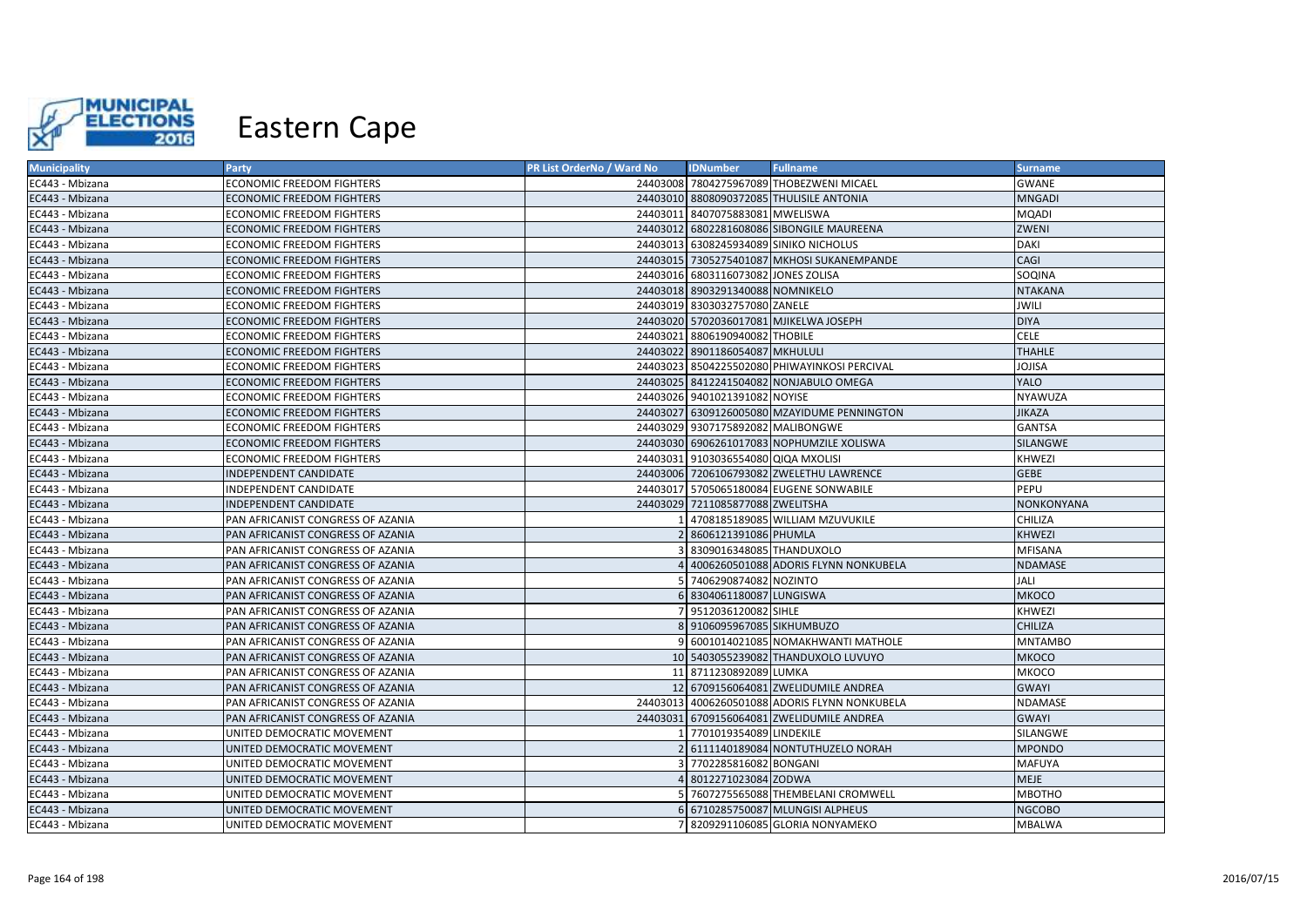

| <b>Municipality</b> | Party                        | PR List OrderNo / Ward No | <b>IDNumber</b>                     | <b>Fullname</b>                            | <b>Surname</b>    |
|---------------------|------------------------------|---------------------------|-------------------------------------|--------------------------------------------|-------------------|
| EC443 - Mbizana     | UNITED DEMOCRATIC MOVEMENT   |                           |                                     | 8 5507155920084 MPUMELELO DIARY            | ZULU              |
| EC443 - Mbizana     | UNITED DEMOCRATIC MOVEMENT   |                           | 9 9109221269087 FUNDISWA            |                                            | SOGONI            |
| EC443 - Mbizana     | UNITED DEMOCRATIC MOVEMENT   |                           | 10 9504266063082 AVIWE              |                                            | <b>TSHWAYIBE</b>  |
| EC443 - Mbizana     | UNITED DEMOCRATIC MOVEMENT   |                           |                                     | 11 7911025329088 ALBERT MTHANJISWA         | MAJOZI            |
| EC443 - Mbizana     | UNITED DEMOCRATIC MOVEMENT   |                           | 12 9103056448080 SIPHAMANDLA        |                                            | <b>MLISA</b>      |
| EC443 - Mbizana     | UNITED DEMOCRATIC MOVEMENT   |                           | 13 9110165903087 MXOLISI            |                                            | <b>DIMANE</b>     |
| EC443 - Mbizana     | UNITED DEMOCRATIC MOVEMENT   |                           | 14 8511240779080 NOMZEKELO          |                                            | <b>NTAKANA</b>    |
| EC443 - Mbizana     | UNITED DEMOCRATIC MOVEMENT   |                           | 15 8103215894084 NYAMEKO            |                                            | MBALWA            |
| EC443 - Mbizana     | UNITED DEMOCRATIC MOVEMENT   |                           |                                     | 24403004 4808280163082 THENJIWE VICTORIA   | <b>MPETSHWA</b>   |
| EC443 - Mbizana     | UNITED DEMOCRATIC MOVEMENT   |                           | 24403005 7701019354089 LINDEKILE    |                                            | <b>SILANGWE</b>   |
| EC443 - Mbizana     | UNITED DEMOCRATIC MOVEMENT   |                           |                                     | 24403006 6904070945081 NOMTHANDAZO         | <b>NGQOLOSI</b>   |
| EC443 - Mbizana     | UNITED DEMOCRATIC MOVEMENT   |                           | 24403012 7008275682082 ZANDISILE    |                                            | <b>XABENDLINI</b> |
| EC443 - Mbizana     | UNITED DEMOCRATIC MOVEMENT   |                           | 24403015 7008275682082 ZANDISILE    |                                            | <b>XABENDLINI</b> |
| EC443 - Mbizana     | UNITED DEMOCRATIC MOVEMENT   |                           | 24403017 6009190244082 MACELE ESTAR |                                            | MANCOKO           |
| EC443 - Mbizana     | UNITED DEMOCRATIC MOVEMENT   |                           |                                     | 24403018 6111140189084 NONTUTHUZELO NORAH  | <b>MPONDO</b>     |
| EC443 - Mbizana     | UNITED DEMOCRATIC MOVEMENT   |                           | 24403019 7702285816082 BONGANI      |                                            | <b>MAFUYA</b>     |
| EC443 - Mbizana     | UNITED DEMOCRATIC MOVEMENT   |                           |                                     | 24403025 5507155920084 MPUMELELO DIARY     | ZULU              |
| EC443 - Mbizana     | UNITED DEMOCRATIC MOVEMENT   |                           | 24403026 8012271023084 ZODWA        |                                            | <b>MEJE</b>       |
| EC443 - Mbizana     | UNITED DEMOCRATIC MOVEMENT   |                           |                                     | 24403027 6710285750087 MLUNGISI ALPHEUS    | <b>NGCOBO</b>     |
| EC444 - Ntabankulu  | ABANTU DEMOCRATIC REVOLUTION |                           |                                     | 6501195813085 SIKHOKHELE HABAKKUK          | MDOLO             |
| EC444 - Ntabankulu  | ABANTU DEMOCRATIC REVOLUTION |                           | 2 7106201005087 NOZUKILE            |                                            | <b>DIKO</b>       |
| EC444 - Ntabankulu  | ABANTU DEMOCRATIC REVOLUTION |                           |                                     | 7312105760088 SIPHO WISEMAN                | VOYIZANA          |
| EC444 - Ntabankulu  | ABANTU DEMOCRATIC REVOLUTION |                           |                                     | 5303036224080 THANDUXOLO JOHNSON           | <b>NTLOKO</b>     |
| EC444 - Ntabankulu  | ABANTU DEMOCRATIC REVOLUTION |                           |                                     | 7408061018089 FUMANANI ZANELE              | <b>KOLISILE</b>   |
| EC444 - Ntabankulu  | ABANTU DEMOCRATIC REVOLUTION |                           | 8310201040081 VUMEKA                |                                            | NOMANDZOYIYA      |
| EC444 - Ntabankulu  | ABANTU DEMOCRATIC REVOLUTION |                           |                                     | 8208010603083 THEMBISILE XOLISWA           | MBENYA            |
| EC444 - Ntabankulu  | ABANTU DEMOCRATIC REVOLUTION |                           | 8 4312205428084 DAVIDSON            |                                            | <b>TSITA</b>      |
| EC444 - Ntabankulu  | ABANTU DEMOCRATIC REVOLUTION |                           |                                     | 8806205857081 BANTUBONKE LIHLE             | <b>DIKO</b>       |
| EC444 - Ntabankulu  | ABANTU DEMOCRATIC REVOLUTION |                           |                                     | 10 7609271078082 NTOMBEKHAYA FLORA         | <b>TSHULA</b>     |
| EC444 - Ntabankulu  | ABANTU DEMOCRATIC REVOLUTION |                           |                                     | 24404001 6501195813085 SIKHOKHELE HABAKKUK | <b>MDOLO</b>      |
| EC444 - Ntabankulu  | ABANTU DEMOCRATIC REVOLUTION |                           | 24404004 8310201040081 VUMEKA       |                                            | NOMANDZOYIYA      |
| EC444 - Ntabankulu  | ABANTU DEMOCRATIC REVOLUTION |                           | 24404005 4312205428084 DAVIDSON     |                                            | <b>TSITA</b>      |
| EC444 - Ntabankulu  | ABANTU DEMOCRATIC REVOLUTION |                           |                                     | 24404006 7408061018089 FUMANANI ZANELE     | <b>KOLISILE</b>   |
| EC444 - Ntabankulu  | ABANTU DEMOCRATIC REVOLUTION |                           |                                     | 24404007 7609271078082 NTOMBEKHAYA FLORA   | <b>TSHULA</b>     |
| EC444 - Ntabankulu  | ABANTU DEMOCRATIC REVOLUTION |                           | 24404008 7106201005087 NOZUKILE     |                                            | <b>DIKO</b>       |
| EC444 - Ntabankulu  | ABANTU DEMOCRATIC REVOLUTION |                           |                                     | 24404010 8208010603083 THEMBISILE XOLISWA  | <b>MBENYA</b>     |
| EC444 - Ntabankulu  | ABANTU DEMOCRATIC REVOLUTION |                           |                                     | 24404011 5303036224080 THANDUXOLO JOHNSON  | <b>NTLOKO</b>     |
| EC444 - Ntabankulu  | ABANTU DEMOCRATIC REVOLUTION |                           |                                     | 24404012 7312105760088 SIPHO WISEMAN       | VOYIZANA          |
| EC444 - Ntabankulu  | ABANTU DEMOCRATIC REVOLUTION | 24404013                  |                                     | 8806205857081 BANTUBONKE LIHLE             | <b>DIKO</b>       |
| EC444 - Ntabankulu  | AFRICAN INDEPENDENT CONGRESS |                           |                                     | 8512140765088 NOSIKHUMBUZO                 | DANIEL            |
| EC444 - Ntabankulu  | AFRICAN INDEPENDENT CONGRESS |                           | 8808165999085 MVUSELELI             |                                            | <b>SOGA</b>       |
| EC444 - Ntabankulu  | AFRICAN INDEPENDENT CONGRESS |                           | 8404035642087 SIPHIWO               |                                            | NDLEBE            |
| EC444 - Ntabankulu  | AFRICAN INDEPENDENT CONGRESS |                           | 4 9303271145087 NOSIHLE             |                                            | <b>FICA</b>       |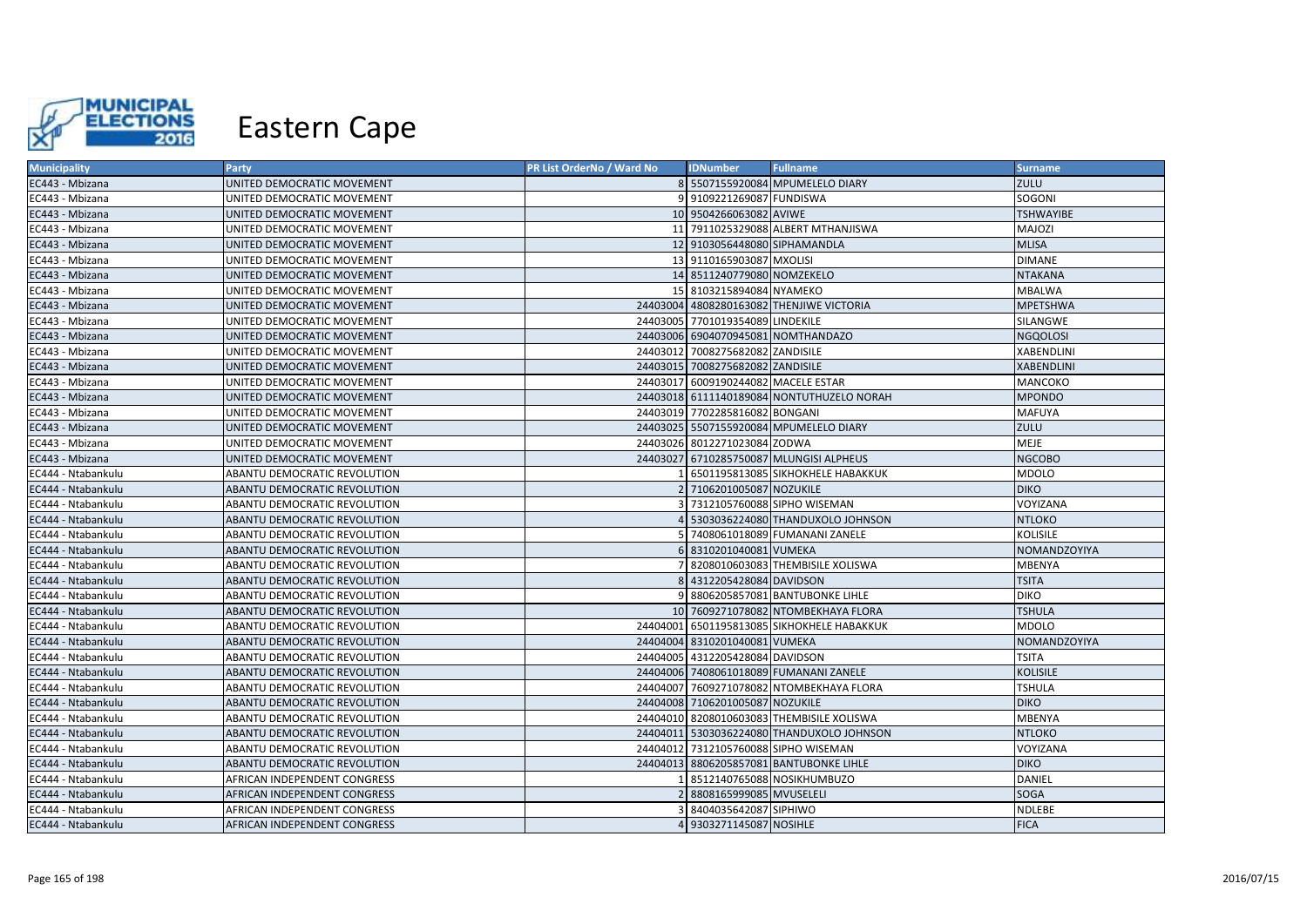

| <b>Municipality</b> | <b>Party</b>                     | PR List OrderNo / Ward No | <b>IDNumber</b>                    | <b>Fullname</b>                            | <b>Surname</b>     |
|---------------------|----------------------------------|---------------------------|------------------------------------|--------------------------------------------|--------------------|
| EC444 - Ntabankulu  | AFRICAN INDEPENDENT CONGRESS     |                           |                                    | 5 8312150856087 NOMONDE ESTER              | <b>FICA</b>        |
| EC444 - Ntabankulu  | AFRICAN INDEPENDENT CONGRESS     |                           | 6 9409091136089 ZIKHO              |                                            | MADUZWANA          |
| EC444 - Ntabankulu  | AFRICAN INDEPENDENT CONGRESS     |                           | 7 8905086224088 LUFEFE             |                                            | <b>MTIMDE</b>      |
| EC444 - Ntabankulu  | AFRICAN INDEPENDENT CONGRESS     |                           |                                    | 8 8802220965082 NOLUVUYO PRINCESS          | DANIEL             |
| EC444 - Ntabankulu  | AFRICAN INDEPENDENT CONGRESS     |                           |                                    | 24404001 8512140765088 NOSIKHUMBUZO        | DANIEL             |
| EC444 - Ntabankulu  | AFRICAN INDEPENDENT CONGRESS     |                           | 24404007 8808165999085 MVUSELELI   |                                            | SOGA               |
| EC444 - Ntabankulu  | AFRICAN INDEPENDENT CONGRESS     |                           |                                    | 24404011 8512140765088 NOSIKHUMBUZO        | DANIEL             |
| EC444 - Ntabankulu  | AFRICAN INDEPENDENT CONGRESS     |                           |                                    | 24404012 8512140765088 NOSIKHUMBUZO        | DANIEL             |
| EC444 - Ntabankulu  | AFRICAN INDEPENDENT CONGRESS     |                           | 24404016 8808165999085 MVUSELELI   |                                            | SOGA               |
| EC444 - Ntabankulu  | AFRICAN NATIONAL CONGRESS        |                           | 1 7612265864087 VUSUMZI            |                                            | <b>MGODUKA</b>     |
| EC444 - Ntabankulu  | AFRICAN NATIONAL CONGRESS        |                           |                                    | 6607170788083 MADLAMINI PRISCILLA          | NDABENI            |
| EC444 - Ntabankulu  | AFRICAN NATIONAL CONGRESS        |                           | 6805220581082 NONKULULO            |                                            | SOBUTHONGO         |
| EC444 - Ntabankulu  | AFRICAN NATIONAL CONGRESS        |                           |                                    | 4 6912271091084 SOPHLINA NOZAMILE          | NCEKANA            |
| EC444 - Ntabankulu  | AFRICAN NATIONAL CONGRESS        |                           | 5 7312280055080 VUYOKAZI           |                                            | <b>MATWASA</b>     |
| EC444 - Ntabankulu  | AFRICAN NATIONAL CONGRESS        |                           |                                    | 6 6411220923083 NOMAINDIA ESTER            | MBONOMTSHA         |
| EC444 - Ntabankulu  | AFRICAN NATIONAL CONGRESS        |                           | 7 7306141016083 KHOLEKA            |                                            | NOMANZOYIYA        |
| EC444 - Ntabankulu  | AFRICAN NATIONAL CONGRESS        |                           |                                    | 8 6603240865084 EUNICE NOWETHU             | <b>DIKO</b>        |
| EC444 - Ntabankulu  | AFRICAN NATIONAL CONGRESS        |                           | 9 8409251442088 THABISA            |                                            | <b>LUBISI</b>      |
| EC444 - Ntabankulu  | AFRICAN NATIONAL CONGRESS        |                           |                                    | 10 4506170590089 NONZWAKAZI LOUISA         | NDAMASE            |
| EC444 - Ntabankulu  | AFRICAN NATIONAL CONGRESS        |                           |                                    | 11 5903121103089 MATHEMBINKOSI             | <b>GWEQANI</b>     |
| EC444 - Ntabankulu  | AFRICAN NATIONAL CONGRESS        |                           | 12 7906090490088 THEMBAKAZI        |                                            | <b>MSUTHU</b>      |
| EC444 - Ntabankulu  | AFRICAN NATIONAL CONGRESS        |                           | 13 6005105287083 TEMBILE           |                                            | LUVELA             |
| EC444 - Ntabankulu  | AFRICAN NATIONAL CONGRESS        |                           | 14 7203305770086 MBHEDESHI         |                                            | MADIKIZELA         |
| EC444 - Ntabankulu  | AFRICAN NATIONAL CONGRESS        |                           | 15 6108085991086 MBONGENI          |                                            | <b>MTAKASI</b>     |
| EC444 - Ntabankulu  | AFRICAN NATIONAL CONGRESS        |                           |                                    | 16 6104125264089 MANELISA WASHINGTON       | SIGUQA             |
| EC444 - Ntabankulu  | AFRICAN NATIONAL CONGRESS        |                           |                                    | 17 6705145789085 BENEDICT BULELANI         | <b>NTUTUKA</b>     |
| EC444 - Ntabankulu  | AFRICAN NATIONAL CONGRESS        |                           | 24404001 7603181061080 BONGISWA    |                                            | <b>BETWAYO</b>     |
| EC444 - Ntabankulu  | <b>AFRICAN NATIONAL CONGRESS</b> |                           | 24404002 7301126011084 MSINDISWA   |                                            | <b>MADADASA</b>    |
| EC444 - Ntabankulu  | AFRICAN NATIONAL CONGRESS        |                           | 24404003 7210151098082 FUNDISWA    |                                            | <b>NTSHELE</b>     |
| EC444 - Ntabankulu  | <b>AFRICAN NATIONAL CONGRESS</b> |                           | 24404004 7610275653086 ZWELIXOLILE |                                            | <b>MAKHOSONKE</b>  |
| EC444 - Ntabankulu  | AFRICAN NATIONAL CONGRESS        |                           |                                    | 24404005 7406016179089 MZIWOTHANDO         | <b>NQWAZI</b>      |
| EC444 - Ntabankulu  | AFRICAN NATIONAL CONGRESS        |                           | 24404006 8706115811089 THOKOZANI   |                                            | <b>MARAWU</b>      |
| EC444 - Ntabankulu  | AFRICAN NATIONAL CONGRESS        |                           | 24404007 8301017125083 SIYABONGA   |                                            | MENZIWA            |
| EC444 - Ntabankulu  | AFRICAN NATIONAL CONGRESS        |                           |                                    | 24404008 7610155848087 MLUNGISI KNOWLEDGE  | <b>DINWAYO</b>     |
| EC444 - Ntabankulu  | AFRICAN NATIONAL CONGRESS        |                           |                                    | 24404009 7712080527081 NCEBAKAZI SWEETNESS | PIKWA              |
| EC444 - Ntabankulu  | AFRICAN NATIONAL CONGRESS        |                           |                                    | 24404010 6412300127082 PHIKIWE MATIBALLO   | <b>MAFILIKA</b>    |
| EC444 - Ntabankulu  | AFRICAN NATIONAL CONGRESS        |                           |                                    | 24404011 7104215850085 MBUYISELO JOHNATHAN | NDLEBE             |
| EC444 - Ntabankulu  | AFRICAN NATIONAL CONGRESS        |                           |                                    | 24404012 5412295747085 BONGOLAM ZAMILE     | NDAMASE            |
| EC444 - Ntabankulu  | AFRICAN NATIONAL CONGRESS        |                           | 24404013 7405075402085 SIFISO      |                                            | SICWAYI            |
| EC444 - Ntabankulu  | AFRICAN NATIONAL CONGRESS        |                           | 24404014 7003066297083 SESULO      |                                            | SOPHAQA            |
| EC444 - Ntabankulu  | AFRICAN NATIONAL CONGRESS        |                           |                                    | 24404015 6508160141087 MAFAKU BONIWE       | MKIZWANA           |
| EC444 - Ntabankulu  | AFRICAN NATIONAL CONGRESS        |                           | 24404016 8508260978089 NOSINDISO   |                                            | <b>NJIVA</b>       |
| EC444 - Ntabankulu  | AFRICAN NATIONAL CONGRESS        |                           | 24404017 7801045491085 MKHANYISI   |                                            | <b>MKHANDANISO</b> |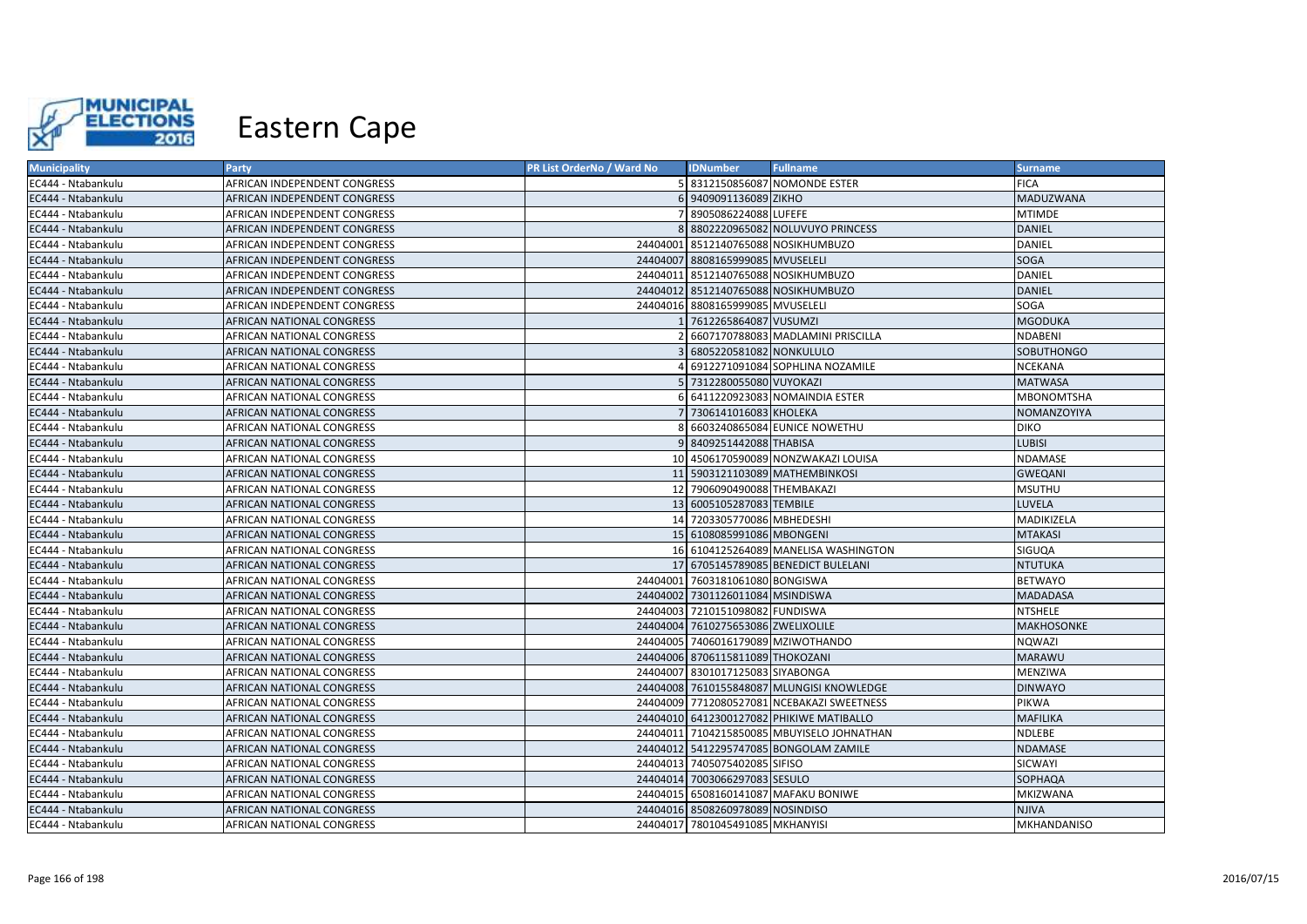

| <b>Municipality</b> | <b>Party</b>                     | PR List OrderNo / Ward No | <b>IDNumber</b>                      | <b>Fullname</b>                           | <b>Surname</b>   |
|---------------------|----------------------------------|---------------------------|--------------------------------------|-------------------------------------------|------------------|
| EC444 - Ntabankulu  | DEMOCRATIC ALLIANCE              |                           | 7502015078080 ZOLANI                 |                                           | <b>MTYAPHI</b>   |
| EC444 - Ntabankulu  | DEMOCRATIC ALLIANCE              |                           |                                      | 6708081188080 NOMFUMANEKO                 | <b>FUNDAKUBI</b> |
| EC444 - Ntabankulu  | DEMOCRATIC ALLIANCE              |                           | 7911185465086 MONWABISI              |                                           | SIYOYO           |
| EC444 - Ntabankulu  | DEMOCRATIC ALLIANCE              |                           | 4 7103265759089 PATILIZWE            |                                           | <b>BESWA</b>     |
| EC444 - Ntabankulu  | DEMOCRATIC ALLIANCE              |                           | 7911255871080 DEN                    |                                           | <b>THEMBA</b>    |
| EC444 - Ntabankulu  | DEMOCRATIC ALLIANCE              |                           |                                      | 8503120788083 MILDRED DUDUZILE            | NOBENGELA        |
| EC444 - Ntabankulu  | DEMOCRATIC ALLIANCE              |                           | 5605295775085 LIMO TELFORD           |                                           | <b>MAQA</b>      |
| EC444 - Ntabankulu  | DEMOCRATIC ALLIANCE              |                           | 6509105842086 LITHA                  |                                           | <b>BOVA</b>      |
| EC444 - Ntabankulu  | DEMOCRATIC ALLIANCE              |                           | 9 6102190179083 NOMPILO RITA         |                                           | <b>TANTSI</b>    |
| EC444 - Ntabankulu  | DEMOCRATIC ALLIANCE              |                           | 10 7206225795083 MZIWOXOLO           |                                           | <b>MAMPOZA</b>   |
| EC444 - Ntabankulu  | DEMOCRATIC ALLIANCE              |                           | 11 5303045808089 LUCAS LUNGILE       |                                           | <b>MFILI</b>     |
| EC444 - Ntabankulu  | DEMOCRATIC ALLIANCE              |                           | 12 6211185902084 BOMVANA             |                                           | <b>MABETSHE</b>  |
| EC444 - Ntabankulu  | DEMOCRATIC ALLIANCE              |                           | 13 6102015902081 GEDION TYIZA        |                                           | KHANTINI         |
| EC444 - Ntabankulu  | DEMOCRATIC ALLIANCE              |                           |                                      | 14 6412270236087 NONZAME SARAH            | ZWENI            |
| EC444 - Ntabankulu  | DEMOCRATIC ALLIANCE              |                           | 15 5907260207080 ANNA                |                                           | <b>DUMANI</b>    |
| EC444 - Ntabankulu  | DEMOCRATIC ALLIANCE              |                           |                                      | 16 6805151315088 PRINCESS NONYANISO       | WESILE           |
| EC444 - Ntabankulu  | DEMOCRATIC ALLIANCE              |                           | 24404001 7206225795083 MZIWOXOLO     |                                           | <b>MAMPOZA</b>   |
| EC444 - Ntabankulu  | DEMOCRATIC ALLIANCE              |                           | 24404002 7906046221082 LUVUYO        |                                           | <b>TALATALA</b>  |
| EC444 - Ntabankulu  | DEMOCRATIC ALLIANCE              |                           | 24404003 7911255871080 DEN           |                                           | <b>THEMBA</b>    |
| EC444 - Ntabankulu  | DEMOCRATIC ALLIANCE              |                           | 24404004 5303045808089 LUCAS LUNGILE |                                           | MFILI            |
| EC444 - Ntabankulu  | DEMOCRATIC ALLIANCE              |                           | 24404005 6102190179083 NOMPILO RITA  |                                           | <b>TANTSI</b>    |
| EC444 - Ntabankulu  | DEMOCRATIC ALLIANCE              |                           | 24404006 5907260207080 ANNA          |                                           | <b>DUMANI</b>    |
| EC444 - Ntabankulu  | DEMOCRATIC ALLIANCE              |                           | 24404007 6509105842086 LITHA         |                                           | <b>BOVA</b>      |
| EC444 - Ntabankulu  | DEMOCRATIC ALLIANCE              |                           |                                      | 24404008 6708081188080 NOMFUMANEKO        | <b>FUNDAKUBI</b> |
| EC444 - Ntabankulu  | DEMOCRATIC ALLIANCE              |                           | 24404009 6102015902081 GEDION TYIZA  |                                           | KHANTINI         |
| EC444 - Ntabankulu  | DEMOCRATIC ALLIANCE              |                           |                                      | 24404010 6805151315088 PRINCESS NONYANISO | WESILE           |
| EC444 - Ntabankulu  | DEMOCRATIC ALLIANCE              |                           | 24404011 7502015078080 ZOLANI        |                                           | <b>MTYAPHI</b>   |
| EC444 - Ntabankulu  | DEMOCRATIC ALLIANCE              |                           |                                      | 24404012 8503120788083 MILDRED DUDUZILE   | NOBENGELA        |
| EC444 - Ntabankulu  | DEMOCRATIC ALLIANCE              |                           | 24404013 5605295775085 LIMO TELFORD  |                                           | <b>MAQA</b>      |
| EC444 - Ntabankulu  | DEMOCRATIC ALLIANCE              |                           | 24404014 6401021432087 NOKHANYILE    |                                           | NDOYISILE        |
| EC444 - Ntabankulu  | DEMOCRATIC ALLIANCE              |                           | 24404015 7601075924082 NKOLISEKO     |                                           | <b>NYOLUKANA</b> |
| EC444 - Ntabankulu  | DEMOCRATIC ALLIANCE              |                           | 24404016 6211185902084 BOMVANA       |                                           | MABETSHE         |
| EC444 - Ntabankulu  | DEMOCRATIC ALLIANCE              |                           |                                      | 24404017 6708081188080 NOMFUMANEKO        | <b>FUNDAKUBI</b> |
| EC444 - Ntabankulu  | ECONOMIC FREEDOM FIGHTERS        |                           | 7108195709088 MONDE                  |                                           | <b>MDOLO</b>     |
| EC444 - Ntabankulu  | <b>ECONOMIC FREEDOM FIGHTERS</b> |                           | 6403010356087 NONTSIKELELO           |                                           | SITHUNZI         |
| EC444 - Ntabankulu  | ECONOMIC FREEDOM FIGHTERS        |                           | 5610035710087 ZOLILE                 |                                           | <b>NOMPULA</b>   |
| EC444 - Ntabankulu  | <b>ECONOMIC FREEDOM FIGHTERS</b> |                           | 6908070667082 NOVUYELELA             |                                           | PEZISA           |
| EC444 - Ntabankulu  | ECONOMIC FREEDOM FIGHTERS        |                           | 8207066095087 MZIKAYISE              |                                           | <b>GWETYANA</b>  |
| EC444 - Ntabankulu  | ECONOMIC FREEDOM FIGHTERS        |                           | 8406061928082 ZOLEKA                 |                                           | <b>MATATA</b>    |
| EC444 - Ntabankulu  | ECONOMIC FREEDOM FIGHTERS        |                           | 8212251419084 NONTOKOZO              |                                           | MHLANA           |
| EC444 - Ntabankulu  | ECONOMIC FREEDOM FIGHTERS        |                           |                                      | 8 5102105726086 WELCOME ZAMELAKE          | SIXANTI          |
| EC444 - Ntabankulu  | <b>ECONOMIC FREEDOM FIGHTERS</b> |                           | 9404240787080 ZILUNGILE              |                                           | MZOZO            |
| EC444 - Ntabankulu  | <b>ECONOMIC FREEDOM FIGHTERS</b> |                           | 10 8905010941088 BONGEKA             |                                           | <b>TYABULE</b>   |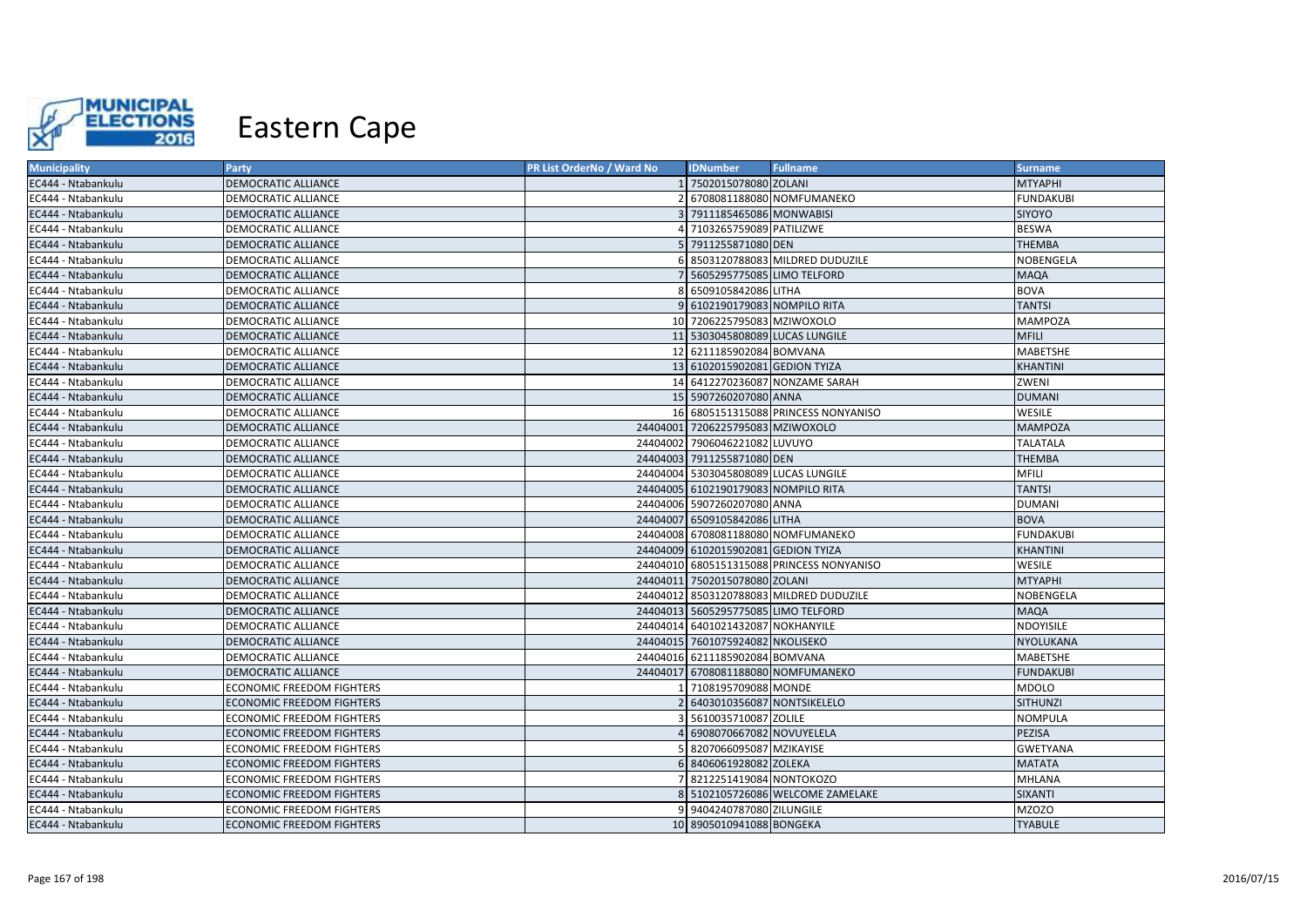

| <b>Municipality</b>      | <b>Party</b>                       | PR List OrderNo / Ward No | <b>IDNumber</b>                   | <b>Fullname</b>                          | <b>Surname</b>    |
|--------------------------|------------------------------------|---------------------------|-----------------------------------|------------------------------------------|-------------------|
| EC444 - Ntabankulu       | ECONOMIC FREEDOM FIGHTERS          |                           | 11 9307030767081 WONGEKILE        |                                          | <b>NTLOKO</b>     |
| EC444 - Ntabankulu       | ECONOMIC FREEDOM FIGHTERS          |                           |                                   | 12 7804215594084 NKOSIPHENDULO           | <b>MGQIBELO</b>   |
| EC444 - Ntabankulu       | <b>ECONOMIC FREEDOM FIGHTERS</b>   |                           | 13 7412300842085 NANDIPHA         |                                          | NGWENZE           |
| EC444 - Ntabankulu       | ECONOMIC FREEDOM FIGHTERS          |                           | 14 6101018037085 SONWABISO        |                                          | <b>MAZINYO</b>    |
| EC444 - Ntabankulu       | ECONOMIC FREEDOM FIGHTERS          |                           | 15 7803270744089 NOLUTHANDO       |                                          | <b>DODO</b>       |
| EC444 - Ntabankulu       | ECONOMIC FREEDOM FIGHTERS          |                           | 16 8003037586084 ZOLILE           |                                          | <b>LUTOLO</b>     |
| EC444 - Ntabankulu       | ECONOMIC FREEDOM FIGHTERS          |                           | 24404001 7912156159088 DUMISANI   |                                          | MASAYIMANI        |
| EC444 - Ntabankulu       | ECONOMIC FREEDOM FIGHTERS          |                           | 24404002 7806067347081 SIYAMCELA  |                                          | NKASAYIYA         |
| EC444 - Ntabankulu       | ECONOMIC FREEDOM FIGHTERS          |                           | 24404003 7404042405081 BULELWA    |                                          | <b>MAKHABA</b>    |
| EC444 - Ntabankulu       | <b>ECONOMIC FREEDOM FIGHTERS</b>   |                           | 24404004 7504156459087 MONGEZI    |                                          | <b>NKWANE</b>     |
| EC444 - Ntabankulu       | ECONOMIC FREEDOM FIGHTERS          |                           | 24404005 8201181059086 THEMBAKAZI |                                          | <b>NOHAYI</b>     |
| EC444 - Ntabankulu       | <b>ECONOMIC FREEDOM FIGHTERS</b>   |                           | 24404006 8003037586084 ZOLILE     |                                          | <b>LUTOLO</b>     |
| EC444 - Ntabankulu       | ECONOMIC FREEDOM FIGHTERS          |                           | 24404007 8810206076089 NCEBA      |                                          | <b>NOMATU</b>     |
| EC444 - Ntabankulu       | <b>ECONOMIC FREEDOM FIGHTERS</b>   |                           | 24404008 7108195709088 MONDE      |                                          | <b>MDOLO</b>      |
| EC444 - Ntabankulu       | <b>ECONOMIC FREEDOM FIGHTERS</b>   |                           | 24404009 5701295756082 MENYELISO  |                                          | <b>KHANTINI</b>   |
| EC444 - Ntabankulu       | <b>ECONOMIC FREEDOM FIGHTERS</b>   |                           | 24404010 8009205979084 AVUMILE    |                                          | <b>DIKO</b>       |
| EC444 - Ntabankulu       | <b>ECONOMIC FREEDOM FIGHTERS</b>   |                           | 24404011 7711295458082 VUMASANDE  |                                          | <b>MAPEYI</b>     |
| EC444 - Ntabankulu       | <b>ECONOMIC FREEDOM FIGHTERS</b>   |                           | 24404012 8904071042084 ABONILE    |                                          | <b>NOGWABA</b>    |
| EC444 - Ntabankulu       | ECONOMIC FREEDOM FIGHTERS          |                           |                                   | 24404013 8011095881081 IMARRAAN THEMBILE | GOGO              |
| EC444 - Ntabankulu       | <b>ECONOMIC FREEDOM FIGHTERS</b>   |                           | 24404014 9403151093082 PHINDIWE   |                                          | SOZOYI            |
| EC444 - Ntabankulu       | <b>ECONOMIC FREEDOM FIGHTERS</b>   |                           | 24404015 8504026162084 VUMILE     |                                          | <b>MPAMILE</b>    |
| EC444 - Ntabankulu       | <b>ECONOMIC FREEDOM FIGHTERS</b>   |                           | 24404016 8808041091081 PHUMLA     |                                          | <b>MJEKULA</b>    |
| EC444 - Ntabankulu       | ECONOMIC FREEDOM FIGHTERS          |                           | 24404017 9409215849088 YAMKELA    |                                          | <b>VANI</b>       |
| EC444 - Ntabankulu       | INDEPENDENT CANDIDATE              |                           |                                   | 24404010 7802016085088 PHETHO GRACIANO   | <b>MATUBATUBA</b> |
| EC444 - Ntabankulu       | INDEPENDENT CANDIDATE              |                           | 24404013 7511056001083 SISA       |                                          | <b>MGODUKA</b>    |
| EC444 - Ntabankulu       | INDEPENDENT CANDIDATE              |                           |                                   | 24404017 6411111268085 ADELAIDE NONTOMBI | <b>SIFEDE</b>     |
| EC444 - Ntabankulu       | UNITED DEMOCRATIC MOVEMENT         |                           | 7009175955081 VUSUMZI             |                                          | <b>NOTSHAYA</b>   |
| EC444 - Ntabankulu       | UNITED DEMOCRATIC MOVEMENT         |                           |                                   | 5209145168086 EDMUND DUMANI              | <b>QEGWANA</b>    |
| EC444 - Ntabankulu       | UNITED DEMOCRATIC MOVEMENT         |                           |                                   | 8412195389084 THANDUXOLO DANIEL          | SAJINI            |
| EC444 - Ntabankulu       | UNITED DEMOCRATIC MOVEMENT         |                           |                                   | 5012195718085 LUNGILE GOOD-ENOUGH        | MANTSHONGANE      |
| EC444 - Ntabankulu       | UNITED DEMOCRATIC MOVEMENT         |                           | 5 5104285133083 MFUNYANWA         |                                          | <b>MLONYENI</b>   |
| EC444 - Ntabankulu       | UNITED DEMOCRATIC MOVEMENT         |                           | 6 8205121191081 NONKULULEKO       |                                          | <b>NTSWABU</b>    |
| EC444 - Ntabankulu       | UNITED DEMOCRATIC MOVEMENT         |                           | 24404009 7009175955081 VUSUMZI    |                                          | <b>NOTSHAYA</b>   |
| NMA - Nelson Mandela Bay | AFRICAN CHRISTIAN DEMOCRATIC PARTY |                           | 8202075024087 LANCE PATRICK       |                                          | <b>GROOTBOOM</b>  |
| NMA - Nelson Mandela Bay | AFRICAN CHRISTIAN DEMOCRATIC PARTY |                           | 8312245396081 LUNDI               |                                          | TIMAKWE           |
| NMA - Nelson Mandela Bay | AFRICAN CHRISTIAN DEMOCRATIC PARTY |                           | 5107180556084 MICHELE             |                                          | <b>MANN</b>       |
| NMA - Nelson Mandela Bay | AFRICAN CHRISTIAN DEMOCRATIC PARTY |                           |                                   | 5610200017086 JOHANNA MARIANNE           | <b>LOTTER</b>     |
| NMA - Nelson Mandela Bay | AFRICAN CHRISTIAN DEMOCRATIC PARTY |                           |                                   | 7809135105085 FERNANDO ANGELO ARONDS     | <b>KAYSER</b>     |
| NMA - Nelson Mandela Bay | AFRICAN CHRISTIAN DEMOCRATIC PARTY |                           |                                   | 7102035228086 LUCIAN GODFREY NECOLAS     | <b>FORLEE</b>     |
| NMA - Nelson Mandela Bay | AFRICAN CHRISTIAN DEMOCRATIC PARTY |                           |                                   | 6306305852084 JOHN ABRAHAMS              | <b>STONE</b>      |
| NMA - Nelson Mandela Bay | AFRICAN CHRISTIAN DEMOCRATIC PARTY |                           | 9505040265083 KIRSTEN CARLY       |                                          | ROOI              |
| NMA - Nelson Mandela Bay | AFRICAN CHRISTIAN DEMOCRATIC PARTY |                           |                                   | 8203085086082 RICHARD RANDALL            | <b>WHITE</b>      |
| NMA - Nelson Mandela Bay | AFRICAN CHRISTIAN DEMOCRATIC PARTY |                           |                                   | 29300001 5610200017086 JOHANNA MARIANNE  | <b>LOTTER</b>     |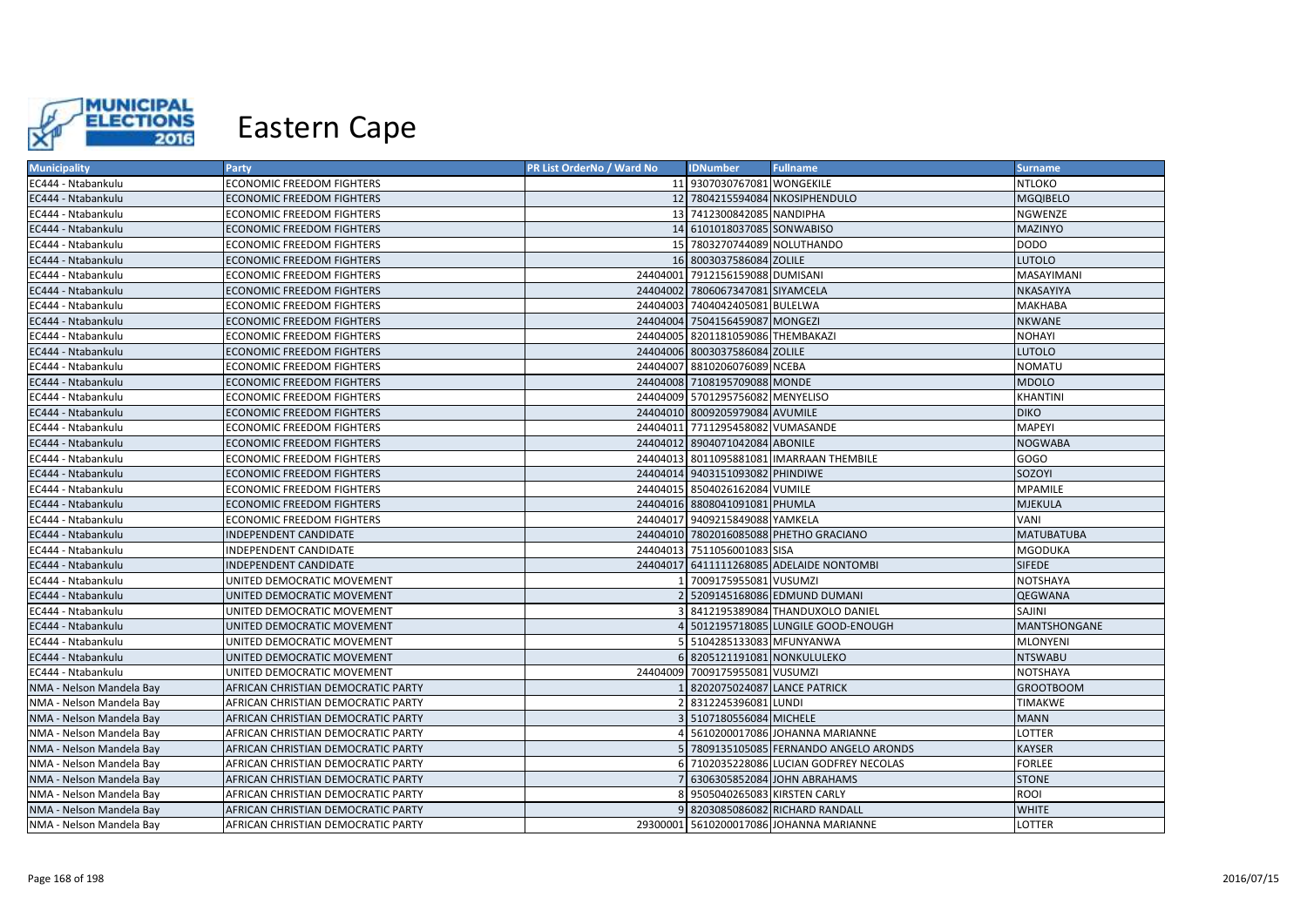

| <b>Municipality</b>      | Party                              | PR List OrderNo / Ward No | <b>IDNumber</b>                      | <b>Fullname</b>                               | Surname,         |
|--------------------------|------------------------------------|---------------------------|--------------------------------------|-----------------------------------------------|------------------|
| NMA - Nelson Mandela Bay | AFRICAN CHRISTIAN DEMOCRATIC PARTY |                           | 29300002 5107180556084 MICHELE       |                                               | <b>MANN</b>      |
| NMA - Nelson Mandela Bay | AFRICAN CHRISTIAN DEMOCRATIC PARTY |                           | 29300003 5107180556084 MICHELE       |                                               | <b>MANN</b>      |
| NMA - Nelson Mandela Bay | AFRICAN CHRISTIAN DEMOCRATIC PARTY |                           | 29300004 5107180556084 MICHELE       |                                               | <b>MANN</b>      |
| NMA - Nelson Mandela Bay | AFRICAN CHRISTIAN DEMOCRATIC PARTY |                           | 29300005 5107180556084 MICHELE       |                                               | <b>MANN</b>      |
| NMA - Nelson Mandela Bay | AFRICAN CHRISTIAN DEMOCRATIC PARTY |                           |                                      | 29300006 5610200017086 JOHANNA MARIANNE       | LOTTER           |
| NMA - Nelson Mandela Bay | AFRICAN CHRISTIAN DEMOCRATIC PARTY |                           |                                      | 29300007 5610200017086 JOHANNA MARIANNE       | LOTTER           |
| NMA - Nelson Mandela Bay | AFRICAN CHRISTIAN DEMOCRATIC PARTY |                           |                                      | 29300008 5610200017086 JOHANNA MARIANNE       | LOTTER           |
| NMA - Nelson Mandela Bay | AFRICAN CHRISTIAN DEMOCRATIC PARTY |                           |                                      | 29300009 7102035228086 LUCIAN GODFREY NECOLAS | <b>FORLEE</b>    |
| NMA - Nelson Mandela Bay | AFRICAN CHRISTIAN DEMOCRATIC PARTY |                           | 29300010 8202075024087 LANCE PATRICK |                                               | <b>GROOTBOOM</b> |
| NMA - Nelson Mandela Bay | AFRICAN CHRISTIAN DEMOCRATIC PARTY |                           |                                      | 29300011 7102035228086 LUCIAN GODFREY NECOLAS | <b>FORLEE</b>    |
| NMA - Nelson Mandela Bay | AFRICAN CHRISTIAN DEMOCRATIC PARTY |                           |                                      | 29300012 7102035228086 LUCIAN GODFREY NECOLAS | <b>FORLEE</b>    |
| NMA - Nelson Mandela Bay | AFRICAN CHRISTIAN DEMOCRATIC PARTY |                           |                                      | 29300013 6306305852084 JOHN ABRAHAMS          | <b>STONE</b>     |
| NMA - Nelson Mandela Bay | AFRICAN CHRISTIAN DEMOCRATIC PARTY |                           | 29300014 8312245396081 LUNDI         |                                               | <b>TIMAKWE</b>   |
| NMA - Nelson Mandela Bay | AFRICAN CHRISTIAN DEMOCRATIC PARTY |                           |                                      | 29300015 7102035228086 LUCIAN GODFREY NECOLAS | <b>FORLEE</b>    |
| NMA - Nelson Mandela Bay | AFRICAN CHRISTIAN DEMOCRATIC PARTY |                           |                                      | 29300016 7102035228086 LUCIAN GODFREY NECOLAS | <b>FORLEE</b>    |
| NMA - Nelson Mandela Bay | AFRICAN CHRISTIAN DEMOCRATIC PARTY |                           | 29300017 8312245396081 LUNDI         |                                               | <b>TIMAKWE</b>   |
| NMA - Nelson Mandela Bay | AFRICAN CHRISTIAN DEMOCRATIC PARTY |                           |                                      | 29300018 8203085086082 RICHARD RANDALL        | <b>WHITE</b>     |
| NMA - Nelson Mandela Bay | AFRICAN CHRISTIAN DEMOCRATIC PARTY |                           |                                      | 29300019 7809135105085 FERNANDO ANGELO ARONDS | KAYSER           |
| NMA - Nelson Mandela Bay | AFRICAN CHRISTIAN DEMOCRATIC PARTY |                           |                                      | 29300020 7809135105085 FERNANDO ANGELO ARONDS | <b>KAYSER</b>    |
| NMA - Nelson Mandela Bay | AFRICAN CHRISTIAN DEMOCRATIC PARTY |                           |                                      | 29300021 6306305852084 JOHN ABRAHAMS          | <b>STONE</b>     |
| NMA - Nelson Mandela Bay | AFRICAN CHRISTIAN DEMOCRATIC PARTY |                           | 29300022 8312245396081 LUNDI         |                                               | <b>TIMAKWE</b>   |
| NMA - Nelson Mandela Bay | AFRICAN CHRISTIAN DEMOCRATIC PARTY |                           | 29300023 8312245396081 LUNDI         |                                               | <b>TIMAKWE</b>   |
| NMA - Nelson Mandela Bay | AFRICAN CHRISTIAN DEMOCRATIC PARTY |                           | 29300024 8312245396081 LUNDI         |                                               | <b>TIMAKWE</b>   |
| NMA - Nelson Mandela Bay | AFRICAN CHRISTIAN DEMOCRATIC PARTY |                           | 29300025 8312245396081 LUNDI         |                                               | <b>TIMAKWE</b>   |
| NMA - Nelson Mandela Bay | AFRICAN CHRISTIAN DEMOCRATIC PARTY |                           | 29300026 8202075024087 LANCE PATRICK |                                               | <b>GROOTBOOM</b> |
| NMA - Nelson Mandela Bay | AFRICAN CHRISTIAN DEMOCRATIC PARTY |                           | 29300027 9505040265083 KIRSTEN CARLY |                                               | ROOI             |
| NMA - Nelson Mandela Bay | AFRICAN CHRISTIAN DEMOCRATIC PARTY |                           | 29300028 8312245396081 LUNDI         |                                               | <b>TIMAKWE</b>   |
| NMA - Nelson Mandela Bay | AFRICAN CHRISTIAN DEMOCRATIC PARTY |                           | 29300029 8202075024087 LANCE PATRICK |                                               | <b>GROOTBOOM</b> |
| NMA - Nelson Mandela Bay | AFRICAN CHRISTIAN DEMOCRATIC PARTY |                           |                                      | 29300030 8203085086082 RICHARD RANDALL        | <b>WHITE</b>     |
| NMA - Nelson Mandela Bay | AFRICAN CHRISTIAN DEMOCRATIC PARTY |                           |                                      | 29300031 7809135105085 FERNANDO ANGELO ARONDS | <b>KAYSER</b>    |
| NMA - Nelson Mandela Bay | AFRICAN CHRISTIAN DEMOCRATIC PARTY |                           | 29300032 8202075024087 LANCE PATRICK |                                               | <b>GROOTBOOM</b> |
| NMA - Nelson Mandela Bav | AFRICAN CHRISTIAN DEMOCRATIC PARTY |                           |                                      | 29300033 7809135105085 FERNANDO ANGELO ARONDS | <b>KAYSER</b>    |
| NMA - Nelson Mandela Bay | AFRICAN CHRISTIAN DEMOCRATIC PARTY |                           |                                      | 29300034 7809135105085 FERNANDO ANGELO ARONDS | <b>KAYSER</b>    |
| NMA - Nelson Mandela Bay | AFRICAN CHRISTIAN DEMOCRATIC PARTY |                           | 29300035 8202075024087 LANCE PATRICK |                                               | <b>GROOTBOOM</b> |
| NMA - Nelson Mandela Bay | AFRICAN CHRISTIAN DEMOCRATIC PARTY |                           |                                      | 29300036 8203085086082 RICHARD RANDALL        | <b>WHITE</b>     |
| NMA - Nelson Mandela Bay | AFRICAN CHRISTIAN DEMOCRATIC PARTY |                           |                                      | 29300037 6306305852084 JOHN ABRAHAMS          | <b>STONE</b>     |
| NMA - Nelson Mandela Bay | AFRICAN CHRISTIAN DEMOCRATIC PARTY |                           | 29300038 9505040265083 KIRSTEN CARLY |                                               | <b>ROOI</b>      |
| NMA - Nelson Mandela Bay | AFRICAN CHRISTIAN DEMOCRATIC PARTY |                           |                                      | 29300039 7102035228086 LUCIAN GODFREY NECOLAS | <b>FORLEE</b>    |
| NMA - Nelson Mandela Bay | AFRICAN CHRISTIAN DEMOCRATIC PARTY |                           | 29300040 5107180556084 MICHELE       |                                               | <b>MANN</b>      |
| NMA - Nelson Mandela Bay | AFRICAN CHRISTIAN DEMOCRATIC PARTY |                           |                                      | 29300041 8203085086082 RICHARD RANDALL        | <b>WHITE</b>     |
| NMA - Nelson Mandela Bay | AFRICAN CHRISTIAN DEMOCRATIC PARTY |                           |                                      | 29300042 8203085086082 RICHARD RANDALL        | <b>WHITE</b>     |
| NMA - Nelson Mandela Bay | AFRICAN CHRISTIAN DEMOCRATIC PARTY |                           |                                      | 29300043 8203085086082 RICHARD RANDALL        | <b>WHITE</b>     |
| NMA - Nelson Mandela Bay | AFRICAN CHRISTIAN DEMOCRATIC PARTY |                           | 29300044 8202075024087 LANCE PATRICK |                                               | <b>GROOTBOOM</b> |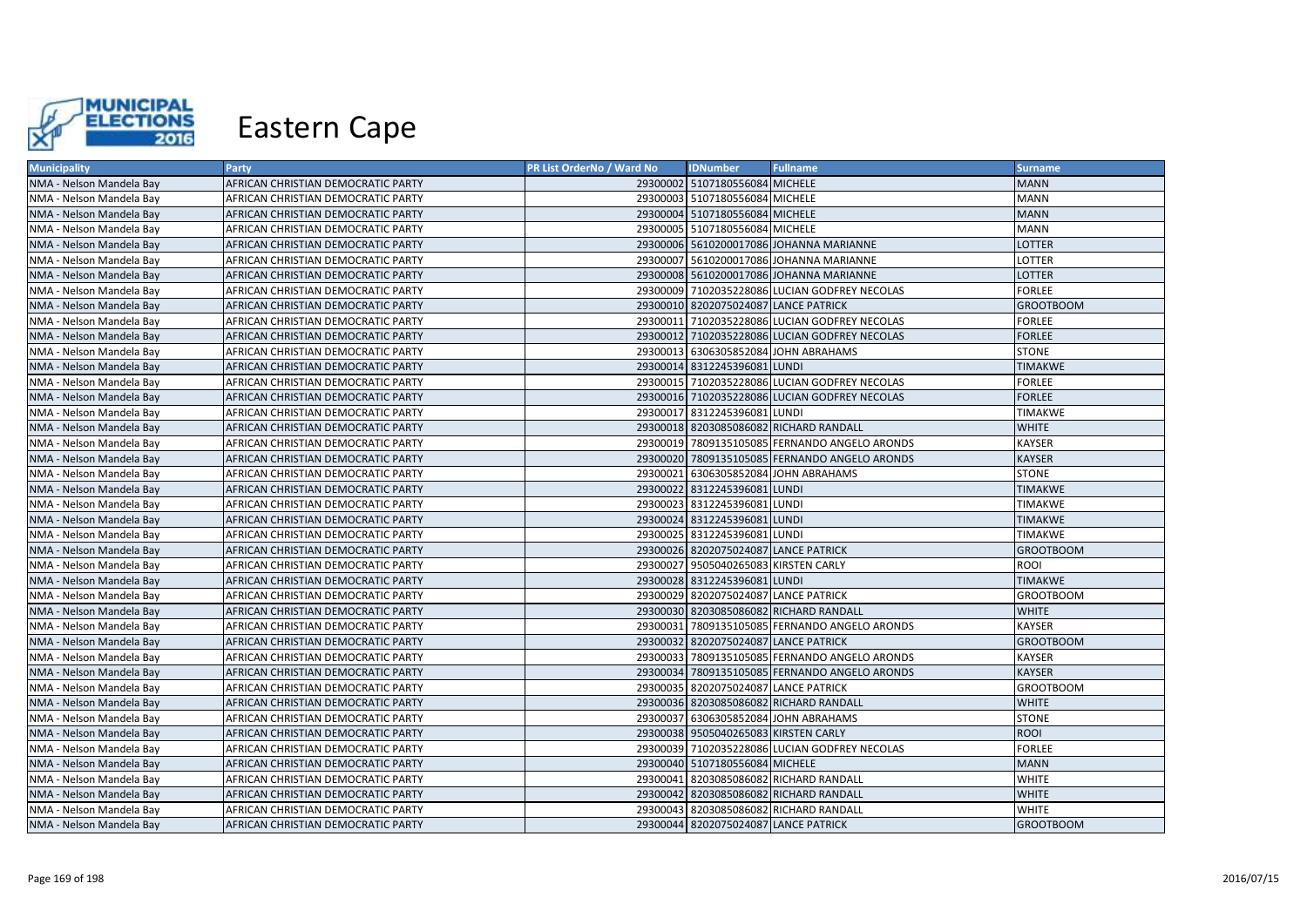

| <b>Municipality</b>      | Party                              | <b>PR List OrderNo / Ward No</b> | <b>IDNumber</b>                      | <b>Fullname</b>                               | <b>Surname</b>   |
|--------------------------|------------------------------------|----------------------------------|--------------------------------------|-----------------------------------------------|------------------|
| NMA - Nelson Mandela Bay | AFRICAN CHRISTIAN DEMOCRATIC PARTY |                                  |                                      | 29300045 8203085086082 RICHARD RANDALL        | <b>WHITE</b>     |
| NMA - Nelson Mandela Bay | AFRICAN CHRISTIAN DEMOCRATIC PARTY |                                  |                                      | 29300046 8203085086082 RICHARD RANDALL        | <b>WHITE</b>     |
| NMA - Nelson Mandela Bay | AFRICAN CHRISTIAN DEMOCRATIC PARTY |                                  |                                      | 29300047 7809135105085 FERNANDO ANGELO ARONDS | <b>KAYSER</b>    |
| NMA - Nelson Mandela Bay | AFRICAN CHRISTIAN DEMOCRATIC PARTY |                                  |                                      | 29300048 6306305852084 JOHN ABRAHAMS          | <b>STONE</b>     |
| NMA - Nelson Mandela Bay | AFRICAN CHRISTIAN DEMOCRATIC PARTY |                                  |                                      | 29300049 8203085086082 RICHARD RANDALL        | <b>WHITE</b>     |
| NMA - Nelson Mandela Bay | AFRICAN CHRISTIAN DEMOCRATIC PARTY |                                  |                                      | 29300050 6306305852084 JOHN ABRAHAMS          | <b>STONE</b>     |
| NMA - Nelson Mandela Bay | AFRICAN CHRISTIAN DEMOCRATIC PARTY |                                  | 29300051 8202075024087 LANCE PATRICK |                                               | <b>GROOTBOOM</b> |
| NMA - Nelson Mandela Bay | AFRICAN CHRISTIAN DEMOCRATIC PARTY |                                  |                                      | 29300052 8203085086082 RICHARD RANDALL        | <b>WHITE</b>     |
| NMA - Nelson Mandela Bay | AFRICAN CHRISTIAN DEMOCRATIC PARTY |                                  | 29300053 9505040265083 KIRSTEN CARLY |                                               | ROOI             |
| NMA - Nelson Mandela Bay | AFRICAN CHRISTIAN DEMOCRATIC PARTY |                                  | 29300054 9505040265083 KIRSTEN CARLY |                                               | <b>ROOI</b>      |
| NMA - Nelson Mandela Bay | AFRICAN CHRISTIAN DEMOCRATIC PARTY |                                  | 29300055 8312245396081 LUNDI         |                                               | <b>TIMAKWE</b>   |
| NMA - Nelson Mandela Bay | AFRICAN CHRISTIAN DEMOCRATIC PARTY |                                  |                                      | 29300056 6306305852084 JOHN ABRAHAMS          | <b>STONE</b>     |
| NMA - Nelson Mandela Bay | AFRICAN CHRISTIAN DEMOCRATIC PARTY |                                  | 29300057 8312245396081 LUNDI         |                                               | TIMAKWE          |
| NMA - Nelson Mandela Bay | AFRICAN CHRISTIAN DEMOCRATIC PARTY |                                  | 29300058 8312245396081 LUNDI         |                                               | <b>TIMAKWE</b>   |
| NMA - Nelson Mandela Bay | AFRICAN CHRISTIAN DEMOCRATIC PARTY |                                  | 29300059 8312245396081 LUNDI         |                                               | <b>TIMAKWE</b>   |
| NMA - Nelson Mandela Bay | AFRICAN CHRISTIAN DEMOCRATIC PARTY |                                  | 29300060 8312245396081 LUNDI         |                                               | <b>TIMAKWE</b>   |
| NMA - Nelson Mandela Bay | AFRICAN INDEPENDENT CONGRESS       |                                  |                                      | 7605135731080 THSONONO CHRISTOPHER SOLOMON    | <b>BUYEYE</b>    |
| NMA - Nelson Mandela Bay | AFRICAN INDEPENDENT CONGRESS       |                                  |                                      | 6803270593081 NOMAWETHU MONICA                | <b>NKEWUSE</b>   |
| NMA - Nelson Mandela Bay | AFRICAN INDEPENDENT CONGRESS       |                                  | 8709171490087 BULELWA                |                                               | <b>MALI</b>      |
| NMA - Nelson Mandela Bay | AFRICAN INDEPENDENT CONGRESS       |                                  |                                      | 8310090803086 NANDIPA PATRICIA                | <b>MTANA</b>     |
| NMA - Nelson Mandela Bay | AFRICAN INDEPENDENT CONGRESS       |                                  |                                      | 5 7712285659085 LENNOX VUYANI                 | <b>NICHOLAS</b>  |
| NMA - Nelson Mandela Bay | AFRICAN INDEPENDENT CONGRESS       |                                  | 8006080457087 LINDELWA               |                                               | <b>MAKELENI</b>  |
| NMA - Nelson Mandela Bay | AFRICAN INDEPENDENT CONGRESS       |                                  |                                      | 8503200553084 NANDIPHA ARETHA                 | <b>MADE</b>      |
| NMA - Nelson Mandela Bay | AFRICAN INDEPENDENT CONGRESS       |                                  | 8 8909290776081 ASIPHE               |                                               | <b>NUKANI</b>    |
| NMA - Nelson Mandela Bay | AFRICAN INDEPENDENT CONGRESS       |                                  |                                      | 9 7601285572085 JOSEPH MSIKELELI              | <b>QEKEMA</b>    |
| NMA - Nelson Mandela Bay | AFRICAN INDEPENDENT CONGRESS       |                                  | 10 7707270415089 LUSANDA             |                                               | <b>RIGALA</b>    |
| NMA - Nelson Mandela Bay | AFRICAN INDEPENDENT CONGRESS       |                                  | 11 7412110774080 NOBENZENI           |                                               | <b>NONDALA</b>   |
| NMA - Nelson Mandela Bay | AFRICAN INDEPENDENT CONGRESS       |                                  | 12 8409050452080 NOXOLO FIONA        |                                               | <b>FUNDA</b>     |
| NMA - Nelson Mandela Bay | AFRICAN INDEPENDENT CONGRESS       |                                  |                                      | 13 7309010845087 NOKUZOLA ONICA               | <b>TEMBANI</b>   |
| NMA - Nelson Mandela Bay | AFRICAN INDEPENDENT CONGRESS       |                                  | 14 7707260375087 NONDUMISO           |                                               | <b>SAKU</b>      |
| NMA - Nelson Mandela Bay | AFRICAN INDEPENDENT CONGRESS       |                                  |                                      | 15 8305310847087 LINDELWA NOSISI              | RALA             |
| NMA - Nelson Mandela Bay | AFRICAN INDEPENDENT CONGRESS       |                                  | 16 8703260885083 AYANDISWA           |                                               | <b>VUSANI</b>    |
| NMA - Nelson Mandela Bay | AFRICAN INDEPENDENT CONGRESS       |                                  | 17 8602101104086 ASEZA               |                                               | <b>NDALISO</b>   |
| NMA - Nelson Mandela Bay | AFRICAN INDEPENDENT CONGRESS       |                                  | 18 7911291474089 NTOMBOXOLO          |                                               | <b>DONDASHE</b>  |
| NMA - Nelson Mandela Bay | AFRICAN INDEPENDENT CONGRESS       |                                  | 19 8410100560088 NQABISA             |                                               | TINI             |
| NMA - Nelson Mandela Bay | AFRICAN INDEPENDENT CONGRESS       |                                  | 20 8511160887087 NTOMBEKHAYA         |                                               | <b>MAJOKA</b>    |
| NMA - Nelson Mandela Bay | AFRICAN INDEPENDENT CONGRESS       |                                  | 21 7704040926081 VELISWA             |                                               | <b>BUYEYE</b>    |
| NMA - Nelson Mandela Bay | AFRICAN INDEPENDENT CONGRESS       |                                  |                                      | 22 8703105353081 CALVIN BONGANI               | <b>NDZUZO</b>    |
| NMA - Nelson Mandela Bay | AFRICAN INDEPENDENT CONGRESS       |                                  |                                      | 23 7909085894082 WANDILE MCDONALD             | <b>KANYA</b>     |
| NMA - Nelson Mandela Bay | AFRICAN INDEPENDENT CONGRESS       |                                  |                                      | 24 6703170793080 NOMTHANDAZO                  | KONCO            |
| NMA - Nelson Mandela Bay | AFRICAN INDEPENDENT CONGRESS       |                                  | 25 7906286049086 SIMPHIWE            |                                               | <b>MANYATI</b>   |
| NMA - Nelson Mandela Bay | AFRICAN INDEPENDENT CONGRESS       |                                  | 26 7009145917088 ZAMILE              |                                               | <b>NHLOKO</b>    |
| NMA - Nelson Mandela Bay | AFRICAN INDEPENDENT CONGRESS       |                                  |                                      | 27 6905015735081 SIMPHIWE MULLIGNA            | <b>MBANE</b>     |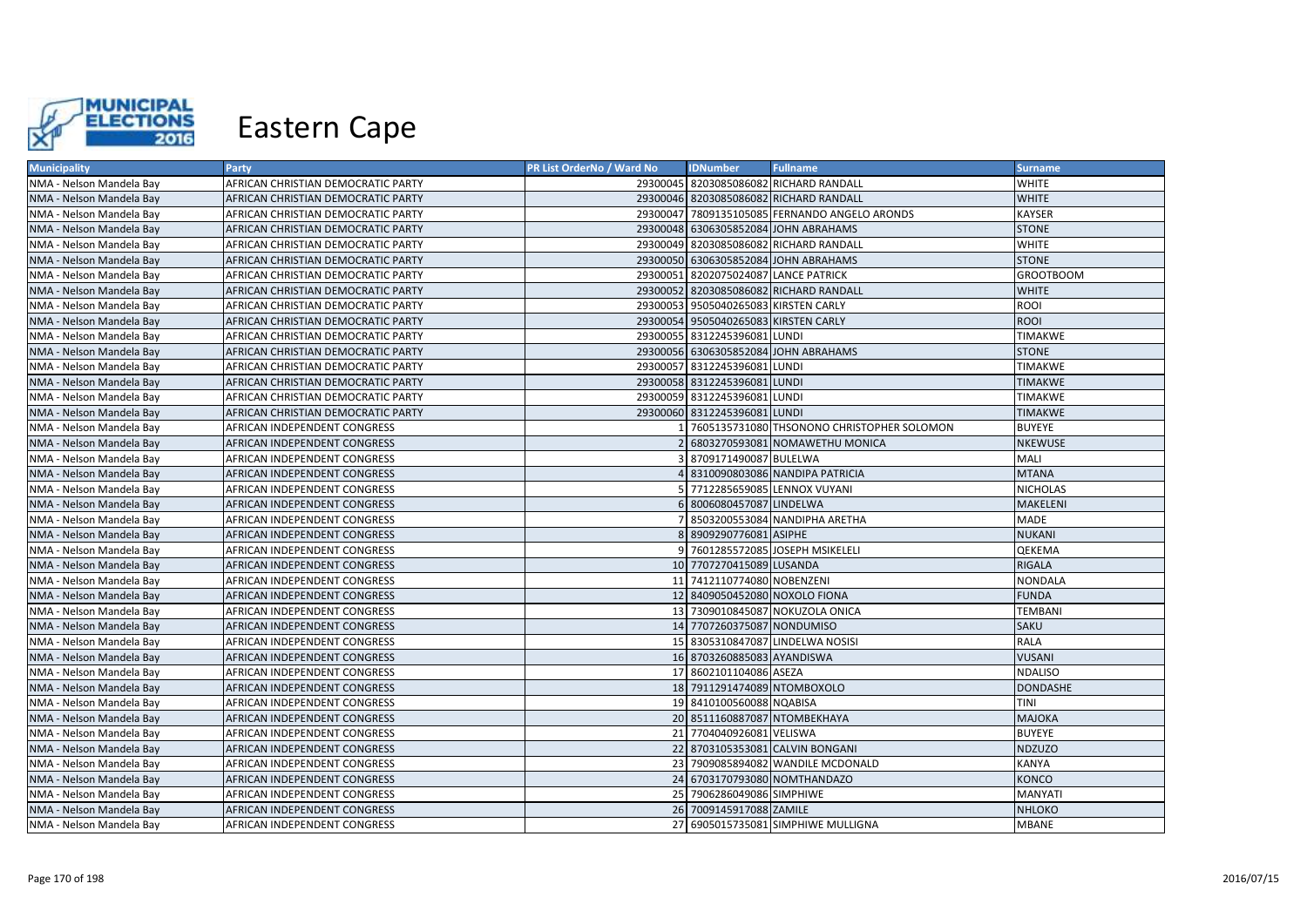

| <b>Municipality</b>      | <b>Party</b>                 | PR List OrderNo / Ward No | <b>IDNumber</b>                    | <b>Fullname</b>                                     | <b>Surname</b>    |
|--------------------------|------------------------------|---------------------------|------------------------------------|-----------------------------------------------------|-------------------|
| NMA - Nelson Mandela Bay | AFRICAN INDEPENDENT CONGRESS |                           |                                    | 28 6610260669080 ZUKISWA CYNTHIA                    | <b>BOVANA</b>     |
| NMA - Nelson Mandela Bay | AFRICAN INDEPENDENT CONGRESS |                           | 29 9303240287085 PUMLA             |                                                     | <b>DZINGWE</b>    |
| NMA - Nelson Mandela Bay | AFRICAN INDEPENDENT CONGRESS |                           | 30 7806125393085 MTHUTHUZELI       |                                                     | <b>MATIKINCA</b>  |
| NMA - Nelson Mandela Bay | AFRICAN INDEPENDENT CONGRESS |                           |                                    | 29300001 7605135731080 THSONONO CHRISTOPHER SOLOMON | <b>BUYEYE</b>     |
| NMA - Nelson Mandela Bay | AFRICAN INDEPENDENT CONGRESS |                           |                                    | 29300002 6803270593081 NOMAWETHU MONICA             | <b>NKEWUSE</b>    |
| NMA - Nelson Mandela Bay | AFRICAN INDEPENDENT CONGRESS |                           | 29300003 8703260885083 AYANDISWA   |                                                     | VUSANI            |
| NMA - Nelson Mandela Bay | AFRICAN INDEPENDENT CONGRESS |                           | 29300004 8602101104086 ASEZA       |                                                     | <b>NDALISO</b>    |
| NMA - Nelson Mandela Bay | AFRICAN INDEPENDENT CONGRESS |                           | 29300005 8410100560088 NQABISA     |                                                     | TINI              |
| NMA - Nelson Mandela Bay | AFRICAN INDEPENDENT CONGRESS |                           |                                    | 29300006 8310090803086 NANDIPA PATRICIA             | <b>MTANA</b>      |
| NMA - Nelson Mandela Bay | AFRICAN INDEPENDENT CONGRESS |                           |                                    | 29300007 7712285659085 LENNOX VUYANI                | <b>NICHOLAS</b>   |
| NMA - Nelson Mandela Bay | AFRICAN INDEPENDENT CONGRESS |                           | 29300008 8511160887087 NTOMBEKHAYA |                                                     | <b>MAJOKA</b>     |
| NMA - Nelson Mandela Bay | AFRICAN INDEPENDENT CONGRESS |                           | 29300009 7704040926081 VELISWA     |                                                     | <b>BUYEYE</b>     |
| NMA - Nelson Mandela Bay | AFRICAN INDEPENDENT CONGRESS |                           |                                    | 29300014 6803270593081 NOMAWETHU MONICA             | <b>NKEWUSE</b>    |
| NMA - Nelson Mandela Bay | AFRICAN INDEPENDENT CONGRESS |                           |                                    | 29300017 6803270593081 NOMAWETHU MONICA             | NKEWUSE           |
| NMA - Nelson Mandela Bay | AFRICAN INDEPENDENT CONGRESS |                           |                                    | 29300018 6803270593081 NOMAWETHU MONICA             | <b>NKEWUSE</b>    |
| NMA - Nelson Mandela Bay | AFRICAN INDEPENDENT CONGRESS |                           |                                    | 29300021 7605135731080 THSONONO CHRISTOPHER SOLOMON | <b>BUYEYE</b>     |
| NMA - Nelson Mandela Bay | AFRICAN INDEPENDENT CONGRESS |                           | 29300025 8709171490087 BULELWA     |                                                     | <b>MALI</b>       |
| NMA - Nelson Mandela Bay | AFRICAN INDEPENDENT CONGRESS |                           |                                    | 29300027 7605135731080 THSONONO CHRISTOPHER SOLOMON | <b>BUYEYE</b>     |
| NMA - Nelson Mandela Bay | AFRICAN INDEPENDENT CONGRESS |                           |                                    | 29300035 7309010845087 NOKUZOLA ONICA               | <b>TEMBANI</b>    |
| NMA - Nelson Mandela Bay | AFRICAN NATIONAL CONGRESS    |                           |                                    | 5109035080088 DANIEL ALEXANDER                      | <b>JORDAAN</b>    |
| NMA - Nelson Mandela Bay | AFRICAN NATIONAL CONGRESS    | $\mathcal{P}$             |                                    | 6412245722088 ANDILE CASTLE GANNERS                 | <b>MFUNDA</b>     |
| NMA - Nelson Mandela Bay | AFRICAN NATIONAL CONGRESS    |                           |                                    | 6806100790082 BUYELWA NANCY                         | <b>MAFAYA</b>     |
| NMA - Nelson Mandela Bay | AFRICAN NATIONAL CONGRESS    |                           |                                    | 7210080368085 NOLUTWANDO QUEENIT                    | <b>PINK</b>       |
| NMA - Nelson Mandela Bay | AFRICAN NATIONAL CONGRESS    | 51                        |                                    | 5209030694089 NONTSIKELELO PAMELA                   | <b>ANTONI</b>     |
| NMA - Nelson Mandela Bay | AFRICAN NATIONAL CONGRESS    |                           | 6 7804015446089 MAKHI              |                                                     | <b>FENI</b>       |
| NMA - Nelson Mandela Bay | AFRICAN NATIONAL CONGRESS    |                           | 5902025958085 LITHO                |                                                     | <b>SUKA</b>       |
| NMA - Nelson Mandela Bay | AFRICAN NATIONAL CONGRESS    |                           | 8 7103050226088 ROSIE              |                                                     | <b>DAAMINDS</b>   |
| NMA - Nelson Mandela Bay | AFRICAN NATIONAL CONGRESS    |                           | 9 7812215496085 ANDILE WEAH        |                                                     | LUNGISA           |
| NMA - Nelson Mandela Bay | AFRICAN NATIONAL CONGRESS    |                           |                                    | 10 7911200804087 YOLISA MARGARET                    | PALI              |
| NMA - Nelson Mandela Bay | AFRICAN NATIONAL CONGRESS    |                           |                                    | 11 6005075803083 PUMELELE STANLEY                   | NDONI             |
| NMA - Nelson Mandela Bay | AFRICAN NATIONAL CONGRESS    |                           |                                    | 12 7706150273089 ITUMELENG FELICITY                 | RANYELE           |
| NMA - Nelson Mandela Bay | AFRICAN NATIONAL CONGRESS    |                           | 13 4710035082080 RORY BRENDAN      |                                                     | RIORDAN           |
| NMA - Nelson Mandela Bay | AFRICAN NATIONAL CONGRESS    |                           | 14 8010150831080 LEHLOHONOLO       |                                                     | <b>MFANA</b>      |
| NMA - Nelson Mandela Bay | AFRICAN NATIONAL CONGRESS    |                           |                                    | 15 5403155849087 AFRIKA MATTHEWS                    | <b>MAQOLO</b>     |
| NMA - Nelson Mandela Bay | AFRICAN NATIONAL CONGRESS    |                           |                                    | 16 8208180461080 ANDISWA WENDY                      | <b>MAMA</b>       |
| NMA - Nelson Mandela Bay | AFRICAN NATIONAL CONGRESS    |                           | 17 7009075750087 MAZWANZIMA        |                                                     | <b>MINI</b>       |
| NMA - Nelson Mandela Bay | AFRICAN NATIONAL CONGRESS    |                           |                                    | 18 5201010732088 EUGENIA THEMBEKA                   | <b>MADLINGOZI</b> |
| NMA - Nelson Mandela Bay | AFRICAN NATIONAL CONGRESS    |                           |                                    | 19 5410155308089 SIPO MICHAEL ZWELIYAZUZA           | <b>XEGO</b>       |
| NMA - Nelson Mandela Bay | AFRICAN NATIONAL CONGRESS    |                           |                                    | 20 8311110993089 NONKUTHALO IRENE                   | <b>MASWANA</b>    |
| NMA - Nelson Mandela Bay | AFRICAN NATIONAL CONGRESS    |                           |                                    | 21 7804030376089 LINDELWA NOMAKULA                  | METTAVAINIO       |
| NMA - Nelson Mandela Bay | AFRICAN NATIONAL CONGRESS    |                           | 22 7301110247082 MARIA EPHY        |                                                     | <b>HERMANS</b>    |
| NMA - Nelson Mandela Bay | AFRICAN NATIONAL CONGRESS    |                           |                                    | 23 6310240523081 NOMVUSELELO ROGATOR                | <b>TONTSI</b>     |
| NMA - Nelson Mandela Bay | AFRICAN NATIONAL CONGRESS    |                           | 24 5811265840087 FIKILE            |                                                     | <b>DESI</b>       |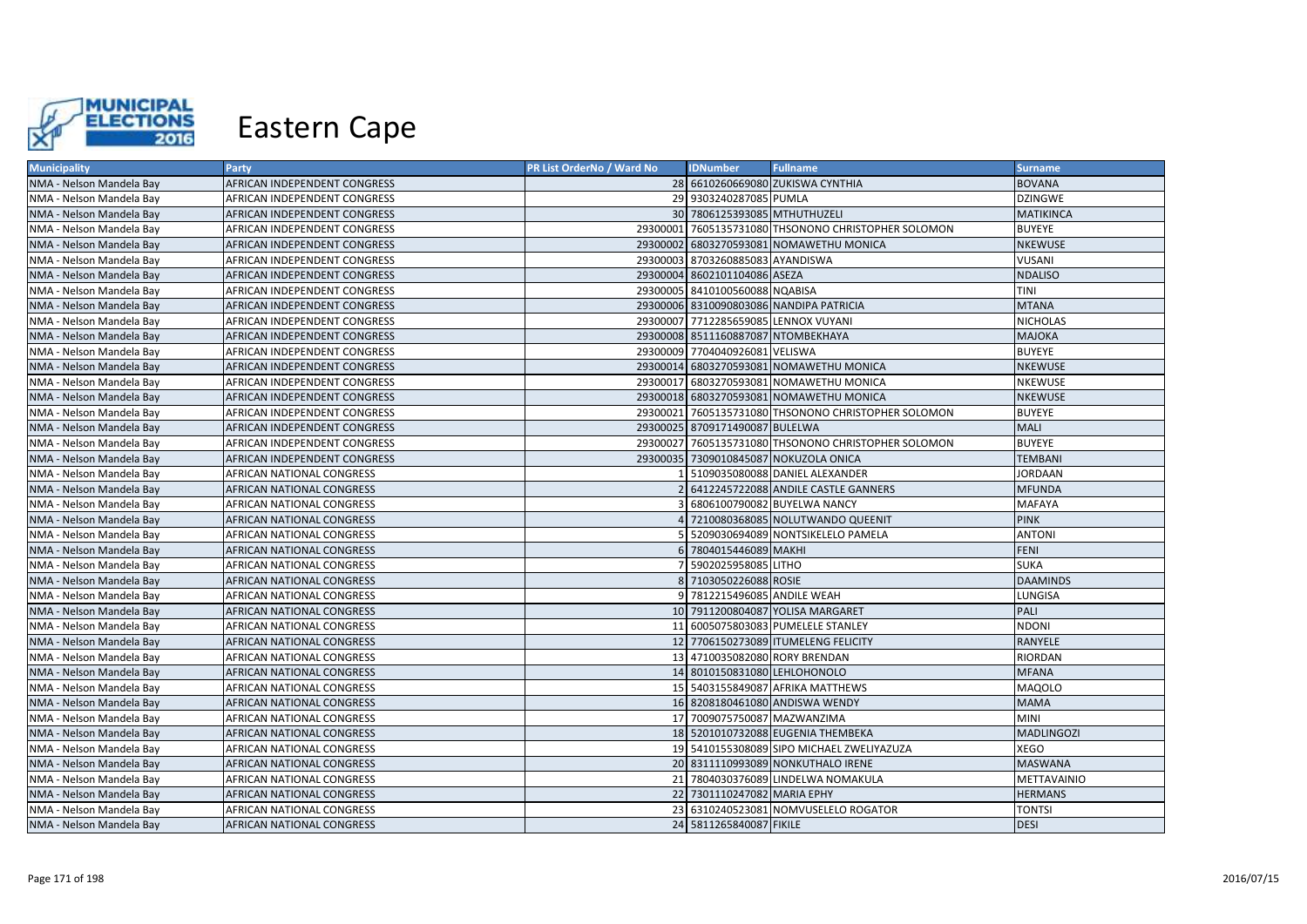

| <b>Municipality</b>      | <b>Party</b>              | PR List OrderNo / Ward No | <b>IDNumber</b>                      | <b>Fullname</b>                         | <b>Surname</b>    |
|--------------------------|---------------------------|---------------------------|--------------------------------------|-----------------------------------------|-------------------|
| NMA - Nelson Mandela Bay | AFRICAN NATIONAL CONGRESS |                           |                                      | 25 7810075237086 SIYABULELA KNIGHT      | MALI              |
| NMA - Nelson Mandela Bay | AFRICAN NATIONAL CONGRESS |                           |                                      | 26 5907050736082 FEZIWE THOBEKA         | <b>SIBEKO</b>     |
| NMA - Nelson Mandela Bay | AFRICAN NATIONAL CONGRESS |                           | 27 6709235896081 MXOLISI             |                                         | <b>MANI</b>       |
| NMA - Nelson Mandela Bay | AFRICAN NATIONAL CONGRESS |                           | 28 6310180128081 EUGENE              |                                         | <b>JOHNSON</b>    |
| NMA - Nelson Mandela Bay | AFRICAN NATIONAL CONGRESS |                           | 29 6407105863089 LINDOKUHLE          |                                         | <b>VIKA</b>       |
| NMA - Nelson Mandela Bay | AFRICAN NATIONAL CONGRESS |                           |                                      | 30 6402020811081 NOMGQIBELO VILIANT     | <b>TYUMBU</b>     |
| NMA - Nelson Mandela Bay | AFRICAN NATIONAL CONGRESS |                           | 31 6706015382084 AARON               |                                         | NYIKILANA         |
| NMA - Nelson Mandela Bay | AFRICAN NATIONAL CONGRESS |                           |                                      | 32 6912290532084 NTOMBIZODWA PATRICIA   | <b>ZOTHANI</b>    |
| NMA - Nelson Mandela Bay | AFRICAN NATIONAL CONGRESS |                           | 33 6410245145086 LAWRENCE            |                                         | <b>TROON</b>      |
| NMA - Nelson Mandela Bay | AFRICAN NATIONAL CONGRESS |                           |                                      | 34 4510100760085 PATRICIA MBUBANE       | NDLOVU            |
| NMA - Nelson Mandela Bay | AFRICAN NATIONAL CONGRESS |                           |                                      | 35 6509210159087 PENELOPE PHILLIPA      | <b>NAIDOO</b>     |
| NMA - Nelson Mandela Bay | AFRICAN NATIONAL CONGRESS |                           | 36 6508310068081 SIENA               |                                         | <b>BAARTMAN</b>   |
| NMA - Nelson Mandela Bay | AFRICAN NATIONAL CONGRESS |                           |                                      | 37 5805270793083 NONTOMBI JUDITH        | <b>NAMA</b>       |
| NMA - Nelson Mandela Bay | AFRICAN NATIONAL CONGRESS |                           |                                      | 38 5206085128088 BRIAN DESMOND          | <b>KIVEDO</b>     |
| NMA - Nelson Mandela Bay | AFRICAN NATIONAL CONGRESS |                           | 39 5811265745088 LIZO INDIA          |                                         | VAKALA            |
| NMA - Nelson Mandela Bay | AFRICAN NATIONAL CONGRESS |                           |                                      | 40 7512010671086 VELISWA BELEDINA       | <b>NDIDI</b>      |
| NMA - Nelson Mandela Bay | AFRICAN NATIONAL CONGRESS |                           | 41 5505020604081 NORIKI ALFRIDA      |                                         | <b>BASELA</b>     |
| NMA - Nelson Mandela Bay | AFRICAN NATIONAL CONGRESS |                           |                                      | 42 7507145394083 MKHULULI NICHOLUS      | <b>MAGADA</b>     |
| NMA - Nelson Mandela Bay | AFRICAN NATIONAL CONGRESS |                           |                                      | 43 5010090763081 NOBUHLE HILARY         | MBETSHU           |
| NMA - Nelson Mandela Bay | AFRICAN NATIONAL CONGRESS |                           | 44 6904200223086 ZELDA JOY           |                                         | <b>SEALE</b>      |
| NMA - Nelson Mandela Bay | AFRICAN NATIONAL CONGRESS |                           | 45 5811210702085 TINY JOSEPHINE      |                                         | SIWISA            |
| NMA - Nelson Mandela Bay | AFRICAN NATIONAL CONGRESS |                           | 46 5911130202081 MORETLO             |                                         | <b>MOPHETHE</b>   |
| NMA - Nelson Mandela Bay | AFRICAN NATIONAL CONGRESS |                           | 47 8101220549081 BABALWA             |                                         | LOBISHE           |
| NMA - Nelson Mandela Bay | AFRICAN NATIONAL CONGRESS |                           |                                      | 48 5009300637085 NONCEBA MERCY          | <b>SONJICA</b>    |
| NMA - Nelson Mandela Bay | AFRICAN NATIONAL CONGRESS |                           | 49 8811060241082 NOZIPHO             |                                         | <b>JODWANA</b>    |
| NMA - Nelson Mandela Bay | AFRICAN NATIONAL CONGRESS |                           | 50 6111080590085 LIZIWE LILLIAN      |                                         | SINGATA           |
| NMA - Nelson Mandela Bay | AFRICAN NATIONAL CONGRESS |                           |                                      | 51 5402280806087 TOKOZILE ELIZABETH     | SAHLULO           |
| NMA - Nelson Mandela Bay | AFRICAN NATIONAL CONGRESS |                           |                                      | 52 5810020471089 PINDIWE SIGNORIA       | <b>DAMBUZA</b>    |
| NMA - Nelson Mandela Bay | AFRICAN NATIONAL CONGRESS |                           | 53 5204110767087 SISINANA ELSIE      |                                         | <b>MANDLANA</b>   |
| NMA - Nelson Mandela Bay | AFRICAN NATIONAL CONGRESS |                           |                                      | 54 6005190648082 NONTOBEKO JACQUELINE   | <b>ODOLO</b>      |
| NMA - Nelson Mandela Bay | AFRICAN NATIONAL CONGRESS |                           |                                      | 55 6611050524089 NONELWA EUGINIA        | MGODUKA           |
| NMA - Nelson Mandela Bay | AFRICAN NATIONAL CONGRESS |                           | 56 7612250182081 DEIDRE              |                                         | <b>BRUINTJIES</b> |
| NMA - Nelson Mandela Bay | AFRICAN NATIONAL CONGRESS |                           |                                      | 57 8211090719084 NOMAFA SINOXOLO        | SINETILE          |
| NMA - Nelson Mandela Bay | AFRICAN NATIONAL CONGRESS |                           |                                      | 58 6412295359088 THOBEKILE WEIGHT       | LAWU              |
| NMA - Nelson Mandela Bay | AFRICAN NATIONAL CONGRESS |                           |                                      | 59 8407300766085 LIZIWE JOSEPHINE       | MGOLOZELI         |
| NMA - Nelson Mandela Bay | AFRICAN NATIONAL CONGRESS |                           | 60 7210210749089 NOMKITHA            |                                         | <b>BUTANA</b>     |
| NMA - Nelson Mandela Bay | AFRICAN NATIONAL CONGRESS |                           | 29300001 6702065160082 KEVIN LINDSAY |                                         | <b>FOSTER</b>     |
| NMA - Nelson Mandela Bay | AFRICAN NATIONAL CONGRESS |                           |                                      | 29300002 6410270167088 NATALIE ROSAMOND | ALEXANDER         |
| NMA - Nelson Mandela Bay | AFRICAN NATIONAL CONGRESS |                           | 29300003 7910025352082 LUYOLO        |                                         | <b>MAKWABE</b>    |
| NMA - Nelson Mandela Bay | AFRICAN NATIONAL CONGRESS |                           | 29300004 8101046184089 NCEBA         |                                         | <b>DYWILI</b>     |
| NMA - Nelson Mandela Bay | AFRICAN NATIONAL CONGRESS |                           | 29300005 9312200602084 AKONA         |                                         | <b>MJULWA</b>     |
| NMA - Nelson Mandela Bay | AFRICAN NATIONAL CONGRESS |                           | 29300006 8211235654089 MORGAN        |                                         | <b>TSHAKA</b>     |
| NMA - Nelson Mandela Bay | AFRICAN NATIONAL CONGRESS |                           | 29300007 6809275261087 WAYNE LESTER  |                                         | <b>JAGGERS</b>    |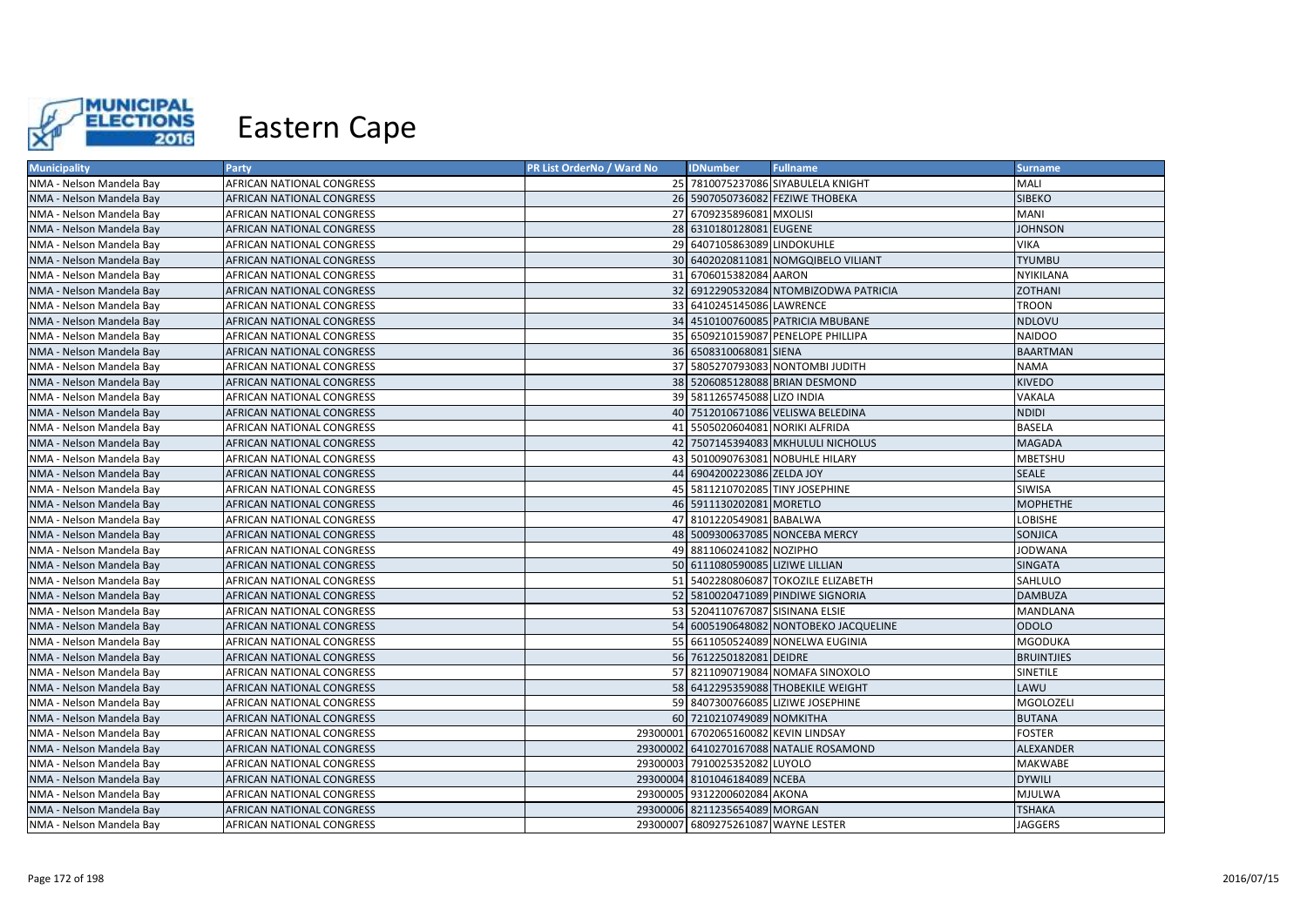

| <b>Municipality</b>      | Party                            | PR List OrderNo / Ward No | <b>IDNumber</b>                       | <b>Fullname</b>                             | <b>Surname</b>    |
|--------------------------|----------------------------------|---------------------------|---------------------------------------|---------------------------------------------|-------------------|
| NMA - Nelson Mandela Bay | AFRICAN NATIONAL CONGRESS        |                           | 29300008 4404210447082 NONCEBA EMILY  |                                             | <b>KWINANA</b>    |
| NMA - Nelson Mandela Bay | AFRICAN NATIONAL CONGRESS        |                           | 29300009 5909085118088 NAAIM          |                                             | <b>DAVIDS</b>     |
| NMA - Nelson Mandela Bay | AFRICAN NATIONAL CONGRESS        |                           | 29300010 5712290144083 NELLIE MARIA   |                                             | <b>OOSTHUIZEN</b> |
| NMA - Nelson Mandela Bay | AFRICAN NATIONAL CONGRESS        |                           | 29300011 6503145057086 DUANE PETER    |                                             | ADAMS             |
| NMA - Nelson Mandela Bay | AFRICAN NATIONAL CONGRESS        |                           | 29300012 7106115321083 VINCENT        |                                             | <b>EDGAR</b>      |
| NMA - Nelson Mandela Bay | AFRICAN NATIONAL CONGRESS        |                           | 29300013 5509055082080 NICO           |                                             | <b>DU PLESSIS</b> |
| NMA - Nelson Mandela Bay | <b>AFRICAN NATIONAL CONGRESS</b> |                           | 29300014 6503145057086 DUANE PETER    |                                             | <b>ADAMS</b>      |
| NMA - Nelson Mandela Bay | AFRICAN NATIONAL CONGRESS        |                           |                                       | 29300015 6107110622088 NTOMBEKAYA CELIA     | <b>MTATI</b>      |
| NMA - Nelson Mandela Bay | AFRICAN NATIONAL CONGRESS        |                           | 29300016 7506035475085 XOLA           |                                             | <b>SABANI</b>     |
| NMA - Nelson Mandela Bay | AFRICAN NATIONAL CONGRESS        |                           |                                       | 29300017 6507055480089 ROSSVELDT NCEDISO    | <b>CAPTAIN</b>    |
| NMA - Nelson Mandela Bay | AFRICAN NATIONAL CONGRESS        |                           |                                       | 29300018 6612160806085 LUNGISWA DAPHNIE     | <b>MNYIMBA</b>    |
| NMA - Nelson Mandela Bay | AFRICAN NATIONAL CONGRESS        |                           |                                       | 29300019 8807125663088 GAMALIHLELI DEVELOP  | <b>MAQULA</b>     |
| NMA - Nelson Mandela Bay | AFRICAN NATIONAL CONGRESS        |                           | 29300020 7501115505083 BONGO BRAIN    |                                             | <b>NOMBIBA</b>    |
| NMA - Nelson Mandela Bay | AFRICAN NATIONAL CONGRESS        |                           |                                       | 29300021 5905195851089 MAXWELL SIZWE        | <b>JODWANA</b>    |
| NMA - Nelson Mandela Bay | AFRICAN NATIONAL CONGRESS        |                           |                                       | 29300022 6207050582084 NQABAKAZI NOKWAZI    | <b>ZUMA</b>       |
| NMA - Nelson Mandela Bay | AFRICAN NATIONAL CONGRESS        |                           | 29300023 6011165685083 SANDILE DANIEL |                                             | NZANZEKA          |
| NMA - Nelson Mandela Bay | AFRICAN NATIONAL CONGRESS        |                           |                                       | 29300024 6901175559080 KOLEKILE KELVIN      | <b>BOQWANA</b>    |
| NMA - Nelson Mandela Bay | AFRICAN NATIONAL CONGRESS        |                           | 29300025 7010305652085 THEMBEKILE     |                                             | <b>JACOBS</b>     |
| NMA - Nelson Mandela Bay | AFRICAN NATIONAL CONGRESS        |                           |                                       | 29300026 7406305717086 PATRICK BUYISILE     | <b>VANI</b>       |
| NMA - Nelson Mandela Bay | AFRICAN NATIONAL CONGRESS        |                           | 29300027 7711220373083 ZOLISWA        |                                             | <b>DLULA</b>      |
| NMA - Nelson Mandela Bay | AFRICAN NATIONAL CONGRESS        |                           | 29300028 7107075734083 XOLA COLIX     |                                             | <b>TYALI</b>      |
| NMA - Nelson Mandela Bay | AFRICAN NATIONAL CONGRESS        |                           | 29300029 7704085484087 VUKILE         |                                             | <b>DYELE</b>      |
| NMA - Nelson Mandela Bay | AFRICAN NATIONAL CONGRESS        |                           |                                       | 29300030 5909195583080 MBULELO AUBREY       | <b>GIDANE</b>     |
| NMA - Nelson Mandela Bay | AFRICAN NATIONAL CONGRESS        |                           | 29300031 7911285629086 LUYOLO         |                                             | <b>NOMBOLA</b>    |
| NMA - Nelson Mandela Bay | AFRICAN NATIONAL CONGRESS        |                           | 29300032 5706245124083 MERVIN         |                                             | <b>JORDAAN</b>    |
| NMA - Nelson Mandela Bay | AFRICAN NATIONAL CONGRESS        |                           |                                       | 29300033 6106280822080 NOMAZWI PATRICIA     | SONTI             |
| NMA - Nelson Mandela Bay | AFRICAN NATIONAL CONGRESS        |                           | 29300034 5504225210083 ABRAHAM        |                                             | <b>MEYER</b>      |
| NMA - Nelson Mandela Bay | AFRICAN NATIONAL CONGRESS        |                           | 29300035 7406040211080 KAREN MARSHA   |                                             | <b>KEMP</b>       |
| NMA - Nelson Mandela Bay | AFRICAN NATIONAL CONGRESS        |                           |                                       | 29300036 5511050845081 NOMONDE JULIA        | <b>MHLOBISO</b>   |
| NMA - Nelson Mandela Bay | AFRICAN NATIONAL CONGRESS        |                           | 29300037 7804015196080 EDWARD JAMES   |                                             | <b>BOOYSEN</b>    |
| NMA - Nelson Mandela Bay | AFRICAN NATIONAL CONGRESS        |                           | 29300038 8508040622080 PHUMZA         |                                             | <b>MATUTU</b>     |
| NMA - Nelson Mandela Bay | AFRICAN NATIONAL CONGRESS        |                           |                                       | 29300039 6305095043086 THOBELA EMMANUEL     | MNGONYAMA         |
| NMA - Nelson Mandela Bay | AFRICAN NATIONAL CONGRESS        |                           | 29300040 9109185491081 LUNGA XOLANI   |                                             | NOMBEXEZA         |
| NMA - Nelson Mandela Bay | AFRICAN NATIONAL CONGRESS        |                           |                                       | 29300041 7003145878085 SIMPHIWE STEVEN      | <b>TYUKANA</b>    |
| NMA - Nelson Mandela Bay | AFRICAN NATIONAL CONGRESS        |                           |                                       | 29300042 7108145472084 PHAKAMISA ASHWELL    | <b>MFAMA</b>      |
| NMA - Nelson Mandela Bay | AFRICAN NATIONAL CONGRESS        |                           |                                       | 29300044 5204200572082 NOMSA MIRRIAM        | <b>BOOI</b>       |
| NMA - Nelson Mandela Bay | AFRICAN NATIONAL CONGRESS        |                           |                                       | 29300045 7309236116081 SIPHIWO SISEKO JONES | <b>PLAATJIES</b>  |
| NMA - Nelson Mandela Bay | AFRICAN NATIONAL CONGRESS        |                           |                                       | 29300046 6904220530080 LINDELWA PRISCILLA   | QUKUBANA          |
| NMA - Nelson Mandela Bay | AFRICAN NATIONAL CONGRESS        |                           |                                       | 29300047 4603070180085 NONTUTUZELO ETHEL    | SIKWEYIYA         |
| NMA - Nelson Mandela Bay | AFRICAN NATIONAL CONGRESS        |                           | 29300048 7012245097082 BRIAN HILTON   |                                             | <b>SALTERS</b>    |
| NMA - Nelson Mandela Bay | AFRICAN NATIONAL CONGRESS        |                           | 29300049 4405155073080 ANDREW         |                                             | <b>JACOBS</b>     |
| NMA - Nelson Mandela Bay | AFRICAN NATIONAL CONGRESS        |                           | 29300050 9109185491081 LUNGA XOLANI   |                                             | NOMBEXEZA         |
| NMA - Nelson Mandela Bay | <b>AFRICAN NATIONAL CONGRESS</b> |                           | 29300051 6402205548086 MLUNGISI ELIAS |                                             | <b>MATANA</b>     |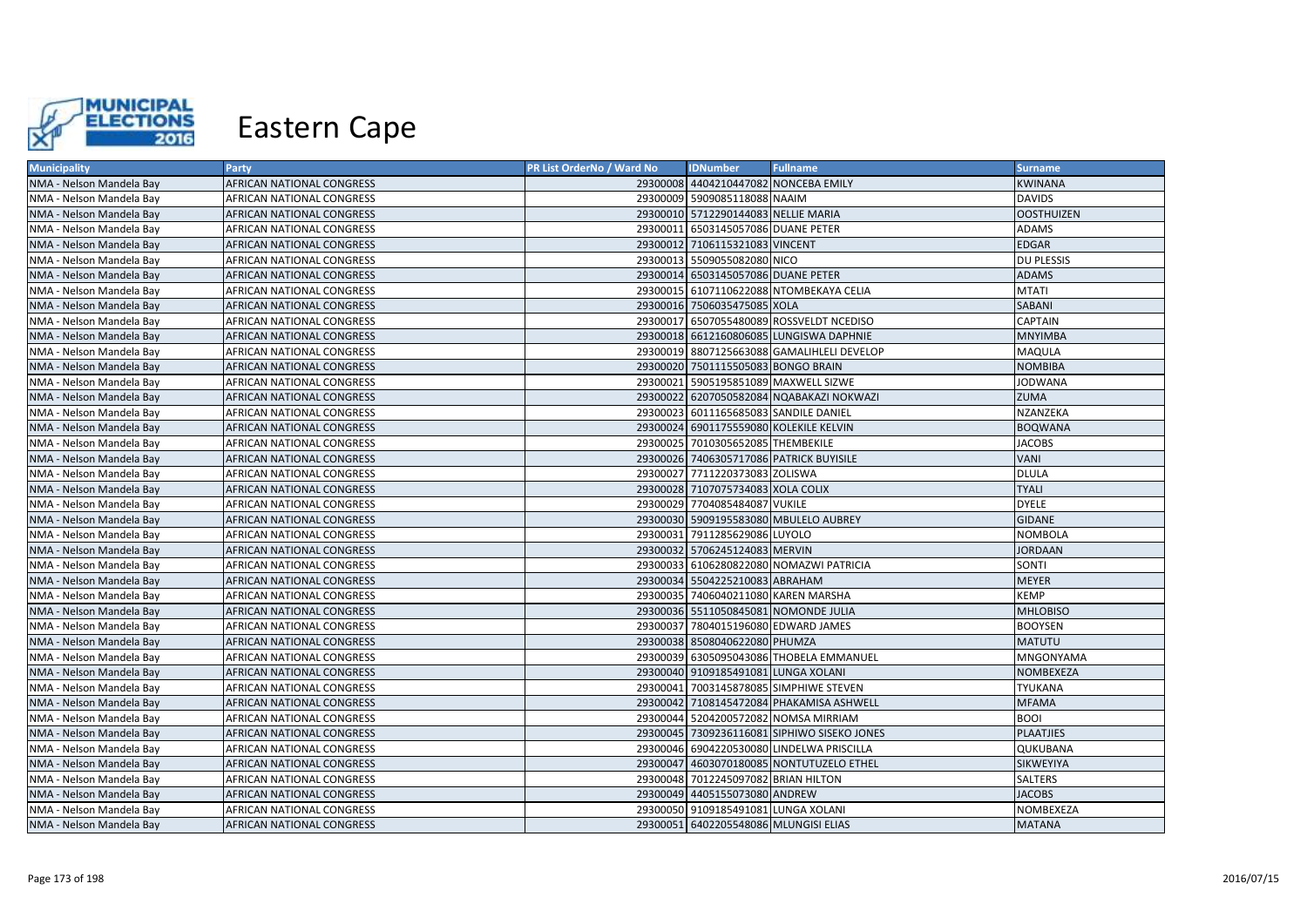

| <b>Municipality</b>      | Party                       | PR List OrderNo / Ward No | <b>IDNumber</b>                      | <b>Fullname</b>                              | <b>Surname</b>    |
|--------------------------|-----------------------------|---------------------------|--------------------------------------|----------------------------------------------|-------------------|
| NMA - Nelson Mandela Bay | AFRICAN NATIONAL CONGRESS   |                           | 29300052 6702095467085 MKHULULI      |                                              | MSUTWANA          |
| NMA - Nelson Mandela Bay | AFRICAN NATIONAL CONGRESS   |                           |                                      | 29300053 7712210762087 NOMAZULU AGRINETTE    | <b>MTHI</b>       |
| NMA - Nelson Mandela Bay | AFRICAN NATIONAL CONGRESS   |                           | 29300054 8211235654089 MORGAN        |                                              | <b>TSHAKA</b>     |
| NMA - Nelson Mandela Bay | AFRICAN NATIONAL CONGRESS   |                           |                                      | 29300055 8410255263082 MZUVUKILE LINDILE     | <b>BOTI</b>       |
| NMA - Nelson Mandela Bay | AFRICAN NATIONAL CONGRESS   |                           | 29300056 5808081317084 MAMBALU       |                                              | MGCOKOCA          |
| NMA - Nelson Mandela Bay | AFRICAN NATIONAL CONGRESS   |                           |                                      | 29300057 6712115357083 BECINGA PRINCE        | <b>MBUQU</b>      |
| NMA - Nelson Mandela Bay | AFRICAN NATIONAL CONGRESS   |                           |                                      | 29300058 7708190347089 MENDISWA LUCIA        | MAKUNGA           |
| NMA - Nelson Mandela Bay | AFRICAN NATIONAL CONGRESS   |                           |                                      | 29300059 6901135441080 LEONARD MAZANGWANDILE | DANO              |
| NMA - Nelson Mandela Bay | AFRICAN NATIONAL CONGRESS   |                           | 29300060 7601085597084 MVUZO ERNEST  |                                              | MBELEKANE         |
| NMA - Nelson Mandela Bay | AFRICAN PEOPLE'S CONVENTION |                           | 1 7203255700083 GRAVEN TANDO         |                                              | <b>HANANA</b>     |
| NMA - Nelson Mandela Bay | AFRICAN PEOPLE'S CONVENTION |                           |                                      | 2 5808281259086 LULAMA MILDRED               | <b>MATIWANA</b>   |
| NMA - Nelson Mandela Bay | AFRICAN PEOPLE'S CONVENTION |                           | 3 7709150824083 NODOLI               |                                              | MASIZA            |
| NMA - Nelson Mandela Bay | AFRICAN PEOPLE'S CONVENTION |                           |                                      | 4 8212256366082 AVIWE ARCHBOY                | MVANE             |
| NMA - Nelson Mandela Bay | AFRICAN PEOPLE'S CONVENTION |                           |                                      | 5 7804290576089 AMANDA SINDISWA              | <b>MXOTWA</b>     |
| NMA - Nelson Mandela Bay | AFRICAN PEOPLE'S CONVENTION |                           | 6 5908105761083 YEDWA PATRICK        |                                              | <b>MATIWANA</b>   |
| NMA - Nelson Mandela Bay | AFRICAN PEOPLE'S CONVENTION |                           |                                      | 7 7603011004086 VICTORIA NOBESUTHU           | NQUMBA            |
| NMA - Nelson Mandela Bay | AFRICAN PEOPLE'S CONVENTION |                           | 8 8009221306080 NOMBULELO            |                                              | BOBO              |
| NMA - Nelson Mandela Bay | AFRICAN PEOPLE'S CONVENTION |                           | 29300003 7203255700083 GRAVEN TANDO  |                                              | HANANA            |
| NMA - Nelson Mandela Bay | AFRICAN PEOPLE'S CONVENTION |                           |                                      | 29300004 8608260388089 ZIYANDA GLADYS        | MATIWANE          |
| NMA - Nelson Mandela Bay | AFRICAN PEOPLE'S CONVENTION |                           |                                      | 29300014 8212256366082 AVIWE ARCHBOY         | <b>MVANE</b>      |
| NMA - Nelson Mandela Bay | AFRICAN PEOPLE'S CONVENTION |                           |                                      | 29300015 8212256366082 AVIWE ARCHBOY         | <b>MVANE</b>      |
| NMA - Nelson Mandela Bay | AFRICAN PEOPLE'S CONVENTION |                           | 29300018 8009221306080 NOMBULELO     |                                              | <b>BOBO</b>       |
| NMA - Nelson Mandela Bay | AFRICAN PEOPLE'S CONVENTION |                           | 29300019 8009221306080 NOMBULELO     |                                              | BOBO              |
| NMA - Nelson Mandela Bay | AFRICAN PEOPLE'S CONVENTION |                           |                                      | 29300025 7804290576089 AMANDA SINDISWA       | <b>MXOTWA</b>     |
| NMA - Nelson Mandela Bay | AFRICAN PEOPLE'S CONVENTION |                           | 29300042 5908105761083 YEDWA PATRICK |                                              | MATIWANA          |
| NMA - Nelson Mandela Bay | AFRICAN PEOPLE'S CONVENTION |                           | 29300056 7601101037081 BULELWA       |                                              | NDUDE             |
| NMA - Nelson Mandela Bay | AFRICAN PEOPLE'S CONVENTION |                           |                                      | 29300057 5808281259086 LULAMA MILDRED        | MATIWANA          |
| NMA - Nelson Mandela Bay | AFRICAN POWER MOVEMENT      |                           |                                      | 1 8404260145087 ZAAHIRA MOOSA ALLIE          | TIRY              |
| NMA - Nelson Mandela Bay | AFRICAN POWER MOVEMENT      |                           |                                      | 2 6603180276086 NOMFUNDO MILLICENT           | TSHIBANGU         |
| NMA - Nelson Mandela Bay | AFRICAN POWER MOVEMENT      |                           |                                      | 3 7809235100085 VINCENT CHARLES              | LIGHTFOOT         |
| NMA - Nelson Mandela Bay | AFRICAN POWER MOVEMENT      |                           | 4 7511230142084 ESMARELDA            |                                              | BEZUIDENHOUT      |
| NMA - Nelson Mandela Bay | AFRICAN POWER MOVEMENT      |                           | 5 7902085550085 XOLANI               |                                              | MOOI              |
| NMA - Nelson Mandela Bay | AFRICAN POWER MOVEMENT      |                           |                                      | 6 7804105191082 SEBASTIAN LANCE              | PETERSEN          |
| NMA - Nelson Mandela Bay | AFRICAN POWER MOVEMENT      |                           |                                      | 7 7307270731088 NTOMBIZINE WENDY             | GAZI              |
| NMA - Nelson Mandela Bay | AFRICAN POWER MOVEMENT      |                           |                                      | 8 8508250525080 NOMAWETHU DOROTHY            | PETER             |
| NMA - Nelson Mandela Bay | AFRICAN POWER MOVEMENT      |                           | 9 9306050180084 VUYOKAZI             |                                              | MASOKA            |
| NMA - Nelson Mandela Bay | AFRICAN POWER MOVEMENT      |                           |                                      | 10 7308250257086 SHELLEY SHARLENE            | <b>BANTOM</b>     |
| NMA - Nelson Mandela Bay | AFRICAN POWER MOVEMENT      |                           | 11 7503056071083 THANDO              |                                              | <b>CAWE</b>       |
| NMA - Nelson Mandela Bay | AFRICAN POWER MOVEMENT      |                           | 12 6708210147080 MARIAM              |                                              | VAN ROOYEN        |
| NMA - Nelson Mandela Bay | AFRICAN POWER MOVEMENT      |                           | 13 6912115245086 MERVIN              |                                              | GRIMSELL          |
| NMA - Nelson Mandela Bay | AFRICAN POWER MOVEMENT      |                           |                                      | 14 5606300817086 NOMHLE GLADYS               | MASEWU            |
| NMA - Nelson Mandela Bay | AFRICAN POWER MOVEMENT      |                           | 15 6512315138089 RAGMAAN             |                                              | <b>CAIRNCROSS</b> |
| NMA - Nelson Mandela Bay | AFRICAN POWER MOVEMENT      |                           |                                      | 16 7205260563083 PRINCESS NTOMBIZANELE       | SOMFULA           |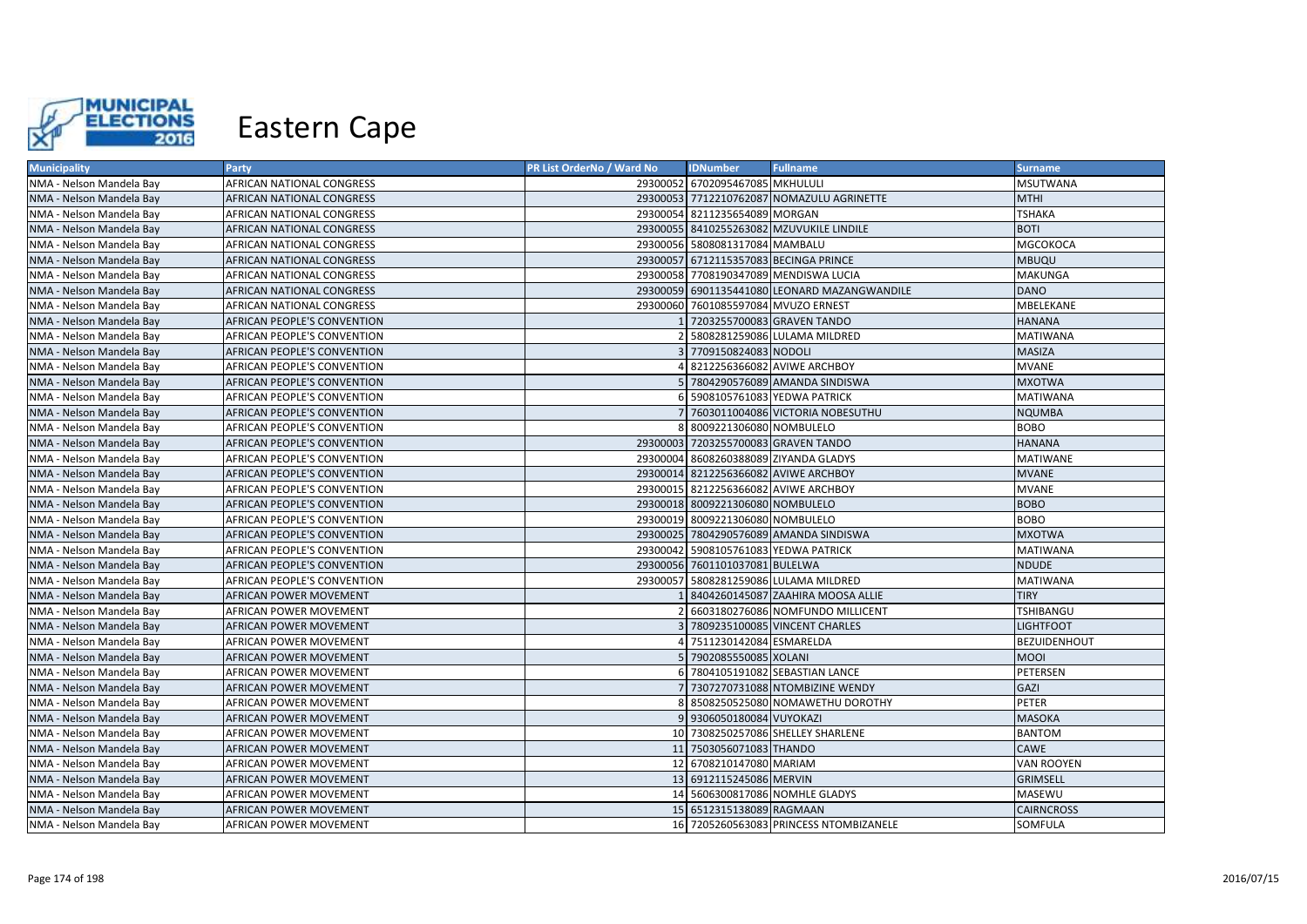

| <b>Municipality</b>      | Party                         | <b>PR List OrderNo / Ward No</b> | <b>IDNumber</b>                     | <b>Fullname</b>                           | <b>Surname</b>    |
|--------------------------|-------------------------------|----------------------------------|-------------------------------------|-------------------------------------------|-------------------|
| NMA - Nelson Mandela Bay | AFRICAN POWER MOVEMENT        |                                  | 17 6709265037085 BENJAMIN           |                                           | <b>MASON</b>      |
| NMA - Nelson Mandela Bay | AFRICAN POWER MOVEMENT        |                                  | 18 6609050908088 LEAH               |                                           | GEORGE            |
| NMA - Nelson Mandela Bay | AFRICAN POWER MOVEMENT        |                                  | 19 5412150114082 CATHERINA          |                                           | <b>SWARTS</b>     |
| NMA - Nelson Mandela Bay | AFRICAN POWER MOVEMENT        |                                  | 20 5302105003086 FILLIS STEPHEN     |                                           | <b>PETRUS</b>     |
| NMA - Nelson Mandela Bay | AFRICAN POWER MOVEMENT        |                                  | 21 9111260183088 TERRYN             |                                           | <b>MUNNICK</b>    |
| NMA - Nelson Mandela Bay | AFRICAN POWER MOVEMENT        |                                  | 22 6205275209087 NOEL ALOYSIUS      |                                           | AFRIKA            |
| NMA - Nelson Mandela Bay | AFRICAN POWER MOVEMENT        |                                  |                                     | 23 3608060394084 NOTEMBA HARRIET          | OXOL              |
| NMA - Nelson Mandela Bay | AFRICAN POWER MOVEMENT        |                                  | 24 8507175912084 TSEPO              |                                           | MASOKA            |
| NMA - Nelson Mandela Bay | AFRICAN POWER MOVEMENT        |                                  | 25 4209210390087 JOHANNA            |                                           | <b>BRUINTJIES</b> |
| NMA - Nelson Mandela Bay | AFRICAN POWER MOVEMENT        |                                  | 26 7310175611082 GEORGE             |                                           | OORTMAN           |
| NMA - Nelson Mandela Bay | AFRICAN POWER MOVEMENT        |                                  | 27 6109295167087 PIET               |                                           | <b>JACOBUS</b>    |
| NMA - Nelson Mandela Bay | AFRICAN POWER MOVEMENT        |                                  |                                     | 28 9701040208088 SAMMY-JOE CELESTÉ        | WILDMAN           |
| NMA - Nelson Mandela Bay | AFRICAN POWER MOVEMENT        |                                  | 29 8311130173084 NELLIE             |                                           | <b>LIGMAN</b>     |
| NMA - Nelson Mandela Bay | AFRICAN POWER MOVEMENT        |                                  |                                     | 30 8601160263080 RIANA ANDREA DOUWLEEN    | KEYSTER           |
| NMA - Nelson Mandela Bay | AFRICAN POWER MOVEMENT        |                                  | 31 7002105032089 LARRY              |                                           | <b>EDIMS</b>      |
| NMA - Nelson Mandela Bay | AFRICAN POWER MOVEMENT        |                                  | 32 6808315519082 MARIUS             |                                           | SPEELMAN          |
| NMA - Nelson Mandela Bay | AFRICAN POWER MOVEMENT        |                                  | 33 6311245177089 ANTHONY            |                                           | <b>BANTOM</b>     |
| NMA - Nelson Mandela Bay | AFRICAN POWER MOVEMENT        |                                  |                                     | 34 5609240171085 CHARMAINE YVONNE         | SWARTBOOI         |
| NMA - Nelson Mandela Bay | AFRICAN POWER MOVEMENT        |                                  |                                     | 35 4407050313082 NOMILILE ALICE           | SOMKAZA           |
| NMA - Nelson Mandela Bay | AFRICAN POWER MOVEMENT        |                                  |                                     | 36 6710285133086 RAPHAEL ALPHIES          | <b>SEPTOO</b>     |
| NMA - Nelson Mandela Bay | AFRICAN POWER MOVEMENT        |                                  |                                     | 37 5703190156087 DOROTHY CHARMAINE        | MARCHMAN          |
| NMA - Nelson Mandela Bay | AFRICAN POWER MOVEMENT        |                                  |                                     | 29300001 7809235100085 VINCENT CHARLES    | LIGHTFOOT         |
| NMA - Nelson Mandela Bay | AFRICAN POWER MOVEMENT        |                                  |                                     | 29300002 7809235100085 VINCENT CHARLES    | LIGHTFOOT         |
| NMA - Nelson Mandela Bay | AFRICAN POWER MOVEMENT        |                                  |                                     | 29300003 7809235100085 VINCENT CHARLES    | <b>LIGHTFOOT</b>  |
| NMA - Nelson Mandela Bay | AFRICAN POWER MOVEMENT        |                                  |                                     | 29300004 6603180276086 NOMFUNDO MILLICENT | TSHIBANGU         |
| NMA - Nelson Mandela Bay | AFRICAN POWER MOVEMENT        |                                  |                                     | 29300005 6603180276086 NOMFUNDO MILLICENT | TSHIBANGU         |
| NMA - Nelson Mandela Bay | AFRICAN POWER MOVEMENT        |                                  |                                     | 29300006 7809235100085 VINCENT CHARLES    | LIGHTFOOT         |
| NMA - Nelson Mandela Bay | AFRICAN POWER MOVEMENT        |                                  |                                     | 29300007 7308250257086 SHELLEY SHARLENE   | BANTOM            |
| NMA - Nelson Mandela Bay | AFRICAN POWER MOVEMENT        |                                  |                                     | 29300008 7809235100085 VINCENT CHARLES    | LIGHTFOOT         |
| NMA - Nelson Mandela Bay | AFRICAN POWER MOVEMENT        |                                  |                                     | 29300009 7809235100085 VINCENT CHARLES    | <b>LIGHTFOOT</b>  |
| NMA - Nelson Mandela Bay | AFRICAN POWER MOVEMENT        |                                  | 29300010 7405130183084 ZUMAYA       |                                           | <b>CROY</b>       |
| NMA - Nelson Mandela Bay | AFRICAN POWER MOVEMENT        |                                  |                                     | 29300011 7409275173082 ASHLEY BRANDON     | MUNNICK           |
| NMA - Nelson Mandela Bay | AFRICAN POWER MOVEMENT        |                                  | 29300012 8012025102085 ELTON ELLIOT |                                           | <b>FORTUIN</b>    |
| NMA - Nelson Mandela Bay | AFRICAN POWER MOVEMENT        |                                  |                                     | 29300013 7409275173082 ASHLEY BRANDON     | <b>MUNNICK</b>    |
| NMA - Nelson Mandela Bay | AFRICAN POWER MOVEMENT        |                                  |                                     | 29300014 6603180276086 NOMFUNDO MILLICENT | TSHIBANGU         |
| NMA - Nelson Mandela Bay | AFRICAN POWER MOVEMENT        |                                  | 29300015 6307260492080 MZIKAZI      |                                           | NGABAZA MAGONGO   |
| NMA - Nelson Mandela Bay | AFRICAN POWER MOVEMENT        |                                  |                                     | 29300016 6603180276086 NOMFUNDO MILLICENT | TSHIBANGU         |
| NMA - Nelson Mandela Bay | AFRICAN POWER MOVEMENT        |                                  |                                     | 29300017 6603180276086 NOMFUNDO MILLICENT | TSHIBANGU         |
| NMA - Nelson Mandela Bay | AFRICAN POWER MOVEMENT        |                                  |                                     | 29300018 6603180276086 NOMFUNDO MILLICENT | TSHIBANGU         |
| NMA - Nelson Mandela Bay | AFRICAN POWER MOVEMENT        |                                  | 29300019 8407241127082 NOMASUNDU    |                                           | GANYA             |
| NMA - Nelson Mandela Bay | AFRICAN POWER MOVEMENT        |                                  | 29300020 8209016455080 AYANDA       |                                           | SOYA              |
| NMA - Nelson Mandela Bay | AFRICAN POWER MOVEMENT        |                                  |                                     | 29300021 6603180276086 NOMFUNDO MILLICENT | TSHIBANGU         |
| NMA - Nelson Mandela Bay | <b>AFRICAN POWER MOVEMENT</b> |                                  |                                     | 29300022 6603180276086 NOMFUNDO MILLICENT | TSHIBANGU         |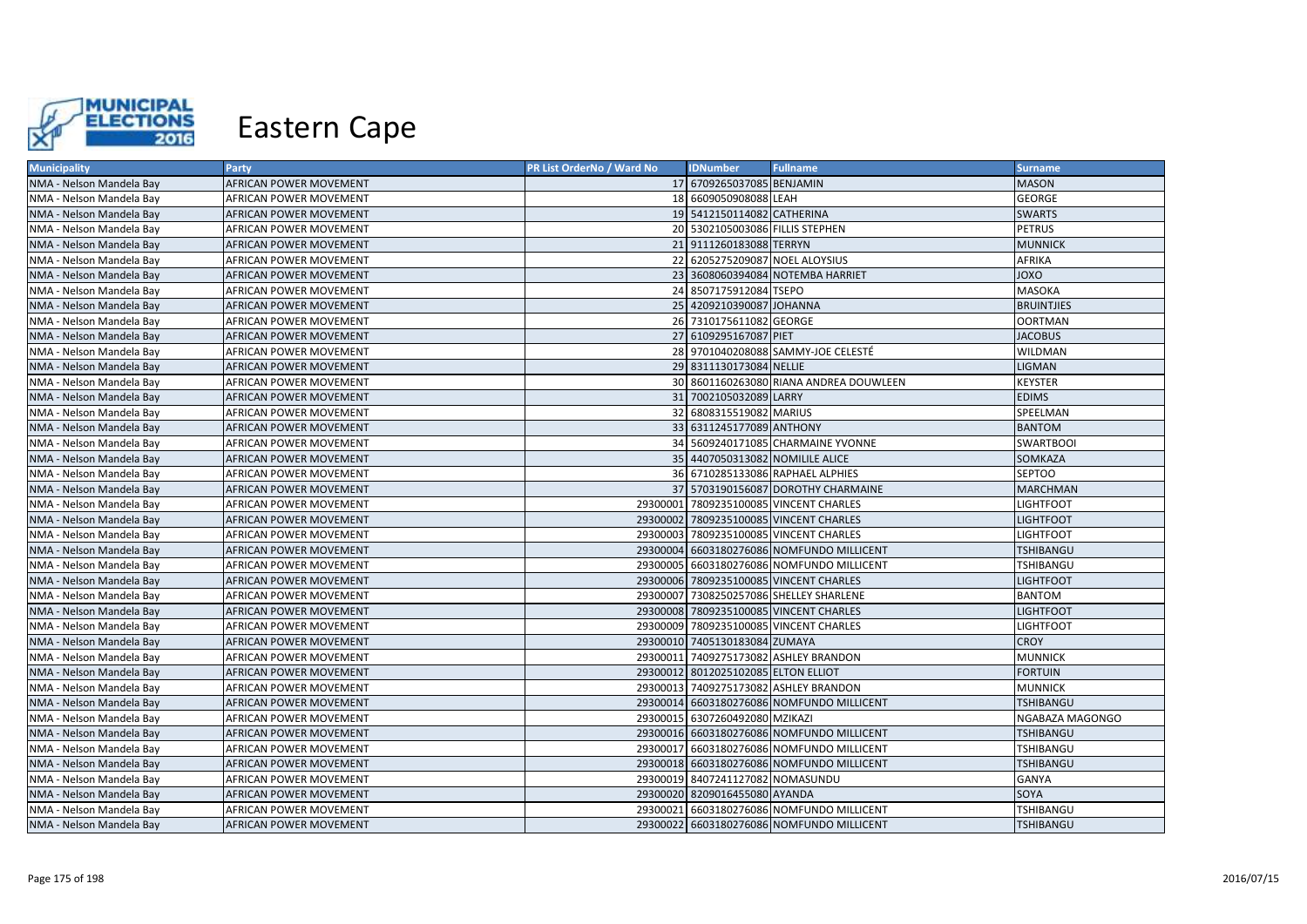

| <b>Municipality</b>      | Party                         | <b>PR List OrderNo / Ward No</b> | <b>IDNumber</b>                      | <b>Fullname</b>                             | <b>Surname</b>       |
|--------------------------|-------------------------------|----------------------------------|--------------------------------------|---------------------------------------------|----------------------|
| NMA - Nelson Mandela Bay | AFRICAN POWER MOVEMENT        |                                  |                                      | 29300023 6603180276086 NOMFUNDO MILLICENT   | TSHIBANGU            |
| NMA - Nelson Mandela Bay | AFRICAN POWER MOVEMENT        |                                  |                                      | 29300024 6603180276086 NOMFUNDO MILLICENT   | TSHIBANGU            |
| NMA - Nelson Mandela Bay | AFRICAN POWER MOVEMENT        |                                  |                                      | 29300025 7809235100085 VINCENT CHARLES      | <b>LIGHTFOOT</b>     |
| NMA - Nelson Mandela Bay | AFRICAN POWER MOVEMENT        |                                  |                                      | 29300026 6603180276086 NOMFUNDO MILLICENT   | <b>TSHIBANGU</b>     |
| NMA - Nelson Mandela Bay | AFRICAN POWER MOVEMENT        |                                  | 29300027 9704151104088 LELETHU       |                                             | MBOYA                |
| NMA - Nelson Mandela Bay | AFRICAN POWER MOVEMENT        |                                  | 29300028 7908066018083 ANDILE        |                                             | <b>POSWA</b>         |
| NMA - Nelson Mandela Bay | AFRICAN POWER MOVEMENT        |                                  | 29300029 9406225169085 LETANIËL JOHN |                                             | <b>JENICKER</b>      |
| NMA - Nelson Mandela Bay | AFRICAN POWER MOVEMENT        |                                  |                                      | 29300030 6603180276086 NOMFUNDO MILLICENT   | <b>TSHIBANGU</b>     |
| NMA - Nelson Mandela Bay | AFRICAN POWER MOVEMENT        |                                  | 29300031 6311245177089 ANTHONY       |                                             | BANTOM               |
| NMA - Nelson Mandela Bay | AFRICAN POWER MOVEMENT        |                                  | 29300032 6107275280086 HENRY TIEVO   |                                             | <b>RESONOP</b>       |
| NMA - Nelson Mandela Bay | AFRICAN POWER MOVEMENT        |                                  | 29300033 6808315519082 MARIUS        |                                             | SPEELMAN             |
| NMA - Nelson Mandela Bay | AFRICAN POWER MOVEMENT        |                                  |                                      | 29300034 6809120644081 MARILYN MERLE        | <b>INGRAM</b>        |
| NMA - Nelson Mandela Bay | AFRICAN POWER MOVEMENT        |                                  |                                      | 29300035 7104125252083 ABRAHAM PHILIP       | <b>DU PREEZ</b>      |
| NMA - Nelson Mandela Bay | AFRICAN POWER MOVEMENT        |                                  | 29300036 6910155988086 VUVANI JULIUS |                                             | <b>MXINWA</b>        |
| NMA - Nelson Mandela Bay | AFRICAN POWER MOVEMENT        |                                  |                                      | 29300037 7208020097087 SARAHLINE SOPHIA     | <b>LEWACK</b>        |
| NMA - Nelson Mandela Bay | AFRICAN POWER MOVEMENT        |                                  |                                      | 29300038 5809045242087 RONALD RICHARD       | <b>DAMONS</b>        |
| NMA - Nelson Mandela Bay | AFRICAN POWER MOVEMENT        |                                  |                                      | 29300039 7809235100085 VINCENT CHARLES      | <b>LIGHTFOOT</b>     |
| NMA - Nelson Mandela Bay | AFRICAN POWER MOVEMENT        |                                  |                                      | 29300040 7809235100085 VINCENT CHARLES      | <b>LIGHTFOOT</b>     |
| NMA - Nelson Mandela Bay | AFRICAN POWER MOVEMENT        |                                  |                                      | 29300041 5609240171085 CHARMAINE YVONNE     | <b>SWARTBOOI</b>     |
| NMA - Nelson Mandela Bay | AFRICAN POWER MOVEMENT        |                                  |                                      | 29300042 6603180276086 NOMFUNDO MILLICENT   | <b>TSHIBANGU</b>     |
| NMA - Nelson Mandela Bay | AFRICAN POWER MOVEMENT        |                                  |                                      | 29300043 6603180276086 NOMFUNDO MILLICENT   | TSHIBANGU            |
| NMA - Nelson Mandela Bay | AFRICAN POWER MOVEMENT        |                                  | 29300044 7002105032089 LARRY         |                                             | <b>EDIMS</b>         |
| NMA - Nelson Mandela Bay | AFRICAN POWER MOVEMENT        |                                  |                                      | 29300045 5612190814084 NOMBULELO MONICA     | <b>NONIMBA</b>       |
| NMA - Nelson Mandela Bay | AFRICAN POWER MOVEMENT        |                                  | 29300046 6509230496089 NOMAKAYA      |                                             | <b>BOOI</b>          |
| NMA - Nelson Mandela Bay | AFRICAN POWER MOVEMENT        |                                  |                                      | 29300047 6302070727080 TOBEKA YVONNE        | <b>TSHEMESE</b>      |
| NMA - Nelson Mandela Bay | AFRICAN POWER MOVEMENT        |                                  | 29300048 9406075386086 MZIWOXOLO     |                                             | <b>NCAMISO</b>       |
| NMA - Nelson Mandela Bay | AFRICAN POWER MOVEMENT        |                                  |                                      | 29300049 6603180276086 NOMFUNDO MILLICENT   | <b>TSHIBANGU</b>     |
| NMA - Nelson Mandela Bay | AFRICAN POWER MOVEMENT        |                                  |                                      | 29300050 5706030896085 XOLISWA CONSTANCE    | <b>MOOI</b>          |
| NMA - Nelson Mandela Bay | AFRICAN POWER MOVEMENT        |                                  | 29300051 6708210147080 MARIAM        |                                             | VAN ROOYEN           |
| NMA - Nelson Mandela Bay | <b>AFRICAN POWER MOVEMENT</b> |                                  | 29300052 8311130173084 NELLIE        |                                             | <b>LIGMAN</b>        |
| NMA - Nelson Mandela Bay | AFRICAN POWER MOVEMENT        |                                  | 29300053 8009286075083 LOYISO        |                                             | <b>BLOUW</b>         |
| NMA - Nelson Mandela Bay | AFRICAN POWER MOVEMENT        |                                  | 29300054 8806040326086 NOLUKHANYO    |                                             | <b>NCAMISO</b>       |
| NMA - Nelson Mandela Bay | AFRICAN POWER MOVEMENT        |                                  | 29300055 7809305747088 SICELO        |                                             | MTI                  |
| NMA - Nelson Mandela Bay | AFRICAN POWER MOVEMENT        |                                  |                                      | 29300056 5802010937088 PHUMLA PATRICIA      | <b>MASOKA</b>        |
| NMA - Nelson Mandela Bay | AFRICAN POWER MOVEMENT        |                                  | 29300057 8804125364080 PHINDILE      |                                             | PAYI                 |
| NMA - Nelson Mandela Bay | AFRICAN POWER MOVEMENT        |                                  |                                      | 29300058 7201040818087 NTOMBENTLE METHOLENE | <b>BASELA</b>        |
| NMA - Nelson Mandela Bay | AFRICAN POWER MOVEMENT        |                                  | 29300059 7911115531080 THULANI       |                                             | <b>RADASI</b>        |
| NMA - Nelson Mandela Bay | AFRICAN POWER MOVEMENT        |                                  |                                      | 29300060 8404041460086 NDILEKA CLEOPATRA    | OWUSU                |
| NMA - Nelson Mandela Bay | ALTERNATIVE DEMOCRATS         |                                  | 7201285039084 KURT ALTON             |                                             | <b>MULLER</b>        |
| NMA - Nelson Mandela Bay | <b>ALTERNATIVE DEMOCRATS</b>  |                                  | 4209095111087 PAUL JOSEPH            |                                             | <b>MULLER</b>        |
| NMA - Nelson Mandela Bay | ALTERNATIVE DEMOCRATS         |                                  | 3 6909015805084 WILLIE               |                                             | <b>VAN SCHALKWYK</b> |
| NMA - Nelson Mandela Bay | <b>ALTERNATIVE DEMOCRATS</b>  |                                  |                                      | 6604080261087 EVA MAGDALENA                 | TRANSELL             |
| NMA - Nelson Mandela Bay | <b>ALTERNATIVE DEMOCRATS</b>  |                                  | 5 7804170035081 LYNN ESTELLE         |                                             | <b>LIBERTY</b>       |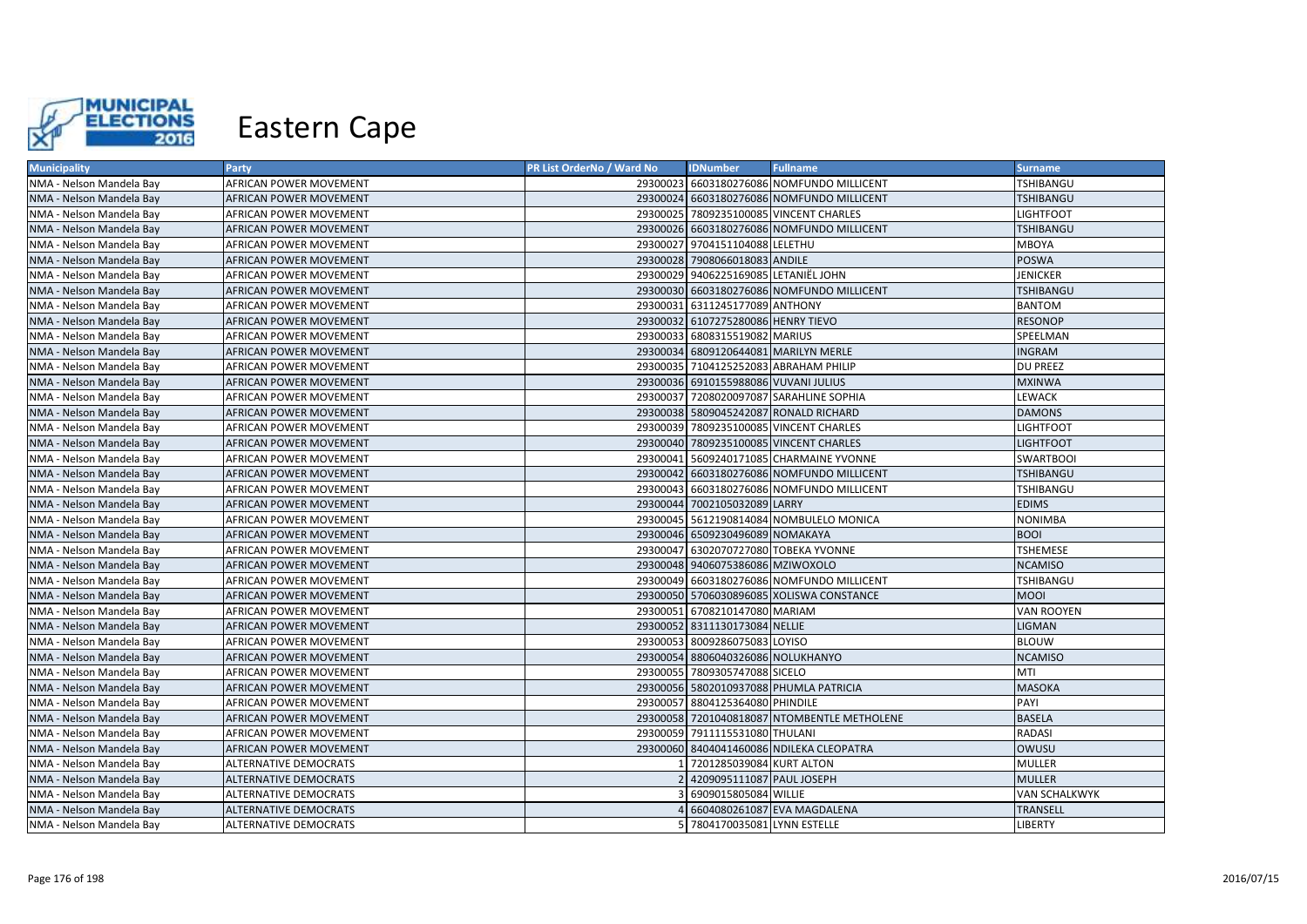

| <b>Municipality</b>      | Party                                | PR List OrderNo / Ward No | <b>IDNumber</b>                      | <b>Fullname</b>                               | <b>Surname</b>       |
|--------------------------|--------------------------------------|---------------------------|--------------------------------------|-----------------------------------------------|----------------------|
| NMA - Nelson Mandela Bay | <b>ALTERNATIVE DEMOCRATS</b>         |                           | 6 6806135264087 LYNDON BRENT         |                                               | <b>LANGFORD</b>      |
| NMA - Nelson Mandela Bay | ALTERNATIVE DEMOCRATS                |                           |                                      | 6805010164081 SIENA KARSTINA CYNTHIA          | <b>MIGGELS</b>       |
| NMA - Nelson Mandela Bay | ALTERNATIVE DEMOCRATS                | 8 <sup>1</sup>            |                                      | 6508225621081 SHADLEY VERNON                  | <b>RHODES</b>        |
| NMA - Nelson Mandela Bay | ALTERNATIVE DEMOCRATS                |                           | 29300039 6806135264087 LYNDON BRENT  |                                               | LANGFORD             |
| NMA - Nelson Mandela Bay | <b>ALTERNATIVE DEMOCRATS</b>         |                           |                                      | 29300045 6508225621081 SHADLEY VERNON         | <b>RHODES</b>        |
| NMA - Nelson Mandela Bay | <b>ALTERNATIVE DEMOCRATS</b>         |                           | 29300048 7804170035081 LYNN ESTELLE  |                                               | <b>LIBERTY</b>       |
| NMA - Nelson Mandela Bay | <b>ALTERNATIVE DEMOCRATS</b>         |                           | 29300049 7201285039084 KURT ALTON    |                                               | <b>MULLER</b>        |
| NMA - Nelson Mandela Bay | <b>ALTERNATIVE DEMOCRATS</b>         |                           | 29300050 6909015805084 WILLIE        |                                               | <b>VAN SCHALKWYK</b> |
| NMA - Nelson Mandela Bay | <b>ALTERNATIVE DEMOCRATS</b>         |                           |                                      | 29300051 6604080261087 EVA MAGDALENA          | <b>TRANSELL</b>      |
| NMA - Nelson Mandela Bay | <b>ALTERNATIVE DEMOCRATS</b>         |                           | 29300052 4209095111087 PAUL JOSEPH   |                                               | <b>MULLER</b>        |
| NMA - Nelson Mandela Bay | <b>ALTERNATIVE DEMOCRATS</b>         |                           |                                      | 29300053 6805010164081 SIENA KARSTINA CYNTHIA | <b>MIGGELS</b>       |
| NMA - Nelson Mandela Bay | AZANIAN PEOPLE'S ORGANISATION        |                           |                                      | 7005215328081 LUNGILE KENNETH                 | <b>DICK</b>          |
| NMA - Nelson Mandela Bay | AZANIAN PEOPLE'S ORGANISATION        |                           | 6006061284080 TOBELA WINKY           |                                               | <b>MNGQIBISA</b>     |
| NMA - Nelson Mandela Bay | AZANIAN PEOPLE'S ORGANISATION        |                           | 7903156035089 PHAKAMISILE            |                                               | <b>MOOI</b>          |
| NMA - Nelson Mandela Bay | <b>AZANIAN PEOPLE'S ORGANISATION</b> |                           |                                      | 7812060452084 LAURA NOLUTHANDO                | SPEELMAN             |
| NMA - Nelson Mandela Bay | AZANIAN PEOPLE'S ORGANISATION        |                           |                                      | 6209155632087 MAXIN BANGILE                   | <b>NGALO</b>         |
| NMA - Nelson Mandela Bay | <b>AZANIAN PEOPLE'S ORGANISATION</b> | 61                        |                                      | 6008030654088 MARGARET NOMALUNGELO            | <b>NIKELO</b>        |
| NMA - Nelson Mandela Bay | AZANIAN PEOPLE'S ORGANISATION        |                           |                                      | 7302286406080 MLAMLI MCDONALD                 | <b>NDZENA</b>        |
| NMA - Nelson Mandela Bay | AZANIAN PEOPLE'S ORGANISATION        |                           |                                      | 8 7112260625088 NTOMBIZANELE PATIENCE         | <b>NGALO</b>         |
| NMA - Nelson Mandela Bay | AZANIAN PEOPLE'S ORGANISATION        |                           |                                      | 9 5206240722080 NOMBULELO FLORENCE            | <b>MDEKAZI</b>       |
| NMA - Nelson Mandela Bay | AZANIAN PEOPLE'S ORGANISATION        |                           | 10 6303145438083 BIBLE               |                                               | SIHLWAYI             |
| NMA - Nelson Mandela Bay | AZANIAN PEOPLE'S ORGANISATION        |                           |                                      | 11 6710255335083 MZIWAMADODA LAWRENCE         | <b>KONDILE</b>       |
| NMA - Nelson Mandela Bay | AZANIAN PEOPLE'S ORGANISATION        |                           | 12 6203035765084 MZUKISI             |                                               | ZINGELA              |
| NMA - Nelson Mandela Bay | AZANIAN PEOPLE'S ORGANISATION        |                           | 13 6306185560088 FUZILE ISAAC        |                                               | <b>MATOMELA</b>      |
| NMA - Nelson Mandela Bay | <b>AZANIAN PEOPLE'S ORGANISATION</b> |                           | 14 6309155709081 LUNGELO             |                                               | <b>WABANE</b>        |
| NMA - Nelson Mandela Bay | AZANIAN PEOPLE'S ORGANISATION        |                           |                                      | 15 7602155598085 MZWANELE LAWRENCE            | <b>MTATI</b>         |
| NMA - Nelson Mandela Bay | <b>AZANIAN PEOPLE'S ORGANISATION</b> |                           |                                      | 16 7301025867081 MBULELO EDWARD               | <b>MALAMBILE</b>     |
| NMA - Nelson Mandela Bay | AZANIAN PEOPLE'S ORGANISATION        |                           |                                      | 17 7712265025083 LUTHANDO WELCOME             | <b>NKUKWANA</b>      |
| NMA - Nelson Mandela Bay | <b>AZANIAN PEOPLE'S ORGANISATION</b> |                           | 18 7009045732082 LIBUSO EZAKIEL      |                                               | <b>NOHA</b>          |
| NMA - Nelson Mandela Bay | AZANIAN PEOPLE'S ORGANISATION        |                           |                                      | 19 6304070780085 BONGIWE FLORENCE             | KAZI                 |
| NMA - Nelson Mandela Bay | AZANIAN PEOPLE'S ORGANISATION        |                           |                                      | 20 7605055260086 MAKHWENKWE DONALD            | <b>KONDILE</b>       |
| NMA - Nelson Mandela Bay | AZANIAN PEOPLE'S ORGANISATION        |                           | 29300004 6303145438083 BIBLE         |                                               | SIHLWAYI             |
| NMA - Nelson Mandela Bay | <b>AZANIAN PEOPLE'S ORGANISATION</b> |                           | 29300006 6203035765084 MZUKISI       |                                               | ZINGELA              |
| NMA - Nelson Mandela Bay | AZANIAN PEOPLE'S ORGANISATION        |                           |                                      | 29300010 5206240722080 NOMBULELO FLORENCE     | MDEKAZI              |
| NMA - Nelson Mandela Bay | AZANIAN PEOPLE'S ORGANISATION        |                           |                                      | 29300015 7602155598085 MZWANELE LAWRENCE      | <b>MTATI</b>         |
| NMA - Nelson Mandela Bay | AZANIAN PEOPLE'S ORGANISATION        |                           | 29300016 6306185560088 FUZILE ISAAC  |                                               | <b>MATOMELA</b>      |
| NMA - Nelson Mandela Bay | AZANIAN PEOPLE'S ORGANISATION        |                           | 29300017 6209155632087 MAXIN BANGILE |                                               | <b>NGALO</b>         |
| NMA - Nelson Mandela Bay | AZANIAN PEOPLE'S ORGANISATION        |                           |                                      | 29300020 7301025867081 MBULELO EDWARD         | <b>MALAMBILE</b>     |
| NMA - Nelson Mandela Bay | AZANIAN PEOPLE'S ORGANISATION        |                           |                                      | 29300022 7812060452084 LAURA NOLUTHANDO       | SPEELMAN             |
| NMA - Nelson Mandela Bay | AZANIAN PEOPLE'S ORGANISATION        |                           |                                      | 29300024 6710255335083 MZIWAMADODA LAWRENCE   | KONDILE              |
| NMA - Nelson Mandela Bay | AZANIAN PEOPLE'S ORGANISATION        |                           |                                      | 29300025 7005215328081 LUNGILE KENNETH        | <b>DICK</b>          |
| NMA - Nelson Mandela Bay | AZANIAN PEOPLE'S ORGANISATION        |                           | 29300026 7903156035089 PHAKAMISILE   |                                               | <b>MOOI</b>          |
| NMA - Nelson Mandela Bay | <b>AZANIAN PEOPLE'S ORGANISATION</b> |                           |                                      | 29300027 7112260625088 NTOMBIZANELE PATIENCE  | <b>NGALO</b>         |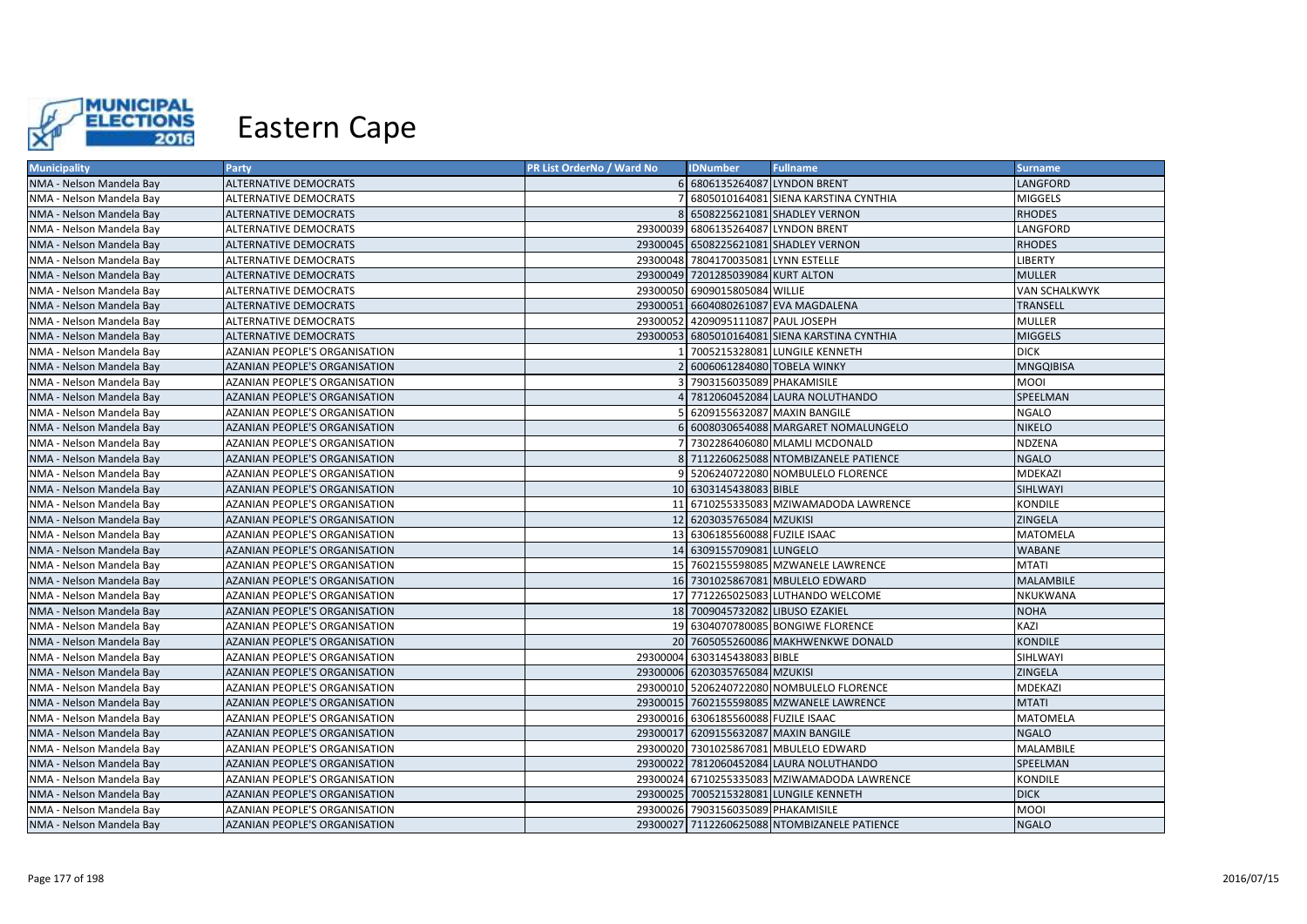

| <b>Municipality</b>      | Party                                | PR List OrderNo / Ward No | <b>IDNumber</b>                       | <b>Fullname</b>                             | <b>Surname</b>    |
|--------------------------|--------------------------------------|---------------------------|---------------------------------------|---------------------------------------------|-------------------|
| NMA - Nelson Mandela Bay | AZANIAN PEOPLE'S ORGANISATION        |                           | 29300031 6309155709081 LUNGELO        |                                             | <b>WABANE</b>     |
| NMA - Nelson Mandela Bay | AZANIAN PEOPLE'S ORGANISATION        |                           | 29300033 7009045732082 LIBUSO EZAKIEL |                                             | <b>NOHA</b>       |
| NMA - Nelson Mandela Bay | AZANIAN PEOPLE'S ORGANISATION        |                           | 29300036 6006061284080 TOBELA WINKY   |                                             | <b>MNGQIBISA</b>  |
| NMA - Nelson Mandela Bay | AZANIAN PEOPLE'S ORGANISATION        |                           |                                       | 29300037 7605055260086 MAKHWENKWE DONALD    | <b>KONDILE</b>    |
| NMA - Nelson Mandela Bay | AZANIAN PEOPLE'S ORGANISATION        |                           |                                       | 29300041 7302286406080 MLAMLI MCDONALD      | NDZENA            |
| NMA - Nelson Mandela Bay | <b>AZANIAN PEOPLE'S ORGANISATION</b> |                           |                                       | 29300044 6304070780085 BONGIWE FLORENCE     | KAZI              |
| NMA - Nelson Mandela Bay | AZANIAN PEOPLE'S ORGANISATION        |                           |                                       | 29300054 7712265025083 LUTHANDO WELCOME     | NKUKWANA          |
| NMA - Nelson Mandela Bay | AZANIAN PEOPLE'S ORGANISATION        |                           |                                       | 29300059 6008030654088 MARGARET NOMALUNGELO | <b>NIKELO</b>     |
| NMA - Nelson Mandela Bay | <b>BUILDING A COHESIVE SOCIETY</b>   |                           | 6901115236088 KEITH CLAUDE            |                                             | <b>POTGIETER</b>  |
| NMA - Nelson Mandela Bay | <b>BUILDING A COHESIVE SOCIETY</b>   |                           | 7004260221085 SUSAN                   |                                             | <b>RUITERS</b>    |
| NMA - Nelson Mandela Bay | <b>BUILDING A COHESIVE SOCIETY</b>   |                           |                                       | 6707105124089 JAN STEPHANUS                 | <b>LINDOOR</b>    |
| NMA - Nelson Mandela Bay | <b>BUILDING A COHESIVE SOCIETY</b>   |                           | 6706060607088 JULIA                   |                                             | <b>JANSEN</b>     |
| NMA - Nelson Mandela Bay | <b>BUILDING A COHESIVE SOCIETY</b>   |                           |                                       | 7611115150085 RICARDO DEON MELVILLE         | PIENAAR           |
| NMA - Nelson Mandela Bay | <b>BUILDING A COHESIVE SOCIETY</b>   |                           |                                       | 6 8905070103082 ANDREWNEECK ELMAREE         | <b>HUMAN</b>      |
| NMA - Nelson Mandela Bay | <b>BUILDING A COHESIVE SOCIETY</b>   |                           |                                       | 8109190191081 ABRAHLENE ROSSLINE            | <b>MALAYA</b>     |
| NMA - Nelson Mandela Bay | <b>BUILDING A COHESIVE SOCIETY</b>   | 81                        |                                       | 6906135263087 RICARDO JOHAN                 | <b>HOFFMAN</b>    |
| NMA - Nelson Mandela Bay | <b>BUILDING A COHESIVE SOCIETY</b>   |                           |                                       | 9003080707081 XOLELWA EMILY                 | <b>MANGA</b>      |
| NMA - Nelson Mandela Bay | <b>BUILDING A COHESIVE SOCIETY</b>   |                           | 10 6906185109081 ISAAC                |                                             | <b>AFRIKA</b>     |
| NMA - Nelson Mandela Bay | <b>BUILDING A COHESIVE SOCIETY</b>   |                           | 11 9010120499082 ASANDA               |                                             | <b>GROOTBOOM</b>  |
| NMA - Nelson Mandela Bay | <b>BUILDING A COHESIVE SOCIETY</b>   |                           |                                       | 12 7304065089087 MOEGAMAT HASHIM            | <b>DIRK</b>       |
| NMA - Nelson Mandela Bay | <b>BUILDING A COHESIVE SOCIETY</b>   |                           |                                       | 13 8606150350086 NOLUVUYO LIZZY             | <b>DLOTO</b>      |
| NMA - Nelson Mandela Bay | <b>BUILDING A COHESIVE SOCIETY</b>   |                           | 14 7104120476083 ELMA                 |                                             | <b>POTGIETER</b>  |
| NMA - Nelson Mandela Bay | <b>BUILDING A COHESIVE SOCIETY</b>   |                           | 15 5108185022080 COLIN                |                                             | <b>FREDERICKS</b> |
| NMA - Nelson Mandela Bay | <b>BUILDING A COHESIVE SOCIETY</b>   |                           | 29300037 7004260221085 SUSAN          |                                             | <b>RUITERS</b>    |
| NMA - Nelson Mandela Bay | <b>BUILDING A COHESIVE SOCIETY</b>   |                           | 29300038 7004260221085 SUSAN          |                                             | <b>RUITERS</b>    |
| NMA - Nelson Mandela Bay | <b>BUILDING A COHESIVE SOCIETY</b>   |                           | 29300041 6906185109081 ISAAC          |                                             | <b>AFRIKA</b>     |
| NMA - Nelson Mandela Bay | <b>BUILDING A COHESIVE SOCIETY</b>   |                           | 29300042 9010120499082 ASANDA         |                                             | <b>GROOTBOOM</b>  |
| NMA - Nelson Mandela Bay | <b>BUILDING A COHESIVE SOCIETY</b>   |                           |                                       | 29300043 8606150350086 NOLUVUYO LIZZY       | <b>DLOTO</b>      |
| NMA - Nelson Mandela Bay | <b>BUILDING A COHESIVE SOCIETY</b>   |                           |                                       | 29300044 8606150350086 NOLUVUYO LIZZY       | <b>DLOTO</b>      |
| NMA - Nelson Mandela Bay | <b>BUILDING A COHESIVE SOCIETY</b>   |                           | 29300045 9010120499082 ASANDA         |                                             | <b>GROOTBOOM</b>  |
| NMA - Nelson Mandela Bay | <b>BUILDING A COHESIVE SOCIETY</b>   |                           | 29300046 9506095900087 LUKHANYO       |                                             | <b>DLOTO</b>      |
| NMA - Nelson Mandela Bay | <b>BUILDING A COHESIVE SOCIETY</b>   |                           | 29300047 9003080707081 XOLELWA EMILY  |                                             | <b>MANGA</b>      |
| NMA - Nelson Mandela Bay | <b>BUILDING A COHESIVE SOCIETY</b>   |                           | 29300048 6707105124089 JAN STEPHANUS  |                                             | <b>LINDOOR</b>    |
| NMA - Nelson Mandela Bay | <b>BUILDING A COHESIVE SOCIETY</b>   |                           | 29300049 6707105124089 JAN STEPHANUS  |                                             | <b>LINDOOR</b>    |
| NMA - Nelson Mandela Bay | <b>BUILDING A COHESIVE SOCIETY</b>   |                           | 29300050 5108185022080 COLIN          |                                             | <b>FREDERICKS</b> |
| NMA - Nelson Mandela Bay | <b>BUILDING A COHESIVE SOCIETY</b>   |                           | 29300051 6901115236088 KEITH CLAUDE   |                                             | <b>POTGIETER</b>  |
| NMA - Nelson Mandela Bay | <b>BUILDING A COHESIVE SOCIETY</b>   |                           | 29300052 6906185109081 ISAAC          |                                             | AFRIKA            |
| NMA - Nelson Mandela Bay | <b>BUILDING A COHESIVE SOCIETY</b>   |                           |                                       | 29300053 7304065089087 MOEGAMAT HASHIM      | <b>DIRK</b>       |
| NMA - Nelson Mandela Bay | CHRISTIAN DEMOCRATIC PARTY           |                           | 7107085472088 ROGER BRIAN             |                                             | <b>BELFORD</b>    |
| NMA - Nelson Mandela Bay | <b>CHRISTIAN DEMOCRATIC PARTY</b>    |                           |                                       | 6405055388081 TSHIDISO DAVID                | <b>MASIU</b>      |
| NMA - Nelson Mandela Bay | CHRISTIAN DEMOCRATIC PARTY           |                           |                                       | 7309245131089 JOHAN COENRAAD NEIL           | <b>MARNEWICK</b>  |
| NMA - Nelson Mandela Bay | CHRISTIAN DEMOCRATIC PARTY           |                           | 6904185724082 JOHANNES                |                                             | <b>LIWANI</b>     |
| NMA - Nelson Mandela Bay | CHRISTIAN DEMOCRATIC PARTY           |                           |                                       | 7009090650080 NOMBULELO MONICA              | <b>UTOM</b>       |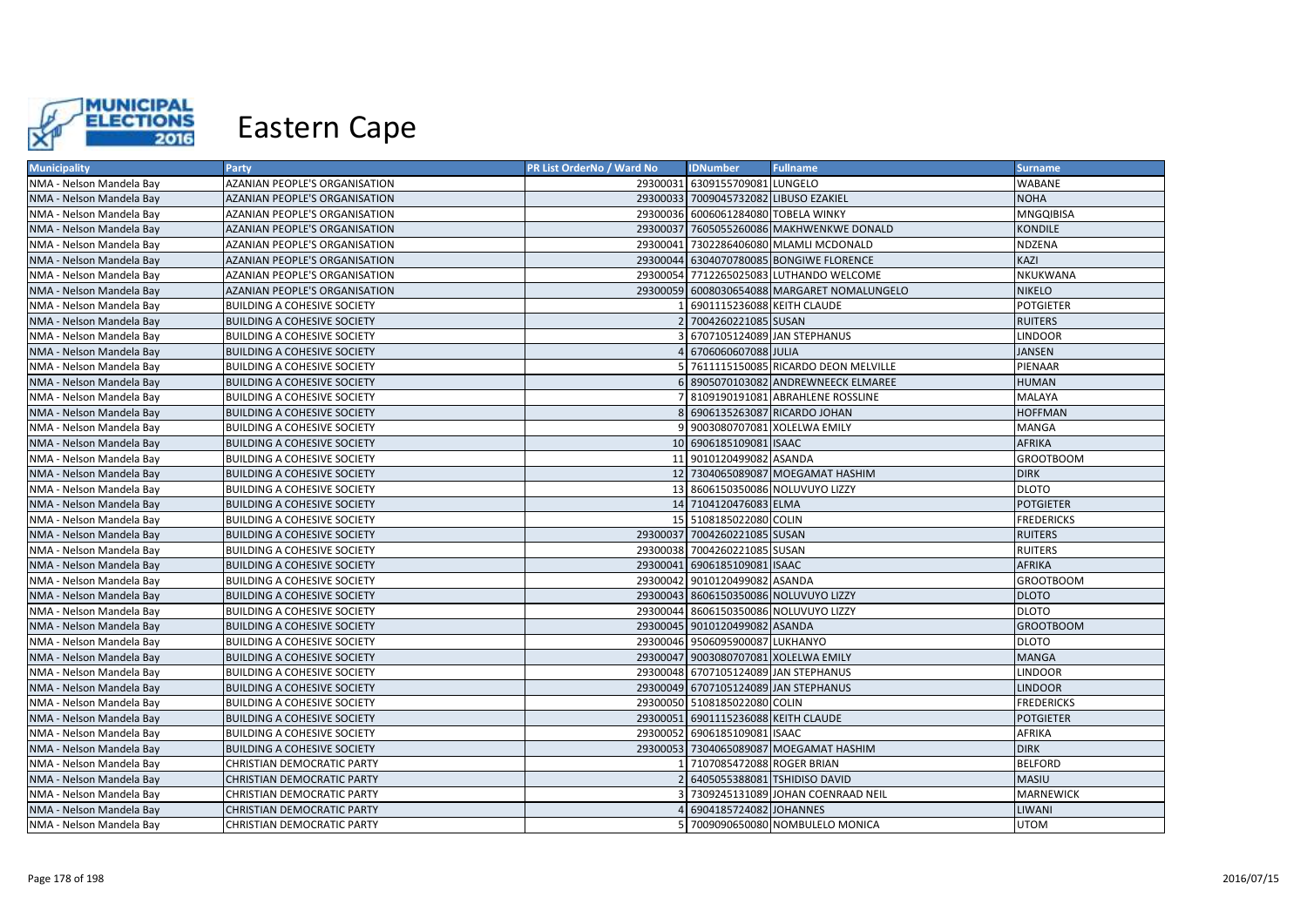

| <b>Municipality</b>      | Party                             | <b>PR List OrderNo / Ward No</b> | <b>IDNumber</b> | <b>Fullname</b>                            | <b>Surname</b>   |
|--------------------------|-----------------------------------|----------------------------------|-----------------|--------------------------------------------|------------------|
| NMA - Nelson Mandela Bay | <b>CHRISTIAN DEMOCRATIC PARTY</b> |                                  |                 | 6 7608125166085 BRENDON SAMUEL             | YOUNG            |
| NMA - Nelson Mandela Bay | CHRISTIAN DEMOCRATIC PARTY        |                                  |                 | 5612180142082 FLORENCE NELLIE              | SONDAY           |
| NMA - Nelson Mandela Bay | CHRISTIAN DEMOCRATIC PARTY        |                                  |                 | 8 7104040628086 NOMVULA LAWRENE            | LIWANI           |
| NMA - Nelson Mandela Bay | CHRISTIAN DEMOCRATIC PARTY        |                                  |                 | 9 9310100900087 ZIMASA MIRRIAM             | LIWANI           |
| NMA - Nelson Mandela Bay | <b>CHRISTIAN DEMOCRATIC PARTY</b> |                                  |                 | 29300004 7309245131089 JOHAN COENRAAD NEIL | <b>MARNEWICK</b> |
| NMA - Nelson Mandela Bay | <b>CHRISTIAN DEMOCRATIC PARTY</b> |                                  |                 | 29300005 7309245131089 JOHAN COENRAAD NEIL | MARNEWICK        |
| NMA - Nelson Mandela Bay | <b>CHRISTIAN DEMOCRATIC PARTY</b> |                                  |                 | 29300006 7309245131089 JOHAN COENRAAD NEIL | <b>MARNEWICK</b> |
| NMA - Nelson Mandela Bay | <b>CHRISTIAN DEMOCRATIC PARTY</b> |                                  |                 | 29300007 7309245131089 JOHAN COENRAAD NEIL | <b>MARNEWICK</b> |
| NMA - Nelson Mandela Bay | <b>CHRISTIAN DEMOCRATIC PARTY</b> |                                  |                 | 29300008 7309245131089 JOHAN COENRAAD NEIL | <b>MARNEWICK</b> |
| NMA - Nelson Mandela Bay | <b>CHRISTIAN DEMOCRATIC PARTY</b> |                                  |                 | 29300009 7309245131089 JOHAN COENRAAD NEIL | <b>MARNEWICK</b> |
| NMA - Nelson Mandela Bay | <b>CHRISTIAN DEMOCRATIC PARTY</b> |                                  |                 | 29300010 7309245131089 JOHAN COENRAAD NEIL | <b>MARNEWICK</b> |
| NMA - Nelson Mandela Bay | <b>CHRISTIAN DEMOCRATIC PARTY</b> |                                  |                 | 29300011 7309245131089 JOHAN COENRAAD NEIL | MARNEWICK        |
| NMA - Nelson Mandela Bay | <b>CHRISTIAN DEMOCRATIC PARTY</b> |                                  |                 | 29300012 7309245131089 JOHAN COENRAAD NEIL | <b>MARNEWICK</b> |
| NMA - Nelson Mandela Bay | <b>CHRISTIAN DEMOCRATIC PARTY</b> |                                  |                 | 29300013 7309245131089 JOHAN COENRAAD NEIL | MARNEWICK        |
| NMA - Nelson Mandela Bay | <b>CHRISTIAN DEMOCRATIC PARTY</b> |                                  |                 | 29300014 7104040628086 NOMVULA LAWRENE     | LIWANI           |
| NMA - Nelson Mandela Bay | <b>CHRISTIAN DEMOCRATIC PARTY</b> |                                  |                 | 29300015 7309245131089 JOHAN COENRAAD NEIL | <b>MARNEWICK</b> |
| NMA - Nelson Mandela Bay | <b>CHRISTIAN DEMOCRATIC PARTY</b> |                                  |                 | 29300016 9310100900087 ZIMASA MIRRIAM      | LIWANI           |
| NMA - Nelson Mandela Bay | <b>CHRISTIAN DEMOCRATIC PARTY</b> |                                  |                 | 29300017 7104040628086 NOMVULA LAWRENE     | LIWANI           |
| NMA - Nelson Mandela Bay | <b>CHRISTIAN DEMOCRATIC PARTY</b> |                                  |                 | 29300018 7009090650080 NOMBULELO MONICA    | <b>UTOM</b>      |
| NMA - Nelson Mandela Bay | <b>CHRISTIAN DEMOCRATIC PARTY</b> |                                  |                 | 29300019 9310100900087 ZIMASA MIRRIAM      | LIWANI           |
| NMA - Nelson Mandela Bay | <b>CHRISTIAN DEMOCRATIC PARTY</b> |                                  |                 | 29300020 7009090650080 NOMBULELO MONICA    | <b>UTOM</b>      |
| NMA - Nelson Mandela Bay | <b>CHRISTIAN DEMOCRATIC PARTY</b> |                                  |                 | 29300021 7009090650080 NOMBULELO MONICA    | UTOM             |
| NMA - Nelson Mandela Bay | <b>CHRISTIAN DEMOCRATIC PARTY</b> |                                  |                 | 29300022 7009090650080 NOMBULELO MONICA    | <b>UTOM</b>      |
| NMA - Nelson Mandela Bay | CHRISTIAN DEMOCRATIC PARTY        |                                  |                 | 29300023 7009090650080 NOMBULELO MONICA    | UTOM             |
| NMA - Nelson Mandela Bay | CHRISTIAN DEMOCRATIC PARTY        |                                  |                 | 29300024 7009090650080 NOMBULELO MONICA    | <b>UTOM</b>      |
| NMA - Nelson Mandela Bay | <b>CHRISTIAN DEMOCRATIC PARTY</b> |                                  |                 | 29300025 7009090650080 NOMBULELO MONICA    | UTOM             |
| NMA - Nelson Mandela Bay | <b>CHRISTIAN DEMOCRATIC PARTY</b> |                                  |                 | 29300026 7009090650080 NOMBULELO MONICA    | UTOM             |
| NMA - Nelson Mandela Bay | <b>CHRISTIAN DEMOCRATIC PARTY</b> |                                  |                 | 29300027 7009090650080 NOMBULELO MONICA    | UTOM             |
| NMA - Nelson Mandela Bay | <b>CHRISTIAN DEMOCRATIC PARTY</b> |                                  |                 | 29300028 7009090650080 NOMBULELO MONICA    | <b>UTOM</b>      |
| NMA - Nelson Mandela Bay | <b>CHRISTIAN DEMOCRATIC PARTY</b> |                                  |                 | 29300029 5612180142082 FLORENCE NELLIE     | SONDAY           |
| NMA - Nelson Mandela Bay | <b>CHRISTIAN DEMOCRATIC PARTY</b> |                                  |                 | 29300030 7009090650080 NOMBULELO MONICA    | <b>UTOM</b>      |
| NMA - Nelson Mandela Bay | CHRISTIAN DEMOCRATIC PARTY        |                                  |                 | 29300031 7608125166085 BRENDON SAMUEL      | YOUNG            |
| NMA - Nelson Mandela Bay | <b>CHRISTIAN DEMOCRATIC PARTY</b> |                                  |                 | 29300032 7608125166085 BRENDON SAMUEL      | YOUNG            |
| NMA - Nelson Mandela Bay | <b>CHRISTIAN DEMOCRATIC PARTY</b> |                                  |                 | 29300033 6405055388081 TSHIDISO DAVID      | MASIU            |
| NMA - Nelson Mandela Bay | <b>CHRISTIAN DEMOCRATIC PARTY</b> |                                  |                 | 29300034 5612180142082 FLORENCE NELLIE     | SONDAY           |
| NMA - Nelson Mandela Bay | CHRISTIAN DEMOCRATIC PARTY        |                                  |                 | 29300035 5612180142082 FLORENCE NELLIE     | SONDAY           |
| NMA - Nelson Mandela Bay | <b>CHRISTIAN DEMOCRATIC PARTY</b> |                                  |                 | 29300036 6405055388081 TSHIDISO DAVID      | MASIU            |
| NMA - Nelson Mandela Bay | CHRISTIAN DEMOCRATIC PARTY        |                                  |                 | 29300037 5612180142082 FLORENCE NELLIE     | SONDAY           |
| NMA - Nelson Mandela Bay | CHRISTIAN DEMOCRATIC PARTY        |                                  |                 | 29300038 5612180142082 FLORENCE NELLIE     | SONDAY           |
| NMA - Nelson Mandela Bay | CHRISTIAN DEMOCRATIC PARTY        |                                  |                 | 29300039 7309245131089 JOHAN COENRAAD NEIL | MARNEWICK        |
| NMA - Nelson Mandela Bay | CHRISTIAN DEMOCRATIC PARTY        |                                  |                 | 29300040 7608125166085 BRENDON SAMUEL      | YOUNG            |
| NMA - Nelson Mandela Bay | CHRISTIAN DEMOCRATIC PARTY        |                                  |                 | 29300041 6405055388081 TSHIDISO DAVID      | MASIU            |
| NMA - Nelson Mandela Bay | <b>CHRISTIAN DEMOCRATIC PARTY</b> |                                  |                 | 29300042 6405055388081 TSHIDISO DAVID      | <b>MASIU</b>     |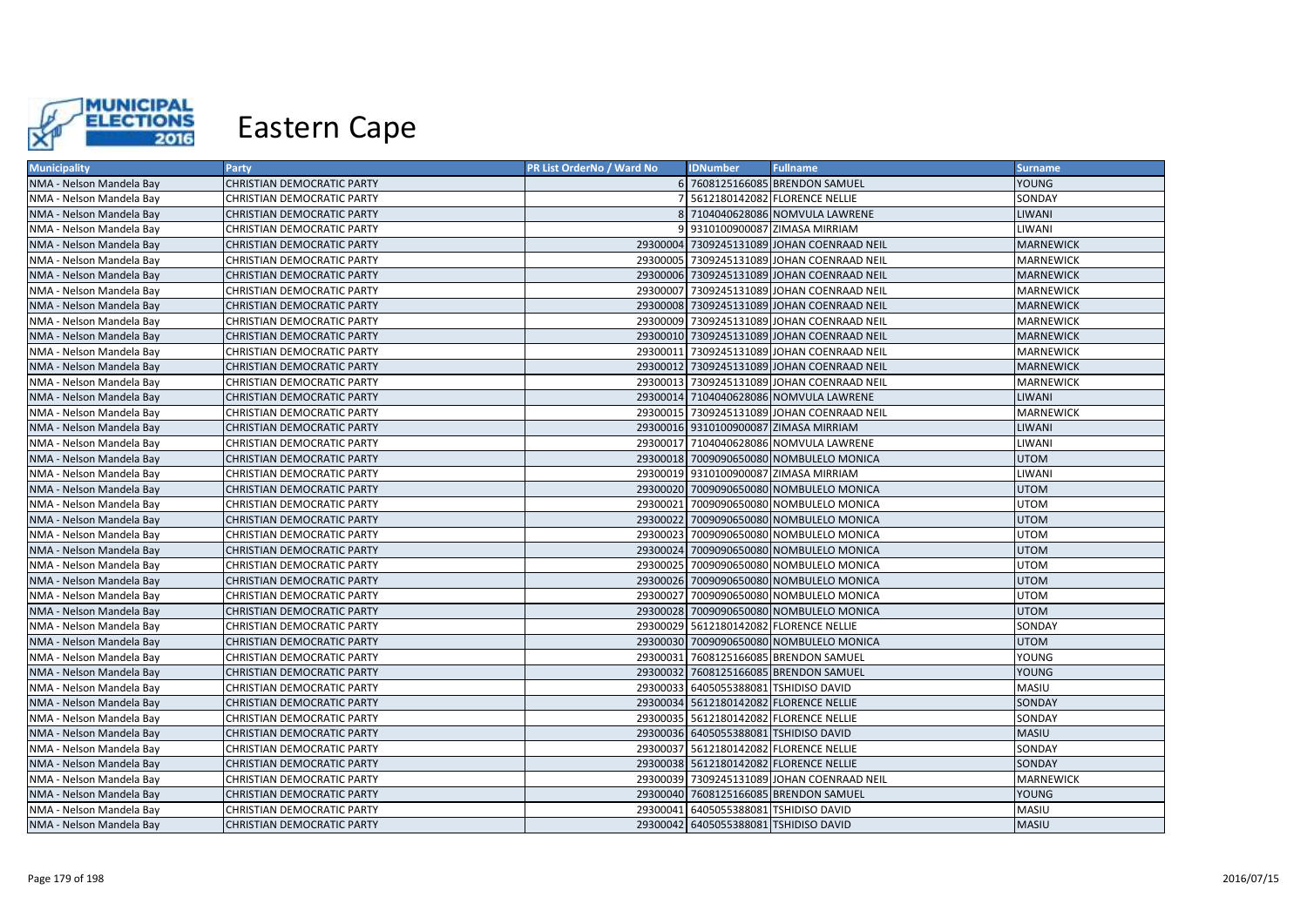

| <b>Municipality</b>      | Party                             | PR List OrderNo / Ward No | <b>IDNumber</b>                       | <b>Fullname</b>                             | <b>Surname</b>   |
|--------------------------|-----------------------------------|---------------------------|---------------------------------------|---------------------------------------------|------------------|
| NMA - Nelson Mandela Bay | <b>CHRISTIAN DEMOCRATIC PARTY</b> |                           | 29300043 6405055388081 TSHIDISO DAVID |                                             | MASIU            |
| NMA - Nelson Mandela Bay | <b>CHRISTIAN DEMOCRATIC PARTY</b> |                           | 29300044 6405055388081 TSHIDISO DAVID |                                             | <b>MASIU</b>     |
| NMA - Nelson Mandela Bay | CHRISTIAN DEMOCRATIC PARTY        |                           |                                       | 29300045 7608125166085 BRENDON SAMUEL       | YOUNG            |
| NMA - Nelson Mandela Bay | <b>CHRISTIAN DEMOCRATIC PARTY</b> |                           | 29300046 6405055388081 TSHIDISO DAVID |                                             | <b>MASIU</b>     |
| NMA - Nelson Mandela Bay | CHRISTIAN DEMOCRATIC PARTY        |                           | 29300047 6405055388081 TSHIDISO DAVID |                                             | MASIU            |
| NMA - Nelson Mandela Bay | CHRISTIAN DEMOCRATIC PARTY        |                           | 29300048 6405055388081 TSHIDISO DAVID |                                             | <b>MASIU</b>     |
| NMA - Nelson Mandela Bay | <b>CHRISTIAN DEMOCRATIC PARTY</b> |                           | 29300049 6405055388081 TSHIDISO DAVID |                                             | MASIU            |
| NMA - Nelson Mandela Bay | CHRISTIAN DEMOCRATIC PARTY        |                           | 29300050 6405055388081 TSHIDISO DAVID |                                             | <b>MASIU</b>     |
| NMA - Nelson Mandela Bay | CHRISTIAN DEMOCRATIC PARTY        |                           |                                       | 29300051 7309245131089 JOHAN COENRAAD NEIL  | <b>MARNEWICK</b> |
| NMA - Nelson Mandela Bay | CHRISTIAN DEMOCRATIC PARTY        |                           |                                       | 29300052 7309245131089 JOHAN COENRAAD NEIL  | <b>MARNEWICK</b> |
| NMA - Nelson Mandela Bay | CHRISTIAN DEMOCRATIC PARTY        |                           |                                       | 29300053 7608125166085 BRENDON SAMUEL       | YOUNG            |
| NMA - Nelson Mandela Bay | <b>CHRISTIAN DEMOCRATIC PARTY</b> |                           | 29300054 6904185724082 JOHANNES       |                                             | <b>LIWANI</b>    |
| NMA - Nelson Mandela Bay | CHRISTIAN DEMOCRATIC PARTY        |                           | 29300055 6904185724082 JOHANNES       |                                             | LIWANI           |
| NMA - Nelson Mandela Bay | <b>CHRISTIAN DEMOCRATIC PARTY</b> |                           | 29300056 6904185724082 JOHANNES       |                                             | <b>LIWANI</b>    |
| NMA - Nelson Mandela Bay | <b>CHRISTIAN DEMOCRATIC PARTY</b> | 29300057                  | 6904185724082 JOHANNES                |                                             | LIWANI           |
| NMA - Nelson Mandela Bay | CHRISTIAN DEMOCRATIC PARTY        |                           | 29300058 6904185724082 JOHANNES       |                                             | <b>LIWANI</b>    |
| NMA - Nelson Mandela Bay | CHRISTIAN DEMOCRATIC PARTY        |                           | 29300059 6904185724082 JOHANNES       |                                             | LIWANI           |
| NMA - Nelson Mandela Bay | <b>CHRISTIAN DEMOCRATIC PARTY</b> |                           |                                       | 29300060 7608125166085 BRENDON SAMUEL       | <b>YOUNG</b>     |
| NMA - Nelson Mandela Bay | CONGRESS OF THE PEOPLE            |                           | 9107111127084 SIYASANGA               |                                             | SIJADU           |
| NMA - Nelson Mandela Bay | CONGRESS OF THE PEOPLE            |                           |                                       | 29300001 5510140757082 NOBENGUNI SYBIL      | <b>MAGWACA</b>   |
| NMA - Nelson Mandela Bay | CONGRESS OF THE PEOPLE            |                           |                                       | 29300002 5510140757082 NOBENGUNI SYBIL      | <b>MAGWACA</b>   |
| NMA - Nelson Mandela Bay | CONGRESS OF THE PEOPLE            |                           |                                       | 29300003 5510140757082 NOBENGUNI SYBIL      | <b>MAGWACA</b>   |
| NMA - Nelson Mandela Bay | CONGRESS OF THE PEOPLE            |                           |                                       | 29300004 5701225782083 WELLINGTON GRIFFIS   | <b>MAQOLO</b>    |
| NMA - Nelson Mandela Bay | CONGRESS OF THE PEOPLE            |                           | 29300005 9107111127084 SIYASANGA      |                                             | SIJADU           |
| NMA - Nelson Mandela Bay | CONGRESS OF THE PEOPLE            |                           | 29300006 9107111127084 SIYASANGA      |                                             | SIJADU           |
| NMA - Nelson Mandela Bay | CONGRESS OF THE PEOPLE            |                           | 29300007 6706290114087 DENISE         |                                             | <b>PETERSON</b>  |
| NMA - Nelson Mandela Bay | CONGRESS OF THE PEOPLE            |                           | 29300008 9107111127084 SIYASANGA      |                                             | SIJADU           |
| NMA - Nelson Mandela Bay | CONGRESS OF THE PEOPLE            |                           | 29300009 9107111127084 SIYASANGA      |                                             | <b>SIJADU</b>    |
| NMA - Nelson Mandela Bay | CONGRESS OF THE PEOPLE            |                           | 29300010 5603055141085 HARRY CONNIE   |                                             | COLEMAN          |
| NMA - Nelson Mandela Bay | CONGRESS OF THE PEOPLE            |                           | 29300011 5806030219088 CATHERINE      |                                             | <b>HARRIS</b>    |
| NMA - Nelson Mandela Bay | CONGRESS OF THE PEOPLE            |                           |                                       | 29300012 8910190209082 DIANE CHANNELL       | <b>ISAACS</b>    |
| NMA - Nelson Mandela Bay | CONGRESS OF THE PEOPLE            |                           |                                       | 29300013 6910060275082 PATRICIA JOHANNA     | PRIMO            |
| NMA - Nelson Mandela Bay | CONGRESS OF THE PEOPLE            |                           | 29300014 5902035823089 MAVA ANDREW    |                                             | <b>MAKAPELA</b>  |
| NMA - Nelson Mandela Bay | CONGRESS OF THE PEOPLE            |                           | 29300015 7006205630080 NDUMISO NOYI   |                                             | <b>MAKANA</b>    |
| NMA - Nelson Mandela Bay | CONGRESS OF THE PEOPLE            | 29300016                  | 7006205630080 NDUMISO NOYI            |                                             | <b>MAKANA</b>    |
| NMA - Nelson Mandela Bay | CONGRESS OF THE PEOPLE            |                           | 29300017 7508085957087 THEMBELANI     |                                             | <b>KONDILE</b>   |
| NMA - Nelson Mandela Bay | CONGRESS OF THE PEOPLE            |                           |                                       | 29300018 7202010330087 VUYOKAZI VICTORIA    | <b>GUGWINI</b>   |
| NMA - Nelson Mandela Bay | CONGRESS OF THE PEOPLE            |                           |                                       | 29300019 5706270931089 THOZAMA ALBERTINA    | <b>NOGANDA</b>   |
| NMA - Nelson Mandela Bay | CONGRESS OF THE PEOPLE            |                           | 29300020 6706300331085 LINDA HEATHER  |                                             | <b>FIHLA</b>     |
| NMA - Nelson Mandela Bay | CONGRESS OF THE PEOPLE            |                           |                                       | 29300021 5203135821085 LIBERMAN MZIWAMANDLA | <b>MNXEBA</b>    |
| NMA - Nelson Mandela Bay | CONGRESS OF THE PEOPLE            |                           |                                       | 29300022 5208020463083 NONKULULEKO EPPIE    | <b>MLUNGWAN</b>  |
| NMA - Nelson Mandela Bay | CONGRESS OF THE PEOPLE            |                           | 29300023 6412075752080 THABO JOSEPH   |                                             | <b>PAMPIRI</b>   |
| NMA - Nelson Mandela Bay | CONGRESS OF THE PEOPLE            |                           |                                       | 29300024 6702040336088 NOMFUNDISO SYLVIA    | <b>FANAYO</b>    |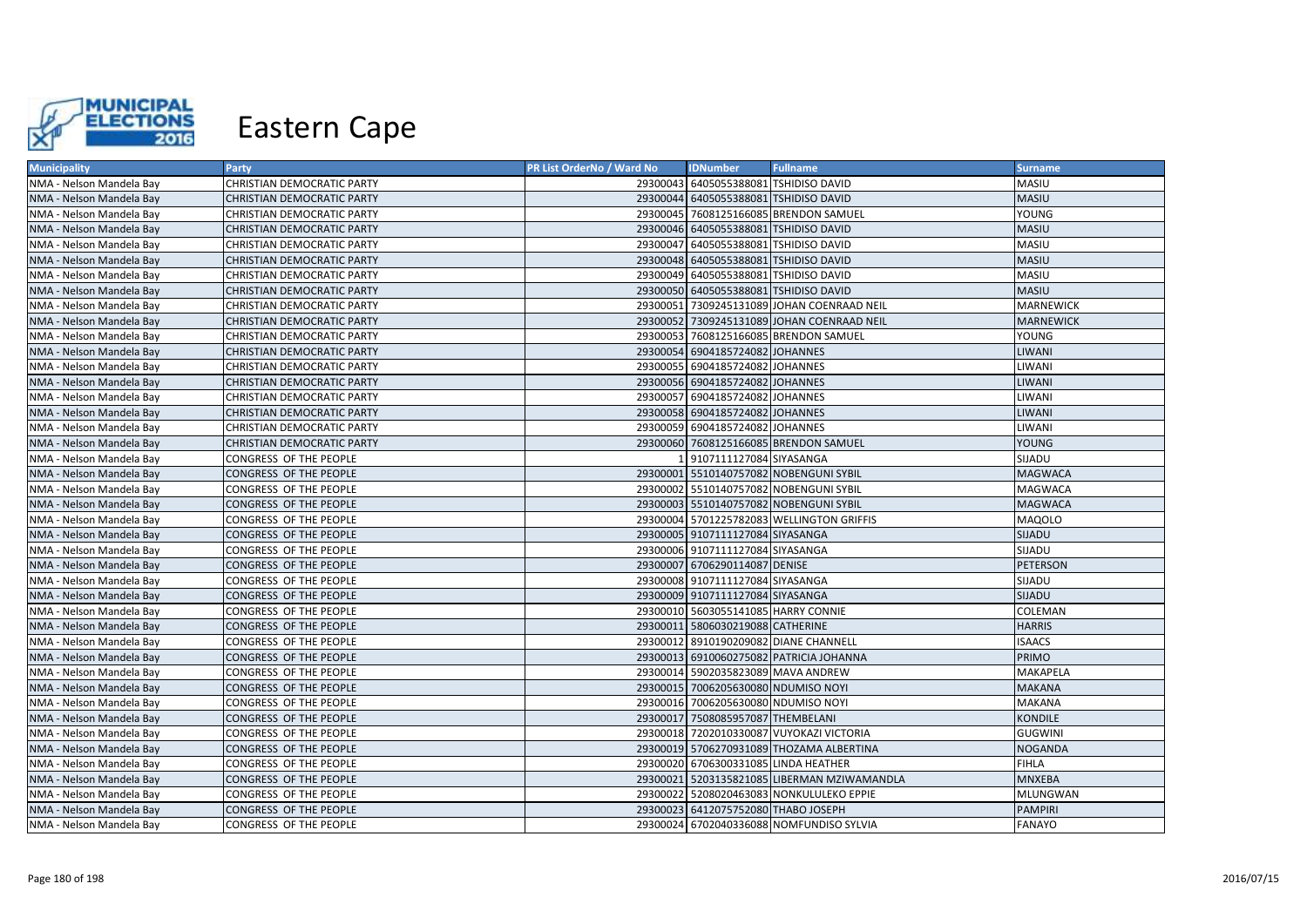

| <b>Municipality</b>      | Party                      | PR List OrderNo / Ward No | <b>IDNumber</b>                        | <b>Fullname</b>                               | <b>Surname</b>    |
|--------------------------|----------------------------|---------------------------|----------------------------------------|-----------------------------------------------|-------------------|
| NMA - Nelson Mandela Bay | CONGRESS OF THE PEOPLE     |                           |                                        | 29300025 7212015706082 ERIC NKOSANA MTETELELI | <b>MONGWELE</b>   |
| NMA - Nelson Mandela Bay | CONGRESS OF THE PEOPLE     |                           | 29300026 7912295857089 ZAMUMZI         |                                               | <b>DYAM</b>       |
| NMA - Nelson Mandela Bay | CONGRESS OF THE PEOPLE     |                           | 29300027 7602215444080 MANDLA          |                                               | <b>JACOBS</b>     |
| NMA - Nelson Mandela Bay | CONGRESS OF THE PEOPLE     |                           | 29300028 8304181108083 NOZUKO          |                                               | <b>MEMA</b>       |
| NMA - Nelson Mandela Bay | CONGRESS OF THE PEOPLE     |                           |                                        | 29300029 7008295393082 ZANEMVULA CHRISTOPHER  | <b>MADIKANE</b>   |
| NMA - Nelson Mandela Bay | CONGRESS OF THE PEOPLE     |                           |                                        | 29300030 5711250246086 THEMBISA SYLVIA        | NKOSINKULU        |
| NMA - Nelson Mandela Bay | CONGRESS OF THE PEOPLE     |                           |                                        | 29300031 6301070838087 VALERIE SALOME         | <b>GESWINDT</b>   |
| NMA - Nelson Mandela Bay | CONGRESS OF THE PEOPLE     |                           | 29300032 4905025112083 SAMUEL          |                                               | <b>MEYERS</b>     |
| NMA - Nelson Mandela Bay | CONGRESS OF THE PEOPLE     |                           |                                        | 29300033 6910106697083 NYANISILE HEADMAN      | <b>ZEPHE</b>      |
| NMA - Nelson Mandela Bay | CONGRESS OF THE PEOPLE     |                           | 29300034 7307110137082 CLAUDETTE       |                                               | <b>SEPTEMBER</b>  |
| NMA - Nelson Mandela Bay | CONGRESS OF THE PEOPLE     |                           | 29300035 4907315104085 JOHN JACOBUS    |                                               | <b>POTGIETER</b>  |
| NMA - Nelson Mandela Bay | CONGRESS OF THE PEOPLE     |                           | 29300036 6710060681085 NONTSIKELELO    |                                               | <b>GWANGQA</b>    |
| NMA - Nelson Mandela Bay | CONGRESS OF THE PEOPLE     |                           | 29300037 6506090129081 JUANITA         |                                               | <b>SMITH</b>      |
| NMA - Nelson Mandela Bay | CONGRESS OF THE PEOPLE     |                           | 29300038 6310010480082 TANDIWE ENITH   |                                               | GUZULU            |
| NMA - Nelson Mandela Bay | CONGRESS OF THE PEOPLE     |                           |                                        | 29300039 6103195652082 WILLIAM ZWELIHLE       | <b>MBUZI</b>      |
| NMA - Nelson Mandela Bay | CONGRESS OF THE PEOPLE     |                           |                                        | 29300040 5501011604081 MARGARET HOMBAKAZI     | <b>BEFILE</b>     |
| NMA - Nelson Mandela Bay | CONGRESS OF THE PEOPLE     |                           |                                        | 29300041 5501011604081 MARGARET HOMBAKAZI     | <b>BEFILE</b>     |
| NMA - Nelson Mandela Bay | CONGRESS OF THE PEOPLE     |                           |                                        | 29300042 6509065573085 MONWABISI BENJAMIN     | <b>TYATYA</b>     |
| NMA - Nelson Mandela Bay | CONGRESS OF THE PEOPLE     |                           |                                        | 29300043 4503070230080 NOMONDE MIRIAM         | <b>HOBENI</b>     |
| NMA - Nelson Mandela Bay | CONGRESS OF THE PEOPLE     |                           |                                        | 29300044 7612240565080 BUKELWA PATRICIA       | SHENXANE          |
| NMA - Nelson Mandela Bay | CONGRESS OF THE PEOPLE     |                           | 29300045 6703215437081 THAMSANQA       |                                               | <b>MNGENI</b>     |
| NMA - Nelson Mandela Bay | CONGRESS OF THE PEOPLE     |                           |                                        | 29300046 7104240822083 LINDELWA SYLVIA        | <b>JACOBS</b>     |
| NMA - Nelson Mandela Bay | CONGRESS OF THE PEOPLE     |                           |                                        | 29300047 6311135511082 SOLOMON XOLA           | <b>WILLIAMS</b>   |
| NMA - Nelson Mandela Bay | CONGRESS OF THE PEOPLE     |                           | 29300048 7107240670089 CHRISTINE       |                                               | <b>WILLIAMS</b>   |
| NMA - Nelson Mandela Bay | CONGRESS OF THE PEOPLE     |                           | 29300049 7107240670089 CHRISTINE       |                                               | <b>WILLIAMS</b>   |
| NMA - Nelson Mandela Bay | CONGRESS OF THE PEOPLE     |                           |                                        | 29300050 7107165632080 SIPHIWO CHARLES        | MANGENA           |
| NMA - Nelson Mandela Bay | CONGRESS OF THE PEOPLE     |                           |                                        | 29300051 5511145681087 NTOZAKHE ROBERT        | <b>TSHAZIBANA</b> |
| NMA - Nelson Mandela Bay | CONGRESS OF THE PEOPLE     |                           |                                        | 29300052 7204055479084 KHWEZI GIDEON          | NTSHANYANA        |
| NMA - Nelson Mandela Bay | CONGRESS OF THE PEOPLE     |                           |                                        | 29300053 6907055575088 GEORGE THEMBEKILE      | <b>JONGA</b>      |
| NMA - Nelson Mandela Bay | CONGRESS OF THE PEOPLE     |                           |                                        | 29300054 6504275597081 VUSIKHAYA CRYDON       | MAKWETU           |
| NMA - Nelson Mandela Bay | CONGRESS OF THE PEOPLE     |                           | 29300055 4811175613088 PINKI STANLEY   |                                               | <b>BREAKFAST</b>  |
| NMA - Nelson Mandela Bay | CONGRESS OF THE PEOPLE     |                           |                                        | 29300056 7304125338086 MONWABISI RICHARD      | <b>BEFILE</b>     |
| NMA - Nelson Mandela Bay | CONGRESS OF THE PEOPLE     |                           | 29300058 6703255524087 ZALISILE DANIEL |                                               | <b>MBOSO</b>      |
| NMA - Nelson Mandela Bay | CONGRESS OF THE PEOPLE     |                           | 29300059 6312270729083 EVELYN          |                                               | MOSS              |
| NMA - Nelson Mandela Bay | CONGRESS OF THE PEOPLE     |                           | 29300060 6409085495080 SAMSON ZOLILE   |                                               | <b>MZINZI</b>     |
| NMA - Nelson Mandela Bay | DEMOCRATIC ALLIANCE        |                           |                                        | 6403125035089 ROLAND ATHOL PRICE              | <b>TROLLIP</b>    |
| NMA - Nelson Mandela Bay | <b>DEMOCRATIC ALLIANCE</b> |                           |                                        | 2 7708285827086 BENNET MZWENQABA              | <b>BHANGA</b>     |
| NMA - Nelson Mandela Bay | DEMOCRATIC ALLIANCE        |                           |                                        | 3 8211245164087 ANDREW GRANT                  | WHITFIELD         |
| NMA - Nelson Mandela Bay | DEMOCRATIC ALLIANCE        |                           | 4803235104083 JONATHAN                 |                                               | <b>LAWACK</b>     |
| NMA - Nelson Mandela Bay | DEMOCRATIC ALLIANCE        |                           | 5 8205285058084 RETIEF                 |                                               | ODENDAAL          |
| NMA - Nelson Mandela Bay | DEMOCRATIC ALLIANCE        |                           | 6 7701195271081 SEBENZILE              |                                               | <b>RAFANI</b>     |
| NMA - Nelson Mandela Bay | DEMOCRATIC ALLIANCE        |                           |                                        | 5806120014084 ANNETTE THERESA                 | LOVEMORE          |
| NMA - Nelson Mandela Bay | <b>DEMOCRATIC ALLIANCE</b> |                           |                                        | 8 9204025865089 BAXOLILE BABONGILE            | <b>NODADA</b>     |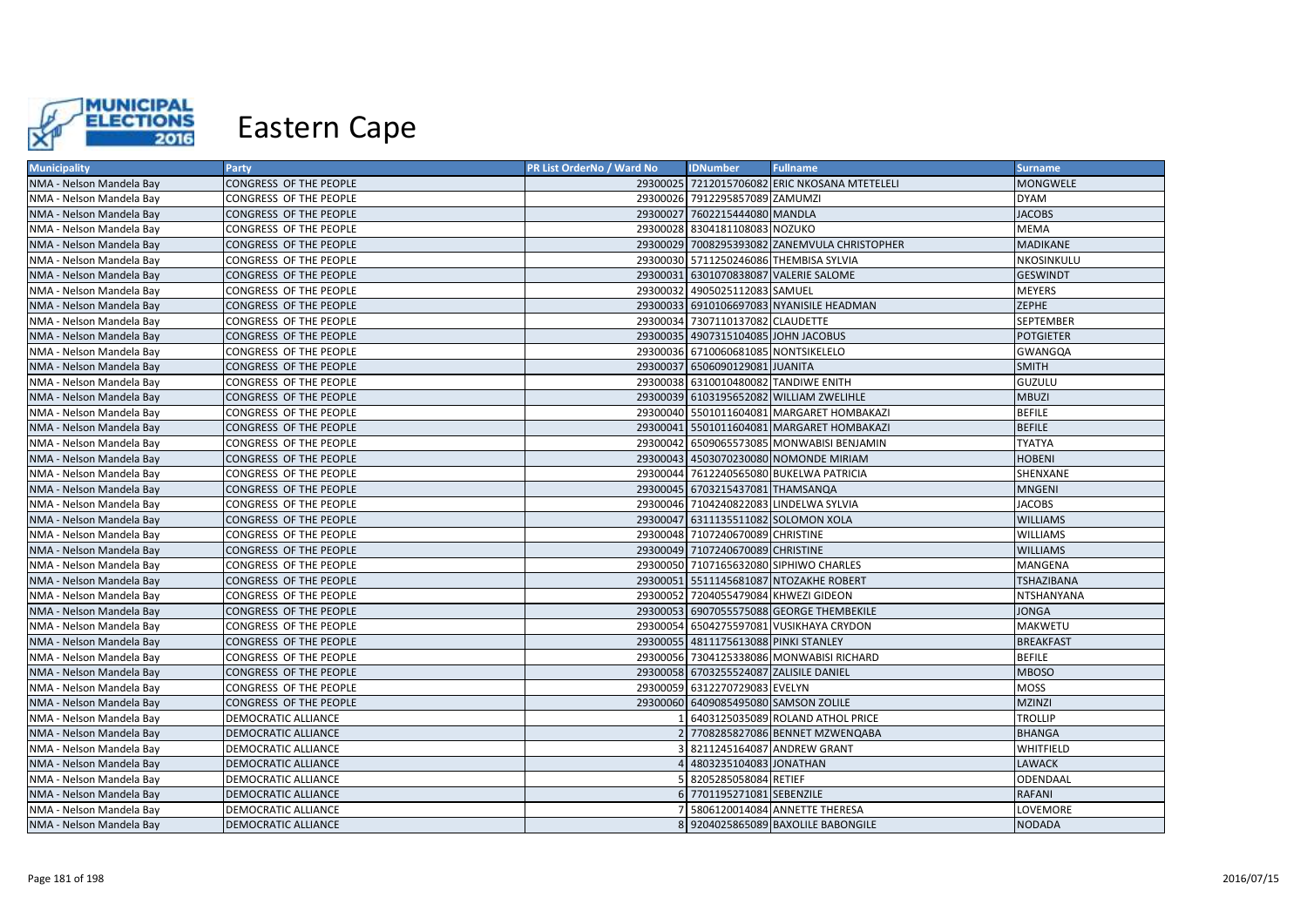

| <b>Municipality</b>      | Party                      | PR List OrderNo / Ward No | <b>IDNumber</b>                 | <b>Fullname</b>                                   | <b>Surname</b>        |
|--------------------------|----------------------------|---------------------------|---------------------------------|---------------------------------------------------|-----------------------|
| NMA - Nelson Mandela Bay | DEMOCRATIC ALLIANCE        |                           |                                 | 9 8508035468085 MOKGETHI KABELO                   | <b>MOGATOSI</b>       |
| NMA - Nelson Mandela Bay | DEMOCRATIC ALLIANCE        |                           |                                 | 10 7610165622084 MASIXOLE MAC-ATHUR               | <b>ZINTO</b>          |
| NMA - Nelson Mandela Bay | <b>DEMOCRATIC ALLIANCE</b> |                           | 11 7912100258085 GEORGINA       |                                                   | <b>FALDTMAN</b>       |
| NMA - Nelson Mandela Bay | DEMOCRATIC ALLIANCE        |                           | 12 8305025273082 RENALDO        |                                                   | <b>GOUWS</b>          |
| NMA - Nelson Mandela Bay | DEMOCRATIC ALLIANCE        |                           | 13 7808145930086 MXOLISI SIDNEY |                                                   | <b>BREAKFAST</b>      |
| NMA - Nelson Mandela Bay | <b>DEMOCRATIC ALLIANCE</b> |                           | 14 5003260662084 KOLEKA OSARY   |                                                   | <b>NGUMBELA</b>       |
| NMA - Nelson Mandela Bay | DEMOCRATIC ALLIANCE        |                           | 15 7701305152080 RANO CONRAD    |                                                   | <b>KAYSER</b>         |
| NMA - Nelson Mandela Bay | <b>DEMOCRATIC ALLIANCE</b> |                           | 16 9107050190085 RENE           |                                                   | <b>MEYER</b>          |
| NMA - Nelson Mandela Bay | DEMOCRATIC ALLIANCE        |                           | 17 8004015046083 WERNER         |                                                   | SENEKAL               |
| NMA - Nelson Mandela Bay | <b>DEMOCRATIC ALLIANCE</b> |                           | 18 9004100178089 SAMANTHA       |                                                   | <b>BEYNON</b>         |
| NMA - Nelson Mandela Bay | DEMOCRATIC ALLIANCE        |                           |                                 | 19 9107125220081 ONDELA HLANGOLUHLE               | KEPE                  |
| NMA - Nelson Mandela Bay | DEMOCRATIC ALLIANCE        |                           |                                 | 20 7407070135082 HELGA CHRISTELLE                 | <b>VAN STAADEN</b>    |
| NMA - Nelson Mandela Bay | DEMOCRATIC ALLIANCE        |                           | 21 9011225028081 LEANDER        |                                                   | KRUGER                |
| NMA - Nelson Mandela Bay | <b>DEMOCRATIC ALLIANCE</b> |                           |                                 | 22 4903070097085 SHIRLEY LORRAINE                 | <b>SAULS</b>          |
| NMA - Nelson Mandela Bay | DEMOCRATIC ALLIANCE        |                           | 23 6311095136086 SHAUN          |                                                   | SOYES                 |
| NMA - Nelson Mandela Bay | DEMOCRATIC ALLIANCE        |                           |                                 | 24 7310175243084 GEORGEN GASTUV                   | <b>MIGGELS</b>        |
| NMA - Nelson Mandela Bay | <b>DEMOCRATIC ALLIANCE</b> |                           |                                 | 25 5907050773085 LUNGISWA VERONICA                | <b>MLUNGWANA</b>      |
| NMA - Nelson Mandela Bay | DEMOCRATIC ALLIANCE        |                           | 26 4108305010081 CHARLES        |                                                   | <b>GARAI</b>          |
| NMA - Nelson Mandela Bay | DEMOCRATIC ALLIANCE        |                           |                                 | 27 9008065980082 MTHOKOZISI MAGNUS                | <b>NKOSI</b>          |
| NMA - Nelson Mandela Bay | <b>DEMOCRATIC ALLIANCE</b> |                           |                                 | 28 6202255122083 LODEWYK AUGUST                   | <b>GALLANT</b>        |
| NMA - Nelson Mandela Bay | <b>DEMOCRATIC ALLIANCE</b> |                           |                                 | 29 6003075630085 VICTOR MBULELO                   | <b>MANYATI</b>        |
| NMA - Nelson Mandela Bay | <b>DEMOCRATIC ALLIANCE</b> |                           | 30 7901255392088 SANDILE        |                                                   | <b>RWEXWANA</b>       |
| NMA - Nelson Mandela Bay | DEMOCRATIC ALLIANCE        |                           |                                 | 31 7704285456083 THOBANI SEBASTIAN                | <b>NOQOLI</b>         |
| NMA - Nelson Mandela Bay | <b>DEMOCRATIC ALLIANCE</b> |                           | 32 5702185150089 ANDRÉ          |                                                   | VAN DER WESTHUIZEN    |
| NMA - Nelson Mandela Bay | DEMOCRATIC ALLIANCE        |                           |                                 | 33 4512155116080 ANDREW BRAIDWOOD                 | <b>GIBBON</b>         |
| NMA - Nelson Mandela Bay | DEMOCRATIC ALLIANCE        |                           |                                 | 34 9003145149089 DUNCAN JULIUS STANDISH           | <b>MONKS</b>          |
| NMA - Nelson Mandela Bay | DEMOCRATIC ALLIANCE        |                           | 35 6211115202084 TOMMY          |                                                   | <b>FALTAIN</b>        |
| NMA - Nelson Mandela Bay | <b>DEMOCRATIC ALLIANCE</b> |                           |                                 | 36 6603235559080 SELWYN ESMOND                    | <b>WILLIS</b>         |
| NMA - Nelson Mandela Bay | DEMOCRATIC ALLIANCE        |                           | 37 6706305141083 ALVEZO         |                                                   | <b>FORTUIN</b>        |
| NMA - Nelson Mandela Bay | <b>DEMOCRATIC ALLIANCE</b> |                           |                                 | 38 6411205208088 DAWID BENJAMIN                   | <b>VAN DER VENTEL</b> |
| NMA - Nelson Mandela Bay | DEMOCRATIC ALLIANCE        |                           |                                 | 39 5109075115083 MARTHIENUS CHRISTOFFEL CHRISTIAN | <b>ROBERTS</b>        |
| NMA - Nelson Mandela Bay | <b>DEMOCRATIC ALLIANCE</b> |                           | 40 6611215171081 SYDNEY PETER   |                                                   | <b>SMITH</b>          |
| NMA - Nelson Mandela Bay | DEMOCRATIC ALLIANCE        |                           | 41 6608045739087 ERIC           |                                                   | <b>JINIKWE</b>        |
| NMA - Nelson Mandela Bay | DEMOCRATIC ALLIANCE        |                           |                                 | 42 5009135071088 ROBERT HEROLD                    | <b>WYLDE</b>          |
| NMA - Nelson Mandela Bay | DEMOCRATIC ALLIANCE        | 43                        |                                 | 7904240659082 NOBESUTHU AURELIA                   | DLOVA-NAMPULUMA       |
| NMA - Nelson Mandela Bay | <b>DEMOCRATIC ALLIANCE</b> |                           | 44 7207205037082 FRANCOIS       |                                                   | <b>BRUNSDON</b>       |
| NMA - Nelson Mandela Bay | DEMOCRATIC ALLIANCE        |                           |                                 | 45 8103211226083 HEATHER IANTHE                   | KNOTT                 |
| NMA - Nelson Mandela Bay | DEMOCRATIC ALLIANCE        |                           |                                 | 46 5105245104080 ERNEST MELVILLE                  | <b>BERGINS</b>        |
| NMA - Nelson Mandela Bay | DEMOCRATIC ALLIANCE        |                           | 47 7601120911084 BUYELWA        |                                                   | <b>JACOBS</b>         |
| NMA - Nelson Mandela Bay | DEMOCRATIC ALLIANCE        |                           |                                 | 48 7601105184087 CASSIUS RICARDO                  | <b>VERHOOG</b>        |
| NMA - Nelson Mandela Bay | <b>DEMOCRATIC ALLIANCE</b> |                           |                                 | 49 6603115214087 MARK ANTHONY                     | ROSSOUW               |
| NMA - Nelson Mandela Bay | DEMOCRATIC ALLIANCE        |                           |                                 | 50 4111080044085 BERNICE FRANCINE                 | <b>WRIGHT</b>         |
| NMA - Nelson Mandela Bay | <b>DEMOCRATIC ALLIANCE</b> |                           |                                 | 51 6204185185081 GORDON ANDREW                    | SAMPSON               |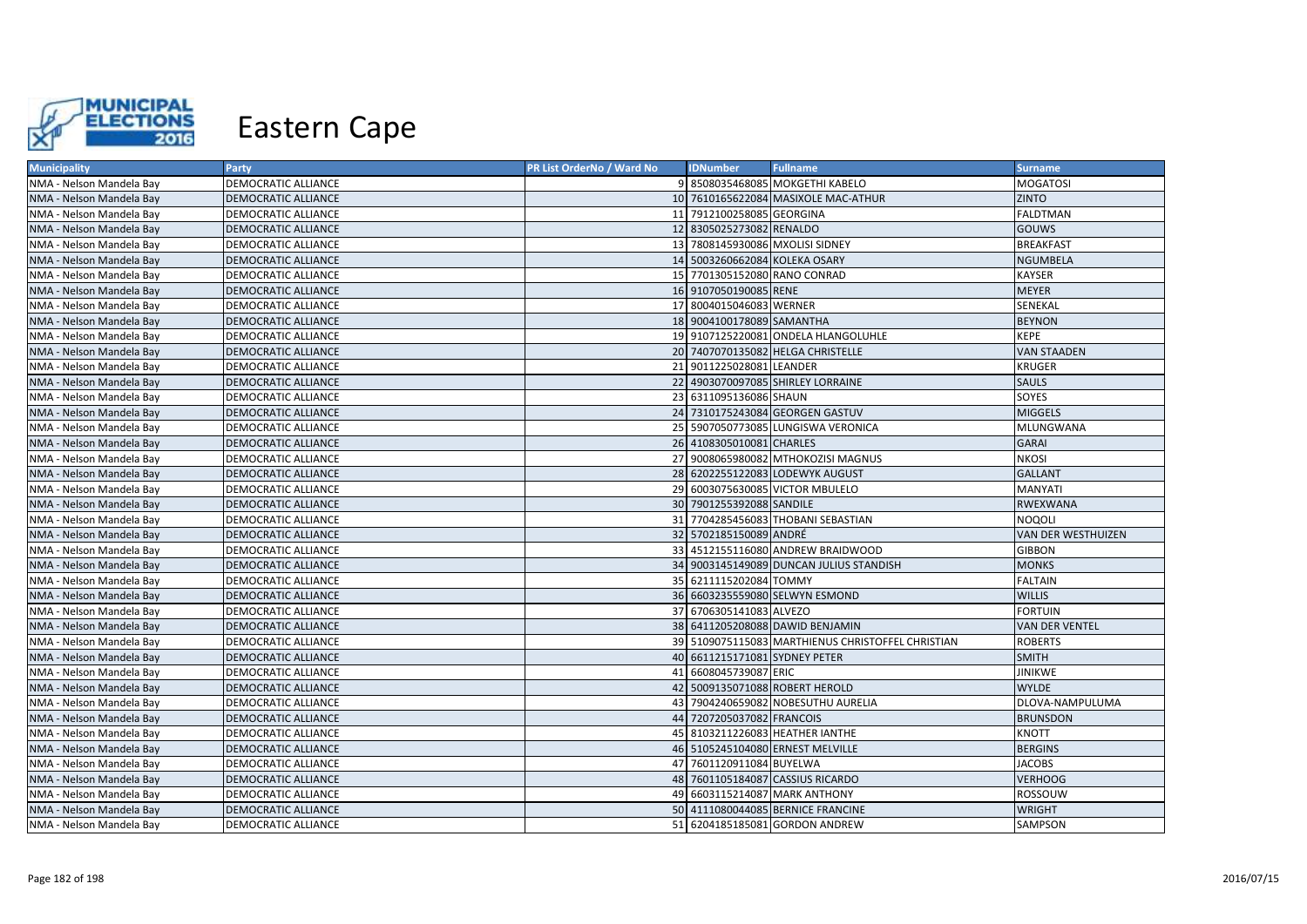

| <b>Municipality</b>      | Party                      | PR List OrderNo / Ward No | <b>IDNumber</b>                     | <b>Fullname</b>                           | <b>Surname</b>         |
|--------------------------|----------------------------|---------------------------|-------------------------------------|-------------------------------------------|------------------------|
| NMA - Nelson Mandela Bay | <b>DEMOCRATIC ALLIANCE</b> |                           | 52 5511230161086 ANN-MARIE          |                                           | <b>TERBLANCHE</b>      |
| NMA - Nelson Mandela Bay | DEMOCRATIC ALLIANCE        |                           |                                     | 53 6111260063085 SHARON THERESA           | SABBAGH                |
| NMA - Nelson Mandela Bay | <b>DEMOCRATIC ALLIANCE</b> |                           | 54 6310095672082 BOBBY              |                                           | <b>CEKISANI</b>        |
| NMA - Nelson Mandela Bay | DEMOCRATIC ALLIANCE        |                           | 55 6409290162087 BRENDA ANITA       |                                           | <b>MATTHEE</b>         |
| NMA - Nelson Mandela Bay | <b>DEMOCRATIC ALLIANCE</b> |                           | 56 7408085138087 EDWARD JURIE       |                                           | <b>HARKER</b>          |
| NMA - Nelson Mandela Bay | DEMOCRATIC ALLIANCE        |                           | 57 8011035168086 PERRY CONROY       |                                           | <b>NOTLEY</b>          |
| NMA - Nelson Mandela Bay | <b>DEMOCRATIC ALLIANCE</b> |                           |                                     | 58 6004035241088 HENDRIK HEINRIGHT        | <b>ADAMS</b>           |
| NMA - Nelson Mandela Bay | DEMOCRATIC ALLIANCE        |                           | 59 9201095942087 KYLE               |                                           | <b>MINNAAR</b>         |
| NMA - Nelson Mandela Bay | DEMOCRATIC ALLIANCE        |                           |                                     | 60 5708050170086 HENDRINA JOAN            | <b>POTGIETER</b>       |
| NMA - Nelson Mandela Bay | <b>DEMOCRATIC ALLIANCE</b> |                           | 61 5507250005088 GAIL PATRIC        |                                           | CHARALAMBOUS           |
| NMA - Nelson Mandela Bay | <b>DEMOCRATIC ALLIANCE</b> |                           |                                     | 62 5205205119084 GLENN BERNARD            | <b>DICKINSON</b>       |
| NMA - Nelson Mandela Bay | DEMOCRATIC ALLIANCE        |                           |                                     | 63 7606261319088 KHUSELWA PEGGY           | <b>TSHISA</b>          |
| NMA - Nelson Mandela Bay | <b>DEMOCRATIC ALLIANCE</b> |                           |                                     | 64 8412315933084 MAYIZUKISWE SIBONGAKONKE | <b>MAKHALA</b>         |
| NMA - Nelson Mandela Bay | <b>DEMOCRATIC ALLIANCE</b> |                           |                                     | 65 7305285228082 QUINTIN MARTIN THEO      | <b>BAATJIES</b>        |
| NMA - Nelson Mandela Bay | <b>DEMOCRATIC ALLIANCE</b> |                           |                                     | 66 6703015141081 LANCE GRAHAM GEORGE      | <b>IMPEY</b>           |
| NMA - Nelson Mandela Bay | <b>DEMOCRATIC ALLIANCE</b> |                           | 67 7607155044089 MARC ANDRÉ         |                                           | <b>VAN HEERDEN</b>     |
| NMA - Nelson Mandela Bay | <b>DEMOCRATIC ALLIANCE</b> |                           |                                     | 68 6506235080082 ELRICH JACQUES LUCIUS    | <b>BARENDSE</b>        |
| NMA - Nelson Mandela Bay | DEMOCRATIC ALLIANCE        |                           | 69 5008035081080 THOMAS             |                                           | SAMUEL                 |
| NMA - Nelson Mandela Bay | DEMOCRATIC ALLIANCE        |                           | 70 8204195867080 JUSTICE LUNGA      |                                           | <b>JAMA</b>            |
| NMA - Nelson Mandela Bay | <b>DEMOCRATIC ALLIANCE</b> |                           | 71 9307305015083 MARIUS HILTON      |                                           | <b>ROACH</b>           |
| NMA - Nelson Mandela Bay | <b>DEMOCRATIC ALLIANCE</b> |                           |                                     | 72 6306165120085 GAVIN VELEDEN            | <b>VALAYDEN</b>        |
| NMA - Nelson Mandela Bay | <b>DEMOCRATIC ALLIANCE</b> |                           |                                     | 73 7002225089084 MANIE WILLIAM            | PIENAAR                |
| NMA - Nelson Mandela Bay | <b>DEMOCRATIC ALLIANCE</b> |                           | 74 5310010101085 NERINA             |                                           | <b>SKUY</b>            |
| NMA - Nelson Mandela Bay | <b>DEMOCRATIC ALLIANCE</b> |                           |                                     | 75 7503140225083 LEE-ANNE ELIZE DONNELL   | <b>SUCH</b>            |
| NMA - Nelson Mandela Bay | <b>DEMOCRATIC ALLIANCE</b> |                           | 76 7509240177082 MARELESE           |                                           | <b>VAN RENSBURG</b>    |
| NMA - Nelson Mandela Bay | <b>DEMOCRATIC ALLIANCE</b> |                           |                                     | 77 8209240351089 NTOMBIZODWA CECILIA      | NTSHOKOMA              |
| NMA - Nelson Mandela Bay | <b>DEMOCRATIC ALLIANCE</b> |                           | 78 7602025776085 LULAMA JULIAS      |                                           | <b>STOUT</b>           |
| NMA - Nelson Mandela Bay | <b>DEMOCRATIC ALLIANCE</b> |                           |                                     | 79 5308240141087 CHRISTINA VELANGANI      | <b>DOOKRAN</b>         |
| NMA - Nelson Mandela Bay | <b>DEMOCRATIC ALLIANCE</b> |                           |                                     | 80 7209165009085 STEPHANUS JOHANNES       | <b>DELPORT</b>         |
| NMA - Nelson Mandela Bay | <b>DEMOCRATIC ALLIANCE</b> |                           | 81 8703090085086 ILSE FELICIA       |                                           | <b>ADAMS</b>           |
| NMA - Nelson Mandela Bay | <b>DEMOCRATIC ALLIANCE</b> |                           |                                     | 82 6707080461084 HESSALEEN NAOMI FAITH    | <b>SEAFIELD</b>        |
| NMA - Nelson Mandela Bay | <b>DEMOCRATIC ALLIANCE</b> |                           |                                     | 83 7508145149089 SHERWYN CUAN             | <b>VAN STADEN</b>      |
| NMA - Nelson Mandela Bay | <b>DEMOCRATIC ALLIANCE</b> |                           |                                     | 84 7208310104080 AVIRAL PHILIPINA         | <b>VON BUCHENRODER</b> |
| NMA - Nelson Mandela Bay | <b>DEMOCRATIC ALLIANCE</b> |                           |                                     | 85 8110240949080 THEMBISA ANGEL           | SOGA                   |
| NMA - Nelson Mandela Bay | DEMOCRATIC ALLIANCE        |                           | 86 6902130255087 LISA MARIE         |                                           | <b>WOODS</b>           |
| NMA - Nelson Mandela Bay | DEMOCRATIC ALLIANCE        |                           |                                     | 87 6009110192080 BERNEDETTE DESIRE        | MAJAL                  |
| NMA - Nelson Mandela Bay | <b>DEMOCRATIC ALLIANCE</b> |                           |                                     | 88 8111180287085 SIPHIWOKAZI YOLANDA      | <b>LANGBOOI</b>        |
| NMA - Nelson Mandela Bay | DEMOCRATIC ALLIANCE        |                           | 89 6001055210084 TYRONE             |                                           | SAMUELS                |
| NMA - Nelson Mandela Bay | DEMOCRATIC ALLIANCE        |                           |                                     | 90 4606075062083 PETRUS JOHANNES          | <b>VAN GREUNEN</b>     |
| NMA - Nelson Mandela Bay | DEMOCRATIC ALLIANCE        |                           | 29300001 9111265209086 RASHIED      |                                           | <b>ADAMS</b>           |
| NMA - Nelson Mandela Bay | <b>DEMOCRATIC ALLIANCE</b> |                           | 29300002 6406015087086 DEAN NEVILLE |                                           | <b>BIDDULPH</b>        |
| NMA - Nelson Mandela Bay | <b>DEMOCRATIC ALLIANCE</b> |                           | 29300003 4708295114080 DAVID ALAN   |                                           | HAYSELDEN              |
| NMA - Nelson Mandela Bay | <b>DEMOCRATIC ALLIANCE</b> |                           |                                     | 29300004 7704285456083 THOBANI SEBASTIAN  | <b>NOQOLI</b>          |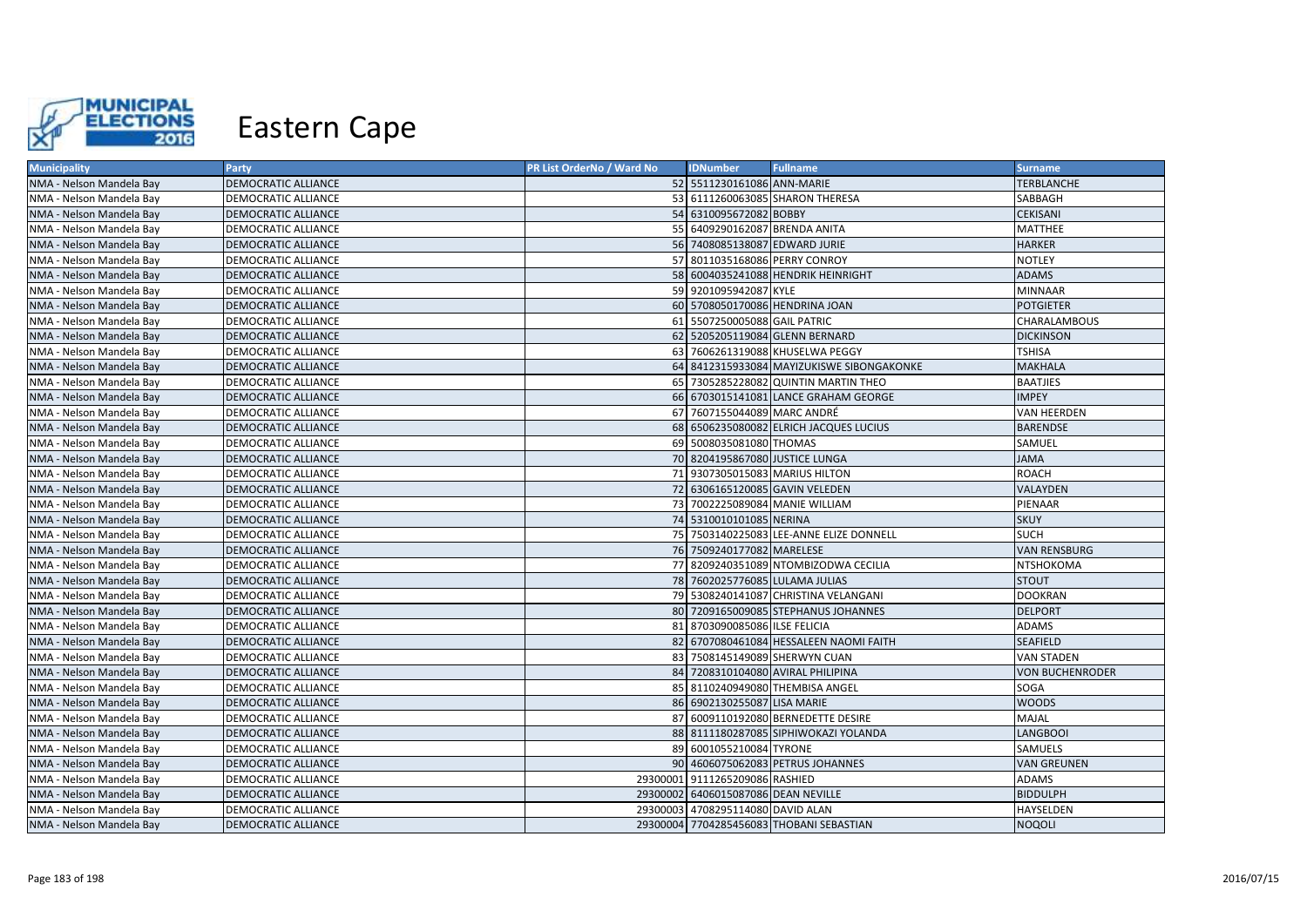

| <b>Municipality</b>      | Party                      | <b>PR List OrderNo / Ward No</b> | <b>IDNumber</b>                      | <b>Fullname</b>                              | <b>Surname</b>  |
|--------------------------|----------------------------|----------------------------------|--------------------------------------|----------------------------------------------|-----------------|
| NMA - Nelson Mandela Bay | <b>DEMOCRATIC ALLIANCE</b> |                                  | 29300005 7901255392088 SANDILE       |                                              | RWEXWANA        |
| NMA - Nelson Mandela Bay | <b>DEMOCRATIC ALLIANCE</b> |                                  |                                      | 29300006 8002015087081 MORNÉ GERHARD         | <b>STEYN</b>    |
| NMA - Nelson Mandela Bay | DEMOCRATIC ALLIANCE        |                                  |                                      | 29300007 5701155028085 JOHN STURROCK         | <b>BEST</b>     |
| NMA - Nelson Mandela Bay | <b>DEMOCRATIC ALLIANCE</b> |                                  | 29300008 6312295177086 GUSTAV        |                                              | RAUTENBACH      |
| NMA - Nelson Mandela Bay | DEMOCRATIC ALLIANCE        |                                  | 29300009 8112115070083 HEINRICH      |                                              | MÜLLER          |
| NMA - Nelson Mandela Bay | <b>DEMOCRATIC ALLIANCE</b> |                                  | 29300010 7511205225088 ANDY GEORGE   |                                              | <b>JORDAN</b>   |
| NMA - Nelson Mandela Bay | <b>DEMOCRATIC ALLIANCE</b> |                                  |                                      | 29300011 6006305106081 ABRAHAM DAVID         | <b>ISAACS</b>   |
| NMA - Nelson Mandela Bay | DEMOCRATIC ALLIANCE        |                                  |                                      | 29300012 6107010047089 SHARLENE DENISE       | <b>DAVIDS</b>   |
| NMA - Nelson Mandela Bay | DEMOCRATIC ALLIANCE        |                                  | 29300013 6012255157082 PIETER        |                                              | HERMAANS        |
| NMA - Nelson Mandela Bay | <b>DEMOCRATIC ALLIANCE</b> |                                  |                                      | 29300014 6003075630085 VICTOR MBULELO        | <b>MANYATI</b>  |
| NMA - Nelson Mandela Bay | DEMOCRATIC ALLIANCE        |                                  | 29300015 8204025318080 MANGALISO     |                                              | NGQOYI          |
| NMA - Nelson Mandela Bay | <b>DEMOCRATIC ALLIANCE</b> |                                  | 29300016 6409290162087 BRENDA ANITA  |                                              | MATTHEE         |
| NMA - Nelson Mandela Bay | DEMOCRATIC ALLIANCE        |                                  | 29300017 7601120911084 BUYELWA       |                                              | <b>JACOBS</b>   |
| NMA - Nelson Mandela Bay | <b>DEMOCRATIC ALLIANCE</b> |                                  |                                      | 29300018 7708285827086 BENNET MZWENQABA      | <b>BHANGA</b>   |
| NMA - Nelson Mandela Bay | <b>DEMOCRATIC ALLIANCE</b> |                                  | 29300019 7410205297082 MZIYANDA      |                                              | MAKULUMA        |
| NMA - Nelson Mandela Bay | <b>DEMOCRATIC ALLIANCE</b> |                                  | 29300020 5203175783088 MBUYISELO     |                                              | MADAKA          |
| NMA - Nelson Mandela Bay | <b>DEMOCRATIC ALLIANCE</b> |                                  |                                      | 29300021 8906065327082 MASIXOLE MARCUS       | ROLOBE          |
| NMA - Nelson Mandela Bay | <b>DEMOCRATIC ALLIANCE</b> |                                  | 29300022 7901255392088 SANDILE       |                                              | RWEXWANA        |
| NMA - Nelson Mandela Bay | DEMOCRATIC ALLIANCE        |                                  |                                      | 29300023 7610165622084 MASIXOLE MAC-ATHUR    | ZINTO           |
| NMA - Nelson Mandela Bay | <b>DEMOCRATIC ALLIANCE</b> |                                  |                                      | 29300024 6812135375089 VELILE GLADMAN        | <b>DAYIMANI</b> |
| NMA - Nelson Mandela Bay | <b>DEMOCRATIC ALLIANCE</b> |                                  | 29300025 6310095672082 BOBBY         |                                              | CEKISANI        |
| NMA - Nelson Mandela Bay | <b>DEMOCRATIC ALLIANCE</b> |                                  | 29300026 8202275882086 BONGANI       |                                              | NGQOZA          |
| NMA - Nelson Mandela Bay | DEMOCRATIC ALLIANCE        |                                  | 29300027 6608045739087 ERIC          |                                              | JINIKWE         |
| NMA - Nelson Mandela Bay | <b>DEMOCRATIC ALLIANCE</b> |                                  |                                      | 29300028 8707225599085 PRETTY-BOY XOLA JIM   | <b>DICK</b>     |
| NMA - Nelson Mandela Bay | DEMOCRATIC ALLIANCE        |                                  | 29300029 6311095136086 SHAUN         |                                              | SOYES           |
| NMA - Nelson Mandela Bay | <b>DEMOCRATIC ALLIANCE</b> |                                  | 29300030 8009151551085 NOBUHLE NONI  |                                              | HLOKO           |
| NMA - Nelson Mandela Bay | <b>DEMOCRATIC ALLIANCE</b> |                                  | 29300031 7912100258085 GEORGINA      |                                              | FALDTMAN        |
| NMA - Nelson Mandela Bay | <b>DEMOCRATIC ALLIANCE</b> |                                  | 29300032 6001070085081 SANDRA        |                                              | <b>FILLIS</b>   |
| NMA - Nelson Mandela Bay | DEMOCRATIC ALLIANCE        |                                  | 29300033 5712250163081 ELIZABETH     |                                              | TSHAZIBANE      |
| NMA - Nelson Mandela Bay | <b>DEMOCRATIC ALLIANCE</b> |                                  |                                      | 29300034 6308035180083 JOHNNY ALRIDGE        | <b>ARENDS</b>   |
| NMA - Nelson Mandela Bay | <b>DEMOCRATIC ALLIANCE</b> |                                  |                                      | 29300035 6908295198087 TREVOR PRESTON        | LOUW            |
| NMA - Nelson Mandela Bay | <b>DEMOCRATIC ALLIANCE</b> |                                  |                                      | 29300036 7904240659082 NOBESUTHU AURELIA     | DLOVA-NAMPULUMA |
| NMA - Nelson Mandela Bay | DEMOCRATIC ALLIANCE        |                                  |                                      | 29300037 7909095005083 NEVILLE RICHARD       | <b>HIGGINS</b>  |
| NMA - Nelson Mandela Bay | <b>DEMOCRATIC ALLIANCE</b> |                                  | 29300038 7408085138087 EDWARD JURIE  |                                              | <b>HARKER</b>   |
| NMA - Nelson Mandela Bay | DEMOCRATIC ALLIANCE        |                                  |                                      | 29300039 5710130013088 MAGRIETA JOHANNA      | DE ANDRADE      |
| NMA - Nelson Mandela Bay | <b>DEMOCRATIC ALLIANCE</b> |                                  | 29300040 8002165014083 JASON         |                                              | GROBBELAAR      |
| NMA - Nelson Mandela Bay | <b>DEMOCRATIC ALLIANCE</b> |                                  |                                      | 29300041 7601215521087 ZANDISILE CHRISTOPHER | XOLA            |
| NMA - Nelson Mandela Bay | <b>DEMOCRATIC ALLIANCE</b> |                                  |                                      | 29300042 5907050773085 LUNGISWA VERONICA     | MLUNGWANA       |
| NMA - Nelson Mandela Bay | DEMOCRATIC ALLIANCE        |                                  |                                      | 29300043 8111180287085 SIPHIWOKAZI YOLANDA   | LANGBOOI        |
| NMA - Nelson Mandela Bay | <b>DEMOCRATIC ALLIANCE</b> |                                  |                                      | 29300044 6311040489085 NOBUNTU VIVIAN        | YAWA            |
| NMA - Nelson Mandela Bay | <b>DEMOCRATIC ALLIANCE</b> |                                  | 29300045 8204195867080 JUSTICE LUNGA |                                              | <b>JAMA</b>     |
| NMA - Nelson Mandela Bay | <b>DEMOCRATIC ALLIANCE</b> |                                  | 29300046 8505190348086 ZIYANDA       |                                              | KALANI          |
| NMA - Nelson Mandela Bay | <b>DEMOCRATIC ALLIANCE</b> |                                  |                                      | 29300047 5907050773085 LUNGISWA VERONICA     | MLUNGWANA       |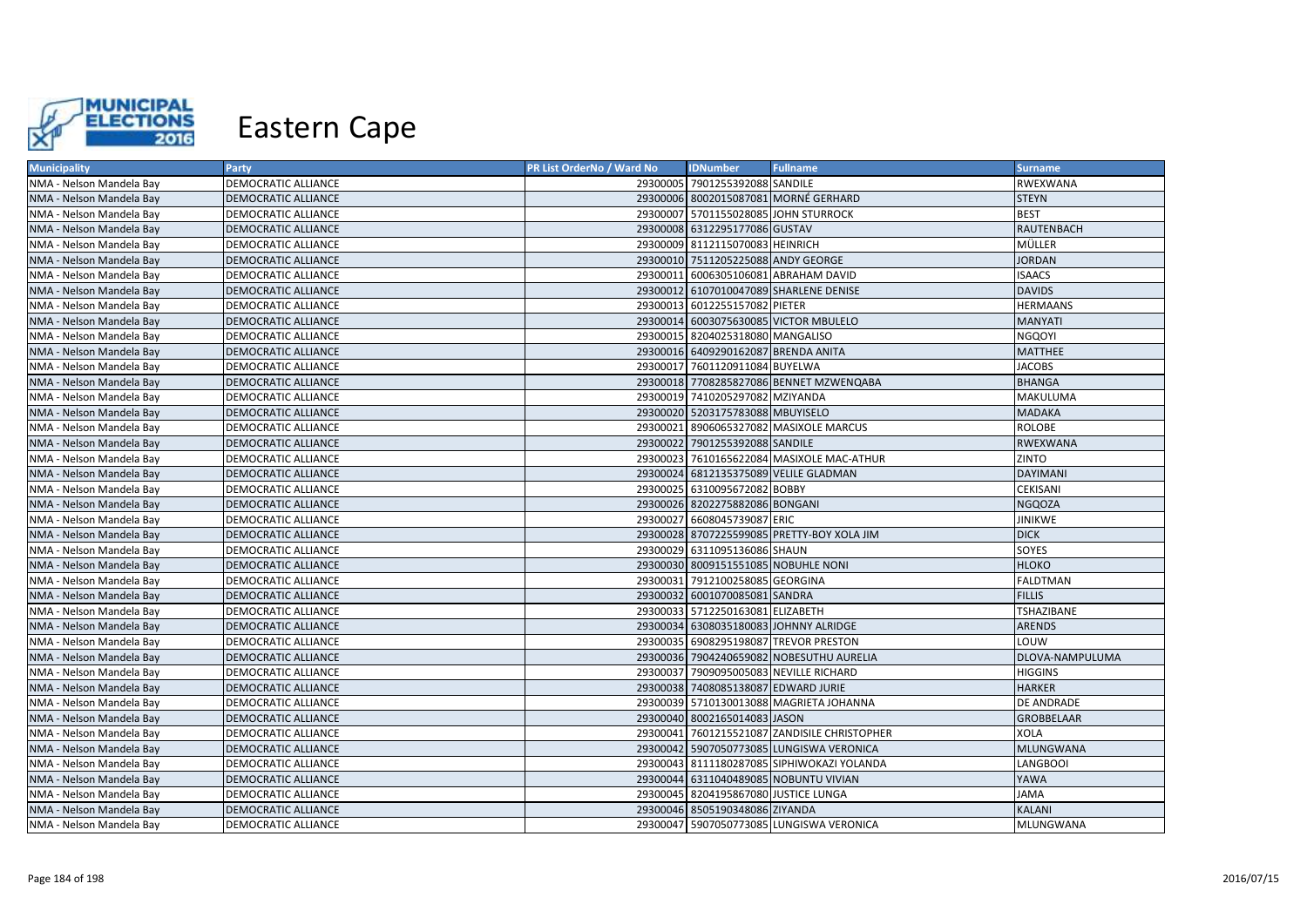

| <b>Municipality</b>      | Party                            | PR List OrderNo / Ward No | <b>IDNumber</b>                       | <b>Fullname</b>                                 | <b>Surname</b>    |
|--------------------------|----------------------------------|---------------------------|---------------------------------------|-------------------------------------------------|-------------------|
| NMA - Nelson Mandela Bay | <b>DEMOCRATIC ALLIANCE</b>       |                           | 29300048 6812185127083 TYRONE PETER   |                                                 | <b>ADAMS</b>      |
| NMA - Nelson Mandela Bay | DEMOCRATIC ALLIANCE              |                           | 29300049 6903180240086 FRANAY ANNE    |                                                 | VAN DE LINDE      |
| NMA - Nelson Mandela Bay | DEMOCRATIC ALLIANCE              |                           |                                       | 29300050 7310175243084 GEORGEN GASTUV           | <b>MIGGELS</b>    |
| NMA - Nelson Mandela Bay | DEMOCRATIC ALLIANCE              |                           |                                       | 29300051 5102215123083 PETRUS WENTZEL           | <b>TERBLANCHE</b> |
| NMA - Nelson Mandela Bay | <b>DEMOCRATIC ALLIANCE</b>       |                           |                                       | 29300052 8104165006083 FRANCOIS VAN NIEKERK     | <b>GREYLING</b>   |
| NMA - Nelson Mandela Bay | DEMOCRATIC ALLIANCE              |                           | 29300053 8703090085086 ILSE FELICIA   |                                                 | ADAMS             |
| NMA - Nelson Mandela Bay | <b>DEMOCRATIC ALLIANCE</b>       |                           |                                       | 29300054 6411050668089 NOMATHEMBA GLORIA        | ZWENI             |
| NMA - Nelson Mandela Bay | DEMOCRATIC ALLIANCE              |                           |                                       | 29300055 4404035459080 MPUTUMI ENOCH            | MATYANA           |
| NMA - Nelson Mandela Bay | <b>DEMOCRATIC ALLIANCE</b>       |                           | 29300056 7808145930086 MXOLISI SIDNEY |                                                 | <b>BREAKFAST</b>  |
| NMA - Nelson Mandela Bay | <b>DEMOCRATIC ALLIANCE</b>       |                           |                                       | 29300057 8412315933084 MAYIZUKISWE SIBONGAKONKE | <b>MAKHALA</b>    |
| NMA - Nelson Mandela Bay | <b>DEMOCRATIC ALLIANCE</b>       |                           | 29300058 7808145930086 MXOLISI SIDNEY |                                                 | <b>BREAKFAST</b>  |
| NMA - Nelson Mandela Bay | <b>DEMOCRATIC ALLIANCE</b>       |                           |                                       | 29300059 8310116037081 THANDOLWETHU             | <b>FAKU</b>       |
| NMA - Nelson Mandela Bay | <b>DEMOCRATIC ALLIANCE</b>       |                           |                                       | 29300060 6111260063085 SHARON THERESA           | SABBAGH           |
| NMA - Nelson Mandela Bay | <b>ECONOMIC FREEDOM FIGHTERS</b> |                           | 1 7606070708083 PHUMZA FAITH          |                                                 | <b>TOYS</b>       |
| NMA - Nelson Mandela Bay | <b>ECONOMIC FREEDOM FIGHTERS</b> |                           | 7606215382083 LUKHANYO                |                                                 | <b>MRARA</b>      |
| NMA - Nelson Mandela Bay | <b>ECONOMIC FREEDOM FIGHTERS</b> |                           |                                       | 3 8303220709083 YOLISWA NOMAMPONDOMISE          | YAKO              |
| NMA - Nelson Mandela Bay | <b>ECONOMIC FREEDOM FIGHTERS</b> |                           |                                       | 4 8504085871088 ZILINDILE MARSHALL              | <b>VENA</b>       |
| NMA - Nelson Mandela Bay | <b>ECONOMIC FREEDOM FIGHTERS</b> |                           |                                       | 5 7403130509085 THOZAMA SHELLY                  | <b>MHLONGO</b>    |
| NMA - Nelson Mandela Bay | ECONOMIC FREEDOM FIGHTERS        |                           | 6 8307225306084 ELLIJAH               |                                                 | <b>MADWARA</b>    |
| NMA - Nelson Mandela Bay | <b>ECONOMIC FREEDOM FIGHTERS</b> |                           | 7 8608171104088 NTOMBEKAYA            |                                                 | <b>MANDIYASE</b>  |
| NMA - Nelson Mandela Bay | <b>ECONOMIC FREEDOM FIGHTERS</b> |                           | 8 6307235247080 BUSTON HENRY          |                                                 | <b>BOSCH</b>      |
| NMA - Nelson Mandela Bay | <b>ECONOMIC FREEDOM FIGHTERS</b> |                           |                                       | 9 7609170519087 SIPHOKAZI LOVEGIRL              | <b>NCANA</b>      |
| NMA - Nelson Mandela Bay | <b>ECONOMIC FREEDOM FIGHTERS</b> |                           |                                       | 10 8204255402083 HECTOR MZIYANDA                | <b>PETER</b>      |
| NMA - Nelson Mandela Bay | <b>ECONOMIC FREEDOM FIGHTERS</b> |                           |                                       | 11 6202150622088 SINDISWA EUGINIA               | <b>MNAMATA</b>    |
| NMA - Nelson Mandela Bay | <b>ECONOMIC FREEDOM FIGHTERS</b> |                           | 12 9102226068083 PAUL                 |                                                 | <b>WALSH</b>      |
| NMA - Nelson Mandela Bay | ECONOMIC FREEDOM FIGHTERS        |                           |                                       | 13 8310080602084 SANDISIWE ANNA-MAUD            | KOSI              |
| NMA - Nelson Mandela Bay | <b>ECONOMIC FREEDOM FIGHTERS</b> |                           |                                       | 14 6806045296088 THOMAS ELNADO                  | <b>RUITERS</b>    |
| NMA - Nelson Mandela Bay | <b>ECONOMIC FREEDOM FIGHTERS</b> |                           |                                       | 15 8203050272089 XATYISWA THEODORA              | NGCUKANA          |
| NMA - Nelson Mandela Bay | <b>ECONOMIC FREEDOM FIGHTERS</b> |                           | 16 9309305445088 LUXOLO               |                                                 | <b>JACOBS</b>     |
| NMA - Nelson Mandela Bay | <b>ECONOMIC FREEDOM FIGHTERS</b> |                           | 17 8806170133088 RUSHDA               |                                                 | CARIEM            |
| NMA - Nelson Mandela Bay | <b>ECONOMIC FREEDOM FIGHTERS</b> |                           |                                       | 18 8401275459081 LWANDO CHRISTOPHER             | <b>MJEKULA</b>    |
| NMA - Nelson Mandela Bay | ECONOMIC FREEDOM FIGHTERS        |                           | 19 7902060983087 NCUMISA              |                                                 | <b>SINGQOTO</b>   |
| NMA - Nelson Mandela Bay | <b>ECONOMIC FREEDOM FIGHTERS</b> |                           |                                       | 20 9209045674080 SINETHEMBA CHRISTOPHER         | <b>NTSHONTSHO</b> |
| NMA - Nelson Mandela Bay | <b>ECONOMIC FREEDOM FIGHTERS</b> |                           | 21 8512240371084 NOMAWABO             |                                                 | <b>DUNJWA</b>     |
| NMA - Nelson Mandela Bay | <b>ECONOMIC FREEDOM FIGHTERS</b> |                           |                                       | 22 7205145683080 JEREMIA THEMBINKOSI            | <b>MPALISO</b>    |
| NMA - Nelson Mandela Bay | ECONOMIC FREEDOM FIGHTERS        |                           |                                       | 23 7010300603083 NONTOBEKO MAVIS                | KATI              |
| NMA - Nelson Mandela Bay | <b>ECONOMIC FREEDOM FIGHTERS</b> |                           |                                       | 24 6905035987084 TAMSANQA JOSEPH                | SANA              |
| NMA - Nelson Mandela Bay | ECONOMIC FREEDOM FIGHTERS        |                           | 25 9104210353083 NELISWA              |                                                 | <b>LUCAS</b>      |
| NMA - Nelson Mandela Bay | <b>ECONOMIC FREEDOM FIGHTERS</b> |                           |                                       | 26 7708285217080 JEREMIAH MOIPHEPI              | <b>MATSUSO</b>    |
| NMA - Nelson Mandela Bay | ECONOMIC FREEDOM FIGHTERS        |                           | 27 8202060734088 NOMALUNGELO          |                                                 | <b>SIBUTA</b>     |
| NMA - Nelson Mandela Bay | <b>ECONOMIC FREEDOM FIGHTERS</b> |                           |                                       | 28 7710105453085 AMANDLANGAWETHU                | <b>MADAKA</b>     |
| NMA - Nelson Mandela Bay | ECONOMIC FREEDOM FIGHTERS        |                           |                                       | 29 8904245438085 MTHETHO JOSHUA                 | <b>TONISI</b>     |
| NMA - Nelson Mandela Bay | <b>ECONOMIC FREEDOM FIGHTERS</b> |                           |                                       | 30 8411140278087 FIKISWA LETITTIA               | <b>MANINJWA</b>   |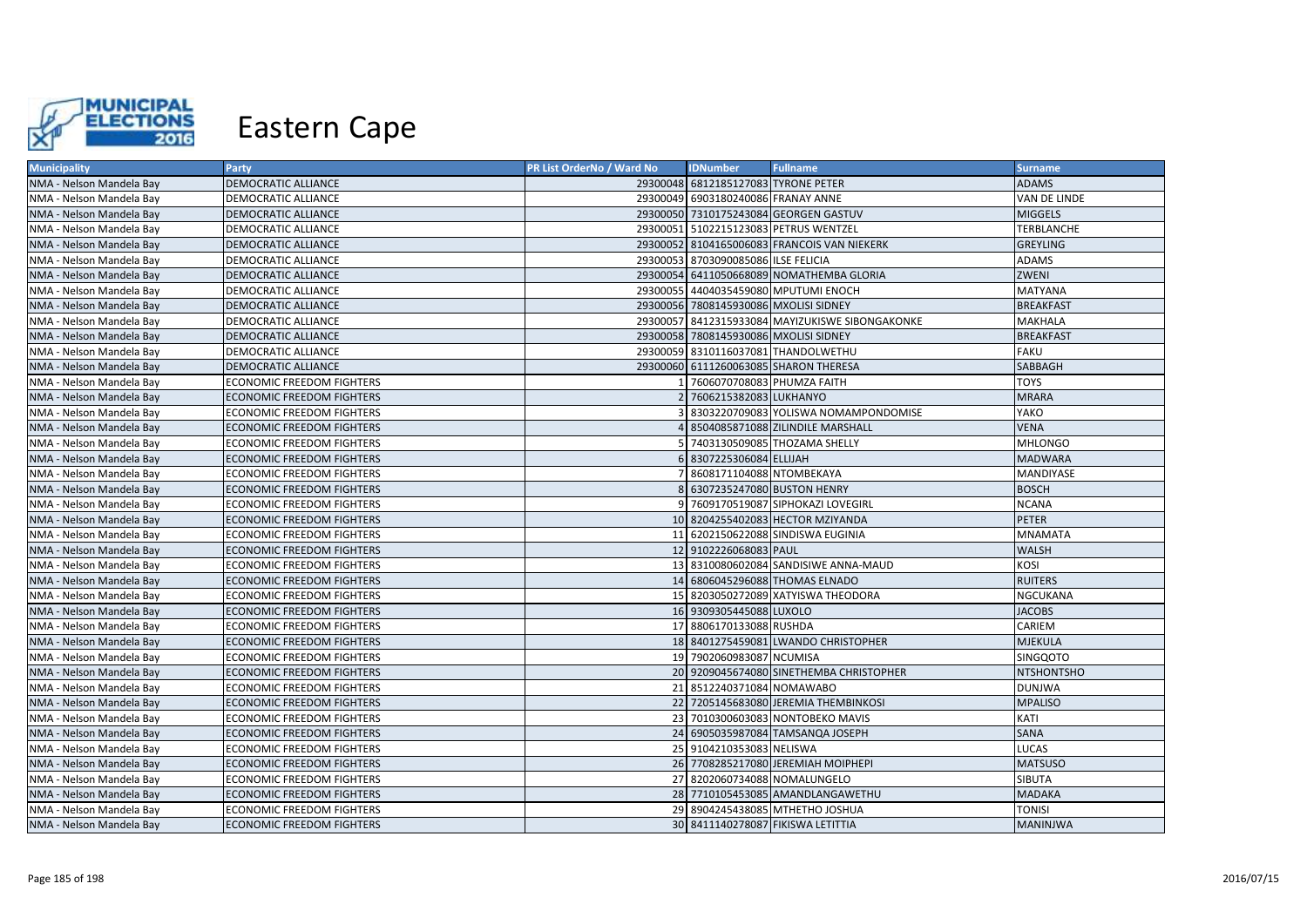

| <b>Municipality</b>      | <b>Party</b>                     | PR List OrderNo / Ward No | <b>IDNumber</b>                    | <b>Fullname</b>                        | <b>Surname</b>  |
|--------------------------|----------------------------------|---------------------------|------------------------------------|----------------------------------------|-----------------|
| NMA - Nelson Mandela Bay | ECONOMIC FREEDOM FIGHTERS        |                           |                                    | 31 7604235600089 MELVIN BONGANI        | COLA            |
| NMA - Nelson Mandela Bay | <b>ECONOMIC FREEDOM FIGHTERS</b> |                           | 32 8308130602088 NOMAXABISO        |                                        | LOSE            |
| NMA - Nelson Mandela Bay | <b>ECONOMIC FREEDOM FIGHTERS</b> |                           | 33 7312235377084 SINDILE ISAAC     |                                        | MNGINDWA        |
| NMA - Nelson Mandela Bay | <b>ECONOMIC FREEDOM FIGHTERS</b> |                           |                                    | 34 7611280857084 NOXOLO PATRICIA       | <b>SETI</b>     |
| NMA - Nelson Mandela Bay | ECONOMIC FREEDOM FIGHTERS        |                           | 35 7702075343081 BONANI            |                                        | MZOZOYANA       |
| NMA - Nelson Mandela Bay | <b>ECONOMIC FREEDOM FIGHTERS</b> |                           | 36 9504170355087 SISIPHO SINAZO    |                                        | <b>CAKWE</b>    |
| NMA - Nelson Mandela Bay | <b>ECONOMIC FREEDOM FIGHTERS</b> |                           | 37 9203280425084 AKHONA            |                                        | <b>KLAAS</b>    |
| NMA - Nelson Mandela Bay | <b>ECONOMIC FREEDOM FIGHTERS</b> |                           | 38 9503280504089 ONELA             |                                        | <b>KAULELA</b>  |
| NMA - Nelson Mandela Bay | ECONOMIC FREEDOM FIGHTERS        |                           |                                    | 39 9210275474084 SIPHOSETHU INNOCENT   | <b>MTANA</b>    |
| NMA - Nelson Mandela Bay | <b>ECONOMIC FREEDOM FIGHTERS</b> |                           |                                    | 40 7012080541087 NOLUTANDO RUTH        | <b>HANI</b>     |
| NMA - Nelson Mandela Bay | ECONOMIC FREEDOM FIGHTERS        |                           |                                    | 41 7901295648085 MELIKHAYA GLADMAN     | <b>FAALTEIN</b> |
| NMA - Nelson Mandela Bay | ECONOMIC FREEDOM FIGHTERS        |                           |                                    | 42 6406090627087 VELISWA PATRICIA      | SANGQU-SOMNISO  |
| NMA - Nelson Mandela Bay | ECONOMIC FREEDOM FIGHTERS        |                           | 43 8803206152083 MANDLA            |                                        | <b>DABAZA</b>   |
| NMA - Nelson Mandela Bay | <b>ECONOMIC FREEDOM FIGHTERS</b> |                           |                                    | 44 7312070520087 BONGIWE HAZEL         | NGCELWANA       |
| NMA - Nelson Mandela Bay | ECONOMIC FREEDOM FIGHTERS        |                           | 45 6408140128082 CYNTHIA LYDIA     |                                        | PIETERSEN       |
| NMA - Nelson Mandela Bay | <b>ECONOMIC FREEDOM FIGHTERS</b> |                           | 46 8005230325087 THEMBISA          |                                        | <b>BUDAZA</b>   |
| NMA - Nelson Mandela Bay | <b>ECONOMIC FREEDOM FIGHTERS</b> |                           |                                    | 47 8504300969089 PHUMEZA CAROL         | <b>MAQWILI</b>  |
| NMA - Nelson Mandela Bay | <b>ECONOMIC FREEDOM FIGHTERS</b> |                           |                                    | 48 8305070405084 NTOMBIZANELE SHIELA   | <b>DYAN</b>     |
| NMA - Nelson Mandela Bay | ECONOMIC FREEDOM FIGHTERS        |                           | 49 9111290582085 PORTIA            |                                        | <b>MBAMBOSI</b> |
| NMA - Nelson Mandela Bay | <b>ECONOMIC FREEDOM FIGHTERS</b> |                           | 50 8707080782081 ASANDA            |                                        | <b>FELELE</b>   |
| NMA - Nelson Mandela Bay | <b>ECONOMIC FREEDOM FIGHTERS</b> |                           | 51 8903030300088 MANDISA           |                                        | MTSATSENI       |
| NMA - Nelson Mandela Bay | <b>ECONOMIC FREEDOM FIGHTERS</b> |                           | 52 7405210426080 ZAMEKA            |                                        | <b>MBANYA</b>   |
| NMA - Nelson Mandela Bay | ECONOMIC FREEDOM FIGHTERS        |                           | 53 8607250428087 BONIWE            |                                        | LANKE           |
| NMA - Nelson Mandela Bay | <b>ECONOMIC FREEDOM FIGHTERS</b> |                           | 54 8202140231089 FATIMA            |                                        | <b>MATHEWS</b>  |
| NMA - Nelson Mandela Bay | <b>ECONOMIC FREEDOM FIGHTERS</b> |                           | 55 8604060923084 NOBULALI          |                                        | <b>PUNI</b>     |
| NMA - Nelson Mandela Bay | <b>ECONOMIC FREEDOM FIGHTERS</b> |                           | 56 6503110676084 MARTHA            |                                        | <b>VROLIK</b>   |
| NMA - Nelson Mandela Bay | <b>ECONOMIC FREEDOM FIGHTERS</b> |                           |                                    | 57 8806010287086 BONGIWE SHARON        | <b>THOMAS</b>   |
| NMA - Nelson Mandela Bay | <b>ECONOMIC FREEDOM FIGHTERS</b> |                           |                                    | 58 8106220972084 FUNEKA FELICIA JULIA  | RASMENI         |
| NMA - Nelson Mandela Bay | ECONOMIC FREEDOM FIGHTERS        |                           | 59 8604281037086 BUSISIWE          |                                        | MANTYONTYA      |
| NMA - Nelson Mandela Bay | <b>ECONOMIC FREEDOM FIGHTERS</b> |                           | 29300001 8509190684086 AWETHU      |                                        | <b>FATYELA</b>  |
| NMA - Nelson Mandela Bay | ECONOMIC FREEDOM FIGHTERS        |                           | 29300002 9504220694089 NOZIPHO     |                                        | QWESHA          |
| NMA - Nelson Mandela Bay | <b>ECONOMIC FREEDOM FIGHTERS</b> |                           | 29300003 8706181115084 NOLUTHANDO  |                                        | <b>MNISI</b>    |
| NMA - Nelson Mandela Bay | <b>ECONOMIC FREEDOM FIGHTERS</b> |                           |                                    | 29300004 7403130509085 THOZAMA SHELLY  | <b>MHLONGO</b>  |
| NMA - Nelson Mandela Bay | <b>ECONOMIC FREEDOM FIGHTERS</b> |                           | 29300005 9102226068083 PAUL        |                                        | <b>WALSH</b>    |
| NMA - Nelson Mandela Bay | <b>ECONOMIC FREEDOM FIGHTERS</b> |                           | 29300007 7106145273080 TREVOR PAUL |                                        | <b>NEAL</b>     |
| NMA - Nelson Mandela Bay | <b>ECONOMIC FREEDOM FIGHTERS</b> |                           | 29300008 9204090599084 PHILASANDE  |                                        | LAMANA          |
| NMA - Nelson Mandela Bay | ECONOMIC FREEDOM FIGHTERS        |                           | 29300009 8404295490086 KHANYA      |                                        | NGQISHA         |
| NMA - Nelson Mandela Bay | <b>ECONOMIC FREEDOM FIGHTERS</b> |                           | 29300010 7806205089082 COLIN BRIAN |                                        | <b>FRANCE</b>   |
| NMA - Nelson Mandela Bay | ECONOMIC FREEDOM FIGHTERS        |                           |                                    | 29300011 8209126100089 SIYABULELA AMOS | <b>BASI</b>     |
| NMA - Nelson Mandela Bay | <b>ECONOMIC FREEDOM FIGHTERS</b> |                           | 29300012 8304075024081 MELCOME     |                                        | PILLAY          |
| NMA - Nelson Mandela Bay | <b>ECONOMIC FREEDOM FIGHTERS</b> |                           | 29300013 6912240023085 WENDY-ANN   |                                        | <b>FILLIS</b>   |
| NMA - Nelson Mandela Bay | <b>ECONOMIC FREEDOM FIGHTERS</b> |                           | 29300014 6506215597089 MALAWU      |                                        | NGXIZELE        |
| NMA - Nelson Mandela Bay | <b>ECONOMIC FREEDOM FIGHTERS</b> |                           | 29300015 7004020709080 LUNGELWA    |                                        | <b>MAKINA</b>   |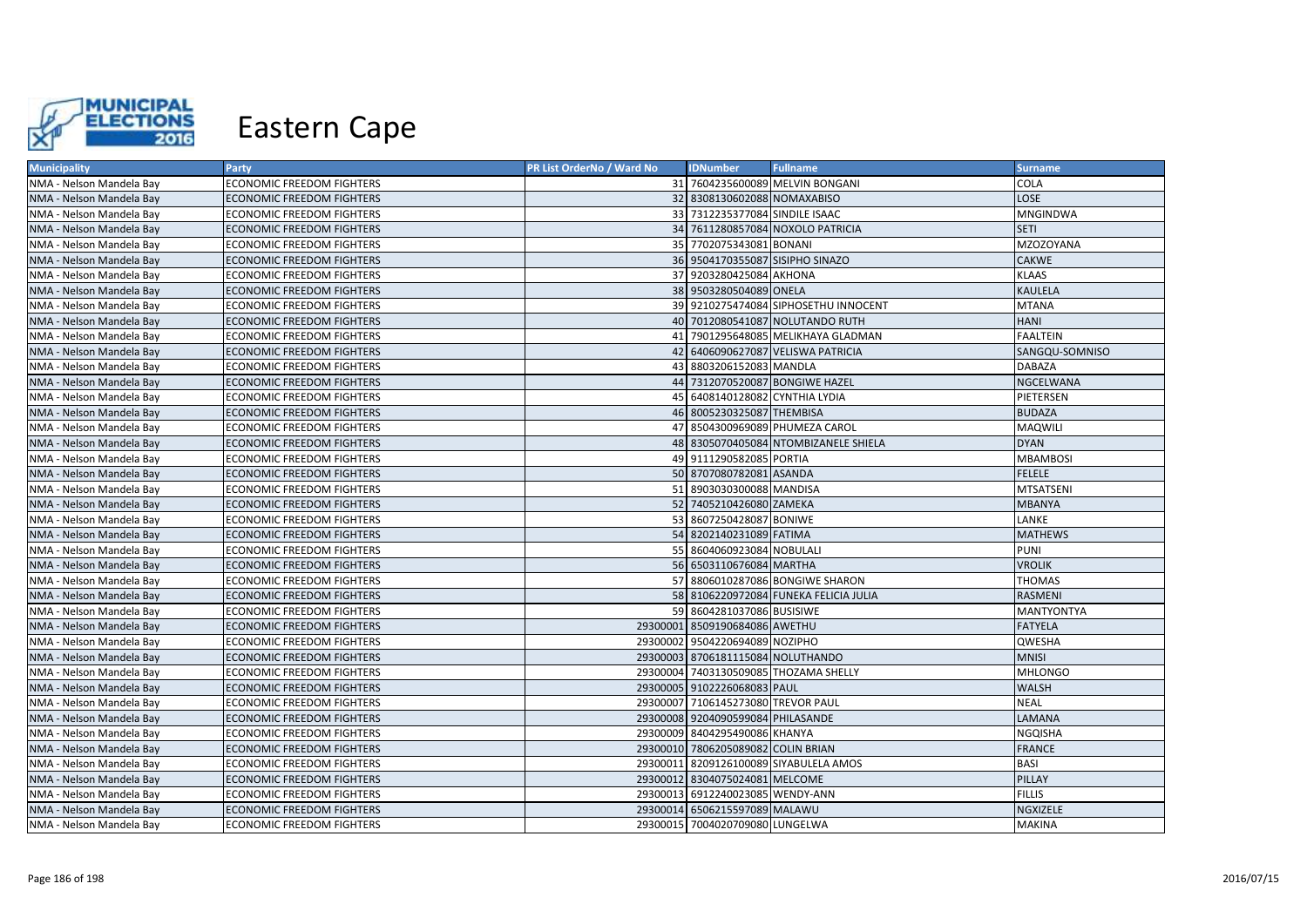

| <b>Municipality</b>      | Party                            | PR List OrderNo / Ward No | <b>IDNumber</b>                      | <b>Fullname</b>                               | <b>Surname</b>      |
|--------------------------|----------------------------------|---------------------------|--------------------------------------|-----------------------------------------------|---------------------|
| NMA - Nelson Mandela Bay | <b>ECONOMIC FREEDOM FIGHTERS</b> |                           |                                      | 29300016 8102046110082 DUMISANI ISAAC         | <b>TSHIWULA</b>     |
| NMA - Nelson Mandela Bay | ECONOMIC FREEDOM FIGHTERS        |                           |                                      | 29300017 7707110875088 NOMVUYISO PAMELA       | MANKEWU             |
| NMA - Nelson Mandela Bay | <b>ECONOMIC FREEDOM FIGHTERS</b> |                           |                                      | 29300018 8106095600083 THOKOZANI MICKEL       | <b>NOGOQA</b>       |
| NMA - Nelson Mandela Bay | <b>ECONOMIC FREEDOM FIGHTERS</b> |                           |                                      | 29300019 6602165558088 MAFA STANFORD          | <b>MPOFU</b>        |
| NMA - Nelson Mandela Bay | ECONOMIC FREEDOM FIGHTERS        |                           |                                      | 29300020 7202225410088 MAHLUBANDILE JOHANNA   | <b>PETER</b>        |
| NMA - Nelson Mandela Bay | ECONOMIC FREEDOM FIGHTERS        |                           |                                      | 29300021 7107135527089 KAYALETHU KAYA         | <b>XATE</b>         |
| NMA - Nelson Mandela Bay | <b>ECONOMIC FREEDOM FIGHTERS</b> |                           |                                      | 29300022 9208065390080 ATHENKOSI GODFREY      | <b>KOTANI</b>       |
| NMA - Nelson Mandela Bay | ECONOMIC FREEDOM FIGHTERS        |                           | 29300023 8402185339082 UNATHI        |                                               | <b>NORMAN</b>       |
| NMA - Nelson Mandela Bay | ECONOMIC FREEDOM FIGHTERS        |                           | 29300024 9104210357084 ANDISWA       |                                               | <b>MDONGWANA</b>    |
| NMA - Nelson Mandela Bay | <b>ECONOMIC FREEDOM FIGHTERS</b> |                           |                                      | 29300025 7706040443082 NOMBONISO CHARITY      | <b>HANI</b>         |
| NMA - Nelson Mandela Bay | ECONOMIC FREEDOM FIGHTERS        |                           | 29300026 8809306140084 SAMORA        |                                               | <b>STINGE</b>       |
| NMA - Nelson Mandela Bay | ECONOMIC FREEDOM FIGHTERS        |                           |                                      | 29300027 7601065708081 LUYANDA CHRISTOPHER    | <b>CITASHE</b>      |
| NMA - Nelson Mandela Bay | <b>ECONOMIC FREEDOM FIGHTERS</b> |                           | 29300028 8907316200086 SIYABULELA    |                                               | SIYONGWANA          |
| NMA - Nelson Mandela Bay | <b>ECONOMIC FREEDOM FIGHTERS</b> |                           |                                      | 29300029 9209045674080 SINETHEMBA CHRISTOPHER | <b>NTSHONTSHO</b>   |
| NMA - Nelson Mandela Bay | <b>ECONOMIC FREEDOM FIGHTERS</b> |                           | 29300030 8202185921081 XOLANI        |                                               | <b>MNQANQENI</b>    |
| NMA - Nelson Mandela Bay | <b>ECONOMIC FREEDOM FIGHTERS</b> |                           | 29300031 7508035810089 MBUYISELI     |                                               | <b>RWAXA</b>        |
| NMA - Nelson Mandela Bay | <b>ECONOMIC FREEDOM FIGHTERS</b> |                           | 29300032 6609075234080 ELGIN MARTIN  |                                               | <b>FRIESLAAR</b>    |
| NMA - Nelson Mandela Bay | ECONOMIC FREEDOM FIGHTERS        |                           | 29300033 8709136096086 NDUMISO       |                                               | QWAZI               |
| NMA - Nelson Mandela Bay | <b>ECONOMIC FREEDOM FIGHTERS</b> |                           | 29300034 6706045877087 CECIL GRAHAM  |                                               | <b>PETERSON</b>     |
| NMA - Nelson Mandela Bay | <b>ECONOMIC FREEDOM FIGHTERS</b> |                           | 29300035 9102140109088 NICOLE FAITH  |                                               | <b>FOURIE</b>       |
| NMA - Nelson Mandela Bay | <b>ECONOMIC FREEDOM FIGHTERS</b> |                           |                                      | 29300036 8008245270082 BULELANI VUSUMZI       | <b>ZONYANE</b>      |
| NMA - Nelson Mandela Bay | <b>ECONOMIC FREEDOM FIGHTERS</b> |                           | 29300037 7704020217089 ANDRINA ELIZE |                                               | <b>SIMON</b>        |
| NMA - Nelson Mandela Bay | <b>ECONOMIC FREEDOM FIGHTERS</b> |                           |                                      | 29300038 7707225376089 THANDUXOLO AUBREY      | YANTA               |
| NMA - Nelson Mandela Bay | <b>ECONOMIC FREEDOM FIGHTERS</b> |                           | 29300039 8901175470088 KULANI        |                                               | <b>PETA</b>         |
| NMA - Nelson Mandela Bay | <b>ECONOMIC FREEDOM FIGHTERS</b> |                           | 29300040 8209145377080 KOLEKILE      |                                               | <b>CALANA</b>       |
| NMA - Nelson Mandela Bay | <b>ECONOMIC FREEDOM FIGHTERS</b> |                           | 29300041 7906285581089 NKOKELI       |                                               | <b>MAKHASI</b>      |
| NMA - Nelson Mandela Bay | <b>ECONOMIC FREEDOM FIGHTERS</b> |                           |                                      | 29300042 7709236200084 MANDLAKAYISE BROWN     | <b>HAAS</b>         |
| NMA - Nelson Mandela Bay | ECONOMIC FREEDOM FIGHTERS        |                           |                                      | 29300043 8201025506086 SIMPHIWE MAXWELL       | <b>NTSHIZA</b>      |
| NMA - Nelson Mandela Bay | <b>ECONOMIC FREEDOM FIGHTERS</b> |                           |                                      | 29300044 7609170519087 SIPHOKAZI LOVEGIRL     | <b>NCANA</b>        |
| NMA - Nelson Mandela Bay | ECONOMIC FREEDOM FIGHTERS        |                           | 29300045 7603025772082 SIPHO EDWARD  |                                               | <b>MATINI</b>       |
| NMA - Nelson Mandela Bay | <b>ECONOMIC FREEDOM FIGHTERS</b> |                           | 29300046 8011095291083 MTHUNZI       |                                               | <b>GOABI</b>        |
| NMA - Nelson Mandela Bay | ECONOMIC FREEDOM FIGHTERS        |                           | 29300047 9305226095085 THEMBINKOSI   |                                               | <b>MFAMA</b>        |
| NMA - Nelson Mandela Bay | <b>ECONOMIC FREEDOM FIGHTERS</b> |                           | 29300048 6208145190081 EDWIN SAYSTER |                                               | <b>CHRISTOFFELS</b> |
| NMA - Nelson Mandela Bay | <b>ECONOMIC FREEDOM FIGHTERS</b> |                           | 29300049 6208235160085 JOB DONONIC   |                                               | <b>CYSTER</b>       |
| NMA - Nelson Mandela Bay | ECONOMIC FREEDOM FIGHTERS        |                           | 29300050 8307225306084 ELLIJAH       |                                               | <b>MADWARA</b>      |
| NMA - Nelson Mandela Bay | ECONOMIC FREEDOM FIGHTERS        |                           | 29300051 7008290537089 ZILIPHA NAHUM |                                               | <b>NXELE</b>        |
| NMA - Nelson Mandela Bay | ECONOMIC FREEDOM FIGHTERS        |                           | 29300052 9508085641085 SIPHESIHLE    |                                               | <b>MANKAZANA</b>    |
| NMA - Nelson Mandela Bay | ECONOMIC FREEDOM FIGHTERS        |                           | 29300053 8312070926085 ZAMEKA        |                                               | MATYALANA           |
| NMA - Nelson Mandela Bay | ECONOMIC FREEDOM FIGHTERS        |                           |                                      | 29300054 8108215836084 VULIKHAYA LIVINGSTONE  | PHASIYA             |
| NMA - Nelson Mandela Bay | ECONOMIC FREEDOM FIGHTERS        |                           |                                      | 29300055 8910225627084 MAPHELO MATTHEWS       | <b>MASWANA</b>      |
| NMA - Nelson Mandela Bay | <b>ECONOMIC FREEDOM FIGHTERS</b> |                           | 29300056 8309215330082 DUMISANI      |                                               | <b>SEYISI</b>       |
| NMA - Nelson Mandela Bay | ECONOMIC FREEDOM FIGHTERS        |                           | 29300057 6704155899082 KHAYALETHU    |                                               | NYAMAKAZI           |
| NMA - Nelson Mandela Bay | <b>ECONOMIC FREEDOM FIGHTERS</b> |                           | 29300058 8003106227081 MELUMZI       |                                               | <b>POHLWANA</b>     |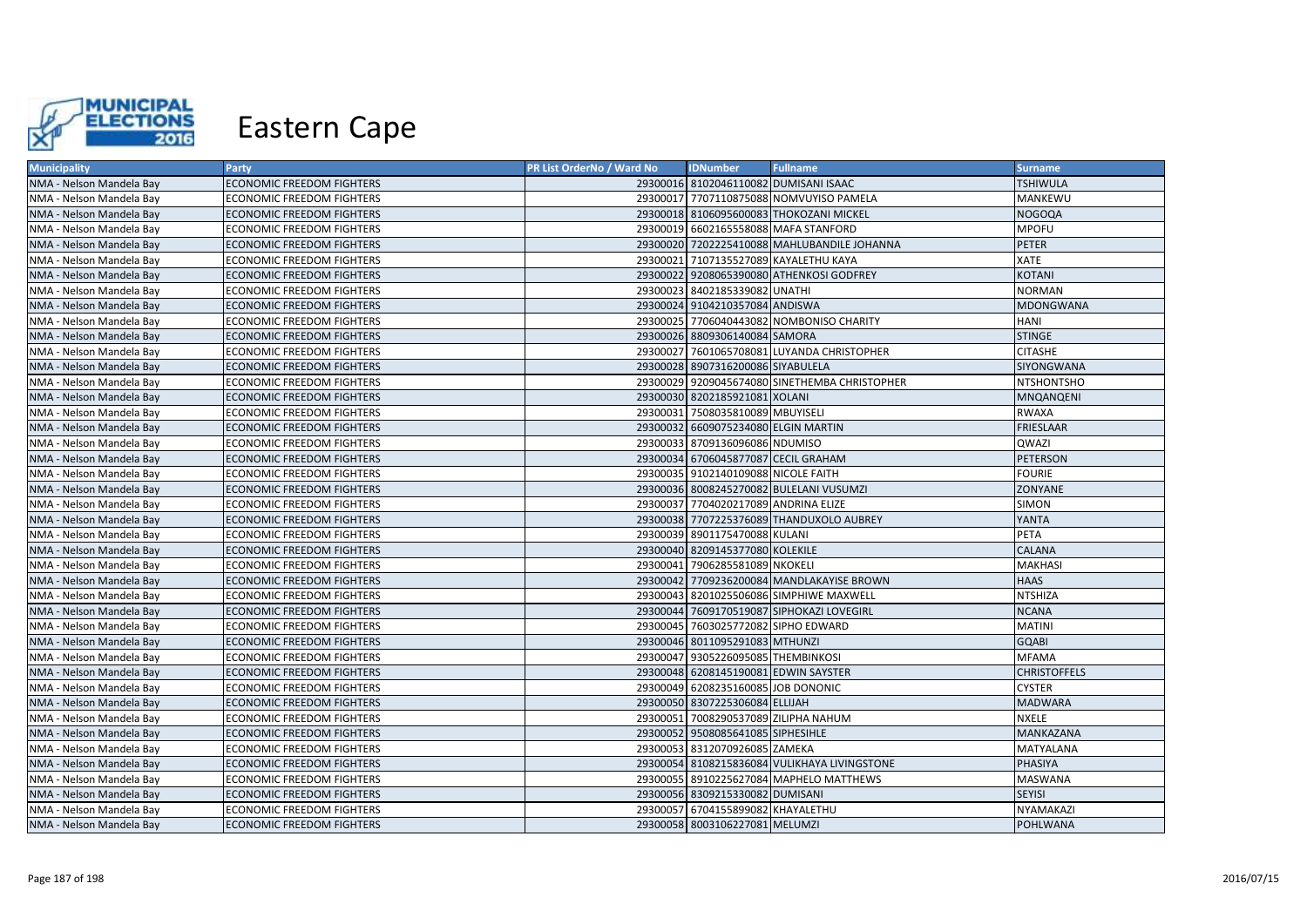

| <b>Municipality</b>      | Party                                          | PR List OrderNo / Ward No | <b>IDNumber</b>                       | <b>Fullname</b>                                 | <b>Surname</b>   |
|--------------------------|------------------------------------------------|---------------------------|---------------------------------------|-------------------------------------------------|------------------|
| NMA - Nelson Mandela Bay | ECONOMIC FREEDOM FIGHTERS                      |                           |                                       | 29300059 5903315578088 MZWANDILE MATTHEWS       | LUMKA            |
| NMA - Nelson Mandela Bay | <b>ECONOMIC FREEDOM FIGHTERS</b>               |                           | 29300060 7003025726081 KABELO VICTOR  |                                                 | MATHIJELI        |
| NMA - Nelson Mandela Bay | INDEPENDENT CANDIDATE                          |                           | 29300011 5301155192088 COLIN RUDOLPH  |                                                 | <b>POTGIETER</b> |
| NMA - Nelson Mandela Bay | INDEPENDENT CANDIDATE                          |                           | 29300011 6905170248086 CAROL EILEEN   |                                                 | <b>GEORGE</b>    |
| NMA - Nelson Mandela Bay | INDEPENDENT CANDIDATE                          |                           | 29300012 6112265166089 TONY           |                                                 | KLAASEN          |
| NMA - Nelson Mandela Bay | INDEPENDENT CANDIDATE                          |                           |                                       | 29300013 7304085123080 DONIVIN SIMON            | MOSS             |
| NMA - Nelson Mandela Bay | INDEPENDENT CANDIDATE                          |                           | 29300016 6712115563086 ODWA           |                                                 | FUMBA            |
| NMA - Nelson Mandela Bay | INDEPENDENT CANDIDATE                          |                           |                                       | 29300024 6502245535082 PHUTHEHO NEFTHAL         | MOFOKA           |
| NMA - Nelson Mandela Bay | INDEPENDENT CANDIDATE                          |                           |                                       | 29300031 7508286178087 NCEDIKHAYA HERRICE       | SANDI            |
| NMA - Nelson Mandela Bay | INDEPENDENT CANDIDATE                          |                           | 29300032 5211090132083 ELSIE          |                                                 | <b>DUBE</b>      |
| NMA - Nelson Mandela Bay | INDEPENDENT CANDIDATE                          |                           | 29300034 6411230137088 CHARMAINE      |                                                 | <b>BIBBY</b>     |
| NMA - Nelson Mandela Bay | INDEPENDENT CANDIDATE                          |                           |                                       | 29300035 5803305178081 NEVILLE FREDERICK GEORGE | ABRAHAMS         |
| NMA - Nelson Mandela Bay | INDEPENDENT CANDIDATE                          |                           |                                       | 29300036 6208010499088 NONKAWULEZO OLGA         | SPEELMAN         |
| NMA - Nelson Mandela Bay | INDEPENDENT CANDIDATE                          |                           |                                       | 29300037 7111070268089 EVELYN BERNADETTE        | <b>UITHALER</b>  |
| NMA - Nelson Mandela Bay | INDEPENDENT CANDIDATE                          | 29300038                  | 4401230143089 SARINA REGINA           |                                                 | <b>MARLOW</b>    |
| NMA - Nelson Mandela Bay | INDEPENDENT CANDIDATE                          |                           | 29300038 5411170138089 FELICIA        |                                                 | ERASMUS          |
| NMA - Nelson Mandela Bay | <b>INDEPENDENT CANDIDATE</b>                   |                           | 29300041 6904085552088 MZUKISI GISNET |                                                 | NCAYO            |
| NMA - Nelson Mandela Bay | INDEPENDENT CANDIDATE                          |                           |                                       | 29300041 7002026367085 MBONGENI LAWRENCE        | <b>BUNGANE</b>   |
| NMA - Nelson Mandela Bay | INDEPENDENT CANDIDATE                          |                           | 29300042 7306275365082 ANDILE PHILLIP |                                                 | GQABI            |
| NMA - Nelson Mandela Bay | INDEPENDENT CANDIDATE                          |                           |                                       | 29300046 6906275551085 TAMSANQA NEWMAN          | SIMAKUHLE        |
| NMA - Nelson Mandela Bay | INDEPENDENT CANDIDATE                          |                           |                                       | 29300053 7707315321086 JOSHUA VUSUMZI           | NGQUNGWANA       |
| NMA - Nelson Mandela Bay | INDEPENDENT CANDIDATE                          |                           | 29300055 7006260600085 NOXOLO ALICIA  |                                                 | <b>MAFUMANA</b>  |
| NMA - Nelson Mandela Bay | INDEPENDENT CANDIDATE                          |                           |                                       | 29300055 7408115608083 THEMBINKOSI MARADONA     | <b>TSABA</b>     |
| NMA - Nelson Mandela Bay | INDEPENDENT CANDIDATE                          |                           | 29300059 7511195608087 SILUMKO        |                                                 | <b>DAYIMANI</b>  |
| NMA - Nelson Mandela Bay | INDEPENDENT CIVIC ORGANISATION OF SOUTH AFRICA |                           | 7106205027087 MARLON                  |                                                 | <b>BOOYSEN</b>   |
| NMA - Nelson Mandela Bay | INDEPENDENT CIVIC ORGANISATION OF SOUTH AFRICA |                           |                                       | 6712265277081 RIDWAAN AL AMIEN ABDURAGMAAN      | TRIEGARDT        |
| NMA - Nelson Mandela Bay | INDEPENDENT CIVIC ORGANISATION OF SOUTH AFRICA |                           | 6002150245082 MAGDELENA               |                                                 | <b>JACOBS</b>    |
| NMA - Nelson Mandela Bay | INDEPENDENT CIVIC ORGANISATION OF SOUTH AFRICA |                           |                                       | 6104145184085 CYDVILLE ANDREW                   | <b>FRANS</b>     |
| NMA - Nelson Mandela Bay | INDEPENDENT CIVIC ORGANISATION OF SOUTH AFRICA |                           | 6911305118087 DAVID                   |                                                 | SAFFIER          |
| NMA - Nelson Mandela Bay | INDEPENDENT CIVIC ORGANISATION OF SOUTH AFRICA |                           |                                       | 5302245095083 THEODORE ERROL KEITH              | <b>BAARTZES</b>  |
| NMA - Nelson Mandela Bay | INDEPENDENT CIVIC ORGANISATION OF SOUTH AFRICA |                           | 6210165974089 HENRY LIONEL            |                                                 | GOLIATH          |
| NMA - Nelson Mandela Bay | INDEPENDENT CIVIC ORGANISATION OF SOUTH AFRICA |                           |                                       | 8 7401315090087 STEPHEN ALLISTER                | SERFONTEIN       |
| NMA - Nelson Mandela Bay | INDEPENDENT CIVIC ORGANISATION OF SOUTH AFRICA |                           | 9 7009105121085 DAVID JONAS           |                                                 | DE VOS           |
| NMA - Nelson Mandela Bay | INDEPENDENT CIVIC ORGANISATION OF SOUTH AFRICA |                           |                                       | 10 6708170085080 JUANITA BERNADETTE             | <b>GOLIATH</b>   |
| NMA - Nelson Mandela Bay | INDEPENDENT CIVIC ORGANISATION OF SOUTH AFRICA |                           |                                       | 11 6201185197082 TERRENCE JAMES                 | <b>ELIE</b>      |
| NMA - Nelson Mandela Bay | INDEPENDENT CIVIC ORGANISATION OF SOUTH AFRICA |                           | 12 6511205142086 HENRY                |                                                 | <b>MURPHY</b>    |
| NMA - Nelson Mandela Bay | INDEPENDENT CIVIC ORGANISATION OF SOUTH AFRICA |                           | 13 7603050086085 JANET                |                                                 | <b>DIRKS</b>     |
| NMA - Nelson Mandela Bay | INDEPENDENT CIVIC ORGANISATION OF SOUTH AFRICA |                           | 14 6812030255089 HARRIED DIANE        |                                                 | RENZE            |
| NMA - Nelson Mandela Bay | INDEPENDENT CIVIC ORGANISATION OF SOUTH AFRICA |                           |                                       | 15 6706105601088 DAVID JOHANNES                 | <b>GROOTBOOM</b> |
| NMA - Nelson Mandela Bay | INDEPENDENT CIVIC ORGANISATION OF SOUTH AFRICA |                           |                                       | 16 7305205197086 BERNARD FREDDIE                | <b>BARENDSE</b>  |
| NMA - Nelson Mandela Bay | INDEPENDENT CIVIC ORGANISATION OF SOUTH AFRICA |                           |                                       | 17 6907165219080 CRESWELL JULIAN                | COMMA'S          |
| NMA - Nelson Mandela Bay | INDEPENDENT CIVIC ORGANISATION OF SOUTH AFRICA |                           | 18 6502075033083 CYRIL GEORGE         |                                                 | <b>VAN WYK</b>   |
| NMA - Nelson Mandela Bay | INDEPENDENT CIVIC ORGANISATION OF SOUTH AFRICA |                           | 19 5703075153084 ERROL DENNIS         |                                                 | DRAGHOENDER      |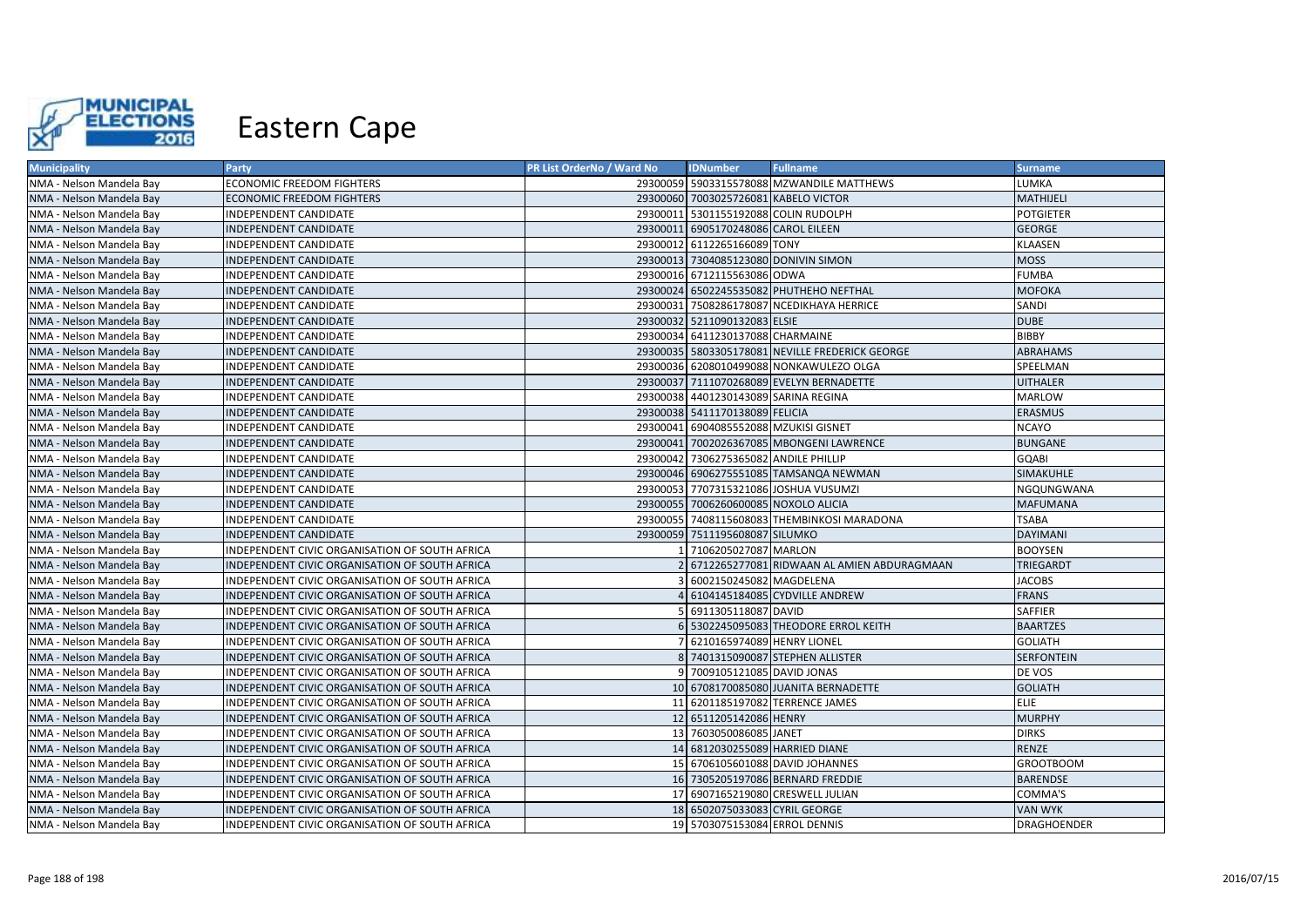

| <b>Municipality</b>      | Party                                          | <b>PR List OrderNo / Ward No</b> | <b>IDNumber</b>                       | <b>Fullname</b>                                     | <b>Surname</b>     |
|--------------------------|------------------------------------------------|----------------------------------|---------------------------------------|-----------------------------------------------------|--------------------|
| NMA - Nelson Mandela Bay | INDEPENDENT CIVIC ORGANISATION OF SOUTH AFRICA |                                  | 20 5211095111082 HYMNE PETER          |                                                     | <b>ROSSOUW</b>     |
| NMA - Nelson Mandela Bay | INDEPENDENT CIVIC ORGANISATION OF SOUTH AFRICA |                                  | 21 6509165242086 JEROME PHILLIP       |                                                     | <b>PLAATJIES</b>   |
| NMA - Nelson Mandela Bay | INDEPENDENT CIVIC ORGANISATION OF SOUTH AFRICA |                                  | 22 4906175131089 JOHN                 |                                                     | <b>FONDLING</b>    |
| NMA - Nelson Mandela Bay | INDEPENDENT CIVIC ORGANISATION OF SOUTH AFRICA |                                  | 23 6601065273087 GREGORY PETER        |                                                     | <b>FORTUIN</b>     |
| NMA - Nelson Mandela Bay | INDEPENDENT CIVIC ORGANISATION OF SOUTH AFRICA |                                  | 24 6611025068089 JOHNNY               |                                                     | <b>ESTERHUIZEN</b> |
| NMA - Nelson Mandela Bay | INDEPENDENT CIVIC ORGANISATION OF SOUTH AFRICA |                                  | 25 6812025041080 NOËL                 |                                                     | <b>SCHOLTZ</b>     |
| NMA - Nelson Mandela Bay | INDEPENDENT CIVIC ORGANISATION OF SOUTH AFRICA |                                  |                                       | 26 6807080033089 LORRETTA CYNTHIA                   | <b>SMITH</b>       |
| NMA - Nelson Mandela Bay | INDEPENDENT CIVIC ORGANISATION OF SOUTH AFRICA |                                  |                                       | 27 6501280550089 CORINNE JACQUELINE                 | REID               |
| NMA - Nelson Mandela Bay | INDEPENDENT CIVIC ORGANISATION OF SOUTH AFRICA |                                  | 28 6008210121080 KATIE                |                                                     | <b>RUITERS</b>     |
| NMA - Nelson Mandela Bay | INDEPENDENT CIVIC ORGANISATION OF SOUTH AFRICA |                                  |                                       | 29 6202190135083 SHIRLEY MAGGIE                     | <b>DANIELS</b>     |
| NMA - Nelson Mandela Bay | INDEPENDENT CIVIC ORGANISATION OF SOUTH AFRICA |                                  |                                       | 30 6709185117082 REUNIS DENOVIN                     | <b>MAFIET</b>      |
| NMA - Nelson Mandela Bay | INDEPENDENT CIVIC ORGANISATION OF SOUTH AFRICA |                                  | 31 5804165079088 HENRY                |                                                     | <b>KAYSTER</b>     |
| NMA - Nelson Mandela Bay | INDEPENDENT CIVIC ORGANISATION OF SOUTH AFRICA |                                  | 32 5408085098085 MICHAEL DAVID        |                                                     | <b>GOLIATH</b>     |
| NMA - Nelson Mandela Bay | INDEPENDENT CIVIC ORGANISATION OF SOUTH AFRICA |                                  | 33 6210010218088 LEESHA MARY          |                                                     | <b>BLOCK</b>       |
| NMA - Nelson Mandela Bay | INDEPENDENT CIVIC ORGANISATION OF SOUTH AFRICA |                                  |                                       | 29300010 6104145184085 CYDVILLE ANDREW              | <b>FRANS</b>       |
| NMA - Nelson Mandela Bay | INDEPENDENT CIVIC ORGANISATION OF SOUTH AFRICA |                                  | 29300011 6502075033083 CYRIL GEORGE   |                                                     | <b>VAN WYK</b>     |
| NMA - Nelson Mandela Bay | INDEPENDENT CIVIC ORGANISATION OF SOUTH AFRICA |                                  | 29300012 7005190082083 MYRA           |                                                     | <b>VAN DYK</b>     |
| NMA - Nelson Mandela Bay | INDEPENDENT CIVIC ORGANISATION OF SOUTH AFRICA |                                  |                                       | 29300013 7305205197086 BERNARD FREDDIE              | <b>BARENDSE</b>    |
| NMA - Nelson Mandela Bay | INDEPENDENT CIVIC ORGANISATION OF SOUTH AFRICA |                                  |                                       | 29300029 6708170085080 JUANITA BERNADETTE           | <b>GOLIATH</b>     |
| NMA - Nelson Mandela Bay | INDEPENDENT CIVIC ORGANISATION OF SOUTH AFRICA |                                  | 29300031 6509165242086 JEROME PHILLIP |                                                     | <b>PLAATJIES</b>   |
| NMA - Nelson Mandela Bay | INDEPENDENT CIVIC ORGANISATION OF SOUTH AFRICA |                                  |                                       | 29300032 5302245095083 THEODORE ERROL KEITH         | <b>BAARTZES</b>    |
| NMA - Nelson Mandela Bay | INDEPENDENT CIVIC ORGANISATION OF SOUTH AFRICA |                                  |                                       | 29300034 6907165219080 CRESWELL JULIAN              | COMMA'S            |
| NMA - Nelson Mandela Bay | INDEPENDENT CIVIC ORGANISATION OF SOUTH AFRICA |                                  |                                       | 29300035 6712265277081 RIDWAAN AL AMIEN ABDURAGMAAN | <b>TRIEGARDT</b>   |
| NMA - Nelson Mandela Bay | INDEPENDENT CIVIC ORGANISATION OF SOUTH AFRICA |                                  |                                       | 29300037 6706105601088 DAVID JOHANNES               | <b>GROOTBOOM</b>   |
| NMA - Nelson Mandela Bay | INDEPENDENT CIVIC ORGANISATION OF SOUTH AFRICA |                                  | 29300038 6210165974089 HENRY LIONEL   |                                                     | <b>GOLIATH</b>     |
| NMA - Nelson Mandela Bay | INDEPENDENT CIVIC ORGANISATION OF SOUTH AFRICA |                                  |                                       | 29300040 5705155123085 HEINRICH WINDSOR             | <b>MASIMLA</b>     |
| NMA - Nelson Mandela Bay | INDEPENDENT CIVIC ORGANISATION OF SOUTH AFRICA |                                  |                                       | 29300041 7401315090087 STEPHEN ALLISTER             | <b>SERFONTEIN</b>  |
| NMA - Nelson Mandela Bay | INDEPENDENT CIVIC ORGANISATION OF SOUTH AFRICA |                                  | 29300045 6002150245082 MAGDELENA      |                                                     | <b>JACOBS</b>      |
| NMA - Nelson Mandela Bay | INDEPENDENT CIVIC ORGANISATION OF SOUTH AFRICA |                                  | 29300046 7106205027087 MARLON         |                                                     | <b>BOOYSEN</b>     |
| NMA - Nelson Mandela Bay | INDEPENDENT CIVIC ORGANISATION OF SOUTH AFRICA |                                  | 29300047 6609300636083 HESTER         |                                                     | <b>PETERSEN</b>    |
| NMA - Nelson Mandela Bay | INDEPENDENT CIVIC ORGANISATION OF SOUTH AFRICA |                                  |                                       | 29300048 6201185197082 TERRENCE JAMES               | ELIE.              |
| NMA - Nelson Mandela Bay | INDEPENDENT CIVIC ORGANISATION OF SOUTH AFRICA |                                  | 29300049 7009105121085 DAVID JONAS    |                                                     | DE VOS             |
| NMA - Nelson Mandela Bay | INDEPENDENT CIVIC ORGANISATION OF SOUTH AFRICA |                                  | 29300050 8412100362085 NOMVULA        |                                                     | <b>PAULOS</b>      |
| NMA - Nelson Mandela Bay | INDEPENDENT CIVIC ORGANISATION OF SOUTH AFRICA |                                  | 29300051 7106205027087 MARLON         |                                                     | <b>BOOYSEN</b>     |
| NMA - Nelson Mandela Bay | INDEPENDENT CIVIC ORGANISATION OF SOUTH AFRICA |                                  |                                       | 29300053 7004165230082 ARNOLD DAMON                 | <b>GESWINDT</b>    |
| NMA - Nelson Mandela Bay | INDEPENDENT CIVIC ORGANISATION OF SOUTH AFRICA |                                  |                                       | 29300060 6712265277081 RIDWAAN AL AMIEN ABDURAGMAAN | TRIEGARDT          |
| NMA - Nelson Mandela Bay | PAN AFRICANIST CONGRESS OF AZANIA              |                                  |                                       | 6804185519088 ZONGEZILE VINCEY                      | <b>MATIKINCA</b>   |
| NMA - Nelson Mandela Bay | PAN AFRICANIST CONGRESS OF AZANIA              |                                  |                                       | 5807110912089 VIRGINIA NOMAKOSAZANA                 | <b>MAQETUKA</b>    |
| NMA - Nelson Mandela Bay | PAN AFRICANIST CONGRESS OF AZANIA              |                                  | 7302215552087 LUNDI                   |                                                     | <b>BUDAZA</b>      |
| NMA - Nelson Mandela Bay | PAN AFRICANIST CONGRESS OF AZANIA              |                                  | 6901175677080 MCEBISI BASS            |                                                     | <b>KAMANA</b>      |
| NMA - Nelson Mandela Bay | PAN AFRICANIST CONGRESS OF AZANIA              |                                  | 7312126384082 MVUYO ERIC              |                                                     | <b>MDLOLO</b>      |
| NMA - Nelson Mandela Bay | PAN AFRICANIST CONGRESS OF AZANIA              |                                  |                                       | 7606055491085 MPUMEZO BENNETT                       | <b>MZOMBA</b>      |
| NMA - Nelson Mandela Bay | PAN AFRICANIST CONGRESS OF AZANIA              |                                  |                                       | 6708175674086 VUYANI RICHARD                        | <b>FIKISO</b>      |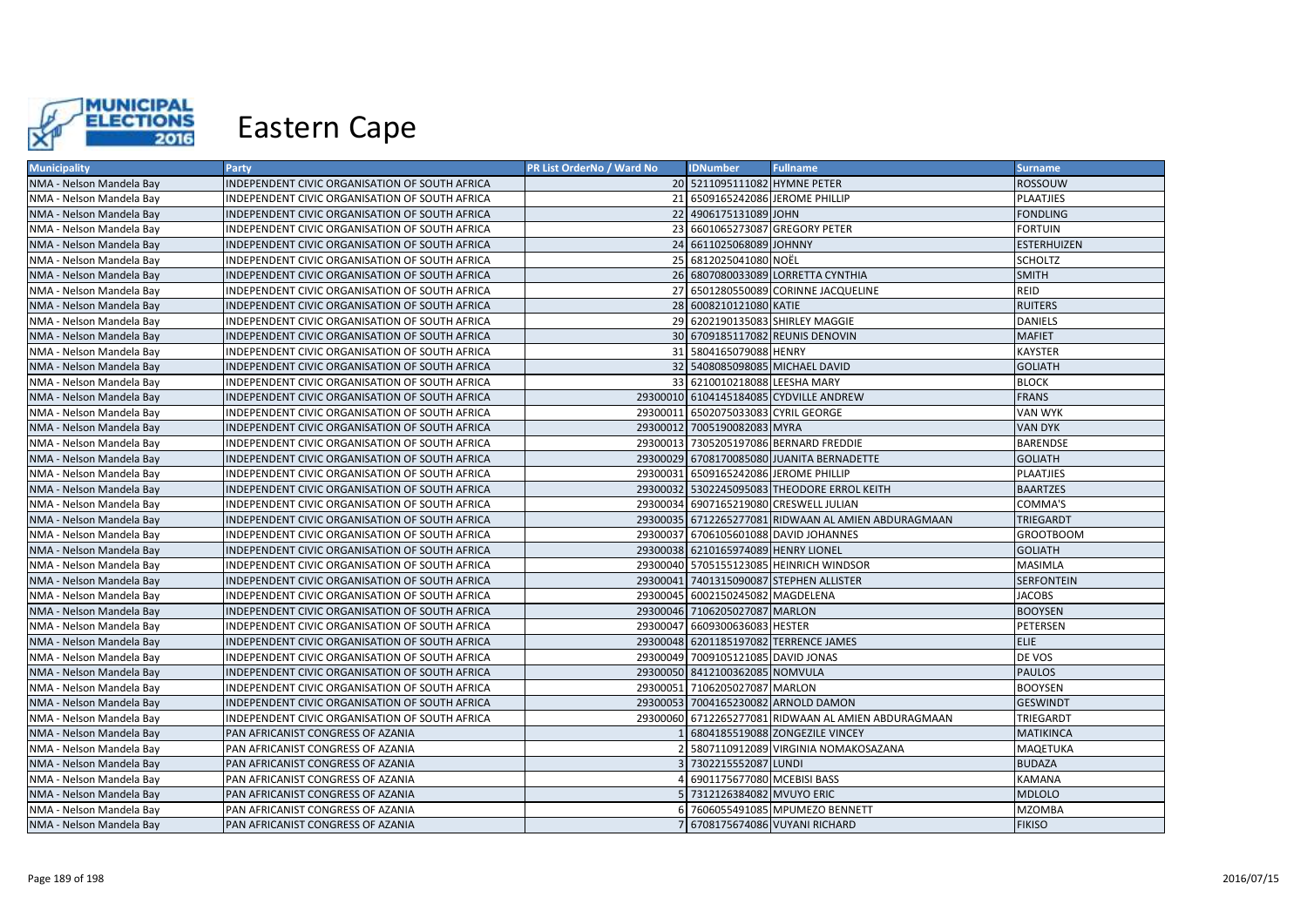

| <b>Municipality</b>      | Party                             | PR List OrderNo / Ward No | <b>IDNumber</b>                      | <b>Fullname</b>                              | <b>Surname</b>     |
|--------------------------|-----------------------------------|---------------------------|--------------------------------------|----------------------------------------------|--------------------|
| NMA - Nelson Mandela Bay | PAN AFRICANIST CONGRESS OF AZANIA | 81                        |                                      | 6104305733085 MZIWANDILE THEOPHILUS          | SIMON              |
| NMA - Nelson Mandela Bay | PAN AFRICANIST CONGRESS OF AZANIA |                           | 9 6805195279084 SONWABO              |                                              | ZWENI              |
| NMA - Nelson Mandela Bay | PAN AFRICANIST CONGRESS OF AZANIA |                           |                                      | 10 7406105953089 PRECIOUS ZAMUKULUNGA        | AJA                |
| NMA - Nelson Mandela Bay | PAN AFRICANIST CONGRESS OF AZANIA |                           | 11 8604040661085 KHANYA              |                                              | MBENGASHE          |
| NMA - Nelson Mandela Bay | PAN AFRICANIST CONGRESS OF AZANIA |                           |                                      | 12 7708055527080 ALEXANDER NDYEBO            | <b>MBAMBANI</b>    |
| NMA - Nelson Mandela Bay | PAN AFRICANIST CONGRESS OF AZANIA |                           | 13 7409260945080 THEMBEKA            |                                              | <b>NJEKANYE</b>    |
| NMA - Nelson Mandela Bay | PAN AFRICANIST CONGRESS OF AZANIA |                           | 14 9106265365086 MAWETHU             |                                              | <b>GUMLE</b>       |
| NMA - Nelson Mandela Bay | PAN AFRICANIST CONGRESS OF AZANIA |                           |                                      | 29300004 7406105953089 PRECIOUS ZAMUKULUNGA  | <b>AJA</b>         |
| NMA - Nelson Mandela Bay | PAN AFRICANIST CONGRESS OF AZANIA |                           | 29300014 8604040661085 KHANYA        |                                              | <b>MBENGASHE</b>   |
| NMA - Nelson Mandela Bay | PAN AFRICANIST CONGRESS OF AZANIA |                           |                                      | 29300015 7708055527080 ALEXANDER NDYEBO      | <b>MBAMBANI</b>    |
| NMA - Nelson Mandela Bay | PAN AFRICANIST CONGRESS OF AZANIA |                           | 29300018 7409260945080 THEMBEKA      |                                              | NJEKANYE           |
| NMA - Nelson Mandela Bay | PAN AFRICANIST CONGRESS OF AZANIA |                           | 29300020 9106265365086 MAWETHU       |                                              | <b>GUMLE</b>       |
| NMA - Nelson Mandela Bay | PAN AFRICANIST CONGRESS OF AZANIA |                           |                                      | 29300025 6804185519088 ZONGEZILE VINCEY      | <b>MATIKINCA</b>   |
| NMA - Nelson Mandela Bay | PAN AFRICANIST CONGRESS OF AZANIA |                           |                                      | 29300027 7101017004085 MZWANDILE VINCENT     | <b>MBOLAMBI</b>    |
| NMA - Nelson Mandela Bay | PAN AFRICANIST CONGRESS OF AZANIA |                           |                                      | 29300028 5807110912089 VIRGINIA NOMAKOSAZANA | <b>MAQETUKA</b>    |
| NMA - Nelson Mandela Bay | PAN AFRICANIST CONGRESS OF AZANIA |                           | 29300030 7302215552087 LUNDI         |                                              | <b>BUDAZA</b>      |
| NMA - Nelson Mandela Bay | PAN AFRICANIST CONGRESS OF AZANIA |                           | 29300033 6901175677080 MCEBISI BASS  |                                              | <b>KAMANA</b>      |
| NMA - Nelson Mandela Bay | PAN AFRICANIST CONGRESS OF AZANIA |                           |                                      | 29300034 8601016426089 MTHETHELELI WISDOM    | <b>KETELO</b>      |
| NMA - Nelson Mandela Bay | PAN AFRICANIST CONGRESS OF AZANIA |                           |                                      | 29300037 8906241074087 ZIMKHITHA CARRYNE     | <b>THOMAS</b>      |
| NMA - Nelson Mandela Bay | PAN AFRICANIST CONGRESS OF AZANIA |                           | 29300041 7312126384082 MVUYO ERIC    |                                              | <b>MDLOLO</b>      |
| NMA - Nelson Mandela Bay | PAN AFRICANIST CONGRESS OF AZANIA |                           |                                      | 29300046 6708175674086 VUYANI RICHARD        | <b>FIKISO</b>      |
| NMA - Nelson Mandela Bay | PAN AFRICANIST CONGRESS OF AZANIA |                           |                                      | 29300050 6104305733085 MZIWANDILE THEOPHILUS | <b>SIMON</b>       |
| NMA - Nelson Mandela Bay | PAN AFRICANIST CONGRESS OF AZANIA |                           | 29300058 6805195279084 SONWABO       |                                              | ZWENI              |
| NMA - Nelson Mandela Bay | PATRIOTIC ALLIANCE                |                           |                                      | 6712235177080 MARLON VIVIENNE                | <b>DANIELS</b>     |
| NMA - Nelson Mandela Bay | PATRIOTIC ALLIANCE                |                           | 6301225156088 JOHN ALLEN             |                                              | <b>JANUARIE</b>    |
| NMA - Nelson Mandela Bay | PATRIOTIC ALLIANCE                |                           | 7002160269089 JO-ANN                 |                                              | <b>VAN WILLING</b> |
| NMA - Nelson Mandela Bay | PATRIOTIC ALLIANCE                |                           | 8503110160087 ROCHELLE               |                                              | <b>COOPER</b>      |
| NMA - Nelson Mandela Bay | PATRIOTIC ALLIANCE                |                           | 7502190407088 LAETITIA               |                                              | <b>BOSMAN</b>      |
| NMA - Nelson Mandela Bay | PATRIOTIC ALLIANCE                |                           |                                      | 6504025664082 GERALD DENNIS                  | <b>NIMROD</b>      |
| NMA - Nelson Mandela Bay | PATRIOTIC ALLIANCE                |                           | 7406045162080 FAROUK                 |                                              | <b>ABRAHAMS</b>    |
| NMA - Nelson Mandela Bay | PATRIOTIC ALLIANCE                | 81                        | 7111080258088 REYHANA                |                                              | LOGGENBURG         |
| NMA - Nelson Mandela Bay | PATRIOTIC ALLIANCE                |                           | 7109295128088 JEROME ELROY           |                                              | <b>HEFKE</b>       |
| NMA - Nelson Mandela Bay | PATRIOTIC ALLIANCE                |                           | 10 6708300586080 SIENA REGINA        |                                              | <b>JANUARY</b>     |
| NMA - Nelson Mandela Bay | PATRIOTIC ALLIANCE                |                           | 11 6310160032089 VIOLET              |                                              | <b>MALGAS</b>      |
| NMA - Nelson Mandela Bay | PATRIOTIC ALLIANCE                |                           | 12 5811010747082 JULIET SUSAN        |                                              | <b>MYBURGH</b>     |
| NMA - Nelson Mandela Bay | PATRIOTIC ALLIANCE                |                           | 29300006 6308100220087 ROSY          |                                              | <b>SMITH</b>       |
| NMA - Nelson Mandela Bay | PATRIOTIC ALLIANCE                |                           |                                      | 29300007 7306120068089 GERALDINE MARY-ANN    | <b>FARRETT</b>     |
| NMA - Nelson Mandela Bay | PATRIOTIC ALLIANCE                |                           | 29300010 7107015204080 JUSTIN ATHOL  |                                              | <b>OLIPHANT</b>    |
| NMA - Nelson Mandela Bay | PATRIOTIC ALLIANCE                |                           | 29300011 7106215264084 OLBEN         |                                              | <b>KLASSEN</b>     |
| NMA - Nelson Mandela Bay | PATRIOTIC ALLIANCE                |                           | 29300012 6911040215081 MUREEDAH      |                                              | <b>ISMAIL</b>      |
| NMA - Nelson Mandela Bay | PATRIOTIC ALLIANCE                |                           | 29300013 6803030161088 LALITA NANCY  |                                              | <b>GROBBELAAR</b>  |
| NMA - Nelson Mandela Bay | PATRIOTIC ALLIANCE                |                           | 29300016 8211050262083 ANGELIQUE     |                                              | <b>JANSEN</b>      |
| NMA - Nelson Mandela Bay | PATRIOTIC ALLIANCE                |                           | 29300029 6108025190088 COLIN STEWART |                                              | <b>DIDLOFT</b>     |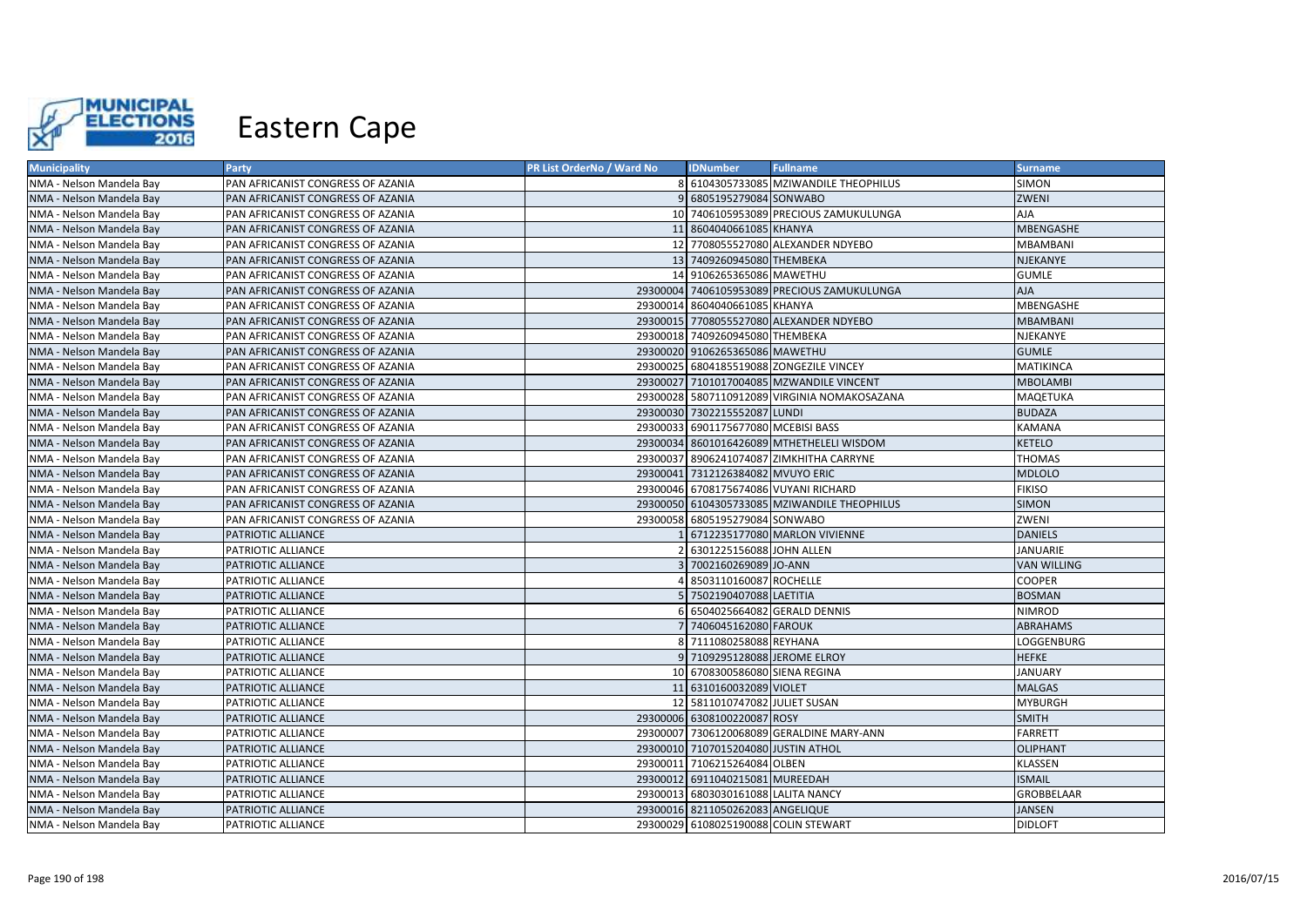

| <b>Municipality</b>      | Party               | <b>PR List OrderNo / Ward No</b> | <b>IDNumber</b>                    | <b>Fullname</b>                               | <b>Surname</b>    |
|--------------------------|---------------------|----------------------------------|------------------------------------|-----------------------------------------------|-------------------|
| NMA - Nelson Mandela Bay | PATRIOTIC ALLIANCE  |                                  |                                    | 29300031 7406200196089 JOLENE MIRINDA         | KNOETZE           |
| NMA - Nelson Mandela Bay | PATRIOTIC ALLIANCE  |                                  |                                    | 29300032 6610310151089 ANITA JEANETTE         | <b>SMITH</b>      |
| NMA - Nelson Mandela Bay | PATRIOTIC ALLIANCE  |                                  |                                    | 29300034 7908115099084 FRANCOIS DAVID         | <b>TITUS</b>      |
| NMA - Nelson Mandela Bay | PATRIOTIC ALLIANCE  |                                  | 29300035 7609170156088 LISEL       |                                               | <b>BERNARDO</b>   |
| NMA - Nelson Mandela Bay | PATRIOTIC ALLIANCE  |                                  | 29300037 6812260169083 SUSAN ANSIE |                                               | LE ROUX           |
| NMA - Nelson Mandela Bay | PATRIOTIC ALLIANCE  |                                  |                                    | 29300038 5908275222080 SAMPSON RONALD DENNIS  | BELL              |
| NMA - Nelson Mandela Bay | PATRIOTIC ALLIANCE  |                                  | 29300045 7208060868082 RHODA       |                                               | <b>NEL</b>        |
| NMA - Nelson Mandela Bay | PATRIOTIC ALLIANCE  |                                  |                                    | 29300048 6411270115085 HASELINE MAGDELINE     | VAN VUGHT         |
| NMA - Nelson Mandela Bay | PATRIOTIC ALLIANCE  |                                  | 29300049 6807025949084 GERT MABO   |                                               | WILLIAMS          |
| NMA - Nelson Mandela Bay | PATRIOTIC ALLIANCE  |                                  | 29300050 7001255034085 HARRY       |                                               | WILLIAMS          |
| NMA - Nelson Mandela Bay | PATRIOTIC ALLIANCE  |                                  | 29300052 7101270034084 BEVERLY ANN |                                               | <b>STEVENS</b>    |
| NMA - Nelson Mandela Bay | PATRIOTIC ALLIANCE  |                                  | 29300053 6701230150085 GAIL        |                                               | KLAAS             |
| NMA - Nelson Mandela Bay | PATRIOTIC ALLIANCE  |                                  | 29300057 8404105746081 SANDILE     |                                               | соко              |
| NMA - Nelson Mandela Bay | <b>UBUNTU PARTY</b> |                                  | 5702205090083 GARTH JOHN           |                                               | WEBSTER           |
| NMA - Nelson Mandela Bay | <b>UBUNTU PARTY</b> |                                  |                                    | 2 7708195033080 LLEWLLYN ANTHONY              | WEPENER           |
| NMA - Nelson Mandela Bay | <b>UBUNTU PARTY</b> |                                  | 29300001 5702205090083 GARTH JOHN  |                                               | WEBSTER           |
| NMA - Nelson Mandela Bay | <b>UBUNTU PARTY</b> |                                  |                                    | 29300002 6604040176086 ATHARI CATHARINA LHOYD | WEBSTER           |
| NMA - Nelson Mandela Bay | <b>UBUNTU PARTY</b> |                                  |                                    | 29300003 7708195033080 LLEWLLYN ANTHONY       | WEPENER           |
| NMA - Nelson Mandela Bay | <b>UBUNTU PARTY</b> |                                  | 29300004 8306205801080 SIYABULELA  |                                               | <b>МАНОКОТО</b>   |
| NMA - Nelson Mandela Bay | <b>UBUNTU PARTY</b> |                                  | 29300005 9003085635089 ATHI-ENKOSI |                                               | <b>MSENGE</b>     |
| NMA - Nelson Mandela Bay | <b>UBUNTU PARTY</b> |                                  | 29300006 7808270028086 CHEQUITA    |                                               | WEPENER           |
| NMA - Nelson Mandela Bay | <b>UBUNTU PARTY</b> |                                  | 29300007 8109245090080 AIDAN LEE   |                                               | <b>BERRY</b>      |
| NMA - Nelson Mandela Bay | <b>UBUNTU PARTY</b> |                                  |                                    | 29300008 5303060125088 JENNIFER ANGELA PEGGY  | VAN DER KLASHORST |
| NMA - Nelson Mandela Bay | <b>UBUNTU PARTY</b> |                                  | 29300009 5702205090083 GARTH JOHN  |                                               | WEBSTER           |
| NMA - Nelson Mandela Bay | <b>UBUNTU PARTY</b> |                                  |                                    | 29300010 6604040176086 ATHARI CATHARINA LHOYD | WEBSTER           |
| NMA - Nelson Mandela Bay | <b>UBUNTU PARTY</b> |                                  |                                    | 29300011 7708195033080 LLEWLLYN ANTHONY       | WEPENER           |
| NMA - Nelson Mandela Bay | <b>UBUNTU PARTY</b> |                                  | 29300012 8306205801080 SIYABULELA  |                                               | МАНОКОТО          |
| NMA - Nelson Mandela Bay | <b>UBUNTU PARTY</b> |                                  | 29300013 9003085635089 ATHI-ENKOSI |                                               | MSENGE            |
| NMA - Nelson Mandela Bay | <b>UBUNTU PARTY</b> |                                  | 29300014 7808270028086 CHEQUITA    |                                               | WEPENER           |
| NMA - Nelson Mandela Bay | <b>UBUNTU PARTY</b> |                                  | 29300015 8109245090080 AIDAN LEE   |                                               | <b>BERRY</b>      |
| NMA - Nelson Mandela Bay | <b>UBUNTU PARTY</b> |                                  |                                    | 29300016 5303060125088 JENNIFER ANGELA PEGGY  | VAN DER KLASHORST |
| NMA - Nelson Mandela Bay | <b>UBUNTU PARTY</b> |                                  | 29300017 5702205090083 GARTH JOHN  |                                               | WEBSTER           |
| NMA - Nelson Mandela Bay | <b>UBUNTU PARTY</b> |                                  |                                    | 29300018 6604040176086 ATHARI CATHARINA LHOYD | <b>WEBSTER</b>    |
| NMA - Nelson Mandela Bay | <b>UBUNTU PARTY</b> |                                  |                                    | 29300019 7708195033080 LLEWLLYN ANTHONY       | WEPENER           |
| NMA - Nelson Mandela Bay | <b>UBUNTU PARTY</b> |                                  | 29300020 8306205801080 SIYABULELA  |                                               | <b>МАНОКОТО</b>   |
| NMA - Nelson Mandela Bay | <b>UBUNTU PARTY</b> |                                  | 29300021 9003085635089 ATHI-ENKOSI |                                               | MSENGE            |
| NMA - Nelson Mandela Bay | <b>UBUNTU PARTY</b> |                                  | 29300022 7808270028086 CHEQUITA    |                                               | WEPENER           |
| NMA - Nelson Mandela Bay | <b>UBUNTU PARTY</b> |                                  | 29300023 8109245090080 AIDAN LEE   |                                               | <b>BERRY</b>      |
| NMA - Nelson Mandela Bay | <b>UBUNTU PARTY</b> |                                  |                                    | 29300024 5303060125088 JENNIFER ANGELA PEGGY  | VAN DER KLASHORST |
| NMA - Nelson Mandela Bay | <b>UBUNTU PARTY</b> |                                  | 29300025 5702205090083 GARTH JOHN  |                                               | WEBSTER           |
| NMA - Nelson Mandela Bay | <b>UBUNTU PARTY</b> |                                  |                                    | 29300026 6604040176086 ATHARI CATHARINA LHOYD | <b>WEBSTER</b>    |
| NMA - Nelson Mandela Bay | <b>UBUNTU PARTY</b> |                                  |                                    | 29300027 7708195033080 LLEWLLYN ANTHONY       | WEPENER           |
| NMA - Nelson Mandela Bay | <b>UBUNTU PARTY</b> |                                  | 29300028 8306205801080 SIYABULELA  |                                               | <b>МАНОКОТО</b>   |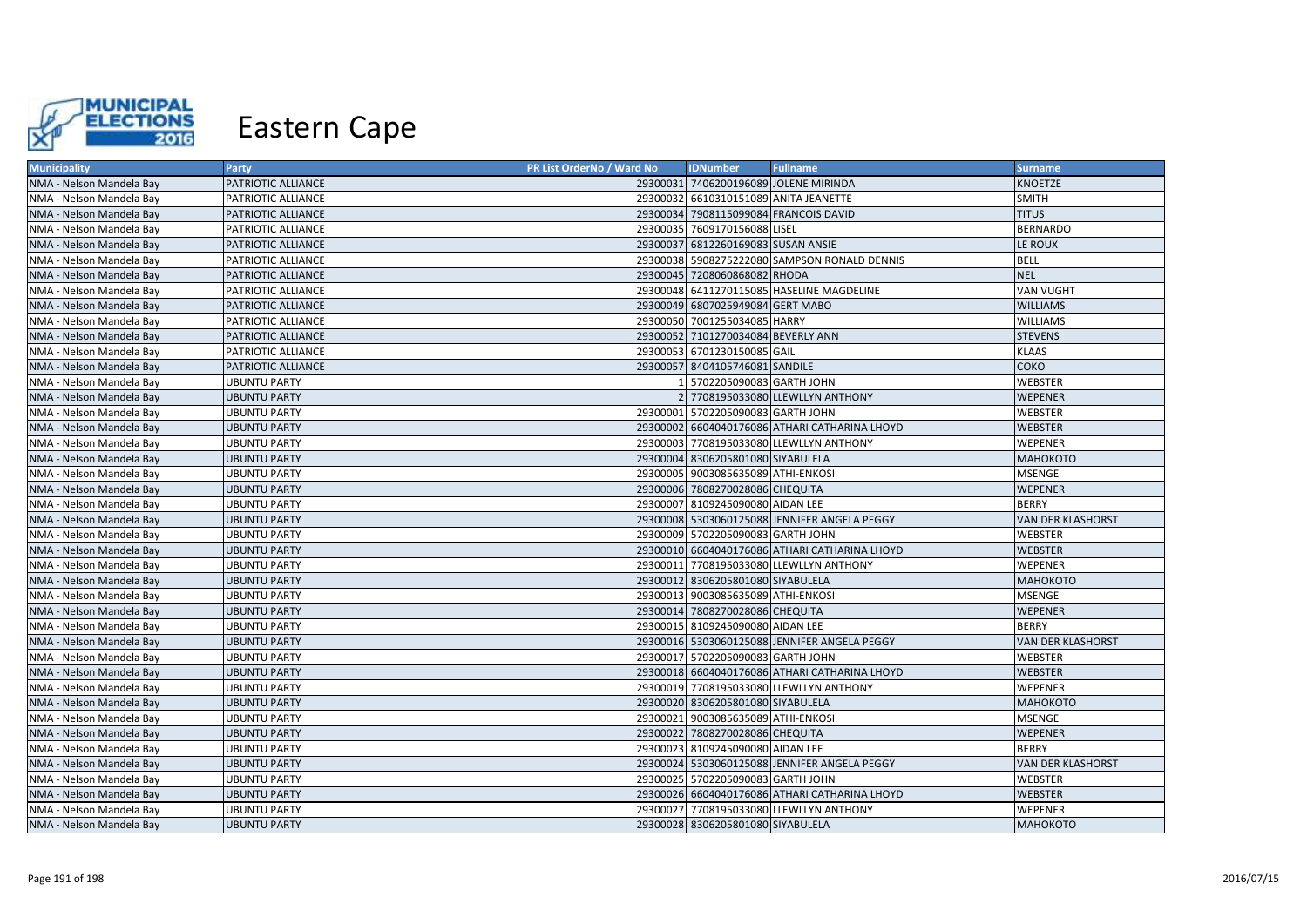

| <b>Municipality</b>      | Party                      | PR List OrderNo / Ward No | <b>IDNumber</b>                    | <b>Fullname</b>                               | <b>Surname</b>           |
|--------------------------|----------------------------|---------------------------|------------------------------------|-----------------------------------------------|--------------------------|
| NMA - Nelson Mandela Bay | <b>UBUNTU PARTY</b>        |                           | 29300029 9003085635089 ATHI-ENKOSI |                                               | MSENGE                   |
| NMA - Nelson Mandela Bay | <b>UBUNTU PARTY</b>        |                           | 29300030 7808270028086 CHEQUITA    |                                               | WEPENER                  |
| NMA - Nelson Mandela Bay | <b>UBUNTU PARTY</b>        |                           | 29300031 8109245090080 AIDAN LEE   |                                               | <b>BERRY</b>             |
| NMA - Nelson Mandela Bay | <b>UBUNTU PARTY</b>        |                           |                                    | 29300032 5303060125088 JENNIFER ANGELA PEGGY  | <b>VAN DER KLASHORST</b> |
| NMA - Nelson Mandela Bay | UBUNTU PARTY               |                           | 29300033 5702205090083 GARTH JOHN  |                                               | WEBSTER                  |
| NMA - Nelson Mandela Bay | <b>UBUNTU PARTY</b>        |                           |                                    | 29300034 6604040176086 ATHARI CATHARINA LHOYD | <b>WEBSTER</b>           |
| NMA - Nelson Mandela Bay | <b>UBUNTU PARTY</b>        |                           |                                    | 29300035 7708195033080 LLEWLLYN ANTHONY       | WEPENER                  |
| NMA - Nelson Mandela Bay | <b>UBUNTU PARTY</b>        |                           | 29300036 8306205801080 SIYABULELA  |                                               | <b>МАНОКОТО</b>          |
| NMA - Nelson Mandela Bay | UBUNTU PARTY               |                           | 29300037 9003085635089 ATHI-ENKOSI |                                               | MSENGE                   |
| NMA - Nelson Mandela Bay | <b>UBUNTU PARTY</b>        |                           | 29300038 7808270028086 CHEQUITA    |                                               | WEPENER                  |
| NMA - Nelson Mandela Bay | <b>UBUNTU PARTY</b>        |                           | 29300039 8109245090080 AIDAN LEE   |                                               | <b>BERRY</b>             |
| NMA - Nelson Mandela Bay | <b>UBUNTU PARTY</b>        |                           |                                    | 29300040 5303060125088 JENNIFER ANGELA PEGGY  | <b>VAN DER KLASHORST</b> |
| NMA - Nelson Mandela Bay | UBUNTU PARTY               |                           | 29300041 5702205090083 GARTH JOHN  |                                               | WEBSTER                  |
| NMA - Nelson Mandela Bay | <b>UBUNTU PARTY</b>        |                           |                                    | 29300042 6604040176086 ATHARI CATHARINA LHOYD | <b>WEBSTER</b>           |
| NMA - Nelson Mandela Bay | UBUNTU PARTY               |                           |                                    | 29300043 7708195033080 LLEWLLYN ANTHONY       | WEPENER                  |
| NMA - Nelson Mandela Bay | <b>UBUNTU PARTY</b>        |                           | 29300044 8306205801080 SIYABULELA  |                                               | <b>МАНОКОТО</b>          |
| NMA - Nelson Mandela Bay | <b>UBUNTU PARTY</b>        |                           | 29300045 9003085635089 ATHI-ENKOSI |                                               | <b>MSENGE</b>            |
| NMA - Nelson Mandela Bay | <b>UBUNTU PARTY</b>        |                           | 29300046 7808270028086 CHEQUITA    |                                               | <b>WEPENER</b>           |
| NMA - Nelson Mandela Bay | <b>UBUNTU PARTY</b>        |                           | 29300047 8109245090080 AIDAN LEE   |                                               | <b>BERRY</b>             |
| NMA - Nelson Mandela Bay | <b>UBUNTU PARTY</b>        |                           |                                    | 29300048 5303060125088 JENNIFER ANGELA PEGGY  | VAN DER KLASHORST        |
| NMA - Nelson Mandela Bay | <b>UBUNTU PARTY</b>        |                           | 29300049 5702205090083 GARTH JOHN  |                                               | <b>WEBSTER</b>           |
| NMA - Nelson Mandela Bay | <b>UBUNTU PARTY</b>        |                           |                                    | 29300050 6604040176086 ATHARI CATHARINA LHOYD | <b>WEBSTER</b>           |
| NMA - Nelson Mandela Bay | UBUNTU PARTY               |                           |                                    | 29300051 7708195033080 LLEWLLYN ANTHONY       | WEPENER                  |
| NMA - Nelson Mandela Bay | <b>UBUNTU PARTY</b>        |                           | 29300052 8306205801080 SIYABULELA  |                                               | <b>МАНОКОТО</b>          |
| NMA - Nelson Mandela Bay | <b>UBUNTU PARTY</b>        |                           | 29300053 9003085635089 ATHI-ENKOSI |                                               | MSENGE                   |
| NMA - Nelson Mandela Bay | <b>UBUNTU PARTY</b>        |                           | 29300054 7808270028086 CHEQUITA    |                                               | WEPENER                  |
| NMA - Nelson Mandela Bay | <b>UBUNTU PARTY</b>        |                           | 29300055 8109245090080 AIDAN LEE   |                                               | <b>BERRY</b>             |
| NMA - Nelson Mandela Bay | <b>UBUNTU PARTY</b>        |                           |                                    | 29300056 5303060125088 JENNIFER ANGELA PEGGY  | VAN DER KLASHORST        |
| NMA - Nelson Mandela Bay | <b>UBUNTU PARTY</b>        |                           | 29300057 5702205090083 GARTH JOHN  |                                               | WEBSTER                  |
| NMA - Nelson Mandela Bay | <b>UBUNTU PARTY</b>        |                           |                                    | 29300058 6604040176086 ATHARI CATHARINA LHOYD | <b>WEBSTER</b>           |
| NMA - Nelson Mandela Bay | <b>UBUNTU PARTY</b>        |                           |                                    | 29300059 7708195033080 LLEWLLYN ANTHONY       | WEPENER                  |
| NMA - Nelson Mandela Bay | <b>UBUNTU PARTY</b>        |                           | 29300060 8306205801080 SIYABULELA  |                                               | <b>МАНОКОТО</b>          |
| NMA - Nelson Mandela Bay | UNITED DEMOCRATIC MOVEMENT |                           |                                    | 6807125878084 MONGAMELI ELLCOTTE              | BOBANI                   |
| NMA - Nelson Mandela Bay | UNITED DEMOCRATIC MOVEMENT |                           |                                    | 6905220696086 THOKO FLORENCE                  | <b>TSHANGELA</b>         |
| NMA - Nelson Mandela Bay | UNITED DEMOCRATIC MOVEMENT |                           | 8606026526083 LUXOLO               |                                               | NAMETTE                  |
| NMA - Nelson Mandela Bay | UNITED DEMOCRATIC MOVEMENT |                           |                                    | 7601085948089 SIYABONGA MAXWELL               | NGUQU                    |
| NMA - Nelson Mandela Bay | UNITED DEMOCRATIC MOVEMENT |                           |                                    | 7503035348081 VUKILE DOUGMORE                 | <b>BAATJIES</b>          |
| NMA - Nelson Mandela Bay | UNITED DEMOCRATIC MOVEMENT |                           |                                    | 6908165719087 MGUBASI MICHAEL                 | <b>CIKO</b>              |
| NMA - Nelson Mandela Bay | UNITED DEMOCRATIC MOVEMENT |                           | 7206100761085 NOMBULELO            |                                               | PALI                     |
| NMA - Nelson Mandela Bay | UNITED DEMOCRATIC MOVEMENT |                           | 8506095560080 LUBABALO             |                                               | NGCOLOMBA                |
| NMA - Nelson Mandela Bay | UNITED DEMOCRATIC MOVEMENT |                           | 9 7908305402080 ZUZAKHE            |                                               | DINGISWAYO               |
| NMA - Nelson Mandela Bay | UNITED DEMOCRATIC MOVEMENT |                           | 10 8707121234084 ZENDA             |                                               | NCETHE                   |
| NMA - Nelson Mandela Bay | UNITED DEMOCRATIC MOVEMENT |                           |                                    | 11 7903235764089 LUDWE CLERENCE               | <b>NTONI</b>             |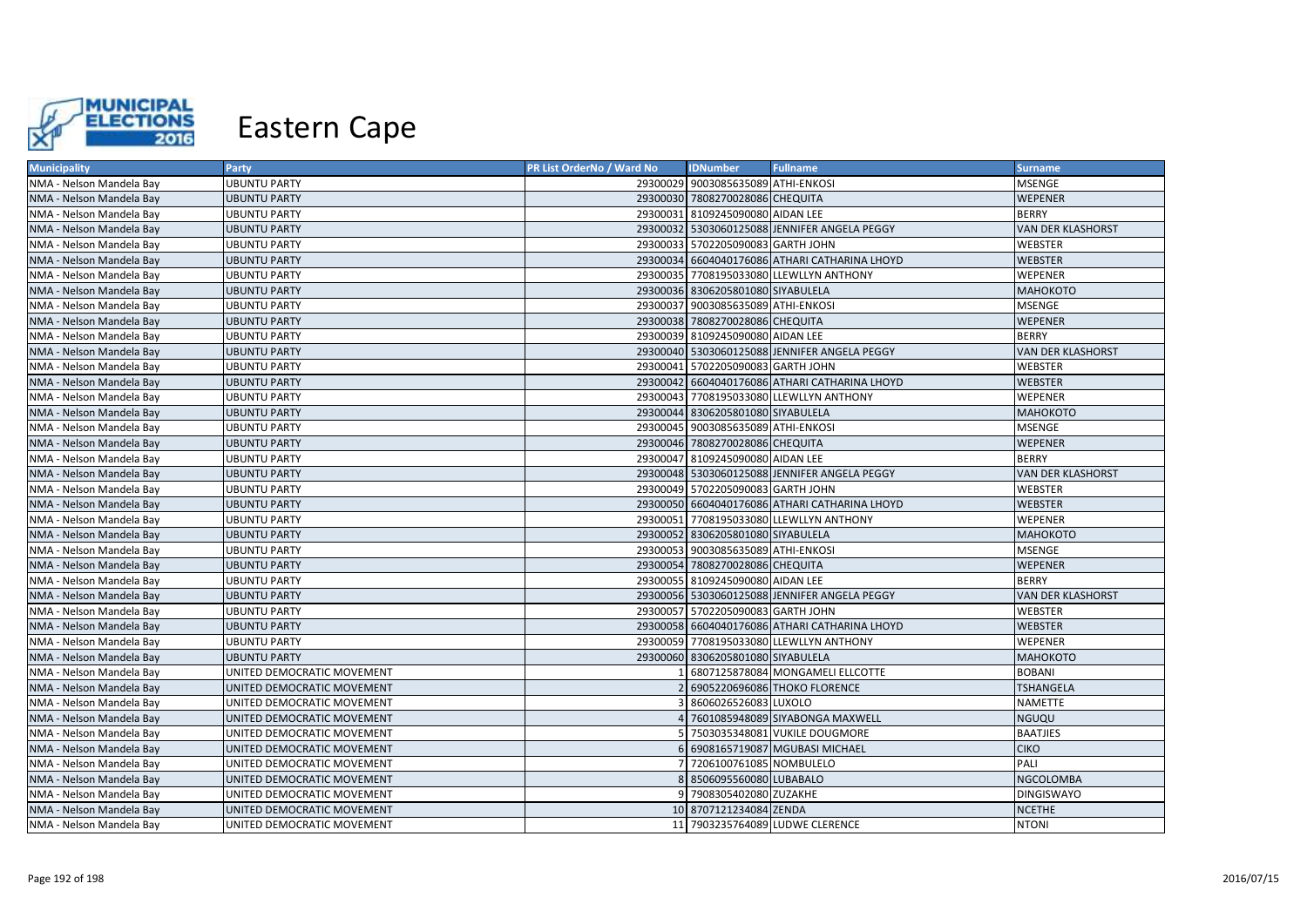

| <b>Municipality</b>      | Party                      | PR List OrderNo / Ward No | <b>IDNumber</b>                     | <b>Fullname</b>                       | <b>Surname</b>    |
|--------------------------|----------------------------|---------------------------|-------------------------------------|---------------------------------------|-------------------|
| NMA - Nelson Mandela Bay | UNITED DEMOCRATIC MOVEMENT |                           |                                     | 12 8406080558084 NOMTHANDAZO JANE     | <b>MFIHLO</b>     |
| NMA - Nelson Mandela Bay | UNITED DEMOCRATIC MOVEMENT |                           | 13 8510235463080 VUYISILE           |                                       | MANTEWU           |
| NMA - Nelson Mandela Bay | UNITED DEMOCRATIC MOVEMENT |                           |                                     | 14 6203160678086 KHUNJUZWA MAVIS      | <b>MBOYA</b>      |
| NMA - Nelson Mandela Bay | UNITED DEMOCRATIC MOVEMENT |                           |                                     | 15 8604155983084 VUYANI VINCENT       | SPEELMAN          |
| NMA - Nelson Mandela Bay | UNITED DEMOCRATIC MOVEMENT |                           |                                     | 16 5508120838088 EMERALD NOMATHEMBISO | <b>NGOLOTA</b>    |
| NMA - Nelson Mandela Bay | UNITED DEMOCRATIC MOVEMENT |                           | 17 8308130223083 BONGIWE            |                                       | NTLOKWANA         |
| NMA - Nelson Mandela Bay | UNITED DEMOCRATIC MOVEMENT |                           | 18 5205315249086 VUYO JOSEPH        |                                       | <b>MAVATA</b>     |
| NMA - Nelson Mandela Bay | UNITED DEMOCRATIC MOVEMENT |                           | 19 5412150736082 MONICA             |                                       | <b>KOLISILE</b>   |
| NMA - Nelson Mandela Bay | UNITED DEMOCRATIC MOVEMENT |                           | 20 9705181007084 BABALWA            |                                       | <b>MENGO</b>      |
| NMA - Nelson Mandela Bay | UNITED DEMOCRATIC MOVEMENT |                           |                                     | 21 6605150765089 NTOMBOMZI JUDITH     | <b>MAQANDA</b>    |
| NMA - Nelson Mandela Bay | UNITED DEMOCRATIC MOVEMENT |                           |                                     | 22 7008180692085 GLADYS NOLUVUYO      | <b>WAKA</b>       |
| NMA - Nelson Mandela Bay | UNITED DEMOCRATIC MOVEMENT |                           |                                     | 23 5303300703082 BEAUTY NONDYEBO      | WAKASHE           |
| NMA - Nelson Mandela Bay | UNITED DEMOCRATIC MOVEMENT |                           |                                     | 24 7310070830084 TANDEKA LETICIA      | <b>BENGO</b>      |
| NMA - Nelson Mandela Bay | UNITED DEMOCRATIC MOVEMENT |                           |                                     | 25 9301265479082 FUNDISANI PATRICK    | <b>NXOKO</b>      |
| NMA - Nelson Mandela Bay | UNITED DEMOCRATIC MOVEMENT |                           |                                     | 26 9010050543081 PATIENCE XOLISWA     | <b>KAWE</b>       |
| NMA - Nelson Mandela Bay | UNITED DEMOCRATIC MOVEMENT |                           |                                     | 27 8012295352089 KWANDA THEMBELA      | ZINDELA           |
| NMA - Nelson Mandela Bay | UNITED DEMOCRATIC MOVEMENT |                           | 28 7802085962084 LUVO               |                                       | <b>SIZIBA</b>     |
| NMA - Nelson Mandela Bay | UNITED DEMOCRATIC MOVEMENT |                           |                                     | 29 8006080525081 NOXOLO PEACE-LADY    | <b>HANI</b>       |
| NMA - Nelson Mandela Bay | UNITED DEMOCRATIC MOVEMENT |                           |                                     | 30 5908250826087 NOLUSINDISO PATIENCE | <b>NKOLISA</b>    |
| NMA - Nelson Mandela Bay | UNITED DEMOCRATIC MOVEMENT |                           | 31 9010090440082 NOSIBULELO         |                                       | <b>DYOSI</b>      |
| NMA - Nelson Mandela Bay | UNITED DEMOCRATIC MOVEMENT |                           | 32 6603140517082 PRUDENCE           |                                       | <b>NONTSHINGA</b> |
| NMA - Nelson Mandela Bay | UNITED DEMOCRATIC MOVEMENT |                           | 33 8411210539087 ZINTLE SISANDA     |                                       | <b>FUTSHANE</b>   |
| NMA - Nelson Mandela Bay | UNITED DEMOCRATIC MOVEMENT |                           | 34 8912285430086 LUSINDISO          |                                       | SAMANI            |
| NMA - Nelson Mandela Bay | UNITED DEMOCRATIC MOVEMENT |                           |                                     | 35 7609305373087 MONDE KENNETH        | <b>GQUNTA</b>     |
| NMA - Nelson Mandela Bay | UNITED DEMOCRATIC MOVEMENT |                           | 36 7208281280083 LINDELWA           |                                       | <b>BANGISO</b>    |
| NMA - Nelson Mandela Bay | UNITED DEMOCRATIC MOVEMENT |                           |                                     | 37 8406075279084 FEZEKILE MNQOPHISO   | <b>DLEKE</b>      |
| NMA - Nelson Mandela Bay | UNITED DEMOCRATIC MOVEMENT |                           |                                     | 38 8004295663086 BANTU SYLVESTER      | <b>MATIKINCA</b>  |
| NMA - Nelson Mandela Bay | UNITED DEMOCRATIC MOVEMENT |                           |                                     | 39 7204220740089 PHUMLA SHEILLA       | MANQUMAKAZI       |
| NMA - Nelson Mandela Bay | UNITED DEMOCRATIC MOVEMENT |                           |                                     | 40 8403141031086 BONGIWE PATRICIA     | <b>RWEXU</b>      |
| NMA - Nelson Mandela Bay | UNITED DEMOCRATIC MOVEMENT |                           | 41 9004275328089 LITHEMBA           |                                       | YAKO              |
| NMA - Nelson Mandela Bay | UNITED DEMOCRATIC MOVEMENT |                           | 42 7112135496087 KHAYALETHU         |                                       | <b>WAKA</b>       |
| NMA - Nelson Mandela Bay | UNITED DEMOCRATIC MOVEMENT |                           | 43 8701225254080 LUNGA COLLEN       |                                       | SIWANI            |
| NMA - Nelson Mandela Bay | UNITED DEMOCRATIC MOVEMENT |                           |                                     | 44 6712251284083 NOMBULELO ISABELL    | <b>FINA</b>       |
| NMA - Nelson Mandela Bay | UNITED DEMOCRATIC MOVEMENT |                           |                                     | 45 8707070429081 SIBONGILE AMANDA     | <b>GQIBA</b>      |
| NMA - Nelson Mandela Bay | UNITED DEMOCRATIC MOVEMENT |                           | 46 8008240608088 NOKULUNGA          |                                       | <b>SIKO</b>       |
| NMA - Nelson Mandela Bay | UNITED DEMOCRATIC MOVEMENT |                           |                                     | 47 7107185579089 XOLANI MEIFORD       | NODLAWU           |
| NMA - Nelson Mandela Bay | UNITED DEMOCRATIC MOVEMENT |                           | 48 9102011196081 NTOMBIZANELE       |                                       | PHILLIP           |
| NMA - Nelson Mandela Bay | UNITED DEMOCRATIC MOVEMENT |                           |                                     | 49 8905165726086 SIYABONGA NELSON     | MHLANTSHANA       |
| NMA - Nelson Mandela Bay | UNITED DEMOCRATIC MOVEMENT |                           | 50 7308085303089 JULIUS TOBILE      |                                       | <b>NCANYWA</b>    |
| NMA - Nelson Mandela Bay | UNITED DEMOCRATIC MOVEMENT |                           |                                     | 51 7309020894083 THEMBISA BEAUTY      | <b>NENE</b>       |
| NMA - Nelson Mandela Bay | UNITED DEMOCRATIC MOVEMENT |                           | 52 9412075366086 ATHENKOSI          |                                       | <b>MFUNISELO</b>  |
| NMA - Nelson Mandela Bay | UNITED DEMOCRATIC MOVEMENT |                           |                                     | 53 6309230639089 NOMAKAYA SWEETNESS   | MAXEGWANA         |
| NMA - Nelson Mandela Bay | UNITED DEMOCRATIC MOVEMENT |                           | 29300001 8001050768084 UNATHI PEARL |                                       | HOYI              |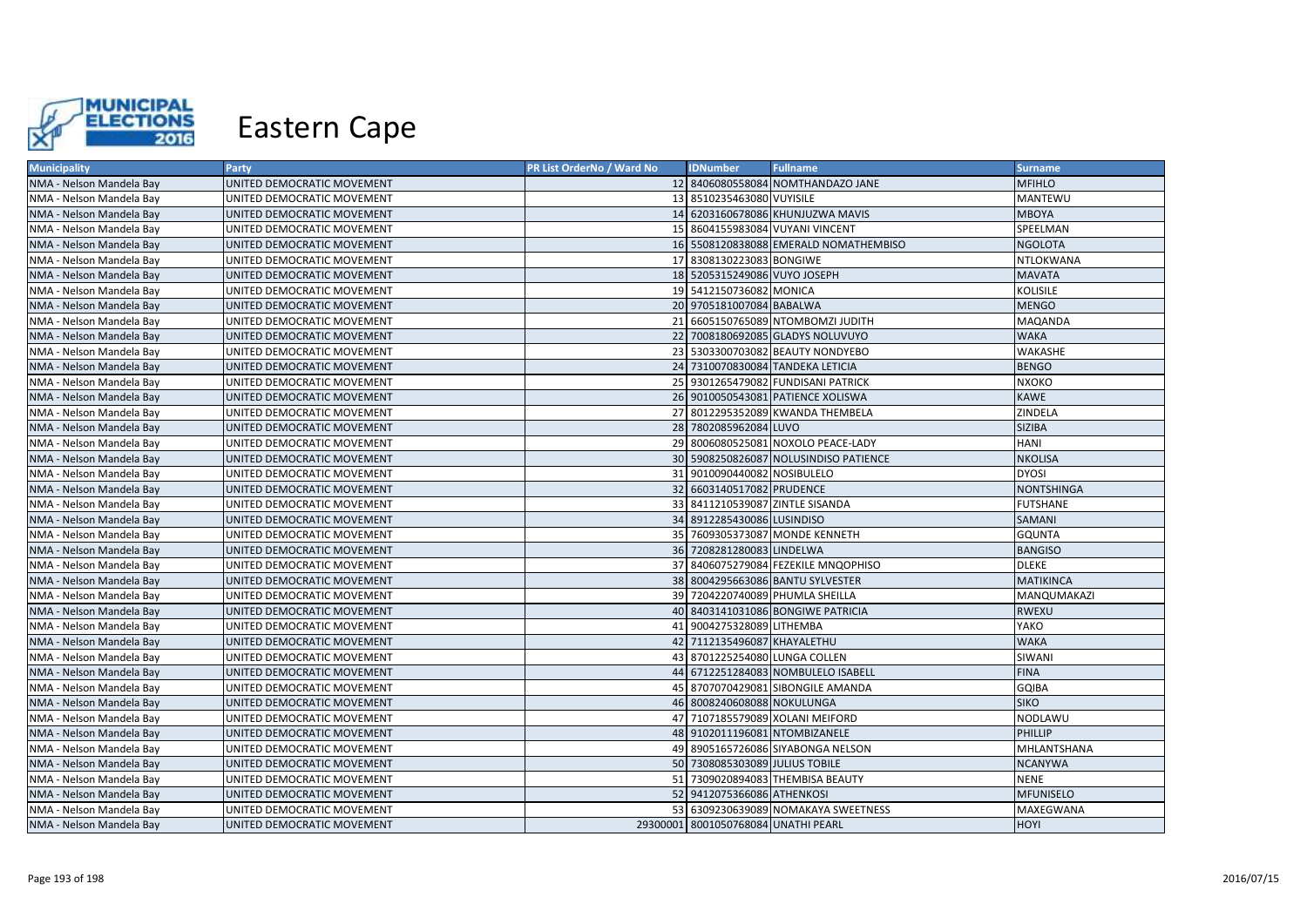

| <b>Municipality</b>      | Party                      | PR List OrderNo / Ward No | <b>IDNumber</b>                      | <b>Fullname</b>                               | <b>Surname</b>   |
|--------------------------|----------------------------|---------------------------|--------------------------------------|-----------------------------------------------|------------------|
| NMA - Nelson Mandela Bay | UNITED DEMOCRATIC MOVEMENT |                           |                                      | 29300002 6007210133087 PATIENCE NOMABANDLA    | ZONO             |
| NMA - Nelson Mandela Bay | UNITED DEMOCRATIC MOVEMENT |                           | 29300003 8408015967083 MANELISI      |                                               | <b>KLAAS</b>     |
| NMA - Nelson Mandela Bay | UNITED DEMOCRATIC MOVEMENT |                           | 29300005 8401295288080 NTSINGISELO   |                                               | NGXUMALE         |
| NMA - Nelson Mandela Bay | UNITED DEMOCRATIC MOVEMENT |                           | 29300007 6901295081080 JOSEPH        |                                               | <b>TORING</b>    |
| NMA - Nelson Mandela Bay | UNITED DEMOCRATIC MOVEMENT |                           |                                      | 29300008 5509015236081 ERROL DERICK JOSEPH    | <b>JOSEPH</b>    |
| NMA - Nelson Mandela Bay | UNITED DEMOCRATIC MOVEMENT |                           |                                      | 29300010 7301020088089 ESTELENE DOLLY         | <b>ELLIOTT</b>   |
| NMA - Nelson Mandela Bay | UNITED DEMOCRATIC MOVEMENT |                           |                                      | 29300011 7203225114084 MARIUS THEODORE        | <b>NOVEMBER</b>  |
| NMA - Nelson Mandela Bay | UNITED DEMOCRATIC MOVEMENT |                           | 29300012 6201275203089 SHUNMUNGAN    |                                               | <b>NAIDOO</b>    |
| NMA - Nelson Mandela Bay | UNITED DEMOCRATIC MOVEMENT |                           |                                      | 29300013 7301020088089 ESTELENE DOLLY         | <b>ELLIOTT</b>   |
| NMA - Nelson Mandela Bay | UNITED DEMOCRATIC MOVEMENT |                           |                                      | 29300014 6705210438089 LINDA PENELOPE         | <b>MPAKO</b>     |
| NMA - Nelson Mandela Bay | UNITED DEMOCRATIC MOVEMENT |                           |                                      | 29300015 7008081191088 KHOLEKA SYLVIA         | NKEWANA          |
| NMA - Nelson Mandela Bay | UNITED DEMOCRATIC MOVEMENT |                           | 29300016 6005070847085 NTOMBI        |                                               | <b>MATIWANE</b>  |
| NMA - Nelson Mandela Bay | UNITED DEMOCRATIC MOVEMENT |                           |                                      | 29300017 9003036264088 SIPHUXOLO PRECIOUS     | NKOLISA          |
| NMA - Nelson Mandela Bay | UNITED DEMOCRATIC MOVEMENT |                           |                                      | 29300018 8502255405083 CAMAGU SCIENCE         | <b>MANTANA</b>   |
| NMA - Nelson Mandela Bay | UNITED DEMOCRATIC MOVEMENT |                           |                                      | 29300019 7908165400083 MAXWELL SIBONGILE      | <b>VATALA</b>    |
| NMA - Nelson Mandela Bay | UNITED DEMOCRATIC MOVEMENT |                           | 29300020 7810105336080 ODWA          |                                               | <b>TSHAYINA</b>  |
| NMA - Nelson Mandela Bay | UNITED DEMOCRATIC MOVEMENT |                           | 29300021 7311145419085 XOLANI BRIANT |                                               | <b>TUNGU</b>     |
| NMA - Nelson Mandela Bay | UNITED DEMOCRATIC MOVEMENT |                           |                                      | 29300022 8404100872080 NONCEDO MAGDELINE      | <b>HLUTYWA</b>   |
| NMA - Nelson Mandela Bay | UNITED DEMOCRATIC MOVEMENT |                           |                                      | 29300023 4805195346083 SYDNEY PUMZILE         | <b>MONCO</b>     |
| NMA - Nelson Mandela Bay | UNITED DEMOCRATIC MOVEMENT |                           | 29300024 8110125341080 MAWANDE       |                                               | <b>MKONTO</b>    |
| NMA - Nelson Mandela Bay | UNITED DEMOCRATIC MOVEMENT |                           | 29300025 8007275277082 ZAMUXOLO      |                                               | LELEPI           |
| NMA - Nelson Mandela Bay | UNITED DEMOCRATIC MOVEMENT |                           | 29300026 8711085845083 LUBABALO      |                                               | <b>KOMANI</b>    |
| NMA - Nelson Mandela Bay | UNITED DEMOCRATIC MOVEMENT |                           |                                      | 29300027 7209235686086 THEMBALETHU GOODMAN    | <b>SULO</b>      |
| NMA - Nelson Mandela Bay | UNITED DEMOCRATIC MOVEMENT |                           | 29300028 8103116013081 MTHETHELELI   |                                               | <b>MAMBALU</b>   |
| NMA - Nelson Mandela Bay | UNITED DEMOCRATIC MOVEMENT |                           |                                      | 29300029 6608080921087 ANDISWA PATRICIA       | <b>NJOMANE</b>   |
| NMA - Nelson Mandela Bay | UNITED DEMOCRATIC MOVEMENT |                           | 29300030 7702095465088 MANDLA LOUIS  |                                               | <b>FALTEIN</b>   |
| NMA - Nelson Mandela Bay | UNITED DEMOCRATIC MOVEMENT |                           |                                      | 29300031 7305085823082 THANDISIZWE ANDREW     | <b>MANDLA</b>    |
| NMA - Nelson Mandela Bay | UNITED DEMOCRATIC MOVEMENT |                           |                                      | 29300032 7604010241083 CHAMELLE NAOMI         | <b>PLAATJIES</b> |
| NMA - Nelson Mandela Bay | UNITED DEMOCRATIC MOVEMENT |                           |                                      | 29300033 6810070704081 NONKOLISEKO EUNICE     | GUGA-MAGADE      |
| NMA - Nelson Mandela Bay | UNITED DEMOCRATIC MOVEMENT |                           |                                      | 29300034 7601265270080 FREDDY NIGEL HENRY     | <b>BRITZ</b>     |
| NMA - Nelson Mandela Bay | UNITED DEMOCRATIC MOVEMENT |                           |                                      | 29300035 9007245140088 ROSHANO DIMITRI ALVENO | RAYNERS          |
| NMA - Nelson Mandela Bay | UNITED DEMOCRATIC MOVEMENT |                           |                                      | 29300036 6910155378080 VUYISILE MESHACK       | <b>MATROSE</b>   |
| NMA - Nelson Mandela Bay | UNITED DEMOCRATIC MOVEMENT |                           |                                      | 29300037 6709095646089 LUYANDA PATRIC         | GQOMO            |
| NMA - Nelson Mandela Bay | UNITED DEMOCRATIC MOVEMENT |                           |                                      | 29300038 8609036166080 LUSANDA BATHINI        | <b>SIPAKA</b>    |
| NMA - Nelson Mandela Bay | UNITED DEMOCRATIC MOVEMENT |                           | 29300040 7306140479084 KHULISWA ELDA |                                               | <b>NGANTWENI</b> |
| NMA - Nelson Mandela Bay | UNITED DEMOCRATIC MOVEMENT |                           |                                      | 29300041 6403210680088 NOMBULELO EVELYN       | BENEKANE         |
| NMA - Nelson Mandela Bay | UNITED DEMOCRATIC MOVEMENT |                           | 29300042 9010115939084 ODWA          |                                               | <b>GALADA</b>    |
| NMA - Nelson Mandela Bay | UNITED DEMOCRATIC MOVEMENT |                           |                                      | 29300043 6608225676083 LUVUYO LEWIS DUGMORE   | <b>MAHLINZA</b>  |
| NMA - Nelson Mandela Bay | UNITED DEMOCRATIC MOVEMENT |                           |                                      | 29300044 5902280927080 YOLISWA ESTHER         | <b>DLALA</b>     |
| NMA - Nelson Mandela Bay | UNITED DEMOCRATIC MOVEMENT |                           |                                      | 29300045 5401125905088 XOLISILE THEOPHILLIP   | <b>KLAAS</b>     |
| NMA - Nelson Mandela Bay | UNITED DEMOCRATIC MOVEMENT |                           |                                      | 29300047 7304045389086 KHAYALETHU MCDONALD    | KATE             |
| NMA - Nelson Mandela Bay | UNITED DEMOCRATIC MOVEMENT |                           |                                      | 29300048 7601265270080 FREDDY NIGEL HENRY     | <b>BRITZ</b>     |
| NMA - Nelson Mandela Bay | UNITED DEMOCRATIC MOVEMENT |                           |                                      | 29300049 5509015236081 ERROL DERICK JOSEPH    | <b>JOSEPH</b>    |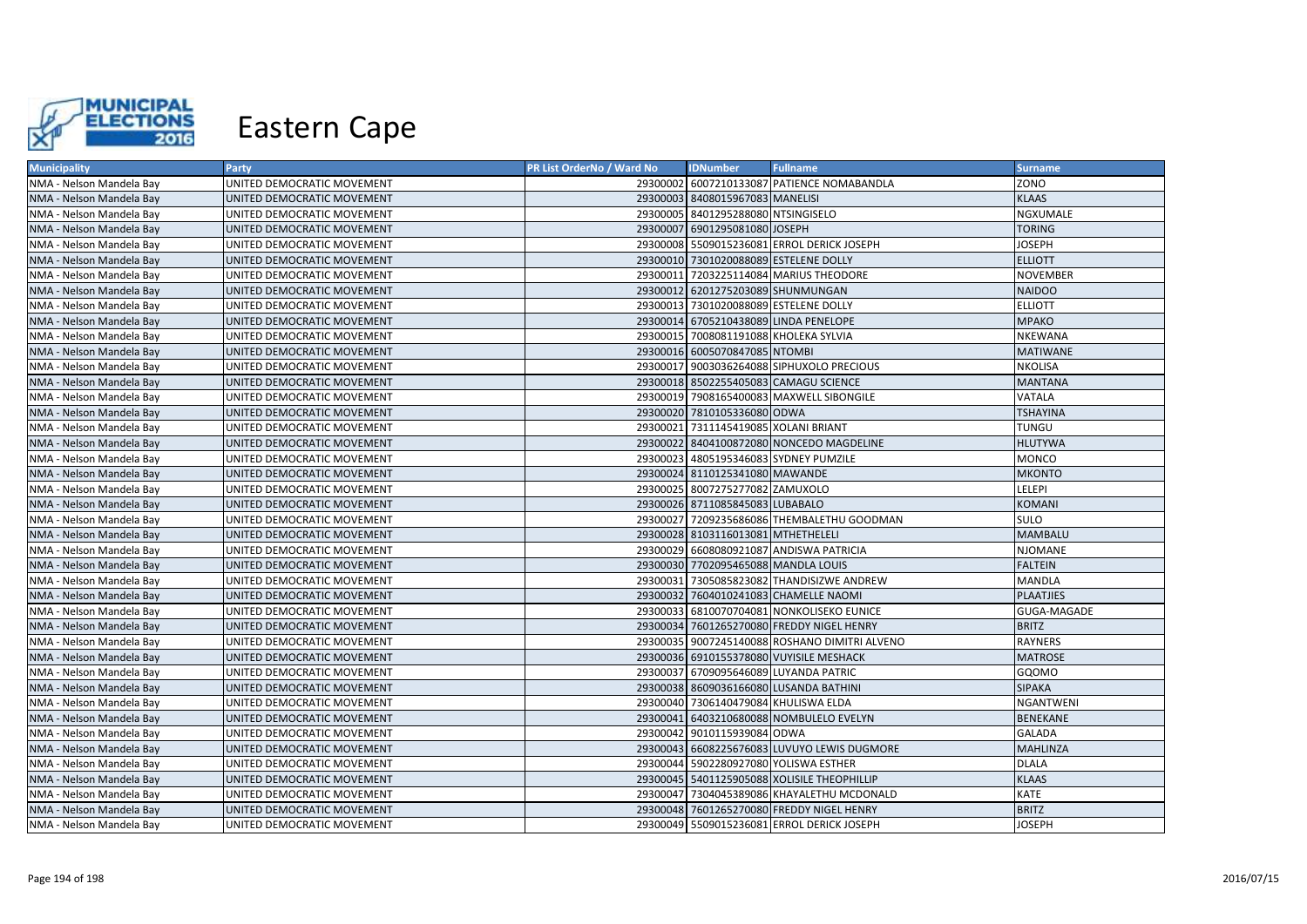

| <b>Municipality</b>      | Party                            | PR List OrderNo / Ward No | <b>IDNumber</b>                      | <b>Fullname</b>                              | <b>Surname</b>      |
|--------------------------|----------------------------------|---------------------------|--------------------------------------|----------------------------------------------|---------------------|
| NMA - Nelson Mandela Bay | UNITED DEMOCRATIC MOVEMENT       |                           |                                      | 29300050 7203225114084 MARIUS THEODORE       | <b>NOVEMBER</b>     |
| NMA - Nelson Mandela Bay | UNITED DEMOCRATIC MOVEMENT       |                           |                                      | 29300051 8108265955081 SIYASANGA SHAKESPEARE | <b>DLALI</b>        |
| NMA - Nelson Mandela Bay | UNITED DEMOCRATIC MOVEMENT       |                           | 29300052 6901295081080 JOSEPH        |                                              | <b>TORING</b>       |
| NMA - Nelson Mandela Bay | UNITED DEMOCRATIC MOVEMENT       |                           |                                      | 29300053 6803210373081 NONTUTHUZELO BEAUTY   | <b>JACK</b>         |
| NMA - Nelson Mandela Bay | UNITED DEMOCRATIC MOVEMENT       |                           | 29300054 6803035726083 VUYANI ELLIOT |                                              | <b>MZAZA</b>        |
| NMA - Nelson Mandela Bay | UNITED DEMOCRATIC MOVEMENT       |                           | 29300055 8404246334086 KHAYALETHU    |                                              | KWEYAMA             |
| NMA - Nelson Mandela Bay | UNITED DEMOCRATIC MOVEMENT       |                           | 29300056 8708275462083 SIYANDA DAVID |                                              | <b>DUKHWE</b>       |
| NMA - Nelson Mandela Bay | UNITED DEMOCRATIC MOVEMENT       |                           | 29300057 7211256087087 DUMISA        |                                              | <b>MNIKI</b>        |
| NMA - Nelson Mandela Bay | UNITED DEMOCRATIC MOVEMENT       |                           |                                      | 29300058 7110135452084 KNOWLES MELUMZI       | <b>SISWANA</b>      |
| NMA - Nelson Mandela Bay | UNITED DEMOCRATIC MOVEMENT       |                           | 29300059 7804130385089 VUYOKAZI      |                                              | <b>GEYA</b>         |
| NMA - Nelson Mandela Bay | UNITED DEMOCRATIC MOVEMENT       |                           | 29300060 8012185314082 XOLANI        |                                              | LINDANI             |
| NMA - Nelson Mandela Bay | UNITED FRONT OF THE EASTERN CAPE |                           |                                      | 6410215637088 ZANOXOLO GOODMAN               | WAYILE              |
| NMA - Nelson Mandela Bay | UNITED FRONT OF THE EASTERN CAPE |                           | 2 7210060691084 NOKUTULA             |                                              | <b>MNGQUNDANISO</b> |
| NMA - Nelson Mandela Bay | UNITED FRONT OF THE EASTERN CAPE |                           |                                      | 5606265993088 NTONYAMA BALDWIN               | LANGA               |
| NMA - Nelson Mandela Bay | UNITED FRONT OF THE EASTERN CAPE |                           |                                      | 7612125643085 MKHUSELI JUSTICE               | <b>MTSILA</b>       |
| NMA - Nelson Mandela Bay | UNITED FRONT OF THE EASTERN CAPE |                           | 5 8003015684083 SIZWE                |                                              | <b>FOLEY</b>        |
| NMA - Nelson Mandela Bay | UNITED FRONT OF THE EASTERN CAPE |                           |                                      | 6 7312165536089 ZONGAMELE PATRICK            | <b>TSHIKANA</b>     |
| NMA - Nelson Mandela Bay | UNITED FRONT OF THE EASTERN CAPE |                           | 7 9004260306082 KHANYA               |                                              | SIBEKU              |
| NMA - Nelson Mandela Bay | UNITED FRONT OF THE EASTERN CAPE |                           |                                      | 8 7501065896086 SIKUMBUZO ANGELLO            | <b>NKEBE</b>        |
| NMA - Nelson Mandela Bay | UNITED FRONT OF THE EASTERN CAPE |                           |                                      | 9 7409265605085 MZIYANDA ROBERT              | <b>TWANI</b>        |
| NMA - Nelson Mandela Bay | UNITED FRONT OF THE EASTERN CAPE |                           | 10 7606145893084 MGCINI PRINCE       |                                              | <b>MEJANE</b>       |
| NMA - Nelson Mandela Bay | UNITED FRONT OF THE EASTERN CAPE |                           |                                      | 11 6807200706085 NOLOYISO MAVIS              | <b>TWAKU</b>        |
| NMA - Nelson Mandela Bay | UNITED FRONT OF THE EASTERN CAPE |                           |                                      | 12 6709250596087 ZUKISWA CONSTANCE           | <b>NZUNZU</b>       |
| NMA - Nelson Mandela Bay | UNITED FRONT OF THE EASTERN CAPE |                           |                                      | 13 8203111103083 TEMBISA PRINCESS            | <b>MNANA</b>        |
| NMA - Nelson Mandela Bay | UNITED FRONT OF THE EASTERN CAPE |                           |                                      | 14 8203175510082 JONGIKHAYA NATHANIAL        | <b>XALA</b>         |
| NMA - Nelson Mandela Bay | UNITED FRONT OF THE EASTERN CAPE |                           | 15 6910275474082 XOLILE OXLEY        |                                              | <b>MALONI</b>       |
| NMA - Nelson Mandela Bay | UNITED FRONT OF THE EASTERN CAPE |                           | 16 6808185416088 MONDE               |                                              | <b>BANZI</b>        |
| NMA - Nelson Mandela Bay | UNITED FRONT OF THE EASTERN CAPE |                           |                                      | 17 7201135089081 WAYNE FABAIN RAYMOND        | <b>FORTUIN</b>      |
| NMA - Nelson Mandela Bay | UNITED FRONT OF THE EASTERN CAPE |                           |                                      | 18 6511050800085 NTOMBEKHAYA VICTORIA        | <b>TOYISI</b>       |
| NMA - Nelson Mandela Bay | UNITED FRONT OF THE EASTERN CAPE |                           |                                      | 19 6803025506081 FUMANEKILE KENNETH          | MANI                |
| NMA - Nelson Mandela Bay | UNITED FRONT OF THE EASTERN CAPE |                           | 20 6604145797083 MZWABANTU           |                                              | <b>NGAPI</b>        |
| NMA - Nelson Mandela Bay | UNITED FRONT OF THE EASTERN CAPE |                           |                                      | 21 6910240622088 THANDIE CAROLINE            | NDIMBA              |
| NMA - Nelson Mandela Bay | UNITED FRONT OF THE EASTERN CAPE |                           | 22 6008015678086 EDWARD              |                                              | <b>NODONGWE</b>     |
| NMA - Nelson Mandela Bay | UNITED FRONT OF THE EASTERN CAPE |                           |                                      | 23 5907120035085 MURIEL MILDRED              | EDGAR               |
| NMA - Nelson Mandela Bay | UNITED FRONT OF THE EASTERN CAPE |                           |                                      | 24 7309110575089 THOBEKANI PATRICIA          | <b>TOSE</b>         |
| NMA - Nelson Mandela Bay | UNITED FRONT OF THE EASTERN CAPE |                           |                                      | 25 7806085852088 MICHAEL XOLISILE            | PETER               |
| NMA - Nelson Mandela Bay | UNITED FRONT OF THE EASTERN CAPE |                           | 26 7703265515082 SIMPHIWE GIFT       |                                              | MANZIYA             |
| NMA - Nelson Mandela Bay | UNITED FRONT OF THE EASTERN CAPE |                           |                                      | 27 8601260909087 NELISWA INNOCENTIA          | <b>NJOKWENI</b>     |
| NMA - Nelson Mandela Bay | UNITED FRONT OF THE EASTERN CAPE |                           | 29300007 7504110554080 PUMEZA        |                                              | <b>KHOMA</b>        |
| NMA - Nelson Mandela Bay | UNITED FRONT OF THE EASTERN CAPE |                           |                                      | 29300011 5907120035085 MURIEL MILDRED        | EDGAR               |
| NMA - Nelson Mandela Bay | UNITED FRONT OF THE EASTERN CAPE |                           | 29300012 6508045181084 DOY           |                                              | <b>NELL</b>         |
| NMA - Nelson Mandela Bay | UNITED FRONT OF THE EASTERN CAPE |                           | 29300013 5508270091082 MATHILDA      |                                              | <b>DICKSON</b>      |
| NMA - Nelson Mandela Bay | UNITED FRONT OF THE EASTERN CAPE |                           |                                      | 29300014 7910010705088 ZOLEKA CATHERINE      | <b>DOLONGA</b>      |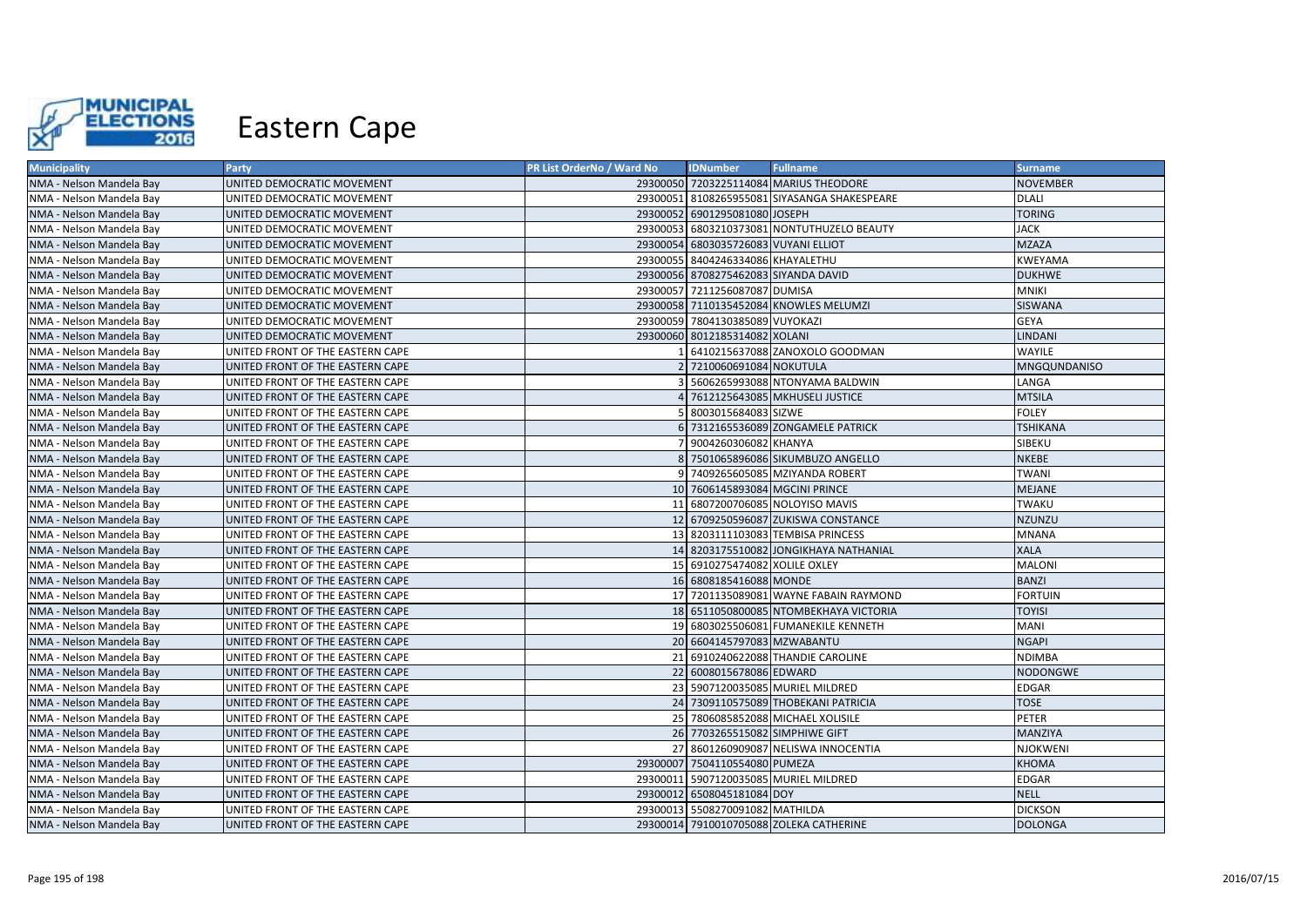

| <b>Municipality</b>      | Party                            | <b>PR List OrderNo / Ward No</b> | <b>IDNumber</b>                       | <b>Fullname</b>                              | <b>Surname</b>    |
|--------------------------|----------------------------------|----------------------------------|---------------------------------------|----------------------------------------------|-------------------|
| NMA - Nelson Mandela Bay | UNITED FRONT OF THE EASTERN CAPE |                                  | 29300015 6902035838086 BONGANI ELVIS  |                                              | KAYA              |
| NMA - Nelson Mandela Bay | UNITED FRONT OF THE EASTERN CAPE |                                  | 29300017 6702135548084 SIYABONGA      |                                              | SOCI              |
| NMA - Nelson Mandela Bay | UNITED FRONT OF THE EASTERN CAPE |                                  |                                       | 29300018 6503280645083 KOLIWE PATRICIA       | <b>MAGOQOZA</b>   |
| NMA - Nelson Mandela Bay | UNITED FRONT OF THE EASTERN CAPE |                                  |                                       | 29300019 7904015560085 LIWAKA CLIFFORD       | <b>DWENI</b>      |
| NMA - Nelson Mandela Bay | UNITED FRONT OF THE EASTERN CAPE |                                  | 29300020 6310095581085 SABELO FELIX   |                                              | MLUMBI            |
| NMA - Nelson Mandela Bay | UNITED FRONT OF THE EASTERN CAPE |                                  |                                       | 29300021 7610045519088 LUKANYO PERSERVERANCE | <b>ZITHA</b>      |
| NMA - Nelson Mandela Bay | UNITED FRONT OF THE EASTERN CAPE |                                  | 29300023 7401065465083 VUYISILE JIM   |                                              | KATO              |
| NMA - Nelson Mandela Bay | UNITED FRONT OF THE EASTERN CAPE |                                  | 29300024 6910235529082 MZIKAYISE      |                                              | <b>POTYE</b>      |
| NMA - Nelson Mandela Bay | UNITED FRONT OF THE EASTERN CAPE |                                  | 29300025 8110185657086 XOLA GERALD    |                                              | MASELE            |
| NMA - Nelson Mandela Bay | UNITED FRONT OF THE EASTERN CAPE |                                  | 29300026 8109145392081 BANDLA SIDNEY  |                                              | <b>MTSHISELWA</b> |
| NMA - Nelson Mandela Bay | UNITED FRONT OF THE EASTERN CAPE |                                  |                                       | 29300027 6504075632088 RICHARD MICHAEL       | <b>WILLIAMS</b>   |
| NMA - Nelson Mandela Bay | UNITED FRONT OF THE EASTERN CAPE |                                  | 29300028 6910185572082 MONDE RICKY    |                                              | MAKASIKA          |
| NMA - Nelson Mandela Bay | UNITED FRONT OF THE EASTERN CAPE |                                  | 29300029 7206266245089 FEZILE         |                                              | CUNUNDWA          |
| NMA - Nelson Mandela Bay | UNITED FRONT OF THE EASTERN CAPE |                                  |                                       | 29300030 7101255722083 MTHETHO LUCAS         | MKOMAZI           |
| NMA - Nelson Mandela Bay | UNITED FRONT OF THE EASTERN CAPE |                                  |                                       | 29300031 5804210794087 THEMBISA RUBINA       | MUTSI             |
| NMA - Nelson Mandela Bay | UNITED FRONT OF THE EASTERN CAPE |                                  | 29300032 8601180135086 REJAHNAH       |                                              | SEPTEMBER         |
| NMA - Nelson Mandela Bay | UNITED FRONT OF THE EASTERN CAPE |                                  |                                       | 29300033 8603175984080 MONWABISI CONSTABLE   | <b>GOBODO</b>     |
| NMA - Nelson Mandela Bay | UNITED FRONT OF THE EASTERN CAPE |                                  | 29300034 7201205093088 HARRY THOMAS   |                                              | KRIGE             |
| NMA - Nelson Mandela Bay | UNITED FRONT OF THE EASTERN CAPE |                                  |                                       | 29300036 7604155692082 SIMPHIWE LEON         | WAKASHE           |
| NMA - Nelson Mandela Bay | UNITED FRONT OF THE EASTERN CAPE |                                  | 29300037 6211205239087 GAVIN JOSEPH   |                                              | HUTTON            |
| NMA - Nelson Mandela Bay | UNITED FRONT OF THE EASTERN CAPE |                                  | 29300038 7505056296081 MZOXOLO        |                                              | <b>BANGISI</b>    |
| NMA - Nelson Mandela Bay | UNITED FRONT OF THE EASTERN CAPE |                                  | 29300041 8406067421082 THAMSANQA      |                                              | <b>KONDILE</b>    |
| NMA - Nelson Mandela Bay | UNITED FRONT OF THE EASTERN CAPE |                                  |                                       | 29300043 7903175823085 MBULELO MICHEAL       | QABO              |
| NMA - Nelson Mandela Bay | UNITED FRONT OF THE EASTERN CAPE |                                  | 29300044 7403235808085 THUSITSE DAVID |                                              | <b>MONDILE</b>    |
| NMA - Nelson Mandela Bay | UNITED FRONT OF THE EASTERN CAPE |                                  |                                       | 29300045 6404175351087 WELCOME MZUKISI       | NUKAYO            |
| NMA - Nelson Mandela Bay | UNITED FRONT OF THE EASTERN CAPE |                                  |                                       | 29300046 8502225294088 SIYABONGA ADVOCATE    | <b>SEVEN</b>      |
| NMA - Nelson Mandela Bay | UNITED FRONT OF THE EASTERN CAPE |                                  |                                       | 29300047 7806085852088 MICHAEL XOLISILE      | PETER             |
| NMA - Nelson Mandela Bay | UNITED FRONT OF THE EASTERN CAPE |                                  |                                       | 29300048 8508275060089 MARVIN LAURENCE       | <b>SMITH</b>      |
| NMA - Nelson Mandela Bay | UNITED FRONT OF THE EASTERN CAPE |                                  |                                       | 29300049 7710300190086 ESMARELDA BEAULAH     | ADAMS             |
| NMA - Nelson Mandela Bay | UNITED FRONT OF THE EASTERN CAPE |                                  |                                       | 29300050 7504215669080 LUXOLO HAMLET         | JOHNSON           |
| NMA - Nelson Mandela Bay | UNITED FRONT OF THE EASTERN CAPE |                                  |                                       | 29300053 7004010740087 NOMAXABISO FLORENCE   | MODIKOE           |
| NMA - Nelson Mandela Bay | UNITED FRONT OF THE EASTERN CAPE |                                  | 29300054 7412165656083 MASUMPA        |                                              | RIET              |
| NMA - Nelson Mandela Bay | UNITED FRONT OF THE EASTERN CAPE |                                  | 29300055 7101035843084 BONANI         |                                              | JANTJIES          |
| NMA - Nelson Mandela Bay | UNITED FRONT OF THE EASTERN CAPE |                                  |                                       | 29300056 7309110575089 THOBEKANI PATRICIA    | <b>TOSE</b>       |
| NMA - Nelson Mandela Bay | UNITED FRONT OF THE EASTERN CAPE |                                  |                                       | 29300057 8201017267085 SIYABONGA ROBERT      | RAWANA            |
| NMA - Nelson Mandela Bay | UNITED FRONT OF THE EASTERN CAPE |                                  | 29300058 7703025789084 SICELO         |                                              | CAMAGU            |
| NMA - Nelson Mandela Bay | UNITED FRONT OF THE EASTERN CAPE |                                  |                                       | 29300059 6603080717080 NOMONDE ANNODOMINO    | FANELE            |
| NMA - Nelson Mandela Bay | UNITED FRONT OF THE EASTERN CAPE |                                  | 29300060 8601121207085 MANDISA        |                                              | MASIKI            |
| NMA - Nelson Mandela Bay | <b>VRYHEIDSFRONT PLUS</b>        |                                  | 4812175138084 PIETER                  |                                              | <b>MEY</b>        |
| NMA - Nelson Mandela Bay | <b>VRYHEIDSFRONT PLUS</b>        |                                  | 5905275121080 STEPHANUS               |                                              | TERBLANCHE        |
| NMA - Nelson Mandela Bay | <b>VRYHEIDSFRONT PLUS</b>        |                                  |                                       | 4909095025084 WILLIAM FREDERICK              | EYRE              |
| NMA - Nelson Mandela Bay | <b>VRYHEIDSFRONT PLUS</b>        |                                  |                                       | 8306125071087 PIETER STEPHAN                 | MEY               |
| NMA - Nelson Mandela Bay | <b>VRYHEIDSFRONT PLUS</b>        |                                  | 6204115157085 GERHARD                 |                                              | LOTZ              |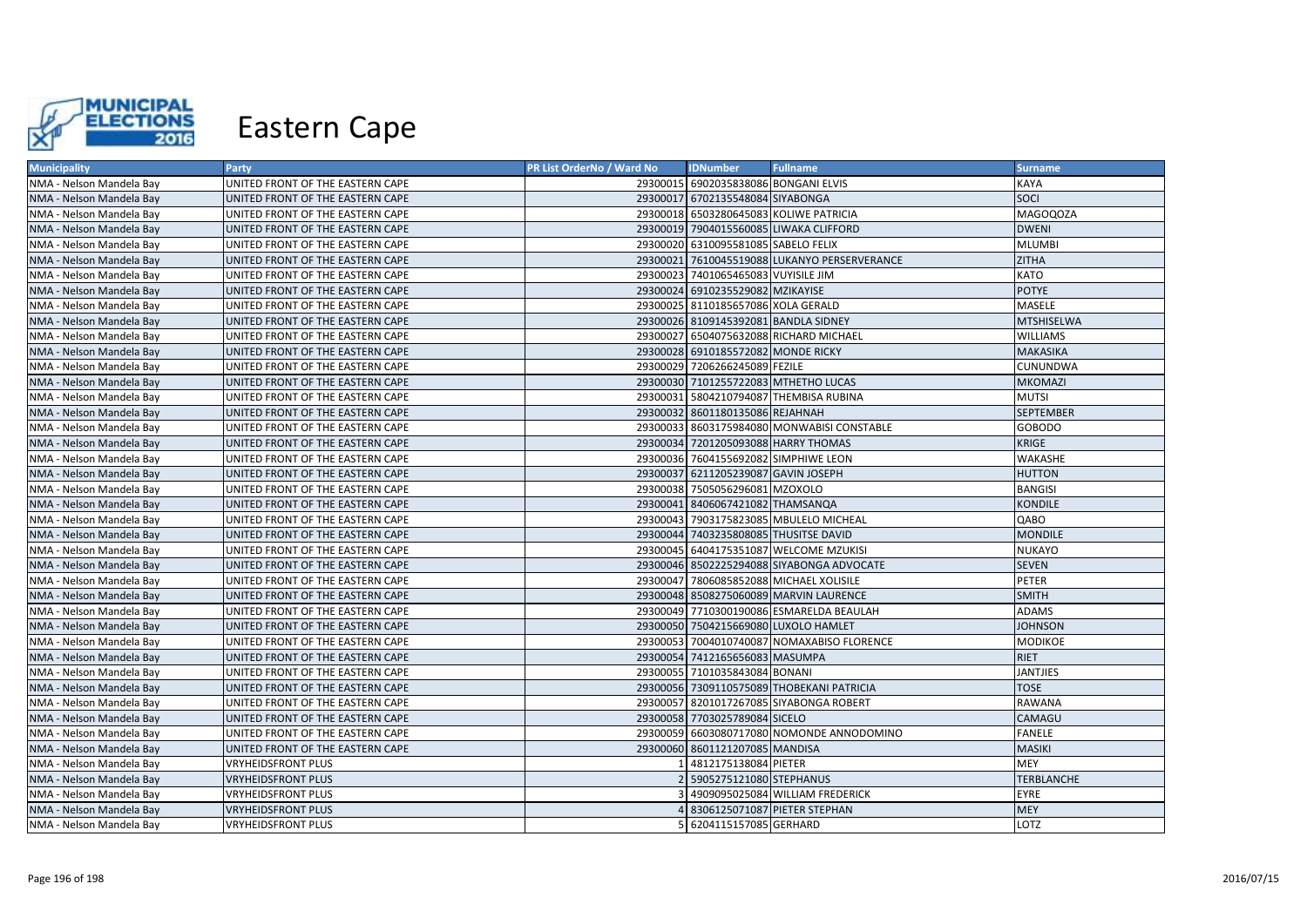

| <b>Municipality</b>      | Party                     | <b>PR List OrderNo / Ward No</b> | <b>IDNumber</b>                       | <b>Fullname</b>                                 | <b>Surname</b>    |
|--------------------------|---------------------------|----------------------------------|---------------------------------------|-------------------------------------------------|-------------------|
| NMA - Nelson Mandela Bay | <b>VRYHEIDSFRONT PLUS</b> |                                  | 6 7105225044080 MARCUS                |                                                 | <b>FULLER</b>     |
| NMA - Nelson Mandela Bay | VRYHEIDSFRONT PLUS        |                                  | 7 8610300053087 THERESA               |                                                 | <b>MYBURGH</b>    |
| NMA - Nelson Mandela Bay | <b>VRYHEIDSFRONT PLUS</b> |                                  | 8 4809265098087 EUGENE                |                                                 | <b>VIVIERS</b>    |
| NMA - Nelson Mandela Bay | VRYHEIDSFRONT PLUS        |                                  | 9 6602110016083 HESTER CECILIA        |                                                 | <b>KOLESKY</b>    |
| NMA - Nelson Mandela Bay | <b>VRYHEIDSFRONT PLUS</b> |                                  | 10 7102245219081 CHRISTIAAN           |                                                 | <b>BENEKE</b>     |
| NMA - Nelson Mandela Bay | <b>VRYHEIDSFRONT PLUS</b> |                                  | 29300001 7105225044080 MARCUS         |                                                 | <b>FULLER</b>     |
| NMA - Nelson Mandela Bay | <b>VRYHEIDSFRONT PLUS</b> |                                  | 29300002 8610300053087 THERESA        |                                                 | <b>MYBURGH</b>    |
| NMA - Nelson Mandela Bay | VRYHEIDSFRONT PLUS        |                                  | 29300003 7105225044080 MARCUS         |                                                 | <b>FULLER</b>     |
| NMA - Nelson Mandela Bay | <b>VRYHEIDSFRONT PLUS</b> |                                  | 29300004 7105225044080 MARCUS         |                                                 | <b>FULLER</b>     |
| NMA - Nelson Mandela Bay | VRYHEIDSFRONT PLUS        |                                  |                                       | 29300005 6605175094085 WERNER JOHANN            | KOLESKY           |
| NMA - Nelson Mandela Bay | <b>VRYHEIDSFRONT PLUS</b> |                                  |                                       | 29300006 4803170048089 FREDERIKA MARIA WELEMINA | <b>EYRE</b>       |
| NMA - Nelson Mandela Bay | VRYHEIDSFRONT PLUS        |                                  | 29300007 5905275121080 STEPHANUS      |                                                 | <b>TERBLANCHE</b> |
| NMA - Nelson Mandela Bay | <b>VRYHEIDSFRONT PLUS</b> |                                  |                                       | 29300008 4803170048089 FREDERIKA MARIA WELEMINA | <b>EYRE</b>       |
| NMA - Nelson Mandela Bay | VRYHEIDSFRONT PLUS        |                                  |                                       | 29300009 8306125071087 PIETER STEPHAN           | <b>MEY</b>        |
| NMA - Nelson Mandela Bay | <b>VRYHEIDSFRONT PLUS</b> |                                  | 29300010 7105225044080 MARCUS         |                                                 | <b>FULLER</b>     |
| NMA - Nelson Mandela Bay | VRYHEIDSFRONT PLUS        |                                  |                                       | 29300011 4909095025084 WILLIAM FREDERICK        | <b>EYRE</b>       |
| NMA - Nelson Mandela Bay | <b>VRYHEIDSFRONT PLUS</b> |                                  |                                       | 29300012 4803170048089 FREDERIKA MARIA WELEMINA | <b>EYRE</b>       |
| NMA - Nelson Mandela Bay | <b>VRYHEIDSFRONT PLUS</b> |                                  | 29300013 7105225044080 MARCUS         |                                                 | <b>FULLER</b>     |
| NMA - Nelson Mandela Bay | VRYHEIDSFRONT PLUS        |                                  | 29300014 6204115157085 GERHARD        |                                                 | <b>LOTZ</b>       |
| NMA - Nelson Mandela Bay | VRYHEIDSFRONT PLUS        |                                  |                                       | 29300015 4909095025084 WILLIAM FREDERICK        | <b>EYRE</b>       |
| NMA - Nelson Mandela Bay | <b>VRYHEIDSFRONT PLUS</b> |                                  |                                       | 29300016 4909095025084 WILLIAM FREDERICK        | EYRE              |
| NMA - Nelson Mandela Bay | VRYHEIDSFRONT PLUS        |                                  | 29300017 6204115157085 GERHARD        |                                                 | LOTZ              |
| NMA - Nelson Mandela Bay | <b>VRYHEIDSFRONT PLUS</b> |                                  | 29300018 6204115157085 GERHARD        |                                                 | LOTZ              |
| NMA - Nelson Mandela Bay | VRYHEIDSFRONT PLUS        |                                  | 29300019 6204115157085 GERHARD        |                                                 | LOTZ              |
| NMA - Nelson Mandela Bay | <b>VRYHEIDSFRONT PLUS</b> |                                  | 29300020 6204115157085 GERHARD        |                                                 | LOTZ              |
| NMA - Nelson Mandela Bay | VRYHEIDSFRONT PLUS        |                                  | 29300021 6204115157085 GERHARD        |                                                 | LOTZ              |
| NMA - Nelson Mandela Bay | <b>VRYHEIDSFRONT PLUS</b> |                                  | 29300022 6204115157085 GERHARD        |                                                 | LOTZ              |
| NMA - Nelson Mandela Bay | VRYHEIDSFRONT PLUS        |                                  | 29300023 6204115157085 GERHARD        |                                                 | LOTZ              |
| NMA - Nelson Mandela Bay | <b>VRYHEIDSFRONT PLUS</b> |                                  | 29300024 6204115157085 GERHARD        |                                                 | <b>LOTZ</b>       |
| NMA - Nelson Mandela Bay | VRYHEIDSFRONT PLUS        |                                  | 29300025 6602110016083 HESTER CECILIA |                                                 | KOLESKY           |
| NMA - Nelson Mandela Bay | <b>VRYHEIDSFRONT PLUS</b> |                                  | 29300026 6204115157085 GERHARD        |                                                 | LOTZ              |
| NMA - Nelson Mandela Bay | VRYHEIDSFRONT PLUS        |                                  | 29300027 6204115157085 GERHARD        |                                                 | LOTZ              |
| NMA - Nelson Mandela Bay | VRYHEIDSFRONT PLUS        |                                  | 29300028 6204115157085 GERHARD        |                                                 | LOTZ              |
| NMA - Nelson Mandela Bay | VRYHEIDSFRONT PLUS        |                                  | 29300029 5801265030086 TERBLANCHE     |                                                 | MEY               |
| NMA - Nelson Mandela Bay | <b>VRYHEIDSFRONT PLUS</b> |                                  | 29300030 6204115157085 GERHARD        |                                                 | LOTZ              |
| NMA - Nelson Mandela Bay | <b>VRYHEIDSFRONT PLUS</b> |                                  | 29300031 5801265030086 TERBLANCHE     |                                                 | <b>MEY</b>        |
| NMA - Nelson Mandela Bay | <b>VRYHEIDSFRONT PLUS</b> |                                  |                                       | 29300032 4909095025084 WILLIAM FREDERICK        | <b>EYRE</b>       |
| NMA - Nelson Mandela Bay | <b>VRYHEIDSFRONT PLUS</b> |                                  | 29300033 5801265030086 TERBLANCHE     |                                                 | <b>MEY</b>        |
| NMA - Nelson Mandela Bay | <b>VRYHEIDSFRONT PLUS</b> |                                  | 29300034 5801265030086 TERBLANCHE     |                                                 | <b>MEY</b>        |
| NMA - Nelson Mandela Bay | <b>VRYHEIDSFRONT PLUS</b> |                                  | 29300035 5801265030086 TERBLANCHE     |                                                 | <b>MEY</b>        |
| NMA - Nelson Mandela Bay | <b>VRYHEIDSFRONT PLUS</b> |                                  | 29300036 6204115157085 GERHARD        |                                                 | LOTZ              |
| NMA - Nelson Mandela Bay | <b>VRYHEIDSFRONT PLUS</b> |                                  | 29300037 5801265030086 TERBLANCHE     |                                                 | <b>MEY</b>        |
| NMA - Nelson Mandela Bay | <b>VRYHEIDSFRONT PLUS</b> |                                  | 29300038 5801265030086 TERBLANCHE     |                                                 | <b>MEY</b>        |